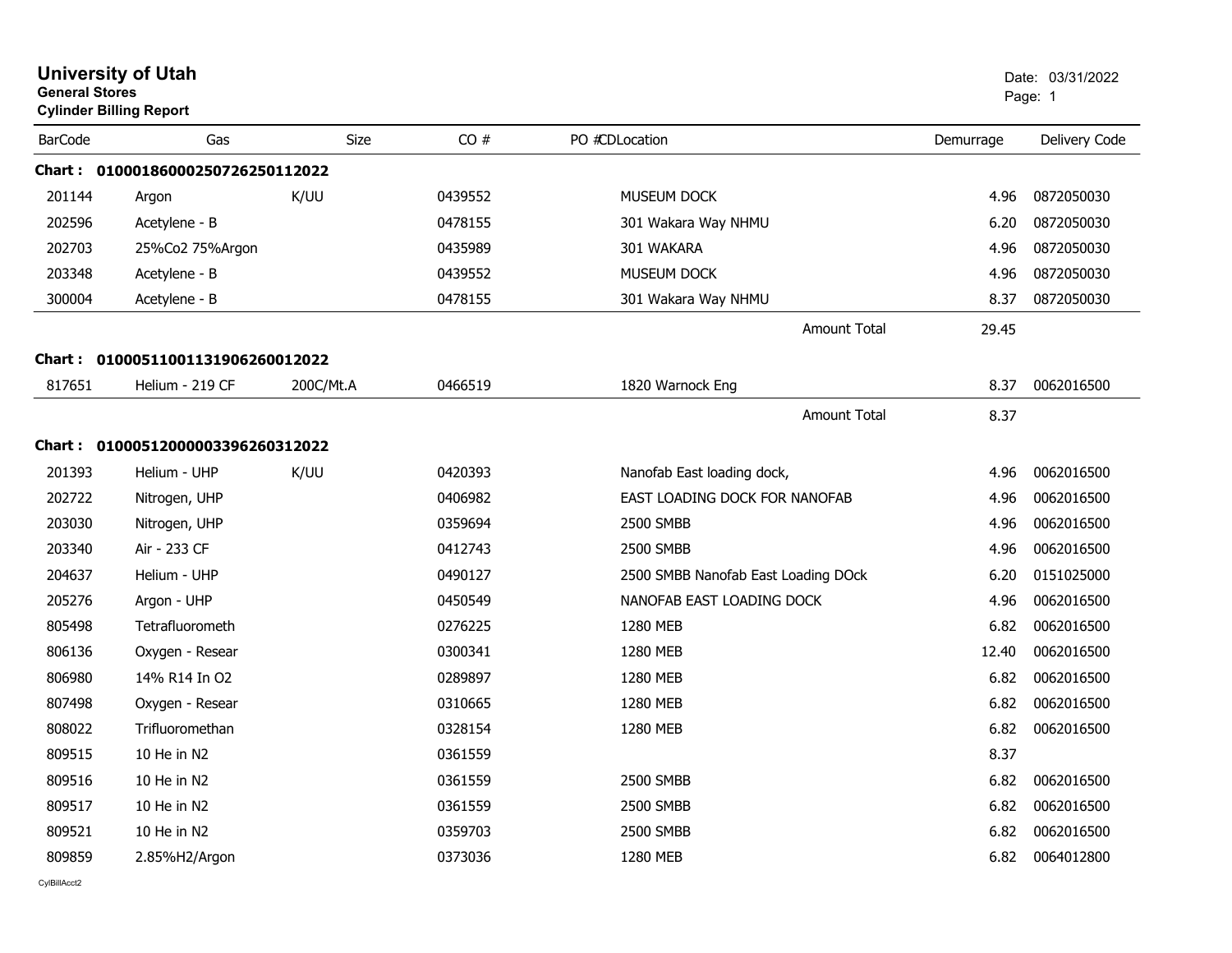| General Stores<br><b>Cylinder Billing Report</b> |                       |             |         |                                     |           | Page: 2       |  |  |
|--------------------------------------------------|-----------------------|-------------|---------|-------------------------------------|-----------|---------------|--|--|
| <b>BarCode</b>                                   | Gas                   | <b>Size</b> | CO#     | PO #CDLocation                      | Demurrage | Delivery Code |  |  |
| 810114                                           | Ammonia Elect         |             | 0359145 | 2500 SMBB                           | 27.59     | 0062016500    |  |  |
| 810523                                           | 10 He in N2           |             | 0390109 | BLDG 151 DOCK                       | 6.82      | 0151025000    |  |  |
| 810524                                           | 10 He in N2           |             | 0390109 | BLDG 151 DOCK                       | 6.82      | 0151025000    |  |  |
| 810739                                           | 10 He in N2           |             | 0391599 | 2500 SMBB                           | 6.82      | 0151025000    |  |  |
| 810740                                           | 10 He in N2           |             | 0391599 | 2500 SMBB                           | 6.82      | 0151025000    |  |  |
| 810842                                           | 10 He in N2           |             | 0394489 | 2500 SMBB                           | 6.82      | 0151025000    |  |  |
| 810844                                           | 10 He in N2           |             | 0394489 | 2500 SMBB                           | 6.82      | 0151025000    |  |  |
| 810862                                           | Ammonia Elect         |             | 0403415 | 2500 SMBB                           | 17.05     | 0151025000    |  |  |
| 810864                                           | Dichlorosilane        |             | 0406266 | 2500 SMBB                           | 27.59     | 0151025000    |  |  |
| 811054                                           | Res. Nitrogen         |             | 0401849 | <b>EAST LOADING DOCK</b>            | 6.82      | 0151025000    |  |  |
| 813311                                           | Silane                |             | 0424695 | 2500 SMBB - CLEAN ROOM              | 79.05     | 0151025000    |  |  |
| 813435                                           | 10 He in N2           |             | 0427208 | NANOFAB EAST LAB LOADING DOCK       | 7.13      | 0151025000    |  |  |
| 813564                                           | Silane                |             | 0427615 | 2500 SMBB - CLEAN ROOM              | 34.10     | 0151025000    |  |  |
| 813565                                           | 6% Ph3 iin Sih4       |             | 0427615 | 2500 SMBB - CLEAN ROOM              | 34.10     | 0151025000    |  |  |
| 817966                                           | P2H4/Silane           |             | 0455975 | <b>FAB LAB SMBB</b>                 | 8.99      | 0151025000    |  |  |
| 818023                                           | Oxygen, UHP,          |             | 0462437 | NANOFAB EAST LOADINGDOCK            | 8.37      | 0062016500    |  |  |
| 818491                                           | Sulfer Hexafluo       |             | 0464667 | <b>FAB LAB SMBB</b>                 | 8.37      | 0151025000    |  |  |
| 819245                                           | <b>Chlorine Elect</b> |             | 0468246 | <b>EAST LOADING DOCK SMBB</b>       | 38.75     | 0151025000    |  |  |
| 819315                                           | BCL3                  |             | 0470553 | EAST LOADING DOCK SMBB              | 8.37      | 0151025000    |  |  |
| 819922                                           | <b>ISP Helium</b>     |             | 0475237 | NANOFAB EAST LOADING DOCK           | 8.37      | 0151025000    |  |  |
| 821179                                           | Oxygen, UHP,          |             | 0488734 | 2500 SMBB                           | 8.37      | 0151025000    |  |  |
| 821873                                           | Argon - UHP           |             | 0488734 | 2500 SMBB                           | 8.37      | 0151025000    |  |  |
| 822136                                           | <b>BIP Nitrogen</b>   |             | 0490287 | 2500 SMBB Nanofab East Loading DOck | 8.37      | 0151025000    |  |  |
| 822292                                           | C <sub>4F8</sub>      |             | 0490505 | 2500 SMBB (NANOFAB LAB)             | 8.37      | 0151025000    |  |  |
| 822453                                           | <b>BIP Argon</b>      |             | 0493071 | 2500 SMBB Nanofab East Loading Dock | 8.37      | 0151025000    |  |  |
| 822812                                           | <b>BIP Argon</b>      |             | 0497512 | 2500 SMBB                           | 8.37      | 0151025000    |  |  |
| 822815                                           | <b>BIP Argon</b>      |             | 0497512 | 2500 SMBB                           | 8.37      | 0151025000    |  |  |
| 823716                                           | Oxygen, UHP,          |             | 0509108 | SMBB- Nanofab East loading dock     | 8.37      | 0062016500    |  |  |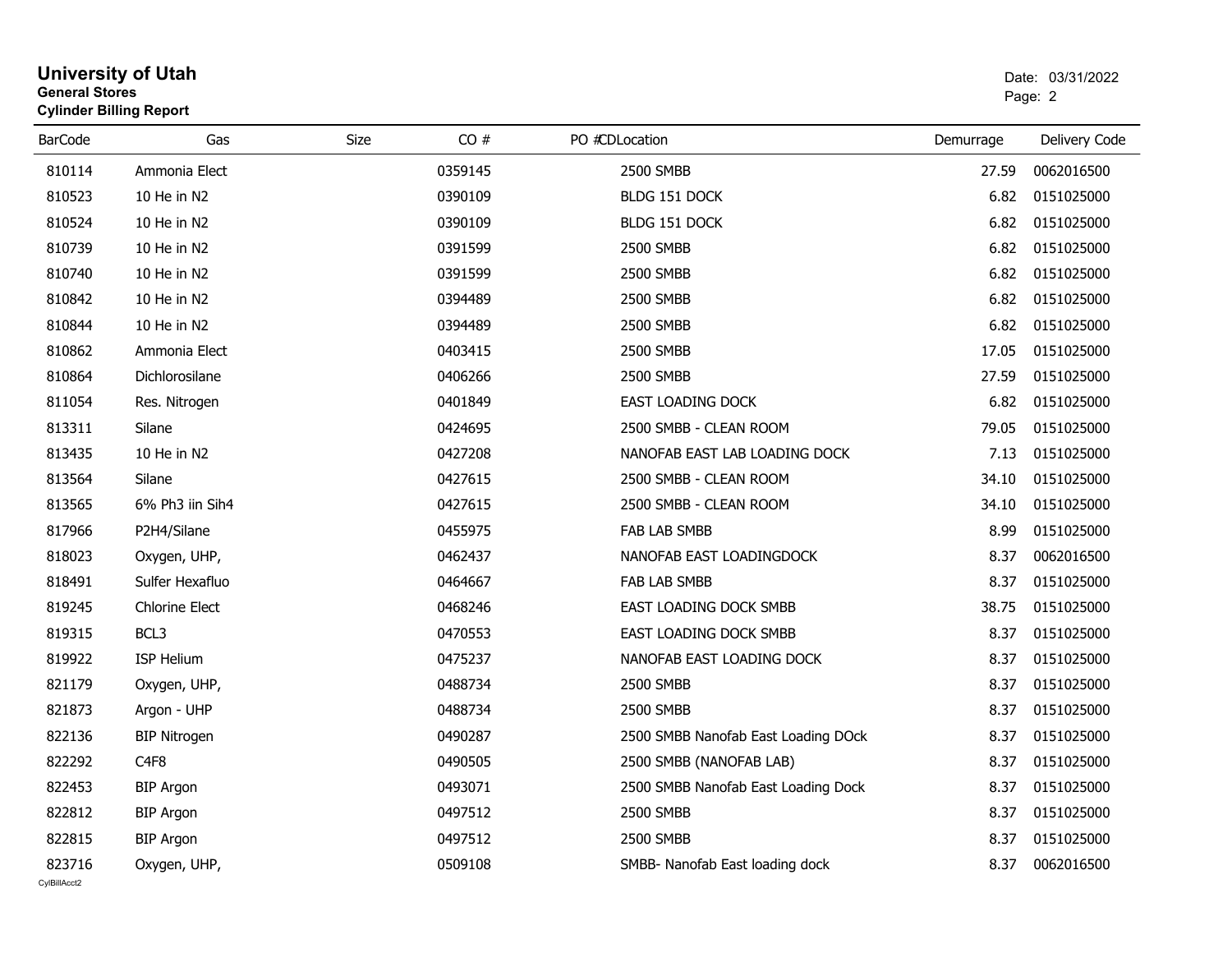| <b>University of Utah</b>      | Date: 0 |
|--------------------------------|---------|
| <b>General Stores</b>          | Page: 3 |
| <b>Cylinder Billing Report</b> |         |

| <b>BarCode</b> | Gas                        | Size             | CO#     | PO #CDLocation                      | Demurrage | Delivery Code |
|----------------|----------------------------|------------------|---------|-------------------------------------|-----------|---------------|
| 823717         | Oxygen, UHP,               |                  | 0509108 | SMBB- Nanofab East loading dock     | 8.37      | 0062016500    |
| 823718         | Oxygen, UHP,               |                  | 0509108 | SMBB- Nanofab East loading dock     | 8.37      | 0062016500    |
| 823721         | Oxygen, UHP,               |                  | 0509108 | SMBB- Nanofab East loading dock     | 8.37      | 0062016500    |
| 824228         | <b>BIP Argon</b>           |                  | 0507914 | 2500 SMBB                           | 8.37      | 0062016500    |
| 824229         | <b>BIP Argon</b>           |                  | 0507914 | 2500 SMBB                           | 8.37      | 0062016500    |
| 824606         | 2.85%H2/Argon              |                  | 0509114 | NANOFAB DOCK 2500 SMBB              | 8.37      | 0151025000    |
| 824705         | <b>BIP Argon</b>           |                  | 0515971 | 2500 SMBB                           | 8.37      | 0151025000    |
| 824706         | <b>BIP Argon</b>           |                  | 0515971 | 2500 SMBB                           | 8.37      | 0151025000    |
| 824992         | 40ppm SiH2/Ar              |                  | 0512026 | 2500 SMBB                           | 38.75     | 0151025000    |
| 825156         | <b>BIP Argon</b>           |                  | 0513729 | SMBB- Nanofab East loading dock     | 8.37      | 0062016500    |
| 825157         | <b>BIP Argon</b>           |                  | 0513729 | SMBB- Nanofab East loading dock     | 8.37      | 0062016500    |
| 825158         | <b>BIP Argon</b>           |                  | 0513729 | SMBB- Nanofab East loading dock     | 8.37      | 0062016500    |
| 825159         | <b>BIP Argon</b>           |                  | 0513729 | SMBB- Nanofab East loading dock     | 8.37      | 0062016500    |
| 825286         | Oxygen, UHP,               |                  | 0515971 | 2500 SMBB                           | 8.37      | 0151025000    |
| 825287         | Oxygen, UHP,               |                  | 0515971 | 2500 SMBB                           | 8.37      | 0151025000    |
| 825288         | Oxygen, UHP,               |                  | 0515971 | 2500 SMBB                           | 8.37      | 0151025000    |
| 825289         | Oxygen, UHP,               |                  | 0515971 | 2500 SMBB                           | 8.37      | 0151025000    |
|                |                            |                  |         | <b>Amount Total</b>                 | 701.53    |               |
| Chart :        | 01000512000003396260412022 |                  |         |                                     |           |               |
| 203617         | N2, Liquid, 265            | <b>265 LTR/U</b> | 0517301 | 2500 SMBB Nanofab East Loading Dock | 76.44     | 0151025000    |
| 203618         | N2, Liquid, 265            |                  | 0518084 | 2500 SMBB                           | 38.22     | 0062016500    |
| 203619         | N2, Liquid, 265            |                  | 0516543 | 2500 SMBB                           | 46.41     | 0151025000    |
|                |                            |                  |         | <b>Amount Total</b>                 | 161.07    |               |
| Chart :        | 01000512000003396530012022 |                  |         |                                     |           |               |
| 808305         | N2O-Electronic             | Lgw/disPr        | 0336838 | 1280 MEB                            | 16.43     | 0062016500    |
|                |                            |                  |         | <b>Amount Total</b>                 | 16.43     |               |

### **Chart : 01000512000172526260312022**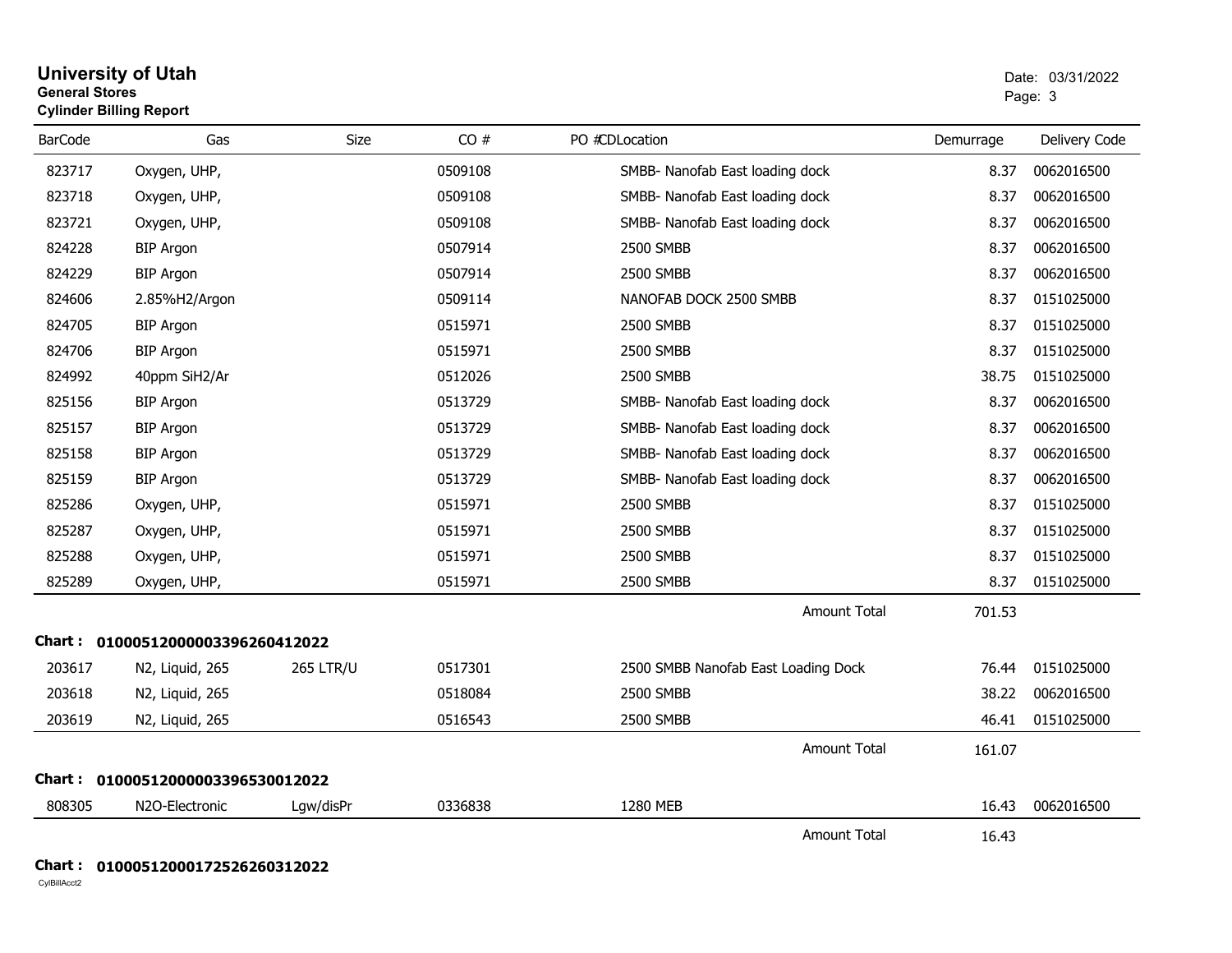|                | <b>University of Utah</b><br><b>General Stores</b><br><b>Cylinder Billing Report</b> |           |         |                       |                     |           | Date: 03/31/2022<br>Page: 4 |  |
|----------------|--------------------------------------------------------------------------------------|-----------|---------|-----------------------|---------------------|-----------|-----------------------------|--|
| <b>BarCode</b> | Gas                                                                                  | Size      | CO#     | PO #CDLocation        |                     | Demurrage | Delivery Code               |  |
| 200019         | Argon - UHP                                                                          | K/UU      | 0505423 | 2500 SMBB Surface Lab |                     | 6.20      | 0062016500                  |  |
| 202289         | Argon - UHP                                                                          |           | 0502919 | 2500 SMBB Nanofab Lab |                     | 6.20      | 0151025000                  |  |
| 202294         | Argon - UHP                                                                          |           | 0502919 | 2500 SMBB Nanofab Lab |                     | 6.20      | 0151025000                  |  |
| 804276         | Helium. UHP                                                                          |           | 0242085 | 1280 MEB              |                     | 6.82      | 0372002140                  |  |
| 804418         | Argon - UHP                                                                          |           | 0245179 | 1280 MEB              |                     | 6.82      | 0372002140                  |  |
| 812567         | Argon - UHP                                                                          |           | 0420365 | 2500 SMBB             |                     | 7.13      | 0151025000                  |  |
| 813349         | 20% O2 in N2                                                                         |           | 0425633 | 2500 SMBB             |                     | 7.44      | 0151025000                  |  |
| 813350         | 5% H2 in Argon                                                                       |           | 0426576 | <b>2500 SMBB</b>      |                     | 7.44      | 0151025000                  |  |
|                |                                                                                      |           |         |                       | <b>Amount Total</b> | 54.25     |                             |  |
|                | Chart: 01000531001310746260112022                                                    |           |         |                       |                     |           |                             |  |
| 200806         | Argon                                                                                | K/UU      | 0404622 | 2565 MEB              |                     | 4.96      | 0570005060                  |  |
| 201148         | Argon                                                                                |           | 0336467 | 2565 MEB              |                     | 4.96      | 0062027500                  |  |
| 203176         | Acetylene - MC                                                                       |           | 0297857 | 2405 MEB              |                     | 4.96      | 0570001080                  |  |
| 203595         | Oxygen - 20 CF                                                                       |           | 0298452 | 2405 MEB              |                     | 4.96      | 0570001080                  |  |
| 808373         | Nitrogen 40 CF                                                                       |           | 0336467 | 2565 MEB              |                     | 6.82      | 0062027500                  |  |
|                |                                                                                      |           |         |                       | <b>Amount Total</b> | 26.66     |                             |  |
|                | Chart: 01000532500060516260012022                                                    |           |         |                       |                     |           |                             |  |
| 115344         | Oxygen, USP                                                                          | 200C/Mt.A | 0089952 | 1571 MEB              |                     | 6.82      | 0064024800                  |  |
| 115347         | Oxygen, USP                                                                          |           | 0089952 | 1571 MEB              |                     | 6.82      | 0064024800                  |  |
| 115348         | Oxygen, USP                                                                          |           | 0089952 | 1571 MEB              |                     | 6.82      | 0064024800                  |  |
|                |                                                                                      |           |         |                       | <b>Amount Total</b> | 20.46     |                             |  |
|                | Chart: 01000532500194566260012022                                                    |           |         |                       |                     |           |                             |  |
| 814012         | Nitrogen, UHP                                                                        | 200C/Mt.A | 0432239 | <b>540 BPRB</b>       |                     | 7.13      | 0151031000                  |  |
|                |                                                                                      |           |         |                       | <b>Amount Total</b> | 7.13      |                             |  |
|                | Chart: 01000532500194596260012022                                                    |           |         |                       |                     |           |                             |  |
| 201136         | Oxygen, USP                                                                          | K/UU      | 0450403 | 4800J SMBB            |                     |           | 4.96 0151031000             |  |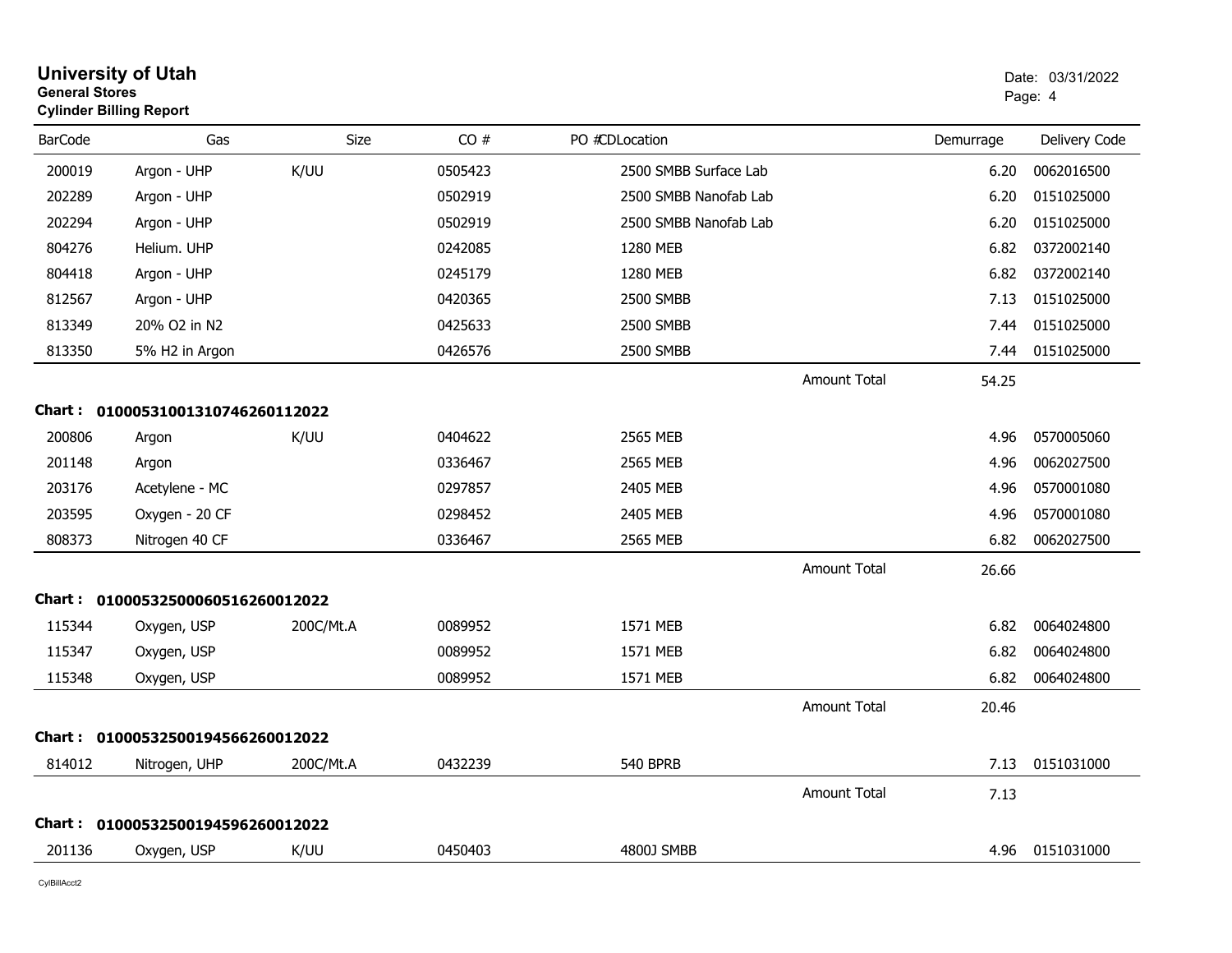|                | <b>Cylinder Billing Report</b>      |             |         |                               |                     |           |               |
|----------------|-------------------------------------|-------------|---------|-------------------------------|---------------------|-----------|---------------|
| <b>BarCode</b> | Gas                                 | <b>Size</b> | CO#     | PO #CDLocation                |                     | Demurrage | Delivery Code |
|                |                                     |             |         |                               | <b>Amount Total</b> | 4.96      |               |
|                | Chart: 01000532500261646260012022   |             |         |                               |                     |           |               |
| 201383         | CO2 - 50 Lb.                        | K/UU        | 0493546 | 4348 SMBB                     |                     | 6.20      | 0151031000    |
| 201537         | CO2 - 50 Lb.                        |             | 0493546 | 4348 SMBB                     |                     | 6.20      | 0151031000    |
|                |                                     |             |         |                               | <b>Amount Total</b> | 12.40     |               |
|                | Chart: 01000532500263166260012022   |             |         |                               |                     |           |               |
| 200695         | CO2 - 50 Lb.                        | K/UU        | 0514029 | 5371 SMBB                     |                     | 6.20      | 0151031000    |
| 200735         | CO2 - 50 Lb.                        |             | 0513423 | 5371 SMBB                     |                     | 1.80      | 0151031000    |
| 201031         | CO2 - 50 Lb.                        |             | 0514029 | 5371 SMBB                     |                     | 6.20      | 0151031000    |
| 201147         | Argon                               |             | 0478466 | 5371 SMBB                     |                     | 6.20      | 0151031000    |
| 202622         | Argon                               |             | 0478466 | 5371 SMBB                     |                     | 6.20      | 0151031000    |
| 205525         | CO2 - 50 Lb.                        |             | 0517592 | 5371 SMBB                     |                     | 4.40      | 0151031000    |
| 821987         | 5%H2, in N2                         |             | 0502151 | 5340 SMBB                     |                     | 8.37      | 0151031000    |
| 823304         | 5%H2, in N2                         |             | 0502151 | 5340 SMBB                     |                     | 8.37      | 0151031000    |
|                |                                     |             |         |                               | <b>Amount Total</b> | 47.74     |               |
|                | Chart: 0100053500054504365626002022 |             |         |                               |                     |           |               |
| 202315         | Air - E                             | E/UU        | 0389273 | 532 BPRB                      |                     | 4.96      | 0570005320    |
| 202397         | Oxygen, USP - E                     |             | 0475909 | 532 BPRB Attn: William THomas |                     | 6.20      | 0151031000    |
| 202416         | Oxygen, USP - E                     |             | 0475909 | 532 BPRB Attn: William THomas |                     | 6.20      | 0151031000    |
| 823911         | Oxygen, USP                         |             | 0504933 | <b>540 BPRB</b>               |                     | 8.37      | 0151031000    |
|                |                                     |             |         |                               | <b>Amount Total</b> | 25.73     |               |
|                | Chart: 0100053500054505022626002022 |             |         |                               |                     |           |               |
| 200191         | Oxygen, USP                         | K/UU        | 0510678 | 532 BPRB                      |                     | 6.20      | 0151031000    |
| 202951         | Oxygen, USP                         |             | 0510678 | 532 BPRB                      |                     | 6.20      | 0151031000    |
| 205839         | Oxygen, USP                         |             | 0510678 | 532 BPRB                      |                     | 6.20      | 0151031000    |
|                |                                     |             |         |                               | <b>Amount Total</b> | 18.60     |               |

**General Stores**

**University of Utah** Date: 03/31/2022 entities and the contract of the contract of the contract of the contract of the contract of the contract of the contract of the contract of the contract of the contract of the contract of the contract of the contract of t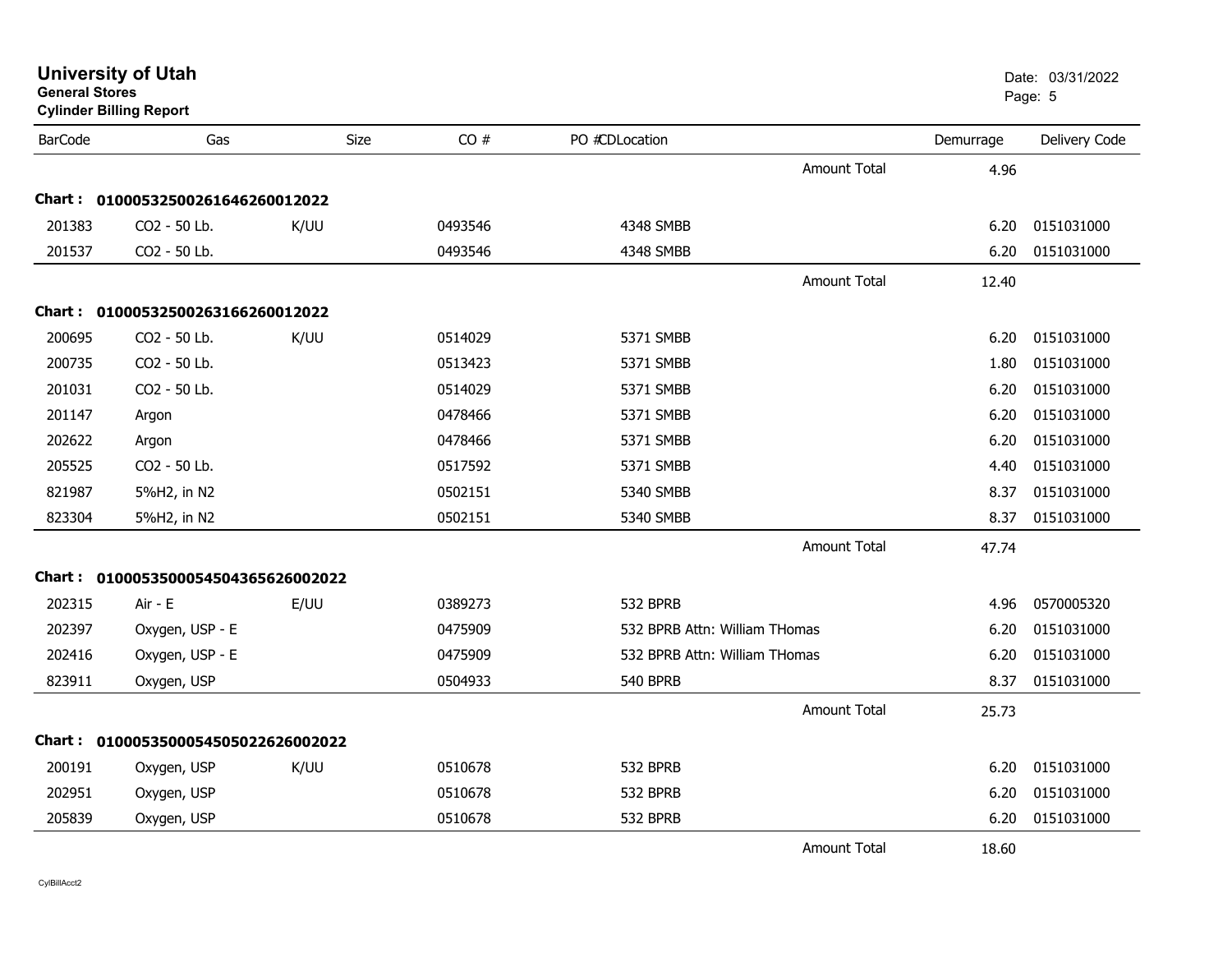| <b>University of Utah</b><br><b>General Stores</b><br><b>Cylinder Billing Report</b> |                                     |             |         |                                       |           | Date: 03/31/2022<br>Page: 6 |  |
|--------------------------------------------------------------------------------------|-------------------------------------|-------------|---------|---------------------------------------|-----------|-----------------------------|--|
| <b>BarCode</b>                                                                       | Gas                                 | <b>Size</b> | CO#     | PO #CDLocation                        | Demurrage | Delivery Code               |  |
|                                                                                      | Chart: 0100053500055900708626002022 |             |         |                                       |           |                             |  |
| 202460                                                                               | CO2 - 50 Lb.                        | K/UU        | 0472094 | 108 BPRB Attn: Monika Sima            | 6.20      | 0151031000                  |  |
| 822228                                                                               | Nitrogen 230 CF                     |             | 0492538 | 518 BPRB Attn: Monika Sima            | 8.37      | 0151031000                  |  |
|                                                                                      |                                     |             |         | <b>Amount Total</b>                   | 14.57     |                             |  |
| <b>Chart :</b>                                                                       | 0100053500058502671626002022        |             |         |                                       |           |                             |  |
| 202755                                                                               | Hydrogen                            | K/UU        | 0491492 | 5340 SMBB                             | 6.20      | 0064024800                  |  |
|                                                                                      |                                     |             |         | <b>Amount Total</b>                   | 6.20      |                             |  |
|                                                                                      | Chart: 0100053500059304755626002022 |             |         |                                       |           |                             |  |
| 200132                                                                               | CO <sub>2</sub> - 50 Lb.            | K/UU        | 0492667 | 4833 SMBB                             | 6.20      | 0151031000                  |  |
| 200825                                                                               | 95% O2, 5% CO2                      |             | 0476245 | 4800 SMBB Lab 4800 attn: Holly Holman | 6.20      | 0151031000                  |  |
| 203482                                                                               | CO2 - 50 Lb.                        |             | 0492699 | 4800 SMBB Attn: Holly Holman          | 6.20      | 0151031000                  |  |
|                                                                                      |                                     |             |         | <b>Amount Total</b>                   | 18.60     |                             |  |
|                                                                                      | Chart: 0100053500059312810626002022 |             |         |                                       |           |                             |  |
| 200788                                                                               | CO2 - 50 Lb.                        | K/UU        | 0515827 | 4344 SMBB                             | 6.20      | 0570005060                  |  |
| 201676                                                                               | CO2 - 50 Lb.                        |             | 0513949 | 4344 SMBB                             | 6.20      | 0570005060                  |  |
| 201997                                                                               | CO2 - 50 Lb.                        |             | 0513949 | 4344 SMBB                             | 6.20      | 0570005060                  |  |
| 203480                                                                               | CO <sub>2</sub> - 50 Lb.            |             | 0515827 | 4344 SMBB                             | 6.20      | 0570005060                  |  |
| 203647                                                                               | Argon                               |             | 0418817 | 4350 SMBB                             | 4.96      | 0570005060                  |  |
| 205529                                                                               | CO2 - 50 Lb.                        |             | 0405938 | 4340 SMBB                             | 4.96      | 0570005060                  |  |
| 205624                                                                               | Oxygen, USP                         |             | 0467029 | 2124 SMBB                             | 6.20      | 0151031000                  |  |
| 821718                                                                               | CO2 - 50 Lb.                        |             | 0485767 | 4344 SMBB                             | 8.37      | 0570005060                  |  |
| 821719                                                                               | CO2 - 50 Lb.                        |             | 0485767 | 4344 SMBB                             | 8.37      | 0570005060                  |  |
|                                                                                      |                                     |             |         | <b>Amount Total</b>                   | 57.66     |                             |  |
|                                                                                      | Chart: 0100053500059315160626002022 |             |         |                                       |           |                             |  |
| 202855                                                                               | Helium - 110 CF                     | 125 CF/UU   | 0499759 | 4340 SMBB                             | 6.20      | 0151031000                  |  |
|                                                                                      |                                     |             |         | <b>Amount Total</b>                   | 6.20      |                             |  |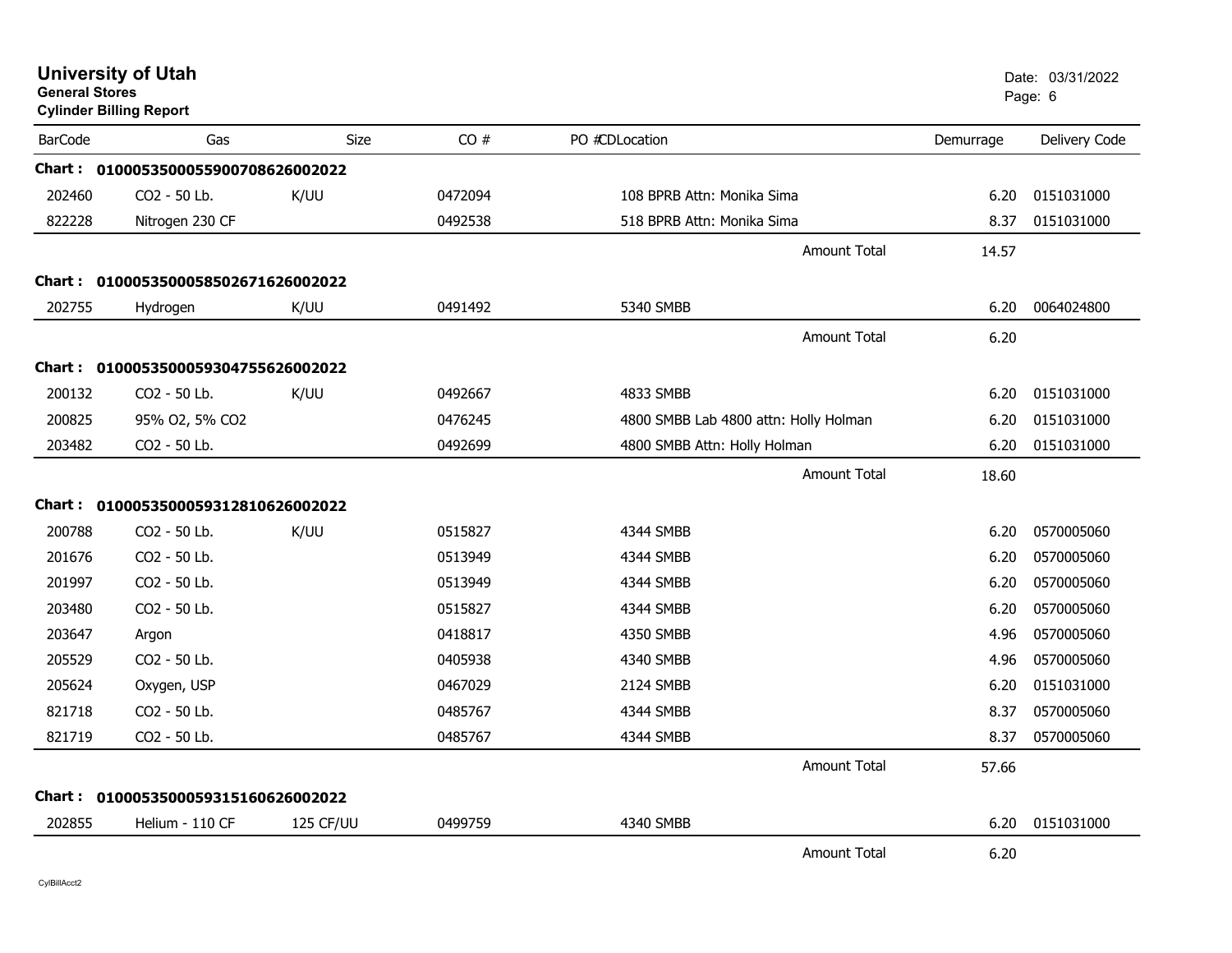| <b>University of Utah</b><br><b>General Stores</b><br><b>Cylinder Billing Report</b> |                                     |             |         |                               |           | Date: 03/31/2022<br>Page: 7 |  |
|--------------------------------------------------------------------------------------|-------------------------------------|-------------|---------|-------------------------------|-----------|-----------------------------|--|
| <b>BarCode</b>                                                                       | Gas                                 | <b>Size</b> | CO#     | PO #CDLocation                | Demurrage | Delivery Code               |  |
|                                                                                      | Chart: 0100053500059316190626002022 |             |         |                               |           |                             |  |
| 200043                                                                               | CO2 - 50 Lb.                        | K/UU        | 0474130 | 5332 SMBB Attn: Josh Stover   | 6.20      | 0151031000                  |  |
| 202196                                                                               | CO2 - 50 Lb.                        |             | 0507345 | 5332 SMBB Attn: Matthew Trone | 6.20      | 0151031000                  |  |
|                                                                                      |                                     |             |         | <b>Amount Total</b>           | 12.40     |                             |  |
|                                                                                      | Chart: 0100053500059316600626002022 |             |         |                               |           |                             |  |
| 200020                                                                               | Nitrogen, UHP                       | K/UU        | 0512927 | 238 BPRB                      | 6.20      | 0570002050                  |  |
| 200309                                                                               | Nitrogen, UHP                       |             | 0512927 | 238 BPRB                      | 6.20      | 0570002050                  |  |
| 200636                                                                               | CO2 - 50 Lb.                        |             | 0501713 | 220 BPRB                      | 6.20      | 0570002050                  |  |
| 201522                                                                               | CO2 - 50 Lb.                        |             | 0495782 | 225 BPRB                      | 6.20      | 0570002050                  |  |
| 201744                                                                               | Oxygen, USP                         |             | 0373606 | <b>BPRB #225</b>              | 4.96      | 0570002050                  |  |
| 202140                                                                               | Hydrogen                            |             | 0181225 | <b>205 BPRB</b>               | 4.96      | 0570002050                  |  |
| 202649                                                                               | Nitrogen, UHP                       |             | 0512927 | 238 BPRB                      | 6.20      | 0570002050                  |  |
| 203489                                                                               | CO2 - 50 Lb.                        |             | 0501713 | 220 BPRB                      | 6.20      | 0570002050                  |  |
| 203710                                                                               | CO2 - 50 Lb.                        |             | 0506939 | 230 BPRB                      | 6.20      | 0570002050                  |  |
| 203909                                                                               | Nitrogen 230 CF                     |             | 0300766 | 238 BPRB                      | 4.96      | 0570002050                  |  |
| 204494                                                                               | Oxygen, USP                         |             | 0488240 | 238 BPRB                      | 6.20      | 0570002050                  |  |
| 204731                                                                               | CO2 - 50 Lb.                        |             | 0506939 | 230 BPRB                      | 6.20      | 0570002050                  |  |
| 205271                                                                               | Nitrogen, UHP                       |             | 0462882 | 238 BPRB                      | 4.96      | 0570002050                  |  |
| 205543                                                                               | Nitrogen, UHP                       |             | 0512927 | 238 BPRB                      | 6.20      | 0570002050                  |  |
| 821454                                                                               | Oxygen, USP                         |             | 0483209 | 238 BPRB                      | 8.37      | 0570002050                  |  |
| 823294                                                                               | <b>UHP N2/300</b>                   |             | 0501713 | 220 BPRB                      | 8.37      | 0570002050                  |  |
| 824096                                                                               | Nitrogen, UHP                       |             | 0506939 | 230 BPRB                      | 8.37      | 0570002050                  |  |
| 824174                                                                               | Nitrogen, UHP                       |             | 0507224 | 230 BPRB                      | 8.37      | 0570002050                  |  |
|                                                                                      |                                     |             |         | <b>Amount Total</b>           | 115.32    |                             |  |
| Chart :                                                                              | 0100053500059700260626002022        |             |         |                               |           |                             |  |
| 200351                                                                               | CO2 - 50 Lb.                        | K/UU        | 0504113 | 5375 SMBB Tara Deans          | 6.20      | 0151031000                  |  |
| 200546                                                                               | Nitrogen 230 CF                     |             | 0500883 | 3100 SMBB                     | 6.20      | 0151031000                  |  |
|                                                                                      |                                     |             |         |                               |           |                             |  |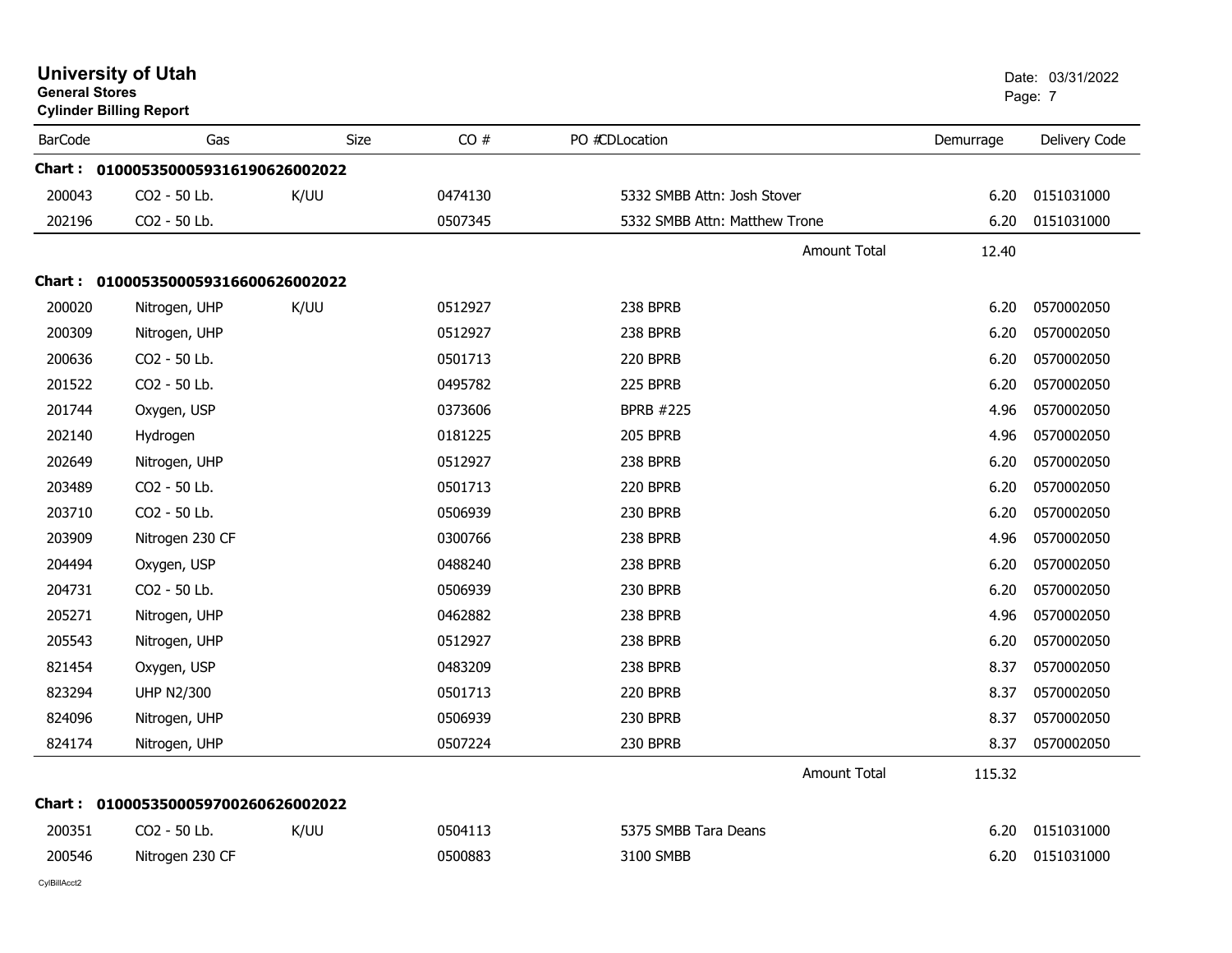|                        | <b>University of Utah</b><br><b>General Stores</b><br><b>Cylinder Billing Report</b> |             |         |                                 |           | Date: 03/31/2022<br>Page: 8 |  |
|------------------------|--------------------------------------------------------------------------------------|-------------|---------|---------------------------------|-----------|-----------------------------|--|
| <b>BarCode</b>         | Gas                                                                                  | <b>Size</b> | CO#     | PO #CDLocation                  | Demurrage | Delivery Code               |  |
| 201192                 | CO2 - 50 Lb.                                                                         |             | 0512630 | 5375 SMBB, Attn: Tara Deans Lab | 6.20      | 0151031000                  |  |
| 202779                 | CO2 - 50 Lb.                                                                         |             | 0512630 | 5375 SMBB, Attn: Tara Deans Lab | 6.20      | 0151031000                  |  |
| 203804                 | CO2 - 50 Lb.                                                                         |             | 0497333 | 5375 SMBB                       | 6.20      | 0151031000                  |  |
| 823496                 | CO2 - 50 Lb.                                                                         |             | 0500883 | 3100 SMBB                       | 8.37      | 0151031000                  |  |
| 824530                 | CO2 - 50 Lb.                                                                         |             | 0510748 | 5375 SMBB                       | 8.37      | 0151031000                  |  |
| 824532                 | CO2 - 50 Lb.                                                                         |             | 0510748 | 5375 SMBB                       | 2.43      | 0151031000                  |  |
|                        |                                                                                      |             |         | <b>Amount Total</b>             | 50.17     |                             |  |
|                        | Chart: 01000536000020066260012022                                                    |             |         |                                 |           |                             |  |
| 200585                 | Nitrogen 230 CF                                                                      | K/UU        | 0322932 | <b>116 BPRB</b>                 | 4.96      | 0570001080                  |  |
| 201742                 | Argon                                                                                |             | 0257426 | <b>116 BPRB</b>                 | 4.96      | 0570001080                  |  |
| 203965                 | Oxygen, USP                                                                          |             | 0303532 | 116 BPRB                        | 4.96      | 0570001080                  |  |
| 205553                 | Nitrogen NF                                                                          |             | 0473225 | 506H BPRB                       | 6.20      | 0151031000                  |  |
| 816899                 | Nitrogen NF                                                                          |             | 0453663 | <b>116 BPRB</b>                 | 8.37      | 0151031000                  |  |
|                        |                                                                                      |             |         | <b>Amount Total</b>             | 29.45     |                             |  |
| Chart :                | 01000551001310586260412022                                                           |             |         |                                 |           |                             |  |
| 203994                 | CO2 - Siphon                                                                         | K/UU        | 0517490 | 3520 MEB                        | 4.80      | 0064032900                  |  |
| 825046                 | CO <sub>2</sub> - Siphon                                                             |             | 0518410 | 3520 MEB                        | 1.62      | 0064032900                  |  |
|                        |                                                                                      |             |         | <b>Amount Total</b>             | 6.42      |                             |  |
|                        | Chart: 01000551001312926260012022                                                    |             |         |                                 |           |                             |  |
| 201333                 | Argon                                                                                | K/UU        | 0472595 | RM 3520 BLDG 64                 | 6.20      | 0064032900                  |  |
| 202736                 | CO <sub>2</sub> - Siphon                                                             |             | 0496711 | 3520 MEB                        | 1.40      | 0064032900                  |  |
| 202740                 | CO2 - Siphon                                                                         |             | 0516578 | 3520 MEB                        | 1.40      | 0064032900                  |  |
| 202866                 | Argon - UHP                                                                          |             | 0435653 | 3520 MEB                        | 4.96      | 0064032900                  |  |
| 203174                 | Air - 233 CF                                                                         |             | 0463584 | 3520 MEB                        | 4.96      | 0064032900                  |  |
| 203313                 | CO2 - 50 Lb.                                                                         |             | 0472595 | RM 3520 BLDG 64                 | 6.20      | 0064032900                  |  |
| 203934                 | Hydrogen - UHP                                                                       |             | 0339962 | 3520 MEB                        | 4.96      | 0064032900                  |  |
| 204547<br>CvIBillAcct2 | Nitrogen 230 CF                                                                      |             | 0512334 | 3520 MEB                        | 6.20      | 0064032900                  |  |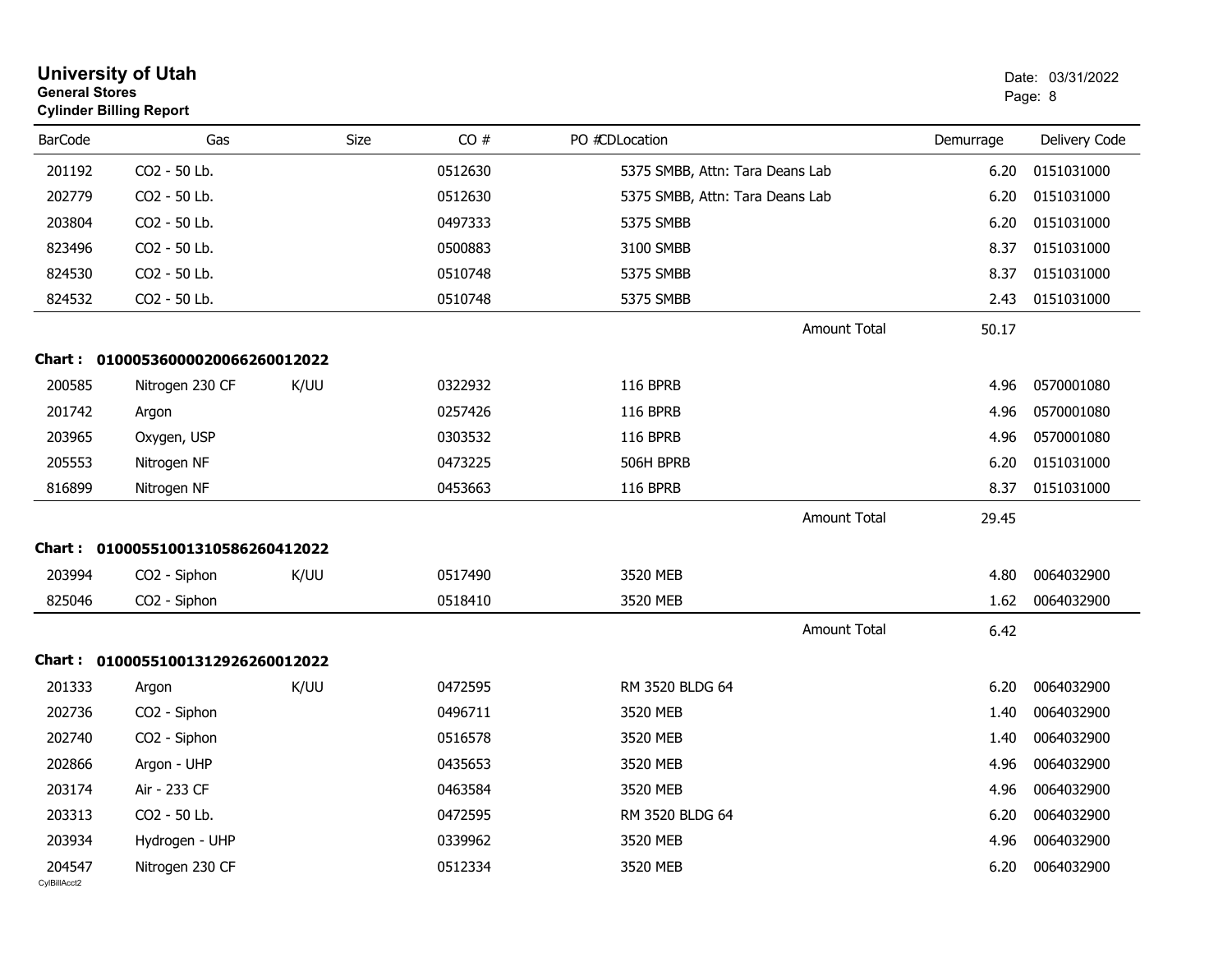| <b>University of Utah</b><br>Date: 03/31/2022<br><b>General Stores</b><br>Page: 9<br><b>Cylinder Billing Report</b> |                                   |      |         |                               |           |               |
|---------------------------------------------------------------------------------------------------------------------|-----------------------------------|------|---------|-------------------------------|-----------|---------------|
| <b>BarCode</b>                                                                                                      | Gas                               | Size | CO#     | PO #CDLocation                | Demurrage | Delivery Code |
| 205680                                                                                                              | CO2 - 50 Lb.                      |      | 0457387 | 3520 MEB                      | 4.00      | 0064032900    |
| 205873                                                                                                              | CO2 - 50 Lb.                      |      | 0510977 | 3520 MEB                      | 6.20      | 0064032900    |
| 812853                                                                                                              | H2, Co, Co2/Argon                 |      | 0420777 | 3520 MEB                      | 7.44      | 0064032900    |
| 814428                                                                                                              | 4% H2 In Argon                    |      | 0434849 | 3250 MEB                      | 7.13      | 0064032900    |
| 820064                                                                                                              | Carbon Monoxide                   |      | 0475724 | 3520 MEB                      | 7.44      | 0064032900    |
| 822766                                                                                                              | Argon - UHP                       |      | 0496711 | 3520 MEB                      | 8.37      | 0064032900    |
| 822788                                                                                                              | Hydrogen -HY80                    |      | 0495746 | 3520 MEB                      | 8.37      | 0064032900    |
| 825126                                                                                                              | Nitrogen, UHP                     |      | 0515154 | 3520 MEB                      | 6.75      | 0064032900    |
|                                                                                                                     |                                   |      |         | Amount Total                  | 91.98     |               |
|                                                                                                                     | Chart: 01000552000244676260012022 |      |         |                               |           |               |
| 201196                                                                                                              | Air - 233 CF                      | K/UU | 0471948 | 2516 MEB                      | 4.20      | 0064032900    |
| 805010                                                                                                              | 4000ppmSO2/N2                     |      | 0266081 | 870 S 500 W                   | 6.82      | 0064032900    |
| 807156                                                                                                              | CH4, N2, H2, CO                   |      | 0306174 | 566 WEST 900 SOUTH            | 6.82      | 0064032900    |
| 807841                                                                                                              | No/N02 in Co2                     |      | 0322891 | 810 SOUTH 500 WEST            | 6.82      | 0064032900    |
| 807846                                                                                                              | 8%CO18%CO2BALN2                   |      | 0323444 | 870 SOUTH 500 WEST            | 6.82      | 0064032900    |
| 808534                                                                                                              | 300ppm No2/N2                     |      | 0340834 | 870 SO 500 W                  | 6.82      | 0064032900    |
| 810344                                                                                                              | 18%Co21800CoN2                    |      | 0382745 | 670 S 500 WEST                | 6.82      | 0064032900    |
| 810869                                                                                                              | NO2/NO In N2                      |      | 0407692 | 870 SO 500 WEST               | 6.82      | 0064032900    |
| 811002                                                                                                              | Tri Mix                           |      | 0398389 | 870 SO 300 W (FRONT BUILDING) | 6.82      | 0064032900    |
| 811876                                                                                                              | 18%Co21800CoN2                    |      | 0415637 | 870 SO 500 W                  | 7.44      | 0064032900    |
| 812322                                                                                                              | 150ppm So2/N2                     |      | 0416991 | 870 SO 500 W                  | 8.99      | 0062016500    |
| 813780                                                                                                              | 9.5% Co In N2                     |      | 0430065 | 850 SO 500 WEST               | 7.13      | 0064032900    |
| 813781                                                                                                              | 10% N2 In Co2                     |      | 0430065 | 850 SO 500 WEST               | 7.13      | 0064032900    |
| 813808                                                                                                              | 4.5% So2 In N2                    |      | 0430065 | 850 SO 500 WEST               | 7.13      | 0064032900    |
| 813886                                                                                                              | 9% Ch4 In N2                      |      | 0431076 | 850 SO 500 WEST               | 7.13      | 0064032900    |
| 815391                                                                                                              | Argon                             |      | 0442962 | 870 SO 500 WEST               | 7.13      | 0064032900    |
|                                                                                                                     |                                   |      |         | <b>Amount Total</b>           | 110.84    |               |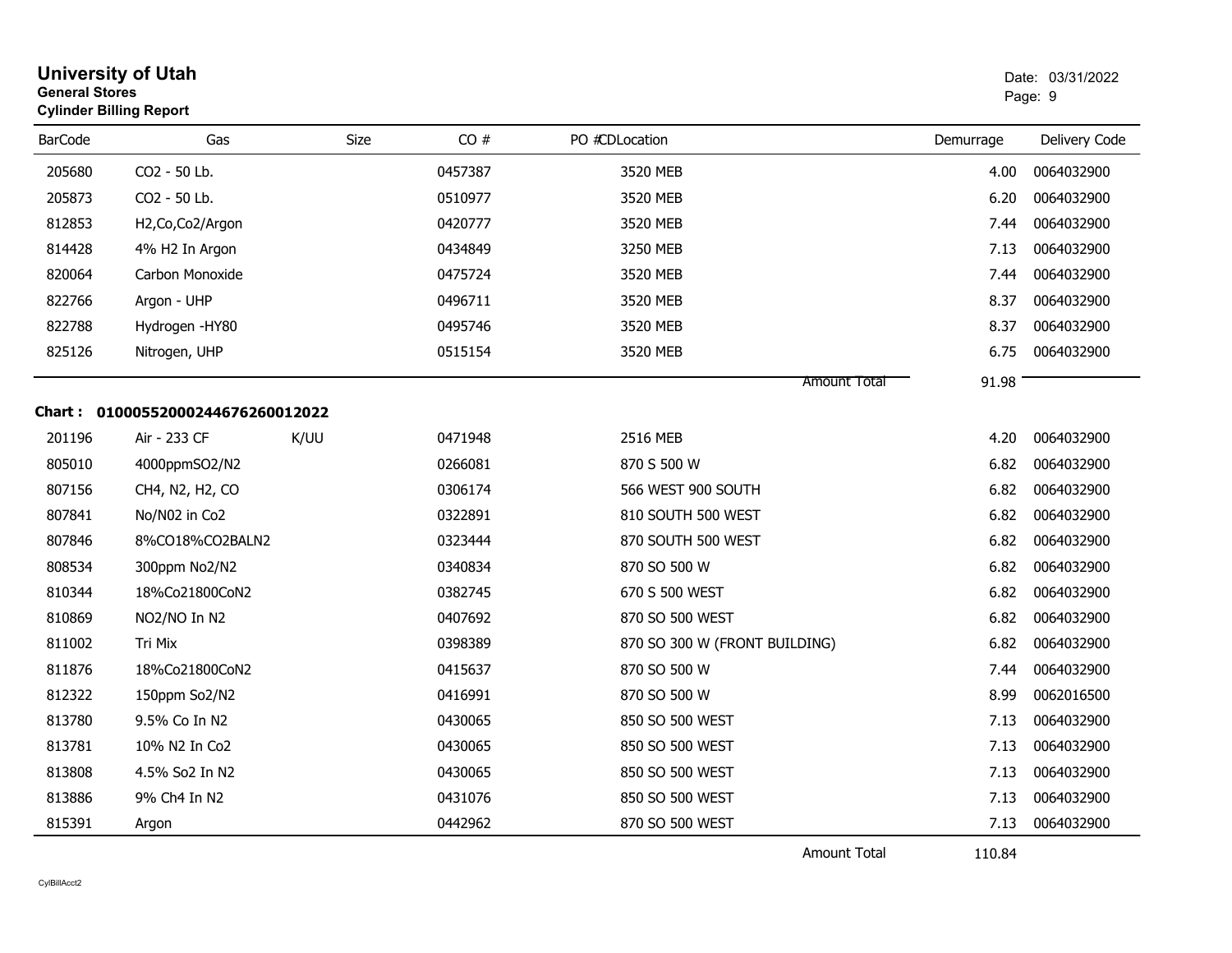| <b>University of Utah</b><br><b>General Stores</b><br><b>Cylinder Billing Report</b> |                                   |           |         |                  |                     | Date: 03/31/2022<br>Page: 10 |               |
|--------------------------------------------------------------------------------------|-----------------------------------|-----------|---------|------------------|---------------------|------------------------------|---------------|
| <b>BarCode</b>                                                                       | Gas                               | Size      | CO#     | PO #CDLocation   |                     | Demurrage                    | Delivery Code |
|                                                                                      | Chart: 01000552500062396260012022 |           |         |                  |                     |                              |               |
| 200790                                                                               | Acetylene, CF                     | Acty-CF/U | 0468659 | 850 SO 500 WEST  |                     | 6.20                         | 0064032900    |
| 200967                                                                               | Oxygen, USP                       |           | 0468659 | 850 SO 500 WEST  |                     | 6.20                         | 0064032900    |
| 203466                                                                               | Oxygen, USP                       |           | 0468659 | 850 SO 500 WEST  |                     | 6.20                         | 0064032900    |
| 821101                                                                               | 25%Co2 75%Argon                   |           | 0481593 | 566 W 900 SO     |                     | 8.37                         | 0064032900    |
|                                                                                      |                                   |           |         |                  | <b>Amount Total</b> | 26.97                        |               |
|                                                                                      | Chart: 01000552500092386260012022 |           |         |                  |                     |                              |               |
| 201642                                                                               | Nitrogen, UHP                     | K/UU      | 0489580 | 2505 MEB         |                     | 6.20                         | 0064032900    |
| 824250                                                                               | 11 Part Mix                       |           | 0506948 | <b>2505B MEB</b> |                     | 8.37                         | 0064032900    |
|                                                                                      |                                   |           |         |                  | <b>Amount Total</b> | 14.57                        |               |
|                                                                                      | Chart: 01000552500099796260012022 |           |         |                  |                     |                              |               |
| 200321                                                                               | Air - 233 CF                      | K/UU      | 0518050 | 2516 MEB         |                     | 2.60                         | 0064032900    |
| 200500                                                                               | Nitrogen 230 CF                   |           | 0516519 | 2505B MEB        |                     | 2.00                         | 0064032900    |
| 200586                                                                               | Nitrogen 230 CF                   |           | 0517094 | 2505B MEB        |                     | 2.00                         | 0064032900    |
| 200746                                                                               | Helium - UHP                      |           | 0311589 | 207 EMRL         |                     | 4.96                         | 0064032900    |
| 200958                                                                               | Oxygen, USP                       |           | 0508423 | 2505B MEB        |                     | 6.20                         | 0064032900    |
| 201282                                                                               | Nitrogen 230 CF                   |           | 0517716 | 2524 MEB         |                     | 2.20                         | 0064032900    |
| 201310                                                                               | CO2 - 50 Lb.                      |           | 0470204 | 2505 MEB         |                     | 0.60                         | 0064032900    |
| 201509                                                                               | Helium - UHP                      |           | 0431326 | 2505 MEB         |                     | 4.96                         | 0064032900    |
| 201524                                                                               | Hydrogen                          |           | 0504922 | 2505B MEB        |                     | 6.20                         | 0064032900    |
| 201726                                                                               | CO2 - 50 Lb.                      |           | 0506270 | 2505 MEB         |                     | 6.20                         | 0064032900    |
| 201816                                                                               | CO2 - 50 Lb.                      |           | 0517298 | 2524 MEB         |                     | 5.60                         | 0064032900    |
| 202204                                                                               | Helium - 219 CF                   |           | 0511788 | 2505B MEB        |                     | 6.20                         | 0064032900    |
| 202341                                                                               | Argon - UHP                       |           | 0460425 | 2505 MEB         |                     | 4.96                         | 0064032900    |
| 202369                                                                               | Helium - UHP                      |           | 0505315 | 2505 MEB         |                     | 6.20                         | 0064032900    |
| 202593                                                                               | Oxygen, USP                       |           | 0504179 | 3290 MEB         |                     | 1.40                         | 0064032900    |
| 202969                                                                               | Helium - 219 CF                   |           | 0512997 | <b>2505B MEB</b> |                     | 6.20                         | 0064032900    |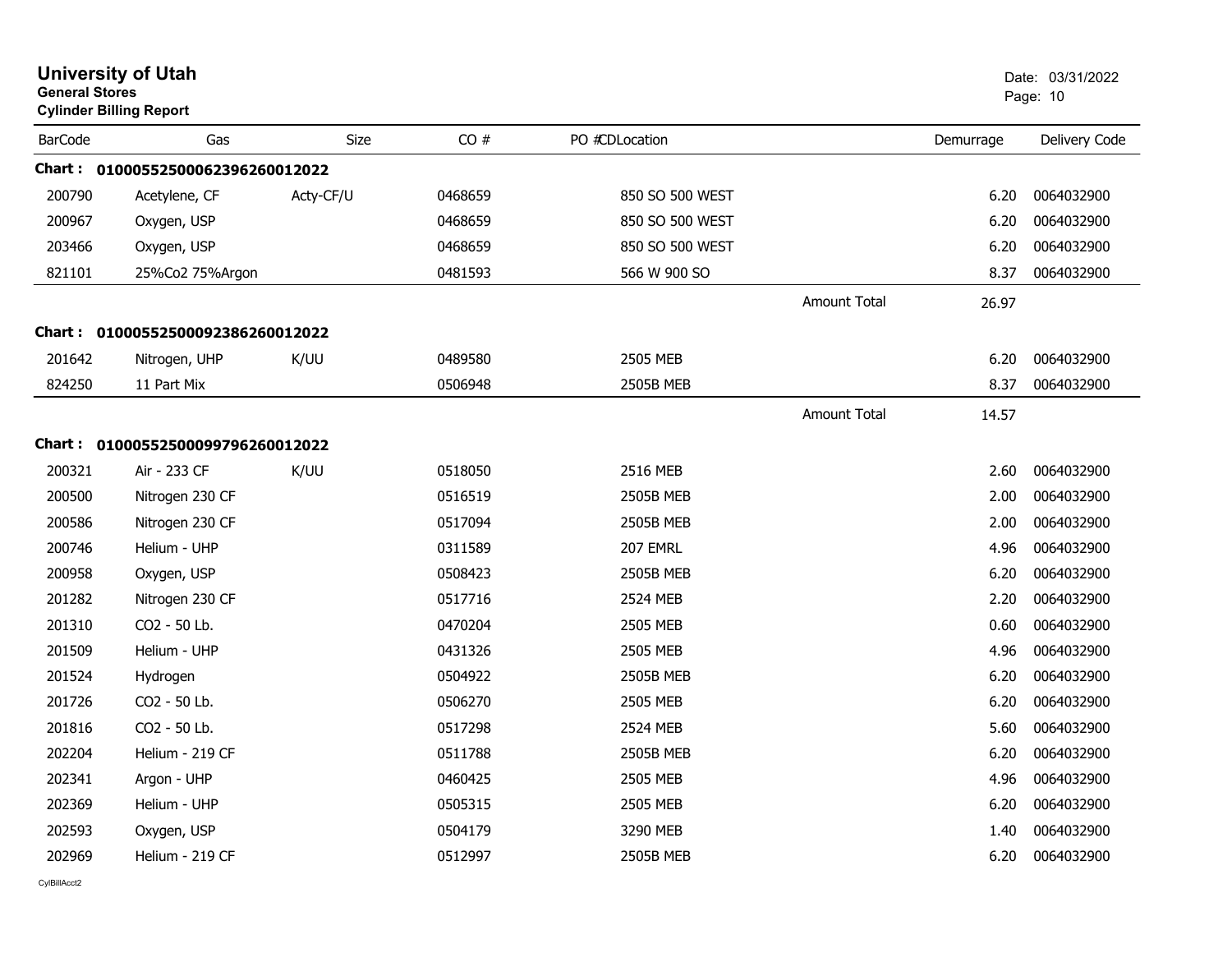|                | <b>University of Utah</b><br><b>General Stores</b><br><b>Cylinder Billing Report</b> |             |         |                |                     | Date: 03/31/2022<br>Page: 11 |               |
|----------------|--------------------------------------------------------------------------------------|-------------|---------|----------------|---------------------|------------------------------|---------------|
| <b>BarCode</b> | Gas                                                                                  | <b>Size</b> | CO#     | PO #CDLocation |                     | Demurrage                    | Delivery Code |
| 203484         | CO2 - 50 Lb.                                                                         |             | 0450937 | 2505 MEB       |                     | 0.48                         | 0064032900    |
| 203803         | Nitrogen 230 CF                                                                      |             | 0517094 | 2505B MEB      |                     | 0.60                         | 0064032900    |
| 203932         | Nitrogen 230 CF                                                                      |             | 0518086 | 2524 MEB       |                     | 2.00                         | 0064032900    |
| 203976         | Nitrogen 230 CF                                                                      |             | 0518086 | 2524 MEB       |                     | 2.00                         | 0064032900    |
| 810298         | Carbon Monoxide                                                                      |             | 0384618 | 2505 MEB       |                     | 6.82                         | 0064032900    |
| 811146         | 15% Co2 in N2                                                                        |             | 0399297 | 2505 MEB       |                     | 6.82                         | 0064032900    |
| 815408         | 5% H2 95% N2                                                                         |             | 0443029 | 2505 MEB       |                     | 7.13                         | 0064032900    |
| 815608         | CH4, Co, Co2/HE                                                                      |             | 0443883 | 2505 MEB       |                     | 6.82                         | 0064032900    |
|                |                                                                                      |             |         |                | <b>Amount Total</b> | 101.15                       |               |
|                | Chart: 01000552500190686260012022                                                    |             |         |                |                     |                              |               |
| 815452         | Methane C.P. GR                                                                      | 300/MTAIR   | 0443430 | 1444 MCE       |                     | 7.13                         | 0064032900    |
| 819307         | BD Co2 Syphon                                                                        |             | 0470126 | 1444 MCE       |                     | 8.37                         | 0064032900    |
|                |                                                                                      |             |         |                | <b>Amount Total</b> | 15.50                        |               |
|                | Chart: 01000552500195346430012022                                                    |             |         |                |                     |                              |               |
| 200225         | Argon                                                                                | K/UU        | 0447616 | 3215 MEB       |                     | 4.96                         | 0064032900    |
| 200931         | Argon                                                                                |             | 0447616 | 3215 MEB       |                     | 4.96                         | 0064032900    |
|                |                                                                                      |             |         |                | <b>Amount Total</b> | 9.92                         |               |
|                | Chart: 01000552500261926260012022                                                    |             |         |                |                     |                              |               |
| 200240         | Argon                                                                                | K/UU        | 0431523 | 1321 MEB       |                     | 4.96                         | 0064032900    |
| 200709         | Nitrogen 230 CF                                                                      |             | 0500195 | 1321 MEB       |                     | 6.20                         | 0064032900    |
|                |                                                                                      |             |         |                | <b>Amount Total</b> | 11.16                        |               |
|                | Chart: 01000552500261926430012022                                                    |             |         |                |                     |                              |               |
| 812468         | CO2 - Siphon                                                                         | $50#$ djb   | 0419972 | 1321 MEB       |                     | 10.23                        | 0064032900    |
|                |                                                                                      |             |         |                | Amount Total        | 10.23                        |               |
|                | Chart: 01000552500262176260012022                                                    |             |         |                |                     |                              |               |
| 205656         | CO2 - 50 Lb.                                                                         | K/UU        | 0486820 | 5534 SMBB      |                     | 6.20                         | 0064032900    |
| CylBillAcct2   |                                                                                      |             |         |                |                     |                              |               |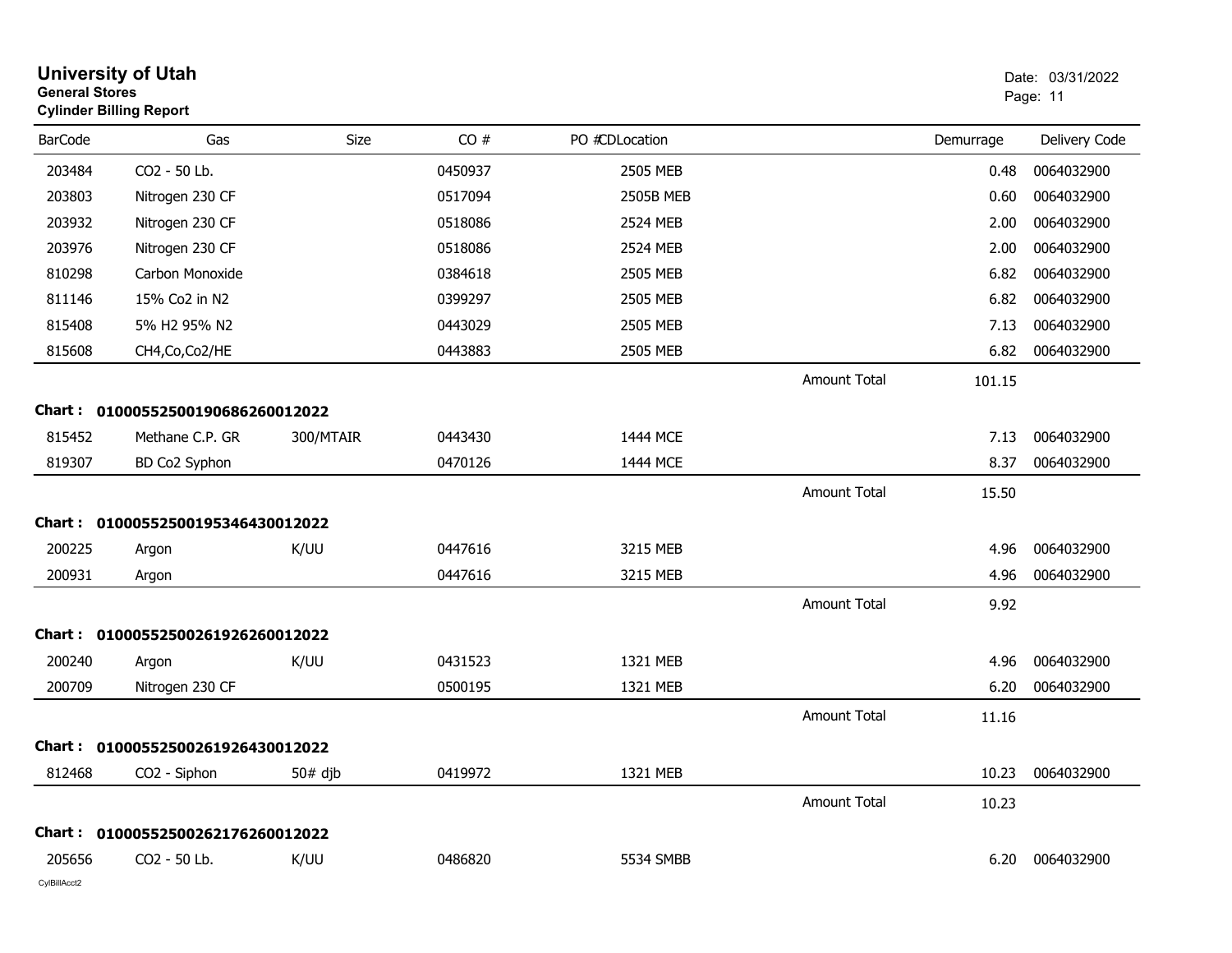|                | <b>University of Utah</b><br><b>General Stores</b><br><b>Cylinder Billing Report</b> |           |         |                |                     | Date: 03/31/2022<br>Page: 12 |               |
|----------------|--------------------------------------------------------------------------------------|-----------|---------|----------------|---------------------|------------------------------|---------------|
| <b>BarCode</b> | Gas                                                                                  | Size      | CO#     | PO #CDLocation |                     | Demurrage                    | Delivery Code |
| 817925         | Helium - D                                                                           |           | 0461220 | 5534 SMBB      |                     | 7.44                         | 0064032900    |
| 819364         | CO2 - 50 Lb.                                                                         |           | 0481096 | 5534 SMBB      |                     | 8.37                         | 0064032900    |
| 820995         | CO2 - 50 Lb.                                                                         |           | 0481096 | 5534 SMBB      |                     | 8.37                         | 0064032900    |
|                |                                                                                      |           |         |                | <b>Amount Total</b> | 30.38                        |               |
|                | Chart: 01000552500262416260012022                                                    |           |         |                |                     |                              |               |
| 200410         | Hydrogen - UHP                                                                       | K/UU      | 0497642 | 2528 MEB       |                     | 6.20                         | 0064032900    |
| 200453         | Helium - 219 CF                                                                      |           | 0493992 | 3290 MEB       |                     | 6.20                         | 0064032900    |
| 205779         | Oxygen - 20 CF                                                                       |           | 0477346 | 2528 MEB       |                     | 6.20                         | 0064032900    |
| 815382         | Methane, UHP                                                                         |           | 0441774 | 2528 MEB       |                     | 7.13                         | 0064032900    |
| 816241         | Carbon Monoxide                                                                      |           | 0448727 | 2528 MEB       |                     | 7.13                         | 0064032900    |
| 821325         | Nitrogen, UHP                                                                        |           | 0482529 | 2528 MEB       |                     | 8.37                         | 0064032900    |
|                |                                                                                      |           |         |                | <b>Amount Total</b> | 41.23                        |               |
| Chart :        | 01000552500264556260012022                                                           |           |         |                |                     |                              |               |
| 200115         | Helium - UHP                                                                         | K/UU      | 0500045 | <b>208 WBB</b> |                     | 6.20                         | 0064032900    |
| 821917         | Food Grade Co <sub>2</sub>                                                           |           | 0500043 | 2432 MCE       |                     | 8.37                         | 0064032900    |
| 823291         | Co <sub>2</sub> Food Grade                                                           |           | 0501949 | 2327 MCE       |                     | 8.37                         | 0064032900    |
| 823739         | Food Grade Co2                                                                       |           | 0503539 | 2444 MCE       |                     | 8.37                         | 0064032900    |
| 823740         | Food Grade Co2                                                                       |           | 0503539 | 2444 MCE       |                     | 8.37                         | 0064032900    |
|                |                                                                                      |           |         |                | <b>Amount Total</b> | 39.68                        |               |
| Chart :        | 01000552500264716260012022                                                           |           |         |                |                     |                              |               |
| 820429         | Nitrogen, UHP                                                                        | 200C/Mt.A | 0478636 | 1374 MEB       |                     | 8.37                         | 0064032900    |
|                |                                                                                      |           |         |                | <b>Amount Total</b> | 8.37                         |               |
| Chart :        | 01000552500268436260012022                                                           |           |         |                |                     |                              |               |
| 200836         | CO2 - 50 Lb.                                                                         | K/UU      | 0509761 | 2126 MCE       |                     | 6.20                         | 0064032900    |
| 201108         | 5% H2 In Argon                                                                       |           | 0508073 | 2126 MCE       |                     | 6.20                         | 0064032900    |
| 201842         | Argon - UHP                                                                          |           | 0516771 | 2126 MCE       |                     | 6.00                         | 0064032900    |
|                |                                                                                      |           |         |                |                     |                              |               |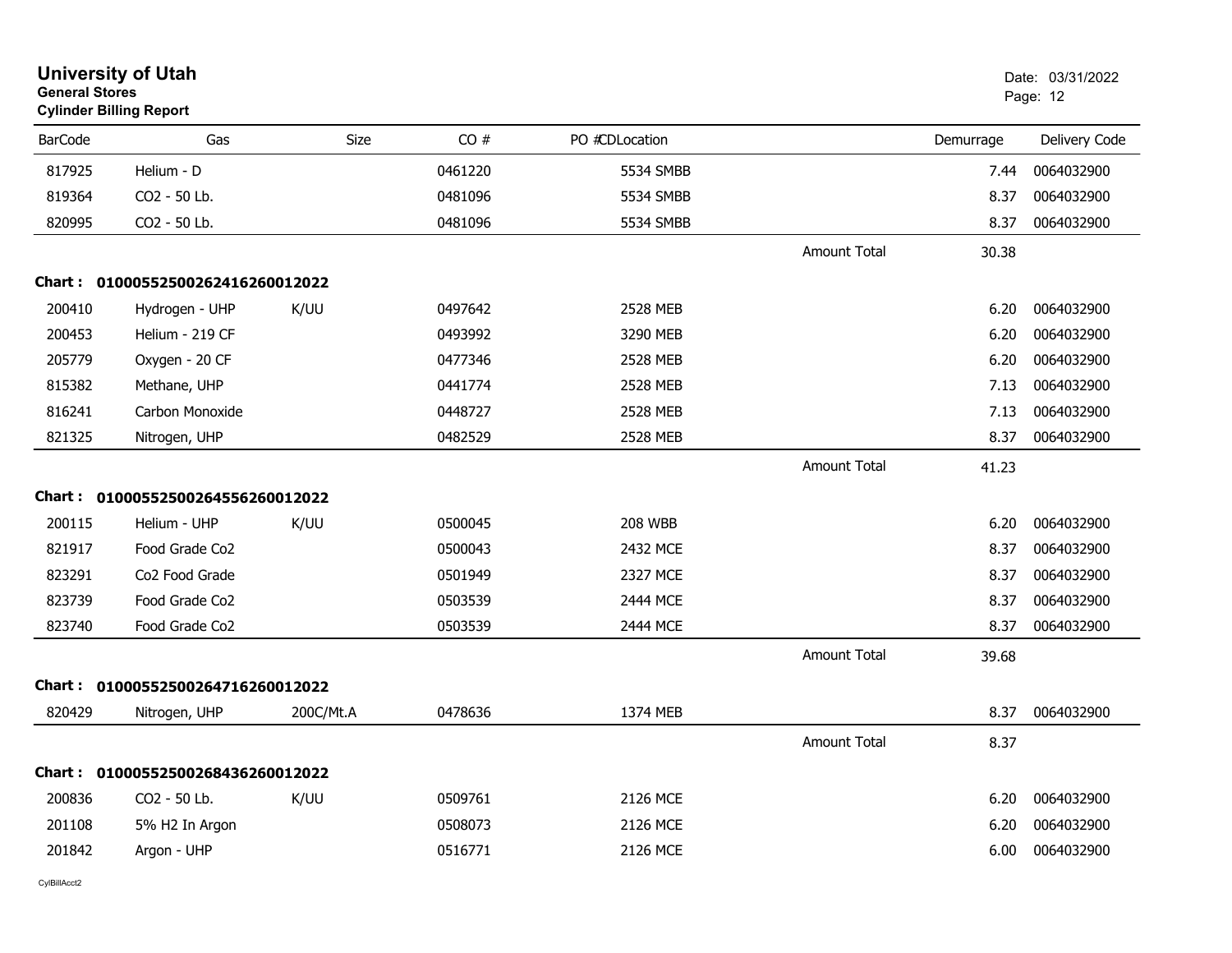| <b>University of Utah</b><br><b>General Stores</b><br><b>Cylinder Billing Report</b> |      |                                                                            |                 |                     |           | Date: 03/31/2022<br>Page: 13 |
|--------------------------------------------------------------------------------------|------|----------------------------------------------------------------------------|-----------------|---------------------|-----------|------------------------------|
| Gas                                                                                  | Size | CO#                                                                        | PO #CDLocation  |                     | Demurrage | Delivery Code                |
| 202286<br>Argon - UHP                                                                |      | 0512622                                                                    | 2126 MCE        |                     | 3.00      | 0064032900                   |
| 202870<br>Argon - UHP                                                                |      | 0517068                                                                    | 2126 MCE        |                     | 6.20      | 0064032900                   |
| 202873<br>Argon - UHP                                                                |      | 0517916                                                                    | 2126 MCE        |                     | 3.20      | 0064032900                   |
| 204672<br>Nitrogen, UHP                                                              |      | 0516306                                                                    | 2126 MCE        |                     | 6.00      | 0064032900                   |
| 205505<br>Nitrogen, UHP                                                              |      | 0518504                                                                    | 2126 MCE        |                     | 0.20      | 0064032900                   |
| 205541<br>Nitrogen, UHP                                                              |      | 0514089                                                                    | 2126 MCE        |                     | 6.20      | 0064032900                   |
| 823993<br>5% H2 In Argon                                                             |      | 0506722                                                                    | 2126 MCE        |                     | 8.37      | 0064032900                   |
| 824112<br>Nitrogen 230 CF                                                            |      | 0507310                                                                    | 2126 MCE        |                     | 8.37      | 0064032900                   |
| 824113<br>Nitrogen 230 CF                                                            |      | 0507310                                                                    | 2126 MCE        |                     | 8.37      | 0064032900                   |
| 824545<br>Hydrogen -HY80                                                             |      | 0510401                                                                    | 2126 MCE        |                     | 8.37      | 0064032900                   |
| 824678<br>CO, 80CF                                                                   |      | 0510825                                                                    | 2126 MCE        |                     | 8.37      | 0064032900                   |
|                                                                                      |      |                                                                            |                 | <b>Amount Total</b> | 85.05     |                              |
|                                                                                      |      |                                                                            |                 |                     |           |                              |
| 200979<br>Nitrogen 230 CF                                                            | K/UU | 0483772                                                                    | <b>1127 MCE</b> |                     | 6.20      | 0064032900                   |
| Nitrogen 230 CF                                                                      |      | 0503184                                                                    | 1127 MCE        |                     | 6.20      | 0064032900                   |
|                                                                                      |      |                                                                            |                 | <b>Amount Total</b> | 12.40     |                              |
|                                                                                      |      |                                                                            |                 |                     |           |                              |
| 200378<br>Nitrogen, UHP                                                              | K/UU | 0510897                                                                    | <b>201 WBB</b>  |                     | 6.20      | 0064032900                   |
| 200579<br>Hydrogen - UHP                                                             |      | 0513509                                                                    | 3520E MEB       |                     | 6.20      | 0064032900                   |
| 200718<br>Nitrogen, UHP                                                              |      | 0512223                                                                    | 3520E MEB       |                     | 6.20      | 0064032900                   |
| 200751<br>Nitrogen, UHP                                                              |      | 0515753                                                                    | 3520E MEB       |                     | 6.20      | 0064032900                   |
| 200834<br>Helium - UHP                                                               |      | 0517329                                                                    | 3520E MEB       |                     | 5.60      | 0064032900                   |
| 201460<br>Helium - UHP                                                               |      | 0507748                                                                    | <b>201 WBB</b>  |                     | 6.20      | 0064032900                   |
| 201495<br>Zero Air                                                                   |      | 0513509                                                                    | 3520E MEB       |                     | 6.20      | 0064032900                   |
| 201591<br>Nitrogen, UHP                                                              |      | 0515753                                                                    | 3520E MEB       |                     | 6.20      | 0064032900                   |
| 202988<br>Oxygen, USP - E                                                            |      | 0481634                                                                    | 201 WBB         |                     | 6.20      | 0064032900                   |
| 203025<br>Nitrogen, UHP                                                              |      | 0506325                                                                    | <b>201 WBB</b>  |                     | 4.60      | 0064032900                   |
|                                                                                      |      | Chart: 0100055500050503686626002022<br>Chart: 0100055500054503929626002022 |                 |                     |           |                              |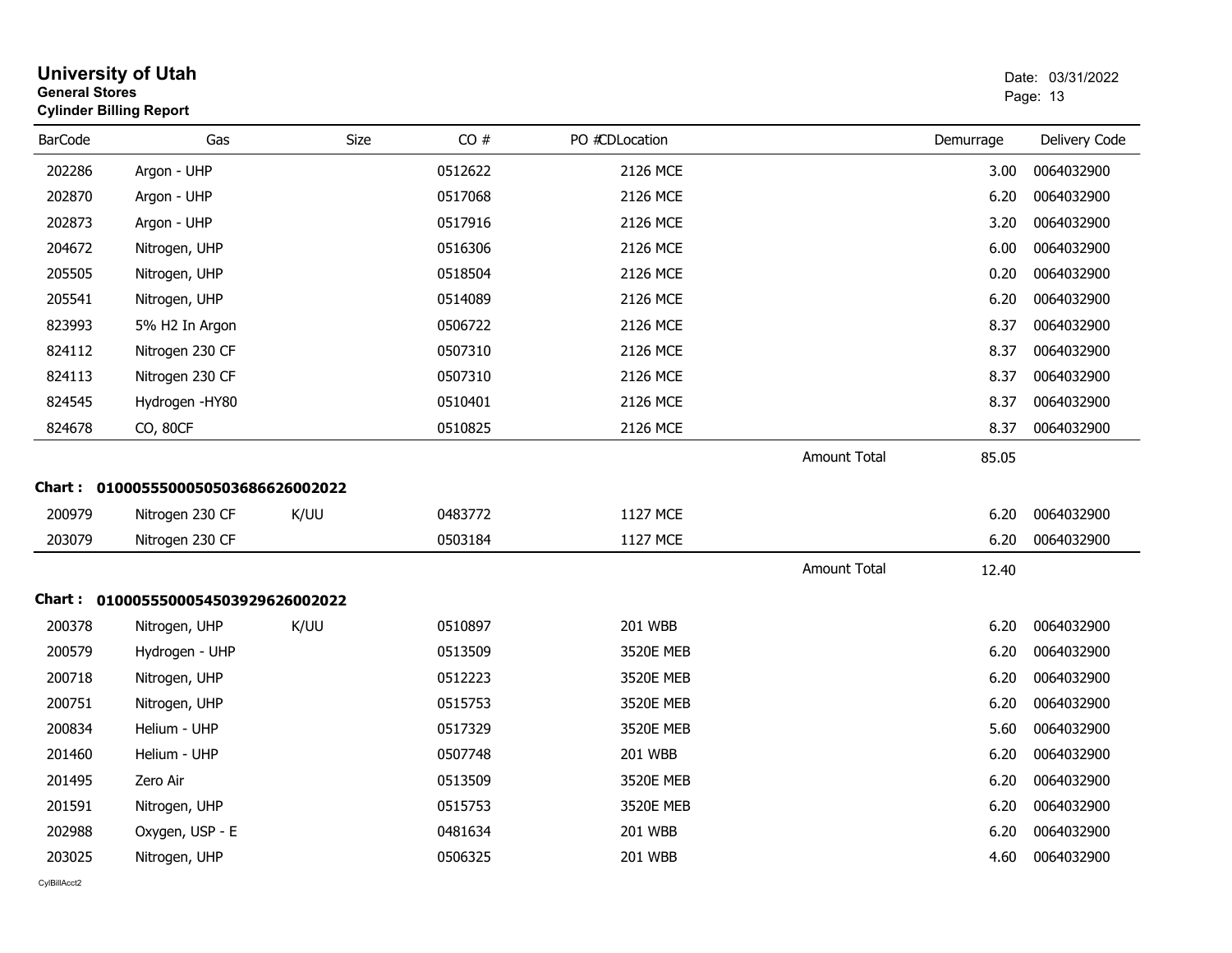| <b>General Stores</b> | <b>University of Utah</b><br><b>Cylinder Billing Report</b> |      |         |                |                     |           | Date: 03/31/2022<br>Page: 14 |
|-----------------------|-------------------------------------------------------------|------|---------|----------------|---------------------|-----------|------------------------------|
| <b>BarCode</b>        | Gas                                                         | Size | CO#     | PO #CDLocation |                     | Demurrage | Delivery Code                |
| 203209                | Nitrogen, 23 CF                                             |      | 0497628 | 2444 MCE       |                     | 6.20      | 0064032900                   |
| 203216                | Helium - UHP                                                |      | 0505769 | 3520E MEB      |                     | 1.40      | 0064032900                   |
| 203839                | Nitrogen, UHP                                               |      | 0518300 | 201 WBB        |                     | 1.60      | 0064032900                   |
| 203942                | Helium - UHP                                                |      | 0512223 | 3520E MEB      |                     | 1.40      | 0064032900                   |
| 203988                | Nitrogen, UHP                                               |      | 0510897 | 201 WBB        |                     | 6.20      | 0064032900                   |
| 204668                | Helium - UHP                                                |      | 0517329 | 3520E MEB      |                     | 5.60      | 0064032900                   |
| 204709                | Nitrogen, UHP                                               |      | 0515753 | 3520E MEB      |                     | 6.20      | 0064032900                   |
| 205825                | Oxygen, USP                                                 |      | 0510897 | 201 WBB        |                     | 6.20      | 0064032900                   |
| 825492                | Nitrogen, UHP                                               |      | 0518300 | 201 WBB        |                     | 2.16      | 0064032900                   |
|                       |                                                             |      |         |                | <b>Amount Total</b> | 96.76     |                              |
|                       | Chart: 0100055500054504587626002022                         |      |         |                |                     |           |                              |
| 200920                | Helium - UHP                                                | K/UU | 0513912 | 2528 MEB       |                     | 3.40      | 0064032900                   |
| 201666                | Helium - UHP                                                |      | 0518012 | 2528 MEB       |                     | 2.80      | 0064032900                   |
| 203027                | Nitrogen, UHP                                               |      | 0508065 | 2528 MEB       |                     | 6.20      | 0064032900                   |
|                       |                                                             |      |         |                | Amount Total        | 12.40     |                              |
|                       | Chart: 0100055500054902768626002022                         |      |         |                |                     |           |                              |
| 201843                | CO2 - 50 Lb.                                                | K/UU | 0509819 | 566 W 900 S    |                     | 6.20      | 0064032900                   |
| 202874                | Argon - UHP                                                 |      | 0509819 | 566 W 900 S    |                     | 6.20      | 0064032900                   |
|                       |                                                             |      |         |                | <b>Amount Total</b> | 12.40     |                              |
|                       | Chart: 0100055500055800901626002022                         |      |         |                |                     |           |                              |
| 200231                | Nitrogen 230 CF                                             | K/UU | 0493993 | 2327 MCE       |                     | 6.20      | 0019003800                   |
| 200672                | Nitrogen 230 CF                                             |      | 0473473 | 1126 MCE       |                     | 6.20      | 0064032900                   |
| 201996                | Nitrogen 230 CF                                             |      | 0513541 | 1432 MCE       |                     | 5.60      | 0064032900                   |
| 205380                | Nitrogen NF                                                 |      | 0486407 | 1432 MCE       |                     | 6.20      | 0064032900                   |
| 205484                | Nitrogen 230 CF                                             |      | 0502152 | 2327 MCE       |                     | 6.20      | 0019003800                   |
| 205557                | Nitrogen NF                                                 |      | 0486407 | 1432 MCE       |                     | 6.20      | 0064032900                   |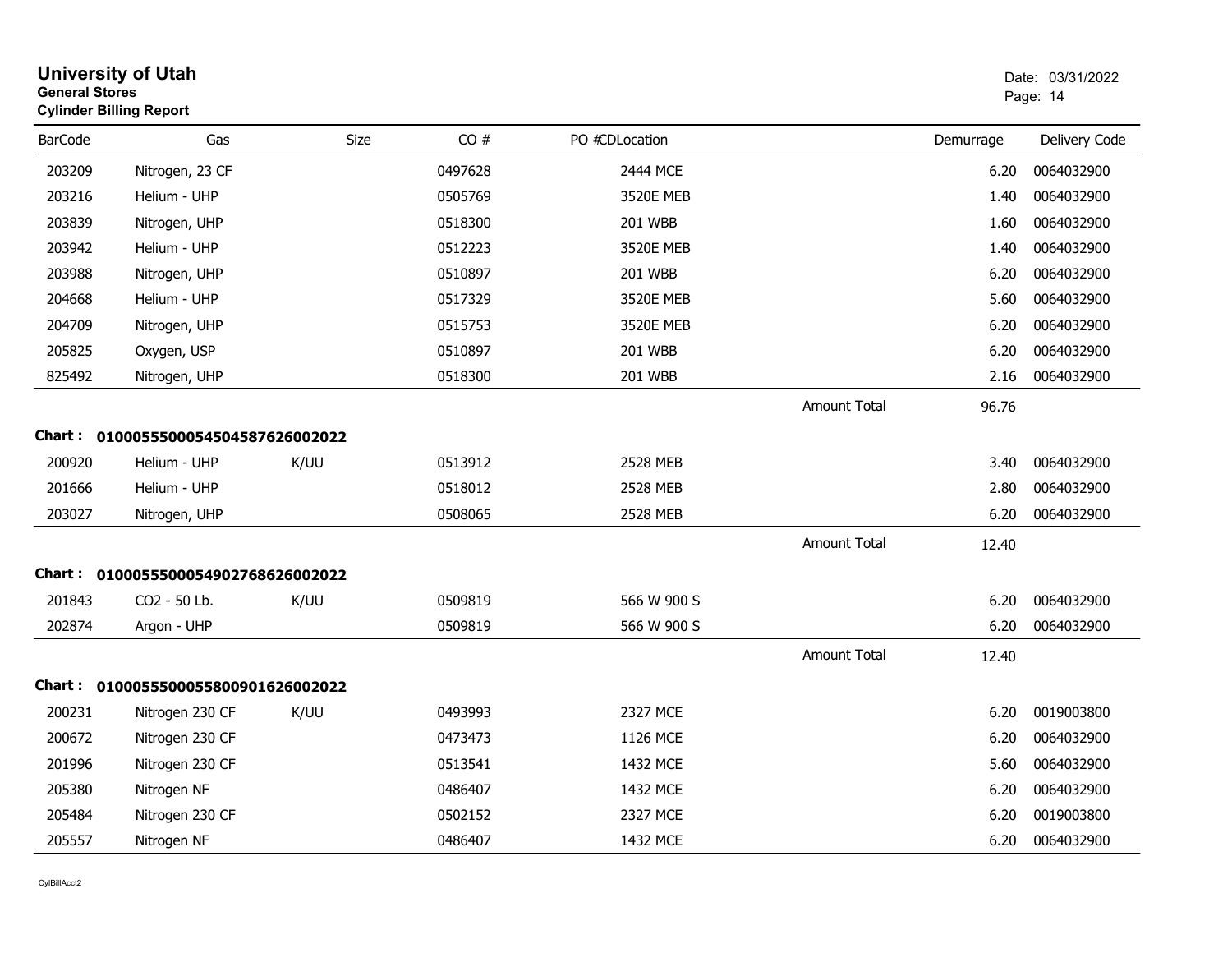| General Stores | <b>Cylinder Billing Report</b>      |             |         |                       |                     |           | Page: 15      |  |
|----------------|-------------------------------------|-------------|---------|-----------------------|---------------------|-----------|---------------|--|
| <b>BarCode</b> | Gas                                 | <b>Size</b> | CO#     | PO #CDLocation        |                     | Demurrage | Delivery Code |  |
|                |                                     |             |         |                       | Amount Total        | 36.60     |               |  |
|                | Chart: 0100055500055800902626002022 |             |         |                       |                     |           |               |  |
| 200587         | Nitrogen 230 CF                     | K/UU        | 0474803 | 1127 MCE              |                     | 6.20      | 0064032900    |  |
|                |                                     |             |         |                       | <b>Amount Total</b> | 6.20      |               |  |
|                | Chart: 0100055500055800907626002022 |             |         |                       |                     |           |               |  |
| 201898         | Oxygen - 20 CF                      | 20#/UU      | 0470269 | <b>208 WBB</b>        |                     | 6.20      | 0064032900    |  |
| 201951         | Oxygen - 20 CF                      |             | 0496933 | 3215 MEB              |                     | 6.20      | 0064032900    |  |
| 820714         | 10% H2 Bal. N2                      |             | 0479360 | 2444 MCE              |                     | 8.37      | 0064032900    |  |
| 822180         | Oxygen, USP                         |             | 0491197 | 2444 MCE - Bonan Wang |                     | 8.37      | 0064032900    |  |
|                |                                     |             |         |                       | <b>Amount Total</b> | 29.14     |               |  |
| Chart :        | 0100055500055801003626002022        |             |         |                       |                     |           |               |  |
| 200054         | Nitrogen 230 CF                     | K/UU        | 0518173 | 2124 MCE              |                     | 1.80      | 0064032900    |  |
| 201165         | Nitrogen 230 CF                     |             | 0516648 | 2124 MCE              |                     | 3.60      | 0064032900    |  |
| 201274         | Nitrogen 230 CF                     |             | 0506194 | 2124 MCE              |                     | 4.40      | 0064032900    |  |
| 201373         | Nitrogen 230 CF                     |             | 0518022 | 2124 MCE              |                     | 2.60      | 0064032900    |  |
| 201736         | Hydrogen                            |             | 0512636 | 1335 MCE              |                     | 6.20      | 0064032900    |  |
| 824864         | Nitrogen 230 CF                     |             | 0512636 | 1335 MCE              |                     | 8.37      | 0064032900    |  |
|                |                                     |             |         |                       | <b>Amount Total</b> | 26.97     |               |  |
|                | Chart: 0100055500055801060626002022 |             |         |                       |                     |           |               |  |
| 200386         | Nitrogen 230 CF                     | K/UU        | 0516653 | <b>2505A MEB</b>      |                     | 6.20      | 0064032900    |  |
| 200570         | Nitrogen 230 CF                     |             | 0516653 | <b>2505A MEB</b>      |                     | 1.40      | 0064032900    |  |
| 200619         | Air - 233 CF                        |             | 0511787 | 2505 MEB              |                     | 3.60      | 0064032900    |  |
| 201413         | Oxygen, USP                         |             | 0510915 | <b>2505A MEB</b>      |                     | 6.20      | 0064032900    |  |
|                |                                     |             |         |                       | <b>Amount Total</b> | 17.40     |               |  |
|                | Chart: 0100055500055900682626002022 |             |         |                       |                     |           |               |  |
| 200974         | 95% Air, 5% CO2                     | K/UU        | 0476445 | 3290 MEB              |                     | 6.20      | 0064032900    |  |

**University of Utah** Date: 03/31/2022

CylBillAcct2

**General Stores**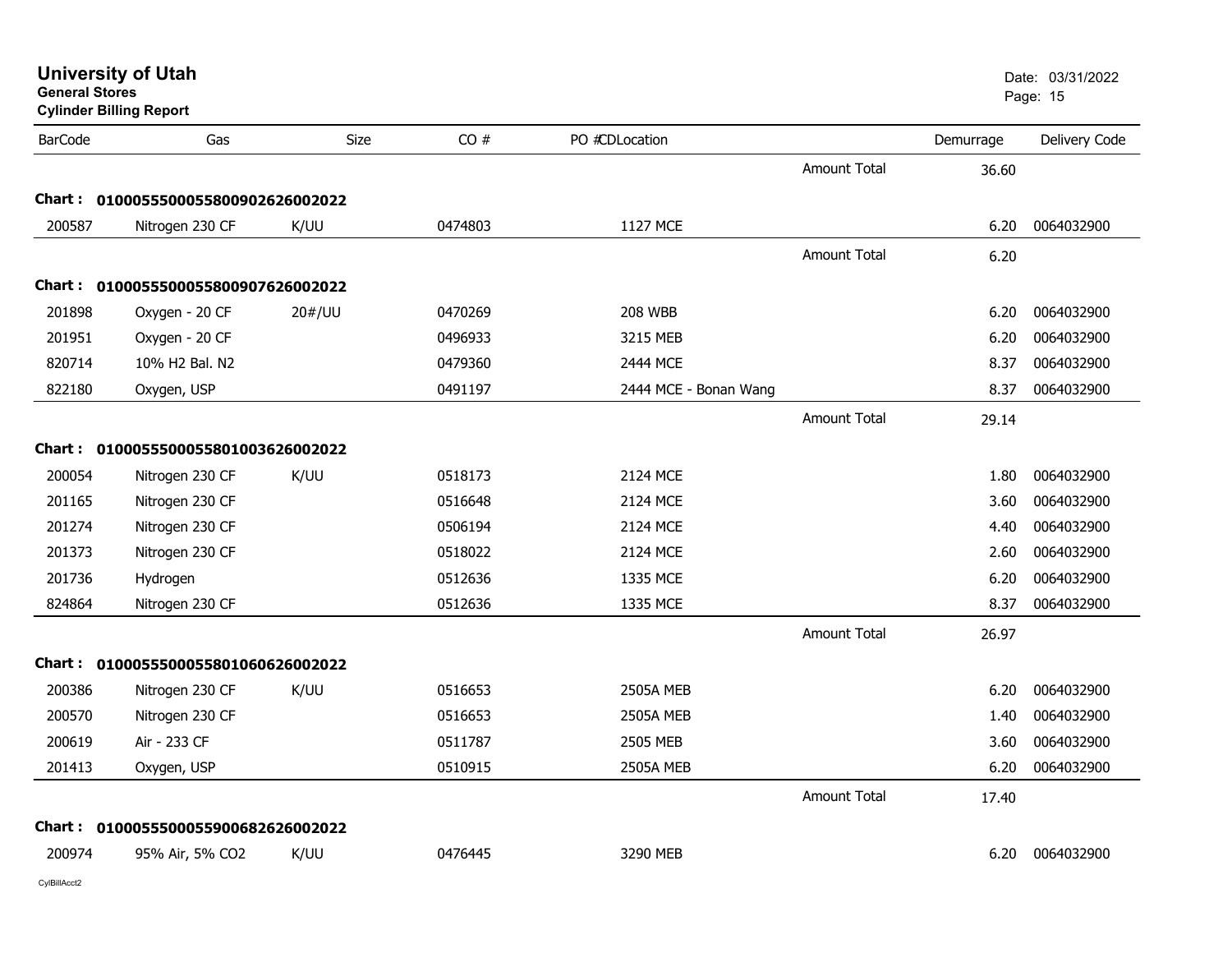|                | <b>University of Utah</b><br><b>General Stores</b><br><b>Cylinder Billing Report</b> |           |         |                   |                     |           | Date: 03/31/2022<br>Page: 16 |  |
|----------------|--------------------------------------------------------------------------------------|-----------|---------|-------------------|---------------------|-----------|------------------------------|--|
| <b>BarCode</b> | Gas                                                                                  | Size      | CO#     | PO #CDLocation    |                     | Demurrage | Delivery Code                |  |
| 201075         | CO2 - 50 Lb.                                                                         |           | 0515575 | 5534 SMBB         |                     | 6.20      | 0064032900                   |  |
| 205644         | CO2 - 50 Lb.                                                                         |           | 0508312 | 5534 SMBB         |                     | 6.20      | 0064032900                   |  |
| 822933         | CO2 - 50 Lb.                                                                         |           | 0497169 | 5800 SMBB         |                     | 8.37      | 0064032900                   |  |
| 822934         | CO2 - 50 Lb.                                                                         |           | 0497169 | <b>5800 SMBB</b>  |                     | 8.37      | 0064032900                   |  |
|                |                                                                                      |           |         |                   | <b>Amount Total</b> | 35.34     |                              |  |
| Chart :        | 0100055500058502254626002022                                                         |           |         |                   |                     |           |                              |  |
| 820528         | 27% O2 in Co2                                                                        | 200C/Mt.A | 0478169 | 2505 MEB          |                     | 1.89      | 0064032900                   |  |
|                |                                                                                      |           |         |                   | <b>Amount Total</b> | 1.89      |                              |  |
|                | Chart: 0100055500058502864626002022                                                  |           |         |                   |                     |           |                              |  |
| 200399         | Nitrogen 230 CF                                                                      | K/UU      | 0493420 | 1282 MEB          |                     | 6.20      | 0064032900                   |  |
| 200620         | Zero Air                                                                             |           | 0515634 | 1438 MCE          |                     | 1.40      | 0064032900                   |  |
| 205919         | Zero Air                                                                             |           | 0517489 | 1438 MCE          |                     | 4.80      | 0064032900                   |  |
| 824970         | Zero Air                                                                             |           | 0516089 | 1282 MEB          |                     | 8.37      | 0064032900                   |  |
|                |                                                                                      |           |         |                   | <b>Amount Total</b> | 20.77     |                              |  |
|                | Chart: 0100055500058502950626002022                                                  |           |         |                   |                     |           |                              |  |
| 201820         | Helium - 219 CF                                                                      | K/UU      | 0499887 | 3290 MEB          |                     | 6.20      | 0064032900                   |  |
| 202851         | 95% N2, 5% CO2                                                                       |           | 0505549 | 1282 MEB          |                     | 6.20      | 0064032900                   |  |
|                |                                                                                      |           |         |                   | <b>Amount Total</b> | 12.40     |                              |  |
|                | Chart: 0100055500059203601626002022                                                  |           |         |                   |                     |           |                              |  |
| 201329         | Nitrogen 230 CF                                                                      | K/UU      | 0514296 | 2509 MEB          |                     | 6.20      | 0064032900                   |  |
| 202059         | Nitrogen 230 CF                                                                      |           | 0517233 | 2509 MEB          |                     | 6.20      | 0064032900                   |  |
| 818653         | Ethylene                                                                             |           | 0465270 | 2509 MEB          |                     | 8.37      | 0064032900                   |  |
| 821723         | CO2 - 50 Lb.                                                                         |           | 0486182 | 2509 MEB          |                     | 8.37      | 0064032900                   |  |
|                |                                                                                      |           |         |                   | Amount Total        | 29.14     |                              |  |
|                | Chart: 01000556000295096260012022                                                    |           |         |                   |                     |           |                              |  |
| 201917         | Nitrogen 230 CF                                                                      | K/UU      | 0415219 | BLDG 61 Room 1335 |                     | 4.96      | 0064032900                   |  |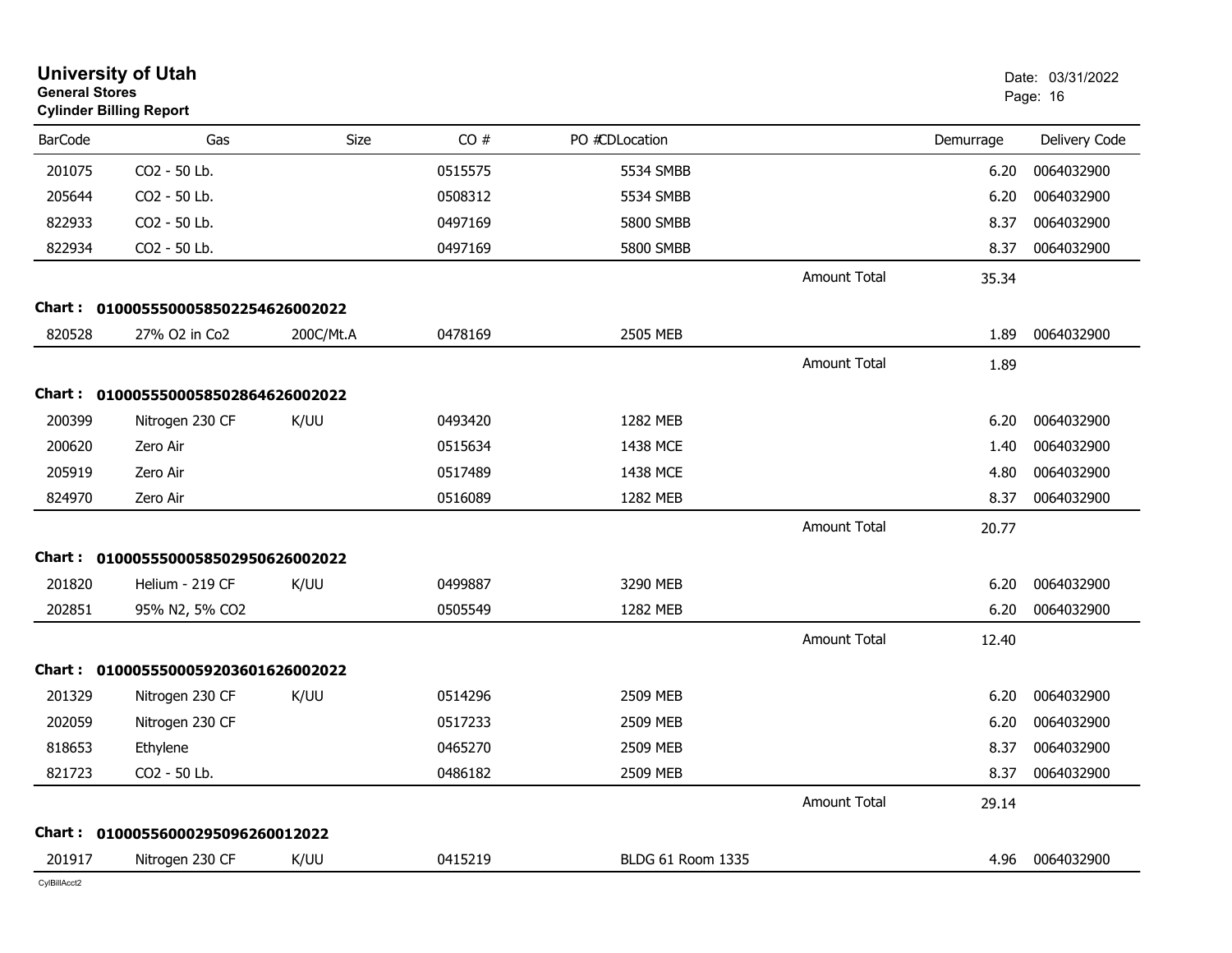| <b>General Stores</b> | <b>University of Utah</b><br><b>Cylinder Billing Report</b> |           |         |                             |                     |           | Date: 03/31/2022<br>Page: 17 |
|-----------------------|-------------------------------------------------------------|-----------|---------|-----------------------------|---------------------|-----------|------------------------------|
| <b>BarCode</b>        | Gas                                                         | Size      | CO#     | PO #CDLocation              |                     | Demurrage | Delivery Code                |
|                       |                                                             |           |         |                             | <b>Amount Total</b> | 4.96      |                              |
|                       | Chart: 01000556000297856260012022                           |           |         |                             |                     |           |                              |
| 200380                | Nitrogen 230 CF                                             | K/UU      | 0463723 | 870 SO 500 WEST             |                     | 4.96      | 0064032900                   |
|                       |                                                             |           |         |                             | <b>Amount Total</b> | 4.96      |                              |
|                       | Chart: 01000581001310686260512022                           |           |         |                             |                     |           |                              |
| 200550                | Zero Air                                                    | K/UU      | 0493458 | 100 HEDCO HIGH BAY          |                     | 6.20      | 0056001040                   |
|                       |                                                             |           |         |                             | <b>Amount Total</b> | 6.20      |                              |
|                       | Chart: 01000582500194146260012022                           |           |         |                             |                     |           |                              |
| 202761                | Hydrogen                                                    | K/UU      | 0457555 | 2071 MCE                    |                     | 4.96      | 0057001010                   |
|                       |                                                             |           |         |                             | <b>Amount Total</b> | 4.96      |                              |
|                       | Chart: 01000582500194196260012022                           |           |         |                             |                     |           |                              |
| 200707                | Argon                                                       | K/UU      | 0472953 | 100 HEDCO                   |                     | 6.20      | 0056001040                   |
|                       |                                                             |           |         |                             | <b>Amount Total</b> | 6.20      |                              |
|                       | Chart: 01000582500265186260012022                           |           |         |                             |                     |           |                              |
| 200183                | Nitrogen 230 CF                                             | K/UU      | 0470274 | 1490 B MEB                  |                     | 6.20      | 0061020000                   |
| 202316                | Air - E                                                     |           | 0488737 | <b>MCE Reactor Lab</b>      |                     | 6.20      | 0061020000                   |
| 203331                | Air - 233 CF                                                |           | 0498425 | <b>MEB Reactor Area Lab</b> |                     | 6.20      | 0061020000                   |
|                       |                                                             |           |         |                             | <b>Amount Total</b> | 18.60     |                              |
|                       | Chart: 01000582500267876260012022                           |           |         |                             |                     |           |                              |
| 201586                | Oxygen - 125 CF                                             | K/UU      | 0498807 | 2027 MCE                    |                     | 6.20      | 0061020000                   |
| 823769                | 5%CO2,95%N2 Med                                             |           | 0510345 | <b>2027 MCE</b>             |                     | 8.37      | 0061020000                   |
| 824107                | Nitrogen 230 CF                                             |           | 0507594 | <b>2027 MCE</b>             |                     | 8.37      | 0061020000                   |
|                       |                                                             |           |         |                             | <b>Amount Total</b> | 22.94     |                              |
|                       | Chart: 0100058500053500188626002022                         |           |         |                             |                     |           |                              |
| 823634                | 25%Co2 75%Argon                                             | 200C/Mt.A | 0503392 | 100 HEDCO                   |                     | 8.37      | 0061020000                   |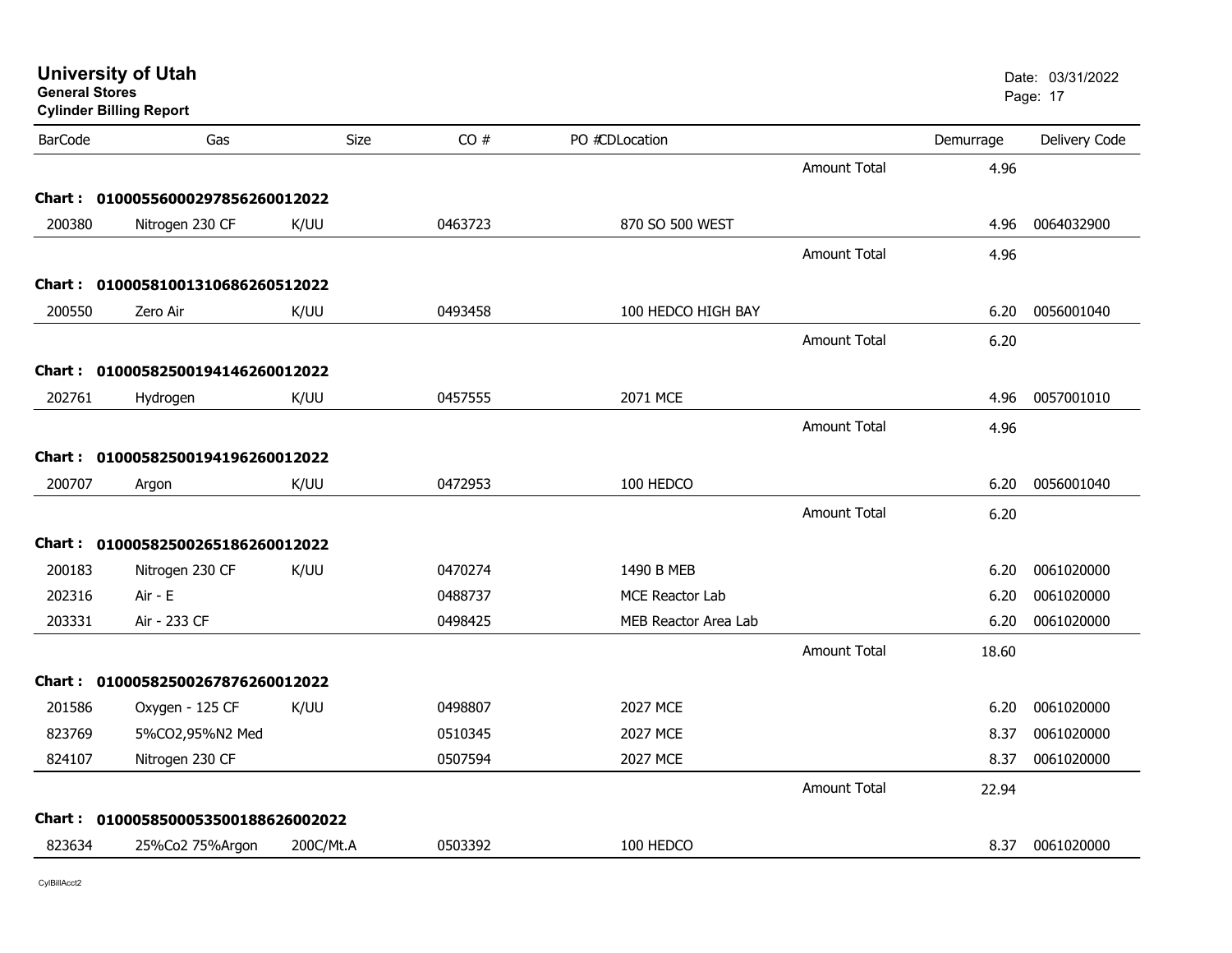| <b>General Stores</b> | <b>University of Utah</b><br><b>Cylinder Billing Report</b> |          |         |                     |                     |           | Date: 03/31/2022<br>Page: 18 |
|-----------------------|-------------------------------------------------------------|----------|---------|---------------------|---------------------|-----------|------------------------------|
| <b>BarCode</b>        | Gas                                                         | Size     | CO#     | PO #CDLocation      |                     | Demurrage | Delivery Code                |
|                       |                                                             |          |         |                     | <b>Amount Total</b> | 8.37      |                              |
|                       | Chart: 0100058500054000266626002022                         |          |         |                     |                     |           |                              |
| 200945                | Nitrogen 230 CF                                             | K/UU     | 0466356 | 2071 MCE            |                     | 3.40      | 0057001010                   |
| 202852                | 95% N2, 5% CO2                                              |          | 0474862 | 2071 MCE            |                     | 6.20      | 0057001010                   |
| 203361                | Helium - UHP                                                |          | 0455375 | 2065 MCE            |                     | 4.96      | 0057001010                   |
| 205406                | Nitrogen, 23 CF                                             |          | 0470598 | 2071 MCE            |                     | 6.20      | 0057001010                   |
| 205787                | Acetylene - MC                                              |          | 0441265 | 2071 MCE            |                     | 4.96      | 0061020000                   |
| 819299                | Oxygen, UHP,                                                |          | 0478725 | 2065 MCE            |                     | 8.37      | 0057001010                   |
| 819755                | <b>UHP Ethylene</b>                                         |          | 0472264 | 2065 MCE            |                     | 8.37      | 0057001010                   |
|                       |                                                             |          |         |                     | <b>Amount Total</b> | 42.46     |                              |
|                       | Chart: 0100058500054503803626002022                         |          |         |                     |                     |           |                              |
| 202777                | 25%Co2 75%Argon                                             | K/UU     | 0344681 | 100 HEDCO           |                     | 4.96      | 0061020000                   |
| 203912                | Argon                                                       |          | 0438133 | 100 HEDCO           |                     | 4.96      | 0061020000                   |
|                       |                                                             |          |         |                     | <b>Amount Total</b> | 9.92      |                              |
|                       | Chart: 0100058500054504167626002022                         |          |         |                     |                     |           |                              |
| 202946                | CO2 - Inst. Gra                                             | K/UU     | 0474177 | 100 HEDCO           |                     | 6.20      | 0061020000                   |
|                       |                                                             |          |         |                     | <b>Amount Total</b> | 6.20      |                              |
|                       | Chart: 0100058500054504499626002022                         |          |         |                     |                     |           |                              |
| 204324                | 25%Co2 75%Argon                                             | K/UU     | 0495870 | 100 Hedco- High Bay |                     | 6.20      | 0061020000                   |
| 205780                | Acetylene, CF                                               |          | 0497854 | 100 HEDCO           |                     | 6.20      | 0061020000                   |
| 822839                | Oxygen, USP                                                 |          | 0497854 | 100 HEDCO           |                     | 8.37      | 0061020000                   |
|                       |                                                             |          |         |                     | <b>Amount Total</b> | 20.77     |                              |
|                       | Chart: 0100058500055900766626002022                         |          |         |                     |                     |           |                              |
| 825214                | Argon - 40cf                                                | 40/60-MT | 0515280 | <b>2027 MCE</b>     |                     | 8.37      | 0061020000                   |
|                       |                                                             |          |         |                     | <b>Amount Total</b> | 8.37      |                              |

## **Chart : 0100058500058502321626002022**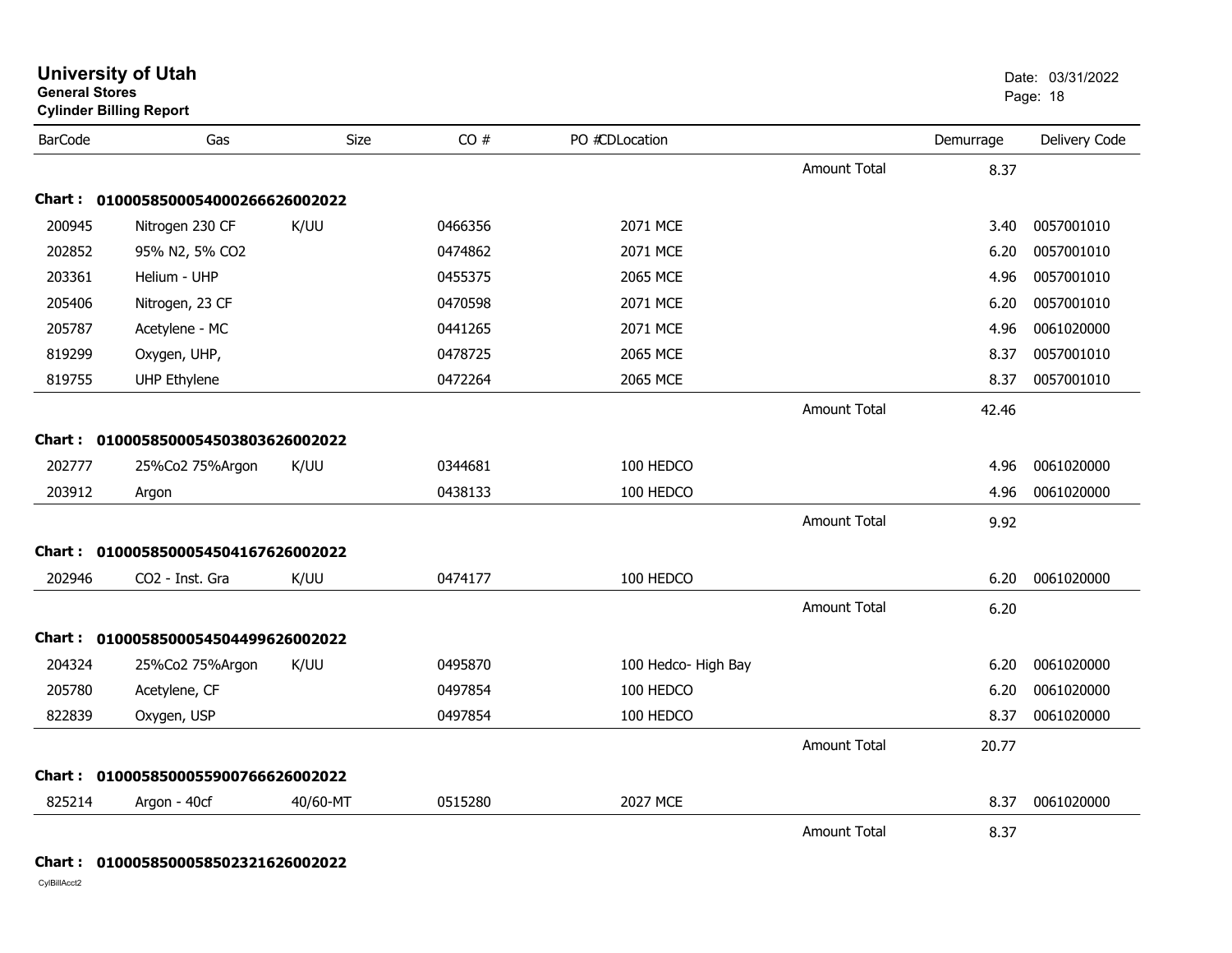| General Stores | <b>Cylinder Billing Report</b>      |           |         |                |              | Page: 19  |               |
|----------------|-------------------------------------|-----------|---------|----------------|--------------|-----------|---------------|
| <b>BarCode</b> | Gas                                 | Size      | CO#     | PO #CDLocation |              | Demurrage | Delivery Code |
| 813106         | CO2 - Inst. Gra                     | 50#/Mt.Ai | 0431221 | 100 HEDCO      |              | 6.82      | 0061020000    |
|                |                                     |           |         |                | Amount Total | 6.82      |               |
|                | Chart: 0100058500058502658626002022 |           |         |                |              |           |               |
| 200281         | Air - 233 CF                        | K/UU      | 0512901 | 2065 MCE       |              | 4.20      | 0057001010    |
| 200548         | Nitrogen 230 CF                     |           | 0516619 | 2725 MCE       |              | 5.00      | 0057001010    |
| 200567         | Nitrogen 230 CF                     |           | 0518407 | 2725 MCE       |              | 1.20      | 0057001010    |
| 200590         | Nitrogen 230 CF                     |           | 0516619 | 2725 MCE       |              | 5.00      | 0057001010    |
| 200615         | Zero Air                            |           | 0506792 | 2065 MCE       |              | 1.40      | 0057001010    |
| 200818         | Nitrogen 230 CF                     |           | 0514161 | 2725 MCE       |              | 1.40      | 0057001010    |
| 200839         | Nitrogen 230 CF                     |           | 0516619 | 2725 MCE       |              | 6.20      | 0057001010    |
| 200948         | Nitrogen 230 CF                     |           | 0518407 | 2725 MCE       |              | 1.20      | 0057001010    |
| 200963         | Zero Air                            |           | 0517500 | 2065 MCE       |              | 4.80      | 0057001010    |
| 201165         | Nitrogen 230 CF                     |           | 0518407 | 2725 MCE       |              | 1.20      | 0057001010    |
| 201201         | Nitrogen 230 CF                     |           | 0516619 | 2725 MCE       |              | 1.40      | 0057001010    |
| 201279         | Nitrogen 230 CF                     |           | 0518407 | 2725 MCE       |              | 1.20      | 0057001010    |
| 201282         | Nitrogen 230 CF                     |           | 0518407 | 2725 MCE       |              | 1.20      | 0057001010    |
| 201367         | Nitrogen 230 CF                     |           | 0516619 | 2725 MCE       |              | 6.20      | 0057001010    |
| 201418         | Nitrogen 230 CF                     |           | 0514161 | 2725 MCE       |              | 1.40      | 0057001010    |
| 202058         | Nitrogen 230 CF                     |           | 0518407 | 2725 MCE       |              | 1.20      | 0057001010    |
| 202270         | Nitrogen 230 CF                     |           | 0516619 | 2725 MCE       |              | 6.20      | 0057001010    |
| 202422         | Nitrogen 230 CF                     |           | 0516619 | 2725 MCE       |              | 1.40      | 0057001010    |
| 202476         | 95% N2, 5% CO2                      |           | 0510753 | 2725 MCE       |              | 6.20      | 0057001010    |
| 202509         | CO2 - 50 Lb.                        |           | 0493952 | 2071 MCE       |              | 6.20      | 0057001010    |
| 202663         | Nitrogen 230 CF                     |           | 0518407 | 2725 MCE       |              | 1.20      | 0057001010    |
| 202725         | Nitrogen 230 CF                     |           | 0518407 | 2725 MCE       |              | 1.20      | 0057001010    |
| 202727         | Nitrogen 230 CF                     |           | 0516619 | 2725 MCE       |              | 5.00      | 0057001010    |
| 202853         | 95% N2, 5% CO2                      |           | 0503086 | 2725 MCE       |              | 1.40      | 0057001010    |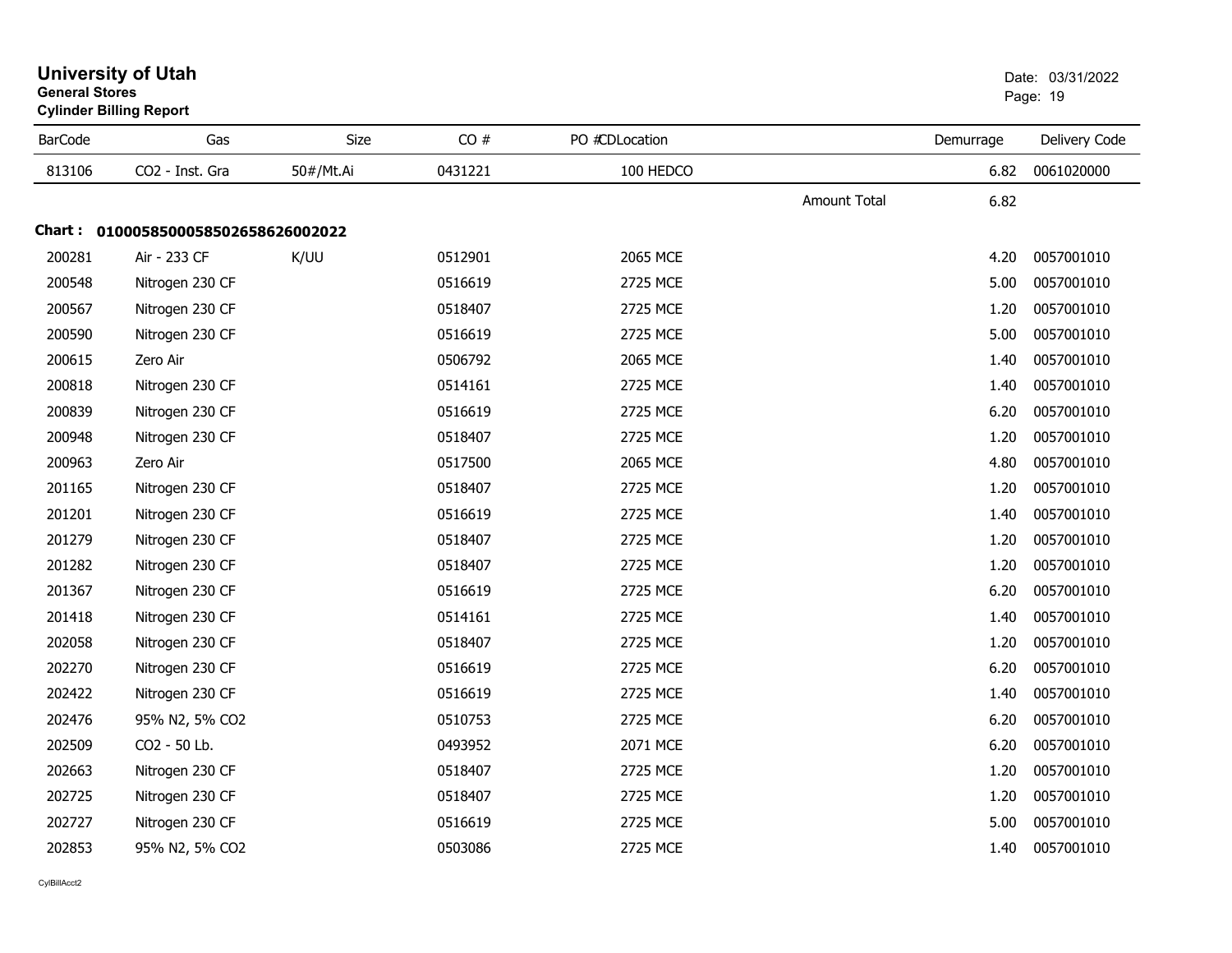| <b>General Stores</b>  | <b>University of Utah</b><br><b>Cylinder Billing Report</b> |      | Date: 03/31/2022<br>Page: 20 |                      |           |               |
|------------------------|-------------------------------------------------------------|------|------------------------------|----------------------|-----------|---------------|
| <b>BarCode</b>         | Gas                                                         | Size | CO#                          | PO #CDLocation       | Demurrage | Delivery Code |
| 202927                 | Nitrogen 230 CF                                             |      | 0516619                      | 2725 MCE             | 1.40      | 0057001010    |
| 202927                 | Nitrogen 230 CF                                             |      | 0518407                      | 2725 MCE             | 1.20      | 0057001010    |
| 202940                 | Nitrogen 230 CF                                             |      | 0516619                      | 2725 MCE             | 5.00      | 0057001010    |
| 203800                 | Nitrogen 230 CF                                             |      | 0517498                      | 2725 MCE             | 4.80      | 0057001010    |
| 205393                 | Nitrogen 230 CF                                             |      | 0518407                      | 2725 MCE             | 1.20      | 0057001010    |
| 822966                 | CO2 - 50 Lb.                                                |      | 0497128                      | 2071 MCE             | 8.37      | 0057001010    |
| 823175                 | 5% Co2 In CH4                                               |      | 0497538                      | 2071 MCE             | 8.37      | 0057001010    |
| 823403                 | Methane C.P. GR                                             |      | 0499811                      | 2071 MCE             | 8.37      | 0057001010    |
| 824956                 | Nitrogen 230 CF                                             |      | 0513351                      | 2725 MCE             | 6.75      | 0057001010    |
| 824972                 | 2% O2 In N2                                                 |      | 0512440                      | 2725 MCE             | 8.37      | 0057001010    |
| 824973                 | 2% O2 In N2                                                 |      | 0512440                      | 2725 MCE             | 8.37      | 0057001010    |
| 824974                 | 2% O2 In N2                                                 |      | 0512440                      | 2725 MCE             | 8.37      | 0057001010    |
| 825013                 | Nitrogen 230 CF                                             |      | 0513747                      | 2725 MCE             | 6.75      | 0057001010    |
| 825253                 | Nitrogen 230 CF                                             |      | 0515797                      | ROOM 2725 MCE        | 1.89      | 0057001010    |
| 825255                 | Nitrogen 230 CF                                             |      | 0515797                      | ROOM 2725 MCE        | 1.89      | 0057001010    |
| 825256                 | Nitrogen 230 CF                                             |      | 0515797                      | ROOM 2725 MCE        | 8.37      | 0057001010    |
| 825257                 | Nitrogen 230 CF                                             |      | 0515797                      | <b>ROOM 2725 MCE</b> | 1.89      | 0057001010    |
| 825258                 | Nitrogen 230 CF                                             |      | 0515797                      | ROOM 2725 MCE        | 1.89      | 0057001010    |
| 825260                 | Nitrogen 230 CF                                             |      | 0515797                      | ROOM 2725 MCE        | 1.89      | 0057001010    |
| 825262                 | Nitrogen 230 CF                                             |      | 0515797                      | ROOM 2725 MCE        | 8.37      | 0057001010    |
| 825349                 | Zero Air                                                    |      | 0518101                      | 2065 MCE             | 2.70      | 0057001010    |
| 825421                 | Nitrogen 230 CF                                             |      | 0517498                      | 2725 MCE             | 4.86      | 0057001010    |
| 825422                 | Nitrogen 230 CF                                             |      | 0517498                      | 2725 MCE             | 4.86      | 0057001010    |
| 825423                 | Nitrogen 230 CF                                             |      | 0517498                      | 2725 MCE             | 4.86      | 0057001010    |
| 825424                 | Nitrogen 230 CF                                             |      | 0517498                      | 2725 MCE             | 6.48      | 0057001010    |
| 825425                 | Nitrogen 230 CF                                             |      | 0517498                      | 2725 MCE             | 6.48      | 0057001010    |
| 825426                 | Nitrogen 230 CF                                             |      | 0517498                      | 2725 MCE             | 6.48      | 0057001010    |
| 825427<br>CvIBillAcct2 | Nitrogen 230 CF                                             |      | 0517498                      | 2725 MCE             | 6.48      | 0057001010    |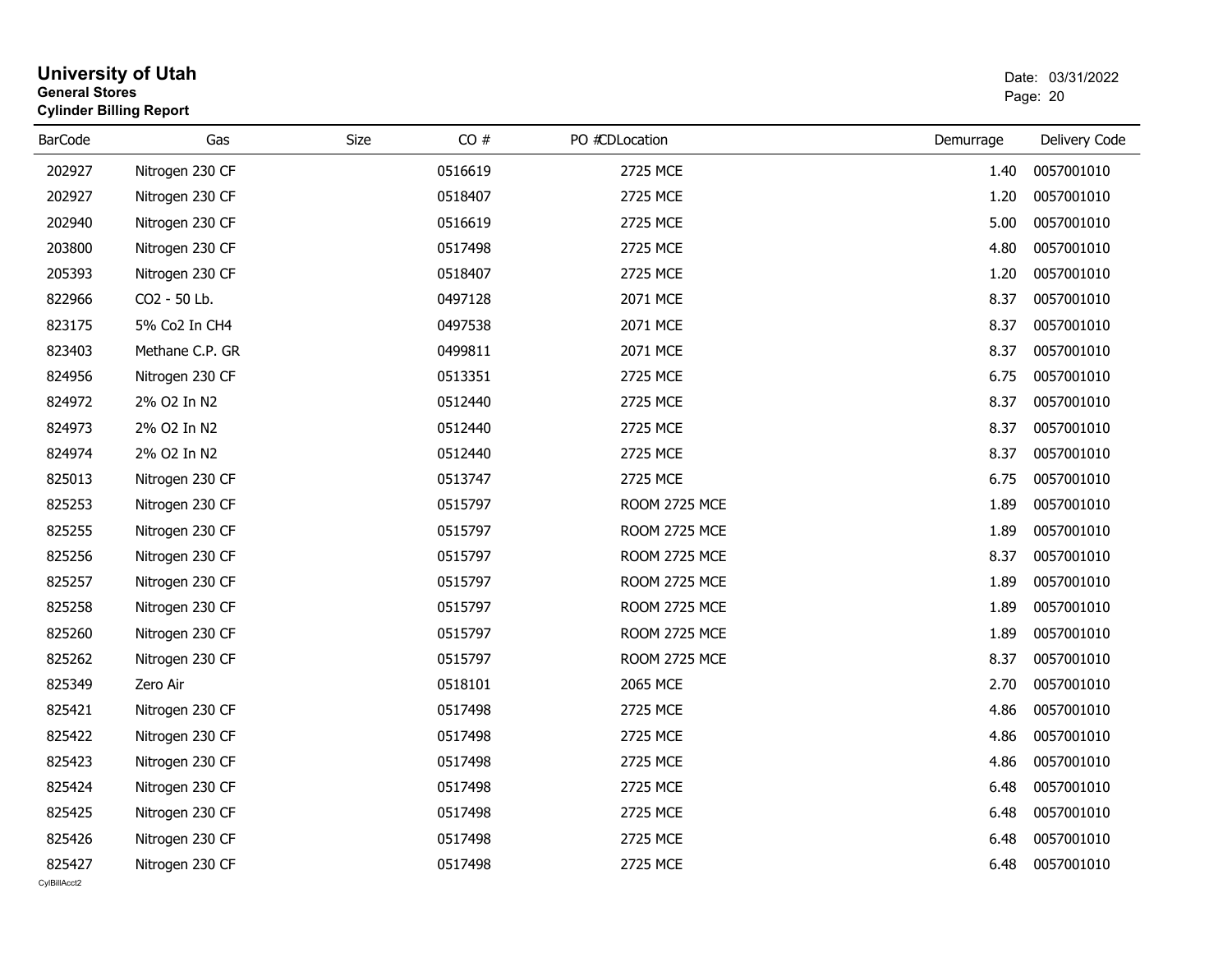| <b>General Stores</b> | <b>University of Utah</b><br><b>Cylinder Billing Report</b> |      |         |                |                     |           | Date: 03/31/2022<br>Page: 21 |
|-----------------------|-------------------------------------------------------------|------|---------|----------------|---------------------|-----------|------------------------------|
| <b>BarCode</b>        | Gas                                                         | Size | CO#     | PO #CDLocation |                     | Demurrage | Delivery Code                |
| 825428                | Nitrogen 230 CF                                             |      | 0517498 | 2725 MCE       |                     | 4.86      | 0057001010                   |
| 825430                | Nitrogen 230 CF                                             |      | 0517498 | 2725 MCE       |                     | 6.48      | 0057001010                   |
|                       |                                                             |      |         |                | <b>Amount Total</b> | 231.05    |                              |
|                       | Chart: 0100058500058502784626002022                         |      |         |                |                     |           |                              |
| 200287                | Hydrogen                                                    | K/UU | 0463239 | 2071 MCE       |                     | 4.96      | 0061020000                   |
| 200323                | Oxygen, USP                                                 |      | 0437215 | 2065 MCE       |                     | 4.96      | 0061020000                   |
| 200693                | CO2 - 50 Lb.                                                |      | 0427463 | 1228 MEB       |                     | 4.96      | 0061020000                   |
| 203299                | CO2 - 50 Lb.                                                |      | 0439732 | 2071 MCE       |                     | 4.96      | 0061020000                   |
| 204589                | CO2 - 50 Lb.                                                |      | 0439732 | 2071 MCE       |                     | 4.96      | 0061020000                   |
| 516589                | 5% Co2 In CH4                                               |      | 0450712 | 2071 MCE       |                     | 7.13      | 0061020000                   |
|                       |                                                             |      |         |                | <b>Amount Total</b> | 31.93     |                              |
|                       | Chart: 0100059500054501772626002022                         |      |         |                |                     |           |                              |
| 200623                | Nitrogen 230 CF                                             | K/UU | 0507939 | 1424 MCE       |                     | 6.20      | 0856003000                   |
| 201187                | CO2 - 50 Lb.                                                |      | 0507526 | 1424 MCE       |                     | 6.20      | 0856003000                   |
| 202662                | Nitrogen 115 CF                                             |      | 0490377 | 1424 MCE       |                     | 6.20      | 0056001000                   |
| 202792                | Ultra P-10                                                  |      | 0419770 | 1424 MCE       |                     | 4.96      | 0056001000                   |
| 203215                | Helium - UHP                                                |      | 0440415 | 1444 MCE       |                     | 4.96      | 0064032900                   |
| 205373                | CO2 - 50 Lb.                                                |      | 0424284 | 1027 MCE       |                     | 4.96      | 0856003000                   |
| 205535                | CO2 - 50 Lb.                                                |      | 0424284 | 1027 MCE       |                     | 4.96      | 0856003000                   |
| 809042                | BD Co2 Syphon                                               |      | 0352097 | 1027 MCE       |                     | 10.54     | 0056001000                   |
| 815503                | 50ppm Ch4/Air                                               |      | 0443514 | <b>100 CME</b> |                     | 7.13      | 0056001000                   |
| 815540                | 100ppm Ch4/Air                                              |      | 0443640 | <b>100 CME</b> |                     | 7.13      | 0056001000                   |
| 815542                | 50ppm Co2/Air                                               |      | 0443514 | <b>100 CME</b> |                     | 7.13      | 0056001000                   |
| 815543                | 1500ppm Co2/Air                                             |      | 0443514 | <b>100 CME</b> |                     | 7.13      | 0056001000                   |
| 815544                | 3000ppm Co2/Air                                             |      | 0443514 | <b>100 CME</b> |                     | 7.13      | 0056001000                   |
| 815573                | 5ppm Ch4/Air                                                |      | 0443773 | <b>100 CME</b> |                     | 7.13      | 0056001000                   |
| 816896                | Co2 10#                                                     |      | 0453670 | <b>100 CME</b> |                     | 7.44      | 0056001000                   |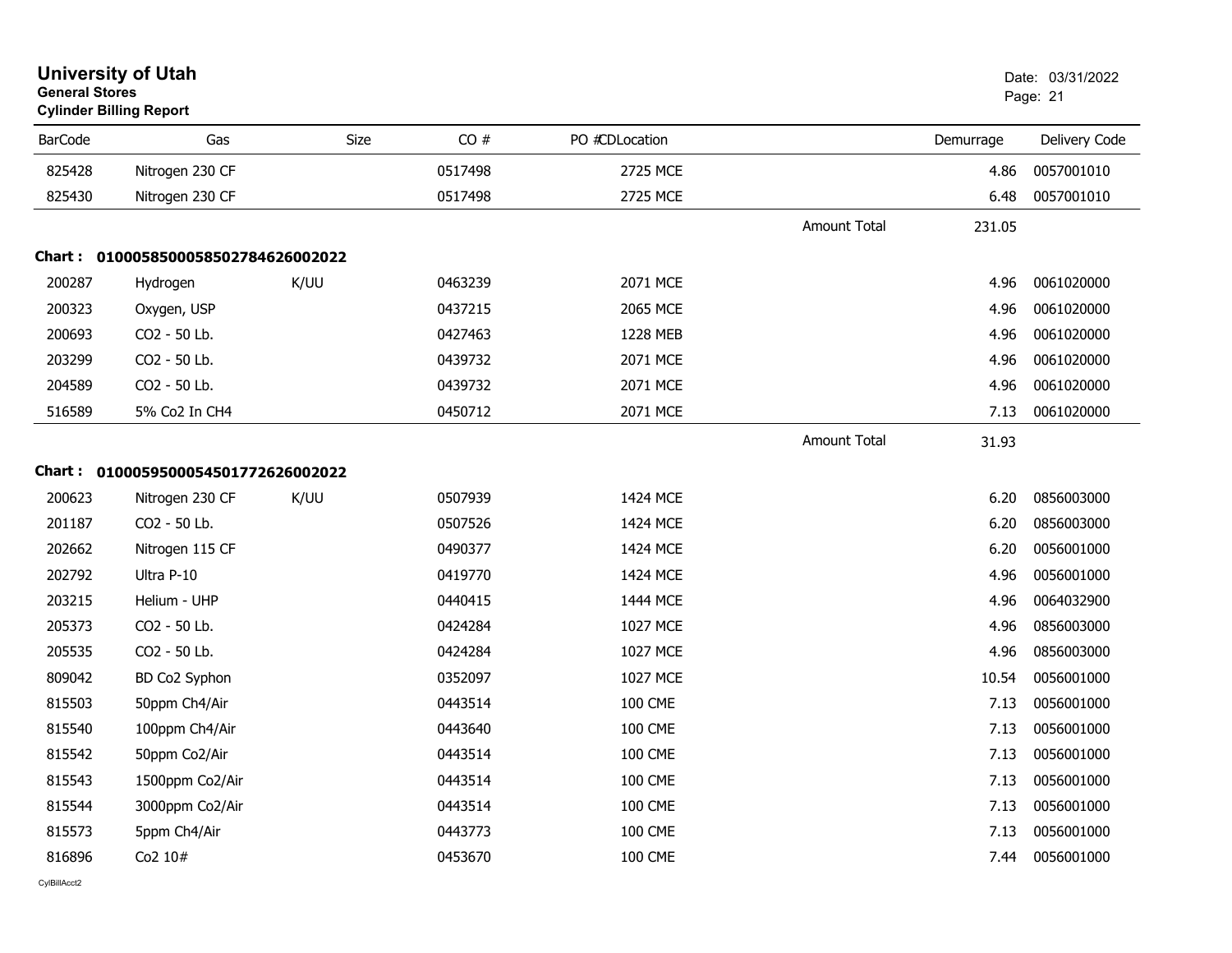|                | <b>University of Utah</b><br><b>General Stores</b><br><b>Cylinder Billing Report</b> |      |         |                       |                     |           | Date: 03/31/2022<br>Page: 22 |  |
|----------------|--------------------------------------------------------------------------------------|------|---------|-----------------------|---------------------|-----------|------------------------------|--|
| <b>BarCode</b> | Gas                                                                                  | Size | CO#     | PO #CDLocation        |                     | Demurrage | Delivery Code                |  |
| 821784         | CO2 - Siphon                                                                         |      | 0490377 | 1424 MCE              |                     | 8.37      | 0056001000                   |  |
| 823860         | Co2 10#                                                                              |      | 0506032 | 2000 MCE              |                     | 8.37      | 0056001000                   |  |
| 823861         | Co2 10#                                                                              |      | 0506032 | 2000 MCE              |                     | 8.37      | 0056001000                   |  |
| 824110         | Nitrogen 230 CF                                                                      |      | 0507939 | 1424 MCE              |                     | 8.37      | 0856003000                   |  |
| 824111         | Nitrogen 230 CF                                                                      |      | 0507939 | 1424 MCE              |                     | 8.37      | 0856003000                   |  |
|                |                                                                                      |      |         |                       | <b>Amount Total</b> | 141.05    |                              |  |
|                | Chart: 0100059500055800974626002022                                                  |      |         |                       |                     |           |                              |  |
| 201002         | Nitrogen 230 CF                                                                      | K/UU | 0518122 | 1444 MCE              |                     | 1.80      | 0856003000                   |  |
| 201438         | Nitrogen 230 CF                                                                      |      | 0515994 | 2327 MCE              |                     | 6.20      | 0856003000                   |  |
| 201767         | Nitrogen 230 CF                                                                      |      | 0516485 | 1444 MCE              |                     | 1.40      | 0856003000                   |  |
| 825429         | Nitrogen 230 CF                                                                      |      | 0517195 | 1444 MCE              |                     | 5.94      | 0856003000                   |  |
|                |                                                                                      |      |         |                       | <b>Amount Total</b> | 15.34     |                              |  |
| Chart :        | 01000596000110546260012022                                                           |      |         |                       |                     |           |                              |  |
| 205379         | Nitrogen 230 CF                                                                      | K/UU | 0453367 | 423 WAKARA RM 120     |                     | 4.96      | 61001                        |  |
| 816880         | HP Nitrogen                                                                          |      | 0453412 | 423 WAKARA #120       |                     | 8.37      | 61001                        |  |
|                |                                                                                      |      |         |                       | <b>Amount Total</b> | 13.33     |                              |  |
|                | Chart: 01000596000110586260012022                                                    |      |         |                       |                     |           |                              |  |
| 203049         | Oxygen, USP                                                                          | K/UU | 0496304 | 423 Wakara Way RM 150 |                     | 6.20      | 61001                        |  |
| 823007         | Argon                                                                                |      | 0496304 | 423 Wakara Way RM 150 |                     | 8.37      | 61001                        |  |
|                |                                                                                      |      |         |                       | <b>Amount Total</b> | 14.57     |                              |  |
|                | Chart: 01000596000116836260012022                                                    |      |         |                       |                     |           |                              |  |
| 200245         | Nitrogen 230 CF                                                                      | K/UU | 0427832 | 430 Wakara Room 150   |                     | 4.96      | 61001                        |  |
| 200481         | Hydrogen - UHP                                                                       |      | 0306073 | #150 - 423 WAKARA     |                     | 4.96      | 61001                        |  |
| 201612         | Helium - UHP                                                                         |      | 0474794 | 423 Wakara Way RM 300 |                     | 6.20      | 0856003000                   |  |
| 201938         | Hydrogen - UHP                                                                       |      | 0462675 | 423 WAKARA WAY RM 150 |                     | 4.96      | 0856003000                   |  |
| 205507         | Nitrogen 230 CF                                                                      |      | 0320947 | 423 WAKARA #150       |                     | 4.96      | 61001                        |  |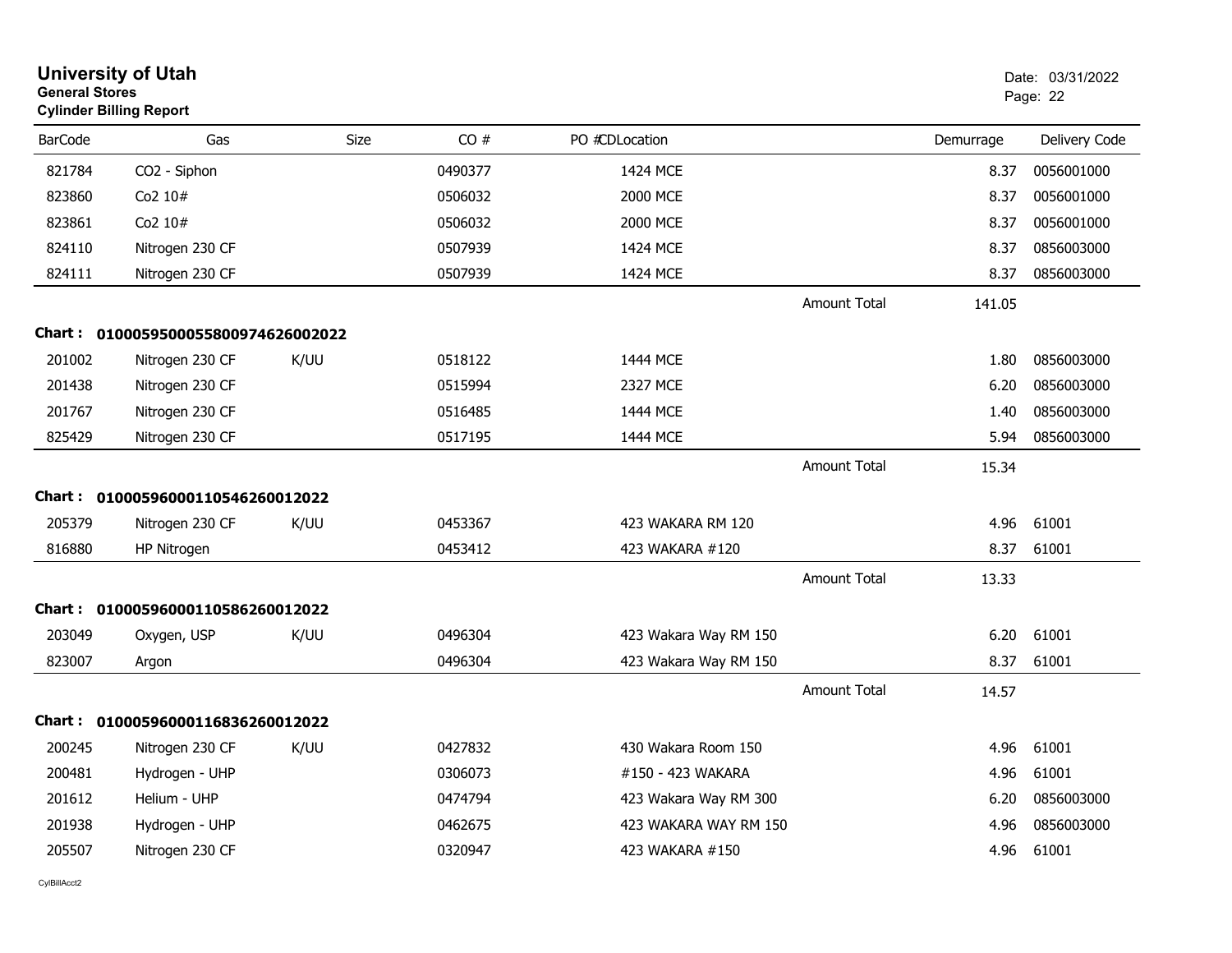| <b>General Stores</b>                  |                                                                                                                                                                                                                                      |                                                                                                                                                    |                           |           | Date: 03/31/2022<br>Page: 23                                                      |
|----------------------------------------|--------------------------------------------------------------------------------------------------------------------------------------------------------------------------------------------------------------------------------------|----------------------------------------------------------------------------------------------------------------------------------------------------|---------------------------|-----------|-----------------------------------------------------------------------------------|
| Gas                                    | Size                                                                                                                                                                                                                                 | CO#                                                                                                                                                | PO #CDLocation            | Demurrage | Delivery Code                                                                     |
| Hydrogen - UHP                         |                                                                                                                                                                                                                                      | 0432987                                                                                                                                            | 423 WAKARA WAY #150       | 7.13      | 61001                                                                             |
| Hydrogen - UHP                         |                                                                                                                                                                                                                                      | 0439992                                                                                                                                            | 423 WAKARA WAY SUITE #150 | 10.23     | 61001                                                                             |
|                                        |                                                                                                                                                                                                                                      |                                                                                                                                                    |                           | 43.40     |                                                                                   |
|                                        |                                                                                                                                                                                                                                      |                                                                                                                                                    |                           |           |                                                                                   |
| Nitrogen 230 CF                        | K/UU                                                                                                                                                                                                                                 | 0390979                                                                                                                                            | 423 Wakara #150           | 4.96      | 61001                                                                             |
|                                        |                                                                                                                                                                                                                                      |                                                                                                                                                    |                           | 4.96      |                                                                                   |
|                                        |                                                                                                                                                                                                                                      |                                                                                                                                                    |                           |           |                                                                                   |
| Methane C.P. GR                        | 200C/Mt.A                                                                                                                                                                                                                            | 0369545                                                                                                                                            | 423 Warkara Way Room 120  | 6.82      | 61001                                                                             |
|                                        |                                                                                                                                                                                                                                      |                                                                                                                                                    |                           | 6.82      |                                                                                   |
|                                        |                                                                                                                                                                                                                                      |                                                                                                                                                    |                           |           |                                                                                   |
| N2, Liquid LX45                        | <b>180 LTR/U</b>                                                                                                                                                                                                                     | 0517026                                                                                                                                            | 1206 MEB                  | 41.60     | 0056001040                                                                        |
| Helium - 219 CF                        |                                                                                                                                                                                                                                      | 0482905                                                                                                                                            | 1206 MEB                  | 6.20      | 0056001040                                                                        |
| N2, Liquid LX45                        |                                                                                                                                                                                                                                      | 0516444                                                                                                                                            | 1206 MEB                  | 24.00     | 0056001040                                                                        |
| Nitrogen 230 CF                        |                                                                                                                                                                                                                                      | 0461312                                                                                                                                            | 1206 MEB                  | 4.96      | 0056001040                                                                        |
| N2, Liquid LX45                        |                                                                                                                                                                                                                                      | 0515694                                                                                                                                            | 1206 MEB                  | 4.80      | 0056001040                                                                        |
| N2, Liquid LX45                        |                                                                                                                                                                                                                                      | 0518342                                                                                                                                            | 1206 MEB                  | 3.20      | 0056001040                                                                        |
| N2, Liquid LX45                        |                                                                                                                                                                                                                                      | 0517673                                                                                                                                            | 1206 MEB                  | 25.60     | 0056001040                                                                        |
| Nitrogen, UHP                          |                                                                                                                                                                                                                                      | 0472722                                                                                                                                            | 1206 MEB                  | 8.37      | 0056001040                                                                        |
|                                        |                                                                                                                                                                                                                                      |                                                                                                                                                    |                           | 118.73    |                                                                                   |
|                                        |                                                                                                                                                                                                                                      |                                                                                                                                                    |                           |           |                                                                                   |
| Helium - UHP                           | K/UU                                                                                                                                                                                                                                 | 0506603                                                                                                                                            | 2470 MCE                  | 6.20      | 0061020000                                                                        |
| Air - E                                |                                                                                                                                                                                                                                      | 0509907                                                                                                                                            | 2470 MCE                  | 6.20      | 0064012050                                                                        |
| N2, Liquid LX45                        |                                                                                                                                                                                                                                      | 0516842                                                                                                                                            | 2470 MCE                  | 49.60     | 0064012050                                                                        |
| Nitrogen, UHP                          |                                                                                                                                                                                                                                      | 0515146                                                                                                                                            | <b>1555E MEB</b>          | 8.37      | 0064012050                                                                        |
| Nitrogen, UHP                          |                                                                                                                                                                                                                                      | 0515146                                                                                                                                            | <b>1555E MEB</b>          | 8.37      | 0064012050                                                                        |
| 10% H <sub>2</sub> Bal, N <sub>2</sub> |                                                                                                                                                                                                                                      | 0515458                                                                                                                                            | <b>1555E MEB</b>          | 8.37      | 0064012050                                                                        |
|                                        | <b>Cylinder Billing Report</b><br><b>BarCode</b><br>814109<br>815060<br>201841<br>808400<br>201709<br>202421<br>202428<br>202784<br>203714<br>204440<br>205774<br>819657<br>200116<br>202711<br>203573<br>825211<br>825212<br>825217 | Chart: 01000596000163106260012022<br>Chart: 01000596000232206260012022<br>Chart: 01000601001132366260012022<br>Chart: 0100060500055801040626002022 |                           |           | Amount Total<br><b>Amount Total</b><br><b>Amount Total</b><br><b>Amount Total</b> |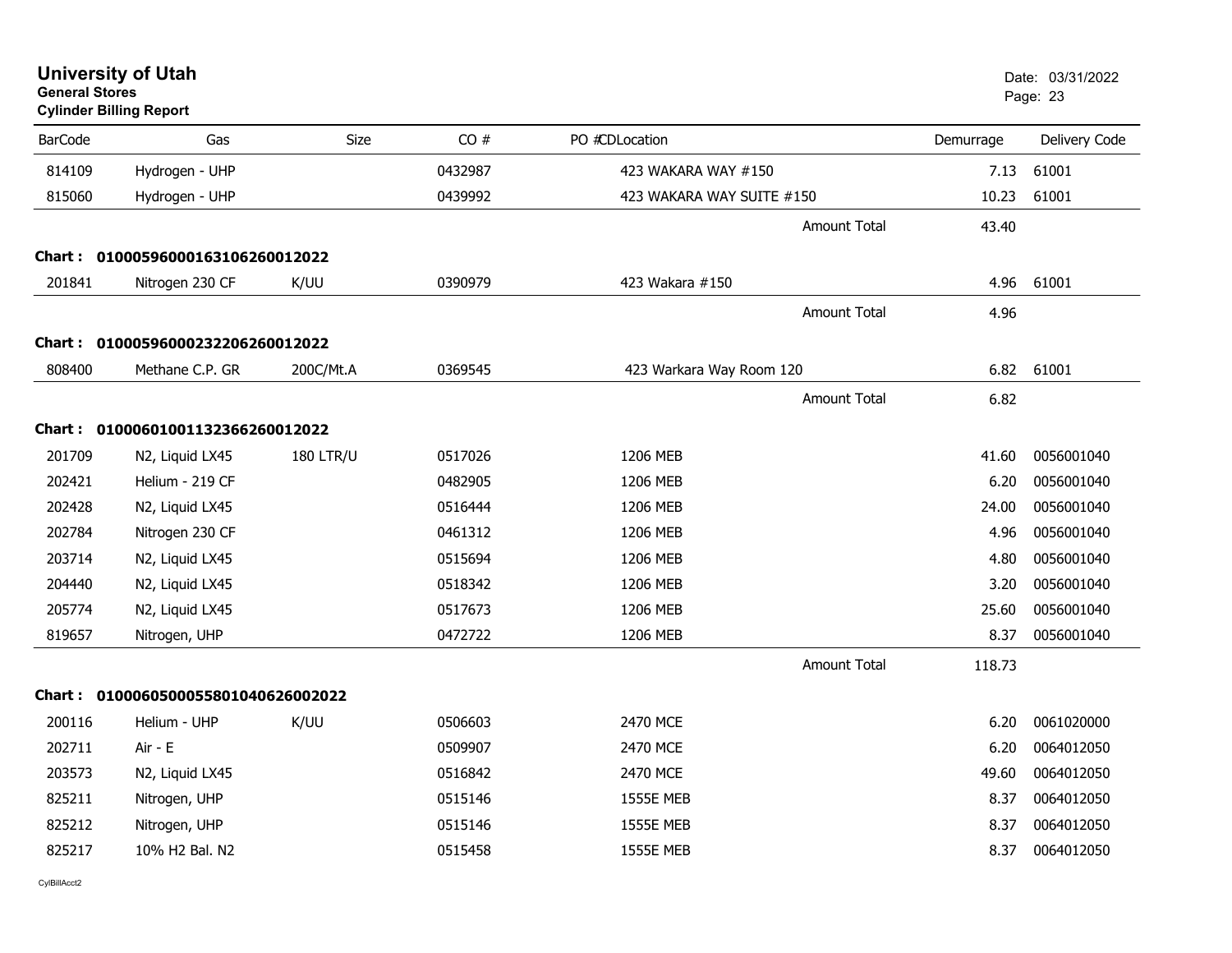| <b>General Stores</b> | University of Utah<br><b>Cylinder Billing Report</b> |             |         |           |                                 |           | Date: 03/31/2022<br>Page: 24 |
|-----------------------|------------------------------------------------------|-------------|---------|-----------|---------------------------------|-----------|------------------------------|
| <b>BarCode</b>        | Gas                                                  | <b>Size</b> | CO#     |           | PO #CDLocation                  | Demurrage | Delivery Code                |
| 825527                | Nitrogen, UHP                                        |             | 0518001 |           | <b>1555E MEB</b>                | 3.78      | 0064012050                   |
| 825528                | Nitrogen, UHP                                        |             | 0518001 |           | <b>1555E MEB</b>                | 3.78      | 0064012050                   |
|                       |                                                      |             |         |           | <b>Amount Total</b>             | 94.67     |                              |
|                       | Chart: 0100060500055801040643002022                  |             |         |           |                                 |           |                              |
| 824905                | Nitrogen, UHP                                        | 200C/Mt.A   | 0513044 |           | <b>1555E MEB</b>                | 8.37      | 0064012050                   |
|                       |                                                      |             |         |           | Amount Total                    | 8.37      |                              |
|                       | Chart: 01000652000304356260012022                    |             |         |           |                                 |           |                              |
| 200713                | Nitrogen, UHP                                        | K/UU        | 0392146 |           | 2120 SMBB                       | 4.96      | 0064032800                   |
| 802746                | Silicon Tetrach                                      |             |         | 000110410 | 122 SOUTH CENTRAL DR ROOM 00304 | 6.20      | 0056003040                   |
| 809583                | Oxygen, UHP,                                         |             | 0375328 |           | 2120A Sorenson BLDG (# 151)     | 6.82      | 0151037000                   |
| 809892                | 2% H2 In Argon                                       |             | 0375441 |           | 212A SMBB                       | 6.82      | 0064023550                   |
| 823019                | Oxygen, UHP,                                         |             | 0502126 |           | 2120 SMBB                       | 8.37      | 0064021100                   |
|                       |                                                      |             |         |           | <b>Amount Total</b>             | 33.17     |                              |
|                       | Chart: 01000652500194026260012022                    |             |         |           |                                 |           |                              |
| 200961                | Argon - UHP                                          | K/UU        | 0413102 |           | 1374 MEB                        | 4.96      | 0064021100                   |
|                       |                                                      |             |         |           | <b>Amount Total</b>             | 4.96      |                              |
|                       | Chart: 01000652500194126260012022                    |             |         |           |                                 |           |                              |
| 203814                | Nitrogen 230 CF                                      | K/UU        | 0411152 |           | 3800 SMBB                       | 4.96      | 0064021100                   |
| 203940                | Helium - 219 CF                                      |             | 0440562 |           | 3800 SMBB                       | 4.96      | 0064021100                   |
| 205495                | Nitrogen 230 CF                                      |             | 0411152 |           | 3800 SMBB                       | 4.96      | 0064021100                   |
| 805539                | Acetylene, Atom                                      |             | 0290852 |           | 1280 MEB                        | 7.13      | 0062016500                   |
| 805813                | Silane/Helium                                        |             | 0292941 |           | <b>1555C MEB</b>                | 11.78     | 0064032800                   |
| 805859                | NF <sub>3</sub>                                      |             | 0295351 |           | <b>1555C MEB</b>                | 18.60     | 0064032800                   |
|                       |                                                      |             |         |           | <b>Amount Total</b>             | 52.39     |                              |
|                       | Chart: 01000652500195916260012022                    |             |         |           |                                 |           |                              |
| 201856                | Nitrogen 230 CF                                      | K/UU        | 0476711 |           | 1283 MEB                        | 6.20      | 0064021100                   |
|                       |                                                      |             |         |           |                                 |           |                              |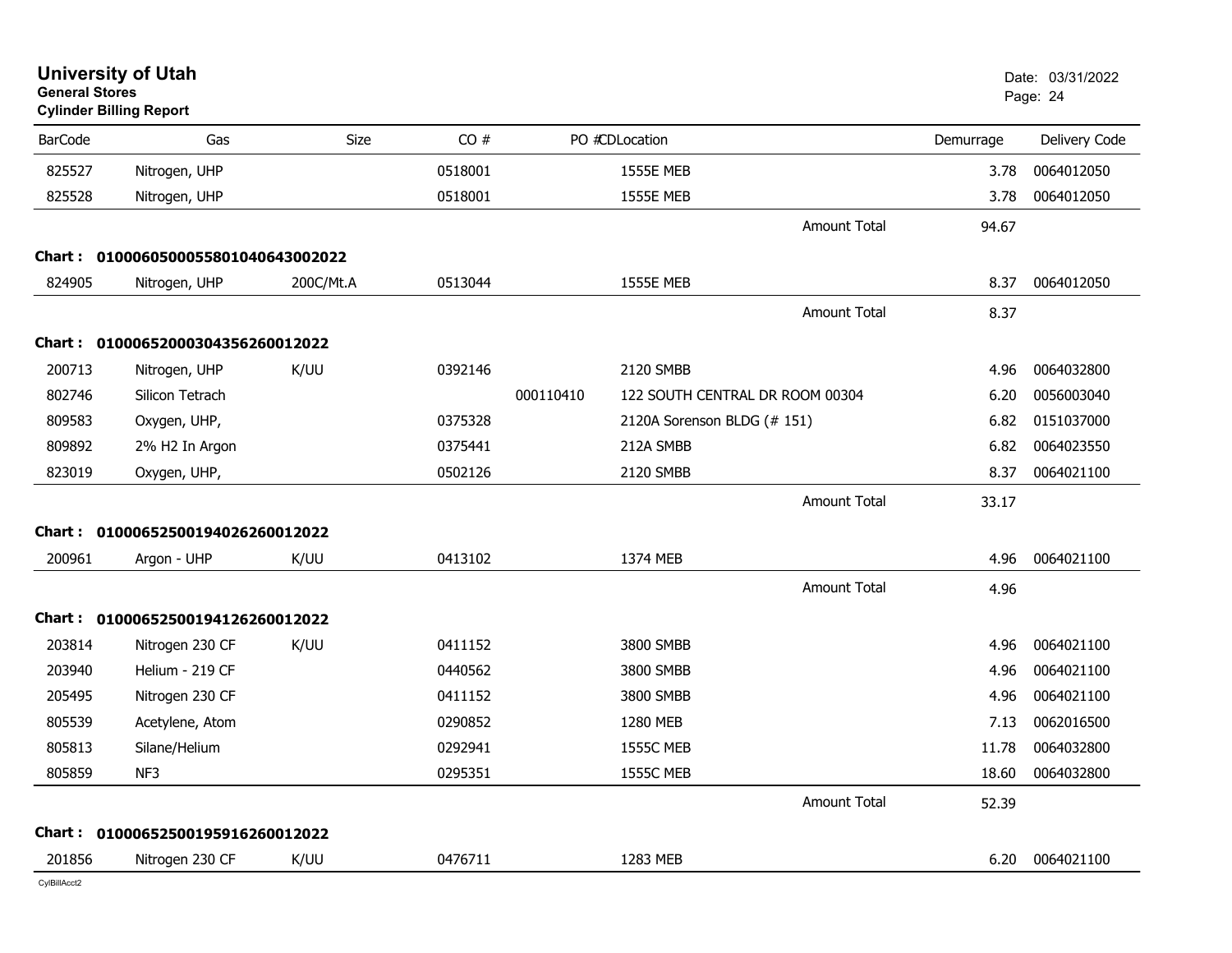| <b>General Stores</b> | <b>Cylinder Billing Report</b>      |             |         |                                   |                     |           | Page: 25      |
|-----------------------|-------------------------------------|-------------|---------|-----------------------------------|---------------------|-----------|---------------|
| <b>BarCode</b>        | Gas                                 | <b>Size</b> | CO#     | PO #CDLocation                    |                     | Demurrage | Delivery Code |
|                       |                                     |             |         |                                   | <b>Amount Total</b> | 6.20      |               |
|                       | Chart: 01000652500261056260012022   |             |         |                                   |                     |           |               |
| 202868                | Argon - UHP                         | K/UU        | 0463715 | 1483 MEB                          |                     | 4.96      | 0064021100    |
|                       |                                     |             |         |                                   | <b>Amount Total</b> | 4.96      |               |
|                       | Chart: 0100065500051006188626002022 |             |         |                                   |                     |           |               |
| 201337                | Nitrogen 230 CF                     | K/UU        | 0511547 | 1283 MEB                          |                     | 6.20      | 0064021100    |
| 201434                | Nitrogen 230 CF                     |             | 0511547 | 1283 MEB                          |                     | 6.20      | 0064021100    |
| 202918                | Nitrogen 230 CF                     |             | 0511547 | 1283 MEB                          |                     | 6.20      | 0064021100    |
| 205399                | Nitrogen 230 CF                     |             | 0511547 | 1283 MEB                          |                     | 6.20      | 0064021100    |
|                       |                                     |             |         |                                   | <b>Amount Total</b> | 24.80     |               |
|                       | Chart: 0100065500054503658626002022 |             |         |                                   |                     |           |               |
| 822911                | Nitrogen, UHP                       | 200C/Mt.A   | 0497185 | 2120 SMBB                         |                     | 8.37      | 0064021100    |
|                       |                                     |             |         |                                   | <b>Amount Total</b> | 8.37      |               |
|                       | Chart: 0100065500054504138626002022 |             |         |                                   |                     |           |               |
| 824088                | Nitrogen, UHP                       | 200C/Mt.A   | 0506776 | 2120 SMBB                         |                     | 8.37      | 0064021100    |
|                       |                                     |             |         |                                   | <b>Amount Total</b> | 8.37      |               |
|                       | Chart: 0100065500054902975626002022 |             |         |                                   |                     |           |               |
| 202614                | Argon                               | K/UU        | 0483606 | 2120 SMBB- Advanced Packaging Lab |                     | 6.20      | 0064021100    |
|                       |                                     |             |         |                                   | <b>Amount Total</b> | 6.20      |               |
|                       | Chart: 0100065500055700327626002022 |             |         |                                   |                     |           |               |
| 200758                | Air - 233 CF                        | K/UU        | 0509526 | 2120 SMBB                         |                     | 6.20      | 0064021100    |
| 200856                | Zero Air                            |             | 0513743 | 2120 SMBB                         |                     | 6.20      | 0064021100    |
| 202276                | Helium - UHP                        |             | 0509064 | 2120 SMBB                         |                     | 6.20      | 0064021100    |
| 202372                | Helium - UHP                        |             | 0517989 | 2120 SMBB                         |                     | 2.80      | 0064021100    |
| 202742                | Helium - UHP                        |             | 0489008 | 5800 SMBB -                       |                     | 6.20      | 0064021100    |
| 202934                | Hydrogen - UHP                      |             | 0509064 | 2120 SMBB                         |                     | 6.20      | 0064021100    |
| CylBillAcct2          |                                     |             |         |                                   |                     |           |               |

**University of Utah** Date: 03/31/2022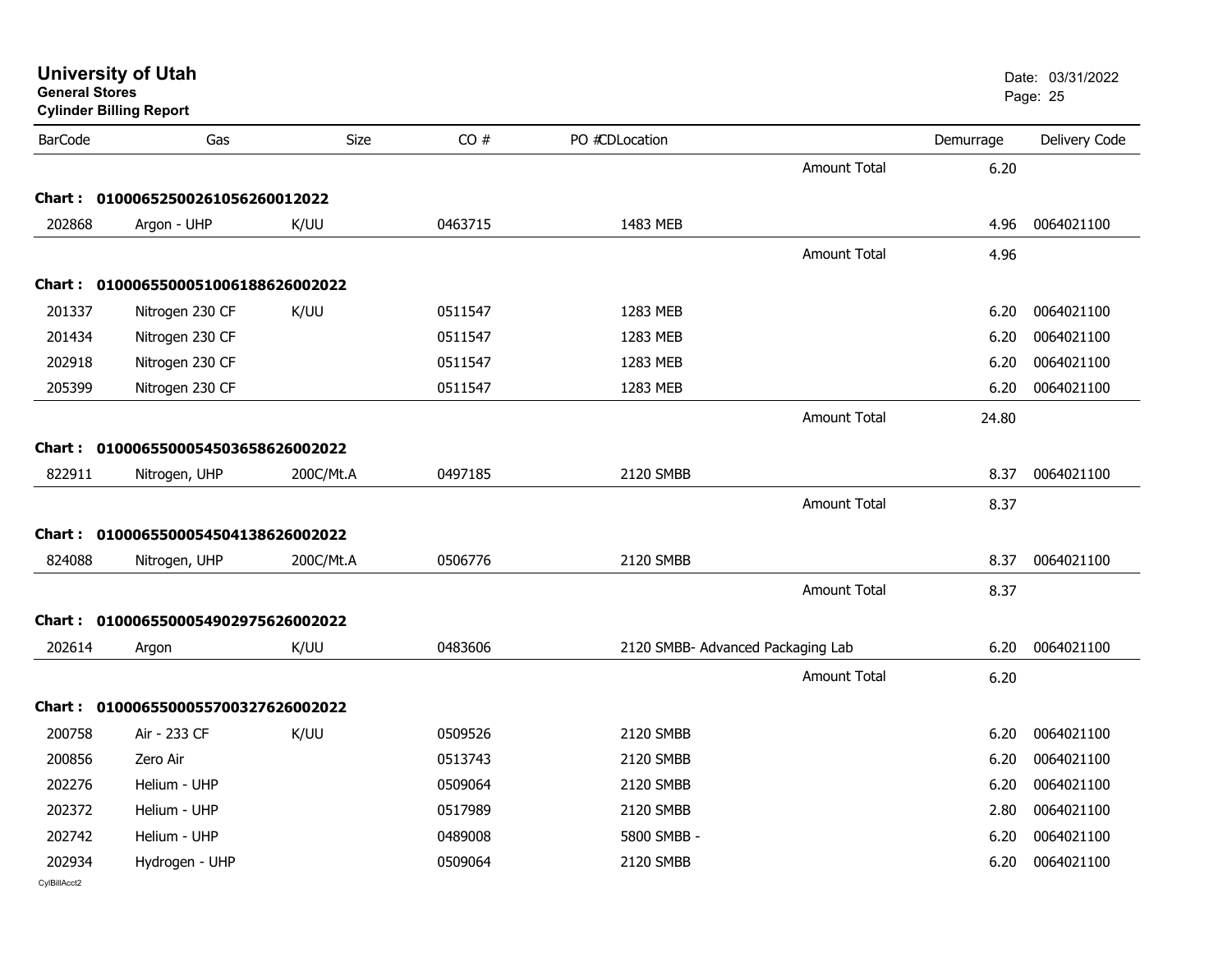| <b>General Stores</b> | <b>University of Utah</b><br><b>Cylinder Billing Report</b> |      |         |                |                     |           | Date: 03/31/2022<br>Page: 26 |
|-----------------------|-------------------------------------------------------------|------|---------|----------------|---------------------|-----------|------------------------------|
| <b>BarCode</b>        | Gas                                                         | Size | CO#     | PO #CDLocation |                     | Demurrage | Delivery Code                |
| 203869                | Zero Air                                                    |      | 0512572 | 2120 SMBB      |                     | 6.20      | 0064021100                   |
| 822526                | 10ppm NH3/Air                                               |      | 0492283 | 5800 SMBB      |                     | 8.37      | 0064021100                   |
| 824346                | Zero Air                                                    |      | 0509064 | 2120 SMBB      |                     | 8.37      | 0064021100                   |
| 824444                | Nitrogen                                                    |      | 0509333 | 2120 SMBB      |                     | 8.37      | 0064021100                   |
| 824539                | 10ppm NH3/Air                                               |      | 0509534 | 2120 SMBB      |                     | 8.37      | 0064021100                   |
| 824968                | Zero Air                                                    |      | 0516054 | 2120 SMBB      |                     | 8.37      | 0064021100                   |
| 825350                | Zero Air                                                    |      | 0516405 | 2120 SMBB      |                     | 8.37      | 0064021100                   |
| 825353                | Zero Air                                                    |      | 0516405 | 2120 SMBB      |                     | 4.59      | 0064021100                   |
| 825354                | Zero Air                                                    |      | 0516405 | 2120 SMBB      |                     | 8.37      | 0064021100                   |
|                       |                                                             |      |         |                | <b>Amount Total</b> | 103.18    |                              |
|                       | Chart: 0100065500055800941626002022                         |      |         |                |                     |           |                              |
| 200040                | CO2 - 50 Lb.                                                | K/UU | 0477174 | 3806 SMBB      |                     | 6.20      | 0064021100                   |
| 200064                | CO2 - 50 Lb.                                                |      | 0508812 | 3806 SMBB      |                     | 6.20      | 0064021100                   |
| 200802                | CO2 - 50 Lb.                                                |      | 0508389 | 3806 SMBB      |                     | 4.40      | 0064021100                   |
| 201219                | Helium - UHP                                                |      | 0517193 | 2116 SMBB      |                     | 6.20      | 0064021100                   |
| 201223                | CO2 - 50 Lb.                                                |      | 0508812 | 3806 SMBB      |                     | 4.40      | 0064021100                   |
| 201394                | Helium - UHP                                                |      | 0510940 | 2116 SMBB      |                     | 6.20      | 0064021100                   |
| 201606                | Hydrogen - UHP                                              |      | 0464012 | 2116 SMBB      |                     | 4.96      | 0064023550                   |
| 202370                | Helium - UHP                                                |      | 0517193 | 2116 SMBB      |                     | 6.20      | 0064021100                   |
| 203217                | Helium - UHP                                                |      | 0510940 | 2116 SMBB      |                     | 6.20      | 0064021100                   |
| 203300                | CO2 - 50 Lb.                                                |      | 0508389 | 3806 SMBB      |                     | 6.20      | 0064021100                   |
| 203358                | Helium - UHP                                                |      | 0509994 | 2116 SMBB      |                     | 6.20      | 0064021100                   |
| 809156                | Methane C.P. GR                                             |      | 0358209 | 3806 SMBB      |                     | 6.82      | 0064023550                   |
| 810596                | CO2 - Inst. Gra                                             |      | 0394932 | 2116 SMBB      |                     | 6.82      | 0064032800                   |
| 814654                | Zero Air                                                    |      | 0437854 | 2116 SMBB      |                     | 7.13      | 0064023550                   |
| 815578                | Nitrogen, UHP                                               |      | 0444585 | 2116 SMBB      |                     | 7.13      | 0064023550                   |
| 817934                | Zero Air                                                    |      | 0464012 | 2116 SMBB      |                     | 8.37      | 0064023550                   |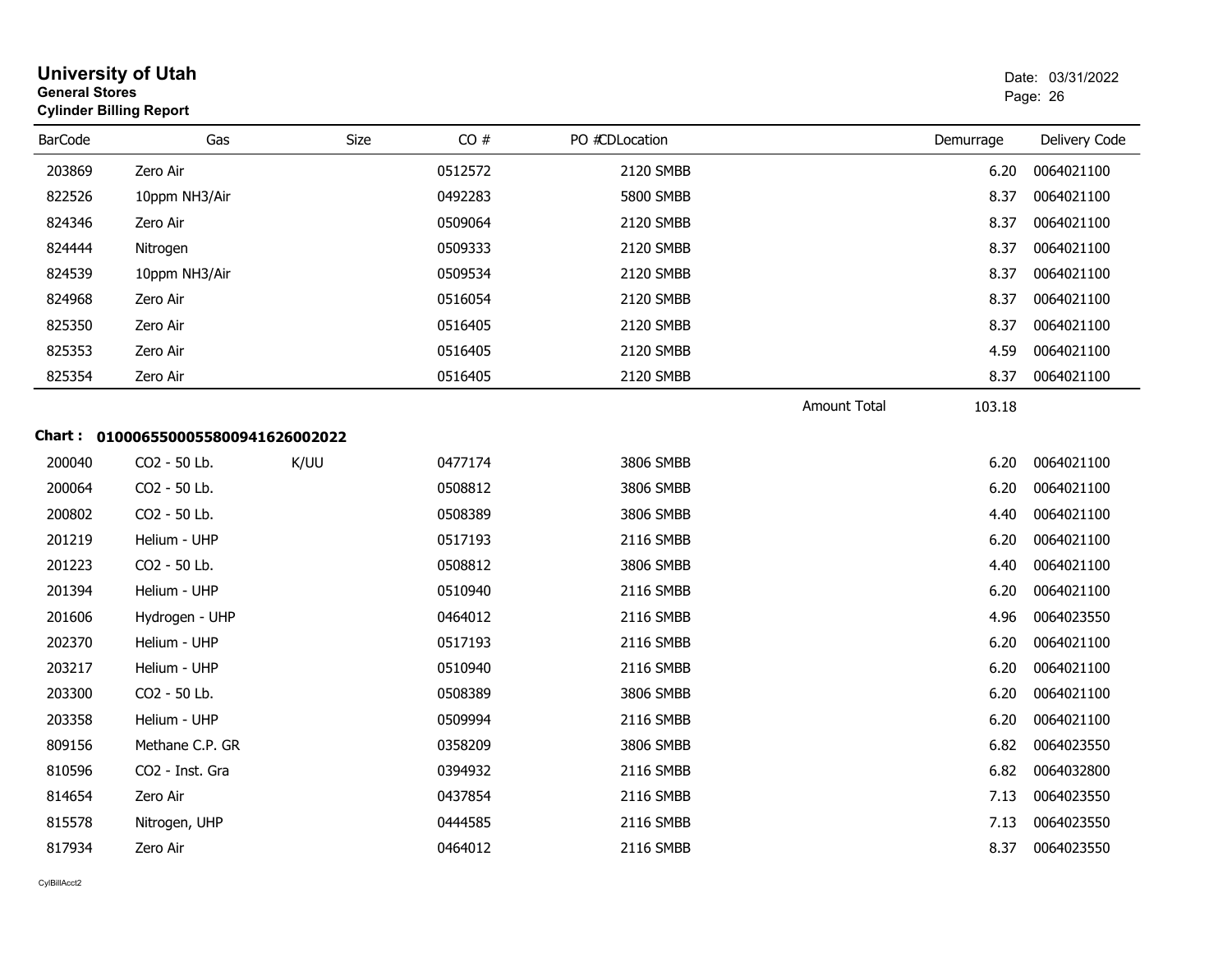| <b>General Stores</b> | <b>University of Utah</b><br><b>Cylinder Billing Report</b> |             |         |                |                                          |           | Date: 03/31/2022<br>Page: 27 |
|-----------------------|-------------------------------------------------------------|-------------|---------|----------------|------------------------------------------|-----------|------------------------------|
| <b>BarCode</b>        | Gas                                                         | <b>Size</b> | CO#     | PO #CDLocation |                                          | Demurrage | Delivery Code                |
| 823601                | Nitrogen, UHP                                               |             | 0502408 | 3806 SMBB      |                                          | 8.37      | 0064021100                   |
| 823651                | Nitrogen, UHP                                               |             | 0504057 | 3806 SMBB      |                                          | 8.37      | 0064021100                   |
| 824502                | Nitrogen, UHP                                               |             | 0510041 | 2116 SMBB      |                                          | 8.37      | 0064021100                   |
| 824503                | Nitrogen, UHP                                               |             | 0510041 | 2116 SMBB      |                                          | 8.37      | 0064021100                   |
| 824504                | Nitrogen, UHP                                               |             | 0510041 | 2116 SMBB      |                                          | 8.37      | 0064021100                   |
|                       |                                                             |             |         |                | <b>Amount Total</b>                      | 141.48    |                              |
|                       | Chart: 0100065500055800945626002022                         |             |         |                |                                          |           |                              |
| 200538                | CO <sub>2</sub> - 50 Lb.                                    | K/UU        | 0518196 | 3806 SMBB      |                                          | 1.80      | 0064021100                   |
| 205655                | CO2 - 50 Lb.                                                |             | 0518196 | 3806 SMBB      |                                          | 1.80      | 0064021100                   |
|                       |                                                             |             |         |                | Amount Total                             | 3.60      |                              |
|                       | Chart: 0100065500055800989626002022                         |             |         |                |                                          |           |                              |
| 200515                | Nitrogen 230 CF                                             | K/UU        | 0517457 | 1483 MEB       |                                          | 2.00      | 0064021100                   |
| 200576                | Nitrogen 230 CF                                             |             | 0518008 | 1483 MEB       |                                          | 2.80      | 0064021100                   |
| 200645                | Nitrogen 230 CF                                             |             | 0517457 | 1483 MEB       |                                          | 4.80      | 0064021100                   |
| 200850                | Nitrogen 230 CF                                             |             | 0515993 | 1483 MEB       |                                          | 1.40      | 0064021100                   |
| 201699                | Nitrogen 230 CF                                             |             | 0518008 | 1483 MEB       |                                          | 2.80      | 0064021100                   |
| 203848                | Nitrogen 230 CF                                             |             | 0516608 | 1483 MEB       |                                          | 3.40      | 0064021100                   |
| 205638                | Nitrogen 230 CF                                             |             | 0516608 | 1483 MEB       |                                          | 1.40      | 0064021100                   |
|                       |                                                             |             |         |                | <b>Amount Total</b>                      | 18.60     |                              |
| Chart :               | 0100065500055801000626002022                                |             |         |                |                                          |           |                              |
| 200248                | Nitrogen 230 CF                                             | K/UU        | 0516053 |                | 1555D MEB Etee Kawna Roy / Heayoung Yoon | 6.20      | 0064021100                   |
| 201077                | Nitrogen 230 CF                                             |             | 0516053 |                | 1555D MEB Etee Kawna Roy / Heayoung Yoon | 6.20      | 0064021100                   |
|                       |                                                             |             |         |                | <b>Amount Total</b>                      | 12.40     |                              |
|                       | Chart: 0100065500055900739626002022                         |             |         |                |                                          |           |                              |
| 812086                | 5%H2, in N2                                                 | 200C/Mt.A   | 0418283 | 1483 MEB       |                                          | 6.82      | 0062016500                   |
| 824571                | Oxygen, UHP,                                                |             | 0511653 | 1445 MEB       |                                          | 8.37      | 0064021100                   |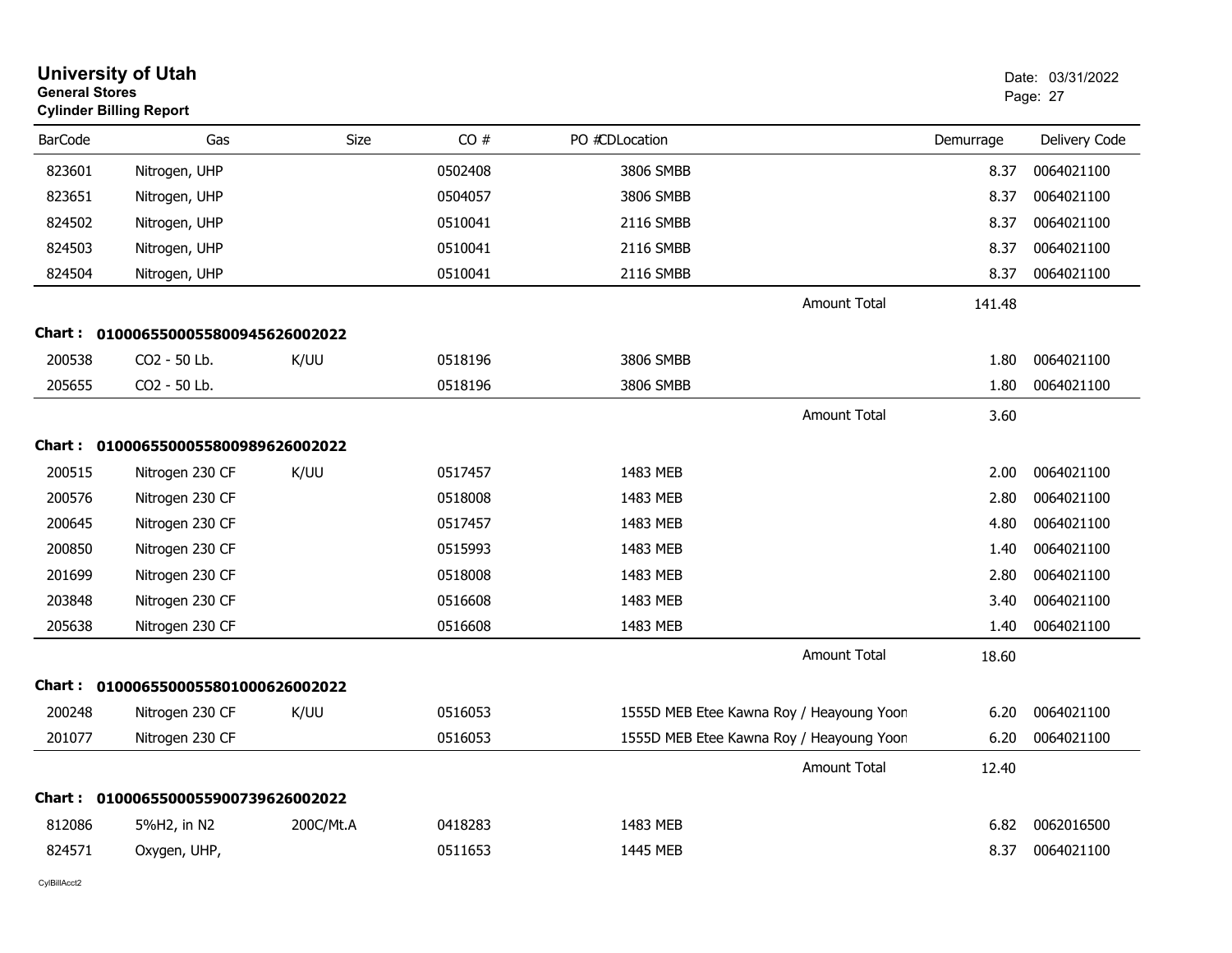| <b>Cylinder Billing Report</b> |                                   |           |         |                           |                     |           |               |  |  |  |  |
|--------------------------------|-----------------------------------|-----------|---------|---------------------------|---------------------|-----------|---------------|--|--|--|--|
| <b>BarCode</b>                 | Gas                               | Size      | CO#     | PO #CDLocation            |                     | Demurrage | Delivery Code |  |  |  |  |
| 825339                         | Oxygen, UHP,                      |           | 0517899 | 1363 MEB                  |                     | 4.32      | 0064021100    |  |  |  |  |
|                                |                                   |           |         |                           | <b>Amount Total</b> | 19.51     |               |  |  |  |  |
|                                | Chart: 01000671001312946260012022 |           |         |                           |                     |           |               |  |  |  |  |
| 201584                         | Argon - 125 CF                    | 125 CF/UU | 0449771 | 1283 MEB                  |                     | 4.96      | 0064021100    |  |  |  |  |
| 201749                         | Oxygen, USP                       |           | 0473597 | HEDCO Rm 148 Outside door |                     | 6.20      | 0056003040    |  |  |  |  |
|                                |                                   |           |         |                           | <b>Amount Total</b> | 11.16     |               |  |  |  |  |
|                                | Chart: 01000672000003556260012022 |           |         |                           |                     |           |               |  |  |  |  |
| 200243                         | Nitrogen, UHP                     | K/UU      | 0516303 | 1325 MCE                  |                     | 4.40      | 0056003040    |  |  |  |  |
| 201103                         | N2, Liquid LX45                   |           | 0515509 | 1325 MCE                  |                     | 11.20     | 0056003040    |  |  |  |  |
| 201213                         | Helium - UHP                      |           | 0473145 | 1325 MCE                  |                     | 6.20      | 05215c1240    |  |  |  |  |
| 201564                         | Argon - UHP                       |           | 0483639 | 1325 MCE                  |                     | 6.20      | 0056003040    |  |  |  |  |
| 201635                         | N2, Liquid GP45                   |           | 0518450 | 1325 MCE                  |                     | 9.60      | 0056003040    |  |  |  |  |
| 202053                         | Helium - UHP                      |           | 0506100 | 1325 MCE                  |                     | 6.20      | 0056003040    |  |  |  |  |
| 203016                         | N2, Liquid LX45                   |           | 0518462 | 1325 MCE                  |                     | 9.60      | 0056003040    |  |  |  |  |
| 203166                         | Air - 233 CF                      |           | 0515106 | 1325 MCE                  |                     | 4.40      | 0056003040    |  |  |  |  |
| 203169                         | Air - 233 CF                      |           | 0516012 | 1325 MCE                  |                     | 6.20      | 0056003040    |  |  |  |  |
| 204440                         | N2, Liquid LX45                   |           | 0517521 | 1325 MCE                  |                     | 28.80     | 0056003040    |  |  |  |  |
| 205291                         | N2, Liquid GP45                   |           | 0517521 | 1325 MCE                  |                     | 28.80     | 0056003040    |  |  |  |  |
| 205935                         | N2, Liquid LX45                   |           | 0516518 | 1325 MCE                  |                     | 11.20     | 0056003040    |  |  |  |  |
| 822794                         | 5% H2 95% N2                      |           | 0496430 | 1041 MCE                  |                     | 8.37      | 0056003040    |  |  |  |  |
| 825028                         | CO2 - 50 Lb.                      |           | 0513556 | 1325 MCE                  |                     | 5.94      | 0056003040    |  |  |  |  |
| 825129                         | Nitrogen, UHP                     |           | 0516145 | 1325 MCE                  |                     | 5.94      | 0056003040    |  |  |  |  |
| 825131                         | Nitrogen, UHP                     |           | 0515803 | 1325 MCE                  |                     | 5.94      | 0056003040    |  |  |  |  |
| 825491                         | Nitrogen, UHP                     |           | 0518251 | 1325 MCE                  |                     | 2.43      | 0056003040    |  |  |  |  |
| 825493                         | Nitrogen, UHP                     |           | 0518251 | 1325 MCE                  |                     | 2.43      | 0056003040    |  |  |  |  |
|                                |                                   |           |         |                           | <b>Amount Total</b> | 163.85    |               |  |  |  |  |

## **Chart : 01000672500098056260012022**

**General Stores**

## **University of Utah** Date: 03/31/2022 en de la construction de la construction de la construction de la construction de la construction de la construction de la construction de la construction de la construction de la construction de la construction de la cons

163.85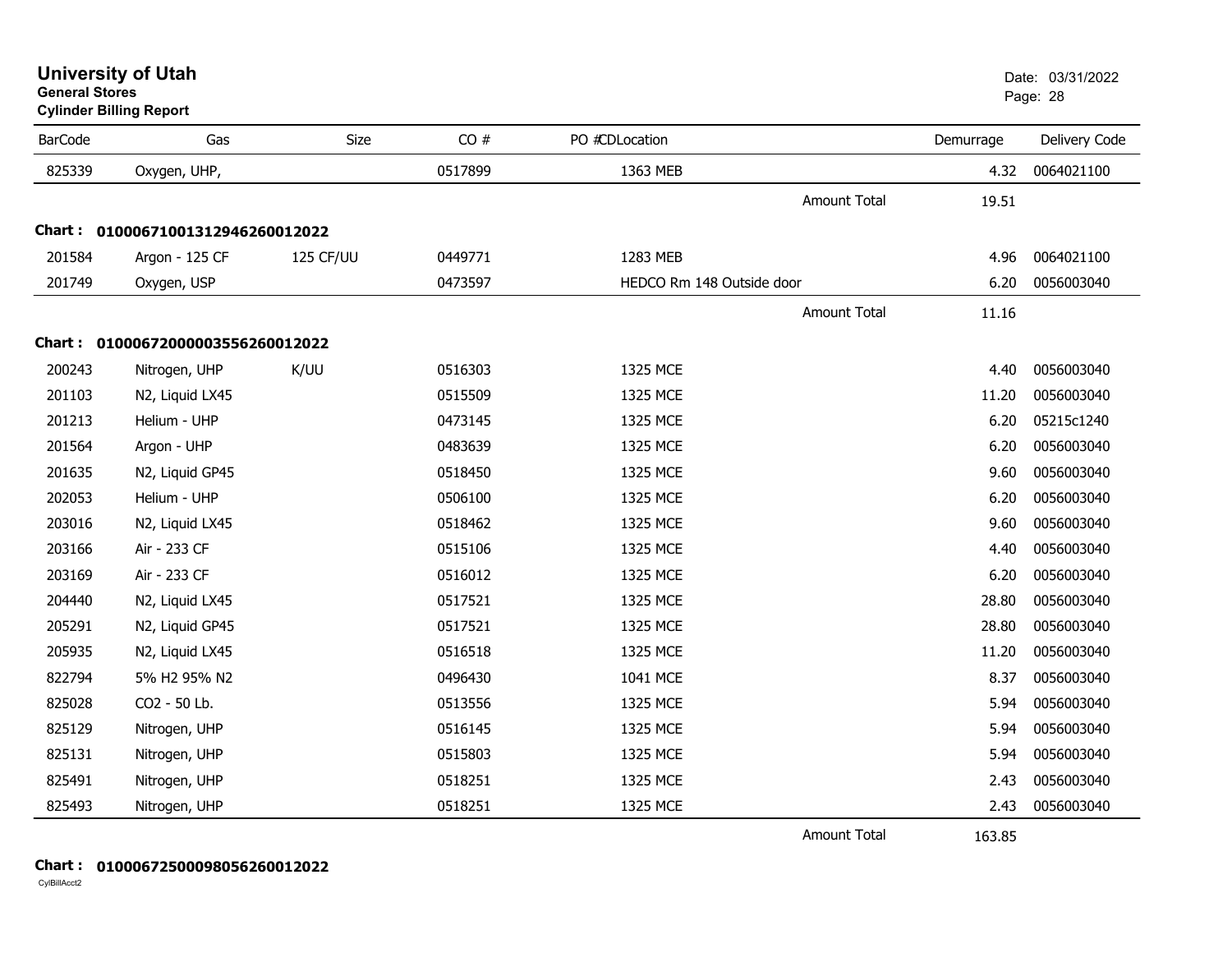| General Stores | <b>Cylinder Billing Report</b>    |           |         |                       |                     |           | Page: 29      |
|----------------|-----------------------------------|-----------|---------|-----------------------|---------------------|-----------|---------------|
| <b>BarCode</b> | Gas                               | Size      | CO#     | PO #CDLocation        |                     | Demurrage | Delivery Code |
| 201345         | Oxygen, USP                       | K/UU      | 0368117 | 2125 MCE              |                     | 4.96      | 0056003040    |
|                |                                   |           |         |                       | <b>Amount Total</b> | 4.96      |               |
|                | Chart: 01000672500196236260012022 |           |         |                       |                     |           |               |
| 824270         | Argon                             | 300/MTAIR | 0508526 | <b>2085 MCE</b>       |                     | 8.37      | 0056003040    |
| 824338         | Argon                             |           | 0511779 | 2085 MCE              |                     | 8.37      | 0056003040    |
| 824339         | Argon                             |           | 0511779 | 2085 MCE              |                     | 8.37      | 0056003040    |
| 824340         | Argon                             |           | 0511779 | 2085 MCE              |                     | 8.37      | 0056003040    |
|                |                                   |           |         |                       | <b>Amount Total</b> | 33.48     |               |
|                | Chart: 01000672500198356260012022 |           |         |                       |                     |           |               |
| 200690         | Argon                             | K/UU      | 0424989 | 140 Hedco             |                     | 4.96      | 0056003040    |
| 201245         | Argon                             |           | 0513031 | 216 HEDCO             |                     | 6.20      | 0056003040    |
| 202610         | Argon                             |           | 0513029 | 206 HEDCO             |                     | 6.20      | 0056003040    |
| 202706         | Oxygen, USP                       |           | 0508811 | 206 HEDCO             |                     | 6.20      | 0056003040    |
| 810129         | H2 SULFIDE                        |           | 0390392 | 216 HEDCO             |                     | 7.44      | 0056003040    |
| 824249         | 10%H2 in Argon                    |           | 0508284 | 212 HEDCO             |                     | 8.37      | 0056003040    |
| 825583         | Argon                             |           | 0518294 | 206 HEDCO             |                     | 2.16      | 0056003040    |
|                |                                   |           |         |                       | <b>Amount Total</b> | 41.53     |               |
|                | Chart: 01000672500198356530012022 |           |         |                       |                     |           |               |
| 201163         | Argon                             | K/UU      | 0500785 | <b>HEDCO</b> building |                     | 6.20      | 0056003040    |
|                |                                   |           |         |                       | <b>Amount Total</b> | 6.20      |               |
| Chart :        | 01000672500267936250012022        |           |         |                       |                     |           |               |
| 201376         | Nitrogen 230 CF                   | K/UU      | 0496023 | 2325 MCE              |                     | 6.20      | 0056003040    |
|                |                                   |           |         |                       | <b>Amount Total</b> | 6.20      |               |
|                | Chart: 01000672500269266260012022 |           |         |                       |                     |           |               |
| 200194         | Argon                             | K/UU      | 0517655 | <b>2727 MCE</b>       |                     | 4.20      | 0056003040    |
| 201151         | Argon                             |           | 0516105 | <b>2727 MCE</b>       |                     | 6.20      | 0056003040    |
|                |                                   |           |         |                       |                     |           |               |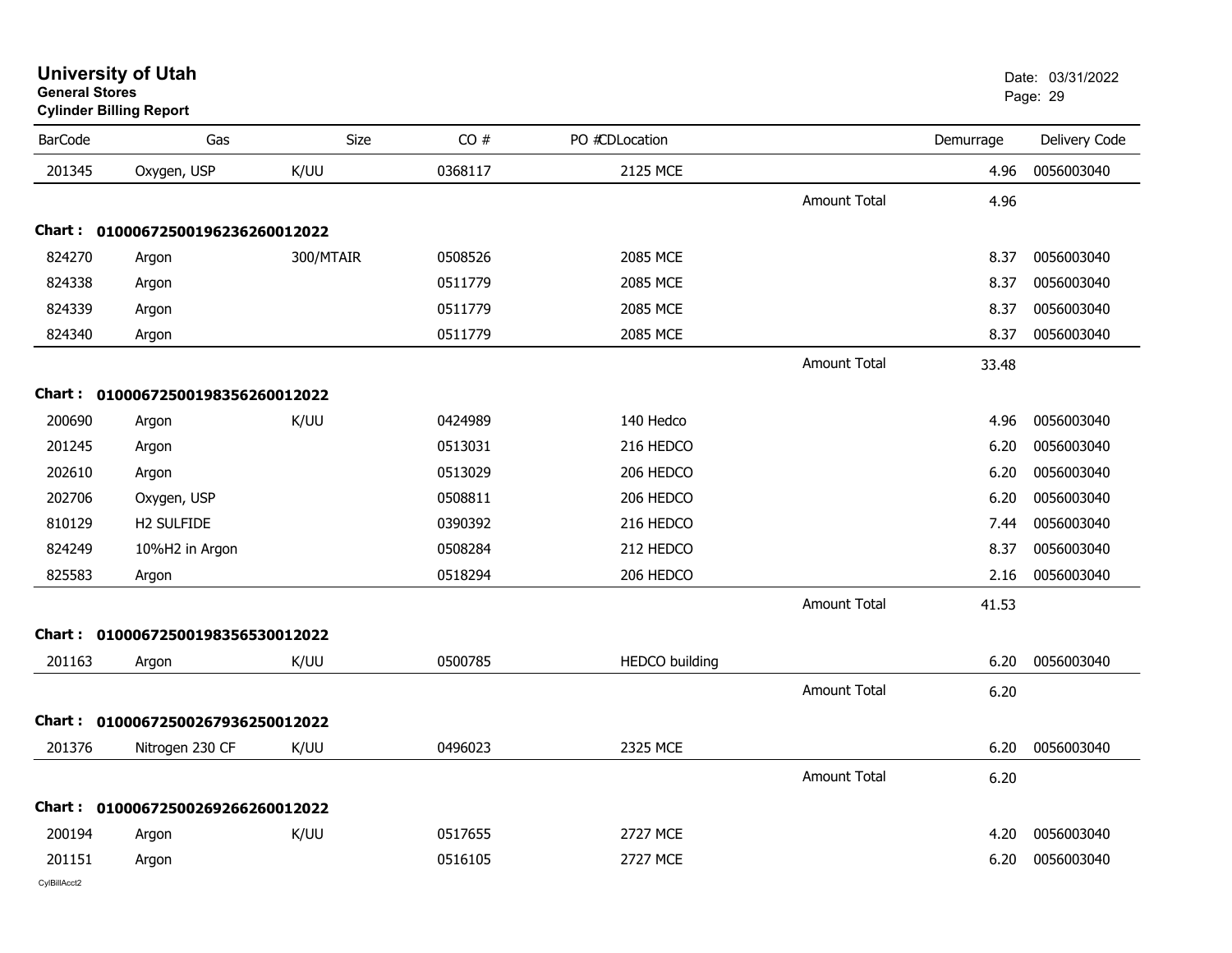|                | <b>University of Utah</b><br><b>General Stores</b><br><b>Cylinder Billing Report</b> |           |         |                |                     |           | Date: 03/31/2022<br>Page: 30 |
|----------------|--------------------------------------------------------------------------------------|-----------|---------|----------------|---------------------|-----------|------------------------------|
| <b>BarCode</b> | Gas                                                                                  | Size      | CO#     | PO #CDLocation |                     | Demurrage | Delivery Code                |
| 202619         | Argon                                                                                |           | 0516338 | 2727 MCE       |                     | 6.20      | 0056003040                   |
| 203902         | Argon                                                                                |           | 0512729 | 2727 MCE       |                     | 2.00      | 0056003040                   |
| 822642         | 5% H2 In Argon                                                                       |           | 0500479 | 2727 MCE       |                     | 8.37      | 0056003040                   |
|                |                                                                                      |           |         |                | <b>Amount Total</b> | 26.97     |                              |
|                | Chart: 01000672500360396260012022                                                    |           |         |                |                     |           |                              |
| 825396         | Nitrogen, UHP                                                                        | 200C/Mt.A | 0516532 | 201 HEDCO      |                     | 8.37      | 0056003040                   |
|                |                                                                                      |           |         |                | <b>Amount Total</b> | 8.37      |                              |
|                | Chart: 0100067500050503921626002022                                                  |           |         |                |                     |           |                              |
| 200531         | Argon                                                                                | K/UU      | 0518632 | 5800 SMBB      |                     | 0.20      | 0056003040                   |
|                |                                                                                      |           |         |                | <b>Amount Total</b> | 0.20      |                              |
|                | Chart: 0100067500051006301626002022                                                  |           |         |                |                     |           |                              |
| 824185         | Hydrogen                                                                             | 200C/Mt.A | 0509989 | 206 HEDCO      |                     | 8.37      | 0056003040                   |
|                |                                                                                      |           |         |                | <b>Amount Total</b> | 8.37      |                              |
|                | Chart: 0100067500055800943626002022                                                  |           |         |                |                     |           |                              |
| 202108         | Argon                                                                                | K/UU      | 0459677 | 5800 SMBB      |                     | 4.80      | 0056003040                   |
| 203020         | Helium - UHP                                                                         |           | 0457464 | 5340 SMBB      |                     | 4.96      | 0056003040                   |
|                |                                                                                      |           |         |                | <b>Amount Total</b> | 9.76      |                              |
|                | Chart: 0100067500055801028626002022                                                  |           |         |                |                     |           |                              |
| 200404         | Air - 233 CF                                                                         | K/UU      | 0416951 | 2125 MCE       |                     | 4.96      | 0056003040                   |
| 202613         | Argon                                                                                |           | 0441069 | 2125 MCE       |                     | 4.96      | 0056003040                   |
| 203026         | Nitrogen, UHP                                                                        |           | 0424677 | 2125 MCE       |                     | 4.96      | 0056003040                   |
| 812182         | F <sub>2</sub> Laser Mix                                                             |           | 0415795 | 2125 MCE       |                     | 7.44      | 0056003040                   |
| 815764         | Oxygen, USP                                                                          |           | 0445611 |                |                     | 7.13      |                              |
| 821541         | F2 Laser Mix                                                                         |           | 0481254 |                |                     | 8.37      |                              |
|                |                                                                                      |           |         |                | <b>Amount Total</b> | 37.82     |                              |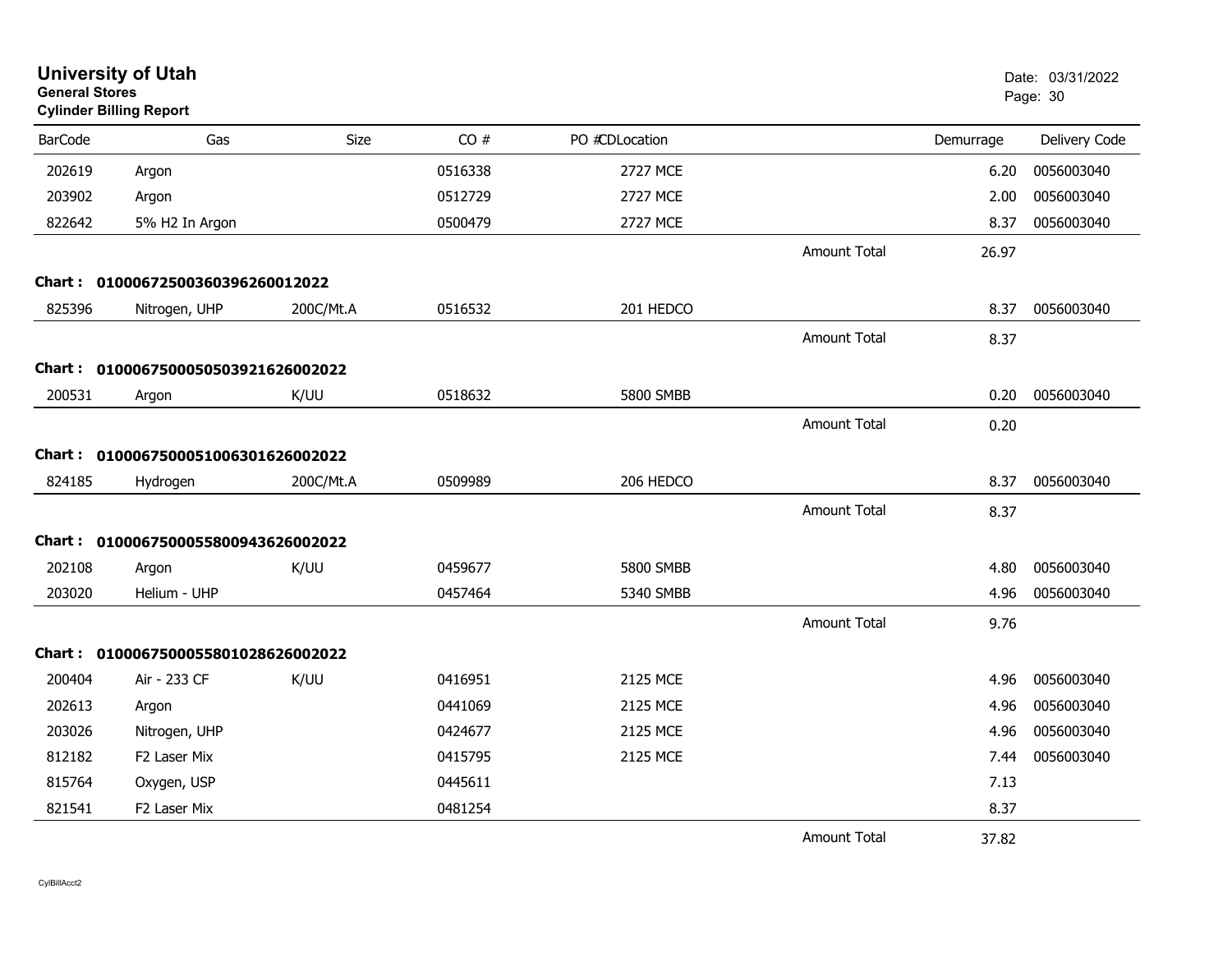| <b>General Stores</b> | <b>University of Utah</b><br><b>Cylinder Billing Report</b> |       |         |                | Date: 03/31/2022<br>Page: 31 |           |               |
|-----------------------|-------------------------------------------------------------|-------|---------|----------------|------------------------------|-----------|---------------|
| <b>BarCode</b>        | Gas                                                         | Size  | CO#     | PO #CDLocation |                              | Demurrage | Delivery Code |
|                       | Chart: 0100067500058502373626002022                         |       |         |                |                              |           |               |
| 200853                | Argon                                                       | K/UU  | 0451071 | 2724 MCE       |                              | 4.96      | 0056003040    |
| 203262                | Argon                                                       |       | 0463199 | 140 HEDCO      |                              | 4.96      | 0056003040    |
| 818748                | 25%Co2 75%Argon                                             |       | 0475275 | 216 HEDCO      |                              | 8.37      | 0056003040    |
|                       |                                                             |       |         |                | <b>Amount Total</b>          | 18.29     |               |
|                       | Chart: 0100067500058502485626002022                         |       |         |                |                              |           |               |
| 117384                | 500ppmDMZN,N2                                               | #3/US |         | 85404          |                              | 11.16     | 0056003040    |
| 200353                | Argon                                                       |       | 0433750 | 215 HEDCO      |                              | 4.96      | 0056003040    |
| 808793                | 10% H2 Bal. N2                                              |       | 0365133 | 210 HEDCO      |                              | 6.82      | 0056003040    |
| 810030                | 1% H2 in Argon                                              |       | 0375936 | 208 HEDCO      |                              | 6.82      | 0057002150    |
| 819516                | 5% H2 In Argon                                              |       | 0478570 | 2085 MCE       |                              | 8.37      | 0056003040    |
| 821911                | 5% H2 In Argon                                              |       | 0487309 | 2085 MCE       |                              | 8.10      | 0056003040    |
| 823866                | 4% H2 In N2                                                 |       | 0505202 | 1371 MEB       |                              | 8.37      | 0056003040    |
|                       |                                                             |       |         |                | <b>Amount Total</b>          | 54.60     |               |
| Chart :               | 01000682500060846260012022                                  |       |         |                |                              |           |               |
| 205283                | Argon - UHP                                                 | K/UU  | 0338429 | 1157 MEB       |                              | 4.96      | 0064022020    |
| 809604                | Anhydrous Ammon                                             |       | 0370154 | 1157 MEB       |                              | 16.43     | 0064021100    |
|                       |                                                             |       |         |                | <b>Amount Total</b>          | 21.39     |               |
|                       | Chart: 01000682500260406260012022                           |       |         |                |                              |           |               |
| 200346                | Nitrogen, UHP                                               | K/UU  | 0510925 | 1351 MEB       |                              | 6.20      | 0372015500    |
| 201204                | Hydrogen - PP                                               |       | 0403466 | 1351 MEB       |                              | 4.96      | 0372015500    |
| 201424                | Argon                                                       |       | 0406956 | 1351 MEB       |                              | 4.96      | 0372015500    |
| 203062                | Argon                                                       |       | 0403840 | 1351 MEB       |                              | 4.96      | 0372015500    |
| 811163                | Methane, UHP                                                |       | 0403541 | 1351 MEB       |                              | 6.82      | 0372015500    |
| 811404                | Oxygen, USP                                                 |       | 0406956 | 1351 MEB       |                              | 6.82      | 0372015500    |
|                       |                                                             |       |         |                | <b>Amount Total</b>          | 34.72     |               |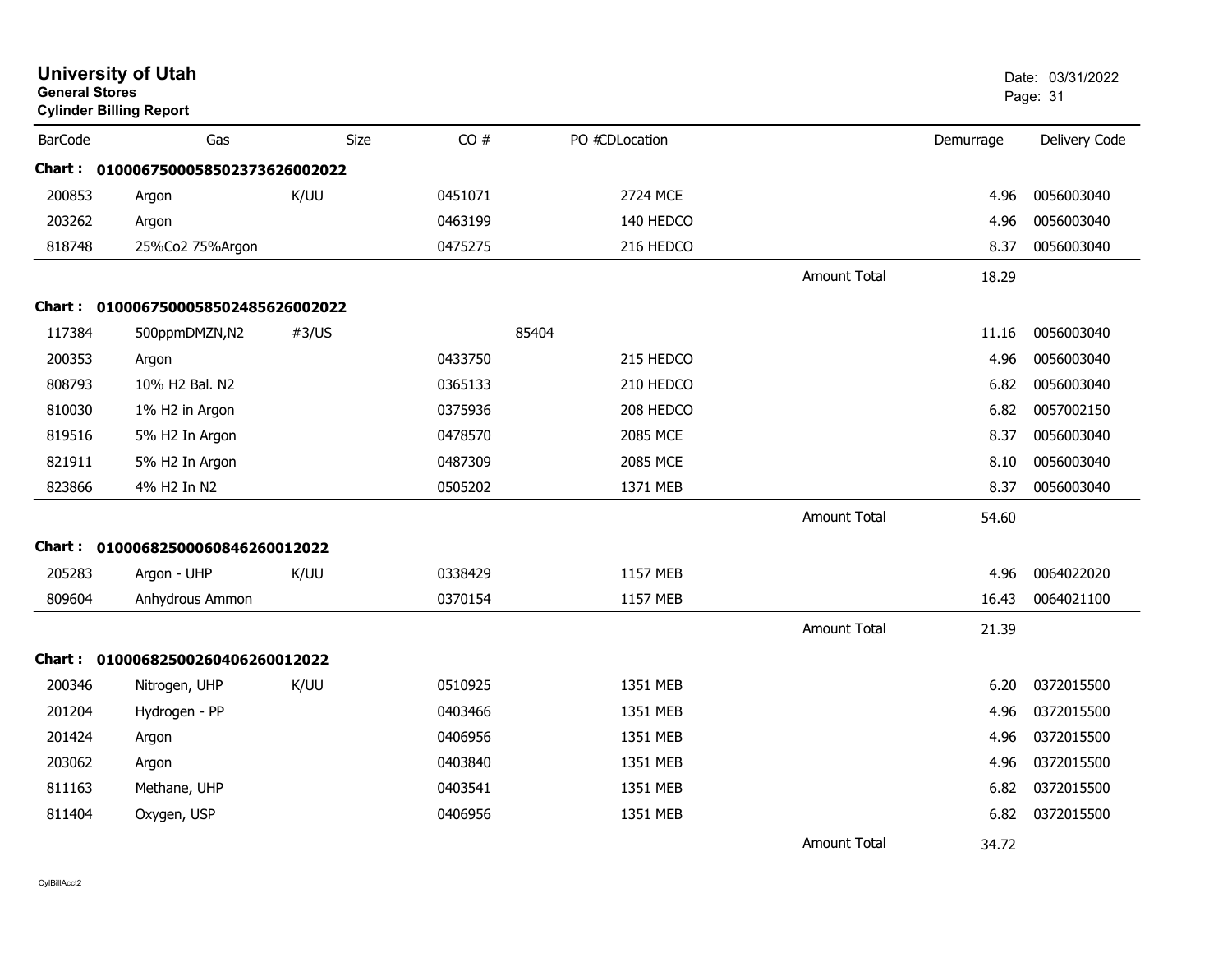| <b>General Stores</b>  | <b>University of Utah</b><br><b>Cylinder Billing Report</b> |                  |         |                                             |           | Date: 03/31/2022<br>Page: 32 |
|------------------------|-------------------------------------------------------------|------------------|---------|---------------------------------------------|-----------|------------------------------|
| <b>BarCode</b>         | Gas                                                         | Size             | CO#     | PO #CDLocation                              | Demurrage | Delivery Code                |
|                        | Chart: 01000682500260836260012022                           |                  |         |                                             |           |                              |
| 200520                 | Argon - UHP                                                 | K/UU             | 0517472 | 1371 MEB                                    | 4.80      | 0372015500                   |
| 200563                 | Nitrogen, UHP                                               |                  | 0512724 | 1371 MEB                                    | 6.20      | 0372015500                   |
| 202867                 | Argon - UHP                                                 |                  | 0515084 | 1371 MEB                                    | 6.20      | 0372015500                   |
| 205277                 | Argon - UHP                                                 |                  | 0517561 | 1371 MEB - Zahra Karimi                     | 4.80      | 0372015500                   |
| 820055                 | 4% H <sub>2</sub> In N <sub>2</sub>                         |                  | 0475130 | 1371 MEB                                    | 8.37      | 0372015500                   |
| 824081                 | Argon - UHP                                                 |                  | 0511707 | 1371 MEB- Warren Lab                        | 1.89      | 0372015500                   |
|                        |                                                             |                  |         | <b>Amount Total</b>                         | 32.26     |                              |
|                        | Chart: 01000682500261916260012022                           |                  |         |                                             |           |                              |
| 204486                 | N2, Liquid GP45                                             | <b>180 LTR/U</b> | 0456894 | 2360 Chemistry, Attn: Andrew Robert 801-213 | 43.09     | 0085020200                   |
|                        |                                                             |                  |         | <b>Amount Total</b>                         | 43.09     |                              |
|                        | Chart: 01000682500264676260012022                           |                  |         |                                             |           |                              |
| 200495                 | Nitrogen 230 CF                                             | K/UU             | 0514022 | 0121 MEK - Bence Csontos                    | 2.80      | 0372015500                   |
| 200544                 | Nitrogen 230 CF                                             |                  | 0514022 | 0121 MEK - Bence Csontos                    | 6.20      | 0372015500                   |
| 200818                 | Nitrogen 230 CF                                             |                  | 0517854 | 0121 MEK - Nathan Ortiz                     | 3.40      | 0372015500                   |
| 201260                 | Nitrogen 230 CF                                             |                  | 0517854 | 0121 MEK - Nathan Ortiz                     | 3.40      | 0372015500                   |
| 201431                 | Nitrogen 230 CF                                             |                  | 0510270 | 0121 MEK                                    | 2.80      | 0372015500                   |
| 201911                 | Nitrogen 230 CF                                             |                  | 0514022 | 0121 MEK - Bence Csontos                    | 2.80      | 0372015500                   |
| 204539                 | Nitrogen 230 CF                                             |                  | 0517854 | 0121 MEK - Nathan Ortiz                     | 3.40      | 0372015500                   |
| 821369                 | Research CO2                                                |                  | 0480959 | 0121 MEK                                    | 8.37      | 0372015500                   |
| 825582                 | Argon                                                       |                  | 0518276 | 0121 MEK - Mason Pratt                      | 2.16      | 0372015500                   |
|                        |                                                             |                  |         | <b>Amount Total</b>                         | 35.33     |                              |
|                        | Chart: 01000682500266316260012022                           |                  |         |                                             |           |                              |
| 201063                 | CO2 - 50 Lb.                                                | K/UU             | 0495467 | 0282 MEK                                    | 4.40      | 0372015500                   |
| 204586                 | CO2 - 50 Lb.                                                |                  | 0515822 | 0282 MEK - Kyle Choi                        | 4.40      | 0372015500                   |
| 205567                 | CO2 - 50 Lb.                                                |                  | 0515822 | 0282 MEK - Kyle Choi                        | 4.40      | 0372015500                   |
| 819202<br>CylBillAcct2 | Oxygen, UHP,                                                |                  | 0473116 | 1157 MEB                                    | 8.37      | 0372015500                   |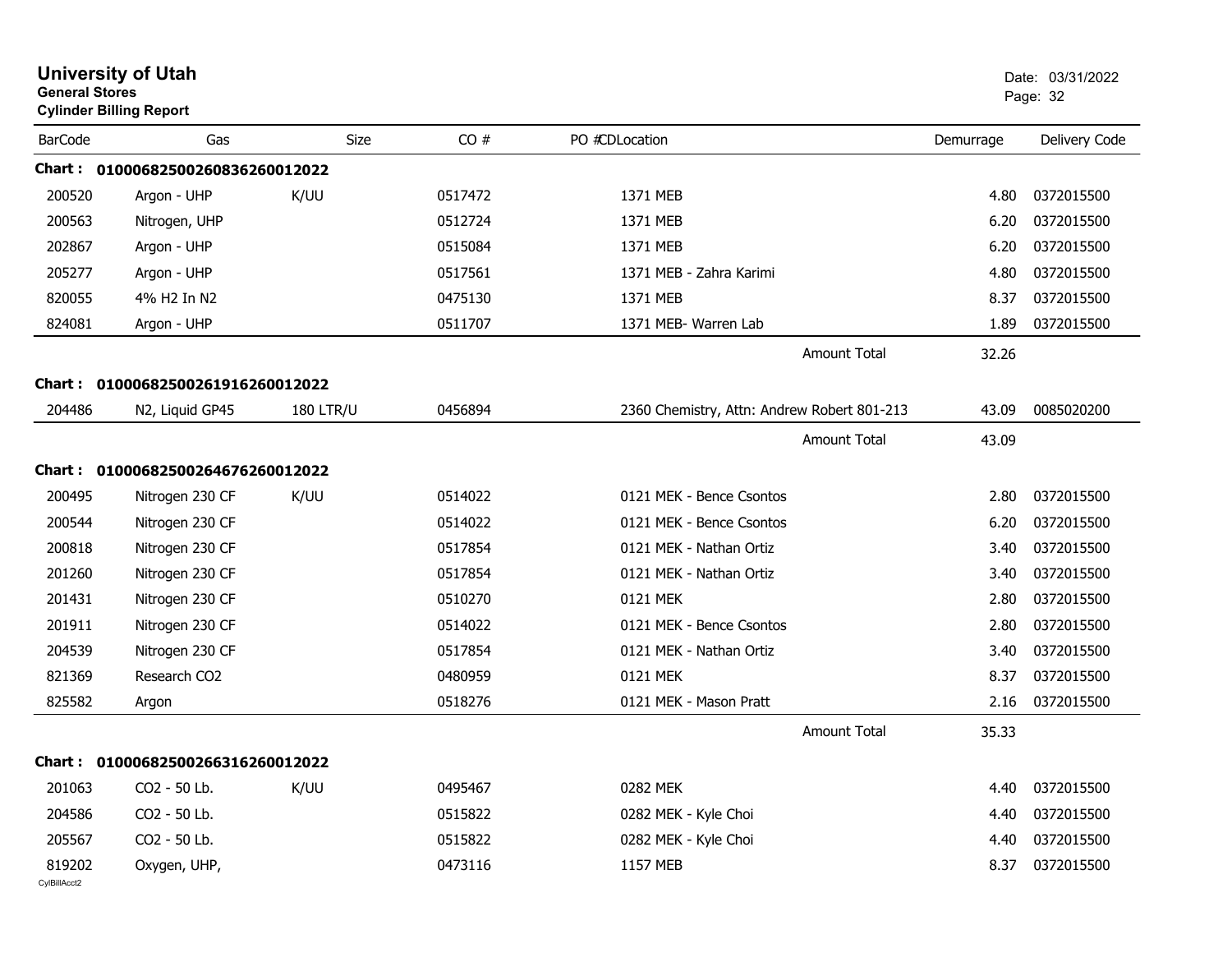| <b>General Stores</b><br><b>Cylinder Billing Report</b> |                                      |             |         |                                        |           | Page: 33      |
|---------------------------------------------------------|--------------------------------------|-------------|---------|----------------------------------------|-----------|---------------|
| <b>BarCode</b>                                          | Gas                                  | Size        | CO#     | PO #CDLocation                         | Demurrage | Delivery Code |
|                                                         |                                      |             |         | <b>Amount Total</b>                    | 21.57     |               |
|                                                         | Chart: 0100068500054503197626002022  |             |         |                                        |           |               |
| 814922                                                  | Propane                              | $17# - Air$ | 0439154 | <b>1550 MEK</b>                        | 7.44      | 0372015500    |
| 814923                                                  | Propane                              |             | 0439154 | <b>1550 MEK</b>                        | 7.44      | 0372015500    |
| 814924                                                  | Propane                              |             | 0439154 | <b>1550 MEK</b>                        | 7.44      | 0372015500    |
|                                                         |                                      |             |         | Amount Total                           | 22.32     |               |
|                                                         | Chart: 0100068500054503676626002022  |             |         |                                        |           |               |
| 818762                                                  | Nitrogen, UHP                        | 200C/Mt.A   | 0467130 | 1176 MEB- Jeff Kessler 801-581-4252    | 8.37      | 0372015500    |
|                                                         |                                      |             |         | <b>Amount Total</b>                    | 8.37      |               |
|                                                         | Chart: 0100068500054504829626002022  |             |         |                                        |           |               |
| 200030                                                  | Nitrogen, UHP                        | K/UU        | 0514453 | 1157 MEB - Zach Estlack                | 6.20      | 0372015500    |
| 200506                                                  | Nitrogen, UHP                        |             | 0514153 | 1157 MEB Kyle Choi                     | 6.20      | 0372015500    |
| 200580                                                  | Nitrogen, UHP                        |             | 0514453 | 1157 MEB - Zach Estlack                | 6.20      | 0372015500    |
| 825397                                                  | Nitrogen, UHP                        |             | 0516355 | 1157 MEB - Zack Estlack                | 8.37      | 0372015500    |
| 825400                                                  | Nitrogen, UHP                        |             | 0516355 | 1157 MEB - Zack Estlack                | 8.37      | 0372015500    |
| 825401                                                  | Nitrogen, UHP                        |             | 0516355 | 1157 MEB - Zack Estlack                | 8.37      | 0372015500    |
|                                                         |                                      |             |         | <b>Amount Total</b>                    | 43.71     |               |
|                                                         | Chart: 0100068500054902973626002022  |             |         |                                        |           |               |
| 201203                                                  | 5% H <sub>2</sub> 95% N <sub>2</sub> | K/UU        | 0507158 | 5800 SMBB                              | 6.20      | 0151055270    |
|                                                         |                                      |             |         | <b>Amount Total</b>                    | 6.20      |               |
| Chart :                                                 | 0100068500054903026626002022         |             |         |                                        |           |               |
| 825218                                                  | Res. Methane                         | 35 CF/MO    | 0515511 | 1156 MEK                               | 8.37      | 0372015500    |
|                                                         |                                      |             |         | <b>Amount Total</b>                    | 8.37      |               |
| Chart :                                                 | 0100068500055900687626002022         |             |         |                                        |           |               |
| 202810                                                  | Air - 233 CF                         | K/UU        | 0485377 | BLDG 60 RM 140 Order is for John Varga | 6.20      | 0372015500    |
|                                                         |                                      |             |         |                                        |           |               |

**University of Utah** Date: 03/31/2022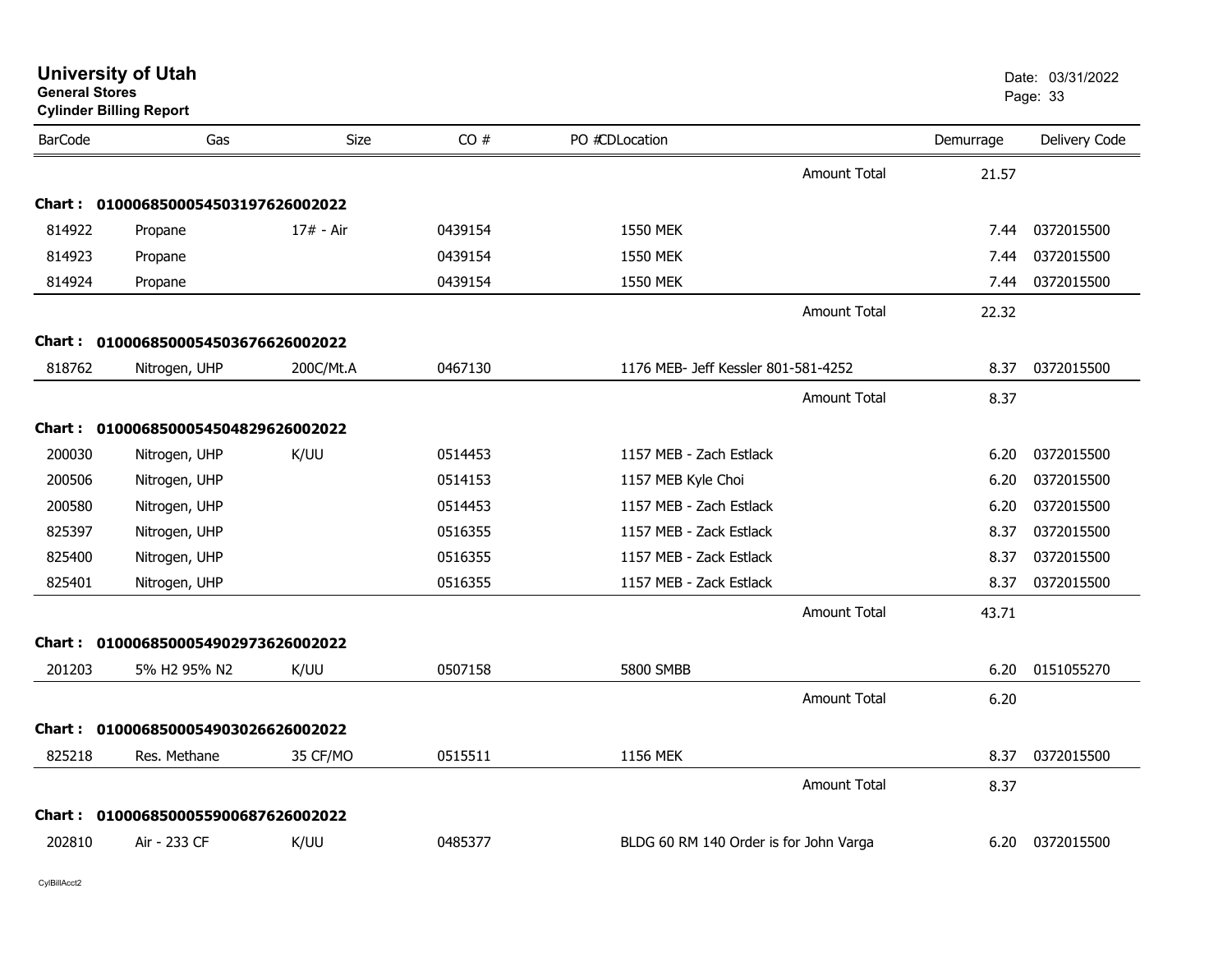**Cylinder Billing Report**

| <b>BarCode</b> | Gas                                 | <b>Size</b> | CO#     | PO #CDLocation                         |                     | Demurrage | Delivery Code |
|----------------|-------------------------------------|-------------|---------|----------------------------------------|---------------------|-----------|---------------|
| 203333         | Air - 233 CF                        |             | 0485377 | BLDG 60 RM 140 Order is for John Varga |                     | 6.20      | 0372015500    |
|                |                                     |             |         |                                        | <b>Amount Total</b> | 12.40     |               |
|                | Chart: 0100068500055900699626002022 |             |         |                                        |                     |           |               |
| 821009         | Res. Nitrogen                       | 200C/Mt.A   | 0480958 | 0121 MEK                               |                     | 8.37      | 0372015500    |
|                |                                     |             |         |                                        | <b>Amount Total</b> | 8.37      |               |
|                | Chart: 0100068500056000316626002022 |             |         |                                        |                     |           |               |
| 825560         | Nitrogen, UHP                       | 200C/Mt.A   | 0518193 | 1157 MEB - Samuel Hales                |                     | 2.43      | 0372015500    |
| 825561         | Nitrogen, UHP                       |             | 0518193 | 1157 MEB - Samuel Hales                |                     | 2.43      | 0372015500    |
|                |                                     |             |         |                                        | <b>Amount Total</b> | 4.86      |               |
|                | Chart: 0100068500058502360626002022 |             |         |                                        |                     |           |               |
| 200921         | Air - 233 CF                        | K/UU        | 0499919 | 140 ESB- Mark Minor                    |                     | 6.20      | 0372015500    |
| 202808         | Air - 233 CF                        |             | 0492690 | <b>BLDG 60 RM 140</b>                  |                     | 6.20      | 0372015500    |
| 203899         | Air - 233 CF                        |             | 0476100 | <b>BLDG 60 RM 140</b>                  |                     | 6.20      | 0372015500    |
|                |                                     |             |         |                                        | <b>Amount Total</b> | 18.60     |               |
|                | Chart: 0100068500058502660626002022 |             |         |                                        |                     |           |               |
| 200820         | Nitrogen, UHP                       | K/UU        | 0509888 | 1157 MEB                               |                     | 4.40      | 0372015500    |
| 204715         | CO2 - 50 Lb.                        |             | 0509713 | 1157 MEB                               |                     | 6.20      | 0372015500    |
| 824494         | Nitrogen, UHP                       |             | 0509713 | 1157 MEB                               |                     | 8.37      | 0372015500    |
| 824987         | Nitrogen, UHP                       |             | 0513349 | 1157 MEB                               |                     | 8.37      | 0372015500    |
| 824988         | Nitrogen, UHP                       |             | 0513349 | 1157 MEB                               |                     | 5.94      | 0372015500    |
| 824990         | Nitrogen, UHP                       |             | 0513349 | 1157 MEB                               |                     | 8.37      | 0372015500    |
|                |                                     |             |         |                                        | <b>Amount Total</b> | 41.65     |               |
|                | Chart: 0100068500058502963626002022 |             |         |                                        |                     |           |               |
| 202357         | Nitrogen, UHP                       | K/UU        | 0501334 | 1351 MEB                               |                     | 6.20      | 0372015500    |
|                |                                     |             |         |                                        | <b>Amount Total</b> | 6.20      |               |

### **Chart : 0100068500058503038626002022**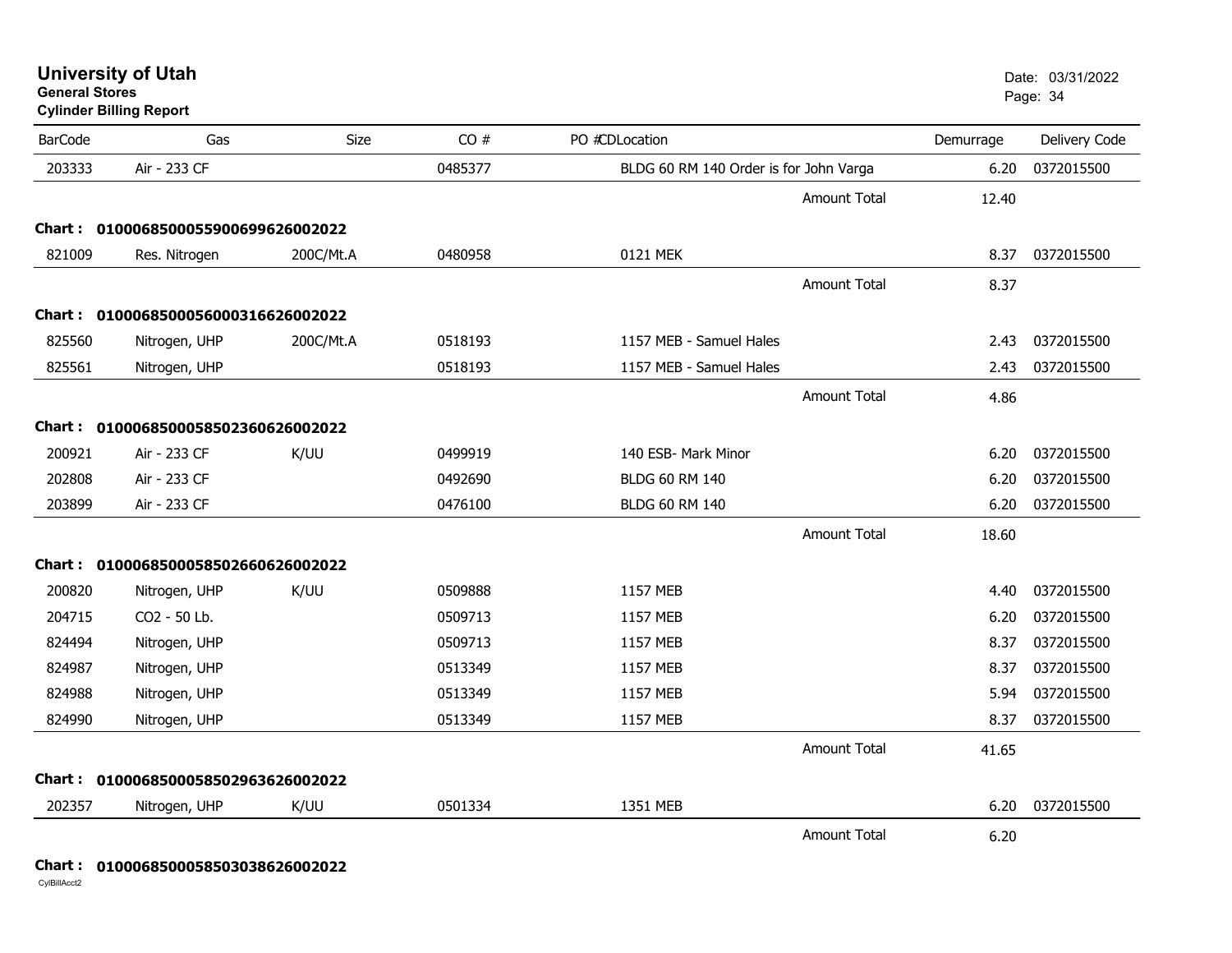| <b>General Stores</b> | <b>University of Utah</b><br><b>Cylinder Billing Report</b> |        |             |                                     |           | Date: 03/31/2022<br>Page: 35 |
|-----------------------|-------------------------------------------------------------|--------|-------------|-------------------------------------|-----------|------------------------------|
| <b>BarCode</b>        | Gas                                                         |        | Size<br>CO# | PO #CDLocation                      | Demurrage | Delivery Code                |
| 200143                | Helium - 219 CF                                             | K/UU   | 0517065     | UT-133 & TATE LN MIDWAY, UTAH 84049 | 3.60      | 0372015500                   |
| 203785                | Helium - 219 CF                                             |        | 0517065     | UT-133 & TATE LN MIDWAY, UTAH 84049 | 3.60      | 0372015500                   |
| 816285                | Helium - 219 CF                                             |        | 0449994     | BLDG 60 ESB                         | 7.13      | 0372015500                   |
|                       |                                                             |        |             | <b>Amount Total</b>                 | 14.33     |                              |
|                       | Chart: 0100068500059700330626002022                         |        |             |                                     |           |                              |
| 203297                | CO <sub>2</sub> - 50 Lb.                                    | K/UU   | 0518049     | 1157 MEB Additive Manufacturing Lab | 2.60      | 0372015500                   |
|                       |                                                             |        |             | <b>Amount Total</b>                 | 2.60      |                              |
|                       | Chart: 01000686000321246260012022                           |        |             |                                     |           |                              |
| 202879                | Argon                                                       | K/UU   | 0496703     | 729 Arapeen Dr Loading Dock         | 6.20      | 0372015500                   |
|                       |                                                             |        |             | <b>Amount Total</b>                 | 6.20      |                              |
|                       | Chart: 01000722403060036240012022                           |        |             |                                     |           |                              |
| 201046                | Argon                                                       | K/UU   | 0501355     | <b>PMT</b>                          | 6.20      | 0066003250                   |
| 201840                | 25%Co2 75%Argon                                             |        | 0516365     | 300 S 1400 E RM 205                 | 6.20      | 0066002050                   |
| 202169                | Acetylene, CF                                               |        | 0511714     | <b>DOCK</b>                         | 6.20      | 0066003250                   |
| 205835                | Oxygen, USP                                                 |        | 0502210     | Pioneer Theatre                     | 6.20      | 0066003250                   |
| 818424                | Beer Gas                                                    |        | 0464653     | <b>DOCK</b>                         | 8.37      | 0066002050                   |
| 824707                | 25%Co2 75%Argon                                             |        | 0511714     | <b>DOCK</b>                         | 8.37      | 0066003250                   |
| 824708                | 25%Co2 75%Argon                                             |        | 0511714     | <b>DOCK</b>                         | 8.37      | 0066003250                   |
|                       |                                                             |        |             | <b>Amount Total</b>                 | 49.91     |                              |
|                       | Chart: 01000722403060036240312022                           |        |             |                                     |           |                              |
| 202971                | CO2 - 20 Lb.                                                | 20#/UU | 0442104     | <b>DOCK AREA</b>                    | 4.96      | 0066003250                   |
| 815341                | Co2 Liquid-55                                               |        | 0442164     | DOCK AREA SOUTH EAST CORNER         | 54.25     | 0066002050                   |
|                       |                                                             |        |             | <b>Amount Total</b>                 | 59.21     |                              |
|                       | Chart: 01000722403060036241012022                           |        |             |                                     |           |                              |
| 200173                | 25%Co2 75%Argon                                             | K/UU   | 0479998     | PMT Loading Dock                    | 6.20      | 0066002050                   |
|                       |                                                             |        |             | <b>Amount Total</b>                 | 6.20      |                              |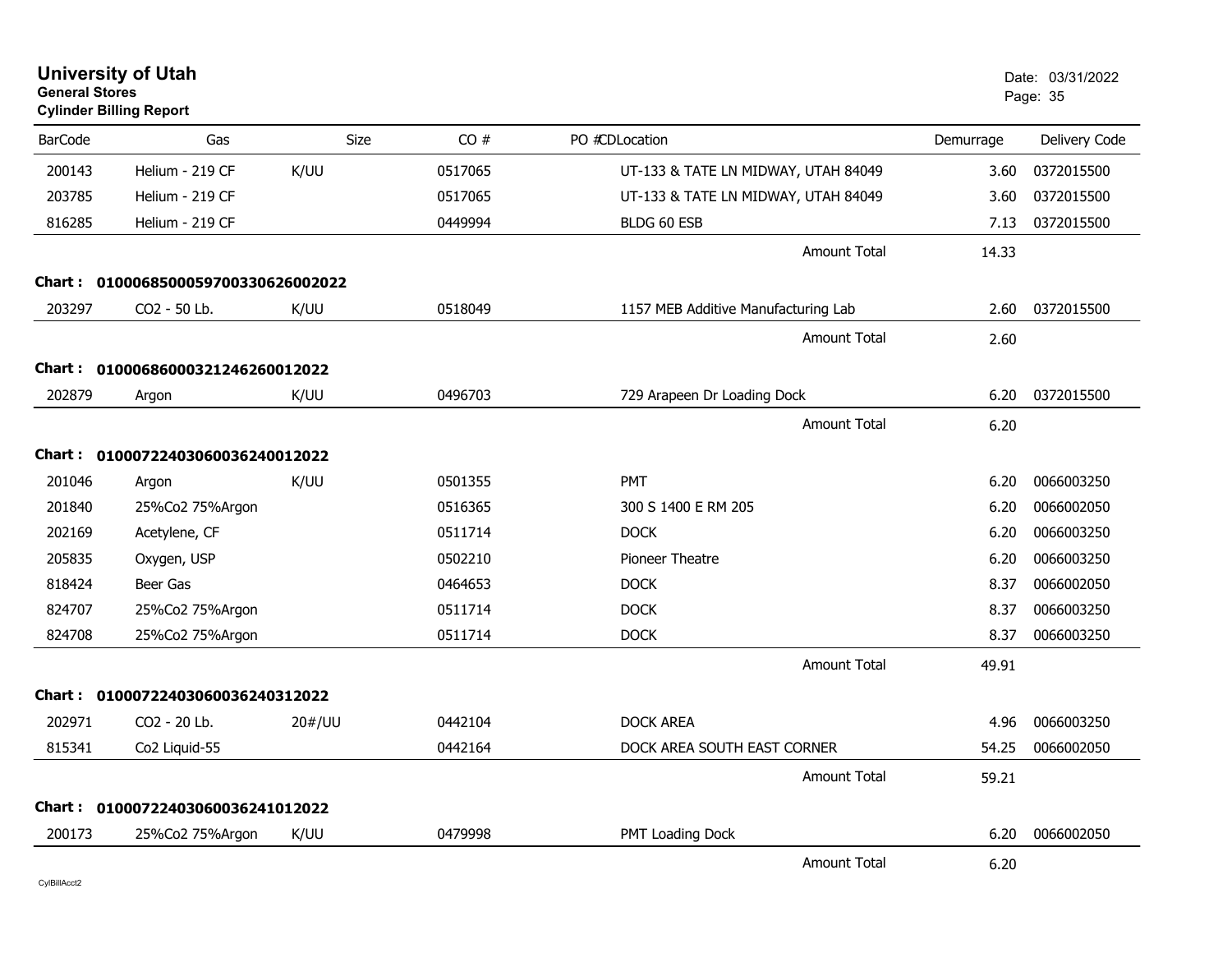| <b>University of Utah</b><br><b>General Stores</b><br><b>Cylinder Billing Report</b> |                                   |             |         |                                            | Date: 03/31/2022<br>Page: 36 |               |
|--------------------------------------------------------------------------------------|-----------------------------------|-------------|---------|--------------------------------------------|------------------------------|---------------|
| <b>BarCode</b>                                                                       | Gas                               | <b>Size</b> | CO#     | PO #CDLocation                             | Demurrage                    | Delivery Code |
|                                                                                      | Chart: 01000722403060136240012022 |             |         |                                            |                              |               |
| 205575                                                                               | 25%Co2 75%Argon                   | K/UU        | 0511342 | PMT SOUTH DOCK                             | 6.20                         | 0066003250    |
| 813004                                                                               | 25%Co2 75%Argon                   |             | 0424610 | PMT DOCK                                   | 6.82                         | 0066003250    |
| 820506                                                                               | 25%Co2 75%Argon                   |             | 0478315 | <b>DOCK</b>                                | 8.37                         | 0066003250    |
| 824691                                                                               | 25%Co2 75%Argon                   |             | 0511490 | PMT SOUTH DOCK                             | 8.37                         | 0066003250    |
|                                                                                      |                                   |             |         | <b>Amount Total</b>                        | 29.76                        |               |
|                                                                                      | Chart: 01000736000160636240012022 |             |         |                                            |                              |               |
| 203725                                                                               | Oxygen - 20 CF                    | 20#/UU      | 0517349 | 410 Campus Ctr Dr                          | 5.60                         | 0035001010    |
|                                                                                      |                                   |             |         | <b>Amount Total</b>                        | 5.60                         |               |
|                                                                                      | Chart: 01000736000161126240012022 |             |         |                                            |                              |               |
| 205969                                                                               | Acetylene - MC                    | MC/UU       | 0505560 | FINE ARTS MUSEUM DOCK                      | 6.20                         | 0035001010    |
|                                                                                      |                                   |             |         | <b>Amount Total</b>                        | 6.20                         |               |
|                                                                                      | Chart: 01000741001054286241012022 |             |         |                                            |                              |               |
| 200371                                                                               | Acetylene, CF                     | Acty-CF/U   | 0151371 |                                            | 4.96                         | 0038001610    |
| 200791                                                                               | Acetylene, CF                     |             | 0399934 | <b>BLDG 38 DOCK</b>                        | 4.96                         | 0038001610    |
| 200792                                                                               | Acetylene, CF                     |             | 0399934 | <b>BLDG 38 DOCK</b>                        | 4.96                         | 0038001610    |
| 200809                                                                               | Oxygen, USP                       |             | 0424138 | Loading dock BLDG 39                       | 4.96                         | 0038001610    |
| 200860                                                                               | CO2 - 50 Lb.                      |             | 0378204 | Sculpture Bldg Loading Dock                | 4.96                         | 0038001610    |
| 200900                                                                               | CO2 - 50 Lb.                      |             | 0438652 | <b>DOCK</b>                                | 4.96                         | 0038001610    |
| 201119                                                                               | Oxygen, USP                       |             | 0099154 | AAC                                        | 4.96                         | 0038001610    |
| 201851                                                                               | Acetylene, CF                     |             | 0439390 | <b>DOCK</b>                                | 4.96                         | 0038001610    |
| 201981                                                                               | Oxygen, USP                       |             | 0454174 | SCULPT BLDG 39 LOADING DOCK                | 4.96                         | 0038001610    |
| 202275                                                                               | Acetylene, CF                     |             | 0439390 | <b>DOCK</b>                                | 4.96                         | 0038001610    |
| 202339                                                                               | Argon                             |             | 0439558 | 161 AAC                                    | 4.96                         | 0038001610    |
| 203787                                                                               | Argon                             |             | 0465297 | BLDG 39 Dock (go to BLDG 38-RM 172 for Sic | 6.20                         | 0038001610    |
| 203904                                                                               | Oxygen, USP                       |             | 0454174 | SCULPT BLDG 39 LOADING DOCK                | 4.96                         | 0038001610    |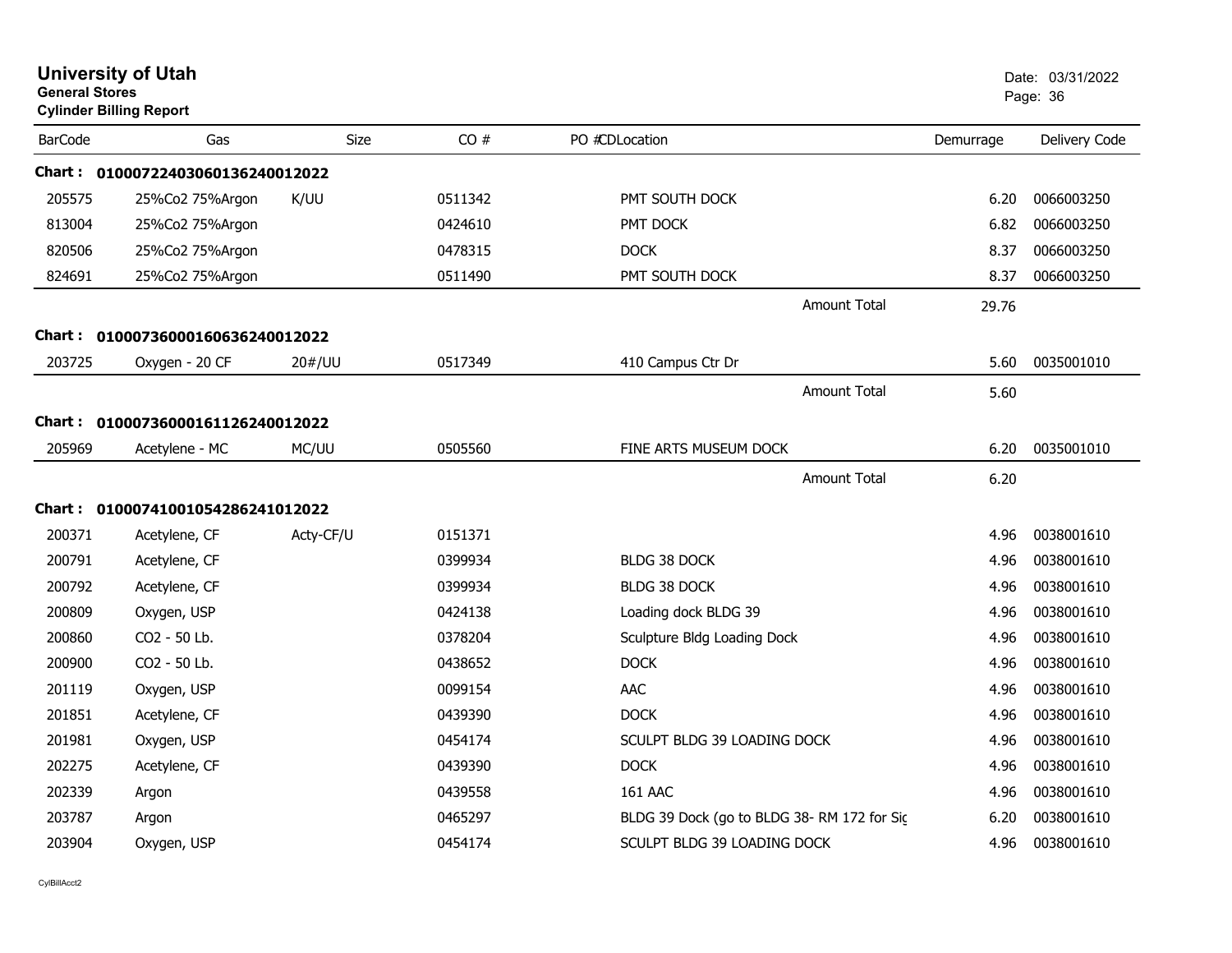| <b>General Stores</b> | <b>University of Utah</b><br><b>Cylinder Billing Report</b> |           |         |        |                                            |           | Date: 03/31/2022<br>Page: 37 |
|-----------------------|-------------------------------------------------------------|-----------|---------|--------|--------------------------------------------|-----------|------------------------------|
| <b>BarCode</b>        | Gas                                                         | Size      | CO#     |        | PO #CDLocation                             | Demurrage | Delivery Code                |
| 203972                | Acetylene, CF                                               |           | 0439390 |        | <b>DOCK</b>                                | 4.96      | 0038001610                   |
| 205491                | Nitrogen 230 CF                                             |           | 0478458 |        | BLDG 39 Loading Dock                       | 6.20      | 0038001610                   |
| 205523                | CO2 - 50 Lb.                                                |           | 0465297 |        | BLDG 39 Dock (go to BLDG 38-RM 172 for Sig | 6.20      | 0038001610                   |
| 821200                | 25% CO2, In Arg                                             |           | 0481675 |        | ART & ART HISTORY                          | 8.37      | 0038001610                   |
| 821201                | 25% CO2, In Arg                                             |           | 0481675 |        | ART & ART HISTORY                          | 8.37      | 0038001610                   |
|                       |                                                             |           |         |        | <b>Amount Total</b>                        | 99.82     |                              |
|                       | Chart: 01000741001054286261012022                           |           |         |        |                                            |           |                              |
| 801746                | Argon                                                       | Nova/K    | 0156667 |        |                                            | 7.44      | 0038001610                   |
|                       |                                                             |           |         |        | <b>Amount Total</b>                        | 7.44      |                              |
|                       | Chart: 01000741001135936240012022                           |           |         |        |                                            |           |                              |
| 202263                | Acetylene - B                                               | B/UU      | 0508682 |        |                                            | 6.20      | 0038001610                   |
| 202556                | Acetylene - B                                               |           | 0508682 |        |                                            | 6.20      | 0038001610                   |
| 202598                | Acetylene - B                                               |           | 0508682 |        |                                            | 6.20      | 0038001610                   |
| 202966                | Acetylene - B                                               |           | 0508682 |        |                                            | 6.20      | 0038001610                   |
| 205776                | Acetylene - B                                               |           | 0508682 |        |                                            | 6.20      | 0038001610                   |
|                       |                                                             |           |         |        | <b>Amount Total</b>                        | 31.00     |                              |
|                       | Chart: 01001022000172826260012022                           |           |         |        |                                            |           |                              |
| 201562                | Helium - UHP                                                | K/UU      | 0316184 |        | 484 SUTTON                                 | 4.96      | 0011002090                   |
| 807402                | Helium, Excimer                                             |           |         | 142604 | ROOM383                                    | 7.75      | 0012003830                   |
|                       |                                                             |           |         |        | <b>Amount Total</b>                        | 12.71     |                              |
|                       | Chart: 01001022500199416260012022                           |           |         |        |                                            |           |                              |
| 201161                | Argon                                                       | K/UU      | 0413776 |        | 626 WBB                                    | 4.96      | 0012002050                   |
|                       |                                                             |           |         |        | Amount Total                               | 4.96      |                              |
|                       | Chart: 01001022500199426260012022                           |           |         |        |                                            |           |                              |
| 817062                | Zero Air                                                    | 200C/Mt.A | 0455885 |        | 495 FASB                                   | 8.37      | 0012002050                   |
| 817063                | Zero Air                                                    |           | 0455885 |        | 495 FASB                                   | 8.37      | 0012002050                   |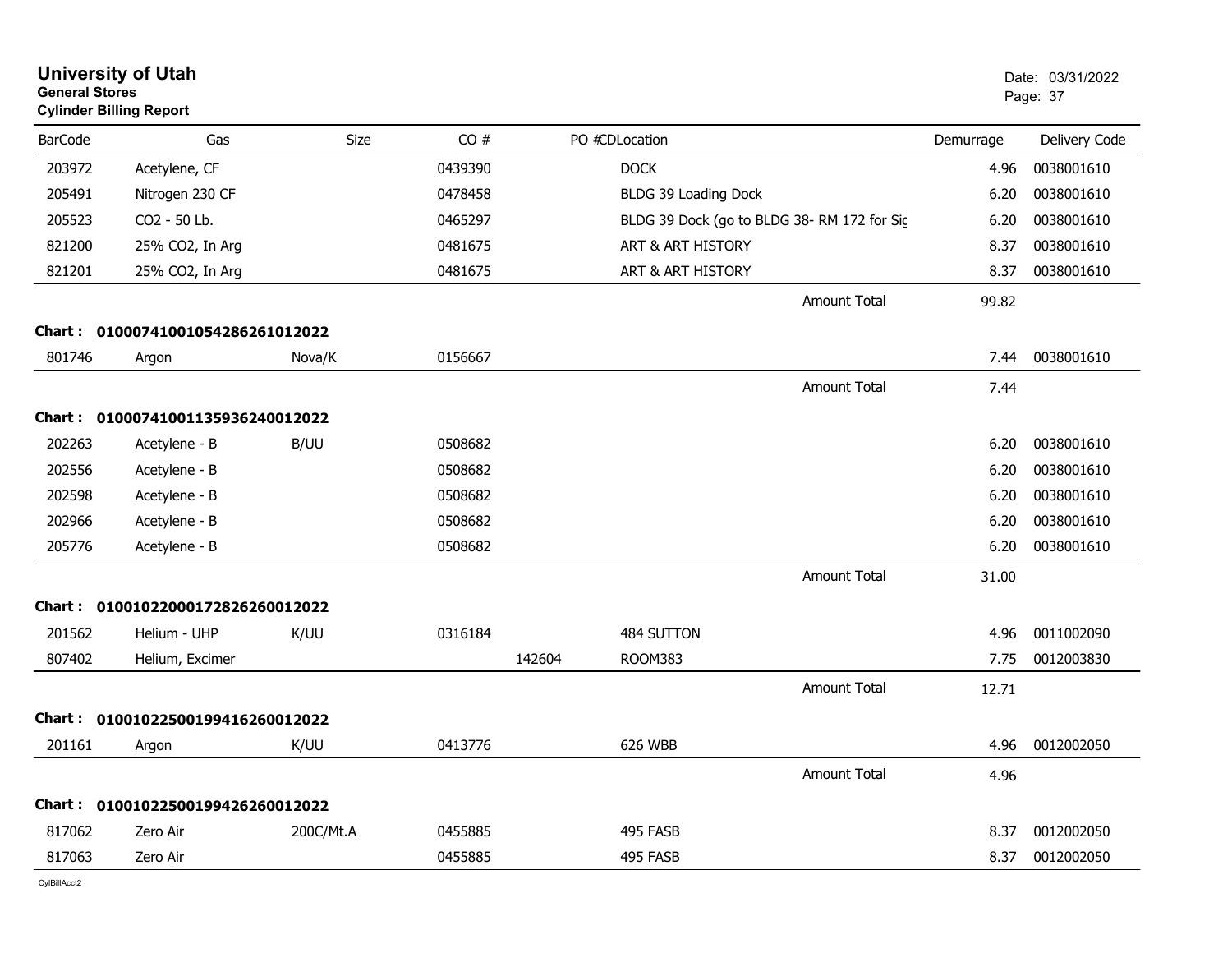| <b>General Stores</b> | <b>Cylinder Billing Report</b>    |           |         |                |                     |           | Page: 38      |
|-----------------------|-----------------------------------|-----------|---------|----------------|---------------------|-----------|---------------|
| <b>BarCode</b>        | Gas                               | Size      | CO#     | PO #CDLocation |                     | Demurrage | Delivery Code |
|                       |                                   |           |         |                | <b>Amount Total</b> | 16.74     |               |
|                       | Chart: 01001022500262086240012022 |           |         |                |                     |           |               |
| 822821                | Oxygen, USP                       | 200C/Mt.A | 0496825 | <b>202 WBB</b> |                     | 8.37      | 0012002050    |
|                       |                                   |           |         |                | <b>Amount Total</b> | 8.37      |               |
|                       | Chart: 01001022500262446260012022 |           |         |                |                     |           |               |
| 812895                | Propane                           | 100/Mt Ai | 0423525 | 202 BLDG 58    |                     | 7.44      | 0011004120    |
| 817805                | Argon - UHP                       |           | 0462913 | 124 WBB        |                     | 8.37      | 0011004120    |
|                       |                                   |           |         |                | <b>Amount Total</b> | 15.81     |               |
|                       | Chart: 01001022500262456260012022 |           |         |                |                     |           |               |
| 818389                | Helium - 110 CF                   | 125CF-MT  | 0464664 | 706 WBB        |                     | 8.37      | 0011008190    |
|                       |                                   |           |         |                | <b>Amount Total</b> | 8.37      |               |
|                       | Chart: 01001022500262576260012022 |           |         |                |                     |           |               |
| 204422                | Zero Air                          | K/UU      | 0421199 | 148 SUTTON     |                     | 4.96      | 0012003830    |
| 810763                | Nitrogen 40 CF                    |           | 0399060 | 148 FASB       |                     | 6.82      | 0012003830    |
|                       |                                   |           |         |                | <b>Amount Total</b> | 11.78     |               |
|                       | Chart: 01001061001310736240212022 |           |         |                |                     |           |               |
| 824512                | CO2 - 50 Lb.                      | 50#/Mt.Ai | 0510044 | 383 FASB       |                     | 8.37      | 0012003830    |
|                       |                                   |           |         |                | <b>Amount Total</b> | 8.37      |               |
|                       | Chart: 01001062000011816240012022 |           |         |                |                     |           |               |
| 112915                | Ultra P-10                        | K/SPECGAS | 0053913 | <b>516 WBB</b> |                     | 6.82      | 01110         |
|                       |                                   |           |         |                | <b>Amount Total</b> | 6.82      |               |
|                       | Chart: 01001062000011816260012022 |           |         |                |                     |           |               |
| 202790                | Ultra P-10                        | K/UU      | 0517218 | 388 FASB       |                     | 6.20      | 0012003830    |
| 202793                | Ultra P-10                        |           | 0476741 | 384 FASB       |                     | 6.20      | 0012003830    |
|                       |                                   |           |         |                | <b>Amount Total</b> | 12.40     |               |

**University of Utah** Date: 03/31/2022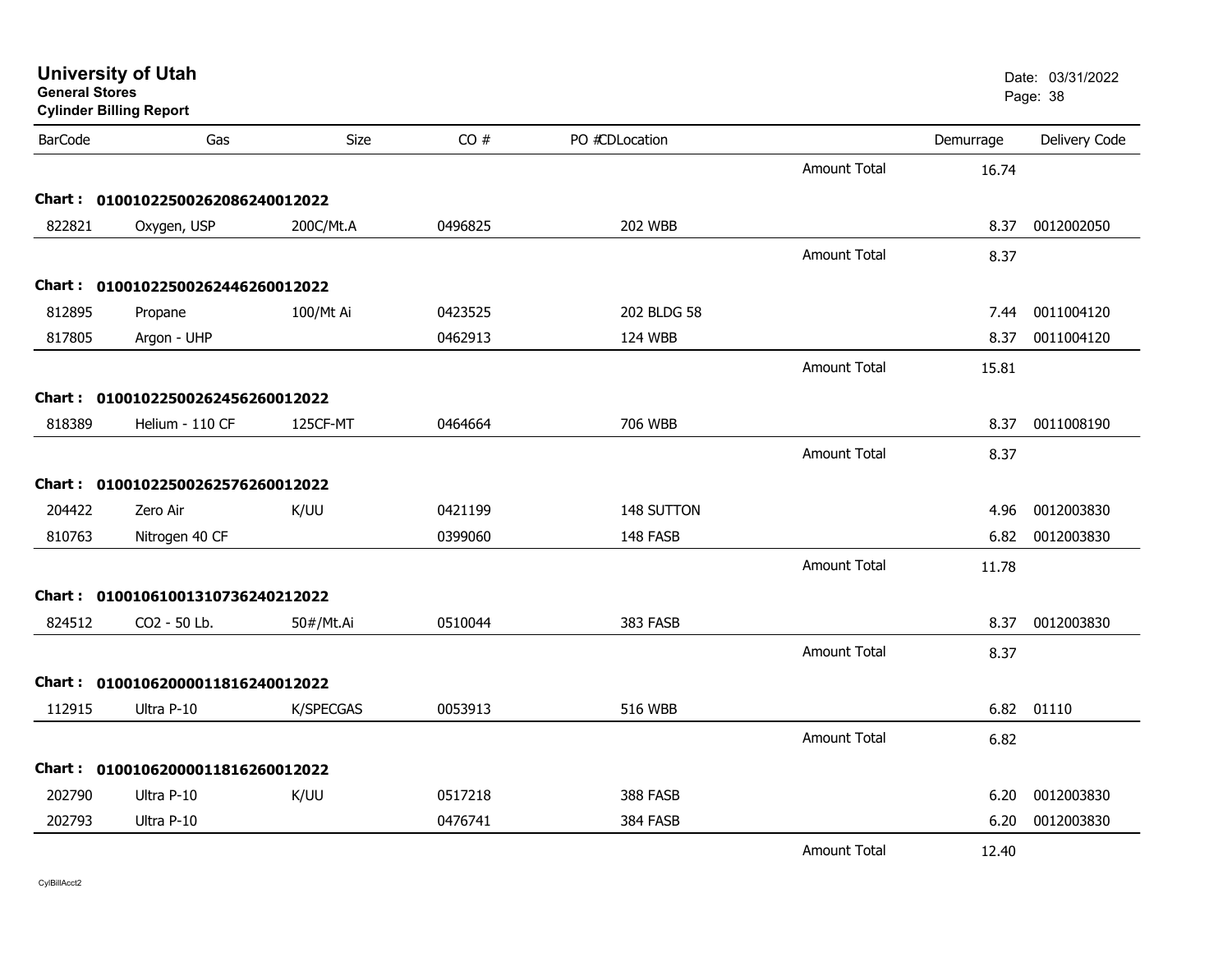|                | <b>University of Utah</b><br><b>General Stores</b><br><b>Cylinder Billing Report</b> |        |         |                   |                     |           | Date: 03/31/2022<br>Page: 39 |  |
|----------------|--------------------------------------------------------------------------------------|--------|---------|-------------------|---------------------|-----------|------------------------------|--|
| <b>BarCode</b> | Gas                                                                                  | Size   | CO#     | PO #CDLocation    |                     | Demurrage | Delivery Code                |  |
|                | Chart: 01001062000011886260012022                                                    |        |         |                   |                     |           |                              |  |
| 200942         | Hydrogen                                                                             | K/UU   | 0419099 | 420 Sutton        |                     | 4.96      | 0011007190                   |  |
| 201122         | Oxygen, USP                                                                          |        | 0517219 | 420 FASB          |                     | 6.20      | 0012003830                   |  |
| 203046         | Oxygen, USP                                                                          |        | 0503937 | <b>WBB Dock</b>   |                     | 6.20      | 0012003830                   |  |
| 203294         | N2, Liquid GP45                                                                      |        | 0517166 | 420 FASB          |                     | 11.20     | 0012003830                   |  |
| 204438         | N2, Liquid LX45                                                                      |        | 0517519 | 420 FASB          |                     | 24.00     | 0012003830                   |  |
| 205709         | N2, Liquid GP45                                                                      |        | 0518072 | 420 FASB          |                     | 20.80     | 0012003830                   |  |
| 805814         | Krypton Researc                                                                      |        | 0294846 | 420 SUTTON        |                     | 12.09     | 0011007190                   |  |
| 805815         | Research Argon                                                                       |        | 0294846 | 420 SUTTON        |                     | 12.09     | 0011007190                   |  |
| 822982         | <b>UHP N2/300</b>                                                                    |        | 0518073 | 420 FASB          |                     | 3.51      | 0012003830                   |  |
| 823571         | <b>UHP N2/300</b>                                                                    |        | 0518073 | 420 FASB          |                     | 3.51      | 0012003830                   |  |
| 823575         | <b>UHP N2/300</b>                                                                    |        | 0502623 | <b>WBB Dock</b>   |                     | 5.94      | 0012003830                   |  |
| 823776         | Nitrogen, UHP                                                                        |        | 0509541 | <b>WBB Dock</b>   |                     | 5.94      | 0012003830                   |  |
| 824524         | <b>UHP N2/300</b>                                                                    |        | 0518073 | 420 FASB          |                     | 3.51      | 0012003830                   |  |
| 824526         | <b>UHP N2/300</b>                                                                    |        | 0513475 | 418 FASB          |                     | 5.94      | 0012003830                   |  |
| 824527         | <b>UHP N2/300</b>                                                                    |        | 0513475 | 418 FASB          |                     | 5.94      | 0012003830                   |  |
| 824886         | Nitrogen, UHP                                                                        |        | 0518073 | 420 FASB          |                     | 3.51      | 0012003830                   |  |
| 824887         | Nitrogen, UHP                                                                        |        | 0513475 | 418 FASB          |                     | 5.94      | 0012003830                   |  |
| 824888         | Nitrogen, UHP                                                                        |        | 0513475 | 418 FASB          |                     | 5.94      | 0012003830                   |  |
| 825124         | Nitrogen, UHP                                                                        |        | 0513763 | WBB-Dock          |                     | 8.37      | 0012003830                   |  |
| 825127         | Nitrogen, UHP                                                                        |        | 0513763 | WBB-Dock          |                     | 5.94      | 0012003830                   |  |
| 825134         | Nitrogen, UHP                                                                        |        | 0513763 | WBB-Dock          |                     | 5.94      | 0012003830                   |  |
| 825135         | Nitrogen, UHP                                                                        |        | 0513763 | WBB-Dock          |                     | 5.94      | 0012003830                   |  |
|                |                                                                                      |        |         |                   | <b>Amount Total</b> | 173.41    |                              |  |
|                | Chart: 01001062000011956260012022                                                    |        |         |                   |                     |           |                              |  |
| 114708         | CO <sub>2</sub> - Siphon                                                             | 50#/US |         | 267 EMRL<br>46632 |                     | 10.54     | 0011007190                   |  |
| 200089         | CO2 - Inst. Gra                                                                      |        | 0325416 | 302 BIOLOGY       |                     | 4.96      | 0011007190                   |  |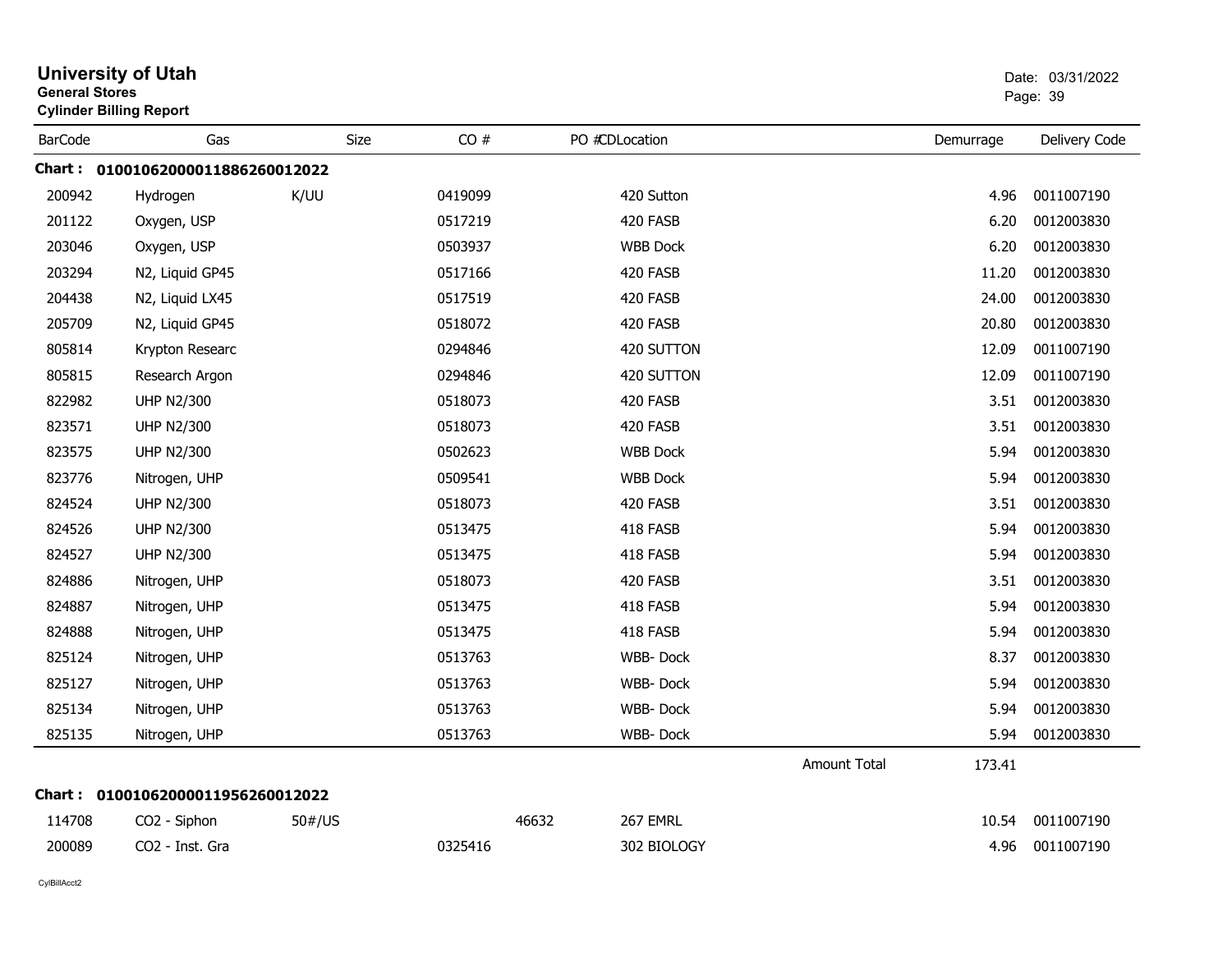| General Stores | <b>Cylinder Billing Report</b>    |      | Page: 40 |                   |                     |           |               |
|----------------|-----------------------------------|------|----------|-------------------|---------------------|-----------|---------------|
| <b>BarCode</b> | Gas                               | Size | CO#      | PO #CDLocation    |                     | Demurrage | Delivery Code |
| 201453         | Air - 233 CF                      |      | 0261534  | 302 BIOLOGY       |                     | 4.96      | 0011007190    |
| 202047         | Argon - UHP                       |      | 0225748  | 302 SO BIOLOGY    |                     | 4.96      | 0011007190    |
| 202551         | CO2 - 50 Lb.                      |      | 0433609  | 302 SO BIOLOGY    |                     | 4.96      | 0012003830    |
| 203213         | Helium - UHP                      |      | 0482189  | 302 So Biology    |                     | 6.20      | 0012003830    |
| 204674         | Nitrogen, UHP                     |      | 0461411  | 302 SOUTH BIOLOGY |                     | 4.96      | 0012003830    |
| 204746         | Helium - UHP                      |      | 0483232  | 302 So Bio        |                     | 6.20      | 0012003830    |
| 806059         | 1% Co2/UHP He                     |      | 0298412  | 302 S BIOLOGY     |                     | 6.82      | 0011007190    |
| 812675         | Oxygen, UHP,                      |      | 0424308  | 302 SO BIOLOGY    |                     | 6.82      | 0011007190    |
| 813407         | Oxygen, UHP,                      |      | 0427800  | 302 SOUTH BIO     |                     | 7.13      | 0011007190    |
| 817494         | UHP Helium/300                    |      | 0460062  | 302 SOUTH BIOLOGY |                     | 8.37      | 0012003830    |
| 819253         | Nitrogen, UHP                     |      | 0469737  | 302 So Biology    |                     | 8.37      | 0012003830    |
|                |                                   |      |          |                   | <b>Amount Total</b> | 85.25     |               |
|                | Chart: 01001062000172826260012022 |      |          |                   |                     |           |               |
| 200195         | Argon                             | K/UU | 0509285  | 484 Sutton        |                     | 6.20      | 0012003830    |
| 200302         | Argon                             |      | 0509285  | 484 Sutton        |                     | 6.20      | 0012003830    |
| 201506         | Helium - UHP                      |      | 0512647  | 484 Sutton        |                     | 6.20      | 0012003830    |
| 201918         | Helium - UHP                      |      | 0496735  | 484 Sutton BLDG   |                     | 6.20      | 0012003830    |
| 203029         | Nitrogen, UHP                     |      | 0512647  | 484 Sutton        |                     | 6.20      | 0012003830    |
| 203214         | Helium - UHP                      |      | 0511189  | 484 FASB          |                     | 6.20      | 0012003830    |
| 203776         | Nitrogen, UHP                     |      | 0512647  | 484 Sutton        |                     | 6.20      | 0012003830    |
| 818448         | 10% Nh3 IN HE                     |      | 0464182  | 484 SUTTON        |                     | 8.99      | 0012003830    |
| 818615         | Oxygen, UHP,                      |      | 0466536  | 484 Sutton        |                     | 8.37      | 0012003830    |
| 818971         | Hydrogen - UHP                    |      | 0469275  | 484 Sutton Bldg   |                     | 8.37      | 0012003830    |
| 825431         | Lq Argon                          |      | 0516699  | 484 SUTTON        |                     | 30.00     | 0012003830    |
| 825464         | Lq Argon                          |      | 0517010  | 484 SUTTON        |                     | 24.00     | 0012003830    |
| 825487         | Lq Argon                          |      | 0517411  | 484 SUTTON        |                     | 44.00     | 0012003830    |
| 825530         | Lg Argon                          |      | 0517662  | 484 SUTTON        |                     | 32.00     | 0012003830    |

# **University of Utah** Date: 03/31/2022 **General Stores**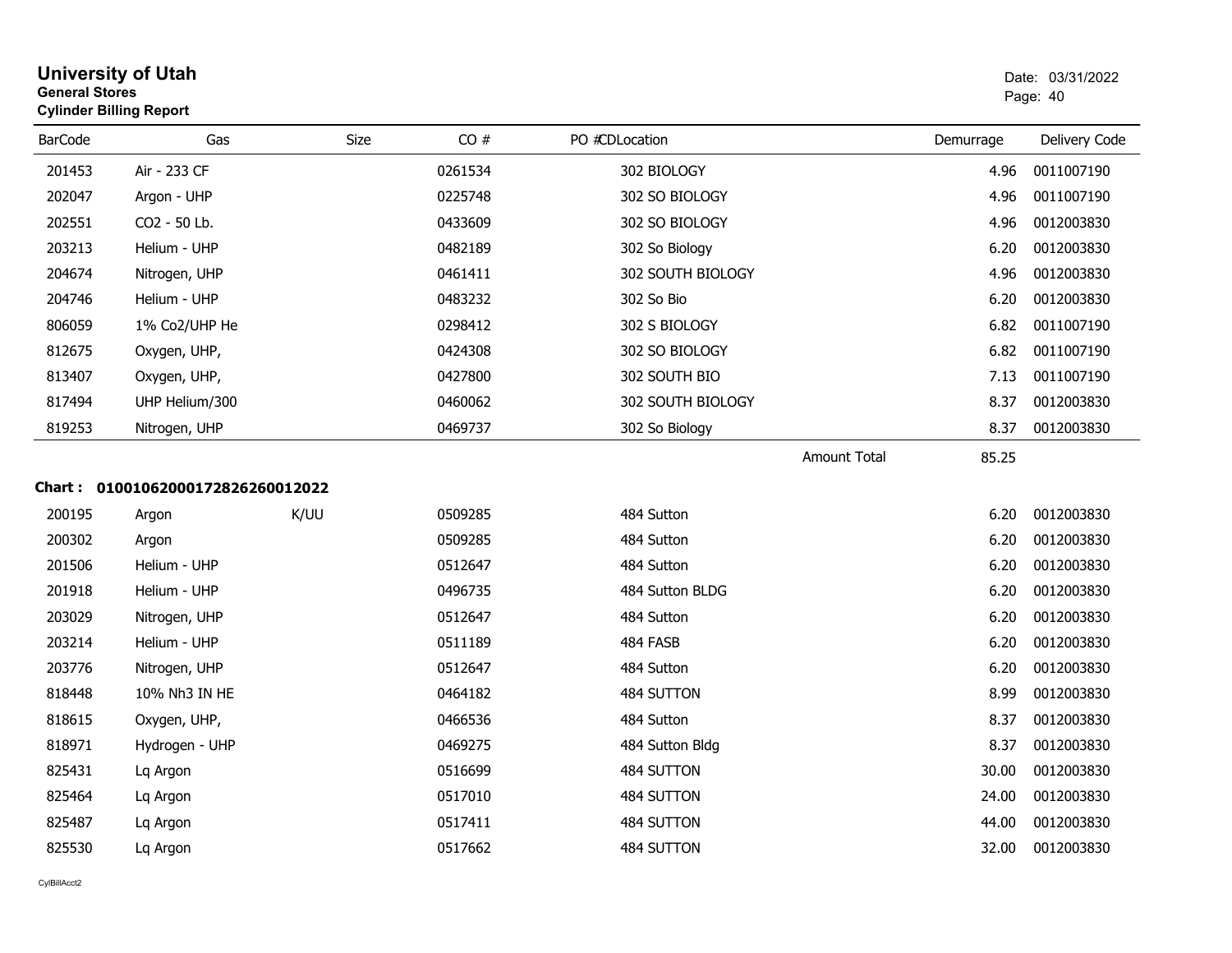| <b>General Stores</b> | <b>Cylinder Billing Report</b>    |        |         |                 |                     |           | Page: 41      |
|-----------------------|-----------------------------------|--------|---------|-----------------|---------------------|-----------|---------------|
| <b>BarCode</b>        | Gas                               | Size   | CO#     | PO #CDLocation  |                     | Demurrage | Delivery Code |
| 825574                | Lq Argon                          |        | 0517948 | 484 SUTTON      |                     | 18.00     | 0012003830    |
|                       |                                   |        |         |                 | <b>Amount Total</b> | 217.13    |               |
| Chart : _             | 01001062000204206260012022        |        |         |                 |                     |           |               |
| 200642                | Argon                             | K/UU   | 0482748 | 484 Sutton BLDG |                     | 1.80      | 0012003830    |
|                       |                                   |        |         |                 | <b>Amount Total</b> | 1.80      |               |
| <b>Chart :</b>        | 01001062000242286260012022        |        |         |                 |                     |           |               |
| 823816                | EXO-ATLAFN-4-14                   | Messer | 0503883 | 484 SUTTON      |                     | 34.10     | 0012003830    |
|                       |                                   |        |         |                 | <b>Amount Total</b> | 34.10     |               |
|                       | Chart: 01001062000242546260012022 |        |         |                 |                     |           |               |
| 200322                | Zero Air                          | K/UU   | 0513705 | 475 Sutton      |                     | 6.20      | 0012003830    |
| 204554                | Zero Air                          |        | 0512711 | 475 Sutton      |                     | 6.20      | 0012003830    |
| 205302                | Oxygen, UHP,                      |        | 0513705 | 475 Sutton      |                     | 6.20      | 0012003830    |
| 205362                | CO2 - 50 Lb.                      |        | 0305968 | 472 SUTTON      |                     | 4.96      | 0012003830    |
| 822275                | Oxygen, UHP,                      |        | 0492577 | 475 FASB        |                     | 8.37      | 0012003830    |
| 823099                | Nitrogen, UHP                     |        | 0498245 | <b>WBB Dock</b> |                     | 8.37      | 0012003830    |
|                       |                                   |        |         |                 | <b>Amount Total</b> | 40.30     |               |
| Chart :               | 01001062000242546260712022        |        |         |                 |                     |           |               |
| 202292                | Argon - UHP                       | K/UU   | 0446579 | 475 FASB        |                     | 4.96      | 0012003830    |
|                       |                                   |        |         |                 | <b>Amount Total</b> | 4.96      |               |
| Chart :               | 01001062000248606260012022        |        |         |                 |                     |           |               |
| 200138                | Helium - UHP                      | K/UU   | 0426044 | 497 SUTTON      |                     | 4.96      | 0011007190    |
| 202142                | Air - 233 CF                      |        | 0420725 | 497 SUTTON      |                     | 4.96      | 0011007190    |
| 203863                | Hydrogen                          |        | 0419342 | 497 SUTTON      |                     | 4.96      | 0011007190    |
| 813117                | Nitrogen, UHP                     |        | 0426044 | 497 SUTTON      |                     | 6.82      | 0011007190    |
|                       |                                   |        |         |                 | <b>Amount Total</b> | 21.70     |               |

**University of Utah** Date: 03/31/2022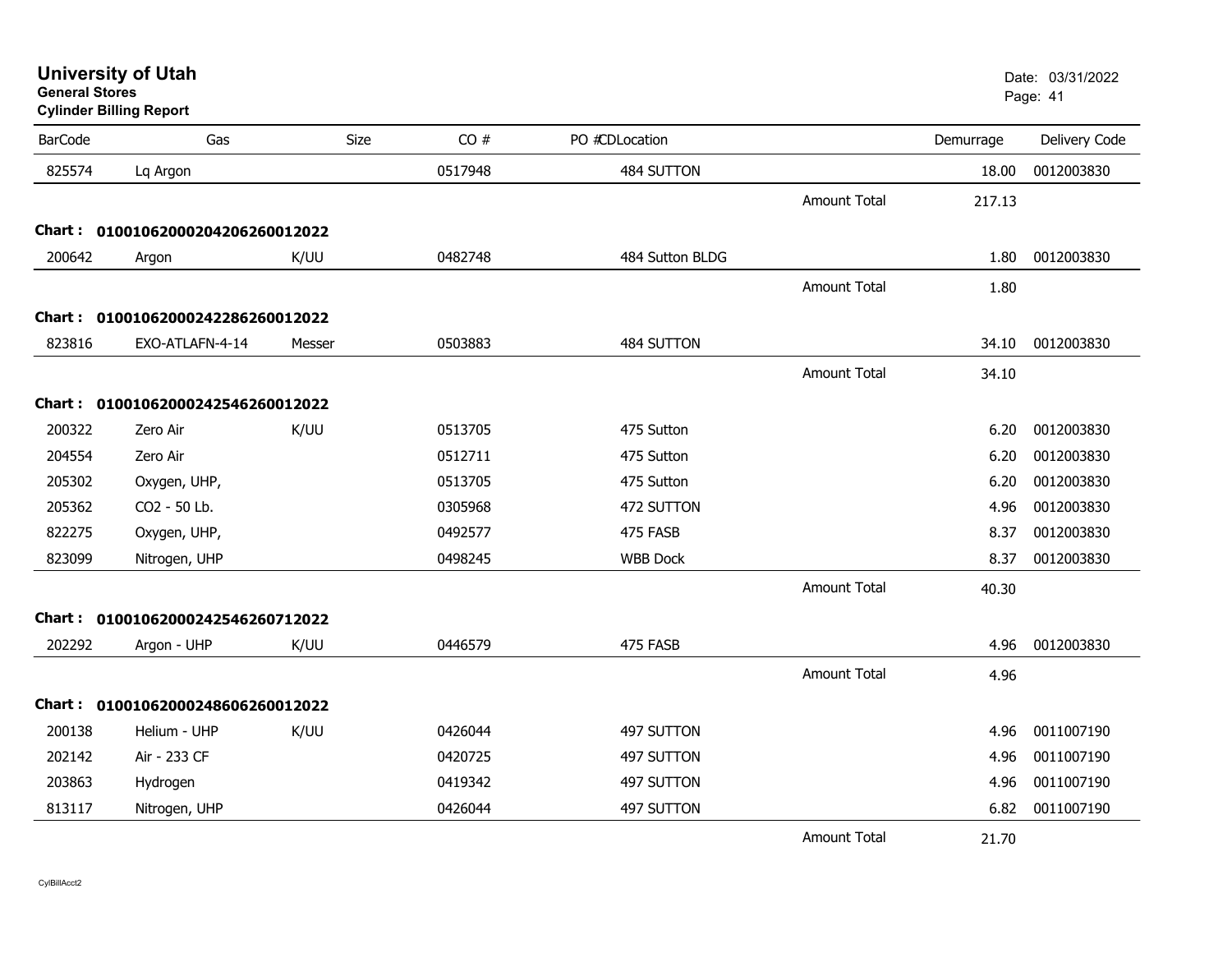| <b>General Stores</b> | <b>University of Utah</b><br><b>Cylinder Billing Report</b> |             |         |                       |                     |           | Date: 03/31/2022<br>Page: 42 |
|-----------------------|-------------------------------------------------------------|-------------|---------|-----------------------|---------------------|-----------|------------------------------|
| <b>BarCode</b>        | Gas                                                         | <b>Size</b> | CO#     | PO #CDLocation        |                     | Demurrage | Delivery Code                |
|                       | Chart: 0100106500058502384626002022                         |             |         |                       |                     |           |                              |
| 811316                | 2% H2 In Argon                                              | 200C/Mt.A   | 0406349 | 283 SUTTON            |                     | 6.82      | 0011007190                   |
|                       |                                                             |             |         |                       | Amount Total        | 6.82      |                              |
|                       | Chart: 0100106500058502976626002022                         |             |         |                       |                     |           |                              |
| 201764                | Argon                                                       | K/UU        | 0430691 | 475 SUTTON            |                     | 4.96      | 0012003830                   |
| 202354                | Nitrogen, UHP                                               |             | 0472008 | 344 FASB              |                     | 6.20      | 0012003830                   |
| 203453                | Argon 42CF                                                  |             | 0426231 | 383 SUTTON ATTN: THEA |                     | 5.58      | 0012002050                   |
| 205544                | Nitrogen, UHP                                               |             | 0462937 | 344 FASB              |                     | 4.96      | 0012003830                   |
| 823532                | Nitrogen, UHP                                               |             | 0501387 | 344 FASB              |                     | 8.37      | 0012003830                   |
|                       |                                                             |             |         |                       | Amount Total        | 30.07     |                              |
|                       | Chart: 0100106500058503013626002022                         |             |         |                       |                     |           |                              |
| 825132                | Nitrogen, UHP                                               | 200C/Mt.A   | 0514227 | 475 FASB              |                     | 8.37      | 0012003830                   |
| 825133                | Nitrogen, UHP                                               |             | 0514227 | 475 FASB              |                     | 8.37      | 0012003830                   |
|                       |                                                             |             |         |                       | Amount Total        | 16.74     |                              |
|                       | Chart: 01001066000321256260012022                           |             |         |                       |                     |           |                              |
| 200936                | Helium - 219 CF                                             | K/UU        | 0490817 | 626 WBB               |                     | 6.20      | 0012003830                   |
|                       |                                                             |             |         |                       | <b>Amount Total</b> | 6.20      |                              |
|                       | Chart: 01001082000012406260012022                           |             |         |                       |                     |           |                              |
| 200379                | Nitrogen 230 CF                                             | K/UU        | 0512670 | 160 ITL               |                     | 6.20      | 0011004120                   |
| 200500                | Nitrogen 230 CF                                             |             | 0518452 | 414 WBB               |                     | 1.20      | 0011004120                   |
| 200765                | Hydrogen                                                    |             | 0518452 | <b>414 WBB</b>        |                     | 1.20      | 0011004120                   |
| 201170                | Nitrogen 230 CF                                             |             | 0513612 | 160 MSRL              |                     | 6.20      | 0011004120                   |
| 201423                | Nitrogen 230 CF                                             |             | 0513612 | 160 MSRL              |                     | 6.20      | 0011004120                   |
| 201664                | CO2 - 50 Lb.                                                |             | 0513612 | 160 MSRL              |                     | 6.20      | 0011004120                   |
| 202704                | Nitrogen 230 CF                                             |             | 0518452 | <b>414 WBB</b>        |                     | 1.20      | 0011004120                   |
|                       |                                                             |             |         |                       | <b>Amount Total</b> | 28.40     |                              |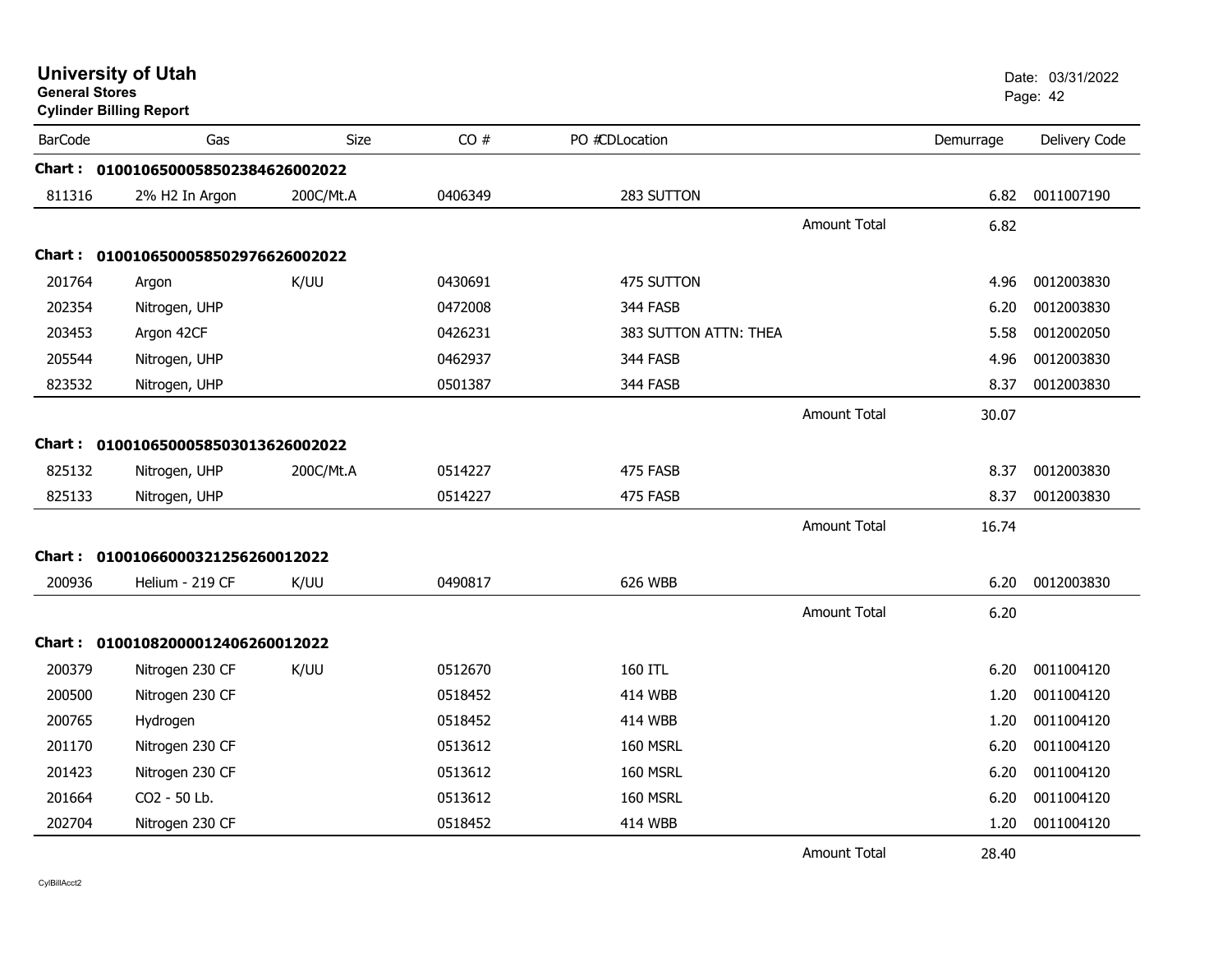| <b>University of Utah</b><br><b>General Stores</b><br><b>Cylinder Billing Report</b> |                                     |                  |         |                  | Date: 03/31/2022<br>Page: 43 |           |               |
|--------------------------------------------------------------------------------------|-------------------------------------|------------------|---------|------------------|------------------------------|-----------|---------------|
| <b>BarCode</b>                                                                       | Gas                                 | Size             | CO#     | PO #CDLocation   |                              | Demurrage | Delivery Code |
|                                                                                      | Chart: 01001082000205186260012022   |                  |         |                  |                              |           |               |
| 202175                                                                               | N2, Liquid LX45                     | <b>180 LTR/U</b> | 0517212 | <b>208 WBB</b>   |                              | 49.60     | 0011004120    |
| 203339                                                                               | Air - 233 CF                        |                  | 0470403 | <b>208 WBB</b>   |                              | 6.20      | 0011004120    |
| 203621                                                                               | N2, Liquid, 265                     |                  | 0515823 | <b>208 WBB</b>   |                              | 84.63     | 0011004120    |
| 203900                                                                               | Argon - UHP                         |                  | 0505108 | 201 WBB          |                              | 6.20      | 0011004120    |
| 203980                                                                               | CO2 - 50 Lb.                        |                  | 0503107 | <b>208 WBB</b>   |                              | 6.20      | 0011004120    |
| 822947                                                                               | Argon - UHP                         |                  | 0498307 | 208 WBB          |                              | 8.37      | 0011004120    |
| 823944                                                                               | Argon - UHP                         |                  | 0506170 | <b>208 WBB</b>   |                              | 8.37      | 0011004120    |
|                                                                                      |                                     |                  |         |                  | <b>Amount Total</b>          | 169.57    |               |
|                                                                                      | Chart: 0100108500050503407626002022 |                  |         |                  |                              |           |               |
| 200194                                                                               | Argon                               | K/UU             | 0516621 | 621 WBB          |                              | 0.60      | 0011004120    |
| 200198                                                                               | Argon                               |                  | 0513535 | 307 WBB          |                              | 0.60      | 0011004120    |
| 200198                                                                               | Argon                               |                  | 0517846 | 621 WBB          |                              | 3.20      | 0011004120    |
| 200288                                                                               | Hydrogen - UHP                      |                  | 0517846 | 621 WBB          |                              | 3.20      | 0011004120    |
| 200408                                                                               | Hydrogen                            |                  | 0517325 | 621 WBB          |                              | 5.60      | 0011004120    |
| 200415                                                                               | Hydrogen                            |                  | 0518582 | 621 WBB          |                              | 0.20      | 0011004120    |
| 200420                                                                               | Argon                               |                  | 0512098 | 621 WBB          |                              | 6.20      | 0011004120    |
| 200468                                                                               | Hydrogen                            |                  | 0514421 | 621 WBB          |                              | 6.00      | 0011004120    |
| 200511                                                                               | Hydrogen - UHP                      |                  | 0512912 | 621 WBB          |                              | 6.20      | 0011004120    |
| 200517                                                                               | Argon                               |                  | 0518157 | 160 MSRL         |                              | 1.80      | 0011004120    |
| 200530                                                                               | Argon                               |                  | 0515616 | 160 MSRL BLDG 59 |                              | 6.20      | 0011004120    |
| 200541                                                                               | Argon                               |                  | 0518502 | 621 WBB          |                              | 0.20      | 0011004120    |
| 200593                                                                               | Hydrogen                            |                  | 0517846 | 621 WBB          |                              | 3.40      | 0011004120    |
| 200627                                                                               | Argon                               |                  | 0517076 | 307 WBB          |                              | 4.20      | 0011004120    |
| 200627                                                                               | Argon                               |                  | 0518502 | 621 WBB          |                              | 0.20      | 0011004120    |
| 200642                                                                               | Argon                               |                  | 0517846 | 621 WBB          |                              | 3.40      | 0011004120    |
| 200765                                                                               | Hydrogen                            |                  | 0516621 | 621 WBB          |                              | 2.80      | 0011004120    |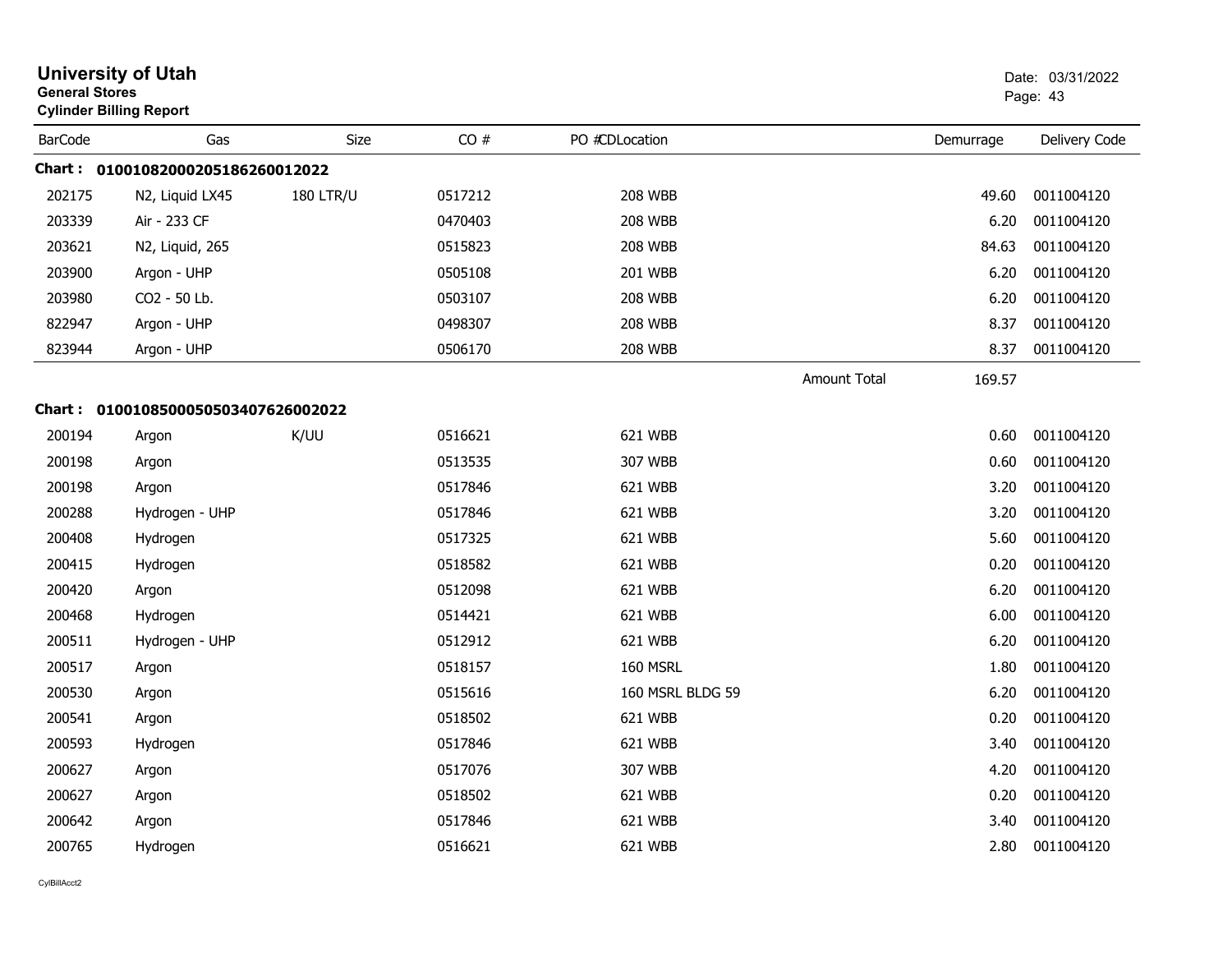| <b>General Stores</b>  | <b>University of Utah</b><br><b>Cylinder Billing Report</b> |      |         | Date: 03/31/2022<br>Page: 44 |           |                 |
|------------------------|-------------------------------------------------------------|------|---------|------------------------------|-----------|-----------------|
| <b>BarCode</b>         | Gas                                                         | Size | CO#     | PO #CDLocation               | Demurrage | Delivery Code   |
| 200766                 | Hydrogen - UHP                                              |      | 0516023 | 621 WBB                      | 6.20      | 0011004120      |
| 200845                 | Argon                                                       |      | 0518582 | 621 WBB                      | 0.20      | 0011004120      |
| 200896                 | Hydrogen                                                    |      | 0517846 | 621 WBB                      | 3.40      | 0011004120      |
| 200922                 | Hydrogen                                                    |      | 0518157 | 160 MSRL                     | 1.80      | 0011004120      |
| 201053                 | Hydrogen - UHP                                              |      | 0517076 | 307 WBB                      | 6.20      | 0011004120      |
| 201106                 | Argon                                                       |      | 0517076 | 307 WBB                      | 6.20      | 0011004120      |
| 201107                 | Argon                                                       |      | 0515620 | 2484 MCE                     | 6.20      | 0011004120      |
| 201157                 | Argon                                                       |      | 0517846 | 621 WBB                      | 3.40      | 0011004120      |
| 201298                 | Hydrogen                                                    |      | 0508240 | 160 ITL                      | 6.20      | 0011004120      |
| 201420                 | Hydrogen - UHP                                              |      | 0516023 | 621 WBB                      | 0.60      | 0011004120      |
| 201420                 | Hydrogen - UHP                                              |      | 0518502 | 621 WBB                      | 0.20      | 0011004120      |
| 201459                 | Argon                                                       |      | 0518075 | 307 WBB                      | 2.00      | 0011004120      |
| 201464                 | Argon                                                       |      | 0517325 | 621 WBB                      | 5.40      | 0011004120      |
| 201563                 | Argon                                                       |      | 0518582 | 621 WBB                      | 0.20      | 0011004120      |
| 201608                 | Argon                                                       |      | 0517076 | 307 WBB                      | 6.20      | 0011004120      |
| 201623                 | Hydrogen - UHP                                              |      | 0517325 | 621 WBB                      | 5.40      | 0011004120      |
| 201640                 | Hydrogen - UHP                                              |      | 0517937 | 307 WBB                      | 2.80      | 0011004120      |
| 201724                 | Hydrogen                                                    |      | 0514421 | 621 WBB                      | 6.00      | 0011004120      |
| 201725                 | Hydrogen - UHP                                              |      | 0518582 | 621 WBB                      | 0.20      | 0011004120      |
| 201913                 | Argon - UHP                                                 |      | 0517325 | 621 WBB                      | 5.40      | 0011004120      |
| 201939                 | Argon                                                       |      | 0510244 | 2484 MCE                     | 6.20      | 0011004120      |
| 202103                 | Hydrogen                                                    |      | 0516621 | 621 WBB                      | 2.80      | 0011004120      |
| 202103                 | Hydrogen                                                    |      | 0518582 | 621 WBB                      | 0.20      | 0011004120      |
| 202107                 | Hydrogen - UHP                                              |      | 0518582 | 621 WBB                      |           | 0.20 0011004120 |
| 202184                 | Argon                                                       |      | 0516621 | 621 WBB                      | 2.80      | 0011004120      |
| 202337                 | Argon                                                       |      | 0516621 | 621 WBB                      | 2.80      | 0011004120      |
| 202340                 | Argon                                                       |      | 0507698 | 307 WBB                      | 6.20      | 0011004120      |
| 202361<br>CvIBillAcct2 | Nitrogen, UHP                                               |      | 0516299 | 307 WBB                      | 6.20      | 0011004120      |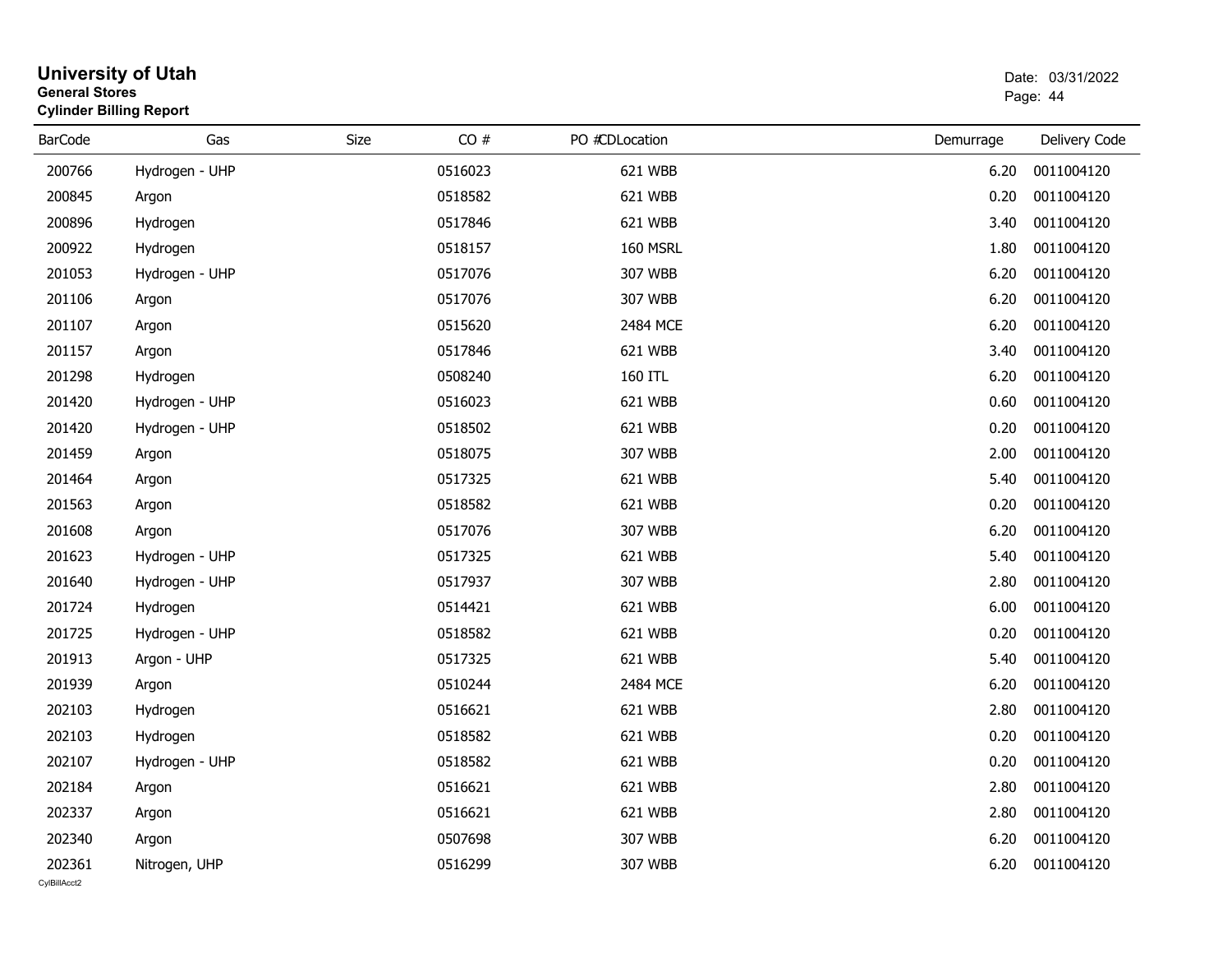| <b>General Stores</b>  | <b>University of Utah</b><br><b>Cylinder Billing Report</b> | Date: 03/31/2022<br>Page: 45 |         |                  |           |                 |
|------------------------|-------------------------------------------------------------|------------------------------|---------|------------------|-----------|-----------------|
| <b>BarCode</b>         | Gas                                                         | Size                         | CO#     | PO #CDLocation   | Demurrage | Delivery Code   |
| 202371                 | Helium - UHP                                                |                              | 0382765 | 2484 MCE         | 4.96      | 0011004120      |
| 202377                 | Hydrogen                                                    |                              | 0517325 | 621 WBB          | 5.60      | 0011004120      |
| 202378                 | Hydrogen                                                    |                              | 0508240 | 160 ITL          | 4.40      | 0011004120      |
| 202380                 | Hydrogen - UHP                                              |                              | 0510933 | 621 WBB          | 6.20      | 0011004120      |
| 202382                 | Hydrogen                                                    |                              | 0517325 | 621 WBB          | 5.40      | 0011004120      |
| 202384                 | Hydrogen                                                    |                              | 0518157 | 160 MSRL         | 1.80      | 0011004120      |
| 202385                 | Hydrogen                                                    |                              | 0517325 | 621 WBB          | 5.60      | 0011004120      |
| 202602                 | Hydrogen                                                    |                              | 0518502 | 621 WBB          | 0.20      | 0011004120      |
| 202612                 | Argon                                                       |                              | 0515045 | 621 WBB          | 0.60      | 0011004120      |
| 202612                 | Argon                                                       |                              | 0517846 | 621 WBB          | 3.40      | 0011004120      |
| 202615                 | Argon                                                       |                              | 0517325 | 621 WBB          | 2.20      | 0011004120      |
| 202616                 | Argon                                                       |                              | 0516533 | 160 MSRL BLDG 59 | 4.40      | 0011004120      |
| 202616                 | Argon                                                       |                              | 0518502 | 621 WBB          | 0.20      | 0011004120      |
| 202750                 | Hydrogen                                                    |                              | 0516533 | 160 MSRL BLDG 59 | 4.40      | 0011004120      |
| 202758                 | Hydrogen                                                    |                              | 0517846 | 621 WBB          | 3.20      | 0011004120      |
| 202760                 | Hydrogen                                                    |                              | 0516533 | 160 MSRL BLDG 59 | 6.20      | 0011004120      |
| 202768                 | Argon                                                       |                              | 0517076 | 307 WBB          | 3.40      | 0011004120      |
| 202865                 | Argon - UHP                                                 |                              | 0516534 | 307 WBB          | 6.20      | 0011004120      |
| 202871                 | Argon - UHP                                                 |                              | 0518582 | 621 WBB          | 0.20      | 0011004120      |
| 202878                 | Argon                                                       |                              | 0479179 | <b>502 WBB</b>   | 6.20      | 0011004120      |
| 202880                 | Argon                                                       |                              | 0517325 | 621 WBB          | 5.40      | 0011004120      |
| 202881                 | Argon                                                       |                              | 0517097 | 160 MSRL BLDG 59 | 6.20      | 0011004120      |
| 202882                 | Argon                                                       |                              | 0502881 | 621 WBB          | 6.20      | 0011004120      |
| 202914                 | Nitrogen, UHP                                               |                              | 0383090 | <b>404 WBB</b>   |           | 4.96 0011004120 |
| 202915                 | Argon                                                       |                              | 0517846 | 621 WBB          | 3.20      | 0011004120      |
| 202933                 | Hydrogen                                                    |                              | 0517097 | 160 MSRL BLDG 59 | 6.20      | 0011004120      |
| 203074                 | Argon                                                       |                              | 0517076 | 307 WBB          | 3.40      | 0011004120      |
| 203076<br>CvIBillAcct2 | Argon                                                       |                              | 0516621 | 621 WBB          | 2.80      | 0011004120      |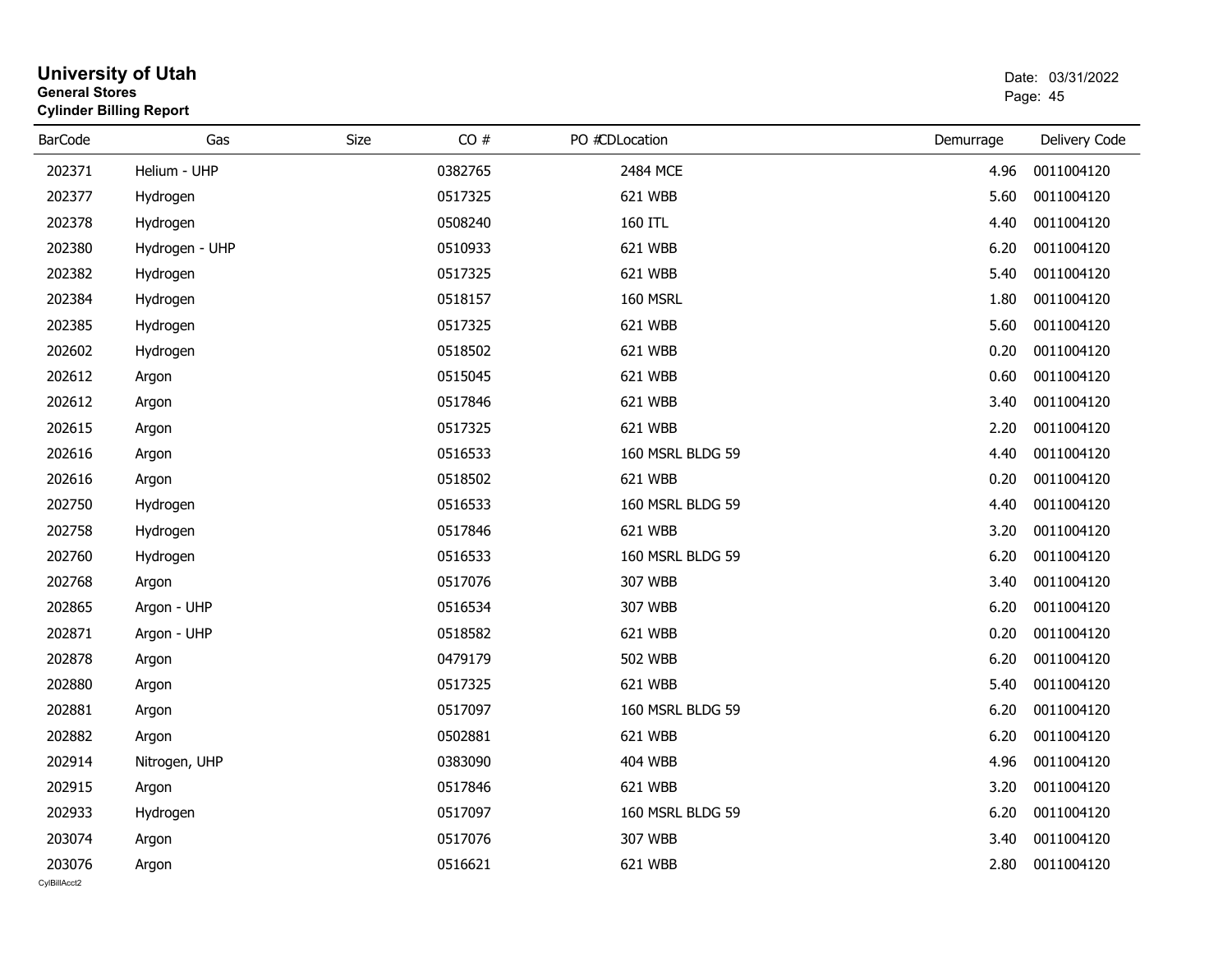| <b>General Stores</b>  | <b>University of Utah</b><br><b>Cylinder Billing Report</b> |      |         |                     |           |                 |  |
|------------------------|-------------------------------------------------------------|------|---------|---------------------|-----------|-----------------|--|
| <b>BarCode</b>         | Gas                                                         | Size | CO#     | PO #CDLocation      | Demurrage | Delivery Code   |  |
| 203218                 | Helium - UHP                                                |      | 0517253 | 2484 MCE            | 6.20      | 0011004120      |  |
| 203261                 | Argon                                                       |      | 0517846 | 621 WBB             | 3.20      | 0011004120      |  |
| 203516                 | Air - 233 CF                                                |      | 0503565 | <b>518 WBB</b>      | 6.20      | 0011004120      |  |
| 203755                 | Argon                                                       |      | 0513535 | 307 WBB             | 6.20      | 0011004120      |  |
| 203861                 | Hydrogen - UHP                                              |      | 0516023 | 621 WBB             | 6.00      | 0011004120      |  |
| 203877                 | Argon                                                       |      | 0516621 | 621 WBB             | 2.80      | 0011004120      |  |
| 203898                 | Argon                                                       |      | 0513960 | 307 WBB             | 6.00      | 0011004120      |  |
| 203902                 | Argon                                                       |      | 0518157 | 160 MSRL            | 1.80      | 0011004120      |  |
| 203973                 | Hydrogen                                                    |      | 0518582 | 621 WBB             | 0.20      | 0011004120      |  |
| 203975                 | Helium - UHP                                                |      | 0444472 | 135 S 1460 E RM 307 | 4.96      | 0011004120      |  |
| 204624                 | Argon                                                       |      | 0516533 | 160 MSRL BLDG 59    | 6.20      | 0011004120      |  |
| 205282                 | Argon - UHP                                                 |      | 0513535 | 307 WBB             | 4.20      | 0011004120      |  |
| 205306                 | Oxygen, UHP,                                                |      | 0517253 | 2484 MCE            | 6.20      | 0011004120      |  |
| 205562                 | Argon - UHP                                                 |      | 0517325 | 621 WBB             | 5.40      | 0011004120      |  |
| 205564                 | Argon - UHP                                                 |      | 0518582 | 621 WBB             | 0.20      | 0011004120      |  |
| 810424                 | Helium - UHP                                                |      | 0386621 | 404 WBB             | 6.82      | 0011004120      |  |
| 824037                 | Nitrogen 230 CF                                             |      | 0506531 | <b>406 WBB</b>      | 8.37      | 0011004120      |  |
| 824040                 | Nitrogen 230 CF                                             |      | 0506531 | <b>406 WBB</b>      | 8.37      | 0011004120      |  |
| 824570                 | Oxygen, UHP,                                                |      | 0510934 | 2484 MCE            | 8.37      | 0011004120      |  |
| 824795                 | 5% H2 In Argon                                              |      | 0516534 | 307 WBB             | 8.37      | 0011004120      |  |
| 825292                 | Argon                                                       |      | 0516023 | 621 WBB             | 5.67      | 0011004120      |  |
| 825293                 | Argon                                                       |      | 0516023 | 621 WBB             | 3.78      | 0011004120      |  |
| 825294                 | Argon                                                       |      | 0516023 | 621 WBB             | 0.81      | 0011004120      |  |
| 825329                 | Argon                                                       |      | 0516299 | 307 WBB             |           | 5.67 0011004120 |  |
| 825330                 | Argon                                                       |      | 0516299 | 307 WBB             | 0.81      | 0011004120      |  |
| 825331                 | Argon                                                       |      | 0516299 | 307 WBB             | 0.81      | 0011004120      |  |
| 825332                 | Argon                                                       |      | 0516299 | 307 WBB             | 0.81      | 0011004120      |  |
| 825333<br>CylBillAcct2 | Argon                                                       |      | 0516299 | 307 WBB             |           | 0.81 0011004120 |  |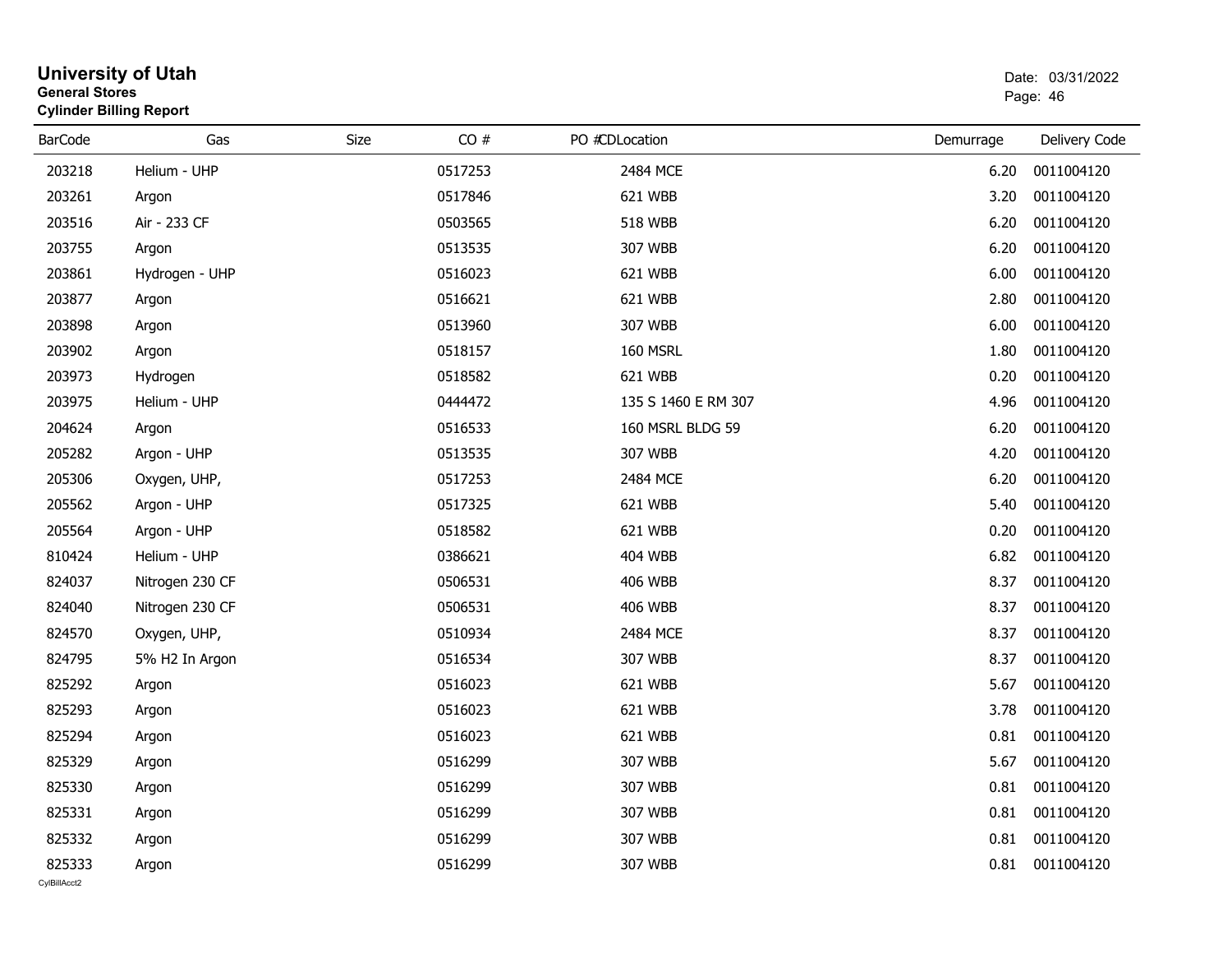|                | <b>University of Utah</b><br><b>General Stores</b><br><b>Cylinder Billing Report</b> |           |         |                | Date: 03/31/2022<br>Page: 47 |           |               |
|----------------|--------------------------------------------------------------------------------------|-----------|---------|----------------|------------------------------|-----------|---------------|
| <b>BarCode</b> | Gas                                                                                  | Size      | CO#     | PO #CDLocation |                              | Demurrage | Delivery Code |
| 825542         | Argon                                                                                |           | 0518075 | 307 WBB        |                              | 2.70      | 0011004120    |
| 825544         | Argon                                                                                |           | 0518075 | 307 WBB        |                              | 2.70      | 0011004120    |
| 825545         | Argon                                                                                |           | 0518075 | 307 WBB        |                              | 2.70      | 0011004120    |
| 825548         | Argon                                                                                |           | 0518075 | 307 WBB        |                              | 2.70      | 0011004120    |
| 825590         | Argon                                                                                |           | 0518582 | 621 WBB        |                              | 0.27      | 0011004120    |
| 829976         | Argon                                                                                |           | 0512912 | 621 WBB        |                              | 6.20      | 0011004120    |
|                |                                                                                      |           |         |                | <b>Amount Total</b>          | 411.22    |               |
|                | Chart: 0100108500050503758626002022                                                  |           |         |                |                              |           |               |
| 825125         | Nitrogen, UHP                                                                        | 200C/Mt.A | 0513704 | 123 WBB        |                              | 5.94      | 0011004120    |
| 825136         | Nitrogen, UHP                                                                        |           | 0514009 | 123 WBB        |                              | 8.37      | 0011004120    |
|                |                                                                                      |           |         |                | <b>Amount Total</b>          | 14.31     |               |
|                | Chart: 0100108500051900484626002022                                                  |           |         |                |                              |           |               |
| 203243         | Nitrogen 40 CF                                                                       | 40/60CF/U | 0515751 | 213 WBB        |                              | 6.20      | 0011004120    |
| 823796         | 10% H2 Bal. N2                                                                       |           | 0509572 | 213 WBB        |                              | 8.37      | 0011004120    |
| 823857         | 2% H2 Bal N2                                                                         |           | 0504906 | 213 WBB        |                              | 8.37      | 0011004120    |
| 825220         | 5% H2 95% N2                                                                         |           | 0516890 | 213 WBB        |                              | 8.37      | 0011004120    |
|                |                                                                                      |           |         |                | <b>Amount Total</b>          | 31.31     |               |
|                | Chart: 0100108500054504429626002022                                                  |           |         |                |                              |           |               |
| 202288         | Argon - UHP                                                                          | K/UU      | 0476401 | 628 WBB        |                              | 6.20      | 0011004120    |
| 203242         | Nitrogen 40 CF                                                                       |           | 0511338 | 114 WBB        |                              | 6.20      | 0011004120    |
| 205279         | Argon - UHP                                                                          |           | 0389330 | 204 BLDG 58    |                              | 4.96      | 0011004120    |
| 205821         | Nitrogen 40 CF                                                                       |           | 0506471 | 114 WBB        |                              | 5.58      | 0011004120    |
| 825121         | Nitrogen 40 CF                                                                       |           | 0513564 | 114 WBB        |                              | 8.37      | 0011004120    |
|                |                                                                                      |           |         |                | <b>Amount Total</b>          | 31.31     |               |
|                | Chart: 0100108500054903086626002022                                                  |           |         |                |                              |           |               |
| 202293         | Argon - UHP                                                                          | K/UU      | 0506488 | <b>109 WBB</b> |                              | 6.20      | 0011004120    |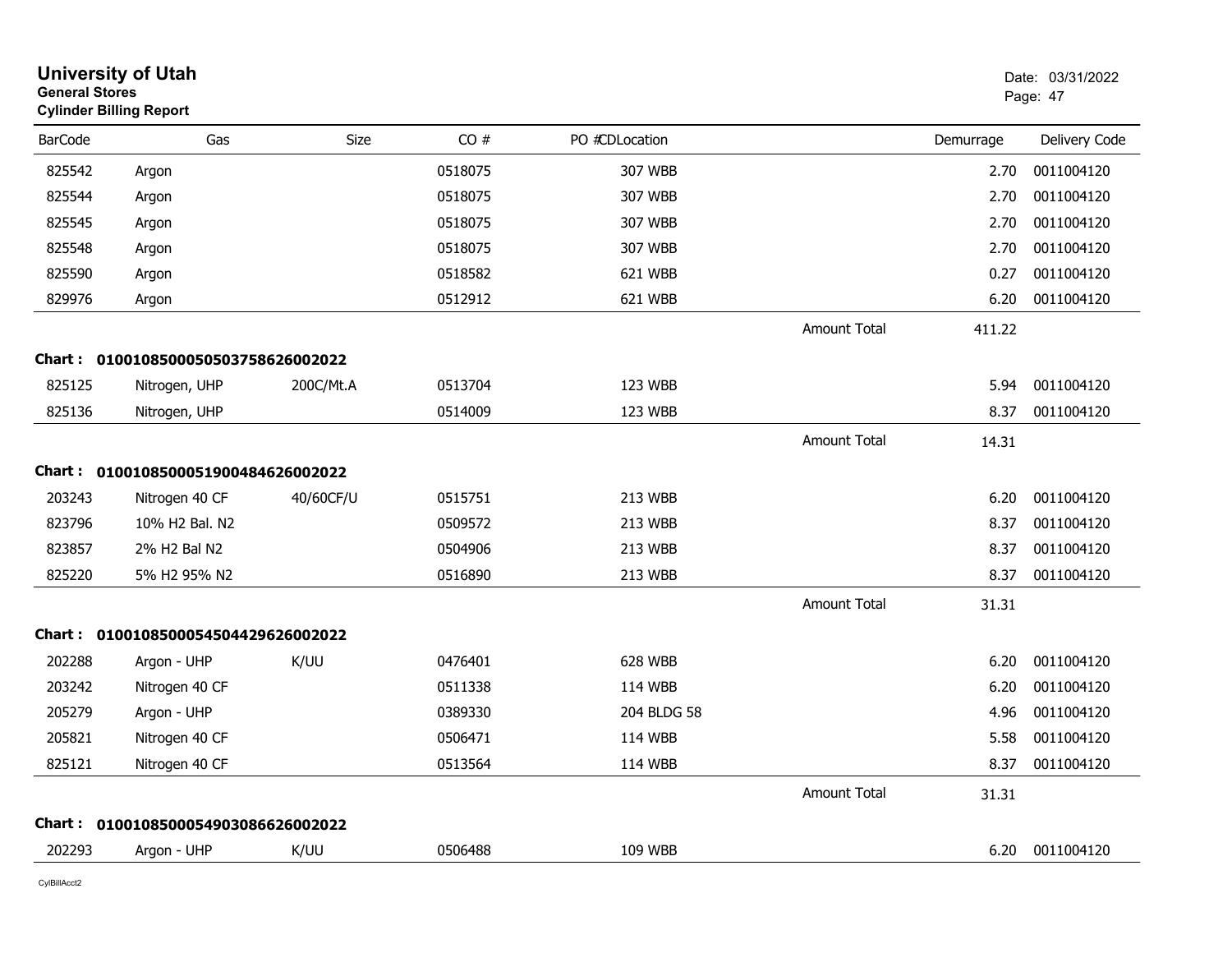| General Stores | <b>Cylinder Billing Report</b>      |             |         |                 |                     |           | Page: 48      |
|----------------|-------------------------------------|-------------|---------|-----------------|---------------------|-----------|---------------|
| <b>BarCode</b> | Gas                                 | <b>Size</b> | CO#     | PO #CDLocation  |                     | Demurrage | Delivery Code |
|                |                                     |             |         |                 | <b>Amount Total</b> | 6.20      |               |
| Chart :        | 0100108500054903136626002022        |             |         |                 |                     |           |               |
| 205548         | Nitrogen, UHP                       | K/UU        | 0433831 | <b>MCE 2464</b> |                     | 4.96      | 0011004120    |
| 810665         | 100ppm O2 in AR                     |             | 0392932 | 2474 MCE        |                     | 7.44      | 0011004120    |
| 814365         | Oxygen, USP                         |             | 0435649 | <b>MCE 2464</b> |                     | 7.13      | 0011004120    |
| 824498         | 100ppm O2/He                        |             | 0508392 | 2464 MCE        |                     | 8.37      | 0011004120    |
| 824625         | Argon                               |             | 0511409 | 2464 MCE        |                     | 5.67      | 0011004120    |
| 825326         | Lq Argon                            |             | 0516055 | 2464 MCE        |                     | 42.00     | 0011004120    |
| 825543         | Argon                               |             | 0518007 | 2464 MCE        |                     | 2.70      | 0011004120    |
| 825546         | Argon                               |             | 0518007 | 2464 MCE        |                     | 2.70      | 0011004120    |
| 825547         | Argon                               |             | 0518007 | 2464 MCE        |                     | 1.08      | 0011004120    |
| 825549         | Argon                               |             | 0518007 | 2464 MCE        |                     | 1.08      | 0011004120    |
| 825550         | Argon                               |             | 0518007 | 2464 MCE        |                     | 2.70      | 0011004120    |
| 825551         | Argon                               |             | 0518007 | 2464 MCE        |                     | 1.08      | 0011004120    |
| 825552         | Lq Argon                            |             | 0518007 | 2464 MCE        |                     | 20.00     | 0011004120    |
|                |                                     |             |         |                 | <b>Amount Total</b> | 106.91    |               |
|                | Chart: 0100108500055800894626002022 |             |         |                 |                     |           |               |
| 200331         | Argon                               | K/UU        | 0517880 | <b>407 WBB</b>  |                     | 3.40      | 0011004120    |
| 201149         | Argon                               |             | 0514185 | <b>412 WBB</b>  |                     | 2.80      | 0011004120    |
| 201150         | Argon                               |             | 0473049 | <b>408 WBB</b>  |                     | 6.20      | 0011004120    |
| 201160         | Argon                               |             | 0517880 | <b>407 WBB</b>  |                     | 3.40      | 0011004120    |
| 201181         | Argon                               |             | 0515621 | <b>407 WBB</b>  |                     | 2.80      | 0011004120    |
| 201667         | Argon                               |             | 0516404 | <b>407 WBB</b>  |                     | 6.20      | 0011004120    |
| 202771         | Argon                               |             | 0517880 | <b>407 WBB</b>  |                     | 3.40      | 0011004120    |
| 825328         | Argon                               |             | 0516404 | 407 WBB         |                     | 8.37      | 0011004120    |
|                |                                     |             |         |                 | <b>Amount Total</b> | 36.57     |               |

#### **Chart : 0100108500055800897643002022**

**General Stores**

# **University of Utah** Date: 03/31/2022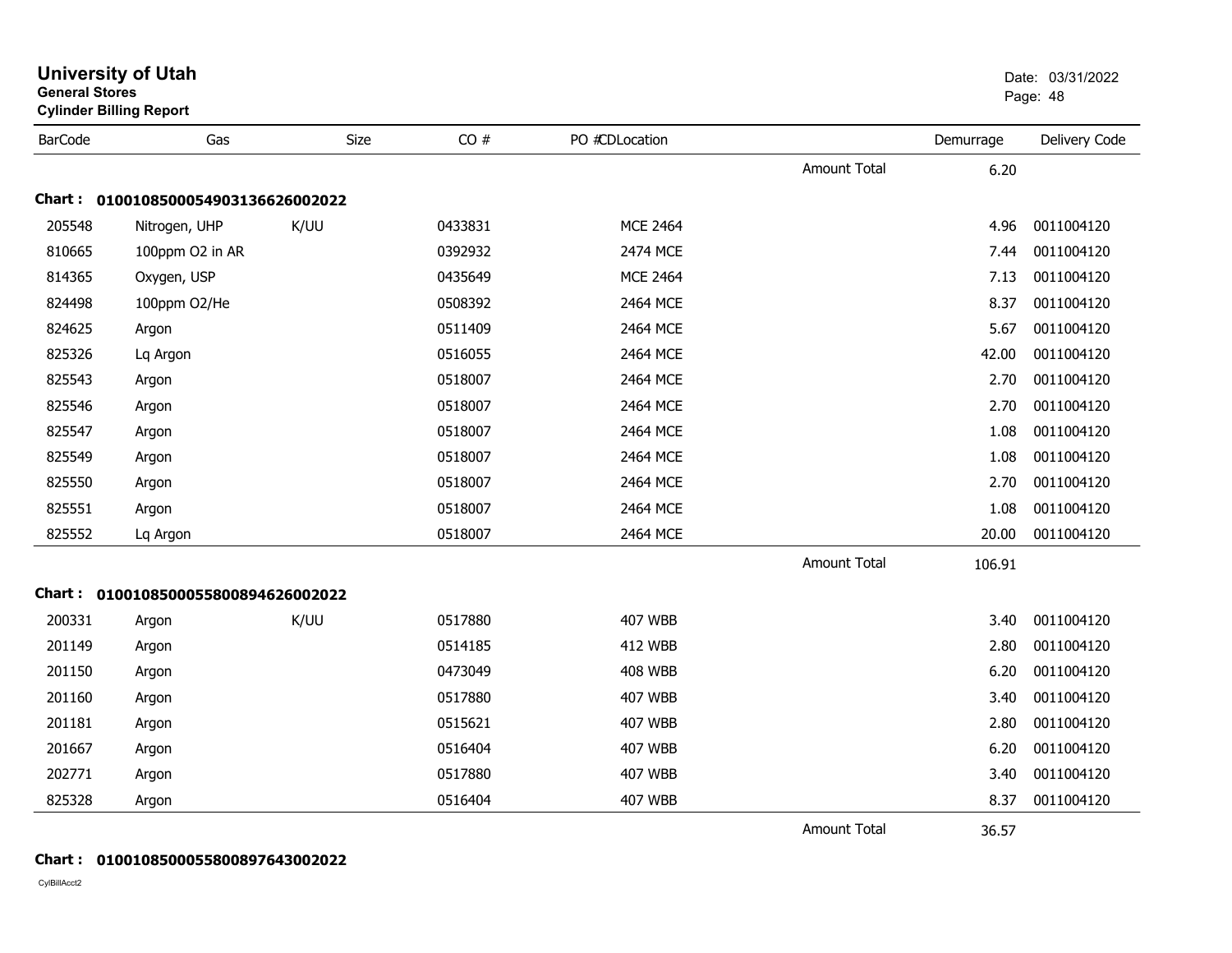| CO#<br>Gas<br>Size<br>PO #CDLocation<br><b>BarCode</b><br><b>UHP Chlorine</b><br>33cf-Prax<br>0479487<br>2464 MCE<br>820848<br><b>Amount Total</b> | Demurrage<br>38.75<br>38.75 | Delivery Code<br>0011004120 |
|----------------------------------------------------------------------------------------------------------------------------------------------------|-----------------------------|-----------------------------|
|                                                                                                                                                    |                             |                             |
|                                                                                                                                                    |                             |                             |
|                                                                                                                                                    |                             |                             |
| Chart: 0100108500055800969626002022                                                                                                                |                             |                             |
| 201929<br>0476810<br>CO2 - Siphon<br>K/UU<br>310 WBB                                                                                               | 6.20                        | 0012002050                  |
| 202739<br>CO2 - Siphon<br>0476810<br>310 WBB                                                                                                       | 6.20                        | 0012002050                  |
| 203824<br>Nitrogen 230 CF<br>0318723<br>110 WBB                                                                                                    | 4.96                        | 0011004120                  |
| 203923<br>Nitrogen 230 CF<br>0482384<br><b>208 WBB</b>                                                                                             | 6.20                        | 0011004120                  |
| 817706<br>2% H2 Bal N2<br>0459428<br>503 WBB                                                                                                       | 8.37                        | 0011004120                  |
| 2% H2 Bal N2<br>820666<br>0478679<br>2511 SMBB                                                                                                     | 8.37                        | 0011004120                  |
| <b>Amount Total</b>                                                                                                                                | 40.30                       |                             |
| Chart: 0100108500055801027626002022                                                                                                                |                             |                             |
| K/UU<br>0516084<br>2464 MCE<br>201154<br>Argon                                                                                                     | 6.20                        | 0011004120                  |
| 201207<br>Hydrogen - UHP<br>0501539<br><b>412 WBB</b>                                                                                              | 6.20                        | 0011004120                  |
| 202769<br>0516084<br>2464 MCE<br>Argon                                                                                                             | 5.00                        | 0011004120                  |
| Amount Total                                                                                                                                       | 17.40                       |                             |
| Chart: 0100108500055801030626002022                                                                                                                |                             |                             |
| 0452671<br>516808<br>300/MTAIR<br>2464 MCE<br>Dry Air, 300                                                                                         | 7.13                        | 0011004120                  |
| <b>Amount Total</b>                                                                                                                                | 7.13                        |                             |
| Chart: 0100108500055801035626002022                                                                                                                |                             |                             |
| K/UU<br>200659<br>0513549<br>2464 MCE<br>Argon                                                                                                     | 6.20                        | 0011004120                  |
| 201626<br>0513549<br>2464 MCE<br>Argon                                                                                                             | 6.20                        | 0011004120                  |
| 201998<br>0513549<br>2464 MCE<br>Argon                                                                                                             | 6.20                        | 0011004120                  |
| 814388<br>Chlorine<br>0434183<br>2464 MCE                                                                                                          | 10.54                       | 0011004120                  |
| 815967<br><b>UHP Chlorine</b><br>0445580<br>2464 MCE                                                                                               | 17.05                       | 0011004120                  |
| 824787<br>0511837<br>5% H2 In Argon<br>2464 MCE                                                                                                    | 6.75                        | 0011004120                  |
| 824788<br>5% H2 In Argon<br>0511837<br>2464 MCE                                                                                                    | 5.67                        | 0011004120                  |

#### **University of Utah** Date: 03/31/2022 **General Stores**en de la provincia de la provincia de la provincia de la provincia de la provincia de la provincia de la provi **Cylinder Billing Report**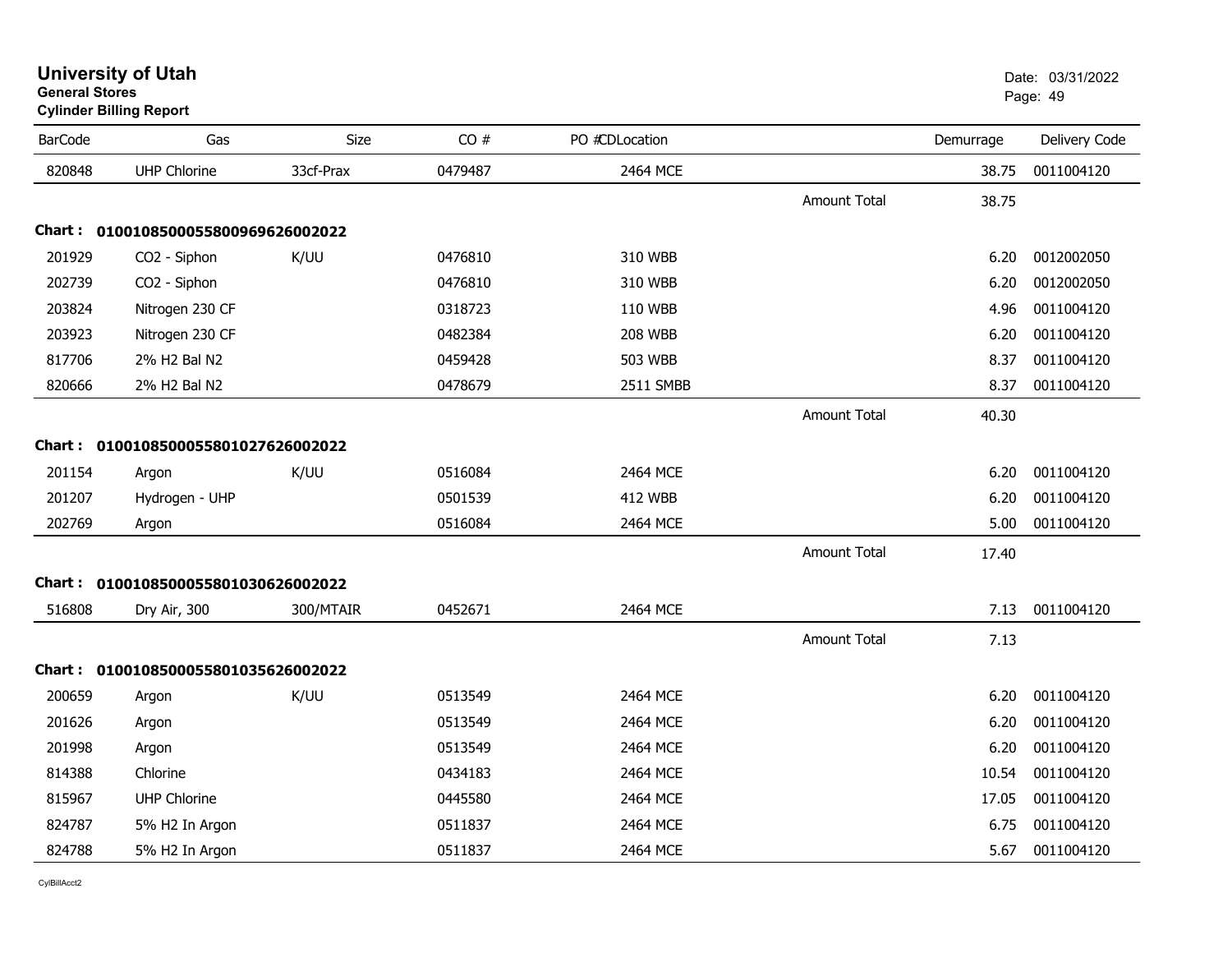| <b>General Stores</b> | <b>University of Utah</b><br><b>Cylinder Billing Report</b> |      |         |                                           |           | Date: 03/31/2022<br>Page: 50 |
|-----------------------|-------------------------------------------------------------|------|---------|-------------------------------------------|-----------|------------------------------|
| <b>BarCode</b>        | Gas                                                         | Size | CO#     | PO #CDLocation                            | Demurrage | Delivery Code                |
|                       |                                                             |      |         | Amount Total                              |           | 58.61                        |
|                       | Chart: 0100108500055801038626002022                         |      |         |                                           |           |                              |
| 202840                | Helium - UHP                                                | K/UU | 0458436 | 2726 MCE, Attn: Parker Okabe 801-317-6391 |           | 0011004120<br>4.96           |
| 516678                | Hydrogen, UHP                                               |      | 0458436 | 2726 MCE, Attn: Parker Okabe 801-317-6391 |           | 8.37<br>0011004120           |
|                       |                                                             |      |         | <b>Amount Total</b>                       |           | 13.33                        |
|                       | Chart: 0100108500055801046626002022                         |      |         |                                           |           |                              |
| 202062                | Argon                                                       | K/UU | 0511381 | 113 WBB                                   |           | 6.20<br>0011004120           |
|                       |                                                             |      |         | Amount Total                              |           | 6.20                         |
|                       | Chart: 0100108500055801056626002022                         |      |         |                                           |           |                              |
| 200301                | Argon                                                       | K/UU | 0515651 | 2464 MCE                                  |           | 4.20<br>0011004120           |
| 200367                | Argon                                                       |      | 0516527 | 2464 MCE                                  |           | 0011004120<br>4.20           |
| 200425                | Argon                                                       |      | 0516527 | 2464 MCE                                  |           | 4.20<br>0011004120           |
| 200531                | Argon                                                       |      | 0514256 | 2464 MCE                                  |           | 0011004120<br>4.20           |
| 200532                | Argon                                                       |      | 0515651 | 2464 MCE                                  |           | 0011004120<br>4.20           |
| 201178                | Argon                                                       |      | 0515651 | 2464 MCE                                  |           | 0011004120<br>4.20           |
| 201246                | Argon - UHP                                                 |      | 0511781 | 2464 MCE                                  |           | 0011004120<br>6.20           |
| 202036                | Argon                                                       |      | 0516527 | 2464 MCE                                  |           | 0011004120<br>6.00           |
| 202608                | Argon                                                       |      | 0516527 | 2464 MCE                                  |           | 0011004120<br>6.20           |
| 202876                | Argon                                                       |      | 0515829 | 2464 MCE                                  |           | 0011004120<br>5.00           |
| 203211                | Helium - UHP                                                |      | 0492501 | 2464 MCE                                  |           | 0011004120<br>6.20           |
| 204371                | Argon                                                       |      | 0516527 | 2464 MCE                                  |           | 0011004120<br>6.20           |
| 205278                | Argon - UHP                                                 |      | 0516408 | 2464 MCE                                  |           | 6.20<br>0011004120           |
| 815505                | Mix                                                         |      | 0440830 | 2464 MCE                                  |           | 0011004120<br>7.44           |
| 815799                | Hydrogen - UHP                                              |      | 0446291 | 2462 MCE                                  |           | 0011004120<br>7.13           |
| 823393                | 5% H2 In Argon                                              |      | 0518444 | 2464 MCE                                  |           | 0011004120<br>1.62           |
| 825138                | Argon                                                       |      | 0513766 | 2464 MCE                                  |           | 0011004120<br>6.75           |
| 825201                | 5% HCL In Argon                                             |      | 0512317 | 2464 MCE                                  |           | 0011004120<br>8.37           |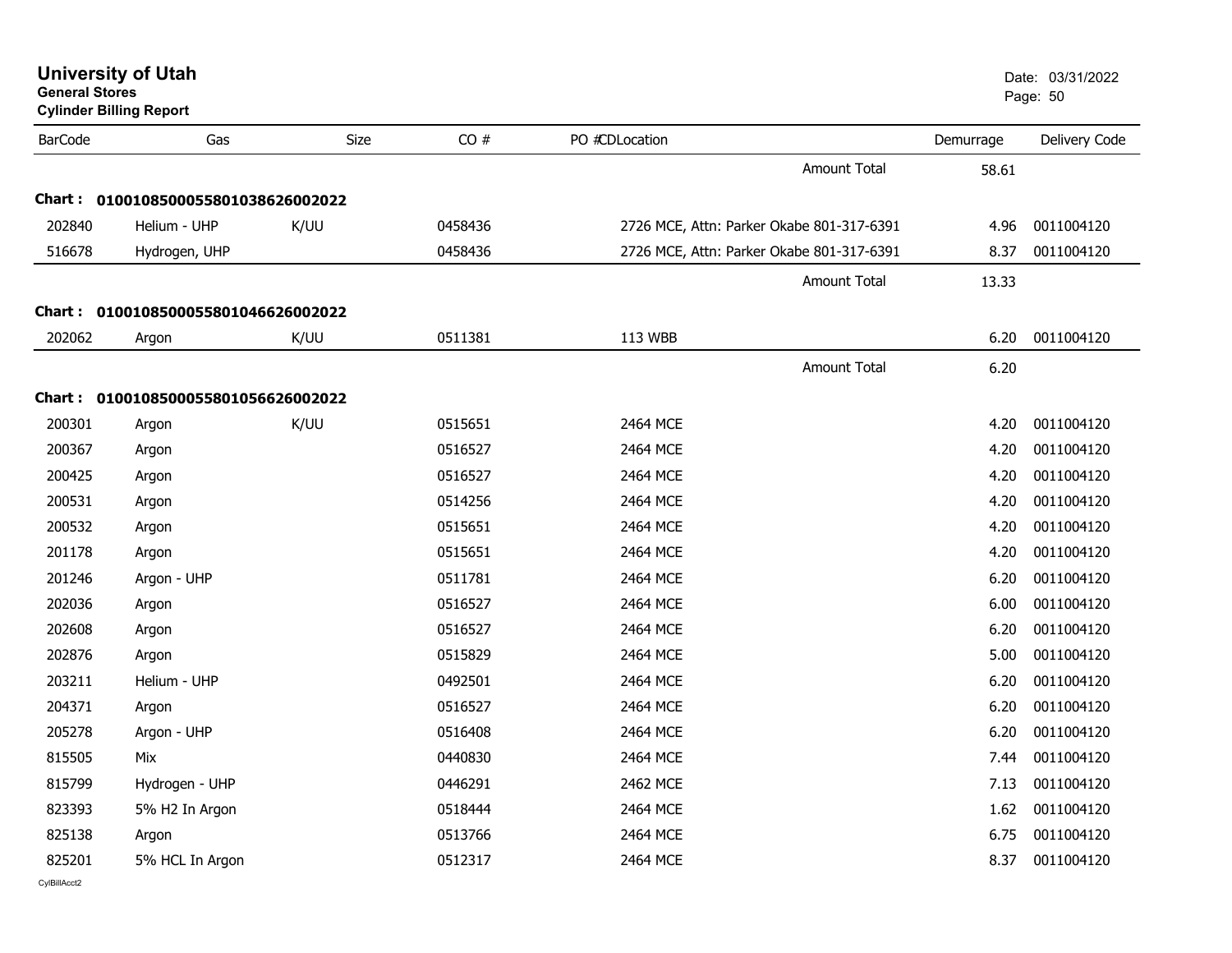| <b>General Stores</b>  | <b>University of Utah</b><br><b>Cylinder Billing Report</b> |             |         |                |                     |           | Date: 03/31/2022<br>Page: 51 |
|------------------------|-------------------------------------------------------------|-------------|---------|----------------|---------------------|-----------|------------------------------|
| <b>BarCode</b>         | Gas                                                         | <b>Size</b> | CO#     | PO #CDLocation |                     | Demurrage | Delivery Code                |
| 825485                 | 5% H2 95% N2                                                |             | 0518309 | 2464 MCE       |                     | 1.62      | 0011004120                   |
| 825486                 | 5% H2 95% N2                                                |             | 0518309 | 2464 MCE       |                     | 1.62      | 0011004120                   |
| 825585                 | Argon                                                       |             | 0518369 | <b>412 WBB</b> |                     | 1.62      | 0011004120                   |
| 825586                 | Argon                                                       |             | 0518369 | <b>412 WBB</b> |                     | 1.62      | 0011004120                   |
| 825587                 | Argon                                                       |             | 0518369 | <b>412 WBB</b> |                     | 1.62      | 0011004120                   |
| 825588                 | Argon                                                       |             | 0518369 | <b>412 WBB</b> |                     | 1.62      | 0011004120                   |
| 825589                 | Argon                                                       |             | 0518369 | <b>412 WBB</b> |                     | 1.62      | 0011004120                   |
| 825624                 | 5% H2 In Argon                                              |             | 0518510 | 2464 MCE       |                     | 0.27      | 0011004120                   |
|                        |                                                             |             |         |                | <b>Amount Total</b> | 110.12    |                              |
|                        | Chart: 01001086000030806260012022                           |             |         |                |                     |           |                              |
| 200624                 | Nitrogen 230 CF                                             | K/UU        | 0436564 | <b>155 ITL</b> |                     | 4.96      | 0011004120                   |
| 203126                 | CO2 - Inst. Gra                                             |             | 0330280 | 203 WBB        |                     | 4.96      | 0011004120                   |
|                        |                                                             |             |         |                | <b>Amount Total</b> | 9.92      |                              |
|                        | Chart: 01001086000030866260012022                           |             |         |                |                     |           |                              |
| 202290                 | Argon - UHP                                                 | K/UU        | 0423048 | 413 WBB        |                     | 4.96      | 0064021100                   |
| 202611                 | Argon - UHP                                                 |             | 0454388 | 413 WBB        |                     | 4.96      | 0011004120                   |
| 801928                 | Agron 99.9999%                                              |             | 0160728 | 413 WBB        |                     | 6.20      | 0011004120                   |
| 815444                 | Argon - UHP                                                 |             | 0445444 | 413 WBB        |                     | 7.13      | 0011004120                   |
|                        |                                                             |             |         |                | <b>Amount Total</b> | 23.25     |                              |
|                        | Chart: 01001086000030896260012022                           |             |         |                |                     |           |                              |
| 200262                 | Nitrogen 230 CF                                             | K/UU        | 0498767 | 414 WBB        |                     | 6.20      | 0011004120                   |
| 200717                 | Nitrogen 230 CF                                             |             | 0497624 | <b>414 WBB</b> |                     | 5.00      | 0011004120                   |
| 200964                 | Nitrogen 230 CF                                             |             | 0497624 | 414 WBB        |                     | 5.00      | 0011004120                   |
| 200999                 | Nitrogen 230 CF                                             |             | 0509868 | 160 ITL        |                     | 6.20      | 0011004120                   |
| 201082                 | Nitrogen 230 CF                                             |             | 0498767 | 414 WBB        |                     | 6.20      | 0011004120                   |
| 201781                 | Nitrogen 230 CF                                             |             | 0509868 | 160 ITL        |                     | 6.20      | 0011004120                   |
| 203944<br>CylBillAcct2 | Hydrogen                                                    |             | 0498767 | 414 WBB        |                     | 6.20      | 0011004120                   |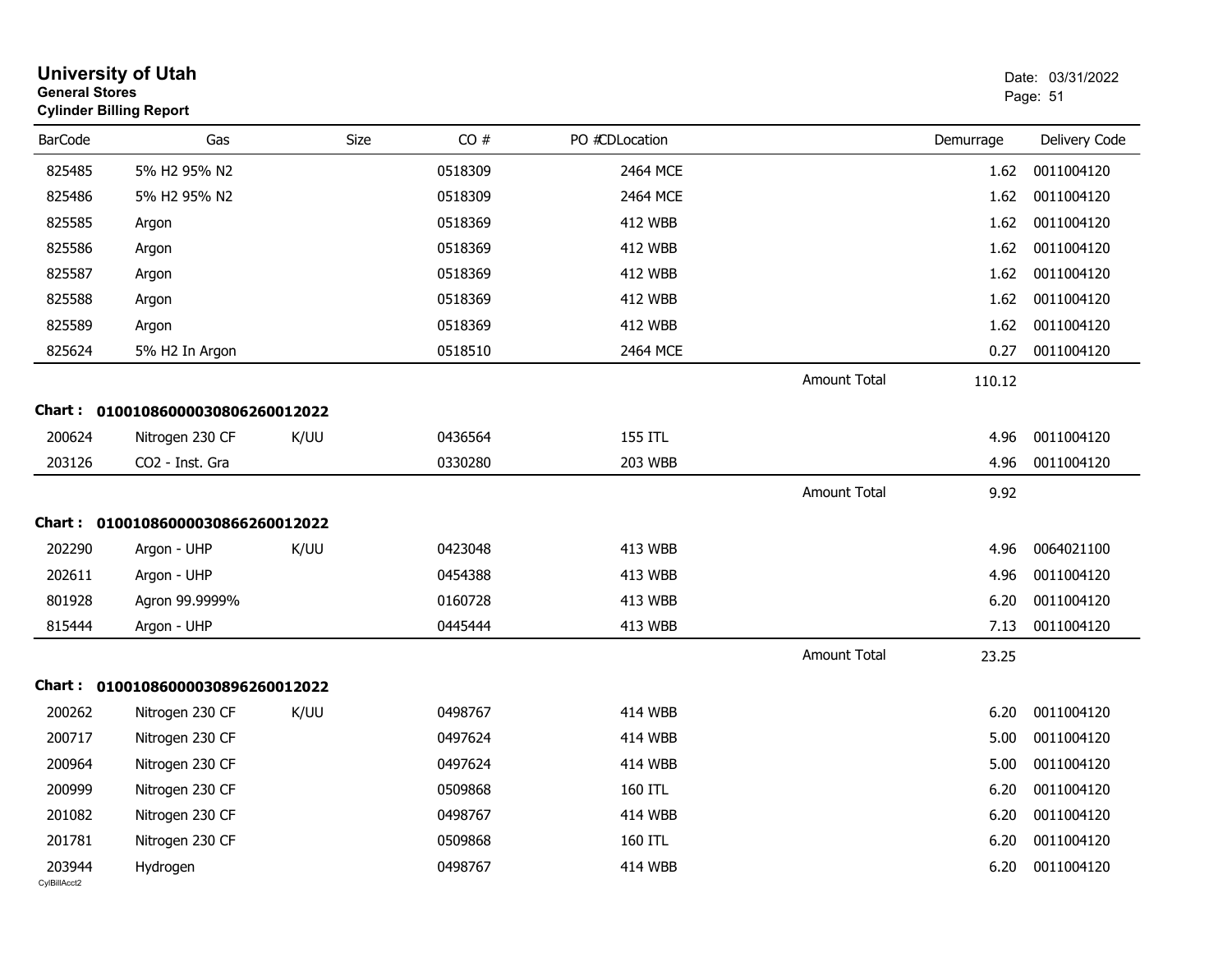| General Stores<br><b>Cylinder Billing Report</b> |                                     |      |         |                     |                     |           | Page: 52      |
|--------------------------------------------------|-------------------------------------|------|---------|---------------------|---------------------|-----------|---------------|
| <b>BarCode</b>                                   | Gas                                 | Size | CO#     | PO #CDLocation      |                     | Demurrage | Delivery Code |
|                                                  |                                     |      |         |                     | <b>Amount Total</b> | 41.00     |               |
|                                                  | Chart: 01001086000259986260012022   |      |         |                     |                     |           |               |
| 203364                                           | Helium - UHP                        | K/UU | 0466456 | <b>208 WBB</b>      |                     | 6.20      | 0011004120    |
| 813105                                           | CO2 - Inst. Gra                     |      | 0430586 | <b>208 WBB</b>      |                     | 6.82      | 0011004120    |
| 818527                                           | Nitrogen 230 CF                     |      | 0465697 | <b>208 WBB</b>      |                     | 8.37      | 0011004120    |
|                                                  |                                     |      |         |                     | <b>Amount Total</b> | 21.39     |               |
|                                                  | Chart: 01001086000259986430012022   |      |         |                     |                     |           |               |
| 201428                                           | Oxygen, USP                         | K/UU | 0425368 | <b>202 WBB</b>      |                     | 4.96      | 0012002050    |
|                                                  |                                     |      |         |                     | <b>Amount Total</b> | 4.96      |               |
|                                                  | Chart: 01001092000200016260012022   |      |         |                     |                     |           |               |
| 205284                                           | Argon - UHP                         | K/UU | 0344241 | Rm 808 135 S 1460 E |                     | 4.96      | 0011008190    |
| 808496                                           | Argon - UHP                         |      | 0338988 | <b>808 WBB</b>      |                     | 6.82      | 0011008190    |
| 808498                                           | Argon - UHP                         |      | 0338988 | <b>808 WBB</b>      |                     | 6.82      | 0011008190    |
| 808717                                           | Argon - UHP                         |      | 0344241 | Rm 808 135 S 1460 E |                     | 6.82      | 0011008190    |
|                                                  |                                     |      |         |                     | <b>Amount Total</b> | 25.42     |               |
|                                                  | Chart: 0100109500054504553626002022 |      |         |                     |                     |           |               |
| 200564                                           | Nitrogen 230 CF                     | K/UU | 0491280 | <b>540 ASB</b>      |                     | 6.20      | 0084002040    |
| 201596                                           | Nitrogen, UHP                       |      | 0517189 | <b>808 WBB</b>      |                     | 6.20      | 0011008190    |
| 202359                                           | Nitrogen, UHP                       |      | 0504717 | <b>808 WBB</b>      |                     | 6.20      | 0011008190    |
| 203031                                           | Nitrogen, UHP                       |      | 0504717 | <b>808 WBB</b>      |                     | 6.20      | 0011008190    |
| 203032                                           | Nitrogen, UHP                       |      | 0511557 | <b>808 WBB</b>      |                     | 6.20      | 0011008190    |
| 203033                                           | Nitrogen, UHP                       |      | 0504717 | <b>808 WBB</b>      |                     | 6.20      | 0011008190    |
| 203922                                           | Nitrogen 230 CF                     |      | 0466917 | 440 ASB             |                     | 6.20      | 0084002040    |
| 204708                                           | Nitrogen, UHP                       |      | 0517189 | <b>808 WBB</b>      |                     | 6.20      | 0011008190    |
| 205269                                           | Nitrogen, UHP                       |      | 0517189 | <b>808 WBB</b>      |                     | 6.20      | 0011008190    |
| 205488                                           | Nitrogen, UHP                       |      | 0511557 | <b>808 WBB</b>      |                     | 6.20      | 0011008190    |

## **University of Utah** Date: 03/31/2022 **General Stores**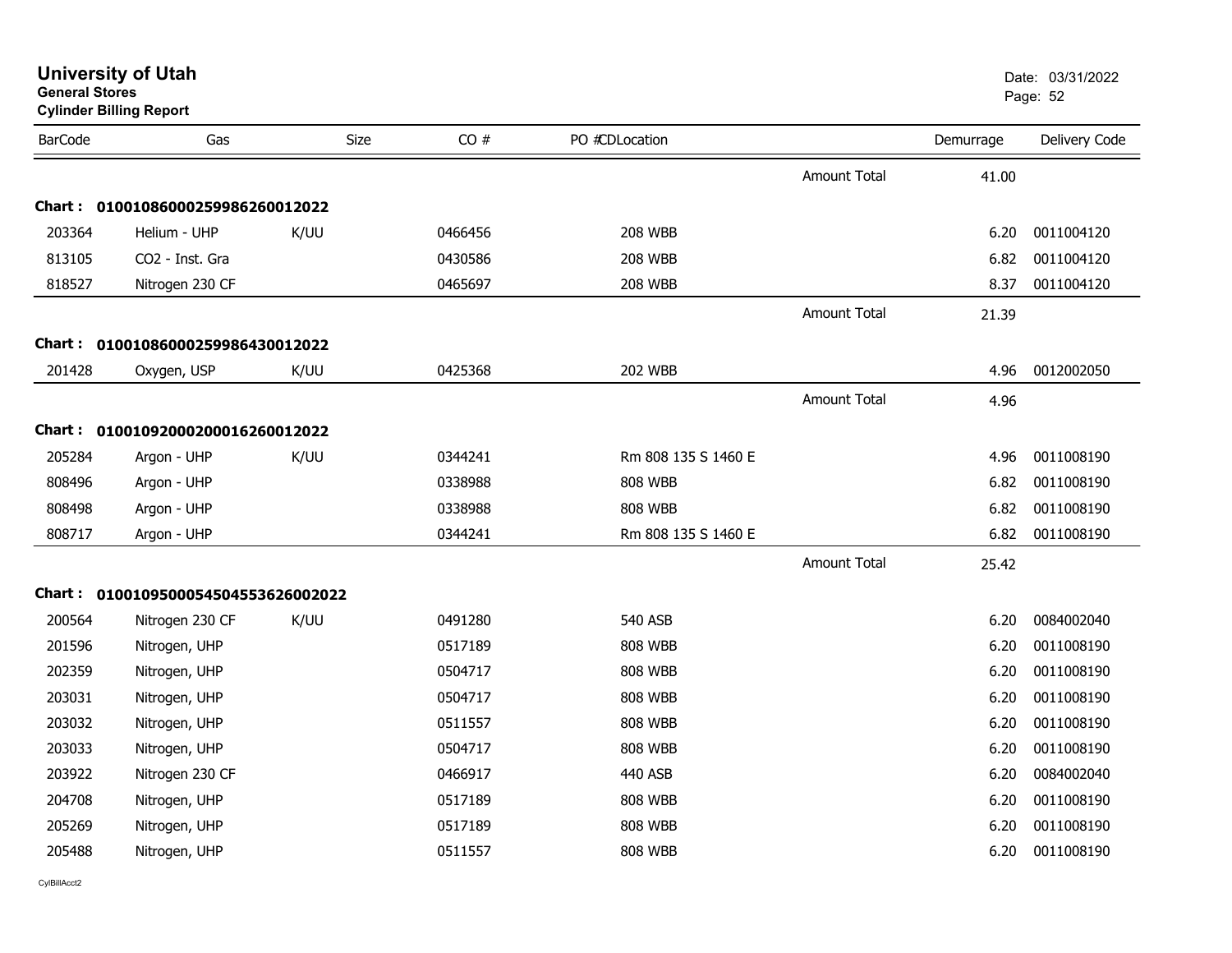| <b>General Stores</b> | <b>University of Utah</b><br><b>Cylinder Billing Report</b> |           |         |                    |                     |           | Date: 03/31/2022<br>Page: 53 |
|-----------------------|-------------------------------------------------------------|-----------|---------|--------------------|---------------------|-----------|------------------------------|
| <b>BarCode</b>        | Gas                                                         | Size      | CO#     | PO #CDLocation     |                     | Demurrage | Delivery Code                |
| 205496                | Nitrogen, UHP                                               |           | 0511557 | <b>808 WBB</b>     |                     | 6.20      | 0011008190                   |
| 824168                | Nitrogen, UHP                                               |           | 0507426 | <b>808 WBB</b>     |                     | 8.37      | 0011008190                   |
| 824738                | Nitrogen, UHP                                               |           | 0511716 | <b>808 WBB</b>     |                     | 8.37      | 0011008190                   |
| 825402                | Nitrogen, UHP                                               |           | 0517189 | <b>808 WBB</b>     |                     | 8.37      | 0011008190                   |
| 825403                | Nitrogen, UHP                                               |           | 0517189 | <b>808 WBB</b>     |                     | 8.37      | 0011008190                   |
| 825404                | Nitrogen, UHP                                               |           | 0517189 | <b>808 WBB</b>     |                     | 8.37      | 0011008190                   |
|                       |                                                             |           |         |                    | <b>Amount Total</b> | 110.05    |                              |
|                       | Chart: 0100109500058502847626002022                         |           |         |                    |                     |           |                              |
| 823714                | 1ppm So2 In N2                                              | 33cf-Prax | 0501722 | 812 WBB            |                     | 38.75     | 0011008190                   |
| 823715                | N2, N2o, NO2 Mix                                            |           | 0501722 | 812 WBB            |                     | 38.75     | 0011008190                   |
|                       |                                                             |           |         |                    | <b>Amount Total</b> | 77.50     |                              |
| <b>Chart :</b>        | 01001096000228206260012022                                  |           |         |                    |                     |           |                              |
| 823735                | Helium - 219 CF                                             | 200C/Mt.A | 0504745 | 706 WBB            |                     | 8.37      | 0011008190                   |
|                       |                                                             |           |         |                    | <b>Amount Total</b> | 8.37      |                              |
|                       | Chart: 01001111001054716260012022                           |           |         |                    |                     |           |                              |
| 200258                | Nitrogen 230 CF                                             | K/UU      | 0331407 | BLDG 59 NORTH DOOR |                     | 4.96      | 0011003130                   |
|                       |                                                             |           |         |                    | <b>Amount Total</b> | 4.96      |                              |
|                       | Chart: 01001111001054716430012022                           |           |         |                    |                     |           |                              |
| 201920                | CO2 - 50 Lb.                                                | K/UU      | 0356958 | 109 WBB            |                     | 4.96      | 0011003130                   |
|                       |                                                             |           |         |                    | <b>Amount Total</b> | 4.96      |                              |
|                       | Chart: 01001112000012456244312022                           |           |         |                    |                     |           |                              |
| 201746                | Oxygen, USP                                                 | K/UU      | 0282439 | 313 WBB            |                     | 4.96      | 0011003130                   |
| 203963                | Acetylene - Med                                             |           | 0056778 | BLDG. 59 ROOM 106  |                     | 4.96      | 0011003130                   |
|                       |                                                             |           |         |                    | <b>Amount Total</b> | 9.92      |                              |

### **Chart : 01001116000072176260012022**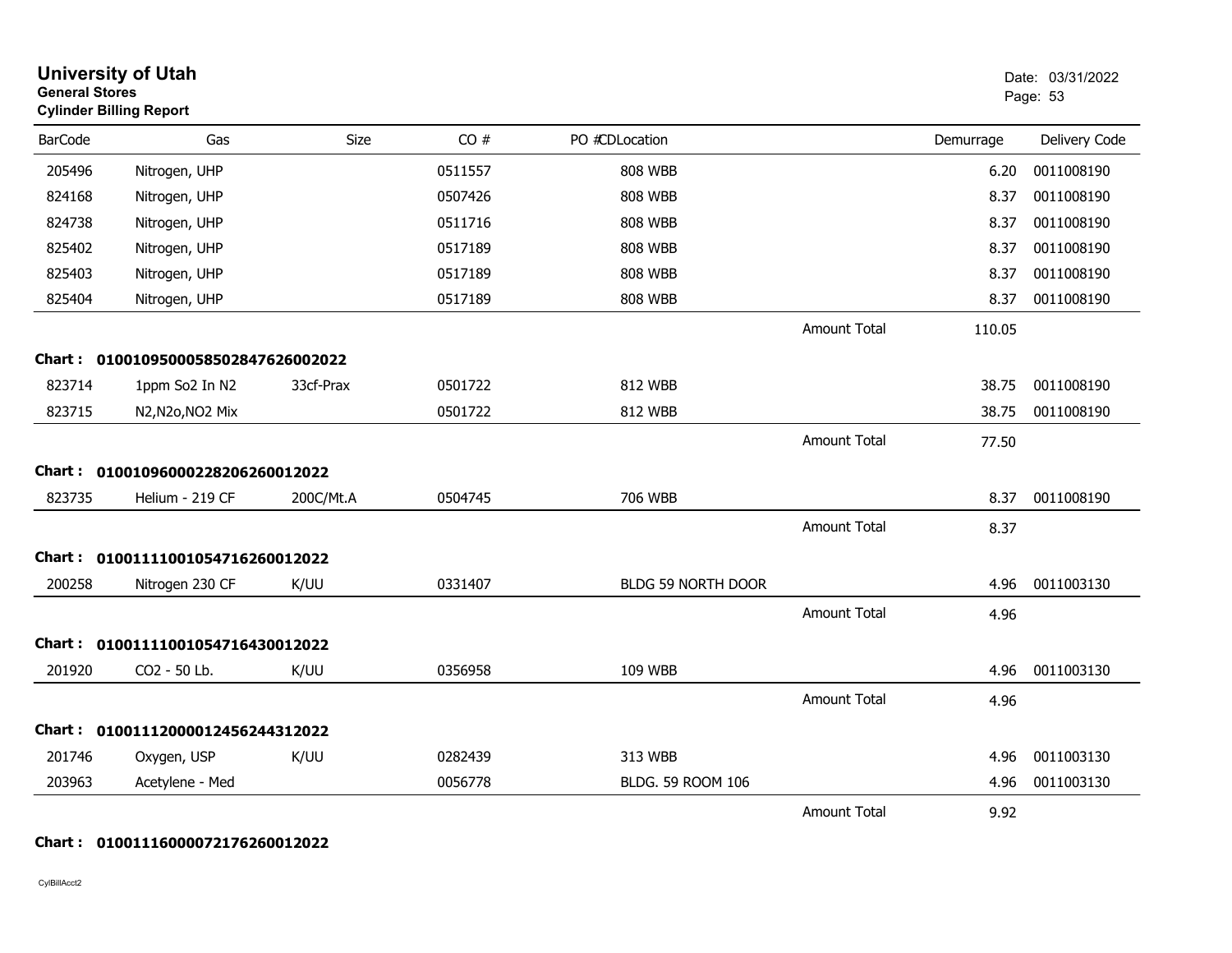| <b>BarCode</b> | Gas                               | <b>Size</b> | CO#     | PO #CDLocation                 |                     | Demurrage | Delivery Code |
|----------------|-----------------------------------|-------------|---------|--------------------------------|---------------------|-----------|---------------|
|                |                                   |             |         |                                |                     |           |               |
| 200261         | Nitrogen 230 CF                   | K/UU        | 0333768 | 101 BLDG 59                    |                     | 4.96      | 0011003130    |
|                |                                   |             |         |                                | Amount Total        | 4.96      |               |
|                | Chart: 01001116000233106260012022 |             |         |                                |                     |           |               |
| 200966         | Nitrogen 230 CF                   | K/UU        | 0373120 | <b>BLDG 59</b>                 |                     | 4.96      | 0011003130    |
| 202587         | CO2 - 20 Lb.                      |             | 0388294 | <b>BLDG 59</b>                 |                     | 4.96      | 0011003130    |
| 202592         | CO2 - 20 Lb.                      |             | 0396884 | BLDG 59                        |                     | 4.96      | 0011003130    |
|                |                                   |             |         |                                | <b>Amount Total</b> | 14.88     |               |
|                | Chart: 01001131001138576260012022 |             |         |                                |                     |           |               |
| 817163         | 10% H2 Bal. N2                    | 200C/Mt.A   | 0456619 | CROCKER SCIENCE EAST RECEIVING |                     | 8.37      | 0014002200    |
|                |                                   |             |         |                                |                     |           |               |
|                |                                   |             |         |                                | Amount Total        | 8.37      |               |
|                | Chart: 01001131001310966260012022 |             |         |                                |                     |           |               |
| 200664         | CO2 - 50 Lb.                      | K/UU        | 0515824 | 140 So Biology                 |                     | 4.20      | 0014002200    |
| 825536         | CO2 - 50 Lb.                      |             | 0518083 | 140 So Biology                 |                     | 2.70      | 0014002200    |
|                |                                   |             |         |                                | <b>Amount Total</b> | 6.90      |               |
|                | Chart: 01001161001138866261012022 |             |         |                                |                     |           |               |
| 825637         | Oxygen, USP - E                   | E/MT. AIR   | 0518555 | 201 So Biology                 |                     | 0.27      | 0084002010    |
|                |                                   |             |         |                                |                     |           |               |
|                |                                   |             |         |                                | <b>Amount Total</b> | 0.27      |               |
|                | Chart: 01001162000108536260012022 |             |         |                                |                     |           |               |
| 112543         | Oxygen, UHP,                      | T/US        | 0033159 | 131D So. Biol.                 |                     | 10.54     | 0084002010    |
| 112550         | Synthetic O2                      |             | 0039754 | 131D So. Biol.                 |                     | 6.20      | 0084002010    |
| 200247         | Nitrogen, UHP                     |             | 0409683 | 520 ASB                        |                     | 4.96      | 0084002040    |
| 200547         | Nitrogen, UHP                     |             | 0514416 | 148 Sutton                     |                     | 2.20      | 0084002040    |
| 200767         | CO2 - Siphon                      |             | 0204114 | 510 ASB                        |                     | 4.96      | 0084002040    |
| 200837         | CO2 - 50 Lb.                      |             | 0367922 | 522 ASB                        |                     | 4.96      | 0084002040    |
| 200989         | CO2 - 50 Lb.                      |             | 0233378 | 510 ASB                        |                     | 4.96      | 0082005100    |
| 201215         | CO2 - Inst. Gra                   |             | 0505375 | 520 ASB                        |                     | 6.20      | 0084002010    |

#### **University of Utah** Date: 03/31/2022 **General Stores**end and the state of the state of the state of the state of the state of the state of the Page: 54  $\,$  Page: 54  $\,$ **Cylinder Billing Report**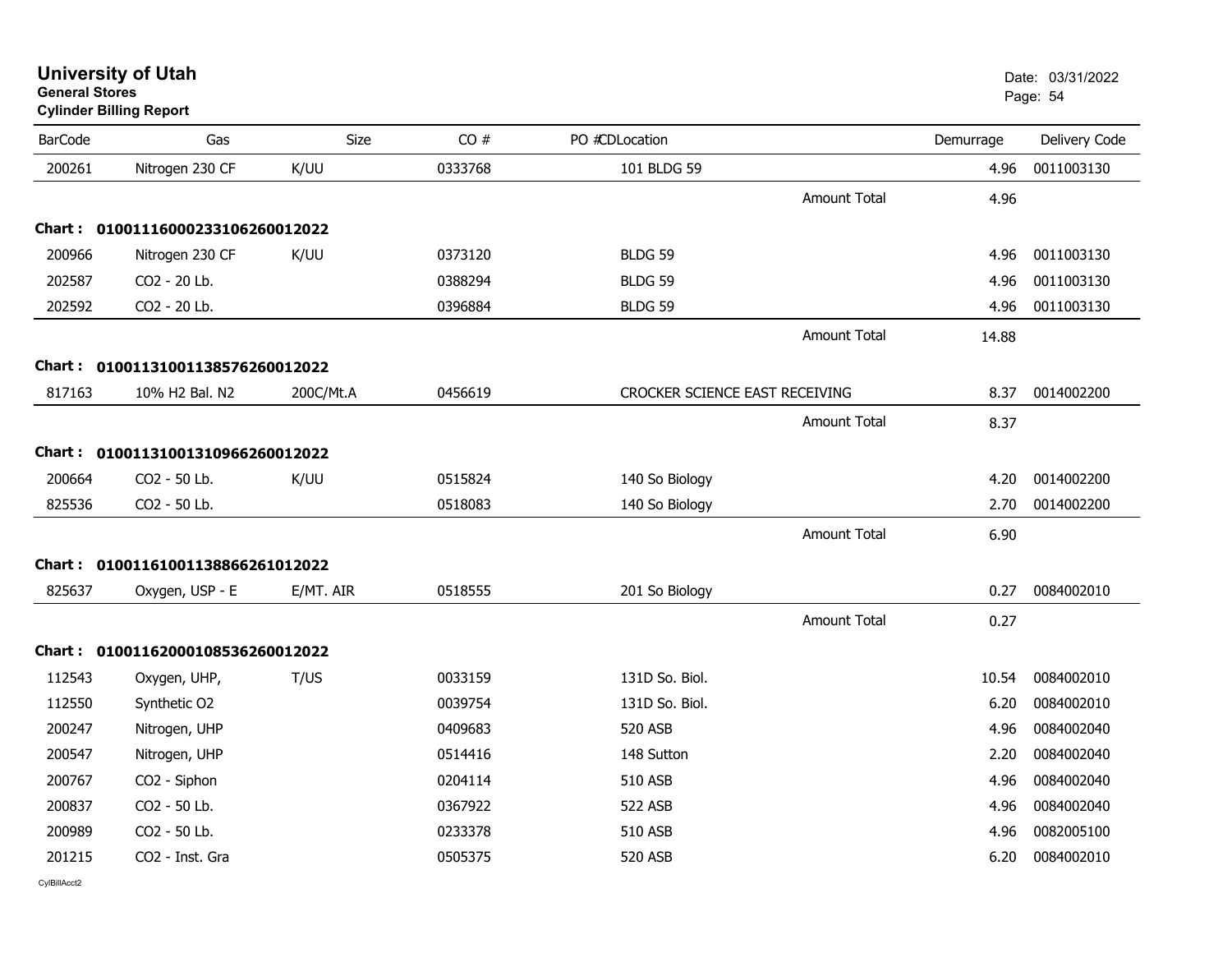| <b>General Stores</b>  | <b>University of Utah</b><br><b>Cylinder Billing Report</b> |      |         |                 | Date: 03/31/2022<br>Page: 55 |                 |  |
|------------------------|-------------------------------------------------------------|------|---------|-----------------|------------------------------|-----------------|--|
| <b>BarCode</b>         | Gas                                                         | Size | CO#     | PO #CDLocation  | Demurrage                    | Delivery Code   |  |
| 201607                 | Hydrogen - UHP                                              |      | 0509821 | 520 ASB         | 4.20                         | 0084002040      |  |
| 201637                 | Hydrogen - UHP                                              |      | 0518115 | 520 ASB         | 2.00                         | 0084002040      |  |
| 201766                 | CO <sub>2</sub> - Siphon                                    |      | 0263027 | 510 ASB         | 4.96                         | 0084002040      |  |
| 202355                 | Nitrogen, UHP                                               |      | 0467956 | <b>808 WBB</b>  | 6.20                         | 0084002040      |  |
| 202358                 | Nitrogen, UHP                                               |      | 0514416 | 148 Sutton      | 2.20                         | 0084002040      |  |
| 202751                 | Hydrogen - UHP                                              |      | 0516837 | 520 ASB         | 6.20                         | 0084002040      |  |
| 204639                 | Nitrogen, UHP                                               |      | 0479919 | <b>808 WBB</b>  | 6.20                         | 0084002040      |  |
| 204680                 | Nitrogen, UHP                                               |      | 0405107 | 520 ASB         | 1.60                         | 0084002040      |  |
| 204712                 | CO <sub>2</sub> - Siphon                                    |      | 0273120 | 510 ASB         | 4.96                         | 0084002040      |  |
| 205270                 | Nitrogen, UHP                                               |      | 0471730 | 520 ASB         | 6.20                         | 0084002040      |  |
| 205305                 | Oxygen, UHP,                                                |      | 0515536 | 520 ASB         | 2.20                         | 0084002040      |  |
| 205501                 | Nitrogen, UHP                                               |      | 0500590 | 520 ASB         | 6.20                         | 0084002010      |  |
| 801692                 | CO2 - Inst. Gra                                             |      | 0153712 | 510 SKAGGS BLDG | 6.20                         | 0084002010      |  |
| 803728                 | Carbon Monoxide                                             |      | 0222598 | 510 ASB         | 6.20                         | 0084002040      |  |
| 805755                 | 2% O2 In Helium                                             |      | 0294518 | 510 ASB         | 6.82                         | 0084002040      |  |
| 807144                 | Sulfur Dioxide                                              |      | 0305946 | 510 ASB         | 17.05                        | 0084002040      |  |
| 809610                 | UHP N2O                                                     |      | 0372666 | 520 ASB         | 16.43                        | 0084002040      |  |
| 809843                 | 5% H2 In Helium                                             |      | 0372666 | 520 ASB         | 6.82                         | 0084002040      |  |
| 810412                 | .5% N2O In HE                                               |      | 0387567 | 520 ASB         | 6.82                         | 0084002040      |  |
| 811621                 | Argon - UHP                                                 |      | 0412764 | 520 ASB         | 6.82                         | 0084002040      |  |
| 812992                 | Ultra Zero Air                                              |      | 0423665 | 819 WBB         | 6.82                         | 0084002040      |  |
| 813885                 | 2% O2 In Helium                                             |      | 0430645 | 520 ASB         | 7.13                         | 0084002040      |  |
| 815897                 | Sulfur Dioxide                                              |      | 0445631 | 520 ASB         | 7.13                         | 0084002040      |  |
| 817169                 | <b>BIP Helium</b>                                           |      | 0456743 | <b>510 ASB</b>  |                              | 8.37 0084002040 |  |
| 818224                 | Nitrogen, UHP                                               |      | 0463957 | <b>808 WBB</b>  | 8.37                         | 0084002040      |  |
| 818872                 | Zero Air                                                    |      | 0467956 | <b>808 WBB</b>  | 8.37                         | 0084002040      |  |
| 818874                 | Zero Air                                                    |      | 0467956 | <b>808 WBB</b>  | 8.37                         | 0084002040      |  |
| 819086<br>CvIBillAcct2 | .5% Co2 In He                                               |      | 0468667 | 518 ASB         | 8.37                         | 0084002040      |  |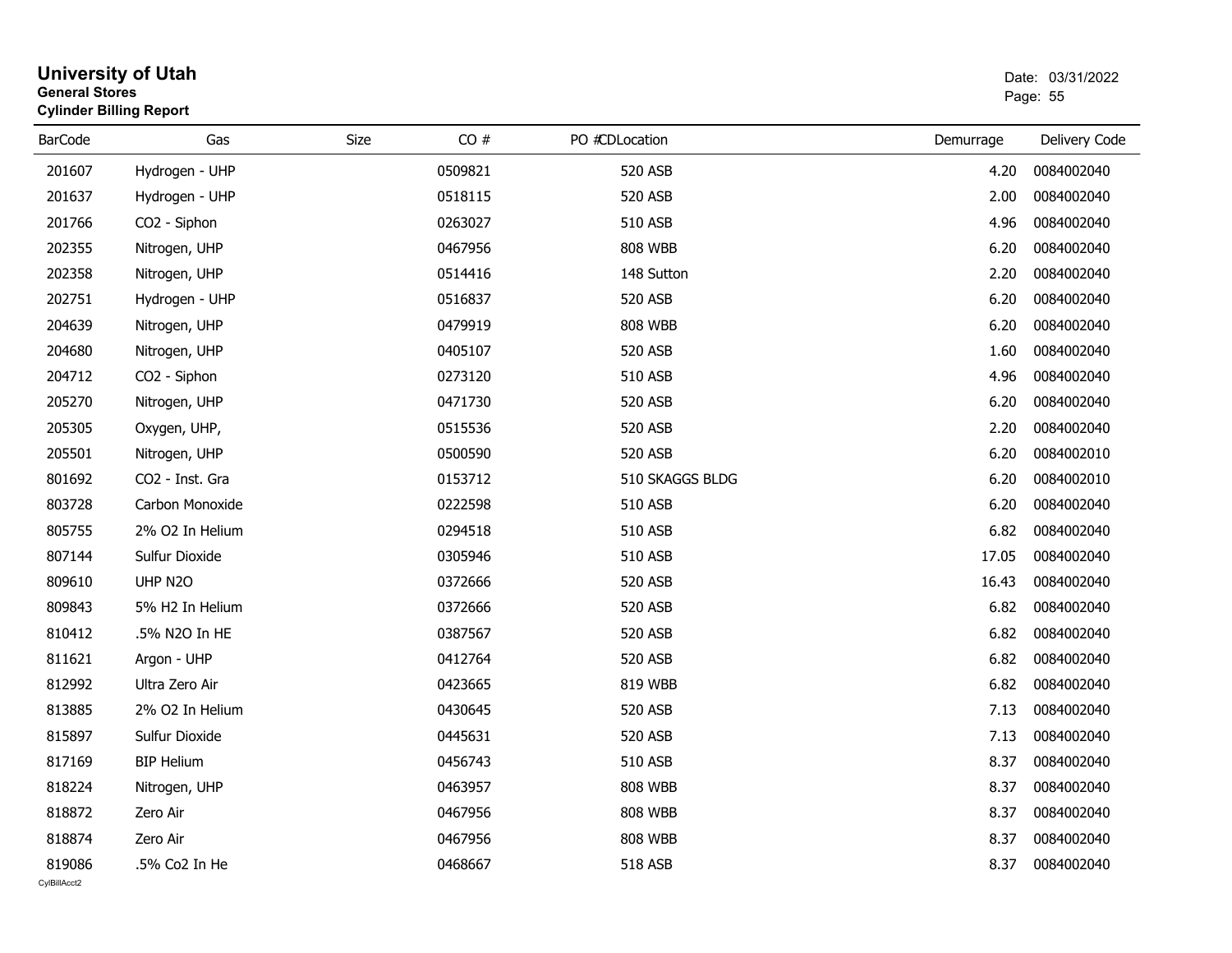| <b>General Stores</b> | <b>University of Utah</b><br><b>Cylinder Billing Report</b> |             |         |                 |                     |           | Date: 03/31/2022<br>Page: 56 |
|-----------------------|-------------------------------------------------------------|-------------|---------|-----------------|---------------------|-----------|------------------------------|
| <b>BarCode</b>        | Gas                                                         | <b>Size</b> | CO#     | PO #CDLocation  |                     | Demurrage | Delivery Code                |
| 819201                | Oxygen, UHP,                                                |             | 0473624 | 520 ASB         |                     | 8.37      | 0084002040                   |
| 821947                | ISP Helium                                                  |             | 0487872 | 510 ASB         |                     | 8.37      | 0084002040                   |
| 822765                | ISP Helium                                                  |             | 0495972 | 510 ASB         |                     | 6.75      | 0084002040                   |
| 823398                | Carbon Monoxide                                             |             | 0499814 | 520 ASB         |                     | 8.37      | 0084002040                   |
| 824026                | <b>ISP Helium</b>                                           |             | 0505987 | 510 ASB         |                     | 8.37      | 0084002040                   |
| 824501                | Nitrogen, UHP                                               |             | 0510033 | 520 ASB         |                     | 8.37      | 0084002040                   |
| 824734                | ISP Helium                                                  |             | 0511935 | 510 ASB         |                     | 6.75      | 0084002040                   |
| 824884                | <b>ISP Helium</b>                                           |             | 0516250 | 510 ASB         |                     | 8.37      | 0084002040                   |
| 825224                | ISP Helium                                                  |             | 0516944 | 510 ASB         |                     | 8.37      | 0084002040                   |
| 825225                | ISP Helium                                                  |             | 0516776 | 510 ASB         |                     | 8.37      | 0084002040                   |
| 825226                | ISP Helium                                                  |             | 0515943 | 510 ASB         |                     | 2.70      | 0084002040                   |
| 825340                | Oxygen, UHP,                                                |             | 0517730 | 520 ASB         |                     | 5.67      | 0084002040                   |
| 825398                | Nitrogen, UHP                                               |             | 0516491 | 148 FASB        |                     | 2.97      | 0084002040                   |
| 825399                | Nitrogen, UHP                                               |             | 0516491 | 148 FASB        |                     | 8.37      | 0084002040                   |
| 825415                | Carbon Monoxide                                             |             | 0516975 | 520 ASB         |                     | 8.37      | 0084002040                   |
| 825461                | ISP Helium                                                  |             | 0517600 | 510 ASB         |                     | 5.40      | 0084002040                   |
| 825462                | ISP Helium                                                  |             | 0517135 | 510 ASB         |                     | 4.86      | 0084002040                   |
| 825488                | Nitrogen, UHP                                               |             | 0517628 | 148 Sutton Bldg |                     | 5.40      | 0084002040                   |
| 825489                | Nitrogen, UHP                                               |             | 0517628 | 148 Sutton Bldg |                     | 5.40      | 0084002040                   |
| 825511                | <b>ISP Helium</b>                                           |             | 0517805 | 510 ASB         |                     | 2.70      | 0084002040                   |
| 825513                | <b>ISP Helium</b>                                           |             | 0518213 | 510 ASB         |                     | 1.62      | 0084002040                   |
|                       |                                                             |             |         |                 | <b>Amount Total</b> | 368.11    |                              |
|                       | Chart: 01001162500073366260012022                           |             |         |                 |                     |           |                              |
| 201449                | Helium - 219 CF                                             | K/UU        | 0430618 | 360 ASB         |                     | 4.96      | 0082003700                   |
| 201498                | Air - 233 CF                                                |             | 0349792 | 370 ASB         |                     | 4.96      | 0082003700                   |
| 201505                | Hydrogen                                                    |             | 0397275 | 360 ASB         |                     | 4.96      | 0082003700                   |
|                       |                                                             |             |         |                 | <b>Amount Total</b> | 14.88     |                              |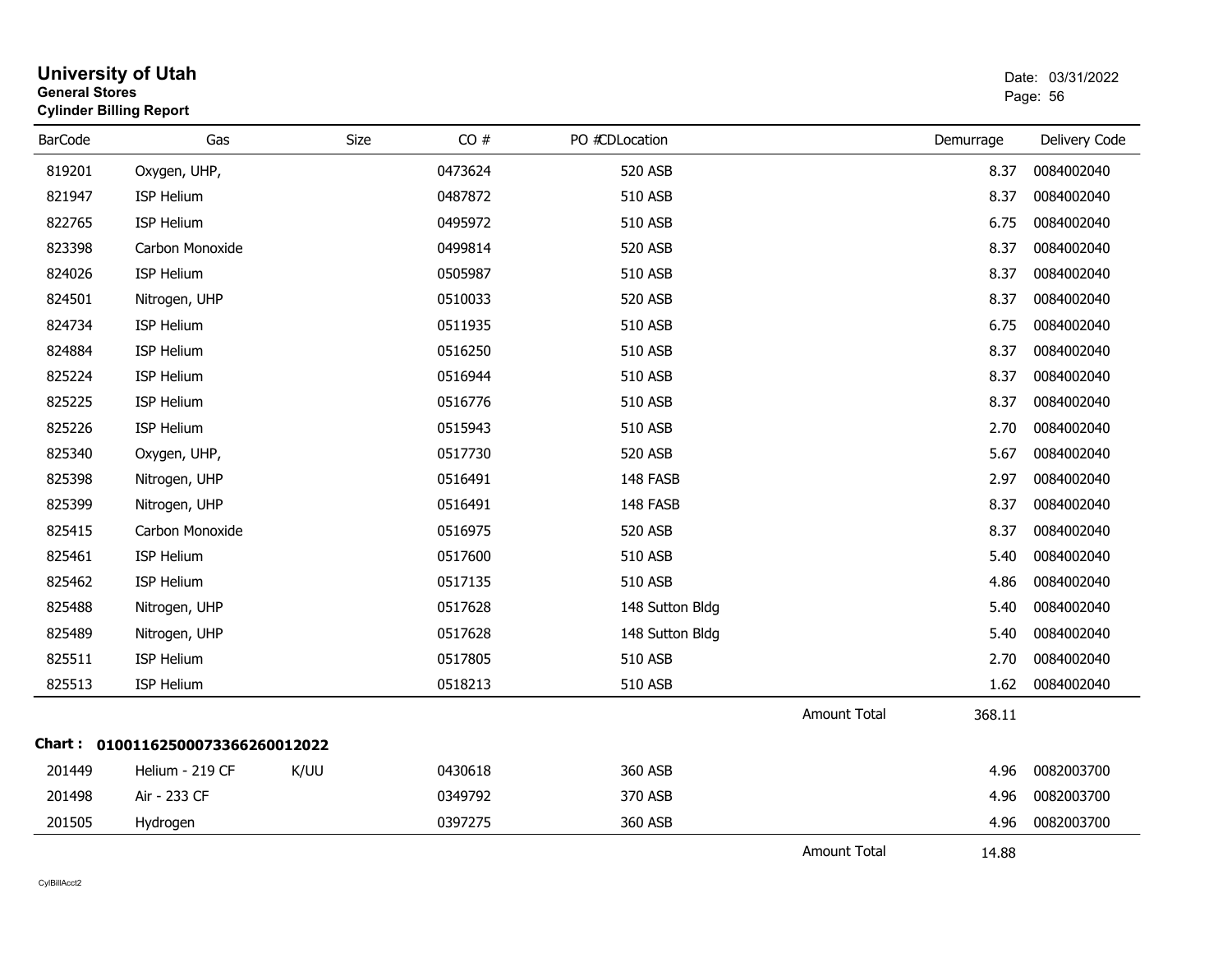| <b>General Stores</b> | <b>University of Utah</b><br><b>Cylinder Billing Report</b> |           |         |                                 |                     |           | Date: 03/31/2022<br>Page: 57 |
|-----------------------|-------------------------------------------------------------|-----------|---------|---------------------------------|---------------------|-----------|------------------------------|
| <b>BarCode</b>        | Gas                                                         | Size      | CO#     | PO #CDLocation                  |                     | Demurrage | Delivery Code                |
|                       | Chart: 01001162500073376260012022                           |           |         |                                 |                     |           |                              |
| 201496                | Air - 233 CF                                                | K/UU      | 0478477 | 380 ASB                         |                     | 2.00      | 0084002010                   |
|                       |                                                             |           |         |                                 | <b>Amount Total</b> | 2.00      |                              |
|                       | Chart: 01001162500192286260012022                           |           |         |                                 |                     |           |                              |
| 200072                | Nitrogen 230 CF                                             | K/UU      | 0444086 | 537 ASB                         |                     | 4.96      | 0084002010                   |
| 200327                | Nitrogen 230 CF                                             |           | 0452084 | 537 ASB                         |                     | 4.96      | 0084002010                   |
| 201226                | Nitrogen 230 CF                                             |           | 0444088 | 557 ASB                         |                     | 4.96      | 0084002010                   |
| 201361                | Nitrogen 230 CF                                             |           | 0429027 | 537 ASB                         |                     | 4.96      | 0084002010                   |
| 201362                | Helium - UHP                                                |           | 0438264 | 537 ASB                         |                     | 4.96      | 0084002010                   |
| 201465                | Nitrogen 230 CF                                             |           | 0452084 | 537 ASB                         |                     | 4.96      | 0084002010                   |
| 201721                | Nitrogen 230 CF                                             |           | 0452084 | 537 ASB                         |                     | 4.96      | 0084002010                   |
| 201835                | Nitrogen 230 CF                                             |           | 0444086 | 537 ASB                         |                     | 4.96      | 0084002010                   |
| 202424                | N2, Liquid GP45                                             |           | 0513515 | 555 ASB                         |                     | 49.60     | 0084002010                   |
| 203941                | Nitrogen 230 CF                                             |           | 0444088 | 557 ASB                         |                     | 4.96      | 0084002010                   |
| 205565                | Argon - UHP                                                 |           | 0337179 | 537 ASB                         |                     | 4.96      | 0084002010                   |
|                       |                                                             |           |         |                                 | Amount Total        | 99.20     |                              |
|                       | Chart: 01001162500196676260012022                           |           |         |                                 |                     |           |                              |
| 811539                | Nitrogen, UHP                                               | 200C/Mt.A | 0416204 | 510 ASB                         |                     | 2.20      | 0084002010                   |
|                       |                                                             |           |         |                                 | <b>Amount Total</b> | 2.20      |                              |
|                       | Chart: 01001162500197836260012022                           |           |         |                                 |                     |           |                              |
| 200764                | Hydrogen - UHP                                              | K/UU      | 0373211 | Life Sciences 208 (Phadnis Lab) |                     | 4.96      | 0084002010                   |
| 201078                | CO2 - Siphon                                                |           | 0398579 | 210 SO BIOLOGY                  |                     | 4.96      | 0084002010                   |
|                       |                                                             |           |         |                                 | <b>Amount Total</b> | 9.92      |                              |
|                       | Chart: 01001162500260306260012022                           |           |         |                                 |                     |           |                              |
| 824537                | CO2 - 50 Lb.                                                | 50#/Mt.Ai | 0510250 | 313 ASB                         |                     | 2.97      | 0084002040                   |
|                       |                                                             |           |         |                                 | <b>Amount Total</b> | 2.97      |                              |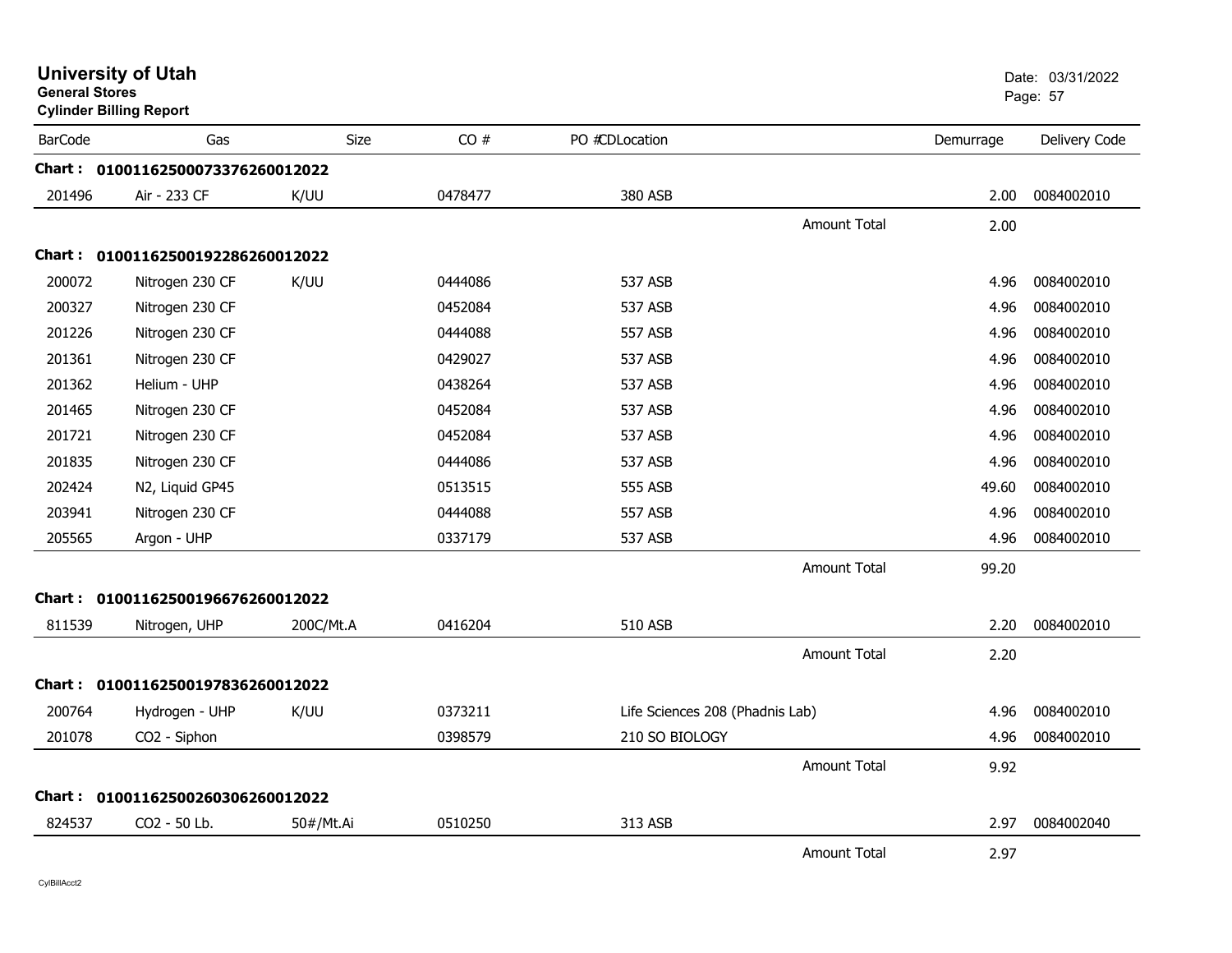| <b>General Stores</b> | <b>University of Utah</b><br><b>Cylinder Billing Report</b> |           |         |                                             |           | Date: 03/31/2022<br>Page: 58 |
|-----------------------|-------------------------------------------------------------|-----------|---------|---------------------------------------------|-----------|------------------------------|
| <b>BarCode</b>        | Gas                                                         | Size      | CO#     | PO #CDLocation                              | Demurrage | Delivery Code                |
|                       | Chart: 01001162500261216260012022                           |           |         |                                             |           |                              |
| 201457                | Nitrogen 230 CF                                             | K/UU      | 0515071 | 205 SO BIO- Anderegg Lab                    | 6.20      | 0084002010                   |
| 202763                | CO2 - 50 Lb.                                                |           | 0477642 | 402E So Biology                             | 6.20      | 0084002010                   |
|                       |                                                             |           |         | Amount Total                                | 12.40     |                              |
|                       | Chart: 01001162500310116260012022                           |           |         |                                             |           |                              |
| 201206                | Hydrogen - UHP                                              | K/UU      | 0479340 | 475 ASB                                     | 6.20      | 0084002010                   |
| 201756                | CO2 - 50 Lb.                                                |           | 0506391 | 459 ASB                                     | 2.00      | 0084002010                   |
| 202138                | Nitrogen, UHP                                               |           | 0482927 | 460 ASB                                     | 2.00      | 0084002010                   |
| 202368                | Helium - UHP                                                |           | 0480933 | 459 ASB                                     | 6.20      | 0084002010                   |
| 203702                | CO2 - 50 Lb.                                                |           | 0506391 | 459 ASB                                     | 2.00      | 0084002010                   |
| 205522                | CO2 - 50 Lb.                                                |           | 0506390 | 460 ASB                                     | 2.00      | 0084002010                   |
| 820502                | Zero Air                                                    |           | 0479340 | 475 ASB                                     | 8.37      | 0084002010                   |
| 820563                | Nitrogen, UHP                                               |           | 0479340 | 475 ASB                                     | 8.37      | 0084002010                   |
| 823785                | CO2 - 50 Lb.                                                |           | 0503944 | 462 ASB                                     | 2.70      | 0084002010                   |
|                       |                                                             |           |         | <b>Amount Total</b>                         | 39.84     |                              |
| Chart:                | 0100116500054503331626002022                                |           |         |                                             |           |                              |
| 201661                | Nitrogen 230 CF                                             | K/UU      | 0468360 | 342F So Bio- Drews Lab in Glass Washroom ha | 6.20      | 0084002010                   |
|                       |                                                             |           |         | Amount Total                                | 6.20      |                              |
| Chart :               | 0100116500058502617626002022                                |           |         |                                             |           |                              |
| 200597                | Nitrogen 230 CF                                             | K/UU      | 0508877 | 205 So Biology                              | 6.20      | 0084002010                   |
|                       |                                                             |           |         | <b>Amount Total</b>                         | 6.20      |                              |
|                       | Chart: 0100116500058502773626002022                         |           |         |                                             |           |                              |
| 823937                | Nitrogen, UHP                                               | 200C/Mt.A | 0506072 | BLDG 394 BIOLOGY GROWTH SITE                | 8.37      | 0084002010                   |
|                       |                                                             |           |         | <b>Amount Total</b>                         | 8.37      |                              |
|                       | Chart: 0100116500058502779626002022                         |           |         |                                             |           |                              |
| 201127                | Oxygen, USP                                                 | K/UU      | 0299774 | 201 LIFE SCIENCE                            | 4.96      | 0084002010                   |
| CylBillAcct2          |                                                             |           |         |                                             |           |                              |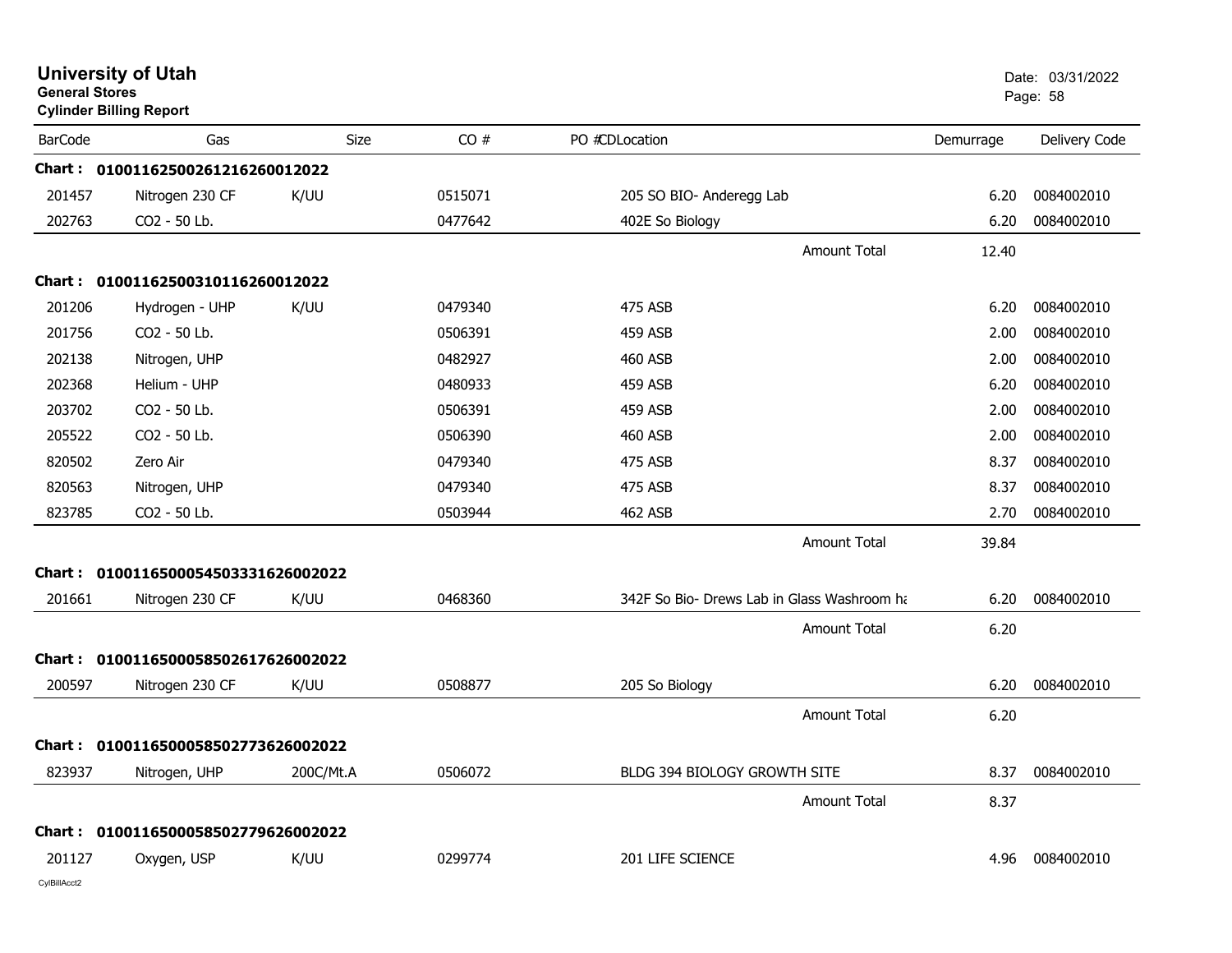|                | <b>University of Utah</b><br><b>General Stores</b><br><b>Cylinder Billing Report</b> |           |         |                   |                     |           | Date: 03/31/2022<br>Page: 59 |
|----------------|--------------------------------------------------------------------------------------|-----------|---------|-------------------|---------------------|-----------|------------------------------|
| <b>BarCode</b> | Gas                                                                                  | Size      | CO#     | PO #CDLocation    |                     | Demurrage | Delivery Code                |
| 807166         | 10%O2 IN N2                                                                          |           | 0306761 | 212 LIFE SCIENCE  |                     | 6.82      | 0084002010                   |
| 823793         | 5%0210%Co2N2                                                                         |           | 0503655 | 204A SO BIOLOGY   |                     | 8.37      | 0084002010                   |
| 823794         | 5%0210%Co2N2                                                                         |           | 0503655 | 204A SO BIOLOGY   |                     | 8.37      | 0084002010                   |
|                |                                                                                      |           |         |                   | <b>Amount Total</b> | 28.52     |                              |
|                | Chart: 0100116500058502789626002022                                                  |           |         |                   |                     |           |                              |
| 202516         | CO2 - 50 Lb.                                                                         | K/UU      | 0517088 | 461 ASB           |                     | 6.20      | 0084002010                   |
| 205363         | CO2 - 50 Lb.                                                                         |           | 0517713 | 461 ASB           |                     | 4.20      | 0084002010                   |
| 205707         | N2, Liquid LX45                                                                      |           | 0503606 | 440 ASB           |                     | 49.60     | 0084002010                   |
|                |                                                                                      |           |         |                   | <b>Amount Total</b> | 60.00     |                              |
|                | Chart: 0100116500058502831626002022                                                  |           |         |                   |                     |           |                              |
| 202661         | Nitrogen 115 CF                                                                      | 125 CF/UU | 0463141 | 315 SOUTH BIOLOGY |                     | 4.96      | 0084002010                   |
| 202859         | Nitrogen 115 CF                                                                      |           | 0463141 | 315 SOUTH BIOLOGY |                     | 4.96      | 0084002010                   |
| 203238         | Nitrogen 80cf                                                                        |           | 0431794 | 315 SO BIOLOGY    |                     | 4.96      | 0084002040                   |
| 823035         | 1% CO2 in O2                                                                         |           | 0495982 | 315 SO BIOLOGY    |                     | 8.37      | 0084002010                   |
| 823037         | 1% CO2 in O2                                                                         |           | 0495982 | 315 SO BIOLOGY    |                     | 8.37      | 0084002010                   |
| 824975         | 1% CO2 in O2                                                                         |           | 0512413 | 315 SO BIOLOGY    |                     | 8.37      | 0084002010                   |
| 825208         | 1% CO2 in O2                                                                         |           | 0513090 | 315 SO BIOLOGY    |                     | 8.37      | 0084002010                   |
| 825209         | 1% CO2 in O2                                                                         |           | 0513090 | 315 SO BIOLOGY    |                     | 8.37      | 0084002010                   |
|                |                                                                                      |           |         |                   | Amount Total        | 56.73     |                              |
|                | Chart: 0100116500058502914626002022                                                  |           |         |                   |                     |           |                              |
| 201033         | Nitrogen 230 CF                                                                      | K/UU      | 0480715 | 108 SO BIOLOGY    |                     | 6.20      | 0084002010                   |
| 201134         | Oxygen, USP                                                                          |           | 0474639 | 108 So Bio        |                     | 6.20      | 0084002040                   |
| 201190         | CO2 - 50 Lb.                                                                         |           | 0468254 | 108 So Biology    |                     | 6.20      | 0084002040                   |
| 202807         | Air - 233 CF                                                                         |           | 0470252 | 108 So Biology    |                     | 6.20      | 0084002010                   |
| 203956         | Nitrogen 230 CF                                                                      |           | 0454736 | 108 SOUTH BIO     |                     | 4.96      | 0084002010                   |
| 800625         | CO2 - 20 Lb.                                                                         |           | 0130991 | 122 SO. BIOLOGY   |                     | 6.82      | 0084002040                   |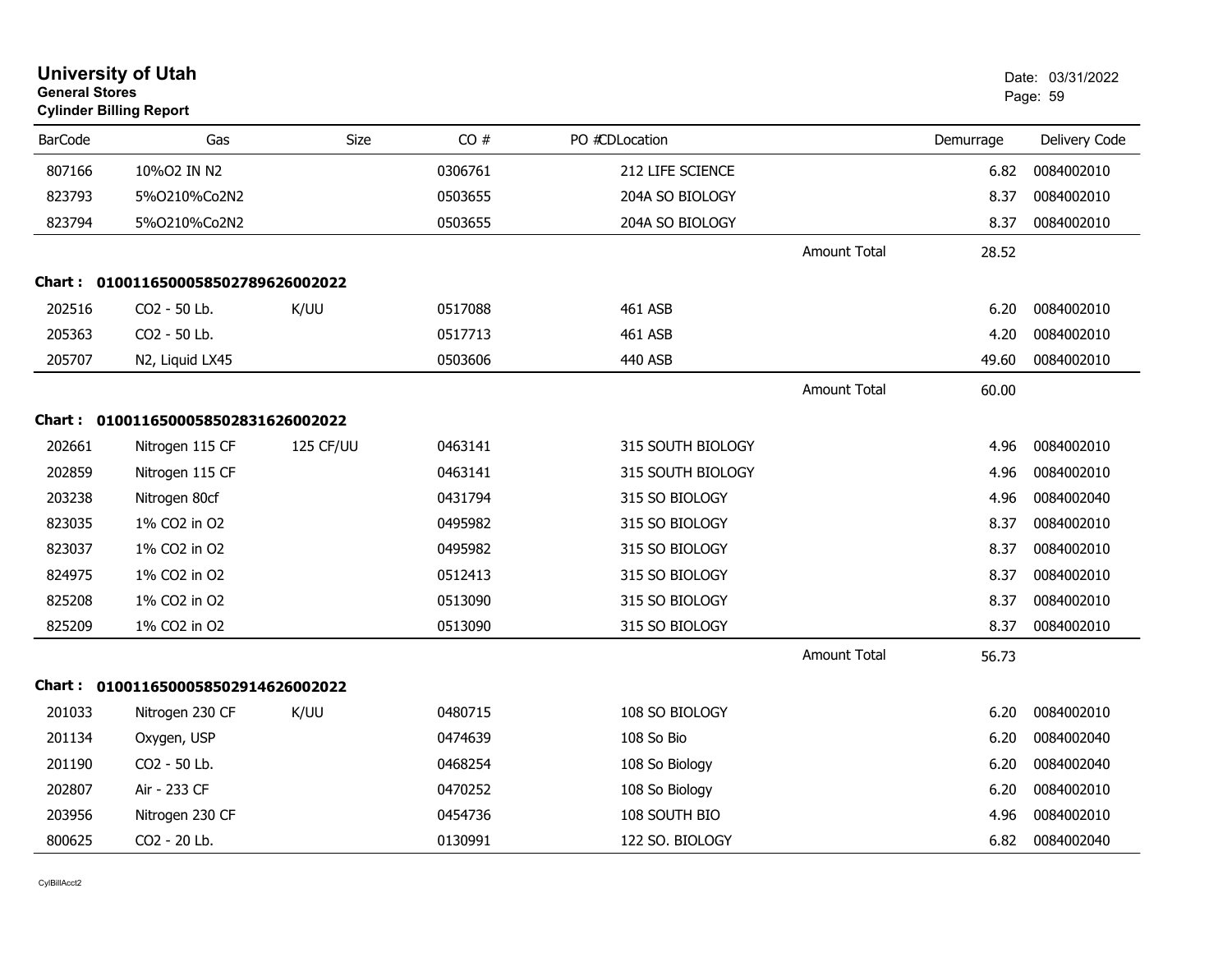| <b>General Stores</b> | <b>Cylinder Billing Report</b>      |           |         |                          |                     |           | Page: 60      |
|-----------------------|-------------------------------------|-----------|---------|--------------------------|---------------------|-----------|---------------|
| <b>BarCode</b>        | Gas                                 | Size      | CO#     | PO #CDLocation           |                     | Demurrage | Delivery Code |
|                       |                                     |           |         |                          | Amount Total        | 36.58     |               |
| <b>Chart:</b>         | 0100116500058502914626032022        |           |         |                          |                     |           |               |
| 201085                | Nitrogen 230 CF                     | K/UU      | 0484129 | 108 So Bio               |                     | 6.20      | 0084002010    |
| 201129                | Oxygen, USP                         |           | 0484129 | 108 So Bio               |                     | 6.20      | 0084002010    |
| 203321                | Oxygen, USP                         |           | 0484129 | 108 So Bio               |                     | 6.20      | 0084002010    |
| 205823                | Oxygen, USP                         |           | 0484129 | 108 So Bio               |                     | 6.20      | 0084002010    |
| 821554                | CO2 - 50 Lb.                        |           | 0484129 | 108 So Bio               |                     | 8.37      | 0084002010    |
|                       |                                     |           |         |                          | <b>Amount Total</b> | 33.17     |               |
|                       | Chart: 0100116500058503052626002022 |           |         |                          |                     |           |               |
| 200278                | CO2 - 50 Lb.                        | K/UU      | 0517649 | 313 ASB                  |                     | 4.40      | 0084002040    |
| 200526                | CO2 - 50 Lb.                        |           | 0517649 | 313 ASB                  |                     | 4.40      | 0084002040    |
| 201310                | CO2 - 50 Lb.                        |           | 0517649 | 313 ASB                  |                     | 4.40      | 0084002040    |
| 201487                | CO2 - 50 Lb.                        |           | 0517650 | 340 ASB                  |                     | 4.40      | 0084002040    |
| 203307                | CO2 - 50 Lb.                        |           | 0517649 | 313 ASB                  |                     | 4.40      | 0084002040    |
| 204519                | CO2 - 50 Lb.                        |           | 0517649 | 313 ASB                  |                     | 4.40      | 0084002040    |
|                       |                                     |           |         |                          | Amount Total        | 26.40     |               |
|                       | Chart: 0100116500058503074626002022 |           |         |                          |                     |           |               |
| 822633                | 4% CO2 In Air                       | 200C/Mt.A | 0493790 | 360 ASB                  |                     | 8.37      | 0082003700    |
|                       |                                     |           |         |                          | <b>Amount Total</b> | 8.37      |               |
|                       | Chart: 0100116500059314750626002022 |           |         |                          |                     |           |               |
| 200062                | CO2 - 50 Lb.                        | K/UU      | 0515484 | 313 ASB- Equipt Corridor |                     | 6.20      | 0084002040    |
| 200273                | CO2 - 50 Lb.                        |           | 0515485 | 350 ASB                  |                     | 6.20      | 0084002010    |
| 200350                | CO2 - 50 Lb.                        |           | 0515484 | 313 ASB- Equipt Corridor |                     | 6.20      | 0084002040    |
| 200359                | CO2 - 50 Lb.                        |           | 0515484 | 313 ASB- Equipt Corridor |                     | 6.20      | 0084002040    |
| 200383                | Nitrogen 230 CF                     |           | 0512212 | 329 ASB                  |                     | 6.20      | 0084002040    |
| 200603                | CO2 - 50 Lb.                        |           | 0506790 | 313 ASB                  |                     | 1.80      | 0084002040    |
|                       |                                     |           |         |                          |                     |           |               |

**University of Utah** Date: 03/31/2022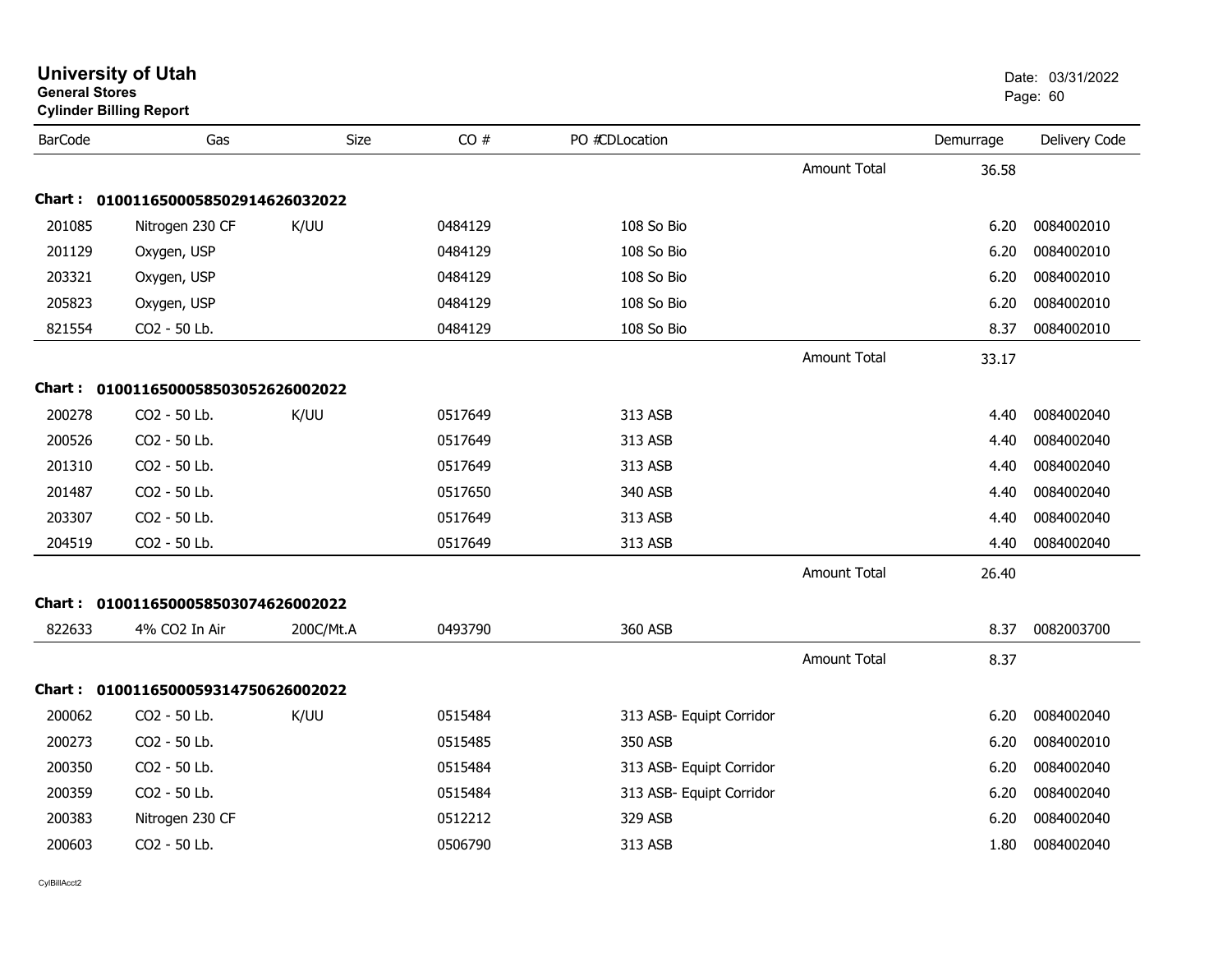| <b>General Stores</b>  | <b>University of Utah</b><br><b>Cylinder Billing Report</b> |         |         |       |                          |                     |           | Date: 03/31/2022<br>Page: 61 |
|------------------------|-------------------------------------------------------------|---------|---------|-------|--------------------------|---------------------|-----------|------------------------------|
| <b>BarCode</b>         | Gas                                                         | Size    | CO#     |       | PO #CDLocation           |                     | Demurrage | Delivery Code                |
| 200733                 | CO2 - 50 Lb.                                                |         | 0512213 |       | 313 ASB                  |                     | 6.20      | 0084002040                   |
| 201086                 | CO2 - 50 Lb.                                                |         | 0512214 |       | 340 ASB                  |                     | 6.20      | 0084002040                   |
| 201197                 | CO2 - 50 Lb.                                                |         | 0512488 |       | 350 ASB                  |                     | 6.20      | 0084002040                   |
| 201228                 | Nitrogen 230 CF                                             |         | 0468234 |       | 393 ASB                  |                     | 6.20      | 0084002040                   |
| 201488                 | CO2 - 50 Lb.                                                |         | 0515484 |       | 313 ASB- Equipt Corridor |                     | 6.20      | 0084002040                   |
| 201520                 | CO2 - 50 Lb.                                                |         | 0512213 |       | 313 ASB                  |                     | 1.80      | 0084002040                   |
| 201729                 | CO2 - 50 Lb.                                                |         | 0515484 |       | 313 ASB- Equipt Corridor |                     | 1.80      | 0084002040                   |
| 202973                 | Co2 Food Grade                                              |         | 0515486 |       | 340 ASB                  |                     | 6.20      | 0084002010                   |
| 203296                 | CO2 - 50 Lb.                                                |         | 0512213 |       | 313 ASB                  |                     | 1.80      | 0084002040                   |
|                        |                                                             |         |         |       |                          | <b>Amount Total</b> | 75.40     |                              |
|                        | Chart: 0100116500059315460626002022                         |         |         |       |                          |                     |           |                              |
| 200251                 | Nitrogen 230 CF                                             | K/UU    | 0502432 |       | 329 ASB                  |                     | 6.20      | 0084002040                   |
| 201325                 | CO2 - 50 Lb.                                                |         | 0504960 |       | 340 ASB                  |                     | 6.20      | 0084002040                   |
| 202707                 | CO2 - 50 Lb.                                                |         | 0492794 |       | 313 ASB                  |                     | 1.80      | 0084002040                   |
| 823859                 | Co2 10#                                                     |         | 0505160 |       | 340 ASB                  |                     | 8.37      | 0084002040                   |
|                        |                                                             |         |         |       |                          | <b>Amount Total</b> | 22.57     |                              |
|                        | Chart: 0100116500059315470626002022                         |         |         |       |                          |                     |           |                              |
| 116660                 | Nitrogen, 35CF                                              | 20#/DJB |         | 95197 | 204 So. Biology          |                     | 10.54     | 0084002040                   |
| 201559                 | Nitrogen 40 CF                                              |         | 0513465 |       | 318 SO BIOLOGY           |                     | 6.20      | 0084002040                   |
| 202481                 | 95% O2, 5% CO2                                              |         | 0331497 |       | 317 SO BIOLOGY           |                     | 4.96      | 0084002040                   |
| 203248                 | Nitrogen 40 CF                                              |         | 0516827 |       | 318 SO BIOLOGY           |                     | 6.20      | 0084002010                   |
| 821572                 | Nitrogen 40 CF                                              |         | 0483847 |       | 318 So Biology           |                     | 8.37      | 0084002010                   |
|                        |                                                             |         |         |       |                          | Amount Total        | 36.27     |                              |
|                        | Chart: 0100116500059317500626002022                         |         |         |       |                          |                     |           |                              |
| 200041                 | CO2 - 50 Lb.                                                | K/UU    | 0518451 |       | 210 So Bio               |                     | 1.20      | 0084002010                   |
| 200137                 | CO2 - 50 Lb.                                                |         | 0517289 |       | 210 SO BIOLOGY           |                     | 4.40      | 0084002010                   |
| 200464<br>CylBillAcct2 | CO2 - 50 Lb.                                                |         | 0517289 |       | 210 SO BIOLOGY           |                     | 4.40      | 0084002010                   |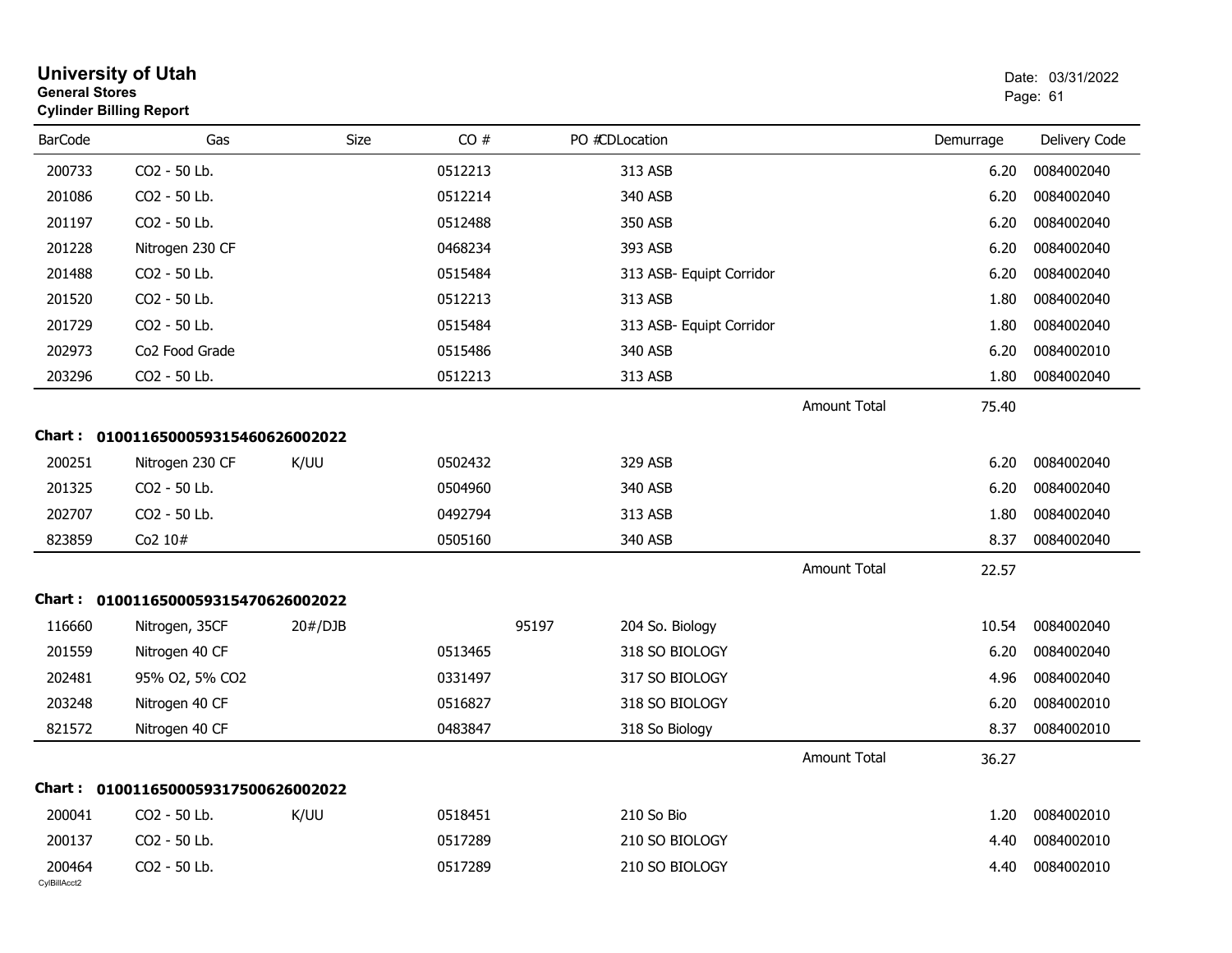| <b>General Stores</b> | <b>University of Utah</b><br><b>Cylinder Billing Report</b> |           |         |           |                                     |                     |           | Date: 03/31/2022<br>Page: 62 |
|-----------------------|-------------------------------------------------------------|-----------|---------|-----------|-------------------------------------|---------------------|-----------|------------------------------|
| <b>BarCode</b>        | Gas                                                         | Size      | CO#     |           | PO #CDLocation                      |                     | Demurrage | Delivery Code                |
| 200521                | CO2 - 50 Lb.                                                |           | 0517924 |           | 210 SO BIOLOGY                      |                     | 3.20      | 0084002010                   |
| 200978                | CO2 - 50 Lb.                                                |           | 0517289 |           | 210 SO BIOLOGY                      |                     | 4.40      | 0084002010                   |
| 201004                | CO2 - 50 Lb.                                                |           | 0516287 |           | 210 SO BIOLOGY                      |                     | 3.00      | 0084002010                   |
| 201009                | CO2 - 50 Lb.                                                |           | 0518451 |           | 210 So Bio                          |                     | 1.20      | 0084002010                   |
| 201012                | CO2 - 50 Lb.                                                |           | 0515099 |           | 210 SO BIOLOGY                      |                     | 0.60      | 0084002010                   |
| 201678                | CO2 - 50 Lb.                                                |           | 0516287 |           | 210 SO BIOLOGY                      |                     | 3.00      | 0084002010                   |
| 201701                | CO2 - 50 Lb.                                                |           | 0515099 |           | 210 SO BIOLOGY                      |                     | 0.60      | 0084002010                   |
| 201779                | CO2 - 50 Lb.                                                |           | 0516287 |           | 210 SO BIOLOGY                      |                     | 3.00      | 0084002010                   |
| 201881                | CO2 - 50 Lb.                                                |           | 0517924 |           | 210 SO BIOLOGY                      |                     | 3.20      | 0084002010                   |
| 201957                | CO2 - 50 Lb.                                                |           | 0515099 |           | 210 SO BIOLOGY                      |                     | 0.60      | 0084002010                   |
| 205369                | CO2 - 50 Lb.                                                |           | 0518451 |           | 210 So Bio                          |                     | 1.20      | 0084002010                   |
| 205522                | CO2 - 50 Lb.                                                |           | 0517924 |           | 210 SO BIOLOGY                      |                     | 3.20      | 0084002010                   |
| 812581                | Nitrogen, 23 CF                                             |           | 0425548 |           | 210 SO BIOLOGY                      |                     | 6.82      | 0084002010                   |
|                       |                                                             |           |         |           |                                     | <b>Amount Total</b> | 44.02     |                              |
| Chart :               | 01001166000298306260012022                                  |           |         |           |                                     |                     |           |                              |
| 202162                | CO2 - 50 Lb.                                                | K/UU      | 0465687 |           | 593 ASB- Pott's Lab                 |                     | 6.20      | 0084002010                   |
|                       |                                                             |           |         |           |                                     | <b>Amount Total</b> | 6.20      |                              |
|                       | Chart: 01001211001054886260012022                           |           |         |           |                                     |                     |           |                              |
| 824194                | 5% H2 95% N2                                                | 200C/Mt.A | 0507590 |           | Chemistry Stockroom                 |                     | 8.37      | 0085020200                   |
| 824197                | 5% H2 95% N2                                                |           | 0507590 |           | Chemistry Stockroom                 |                     | 8.37      | 0085020200                   |
|                       |                                                             |           |         |           |                                     | <b>Amount Total</b> | 16.74     |                              |
|                       | Chart: 01001211001310956260012022                           |           |         |           |                                     |                     |           |                              |
| 115712                | 14% O2 In N2                                                | 24 CF/SC  |         | 72281     |                                     |                     | 25.11     | 0085020200                   |
| 803700                | Anhydrous Ammon                                             |           |         | 000120756 | 315 SOUTH 1400 EAST ROOM 02020 DOCK |                     | 16.43     | 0085020200                   |
|                       |                                                             |           |         |           |                                     | <b>Amount Total</b> | 41.54     |                              |

### **Chart : 01001211001310956260312022**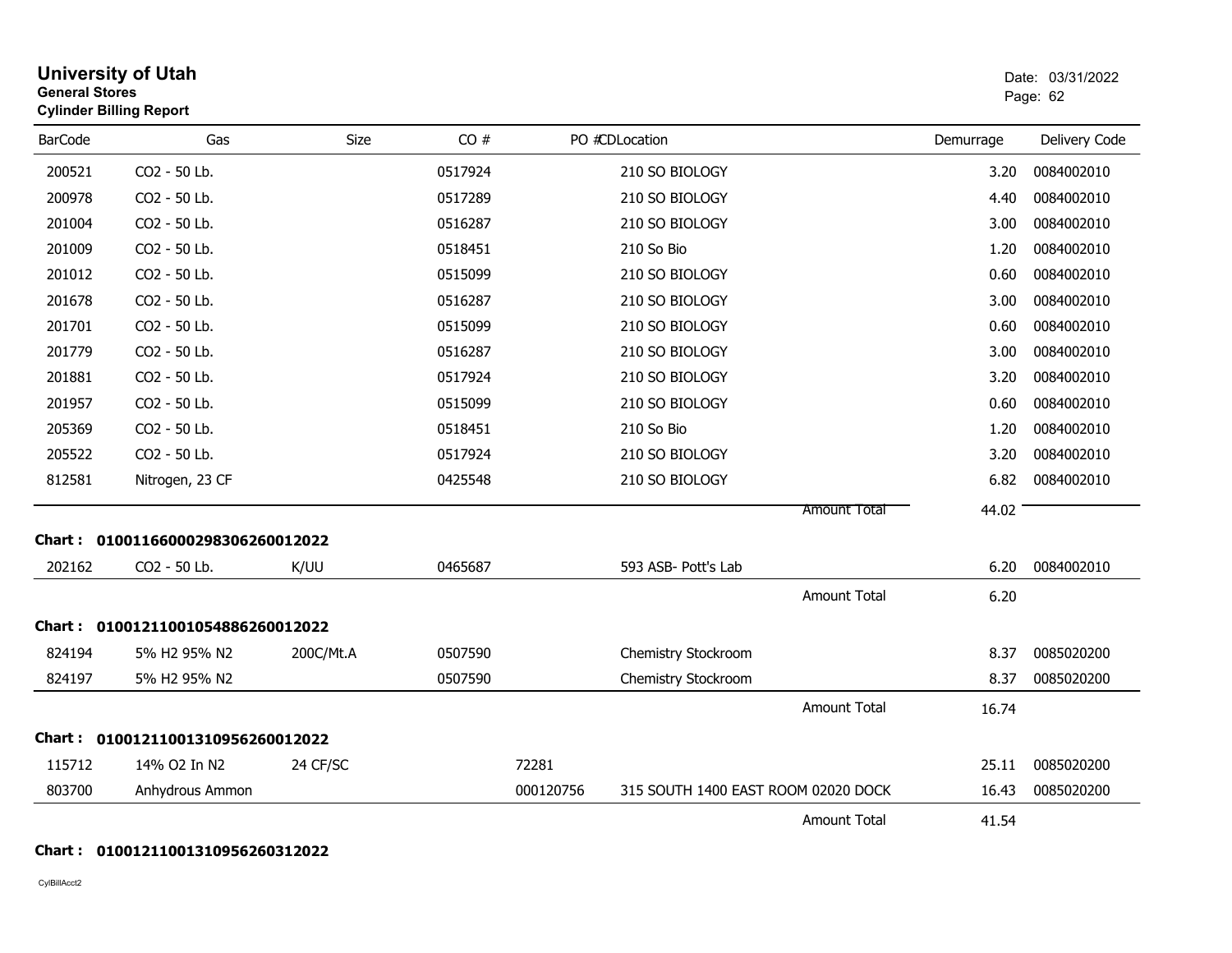| General Stores | <b>Cylinder Billing Report</b>    |                  |         |                                               |           | Page: 63      |
|----------------|-----------------------------------|------------------|---------|-----------------------------------------------|-----------|---------------|
| <b>BarCode</b> | Gas                               | Size             | CO#     | PO #CDLocation                                | Demurrage | Delivery Code |
| 200467         | Hydrogen - UHP                    | K/UU             | 0505730 |                                               | 6.20      |               |
|                |                                   |                  |         | <b>Amount Total</b>                           | 6.20      |               |
|                | Chart: 01001211001310956260412022 |                  |         |                                               |           |               |
| 201042         | Nitrogen, UHP                     | K/UU             | 0518406 | Chemistry Dock- Attn: Jared Smith             | 1.20      | 0085020200    |
| 201768         | Nitrogen, UHP                     |                  | 0518406 | Chemistry Dock- Attn: Jared Smith             | 1.20      | 0085020200    |
| 202291         | Argon - UHP                       |                  | 0517339 | 2020 HEB                                      | 4.40      | 0085020200    |
| 202869         | Argon - UHP                       |                  | 0517339 | 2020 HEB                                      | 5.60      | 0085020200    |
| 204673         | Nitrogen, UHP                     |                  | 0518406 | Chemistry Dock- Attn: Jared Smith             | 1.20      | 0085020200    |
| 825448         | Nitrogen, UHP                     |                  | 0517339 | 2020 HEB                                      | 5.94      | 0085020200    |
| 825449         | Nitrogen, UHP                     |                  | 0517339 | 2020 HEB                                      | 5.94      | 0085020200    |
| 825458         | Nitrogen, UHP                     |                  | 0517339 | 2020 HEB                                      | 7.56      | 0085020200    |
|                |                                   |                  |         | <b>Amount Total</b>                           | 33.04     |               |
|                | Chart: 01001212000013486530012022 |                  |         |                                               |           |               |
| 203572         | N2, Liquid GP45                   | <b>180 LTR/U</b> | 0261941 | <b>DOCK</b>                                   | 43.09     | 0085020200    |
|                |                                   |                  |         | <b>Amount Total</b>                           | 43.09     |               |
|                | Chart: 01001212000178156260512022 |                  |         |                                               |           |               |
| 201100         | N2, Liquid, 160                   | <b>160 LTR/U</b> | 0453738 | CROCKER SCIENCE EAST RECEIVING                | 43.09     | 0085020200    |
| 815105         | Oxygen 80cf                       |                  | 0453740 | <b>DOCK</b>                                   | 7.13      | 0085020200    |
|                |                                   |                  |         | <b>Amount Total</b>                           | 50.22     |               |
|                | Chart: 01001212000282166260012022 |                  |         |                                               |           |               |
| 202295         | Argon - UHP                       | K/UU             | 0516674 | the Machine shop in the Thatcher building Rig | 6.20      | 0085020200    |
|                |                                   |                  |         | <b>Amount Total</b>                           | 6.20      |               |
|                | Chart: 01001212000282196200512020 |                  |         |                                               |           |               |
| 201013         | Helium - UHP                      | K/UU             | 0402504 | <b>DOCK</b>                                   | 4.96      | 0085020200    |
|                |                                   |                  |         | <b>Amount Total</b>                           | 4.96      |               |

**University of Utah** Date: 03/31/2022

**General Stores**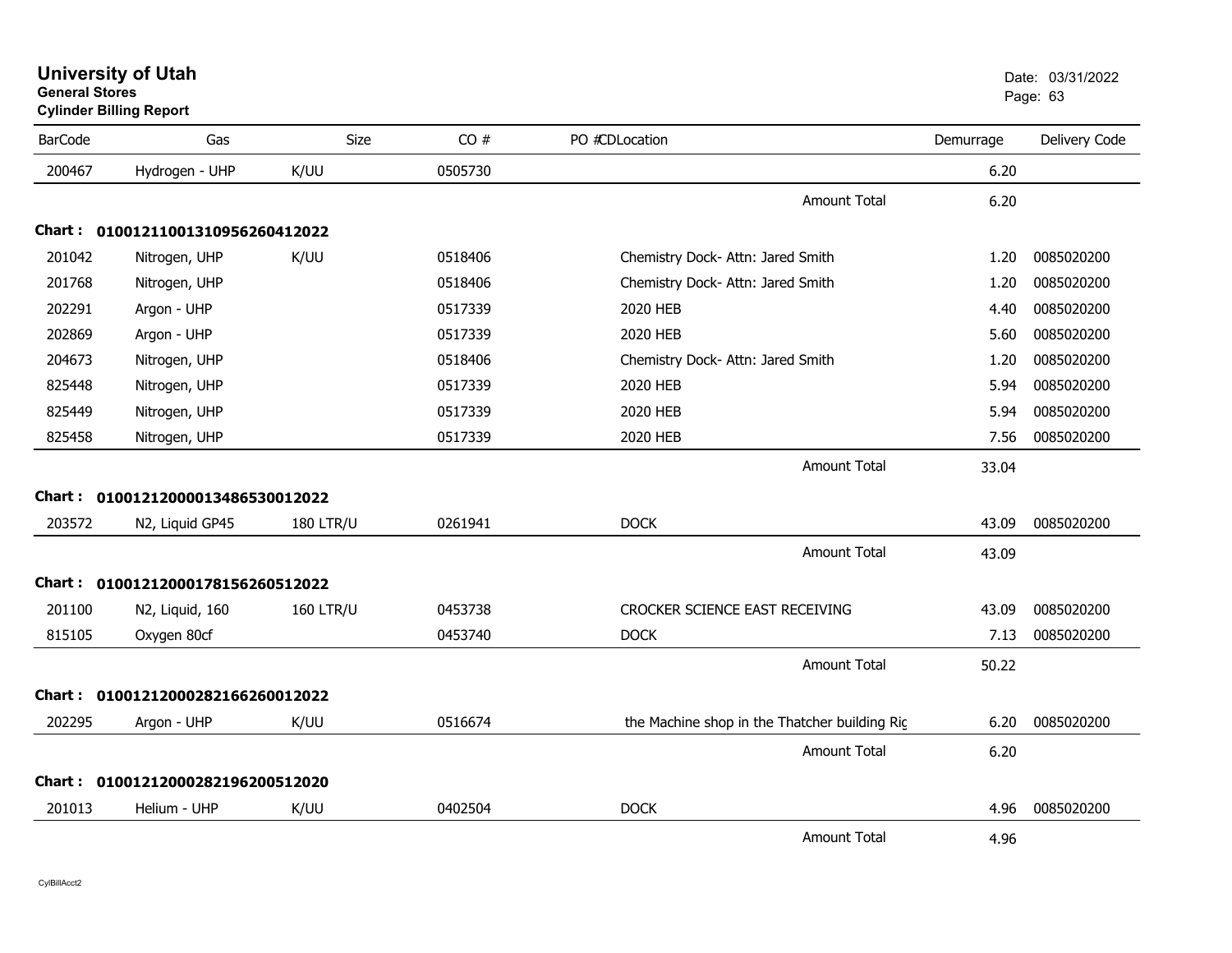|                | <b>University of Utah</b><br><b>General Stores</b><br><b>Cylinder Billing Report</b> |      |         |       |                         |           | Date: 03/31/2022<br>Page: 64 |
|----------------|--------------------------------------------------------------------------------------|------|---------|-------|-------------------------|-----------|------------------------------|
| <b>BarCode</b> | Gas                                                                                  | Size | CO#     |       | PO #CDLocation          | Demurrage | Delivery Code                |
|                | Chart: 01001212000282196200512022                                                    |      |         |       |                         |           |                              |
| 110311         | CO <sub>2</sub> - 50 Lb.                                                             | K/UU | 0016101 |       |                         | 4.96      | 0085020200                   |
| 114119         | Mix                                                                                  |      |         | 34559 | 3425 HEB                | 17.05     | 0085020200                   |
| 114376         | Carbon Monoxide                                                                      |      |         | 40473 | 4159 Chem               | 6.20      | 0085020200                   |
| 115582         | UHP N2O                                                                              |      |         |       | 2413 Chem               | 10.54     | 0085020200                   |
| 115624         | Methane C.P. GR                                                                      |      |         | 69541 | 3425 Chem               | 10.54     | 0085020200                   |
| 115749         | Nitrous Oxide                                                                        |      | 0113508 |       | 1223 Chem               | 7.44      | 0085020200                   |
| 115761         | Carbon Monoxide                                                                      |      |         | 31596 | 3423 Chem               | 6.20      | 0085020200                   |
| 200018         | Argon - UHP                                                                          |      | 0360320 |       | 315 S 1400 E RM 2020    | 4.96      | 0085020200                   |
| 200046         | Nitrogen 230 CF                                                                      |      | 0515317 |       | Chemistry Stockroom     | 6.20      | 0085020200                   |
| 200076         | Hydrogen                                                                             |      | 0340587 |       | <b>DOCK</b>             | 4.96      | 0085020200                   |
| 200098         | CO2 - Siphon                                                                         |      | 0494216 |       | 2020 HEB                | 6.20      | 0085020200                   |
| 200102         | CO2 - Siphon                                                                         |      | 0510285 |       | 2020 HEB                | 6.20      | 0085020200                   |
| 200111         | CO2 - Siphon                                                                         |      | 0509400 |       | <b>DOCK</b>             | 6.20      | 0085020200                   |
| 200162         | CO2 - Siphon                                                                         |      | 0509400 |       | <b>DOCK</b>             | 6.20      | 0085020200                   |
| 200197         | Argon                                                                                |      | 0517559 |       | 2020 HEB                | 4.80      | 0085020200                   |
| 200232         | Nitrogen 230 CF                                                                      |      | 0469116 |       | 2020 HEB                | 6.20      | 0085020200                   |
| 200244         | Nitrogen 230 CF                                                                      |      | 0455762 |       | 2020 HEB                | 4.96      | 0085020200                   |
| 200279         | Argon                                                                                |      | 0517559 |       | 2020 HEB                | 4.60      | 0085020200                   |
| 200280         | 5% H2 In Argon                                                                       |      | 0518085 |       | 2020 HEB                | 2.60      | 0085020200                   |
| 200303         | Argon - UHP                                                                          |      | 0476732 |       | 2020 HEB                | 6.20      | 0085020200                   |
| 200306         | Argon                                                                                |      | 0470877 |       | 2020 HEB                | 6.20      | 0085020200                   |
| 200329         | Nitrogen 230 CF                                                                      |      | 0405744 |       | <b>DOCK</b>             | 4.96      | 0085020200                   |
| 200385         | Nitrogen 230 CF                                                                      |      | 0463533 |       | <b>HEB LOADING DOCK</b> | 4.96      | 0085020200                   |
| 200444         | Nitrogen 230 CF                                                                      |      | 0416465 |       | <b>DOCK</b>             | 4.96      | 0085020200                   |
| 200446         | Nitrogen 230 CF                                                                      |      | 0435865 |       | <b>DOCK</b>             | 4.96      | 0085020200                   |
| 200458         | Oxygen, USP                                                                          |      | 0514442 |       | 2020 HEB                | 6.20      | 0085020200                   |
| 200517         | Argon                                                                                |      | 0515862 |       | Chemistry-stockroom     | 2.20      | 0085020200                   |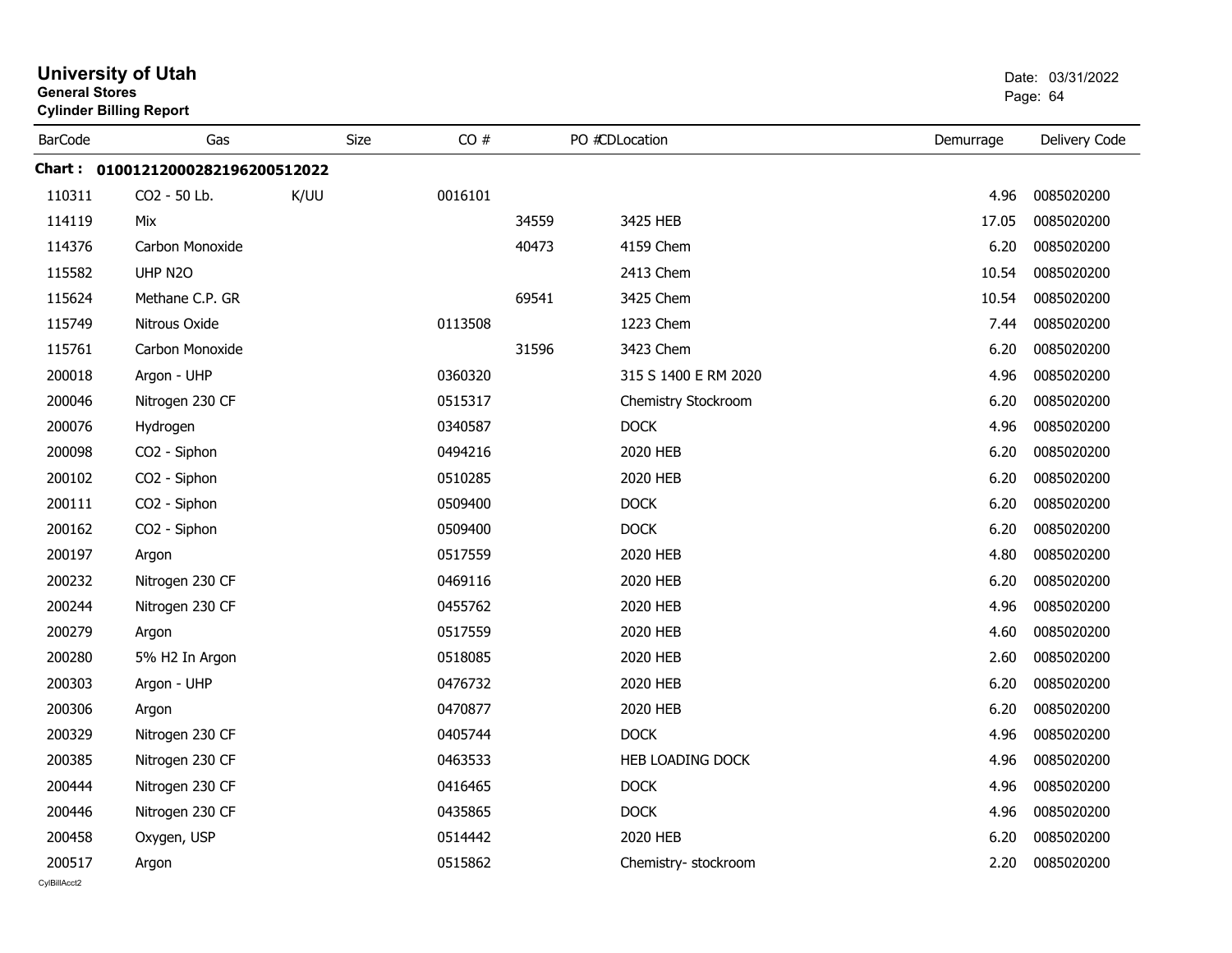#### **University of Utah** Date: 03/31/2022 **General Stores**entry of the control of the control of the control of the control of the control of the control of the control of the control of the control of the control of the control of the control of the control of the control of the **Cylinder Billing Report**

| <b>BarCode</b> | Gas             | CO#<br>Size | PO #CDLocation        | Demurrage | Delivery Code |
|----------------|-----------------|-------------|-----------------------|-----------|---------------|
| 200519         | Argon           | 0505087     | Chemistry Dock        | 6.00      | 0085020200    |
| 200534         | Argon           | 0517559     | 2020 HEB              | 4.80      | 0085020200    |
| 200540         | Argon           | 0511176     | 2020 HEB Stockroom    | 6.20      | 0085020200    |
| 200549         | Argon           | 0510908     | 2020 HEB              | 6.20      | 0085020200    |
| 200552         | Oxygen, USP     | 0506989     | 2020 HEB              | 6.20      | 0085020200    |
| 200577         | Nitrogen 230 CF | 0509400     | DOCK                  | 6.20      | 0085020200    |
| 200601         | Nitrogen 230 CF | 0478175     | 2020 HEB              | 0.60      | 0085020200    |
| 200641         | Argon           | 0517559     | 2020 HEB              | 4.80      | 0085020200    |
| 200657         | Argon           | 0517559     | 2020 HEB              | 4.80      | 0085020200    |
| 200686         | Hydrogen        | 0516326     | 2020 HEB              | 6.20      | 0085020200    |
| 200703         | Argon           | 0516050     | Chemistry- stockroom  | 6.20      | 0085020200    |
| 200708         | Nitrogen 230 CF | 0515317     | Chemistry Stockroom   | 6.20      | 0085020200    |
| 200716         | Nitrogen 230 CF | 0501760     | 2020 HEB              | 6.20      | 0085020200    |
| 200755         | Air - 233 CF    | 0380375     | <b>DOCK</b>           | 4.96      | 0085020200    |
| 200793         | Nitrogen 230 CF | 0511325     | 2020 HEB              | 6.20      | 0085020200    |
| 200794         | Oxygen, USP     | 0511887     | 2020 HEB              | 6.20      | 0085020200    |
| 200838         | Nitrogen 230 CF | 0263445     | <b>DOCK</b>           | 4.96      | 0085020200    |
| 200848         | Oxygen, USP     | 0386231     | <b>DOCK</b>           | 4.96      | 0085020200    |
| 200871         | Hydrogen - UHP  | 0500715     | Chemistry Stockroom   | 6.20      | 0085020200    |
| 200902         | Argon           | 0364133     | <b>DOCK</b>           | 4.96      | 0085020200    |
| 200928         | Air - 233 CF    | 0459254     | HEB LOADING DOCK      | 4.96      | 0085020200    |
| 200939         | Hydrogen - UHP  | 0505096     | 2020 HEB              | 6.20      | 0085020200    |
| 200992         | Hydrogen        | 0481471     | <b>DOCK</b>           | 6.20      | 0085020200    |
| 200994         | Acetylene, CF   | 0273625     | <b>DOCK</b>           | 4.96      | 0085020200    |
| 201029         | Argon           | 0452360     | 2020 HEB              | 4.96      | 0085020200    |
| 201039         | Argon           | 0513662     | <b>Chemistry Dock</b> | 6.20      | 0085020200    |
| 201070         | Argon           | 0458487     | 2020 HEB              | 4.96      | 0085020200    |
| 201073         | Oxygen, USP     | 0471359     | 2020 HEB              | 6.20      | 0085020200    |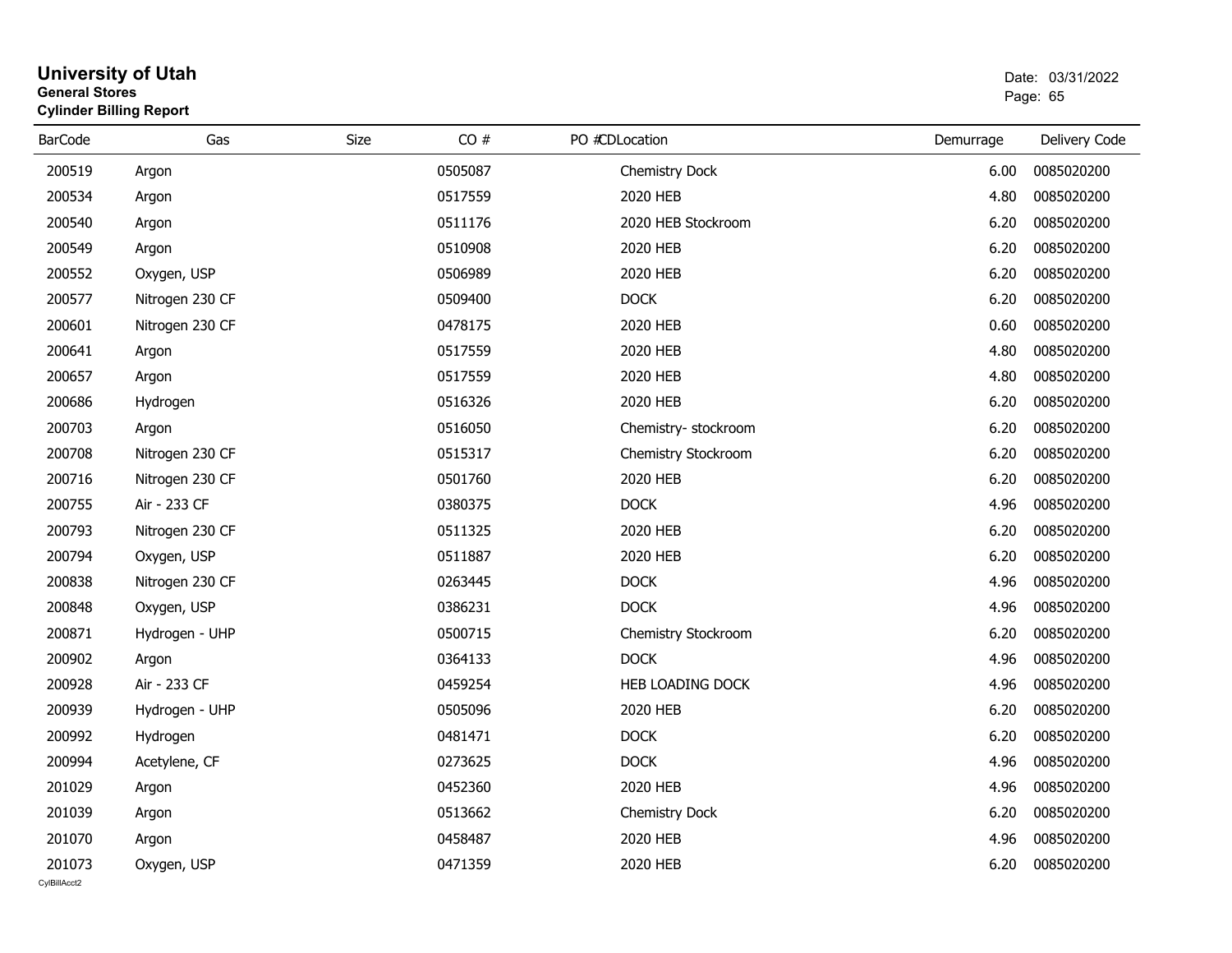#### **University of Utah** Date: 03/31/2022 **General Stores**е в последници по последници по последници по последници по последници по последници по последници по последниц<br>В 1963 године по последници по последници по последници по последници по последници по последници по последни **Cylinder Billing Report**

| <b>BarCode</b> | Gas             | CO#<br>Size | PO #CDLocation       | Demurrage | Delivery Code |
|----------------|-----------------|-------------|----------------------|-----------|---------------|
| 201093         | Nitrogen 230 CF | 0471901     | 2020 HEB             | 6.20      | 0085020200    |
| 201114         | Oxygen, USP     | 0300138     | <b>DOCK</b>          | 4.96      | 0085020200    |
| 201118         | Oxygen, USP     | 0362203     | 315 S 1400 E RM 2020 | 4.96      | 0085020200    |
| 201157         | Argon           | 0516050     | Chemistry-stockroom  | 1.40      | 0085020200    |
| 201177         | Argon           | 0511176     | 2020 HEB Stockroom   | 6.20      | 0085020200    |
| 201205         | Hydrogen - UHP  | 0383665     | <b>DOCK</b>          | 4.96      | 0085020200    |
| 201208         | 5% H2 In Argon  | 0509400     | <b>DOCK</b>          | 6.20      | 0085020200    |
| 201209         | 5% H2 In Argon  | 0517559     | 2020 HEB             | 4.80      | 0085020200    |
| 201214         | CO2 - Inst. Gra | 0303814     | <b>DOCK</b>          | 4.96      | 0085020200    |
| 201220         | 5% H2 In Argon  | 0517559     | 2020 HEB             | 4.80      | 0085020200    |
| 201327         | Hydrogen        | 0465575     | <b>DOCK</b>          | 6.20      | 0085020200    |
| 201344         | Argon           | 0443453     | 2020 Chem            | 4.96      | 0085020200    |
| 201385         | Nitrogen 230 CF | 0372773     | DOCK                 | 4.96      | 0085020200    |
| 201412         | Oxygen, USP     | 0517559     | 2020 HEB             | 4.80      | 0085020200    |
| 201421         | Argon           | 0513662     | Chemistry Dock       | 5.00      | 0085020200    |
| 201452         | Air - 233 CF    | 0465635     | HEB LOADING DOCK     | 6.20      | 0085020200    |
| 201463         | Argon           | 0515862     | Chemistry-stockroom  | 3.60      | 0085020200    |
| 201471         | Nitrogen 230 CF | 0515317     | Chemistry Stockroom  | 6.20      | 0085020200    |
| 201503         | Nitrogen 230 CF | 0489424     | 2020 HEB             | 6.20      | 0085020200    |
| 201548         | Air - 233 CF    | 0428912     | <b>DOCK</b>          | 4.96      | 0085020200    |
| 201552         | CO2 - Siphon    | 0509400     | <b>DOCK</b>          | 6.20      | 0085020200    |
| 201555         | Argon           | 0517559     | 2020 HEB             | 4.80      | 0085020200    |
| 201575         | Oxygen, USP     | 0514442     | 2020 HEB             | 3.60      | 0085020200    |
| 201576         | Oxygen, USP     | 0500641     | 2020 HEB             | 6.20      | 0085020200    |
| 201598         | Argon           | 0488191     | Chemistry Stockroom  | 6.20      | 0085020200    |
| 201605         | Argon           | 0494216     | 2020 HEB             | 6.20      | 0085020200    |
| 201659         | Nitrogen 230 CF | 0495548     | 2020 HEB             | 6.20      | 0085020200    |
| 201672         | Argon - UHP     | 0510935     | <b>DOCK</b>          | 6.20      | 0085020200    |
| CvIBillAcct2   |                 |             |                      |           |               |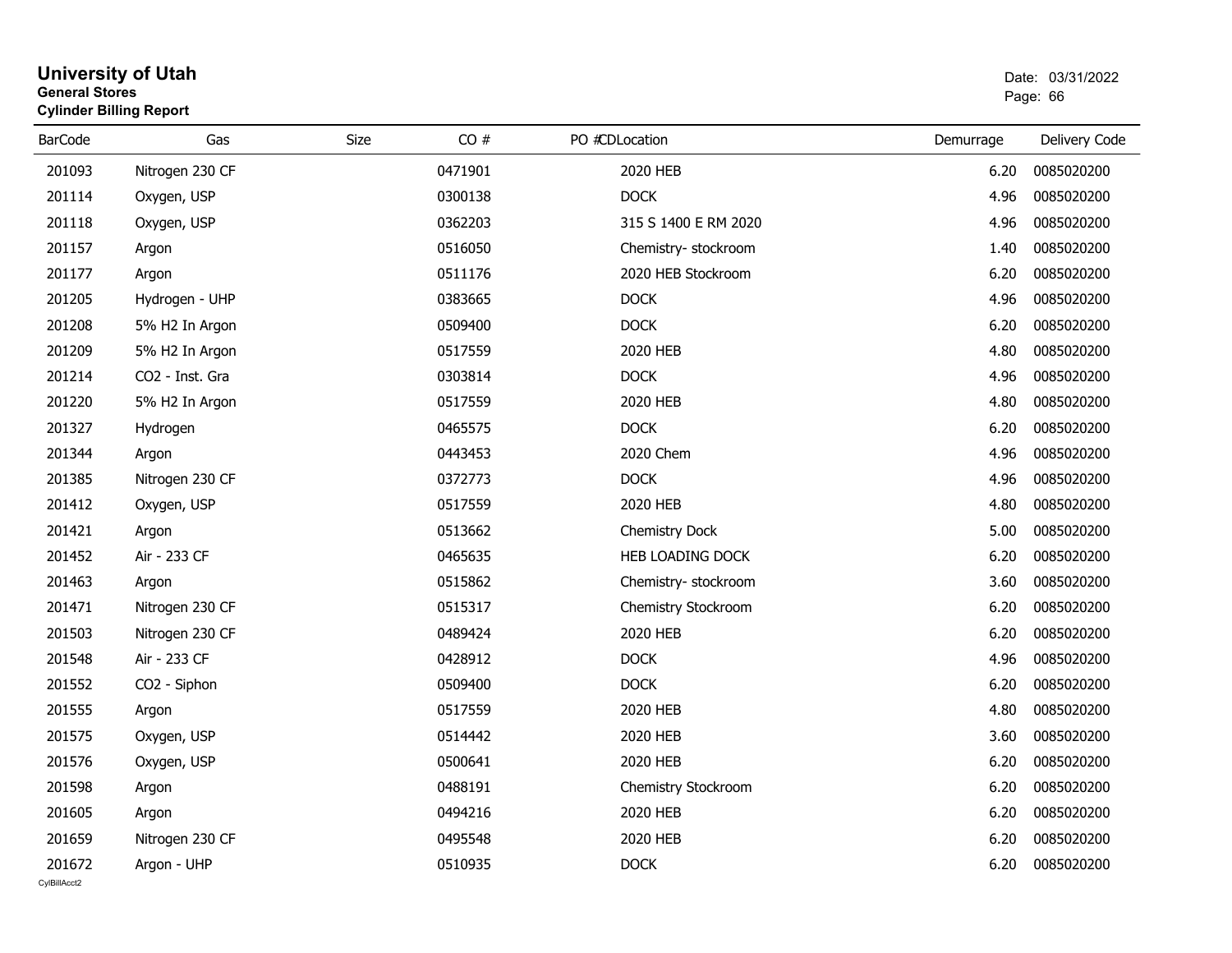#### **University of Utah** Date: 03/31/2022 **General Stores**end and the state of the state of the state of the state of the state of the state of the state of the state of the state of the state of the state of the state of the state of the state of the state of the state of the st **Cylinder Billing Report**

| <b>BarCode</b> | Gas             | Size    | CO# | PO #CDLocation       | Demurrage | Delivery Code |
|----------------|-----------------|---------|-----|----------------------|-----------|---------------|
|                |                 |         |     |                      |           |               |
| 201681         | Oxygen, USP     | 0518085 |     | 2020 HEB             | 2.60      | 0085020200    |
| 201693         | Nitrogen 230 CF | 0515317 |     | Chemistry Stockroom  | 6.20      | 0085020200    |
| 201706         | Air - 233 CF    | 0367182 |     | <b>DOCK</b>          | 4.96      | 0085020200    |
| 201761         | Nitrogen 230 CF | 0335979 |     | <b>DOCK</b>          | 4.96      | 0085020200    |
| 201769         | Argon           | 0513662 |     | Chemistry Dock       | 6.20      | 0085020200    |
| 201772         | Nitrogen 230 CF | 0495548 |     | 2020 HEB             | 6.20      | 0085020200    |
| 201836         | Nitrogen 230 CF | 0431975 |     | <b>DOCK</b>          | 4.96      | 0085020200    |
| 201844         | Oxygen, USP     | 0514442 |     | 2020 HEB             | 6.20      | 0085020200    |
| 201848         | Oxygen, USP     | 0479597 |     | 2020 HEB             | 6.20      | 0085020200    |
| 201883         | 5% H2 95% N2    | 0511761 |     | 2020 HEB             | 6.20      | 0085020200    |
| 201889         | Argon           | 0496428 |     | 2020 HEB             | 6.20      | 0085020200    |
| 201891         | Argon           | 0515862 |     | Chemistry-stockroom  | 6.20      | 0085020200    |
| 201994         | Hydrogen - UHP  | 0460886 |     | <b>HEB DOCK</b>      | 4.96      | 0085020200    |
| 202004         | 5% H2 95% N2    | 0509429 |     | Chemistry Dock       | 6.20      | 0085020200    |
| 202007         | Air - 233 CF    | 0469116 |     | 2020 HEB             | 6.20      | 0085020200    |
| 202054         | Hydrogen        | 0506989 |     | 2020 HEB             | 6.20      | 0085020200    |
| 202055         | Hydrogen        | 0363124 |     | 315 S 1400 E Rm 2020 | 4.96      | 0085020200    |
| 202061         | Argon           | 0508670 |     | 2020 HEB             | 6.20      | 0085020200    |
| 202073         | CO2 - Siphon    | 0483281 |     | 2020 HEB             | 6.20      | 0085020200    |
| 202080         | Hydrogen        | 0506989 |     | 2020 HEB             | 6.20      | 0085020200    |
| 202100         | Oxygen, USP     | 0517559 |     | 2020 HEB             | 4.80      | 0085020200    |
| 202105         | Argon           | 0507654 |     | <b>DOCK</b>          | 6.20      | 0085020200    |
| 202125         | Argon           | 0515862 |     | Chemistry-stockroom  | 6.20      | 0085020200    |
| 202128         | Hydrogen        | 0483281 |     | 2020 HEB             | 6.20      | 0085020200    |
| 202153         | Hydrogen        | 0410567 |     | <b>DOCK</b>          | 4.96      | 0085020200    |
| 202173         | Argon           | 0517559 |     | 2020 HEB             | 4.80      | 0085020200    |
| 202174         | Argon           | 0454562 |     | 2020 HEB             | 4.96      | 0085020200    |
| 202182         | Helium - UHP    | 0309367 |     | <b>DOCK</b>          | 4.96      | 0085020200    |
| CvIBillAcct2   |                 |         |     |                      |           |               |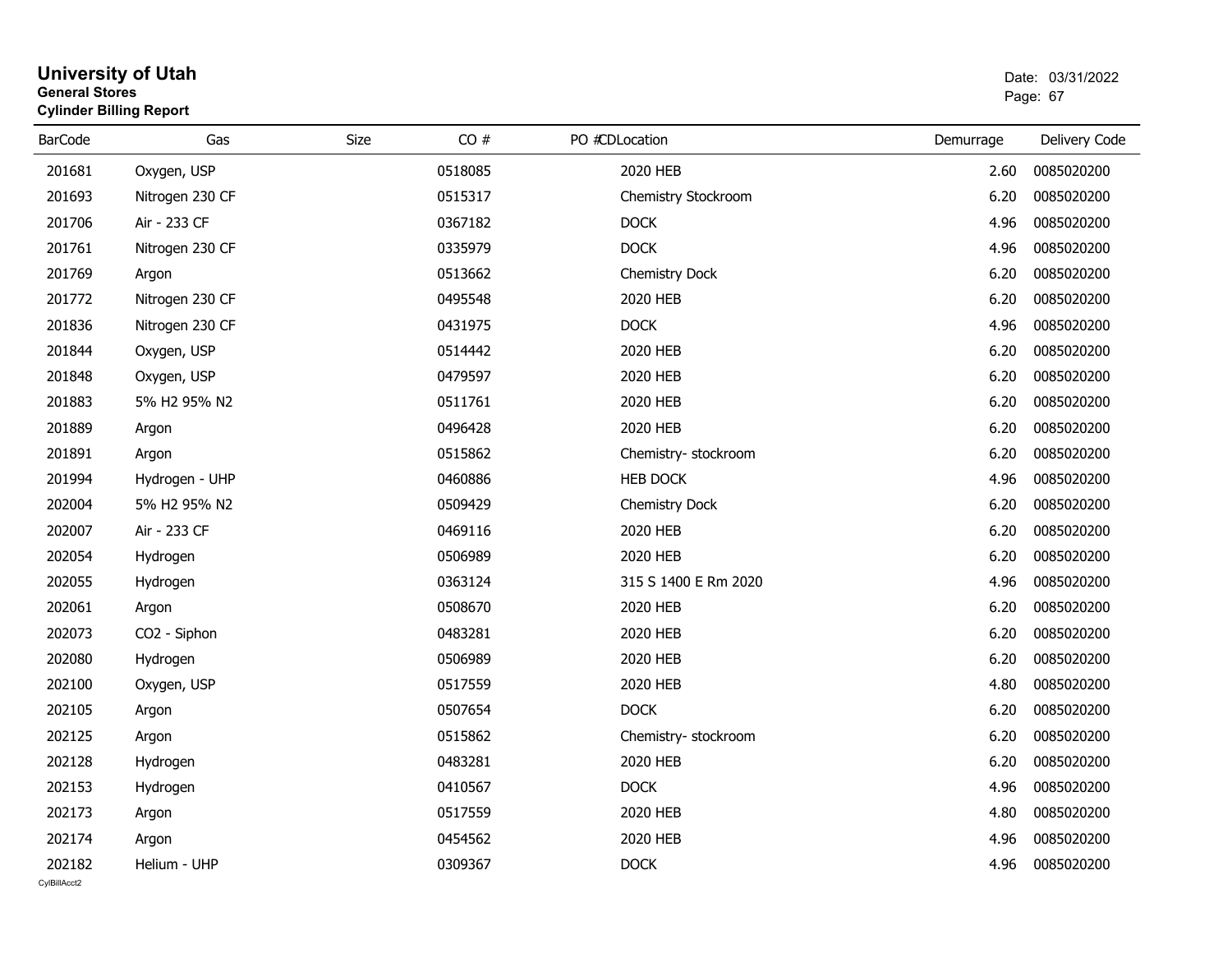#### **University of Utah** Date: 03/31/2022 **General Stores**entry of the control of the control of the control of the control of the control of the control of the control of the control of the control of the control of the control of the control of the control of the control of the **Cylinder Billing Report**

| <b>BarCode</b>         | Gas             | <b>Size</b> | CO# | PO #CDLocation      | Demurrage | Delivery Code |
|------------------------|-----------------|-------------|-----|---------------------|-----------|---------------|
| 202277                 | Argon           | 0507654     |     | <b>DOCK</b>         | 6.20      | 0085020200    |
| 202314                 | Nitrous Oxide-E | 0303208     |     | <b>DOCK</b>         | 4.96      | 0085020200    |
| 202322                 | Helium - UHP    | 0512205     |     | Chemistry Dock      | 6.20      | 0085020200    |
| 202381                 | Hydrogen - UHP  | 0481006     |     | Chemistry Stockroom | 6.20      | 0085020200    |
| 202383                 | Hydrogen        | 0518085     |     | 2020 HEB            | 2.60      | 0085020200    |
| 202388                 | CO2 - Siphon    | 0365453     |     | 2020 Chem.          | 4.96      | 0085020200    |
| 202602                 | Hydrogen        | 0511887     |     | 2020 HEB            | 1.40      | 0085020200    |
| 202609                 | Argon           | 0517559     |     | 2020 HEB            | 4.60      | 0085020200    |
| 202617                 | Argon           | 0455145     |     | 2020 HEB            | 4.96      | 0085020200    |
| 202732                 | CO2 - Siphon    | 0510285     |     | 2020 HEB            | 6.20      | 0085020200    |
| 202733                 | CO2 - Siphon    | 0498032     |     | 2020 HEB            | 6.20      | 0085020200    |
| 202737                 | CO2 - Siphon    | 0509400     |     | <b>DOCK</b>         | 6.20      | 0085020200    |
| 202756                 | Hydrogen - UHP  | 0367182     |     | <b>DOCK</b>         | 4.96      | 0085020200    |
| 202762                 | Hydrogen        | 0358414     |     | 2020 HEB            | 4.96      | 0085020200    |
| 202770                 | Argon           | 0352181     |     | <b>DOCK</b>         | 4.96      | 0085020200    |
| 202772                 | Argon           | 0511176     |     | 2020 HEB Stockroom  | 6.20      | 0085020200    |
| 202780                 | Nitrogen 230 CF | 0422615     |     | 2020 HEB            | 4.96      | 0085020200    |
| 202785                 | Argon           | 0517559     |     | 2020 HEB            | 4.80      | 0085020200    |
| 202806                 | Air - 233 CF    | 0421624     |     | <b>DOCK</b>         | 4.96      | 0085020200    |
| 202819                 | Argon           | 0411471     |     | <b>DOCK</b>         | 4.96      | 0085020200    |
| 202941                 | Argon           | 0409001     |     | <b>DOCK</b>         | 4.96      | 0085020200    |
| 203022                 | Helium - UHP    | 0500173     |     | <b>DOCK</b>         | 6.20      | 0085020200    |
| 203023                 | Helium - UHP    | 0402504     |     | <b>DOCK</b>         | 4.96      | 0085020200    |
| 203065                 | Helium - UHP    | 0473607     |     | 2020 HEB            | 6.20      | 0085020200    |
| 203263                 | Nitrogen, UHP   | 0504538     |     | 2020 HEB            | 6.20      | 0085020200    |
| 203324                 | Oxygen, USP     | 0479597     |     | 2020 HEB            | 6.20      | 0085020200    |
| 203341                 | Helium - UHP    | 0492659     |     | 2020 HEB            | 6.20      | 0085020200    |
| 203360<br>CvIBillAcct2 | Helium - UHP    | 0501152     |     | 2020 HEB            | 6.20      | 0085020200    |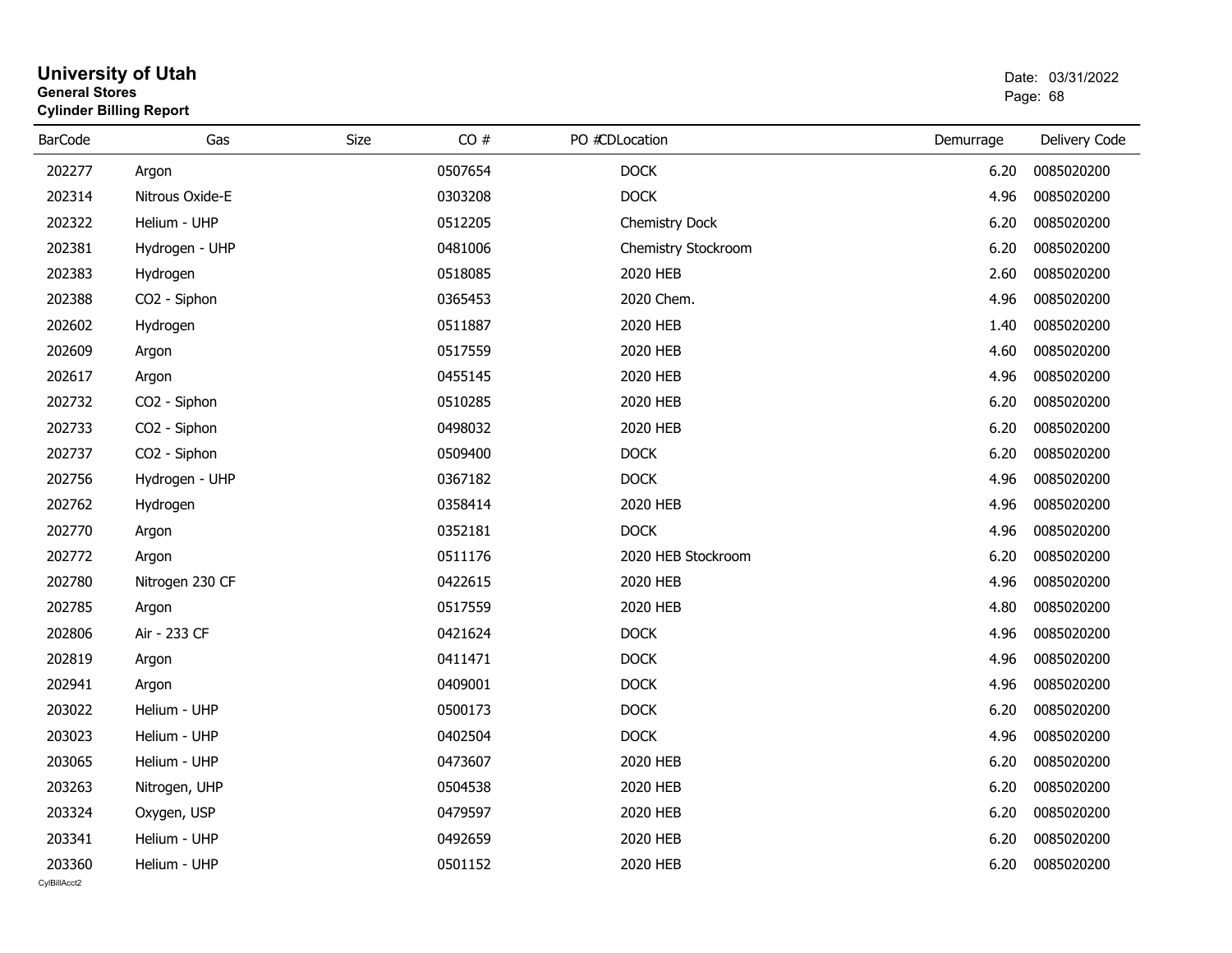#### **University of Utah** Date: 03/31/2022 **General Stores**en de la provincia de la provincia de la provincia de la provincia de la provincia de la provincia de la provi **Cylinder Billing Report**

| <b>BarCode</b> | Gas             | CO#<br>Size | PO #CDLocation         | Demurrage | Delivery Code |
|----------------|-----------------|-------------|------------------------|-----------|---------------|
| 203514         | Argon           | 0508670     | 2020 HEB               | 6.20      | 0085020200    |
| 203734         | Nitrous Oxide-E | 0500562     | 2020 HEB               | 6.20      | 0085020200    |
| 203812         | Nitrogen 230 CF | 0456515     | Chemistry Dock         | 4.96      | 0085020200    |
| 203820         | Argon           | 0515862     | Chemistry-stockroom    | 6.20      | 0085020200    |
| 203837         | Argon           | 0517559     | 2020 HEB               | 2.20      | 0085020200    |
| 203840         | Hydrogen        | 0475101     | 2020 HEB               | 6.20      | 0085020200    |
| 203844         | Nitrogen 230 CF | 0320764     | <b>DOCK</b>            | 4.96      | 0085020200    |
| 203867         | Argon           | 0507654     | <b>DOCK</b>            | 6.20      | 0085020200    |
| 203885         | Argon           | 0516050     | Chemistry-stockroom    | 6.20      | 0085020200    |
| 203887         | Helium - UHP    | 0453924     | CROCKER SCIENCE RM 031 | 4.96      | 0085020200    |
| 203893         | Argon           | 0458956     | 2020 HEB               | 4.96      | 0085020200    |
| 203894         | Nitrogen 230 CF | 0511325     | 2020 HEB               | 6.20      | 0085020200    |
| 203897         | Helium - UHP    | 0503994     | 2020 HEB               | 6.20      | 0085020200    |
| 203901         | Hydrogen        | 0055106     | 3425 Chem              | 4.96      | 0085020200    |
| 203905         | CO2 - 50 Lb.    | 0001785     | 3539 Chem              | 4.96      | 0085020200    |
| 203933         | Hydrogen        | 0511887     | 2020 HEB               | 6.20      | 0085020200    |
| 203957         | Argon           | 0505995     | Chemistry Stockroom    | 5.00      | 0085020200    |
| 203979         | Hydrogen        | 0516326     | 2020 HEB               | 3.60      | 0085020200    |
| 203984         | Argon           | 0513662     | Chemistry Dock         | 6.20      | 0085020200    |
| 203989         | Nitrogen 230 CF | 0511325     | 2020 HEB               | 6.20      | 0085020200    |
| 204471         | Nitrogen, 23 CF | 0478277     | 2020 HEB               | 6.20      | 0085020200    |
| 204520         | Hydrogen        | 0412623     | <b>DOCK</b>            | 4.96      | 0085020200    |
| 204536         | Argon           | 0488191     | Chemistry Stockroom    | 6.20      | 0085020200    |
| 204666         | Helium - UHP    | 0339207     |                        | 4.96      | 0085020200    |
| 204675         | Nitrogen, UHP   | 0389460     | <b>DOCK</b>            | 4.96      | 0085020200    |
| 204745         | Helium - UHP    | 0471901     | 2020 HEB               | 6.20      | 0085020200    |
| 205280         | Argon - UHP     | 0403688     | <b>DOCK</b>            | 4.96      | 0085020200    |
| 205285         | Argon - UHP     | 0458577     | 2020 HEB               | 4.96      | 0085020200    |
| CvIBillAcct2   |                 |             |                        |           |               |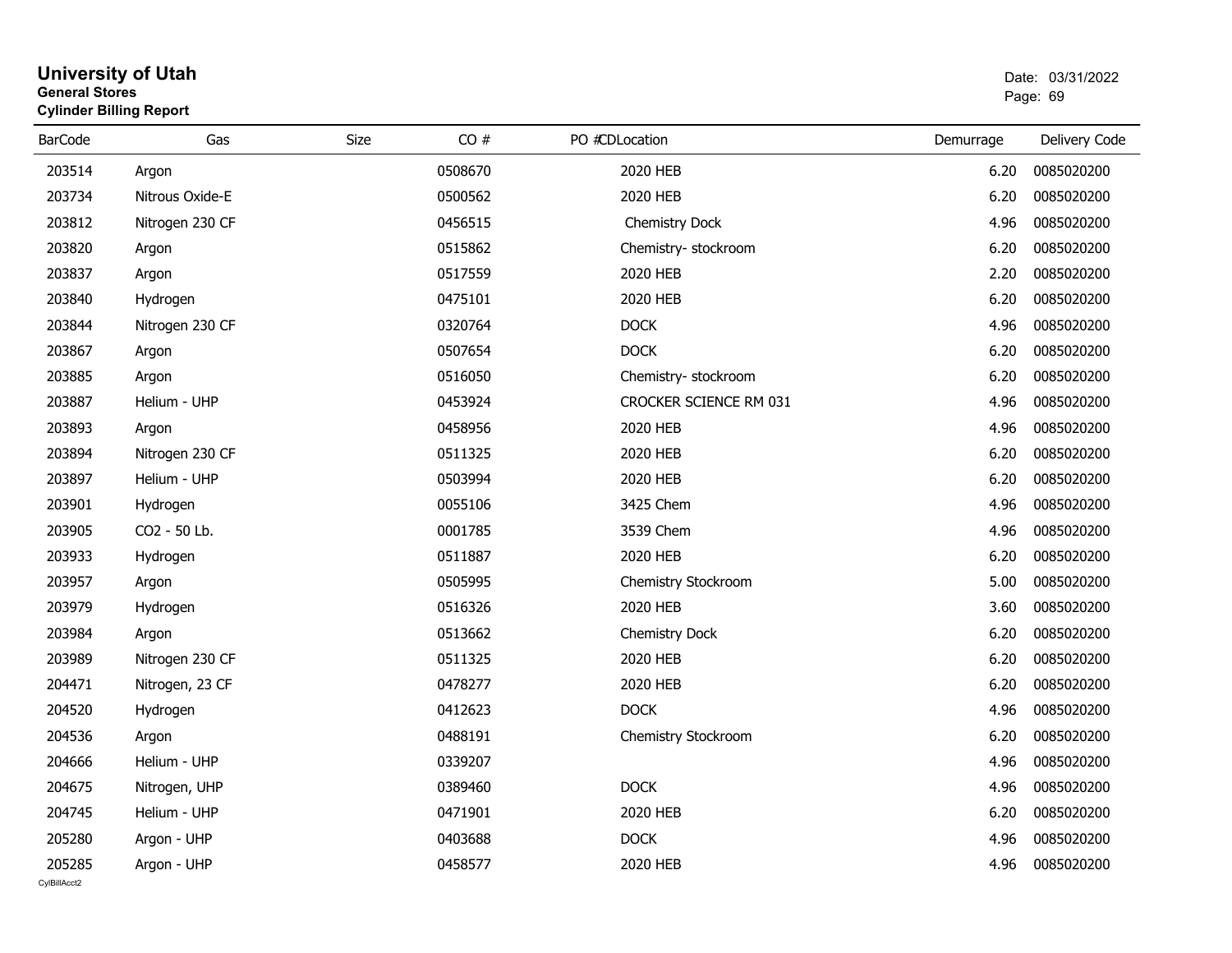| General Stores | <b>Cylinder Billing Report</b> | Page: 70 |         |       |                               |           |               |
|----------------|--------------------------------|----------|---------|-------|-------------------------------|-----------|---------------|
| <b>BarCode</b> | Gas                            | Size     | CO#     |       | PO #CDLocation                | Demurrage | Delivery Code |
| 205561         | Argon - UHP                    |          | 0325519 |       | <b>DOCK</b>                   | 4.00      | 0085020200    |
| 205595         | Oxygen - 20 CF                 |          | 0417476 |       | <b>DOCK</b>                   | 4.96      | 0085020200    |
| 205632         | Oxygen, USP                    |          | 0514442 |       | 2020 HEB                      | 6.20      | 0085020200    |
| 205758         | Argon - UHP                    |          | 0479105 |       | 2020 HEB Attn: Cameron Cheyne | 6.20      | 0085020200    |
| 205802         | Nitrogen, 23 CF                |          | 0478277 |       | 2020 HEB                      | 6.20      | 0085020200    |
| 205829         | Oxygen, USP                    |          | 0464676 |       | HEB LOADING DOCK              | 6.20      | 0085020200    |
| 205896         | Oxygen, USP                    |          | 0514442 |       | 2020 HEB                      | 3.60      | 0085020200    |
| 300016         | 5% H2 In Argon                 |          | 0505995 |       | Chemistry Stockroom           | 4.86      | 0085020200    |
| 800194         | Mix                            |          |         | 14448 | 2020 HEB                      | 16.43     | 0085020200    |
| 800387         | Xenon                          |          |         | 17135 | 2020 HEB                      | 16.43     | 0085020200    |
| 801195         | 14% O2 In N2                   |          |         | 38454 | 2020 HEB                      | 8.99      | 0085020200    |
| 801224         | 3% Methan Bal H                |          |         | 37804 | 2020 Heb                      | 11.16     | 0085020200    |
| 802000         | Carbon Monoxide                |          | 0163867 |       | <b>DOCK</b>                   | 7.44      | 0085020200    |
| 803722         | Anhydrous Ammon                |          | 0221503 |       | <b>DOCK</b>                   | 6.20      | 0085020200    |
| 803964         | Argon - UHP                    |          | 0237693 |       | <b>DOCK</b>                   | 7.44      | 0085020200    |
| 804239         | Acetylene, Atom                |          | 0241169 |       |                               | 10.54     |               |
| 804398         | Sulfur Dioxide                 |          | 0244920 |       | <b>DOCK</b>                   | 6.82      | 0085020200    |
| 804860         | 10%KR In Helium                |          | 0260765 |       | <b>DOCK</b>                   | 17.05     | 0085020200    |
| 805428         | 4%025%Co291%Ar                 |          | 0273770 |       | <b>DOCK</b>                   | 6.82      | 0085020200    |
| 806780         | N <sub>2</sub> O-Electronic    |          | 0284587 |       | <b>DOCK</b>                   | 6.82      | 0085020200    |
| 806903         | 5%Fluorine/He                  |          | 0287737 |       | <b>DOCK</b>                   | 18.60     | 0085020200    |
| 806907         | Krypton                        |          | 0287737 |       | <b>DOCK</b>                   | 18.60     | 0085020200    |
| 806918         | Research Neon                  |          | 0288191 |       | <b>DOCK</b>                   | 18.60     | 0085020200    |
| 807065         | CO2 - Inst. Gra                |          | 0303972 |       | <b>DOCK</b>                   | 6.82      | 0085020200    |
| 807113         | Sulfur Hexafluo                |          | 0305907 |       | <b>DOCK</b>                   | 17.05     | 0085020200    |
| 807617         | Methane, UHP                   |          | 0315516 |       | <b>DOCK</b>                   | 16.43     | 0085020200    |
| 807638         | 10% Xenon, He                  |          | 0317097 |       | <b>DOCK</b>                   | 17.05     | 0085020200    |
| 807885         | Oxygen, UHP,                   |          | 0325519 |       | <b>DOCK</b>                   | 6.82      | 0085020200    |

# **University of Utah** Date: 03/31/2022 **General Stores**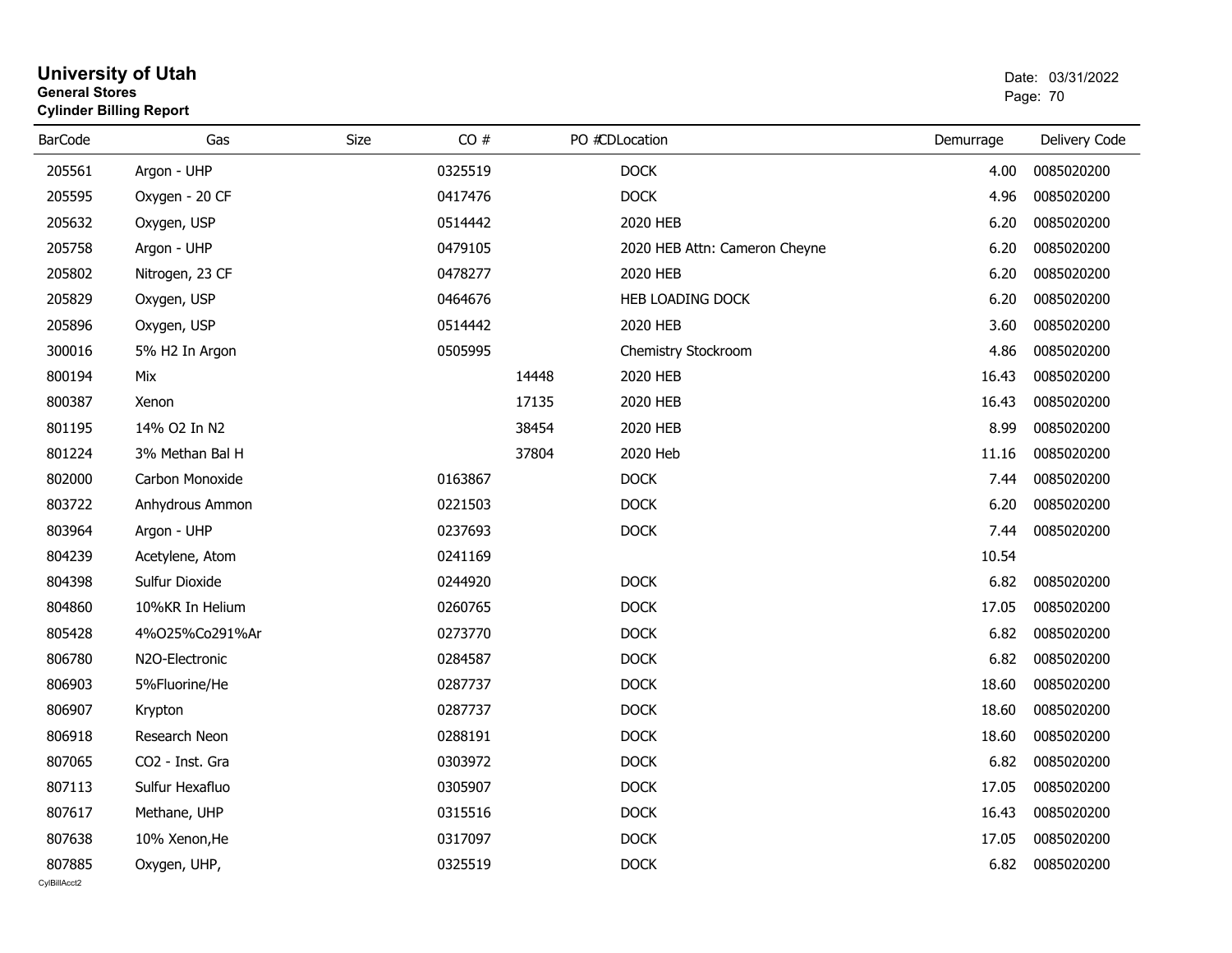| <b>General Stores</b> | <b>Cylinder Billing Report</b> |      | Page: 71 |                      |           |               |
|-----------------------|--------------------------------|------|----------|----------------------|-----------|---------------|
| <b>BarCode</b>        | Gas                            | Size | CO#      | PO #CDLocation       | Demurrage | Delivery Code |
| 807962                | Sulfur Hexafluo                |      | 0326032  | <b>DOCK</b>          | 17.05     | 0085020200    |
| 808011                | Chlorine                       |      | 0326249  | <b>DOCK</b>          | 17.05     | 0085020200    |
| 808086                | Hydrogen, UHP                  |      | 0329473  | <b>DOCK</b>          | 7.44      | 0085020200    |
| 808179                | Silane In HE                   |      | 0331163  | <b>DOCK</b>          | 6.82      | 0085020200    |
| 808889                | Nitrogen, UHP                  |      | 0347714  | RM 2020 315 S 1400 E | 7.44      | 0085020200    |
| 808961                | Ethylene                       |      | 0351010  | <b>DOCK</b>          | 23.56     | 0085020200    |
| 809722                | Oxygen, USP                    |      | 0368601  | <b>DOCK</b>          | 6.82      | 0085020200    |
| 810093                | 5% H2 95% N2                   |      | 0390467  | <b>DOCK</b>          | 6.82      | 0085020200    |
| 810096                | Research Argon                 |      | 0391324  | <b>DOCK</b>          | 19.22     | 0085020200    |
| 810748                | Oxygen, USP                    |      | 0392951  | <b>DOCK</b>          | 6.82      | 0085020200    |
| 810956                | Methane, UHP                   |      | 0398742  | <b>DOCK</b>          | 6.82      | 0085020200    |
| 811250                | 5ppm O2 in N2                  |      | 0409701  | <b>DOCK</b>          | 6.82      | 0085020200    |
| 811334                | Ethylene                       |      | 0405230  | <b>DOCK</b>          | 7.13      | 0085020200    |
| 811538                | Flourine/Neon                  |      | 0415352  | <b>DOCK</b>          | 19.22     | 0085020200    |
| 812201                | Res. Helium                    |      | 0415252  | <b>DOCK</b>          | 19.22     | 0085020200    |
| 812428                | Hydrogen                       |      | 0419906  | <b>DOCK</b>          | 6.82      | 0085020200    |
| 813572                | 20%CO2 In N2                   |      | 0427787  | <b>DOCK</b>          | 7.13      | 0085020200    |
| 814425                | UHP Helium/300                 |      | 0435085  | <b>DOCK</b>          | 5.89      | 0085020200    |
| 814573                | Anhydrous Ammon                |      | 0436133  | <b>DOCK</b>          | 16.43     | 0085020200    |
| 814637                | 2.5% No In N2                  |      | 0434254  | <b>DOCK</b>          | 6.82      | 0085020200    |
| 814812                | Carbon Monoxide                |      | 0438231  | <b>DOCK</b>          | 7.44      | 0085020200    |
| 815073                | Hydrogen - UHP                 |      | 0441366  | 2020 HEB             | 7.13      | 0085020200    |
| 815372                | Methane C.P. GR                |      | 0442789  | <b>DOCK</b>          | 7.13      | 0085020200    |
| 815661                | BD Co2 Syphon                  |      | 0444499  | 315 S 1400 E RM 2020 | 6.82      | 0085020200    |
| 815730                | Bone Dry CO2                   |      | 0445281  | 2020 HEB             | 6.82      | 0085020200    |
| 815977                | Ethylene                       |      | 0446651  | <b>DOCK</b>          | 7.13      | 0085020200    |
| 816123                | Argon                          |      | 0448477  | 2020 HEB             | 7.13      | 0085020200    |
| 817166                | UHP Helium/300                 |      | 0456511  | Chemistry Dock       | 8.37      | 0085020200    |

# **University of Utah**  Date: 03/31/2022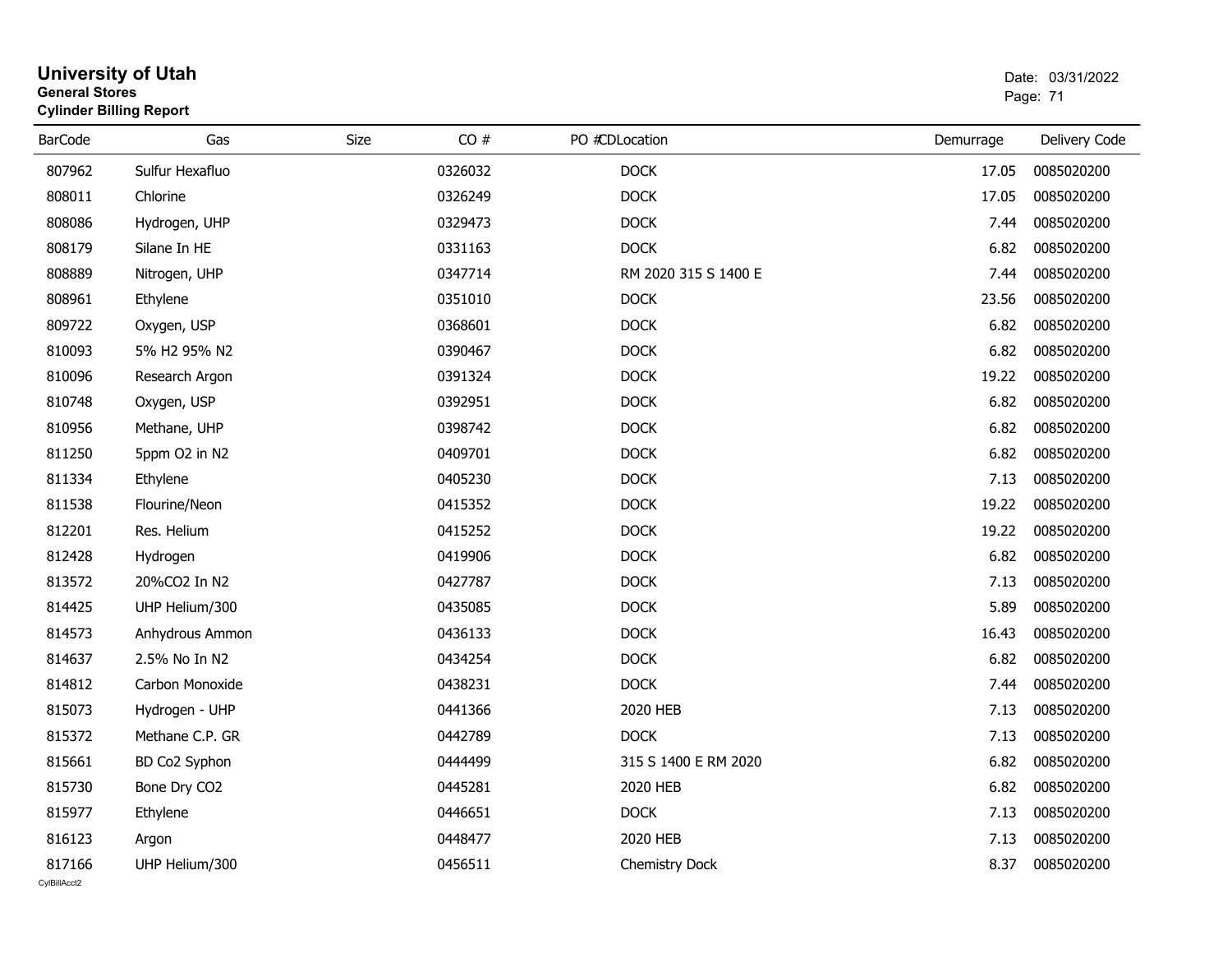| <b>General Stores</b> | <b>University of Utah</b><br><b>Cylinder Billing Report</b> |      |         |                         | Date: 03/31/2022<br>Page: 72 |               |  |
|-----------------------|-------------------------------------------------------------|------|---------|-------------------------|------------------------------|---------------|--|
| <b>BarCode</b>        | Gas                                                         | Size | CO#     | PO #CDLocation          | Demurrage                    | Delivery Code |  |
| 817327                | Nitrogen, UHP                                               |      | 0457575 | 2020 HEB                | 8.37                         | 0085020200    |  |
| 817539                | Nitrogen, UHP                                               |      | 0459640 | <b>HEB LOADING DOCK</b> | 8.37                         | 0085020200    |  |
| 817562                | Carbon Monoxide                                             |      | 0459146 | 2020 HEB                | 8.37                         | 0085020200    |  |
| 817563                | Carbon Monoxide                                             |      | 0459146 | 2020 HEB                | 8.37                         | 0085020200    |  |
| 817608                | Oxygen, USP                                                 |      | 0459146 | 2020 HEB                | 8.37                         | 0085020200    |  |
| 817843                | Anhydrous Ammon                                             |      | 0460444 | <b>DOCK</b>             | 24.80                        | 0085020200    |  |
| 817899                | R <sub>14</sub>                                             |      | 0460587 | <b>DOCK</b>             | 8.37                         | 0085020200    |  |
| 817991                | Sulfer Hexafluo                                             |      | 0461471 | <b>DOCK</b>             | 8.37                         | 0085020200    |  |
| 818070                | BD Co2 Syphon                                               |      | 0462508 | HEB LOADING DOCK        | 8.37                         | 0085020200    |  |
| 818157                | Nitrogen 230 CF                                             |      | 0463234 | HEB LOADING DOCK        | 8.37                         | 0085020200    |  |
| 818394                | CO, 35CF                                                    |      | 0463434 | <b>DOCK</b>             | 8.37                         | 0085020200    |  |
| 818766                | CO <sub>2</sub> - Inst. Gra                                 |      | 0469699 | 2020 HEB                | 8.37                         | 0085020200    |  |
| 818779                | 5% H2 95% N2                                                |      | 0467567 | <b>DOCK</b>             | 8.37                         | 0085020200    |  |
| 818970                | Hydrogen - UHP                                              |      | 0468440 | 2020 HEB                | 8.37                         | 0085020200    |  |
| 819316                | 10ppm O2 In N2                                              |      | 0469776 | DOCK                    | 10.85                        | 0085020200    |  |
| 819475                | CO, 35CF                                                    |      | 0470966 | <b>DOCK</b>             | 8.37                         | 0085020200    |  |
| 819659                | Anaerobic Co2                                               |      | 0470711 | <b>DOCK</b>             | 8.37                         | 0085020200    |  |
| 819917                | Co2 Ultra Pure                                              |      | 0473074 | <b>DOCK</b>             | 8.37                         | 0085020200    |  |
| 820490                | Anaerobic Co2                                               |      | 0477086 | <b>DOCK</b>             | 8.37                         | 0085020200    |  |
| 820781                | Oxygen, UHP,                                                |      | 0480785 | 2020 HEB                | 8.37                         | 0085020200    |  |
| 821288                | 5% H2 In Argon                                              |      | 0485619 | <b>DOCK</b>             | 8.37                         | 0085020200    |  |
| 821445                | Oxygen, USP                                                 |      | 0483281 | 2020 HEB                | 8.37                         | 0085020200    |  |
| 821446                | Oxygen, USP                                                 |      | 0483281 | 2020 HEB                | 8.37                         | 0085020200    |  |
| 821528                | 5% H2 95% N2                                                |      | 0483514 | 2020 HEB                | 8.37                         | 0085020200    |  |
| 821779                | CO2 - Siphon                                                |      | 0506075 | Chemistry Stockroom     | 8.37                         | 0085020200    |  |
| 821780                | CO <sub>2</sub> - Siphon                                    |      | 0506075 | Chemistry Stockroom     | 8.37                         | 0085020200    |  |
| 822052                | Carbon Monoxide                                             |      | 0491808 | 2020 HEB                | 8.37                         | 0085020200    |  |
| 822248                | 10% H2 Bal. N2                                              |      | 0491648 | 2020 HEB                | 8.37                         | 0085020200    |  |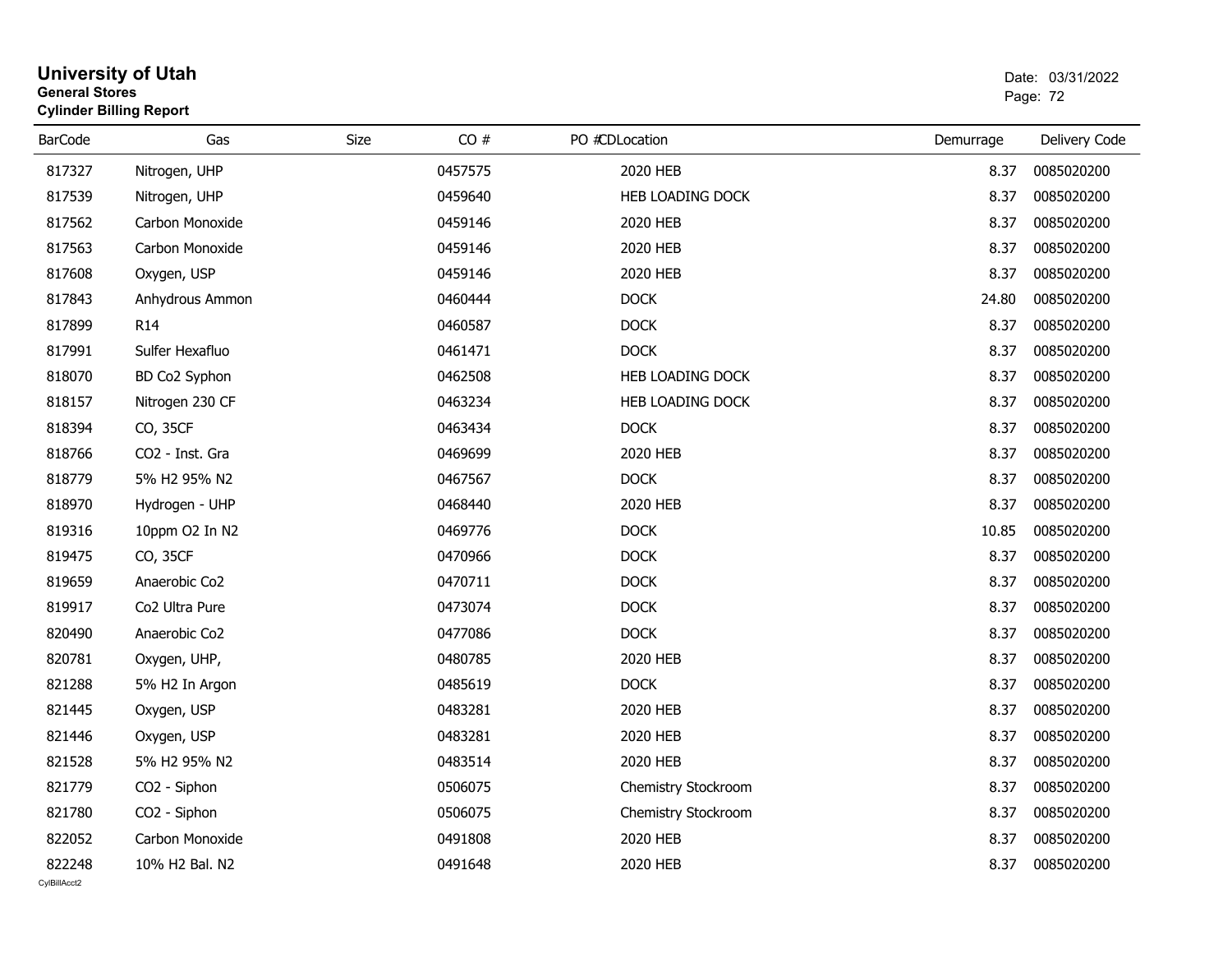| <b>General Stores</b>  | <b>University of Utah</b><br><b>Cylinder Billing Report</b> |      |         |                     |           | Date: 03/31/2022<br>Page: 73 |
|------------------------|-------------------------------------------------------------|------|---------|---------------------|-----------|------------------------------|
| <b>BarCode</b>         | Gas                                                         | Size | CO#     | PO #CDLocation      | Demurrage | Delivery Code                |
| 822249                 | 10% H2 Bal. N2                                              |      | 0491648 | 2020 HEB            | 8.37      | 0085020200                   |
| 822405                 | Argon - UHP                                                 |      | 0492957 | 2020 HEB            | 8.37      | 0085020200                   |
| 822406                 | Argon - UHP                                                 |      | 0492957 | 2020 HEB            | 8.37      | 0085020200                   |
| 822410                 | Nitrogen, UHP                                               |      | 0493100 | 2020 HEB            | 8.37      | 0085020200                   |
| 822411                 | Nitrogen, UHP                                               |      | 0493100 | 2020 HEB            | 8.37      | 0085020200                   |
| 823107                 | Argon,                                                      |      | 0510123 | <b>DOCK</b>         | 8.37      | 0085020200                   |
| 823456                 | 5% H2 In Argon                                              |      | 0500645 | <b>DOCK</b>         | 8.37      | 0085020200                   |
| 823514                 | Sulfur Hexaflou                                             |      | 0500351 | <b>DOCK</b>         | 8.37      | 0085020200                   |
| 823891                 | Argon                                                       |      | 0505995 | Chemistry Stockroom | 8.37      | 0085020200                   |
| 824094                 | Zero Air                                                    |      | 0507653 |                     | 8.37      |                              |
| 824108                 | Nitrogen 230 CF                                             |      | 0507653 |                     | 8.37      |                              |
| 824177                 | 5% H2 95% N2                                                |      | 0507232 | 2020 HEB            | 8.37      | 0085020200                   |
| 824179                 | 5% H2 95% N2                                                |      | 0507232 | 2020 HEB            | 8.37      | 0085020200                   |
| 824203                 | 5% H2 95% N2                                                |      | 0509956 | 2020 HEB            | 8.37      | 0085020200                   |
| 824290                 | 5% H2 95% N2                                                |      | 0511704 | 2020 HEB            | 8.37      | 0085020200                   |
| 824299                 | Ethane, Tech                                                |      | 0510369 | <b>DOCK</b>         | 8.37      | 0085020200                   |
| 824367                 | 5% H2 95% N2                                                |      | 0511677 | 2020 HEB            | 8.37      | 0085020200                   |
| 824479                 | 5% H2 95% N2                                                |      | 0509956 | 2020 HEB            | 8.37      | 0085020200                   |
| 824480                 | 5% H2 95% N2                                                |      | 0509956 | 2020 HEB            | 0.81      | 0085020200                   |
| 824483                 | 5% H2 In Argon                                              |      | 0511813 | 2020 HEB            | 8.37      | 0085020200                   |
| 824484                 | 5% H2 In Argon                                              |      | 0509627 | <b>DOCK</b>         | 8.37      | 0085020200                   |
| 824500                 | Atomic Acetylen                                             |      | 0509746 | <b>DOCK</b>         | 8.37      | 0085020200                   |
| 824515                 | Nitrogen, UHP                                               |      | 0511411 | 2020 HEB            | 8.37      | 0085020200                   |
| 824574                 | Argon                                                       |      | 0510908 | 2020 HEB            | 8.37      | 0085020200                   |
| 824575                 | Argon                                                       |      | 0510908 | 2020 HEB            | 8.37      | 0085020200                   |
| 824577                 | Argon                                                       |      | 0510908 | 2020 HEB            | 8.37      | 0085020200                   |
| 824755                 | Argon                                                       |      | 0511887 | 2020 HEB            | 6.75      | 0085020200                   |
| 824758<br>CylBillAcct2 | Argon                                                       |      | 0511887 | 2020 HEB            | 8.37      | 0085020200                   |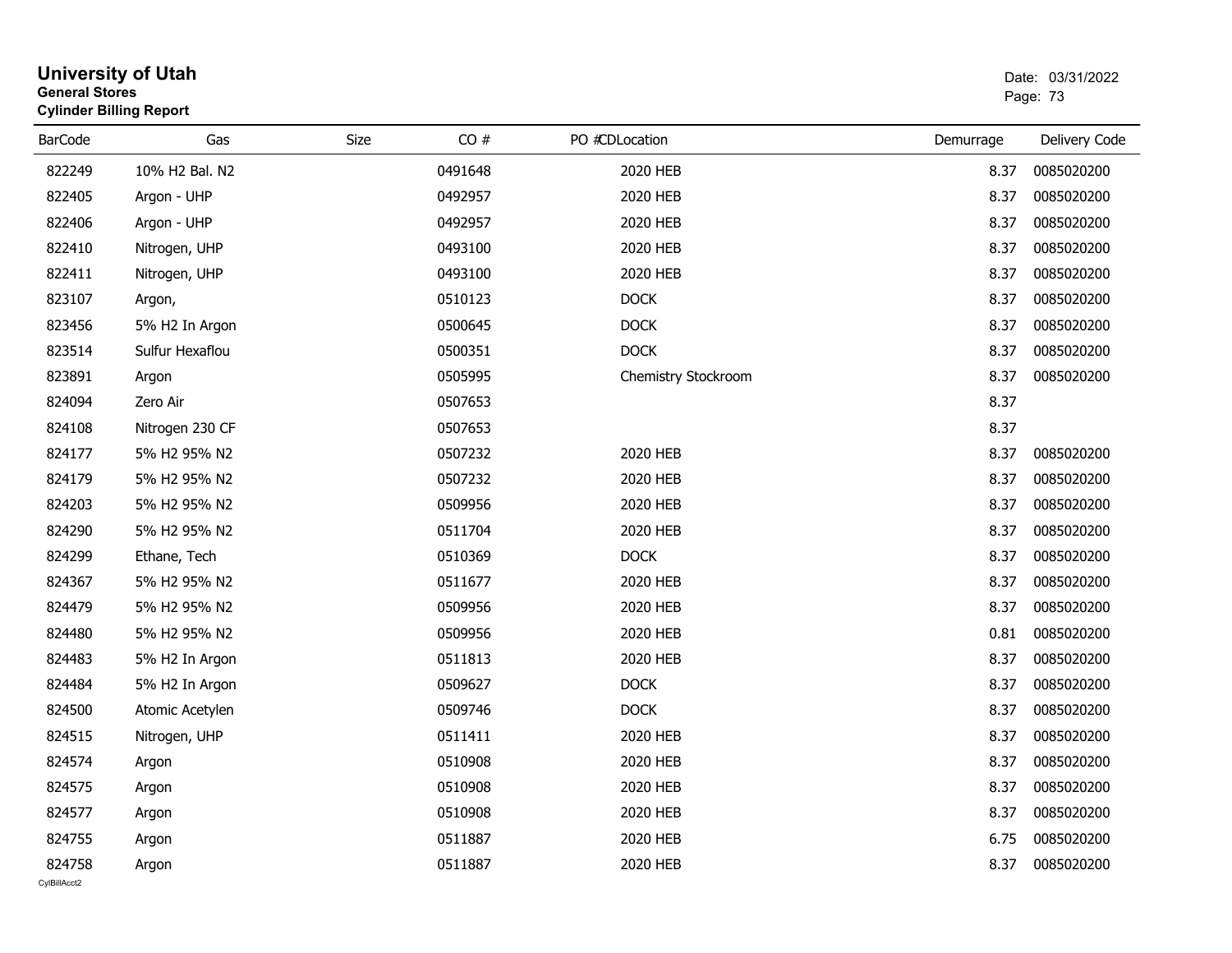| General Stores | <b>Cylinder Billing Report</b>    |           |         |                |                     |                     |           | Page: 74      |
|----------------|-----------------------------------|-----------|---------|----------------|---------------------|---------------------|-----------|---------------|
| <b>BarCode</b> | Gas                               | Size      | CO#     | PO #CDLocation |                     |                     | Demurrage | Delivery Code |
| 824762         | Argon                             |           | 0511887 |                | 2020 HEB            |                     | 8.37      | 0085020200    |
| 824780         | Argon                             |           | 0511887 |                | 2020 HEB            |                     | 8.37      | 0085020200    |
| 824781         | Argon                             |           | 0511887 |                | 2020 HEB            |                     | 8.37      | 0085020200    |
| 824786         | 5% H2 In Argon                    |           | 0512000 |                | 2020 HEB            |                     | 8.37      | 0085020200    |
| 824789         | 5% H2 In Argon                    |           | 0512225 |                | 2020 HEB            |                     | 8.37      | 0085020200    |
| 824790         | 5% H2 In Argon                    |           | 0512225 |                | 2020 HEB            |                     | 8.37      | 0085020200    |
| 824791         | 5% H2 In Argon                    |           | 0515317 |                | Chemistry Stockroom |                     | 4.86      | 0085020200    |
| 824794         | 5% H2 In Argon                    |           | 0515317 |                | Chemistry Stockroom |                     | 1.89      | 0085020200    |
| 824796         | 5% H2 In Argon                    |           | 0512225 |                | 2020 HEB            |                     | 8.37      | 0085020200    |
| 824797         | 5% H2 In Argon                    |           | 0515317 |                | Chemistry Stockroom |                     | 8.37      | 0085020200    |
| 824807         | UHP N2O                           |           | 0510200 |                | <b>DOCK</b>         |                     | 8.37      | 0085020200    |
| 824904         | Nitrogen, UHP                     |           | 0512994 |                | Chemistry Dock      |                     | 6.75      | 0085020200    |
| 825245         | Nitrogen 230 CF                   |           | 0516326 |                | 2020 HEB            |                     | 8.37      | 0085020200    |
| 825263         | Nitrogen 230 CF                   |           | 0516326 |                | 2020 HEB            |                     | 8.37      | 0085020200    |
| 825266         | Nitrogen 230 CF                   |           | 0516326 |                | 2020 HEB            |                     | 8.37      | 0085020200    |
|                |                                   |           |         |                |                     | Amount Total        | 2,083.48  |               |
|                | Chart: 01001212000303966260012022 |           |         |                |                     |                     |           |               |
| 802671         | Deuterium                         | 50Ltr Spe |         | 21652          | Henry Eyring Bldg.  |                     | 6.20      | 0085020200    |
| 804369         | Neon - UHP                        |           | 0245148 |                | <b>DOCK</b>         |                     | 16.43     | 0085020200    |
|                |                                   |           |         |                |                     | Amount Total        | 22.63     |               |
|                | Chart: 01001212000304106261012022 |           |         |                |                     |                     |           |               |
| 205743         | $CO2 - E$                         | E/UU      | 0344895 |                | 2724 MCE            |                     | 4.96      | 0085020200    |
|                |                                   |           |         |                |                     | Amount Total        | 4.96      |               |
|                | Chart: 01001212500091706260012022 |           |         |                |                     |                     |           |               |
| 112482         | CO2 - 50 Lb.                      | G/US      |         | 69799          |                     |                     | 10.54     | 0085020200    |
|                |                                   |           |         |                |                     | <b>Amount Total</b> | 10.54     |               |

# **University of Utah** Date: 03/31/2022 **General Stores**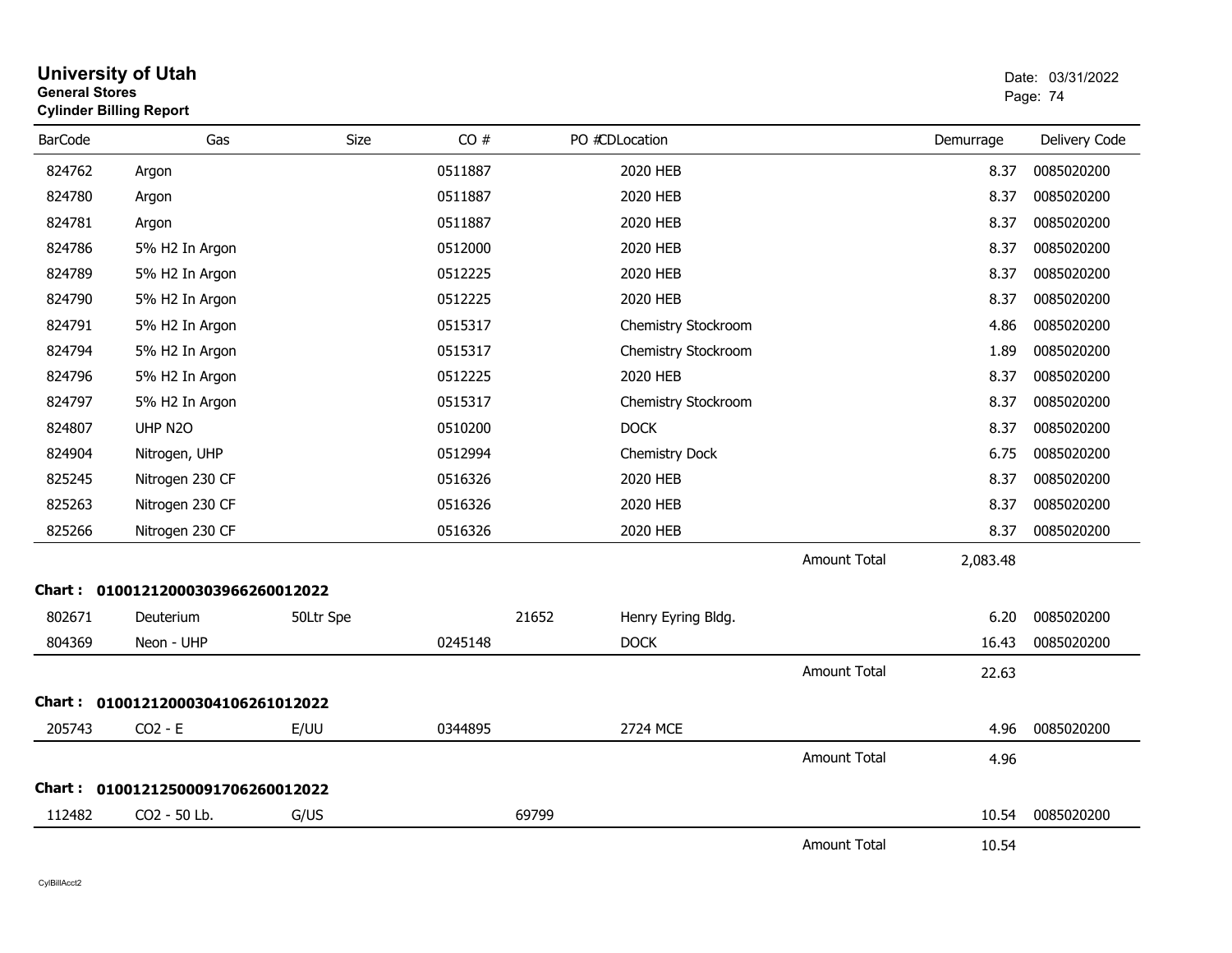|                | <b>University of Utah</b><br><b>General Stores</b><br><b>Cylinder Billing Report</b> |                  |         |       |                                         |                     | Date: 03/31/2022<br>Page: 75 |               |
|----------------|--------------------------------------------------------------------------------------|------------------|---------|-------|-----------------------------------------|---------------------|------------------------------|---------------|
| <b>BarCode</b> | Gas                                                                                  | <b>Size</b>      | CO#     |       | PO #CDLocation                          |                     | Demurrage                    | Delivery Code |
|                | Chart: 01001212500265106260012022                                                    |                  |         |       |                                         |                     |                              |               |
| 202432         | N2, Liquid LX45                                                                      | <b>180 LTR/U</b> | 0517155 |       | 227A CSC                                |                     | 11.20                        | 0085020200    |
| 204435         | N2, Liquid GP45                                                                      |                  | 0517930 |       | 227A CSC                                |                     | 24.00                        | 0085020200    |
| 815451         | Methane C.P. GR                                                                      |                  | 0463841 |       | <b>BLDG 5 CROCKER SCIENCE RECEIVING</b> |                     | 8.37                         | 0085020200    |
|                |                                                                                      |                  |         |       |                                         | <b>Amount Total</b> | 43.57                        |               |
|                | Chart: 01001212500268256260012022                                                    |                  |         |       |                                         |                     |                              |               |
| 202743         | Helium - UHP                                                                         | K/UU             | 0508766 |       | 1449 HEB                                |                     | 6.20                         | 0085020200    |
|                |                                                                                      |                  |         |       |                                         | <b>Amount Total</b> | 6.20                         |               |
|                | Chart: 0100121500055800863626002022                                                  |                  |         |       |                                         |                     |                              |               |
| 116951         | Acetylene - B                                                                        | <b>B\US</b>      |         | 08547 | 2020 HEB                                |                     | 9.92                         | 0085020200    |
| 116952         | Anhydrous Ammon                                                                      |                  |         | 08547 | 2020 HEB                                |                     | 9.92                         | 0085020200    |
| 203235         | Nitrous Oxide-E                                                                      |                  | 0508001 |       | <b>Chemistry Dock</b>                   |                     | 6.20                         | 0085020200    |
| 205715         | Acetylene - B                                                                        |                  | 0486570 |       | 2020 HEB Stockroom                      |                     | 6.20                         | 0085020200    |
| 800967         | Argon - UHP                                                                          |                  |         | 32436 | 2020 HEB                                |                     | 7.44                         | 0085020200    |
| 824083         | Argon - UHP                                                                          |                  | 0507360 |       | 2020 HEB                                |                     | 8.37                         | 0085020200    |
|                |                                                                                      |                  |         |       |                                         | <b>Amount Total</b> | 48.05                        |               |
| <b>Chart :</b> | 0100121500055800909626002022                                                         |                  |         |       |                                         |                     |                              |               |
| 201759         | Nitrogen, UHP                                                                        | K/UU             | 0499181 |       | 1432 MCE                                |                     | 6.20                         | 0085020200    |
|                |                                                                                      |                  |         |       |                                         | <b>Amount Total</b> | 6.20                         |               |
| Chart :        | 0100121500055800938626002022                                                         |                  |         |       |                                         |                     |                              |               |
| 201287         | Argon - UHP                                                                          | K/UU             | 0516862 |       | 2020 HEB                                |                     | 6.20                         | 0085020200    |
|                |                                                                                      |                  |         |       |                                         | <b>Amount Total</b> | 6.20                         |               |
|                | Chart: 0100121500055900737626002022                                                  |                  |         |       |                                         |                     |                              |               |
| 825490         | Nitrogen, UHP                                                                        | 200C/Mt.A        | 0517810 |       | 2613 HEB                                |                     | 5.40                         | 0085020200    |
|                |                                                                                      |                  |         |       |                                         | <b>Amount Total</b> | 5.40                         |               |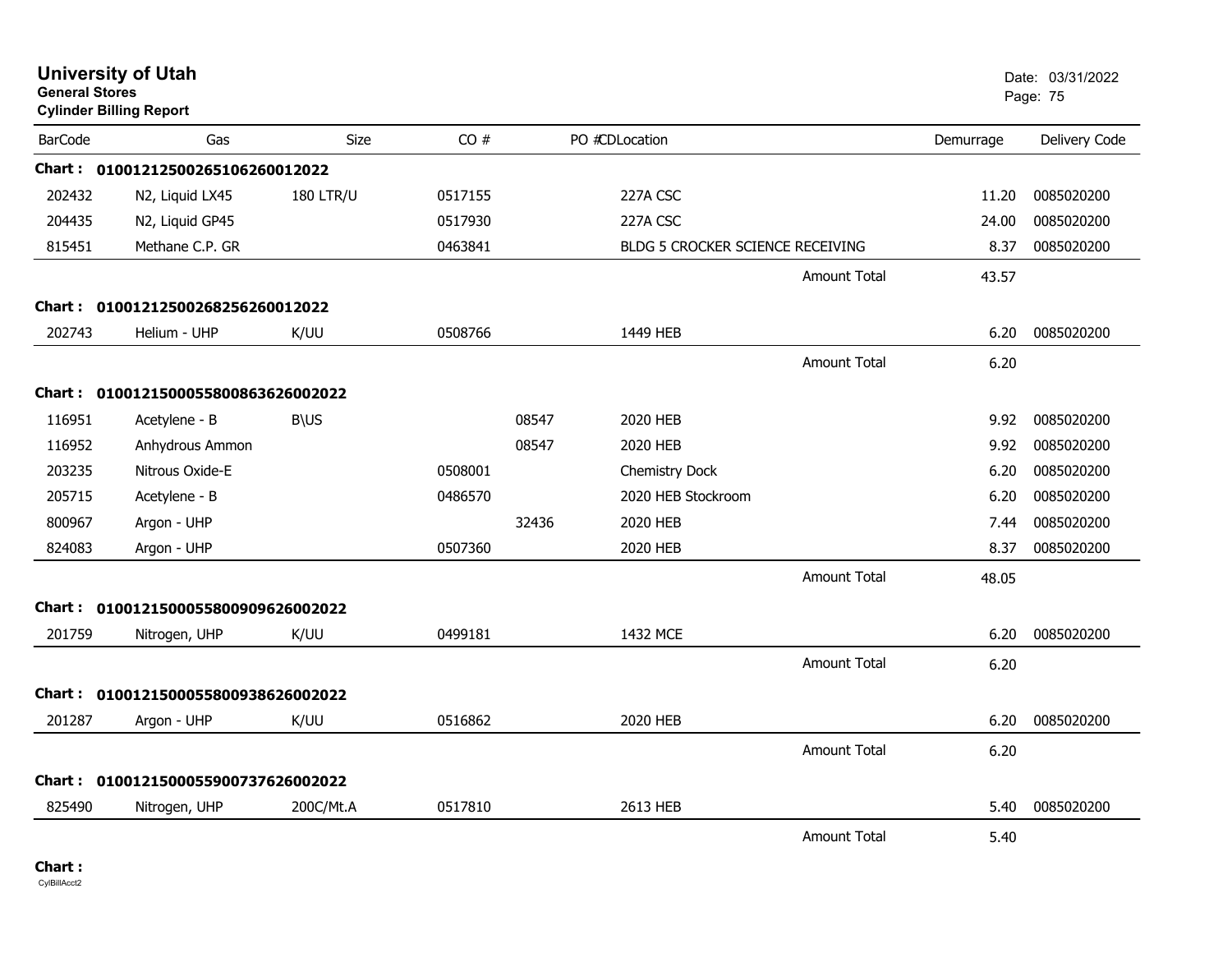| <b>General Stores</b> | <b>University of Utah</b><br><b>Cylinder Billing Report</b> |                  |         |                          |                     |           | Date: 03/31/2022<br>Page: 76 |
|-----------------------|-------------------------------------------------------------|------------------|---------|--------------------------|---------------------|-----------|------------------------------|
| <b>BarCode</b>        | Gas                                                         | Size             | CO#     | PO #CDLocation           |                     | Demurrage | Delivery Code                |
|                       | 0100121500058502594626002022                                |                  |         |                          |                     |           |                              |
| 201725                | Hydrogen - UHP                                              | K/UU             | 0514330 | 2020 HEB                 |                     | 2.20      | 0085020200                   |
| 203890                | Hydrogen - UHP                                              |                  | 0517606 | 2020 HEB                 |                     | 4.40      | 0085020200                   |
| 825070                | Hydrogen - UHP                                              |                  | 0514386 | 2020 HEB                 |                     | 8.37      | 0085020200                   |
|                       |                                                             |                  |         |                          | <b>Amount Total</b> | 14.97     |                              |
|                       | Chart: 0100121500059314740620002022                         |                  |         |                          |                     |           |                              |
| 823643                | 5%H2, in N2                                                 | 200C/Mt.A        | 0514766 | Chemistry Dock           |                     | 8.37      | 0085020200                   |
|                       |                                                             |                  |         |                          | <b>Amount Total</b> | 8.37      |                              |
|                       | Chart: 0100121500059314740626002022                         |                  |         |                          |                     |           |                              |
| 200858                | 5% H2 95% N2                                                | K/UU             | 0517309 | 2020 HEB                 |                     | 5.60      | 0085020200                   |
| 200894                | 5% H2 95% N2                                                |                  | 0517309 | 2020 HEB                 |                     | 5.60      | 0085020200                   |
| 204670                | Helium - UHP                                                |                  | 0518593 | 2020 HEB                 |                     | 0.20      | 0085020200                   |
| 825221                | 5% H2 95% N2                                                |                  | 0517186 | 2020 HEB                 |                     | 0.81      | 0085020200                   |
| 825483                | 5% H2 95% N2                                                |                  | 0518554 | 2020 HEB                 |                     | 0.27      | 0085020200                   |
| 825627                | 5% H2 95% N2                                                |                  | 0518554 | 2020 HEB                 |                     | 0.27      | 0085020200                   |
| 825628                | 5% H2 95% N2                                                |                  | 0518554 | 2020 HEB                 |                     | 0.27      | 0085020200                   |
| 825629                | 5% H2 95% N2                                                |                  | 0518554 | 2020 HEB                 |                     | 0.27      | 0085020200                   |
|                       |                                                             |                  |         |                          | <b>Amount Total</b> | 13.29     |                              |
|                       | Chart: 0100121500059315060626002022                         |                  |         |                          |                     |           |                              |
| 205291                | N2, Liquid GP45                                             | <b>180 LTR/U</b> | 0518501 | 227A CSC                 |                     | 1.60      | 0085020200                   |
| 205709                | N2, Liquid GP45                                             |                  | 0517558 | 227A Crocker Science ctr |                     | 12.80     | 0085020200                   |
|                       |                                                             |                  |         |                          | <b>Amount Total</b> | 14.40     |                              |
|                       | Chart: 0100121500059315890626002022                         |                  |         |                          |                     |           |                              |
| 820147                | 3% CH4/Air                                                  | 200C/Mt.A        | 0475667 | <b>DOCK</b>              |                     | 8.37      | 0085020200                   |
|                       |                                                             |                  |         |                          | <b>Amount Total</b> | 8.37      |                              |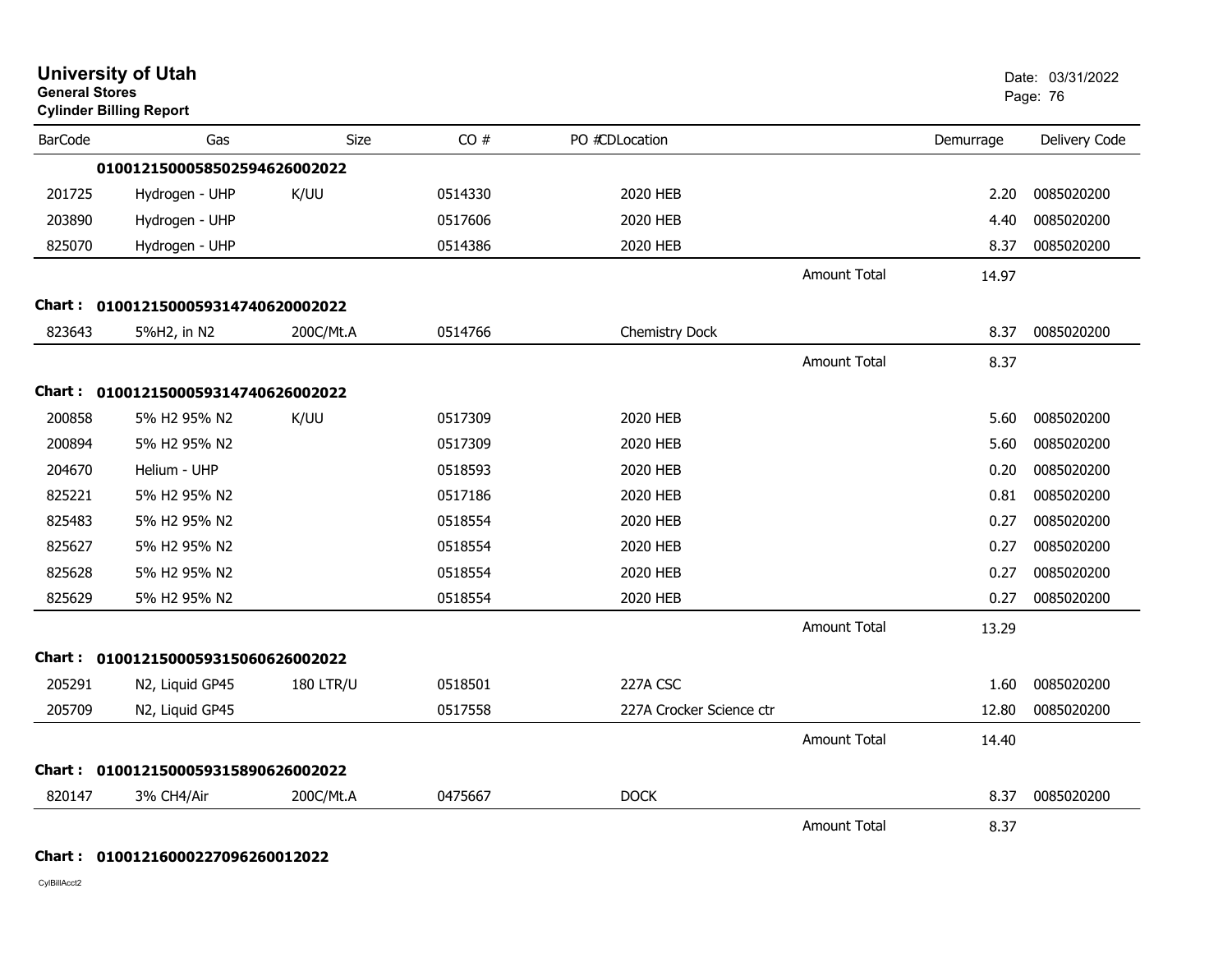| General Stores | <b>Cylinder Billing Report</b>    |             |         |                                |           | Page: 77      |
|----------------|-----------------------------------|-------------|---------|--------------------------------|-----------|---------------|
| <b>BarCode</b> | Gas                               | <b>Size</b> | CO#     | PO #CDLocation                 | Demurrage | Delivery Code |
| 200093         | CO2 - Siphon                      | K/UU        | 0514247 | 3215 HEB                       | 6.20      | 0085020200    |
|                |                                   |             |         | <b>Amount Total</b>            | 6.20      |               |
|                | Chart: 01001272000013806260012022 |             |         |                                |           |               |
| 200118         | Helium - 219 CF                   | K/UU        | 0317955 | 114 JFB/323 JFB                | 4.96      | 0083002010    |
|                |                                   |             |         | <b>Amount Total</b>            | 4.96      |               |
|                | Chart: 01001272000176536260012022 |             |         |                                |           |               |
| 202705         | Nitrogen 230 CF                   | K/UU        | 0232996 | 114 JFB                        | 4.96      | 0083001140    |
|                |                                   |             |         | <b>Amount Total</b>            | 4.96      |               |
|                | Chart: 01001272500063406260012022 |             |         |                                |           |               |
| 112904         | Helium - 219 CF                   | K/UU        |         | 61828<br>B16 JFB               | 4.96      | 0083001140    |
| 200781         | Nitrogen 230 CF                   |             | 0318448 | 114 JFB                        | 4.96      | 0083002010    |
| 202039         | Acetylene, CF                     |             | 0459877 | 114 JFB                        | 4.96      | 0083002010    |
| 202338         | Argon                             |             | 0151275 |                                | 6.20      |               |
| 203961         | Argon                             |             | 0436755 | 114 JFB, For: Weld Shop        | 4.96      | 0083002010    |
| 806920         | Methane, UHP                      |             | 0287195 | $114$ jfb                      | 6.82      | 0083001140    |
| 816886         | 25%Co2 75%Argon                   |             | 0457519 | 114 JFB                        | 8.37      | 0083002010    |
| 821154         | Oxygen, USP                       |             | 0481678 | PHYSICS DOCK WELDING SHOP      | 8.37      | 0083002010    |
|                |                                   |             |         | <b>Amount Total</b>            | 49.60     |               |
|                | Chart: 01001272500098176260012022 |             |         |                                |           |               |
| 201146         | Argon                             | K/UU        | 0295400 | 114 JFB/VARDENY-ELLA 128 INSCC | 4.96      | 0083002010    |
|                |                                   |             |         | <b>Amount Total</b>            | 4.96      |               |
|                | Chart: 01001272500197516260012022 |             |         |                                |           |               |
| 200919         | Helium - 219 CF                   | K/UU        | 0410189 | 114 JFB                        | 4.96      | 0083002010    |
| 200984         | Helium - 219 CF                   |             | 0402926 | 114 JFB                        | 4.96      | 0083002010    |
| 813073         | Hydrogen - UHP                    |             | 0425020 | 114 JFB                        | 6.82      | 0083002010    |
|                |                                   |             |         | <b>Amount Total</b>            | 16.74     |               |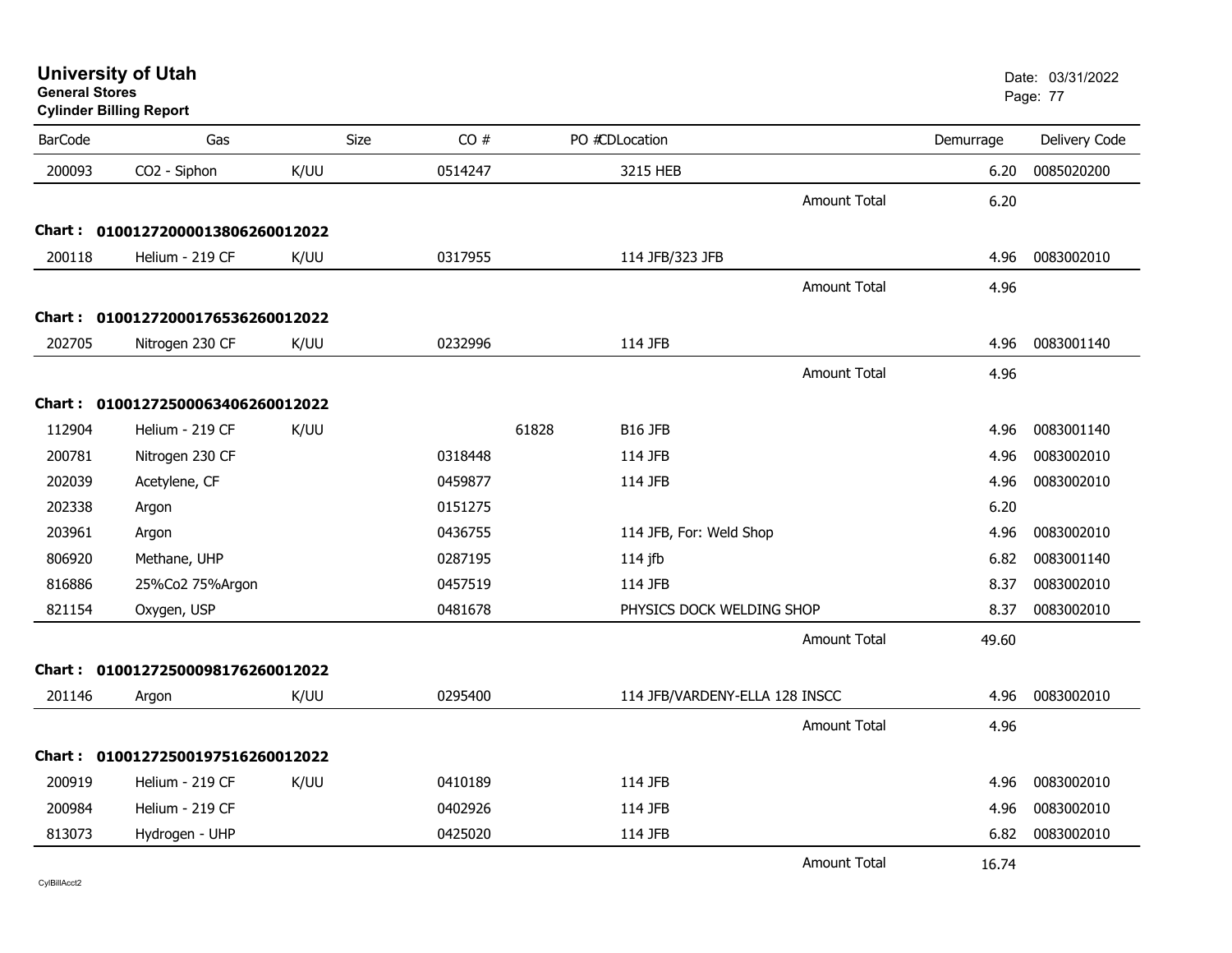| <b>General Stores</b> | <b>University of Utah</b><br><b>Cylinder Billing Report</b> |           |         |                      |                     |           | Date: 03/31/2022<br>Page: 78 |
|-----------------------|-------------------------------------------------------------|-----------|---------|----------------------|---------------------|-----------|------------------------------|
| <b>BarCode</b>        | Gas                                                         | Size      | CO#     | PO #CDLocation       |                     | Demurrage | Delivery Code                |
|                       | Chart: 01001272500197876260012022                           |           |         |                      |                     |           |                              |
| 202501                | Helium - UHP                                                | K/UU      | 0459332 | 114 JFB              |                     | 4.96      | 0083002010                   |
| 203655                | Helium - UHP                                                |           | 0415232 | 114 JFB              |                     | 4.96      | 0083002010                   |
| 815297                | Nitrogen, UHP                                               |           | 0442310 | 114 JFB              |                     | 7.13      | 0083002010                   |
|                       |                                                             |           |         |                      | <b>Amount Total</b> | 17.05     |                              |
|                       | Chart: 0100127500054504454626002022                         |           |         |                      |                     |           |                              |
| 204669                | Helium - UHP                                                | K/UU      | 0439229 | 114 JFB              |                     | 4.96      | 0083002010                   |
|                       |                                                             |           |         |                      | <b>Amount Total</b> | 4.96      |                              |
|                       | Chart: 0100127500055800886626002022                         |           |         |                      |                     |           |                              |
| 815654                | 20PPM O2/N2                                                 | 200C/Mt.A | 0443432 | 114 JFB              |                     | 7.13      | 0083002010                   |
|                       |                                                             |           |         |                      | <b>Amount Total</b> | 7.13      |                              |
|                       | Chart: 0100127500059314130626002022                         |           |         |                      |                     |           |                              |
| 200982                | CO2 - 50 Lb.                                                | K/UU      | 0406145 | 204 LIFE SCIENCE     |                     | 4.96      | 0083002010                   |
|                       |                                                             |           |         |                      | <b>Amount Total</b> | 4.96      |                              |
|                       | Chart: 01001372500260546260012022                           |           |         |                      |                     |           |                              |
| 201109                | Zero Air                                                    | K/UU      | 0455141 | 5340 GARNER COMMONS  |                     | 4.96      | 0048046250                   |
|                       |                                                             |           |         |                      | <b>Amount Total</b> | 4.96      |                              |
|                       | Chart: 01001372500263496260012022                           |           |         |                      |                     |           |                              |
| 820236                | Zero Air                                                    | 200C/Mt.A | 0477368 | 5340 GARDNER COMMONS |                     | 8.37      | 0073002170                   |
|                       |                                                             |           |         |                      | <b>Amount Total</b> | 8.37      |                              |
|                       | Chart: 01001411001055376430012022                           |           |         |                      |                     |           |                              |
| 200104                | CO2 - Siphon                                                | K/UU      | 0398238 | 101 NAVAL SC         |                     | 4.96      | 0043001010                   |
|                       |                                                             |           |         |                      | <b>Amount Total</b> | 4.96      |                              |
|                       | Chart: 01001581001134446260012022                           |           |         |                      |                     |           |                              |
| 200960                | Argon                                                       | K/UU      | 0380154 | 134 AAC (ARCH SHOP)  |                     | 4.96      | 0037002350                   |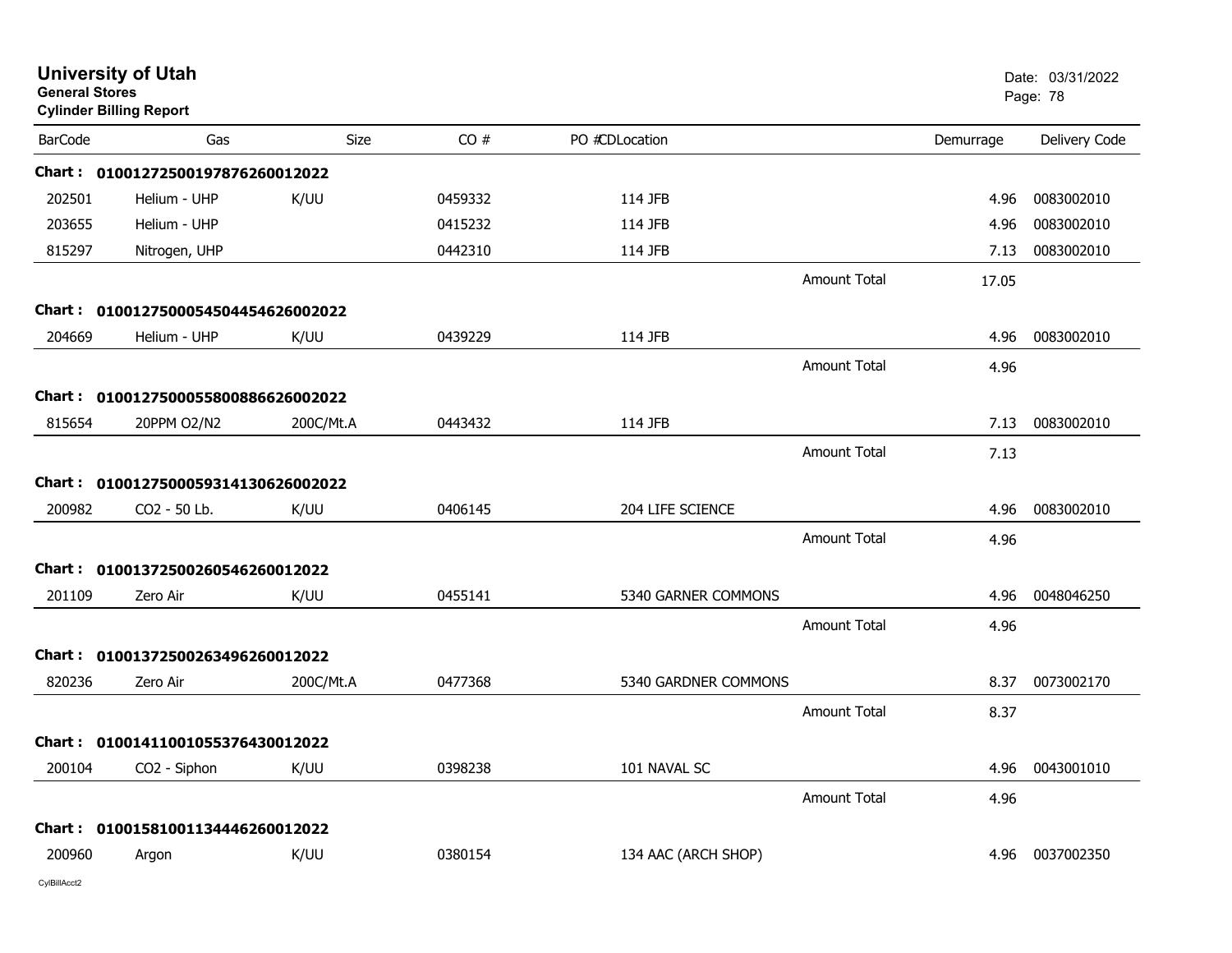|                | <b>University of Utah</b><br><b>General Stores</b><br><b>Cylinder Billing Report</b> |             |         |                                             | Date: 03/31/2022<br>Page: 79 |               |
|----------------|--------------------------------------------------------------------------------------|-------------|---------|---------------------------------------------|------------------------------|---------------|
| <b>BarCode</b> | Gas                                                                                  | <b>Size</b> | CO#     | PO #CDLocation                              | Demurrage                    | Delivery Code |
| 201353         | Acetylene, CF                                                                        |             | 0419732 | 134 Architecture                            | 4.96                         | 0037002350    |
| 202109         | Argon                                                                                |             | 0441478 | BLDG 37 Room 134- Architecture Shop         | 4.96                         | 0037002350    |
| 205574         | 25%Co2 75%Argon                                                                      |             | 0441478 | BLDG 37 Room 134- Architecture Shop         | 4.96                         | 0037002350    |
| 205576         | 25%Co2 75%Argon                                                                      |             | 0380154 | 134 AAC (ARCH SHOP)                         | 4.96                         | 0037002350    |
| 812433         | Oxygen, USP                                                                          |             | 0419732 | 134 Architecture                            | 6.82                         | 0037002350    |
| 814910         | 25%Co2 75%Argon                                                                      |             | 0441478 | BLDG 37 Room 134- Architecture Shop         | 7.13                         | 0037002350    |
|                |                                                                                      |             |         | Amount Total                                | 38.75                        |               |
| Chart :        | 01001961001133306240112022                                                           |             |         |                                             |                              |               |
| 804564         | 16%024%CO2/N2                                                                        | E/MT. AIR   | 0252116 | 247 HPER-N                                  | 6.51                         | 0092002510    |
|                |                                                                                      |             |         | <b>Amount Total</b>                         | 6.51                         |               |
| Chart :        | 01001961001200786260612022                                                           |             |         |                                             |                              |               |
| 810644         | Oxygen, USP - D                                                                      | D-Mt.Air    | 0397197 | 2117 ANNEX                                  | 7.44                         | 0105021200    |
|                |                                                                                      |             |         | <b>Amount Total</b>                         | 7.44                         |               |
|                | Chart: 01001962000200786260012022                                                    |             |         |                                             |                              |               |
| 815374         | Oxygen, USP - D                                                                      | D-Mt.Air    | 0442257 | 2068 ANNEX                                  | 7.44                         | 0105020560    |
| 817157         | Oxygen, USP - D                                                                      |             | 0456620 | 2142 ANNEX                                  | 7.44                         | 0105020560    |
| 821359         | Oxygen, USP - D                                                                      |             | 0482427 | 110E William Stewart BLDG                   | 8.37                         | 0006001020    |
| 823353         | Oxygen, USP - D                                                                      |             | 0499246 | 117B William Stewart BLdg                   | 8.37                         | 0006001020    |
| 823434         | Oxygen, USP - E                                                                      |             | 0509416 | 110E William Stewart                        | 8.37                         | 0006001020    |
| 824422         | Oxygen, USP - E                                                                      |             | 0509416 | 110E William Stewart                        | 8.37                         | 0006001020    |
| 824474         | Oxygen, USP - D                                                                      |             | 0509628 | 110E William Stewart                        | 8.37                         | 0006001020    |
| 824475         | Oxygen, USP - D                                                                      |             | 0509628 | 110E William Stewart                        | 8.37                         | 0006001020    |
| 824476         | Oxygen, USP - D                                                                      |             | 0509628 | 110E William Stewart                        | 8.37                         | 0006001020    |
|                |                                                                                      |             |         | <b>Amount Total</b>                         | 73.47                        |               |
|                | Chart: 01001962000200786260612022                                                    |             |         |                                             |                              |               |
| 810243         | Oxygen, USP - D                                                                      | D-Mt.Air    | 0381625 | 2060 Annex- Go to 2142 Annex to get room ur | 5.89                         | 0105021200    |
|                |                                                                                      |             |         |                                             |                              |               |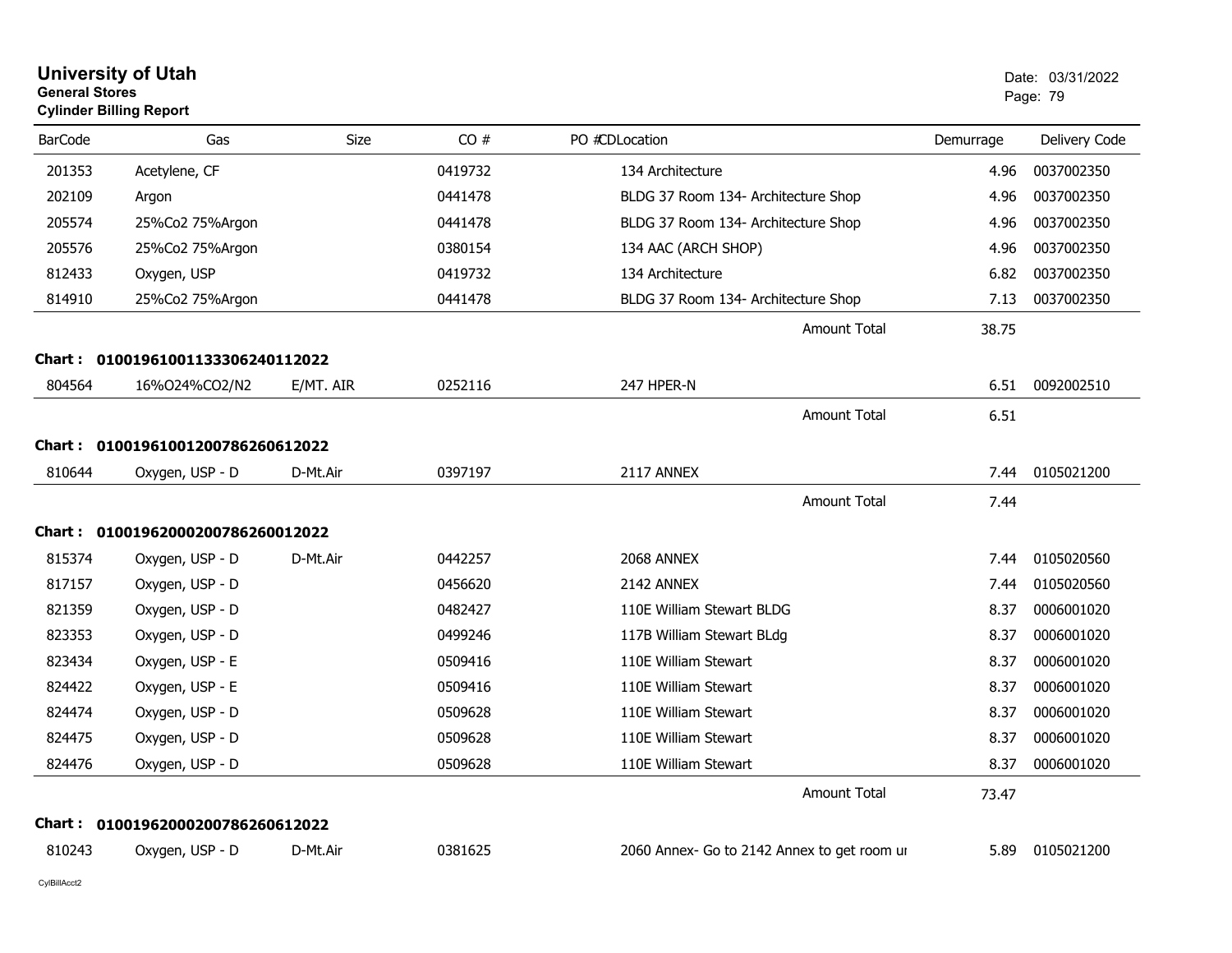| <b>General Stores</b> | <b>University of Utah</b><br><b>Cylinder Billing Report</b> |                 |         |                                               |           | Date: 03/31/2022<br>Page: 80 |
|-----------------------|-------------------------------------------------------------|-----------------|---------|-----------------------------------------------|-----------|------------------------------|
| <b>BarCode</b>        | Gas                                                         | Size            | CO#     | PO #CDLocation                                | Demurrage | Delivery Code                |
| 810247                | Oxygen, USP - D                                             |                 | 0381625 | 2060 Annex- Go to 2142 Annex to get room ur   | 5.89      | 0105021200                   |
| 824477                | Oxygen, USP - D                                             |                 | 0509855 | 110E STEWART BLDG                             | 8.37      | 0006001020                   |
| 824496                | Oxygen, USP - D                                             |                 | 0509855 | 110E STEWART BLDG                             | 8.37      | 0006001020                   |
| 824497                | Oxygen, USP - D                                             |                 | 0509855 | 110E STEWART BLDG                             | 8.37      | 0006001020                   |
| 824509                | Oxygen, USP - D                                             |                 | 0510048 | 117B William Stewart BLDG                     | 8.37      | 0006001020                   |
| 824510                | Oxygen, USP - D                                             |                 | 0510048 | 117B William Stewart BLDG                     | 8.37      | 0006001020                   |
| 824511                | Oxygen, USP - D                                             |                 | 0510048 | 117B William Stewart BLDG                     | 8.37      | 0006001020                   |
|                       |                                                             |                 |         | <b>Amount Total</b>                           | 62.00     |                              |
|                       | Chart: 01002001001311446260512022                           |                 |         |                                               |           |                              |
| 201334                | CO2 - 50 Lb.                                                | K/UU            | 0349581 | 230 HPER-N                                    | 4.96      | 0092002140                   |
|                       |                                                             |                 |         | <b>Amount Total</b>                           | 4.96      |                              |
|                       | Chart: 01002002000287856260312022                           |                 |         |                                               |           |                              |
| 200753                | Nitrogen, UHP                                               | K/UU            | 0505756 | 3450 Eccles                                   | 6.20      | 0533034900                   |
| 201936                | 95% O2, 5% CO2                                              |                 | 0511110 | 3450 Eccles                                   | 6.20      | 0533034900                   |
|                       |                                                             |                 |         | <b>Amount Total</b>                           | 12.40     |                              |
| Chart :               | 01002002500261486260312022                                  |                 |         |                                               |           |                              |
| 200682                | 95% O2, 5% CO2                                              | K/UU            | 0391293 | 3450 ECCLES                                   | 4.96      | 0533041450                   |
|                       |                                                             |                 |         | Amount Total                                  | 4.96      |                              |
| Chart :               | 0100200500056100129643002022                                |                 |         |                                               |           |                              |
| 201467                | CO2 - 50 Lb.                                                | <b>50 LB/UU</b> | 0466430 | HPER-N 230- cell culture room (Nutrition Lab) | 6.20      | 0092002000                   |
| 201818                | CO <sub>2</sub> - 50 Lb.                                    |                 | 0466430 | HPER-N 230- cell culture room (Nutrition Lab) | 6.20      | 0092002000                   |
| 202519                | CO2 - 50 Lb.                                                |                 | 0466430 | HPER-N 230- cell culture room (Nutrition Lab) | 6.20      | 0092002000                   |
|                       |                                                             |                 |         | Amount Total                                  | 18.60     |                              |
|                       | Chart: 0100200500059314480626002022                         |                 |         |                                               |           |                              |
| 825078                | 1%025%Co2/N2                                                | 200C/Mt.A       | 0512559 | 3420 ECCLES                                   | 8.37      | 0533021000                   |
|                       |                                                             |                 |         | <b>Amount Total</b>                           | 8.37      |                              |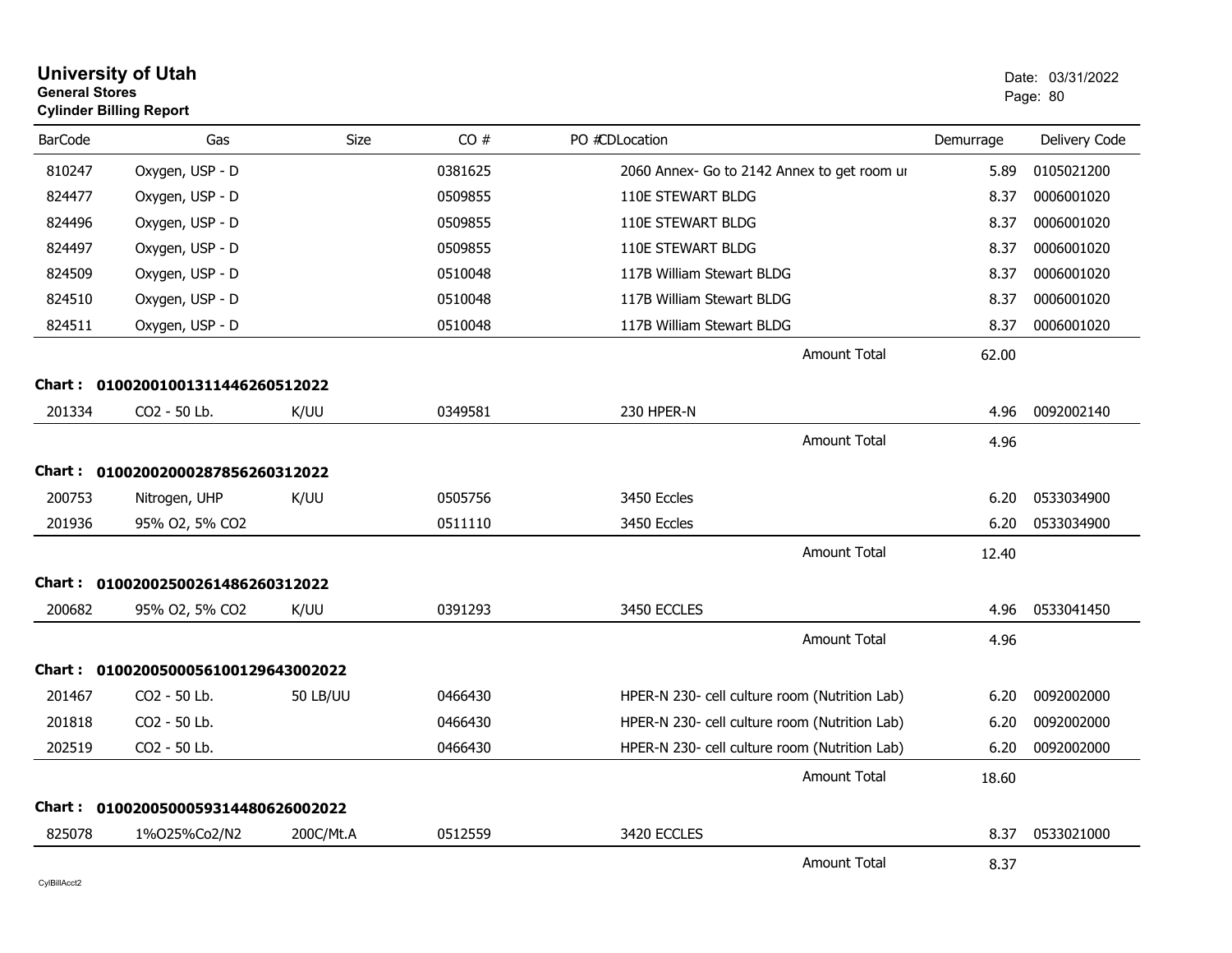| <b>General Stores</b> | <b>University of Utah</b><br><b>Cylinder Billing Report</b> |                  | Date: 03/31/2022<br>Page: 81 |                                      |           |               |
|-----------------------|-------------------------------------------------------------|------------------|------------------------------|--------------------------------------|-----------|---------------|
| <b>BarCode</b>        | Gas                                                         | Size             | CO#                          | PO #CDLocation                       | Demurrage | Delivery Code |
|                       | Chart: 0100200500059314480626032022                         |                  |                              |                                      |           |               |
| 200166                | CO2 - 50 Lb.                                                | K/UU             | 0512378                      | 3490 Eccles                          | 6.20      | 0533034900    |
| 200308                | CO2 - 50 Lb.                                                |                  | 0516476                      | 3490 Eccles                          | 6.20      | 0533034900    |
| 200658                | CO2 - 50 Lb.                                                |                  | 0516476                      | 3490 Eccles                          | 6.20      | 0533034900    |
| 200953                | CO2 - 50 Lb.                                                |                  | 0516476                      | 3490 Eccles                          | 6.20      | 0533034900    |
| 201490                | CO2 - 50 Lb.                                                |                  | 0512378                      | 3490 Eccles                          | 6.20      | 0533034900    |
| 201501                | CO2 - 50 Lb.                                                |                  | 0512378                      | 3490 Eccles                          | 6.20      | 0533034900    |
| 201560                | 95% O2, 5% CO2                                              |                  | 0516476                      | 3490 Eccles                          | 6.20      | 0533034900    |
| 204490                | Co2 Food Grade                                              |                  | 0473530                      | 3450 Eccles                          | 6.20      | 0533034900    |
| 819790                | NF Nitrogen                                                 |                  | 0473577                      | 3450 ECCLES                          | 8.37      | 0533034900    |
| 824693                | 1%025%Co2/N2                                                |                  | 0510799                      | 3450 ECCLES                          | 8.37      | 0533034900    |
| 825167                | CO2 - 50 Lb.                                                |                  | 0513839                      | 3490 Eccles                          | 8.37      | 0533034900    |
| 825168                | CO2 - 50 Lb.                                                |                  | 0513839                      | 3490 Eccles                          | 8.37      | 0533034900    |
| 825173                | CO2 - 50 Lb.                                                |                  | 0513839                      | 3490 Eccles                          | 8.37      | 0533034900    |
|                       |                                                             |                  |                              | <b>Amount Total</b>                  | 91.45     |               |
|                       | Chart: 0100200500059314480643002022                         |                  |                              |                                      |           |               |
| 201317                | N2, Liquid LX45                                             | <b>180 LTR/U</b> | 0518243                      | 3475 Eccles                          | 14.40     | 0533034900    |
| 201541                | N2, Liquid LX45                                             |                  | 0517762                      | 3475 EIHG                            | 32.00     | 0533034900    |
| 205774                | N2, Liquid LX45                                             |                  | 0517234                      | 3475 EIHG                            | 17.60     | 0533034900    |
|                       |                                                             |                  |                              | <b>Amount Total</b>                  | 64.00     |               |
|                       | Chart: 0100200500059314890626002022                         |                  |                              |                                      |           |               |
| 200239                | Nitrogen 230 CF                                             | K/UU             | 0511794                      | BLDG 585 RM 152                      | 6.20      | 0092002000    |
| 201091                | 95% O2, 5% CO2                                              |                  | 0512180                      | 3420 EIHG                            | 6.20      | 0092002000    |
| 201140                | 95% O2, 5% CO2                                              |                  | 0512180                      | 3420 EIHG                            | 1.80      | 0092002000    |
| 201893                | 95% O2, 5% CO2                                              |                  | 0517616                      | 3420 EIHG- Dr. John David Symons lab | 4.40      | 0533021000    |
| 202224                | Oxygen, USP - E                                             |                  | 0515812                      | 3420 EIHG- Symon's Lab               | 6.20      | 0533021000    |
| 202668                | CO2 - 50 Lb.                                                |                  | 0509725                      | 3420 EIHG                            | 6.20      | 0092002000    |
| CvIBillAcct2          |                                                             |                  |                              |                                      |           |               |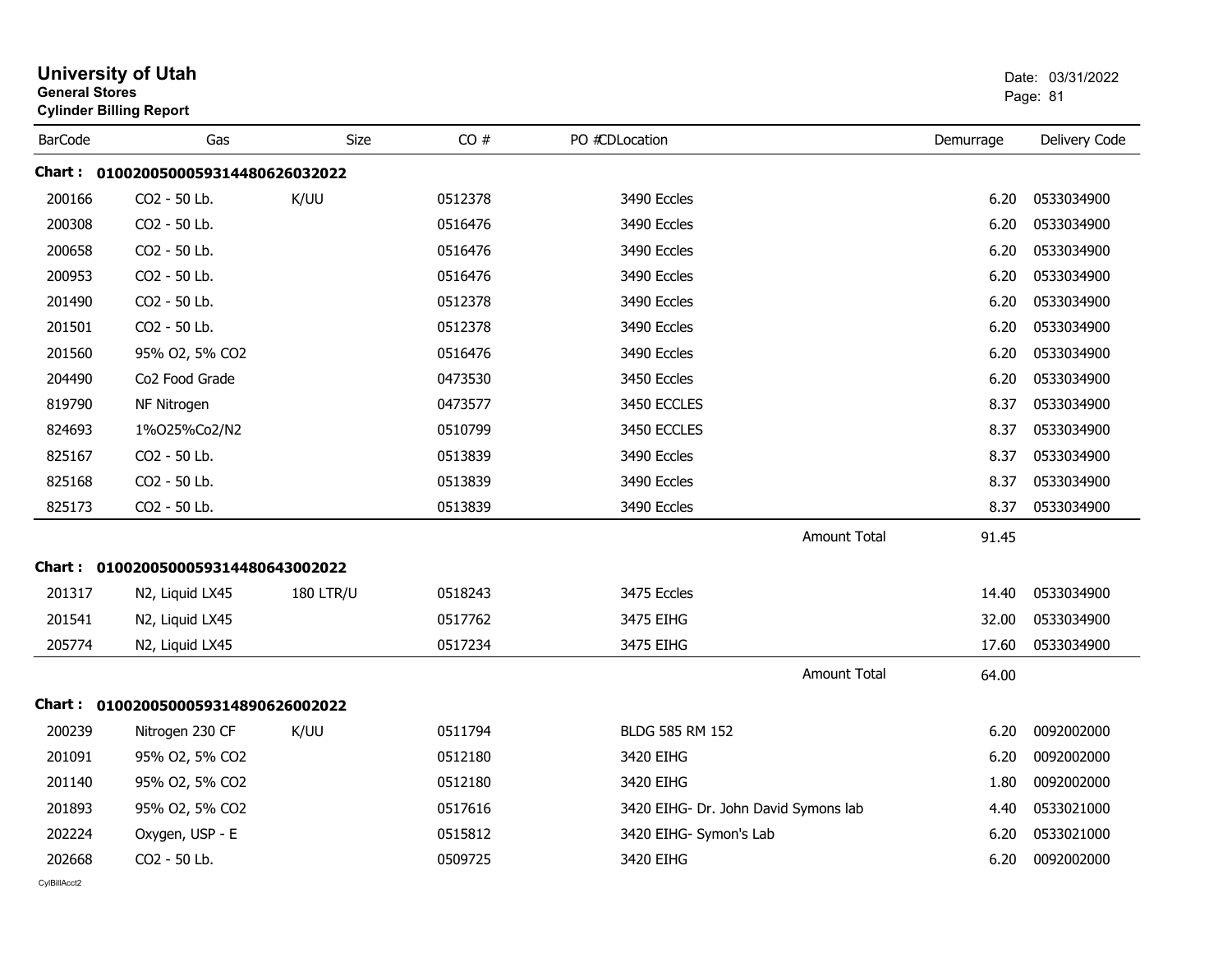| <b>General Stores</b> | <b>University of Utah</b><br><b>Cylinder Billing Report</b> |           |         |                                      |                     |           | Date: 03/31/2022<br>Page: 82 |
|-----------------------|-------------------------------------------------------------|-----------|---------|--------------------------------------|---------------------|-----------|------------------------------|
| <b>BarCode</b>        | Gas                                                         | Size      | CO#     | PO #CDLocation                       |                     | Demurrage | Delivery Code                |
| 202850                | 95% N2, 5% CO2                                              |           | 0491804 | 3420 ECCLES                          |                     | 6.20      | 0092002000                   |
| 203802                | 95% O2, 5% CO2                                              |           | 0516295 | 3420 EIHG- Dr. John David Symons lab |                     | 6.20      | 0533021000                   |
| 203866                | 95% O2, 5% CO2                                              |           | 0510305 | 3420 Eccles                          |                     | 6.20      | 0092002000                   |
| 204702                | Oxygen, USP - E                                             |           | 0515812 | 3420 EIHG- Symon's Lab               |                     | 6.20      | 0533021000                   |
| 205578                | 95% O2, 5% CO2                                              |           | 0509147 | 3420 EIHG                            |                     | 6.20      | 0092002000                   |
|                       |                                                             |           |         |                                      | Amount Total        | 62.00     |                              |
|                       | Chart: 0100200500059315250626002022                         |           |         |                                      |                     |           |                              |
| 200100                | CO <sub>2</sub> - Siphon                                    | K/UU      | 0507379 | 1840 SKAGGS                          |                     | 6.20      | 0092002000                   |
| 202991                | Oxygen, USP                                                 |           | 0503877 | 230 HPER-N                           |                     | 6.20      | 0092002000                   |
| 205467                | Oxygen, USP - E                                             |           | 0516797 | 230 HPER-N                           |                     | 6.20      | 0092002000                   |
| 825044                | CO2 - Siphon                                                |           | 0515888 | 1840 SKAGGS                          |                     | 8.37      | 0092002000                   |
| 825047                | CO2 - Siphon                                                |           | 0515888 | 1840 SKAGGS                          |                     | 8.37      | 0092002000                   |
| 825373                | Oxygen, USP - E                                             |           | 0516797 | 230 HPER-N                           |                     | 8.37      | 0092002000                   |
| 825379                | Oxygen, USP - E                                             |           | 0516797 | 230 HPER-N                           |                     | 8.37      | 0092002000                   |
| 825383                | Oxygen, USP - E                                             |           | 0516797 | 230 HPER-N                           |                     | 8.37      | 0092002000                   |
|                       |                                                             |           |         |                                      | <b>Amount Total</b> | 60.45     |                              |
|                       | Chart: 0100200500059315940626032022                         |           |         |                                      |                     |           |                              |
| 202356                | Nitrogen, UHP                                               | K/UU      | 0509163 | 3450 EIHG                            |                     | 6.20      | 0533021000                   |
| 824375                | CO2 - 50 Lb.                                                |           | 0509164 | 3490 EIHG                            |                     | 8.37      | 0533034900                   |
|                       |                                                             |           |         |                                      | Amount Total        | 14.57     |                              |
| <b>Chart :</b>        | 0100200500059316940662002022                                |           |         |                                      |                     |           |                              |
| 824191                | 7% O2 In N2                                                 | 200C/Mt.A | 0506945 | 3420 ECCLES                          |                     | 8.37      | 0533021000                   |
| 824692                | 7% O2 In N2                                                 |           | 0510955 | 3400 ECCLES                          |                     | 8.37      | 0533021000                   |
|                       |                                                             |           |         |                                      | <b>Amount Total</b> | 16.74     |                              |
|                       | Chart: 0100201500059312730626002022                         |           |         |                                      |                     |           |                              |
| 205582                | 95% O2, 5% CO2                                              | K/UU      | 0429555 | 3480 EIHG                            |                     | 4.96      | 0533034800                   |
|                       |                                                             |           |         |                                      |                     |           |                              |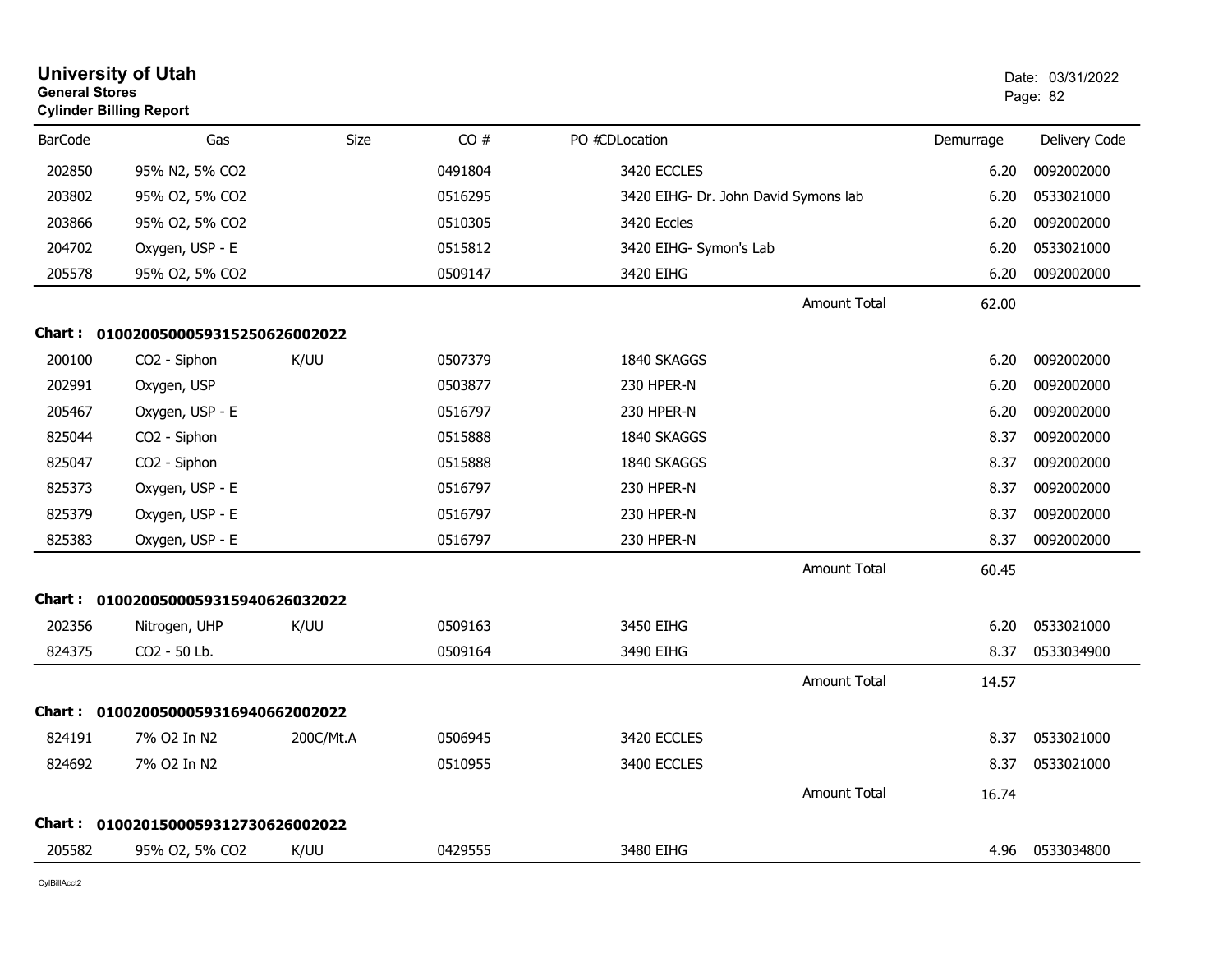| General Stores | <b>Cylinder Billing Report</b>      |      |         |                     |                     |                   | Page: 83      |
|----------------|-------------------------------------|------|---------|---------------------|---------------------|-------------------|---------------|
| <b>BarCode</b> | Gas                                 | Size | CO#     | PO #CDLocation      |                     | Demurrage         | Delivery Code |
|                |                                     |      |         |                     | <b>Amount Total</b> | 4.96              |               |
|                | Chart: 0100201500059312730626032022 |      |         |                     |                     |                   |               |
| 202637         | Oxygen, USP - E                     | E/UU | 0511311 | 3480 EIHG           |                     | 6.20              | 0533034800    |
| 203087         | Oxygen, USP - E                     |      | 0515557 | 3480 EIHG           |                     | 6.20              | 0533034800    |
| 203374         | Oxygen, USP - E                     |      | 0515557 | 3480 EIHG           |                     | 6.20              | 0533034800    |
| 205310         | Oxygen, USP - E                     |      | 0515557 | 3480 EIHG           |                     | 6.20              | 0533034800    |
| 205330         | Oxygen, USP - E                     |      | 0515557 | 3480 EIHG           |                     | 6.20              | 0533034800    |
| 824946         | Oxygen, USP - E                     |      | 0513453 | 3480 EIHG           |                     | 8.37              | 0533021000    |
|                |                                     |      |         |                     | <b>Amount Total</b> | 39.37             |               |
|                | Chart: 0100201500059318220643002022 |      |         |                     |                     |                   |               |
| 200004         | 95% O2, 5% CO2                      | K/UU | 0517719 | 3440 EIHG           |                     | 4.20              | 0853000000    |
| 201126         | Oxygen, USP                         |      | 0444952 | 3450 SUITE A ECCLES |                     | 4.96              | 0853000000    |
| 201340         | 95% O2, 5% CO2                      |      | 0516383 | 3440 EIHG           |                     | 6.20              | 0853000000    |
| 201521         | 95% O2, 5% CO2                      |      | 0513680 | 3440 EIHG           |                     | 6.20              | 0853000000    |
| 202653         | Nitrogen 230 CF                     |      | 0507451 | 3440 Eccles         |                     | 6.20              | 0853000000    |
| 202826         | 95% O2, 5% CO2                      |      | 0515038 | 3440 EIHG           |                     | 2.00              | 0853000000    |
| 818557         | Oxygen, USP - E                     |      | 0465821 | 3440 EIHG           |                     | 8.37              | 0533034900    |
|                |                                     |      |         |                     | <b>Amount Total</b> | 38.13             |               |
|                | Chart: 01002109900120086260012022   |      |         |                     |                     |                   |               |
| 200603         | CO2 - 50 Lb.                        | K/UU | 0517912 | 3752 HCI            |                     | 3.20              | 0533051000    |
| 200869         | N2, Liquid LX45                     |      | 0516566 | 3738 HCI            |                     | 4.80              | 0555113760    |
| 201102         | N2, Liquid LX45                     |      | 0499467 | LL510 HCI           |                     | 24.00             | 0533051000    |
| 201801         | N2, Liquid LX45                     |      | 0518176 | 3738 HCI            |                     | 16.00             | 0555113760    |
| 201802         | N2, Liquid LX45                     |      | 0518466 | 3738 HCI RS         |                     | 9.60              | 0555LL3760    |
| 202296         | N2, Liquid LX45                     |      | 0516942 | 3738 HCI            |                     | 11.20             | 0555113760    |
| 202306         | N2, Liquid LX45                     |      | 0517320 | 3738 HCI            |                     | 32.00             | 0555113760    |
| 203486         | CO2 - 50 Lb.                        |      | 0484939 | 3752 HCI - RS       |                     | 3.00 <sub>1</sub> | 0533051000    |
|                |                                     |      |         |                     |                     |                   |               |

# **University of Utah** Date: 03/31/2022 **General Stores**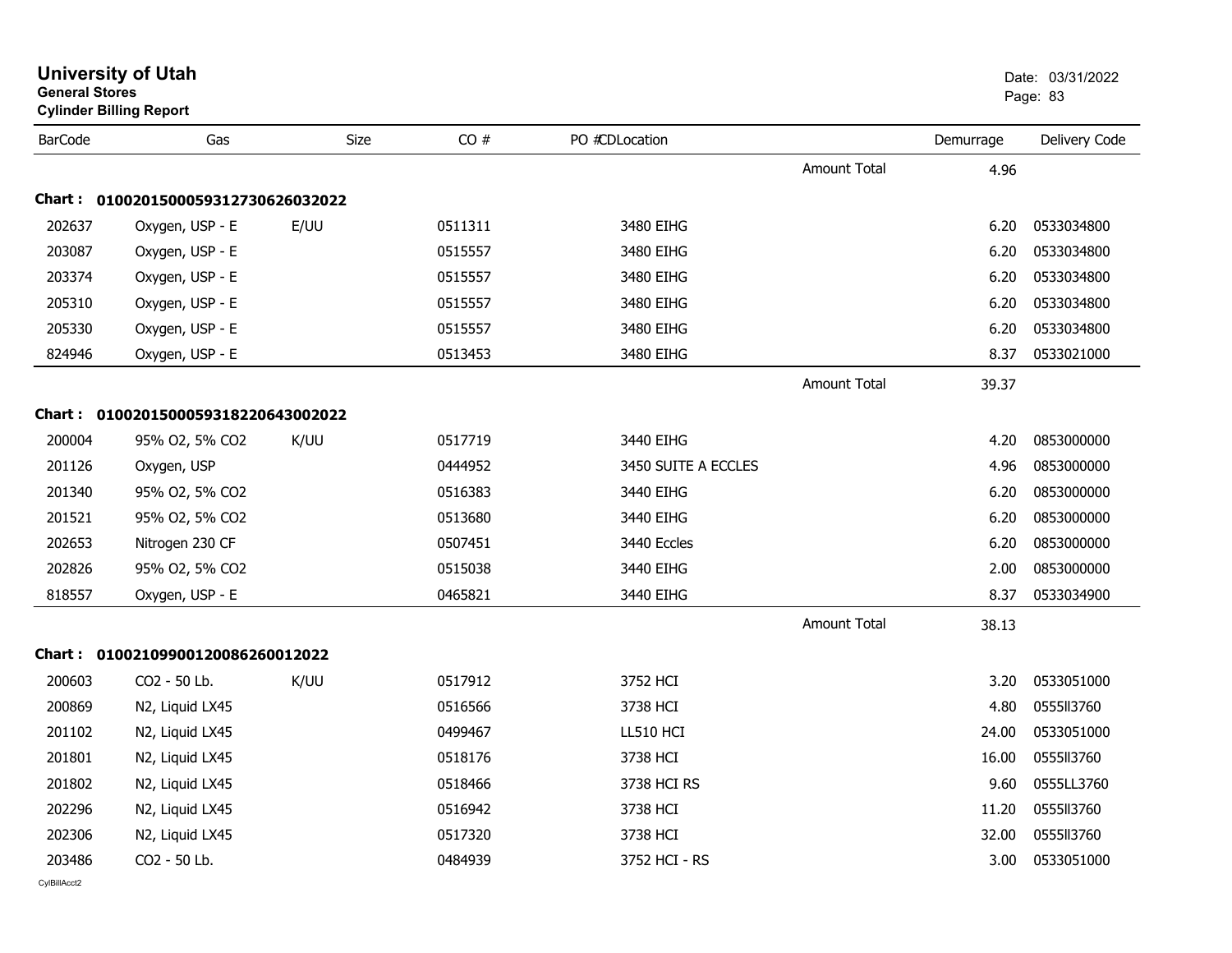|                        | <b>University of Utah</b><br><b>General Stores</b><br><b>Cylinder Billing Report</b> |             |         |                                      | Date: 03/31/2022<br>Page: 84 |               |
|------------------------|--------------------------------------------------------------------------------------|-------------|---------|--------------------------------------|------------------------------|---------------|
| <b>BarCode</b>         | Gas                                                                                  | <b>Size</b> | CO#     | PO #CDLocation                       | Demurrage                    | Delivery Code |
| 203571                 | N2, Liquid GP45                                                                      |             | 0517557 | 3738 HCI                             | 38.40                        | 0555113760    |
| 205377                 | CO2 - 50 Lb.                                                                         |             | 0517252 | 3752 HCI RS                          | 6.20                         | 0533051000    |
| 205556                 | Nitrogen NF                                                                          |             | 0510219 | 3755 HCI RS Cairns Lab TC RM         | 3.00                         | 0533051000    |
| 813860                 | Nitrogen NF                                                                          |             | 0434534 | 3755 HCI PHASE 4- CAIRNS LAB         | 7.13                         | 0533051000    |
|                        |                                                                                      |             |         | <b>Amount Total</b>                  | 158.53                       |               |
|                        | Chart: 01002109900124526260012022                                                    |             |         |                                      |                              |               |
| 200077                 | CO2 - 50 Lb.                                                                         | K/UU        | 0457960 | SOUTH BIOLOGY 90                     | 4.96                         | 0533051000    |
| 200099                 | CO2 - Siphon                                                                         |             | 0406141 | 413 ASB                              | 4.96                         | 0533051000    |
| 200340                 | Nitrogen 230 CF                                                                      |             | 0481185 | 420 ASB Jorgensen Lab                | 6.20                         | 0533051000    |
| 201061                 | CO2 - Siphon                                                                         |             | 0406141 | 413 ASB                              | 4.96                         | 0533051000    |
| 201540                 | N2, Liquid LX45                                                                      |             | 0517832 | 410 ASB Jorgensen Lab                | 32.00                        | 0533051000    |
| 201873                 | N2, Liquid LX45                                                                      |             | 0516215 | 410 ASB Jorgensen Lab                | 11.20                        | 0533051000    |
| 204264                 | N2, Liquid LX45                                                                      |             | 0517504 | 410 ASB- Jorgensen                   | 6.40                         | 0533051000    |
| 205683                 | CO2 - 50 Lb.                                                                         |             | 0487932 | 461 ASB                              | 2.00                         | 0533051000    |
| 822697                 | CO2 - 50 Lb.                                                                         |             | 0495131 | 90 So Biology Code: 79793            | 8.37                         | 0533051000    |
|                        |                                                                                      |             |         | <b>Amount Total</b>                  | 81.05                        |               |
|                        | Chart: 01002132000307266260012022                                                    |             |         |                                      |                              |               |
| 202301                 | Oxygen, USP                                                                          | K/UU        | 0503284 | 585 RM 152                           | 0.60                         | 0500000010    |
| 824307                 | Oxygen, USP                                                                          |             | 0508764 | 585 RM 152                           | 8.37                         | 0500000010    |
|                        |                                                                                      |             |         | <b>Amount Total</b>                  | 8.97                         |               |
| Chart :                | 01002132000340366260012022                                                           |             |         |                                      |                              |               |
| 200639                 | Oxygen, USP                                                                          | K/UU        | 0515898 | <b>CVRTI</b> basement tank farm      | 6.20                         | 0500002070    |
| 200737                 | Oxygen, USP                                                                          |             | 0515898 | CVRTI basement tank farm             | 6.20                         | 0500002070    |
| 201116                 | Oxygen, USP                                                                          |             | 0509949 | 003 CVRTI in Tank Farm Basement room | 6.20                         | 0500002070    |
| 201817                 | Oxygen, USP                                                                          |             | 0514353 | CVRTI Basement room 3 Tank farm      | 6.20                         | 0500002070    |
| 202319                 | Air - E                                                                              |             | 0505698 | <b>BSMT CVRTI</b>                    | 6.20                         | 0500000010    |
| 203433<br>CylBillAcct2 | Oxygen, USP - E                                                                      |             | 0509815 | BASEMENT RM 003 TANK FARM            | 6.20                         | 0500002070    |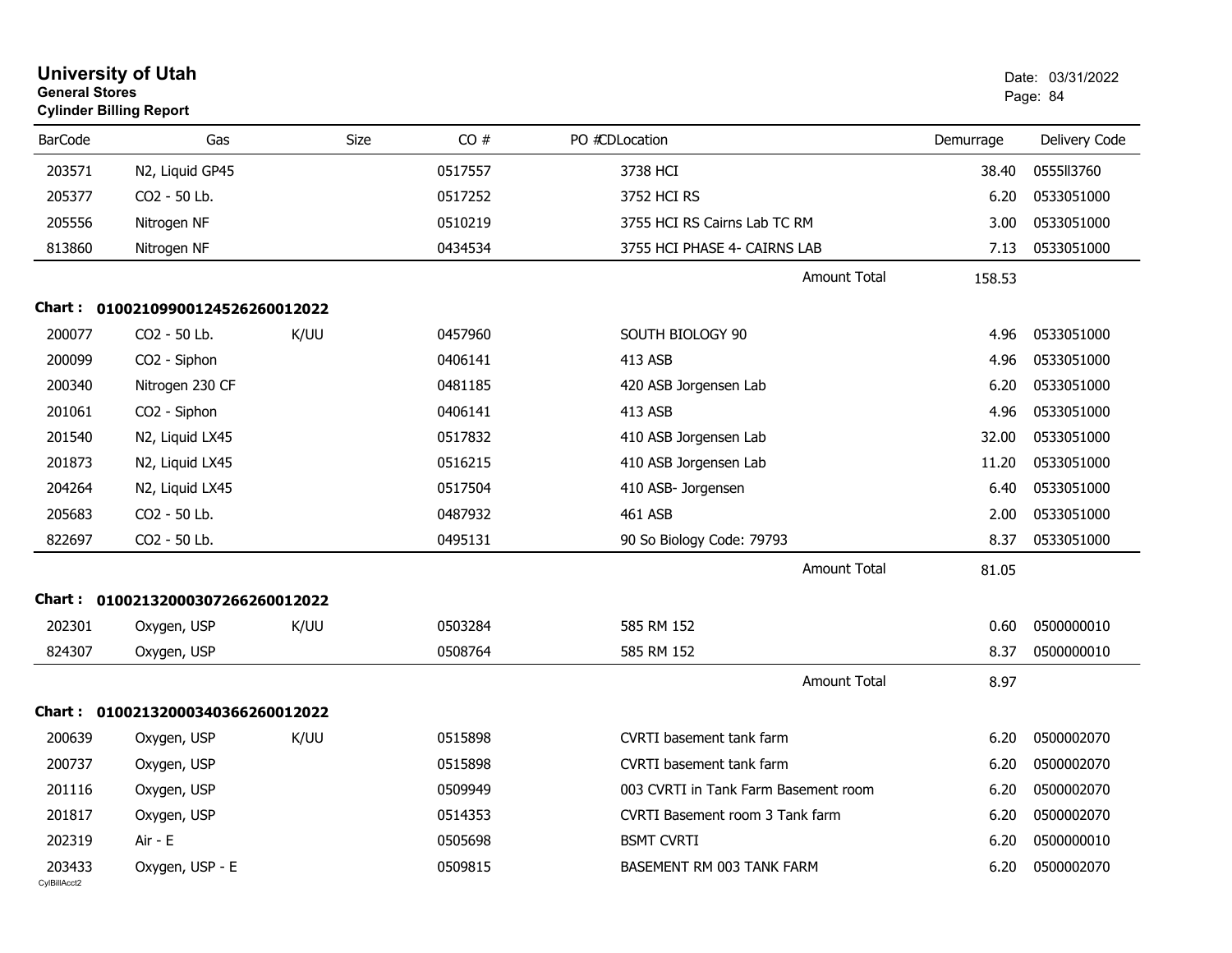| <b>General Stores</b> | <b>University of Utah</b><br><b>Cylinder Billing Report</b> |             |         |                                      |           | Date: 03/31/2022<br>Page: 85 |
|-----------------------|-------------------------------------------------------------|-------------|---------|--------------------------------------|-----------|------------------------------|
| <b>BarCode</b>        | Gas                                                         | <b>Size</b> | CO#     | PO #CDLocation                       | Demurrage | Delivery Code                |
| 203959                | Oxygen, USP                                                 |             | 0514353 | CVRTI Basement room 3 Tank farm      | 6.20      | 0500002070                   |
| 205311                | Oxygen, USP - E                                             |             | 0510626 | 003 CVRTI Tank Farm                  | 6.20      | 0500002070                   |
| 205893                | Oxygen, USP                                                 |             | 0515898 | <b>CVRTI</b> basement tank farm      | 6.20      | 0500002070                   |
| 205909                | Oxygen, USP                                                 |             | 0509815 | BASEMENT RM 003 TANK FARM            | 6.20      | 0500002070                   |
| 825008                | Oxygen, USP                                                 |             | 0513657 | <b>CVRTI BSMT</b>                    | 8.37      | 0500002070                   |
| 825009                | Oxygen, USP                                                 |             | 0513657 | <b>CVRTI BSMT</b>                    | 8.37      | 0500002070                   |
|                       |                                                             |             |         | <b>Amount Total</b>                  | 78.74     |                              |
|                       | Chart: 01002132500267146260012022                           |             |         |                                      |           |                              |
| 202645                | CO2 - 50 Lb.                                                | K/UU        | 0485972 | <b>Basement CVRTI</b>                | 6.20      | 0500000010                   |
|                       |                                                             |             |         | Amount Total                         | 6.20      |                              |
|                       | Chart: 0100213500051004664626002022                         |             |         |                                      |           |                              |
| 202764                | CO <sub>2</sub> - 50 Lb.                                    | K/UU        | 0517505 | 101 CVRTI                            | 4.80      | 0500002070                   |
| 825454                | Nitrogen, UHP                                               |             | 0517505 | 101 CVRTI                            | 6.48      | 0500002070                   |
|                       |                                                             |             |         | <b>Amount Total</b>                  | 11.28     |                              |
|                       | Chart: 0100213500051004665626002022                         |             |         |                                      |           |                              |
| 201755                | CO2 - 50 Lb.                                                | K/UU        | 0437651 | <b>BASEMENT</b>                      | 4.96      | 0500000010                   |
|                       |                                                             |             |         | <b>Amount Total</b>                  | 4.96      |                              |
|                       | Chart: 0100213500051004666626062022                         |             |         |                                      |           |                              |
| 201290                | CO2 - 50 Lb.                                                | K/UU        | 0482862 | <b>CVRTI Basement</b>                | 6.20      | 0500000010                   |
|                       |                                                             |             |         | <b>Amount Total</b>                  | 6.20      |                              |
|                       | Chart: 0100213500051004667626002022                         |             |         |                                      |           |                              |
| 200613                | CO2 - 50 Lb.                                                | K/UU        | 0509157 | <b>CVRTI BSMT</b>                    | 1.40      | 0500000010                   |
| 201011                | CO2 - 50 Lb.                                                |             | 0513277 | RM 101 CVRTI                         | 6.20      | 0500000010                   |
| 824387                | Helium - UHP                                                |             | 0509369 | <b>BASEMENT</b>                      | 8.37      | 0500000010                   |
| 824517                | Nitrogen, UHP                                               |             | 0511415 | CVRTI BSMT, Attn: Dr. Franklin's Lab | 1.89      | 0500000010                   |
| 824989                | Nitrogen, UHP                                               |             | 0513277 | RM 101 CVRTI                         | 8.37      | 0500000010                   |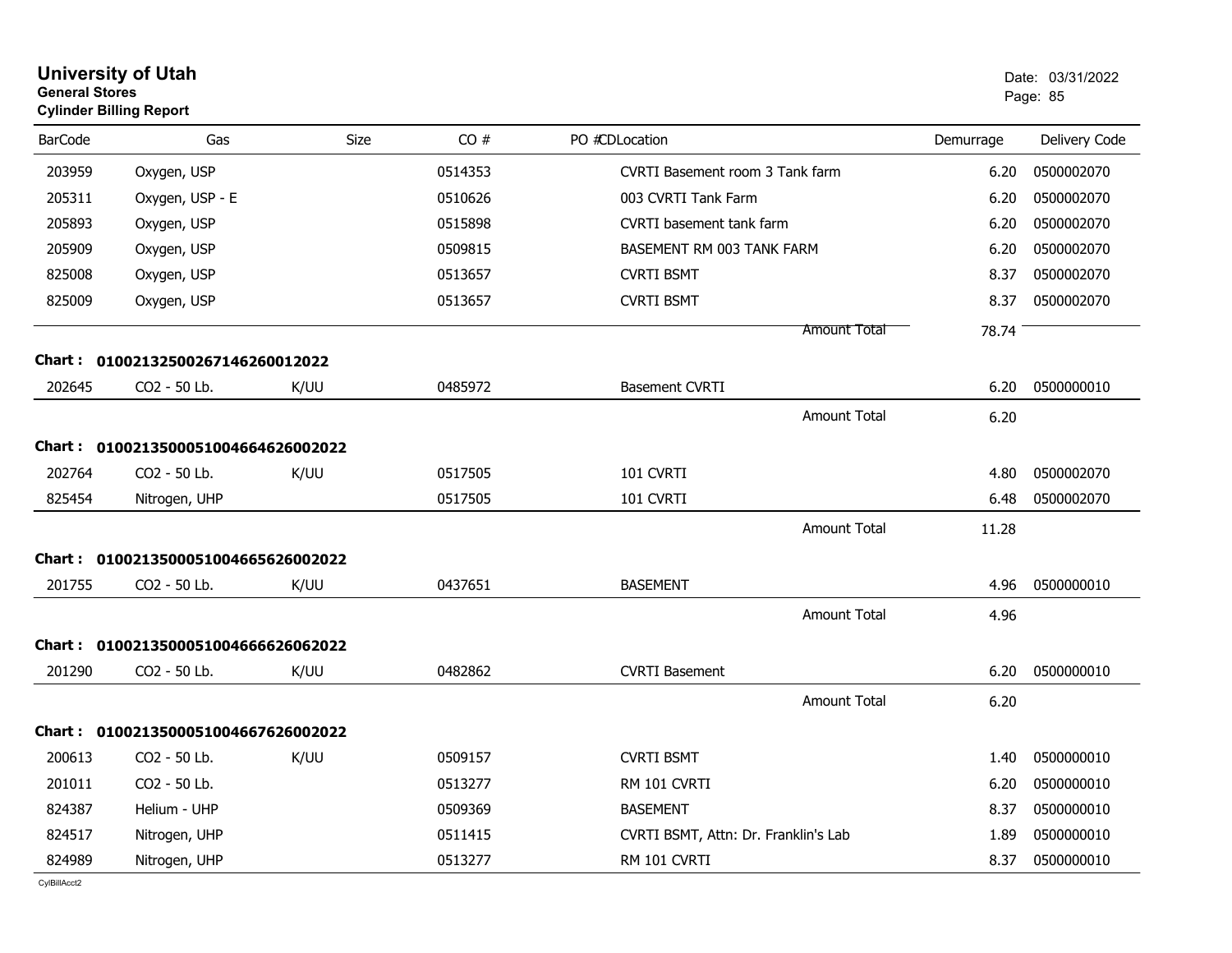|                | <b>University of Utah</b><br><b>General Stores</b><br><b>Cylinder Billing Report</b> |      |         |                   |                     |           | Date: 03/31/2022<br>Page: 86 |
|----------------|--------------------------------------------------------------------------------------|------|---------|-------------------|---------------------|-----------|------------------------------|
| <b>BarCode</b> | Gas                                                                                  | Size | CO#     | PO #CDLocation    |                     | Demurrage | Delivery Code                |
|                |                                                                                      |      |         |                   | Amount Total        | 26.23     |                              |
|                | Chart: 0100213500051004668626062022                                                  |      |         |                   |                     |           |                              |
| 201935         | Oxygen, USP                                                                          | K/UU | 0491187 | <b>CVRTI BSMT</b> |                     | 6.20      | 0500000010                   |
|                |                                                                                      |      |         |                   | <b>Amount Total</b> | 6.20      |                              |
|                | Chart: 0100213500051004669626002022                                                  |      |         |                   |                     |           |                              |
| 202284         | Oxygen, USP                                                                          | K/UU | 0496185 | <b>BSMT CVRTI</b> |                     | 6.20      | 0500000010                   |
|                |                                                                                      |      |         |                   | <b>Amount Total</b> | 6.20      |                              |
|                | Chart: 0100213500051004673626062022                                                  |      |         |                   |                     |           |                              |
| 203304         | CO2 - 50 Lb.                                                                         | K/UU | 0510019 | <b>BSMT CVRTI</b> |                     | 6.20      | 0500000010                   |
| 823837         | CO2 - 50 Lb.                                                                         |      | 0504781 | <b>CVRTI BSMT</b> |                     | 8.37      | 0500000010                   |
|                |                                                                                      |      |         |                   | <b>Amount Total</b> | 14.57     |                              |
|                | Chart: 0100213500051004674626002022                                                  |      |         |                   |                     |           |                              |
| 201717         | CO2 - 50 Lb.                                                                         | K/UU | 0517359 | 052 CVRTI         |                     | 5.60      | 0500002070                   |
| 203821         | CO2 - 50 Lb.                                                                         |      | 0517359 | 052 CVRTI         |                     | 5.60      | 0500002070                   |
|                |                                                                                      |      |         |                   | <b>Amount Total</b> | 11.20     |                              |
|                | Chart: 0100213500054505123626002022                                                  |      |         |                   |                     |           |                              |
| 202593         | Oxygen, USP                                                                          | K/UU | 0517726 | 160E CVRTI        |                     | 4.20      | 0500000010                   |
| 203125         | Oxygen, USP                                                                          |      | 0517361 | 152 BLDG 587      |                     | 5.60      | 0500002070                   |
| 825348         | Oxygen, USP                                                                          |      | 0516286 | 160E CVRTI        |                     | 8.37      | 0500000010                   |
|                |                                                                                      |      |         |                   | <b>Amount Total</b> | 18.17     |                              |
|                | Chart: 0100213500059313430626002022                                                  |      |         |                   |                     |           |                              |
| 201803         | CO2 - 50 Lb.                                                                         | K/UU | 0426562 | <b>Basement</b>   |                     | 4.96      | 0500000010                   |
| 204526         | CO2 - 50 Lb.                                                                         |      | 0515168 | 160E CVRTI        |                     | 6.20      | 0500000010                   |
|                |                                                                                      |      |         |                   | <b>Amount Total</b> | 11.16     |                              |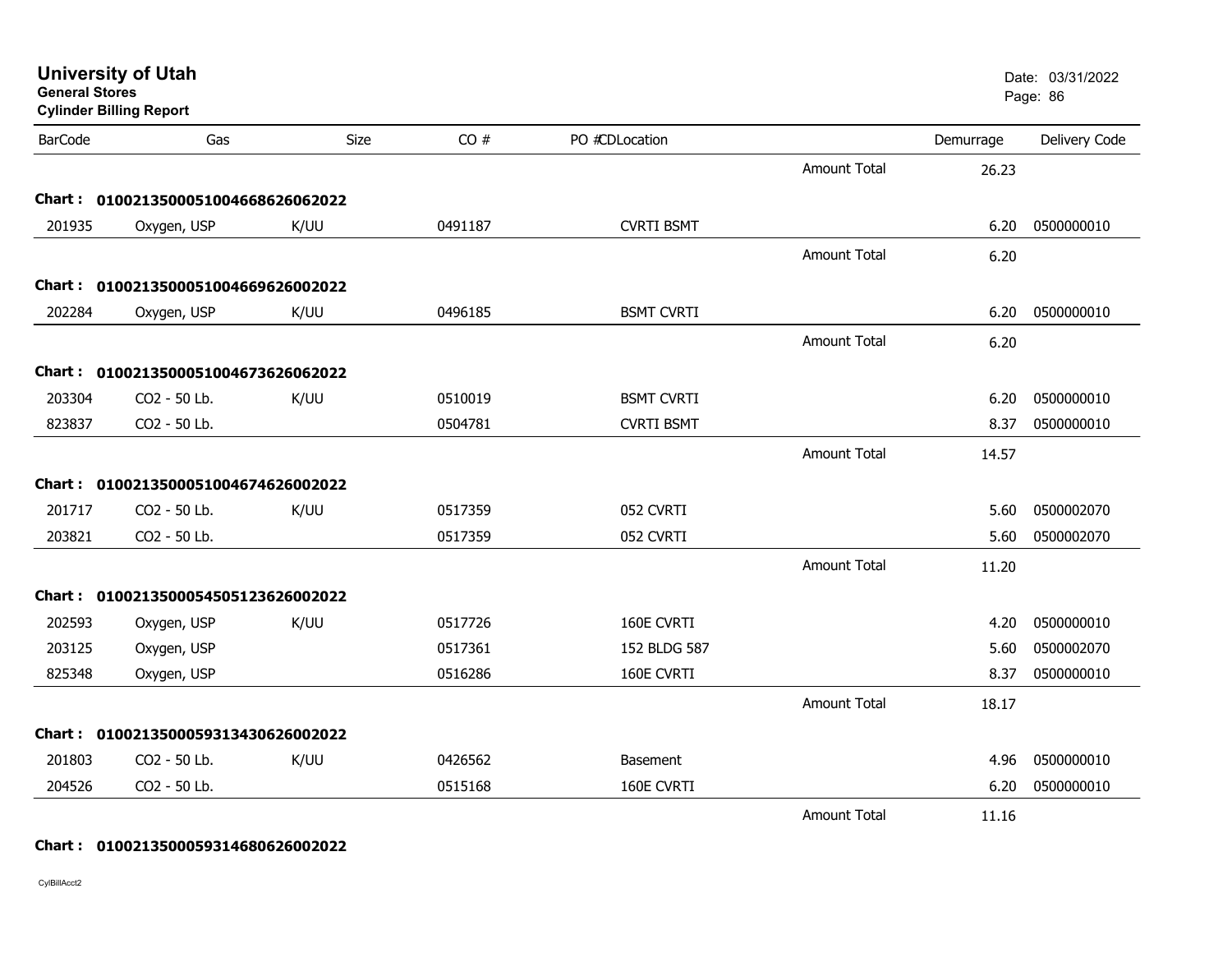| <b>General Stores</b> | <b>University of Utah</b><br><b>Cylinder Billing Report</b> |      |         |                      |                     |           | Date: 03/31/2022<br>Page: 87 |
|-----------------------|-------------------------------------------------------------|------|---------|----------------------|---------------------|-----------|------------------------------|
| <b>BarCode</b>        | Gas                                                         | Size | CO#     | PO #CDLocation       |                     | Demurrage | Delivery Code                |
| 201491                | CO2 - 50 Lb.                                                | K/UU | 0513618 | 207 CVRTI            |                     | 6.20      | 0500002070                   |
| 202553                | 95% N2, 5% CO2                                              |      | 0514162 | 207 CVRTI            |                     | 6.20      | 0500002070                   |
| 202554                | 95% N2, 5% CO2                                              |      | 0514162 | 207 CVRTI            |                     | 6.20      | 0500002070                   |
| 203310                | CO2 - 50 Lb.                                                |      | 0513618 | 207 CVRTI            |                     | 6.20      | 0500002070                   |
| 824378                | CO2 - 50 Lb.                                                |      | 0508998 | <b>BSMT CVRTI</b>    |                     | 8.37      | 0500000010                   |
| 825369                | CO2 - 50 Lb.                                                |      | 0516671 | 207 CVRTI            |                     | 8.37      | 0500002070                   |
|                       |                                                             |      |         |                      | Amount Total        | 41.54     |                              |
|                       | Chart: 0100213500059316650626002022                         |      |         |                      |                     |           |                              |
| 201186                | CO2 - 50 Lb.                                                | K/UU | 0504586 | 131 CVRTI            |                     | 6.20      | 0500000010                   |
| 205520                | CO2 - 50 Lb.                                                |      | 0515630 | 131 CVRTI- East Door |                     | 6.20      | 0500002070                   |
| 205914                | Oxygen, USP                                                 |      | 0504586 | 131 CVRTI            |                     | 6.20      | 0500000010                   |
|                       |                                                             |      |         |                      | Amount Total        | 18.60     |                              |
|                       | Chart: 0100213500059316911626002022                         |      |         |                      |                     |           |                              |
| 200722                | CO2 - 50 Lb.                                                | K/UU | 0515181 | <b>CVRTI BSMT</b>    |                     | 6.20      | 0500002070                   |
| 205540                | CO2 - 50 Lb.                                                |      | 0515181 | <b>CVRTI BSMT</b>    |                     | 6.20      | 0500002070                   |
|                       |                                                             |      |         |                      | <b>Amount Total</b> | 12.40     |                              |
|                       | Chart: 01002192000301236260312022                           |      |         |                      |                     |           |                              |
| 200318                | Air - 233 CF                                                | K/UU | 0505685 | 4800E SMBB Heys Lab  |                     | 6.20      | 0482013000                   |
| 200512                | Air - 233 CF                                                |      | 0514339 | 4800E SMBB HEys Lab  |                     | 6.20      | 0482013000                   |
| 200959                | Oxygen, USP                                                 |      | 0510898 | 4800E SMBB Heys Lab  |                     | 6.20      | 0482013000                   |
| 201720                | Air - 233 CF                                                |      | 0510898 | 4800E SMBB Heys Lab  |                     | 6.20      | 0482013000                   |
| 202804                | Air - 233 CF                                                |      | 0505685 | 4800E SMBB Heys Lab  |                     | 3.40      | 0482013000                   |
| 203010                | Oxygen, USP                                                 |      | 0517987 | 4800E SMBB Heys Lab  |                     | 2.80      | 0482013000                   |
| 203873                | Air - 233 CF                                                |      | 0517936 | 4800E SMBB Heys Lab  |                     | 2.80      | 0482013000                   |
| 204711                | Oxygen, USP                                                 |      | 0496312 | 4800E SMBB           |                     | 3.40      | 0482013000                   |
| 824396                | Oxygen, USP                                                 |      | 0512461 | 4800E SMBB Heys Lab  |                     | 8.37      | 0482013000                   |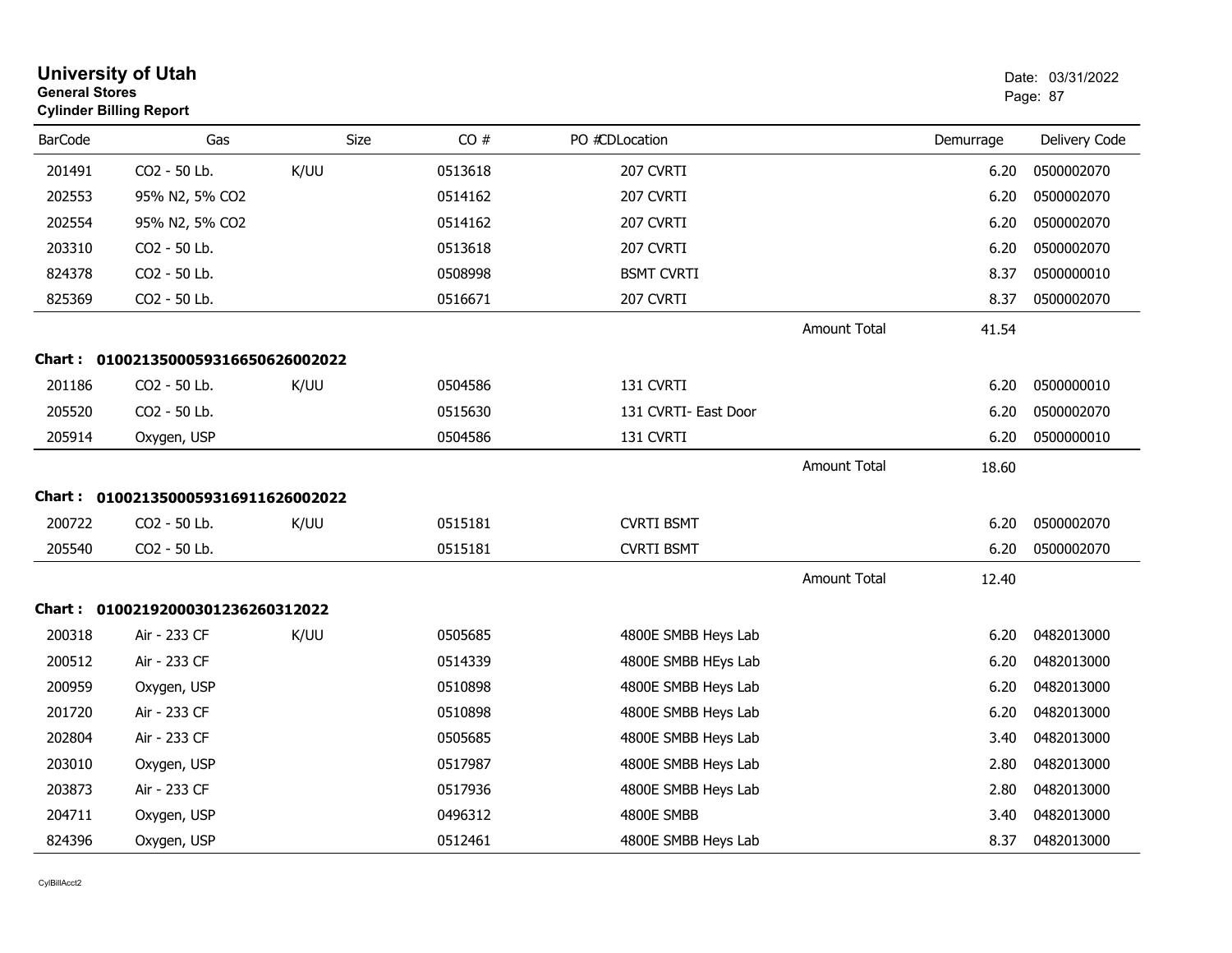| General Stores | <b>Cylinder Billing Report</b>    |      |         |                          |                     |           | Page: 88      |
|----------------|-----------------------------------|------|---------|--------------------------|---------------------|-----------|---------------|
| <b>BarCode</b> | Gas                               | Size | CO#     | PO #CDLocation           |                     | Demurrage | Delivery Code |
|                |                                   |      |         |                          | <b>Amount Total</b> | 45.57     |               |
|                | Chart: 01002192500199786260012022 |      |         |                          |                     |           |               |
| 200060         | CO2 - 50 Lb.                      | K/UU | 0511354 | 428 BPRB                 |                     | 6.20      | 0482013000    |
| 200450         | CO2 - 50 Lb.                      |      | 0511354 | 428 BPRB                 |                     | 6.20      | 0482013000    |
| 200723         | CO2 - 50 Lb.                      |      | 0502946 | 428 BPRB                 |                     | 6.20      | 0482013000    |
| 201185         | CO2 - 50 Lb.                      |      | 0511354 | 428 BPRB                 |                     | 6.20      | 0482013000    |
| 201262         | CO2 - 50 Lb.                      |      | 0502946 | 428 BPRB                 |                     | 6.20      | 0482013000    |
| 201328         | CO2 - 50 Lb.                      |      | 0472244 | 428 BPRB                 |                     | 6.20      | 0570003700    |
| 202479         | 95% O2, 5% CO2                    |      | 0493616 | 060 BPRB                 |                     | 6.20      | 0482013000    |
| 203991         | CO2 - 50 Lb.                      |      | 0478127 | 428 BPRB                 |                     | 6.20      | 0570003700    |
|                |                                   |      |         |                          | <b>Amount Total</b> | 49.60     |               |
|                | Chart: 01002192500268486260312022 |      |         |                          |                     |           |               |
| 200521         | CO2 - 50 Lb.                      | K/UU | 0513678 | 344 BPRB, Attn: Link Lab |                     | 1.60      | 0482013000    |
| 200998         | CO2 - 50 Lb.                      |      | 0517733 | 346 BPRB Attn: Link Lab  |                     | 4.00      | 0482013000    |
| 202149         | CO2 - 50 Lb.                      |      | 0517546 | 320 BPRB Attn: Link      |                     | 4.60      | 0482013000    |
| 202465         | CO2 - 50 Lb.                      |      | 0507319 | 344 BPRB Attn: Link lab  |                     | 6.20      | 0482013000    |
| 203303         | CO2 - 50 Lb.                      |      | 0513678 | 344 BPRB, Attn: Link Lab |                     | 2.20      | 0482013000    |
| 205533         | CO2 - 50 Lb.                      |      | 0516005 | 320 BPRB Attn: Link Lab  |                     | 6.20      | 0482013000    |
|                |                                   |      |         |                          | <b>Amount Total</b> | 24.80     |               |
|                | Chart: 01002192500269246260312022 |      |         |                          |                     |           |               |
| 201038         | 95% O2, 5% CO2                    | K/UU | 0506590 | 060 BPRB                 |                     | 6.20      | 0482013000    |
| 201813         | CO2 - 50 Lb.                      |      | 0502611 | 418 BPRB                 |                     | 6.20      | 0482013000    |
| 202494         | 95% O2, 5% CO2                    |      | 0505222 | 060 BPRB                 |                     | 6.20      | 0482013000    |
| 204543         | CO2 - 50 Lb.                      |      | 0502611 | 418 BPRB                 |                     | 6.20      | 0482013000    |
|                |                                   |      |         |                          | <b>Amount Total</b> | 24.80     |               |

**University of Utah** Date: 03/31/2022

# **Chart : 0100219500051006156626032022**

CylBillAcct2

**General Stores**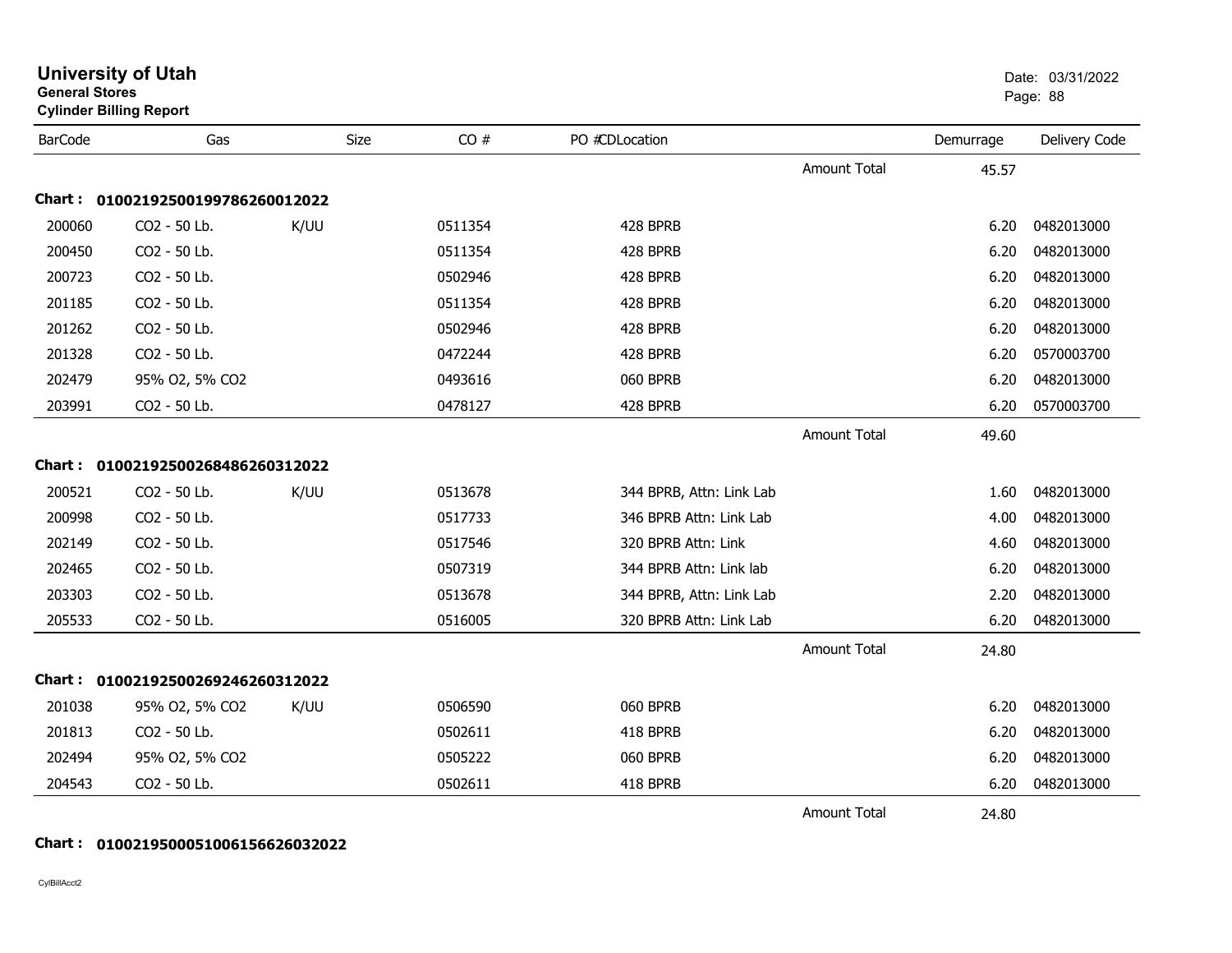| <b>BarCode</b> | Gas                                 | <b>Size</b> | CO#     | PO #CDLocation      |                     | Demurrage | Delivery Code |
|----------------|-------------------------------------|-------------|---------|---------------------|---------------------|-----------|---------------|
| 825346         | Oxygen, USP                         | 200C/Mt.A   | 0516475 | 4800E SMBB Heys Lab |                     | 8.37      | 0482013000    |
|                |                                     |             |         |                     | <b>Amount Total</b> | 8.37      |               |
|                | Chart: 0100219500051006220626032022 |             |         |                     |                     |           |               |
| 203092         | Oxygen, USP - E                     | E/UU        | 0516802 | 070 BPRB            |                     | 0.60      | 0482013000    |
| 203431         | Oxygen, USP - E                     |             | 0515003 | 070 BPRB            |                     | 6.20      | 0482013000    |
| 204454         | Oxygen, USP                         |             | 0516802 | 070 BPRB            |                     | 3.40      | 0482013000    |
| 205452         | Oxygen, USP - E                     |             | 0515003 | 070 BPRB            |                     | 6.20      | 0482013000    |
| 205937         | Oxygen, USP - E                     |             | 0516802 | 070 BPRB            |                     | 0.60      | 0482013000    |
| 205958         | Oxygen, USP - E                     |             | 0516802 | 070 BPRB            |                     | 0.60      | 0482013000    |
| 205999         | Oxygen, USP - E                     |             | 0516802 | 070 BPRB            |                     | 3.40      | 0482013000    |
| 825314         | Oxygen, USP - E                     |             | 0516062 | 070 BPRB            |                     | 8.37      | 0482013000    |
| 825316         | Oxygen, USP - E                     |             | 0516062 | 070 BPRB            |                     | 8.37      | 0482013000    |
|                |                                     |             |         |                     | <b>Amount Total</b> | 37.74     |               |
|                | Chart: 0100219500051006226626032022 |             |         |                     |                     |           |               |
| 824601         | Oxygen, USP - E                     | E/MT. AIR   | 0511027 | 070 BPRB            |                     | 8.37      | 0482013000    |
| 824602         | Oxygen, USP - E                     |             | 0511027 | 070 BPRB            |                     | 8.37      | 0482013000    |
|                |                                     |             |         |                     | <b>Amount Total</b> | 16.74     |               |
| Chart:         | 0100219500059300774626032022        |             |         |                     |                     |           |               |
| 200324         | Nitrogen 230 CF                     | K/UU        | 0395195 | 328A BPRB           |                     | 4.96      | 0570003200    |
|                |                                     |             |         |                     | <b>Amount Total</b> | 4.96      |               |
|                | Chart: 0100219500059309832643032022 |             |         |                     |                     |           |               |
| 200715         | Nitrogen 230 CF                     | K/UU        | 0518465 | 344 BPRB            |                     | 0.40      | 0482013000    |
| 201863         | Nitrogen 230 CF                     |             | 0517220 | 344 BPRB            |                     | 5.80      | 0482013000    |
| 203865         | Nitrogen 230 CF                     |             | 0515495 | 344 BPRB            |                     | 1.40      | 0482013000    |
|                |                                     |             |         |                     | <b>Amount Total</b> | 7.60      |               |

CylBillAcct2

#### **University of Utah** Date: 03/31/2022 **General Stores**en de la provincia de la provincia de la provincia de la provincia de la provincia de la provincia de la provi **Cylinder Billing Report**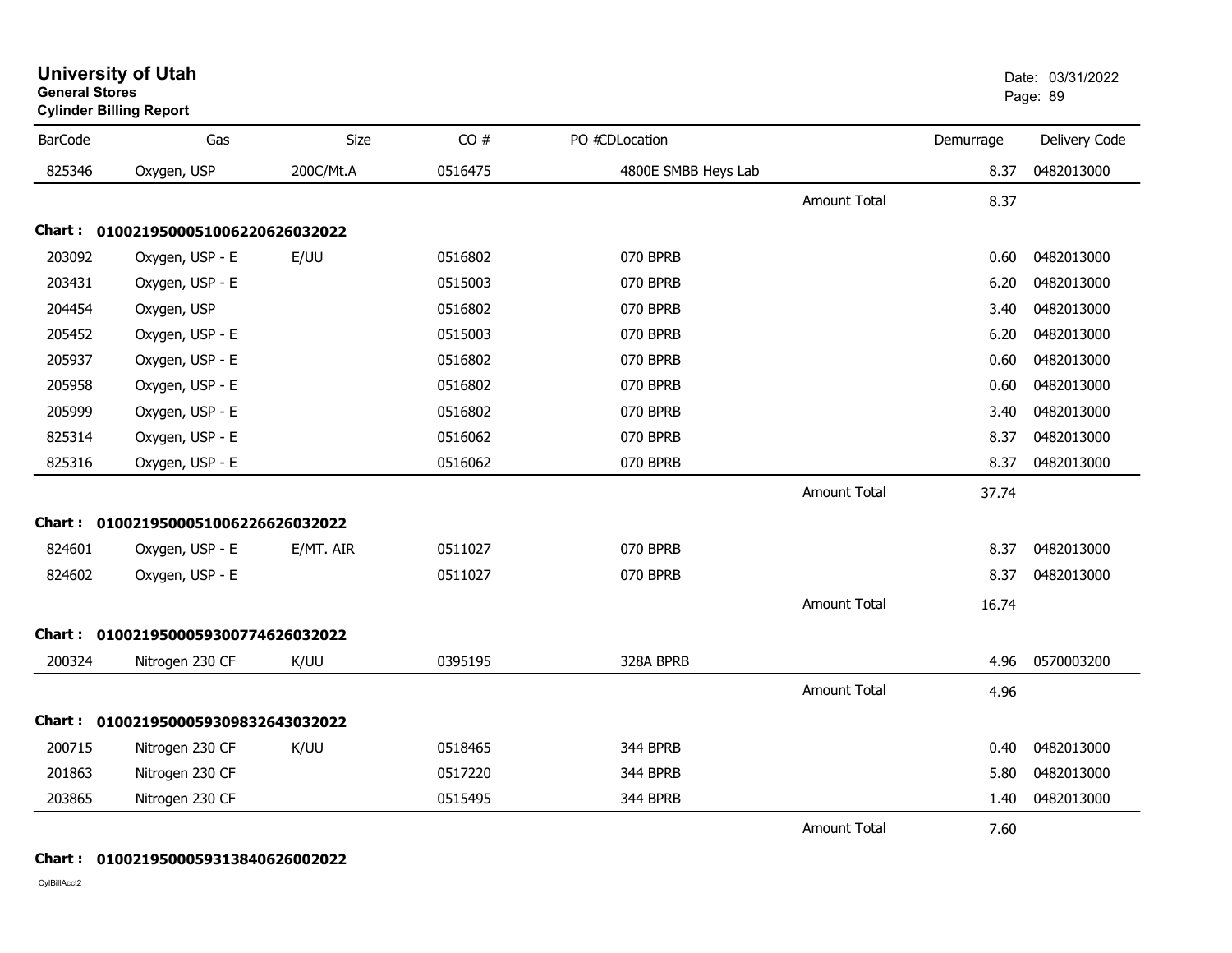|                | <b>Cylinder Billing Report</b>      |             |         |                             |           |               |
|----------------|-------------------------------------|-------------|---------|-----------------------------|-----------|---------------|
| <b>BarCode</b> | Gas                                 | <b>Size</b> | CO#     | PO #CDLocation              | Demurrage | Delivery Code |
| 204496         | Oxygen, USP                         | K/UU        | 0455599 | 4852 SMBB                   | 4.96      | 0570003700    |
|                |                                     |             |         | Amount Total                | 4.96      |               |
|                | Chart: 0100219500059313840626032022 |             |         |                             |           |               |
| 200648         | CO2 - 50 Lb.                        | K/UU        | 0514759 | 4375 SMBB- Shepherd Lab     | 6.20      | 0482013000    |
| 200651         | Oxygen, USP                         |             | 0505416 | <b>4852 SMBB</b>            | 6.20      | 0482013000    |
| 201135         | Oxygen, USP                         |             | 0505415 | 2124 SMBB                   | 0.60      | 0482013000    |
| 201248         | CO2 - 50 Lb.                        |             | 0514759 | 4375 SMBB- Shepherd Lab     | 6.20      | 0482013000    |
| 201688         | CO2 - 50 Lb.                        |             | 0512726 | 4375 SMBB                   | 6.20      | 0482013000    |
| 201940         | 95% O2, 5% CO2                      |             | 0499491 | <b>4852 SMBB</b>            | 6.20      | 0482013000    |
| 202030         | 95% O2, 5% CO2                      |             | 0497785 | 4852 SMBB                   | 6.20      | 0482013000    |
| 205841         | Oxygen, USP                         |             | 0517282 | 2124 SMBB                   | 5.60      | 0482013000    |
|                |                                     |             |         | Amount Total                | 43.40     |               |
| Chart :        | 0100219500059314630626032022        |             |         |                             |           |               |
| 200789         | CO2 - 50 Lb.                        | K/UU        | 0518433 | 436 BPRB- Shcheglovitov lab | 1.20      | 0482013000    |
| 200880         | Air - 233 CF                        |             | 0388184 | 530 WINTROBE                | 4.96      | 0530005310    |
| 201417         | Nitrogen 230 CF                     |             | 0411638 | 436 BPRB                    | 4.96      | 0570003700    |
| 201520         | CO2 - 50 Lb.                        |             | 0518433 | 436 BPRB- Shcheglovitov lab | 1.20      | 0482013000    |
| 201614         | CO2 - 50 Lb.                        |             | 0518433 | 436 BPRB- Shcheglovitov lab | 1.20      | 0482013000    |
| 201678         | CO2 - 50 Lb.                        |             | 0518433 | 436 BPRB- Shcheglovitov lab | 1.20      | 0482013000    |
|                |                                     |             |         | <b>Amount Total</b>         | 14.72     |               |
|                | Chart: 0100219500059315240626002022 |             |         |                             |           |               |
| 200070         | Air - 233 CF                        | K/UU        | 0436680 | 4820A SMBB                  | 4.96      | 0570003200    |
| 200175         | Air - 233 CF                        |             | 0446295 | 4820A SMBB                  | 4.96      | 0570003200    |
| 200376         | Air - 233 CF                        |             | 0503007 | 4810 SMBB                   | 6.20      | 0570003200    |
| 200678         | Nitrogen 230 CF                     |             | 0359141 | 4800 SMBB                   | 4.96      | 0151032050    |
| 200679         | Air - 233 CF                        |             | 0515882 | 4800 SMBB                   | 6.20      | 0570003200    |
| 200760         | Oxygen, USP                         |             | 0517908 | 4800 SMBB                   | 3.20      | 0570003200    |

#### **University of Utah** Date: 03/31/2022 **General Stores**en de la provincia de la provincia de la provincia de la provincia de la provincia de la provincia de la provi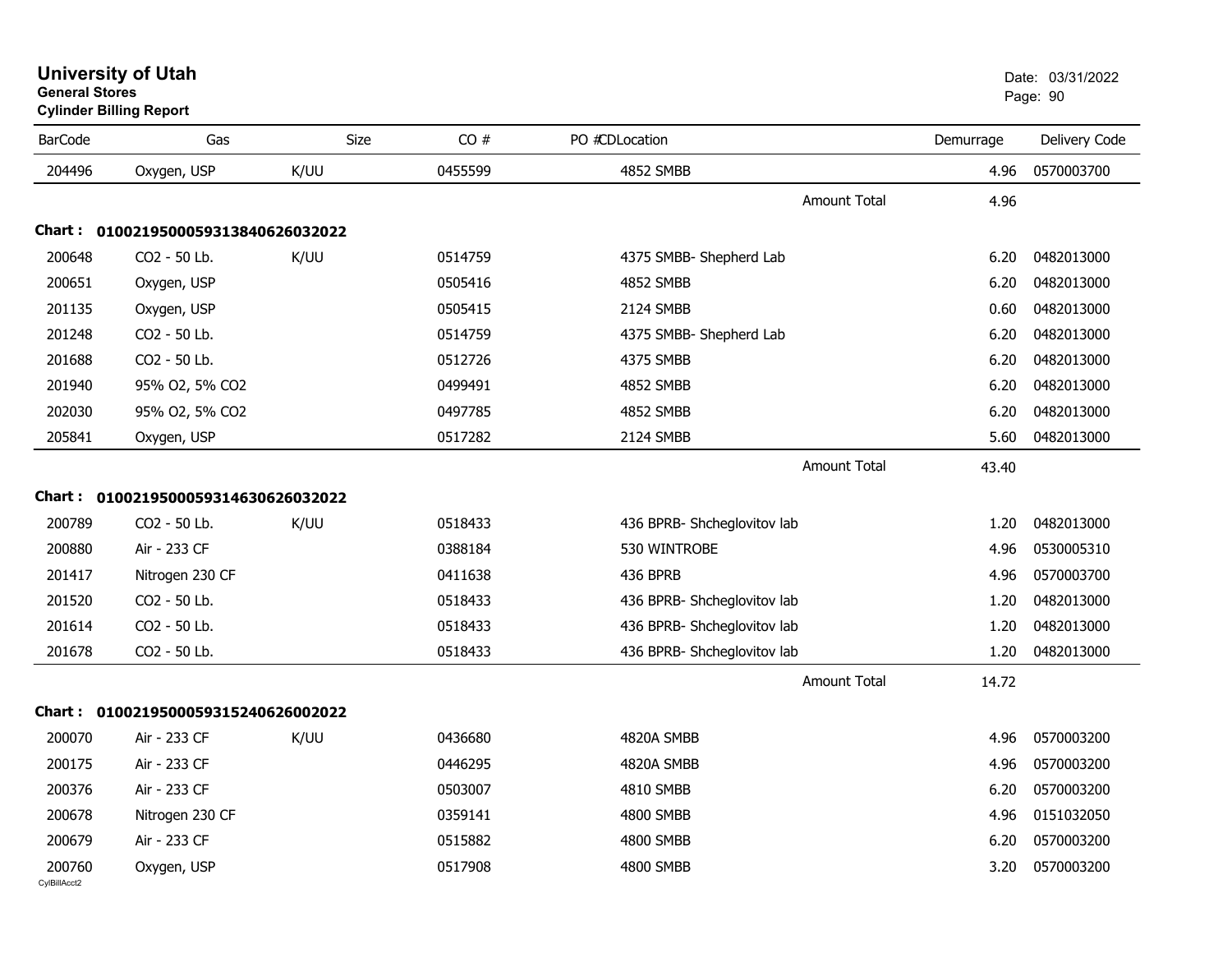| <b>General Stores</b> | <b>University of Utah</b><br><b>Cylinder Billing Report</b> |      |         |                |                        | Date: 03/31/2022<br>Page: 91 |
|-----------------------|-------------------------------------------------------------|------|---------|----------------|------------------------|------------------------------|
| <b>BarCode</b>        | Gas                                                         | Size | CO#     | PO #CDLocation | Demurrage              | Delivery Code                |
| 201125                | Oxygen, USP                                                 |      | 0436547 | 4804 SMBB      | 4.96                   | 0570003200                   |
| 201195                | Air - 233 CF                                                |      | 0479252 | 4810 SMBB      | 6.20                   | 0570003200                   |
| 201296                | Oxygen, USP                                                 |      | 0513450 | 4810 SMBB      | 6.20                   | 0570003200                   |
| 201322                | Air - 233 CF                                                |      | 0480465 | 4804 SMBB      | 6.20                   | 0570003200                   |
| 201439                | Air - 233 CF                                                |      | 0480465 | 4804 SMBB      | 6.20                   | 0570003200                   |
| 201685                | Oxygen, USP                                                 |      | 0452160 | 4820A SMBB     | 4.96                   | 0570003200                   |
| 201694                | Oxygen, USP                                                 |      | 0515882 | 4800 SMBB      | 6.20                   | 0570003200                   |
| 201925                | 95% O2, 5% CO2                                              |      | 0491813 | 4800 SMBB      | 6.20                   | 0570003200                   |
| 202003                | Air - 233 CF                                                |      | 0482209 | 4804 SMBB      | 6.20                   | 0570003200                   |
| 202006                | Air - 233 CF                                                |      | 0455258 | 4800 SMBB      | 4.96                   | 0570003700                   |
| 202032                | Oxygen, USP                                                 |      | 0488424 | 4800 SMBB      | 6.20                   | 0570003200                   |
| 202664                | Nitrogen 230 CF                                             |      | 0516483 | 4820A SMBB     | 6.20                   | 0570003200                   |
| 203337                | Air - 233 CF                                                |      | 0454278 | 4800 SMBB      | 4.96                   | 0570003200                   |
| 203338                | Air - 233 CF                                                |      | 0434577 | 4804 SMBB      | 4.96                   | 0570003200                   |
| 203828                | Oxygen, USP                                                 |      | 0513450 | 4810 SMBB      | 3.00                   | 0570003200                   |
| 204515                | Air - 233 CF                                                |      | 0467380 | 4820A SMBB     | 6.20                   | 0570003200                   |
| 204687                | Air - 233 CF                                                |      | 0509452 | 4800 SMBB      | 6.20                   | 0570003200                   |
| 205617                | Oxygen, USP                                                 |      | 0391426 | 4800 SMBB      | 4.96                   | 0151000000                   |
| 205630                | Oxygen, USP                                                 |      | 0429356 | 4800 SMBB      | 4.96                   | 0570003200                   |
| 205911                | Oxygen, USP                                                 |      | 0517908 | 4800 SMBB      | 3.20                   | 0570003200                   |
| 808444                | Nitrogen, 23 CF                                             |      | 0339822 | 4800 SMBB      | 6.82                   | 0151000000                   |
| 810266                | Sulfur Hexafluo                                             |      | 0382021 | 4800 SMBB      | 7.44                   | 0151048000                   |
| 814799                | Nitrogen, 23 CF                                             |      | 0440555 | 4800 SMBB      | 6.82                   | 0570003200                   |
| 822224                | Nitrogen 230 CF                                             |      | 0492582 | 4820A SMBB     | 8.37                   | 0570003200                   |
| 824620                | Oxygen, USP                                                 |      | 0511766 | 4800 SMBB      | 4.05                   | 0570003200                   |
|                       |                                                             |      |         |                | 173.10<br>Amount Total |                              |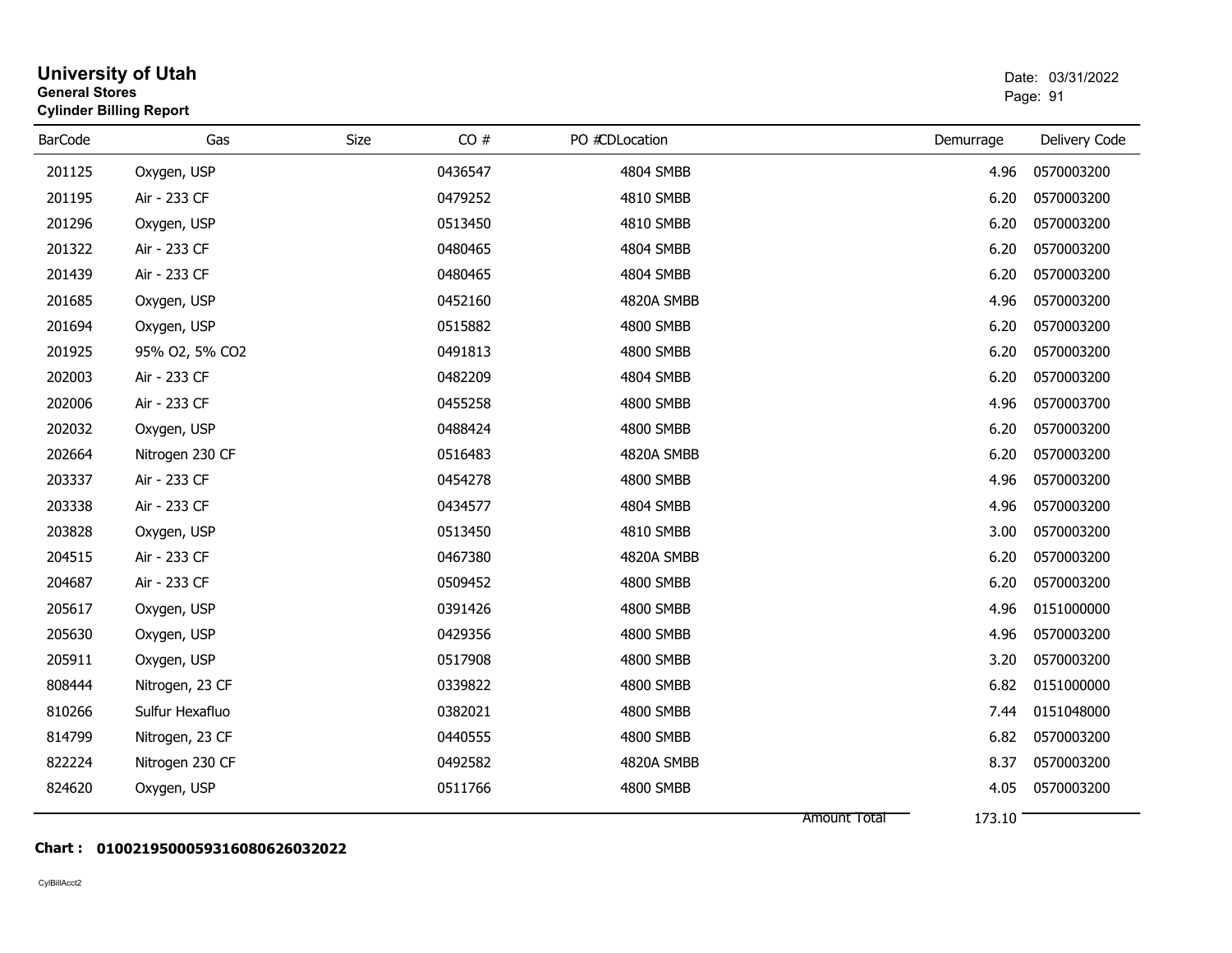| <b>BarCode</b>         | Gas                                 | Size | CO#     | PO #CDLocation      |                     | Demurrage | Delivery Code |
|------------------------|-------------------------------------|------|---------|---------------------|---------------------|-----------|---------------|
| 203387                 | Oxygen, USP - E                     | E/UU | 0491510 | 444 BPRB- Gregg Lab |                     | 6.20      | 0482013000    |
|                        |                                     |      |         |                     | <b>Amount Total</b> | 6.20      |               |
|                        | Chart: 0100219500059316100626032022 |      |         |                     |                     |           |               |
| 200776                 | Nitrogen 230 CF                     | K/UU | 0481041 | 328B BPRB           |                     | 6.20      | 0570003700    |
| 201789                 | Oxygen, USP - E                     |      | 0518195 | 332 BPRB            |                     | 2.00      | 0482013000    |
| 203509                 | Oxygen, USP - E                     |      | 0518195 | 332 BPRB            |                     | 2.00      | 0482013000    |
| 205317                 | Oxygen, USP - E                     |      | 0518195 | 332 BPRB            |                     | 2.00      | 0482013000    |
| 825271                 | Oxygen, USP - E                     |      | 0515941 | 332 BPRB south door |                     | 5.67      | 0482013000    |
| 825273                 | Oxygen, USP - E                     |      | 0515941 | 332 BPRB south door |                     | 8.37      | 0482013000    |
| 825278                 | Oxygen, USP - E                     |      | 0515941 | 332 BPRB south door |                     | 5.67      | 0482013000    |
|                        |                                     |      |         |                     | <b>Amount Total</b> | 31.91     |               |
|                        | Chart: 0100219500059316110626032022 |      |         |                     |                     |           |               |
| 203092                 | Oxygen, USP - E                     | E/UU | 0518032 | 070 BPRB            |                     | 2.80      | 0482013000    |
| 205456                 | Oxygen, USP - E                     |      | 0517342 | 070 BPRB            |                     | 5.60      | 0482013000    |
| 205465                 | Oxygen, USP - E                     |      | 0517342 | 070 BPRB            |                     | 2.80      | 0482013000    |
| 205479                 | Oxygen, USP - E                     |      | 0517342 | 070 BPRB            |                     | 5.60      | 0482013000    |
| 205733                 | Oxygen, USP - E                     |      | 0517342 | 070 BPRB            |                     | 5.60      | 0482013000    |
| 205882                 | Oxygen, USP - E                     |      | 0517342 | 070 BPRB            |                     | 2.80      | 0482013000    |
| 205890                 | Oxygen, USP - E                     |      | 0518032 | 070 BPRB            |                     | 2.80      | 0482013000    |
| 205892                 | Oxygen, USP - E                     |      | 0518032 | 070 BPRB            |                     | 2.80      | 0482013000    |
| 205937                 | Oxygen, USP - E                     |      | 0518032 | 070 BPRB            |                     | 2.80      | 0482013000    |
| 205958                 | Oxygen, USP - E                     |      | 0518032 | 070 BPRB            |                     | 2.80      | 0482013000    |
| 825276                 | Oxygen, USP - E                     |      | 0517342 | 070 BPRB            |                     | 3.78      | 0482013000    |
|                        |                                     |      |         |                     | <b>Amount Total</b> | 40.18     |               |
|                        | Chart: 0100219500059316253626032022 |      |         |                     |                     |           |               |
| 200652                 | Oxygen, USP                         | K/UU | 0494801 | 2124 SMBB           |                     | 6.20      | 0482013000    |
| 202937<br>CvIBillAcct2 | CO2 - 50 Lb.                        |      | 0507424 | 4375 SMBB           |                     | 6.20      | 0482013000    |

# **University of Utah** Date: 03/31/2022 **General Stores**entry of the control of the control of the control of the control of the control of the control of the control of the control of the control of the control of the control of the control of the control of the control of the **Cylinder Billing Report**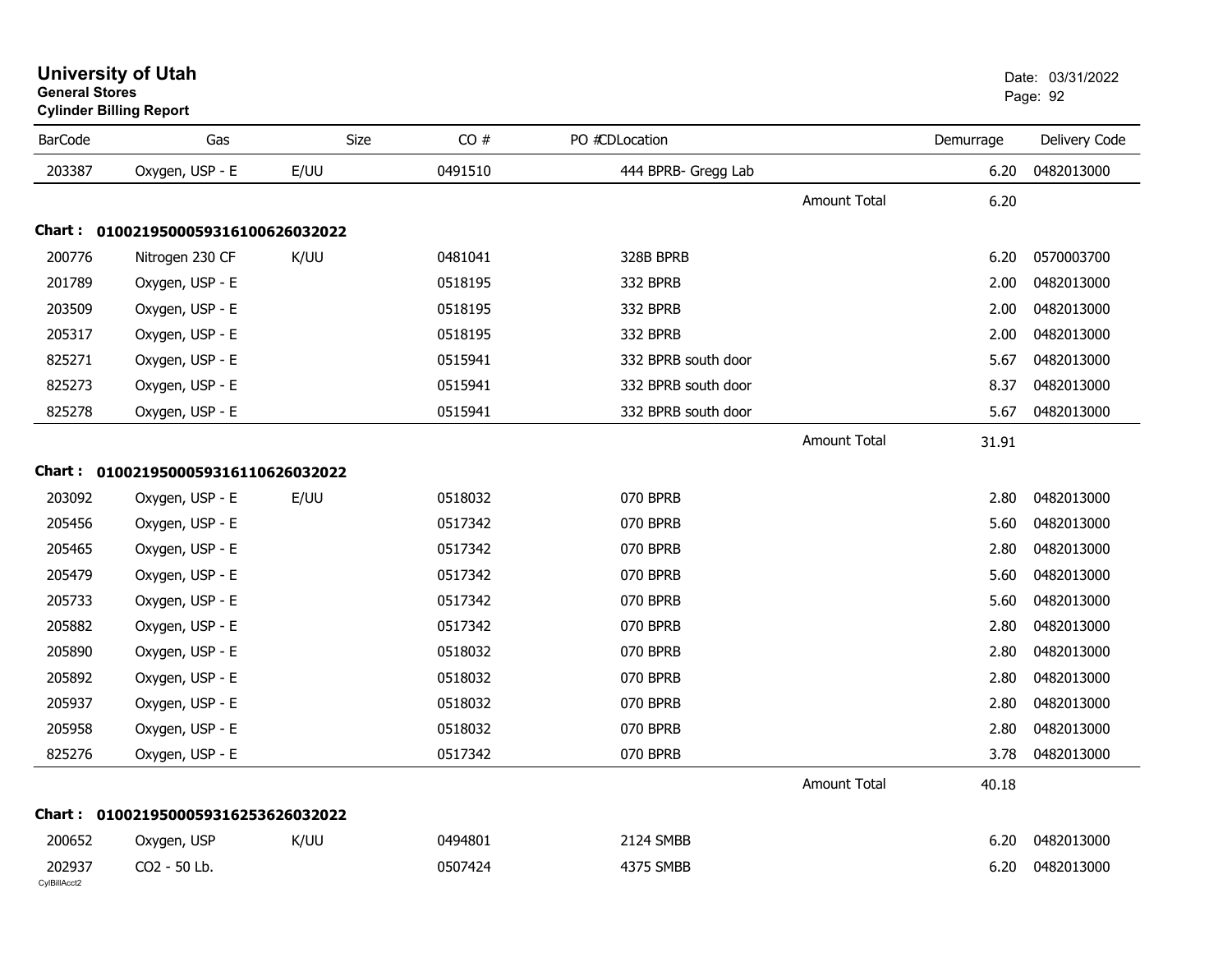| <b>General Stores</b> | <b>Cylinder Billing Report</b>      |        |         |                   |                     |           | Page: 93      |
|-----------------------|-------------------------------------|--------|---------|-------------------|---------------------|-----------|---------------|
| <b>BarCode</b>        | Gas                                 | Size   | CO#     | PO #CDLocation    |                     | Demurrage | Delivery Code |
|                       |                                     |        |         |                   | <b>Amount Total</b> | 12.40     |               |
|                       | Chart: 0100219500059317560626032022 |        |         |                   |                     |           |               |
| 200068                | 95% O2, 5% CO2                      | K/UU   | 0404739 | 060 BPRB          |                     | 4.96      | 0570003700    |
| 202029                | 95% O2, 5% CO2                      |        | 0503110 | <b>356 BPRB</b>   |                     | 6.20      | 0482013000    |
| 203153                | Oxygen, USP - E                     |        | 0517584 | 60 BPRB           |                     | 4.60      | 0482013000    |
| 203170                | Nitrogen 230 CF                     |        | 0508768 | <b>356 BPRB</b>   |                     | 6.20      | 0482013000    |
| 205312                | Oxygen, USP - E                     |        | 0517584 | 60 BPRB           |                     | 4.60      | 0482013000    |
| 205317                | Oxygen, USP - E                     |        | 0512712 | <b>356 BPRB</b>   |                     | 1.60      | 0482013000    |
| 205325                | Oxygen, USP - E                     |        | 0513661 | 0060 in BPRB BSMT |                     | 1.60      | 0482013000    |
| 205580                | 95% O2, 5% CO2                      |        | 0503110 | <b>356 BPRB</b>   |                     | 6.20      | 0482013000    |
| 205784                | Oxygen, USP - E                     |        | 0513661 | 0060 in BPRB BSMT |                     | 6.20      | 0482013000    |
|                       |                                     |        |         |                   | <b>Amount Total</b> | 42.16     |               |
|                       | Chart: 0100219500059317880626032022 |        |         |                   |                     |           |               |
| 201494                | CO2 - 50 Lb.                        | K/UU   | 0510160 | 418 BPRB          |                     | 6.20      | 0570003860    |
| 825029                | CO2 - 50 Lb.                        |        | 0513655 | <b>386 BPRB</b>   |                     | 8.37      | 0570003860    |
|                       |                                     |        |         |                   | <b>Amount Total</b> | 14.57     |               |
|                       | Chart: 0100219500059318320662032022 |        |         |                   |                     |           |               |
| 204556                | Oxygen, USP - E                     | E/UU   | 0513532 | 332 BPRB          |                     | 4.20      | 0482013000    |
|                       |                                     |        |         |                   | <b>Amount Total</b> | 4.20      |               |
|                       | Chart: 01002196000223896430312022   |        |         |                   |                     |           |               |
| 200179                | Nitrogen 230 CF                     | K/UU   | 0517527 | 344 BPRB          |                     | 4.80      | 0482013000    |
| 205001                | Nitrogen 230 CF                     |        | 0516461 | 344 BPRB          |                     | 6.20      | 0482013000    |
|                       |                                     |        |         |                   | <b>Amount Total</b> | 11.00     |               |
|                       | Chart: 01002212000206006260312022   |        |         |                   |                     |           |               |
| 203726                | Oxygen - 20 CF                      | 20#/UU | 0427269 | 4100B EEJ         |                     | 4.96      | 0565041000    |
|                       |                                     |        |         |                   |                     |           |               |

**University of Utah** Date: 03/31/2022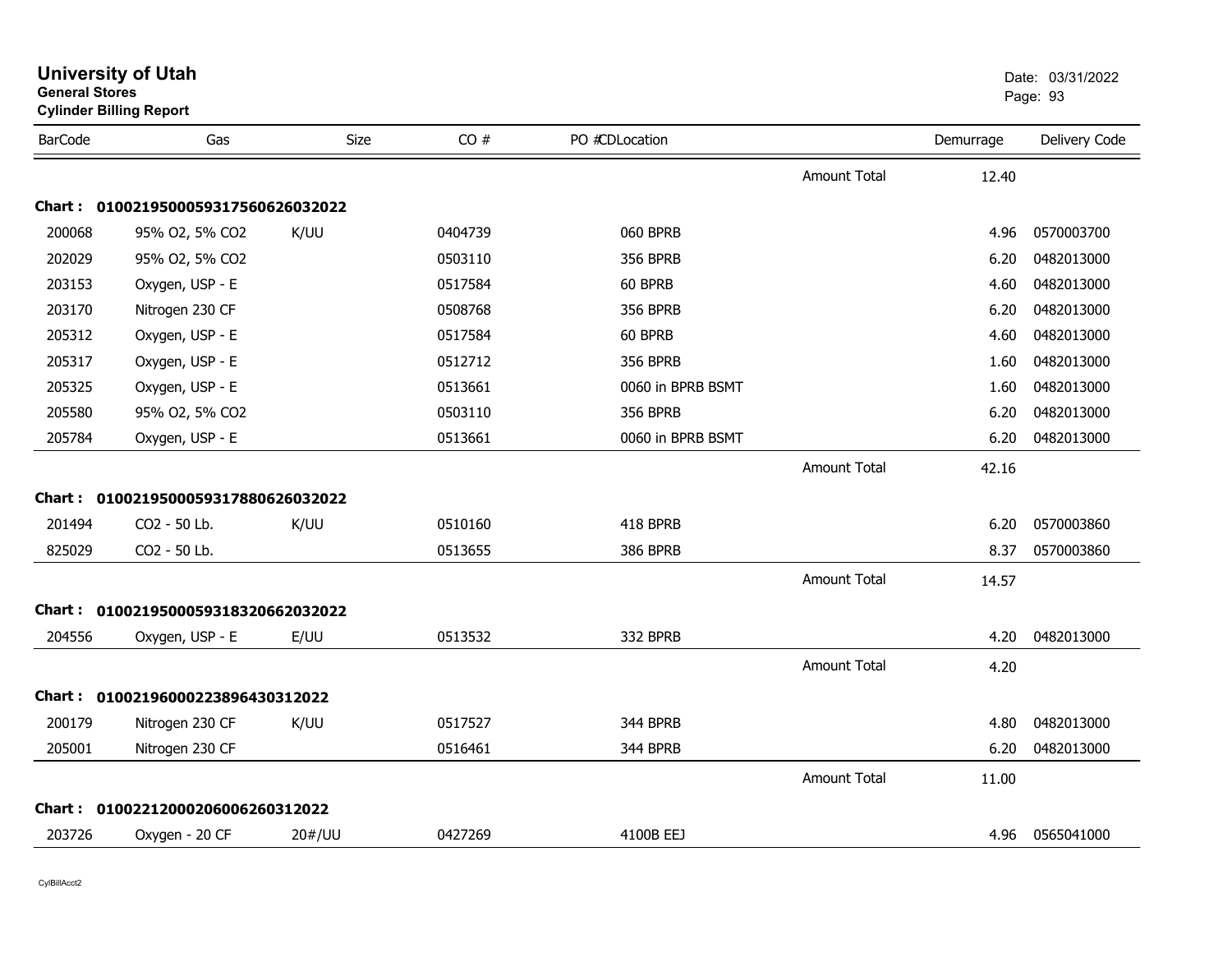| <b>General Stores</b>  | <b>University of Utah</b><br><b>Cylinder Billing Report</b> |           |         |                |                     |           | Date: 03/31/2022<br>Page: 94 |
|------------------------|-------------------------------------------------------------|-----------|---------|----------------|---------------------|-----------|------------------------------|
| <b>BarCode</b>         | Gas                                                         | Size      | CO#     | PO #CDLocation |                     | Demurrage | Delivery Code                |
|                        |                                                             |           |         |                | <b>Amount Total</b> | 4.96      |                              |
|                        | Chart: 01002212000281906260312022                           |           |         |                |                     |           |                              |
| 810894                 | Ethane                                                      | SS Praxai | 0410420 | 3200 EEJ       |                     | 16.43     | 0565041000                   |
|                        |                                                             |           |         |                | <b>Amount Total</b> | 16.43     |                              |
|                        | Chart: 01002212000301686260012022                           |           |         |                |                     |           |                              |
| 202093                 | Nitrogen 230 CF                                             | K/UU      | 0491803 | 5200 EEJ       |                     | 6.20      | 0565041000                   |
|                        |                                                             |           |         |                | Amount Total        | 6.20      |                              |
|                        | Chart: 01002212000307256260312022                           |           |         |                |                     |           |                              |
| 205661                 | CO2 - 50 Lb.                                                | K/UU      | 0512550 | 178B BPRB      |                     | 6.20      | 0565041000                   |
|                        |                                                             |           |         |                | Amount Total        | 6.20      |                              |
|                        | Chart: 01002212000307256630312022                           |           |         |                |                     |           |                              |
| 203845                 | CO2 - 50 Lb.                                                | K/UU      | 0511221 | 178B BPRB      |                     | 6.20      | 0565041000                   |
|                        |                                                             |           |         |                | <b>Amount Total</b> | 6.20      |                              |
|                        | Chart: 01002212000308696260312022                           |           |         |                |                     |           |                              |
| 200473                 | CO2 - 50 Lb.                                                | K/UU      | 0508256 | 147 BPRB       |                     | 6.20      | 0565041000                   |
| 202462                 | CO2 - 50 Lb.                                                |           | 0497611 | 147 BPRB       |                     | 6.20      | 0565041000                   |
|                        |                                                             |           |         |                | <b>Amount Total</b> | 12.40     |                              |
|                        | Chart: 01002212000308726260312022                           |           |         |                |                     |           |                              |
| 200692                 | CO2 - 50 Lb.                                                | K/UU      | 0502347 | 4202 EEJ       |                     | 6.20      | 0565041000                   |
| 201542                 | N2, Liquid LX45                                             |           | 0516943 | 4520 EEJ       |                     | 14.40     | 0565041000                   |
| 201544                 | N2, Liquid LX45                                             |           | 0517760 | 4520 EEJ       |                     | 25.60     | 0565041000                   |
| 201636                 | N2, Liquid LX45                                             |           | 0518184 | 4520 EEJ       |                     |           | 9.60 0565041000              |
| 201874                 | N2, Liquid LX45                                             |           | 0517804 | 4520 EEJ       |                     | 22.40     | 0565041000                   |
| 202176                 | N2, Liquid LX45                                             |           | 0516442 | 4520 EEJ       |                     | 11.20     | 0565041000                   |
| 202345                 | CO2 - 50 Lb.                                                |           | 0505645 | 4120 EEJ       |                     | 6.20      | 0565041000                   |
| 203311<br>CvIBillAcct2 | CO2 - 50 Lb.                                                |           | 0502347 | 4202 EEJ       |                     | 6.20      | 0565041000                   |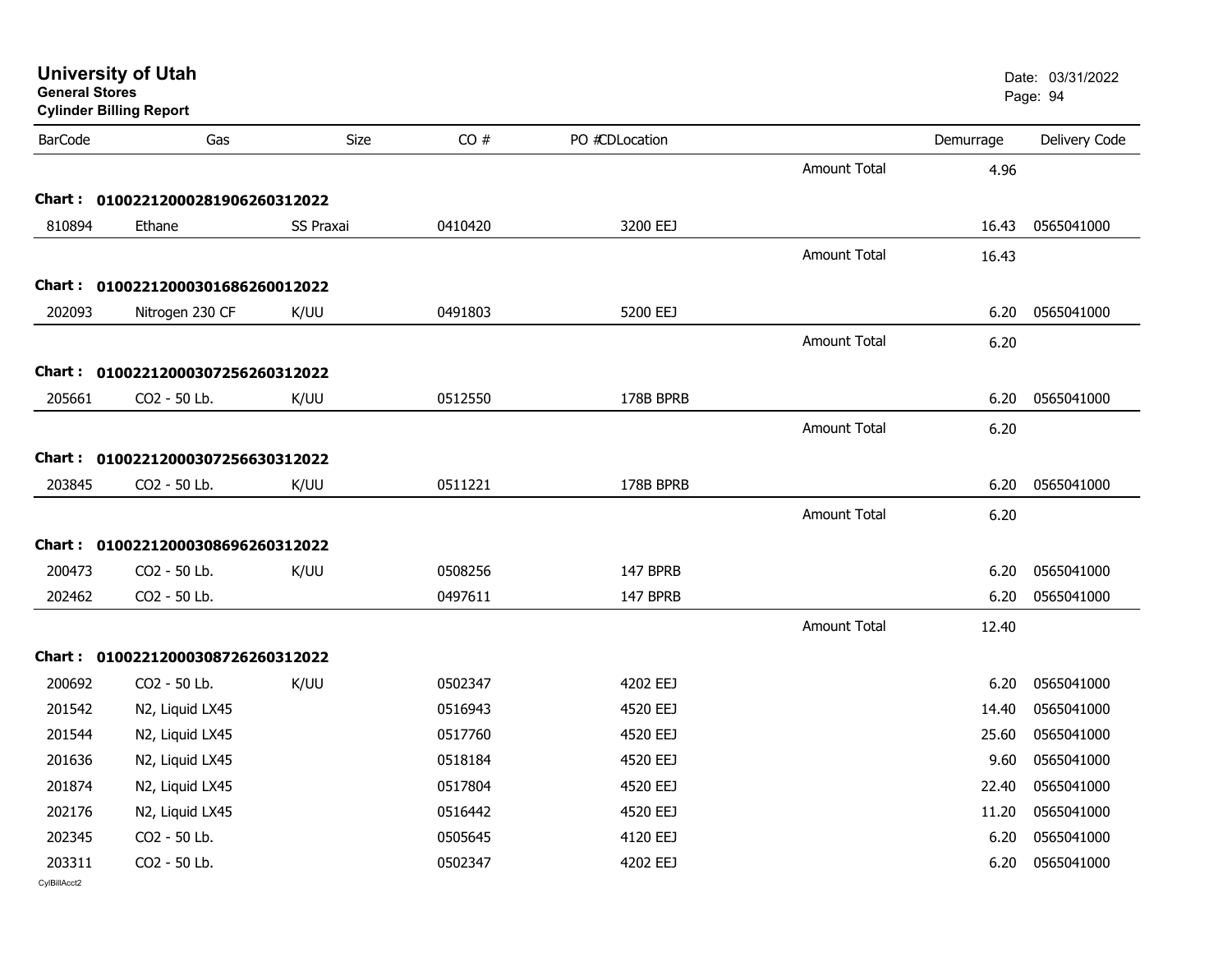|                        | <b>University of Utah</b><br><b>General Stores</b><br><b>Cylinder Billing Report</b> |      |      |         |                        | Date: 03/31/2022<br>Page: 95 |           |               |
|------------------------|--------------------------------------------------------------------------------------|------|------|---------|------------------------|------------------------------|-----------|---------------|
| <b>BarCode</b>         | Gas                                                                                  |      | Size | CO#     | PO #CDLocation         |                              | Demurrage | Delivery Code |
| 204263                 | N2, Liquid LX45                                                                      |      |      | 0517134 | 4520 EEJ               |                              | 16.00     | 0565041000    |
| 205514                 | CO2 - 50 Lb.                                                                         |      |      | 0515109 | 4202 EEJ               |                              | 6.20      | 0565041000    |
| 205654                 | CO2 - 50 Lb.                                                                         |      |      | 0512528 | 4202 EEJ               |                              | 6.20      | 0565041000    |
| 824965                 | CO2 - 50 Lb.                                                                         |      |      | 0513074 | 4202 EEJ               |                              | 8.37      | 0565041000    |
|                        |                                                                                      |      |      |         |                        | <b>Amount Total</b>          | 138.57    |               |
|                        | Chart: 01002212500061816260312022                                                    |      |      |         |                        |                              |           |               |
| 200516                 | CO2 - 50 Lb.                                                                         | K/UU |      | 0497542 | 178A BPRB              |                              | 6.20      | 0570004100    |
| 200876                 | Nitrogen 230 CF                                                                      |      |      | 0496031 | 3520A EEJ- Cold Room   |                              | 6.20      | 0565041000    |
|                        |                                                                                      |      |      |         |                        | Amount Total                 | 12.40     |               |
|                        | Chart: 01002212500062226260212022                                                    |      |      |         |                        |                              |           |               |
| 200123                 | Helium - 219 CF                                                                      | K/UU |      | 0509284 | 3700 EEJ               |                              | 6.20      | 0565041000    |
|                        |                                                                                      |      |      |         |                        | Amount Total                 | 6.20      |               |
|                        | Chart: 01002212500062226260312022                                                    |      |      |         |                        |                              |           |               |
| 200384                 | Nitrogen 230 CF                                                                      | K/UU |      | 0505669 | 3200 EEJ               |                              | 6.20      | 0565041000    |
| 200667                 | Nitrogen 230 CF                                                                      |      |      | 0515316 | 3200 EEJ- Erhu Cao lab |                              | 6.20      | 0565041000    |
| 201317                 | N2, Liquid LX45                                                                      |      |      | 0517126 | 3700 EEJ               |                              | 14.40     | 0565041000    |
| 201635                 | N2, Liquid GP45                                                                      |      |      | 0517292 | 3700 EEJ               |                              | 35.20     | 0565041000    |
| 201873                 | N2, Liquid LX45                                                                      |      |      | 0517647 | 3700 EEJ               |                              | 25.60     | 0565041000    |
| 202296                 | N2, Liquid LX45                                                                      |      |      | 0517647 | 3700 EEJ               |                              | 35.20     | 0565041000    |
| 202431                 | N2, Liquid LX45                                                                      |      |      | 0516617 | 3700 EEJ               |                              | 4.80      | 0565041000    |
| 202580                 | N2, Liquid LX45                                                                      |      |      | 0518403 | 3700 EEJ               |                              | 9.60      | 0565041000    |
| 203016                 | N2, Liquid LX45                                                                      |      |      | 0516875 | 3700 EEJ               |                              | 40.00     | 0565041000    |
| 203276                 | N2, Liquid LX45                                                                      |      |      | 0516195 | 3700 EEJ               |                              | 14.40     | 0565041000    |
| 203524                 | N2, Liquid LX45                                                                      |      |      | 0518403 | 3700 EEJ               |                              | 9.60      | 0565041000    |
| 203529                 | N2, Liquid LX45                                                                      |      |      | 0516222 | 3700 EEJ               |                              | 4.80      | 0565041000    |
| 203530                 | N2, Liquid LX45                                                                      |      |      | 0518394 | 3700 EEJ               |                              | 9.60      | 0565041000    |
| 205587<br>CvIBillAcct2 | N2, Liquid LX45                                                                      |      |      | 0517292 | 3700 EEJ               |                              | 35.20     | 0565041000    |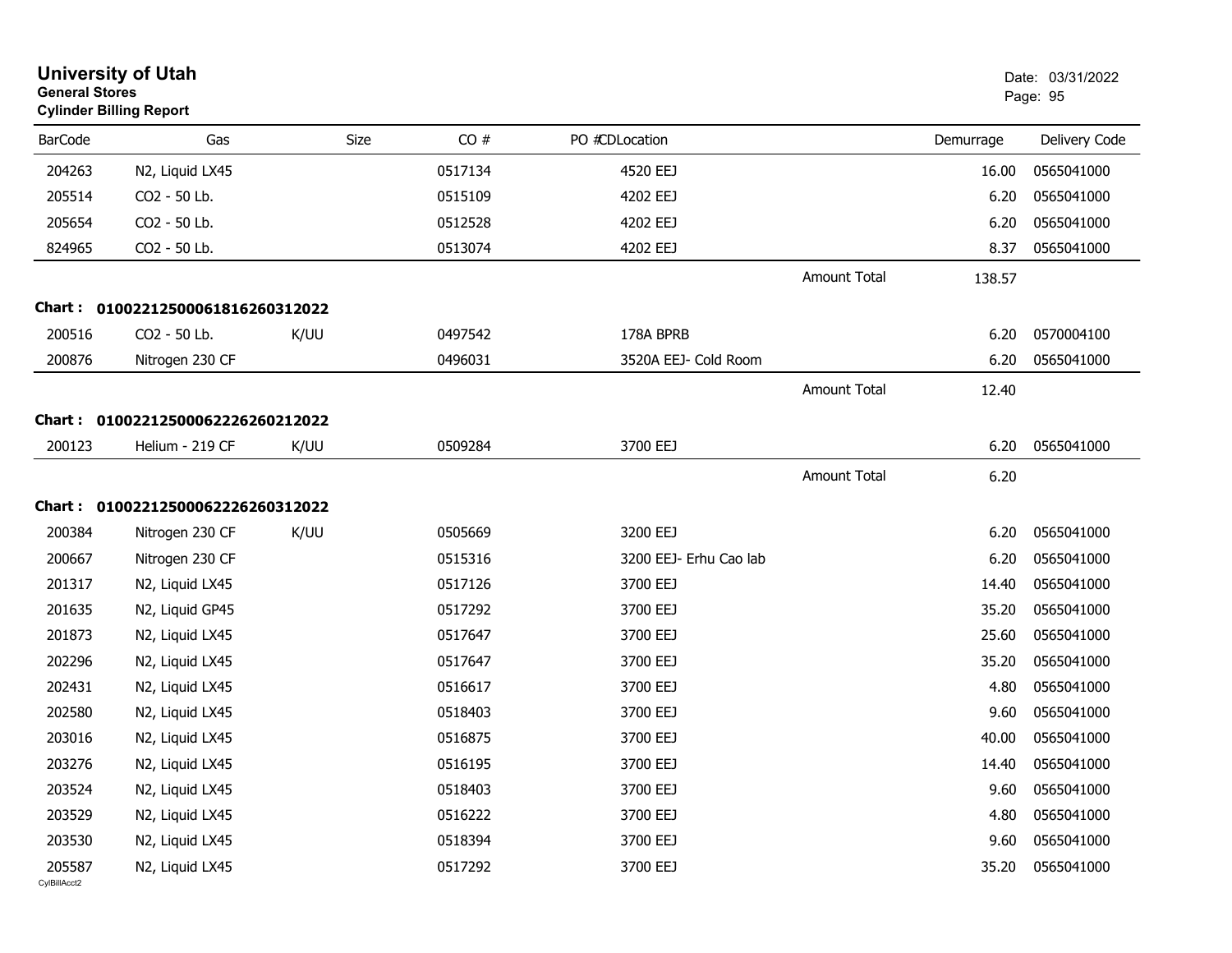| <b>General Stores</b> | <b>Cylinder Billing Report</b>    |      |         |                |                     |           | Page: 96      |
|-----------------------|-----------------------------------|------|---------|----------------|---------------------|-----------|---------------|
| <b>BarCode</b>        | Gas                               | Size | CO#     | PO #CDLocation |                     | Demurrage | Delivery Code |
| 823733                | Helium - 219 CF                   |      | 0506052 | 3700 EEJ       |                     | 8.37      | 0565041000    |
|                       |                                   |      |         |                | Amount Total        | 259.17    |               |
|                       | Chart: 01002212500095546260312022 |      |         |                |                     |           |               |
| 201516                | Nitrogen 230 CF                   | K/UU | 0272187 | 5800 EEJ       |                     | 4.96      | 0565041000    |
|                       |                                   |      |         |                | <b>Amount Total</b> | 4.96      |               |
|                       | Chart: 01002212500264916260312022 |      |         |                |                     |           |               |
| 200002                | CO2 - 50 Lb.                      | K/UU | 0508349 | 4570 EEJ       |                     | 6.20      | 0565041000    |
| 200029                | CO2 - 50 Lb.                      |      | 0483607 | 5700 EEJ       |                     | 6.20      | 0565041000    |
| 200065                | CO2 - 50 Lb.                      |      | 0515609 | 5700 EEJ       |                     | 1.80      | 0565041000    |
| 200491                | CO2 - 50 Lb.                      |      | 0515296 | 5700 EEJ       |                     | 6.20      | 0565041000    |
| 201087                | CO2 - 50 Lb.                      |      | 0516897 | 5700 EEJ       |                     | 6.20      | 0565041000    |
| 201711                | N2, Liquid LX45                   |      | 0518295 | 5700 EEJ       |                     | 12.80     | 0565041000    |
| 201881                | CO2 - 50 Lb.                      |      | 0515609 | 5700 EEJ       |                     | 1.80      | 0565041000    |
| 202114                | CO2 - 50 Lb.                      |      | 0506394 | 5700 EEJ       |                     | 6.20      | 0565041000    |
| 202631                | Oxygen, USP - E                   |      | 0513560 | 1424A CMC      |                     | 6.20      | 0565041000    |
| 203098                | Oxygen, USP - E                   |      | 0513560 | 1424A CMC      |                     | 5.00      | 0565041000    |
| 203476                | CO2 - 50 Lb.                      |      | 0516897 | 5700 EEJ       |                     | 6.20      | 0565041000    |
| 203524                | N2, Liquid LX45                   |      | 0516637 | 5700 EEJ       |                     | 36.80     | 0565041000    |
| 203699                | CO2 - 50 Lb.                      |      | 0517734 | 5700 EEJ       |                     | 4.40      | 0565041000    |
| 203703                | CO2 - 50 Lb.                      |      | 0517734 | 5700 EEJ       |                     | 4.40      | 0565041000    |
| 205342                | Oxygen, USP - E                   |      | 0513560 | 1424A CMC      |                     | 6.20      | 0565041000    |
| 822324                | Oxygen, USP - E                   |      | 0502063 | 1425A CMC      |                     | 8.37      | 0565041000    |
| 824922                | Oxygen, USP - E                   |      | 0513860 | 1425A CMC      |                     | 6.75      | 0565041000    |
| 824924                | Oxygen, USP - E                   |      | 0513860 | 1425A CMC      |                     | 8.37      | 0565041000    |
| 825094                | Oxygen, USP - E                   |      | 0513860 | 1425A CMC      |                     | 6.75      | 0565041000    |
| 825095                | Oxygen, USP - E                   |      | 0513860 | 1425A CMC      |                     | 6.75      | 0565041000    |
| 825096                | Oxygen, USP - E                   |      | 0513860 | 1425A CMC      |                     | 8.37      | 0565041000    |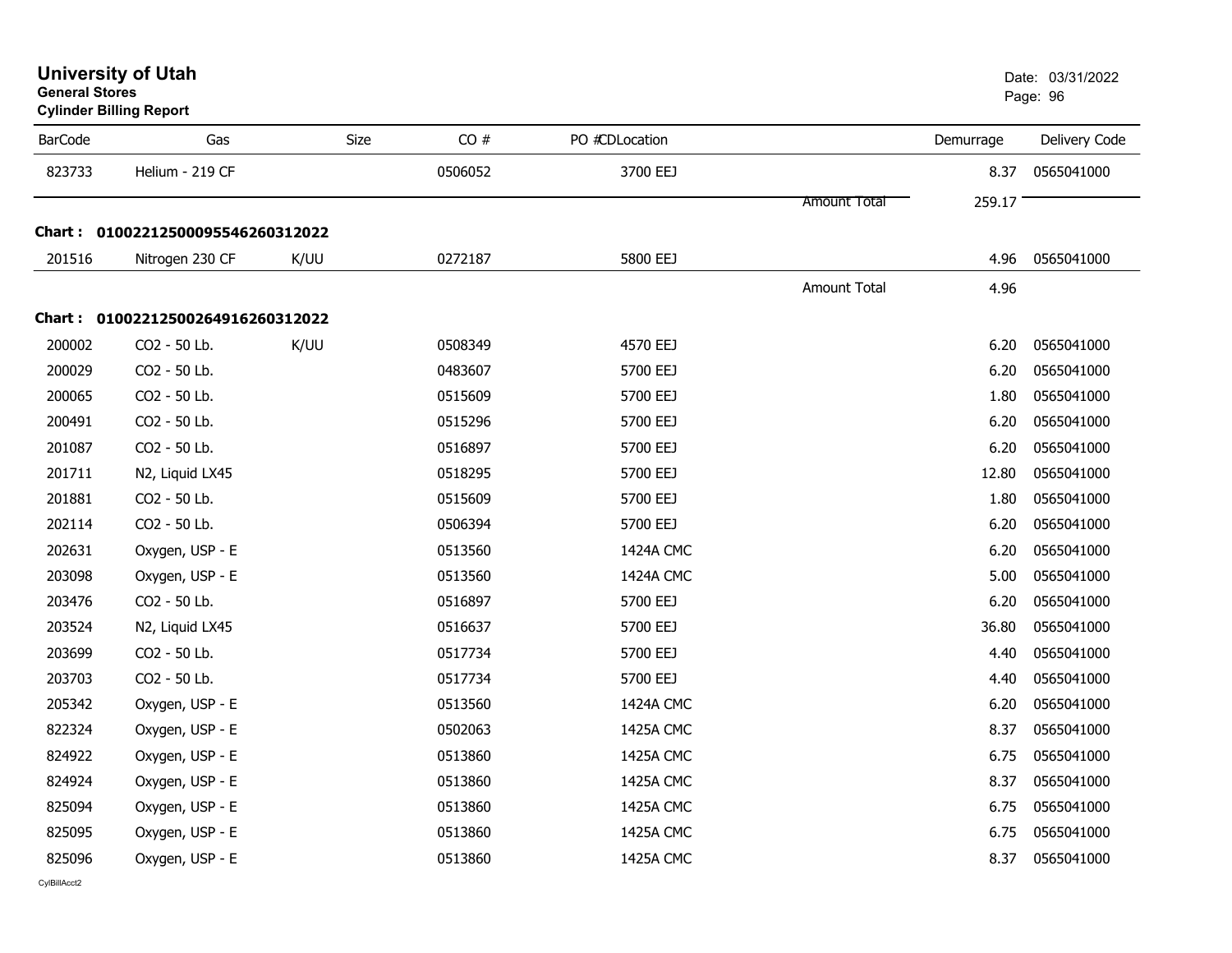|                | <b>University of Utah</b><br><b>General Stores</b><br><b>Cylinder Billing Report</b> |      |         |                |                     | Date: 03/31/2022<br>Page: 97 |               |
|----------------|--------------------------------------------------------------------------------------|------|---------|----------------|---------------------|------------------------------|---------------|
| <b>BarCode</b> | Gas                                                                                  | Size | CO#     | PO #CDLocation |                     | Demurrage                    | Delivery Code |
| 825616         | Oxygen, USP - E                                                                      |      | 0518401 | 1425A CMC      |                     | 1.62                         | 0565041000    |
| 825617         | Oxygen, USP - E                                                                      |      | 0518401 | 1425A CMC      |                     | 1.62                         | 0565041000    |
| 825618         | Oxygen, USP - E                                                                      |      | 0518401 | 1425A CMC      |                     | 1.62                         | 0565041000    |
| 825619         | Oxygen, USP - E                                                                      |      | 0518401 | 1425A CMC      |                     | 1.62                         | 0565041000    |
| 825620         | Oxygen, USP - E                                                                      |      | 0518401 | 1425A CMC      |                     | 1.62                         | 0565041000    |
|                |                                                                                      |      |         |                | <b>Amount Total</b> | 170.06                       |               |
| Chart :        | 0100221500051004652626032022                                                         |      |         |                |                     |                              |               |
| 200721         | CO2 - 50 Lb.                                                                         | K/UU | 0516893 | 5534 EEJ       |                     | 6.20                         | 0565041000    |
| 201567         | CO2 - 50 Lb.                                                                         |      | 0502632 | 5104 EEJ       |                     | 6.20                         | 0565041000    |
| 201812         | CO2 - 50 Lb.                                                                         |      | 0499194 | 3120 EEJ       |                     | 6.20                         | 0565041000    |
| 204583         | CO2 - 50 Lb.                                                                         |      | 0499194 | 3120 EEJ       |                     | 6.20                         | 0565041000    |
| 822862         | CO2 - 50 Lb.                                                                         |      | 0497399 | 5534 EEJ       |                     | 8.37                         | 0565041000    |
| 822863         | CO2 - 50 Lb.                                                                         |      | 0497399 | 5534 EEJ       |                     | 8.37                         | 0565041000    |
|                |                                                                                      |      |         |                | <b>Amount Total</b> | 41.54                        |               |
| Chart:         | 0100221500054903105626032022                                                         |      |         |                |                     |                              |               |
| 203859         | CO2 - 50 Lb.                                                                         | K/UU | 0518568 | 4500 EEJ       |                     | 0.20                         | 0565041000    |
|                |                                                                                      |      |         |                | <b>Amount Total</b> | 0.20                         |               |
| Chart :        | 0100221500055900721626032022                                                         |      |         |                |                     |                              |               |
| 201183         | CO2 - 50 Lb.                                                                         | K/UU | 0500534 | 5536 EEJ       |                     | 6.20                         | 0565041000    |
|                |                                                                                      |      |         |                | <b>Amount Total</b> | 6.20                         |               |
| Chart :        | 0100221500059006645626032022                                                         |      |         |                |                     |                              |               |
| 200558         | Nitrogen 230 CF                                                                      | K/UU | 0512667 | 129 BPRB       |                     | 1.80                         | 0565041000    |
| 201519         | Nitrogen 230 CF                                                                      |      | 0518464 | 132 BPRB       |                     | 1.20                         | 0565041000    |
|                |                                                                                      |      |         |                | <b>Amount Total</b> | 3.00                         |               |
|                | Chart: 0100221500059006645626252022                                                  |      |         |                |                     |                              |               |
| 200985         | Nitrogen 230 CF                                                                      | K/UU | 0517648 | 129 BPRB       |                     | 3.20                         | 0565041000    |
| CylBillAcct2   |                                                                                      |      |         |                |                     |                              |               |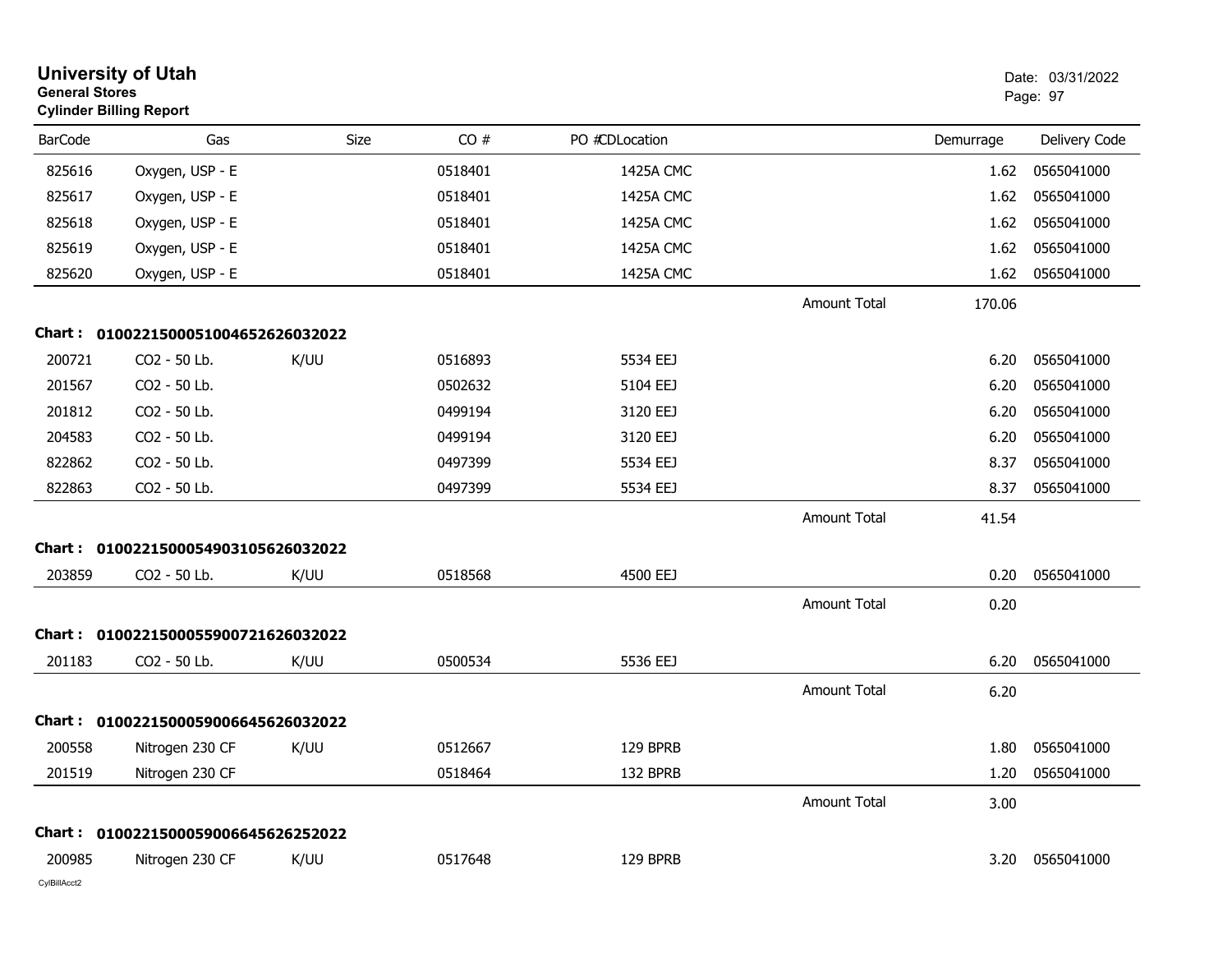| <b>General Stores</b> | <b>University of Utah</b><br><b>Cylinder Billing Report</b> |      |         |                |                     |           | Date: 03/31/2022<br>Page: 98 |
|-----------------------|-------------------------------------------------------------|------|---------|----------------|---------------------|-----------|------------------------------|
| <b>BarCode</b>        | Gas                                                         | Size | CO#     | PO #CDLocation |                     | Demurrage | Delivery Code                |
| 201299                | Nitrogen 230 CF                                             |      | 0512243 | 129 BPRB       |                     | 6.20      | 0565041000                   |
| 202336                | Argon                                                       |      | 0515779 | 126 BPRB       |                     | 6.20      | 0565041000                   |
| 203618                | N2, Liquid, 265                                             |      | 0517191 | 129 BPRB       |                     | 46.41     | 0565041000                   |
| 203620                | N2, Liquid, 265                                             |      | 0517648 | 129 BPRB       |                     | 38.22     | 0565041000                   |
| 203622                | N2, Liquid, 265                                             |      | 0516761 | 129 BPRB       |                     | 24.57     | 0565041000                   |
| 203673                | N2, Liquid, 265                                             |      | 0517979 | 129 BPRB       |                     | 38.22     | 0565041000                   |
| 203675                | N2, Liquid, 265                                             |      | 0518284 | 129 BPRB       |                     | 21.84     | 0565041000                   |
| 204400                | N2, Liquid LX45                                             |      | 0514326 | 144 BPRB       |                     | 27.20     | 0565041000                   |
| 825246                | Nitrogen 230 CF                                             |      | 0516356 | 129 BPRB       |                     | 8.37      | 0565041000                   |
| 825247                | Nitrogen 230 CF                                             |      | 0516356 | 129 BPRB       |                     | 8.37      | 0565041000                   |
|                       |                                                             |      |         |                | <b>Amount Total</b> | 228.80    |                              |
|                       | Chart: 0100221500059006665626032022                         |      |         |                |                     |           |                              |
| 200559                | Nitrogen 230 CF                                             | K/UU | 0510051 | 3700 EEJ       |                     | 6.20      | 0565041000                   |
| 202429                | N2, Liquid LX45                                             |      | 0516392 | 144 BPRB       |                     | 4.80      | 0565041000                   |
| 203530                | N2, Liquid LX45                                             |      | 0517319 | 144 BPRB       |                     | 11.20     | 0565041000                   |
| 203714                | N2, Liquid LX45                                             |      | 0517525 | 144 BPRB       |                     | 16.00     | 0565041000                   |
| 203779                | N2, Liquid LX45                                             |      | 0518498 | 144 BPRB       |                     | 3.20      | 0565041000                   |
| 204403                | N2, Liquid LX45                                             |      | 0516638 | 144 BPRB       |                     | 11.20     | 0565041000                   |
| 204493                | N2, Liquid LX45                                             |      | 0517737 | 144 BPRB       |                     | 30.40     | 0565041000                   |
| 205708                | N2, Liquid LX45                                             |      | 0518026 | 144 BPRB       |                     | 22.40     | 0565041000                   |
|                       |                                                             |      |         |                | <b>Amount Total</b> | 105.40    |                              |
|                       | Chart: 0100221500059006685626032022                         |      |         |                |                     |           |                              |
| 201326                | CO2 - 50 Lb.                                                | K/UU | 0515304 | 178B BPRB      |                     | 6.20      | 0565041000                   |
| 202522                | CO2 - 50 Lb.                                                |      | 0515598 | 178A BPRB      |                     | 6.20      | 0570002950                   |
| 203312                | CO2 - 50 Lb.                                                |      | 0518308 | 178B BPRB      |                     | 1.60      | 0565041000                   |
| 203706                | CO2 - 50 Lb.                                                |      | 0516280 | 178B BPRB      |                     | 6.20      | 0565041000                   |
|                       |                                                             |      |         |                | <b>Amount Total</b> | 20.20     |                              |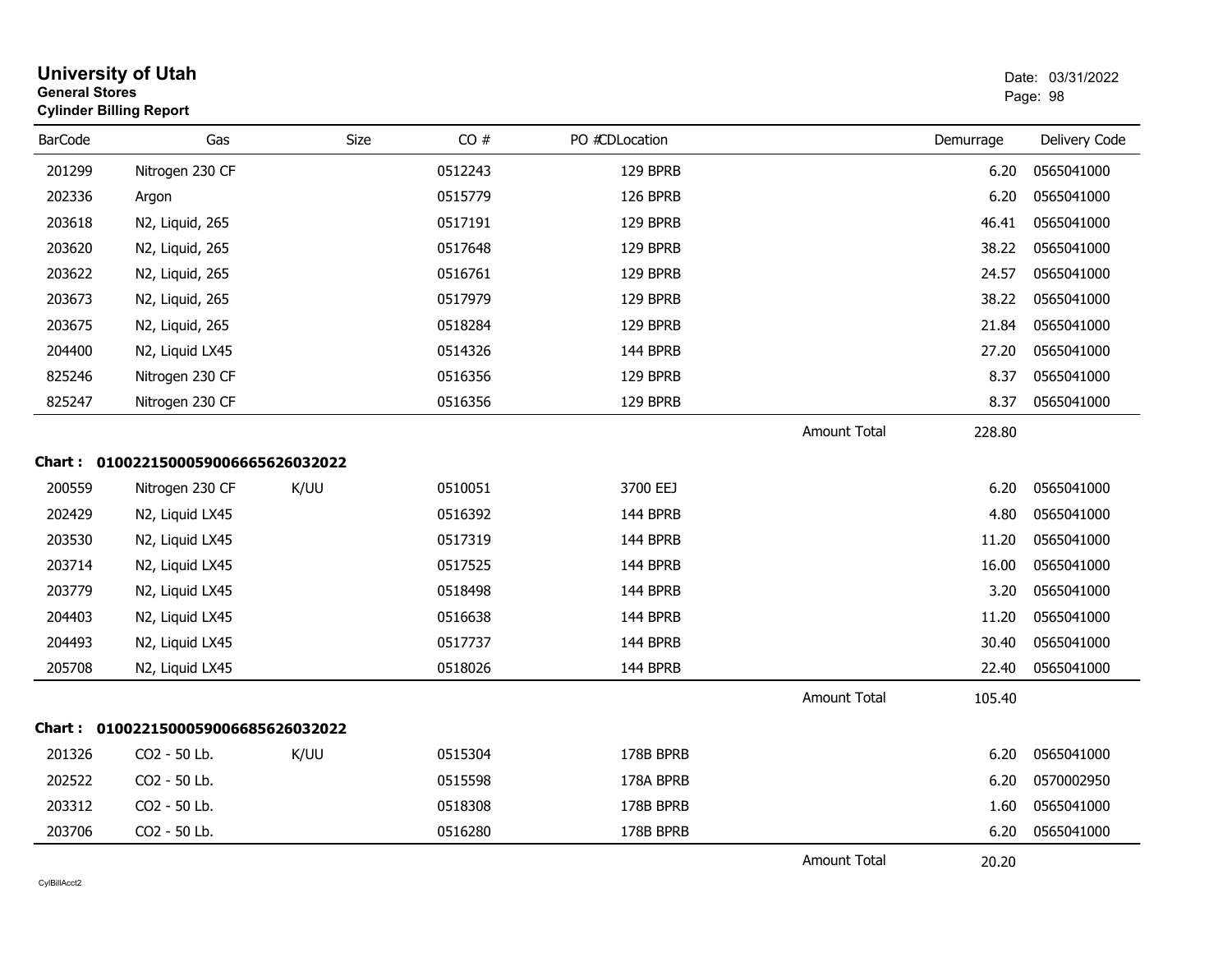| <b>General Stores</b> | <b>University of Utah</b><br><b>Cylinder Billing Report</b> |           |         |                |                     |           | Date: 03/31/2022<br>Page: 99 |
|-----------------------|-------------------------------------------------------------|-----------|---------|----------------|---------------------|-----------|------------------------------|
| <b>BarCode</b>        | Gas                                                         | Size      | CO#     | PO #CDLocation |                     | Demurrage | Delivery Code                |
|                       | Chart: 0100221500059009211626032022                         |           |         |                |                     |           |                              |
| 825187                | 5%CO25%o2 IN N2                                             | 200C/Mt.A | 0513469 | 3100 EEJ       |                     | 8.37      | 0565041000                   |
|                       |                                                             |           |         |                | <b>Amount Total</b> | 8.37      |                              |
|                       | Chart: 0100221500059311321626032022                         |           |         |                |                     |           |                              |
| 200605                | Nitrogen 230 CF                                             | K/UU      | 0405725 | 4702A EEJ      |                     | 4.96      | 0565041000                   |
| 200796                | CO2 - 50 Lb.                                                |           | 0512725 | 3120E EEJ      |                     | 6.20      | 0565041000                   |
| 200835                | CO2 - 50 Lb.                                                |           | 0508733 | 5104 EEJ       |                     | 6.20      | 0565041000                   |
| 200855                | CO2 - 50 Lb.                                                |           | 0486800 | 5534 EEJ       |                     | 6.20      | 0565041000                   |
| 201532                | CO2 - 50 Lb.                                                |           | 0507917 | 4500 EEJ       |                     | 6.20      | 0565041000                   |
| 202035                | Nitrogen 230 CF                                             |           | 0505337 | 3520 EEJ       |                     | 6.20      | 0565041000                   |
| 202552                | CO2 - 50 Lb.                                                |           | 0507917 | 4500 EEJ       |                     | 6.00      | 0565041000                   |
| 205365                | CO2 - 50 Lb.                                                |           | 0507399 | 3120E EEJ      |                     | 6.20      | 0565041000                   |
|                       |                                                             |           |         |                | <b>Amount Total</b> | 48.16     |                              |
|                       | Chart: 0100221500059311432626032022                         |           |         |                |                     |           |                              |
| 810479                | Oxygen, USP                                                 | 200C/Mt.A | 0387439 | 3700 EEJ       |                     | 6.82      | 0565041000                   |
| 822390                | Ethane                                                      |           | 0491874 | 3800 EEJ       |                     | 38.75     | 0565041000                   |
|                       |                                                             |           |         |                | <b>Amount Total</b> | 45.57     |                              |
|                       | Chart: 0100221500059315770626032022                         |           |         |                |                     |           |                              |
| 200282                | CO2 - 50 Lb.                                                | K/UU      | 0516896 | 3120E EEJ      |                     | 6.20      | 0565041000                   |
| 821552                | CO2 - 50 Lb.                                                |           | 0484077 | 5104 EEJ       |                     | 0.81      | 0565041000                   |
|                       |                                                             |           |         |                | <b>Amount Total</b> | 7.01      |                              |
|                       | Chart: 0100221500059316030626032022                         |           |         |                |                     |           |                              |
| 201254                | CO2 - 50 Lb.                                                | K/UU      | 0506891 | 3120E EEJ      |                     | 6.20      | 0565041000                   |
| 203478                | CO2 - 50 Lb.                                                |           | 0507588 | 3120E EEJ      |                     | 6.20      | 0565041000                   |
|                       |                                                             |           |         |                | Amount Total        | 12.40     |                              |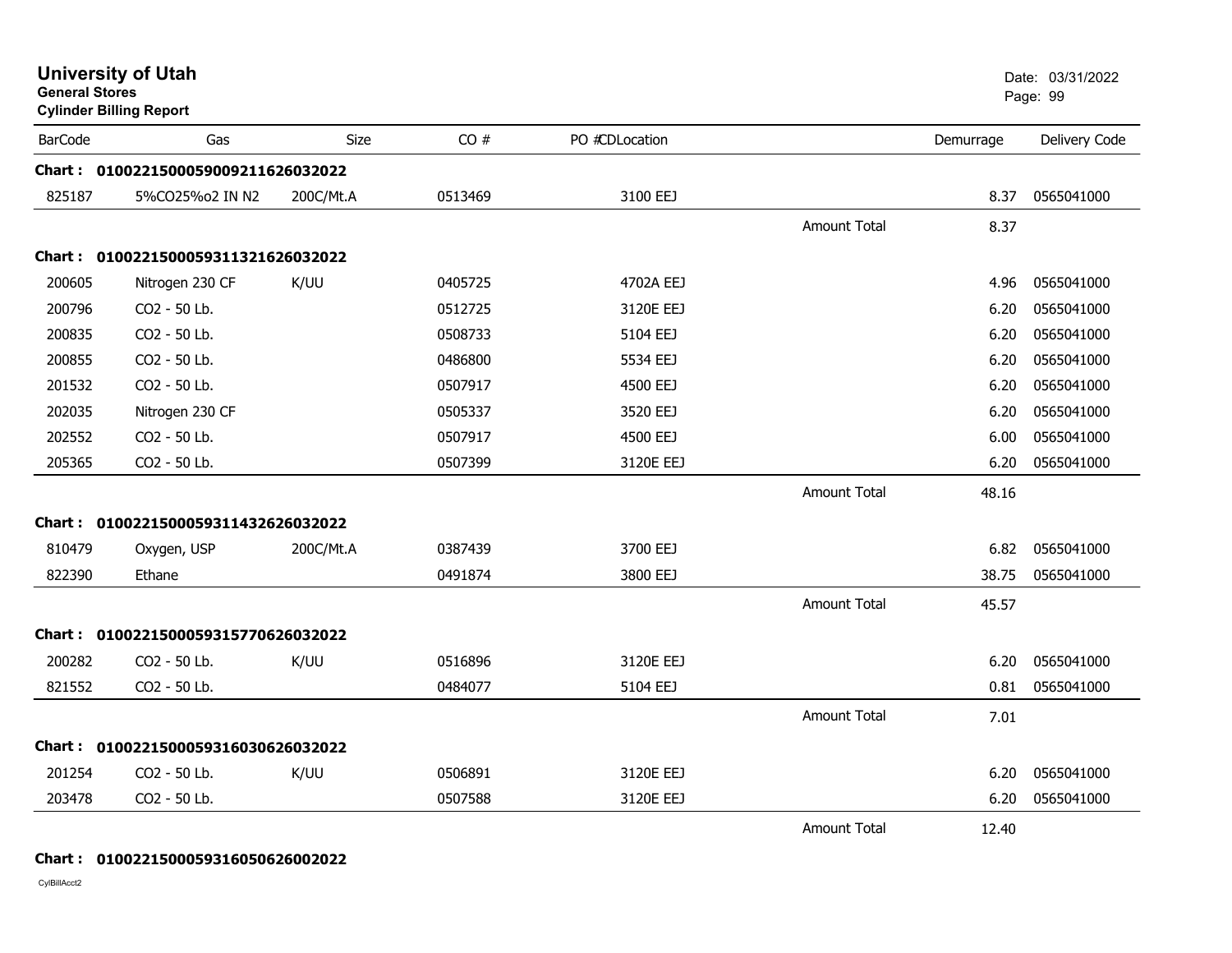| General Stores | <b>Cylinder Billing Report</b>      |             |         |                |                     |           | Page: 100     |
|----------------|-------------------------------------|-------------|---------|----------------|---------------------|-----------|---------------|
| <b>BarCode</b> | Gas                                 | <b>Size</b> | CO#     | PO #CDLocation |                     | Demurrage | Delivery Code |
| 823858         | 5%Co2,5%O2,N2                       | 200C/Mt.A   | 0504777 | 3100 eej       |                     | 8.37      | 0565041000    |
|                |                                     |             |         |                | <b>Amount Total</b> | 8.37      |               |
|                | Chart: 0100221500059316050626032022 |             |         |                |                     |           |               |
| 200011         | CO2 - 50 Lb.                        | K/UU        | 0511824 | 3100 EEJ       |                     | 6.20      | 0565041000    |
| 201063         | CO <sub>2</sub> - 50 Lb.            |             | 0518563 | 3100 EEJ       |                     | 0.20      | 0565041000    |
| 205521         | CO2 - 50 Lb.                        |             | 0509127 | 3100 EEJ       |                     | 6.00      | 0565041000    |
|                |                                     |             |         |                | <b>Amount Total</b> | 12.40     |               |
|                | Chart: 0100221500059317091626032022 |             |         |                |                     |           |               |
| 200066         | CO2 - 50 Lb.                        | K/UU        | 0513142 | 4524 EEJ       |                     | 0.60      | 0565041000    |
| 201487         | CO2 - 50 Lb.                        |             | 0513855 | 4524 EEJ       |                     | 0.60      | 0565041000    |
| 201727         | CO2 - 50 Lb.                        |             | 0517295 | 4524 EEJ       |                     | 5.60      | 0565041000    |
| 204519         | CO2 - 50 Lb.                        |             | 0513855 | 4524 EEJ       |                     | 0.60      | 0565041000    |
| 205370         | CO2 - 50 Lb.                        |             | 0517295 | 4524 EEJ       |                     | 5.60      | 0565041000    |
| 205682         | CO2 - 50 Lb.                        |             | 0516085 | 4524 EEJ       |                     | 6.20      | 0565041000    |
|                |                                     |             |         |                | <b>Amount Total</b> | 19.20     |               |
|                | Chart: 0100221500059317401626032022 |             |         |                |                     |           |               |
| 201036         | CO2 - 50 Lb.                        | K/UU        | 0497604 | 3120E EEJ      |                     | 6.20      | 0565041000    |
| 201783         | CO2 - 50 Lb.                        |             | 0485177 | 5552 EEJ       |                     | 6.20      | 0565041000    |
| 821482         | CO2 - 50 Lb.                        |             | 0483418 | 5536 EEJ       |                     | 8.37      | 0565041000    |
| 823229         | CO2 - 50 Lb.                        |             | 0498045 | 3120E EEJ      |                     | 8.37      | 0565041000    |
| 823255         | CO2 - 50 Lb.                        |             | 0498045 | 3120E EEJ      |                     | 8.37      | 0565041000    |
| 825036         | CO2 - 50 Lb.                        |             | 0513554 | 5552 EEJ       |                     | 8.37      | 0565041000    |
| 825037         | CO2 - 50 Lb.                        |             | 0513554 | 5552 EEJ       |                     | 8.37      | 0565041000    |
|                |                                     |             |         |                | <b>Amount Total</b> | 54.25     |               |
|                | Chart: 0100221500059318170626032022 |             |         |                |                     |           |               |
| 200035         | CO2 - 50 Lb.                        | K/UU        | 0503875 | 3120B EEJ      |                     | 6.20      | 0565041000    |

# **University of Utah** Date: 03/31/2022 **General Stores**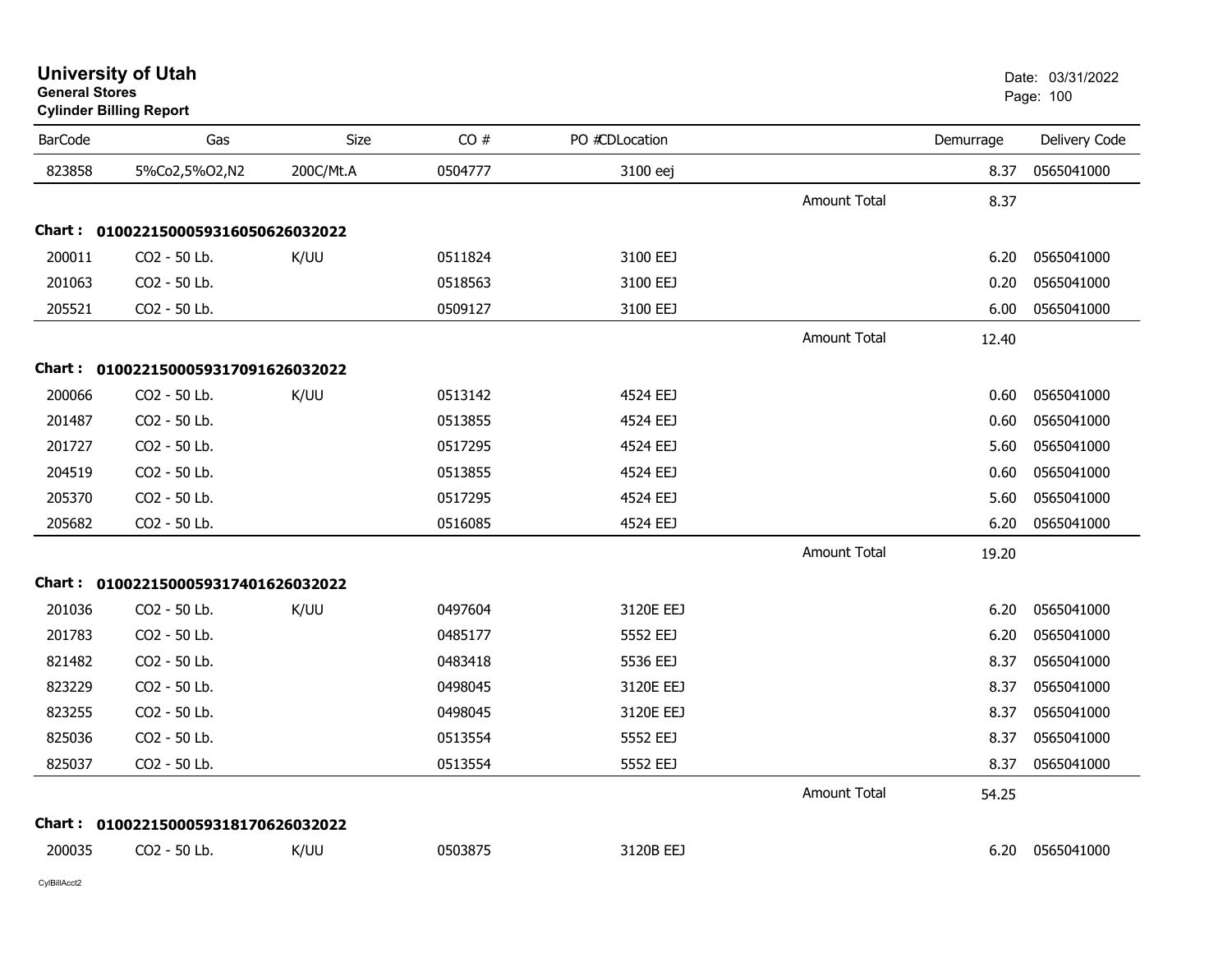|                | <b>University of Utah</b><br><b>General Stores</b><br><b>Cylinder Billing Report</b> |             |         |                    |                     | Date: 03/31/2022<br>Page: 101 |                 |
|----------------|--------------------------------------------------------------------------------------|-------------|---------|--------------------|---------------------|-------------------------------|-----------------|
| <b>BarCode</b> | Gas                                                                                  | <b>Size</b> | CO#     | PO #CDLocation     |                     | Demurrage                     | Delivery Code   |
| 203492         | CO2 - 50 Lb.                                                                         |             | 0502520 | 178B BPRB          |                     | 4.60                          | 0565041000      |
| 205641         | CO2 - 50 Lb.                                                                         |             | 0506366 | 178A BPRB          |                     | 6.20                          | 0565041000      |
|                |                                                                                      |             |         |                    | <b>Amount Total</b> | 17.00                         |                 |
|                | Chart: 0100221500059318360626032022                                                  |             |         |                    |                     |                               |                 |
| 205642         | CO2 - 50 Lb.                                                                         | K/UU        | 0514019 | 4570 EEJ           |                     | 6.20                          | 0565041000      |
|                |                                                                                      |             |         |                    | <b>Amount Total</b> | 6.20                          |                 |
|                | Chart: 01002216000251006260012022                                                    |             |         |                    |                     |                               |                 |
| 201285         | Nitrogen 230 CF                                                                      | K/UU        | 0432090 | 3700 EEJ           |                     | 4.96                          | 0565041000      |
|                |                                                                                      |             |         |                    | <b>Amount Total</b> | 4.96                          |                 |
|                | Chart: 01002216000251006260312022                                                    |             |         |                    |                     |                               |                 |
| 203645         | Nitrogen 230 CF                                                                      | K/UU        | 0472004 | 3200 EEJ           |                     | 6.20                          | 0565041000      |
|                |                                                                                      |             |         |                    | <b>Amount Total</b> | 6.20                          |                 |
|                | Chart: 01002219900218806260312022                                                    |             |         |                    |                     |                               |                 |
| 202548         | Co2 10#                                                                              | 10 Lb       | 0463457 | 5800A EEJ          |                     | 5.58                          | 0565041000      |
|                |                                                                                      |             |         |                    | <b>Amount Total</b> | 5.58                          |                 |
|                | Chart: 01002219900218886260012022                                                    |             |         |                    |                     |                               |                 |
| 202773         | Argon                                                                                | K/UU        | 0406460 | 5520 EEJ           |                     | 4.96                          | 0565041000      |
| 204292         | Nitrogen 115 CF                                                                      |             | 0356862 | 5552 EEJ           |                     | 4.96                          | 0565041000      |
|                |                                                                                      |             |         |                    | <b>Amount Total</b> | 9.92                          |                 |
|                | Chart: 01002246000233356260312022                                                    |             |         |                    |                     |                               |                 |
| 205358         | CO2 - 50 Lb.                                                                         | K/UU        | 0453584 | VA BLDG 45 RM GA08 |                     | 4.96                          | 05214C1040      |
| 805572         | 1%02,5%Co2, N2                                                                       |             | 0291485 | <b>VA 45 GA08</b>  |                     | 6.82                          | 46085           |
|                |                                                                                      |             |         |                    | <b>Amount Total</b> | 11.78                         |                 |
|                | Chart: 0100225500051004627626032022                                                  |             |         |                    |                     |                               |                 |
| 200798         | CO2 - 50 Lb.                                                                         | K/UU        | 0494512 | 4B200 SOM          |                     |                               | 6.20 05214B2000 |
|                |                                                                                      |             |         |                    |                     |                               |                 |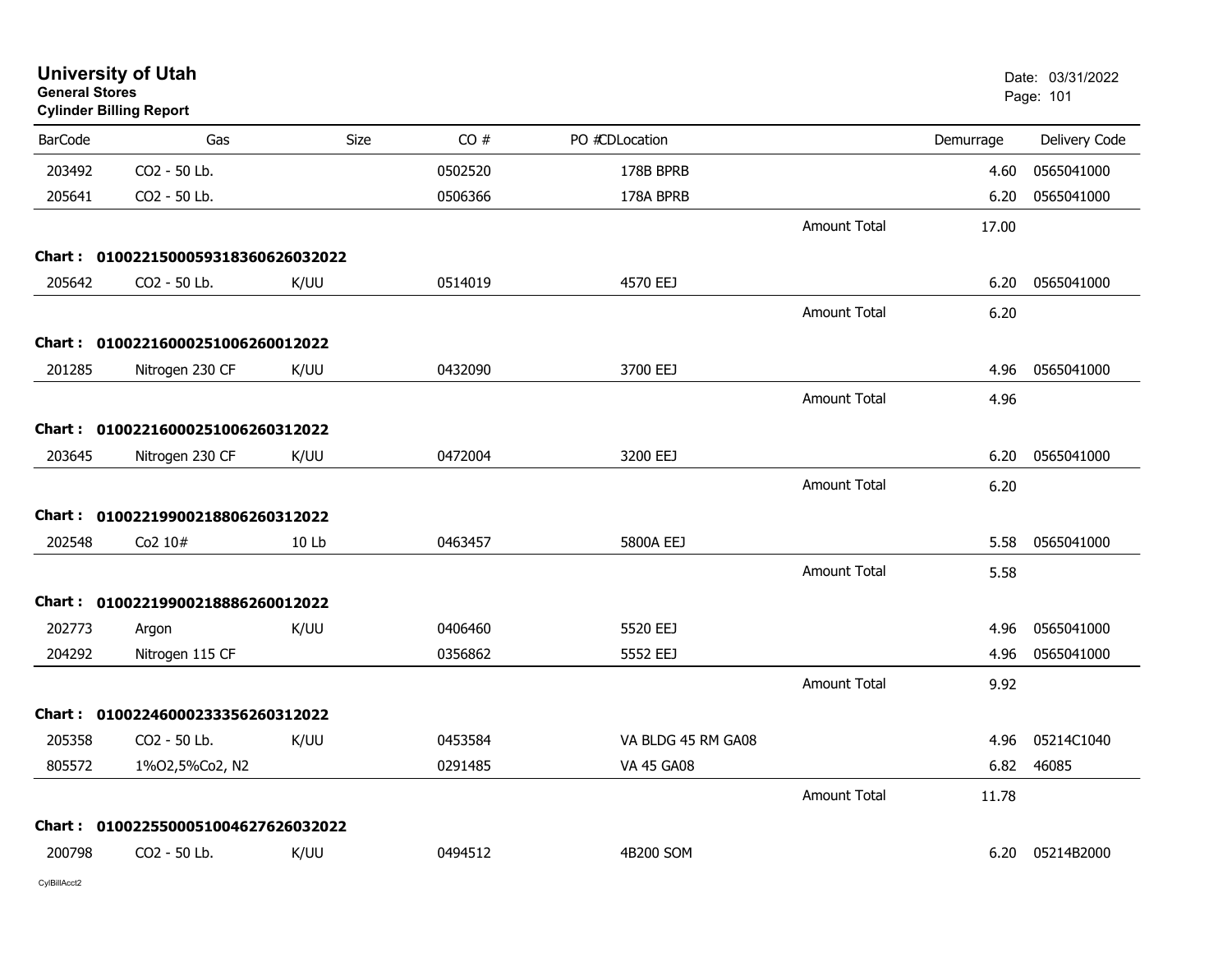| <b>General Stores</b> | <b>University of Utah</b><br><b>Cylinder Billing Report</b> |      |         |                           |                     |           | Date: 03/31/2022<br>Page: 102 |
|-----------------------|-------------------------------------------------------------|------|---------|---------------------------|---------------------|-----------|-------------------------------|
| <b>BarCode</b>        | Gas                                                         | Size | CO#     | PO #CDLocation            |                     | Demurrage | Delivery Code                 |
| 200882                | CO2 - 50 Lb.                                                |      | 0494512 | 4B200 SOM                 |                     | 6.20      | 05214B2000                    |
| 202505                | CO <sub>2</sub> - 50 Lb.                                    |      | 0494512 | 4B200 SOM                 |                     | 6.20      | 05214B2000                    |
| 205526                | CO2 - 50 Lb.                                                |      | 0456269 | 4B200 SOM                 |                     | 4.96      | 05214B2000                    |
| 205653                | CO2 - 50 Lb.                                                |      | 0494512 | 4B200 SOM                 |                     | 6.20      | 05214B2000                    |
|                       |                                                             |      |         |                           | Amount Total        | 29.76     |                               |
|                       | Chart: 0100226500059315100626002022                         |      |         |                           |                     |           |                               |
| 200000                | Oxygen, USP                                                 | K/UU | 0459702 | <b>BASEMENT</b>           |                     | 4.96      | 0500000010                    |
|                       |                                                             |      |         |                           | Amount Total        | 4.96      |                               |
|                       | Chart: 01002292000150976260312022                           |      |         |                           |                     |           |                               |
| 202471                | CO2 - 50 Lb.                                                | K/UU | 0483092 | 331A Wintrobe             |                     | 6.20      | 05214R1180                    |
|                       |                                                             |      |         |                           | <b>Amount Total</b> | 6.20      |                               |
|                       | Chart: 01002296000295426260312022                           |      |         |                           |                     |           |                               |
| 200665                | CO <sub>2</sub> - 50 Lb.                                    | K/UU | 0513147 | 631 WINTROBE              |                     | 2.00      | 05214R1180                    |
| 202753                | CO2 - 50 Lb.                                                |      | 0516846 | 631 WINTROBE              |                     | 6.20      | 05214R1180                    |
| 203422                | Oxygen, USP - E                                             |      | 0510896 | 631 WINTROBE              |                     | 6.20      | 05214R1180                    |
| 204738                | CO2 - 50 Lb.                                                |      | 0517654 | 631 WINTROBE              |                     | 4.20      | 05214r1180                    |
| 205663                | CO2 - 50 Lb.                                                |      | 0515514 | 631 WINTROBE              |                     | 6.20      | 05214R1180                    |
| 825093                | Oxygen, USP - E                                             |      | 0513706 | 631 Wintrobe- Beswick Lab |                     | 8.37      | 05214R1180                    |
|                       |                                                             |      |         |                           | <b>Amount Total</b> | 33.17     |                               |
|                       | Chart: 0100234500059313190643002022                         |      |         |                           |                     |           |                               |
| 200292                | Oxygen, USP                                                 | K/UU | 0511158 | <b>VA2 RM 2D17</b>        |                     | 6.20      | 0521AB1930                    |
| 200344                | CO2 - 50 Lb.                                                |      | 0505289 | VA2 RM 2D17               |                     | 6.20      | 0521AB1930                    |
| 200628                | CO2 - 50 Lb.                                                |      | 0504355 | VA BLDG 2 RM 2D17         |                     | 6.20      | 0521AB1930                    |
| 201006                | CO2 - 50 Lb.                                                |      | 0512656 | VA2 RM 2D17               |                     | 6.20      | 0521AB1930                    |
| 201633                | Oxygen, USP - E                                             |      | 0511504 | VA BLDG 2 RM 2D17         |                     | 6.20      | 0521AB1930                    |
| 202299                | N2, Liquid LX45                                             |      | 0516525 | VA Bldg 2 Room 2D17       |                     | 40.00     | 0521AB1930                    |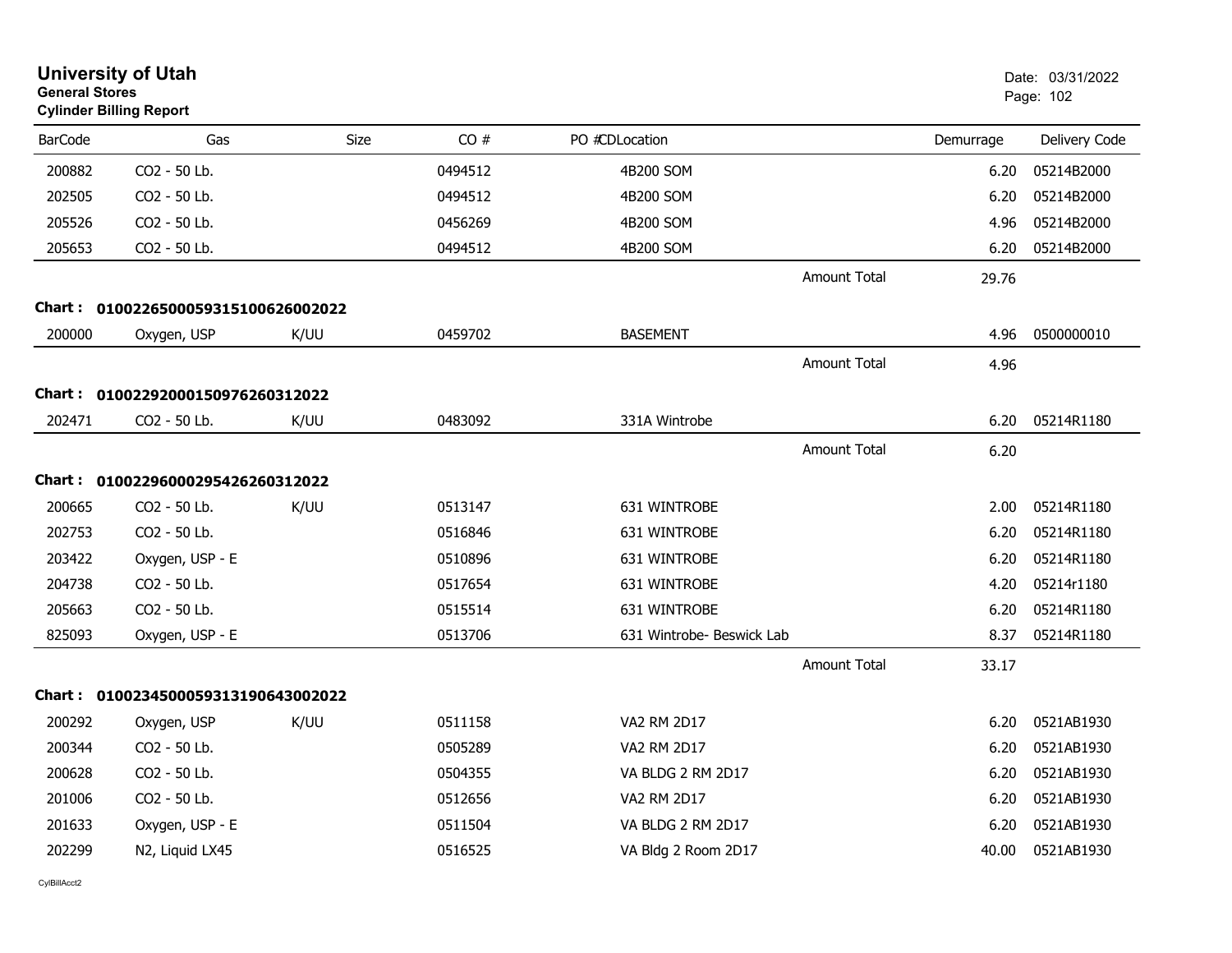| <b>General Stores</b> | <b>University of Utah</b><br><b>Cylinder Billing Report</b> |             |         |                    |                     |           | Date: 03/31/2022<br>Page: 103 |
|-----------------------|-------------------------------------------------------------|-------------|---------|--------------------|---------------------|-----------|-------------------------------|
| <b>BarCode</b>        | Gas                                                         | <b>Size</b> | CO#     | PO #CDLocation     |                     | Demurrage | Delivery Code                 |
| 202305                | N2, Liquid GP45                                             |             | 0518375 | <b>VA2 RM 2D17</b> |                     | 9.60      | 0521AB1930                    |
| 202379                | CO <sub>2</sub> - 50 Lb.                                    |             | 0423684 | VAMC Bldg 2-2C40   |                     | 4.96      | 0521AB1930                    |
| 202621                | CO2 - 50 Lb.                                                |             | 0505289 | VA2 RM 2D17        |                     | 6.20      | 0521AB1930                    |
| 202641                | Oxygen, USP - E                                             |             | 0495088 | VA BLDG 2 RM 2D15  |                     | 6.20      | 0521AB1930                    |
| 205895                | Oxygen, USP                                                 |             | 0504860 | VA BLDG 2 RM 2D15  |                     | 6.20      | 0521AB1930                    |
| 824014                | Nitrogen 230 CF                                             |             | 0506242 | VA2 RM 2D17        |                     | 8.37      | 0521AB1930                    |
| 825005                | Oxygen, USP                                                 |             | 0513642 | VA2 RM 2D15        |                     | 8.37      | 0521AB1930                    |
| 825026                | CO2 - 50 Lb.                                                |             | 0513642 | VA2 RM 2D15        |                     | 8.37      | 0521AB1930                    |
| 825097                | Oxygen, USP - E                                             |             | 0513642 | VA2 RM 2D15        |                     | 8.37      | 0521AB1930                    |
|                       |                                                             |             |         |                    | <b>Amount Total</b> | 137.64    |                               |
|                       | Chart: 01002352000202056260312022                           |             |         |                    |                     |           |                               |
| 201865                | CO2 - 50 Lb.                                                | K/UU        | 0516482 | 528 WINTROBE       |                     | 6.20      | 05214B3190                    |
| 202486                | CO2 - 50 Lb.                                                |             | 0516482 | 528 WINTROBE       |                     | 6.20      | 05214B3190                    |
| 203707                | CO2 - 50 Lb.                                                |             | 0512248 | 528 WIntrobe       |                     | 6.20      | 05214B3190                    |
| 203738                | CO2 - 50 Lb.                                                |             | 0512248 | 528 WIntrobe       |                     | 6.20      | 05214B3190                    |
| 823783                | CO2 - 50 Lb.                                                |             | 0503953 | 528 WIntrobe       |                     | 8.37      | 05214B3190                    |
|                       |                                                             |             |         |                    | <b>Amount Total</b> | 33.17     |                               |
|                       | Chart: 0100235500059313960643002022                         |             |         |                    |                     |           |                               |
| 202417                | Oxygen, USP - E                                             | E/UU        | 0514301 | 517 Wintrobe       |                     | 6.20      | 05214B3190                    |
|                       |                                                             |             |         |                    | <b>Amount Total</b> | 6.20      |                               |
|                       | Chart: 0100235500059314810626002022                         |             |         |                    |                     |           |                               |
| 200907                | CO2 - 50 Lb.                                                | K/UU        | 0479672 | 517A Wintrobe      |                     | 6.20      | 05214B3190                    |
| 202515                | CO2 - 50 Lb.                                                |             | 0486452 | 517A WINTROBE      |                     | 6.20      | 05214B3190                    |
| 202895                | CO2 - 50 Lb.                                                |             | 0486452 | 517A WINTROBE      |                     | 6.20      | 05214B3190                    |
| 821171                | CO2 - 50 Lb.                                                |             | 0481432 | 517 WINTROBE       |                     | 8.37      | 05214B3190                    |
| 821172                | CO2 - 50 Lb.                                                |             | 0481432 | 517 WINTROBE       |                     | 8.37      | 05214B3190                    |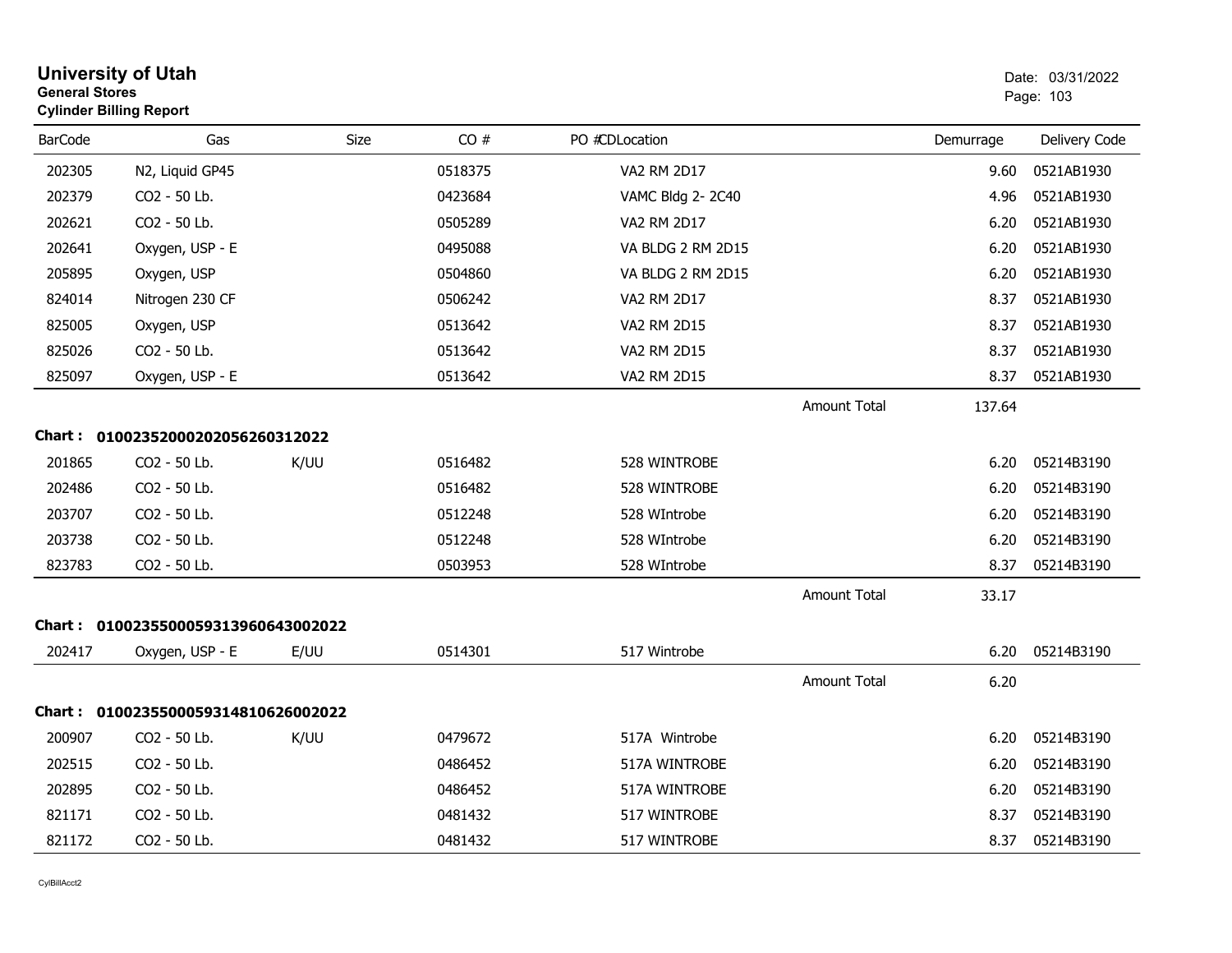| <b>General Stores</b>  | <b>University of Utah</b><br><b>Cylinder Billing Report</b> |      |         |                                              |           | Date: 03/31/2022<br>Page: 104 |
|------------------------|-------------------------------------------------------------|------|---------|----------------------------------------------|-----------|-------------------------------|
| <b>BarCode</b>         | Gas                                                         | Size | CO#     | PO #CDLocation                               | Demurrage | Delivery Code                 |
|                        |                                                             |      |         | <b>Amount Total</b>                          | 35.34     |                               |
|                        | Chart: 01002372000241266260212022                           |      |         |                                              |           |                               |
| 202419                 | Oxygen, USP - E                                             | E/UU | 0482968 | 1250 East 3900 South Ste 410 East MEdical BL | 6.20      | 05214R3120                    |
| 205350                 | Oxygen, USP - E                                             |      | 0417788 | 1250 E 3900 S #410 ST MARKS (WASATCH KI      | 4.96      | 0535000000                    |
|                        |                                                             |      |         | Amount Total                                 | 11.16     |                               |
| Chart :                | 01002372500194376260012022                                  |      |         |                                              |           |                               |
| 200472                 | CO2 - 50 Lb.                                                | K/UU | 0490155 | VA BLDG 2 RM GA17                            | 6.20      | 0865040000                    |
|                        |                                                             |      |         | <b>Amount Total</b>                          | 6.20      |                               |
|                        | Chart: 01002372500266666260212022                           |      |         |                                              |           |                               |
| 200061                 | CO2 - 50 Lb.                                                | K/UU | 0518169 | 421 WINTROBE                                 | 1.60      | 05214R3120                    |
| 200492                 | CO2 - 50 Lb.                                                |      | 0517043 | 421 WINTROBE                                 | 5.60      | 05214R3120                    |
| 203691                 | CO2 - 50 Lb.                                                |      | 0514424 | 421 WINTROBE                                 | 4.60      | 05214R3120                    |
| 825183                 | CO2 - 50 Lb.                                                |      | 0513323 | 421 WINTROBE                                 | 0.81      | 05214R3120                    |
|                        |                                                             |      |         | <b>Amount Total</b>                          | 12.61     |                               |
|                        | Chart: 0100237500050503940626032022                         |      |         |                                              |           |                               |
| 203156                 | Oxygen, USP - E                                             | E/UU | 0512256 | 435 Wintrobe                                 | 6.20      | 0530004350                    |
| 203430                 | Oxygen, USP - E                                             |      | 0512256 | 435 Wintrobe                                 | 6.20      | 0530004350                    |
| 825002                 | Oxygen, USP                                                 |      | 0513932 | 435 WIntrobe                                 | 8.37      | 0530004350                    |
| 825010                 | Oxygen, USP                                                 |      | 0513932 | 435 WIntrobe                                 | 8.37      | 0530004350                    |
|                        |                                                             |      |         | <b>Amount Total</b>                          | 29.14     |                               |
|                        | Chart: 0100237500054503884626002022                         |      |         |                                              |           |                               |
| 203420                 | Oxygen, USP - E                                             | E/UU | 0349820 | 4R366 SOM                                    | 4.96      | 05214R3120                    |
| 203442                 | Oxygen, USP - E                                             |      | 0349820 | 4R366 SOM                                    |           | 4.96 05214R3120               |
|                        |                                                             |      |         | <b>Amount Total</b>                          | 9.92      |                               |
|                        | Chart: 0100237500054503884626032022                         |      |         |                                              |           |                               |
| 200298<br>CylBillAcct2 | Oxygen, USP                                                 | K/UU | 0513354 | <b>1520A CMC</b>                             | 6.20      | 05214R3120                    |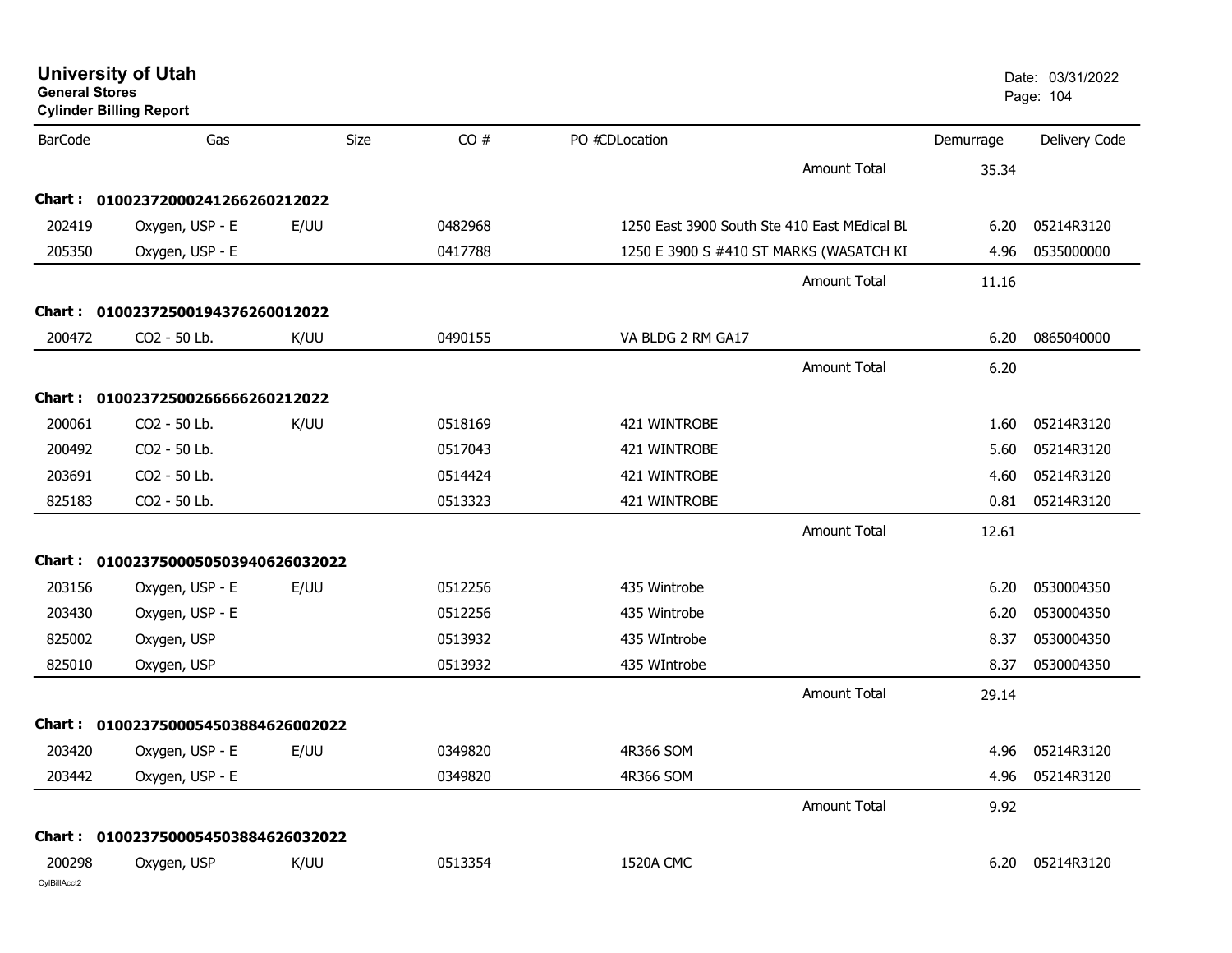|                | <b>University of Utah</b><br><b>General Stores</b><br><b>Cylinder Billing Report</b> |             |         |                |                     |           | Date: 03/31/2022<br>Page: 105 |
|----------------|--------------------------------------------------------------------------------------|-------------|---------|----------------|---------------------|-----------|-------------------------------|
| <b>BarCode</b> | Gas                                                                                  | <b>Size</b> | CO#     | PO #CDLocation |                     | Demurrage | Delivery Code                 |
| 200699         | CO2 - 50 Lb.                                                                         |             | 0516907 | 425 Wintrobe   |                     | 6.20      | 05214R3120                    |
| 203484         | CO2 - 50 Lb.                                                                         |             | 0518167 | 425 Wintrobe   |                     | 2.00      | 05214R3120                    |
| 203695         | CO2 - 50 Lb.                                                                         |             | 0515512 | 425 Wintrobe   |                     | 4.20      | 05214R3120                    |
| 203709         | CO2 - 50 Lb.                                                                         |             | 0512278 | 425 WIntrobe   |                     | 6.20      | 05214R3120                    |
| 203883         | Oxygen, USP                                                                          |             | 0514923 | 1520A CMC      |                     | 6.20      | 05214R3120                    |
|                |                                                                                      |             |         |                | <b>Amount Total</b> | 31.00     |                               |
|                | Chart: 0100237500054504427626002022                                                  |             |         |                |                     |           |                               |
| 205581         | 95% O2, 5% CO2                                                                       | K/UU        | 0496035 | VA2 RM GA20    |                     | 6.20      | 0865040000                    |
| 812637         | <b>USP OX 300</b>                                                                    |             | 0421745 | GA16 VAMC 2    |                     | 7.13      | 0535000000                    |
| 820074         | CO2 - 50 Lb.                                                                         |             | 0476101 | VA2 Rm GA04A   |                     | 8.37      | 0535000000                    |
| 825150         | CO2 - 50 Lb.                                                                         |             | 0513756 | VA2 RM GA14    |                     | 8.37      | 0865040000                    |
|                |                                                                                      |             |         |                | <b>Amount Total</b> | 30.07     |                               |
|                | Chart: 0100237500059314040626002022                                                  |             |         |                |                     |           |                               |
| 202018         | Oxygen, USP                                                                          | K/UU        | 0514471 | 409 WIntrobe   |                     | 6.20      | 05214R3120                    |
| 205293         | Oxygen, USP                                                                          |             | 0512258 | 409 WIntrobe   |                     | 3.00      | 05214R3120                    |
| 205752         | Oxygen, USP                                                                          |             | 0517902 | 409 Wintrobe   |                     | 3.20      | 05214R3120                    |
|                |                                                                                      |             |         |                | <b>Amount Total</b> | 12.40     |                               |
|                | Chart: 0100237500059314040626032022                                                  |             |         |                |                     |           |                               |
| 200543         | CO <sub>2</sub> - 50 Lb.                                                             | K/UU        | 0470544 | 409 WINTROBE   |                     | 6.20      | 05214r3120                    |
| 202517         | CO2 - 50 Lb.                                                                         |             | 0470544 | 409 WINTROBE   |                     | 6.20      | 05214r3120                    |
|                |                                                                                      |             |         |                | <b>Amount Total</b> | 12.40     |                               |
| Chart :        | 0100237500059314724626002022                                                         |             |         |                |                     |           |                               |
| 200482         | Oxygen, USP                                                                          | K/UU        | 0494830 | 409 Wintrobe   |                     | 6.20      | 05214R3120                    |
| 204656         | 95% O2, 5% CO2                                                                       |             | 0476416 | 4R302 SOM      |                     | 6.20      | 05214R3120                    |
| 821491         | Oxygen, USP                                                                          |             | 0483526 | 409 WINTOBE    |                     | 8.37      | 05214R3120                    |
|                |                                                                                      |             |         |                | <b>Amount Total</b> | 20.77     |                               |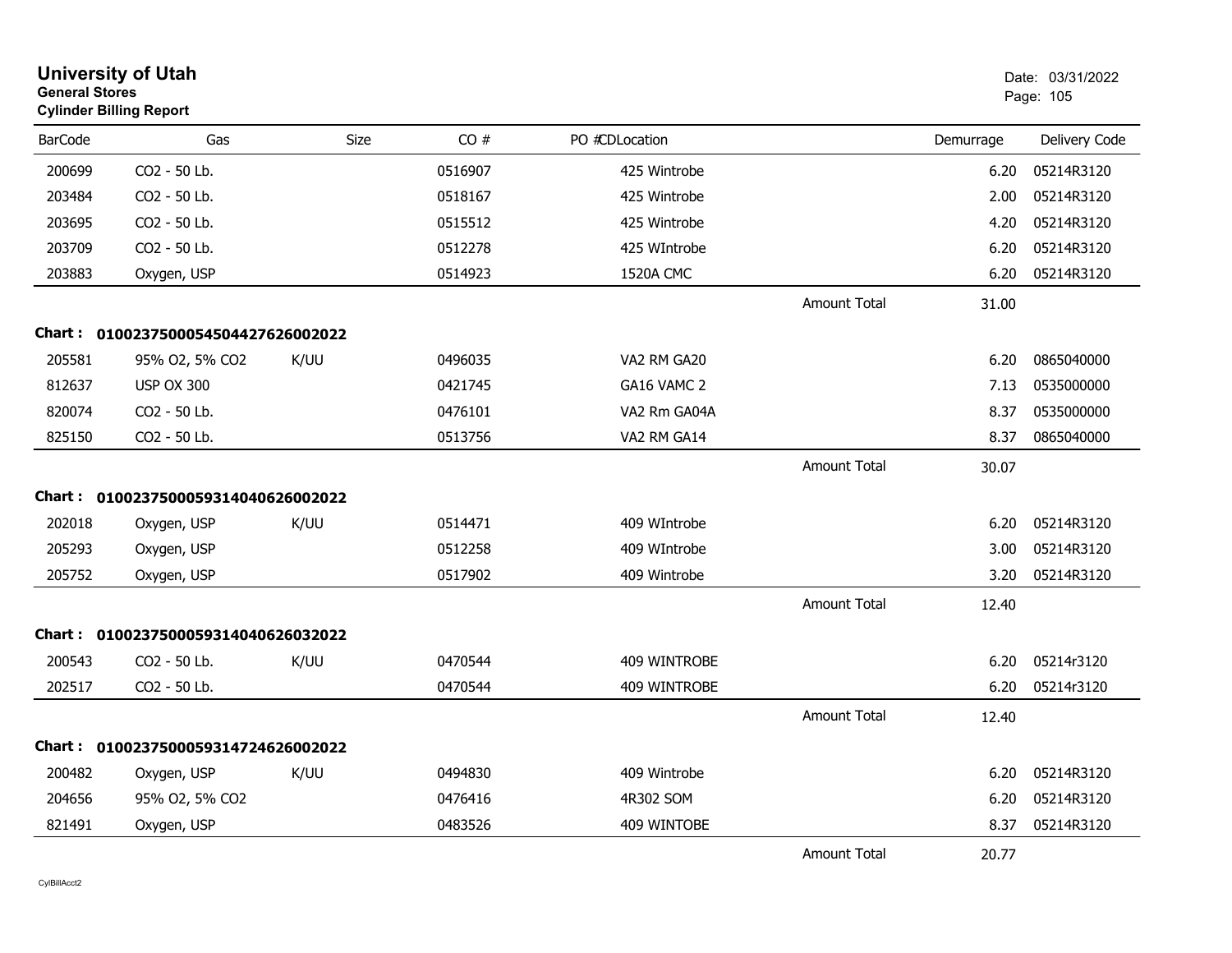| <b>General Stores</b> | <b>University of Utah</b><br><b>Cylinder Billing Report</b> |             |         |                      |                     |           | Date: 03/31/2022<br>Page: 106 |
|-----------------------|-------------------------------------------------------------|-------------|---------|----------------------|---------------------|-----------|-------------------------------|
| <b>BarCode</b>        | Gas                                                         | <b>Size</b> | CO#     | PO #CDLocation       |                     | Demurrage | Delivery Code                 |
|                       | Chart: 0100237500059316840626032022                         |             |         |                      |                     |           |                               |
| 819956                | CO2 - 50 Lb.                                                | 50#/Mt.Ai   | 0474941 | 435 Wintrobe         |                     | 8.37      | 0530004350                    |
| 822936                | CO2 - 50 Lb.                                                |             | 0497160 | 435 WIntrobe         |                     | 8.37      | 0530004350                    |
|                       |                                                             |             |         |                      | <b>Amount Total</b> | 16.74     |                               |
|                       | Chart: 01002382001064486240212022                           |             |         |                      |                     |           |                               |
| 112165                | Oxygen, USP                                                 | E/UU        | 0057940 |                      |                     | 4.96      | 0535000000                    |
| 117016                | Oxygen, USP - E                                             |             | 0121335 | RM 122 DUMKE         |                     | 6.51      | 0535000000                    |
| 201794                | Oxygen, USP - E                                             |             | 0116360 | 122 DUMKE            |                     | 4.96      | 0535000000                    |
| 202222                | Oxygen, USP - E                                             |             | 0139127 | 285 DUMKE            |                     | 4.96      | 0535000000                    |
| 202232                | Oxygen, USP - E                                             |             | 0169743 | 122 DUMKE            |                     | 4.96      | 0535000000                    |
| 202247                | Oxygen, USP - E                                             |             | 0139127 | 285 DUMKE            |                     | 4.96      | 0535000000                    |
| 203099                | Oxygen, USP - E                                             |             | 0264879 | 122 DUMKE            |                     | 4.96      | 0535000000                    |
| 203151                | Oxygen, USP - E                                             |             | 0455317 | 423 WAKARA WAY #200  |                     | 4.96      | 0535000000                    |
| 203162                | Oxygen, USP - E                                             |             | 0455317 | 423 WAKARA WAY #200  |                     | 4.96      | 0535000000                    |
| 203408                | Oxygen, USP - E                                             |             | 0259804 | 122 DUMKE            |                     | 4.96      | 0535000000                    |
| 204510                | Oxygen, USP - E                                             |             | 0108934 | 122 DUMKE            |                     | 4.96      | 0535000000                    |
| 204690                | Oxygen, USP - E                                             |             | 0455317 | 423 WAKARA WAY #200  |                     | 4.96      | 0535000000                    |
| 205461                | Oxygen, USP - E                                             |             | 0455317 | 423 WAKARA WAY #200  |                     | 4.96      | 0535000000                    |
| 800930                | Oxygen, USP - E                                             |             | 0136675 | 122 DUMKE            |                     | 6.51      | 0535000000                    |
|                       |                                                             |             |         |                      | <b>Amount Total</b> | 72.54     |                               |
|                       | Chart: 01002382001125196240212022                           |             |         |                      |                     |           |                               |
| 202640                | Oxygen, USP - E                                             | E/UU        | 0488442 | 3854 West 5400 South |                     | 6.20      | 0480000000                    |
| 203381                | Oxygen, USP - E                                             |             | 0488442 | 3854 West 5400 South |                     | 6.20      | 0480000000                    |
| 204700                | Oxygen, USP - E                                             |             | 0488442 | 3854 West 5400 South |                     | 6.20      | 0480000000                    |
| 205322                | Oxygen, USP - E                                             |             | 0488442 | 3854 West 5400 South |                     | 6.20      | 0480000000                    |
|                       |                                                             |             |         |                      | <b>Amount Total</b> | 24.80     |                               |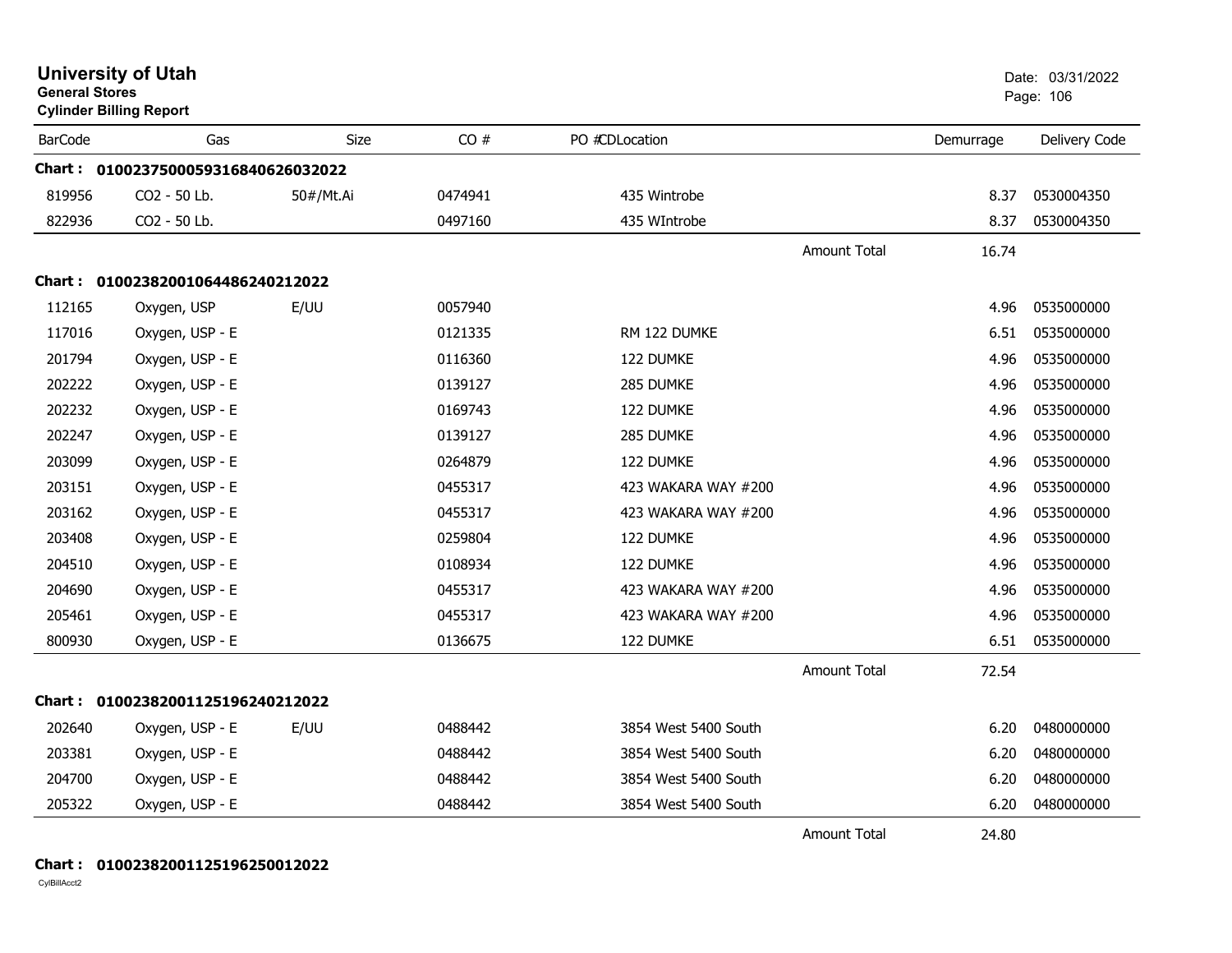| <b>General Stores</b> | <b>Cylinder Billing Report</b>                    |           |         |                                        |           | Page: 107     |
|-----------------------|---------------------------------------------------|-----------|---------|----------------------------------------|-----------|---------------|
| <b>BarCode</b>        | Gas                                               | Size      | CO#     | PO #CDLocation                         | Demurrage | Delivery Code |
| 821601                | Oxygen, USP - E                                   | E/MT. AIR | 0484857 | 3854 W 5400 S                          | 8.37      | 0484003500    |
|                       |                                                   |           |         | <b>Amount Total</b>                    | 8.37      |               |
|                       |                                                   |           |         |                                        |           |               |
| 000006                | Oxygen, USP - E                                   | E/MT. AIR | 0426478 | 1159 East 200 North #150 American Fork | 6.82      | 3402000000    |
|                       |                                                   |           |         | <b>Amount Total</b>                    | 6.82      |               |
|                       | Chart: 01002392000009126260312022                 |           |         |                                        |           |               |
| 801735                | Oxygen, USP - E                                   | E/MT. AIR | 0156919 | 221-420 CHIPETA                        |           | 6.51 65211    |
|                       |                                                   |           |         | <b>Amount Total</b>                    | 6.51      |               |
|                       | Chart: 01002392000009126260912022                 |           |         |                                        |           |               |
| 814482                | CO2 - 50 Lb.                                      | 50#/Mt.Ai | 0435670 | 725 Wintrobe                           | 6.82      | 0530007430    |
|                       |                                                   |           |         | <b>Amount Total</b>                    | 6.82      |               |
|                       |                                                   |           |         |                                        |           |               |
| 201805                | Chart: 01002392000249096260012022<br>CO2 - 50 Lb. | K/UU      | 0448486 | 717 WINTROBE                           | 4.96      | 0530007430    |
|                       |                                                   |           |         |                                        |           |               |
|                       |                                                   |           |         | <b>Amount Total</b>                    | 4.96      |               |
|                       | Chart: 01002392500095266260012022                 |           |         |                                        |           |               |
| 807175                | Argon - UHP                                       | 200C/Mt.A | 0307604 | 725 WINTROBE                           | 6.82      | 0530007010    |
|                       |                                                   |           |         | <b>Amount Total</b>                    | 6.82      |               |
|                       | Chart: 01002392500190666260012022                 |           |         |                                        |           |               |
| 200276                | CO2 - 50 Lb.                                      | K/UU      | 0501133 | 743 Wintrobe                           | 6.20      | 0530007430    |
| 201047                | CO2 - 50 Lb.                                      |           | 0512650 | 733 Wintrobe                           | 6.20      | 0530007430    |
| 201986                | 95% O2, 5% CO2                                    |           | 0493352 | 735 WINTROBE                           | 6.20      | 0530007010    |
| 204479                | Nitrogen NF                                       |           | 0458114 | 735 WINTROBE                           | 4.96      | 0530007430    |
| 204518                | 95% O2, 5% CO2                                    |           | 0488542 | 735 WIntrobe                           | 6.20      | 0530007430    |
| 205645                | CO2 - 50 Lb.                                      |           | 0458114 | 735 WINTROBE                           | 4.96      | 0530007430    |
| 822627                | 1%02,5%Co2, N2                                    |           | 0493848 | 735 WINTROBE                           | 6.21      | 0530007010    |

**University of Utah** Date: 03/31/2022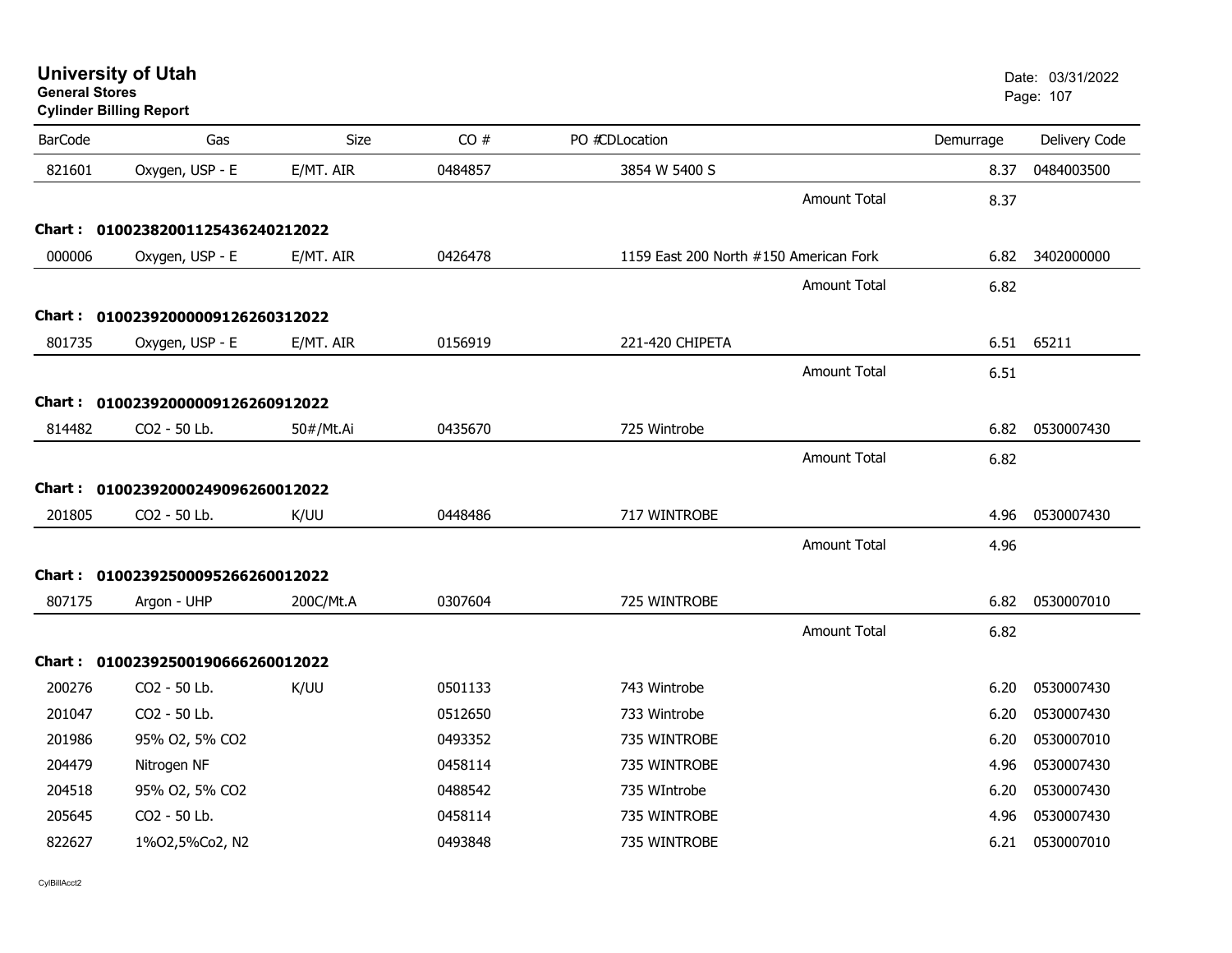| <b>General Stores</b>  | <b>University of Utah</b><br><b>Cylinder Billing Report</b> |           |         |                                       |                     |           | Date: 03/31/2022<br>Page: 108 |
|------------------------|-------------------------------------------------------------|-----------|---------|---------------------------------------|---------------------|-----------|-------------------------------|
| <b>BarCode</b>         | Gas                                                         | Size      | CO#     | PO #CDLocation                        |                     | Demurrage | Delivery Code                 |
| 823190                 | 1%02,5%Co2, N2                                              |           | 0497305 | 735 WINTROBE                          |                     | 8.37      | 0530007010                    |
| 825572                 | 1%025%Co2/N2                                                |           | 0517755 | 735 WINTROBE                          |                     | 2.16      | 0530007010                    |
|                        |                                                             |           |         |                                       | <b>Amount Total</b> | 51.46     |                               |
| Chart :                | 01002392500265256230312022                                  |           |         |                                       |                     |           |                               |
| 824533                 | CO2 - 50 Lb.                                                | 50#/Mt.Ai | 0517768 | VA BLDG 2                             |                     | 5.40      | 0530007430                    |
|                        |                                                             |           |         |                                       | <b>Amount Total</b> | 5.40      |                               |
|                        | Chart: 01002392500265256260312022                           |           |         |                                       |                     |           |                               |
| 200899                 | CO2 - 50 Lb.                                                | K/UU      | 0475866 | VA2 Rm GC2729                         |                     | 6.20      | 0530007430                    |
| 202961                 | CO2 - 50 Lb.                                                |           | 0475866 | VA2 Rm GC2729                         |                     | 6.20      | 0530007430                    |
| 203663                 | CO2 - 75 Lb                                                 |           | 0494958 | VA BLDG 2 GC15                        |                     | 10.54     | 0521AB1930                    |
|                        |                                                             |           |         |                                       | <b>Amount Total</b> | 22.94     |                               |
| Chart :                | 0100239500050303428665002022                                |           |         |                                       |                     |           |                               |
| 202233                 | Oxygen, USP - E                                             | E/UU      | 0414057 | 360-421 WAKARA                        |                     | 4.96      | 0857003600                    |
|                        |                                                             |           |         |                                       | <b>Amount Total</b> | 4.96      |                               |
|                        | Chart: 0100239500050304024626002022                         |           |         |                                       |                     |           |                               |
| 205939                 | Oxygen, USP - E                                             | E/UU      | 0503895 | 419 Wakara Way Suite 207              |                     | 6.20      | 0530007430                    |
|                        |                                                             |           |         |                                       | <b>Amount Total</b> | 6.20      |                               |
|                        | Chart: 0100239500050304136626002022                         |           |         |                                       |                     |           |                               |
| 825387                 | Oxygen, USP - E                                             | E/MT. AIR | 0516381 | 419 Wakara Way Suite 207              |                     | 8.37      | 0530007430                    |
| 825390                 | Oxygen, USP - E                                             |           | 0516381 | 419 Wakara Way Suite 207              |                     | 8.37      | 0530007430                    |
|                        |                                                             |           |         |                                       | <b>Amount Total</b> | 16.74     |                               |
|                        | Chart: 0100239500059314760626002022                         |           |         |                                       |                     |           |                               |
| 201188                 | CO2 - 50 Lb.                                                | K/UU      | 0505090 | 717 WINTROBE                          |                     | 6.20      | 0530007430                    |
| 201771                 | CO2 - 50 Lb.                                                |           | 0459683 | 717 WINTROBE                          |                     | 4.96      | 0530007430                    |
| 201982                 | Oxygen, USP                                                 |           | 0516596 | 1531D CMC                             |                     | 0.60      | 0530007430                    |
| 202271<br>CylBillAcct2 | Oxygen, USP                                                 |           | 0517279 | CMC 587 Building, Animal room #1531D. |                     | 2.20      | 0530007430                    |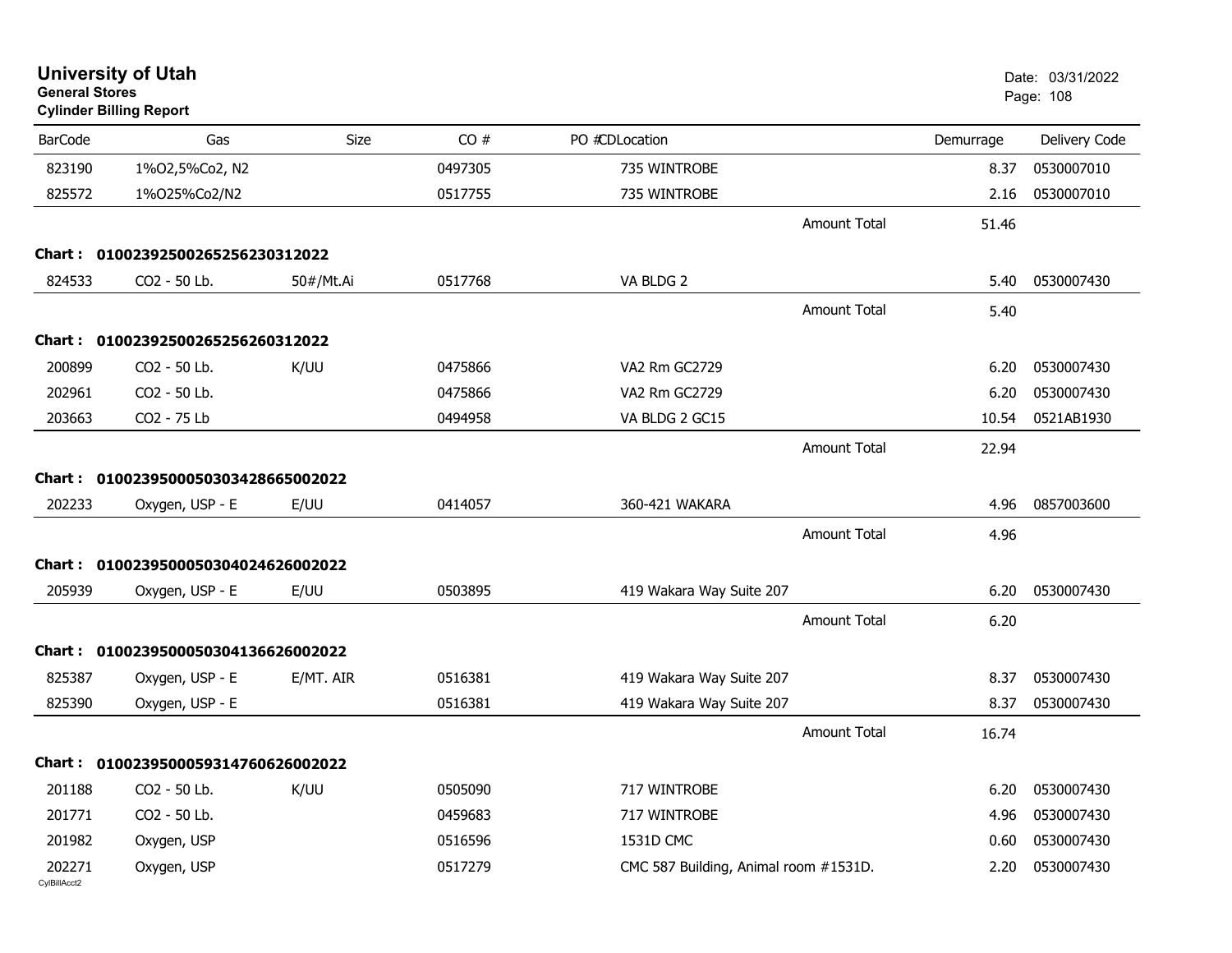| <b>General Stores</b> | <b>Cylinder Billing Report</b>    |           |         |                                       |           | Page: 109     |
|-----------------------|-----------------------------------|-----------|---------|---------------------------------------|-----------|---------------|
| <b>BarCode</b>        | Gas                               | Size      | CO#     | PO #CDLocation                        | Demurrage | Delivery Code |
| 202301                | Oxygen, USP                       |           | 0517869 | 1531D CMC                             | 3.40      | 0530007430    |
| 202511                | CO2 - 50 Lb.                      |           | 0505090 | 717 WINTROBE                          | 6.20      | 0530007430    |
| 203327                | Oxygen, USP                       |           | 0516596 | 1531D CMC                             | 0.60      | 0530007430    |
| 203705                | CO2 - 50 Lb.                      |           | 0482388 | 717 WIntrobe                          | 6.20      | 0530007430    |
| 203770                | Oxygen, USP                       |           | 0516596 | 1531D CMC                             | 0.60      | 0530007430    |
| 203770                | Oxygen, USP                       |           | 0517869 | 1531D CMC                             | 3.20      | 0530007430    |
| 205627                | Oxygen, USP                       |           | 0517279 | CMC 587 Building, Animal room #1531D. | 2.20      | 0530007430    |
| 205869                | CO2 - 50 Lb.                      |           | 0505090 | 717 WINTROBE                          | 6.20      | 0530007430    |
| 205896                | Oxygen, USP                       |           | 0518505 | 1531 D (587 building                  | 0.20      | 0530007430    |
| 205916                | Oxygen, USP                       |           | 0515934 | 1531-D CMC                            | 0.60      | 0530007430    |
| 205916                | Oxygen, USP                       |           | 0517869 | 1531D CMC                             | 3.40      | 0530007430    |
| 825341                | Oxygen, USP                       |           | 0516596 | 1531D CMC                             | 3.78      | 0530007430    |
| 825634                | Oxygen, USP                       |           | 0518505 | 1531 D (587 building                  | 0.27      | 0530007430    |
| 825635                | Oxygen, USP                       |           | 0518505 | 1531 D (587 building                  | 0.27      | 0530007430    |
|                       |                                   |           |         | <b>Amount Total</b>                   | 51.08     |               |
|                       | Chart: 01002396000026356260012022 |           |         |                                       |           |               |
| 202122                | 95% O2, 5% CO2                    | K/UU      | 0120699 | 720 Wintrobe                          | 4.96      | 0530007430    |
|                       |                                   |           |         | <b>Amount Total</b>                   | 4.96      |               |
|                       | Chart: 01002396000233356260312022 |           |         |                                       |           |               |
| 815910                | 1%02,5%Co2, N2                    | 200C/Mt.A | 0446447 | GA08 BLDG 45 VAMC                     | 7.13      | 05214c1040    |
| 815911                | 1%02,5%Co2, N2                    |           | 0446447 | GA08 BLDG 45 VAMC                     | 7.13      | 05214c1040    |
|                       |                                   |           |         | <b>Amount Total</b>                   | 14.26     |               |
|                       | Chart: 01002442000205206260012022 |           |         |                                       |           |               |
| 200256                | Nitrogen 230 CF                   | K/UU      | 0409185 | 280 - 383 COLOROW                     | 4.96      | 0874001290    |
|                       |                                   |           |         | Amount Total                          | 4.96      |               |

**University of Utah** Date: 03/31/2022

#### **Chart : 01002442500190356260012022**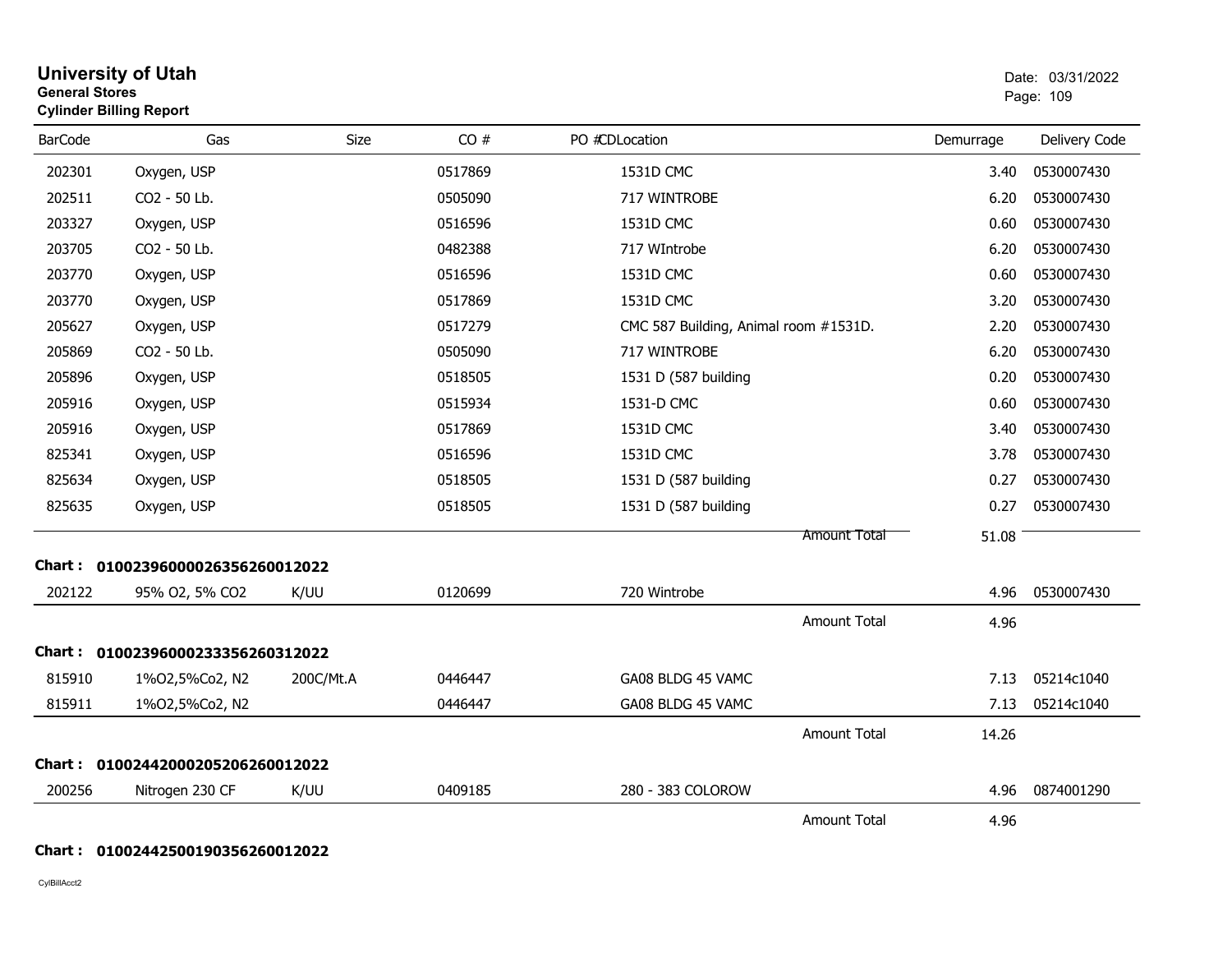| <b>General Stores</b> | <b>University of Utah</b><br><b>Cylinder Billing Report</b> |                  |         |                                             |                     |           | Date: 03/31/2022<br>Page: 110 |
|-----------------------|-------------------------------------------------------------|------------------|---------|---------------------------------------------|---------------------|-----------|-------------------------------|
| <b>BarCode</b>        | Gas                                                         | Size             | CO#     | PO #CDLocation                              |                     | Demurrage | Delivery Code                 |
| 200171                | CO2 - 50 Lb.                                                | K/UU             | 0412154 | 574 BPRB                                    |                     | 4.96      | 0533024600                    |
| 201690                | CO2 - 50 Lb.                                                |                  | 0495024 | <b>564 BPRB</b>                             |                     | 0.60      | 05213R2100                    |
| 204595                | CO2 - 50 Lb.                                                |                  | 0497549 | <b>564 BPRB</b>                             |                     | 6.20      | 05213R2100                    |
|                       |                                                             |                  |         |                                             | <b>Amount Total</b> | 11.76     |                               |
|                       | Chart: 01002446000028116260312022                           |                  |         |                                             |                     |           |                               |
| 806535                | 5%Co2 In Air                                                | <b>150 CF/MT</b> | 0280673 | VA 14 1C101                                 |                     | 6.82      | 46024                         |
|                       |                                                             |                  |         |                                             | <b>Amount Total</b> | 6.82      |                               |
|                       | Chart: 01002446000028116430512022                           |                  |         |                                             |                     |           |                               |
| 202765                | CO2 - 50 Lb.                                                | K/UU             | 0470956 | 2D19, BLDG 2, VAMC                          |                     | 6.20      | 05213r2100                    |
| 205375                | CO2 - 50 Lb.                                                |                  | 0446489 | <b>BLDG 2 VA DOCK</b>                       |                     | 4.96      | 05213R2100                    |
|                       |                                                             |                  |         |                                             | <b>Amount Total</b> | 11.16     |                               |
|                       | Chart: 01002462500197026260912022                           |                  |         |                                             |                     |           |                               |
| 201573                | Air - 233 CF                                                | K/UU             | 0447110 | 7275 EIHG                                   |                     | 4.96      | 0533021000                    |
| 203165                | Air - 233 CF                                                |                  | 0447110 | 7275 EIHG                                   |                     | 4.96      | 0533021000                    |
| 203308                | CO2 - 50 Lb.                                                |                  | 0451798 | 7370 EIHG                                   |                     | 4.96      | 0533021000                    |
| 203500                | CO2 - 50 Lb.                                                |                  | 0456048 | 7370 ECCLES                                 |                     | 4.96      | 0533021000                    |
| 205665                | CO2 - 50 Lb.                                                |                  | 0456048 | 7370 ECCLES                                 |                     | 4.96      | 0533021000                    |
|                       |                                                             |                  |         |                                             | <b>Amount Total</b> | 24.80     |                               |
|                       | Chart: 01002496000225906260312022                           |                  |         |                                             |                     |           |                               |
| 825030                | CO2 - 50 Lb.                                                | 50#/Mt.Ai        | 0513531 | 417 WAKARA #3201                            |                     | 8.37      | 08652N1000                    |
|                       |                                                             |                  |         |                                             | <b>Amount Total</b> | 8.37      |                               |
|                       | Chart: 01002512000304976260312022                           |                  |         |                                             |                     |           |                               |
| 202526                | Oxygen, USP - E                                             | E/UU             | 0517199 | 383 Colorow Drive Rm 208, South East corner |                     | 6.20      | 5150011250                    |
| 202820                | Oxygen, USP - E                                             |                  | 0517199 | 383 Colorow Drive Rm 208, South East corner |                     | 6.20      | 5150011250                    |
| 203372                | Oxygen, USP - E                                             |                  | 0517199 | 383 Colorow Drive Rm 208, South East corner |                     | 4.40      | 5150011250                    |
| 204701                | Oxygen, USP - E                                             |                  | 0517199 | 383 Colorow Drive Rm 208, South East corner |                     | 6.20      | 5150011250                    |
| CvIBillAcct2          |                                                             |                  |         |                                             |                     |           |                               |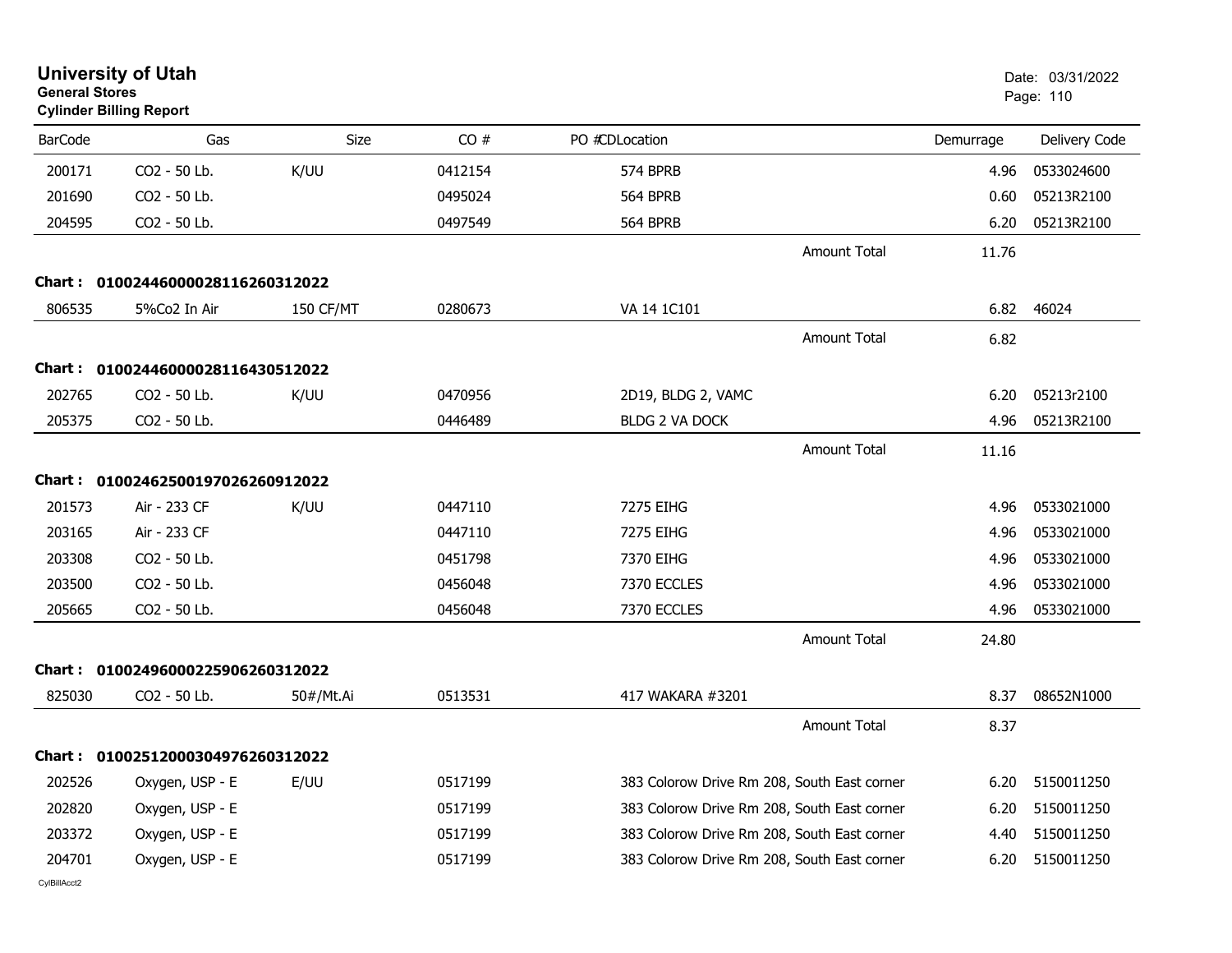er van die 111de eeu n.C. In 1916 van die 12de eeu n.C. Soos ander van die 12de eeu n.C. 2006 v.C. 111 v.C. 11 **Cylinder Billing Report** BarCode Gas Size CO # PO #CDLocation Demurrage Delivery Code 205332Oxygen, USP - E 05150011250 363 Colorow Drive Rm 208, South East corner 6.20 5150011250 205871 U-ST Oxygen, USP - E <sup>0481004</sup> 208- 383 COLOROW 6.20 <sup>0874000000</sup> Amount Total 35.40**Chart : 01002516000251966260012022**200649 Arg Phyos Argon - UHP K/UU <sup>0502723</sup> Neilsen Rehabilitation Hospital Loading Dock 6.20 <sup>5150011250</sup> Amount Total 6.20**Chart : 0100263500059009032626002022**200034034 CO2 - 50 Lb. K/UU 0506491 657 WIntrobe 6.20 05213B1100 200702 Surg CO2 - 50 Lb. 0508992 657 Wintrobe 6.20 05213B1100 203495 Surg CO2 - 50 Lb. 0508992 657 Wintrobe 6.20 05213B1100 205538538 CO2 - 50 Lb. 0506491 657 WIntrobe 6.20 05213B1100 205646 Surg CO2 - 50 Lb. 0508992 657 Wintrobe 6.20 05213B1100 823178 Surg CO2 - 50 Lb. 0497948 657 Wintrobe 8.37 05213B1100 Amount Total 39.37**Chart : 01002676000323146260012022**200005005 95% O2, 5% CO2 K/UU 0517306 B0800 SKAGGS 5.60 0860032110 200178 Antic 95% O2, 5% CO2 0517306 B0800 SKAGGS 5.60 0860032110 200970970 95% O2, 5% CO2 0517306 B0800 SKAGGS 5.60 0860032110 201286 Antic 95% O2, 5% CO2 0517306 B0800 SKAGGS 5.60 0860032110 202255 Antic 95% O2, 5% CO2 0517306 B0800 SKAGGS 5.60 0860032110 202849849 95% O2, 5% CO2 0517306 B0800 SKAGGS 5.60 0860032110 Amount Total 33.60**Chart : 01002682000010366620312022**823727727 Nitrogen NF 200C/Mt.A 0503558 4210 HCI HALLWAY 8.37 0550053230 823728 Neu Nitrogen NF <sup>0503558</sup> 4210 HCI HALLWAY 8.37 <sup>0550053230</sup> 823729729 Nitrogen NF 0503558 4210 HCI HALLWAY 8.37 0550053230

**University of Utah**  Date: 03/31/2022

CylBillAcct2

**General Stores**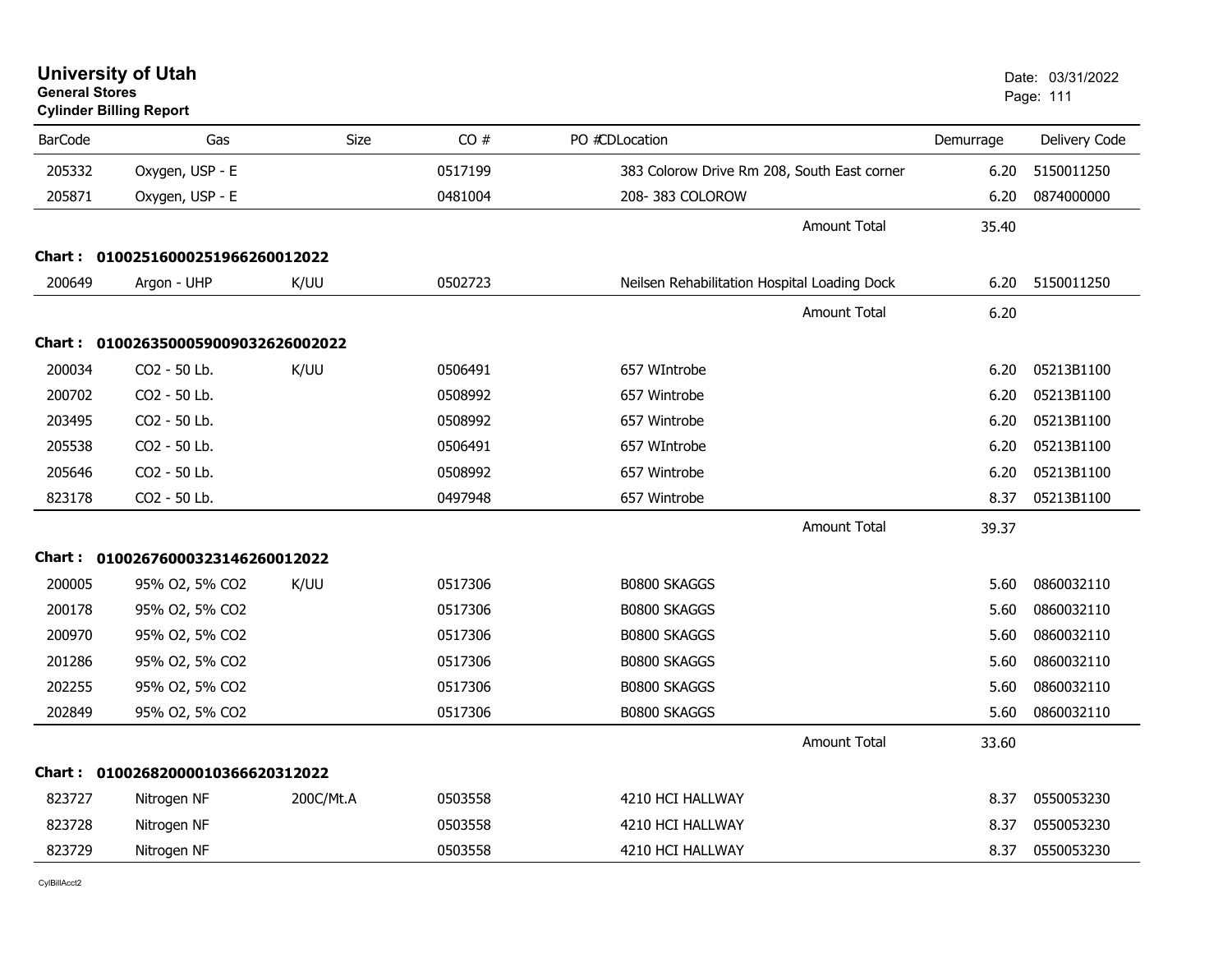| General Stores | <b>Cylinder Billing Report</b>      |                  |         |                                       |           | Page: 112     |
|----------------|-------------------------------------|------------------|---------|---------------------------------------|-----------|---------------|
| <b>BarCode</b> | Gas                                 | <b>Size</b>      | CO#     | PO #CDLocation                        | Demurrage | Delivery Code |
|                |                                     |                  |         | Amount Total                          | 25.11     |               |
|                | Chart: 01002682000171896260012022   |                  |         |                                       |           |               |
| 202432         | N2, Liquid LX45                     | <b>180 LTR/U</b> | 0517715 | 383 COlorow Dr Outside rm 269         | 33.60     | 0550053230    |
| 824690         | CO2 - 50 Lb.                        |                  | 0511435 | 383 Colorow Dr Rm 269                 | 8.37      | 0550053230    |
|                |                                     |                  |         | <b>Amount Total</b>                   | 41.97     |               |
|                | Chart: 01002682500098886260012022   |                  |         |                                       |           |               |
| 200573         | Nitrogen 230 CF                     | K/UU             | 0365275 | 383 Colorow Room 162                  | 4.96      | 0550053230    |
| 201468         | CO <sub>2</sub> - 50 Lb.            |                  | 0337890 | 386A BPRB                             | 4.96      | 0860032110    |
| 201492         | CO2 - 50 Lb.                        |                  | 0243162 | 480 BPRB                              | 4.96      | 057000386A    |
| 808925         | 8% O2 IN N2                         |                  | 0368631 | 1385 - 420 CHIPETA                    | 6.82      | 0874001720    |
| 810215         | 8% Co2 In N2                        |                  | 0379967 | 134-383 COLOROW                       | 6.82      | 0874001720    |
| 810216         | 8% Co2 In N2                        |                  | 0379967 | 134-383 COLOROW                       | 6.82      | 0874001720    |
|                |                                     |                  |         | Amount Total                          | 35.34     |               |
|                | Chart: 0100268500051006388626032022 |                  |         |                                       |           |               |
| 824909         | Oxygen, USP - E                     | E/MT. AIR        | 0513105 | 383 Colorow Dr. SLC, UT 84108 Rm #280 | 8.37      | 0550053230    |
| 824910         | Oxygen, USP - E                     |                  | 0513105 | 383 Colorow Dr. SLC, UT 84108 Rm #280 | 8.37      | 0550053230    |
|                |                                     |                  |         | Amount Total                          | 16.74     |               |
|                | Chart: 0100269500051005566626032022 |                  |         |                                       |           |               |
| 200073         | Air - 233 CF                        | K/UU             | 0503509 | 5250 Eccles                           | 6.20      | 0851A00580    |
| 200499         | Air - 233 CF                        |                  | 0503508 | 5250 Eccles                           | 6.20      | 0851A00580    |
|                |                                     |                  |         | <b>Amount Total</b>                   | 12.40     |               |
|                | Chart: 01002762000284766260012022   |                  |         |                                       |           |               |
| 200436         | CO <sub>2</sub> - 50 Lb.            | K/UU             | 0489018 | 3905 SKaggs                           | 6.20      | 0582002010    |
| 200613         | CO <sub>2</sub> - 50 Lb.            |                  | 0517720 | 3400 Skaggs                           | 4.00      | 0582002010    |
| 200787         | CO <sub>2</sub> - 50 Lb.            |                  | 0518461 | 3905 Skaggs                           | 0.40      | 0582002010    |
| 201395         | Air - 233 CF                        |                  | 0512885 | 3905 Skaggs                           | 6.20      | 0582002010    |
|                |                                     |                  |         |                                       |           |               |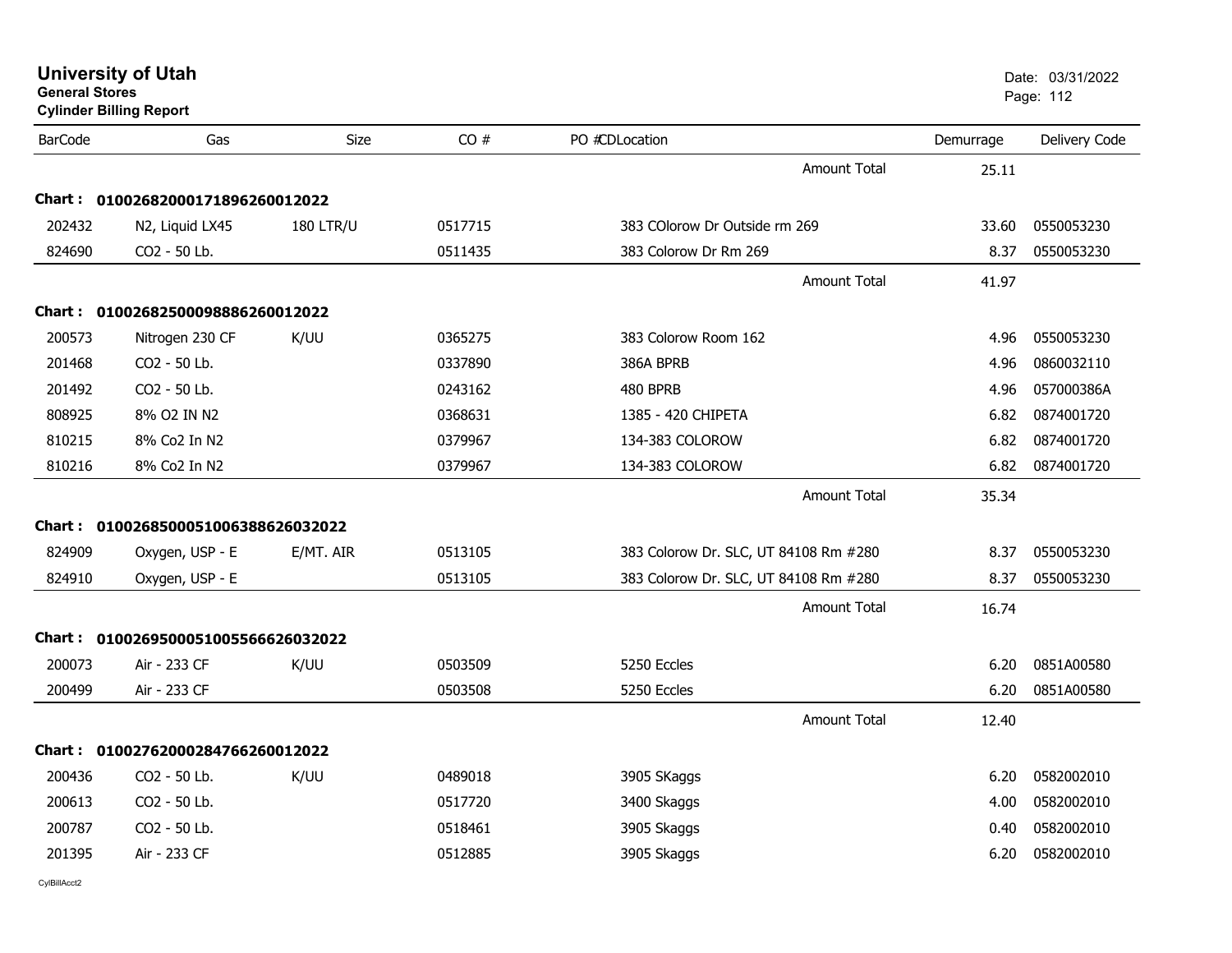| <b>General Stores</b>  | <b>University of Utah</b><br><b>Cylinder Billing Report</b> |             |         |                |                     |           | Date: 03/31/2022<br>Page: 113 |
|------------------------|-------------------------------------------------------------|-------------|---------|----------------|---------------------|-----------|-------------------------------|
| <b>BarCode</b>         | Gas                                                         | <b>Size</b> | CO#     | PO #CDLocation |                     | Demurrage | Delivery Code                 |
| 201858                 | Nitrogen 230 CF                                             |             | 0512201 | 3905 SKAGGS    |                     | 6.20      | 0582002010                    |
| 203784                 | Nitrogen 230 CF                                             |             | 0515496 | 3905 Skaggs    |                     | 6.20      | 0582002010                    |
| 825038                 | CO2 - 50 Lb.                                                |             | 0514277 | 3905 Skagg s   |                     | 7.83      | 0582002010                    |
| 825199                 | CO2 - 50 Lb.                                                |             | 0514152 | 3905 Skaggs    |                     | 5.94      | 0582002010                    |
| 825371                 | CO2 - 50 Lb.                                                |             | 0516633 | 3950 Skaggs    |                     | 8.37      | 0582002010                    |
| 825538                 | CO2 - 50 Lb.                                                |             | 0518227 | 3905 Skaggs    |                     | 2.43      | 0582002010                    |
|                        |                                                             |             |         |                | Amount Total        | 53.77     |                               |
| Chart :                | 01002762500096566260012022                                  |             |         |                |                     |           |                               |
| 200475                 | CO2 - 50 Lb.                                                | K/UU        | 0517517 | 3440 SKaggs    |                     | 4.80      | 0582001120                    |
| 202601                 | CO2 - 50 Lb.                                                |             | 0517517 | 3440 SKaggs    |                     | 4.80      | 0582001120                    |
|                        |                                                             |             |         |                | Amount Total        | 9.60      |                               |
| Chart :                | 01002762500099456260012022                                  |             |         |                |                     |           |                               |
| 200061                 | CO2 - 50 Lb.                                                | K/UU        | 0425060 | 3450 Skaggs    |                     | 1.12      | 0570004100                    |
|                        |                                                             |             |         |                | <b>Amount Total</b> | 1.12      |                               |
|                        | Chart: 01002762500267516260012022                           |             |         |                |                     |           |                               |
| 200778                 | Nitrogen 230 CF                                             | K/UU        | 0517461 | 3420 Skaggs    |                     | 1.20      | 0581034200                    |
| 200948                 | Nitrogen 230 CF                                             |             | 0517461 | 3420 Skaggs    |                     | 1.20      | 0581034200                    |
| 201055                 | Nitrogen 230 CF                                             |             | 0517646 | 3420 SKaggs    |                     | 4.40      | 0581034200                    |
| 201293                 | Nitrogen 230 CF                                             |             | 0423440 | 3220 BLDG 581  |                     | 4.96      | 0581034200                    |
| 201473                 | Nitrogen 230 CF                                             |             | 0510149 | 3420 Skaggs    |                     | 0.60      | 0581034200                    |
| 201875                 | CO2 - 50 Lb.                                                |             | 0426574 | 3320 Skaggs    |                     | 4.96      | 0581034200                    |
| 201948                 | CO2 - 50 Lb.                                                |             | 0449419 | 3320 SKAGGS    |                     | 4.96      | 0581034200                    |
| 202137                 | Nitrogen 230 CF                                             |             | 0428570 | 3420 SKAGGS    |                     | 4.96      | 0581034200                    |
| 202304                 | N2, Liquid LX45                                             |             | 0515921 | 3420 SKAGGS    |                     | 14.40     | 0581034200                    |
| 202603                 | Nitrogen 230 CF                                             |             | 0428570 | 3420 SKAGGS    |                     | 4.96      | 0581034200                    |
| 203332                 | Nitrogen 230 CF                                             |             | 0510149 | 3420 Skaggs    |                     | 0.60      | 0581034200                    |
| 204403<br>CvIBillAcct2 | N2, Liquid LX45                                             |             | 0517646 | 3420 SKaggs    |                     | 35.20     | 0581034200                    |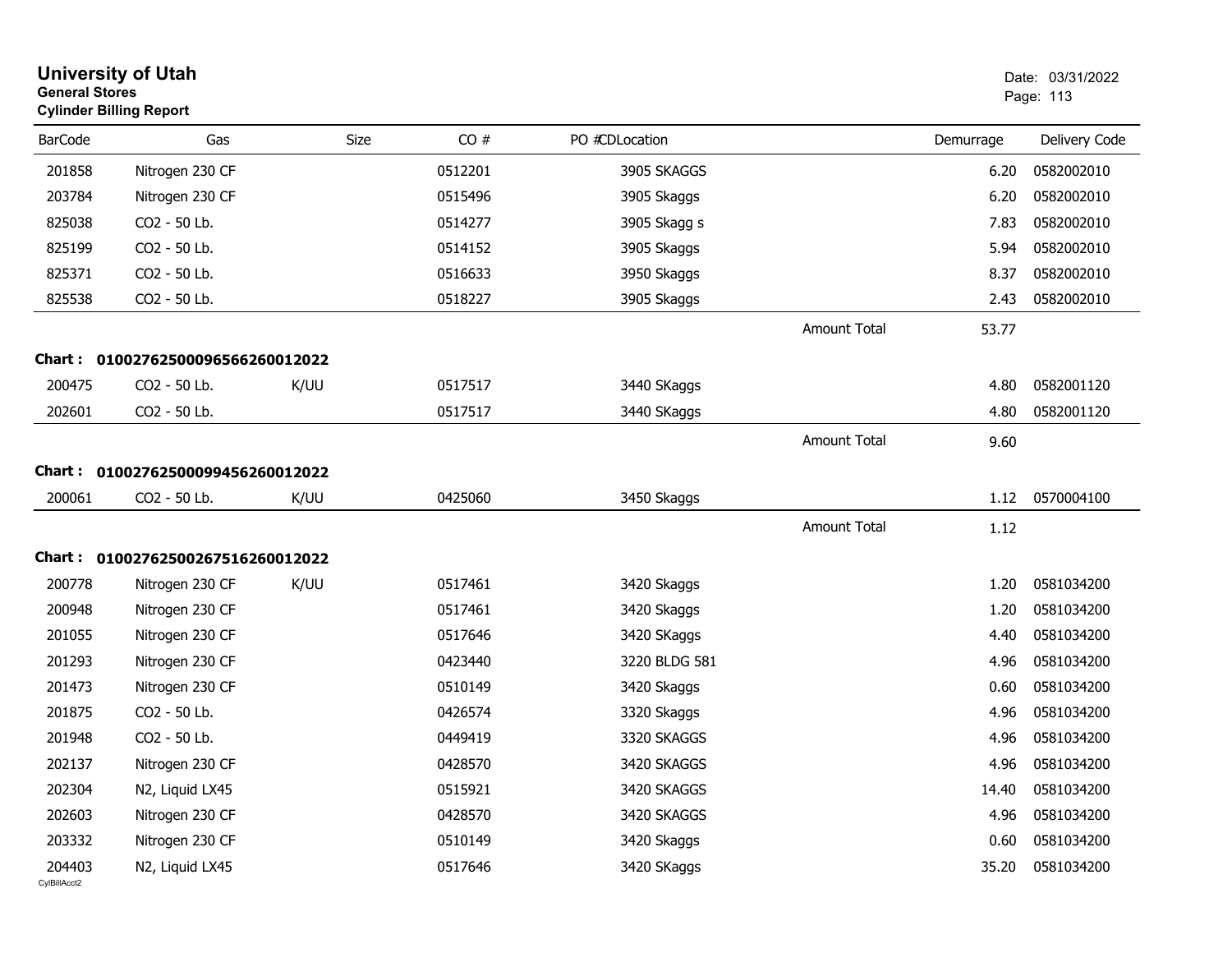| <b>General Stores</b> | <b>University of Utah</b><br><b>Cylinder Billing Report</b> |                  |         |                        |                     | Date: 03/31/2022<br>Page: 114 |               |
|-----------------------|-------------------------------------------------------------|------------------|---------|------------------------|---------------------|-------------------------------|---------------|
| <b>BarCode</b>        | Gas                                                         | Size             | CO#     | PO #CDLocation         |                     | Demurrage                     | Delivery Code |
| 205634                | Nitrogen 230 CF                                             |                  | 0517646 | 3420 SKaggs            |                     | 4.40                          | 0581034200    |
| 516620                | CO2 - 50 Lb.                                                |                  | 0452111 | 3420 SKAGGS            |                     | 6.82                          | 0581034200    |
| 815962                | CO2 - 50 Lb.                                                |                  | 0446823 | 3320 SKAGGS            |                     | 6.82                          | 0581034200    |
|                       |                                                             |                  |         |                        | <b>Amount Total</b> | 100.44                        |               |
|                       | Chart: 01002762500267966260012022                           |                  |         |                        |                     |                               |               |
| 200698                | CO2 - 50 Lb.                                                | K/UU             | 0517556 | 3800 Skaggs            |                     | 4.60                          | 0582002010    |
| 203370                | Oxygen, USP - E                                             |                  | 0517556 | 3800 Skaggs            |                     | 4.60                          | 0582002010    |
| 205477                | Oxygen, USP - E                                             |                  | 0513566 | 3800 SKaggs            |                     | 6.20                          | 0582002010    |
| 205512                | CO2 - 50 Lb.                                                |                  | 0513885 | 3800 Skaggs            |                     | 6.20                          | 0582002010    |
| 205892                | Oxygen, USP - E                                             |                  | 0511944 | 3800 SKaggs            |                     | 1.60                          | 0582002010    |
| 823328                | Oxygen, USP - E                                             |                  | 0502086 | 3800 Skaggs            |                     | 8.37                          | 0582002010    |
| 824652                | CO2 - 50 Lb.                                                |                  | 0511371 | 3800 Skaggs            |                     | 8.37                          | 0582002010    |
|                       |                                                             |                  |         |                        | <b>Amount Total</b> | 39.94                         |               |
| Chart :               | 0100276500051006308626002022                                |                  |         |                        |                     |                               |               |
| 200003                | 95% O2, 5% CO2                                              | K/UU             | 0514336 | 35 Skaggs              |                     | 6.20                          | 0860032110    |
| 203852                | 95% O2, 5% CO2                                              |                  | 0508806 | 35 SKAGGS              |                     | 6.20                          | 0860032110    |
| 204524                | 95% O2, 5% CO2                                              |                  | 0514336 | 35 Skaggs              |                     | 6.20                          | 0860032110    |
| 823691                | 10%O2 In N2                                                 |                  | 0503233 | B0800 SKAGGS           |                     | 8.37                          | 0581B08000    |
|                       |                                                             |                  |         |                        | <b>Amount Total</b> | 26.97                         |               |
| Chart :               | 0100276500059204380626002022                                |                  |         |                        |                     |                               |               |
| 201643                | N2, Liquid GP45                                             | <b>180 LTR/U</b> | 0518009 | 3800 Skaggs            |                     | 22.40                         | 0581036000    |
| 202179                | N2, Liquid LX45                                             |                  | 0517067 | 3800 Skaggs            |                     | 49.60                         | 0581036000    |
| 202305                | N2, Liquid GP45                                             |                  | 0515178 | 3800 Skaggs            |                     | 27.20                         | 0581036000    |
| 822945                | Argon - UHP                                                 |                  | 0499820 | 3861 Skaggs Reilly Lab |                     | 8.37                          | 0582002010    |
|                       |                                                             |                  |         |                        | <b>Amount Total</b> | 107.57                        |               |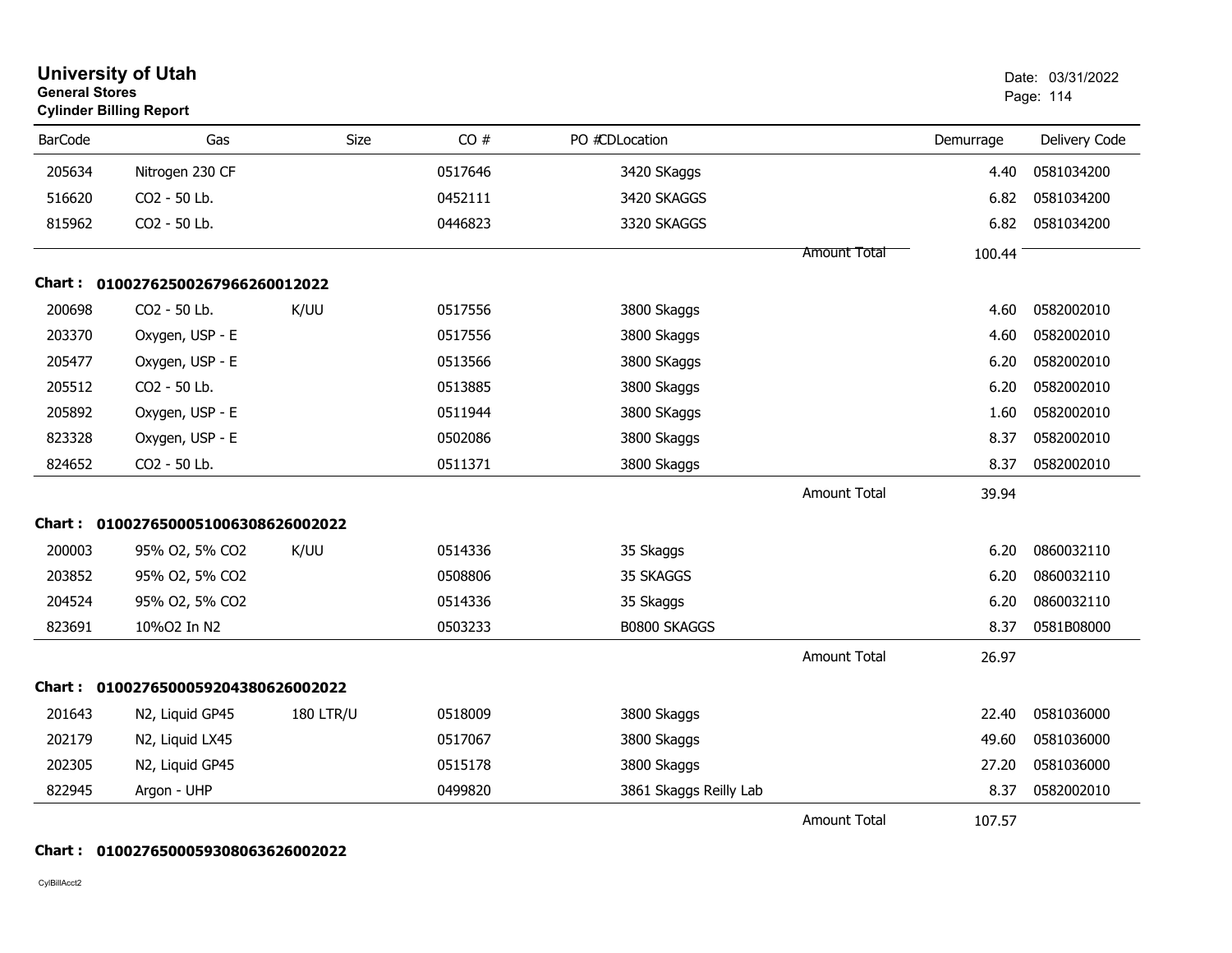| <b>General Stores</b>  | <b>University of Utah</b><br><b>Cylinder Billing Report</b> |      |         |                             |                     |           | Date: 03/31/2022<br>Page: 115 |
|------------------------|-------------------------------------------------------------|------|---------|-----------------------------|---------------------|-----------|-------------------------------|
| <b>BarCode</b>         | Gas                                                         | Size | CO#     | PO #CDLocation              |                     | Demurrage | Delivery Code                 |
| 200333                 | CO2 - 50 Lb.                                                | K/UU | 0515269 | 3861 Skaggs                 |                     | 6.20      | 0582002010                    |
| 201669                 | Nitrogen, UHP                                               |      | 0515652 | 3861 Skaggs                 |                     | 6.20      | 0582002010                    |
| 202644                 | CO2 - 50 Lb.                                                |      | 0498753 | 3861 Skaggs                 |                     | 6.20      | 0582002010                    |
| 203708                 | CO2 - 50 Lb.                                                |      | 0512232 | 3861 Skaggs                 |                     | 6.20      | 0582002010                    |
| 204676                 | Nitrogen, UHP                                               |      | 0515652 | 3861 Skaggs                 |                     | 6.20      | 0582002010                    |
| 825189                 | CO2 - 50 Lb.                                                |      | 0514121 | 3861 Skaggs                 |                     | 8.37      | 0582002010                    |
|                        |                                                             |      |         |                             | <b>Amount Total</b> | 39.37     |                               |
|                        | Chart: 0100276500059313660626002022                         |      |         |                             |                     |           |                               |
| 200971                 | 95% Air, 5% CO2                                             | K/UU | 0455062 | 3692 SKAGGS                 |                     | 4.96      | 0582002010                    |
| 201485                 | Helium - UHP                                                |      | 0505433 | 3861 Skaggs                 |                     | 6.20      | 0582002010                    |
| 202099                 | 95% Air, 5% CO2                                             |      | 0481043 | 3692 SKaggs                 |                     | 6.20      | 0582002010                    |
| 203277                 | Argon - 40cf                                                |      | 0511169 | 3861 Skaggs                 |                     | 5.58      | 0582002010                    |
| 803672                 | CO, 80CF                                                    |      | 0218500 | <b>386 BPRB</b>             |                     | 7.13      | 0570003900                    |
|                        |                                                             |      |         |                             | <b>Amount Total</b> | 30.07     |                               |
|                        | Chart: 0100276500059315810626002022                         |      |         |                             |                     |           |                               |
| 200010                 | 95% O2, 5% CO2                                              | K/UU | 0514609 | 4800 SMBB- Attn. Jill Dahle |                     | 6.20      | 0582002010                    |
| 200675                 | Air - 233 CF                                                |      | 0518055 | 4800 SMBB Attn: Jill Dahle  |                     | 2.60      | 0582002010                    |
| 201174                 | Air - 233 CF                                                |      | 0482843 | 4800 SMBB                   |                     | 3.60      | 0582002010                    |
| 201198                 | Air - 233 CF                                                |      | 0503980 | 4800 SMBB West Side         |                     | 6.20      | 0582002010                    |
| 201368                 | 95% O2, 5% CO2                                              |      | 0511429 | 4800 SMBB Attn: Jill        |                     | 6.20      | 0582002010                    |
| 201651                 | 95% O2, 5% CO2                                              |      | 0511822 | 4800 SMBB                   |                     | 3.60      | 0582002010                    |
| 202280                 | 95% O2, 5% CO2                                              |      | 0518055 | 4800 SMBB Attn: Jill Dahle  |                     | 2.60      | 0582002010                    |
| 205586                 | 95% O2, 5% CO2                                              |      | 0509661 | 4800 SMBB                   |                     | 6.20      | 0582002010                    |
|                        |                                                             |      |         |                             | <b>Amount Total</b> | 37.20     |                               |
|                        | Chart: 0100276500059317450626002022                         |      |         |                             |                     |           |                               |
| 200342                 | Oxygen, USP                                                 | K/UU | 0513130 | 3450 Skaggs                 |                     | 6.20      | 0581036000                    |
| 200742<br>CylBillAcct2 | Air - 233 CF                                                |      | 0511102 | 3450 Skaggs                 |                     | 6.20      | 0581036000                    |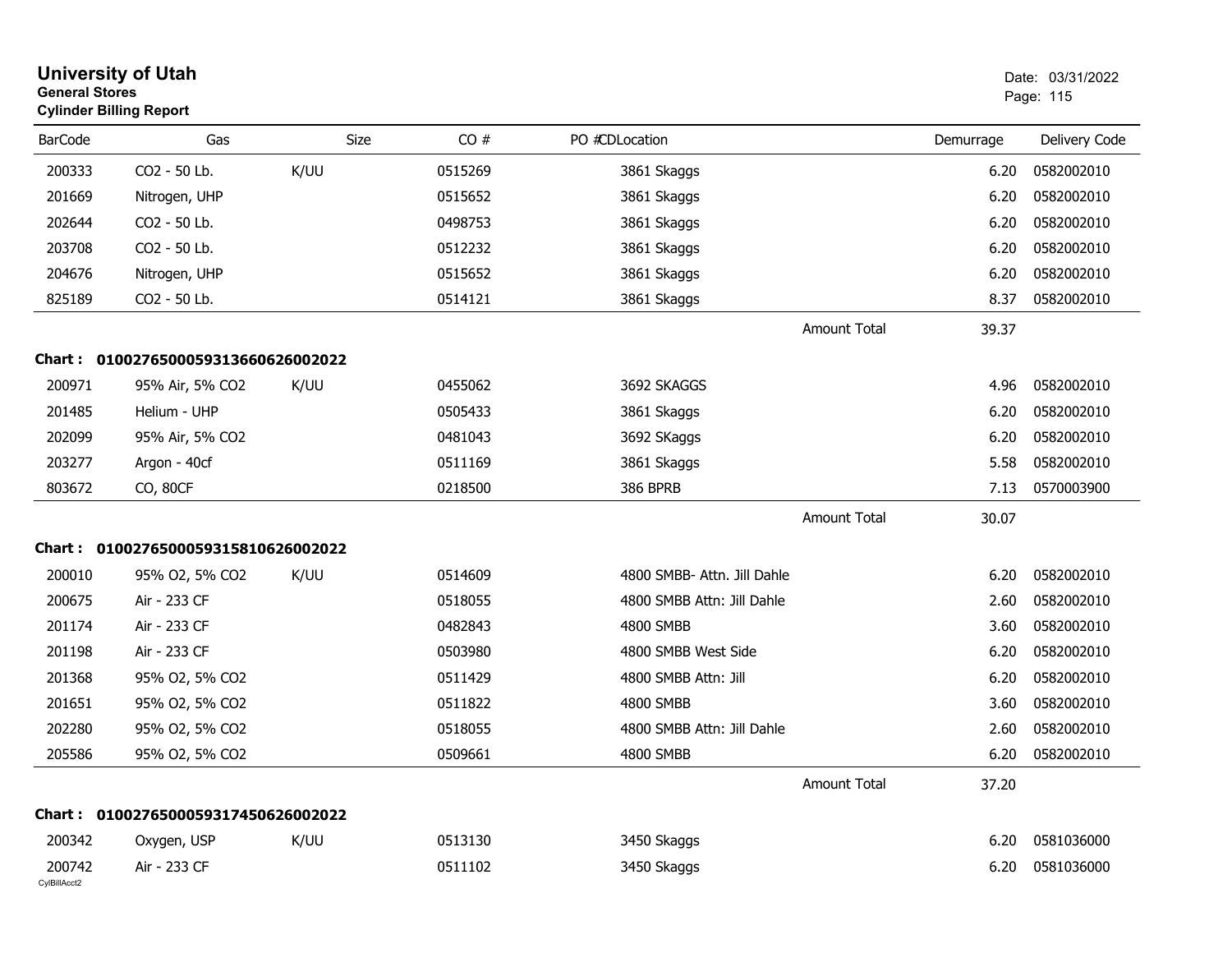| <b>General Stores</b> | <b>University of Utah</b><br><b>Cylinder Billing Report</b> |      |         |                     |                     | Date: 03/31/2022<br>Page: 116 |               |
|-----------------------|-------------------------------------------------------------|------|---------|---------------------|---------------------|-------------------------------|---------------|
| <b>BarCode</b>        | Gas                                                         | Size | CO#     | PO #CDLocation      |                     | Demurrage                     | Delivery Code |
| 203878                | Air - 233 CF                                                |      | 0513130 | 3450 Skaggs         |                     | 6.20                          | 0581036000    |
| 205614                | Oxygen, USP                                                 |      | 0511102 | 3450 Skaggs         |                     | 6.20                          | 0581036000    |
|                       |                                                             |      |         |                     | <b>Amount Total</b> | 24.80                         |               |
| <b>Chart :</b>        | 01002766000323146260012022                                  |      |         |                     |                     |                               |               |
| 200001                | 95% O2, 5% CO2                                              | K/UU | 0506507 | B0800 SKAGGS        |                     | 0.60                          | 0860032110    |
| 200007                | 95% O2, 5% CO2                                              |      | 0511481 | <b>B0800 SKAGGS</b> |                     | 0.60                          | 0860032110    |
| 200009                | 95% O2, 5% CO2                                              |      | 0506507 | B0800 SKAGGS        |                     | 0.60                          | 0860032110    |
| 200683                | 95% O2, 5% CO2                                              |      | 0511481 | B0800 SKAGGS        |                     | 6.20                          | 0860032110    |
| 201306                | 95% O2, 5% CO2                                              |      | 0511481 | <b>B0800 SKAGGS</b> |                     | 6.20                          | 0860032110    |
| 201455                | 95% O2, 5% CO2                                              |      | 0511481 | B0800 SKAGGS        |                     | 0.60                          | 0860032110    |
| 201604                | 95% O2, 5% CO2                                              |      | 0506507 | B0800 SKAGGS        |                     | 0.60                          | 0860032110    |
| 202046                | 95% O2, 5% CO2                                              |      | 0511481 | B0800 SKAGGS        |                     | 0.60                          | 0860032110    |
|                       |                                                             |      |         |                     | <b>Amount Total</b> | 16.00                         |               |
|                       | Chart: 01002766000327516260012022                           |      |         |                     |                     |                               |               |
| 202503                | Oxygen, USP                                                 | K/UU | 0513027 | BO650 Skaggs        |                     | 6.20                          | 0582001120    |
| 203163                | Oxygen, USP - E                                             |      | 0490482 | BO327 SKaggs        |                     | 6.20                          | 0582001120    |
|                       |                                                             |      |         |                     | <b>Amount Total</b> | 12.40                         |               |
|                       | Chart: 01002766000351776260012022                           |      |         |                     |                     |                               |               |
| 200479                | CO2 - 50 Lb.                                                | K/UU | 0513445 | 101 SKaggs          |                     | 6.20                          | 0582002010    |
| 204742                | CO2 - 50 Lb.                                                |      | 0478676 | 101 SKaggs Hall     |                     | 6.20                          | 0582002010    |
| 817296                | CO2 - 50 Lb.                                                |      | 0457492 | 115 SKAGGS          |                     | 8.37                          | 0582001150    |
|                       |                                                             |      |         |                     | <b>Amount Total</b> | 20.77                         |               |
|                       | Chart: 01002766302272246260012022                           |      |         |                     |                     |                               |               |
| 200833                | Zero Air                                                    | K/UU | 0465636 | 3905 SKAGGS         |                     | 6.20                          | 0582002010    |
| 203309                | CO2 - 50 Lb.                                                |      | 0455712 | 3420 SKAGGS         |                     | 1.76                          | 0582002010    |
|                       |                                                             |      |         |                     | <b>Amount Total</b> | 7.96                          |               |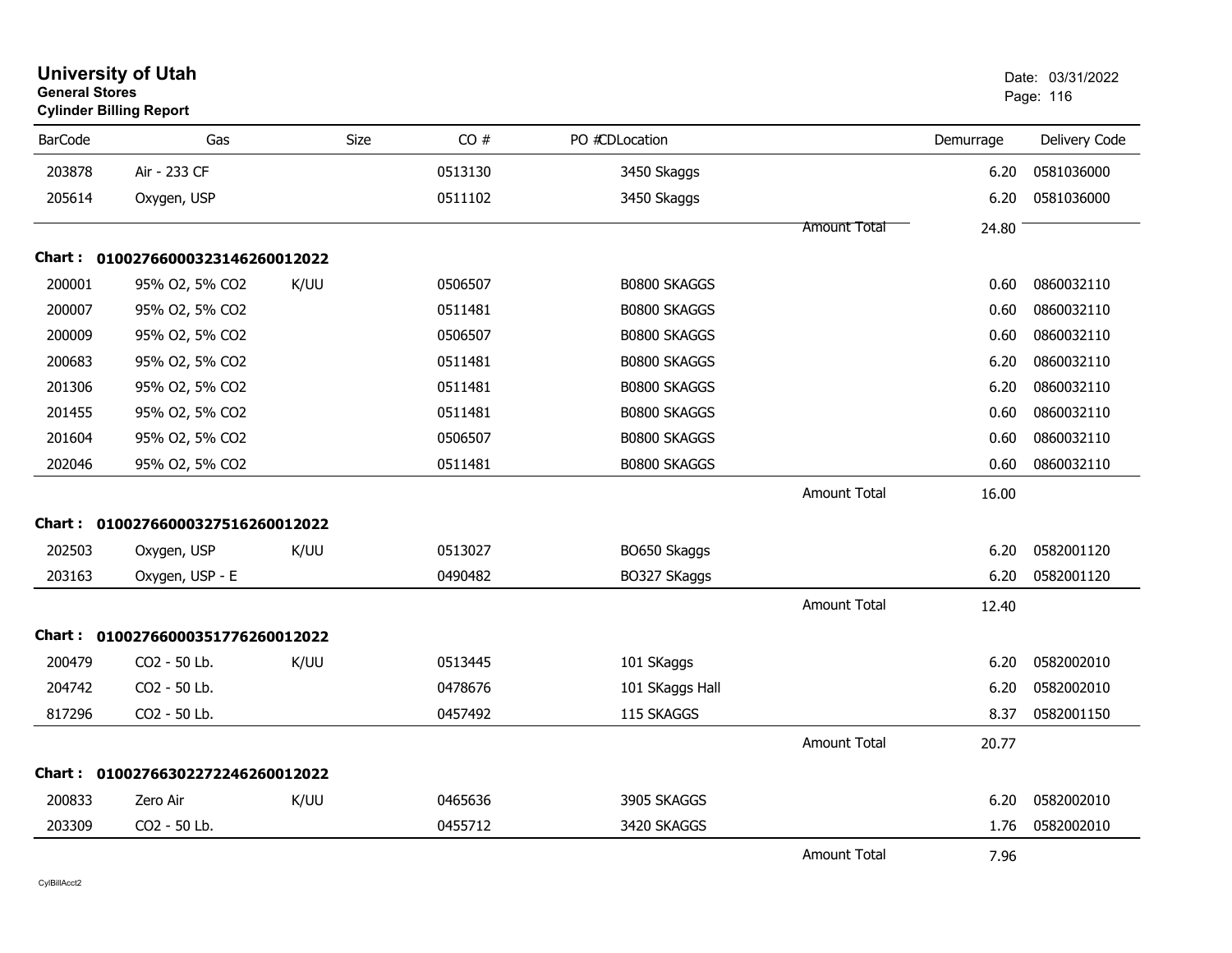| <b>General Stores</b> | <b>University of Utah</b><br><b>Cylinder Billing Report</b> |           |         |                                        |           | Date: 03/31/2022<br>Page: 117 |
|-----------------------|-------------------------------------------------------------|-----------|---------|----------------------------------------|-----------|-------------------------------|
| <b>BarCode</b>        | Gas                                                         | Size      | CO#     | PO #CDLocation                         | Demurrage | Delivery Code                 |
|                       | Chart :    01002772000309466260012022                       |           |         |                                        |           |                               |
| 200485                | Argon - UHP                                                 | K/UU      | 0446584 | 3800 SKAGGS                            | 4.96      | 0581038610                    |
| 203083                | CO <sub>2</sub> - Inst. Gra                                 |           | 0259607 | 417 WAKARA #2111                       | 4.96      | 0860021110                    |
| 203937                | Argon - UHP                                                 |           | 0429728 | 3861 SKAGGS                            | 4.96      | 0581038610                    |
| 204677                | Nitrogen, UHP                                               |           | 0507896 | 3800 SKAGGS                            | 6.20      | 0581036000                    |
| 205545                | Nitrogen, UHP                                               |           | 0451039 | 3800 Skaggs                            | 4.96      | 0581038610                    |
| 205756                | Argon - UHP                                                 |           | 0451388 | 3800 SKAGGS                            | 4.96      | 0581038610                    |
| 805011                | Argon - 125 CF                                              |           | 0267044 | 417 WAKARA #2111                       | 6.51      | 0860021110                    |
| 805433                | Oxygen, UHP,                                                |           | 0274715 | 417 WAKARA #2111                       | 11.78     | 0860021110                    |
| 808399                | Methane C.P. GR                                             |           | 0349266 | 3630 LS SKAGGS RES. BUILDING TANK ROOM | 6.82      | 0860021110                    |
| 810190                | Argon - UHP                                                 |           | 0379084 | 3861 Skaggs                            | 6.82      | 0581038610                    |
|                       |                                                             |           |         | <b>Amount Total</b>                    | 62.93     |                               |
|                       | Chart: 0100277500059900657626002022                         |           |         |                                        |           |                               |
| 822419                | Helium - UHP                                                | 200C/Mt.A | 0495690 | 3300 Skaggs                            | 8.37      | 0581038610                    |
|                       |                                                             |           |         | <b>Amount Total</b>                    | 8.37      |                               |
|                       | Chart: 0100278500059900656626002022                         |           |         |                                        |           |                               |
| 200536                | Oxygen, USP                                                 | K/UU      | 0510380 | B0800 Skaggs                           | 6.20      | 0860032110                    |
| 200598                | Oxygen, USP                                                 |           | 0473204 | B0800 SKaggs Dock                      | 6.20      | 0860032110                    |
| 201095                | CO2 - 50 Lb.                                                |           | 0510380 | B0800 Skaggs                           | 6.20      | 0860032110                    |
| 201525                | Oxygen, USP                                                 |           | 0502505 | B0800 Skaggs                           | 6.20      | 0860032110                    |
| 201620                | Nitrogen 230 CF                                             |           | 0416548 | B0800 Skaggs - Basement                | 4.96      | 0860032110                    |
| 201737                | Oxygen, USP                                                 |           | 0495533 | B0800 SKaggs                           | 6.20      | 0860032110                    |
| 202477                | 95% O2, 5% CO2                                              |           | 0496240 | <b>B0800 SKAGGS</b>                    | 6.20      | 0860032110                    |
| 202514                | CO2 - 50 Lb.                                                |           | 0510380 | B0800 Skaggs                           | 6.20      | 0860032110                    |
| 205376                | CO2 - 50 Lb.                                                |           | 0496609 | B0800 Skaggs, Attn: Jodi               | 6.20      | 0860032110                    |
| 205826                | Oxygen, USP                                                 |           | 0510380 | B0800 Skaggs                           | 6.20      | 0860032110                    |
| 205828                | Oxygen, USP                                                 |           | 0502505 | B0800 Skaggs                           | 6.20      | 0860032110                    |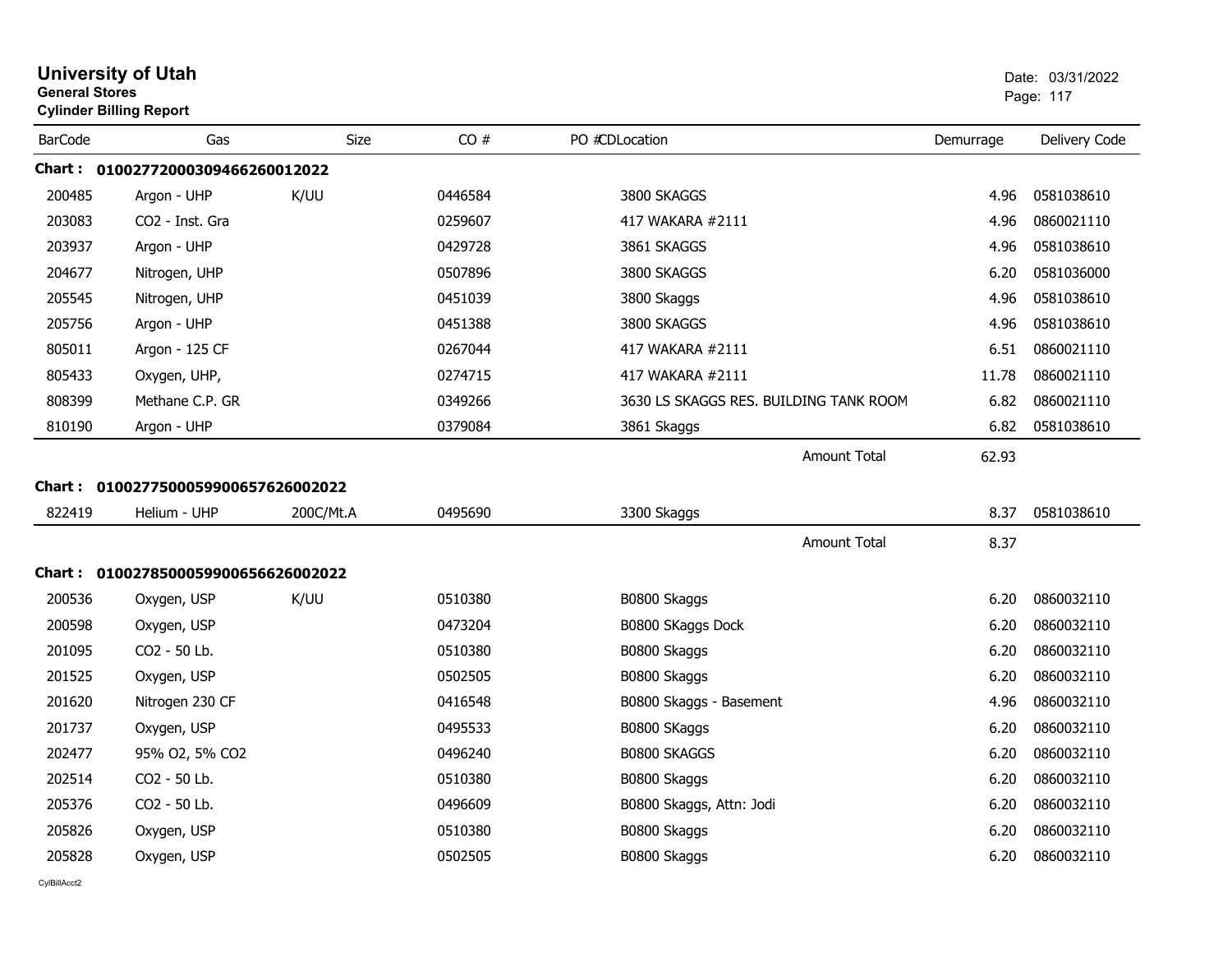| <b>General Stores</b> | <b>University of Utah</b><br><b>Cylinder Billing Report</b> |      |      |         |                            |                     |           | Date: 03/31/2022<br>Page: 118 |
|-----------------------|-------------------------------------------------------------|------|------|---------|----------------------------|---------------------|-----------|-------------------------------|
| <b>BarCode</b>        | Gas                                                         |      | Size | CO#     | PO #CDLocation             |                     | Demurrage | Delivery Code                 |
| 205842                | Oxygen, USP                                                 |      |      | 0473204 | B0800 SKaggs Dock          |                     | 6.20      | 0860032110                    |
| 205908                | Oxygen, USP                                                 |      |      | 0502505 | B0800 Skaggs               |                     | 6.20      | 0860032110                    |
| 825342                | Oxygen, USP                                                 |      |      | 0516570 | B0800 Skaggs               |                     | 8.37      | 0860032110                    |
| 825343                | Oxygen, USP                                                 |      |      | 0516570 | B0800 Skaggs               |                     | 8.37      | 0860032110                    |
| 825344                | Oxygen, USP                                                 |      |      | 0516570 | B0800 Skaggs               |                     | 8.37      | 0860032110                    |
| 825345                | Oxygen, USP                                                 |      |      | 0516570 | B0800 Skaggs               |                     | 8.37      | 0860032110                    |
|                       |                                                             |      |      |         |                            | <b>Amount Total</b> | 112.84    |                               |
|                       | Chart: 01002792000203156260012022                           |      |      |         |                            |                     |           |                               |
| 203698                | CO2 - 50 Lb.                                                | K/UU |      | 0512333 | 307 Skaggs                 |                     | 6.20      | 0582003070                    |
| 205681                | CO2 - 50 Lb.                                                |      |      | 0512333 | 307 Skaggs                 |                     | 6.20      | 0582003070                    |
|                       |                                                             |      |      |         |                            | <b>Amount Total</b> | 12.40     |                               |
|                       | Chart: 01002792000305996260012022                           |      |      |         |                            |                     |           |                               |
| 200365                | CO2 - 50 Lb.                                                | K/UU |      | 0503610 | 1540 Skaggs                |                     | 6.20      | 0582003070                    |
| 200542                | Argon                                                       |      |      | 0488601 | 1540 Skaggs                |                     | 6.20      | 0582003070                    |
| 201110                | Nitrogen 230 CF                                             |      |      | 0506998 | 1540 Skaggs                |                     | 6.20      | 0582003070                    |
| 202094                | Nitrogen 230 CF                                             |      |      | 0500184 | 1540 Skaggs                |                     | 6.20      | 0582003070                    |
| 204548                | CO2 - 50 Lb.                                                |      |      | 0506998 | 1540 Skaggs                |                     | 6.20      | 0582003070                    |
|                       |                                                             |      |      |         |                            | <b>Amount Total</b> | 31.00     |                               |
|                       | Chart: 01002792500062886260012022                           |      |      |         |                            |                     |           |                               |
| 200640                | Argon                                                       | K/UU |      | 0373810 | RM # 1541 SKAGGS           |                     | 4.96      | 0582002010                    |
| 202048                | Nitrogen 230 CF                                             |      |      | 0360800 | 20 S 2030 E BPRB room 147A |                     | 4.96      | 0582002010                    |
| 203040                | Oxygen, USP                                                 |      |      | 0380270 | 1840 Skaggs                |                     | 4.96      | 0582003070                    |
| 203302                | CO2 - 50 Lb.                                                |      |      | 0504480 | 1541 Skaggs                |                     | 6.20      | 0582003070                    |
| 205483                | Nitrogen 230 CF                                             |      |      | 0318867 | 280 BPRB                   |                     | 4.96      | 0570002950                    |
|                       |                                                             |      |      |         |                            | <b>Amount Total</b> | 26.04     |                               |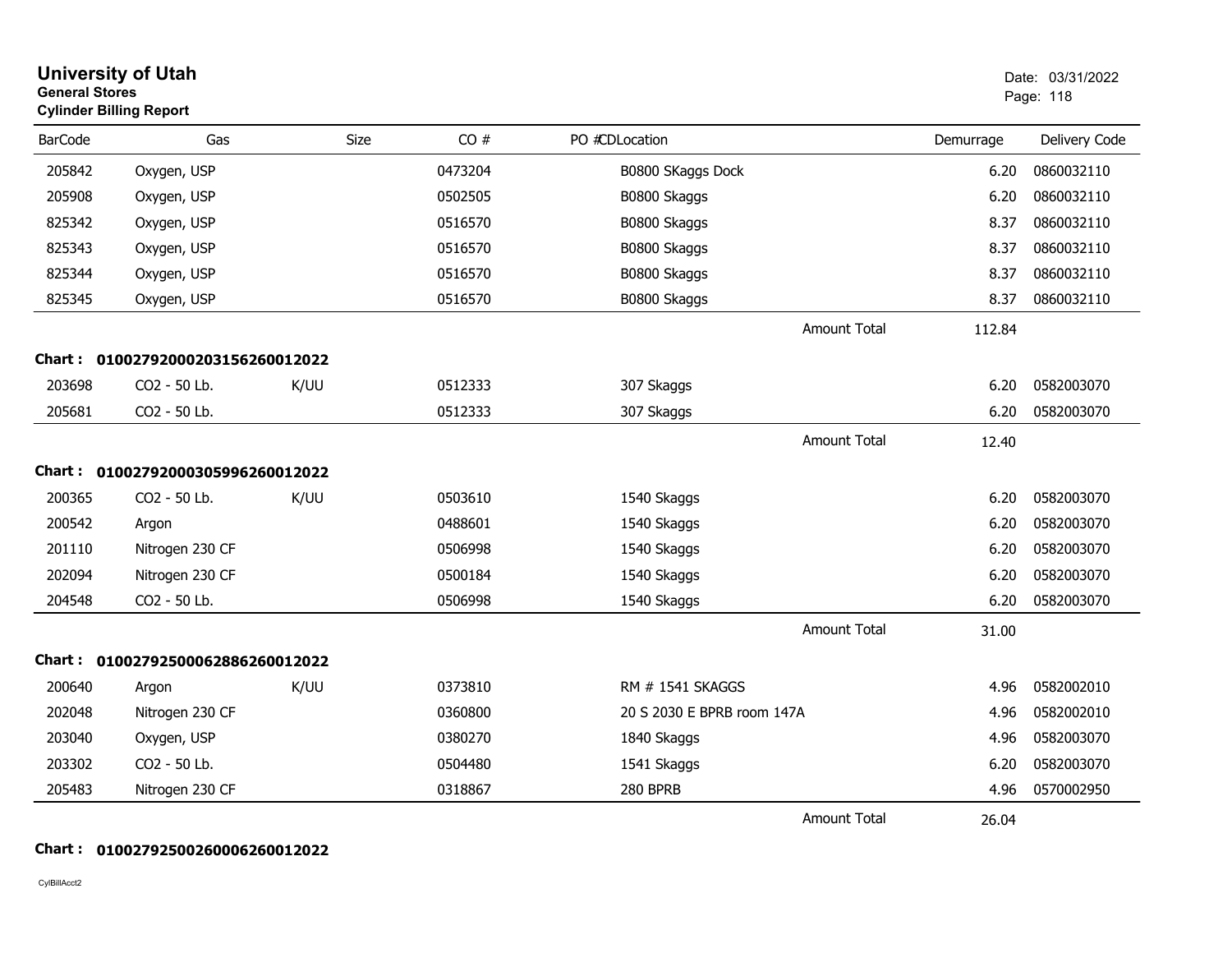| <b>General Stores</b> | <b>University of Utah</b><br><b>Cylinder Billing Report</b> |                  |         |                  |                     |           | Date: 03/31/2022<br>Page: 119 |
|-----------------------|-------------------------------------------------------------|------------------|---------|------------------|---------------------|-----------|-------------------------------|
| <b>BarCode</b>        | Gas                                                         | <b>Size</b>      | CO#     | PO #CDLocation   |                     | Demurrage | Delivery Code                 |
| 201253                | Nitrogen 230 CF                                             | K/UU             | 0401263 | 1650 SKAGGS      |                     | 4.96      | 0582002010                    |
| 205659                | CO2 - 50 Lb.                                                |                  | 0458491 | BLDG 581 RM 1692 |                     | 4.96      | 0582002010                    |
| 811026                | Carbon Monoxide                                             |                  | 0401471 | 1650 SKAGGS      |                     | 6.82      | 0582002010                    |
|                       |                                                             |                  |         |                  | <b>Amount Total</b> | 16.74     |                               |
|                       | Chart: 0100279500051005891626002022                         |                  |         |                  |                     |           |                               |
| 202425                | N2, Liquid LX45                                             | <b>180 LTR/U</b> | 0515019 | 1650 Skaggs      |                     | 27.20     | 0570002950                    |
| 203015                | N2, Liquid GP45                                             |                  | 0517955 | 1650 Skaggs      |                     | 22.40     | 0570002950                    |
| 203780                | N2, Liquid LX45                                             |                  | 0516729 | 1650 Skaggs      |                     | 49.60     | 0570002950                    |
|                       |                                                             |                  |         |                  | Amount Total        | 99.20     |                               |
|                       | Chart: 0100279500058502945626002022                         |                  |         |                  |                     |           |                               |
| 200502                | Nitrogen 230 CF                                             | K/UU             | 0513488 | 311 Skaggs       |                     | 4.20      | 0582003070                    |
| 200888                | Nitrogen 230 CF                                             |                  | 0513488 | 311 Skaggs       |                     | 6.20      | 0582003070                    |
| 200946                | Nitrogen 230 CF                                             |                  | 0508145 | 1321 Skaggs      |                     | 4.20      | 0582003070                    |
| 201019                | Nitrogen 230 CF                                             |                  | 0513488 | 311 Skaggs       |                     | 4.20      | 0582003070                    |
| 201432                | Nitrogen 230 CF                                             |                  | 0518197 | 311 Skaggs       |                     | 2.00      | 0582003070                    |
| 201472                | Nitrogen 230 CF                                             |                  | 0504208 | 1321 Skaggs      |                     | 6.20      | 0582003070                    |
| 201597                | Nitrogen 230 CF                                             |                  | 0518197 | 311 Skaggs       |                     | 2.00      | 0582003070                    |
| 201705                | Nitrogen 230 CF                                             |                  | 0508145 | 1321 Skaggs      |                     | 6.20      | 0582003070                    |
| 201707                | Nitrogen 230 CF                                             |                  | 0508025 | 1321 SKAGGS      |                     | 6.20      | 0582003070                    |
| 201732                | Nitrogen 230 CF                                             |                  | 0518197 | 311 Skaggs       |                     | 2.00      | 0582003070                    |
| 201748                | Nitrogen 230 CF                                             |                  | 0504208 | 1321 Skaggs      |                     | 6.20      | 0582003070                    |
| 202000                | Nitrogen 230 CF                                             |                  | 0508145 | 1321 Skaggs      |                     | 6.20      | 0582003070                    |
| 202724                | Nitrogen 230 CF                                             |                  | 0513488 | 311 Skaggs       |                     | 6.20      | 0582003070                    |
| 823792                | 10% H2 Bal. N2                                              |                  | 0518197 | 311 Skaggs       |                     | 2.70      | 0582003070                    |
| 824776                | 5% H2 95% N2                                                |                  | 0515112 | 311 SKAGGS       |                     | 8.37      | 0582003070                    |
|                       |                                                             |                  |         |                  | <b>Amount Total</b> | 73.07     |                               |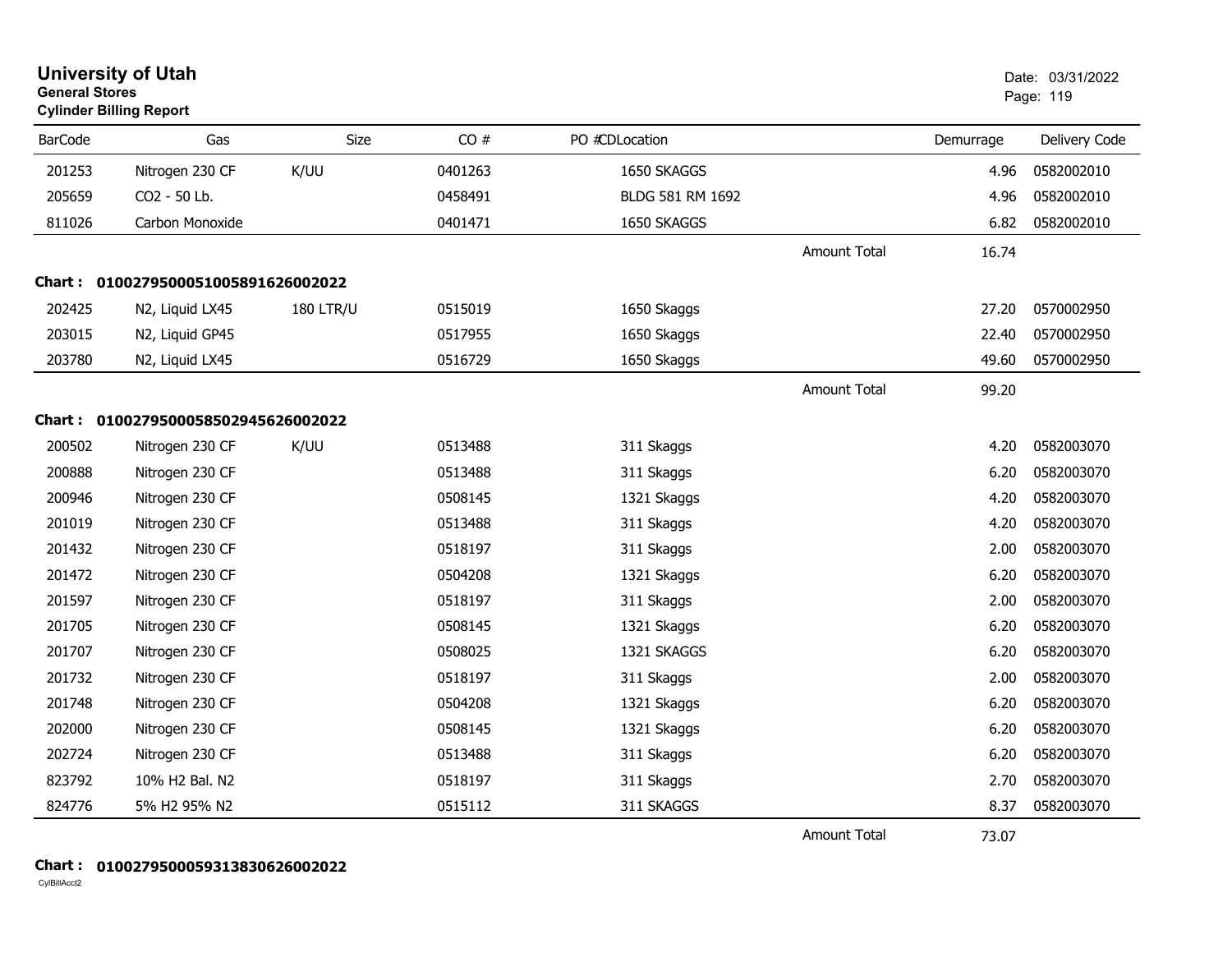| <b>General Stores</b> | <b>University of Utah</b><br><b>Cylinder Billing Report</b> |           |         |                         |                     |           | Date: 03/31/2022<br>Page: 120 |
|-----------------------|-------------------------------------------------------------|-----------|---------|-------------------------|---------------------|-----------|-------------------------------|
| <b>BarCode</b>        | Gas                                                         | Size      | CO#     | PO #CDLocation          |                     | Demurrage | Delivery Code                 |
| 201387                | Argon - UHP                                                 | K/UU      | 0477953 | 1450 Skaggs             |                     | 6.20      | 0570002950                    |
| 201587                | Argon - 125 CF                                              |           | 0493955 | 1415 SKaggs             |                     | 6.20      | 0570002950                    |
| 201643                | N2, Liquid GP45                                             |           | 0516308 | 1415 Skaggs             |                     | 14.40     | 0570002950                    |
| 202172                | Nitrogen 230 CF                                             |           | 0442566 | 1450 SRB                |                     | 4.96      | 0570002950                    |
| 202177                | N2, Liquid GP45                                             |           | 0516308 | 1415 Skaggs             |                     | 49.60     | 0570002950                    |
| 202297                | N2, Liquid LX45                                             |           | 0516308 | 1415 Skaggs             |                     | 14.40     | 0570002950                    |
| 203525                | N2, Liquid LX45                                             |           | 0517653 | 307 Skaggs              |                     | 33.60     | 0570002950                    |
| 203571                | N2, Liquid GP45                                             |           | 0518567 | 1415 Skaggs             |                     | 1.60      | 0570002950                    |
| 203575                | N2, Liquid LX45                                             |           | 0516308 | 1415 Skaggs             |                     | 48.00     | 0570002950                    |
| 204553                | Argon - UHP                                                 |           | 0467637 | 1430 Skaggs             |                     | 6.20      | 0570002950                    |
| 205290                | N2, Liquid LX45                                             |           | 0517653 | 307 Skaggs              |                     | 35.20     | 0570002950                    |
| 205588                | N2, Liquid GP45                                             |           | 0518567 | 1415 Skaggs             |                     | 1.60      | 0570002950                    |
|                       |                                                             |           |         |                         | <b>Amount Total</b> | 221.96    |                               |
|                       | Chart: 0100279500059315740626002022                         |           |         |                         |                     |           |                               |
| 817926                | Argon                                                       | 200C/Mt.A | 0461663 | 1321 SKAGGS             |                     | 8.37      | 0582003070                    |
| 817928                | Argon                                                       |           | 0461663 | 1321 SKAGGS             |                     | 8.37      | 0582003070                    |
|                       |                                                             |           |         |                         | <b>Amount Total</b> | 16.74     |                               |
|                       | Chart: 0100279500059317850626002022                         |           |         |                         |                     |           |                               |
| 203363                | Helium - UHP                                                | K/UU      | 0515861 | 3861 Skaggs- Reilly Lab |                     | 6.20      | 0582003070                    |
|                       |                                                             |           |         |                         | <b>Amount Total</b> | 6.20      |                               |
|                       | Chart: 01002796000182366260012022                           |           |         |                         |                     |           |                               |
| 823981                | HP Nitrogen                                                 | 200C/Mt.A | 0505088 | 1444 MCE                |                     | 8.37      | 0064032900                    |
|                       |                                                             |           |         |                         | <b>Amount Total</b> | 8.37      |                               |
|                       | Chart: 01002832000204626260012022                           |           |         |                         |                     |           |                               |
| 202344                | CO <sub>2</sub> - 50 Lb.                                    | K/UU      | 0495443 | 2470 Skaggs             |                     | 6.20      | 0582003010                    |
| 202348                | CO2 - 50 Lb.                                                |           | 0495443 | 2470 Skaggs             |                     | 6.20      | 0582003010                    |
|                       |                                                             |           |         |                         |                     |           |                               |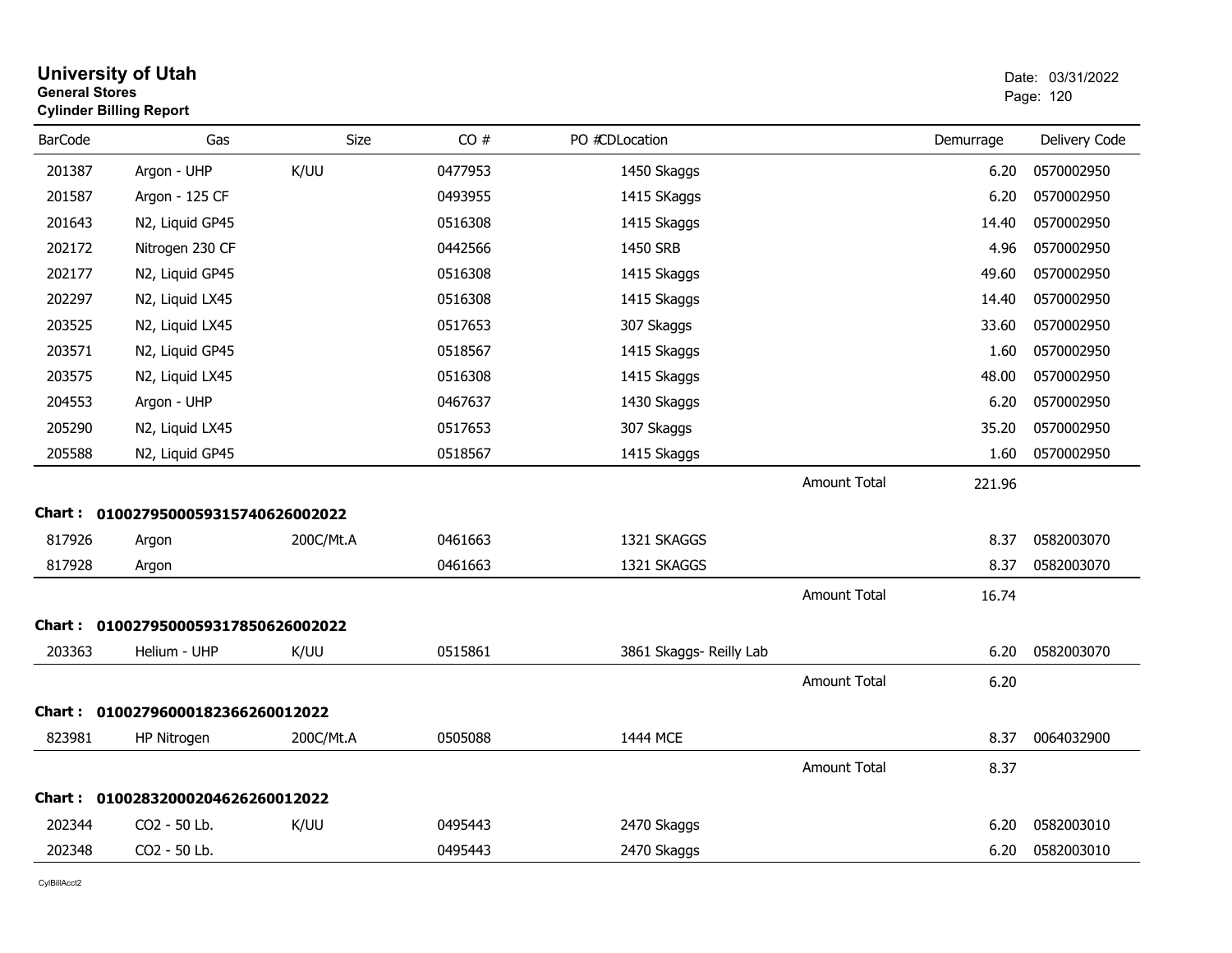| General Stores | <b>Cylinder Billing Report</b>      |             |         |                |                     |           | Page: 121     |  |
|----------------|-------------------------------------|-------------|---------|----------------|---------------------|-----------|---------------|--|
| <b>BarCode</b> | Gas                                 | <b>Size</b> | CO#     | PO #CDLocation |                     | Demurrage | Delivery Code |  |
|                |                                     |             |         |                | <b>Amount Total</b> | 12.40     |               |  |
|                | Chart: 01002832500261316260012022   |             |         |                |                     |           |               |  |
| 200777         | Nitrogen 230 CF                     | K/UU        | 0425806 | 2620 SKAGGS    |                     | 4.96      | 0582003010    |  |
|                |                                     |             |         |                | <b>Amount Total</b> | 4.96      |               |  |
|                | Chart: 0100283500050503486626002022 |             |         |                |                     |           |               |  |
| 200189         | Oxygen, USP                         | K/UU        | 0504813 | 0333 Skaggs    |                     | 6.20      | 0582003010    |  |
| 200418         | CO2 - 50 Lb.                        |             | 0454624 | 2480 SKAGG     |                     | 4.96      | 0582003010    |  |
| 200976         | 95% Air, 5% CO2                     |             | 0470838 | 2800 SRB       |                     | 6.20      | 0582003010    |  |
| 201065         | CO2 - 50 Lb.                        |             | 0505744 | 2800 Skaggs    |                     | 1.40      | 0582003010    |  |
| 201128         | Oxygen, USP                         |             | 0477741 | 2800 Skaggs    |                     | 6.20      | 0582003010    |  |
| 201644         | Nitrogen 230 CF                     |             | 0511545 | 2800 SKaggs    |                     | 6.20      | 0582003010    |  |
| 201807         | CO2 - 50 Lb.                        |             | 0500088 | 2800 Skaggs    |                     | 6.20      | 0582003010    |  |
| 201872         | N2, Liquid LX45                     |             | 0516887 | 2800 Skaggs    |                     | 49.60     | 0582003010    |  |
| 202257         | Nitrogen 230 CF                     |             | 0483312 | 2800 SKaggs    |                     | 6.20      | 0582003010    |  |
| 202923         | Oxygen, USP                         |             | 0504813 | 0333 Skaggs    |                     | 6.20      | 0582003010    |  |
| 203799         | CO2 - 50 Lb.                        |             | 0508813 | 2800 Skaggs    |                     | 6.20      | 0582003010    |  |
| 204581         | CO2 - 50 Lb.                        |             | 0450387 | 2850 SKAGGS    |                     | 4.96      | 0582003010    |  |
| 205408         | Nitrogen 230 CF                     |             | 0511545 | 2800 SKaggs    |                     | 6.20      | 0582003010    |  |
| 205516         | CO2 - 50 Lb.                        |             | 0505744 | 2800 Skaggs    |                     | 6.20      | 0582003010    |  |
| 205569         | 95% Air, 5% CO2                     |             | 0472001 | 2800 SRB       |                     | 6.20      | 0582003010    |  |
| 205857         | Co2 10#                             |             | 0462338 | 2800 SKAGGS    |                     | 5.58      | 0582003010    |  |
| 205901         | Oxygen, USP                         |             | 0504813 | 0333 Skaggs    |                     | 6.20      | 0582003010    |  |
| 816912         | Oxygen - 125 CF                     |             | 0454776 | 346 SKAGGS     |                     | 8.37      | 0582003010    |  |
| 817015         | Co2 10#                             |             | 0462493 | 2800 SKAGGS    |                     | 7.44      | 0582003010    |  |
| 821486         | CO2 - 50 Lb.                        |             | 0483312 | 2800 SKaggs    |                     | 8.37      | 0582003010    |  |
| 824713         | CO2 - 50 Lb.                        |             | 0511545 | 2800 SKaggs    |                     | 8.37      | 0582003010    |  |
| 824721         | CO2 - 50 Lb.                        |             | 0511545 | 2800 SKaggs    |                     | 8.37      | 0582003010    |  |

**University of Utah** Date: 03/31/2022

**General Stores**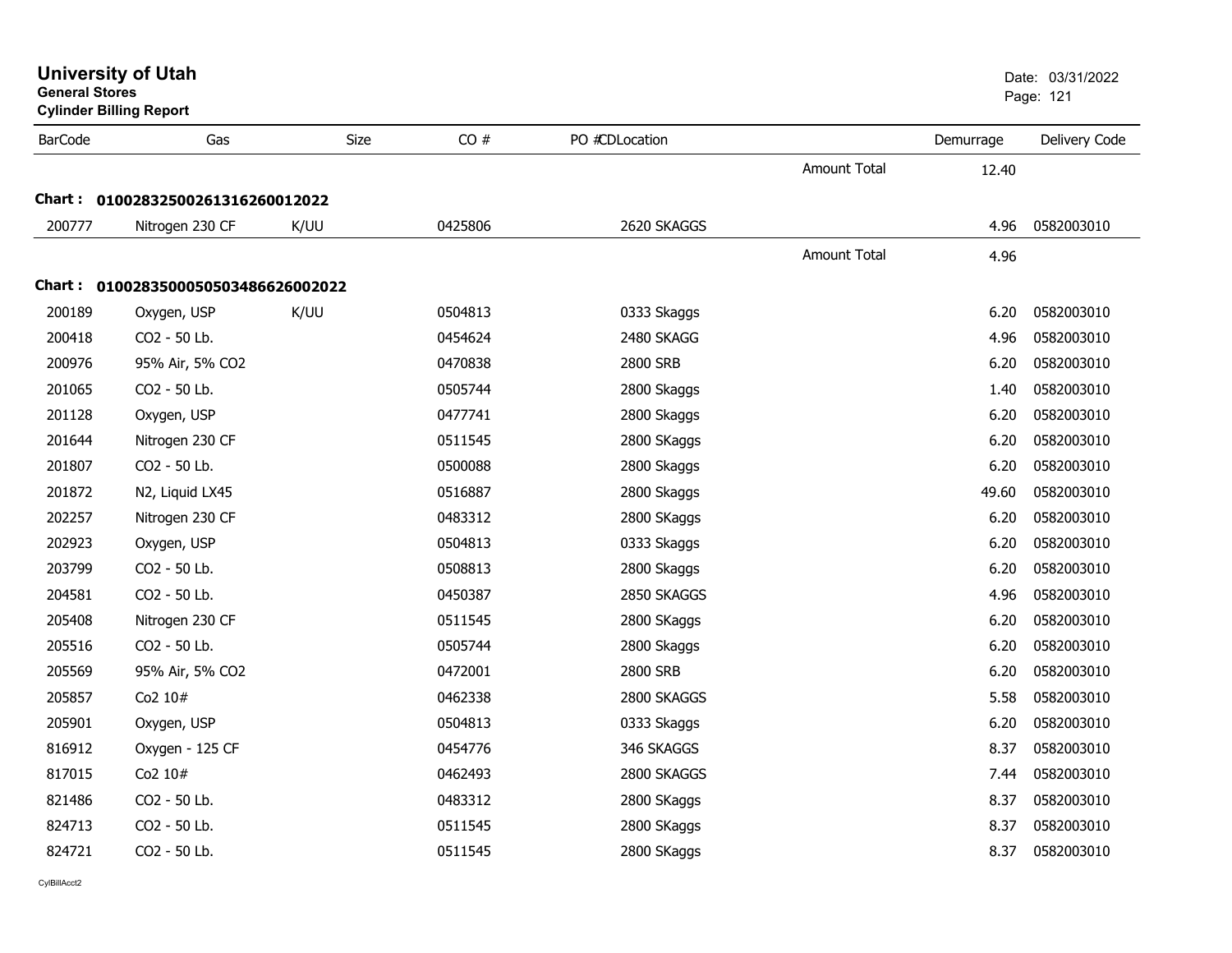| <b>General Stores</b> | <b>University of Utah</b><br><b>Cylinder Billing Report</b> |           |         |                      |                     |           | Date: 03/31/2022<br>Page: 122 |
|-----------------------|-------------------------------------------------------------|-----------|---------|----------------------|---------------------|-----------|-------------------------------|
| <b>BarCode</b>        | Gas                                                         | Size      | CO#     | PO #CDLocation       |                     | Demurrage | Delivery Code                 |
| 824959                | Nitrogen 230 CF                                             |           | 0513014 | 2800 Skaggs          |                     | 8.37      | 0582003010                    |
| 824962                | Nitrogen 230 CF                                             |           | 0513014 | 2800 Skaggs          |                     | 8.37      | 0582003010                    |
|                       |                                                             |           |         |                      | <b>Amount Total</b> | 198.56    |                               |
|                       | Chart: 0100283500050503671626002022                         |           |         |                      |                     |           |                               |
| 200394                | Nitrogen 230 CF                                             | K/UU      | 0425665 | 2620 Skaggs          |                     | 4.96      | 0582003010                    |
| 202430                | N2, Liquid LX45                                             |           | 0517707 | 2620 Skaggs          |                     | 33.60     | 0582003010                    |
| 202483                | CO2 - 50 Lb.                                                |           | 0508518 | 2400 Skaggs          |                     | 6.20      | 0582003010                    |
| 203995                | CO2 - Siphon                                                |           | 0425665 | 2620 Skaggs          |                     | 4.96      | 0582003010                    |
| 815951                | CO2 - Siphon                                                |           | 0446861 | 2470 SKAGGS          |                     | 6.82      | 0582003010                    |
| 815952                | CO2 - Siphon                                                |           | 0446861 | 2470 SKAGGS          |                     | 6.82      | 0582003010                    |
|                       |                                                             |           |         |                      | <b>Amount Total</b> | 63.36     |                               |
|                       | Chart: 0100283500051006019626002022                         |           |         |                      |                     |           |                               |
| 200274                | CO2 - 50 Lb.                                                | K/UU      | 0507915 | 2851 Skaggs          |                     | 6.20      | 0582003010                    |
| 201392                | CO2 - 50 Lb.                                                |           | 0497468 | 2851 Skaggs          |                     | 6.20      | 0582003010                    |
| 201712                | N2, Liquid LX45                                             |           | 0516634 | 2400 Skaggs          |                     | 35.20     | 0582003010                    |
| 824213                | CO2 - 50 Lb.                                                |           | 0507915 | 2851 Skaggs          |                     | 8.37      | 0582003010                    |
| 824214                | CO2 - 50 Lb.                                                |           | 0507915 | 2851 Skaggs          |                     | 8.37      | 0582003010                    |
|                       |                                                             |           |         |                      | <b>Amount Total</b> | 64.34     |                               |
|                       | Chart: 0100283500054505045626002022                         |           |         |                      |                     |           |                               |
| 203493                | CO2 - 50 Lb.                                                | K/UU      | 0517506 | 2851 Skaggs          |                     | 4.80      | 0582003010                    |
| 203847                | CO2 - 50 Lb.                                                |           | 0517506 | 2851 Skaggs          |                     | 4.80      | 0582003010                    |
|                       |                                                             |           |         |                      | <b>Amount Total</b> | 9.60      |                               |
|                       | Chart: 0100283500059315560626002022                         |           |         |                      |                     |           |                               |
| 819828                | Nitrogen 230 CF                                             | 200C/Mt.A | 0474069 | 2660 Skaggs Research |                     | 8.37      | 0582003010                    |
|                       |                                                             |           |         |                      | <b>Amount Total</b> | 8.37      |                               |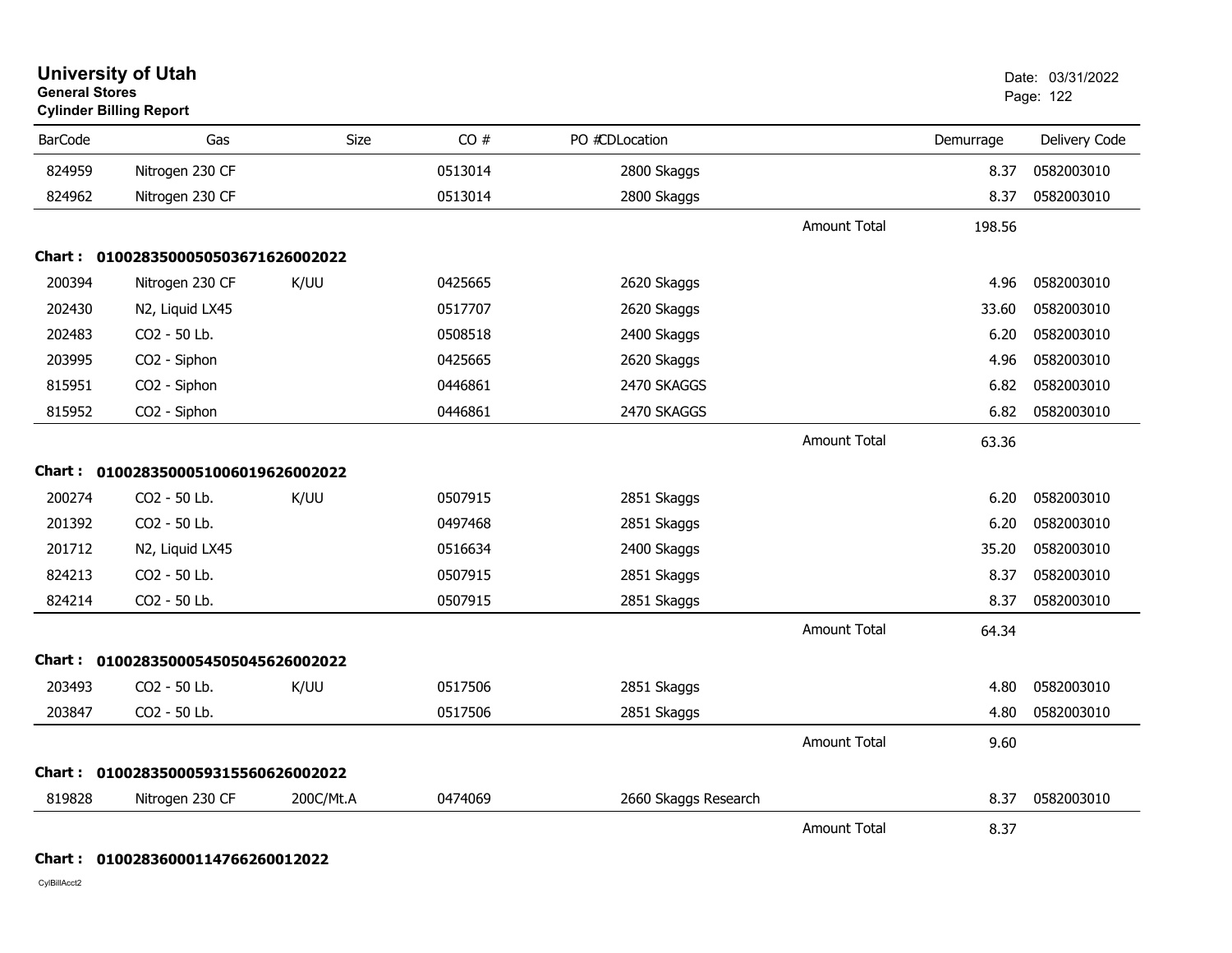| <b>General Stores</b>  | <b>University of Utah</b><br><b>Cylinder Billing Report</b> |             |         |                      |                     |           | Date: 03/31/2022<br>Page: 123 |
|------------------------|-------------------------------------------------------------|-------------|---------|----------------------|---------------------|-----------|-------------------------------|
| <b>BarCode</b>         | Gas                                                         | <b>Size</b> | CO#     | PO #CDLocation       |                     | Demurrage | Delivery Code                 |
| 200634                 | CO2 - 50 Lb.                                                | K/UU        | 0413014 | 2840 SKAGGS          |                     | 4.96      | 0582003010                    |
| 200847                 | Oxygen, USP                                                 |             | 0494286 | BO346 Skaggs         |                     | 6.20      | 0582003010                    |
| 201541                 | N2, Liquid LX45                                             |             | 0513577 | 2620 Skaggs          |                     | 16.00     | 0582003010                    |
| 201617                 | Oxygen, USP                                                 |             | 0439256 | B0333 SKAGGS         |                     | 4.96      | 0582003010                    |
| 201639                 | Hydrogen - PP                                               |             | 0492557 | 2790 Skaggs          |                     | 6.20      | 0582003010                    |
| 201758                 | Nitrogen 230 CF                                             |             | 0453601 | 2800 SKAGGS          |                     | 4.96      | 0582003010                    |
| 204280                 | Nitrogen NF                                                 |             | 0416920 | 2620 SKAGGS          |                     | 4.96      | 0582002010                    |
| 205449                 | Oxygen, USP - E                                             |             | 0416920 | 2620 SKAGGS          |                     | 4.96      | 0582002010                    |
| 809029                 | 5%Co2,5%O2,N2                                               |             | 0350944 | 2760 SKAGGS          |                     | 6.82      | 0857003180                    |
| 810898                 | Nitrogen NF                                                 |             | 0417227 | RM 2620-30 s 2000 e  |                     | 6.82      | 0582002010                    |
| 820394                 | Nitrogen NF                                                 |             | 0478030 | 2820 Skaggs Research |                     | 8.37      | 0582003010                    |
|                        |                                                             |             |         |                      | Amount Total        | 75.21     |                               |
|                        | Chart: 01002836000296306260012022                           |             |         |                      |                     |           |                               |
| 205481                 | Nitrogen 230 CF                                             | K/UU        | 0513934 | 2800 Skaggs          |                     | 6.20      | 0582003010                    |
| 205510                 | Nitrogen 230 CF                                             |             | 0513934 | 2800 Skaggs          |                     | 6.20      | 0582003010                    |
| 820114                 | Oxygen, USP                                                 |             | 0476318 | 2800 SKaggs Research |                     | 8.37      | 0582003010                    |
| 821141                 | Oxygen, USP                                                 |             | 0481494 | 333 SKaggs Basement  |                     | 8.37      | 0582003010                    |
|                        |                                                             |             |         |                      | <b>Amount Total</b> | 29.14     |                               |
|                        | Chart: 01002836000299556260012022                           |             |         |                      |                     |           |                               |
| 204600                 | Oxygen - 40/60                                              | 40/60CF/U   | 0490715 | Will Call            |                     | 6.20      | 0582003010                    |
| 205775                 | Oxygen - 20 CF                                              |             | 0489098 | Will Call            |                     | 1.80      | 0582003010                    |
| 822348                 | Oxygen - 40/60                                              |             | 0492195 | Will Call            |                     | 8.37      | 0582003010                    |
| 822349                 | Oxygen - 40/60                                              |             | 0492195 | Will Call            |                     | 2.43      | 0582003010                    |
|                        |                                                             |             |         |                      | <b>Amount Total</b> | 18.80     |                               |
|                        | Chart: 01003064912065696240012022                           |             |         |                      |                     |           |                               |
| 202402                 | Oxygen, USP - E                                             | E/UU        | 0377352 | 555 Foothill Dr      |                     | 4.96      | 0685000000                    |
| 203415<br>CylBillAcct2 | Oxygen, USP - E                                             |             | 0379121 | 1st FLOOR            |                     | 4.96      | 0685001020                    |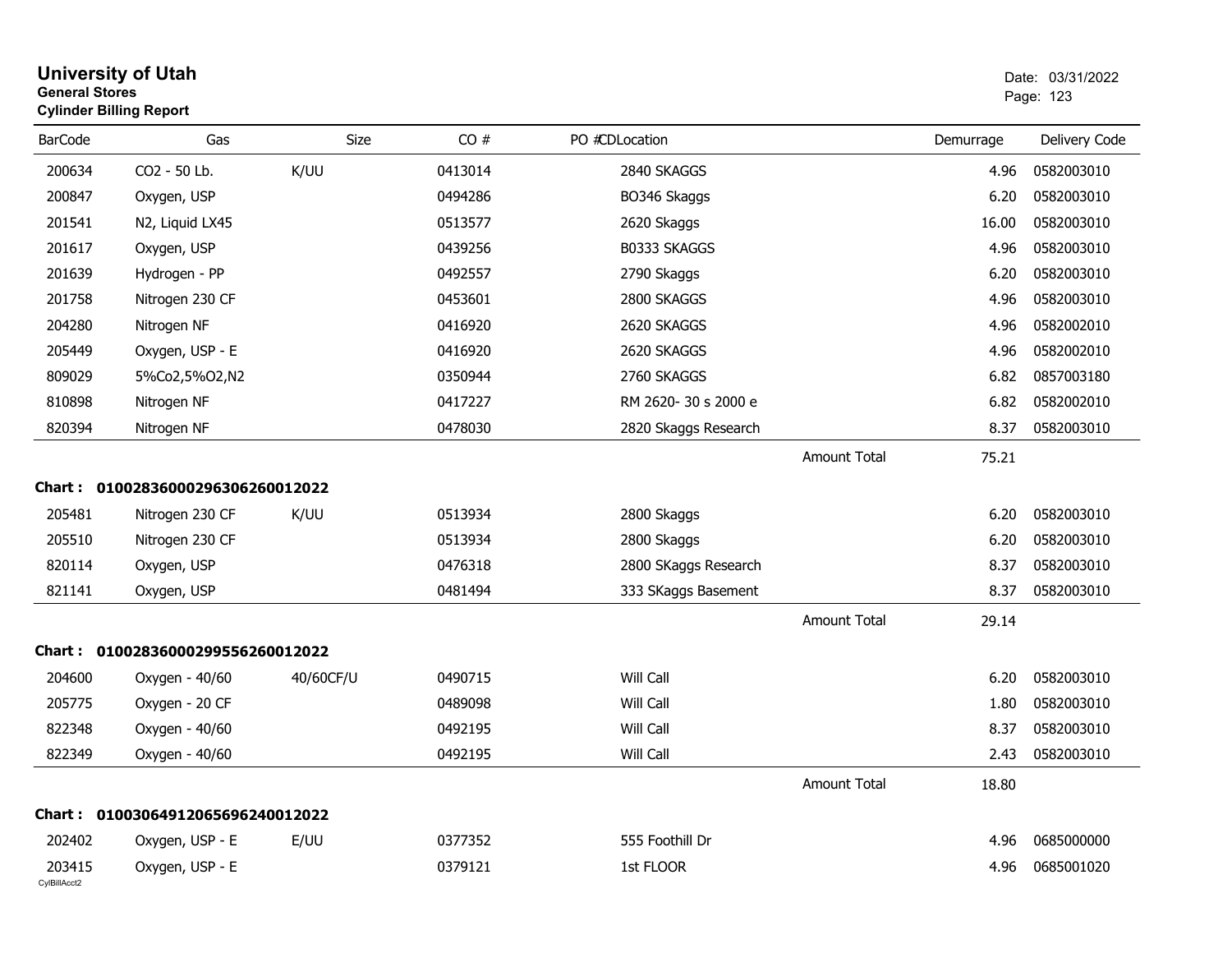| <b>University of Utah</b> |  |
|---------------------------|--|
| <b>General Stores</b>     |  |

| <b>BarCode</b> | Gas                               | Size      | CO#     | PO #CDLocation             |                     | Demurrage | Delivery Code |
|----------------|-----------------------------------|-----------|---------|----------------------------|---------------------|-----------|---------------|
| 203425         | Oxygen, USP - E                   |           | 0379121 | 1st FLOOR                  |                     | 4.96      | 0685001020    |
|                |                                   |           |         |                            | <b>Amount Total</b> | 14.88     |               |
|                | Chart: 01003074902064766240012022 |           |         |                            |                     |           |               |
| 201342         | Helium - 219 CF                   | K/UU      | 0414739 | <b>PHC</b>                 |                     | 4.96      | 082283050U    |
| 202744         | Helium - 219 CF                   |           | 0453166 |                            |                     | 4.96      | 082283050U    |
| 202862         | Helium - 219 CF                   |           | 0434461 | <b>WILL CALL</b>           |                     | 4.96      | 082283050U    |
| 202970         | Helium - 219 CF                   |           | 0453164 | <b>HERITAGE CENTER</b>     |                     | 4.96      | 082283050U    |
|                |                                   |           |         |                            | <b>Amount Total</b> | 19.84     |               |
| <b>Chart:</b>  | 01003074902064856240012022        |           |         |                            |                     |           |               |
| 201601         | Helium - 219 CF                   | K/UU      | 0440032 |                            |                     | 4.96      | 082283050U    |
| 202251         | Helium - 219 CF                   |           | 0440032 |                            |                     | 4.96      | 082283050U    |
|                |                                   |           |         |                            | <b>Amount Total</b> | 9.92      |               |
| Chart :        | 01003074917219696240012022        |           |         |                            |                     |           |               |
| 201057         | Helium - 219 CF                   | K/UU      | 0433746 | <b>WILL CALL</b>           |                     | 4.96      | 082283050U    |
| 201741         | Helium - 219 CF                   |           | 0433746 | <b>WILL CALL</b>           |                     | 4.96      | 082283050U    |
| 202205         | Helium - 219 CF                   |           | 0453165 |                            |                     | 4.96      | 082283050U    |
|                |                                   |           |         |                            | <b>Amount Total</b> | 14.88     |               |
|                | Chart: 01003184907066136240112022 |           |         |                            |                     |           |               |
| 201578         | Helium - 219 CF                   | K/UU      | 0503293 | <b>Union Serivces Desk</b> |                     | 6.20      | 0053002450    |
| 202113         | Helium - 219 CF                   |           | 0503293 | <b>Union Serivces Desk</b> |                     | 6.20      | 0053002450    |
|                |                                   |           |         |                            | <b>Amount Total</b> | 12.40     |               |
|                | Chart: 01003184907066156530012022 |           |         |                            |                     |           |               |
| 812881         | Propane                           | 17# - Air | 0423245 | 255 Union                  |                     | 7.44      | 0053002550    |
|                |                                   |           |         |                            | Amount Total        | 7.44      |               |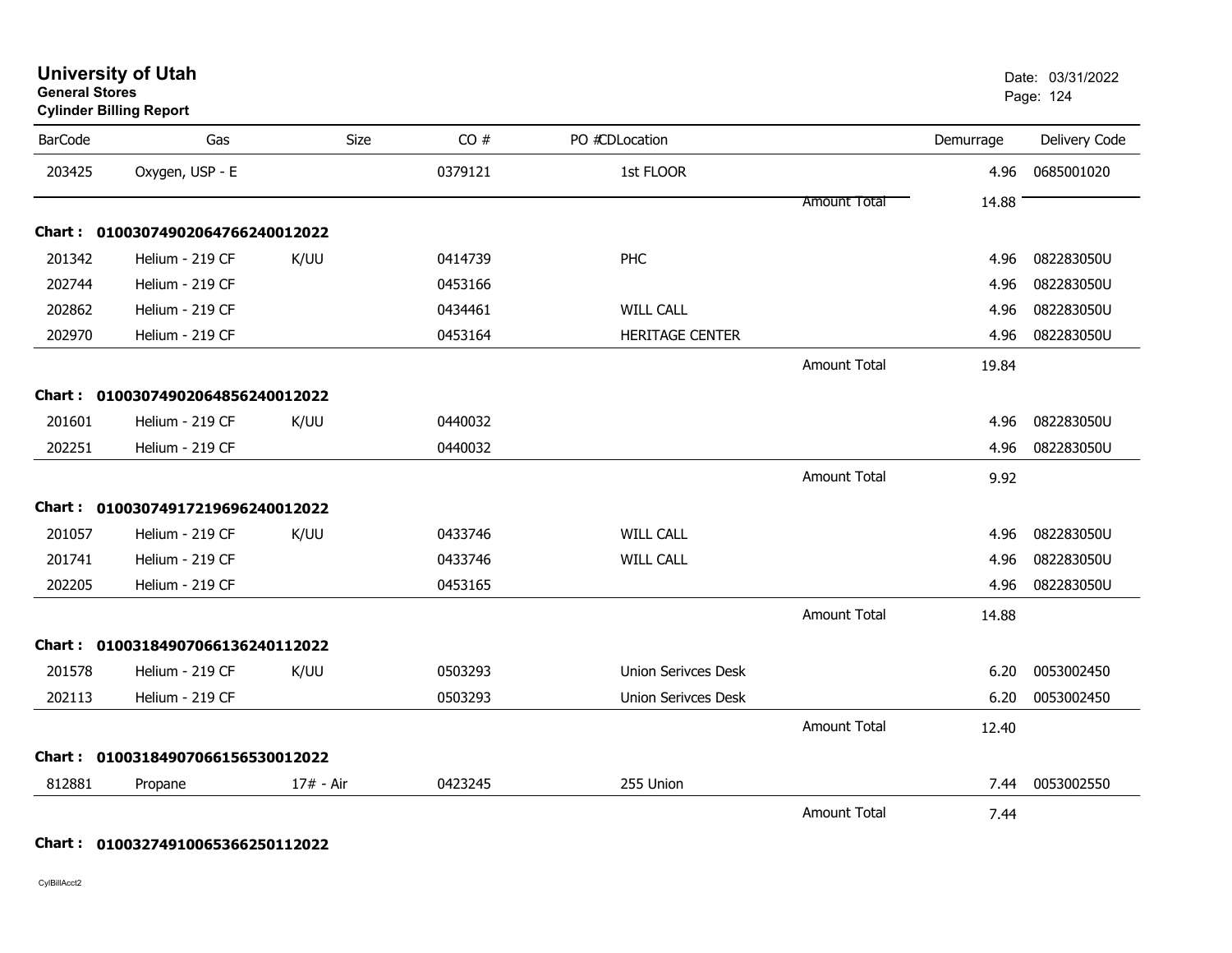| <b>University of Utah</b>      | Date: 03/ |  |
|--------------------------------|-----------|--|
| <b>General Stores</b>          | Page: 125 |  |
| <b>Cylinder Billing Report</b> |           |  |

| <b>BarCode</b> | Gas                               | <b>Size</b>      | CO#     | PO #CDLocation                                | Demurrage | Delivery Code |
|----------------|-----------------------------------|------------------|---------|-----------------------------------------------|-----------|---------------|
| 205441         | Oxygen, USP - E                   | E/UU             | 0413948 | Eccles Football Center- Training Room, Bottom | 4.96      | 0091001130    |
|                |                                   |                  |         | <b>Amount Total</b>                           | 4.96      |               |
| Chart :        | 01003274910077746530012022        |                  |         |                                               |           |               |
| 202584         | Co2 Liquid-55                     | <b>180 LTR/U</b> | 0517919 | FOOTBALL TRAINING BLDG 210 (GUARDSMAN         | 25.60     | 0090000000    |
| 205287         | Co2 Liquid-55                     |                  | 0517920 | MENS PRACTICE GYM BLDG 99 BASKETBALL (        | 25.60     | 0090000000    |
| 205288         | Co2 Liquid-55                     |                  | 0516304 | FOOTBALL TRAINING (GUARDSMAN)                 | 24.00     | 0090000000    |
| 825327         | Co2 Liquid-55                     |                  | 0516305 | BASKETBALL MENS PRACTICE GYM                  | 30.00     | 0090000000    |
|                |                                   |                  |         | <b>Amount Total</b>                           | 105.20    |               |
|                | Chart: 01003346000073666240012022 |                  |         |                                               |           |               |
| 203292         | Acetylene - MC                    | MC/UU            | 0366260 |                                               | 4.96      | 0179002150    |
|                |                                   |                  |         | <b>Amount Total</b>                           | 4.96      |               |
| Chart :        | 01003346000073666240212022        |                  |         |                                               |           |               |
| 201708         | Nitrogen 230 CF                   | K/UU             | 0358654 | Dock, BLDG179                                 | 4.96      | 0179002150    |
|                |                                   |                  |         | <b>Amount Total</b>                           | 4.96      |               |
|                | Chart: 01003356000110076240012022 |                  |         |                                               |           |               |
| 200557         | Nitrogen 230 CF                   | K/UU             | 0474954 |                                               | 6.20      | 0179002150    |
|                |                                   |                  |         | <b>Amount Total</b>                           | 6.20      |               |
|                | Chart: 01003356000110076242012022 |                  |         |                                               |           |               |
| 201167         | Nitrogen, UHP                     | K/UU             | 0516322 | 101 WASATCH DR RM 241                         | 6.20      | 0179002150    |
| 201983         | Nitrogen 230 CF                   |                  | 0488436 | BLDG 179- EBC Dock, KUED Radio                | 6.20      | 0179002150    |
| 822143         | Nitrogen 230 CF                   |                  | 0492391 | Will Call                                     | 8.37      | 0179002150    |
| 822147         | Nitrogen 230 CF                   |                  | 0492391 | Will Call                                     | 8.37      | 0179002150    |
|                |                                   |                  |         | <b>Amount Total</b>                           | 29.14     |               |
|                | Chart: 01003366000037216630612022 |                  |         |                                               |           |               |
| 201098         | Nitrogen 230 CF                   | K/UU             | 0333806 | DOCK EBC                                      | 4.96      | 0179000590    |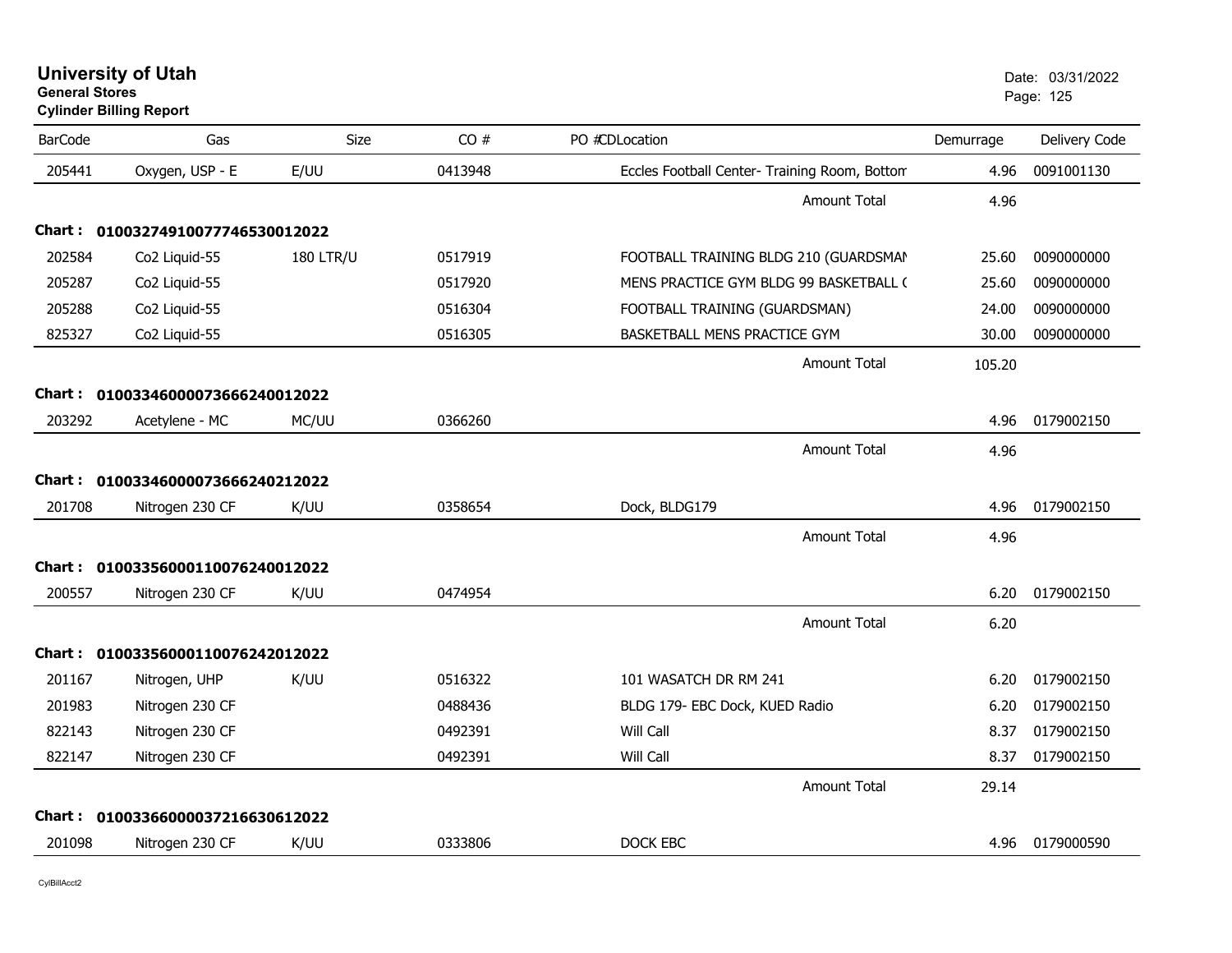| <b>General Stores</b> | <b>University of Utah</b><br><b>Cylinder Billing Report</b> |           |         |                |                     |           | Date: 03/31/2022<br>Page: 126 |
|-----------------------|-------------------------------------------------------------|-----------|---------|----------------|---------------------|-----------|-------------------------------|
| <b>BarCode</b>        | Gas                                                         | Size      | CO#     | PO #CDLocation |                     | Demurrage | Delivery Code                 |
|                       |                                                             |           |         |                | <b>Amount Total</b> | 4.96      |                               |
|                       | Chart: 01003822106059566244012022                           |           |         |                |                     |           |                               |
| 205606                | Acetylene - B                                               | B/UU      | 0513639 |                |                     | 6.20      | 035000228B                    |
|                       |                                                             |           |         |                | <b>Amount Total</b> | 6.20      |                               |
|                       | Chart: 01003962105002216240012022                           |           |         |                |                     |           |                               |
| 201066                | Acetylene, CF                                               | Acty-CF/U | 0458931 |                |                     | 4.96      | 0309000000                    |
| 810506                | Oxygen, USP                                                 |           | 0389856 |                |                     | 6.82      | 0309000000                    |
|                       |                                                             |           |         |                | <b>Amount Total</b> | 11.78     |                               |
|                       | Chart: 01004031001136626240012022                           |           |         |                |                     |           |                               |
| 116234                | Helium - UHP                                                | Nova/K    | 0110521 |                |                     | 7.44      | 0350002650                    |
| 116696                | Acetylene - B                                               |           | 0114783 |                |                     | 6.82      | 0350002650                    |
| 117139                | 5% O2, Bal N2                                               |           | 0113415 |                |                     | 16.43     | 0303000000                    |
| 200114                | Acetylene, CF                                               |           | 0516662 |                |                     | 6.20      | 0350002700                    |
| 200147                | Argon - 125 CF                                              |           | 0505235 |                |                     | 6.20      | 0350002700                    |
| 200196                | Argon                                                       |           | 0503317 |                |                     | 6.20      | 0350002700                    |
| 200272                | CO2 - 50 Lb.                                                |           | 0517145 |                |                     | 6.20      | 0350002700                    |
| 200370                | Acetylene, CF                                               |           | 0349569 |                |                     | 4.96      | 0350002650                    |
| 200421                | Acetylene, CF                                               |           | 0463068 |                |                     | 4.96      | 0350002700                    |
| 200541                | Argon                                                       |           | 0509797 |                |                     | 4.60      | 0350002700                    |
| 201258                | Argon                                                       |           | 0510159 |                |                     | 6.20      | 0350002750                    |
| 201302                | Oxygen, USP                                                 |           | 0363567 |                |                     | 4.96      | 0350002650                    |
| 201839                | Acetylene, CF                                               |           | 0340610 |                |                     | 4.96      | 0350002650                    |
| 201878                | CO2 - 50 Lb.                                                |           | 0512562 | 3700 EEJ       |                     | 6.20      | 0565041000                    |
| 202014                | Acetylene - MC                                              |           | 0503195 |                |                     | 6.20      | 0350002700                    |
| 202037                | Argon                                                       |           | 0512235 |                |                     | 6.20      | 0350002700                    |
| 202437                | Oxygen - 125 CF                                             |           | 0497290 |                |                     | 6.20      | 0350002700                    |
| 202778                | 25%Co2 75%Argon                                             |           | 0516685 |                |                     | 6.20      | 0350002700                    |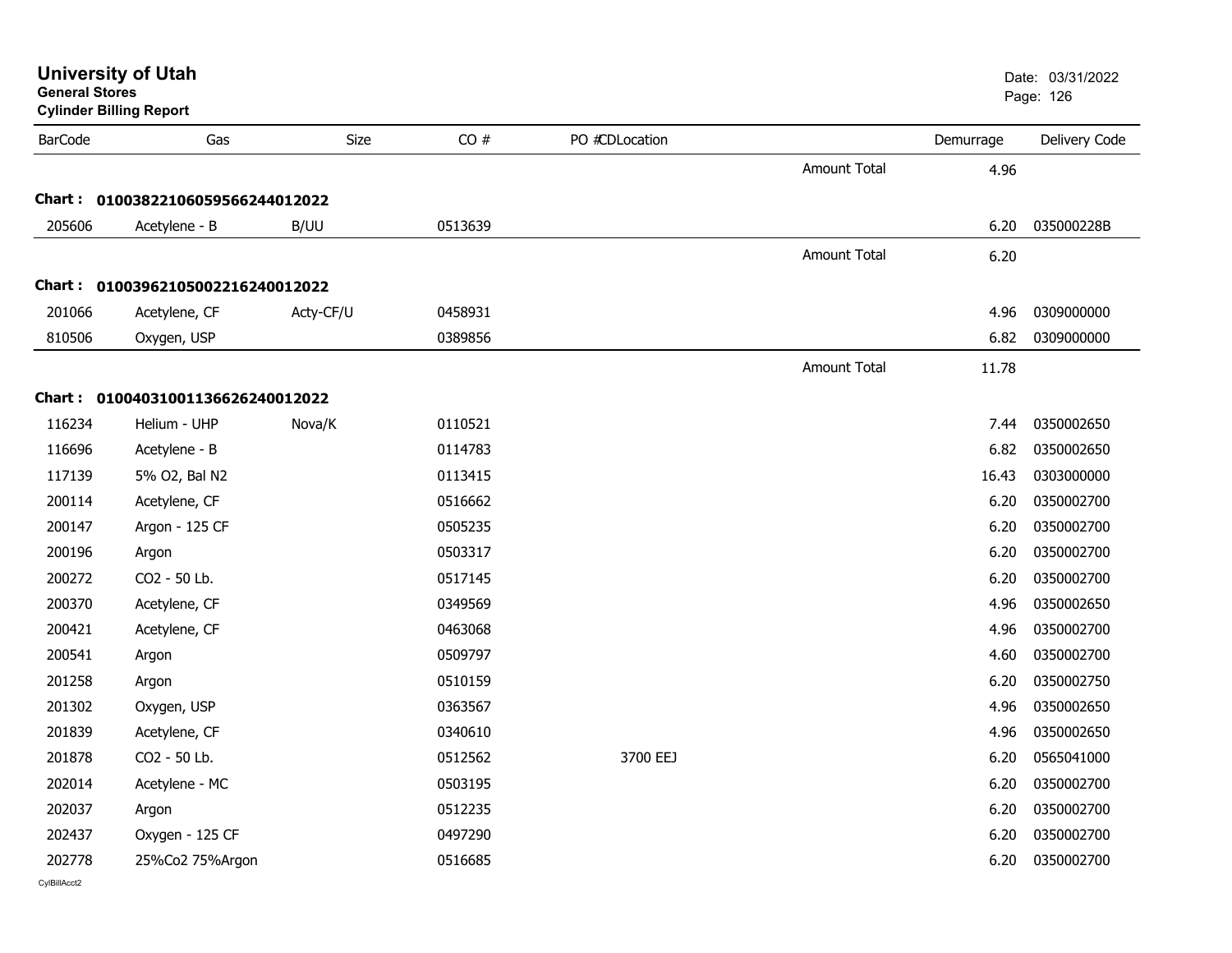| <b>General Stores</b> | <b>Cylinder Billing Report</b>    |      |         |                   |              |           | Page: 127     |
|-----------------------|-----------------------------------|------|---------|-------------------|--------------|-----------|---------------|
| <b>BarCode</b>        | Gas                               | Size | CO#     | PO #CDLocation    |              | Demurrage | Delivery Code |
| 202832                | Oxygen - 20 CF                    |      | 0442431 |                   |              | 4.96      | 0350002700    |
| 202932                | Oxygen - 20 CF                    |      | 0181121 | Metal Shop        |              | 4.96      | 0350002650    |
| 203644                | Oxygen - 20 CF                    |      | 0443382 |                   |              | 4.96      | 0350002700    |
| 203817                | Oxygen, USP                       |      | 0379744 | <b>SHOP</b>       |              | 4.96      | 0350002650    |
| 203946                | Acetylene, CF                     |      | 0341018 |                   |              | 4.96      | 0350002650    |
| 204441                | Acetylene, CF                     |      | 0492960 |                   |              | 6.20      | 0350002700    |
| 204560                | CO2 - 50 Lb.                      |      | 0443711 |                   |              | 4.96      | 0350002700    |
| 205598                | Oxygen - 20 CF                    |      | 0503195 |                   |              | 6.20      | 0350002700    |
| 205831                | Oxygen, USP                       |      | 0513908 |                   |              | 6.20      | 0350002700    |
| 700006                | Propane                           |      | 0508527 | <b>METAL SHOP</b> |              | 8.37      | 0350002700    |
| 700007                | Propane                           |      | 0508527 | <b>METAL SHOP</b> |              | 8.37      | 0350002700    |
| 700010                | Propane                           |      | 0508527 | <b>METAL SHOP</b> |              | 8.37      | 0350002700    |
| 801061                | Acetylene - B                     |      | 0149116 |                   |              | 6.82      | 0350002650    |
| 802472                | 75%Argon, Helium                  |      | 0176519 | <b>265 USB</b>    |              | 7.44      | 0350002650    |
| 815331                | Acetylene - MC                    |      | 0442431 |                   |              | 6.82      | 0350002700    |
| 818125                | Argon                             |      | 0463349 |                   |              | 8.37      | 0350002700    |
| 818718                | 25% Co2 75% Ar                    |      | 0466947 |                   |              | 8.37      | 0350002700    |
| 818719                | 25% Co2 75% Ar                    |      | 0466947 |                   |              | 8.37      | 0350002700    |
| 823385                | Nitrogen 40 CF                    |      | 0503254 |                   |              | 8.37      | 0350002700    |
| 824252                | Propane                           |      | 0508259 | <b>METAL SHOP</b> |              | 8.37      | 0350002700    |
| 824256                | Propane                           |      | 0508259 | <b>METAL SHOP</b> |              | 8.37      | 0350002700    |
| 824754                | Argon                             |      | 0513244 |                   |              | 8.37      | 0350002700    |
| 825584                | Argon                             |      | 0518388 |                   |              | 2.16      | 0350002700    |
|                       |                                   |      |         |                   | Amount Total | 272.43    |               |
|                       | Chart: 01004102000249346650012022 |      |         |                   |              |           |               |
| 202414                | Oxygen, USP - E                   | E/UU | 0409108 | 3305 NURSING      |              | 4.96      | 0588004120    |
| 203737                | Oxygen, USP - E                   |      | 0409108 | 3305 NURSING      |              | 4.96      | 0588004120    |
|                       |                                   |      |         |                   |              |           |               |

**University of Utah** Date: 03/31/2022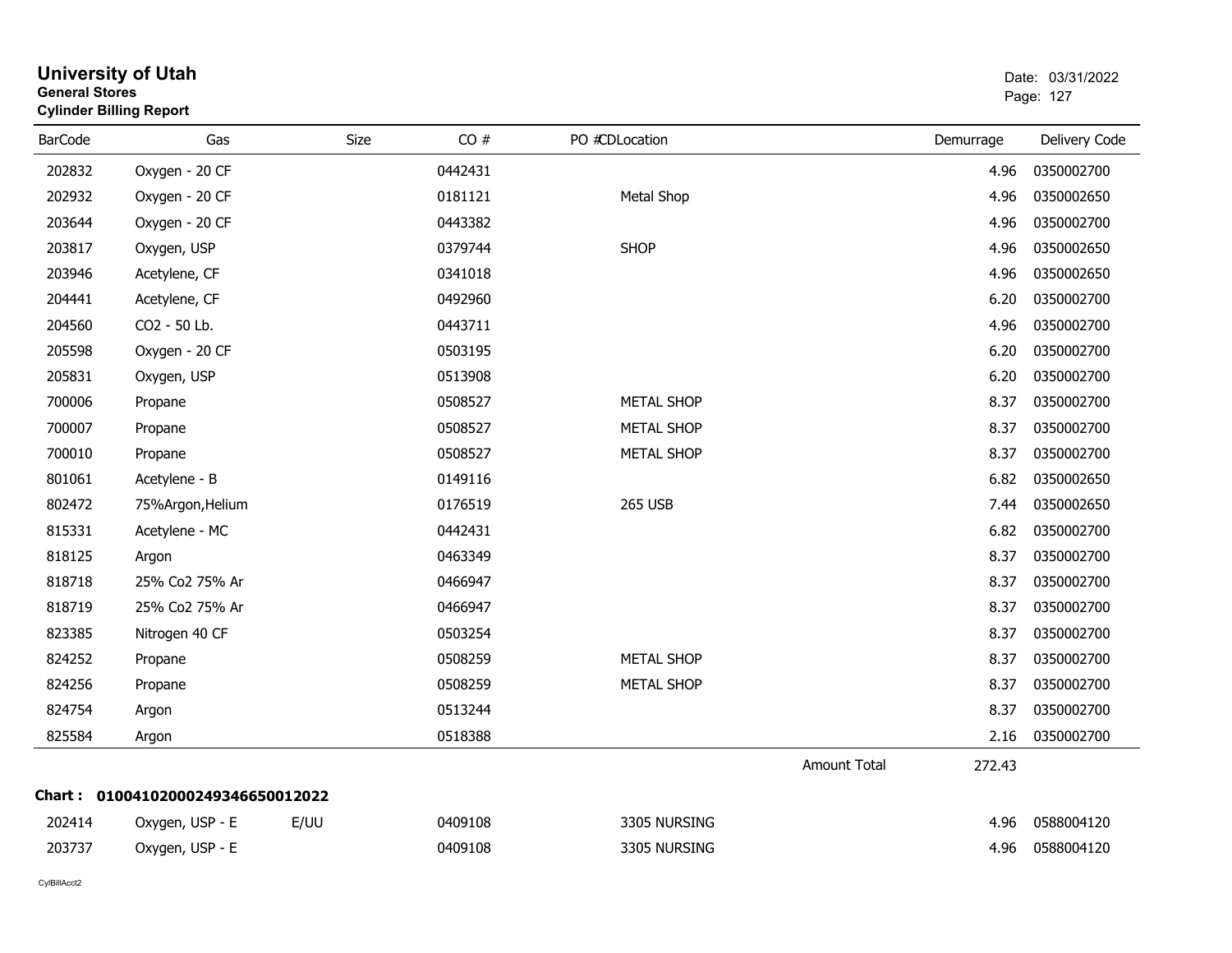| General Stores | <b>Cylinder Billing Report</b>    |           |         |                                        |           | Page: 128     |
|----------------|-----------------------------------|-----------|---------|----------------------------------------|-----------|---------------|
| <b>BarCode</b> | Gas                               | Size      | CO#     | PO #CDLocation                         | Demurrage | Delivery Code |
| 205329         | Oxygen, USP - E                   |           | 0409108 | 3305 NURSING                           | 4.96      | 0588004120    |
|                |                                   |           |         | <b>Amount Total</b>                    | 14.88     |               |
|                | Chart: 01004282110059776240012022 |           |         |                                        |           |               |
| 112080         | Nitrogen 230 CF                   | 200C/Mt.A | 0061096 | <b>606 BLACKHAWK WAY</b>               | 6.82      | 0893000000    |
| 200226         | Nitrogen 230 CF                   |           | 0505887 | OUTSIDE THE WAREHOUSE IN THE CAGED AI  | 6.20      | 0179001890    |
| 200235         | Nitrogen 230 CF                   |           | 0515087 | <b>DOCK</b>                            | 6.20      | 0179001890    |
| 200250         | Nitrogen 230 CF                   |           | 0473809 | DOCK AREA BY ROLL UP DOOR JUST LEFT OF | 6.20      | 0179001890    |
| 200330         | Nitrogen 230 CF                   |           | 0515087 | <b>DOCK</b>                            | 6.20      | 0179001890    |
| 200332         | Nitrogen 230 CF                   |           | 0515087 | <b>DOCK</b>                            | 6.20      | 0179001890    |
| 200398         | Nitrogen 230 CF                   |           | 0515087 | <b>DOCK</b>                            | 6.20      | 0179001890    |
| 200514         | Nitrogen 230 CF                   |           | 0515087 | <b>DOCK</b>                            | 6.20      | 0179001890    |
| 200591         | Nitrogen 230 CF                   |           | 0515087 | <b>DOCK</b>                            | 6.20      | 0179001890    |
| 200626         | Nitrogen 230 CF                   |           | 0515087 | <b>DOCK</b>                            | 6.20      | 0179001890    |
| 200705         | Nitrogen 230 CF                   |           | 0515087 | <b>DOCK</b>                            | 6.20      | 0179001890    |
| 200817         | Nitrogen 230 CF                   |           | 0515087 | <b>DOCK</b>                            | 6.20      | 0179001890    |
| 201336         | Nitrogen 230 CF                   |           | 0515087 | <b>DOCK</b>                            | 6.20      | 0179001890    |
| 201338         | Nitrogen 230 CF                   |           | 0515087 | <b>DOCK</b>                            | 6.20      | 0179001890    |
| 201600         | Nitrogen 230 CF                   |           | 0515087 | <b>DOCK</b>                            | 6.20      | 0179001890    |
| 201670         | Nitrogen 230 CF                   |           | 0473809 | DOCK AREA BY ROLL UP DOOR JUST LEFT OF | 6.20      | 0179001890    |
| 201757         | CO2 - 50 Lb.                      |           | 0319160 | 505 KOMAS                              | 4.96      | 0892002020    |
| 201846         | Nitrogen 230 CF                   |           | 0489941 | <b>DOCK AREA</b>                       | 6.20      | 0179001890    |
| 201885         | Nitrogen 230 CF                   |           | 0515087 | <b>DOCK</b>                            | 6.20      | 0179001890    |
| 202069         | Nitrogen 230 CF                   |           | 0515087 | <b>DOCK</b>                            | 6.20      | 0179001890    |
| 202269         | Nitrogen 230 CF                   |           | 0515087 | <b>DOCK</b>                            | 6.20      | 0179001890    |
| 202278         | Nitrogen 230 CF                   |           | 0515087 | <b>DOCK</b>                            | 6.20      | 0179001890    |
| 202728         | Nitrogen 230 CF                   |           | 0515087 | <b>DOCK</b>                            | 6.20      | 0179001890    |
| 203752         | Nitrogen 230 CF                   |           | 0515087 | <b>DOCK</b>                            | 6.20      | 0179001890    |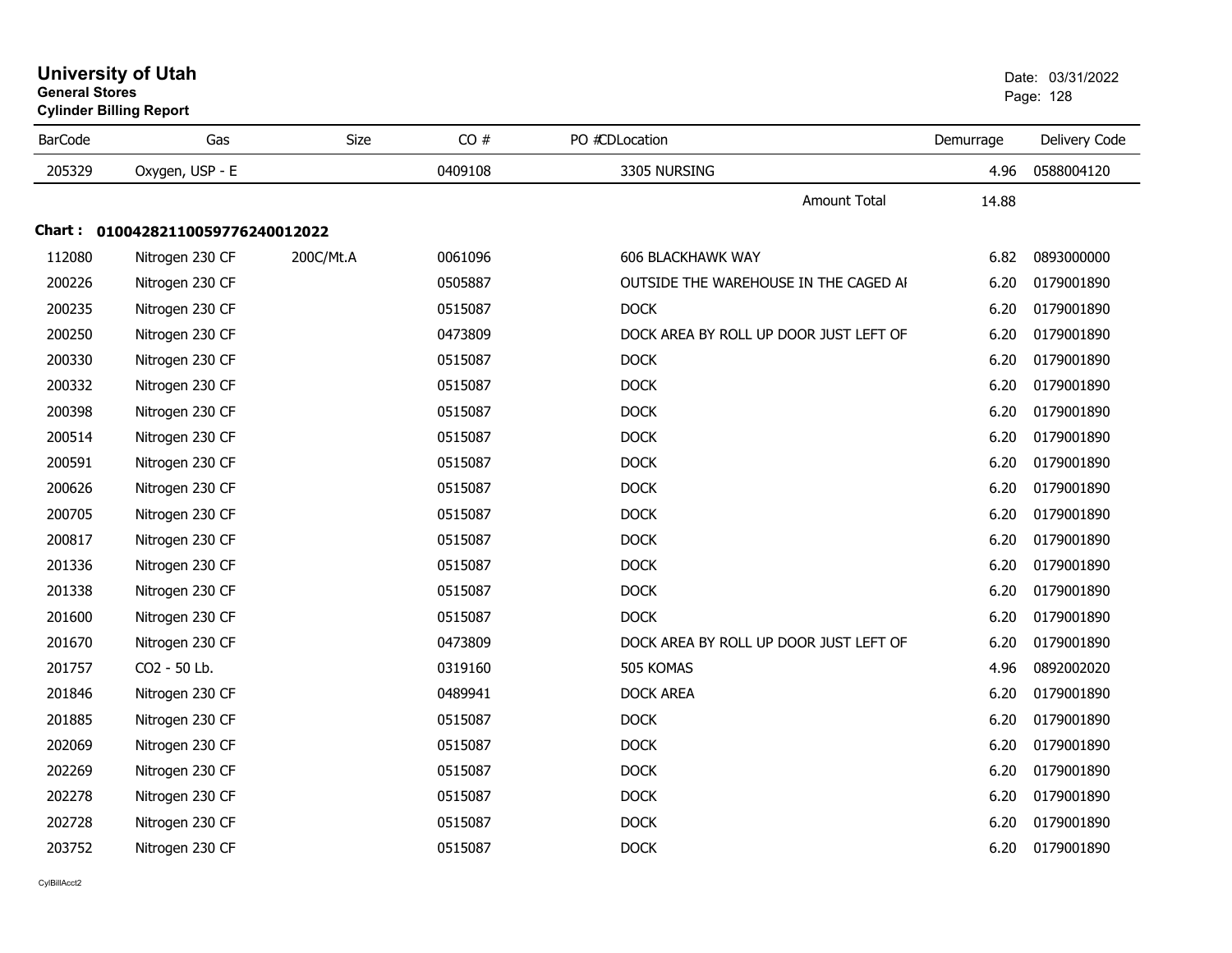| <b>General Stores</b> | <b>University of Utah</b><br><b>Cylinder Billing Report</b> |           |         |                                       |           | Date: 03/31/2022<br>Page: 129 |
|-----------------------|-------------------------------------------------------------|-----------|---------|---------------------------------------|-----------|-------------------------------|
| <b>BarCode</b>        | Gas                                                         | Size      | CO#     | PO #CDLocation                        | Demurrage | Delivery Code                 |
| 203856                | Nitrogen 230 CF                                             |           | 0505887 | OUTSIDE THE WAREHOUSE IN THE CAGED AI | 6.20      | 0179001890                    |
| 205503                | Nitrogen 230 CF                                             |           | 0515087 | <b>DOCK</b>                           | 6.20      | 0179001890                    |
| 205504                | Nitrogen 230 CF                                             |           | 0515087 | <b>DOCK</b>                           | 6.20      | 0179001890                    |
| 822563                | Nitrogen 230 CF                                             |           | 0493771 | OUTSIDE WAREHOUSE IN CAGED AREA       | 11.78     | 0179001890                    |
|                       |                                                             |           |         | <b>Amount Total</b>                   | 178.56    |                               |
|                       | Chart: 01004604903064886240012022                           |           |         |                                       |           |                               |
| 202858                | Argon - 125 CF                                              | 125 CF/UU | 0448937 | BLDG 720 STOCKROOM                    | 4.96      | 0720000000                    |
| 204413                | Nitrogen, 35CF                                              |           | 0490175 | <b>BLDG 720</b>                       | 1.80      | 0720000000                    |
| 204421                | Acetylene - B                                               |           | 0490175 | <b>BLDG 720</b>                       | 6.20      | 0720000000                    |
| 204469                | Acetylene - B                                               |           | 0490175 | <b>BLDG 720</b>                       | 6.20      | 0720000000                    |
| 205805                | Nitrogen, 23 CF                                             |           | 0490175 | <b>BLDG 720</b>                       | 1.80      | 0720000000                    |
| 205868                | Acetylene - B                                               |           | 0490175 | <b>BLDG 720</b>                       | 6.20      | 0720000000                    |
|                       |                                                             |           |         | Amount Total                          | 27.16     |                               |
|                       | Chart: 01007172000005216260012022                           |           |         |                                       |           |                               |
| 200074                | Oxygen, USP                                                 | K/UU      | 0512272 | <b>587 CMC</b>                        | 6.20      | 0512003110                    |
| 200185                | Oxygen, USP                                                 |           | 0517109 | 1353 SMBB                             | 6.20      | 0512003110                    |
| 200293                | Oxygen, USP                                                 |           | 0512272 | <b>587 CMC</b>                        | 6.20      | 0512003110                    |
| 200295                | Oxygen, USP                                                 |           | 0513464 | <b>587 CMC</b>                        | 6.20      | 0512003110                    |
| 200307                | Oxygen, USP                                                 |           | 0512272 | <b>587 CMC</b>                        | 6.20      | 0512003110                    |
| 200655                | Oxygen, USP                                                 |           | 0512272 | <b>587 CMC</b>                        | 6.20      | 0512003110                    |
| 200775                | Oxygen, USP                                                 |           | 0480786 | <b>587 CMC</b>                        | 6.20      | 0512003110                    |
| 200892                | Oxygen, USP                                                 |           | 0506771 | 1419 SMBB                             | 6.20      | 0512003110                    |
| 200990                | Oxygen, USP                                                 |           | 0518237 | 1419 SMBB                             | 1.80      | 0512003110                    |
| 201120                | Oxygen, USP                                                 |           | 0498993 | <b>587 CMC</b>                        | 6.20      | 0512003110                    |
| 201121                | Oxygen, USP                                                 |           | 0518237 | 1419 SMBB                             | 1.80      | 0512003110                    |
| 201130                | Oxygen, USP                                                 |           | 0510655 | 1419 SMBB                             | 4.40      | 0512003110                    |
| 201202                | Air - 233 CF                                                |           | 0487599 | 1419 SMBB                             | 6.20      | 0512003110                    |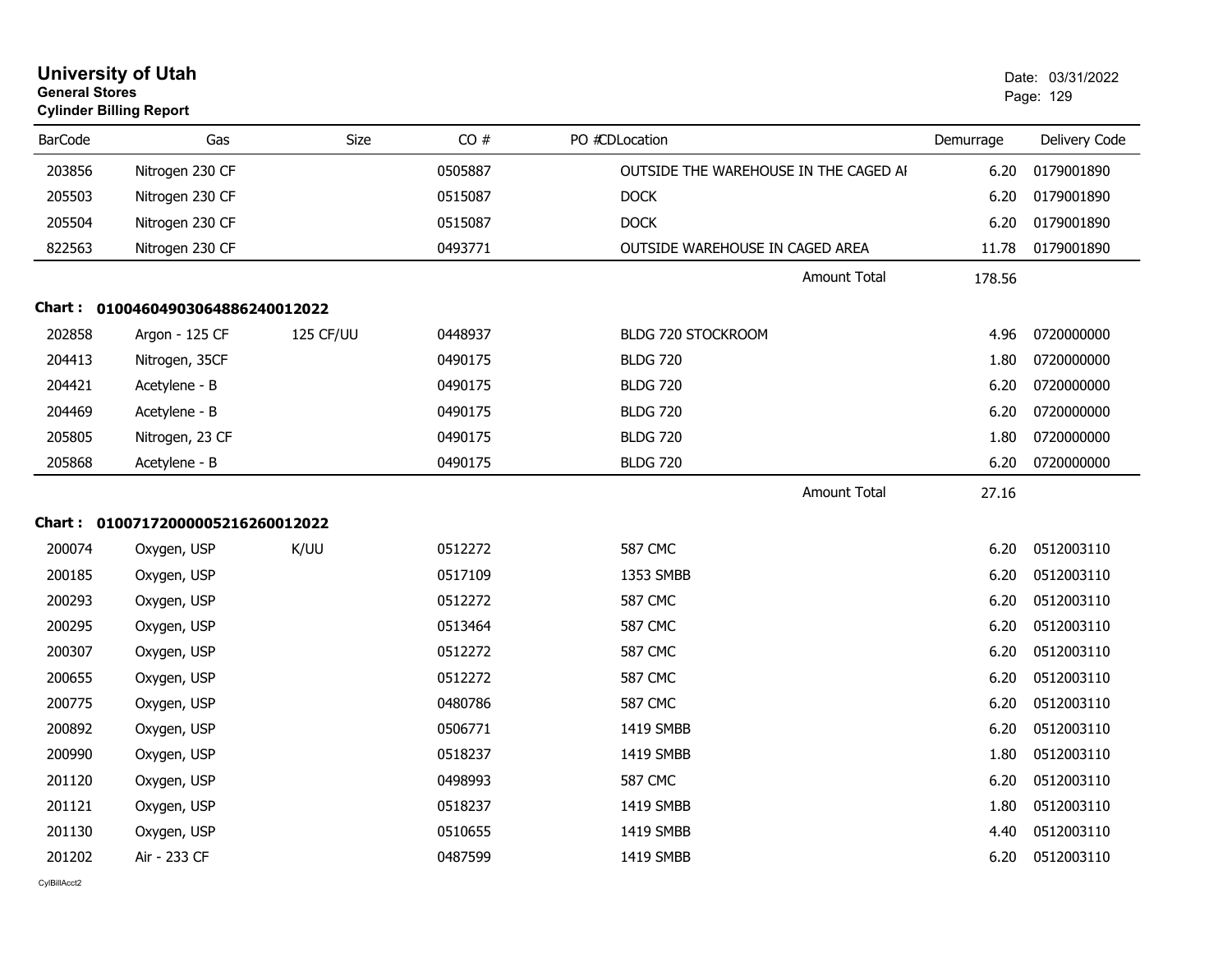| <b>General Stores</b>  | <b>University of Utah</b><br><b>Cylinder Billing Report</b> |             |         |                |           | Date: 03/31/2022<br>Page: 130 |
|------------------------|-------------------------------------------------------------|-------------|---------|----------------|-----------|-------------------------------|
| <b>BarCode</b>         | Gas                                                         | <b>Size</b> | CO#     | PO #CDLocation | Demurrage | Delivery Code                 |
| 201238                 | Oxygen, USP - E                                             |             | 0493670 | 1419 SMBB      | 6.20      | 0512003110                    |
| 201292                 | Air - 233 CF                                                |             | 0487599 | 1419 SMBB      | 6.20      | 0512003110                    |
| 201349                 | Air - 233 CF                                                |             | 0487599 | 1419 SMBB      | 6.20      | 0512003110                    |
| 201730                 | Oxygen, USP                                                 |             | 0512272 | <b>587 CMC</b> | 6.20      | 0512003110                    |
| 201937                 | Oxygen, USP                                                 |             | 0512272 | <b>587 CMC</b> | 6.20      | 0512003110                    |
| 202005                 | Air - 233 CF                                                |             | 0487599 | 1419 SMBB      | 6.20      | 0512003110                    |
| 202017                 | Air - 233 CF                                                |             | 0487599 | 1419 SMBB      | 6.20      | 0512003110                    |
| 202026                 | Oxygen, USP                                                 |             | 0510655 | 1419 SMBB      | 6.20      | 0512003110                    |
| 202208                 | Oxygen, USP                                                 |             | 0498993 | <b>587 CMC</b> | 6.20      | 0512003110                    |
| 202272                 | Oxygen, USP                                                 |             | 0517022 | 1419 SMBB      | 6.20      | 0512003110                    |
| 202390                 | Oxygen, USP - E                                             |             | 0503152 | <b>587 CMC</b> | 6.20      | 0512003110                    |
| 202398                 | Oxygen, USP - E                                             |             | 0515983 | 1419 SMBB      | 4.40      | 0512003110                    |
| 202492                 | Oxygen, USP - E                                             |             | 0517001 | <b>587 CMC</b> | 6.20      | 0512003110                    |
| 202537                 | Oxygen, USP - E                                             |             | 0515984 | <b>587 CMC</b> | 6.20      | 0512003110                    |
| 202540                 | Oxygen, USP - E                                             |             | 0517001 | <b>587 CMC</b> | 6.20      | 0512003110                    |
| 202623                 | Oxygen, USP - E                                             |             | 0517001 | <b>587 CMC</b> | 6.20      | 0512003110                    |
| 202648                 | Oxygen, USP                                                 |             | 0498993 | <b>587 CMC</b> | 6.20      | 0512003110                    |
| 202672                 | Oxygen, USP - E                                             |             | 0517635 | <b>587 CMC</b> | 4.40      | 0512003110                    |
| 202831                 | Oxygen, USP - E                                             |             | 0515983 | 1419 SMBB      | 6.20      | 0512003110                    |
| 202989                 | Oxygen, USP - E                                             |             | 0518237 | 1419 SMBB      | 1.80      | 0512003110                    |
| 203036                 | Oxygen, USP                                                 |             | 0518237 | 1419 SMBB      | 1.80      | 0512003110                    |
| 203038                 | Oxygen, USP                                                 |             | 0517022 | 1419 SMBB      | 6.20      | 0512003110                    |
| 203041                 | Oxygen, USP                                                 |             | 0510655 | 1419 SMBB      | 6.20      | 0512003110                    |
| 203045                 | Oxygen, USP                                                 |             | 0510655 | 1419 SMBB      | 6.20      | 0512003110                    |
| 203050                 | Oxygen, USP                                                 |             | 0515983 | 1419 SMBB      | 6.20      | 0512003110                    |
| 203085                 | Oxygen, USP - E                                             |             | 0517001 | <b>587 CMC</b> | 6.20      | 0512003110                    |
| 203096                 | Oxygen, USP - E                                             |             | 0510655 | 1419 SMBB      | 6.20      | 0512003110                    |
| 203118<br>CvIBillAcct2 | Oxygen, USP - E                                             |             | 0510655 | 1419 SMBB      | 6.20      | 0512003110                    |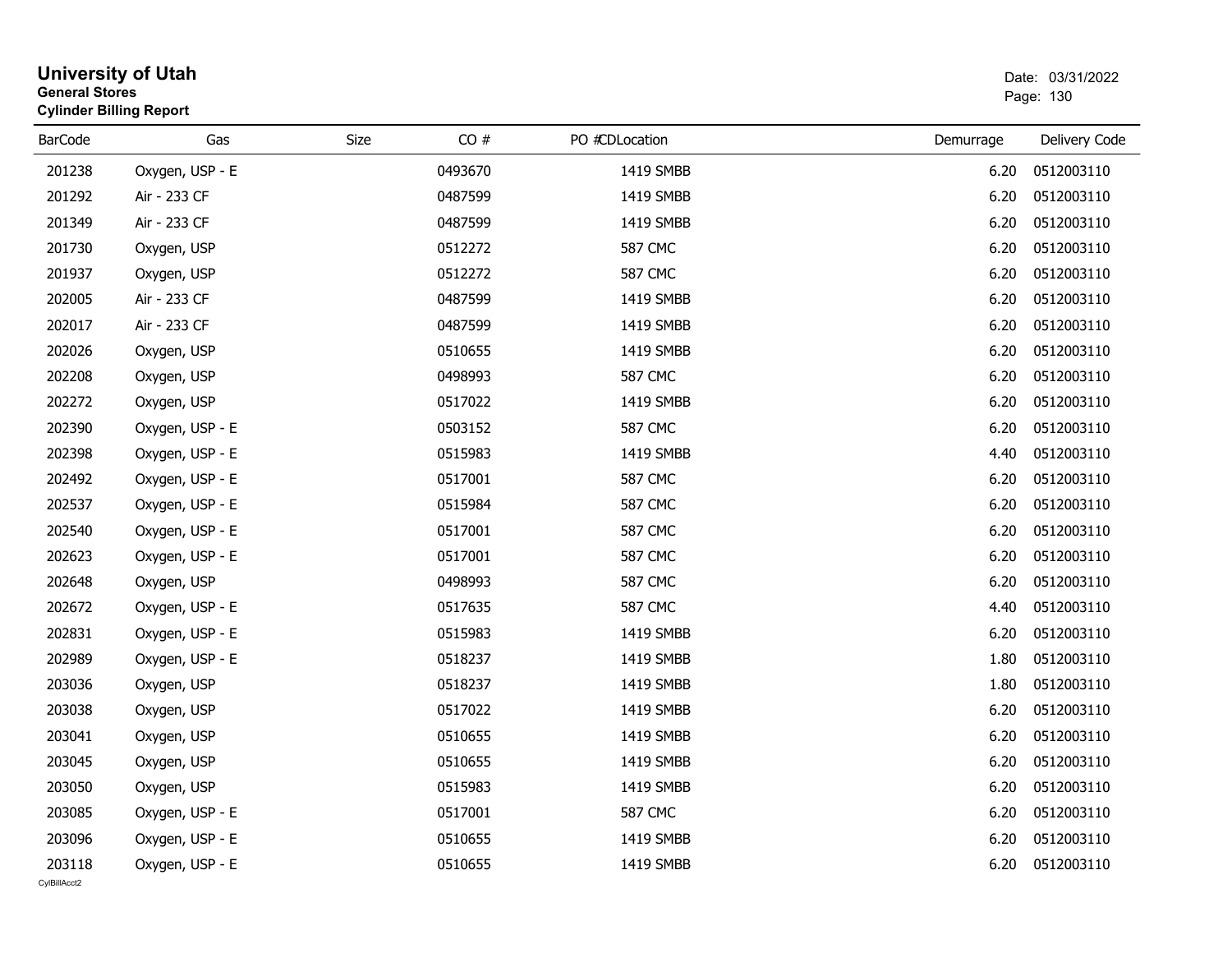| <b>General Stores</b>  | <b>University of Utah</b><br><b>Cylinder Billing Report</b> |             |         |                |           | Date: 03/31/2022<br>Page: 131 |
|------------------------|-------------------------------------------------------------|-------------|---------|----------------|-----------|-------------------------------|
| <b>BarCode</b>         | Gas                                                         | <b>Size</b> | CO#     | PO #CDLocation | Demurrage | Delivery Code                 |
| 203149                 | Oxygen, USP - E                                             |             | 0504280 | <b>587 CMC</b> | 6.20      | 0512003110                    |
| 203173                 | Air - 233 CF                                                |             | 0487599 | 1419 SMBB      | 6.20      | 0512003110                    |
| 203316                 | Oxygen, USP                                                 |             | 0498993 | <b>587 CMC</b> | 6.20      | 0512003110                    |
| 203320                 | Oxygen, USP                                                 |             | 0480786 | <b>587 CMC</b> | 6.20      | 0512003110                    |
| 203322                 | Oxygen, USP                                                 |             | 0513464 | <b>587 CMC</b> | 6.00      | 0512003110                    |
| 203371                 | Oxygen, USP - E                                             |             | 0515984 | <b>587 CMC</b> | 6.20      | 0512003110                    |
| 203382                 | Oxygen, USP - E                                             |             | 0515984 | <b>587 CMC</b> | 6.20      | 0512003110                    |
| 203390                 | Oxygen, USP - E                                             |             | 0517001 | <b>587 CMC</b> | 6.20      | 0512003110                    |
| 203391                 | Oxygen, USP - E                                             |             | 0510655 | 1419 SMBB      | 6.20      | 0512003110                    |
| 203417                 | Oxygen, USP - E                                             |             | 0515983 | 1419 SMBB      | 4.40      | 0512003110                    |
| 203439                 | Oxygen, USP - E                                             |             | 0515983 | 1419 SMBB      | 6.20      | 0512003110                    |
| 203446                 | Oxygen, USP - E                                             |             | 0512272 | <b>587 CMC</b> | 6.20      | 0512003110                    |
| 203654                 | Oxygen, USP - E                                             |             | 0518237 | 1419 SMBB      | 1.80      | 0512003110                    |
| 203815                 | Oxygen, USP                                                 |             | 0512272 | <b>587 CMC</b> | 6.20      | 0512003110                    |
| 203849                 | Oxygen, USP                                                 |             | 0518237 | 1419 SMBB      | 1.80      | 0512003110                    |
| 203947                 | Oxygen, USP                                                 |             | 0517022 | 1419 SMBB      | 6.20      | 0512003110                    |
| 204294                 | Oxygen, USP - E                                             |             | 0518237 | 1419 SMBB      | 1.80      | 0512003110                    |
| 204498                 | Oxygen, USP                                                 |             | 0510655 | 1419 SMBB      | 6.20      | 0512003110                    |
| 204504                 | Oxygen, USP - E                                             |             | 0504280 | <b>587 CMC</b> | 6.20      | 0512003110                    |
| 204535                 | Air - 233 CF                                                |             | 0487599 | 1419 SMBB      | 6.20      | 0512003110                    |
| 204537                 | Oxygen, USP                                                 |             | 0510655 | 1419 SMBB      | 6.20      | 0512003110                    |
| 204597                 | Oxygen, USP                                                 |             | 0510655 | 1419 SMBB      | 4.40      | 0512003110                    |
| 204695                 | Oxygen, USP - E                                             |             | 0496496 | <b>587 CMC</b> | 6.20      | 0512003110                    |
| 205297                 | Oxygen, USP                                                 |             | 0506771 | 1419 SMBB      | 6.20      | 0512003110                    |
| 205299                 | Oxygen, USP                                                 |             | 0517022 | 1419 SMBB      | 6.20      | 0512003110                    |
| 205313                 | Oxygen, USP - E                                             |             | 0517001 | <b>587 CMC</b> | 6.20      | 0512003110                    |
| 205324                 | Oxygen, USP - E                                             |             | 0511520 | <b>587 CMC</b> | 6.20      | 0512003110                    |
| 205327<br>CvIBillAcct2 | Oxygen, USP - E                                             |             | 0515983 | 1419 SMBB      | 6.20      | 0512003110                    |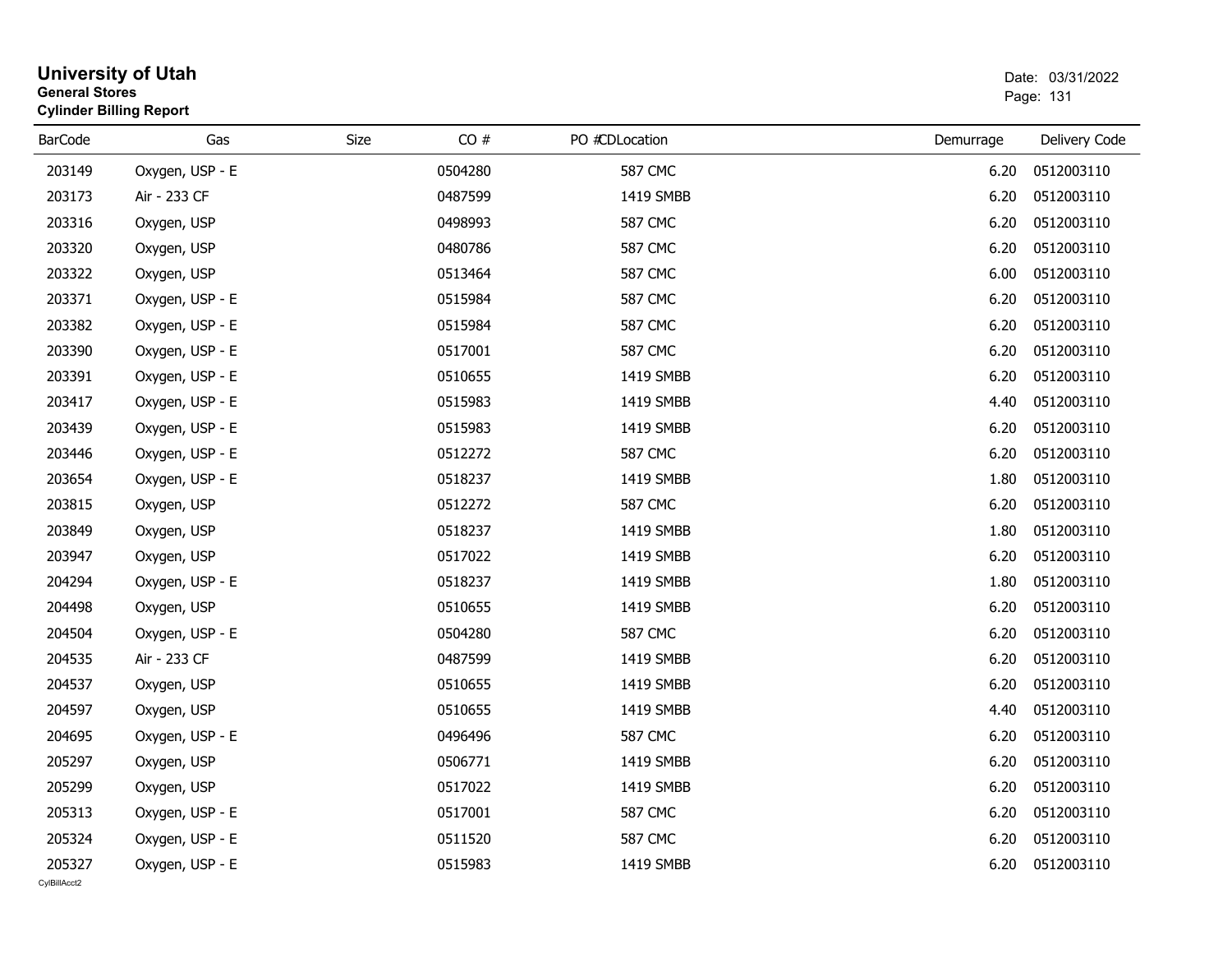| <b>General Stores</b>  | <b>University of Utah</b><br><b>Cylinder Billing Report</b> |      |         |                |           | Date: 03/31/2022<br>Page: 132 |
|------------------------|-------------------------------------------------------------|------|---------|----------------|-----------|-------------------------------|
| <b>BarCode</b>         | Gas                                                         | Size | CO#     | PO #CDLocation | Demurrage | Delivery Code                 |
| 205340                 | Oxygen, USP - E                                             |      | 0517635 | <b>587 CMC</b> | 4.40      | 0512003110                    |
| 205348                 | Oxygen, USP - E                                             |      | 0517001 | <b>587 CMC</b> | 6.20      | 0512003110                    |
| 205433                 | Oxygen, USP - E                                             |      | 0512671 | 587/CMC        | 6.20      | 0512003110                    |
| 205434                 | Oxygen, USP - E                                             |      | 0517022 | 1419 SMBB      | 6.20      | 0512003110                    |
| 205437                 | Oxygen, USP - E                                             |      | 0506771 | 1419 SMBB      | 5.00      | 0512003110                    |
| 205442                 | Oxygen, USP - E                                             |      | 0512553 | <b>587 CMC</b> | 6.20      | 0512003110                    |
| 205466                 | Oxygen, USP - E                                             |      | 0517635 | <b>587 CMC</b> | 4.40      | 0512003110                    |
| 205470                 | Oxygen, USP - E                                             |      | 0506778 | <b>587 CMC</b> | 6.20      | 0512003110                    |
| 205613                 | Oxygen, USP                                                 |      | 0513464 | <b>587 CMC</b> | 6.20      | 0512003110                    |
| 205621                 | Oxygen, USP                                                 |      | 0512272 | <b>587 CMC</b> | 6.20      | 0512003110                    |
| 205751                 | Oxygen, USP                                                 |      | 0512272 | <b>587 CMC</b> | 6.20      | 0512003110                    |
| 205837                 | Oxygen, USP                                                 |      | 0512272 | <b>587 CMC</b> | 6.20      | 0512003110                    |
| 205838                 | Oxygen, USP                                                 |      | 0518237 | 1419 SMBB      | 1.80      | 0512003110                    |
| 205888                 | Oxygen, USP - E                                             |      | 0517022 | 1419 SMBB      | 6.20      | 0512003110                    |
| 205894                 | Oxygen, USP                                                 |      | 0510655 | 1419 SMBB      | 6.20      | 0512003110                    |
| 205902                 | Oxygen, USP                                                 |      | 0510655 | 1419 SMBB      | 6.20      | 0512003110                    |
| 205906                 | Oxygen, USP                                                 |      | 0512272 | <b>587 CMC</b> | 6.20      | 0512003110                    |
| 205907                 | Oxygen, USP                                                 |      | 0515983 | 1419 SMBB      | 6.20      | 0512003110                    |
| 205938                 | Oxygen, USP - E                                             |      | 0515983 | 1419 SMBB      | 6.20      | 0512003110                    |
| 205961                 | Oxygen, USP - E                                             |      | 0511520 | <b>587 CMC</b> | 6.20      | 0512003110                    |
| 820317                 | Oxygen, USP - E                                             |      | 0496496 | <b>587 CMC</b> | 8.37      | 0512003110                    |
| 821603                 | Oxygen, USP - E                                             |      | 0484924 | <b>587 CMC</b> | 2.43      | 0512003110                    |
| 821618                 | Oxygen, USP - E                                             |      | 0512553 | <b>587 CMC</b> | 2.43      | 0512003110                    |
| 822055                 | Oxygen, USP                                                 |      | 0489826 | <b>587 CMC</b> | 8.37      | 0512003110                    |
| 822060                 | Oxygen, USP                                                 |      | 0489826 | <b>587 CMC</b> | 8.37      | 0512003110                    |
| 822448                 | Oxygen, USP - E                                             |      | 0493245 | 1419 SMBB      | 8.37      | 0512003110                    |
| 822997                 | Oxygen, USP - E                                             |      | 0515984 | <b>587 CMC</b> | 8.37      | 0512003110                    |
| 823071<br>CvIBillAcct2 | Oxygen, USP - E                                             |      | 0513079 | <b>587 CMC</b> | 8.37      | 0512003110                    |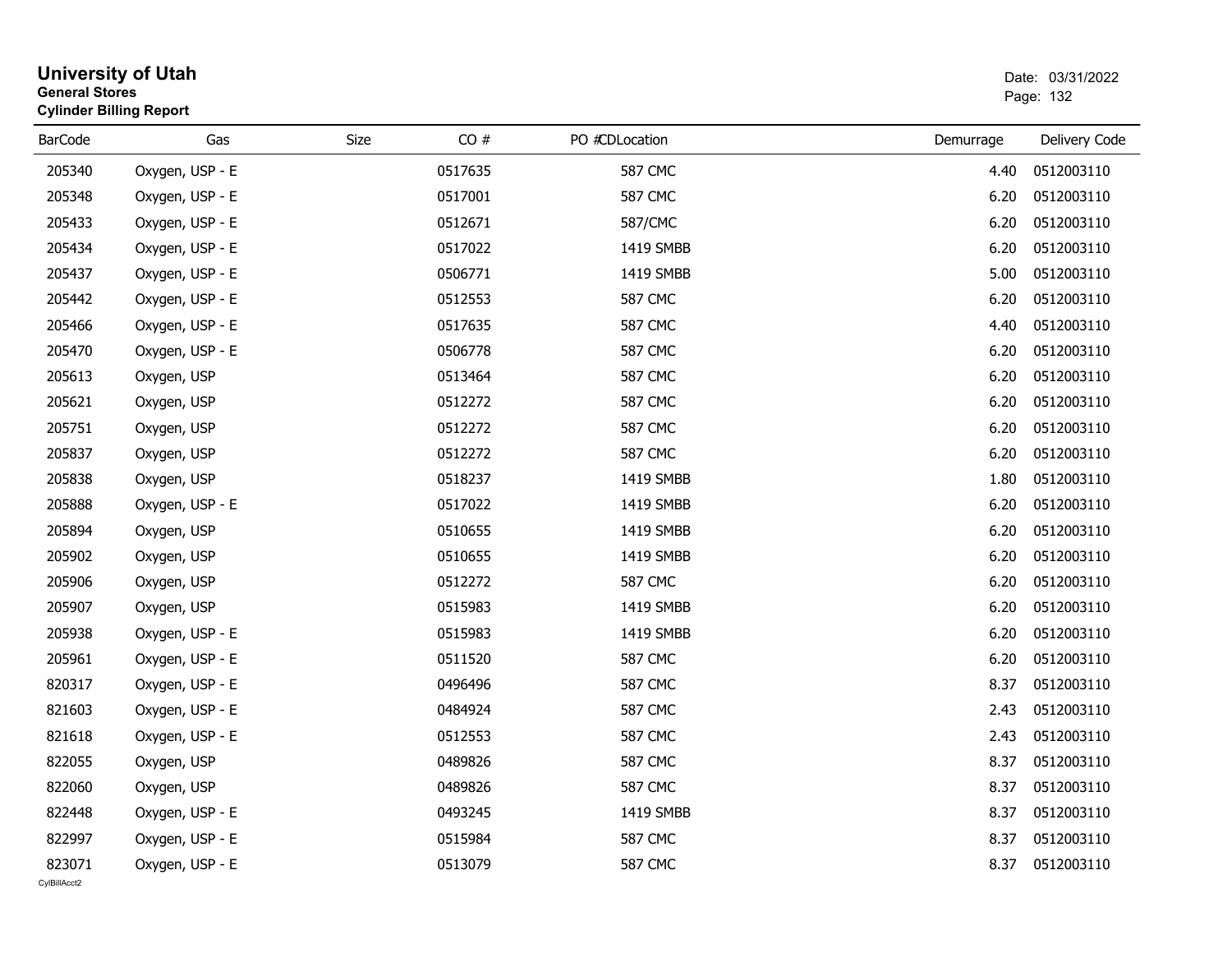| <b>General Stores</b> | <b>University of Utah</b><br><b>Cylinder Billing Report</b> |           |         |                |                     |           | Date: 03/31/2022<br>Page: 133 |
|-----------------------|-------------------------------------------------------------|-----------|---------|----------------|---------------------|-----------|-------------------------------|
| <b>BarCode</b>        | Gas                                                         | Size      | CO#     | PO #CDLocation |                     | Demurrage | Delivery Code                 |
| 823341                | Oxygen, USP - E                                             |           | 0501072 | <b>587 CMC</b> |                     | 8.37      | 0512003110                    |
| 824397                | Oxygen, USP                                                 |           | 0510655 | 1419 SMBB      |                     | 8.37      | 0512003110                    |
| 824667                | Oxygen, USP - E                                             |           | 0511520 | <b>587 CMC</b> |                     | 8.37      | 0512003110                    |
| 824671                | Oxygen, USP - E                                             |           | 0511520 | <b>587 CMC</b> |                     | 8.37      | 0512003110                    |
| 824672                | Oxygen, USP - E                                             |           | 0511520 | <b>587 CMC</b> |                     | 8.37      | 0512003110                    |
| 824833                | Oxygen, USP - E                                             |           | 0512552 | 1355 SMBB      |                     | 8.37      | 0512003110                    |
| 824834                | Oxygen, USP - E                                             |           | 0512552 | 1355 SMBB      |                     | 5.94      | 0512003110                    |
| 824835                | Oxygen, USP - E                                             |           | 0512552 | 1355 SMBB      |                     | 8.37      | 0512003110                    |
| 824839                | Oxygen, USP - E                                             |           | 0512553 | <b>587 CMC</b> |                     | 2.43      | 0512003110                    |
| 824840                | Oxygen, USP - E                                             |           | 0512553 | <b>587 CMC</b> |                     | 8.37      | 0512003110                    |
| 824842                | Oxygen, USP - E                                             |           | 0512553 | <b>587 CMC</b> |                     | 8.37      | 0512003110                    |
| 824845                | Oxygen, USP - E                                             |           | 0512553 | <b>587 CMC</b> |                     | 8.37      | 0512003110                    |
| 824851                | Oxygen, USP - E                                             |           | 0512553 | <b>587 CMC</b> |                     | 8.37      | 0512003110                    |
| 824852                | Oxygen, USP - E                                             |           | 0512553 | <b>587 CMC</b> |                     | 8.37      | 0512003110                    |
| 824853                | Oxygen, USP - E                                             |           | 0512553 | <b>587 CMC</b> |                     | 8.37      | 0512003110                    |
| 824854                | Oxygen, USP - E                                             |           | 0512553 | <b>587 CMC</b> |                     | 8.37      | 0512003110                    |
| 824855                | Oxygen, USP - E                                             |           | 0512553 | <b>587 CMC</b> |                     | 8.37      | 0512003110                    |
| 824938                | Oxygen, USP - E                                             |           | 0513464 | <b>587 CMC</b> |                     | 8.37      | 0512003110                    |
| 824941                | Oxygen, USP - E                                             |           | 0513464 | <b>587 CMC</b> |                     | 8.37      | 0512003110                    |
| 824942                | Oxygen, USP - E                                             |           | 0513464 | <b>587 CMC</b> |                     | 8.37      | 0512003110                    |
| 824979                | Oxygen, USP - E                                             |           | 0513079 | <b>587 CMC</b> |                     | 8.37      | 0512003110                    |
| 825269                | Oxygen, USP - E                                             |           | 0515984 | <b>587 CMC</b> |                     | 8.37      | 0512003110                    |
| 825270                | Oxygen, USP - E                                             |           | 0515984 | <b>587 CMC</b> |                     | 8.37      | 0512003110                    |
|                       |                                                             |           |         |                | <b>Amount Total</b> | 741.82    |                               |
|                       | Chart: 01007172000005216260312022                           |           |         |                |                     |           |                               |
| 113337                | $CO2 - E$                                                   | E/MT. AIR | 0062290 | ARC LOADING    |                     | 6.51      | 0587000000                    |
| 115032                | CO2 - E                                                     |           | 0088031 | <b>DOCK</b>    |                     | 5.58      | 0587000000                    |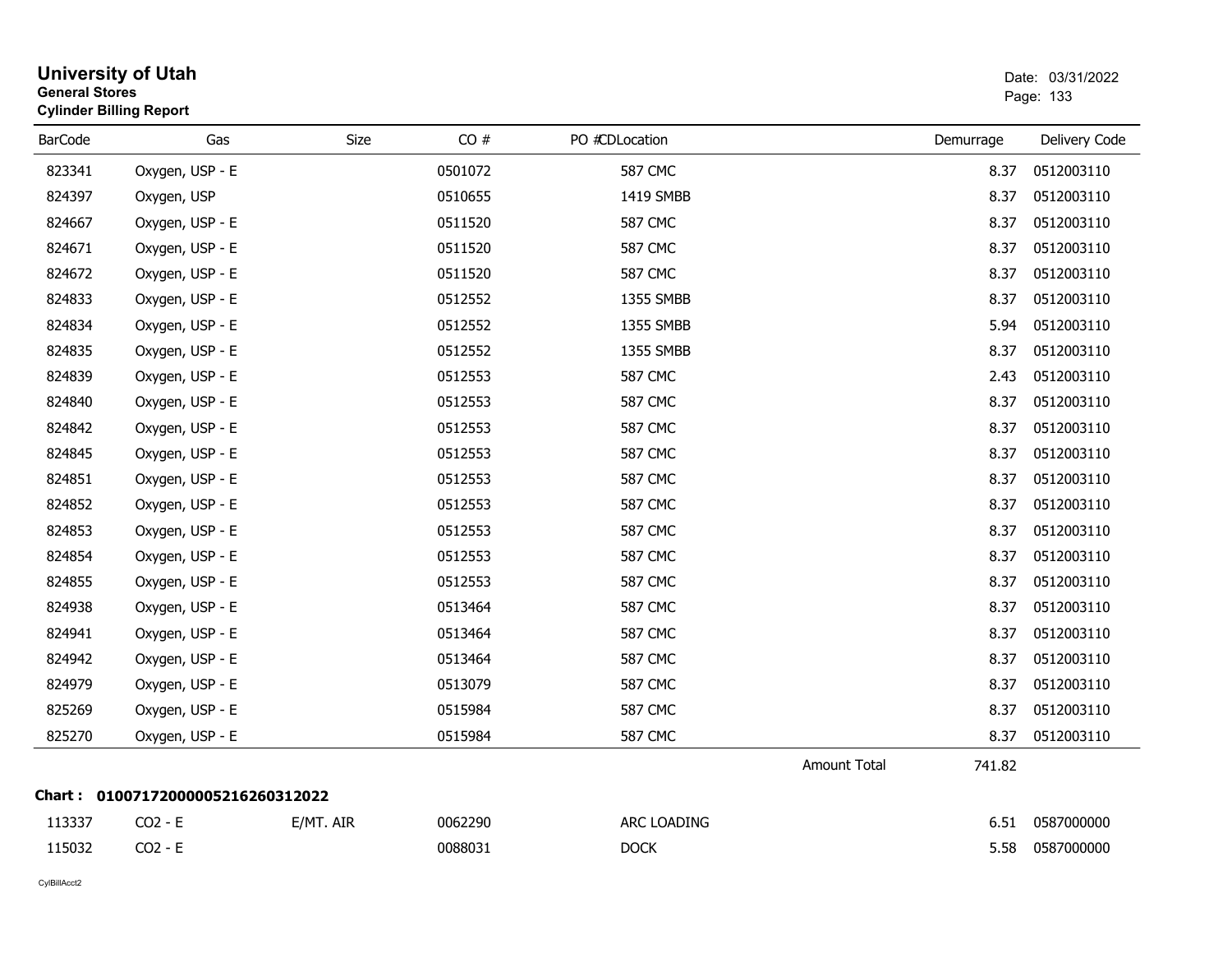| <b>General Stores</b> | <b>University of Utah</b><br><b>Cylinder Billing Report</b> |             |         |                       |                               | Date: 03/31/2022<br>Page: 134 |  |
|-----------------------|-------------------------------------------------------------|-------------|---------|-----------------------|-------------------------------|-------------------------------|--|
| <b>BarCode</b>        | Gas                                                         | <b>Size</b> | CO#     | PO #CDLocation        | Demurrage                     | Delivery Code                 |  |
| 200269                | N2, Liquid, 160                                             |             | 0518298 | <b>BLDG 585 RM 20</b> | 12.80                         | 0587000000                    |  |
| 201713                | N2, Liquid LX45                                             |             | 0517469 | 585 RM 20             | 44.80                         | 0587000000                    |  |
| 203481                | CO2 - 50 Lb.                                                |             | 0334204 | <b>BASEMENT SMBB</b>  | 4.96                          | 0587000000                    |  |
| 203571                | N2, Liquid GP45                                             |             | 0516512 | BLDG 585 RM 20        | 4.80                          | 0587000000                    |  |
| 203713                | N2, Liquid LX45                                             |             | 0517085 | <b>BLDG 585 RM 20</b> | 36.80                         | 0587000000                    |  |
| 204582                | CO2 - 50 Lb.                                                |             | 0385055 | BLDG 587 DOCK         | 4.96                          | 0512003110                    |  |
| 205745                | $CO2 - E$                                                   |             | 0404331 | <b>BLDG 587</b>       | 4.96                          | 0587000000                    |  |
| 825041                | CO2 - Siphon                                                |             | 0516630 | <b>BLDG 585 RM 10</b> | 8.37                          | 0587000000                    |  |
| 825045                | CO2 - Siphon                                                |             | 0515494 | 585 Rm 10             | 8.37                          | 0587000000                    |  |
|                       |                                                             |             |         |                       | <b>Amount Total</b><br>142.91 |                               |  |
|                       | Chart: 01007172000005216620312022                           |             |         |                       |                               |                               |  |
| 200316                | Oxygen, USP                                                 | K/UU        | 0499798 | <b>587 CMC</b>        | 6.20                          | 0512003110                    |  |
| 200338                | Oxygen, USP                                                 |             | 0340406 | SMBB ANIMAL FACILITY  | 4.96                          | 0587000000                    |  |
| 200401                | Oxygen, USP                                                 |             | 0340406 | SMBB ANIMAL FACILITY  | 4.96                          | 0587000000                    |  |
| 200771                | Oxygen, USP                                                 |             | 0514312 | 1419 SMBB             | 6.20                          | 0512003110                    |  |
| 201139                | Oxygen, USP                                                 |             | 0507090 | 1353 SMBB             | 6.20                          | 0512003110                    |  |
| 201232                | Oxygen, USP - E                                             |             | 0462656 | <b>BLDG 587</b>       | 4.96                          | 0512003110                    |  |
| 201824                | Oxygen, USP - E                                             |             | 0449647 | <b>bldg 587</b>       | 4.96                          | 0587000000                    |  |
| 201827                | Oxygen, USP - E                                             |             | 0467463 | <b>BLDG 587</b>       | 6.20                          | 0512003110                    |  |
| 201833                | Air - 233 CF                                                |             | 0499797 | 1419 SMBB             | 6.20                          | 0512003110                    |  |
| 202152                | Oxygen, USP                                                 |             | 0499798 | <b>587 CMC</b>        | 6.20                          | 0512003110                    |  |
| 202273                | Oxygen, USP                                                 |             | 0499798 | <b>587 CMC</b>        | 6.20                          | 0512003110                    |  |
| 202311                | Oxygen, USP - E                                             |             | 0469922 | <b>SMBB 311</b>       | 6.20                          | 0512003110                    |  |
| 202924                | Oxygen, USP                                                 |             | 0508757 | <b>BLDG 587</b>       | 6.20                          | 0512003110                    |  |
| 203039                | Oxygen, USP                                                 |             | 0499798 | <b>587 CMC</b>        | 6.20                          | 0512003110                    |  |
| 203368                | Oxygen, USP - E                                             |             | 0469922 | <b>SMBB 311</b>       | 6.20                          | 0512003110                    |  |
| 203440                | Oxygen, USP - E                                             |             | 0454768 | 1419 SMBB             | 4.96                          | 0512003110                    |  |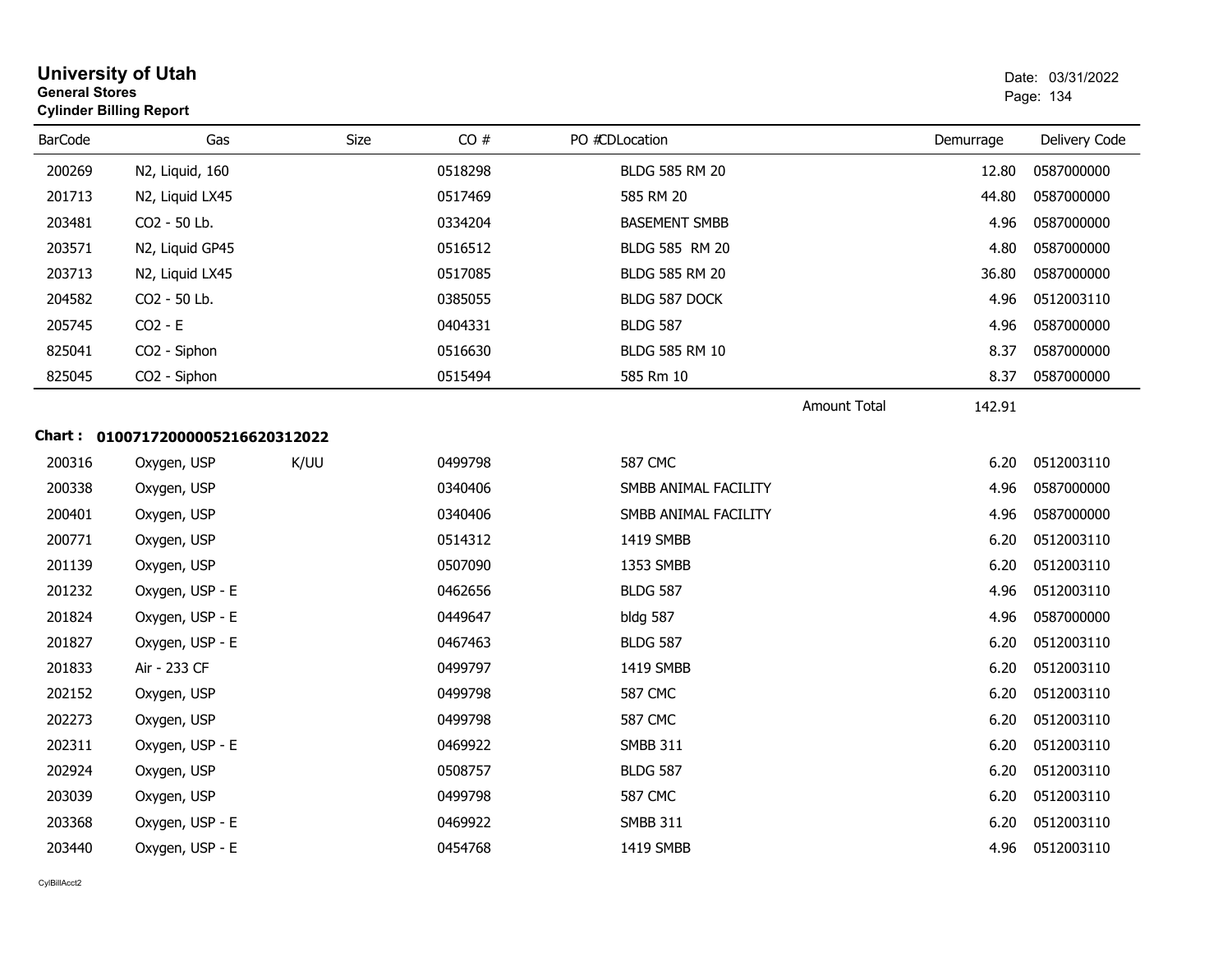| <b>General Stores</b><br><b>Cylinder Billing Report</b> | <b>University of Utah</b> |      |         |                      |                                                  | Date: 03/31/2022<br>Page: 135 |
|---------------------------------------------------------|---------------------------|------|---------|----------------------|--------------------------------------------------|-------------------------------|
| <b>BarCode</b>                                          | Gas                       | Size | CO#     | PO #CDLocation       | Demurrage                                        | Delivery Code                 |
| 203775                                                  | Oxygen, USP               |      | 0514312 | 1419 SMBB            | 6.20                                             | 0512003110                    |
| 203896                                                  | Oxygen, USP               |      | 0340406 | SMBB ANIMAL FACILITY | 4.96                                             | 0587000000                    |
| 203953                                                  | Oxygen, USP               |      | 0469922 | <b>SMBB 311</b>      | 6.20                                             | 0512003110                    |
| 205294                                                  | Oxygen, USP               |      | 0499798 | <b>587 CMC</b>       | 6.20                                             | 0512003110                    |
| 205300                                                  | Oxygen, USP               |      | 0495176 | <b>587 CMC</b>       | 6.20                                             | 0512003110                    |
| 205301                                                  | Oxygen, USP               |      | 0499798 | <b>587 CMC</b>       | 1.80                                             | 0512003110                    |
| 205454                                                  | Oxygen, USP - E           |      | 0475902 | <b>Bldg 587</b>      | 6.20                                             | 0512003110                    |
| 205900                                                  | Oxygen, USP               |      | 0495176 | <b>587 CMC</b>       | 6.20                                             | 0512003110                    |
| 205905                                                  | Oxygen, USP               |      | 0499798 | <b>587 CMC</b>       | 6.20                                             | 0512003110                    |
| 813897                                                  | Oxygen, USP               |      | 0431351 | 1419 BLDG 151        | 7.13                                             | 0512003110                    |
| 814787                                                  | Oxygen, USP               |      | 0438535 | BLDG 151 RM 1419     | 7.13                                             | 0512003110                    |
| 819123                                                  | Oxygen, USP - E           |      | 0469922 | <b>SMBB 311</b>      | 8.37                                             | 0512003110                    |
| 819553                                                  | Oxygen, USP - E           |      | 0472366 | <b>587 CMC</b>       | 8.37                                             | 0512003110                    |
| 820473                                                  | Oxygen, USP               |      | 0478711 | <b>587 CMC</b>       | 8.37                                             | 0512003110                    |
| 820475                                                  | Oxygen, USP               |      | 0478711 | <b>587 CMC</b>       | 8.37                                             | 0512003110                    |
| 820477                                                  | Oxygen, USP               |      | 0478711 | <b>587 CMC</b>       | 8.37                                             | 0512003110                    |
| 822438                                                  | Oxygen, USP - E           |      | 0501796 | 1419 SMBB            | 8.37                                             | 0512003110                    |
| 822752                                                  | Oxygen, USP               |      | 0495176 | <b>587 CMC</b>       | 2.43                                             | 0512003110                    |
| 823473                                                  | Oxygen, USP               |      | 0501320 | <b>587 CMC</b>       | 8.37                                             | 0512003110                    |
| 823474                                                  | Oxygen, USP               |      | 0501320 | <b>587 CMC</b>       | 8.37                                             | 0512003110                    |
| 824314                                                  | Oxygen, USP               |      | 0508755 | 1419 SMBB            | 8.37                                             | 0512003110                    |
| 824319                                                  | Oxygen, USP - E           |      | 0508755 | 1419 SMBB            | 8.37                                             | 0512003110                    |
| 824998                                                  | Oxygen, USP               |      | 0514312 | 1419 SMBB            | 8.37                                             | 0512003110                    |
| 825000                                                  | Oxygen, USP               |      | 0514312 | 1419 SMBB            | 5.94                                             | 0512003110                    |
| 825003                                                  | Oxygen, USP               |      | 0514312 | 1419 SMBB            | 5.94                                             | 0512003110                    |
|                                                         |                           |      |         |                      | $\sim$ $\sim$ $\sim$ $\sim$ $\sim$ $\sim$ $\sim$ |                               |

Amount Total

263.80

#### **Chart : 01007172000005216620712022**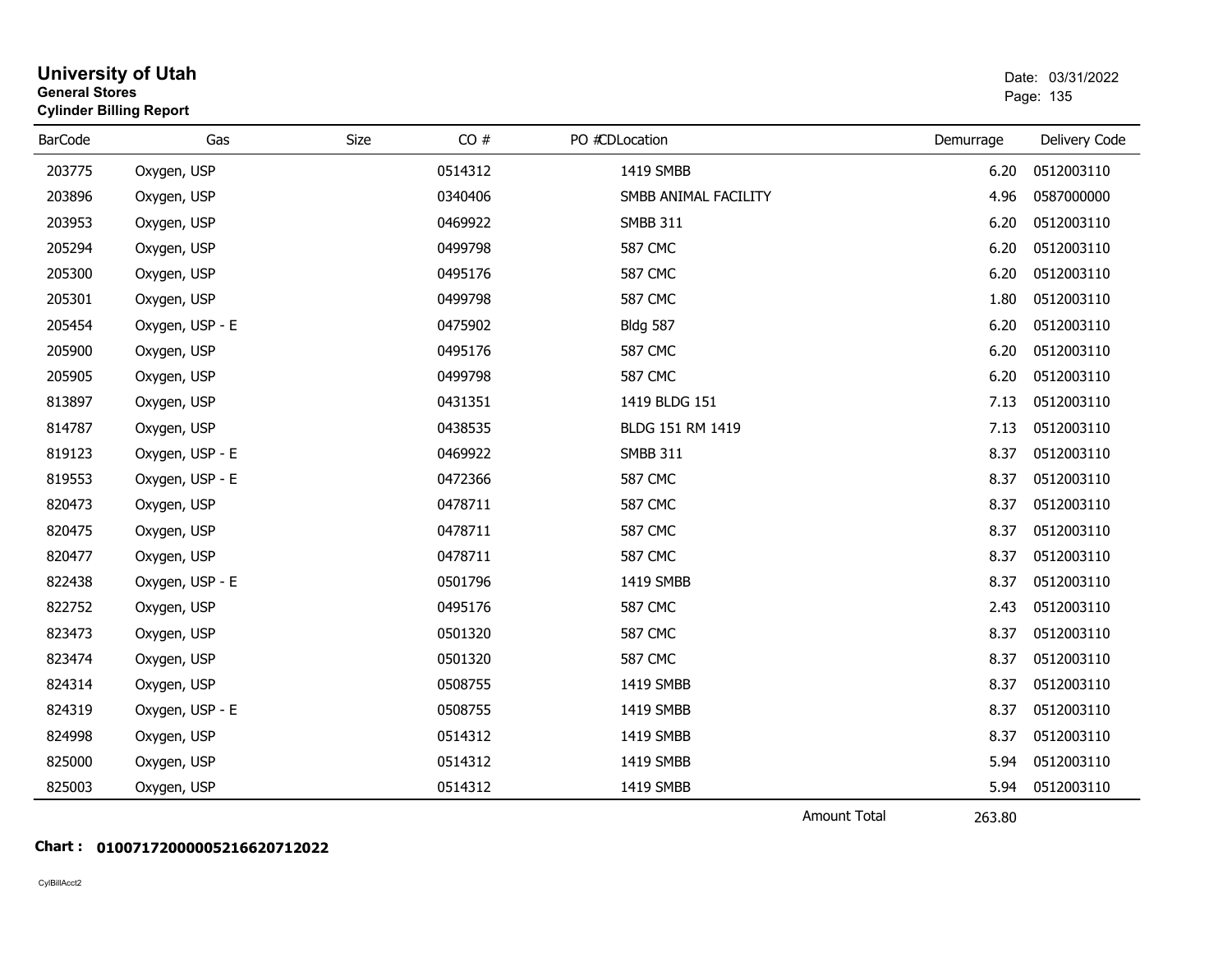|                | General Stores<br><b>Cylinder Billing Report</b> |      |         |                                | Page: 136 |               |  |
|----------------|--------------------------------------------------|------|---------|--------------------------------|-----------|---------------|--|
| <b>BarCode</b> | Gas                                              | Size | CO#     | PO #CDLocation                 | Demurrage | Delivery Code |  |
| 200036         | CO2 - 50 Lb.                                     | K/UU | 0517209 | <b>587 CMC</b>                 | 6.20      | 0512003110    |  |
| 200278         | CO2 - 50 Lb.                                     |      | 0514016 | 42 BPRB                        | 0.60      | 0512003110    |  |
| 200355         | CO2 - 50 Lb.                                     |      | 0516233 | 1355 SMBB                      | 6.20      | 0512003110    |  |
| 200360         | CO2 - 50 Lb.                                     |      | 0514763 | LL355 HCI RN                   | 3.60      | 0512003110    |  |
| 200360         | CO2 - 50 Lb.                                     |      | 0518426 | B0630 Skaggs                   | 1.20      | 0512003110    |  |
| 200361         | CO2 - 50 Lb.                                     |      | 0478838 | Bldg 581, Rm B0630             | 6.20      | 0512003110    |  |
| 200364         | CO2 - 50 Lb.                                     |      | 0518488 | 587/CMC                        | 0.40      | 0512003110    |  |
| 200463         | CO2 - 50 Lb.                                     |      | 0509385 | 587 CMC-Dock                   | 6.20      | 0512003110    |  |
| 200518         | CO2 - 50 Lb.                                     |      | 0516934 | A0209 Moran Eye Ctr            | 6.20      | 0512003110    |  |
| 200664         | CO2 - 50 Lb.                                     |      | 0518426 | B0630 Skaggs                   | 1.20      | 0512003110    |  |
| 200729         | CO2 - 50 Lb.                                     |      | 0517741 | 1355 SMBB                      | 4.20      | 0512003110    |  |
| 200731         | CO2 - 50 Lb.                                     |      | 0516233 | 1355 SMBB                      | 2.00      | 0512003110    |  |
| 200731         | CO2 - 50 Lb.                                     |      | 0518488 | 587/CMC                        | 0.40      | 0512003110    |  |
| 200795         | CO2 - 50 Lb.                                     |      | 0511295 | 1355 SMBB                      | 6.20      | 0512003110    |  |
| 200861         | CO2 - 50 Lb.                                     |      | 0514763 | LL355 HCI RN                   | 3.60      | 0512003110    |  |
| 200861         | CO2 - 50 Lb.                                     |      | 0518426 | B0630 Skaggs                   | 1.20      | 0512003110    |  |
| 200884         | CO2 - 50 Lb.                                     |      | 0518488 | 587/CMC                        | 0.40      | 0512003110    |  |
| 200911         | CO2 - 50 Lb.                                     |      | 0516906 | 42 BPRB                        | 2.20      | 0512003110    |  |
| 200913         | CO2 - 50 Lb.                                     |      | 0511039 | <b>587 CMC</b>                 | 6.20      | 0512003110    |  |
| 200949         | CO2 - 50 Lb.                                     |      | 0517324 | 42 BPRB                        | 5.60      | 0512003110    |  |
| 200998         | CO2 - 50 Lb.                                     |      | 0513817 | 383 Dirty Room Side Colorow Dr | 1.40      | 0512003110    |  |
| 201012         | CO2 - 50 Lb.                                     |      | 0517741 | 1355 SMBB                      | 4.20      | 0512003110    |  |
| 201065         | CO2 - 50 Lb.                                     |      | 0517758 | 42 BPRB                        | 4.00      | 0512003110    |  |
| 201225         | CO2 - 50 Lb.                                     |      | 0518096 | LL355 HCI N                    | 2.60      | 0512003110    |  |
| 201526         | CO2 - 50 Lb.                                     |      | 0515649 | <b>587 CMC</b>                 | 5.80      | 0512003110    |  |
| 201686         | CO2 - 50 Lb.                                     |      | 0518096 | LL355 HCI N                    | 2.60      | 0512003110    |  |
| 201692         | CO2 - 50 Lb.                                     |      | 0516236 | LL550 HCI S                    | 6.20      | 0512003110    |  |
| 201704         | CO2 - 50 Lb.                                     |      | 0517209 | <b>587 CMC</b>                 | 6.20      | 0512003110    |  |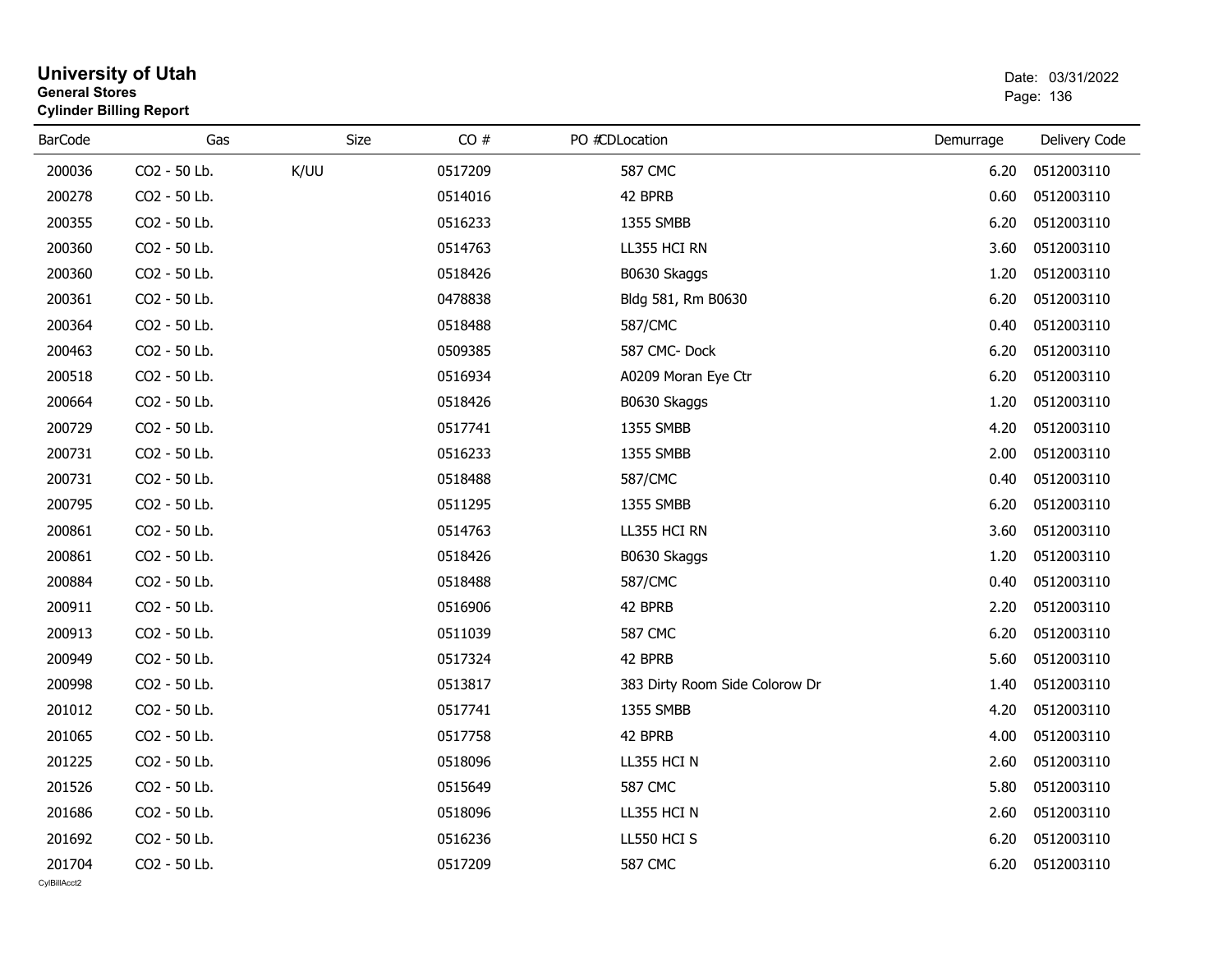|                | General Stores<br><b>Cylinder Billing Report</b> |      |         |                                  |           | Page: 137     |  |  |
|----------------|--------------------------------------------------|------|---------|----------------------------------|-----------|---------------|--|--|
| <b>BarCode</b> | Gas                                              | Size | CO#     | PO #CDLocation                   | Demurrage | Delivery Code |  |  |
| 201756         | CO2 - 50 Lb.                                     |      | 0518426 | B0630 Skaggs                     | 1.20      | 0512003110    |  |  |
| 202219         | CO2 - 50 Lb.                                     |      | 0513817 | 383 Dirty Room Side Colorow Dr   | 3.60      | 0512003110    |  |  |
| 202219         | CO2 - 50 Lb.                                     |      | 0518426 | B0630 Skaggs                     | 1.20      | 0512003110    |  |  |
| 202283         | CO2 - 50 Lb.                                     |      | 0511295 | 1355 SMBB                        | 6.20      | 0512003110    |  |  |
| 202352         | CO2 - 50 Lb.                                     |      | 0515649 | <b>587 CMC</b>                   | 6.20      | 0512003110    |  |  |
| 202464         | CO2 - 50 Lb.                                     |      | 0517000 | LL355 HCI N                      | 3.60      | 0512003110    |  |  |
| 202468         | CO2 - 50 Lb.                                     |      | 0513724 | B0630 Skaggs                     | 5.00      | 0512003110    |  |  |
| 202507         | CO2 - 50 Lb.                                     |      | 0517209 | <b>587 CMC</b>                   | 5.80      | 0512003110    |  |  |
| 202643         | CO2 - 50 Lb.                                     |      | 0517209 | <b>587 CMC</b>                   | 6.20      | 0512003110    |  |  |
| 202747         | CO2 - 50 Lb.                                     |      | 0513800 | 587/CMC                          | 5.80      | 0512003110    |  |  |
| 202789         | CO2 - 50 Lb.                                     |      | 0518488 | 587/CMC                          | 0.40      | 0512003110    |  |  |
| 203109         | $CO2 - E$                                        |      | 0511785 | So Biology Hallway               | 6.20      | 0512003110    |  |  |
| 203303         | CO2 - 50 Lb.                                     |      | 0518096 | LL355 HCI N                      | 2.60      | 0512003110    |  |  |
| 203305         | CO2 - 50 Lb.                                     |      | 0514763 | LL355 HCI RN                     | 6.20      | 0512003110    |  |  |
| 203309         | CO2 - 50 Lb.                                     |      | 0518488 | 587/CMC                          | 0.40      | 0512003110    |  |  |
| 203310         | CO2 - 50 Lb.                                     |      | 0511890 | 10M BPRB - viviraum              | 6.20      | 0512003110    |  |  |
| 203479         | CO2 - 50 Lb.                                     |      | 0518096 | LL355 HCI N                      | 2.60      | 0512003110    |  |  |
| 203488         | CO2 - 50 Lb.                                     |      | 0510892 | LL550 HCI                        | 6.20      | 0512003110    |  |  |
| 203687         | CO2 - 50 Lb.                                     |      | 0515649 | <b>587 CMC</b>                   | 5.80      | 0512003110    |  |  |
| 203689         | CO2 - 50 Lb.                                     |      | 0517000 | LL355 HCI N                      | 6.20      | 0512003110    |  |  |
| 203692         | CO2 - 50 Lb.                                     |      | 0515649 | <b>587 CMC</b>                   | 5.80      | 0512003110    |  |  |
| 203696         | CO2 - 50 Lb.                                     |      | 0517000 | LL355 HCI N                      | 3.60      | 0512003110    |  |  |
| 203702         | CO2 - 50 Lb.                                     |      | 0518116 | 383 Dirty room side, Colorow Dr. | 2.60      | 0512003110    |  |  |
| 203816         | CO2 - 50 Lb.                                     |      | 0515649 | <b>587 CMC</b>                   | 6.20      | 0512003110    |  |  |
| 203908         | CO2 - 50 Lb.                                     |      | 0516236 | LL550 HCI S                      | 6.20      | 0512003110    |  |  |
| 203969         | CO2 - 50 Lb.                                     |      | 0516934 | A0209 Moran Eye Ctr              | 6.20      | 0512003110    |  |  |
| 204303         | $CO2 - E$                                        |      | 0515637 | 311 So Bio- Hallway              | 6.20      | 0512003110    |  |  |
| 204461         | $CO2 - E$                                        |      | 0515637 | 311 So Bio- Hallway              | 6.20      | 0512003110    |  |  |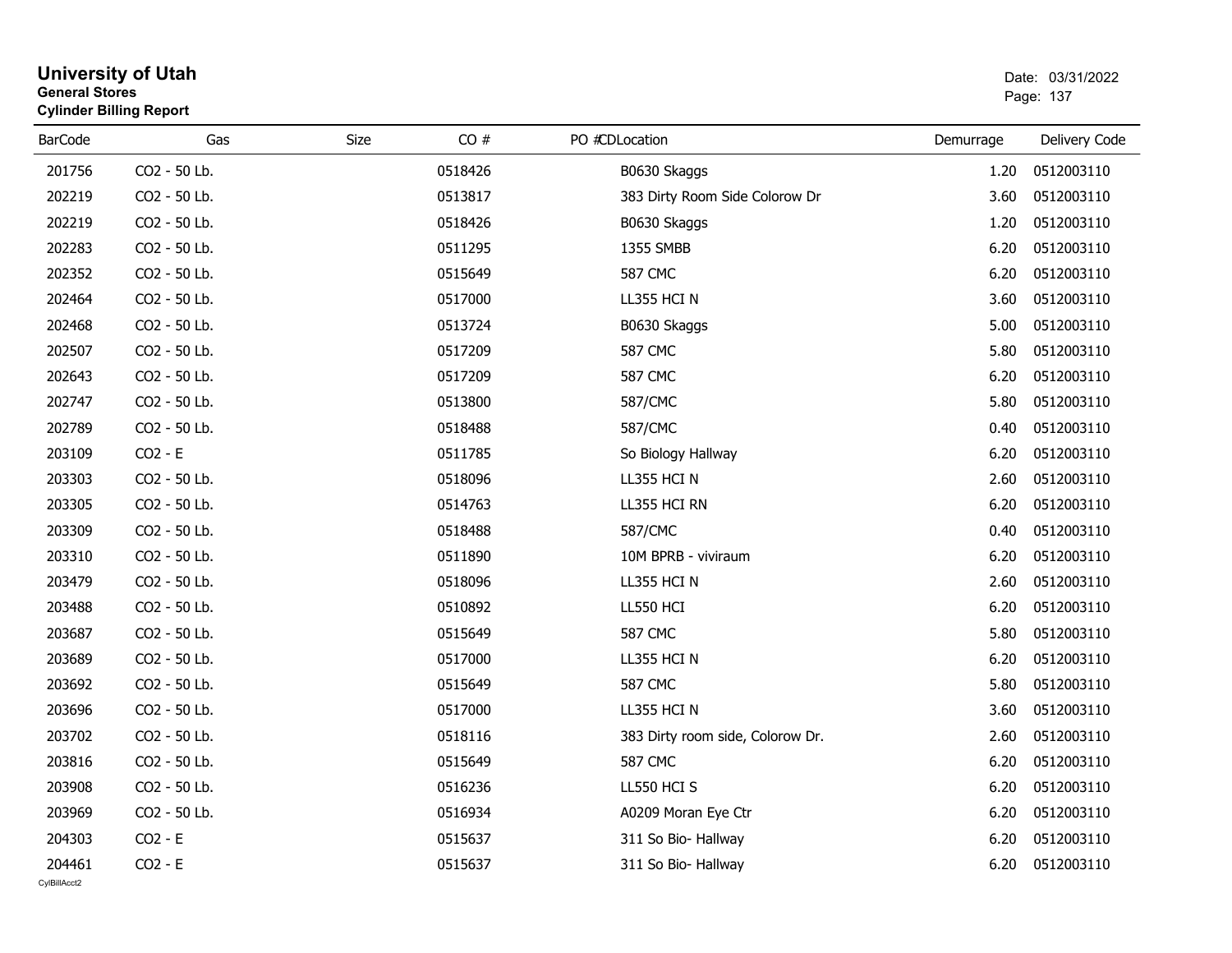| General Stores<br><b>Cylinder Billing Report</b> | Page: 138 |         |                                  |           |               |
|--------------------------------------------------|-----------|---------|----------------------------------|-----------|---------------|
| Gas                                              | Size      | CO#     | PO #CDLocation                   | Demurrage | Delivery Code |
| $CO2 - E$                                        |           | 0511785 | So Biology Hallway               | 6.20      | 0512003110    |
| CO2 - 50 Lb.                                     |           | 0513724 | B0630 Skaggs                     | 5.00      | 0512003110    |
| CO2 - 50 Lb.                                     |           | 0513724 | B0630 Skaggs                     | 6.20      | 0512003110    |
| CO2 - 50 Lb.                                     |           | 0517385 | 383 Dirty room side, Colorow Dr. | 4.80      | 0512003110    |
| CO2 - 50 Lb.                                     |           | 0491295 | LL355 - HCI - N                  | 6.20      | 0512003110    |
| CO2 - 50 Lb.                                     |           | 0513724 | B0630 Skaggs                     | 5.00      | 0512003110    |
| CO2 - 50 Lb.                                     |           | 0515649 | <b>587 CMC</b>                   | 5.80      | 0512003110    |
| CO2 - 50 Lb.                                     |           | 0513724 | B0630 Skaggs                     | 5.00      | 0512003110    |
| CO2 - 50 Lb.                                     |           | 0517000 | LL355 HCI N                      | 6.20      | 0512003110    |
| CO2 - 50 Lb.                                     |           | 0514763 | LL355 HCI RN                     | 6.20      | 0512003110    |
| CO2 - 50 Lb.                                     |           | 0517209 | <b>587 CMC</b>                   | 6.20      | 0512003110    |
| CO2 - 50 Lb.                                     |           | 0516964 | 1419 SMBB                        | 6.20      | 0512003110    |
| CO2 - 50 Lb.                                     |           | 0516934 | A0209 Moran Eye Ctr              | 6.20      | 0512003110    |
| CO2 - 50 Lb.                                     |           | 0516236 | LL550 HCI S                      | 6.20      | 0512003110    |
| CO2 - 50 Lb.                                     |           | 0516934 | A0209 Moran Eye Ctr              | 6.20      | 0512003110    |
| $CO2 - E$                                        |           | 0515637 | 311 So Bio- Hallway              | 6.20      | 0512003110    |
| CO2 - 50 Lb.                                     |           | 0518426 | B0630 Skaggs                     | 1.20      | 0512003110    |
| Oxygen, USP - E                                  |           | 0482732 | <b>587 CMC</b>                   | 8.37      | 0512003110    |
| Oxygen, USP - E                                  |           | 0482732 | <b>587 CMC</b>                   | 8.37      | 0512003110    |
| CO2 - 50 Lb.                                     |           | 0510384 | B0630 Skaggs                     | 6.75      | 0512003110    |
| CO2 - 50 Lb.                                     |           | 0510384 | B0630 Skaggs                     | 6.75      | 0512003110    |
| CO2 - 50 Lb.                                     |           | 0512601 | <b>587 CMC</b>                   | 8.37      | 0512003110    |
| CO2 - 50 Lb.                                     |           | 0512551 | 1419 SMBB                        | 8.37      | 0512003110    |
| CO2 - 50 Lb.                                     |           | 0512551 | 1419 SMBB                        | 2.70      | 0512003110    |
| CO2 - 50 Lb.                                     |           | 0512601 | <b>587 CMC</b>                   | 8.37      | 0512003110    |
| CO2 - 50 Lb.                                     |           | 0513781 | 587/CMC                          | 7.83      | 0512003110    |
| CO2 - 50 Lb.                                     |           | 0513781 | 587/CMC                          | 7.83      | 0512003110    |
| CO2 - 50 Lb.                                     |           | 0515649 | <b>587 CMC</b>                   | 8.37      | 0512003110    |
|                                                  |           |         |                                  |           |               |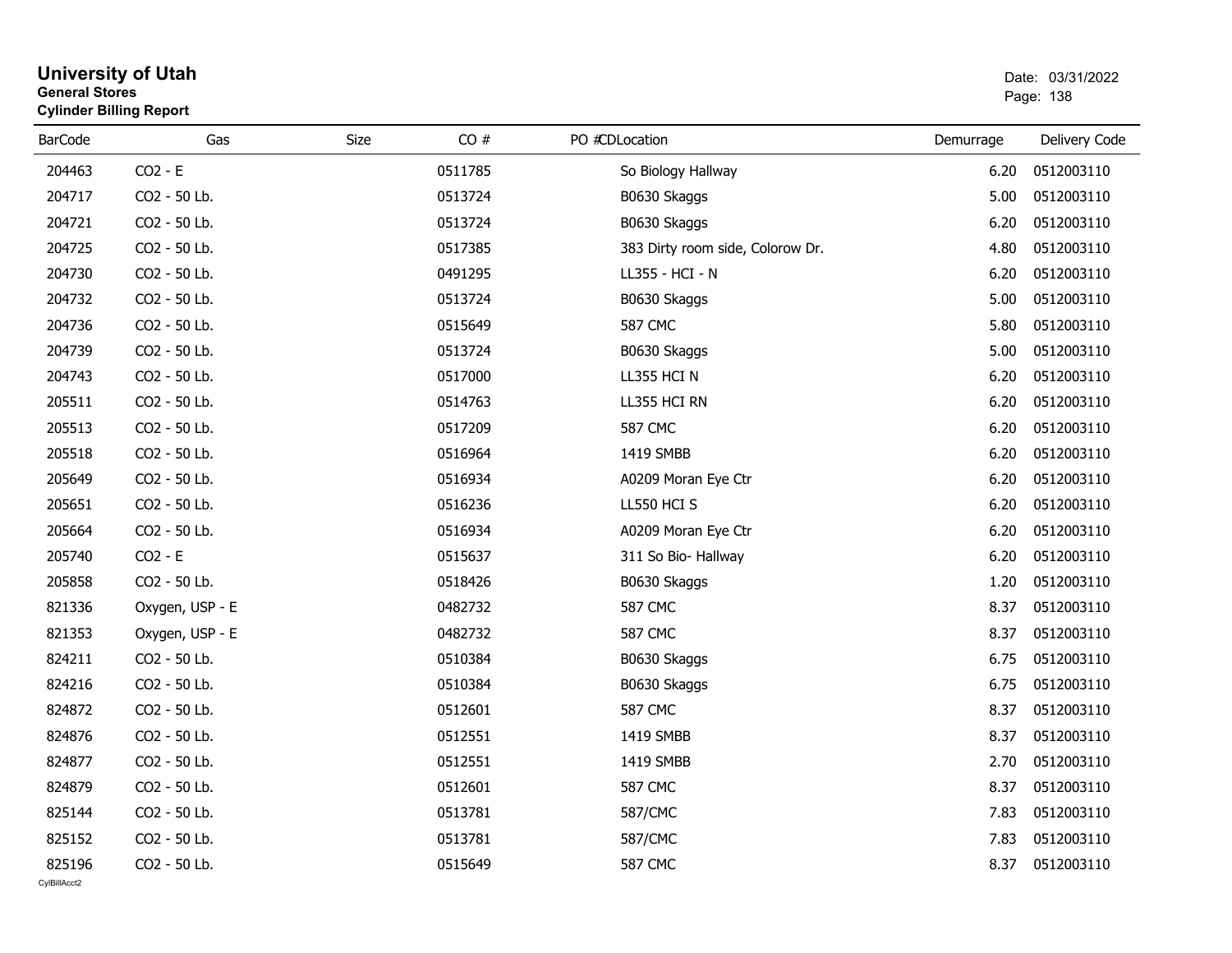| <b>General Stores</b> | <b>University of Utah</b><br><b>Cylinder Billing Report</b> |      |         |                             |           | Date: 03/31/2022<br>Page: 139 |
|-----------------------|-------------------------------------------------------------|------|---------|-----------------------------|-----------|-------------------------------|
| <b>BarCode</b>        | Gas                                                         | Size | CO#     | PO #CDLocation              | Demurrage | Delivery Code                 |
| 825197                | CO <sub>2</sub> - 50 Lb.                                    |      | 0515649 | 587 CMC                     | 7.83      | 0512003110                    |
| 825229                | $CO2 - E$                                                   |      | 0515637 | 311 So Bio- Hallway         | 8.37      | 0512003110                    |
| 825230                | $CO2 - E$                                                   |      | 0515637 | 311 So Bio- Hallway         | 8.37      | 0512003110                    |
|                       |                                                             |      |         | <b>Amount Total</b>         | 435.25    |                               |
|                       | Chart: 01007172000005216620912022                           |      |         |                             |           |                               |
| 201243                | Oxygen, USP                                                 | E/UU | 0097145 | <b>BLDG. 587</b>            | 4.96      | 0587000000                    |
| 201826                | Oxygen, USP                                                 |      | 0414377 | <b>BLDG 587</b>             | 4.96      | 0587000000                    |
| 202226                | Oxygen, USP - E                                             |      | 0129405 | BLDG 587 SOUTH LOADING DOCK | 4.96      | 0587000000                    |
| 202534                | Oxygen, USP - E                                             |      | 0333192 | <b>BLDG 587</b>             | 4.96      | 0587000000                    |
| 202821                | Oxygen, USP - E                                             |      | 0251727 | <b>BLDG 587</b>             | 4.96      | 0570000260                    |
| 203462                | $CO2 - E$                                                   |      | 0325581 | <b>BLDG 587</b>             | 4.96      | 0587000000                    |
| 204502                | Oxygen, USP - E                                             |      | 0165088 | <b>BLDG 587 SOUTH DOCK</b>  | 4.96      | 0570000260                    |
| 800110                | Oxygen, USP - E                                             |      | 0124641 | Bldg. 587, So. Loading Dock | 6.51      | 0587000000                    |
|                       |                                                             |      |         | <b>Amount Total</b>         | 41.23     |                               |
|                       | Chart: 01007882500263216260012022                           |      |         |                             |           |                               |
| 200187                | Oxygen, USP                                                 | K/UU | 0504747 | 5th floor Gardner Commons   | 6.20      | 0048045400                    |
|                       |                                                             |      |         | <b>Amount Total</b>         | 6.20      |                               |
|                       | Chart: 0100810500059313470626002022                         |      |         |                             |           |                               |
| 200862                | CO2 - 50 Lb.                                                | K/UU | 0324003 | 2488 MEB                    | 4.96      | 0062003750                    |
| 203064                | Helium - 110 CF                                             |      | 0310780 | 2490 meb                    | 4.96      | 0062037500                    |
|                       |                                                             |      |         | <b>Amount Total</b>         | 9.92      |                               |
|                       | Chart: 0100810500059313470662002022                         |      |         |                             |           |                               |
| 201048                | CO2 - 50 Lb.                                                | K/UU | 0480467 | 2488 MEB                    | 6.20      | 0062037500                    |
| 201289                | CO <sub>2</sub> - 50 Lb.                                    |      | 0480469 | 2490 MEB                    | 6.20      | 0062037500                    |
| 205648                | CO2 - 50 Lb.                                                |      | 0480467 | 2488 MEB                    | 6.20      | 0062037500                    |
| 205650                | CO2 - 50 Lb.                                                |      | 0480469 | 2490 MEB                    | 6.20      | 0062037500                    |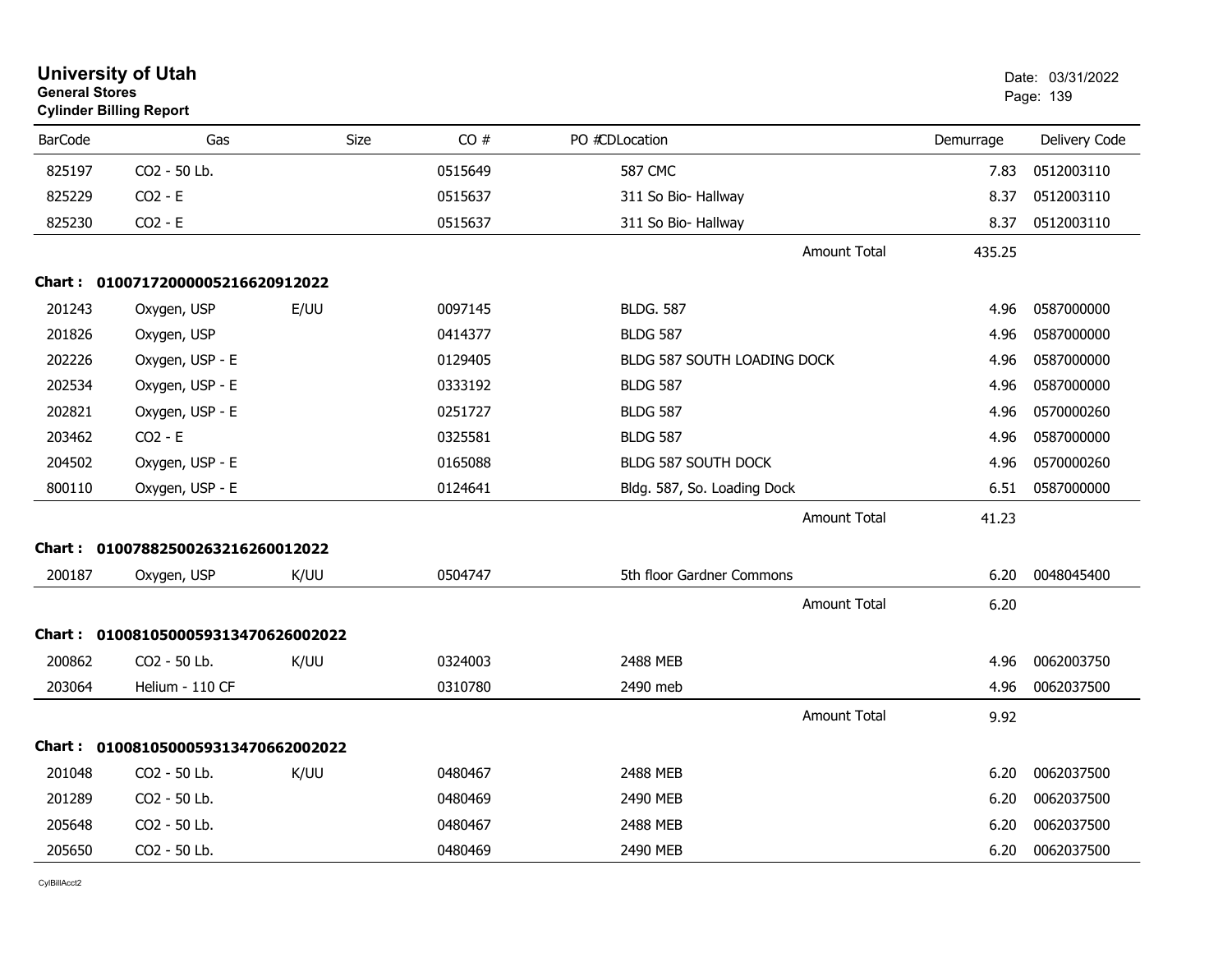| <b>General Stores</b> | <b>University of Utah</b><br><b>Cylinder Billing Report</b> |                  |         |                                        |                     |           | Date: 03/31/2022<br>Page: 140 |
|-----------------------|-------------------------------------------------------------|------------------|---------|----------------------------------------|---------------------|-----------|-------------------------------|
| <b>BarCode</b>        | Gas                                                         | Size             | CO#     | PO #CDLocation                         |                     | Demurrage | Delivery Code                 |
|                       |                                                             |                  |         |                                        | <b>Amount Total</b> | 24.80     |                               |
| Chart :               | 01008472000179846260312022                                  |                  |         |                                        |                     |           |                               |
| 820134                | Carbon Monoxide                                             | <b>150 CF/MT</b> | 0474466 | 421 WAJARA #360 - CLINIC TRANSLATIONAL |                     | 8.37      | 0555LL3760                    |
|                       |                                                             |                  |         |                                        | <b>Amount Total</b> | 8.37      |                               |
|                       | Chart: 01008472000308346430312022                           |                  |         |                                        |                     |           |                               |
| 205671                | Co <sub>2</sub> Food Grade                                  | 20#/UU           | 0513647 | 319 Wintrobe                           |                     | 1.80      | 0555LL3760                    |
| 205673                | CO2 - 20 Lb.                                                |                  | 0517632 | 319 WIntrobe                           |                     | 4.40      | 0555ll3760                    |
| 823290                | CO2 - 20 Lb.                                                |                  | 0515610 | 319 WIntrobe                           |                     | 8.37      | 0555113760                    |
|                       |                                                             |                  |         |                                        | <b>Amount Total</b> | 14.57     |                               |
|                       | Chart: 01008472500190146260312022                           |                  |         |                                        |                     |           |                               |
| 201415                | CO2 - 50 Lb.                                                | K/UU             | 0500281 | 4211 HCI                               |                     | 6.20      | 0555113760                    |
| 201947                | CO2 - 50 Lb.                                                |                  | 0501917 | 3333 HCI                               |                     | 6.20      | 0555113760                    |
| 205640                | CO2 - 50 Lb.                                                |                  | 0502371 | 3333 RN HCI                            |                     | 6.20      | 0555113760                    |
|                       |                                                             |                  |         |                                        | <b>Amount Total</b> | 18.60     |                               |
|                       | Chart: 01008472500190146430312022                           |                  |         |                                        |                     |           |                               |
| 201999                | CO2 - 50 Lb.                                                | K/UU             | 0503674 | 4211 HCI                               |                     | 6.20      | 0555113760                    |
| 202489                | Oxygen - 20 CF                                              |                  | 0508567 | 360-421 WAKARA                         |                     | 6.20      | 0555113760                    |
| 205601                | Oxygen - 20 CF                                              |                  | 0508567 | 360-421 WAKARA                         |                     | 6.20      | 0555113760                    |
| 205647                | CO2 - 50 Lb.                                                |                  | 0503673 | 3333 HCI                               |                     | 6.20      | 0555ll3760                    |
|                       |                                                             |                  |         |                                        | <b>Amount Total</b> | 24.80     |                               |
|                       | Chart: 01008476000110796260312022                           |                  |         |                                        |                     |           |                               |
| 203432                | Oxygen, USP - E                                             | E/UU             | 0351412 | 5C402 SOM                              |                     | 4.96      | 05215C4020                    |
| 205372                | CO2 - 50 Lb.                                                |                  | 0324825 | 4B137 SOM                              |                     | 4.96      | 05215c4020                    |
| 205374                | CO2 - 50 Lb.                                                |                  | 0324825 | 4B137 SOM                              |                     | 4.96      | 05215c4020                    |
| 804400                | Methane, UHP                                                |                  | 0246277 | 472 BPRB                               |                     | 6.82      | 05214C3340                    |
|                       |                                                             |                  |         |                                        | <b>Amount Total</b> | 21.70     |                               |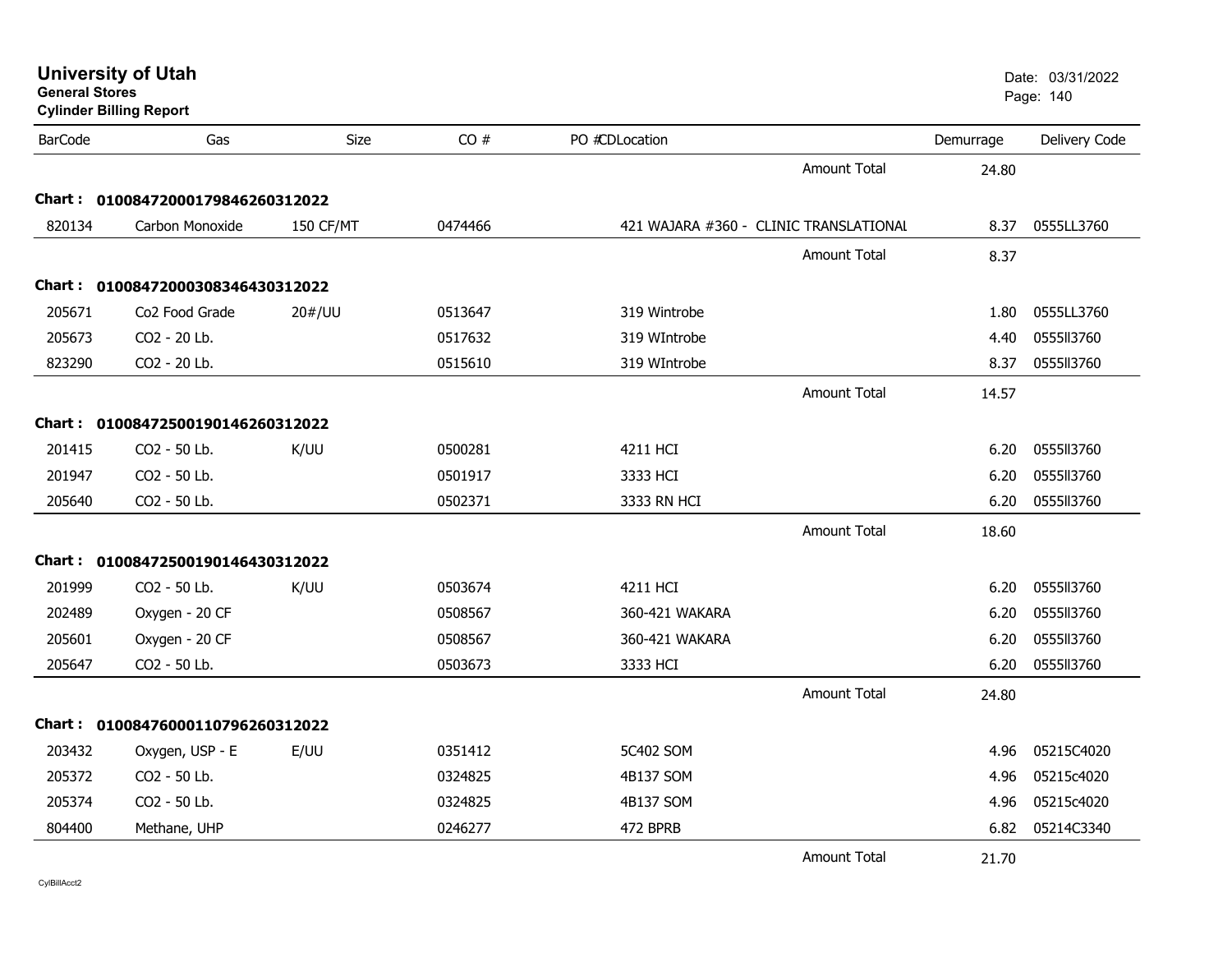| <b>General Stores</b> | <b>University of Utah</b><br><b>Cylinder Billing Report</b> |      |         |                                         |                     |           | Date: 03/31/2022<br>Page: 141 |
|-----------------------|-------------------------------------------------------------|------|---------|-----------------------------------------|---------------------|-----------|-------------------------------|
| <b>BarCode</b>        | Gas                                                         | Size | CO#     | PO #CDLocation                          |                     | Demurrage | Delivery Code                 |
|                       | Chart: 0100850500059316920626032022                         |      |         |                                         |                     |           |                               |
| 203042                | Oxygen, USP                                                 | K/UU | 0515764 | 3600 Skaggs                             |                     | 6.20      | 05212A1520                    |
|                       |                                                             |      |         |                                         | <b>Amount Total</b> | 6.20      |                               |
|                       | Chart: 0100854500051900512626032022                         |      |         |                                         |                     |           |                               |
| 200057                | CO <sub>2</sub> - 50 Lb.                                    | K/UU | 0513896 | 417 Wakara Way RM 2211                  |                     | 6.20      | 05212C4120                    |
|                       |                                                             |      |         |                                         | <b>Amount Total</b> | 6.20      |                               |
|                       | Chart: 0100854500059314320626032022                         |      |         |                                         |                     |           |                               |
| 202521                | CO2 - 50 Lb.                                                | K/UU | 0517296 | 417 Wakara 2211                         |                     | 5.60      | 05212C4120                    |
|                       |                                                             |      |         |                                         | <b>Amount Total</b> | 5.60      |                               |
|                       | Chart: 01008592000302576260312022                           |      |         |                                         |                     |           |                               |
| 200602                | Nitrogen 230 CF                                             | K/UU | 0352459 | <b>B5 BLDG 585</b>                      |                     | 4.96      | 08652N1000                    |
| 200824                | Nitrogen 230 CF                                             |      | 0356449 | 3131, 417 Wakara                        |                     | 4.96      | 08652N1000                    |
| 201010                | Oxygen, USP                                                 |      | 0360349 | 3131 - 417 WAKARA                       |                     | 4.96      | 08652N1000                    |
| 204398                | N2, Liquid LX45                                             |      | 0518584 | 417 Wakara Way RM 2222                  |                     | 1.60      | 08652N1000                    |
| 204399                | N2, Liquid LX45                                             |      | 0517192 | 417 Wakara Way RM 2222                  |                     | 48.00     | 08652N1000                    |
| 205292                | Oxygen, USP                                                 |      | 0360281 | BLD 860 RM 3130                         |                     | 4.96      | 08652N1000                    |
| 205631                | Oxygen, USP                                                 |      | 0360281 | BLD 860 RM 3130                         |                     | 4.96      | 08652N1000                    |
| 813321                | Res. Nitrogen                                               |      | 0425986 | 3126 - 417 WAKARA                       |                     | 6.82      | 08652N1000                    |
| 813322                | Res. Nitrogen                                               |      | 0425986 | 3126 - 417 WAKARA                       |                     | 6.82      | 08652N1000                    |
| 818011                | CO <sub>2</sub> - 50 Lb.                                    |      | 0462221 | 417 WAKARA WAY RM 2224                  |                     | 8.37      | 05212C4120                    |
| 821168                | CO2 - 50 Lb.                                                |      | 0481390 | 417 Wakara RM 3131                      |                     | 8.37      | 08652N1000                    |
|                       |                                                             |      |         |                                         | <b>Amount Total</b> | 104.78    |                               |
|                       | Chart: 01008592000305026260312022                           |      |         |                                         |                     |           |                               |
| 200807                | CO2 - 50 Lb.                                                | K/UU | 0494745 | 417 Wakara Way RM 3131                  |                     | 6.20      | 08652N1000                    |
| 202512                | CO2 - 50 Lb.                                                |      | 0478278 | 417 Wakara Way Rm 3131 - Mark Kaplowitz |                     | 6.20      | 08652N1000                    |
| 203113                | Nitrogen NF                                                 |      | 0510907 | 417 Wakara Way RM 3131                  |                     | 6.20      | 08652N1000                    |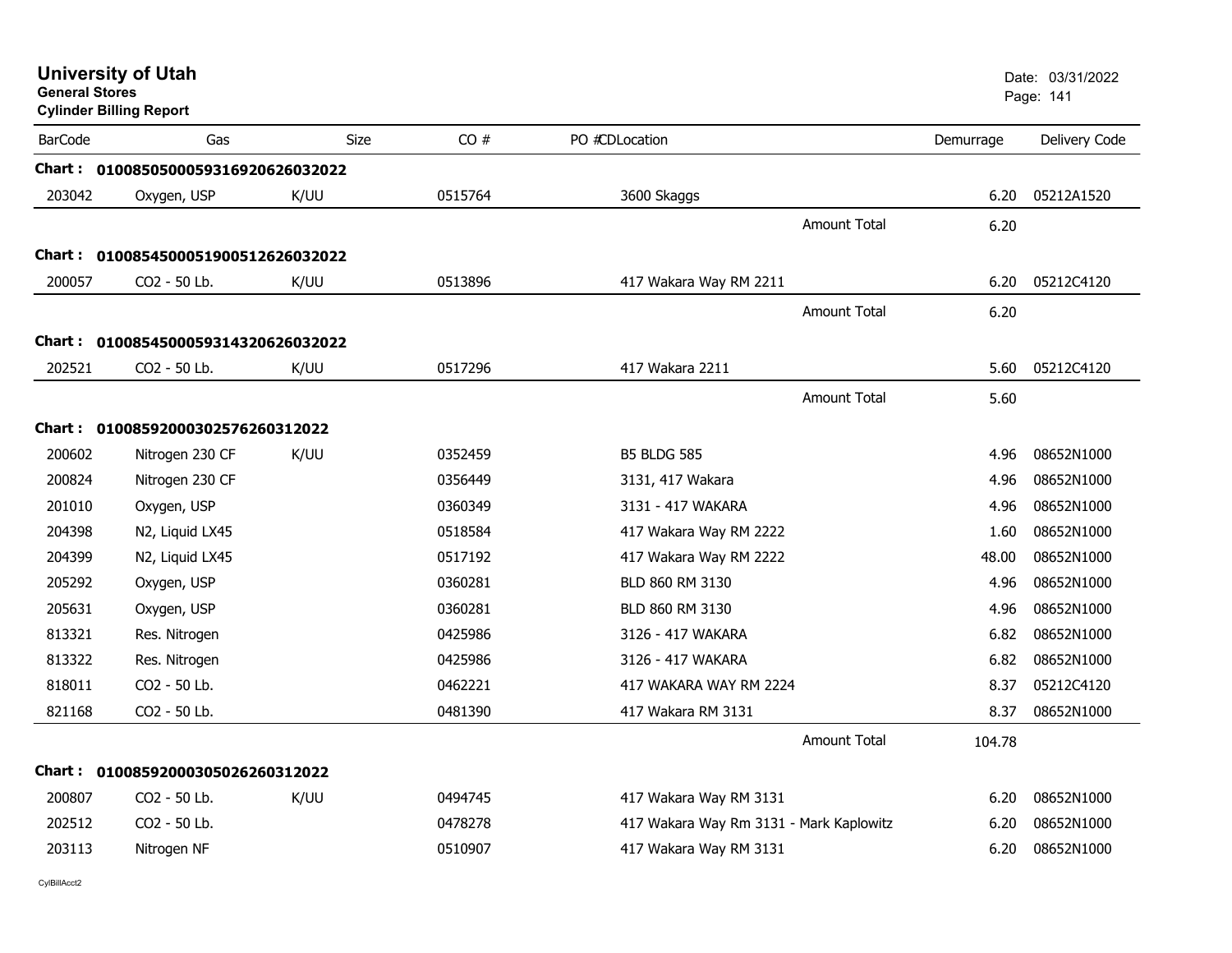| <b>University of Utah</b><br><b>General Stores</b><br><b>Cylinder Billing Report</b> |                                     |                  |         |                                |                     |           | Date: 03/31/2022<br>Page: 142 |
|--------------------------------------------------------------------------------------|-------------------------------------|------------------|---------|--------------------------------|---------------------|-----------|-------------------------------|
| <b>BarCode</b>                                                                       | Gas                                 | Size             | CO#     | PO #CDLocation                 |                     | Demurrage | Delivery Code                 |
| 205482                                                                               | Nitrogen NF                         |                  | 0510195 | 417 Wakara Rm 3131             |                     | 6.20      | 08652N1000                    |
| 205946                                                                               | Oxygen, USP - E                     |                  | 0490657 | 417 Wakara Way RM 3131         |                     | 6.20      | 08652N1000                    |
| 823900                                                                               | Nitrogen NF                         |                  | 0506045 | 417 Wakara Way, 3131           |                     | 8.37      | 08652N1000                    |
|                                                                                      |                                     |                  |         |                                | Amount Total        | 39.37     |                               |
| Chart :                                                                              | 01008592000305046260312022          |                  |         |                                |                     |           |                               |
| 201133                                                                               | Oxygen, USP                         | K/UU             | 0515659 | 1540 CMC                       |                     | 6.20      | 08652N1000                    |
| 825241                                                                               | Nitrogen NF                         |                  | 0515659 | 1540 CMC                       |                     | 8.37      | 08652N1000                    |
|                                                                                      |                                     |                  |         |                                | <b>Amount Total</b> | 14.57     |                               |
|                                                                                      | Chart: 0100859500050303871626032022 |                  |         |                                |                     |           |                               |
| 203527                                                                               | N2, Liquid LX45                     | <b>180 LTR/U</b> | 0516038 | BLDG 585 RM B5 - Albertine Lab |                     | 11.20     | 08652N1000                    |
| 205935                                                                               | N2, Liquid LX45                     |                  | 0517578 | <b>BLDG 585 RM B5</b>          |                     | 38.40     | 08652N1000                    |
| 816952                                                                               | Oxygen, USP - D                     |                  | 0454505 | <b>BLDG 585 RM B5</b>          |                     | 8.06      | 08652N1000                    |
|                                                                                      |                                     |                  |         |                                | <b>Amount Total</b> | 57.66     |                               |
|                                                                                      | Chart: 01008616000183626260012022   |                  |         |                                |                     |           |                               |
| 201171                                                                               | Nitrogen 230 CF                     | K/UU             | 0460979 | 470 BPRB                       |                     | 4.96      | 0570004700                    |
|                                                                                      |                                     |                  |         |                                | <b>Amount Total</b> | 4.96      |                               |
|                                                                                      | Chart: 01008616000322376260312022   |                  |         |                                |                     |           |                               |
| 200369                                                                               | CO2 - 50 Lb.                        | K/UU             | 0507155 | 2370 EIHG                      |                     | 6.20      | 0533021000                    |
| 201864                                                                               | CO2 - 50 Lb.                        |                  | 0507155 | 2370 EIHG                      |                     | 4.60      | 0533021000                    |
| 825537                                                                               | CO2 - 50 Lb.                        |                  | 0518304 | 22708 EIHG                     |                     | 2.16      | 0533021000                    |
| 825539                                                                               | CO2 - 50 Lb.                        |                  | 0518304 | 22708 EIHG                     |                     | 2.16      | 0533021000                    |
|                                                                                      |                                     |                  |         |                                | <b>Amount Total</b> | 15.12     |                               |
| <b>Chart :</b>                                                                       | 01008616000322376430312022          |                  |         |                                |                     |           |                               |
| 200440                                                                               | CO <sub>2</sub> - 50 Lb.            | K/UU             | 0501162 | 2370 EIHG                      |                     | 4.60      | 0533021000                    |
|                                                                                      |                                     |                  |         |                                | <b>Amount Total</b> | 4.60      |                               |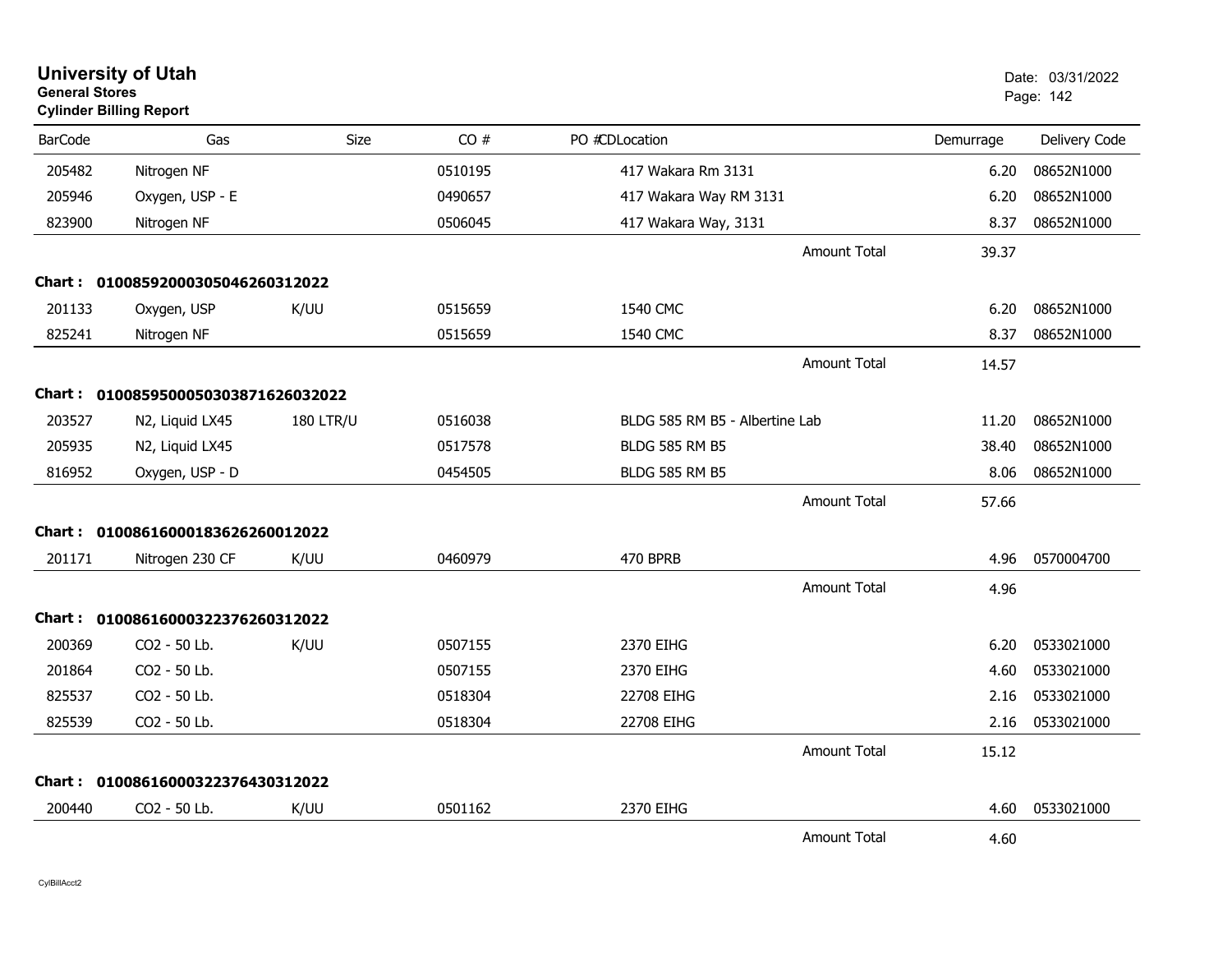|                | <b>University of Utah</b><br><b>General Stores</b><br><b>Cylinder Billing Report</b> |                  |         |                             |           | Date: 03/31/2022<br>Page: 143 |
|----------------|--------------------------------------------------------------------------------------|------------------|---------|-----------------------------|-----------|-------------------------------|
| <b>BarCode</b> | Gas                                                                                  | <b>Size</b>      | CO#     | PO #CDLocation              | Demurrage | Delivery Code                 |
|                | Chart: 01008682500060496260312022                                                    |                  |         |                             |           |                               |
| 203298         | CO2 - 50 Lb.                                                                         | K/UU             | 0462540 | 428 BRPB- Just in side door | 4.96      | 05215R1100                    |
|                |                                                                                      |                  |         | <b>Amount Total</b>         | 4.96      |                               |
|                | Chart: 0100868500059316611626002022                                                  |                  |         |                             |           |                               |
| 201271         | Nitrogen 230 CF                                                                      | K/UU             | 0515295 | 114 SO BIOLOGY              | 6.20      | 0084002040                    |
| 201703         | Nitrogen 230 CF                                                                      |                  | 0515295 | 114 SO BIOLOGY              | 6.20      | 0084002040                    |
| 201946         | Nitrogen 230 CF                                                                      |                  | 0512716 | 114 So Bio                  | 6.20      | 0084002040                    |
| 300012         | Nitrogen 230 CF                                                                      |                  | 0513523 | 114 So Bio                  | 8.37      | 0084002040                    |
|                |                                                                                      |                  |         | <b>Amount Total</b>         | 26.97     |                               |
|                | Chart: 0100868500059316660626032022                                                  |                  |         |                             |           |                               |
| 202430         | N2, Liquid LX45                                                                      | <b>180 LTR/U</b> | 0516702 | 429 BPRB                    | 14.40     | 0881018840                    |
| 202906         | N2, Liquid LX45                                                                      |                  | 0517663 | 429 BPRB                    | 24.00     | 0881018840                    |
| 203278         | N2, Liquid LX45                                                                      |                  | 0516425 | 429 BPRB                    | 4.80      | 0881018840                    |
| 203527         | N2, Liquid LX45                                                                      |                  | 0517950 | 429 BPRB                    | 14.40     | 0881018840                    |
| 203574         | N2, Liquid LX45                                                                      |                  | 0517012 | 429 BPRB                    | 19.20     | 0881018840                    |
| 204493         | N2, Liquid LX45                                                                      |                  | 0518323 | 429 BPRB                    | 1.60      | 0881018840                    |
| 205590         | N2, Liquid LX45                                                                      |                  | 0517416 | 429 BPRB                    | 20.80     | 0881018840                    |
|                |                                                                                      |                  |         | <b>Amount Total</b>         | 99.20     |                               |
| Chart :        | 0100870500051006311626002022                                                         |                  |         |                             |           |                               |
| 202658         | Oxygen, USP                                                                          | K/UU             | 0324015 | S4140 MORAN                 | 4.96      | 0533032900                    |
| 804861         | Helium - D                                                                           |                  | 0264649 | S3881 MORAN                 | 6.82      | 0523000000                    |
| 807083         | Methane, UHP                                                                         |                  | 0303902 | S4620 MORAN                 | 10.54     | 0523000000                    |
|                |                                                                                      |                  |         | <b>Amount Total</b>         | 22.32     |                               |
|                | Chart: 01008706000117196260012022                                                    |                  |         |                             |           |                               |
| 202944         | CO2 - 50 Lb.                                                                         | K/UU             | 0415461 | 3655 MORAN                  | 4.96      | 0523000000                    |
|                |                                                                                      |                  |         | <b>Amount Total</b>         | 4.96      |                               |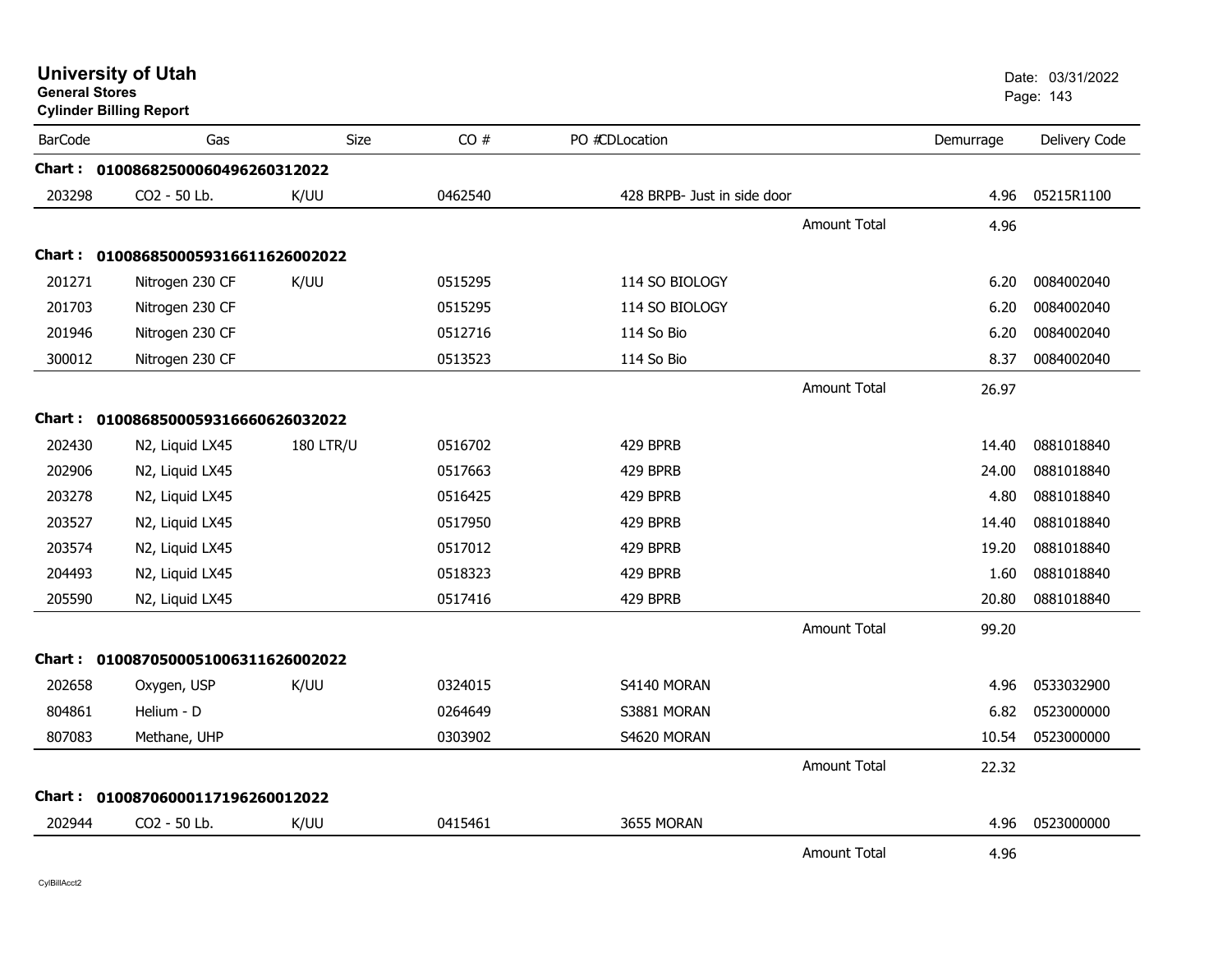| <b>General Stores</b> | <b>University of Utah</b><br><b>Cylinder Billing Report</b> |             |         |                                         | Date: 03/31/2022<br>Page: 144 |               |
|-----------------------|-------------------------------------------------------------|-------------|---------|-----------------------------------------|-------------------------------|---------------|
| <b>BarCode</b>        | Gas                                                         | <b>Size</b> | CO#     | PO #CDLocation                          | Demurrage                     | Delivery Code |
|                       | Chart: 01008706000186656260012022                           |             |         |                                         |                               |               |
| 200588                | 95% O2, 5% CO2                                              | K/UU        | 0499607 | S5160 Moran                             | 6.20                          | 0523000000    |
| 200840                | Nitrogen 230 CF                                             |             | 0499607 | S5160 Moran                             | 6.20                          | 0523000000    |
|                       |                                                             |             |         | <b>Amount Total</b>                     | 12.40                         |               |
|                       | Chart: 01008722000010486240212022                           |             |         |                                         |                               |               |
| 818625                | Nitrogen NF                                                 | 200C/Mt.A   | 0465391 | 6056 FASHION SQUARE DR #200             | 8.37                          | 0550054150    |
| 818628                | Nitrogen NF                                                 |             | 0465391 | 6056 FASHION SQUARE DR #200             | 8.37                          | 0550054150    |
| 823481                | Nitrogen NF                                                 |             | 0500959 | 6056 Fashions Square Suite 200Back door | 8.37                          | 0523000000    |
| 823482                | Nitrogen NF                                                 |             | 0500959 | 6056 Fashions Square Suite 200Back door | 8.37                          | 0523000000    |
|                       |                                                             |             |         | Amount Total                            | 33.48                         |               |
| Chart :               | 01008792000010266260312022                                  |             |         |                                         |                               |               |
| 203314                | CO2 - 50 Lb.                                                | K/UU        | 0462105 | 1580 INC                                | 4.96                          | 0888000000    |
|                       |                                                             |             |         | <b>Amount Total</b>                     | 4.96                          |               |
| Chart :               | 01008796000252866260312022                                  |             |         |                                         |                               |               |
| 203008                | Oxygen, USP                                                 | K/UU        | 0475486 | 070 BPRB                                | 6.20                          | 0888000000    |
|                       |                                                             |             |         | <b>Amount Total</b>                     | 6.20                          |               |
| Chart :               | 01008796000252866620312022                                  |             |         |                                         |                               |               |
| 201723                | Oxygen, USP                                                 | K/UU        | 0490631 | 0070 BPRB                               | 6.20                          | 0888000000    |
|                       |                                                             |             |         | <b>Amount Total</b>                     | 6.20                          |               |
| Chart :               | 01008882000010376260012022                                  |             |         |                                         |                               |               |
| 801688                | CO2 - 20 Lb.                                                | 20#-MT.AI   | 0153808 | 3C152 SOM                               | 6.82                          | 05213C1520    |
|                       |                                                             |             |         | <b>Amount Total</b>                     | 6.82                          |               |
|                       | Chart: 0100898500059204061626032022                         |             |         |                                         |                               |               |
| 201045                | CO2 - 50 Lb.                                                | K/UU        | 0504504 | 229A Wintrobe                           | 6.20                          | 05213B1100    |
| 205360                | CO2 - 50 Lb.                                                |             | 0507703 | 229A WINTROBE                           | 6.20                          | 05213B1100    |
|                       |                                                             |             |         |                                         |                               |               |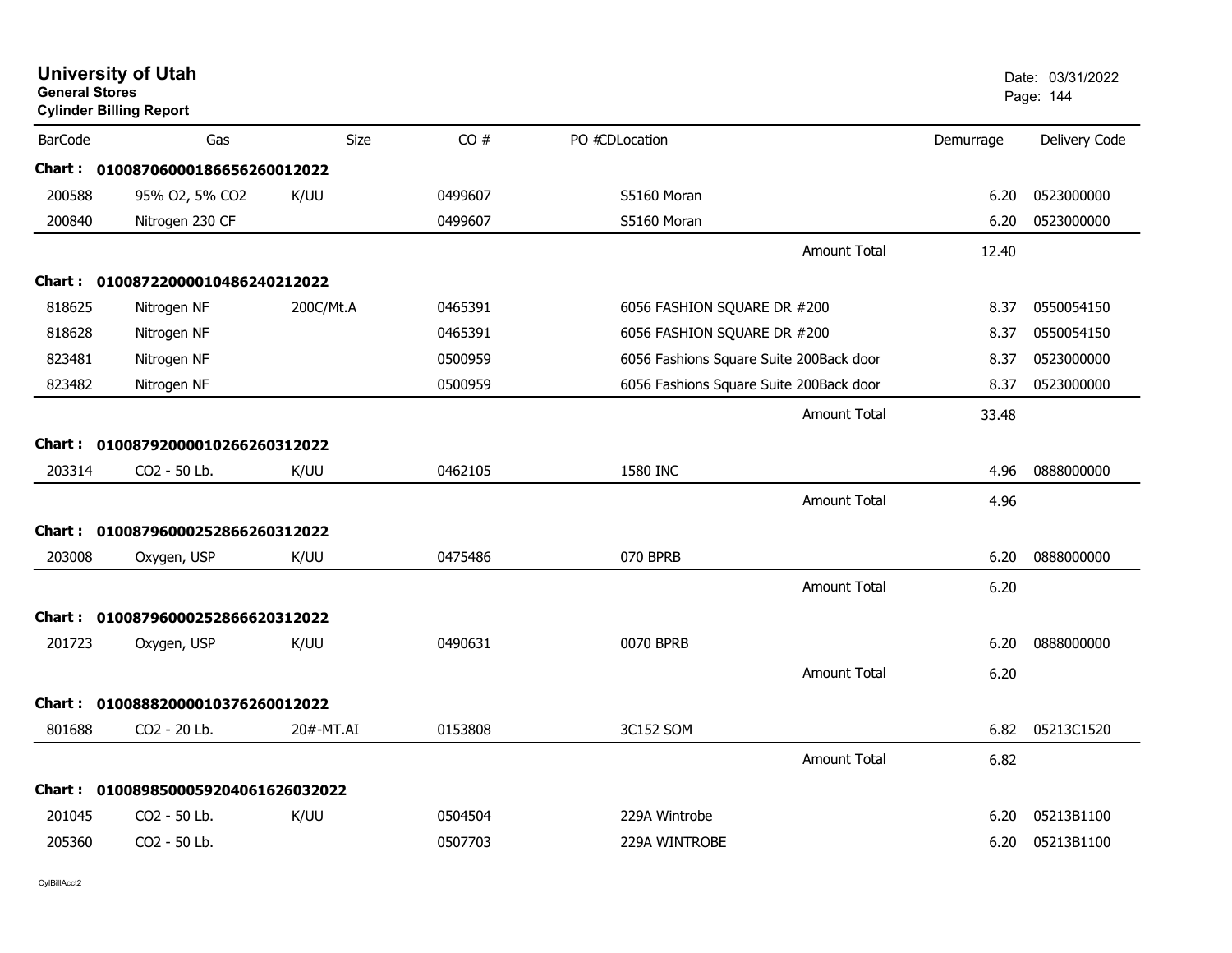| <b>University of Utah</b> |  |
|---------------------------|--|
| <b>General Stores</b>     |  |

**Cylinder Billing Report**

| <b>BarCode</b> | Gas                                 | Size             | CO#     | PO #CDLocation                   |                     | Demurrage | Delivery Code |
|----------------|-------------------------------------|------------------|---------|----------------------------------|---------------------|-----------|---------------|
|                |                                     |                  |         |                                  | <b>Amount Total</b> | 12.40     |               |
|                | Chart: 01009002000177466260312022   |                  |         |                                  |                     |           |               |
| 203854         | Oxygen, USP                         | K/UU             | 0515901 | 240 Wintrobe                     |                     | 6.20      | 05213B1100    |
| 205626         | Oxygen, USP                         |                  | 0512241 | 240 WIntrobe                     |                     | 6.20      | 05213B1100    |
|                |                                     |                  |         |                                  | <b>Amount Total</b> | 12.40     |               |
|                | Chart: 0100922500059318270626032022 |                  |         |                                  |                     |           |               |
| 200299         | 95% O2, 5% CO2                      | K/UU             | 0512639 | 383 Colorow Dr. Rm 162           |                     | 6.20      | 0550053230    |
| 203135         | Nitrogen 115 CF                     |                  | 0512639 | 383 Colorow Dr. Rm 162           |                     | 6.20      | 0550053230    |
| 205577         | 95% O2, 5% CO2                      |                  | 0513275 | 383 Colorow Rm 172               |                     | 6.20      | 0550053230    |
|                |                                     |                  |         |                                  | <b>Amount Total</b> | 18.60     |               |
|                | Chart: 01009282000177696260212022   |                  |         |                                  |                     |           |               |
| 205387         | Oxygen, USP - E                     | E/UU             | 0355258 | 370 9TH AVE SUITE 101            |                     | 4.96      | 05212B2000    |
|                |                                     |                  |         |                                  | <b>Amount Total</b> | 4.96      |               |
|                | Chart: 01009322000101006260212022   |                  |         |                                  |                     |           |               |
| 202246         | Oxygen, USP - E                     | E/UU             | 0473306 | 675 ARAPEEN #205A                |                     | 6.20      | 088700205A    |
| 204410         | $CO2 - E$                           |                  | 0493082 | 675 Arapeen Dr RM 205A           |                     | 6.20      | 0887002050    |
| 820954         | Oxygen, USP                         |                  | 0492846 | 675 ARAPEEN #205A                |                     | 8.37      | 088700205A    |
|                |                                     |                  |         |                                  | <b>Amount Total</b> | 20.77     |               |
|                | Chart: 01009452000202456260312022   |                  |         |                                  |                     |           |               |
| 201319         | N2, Liquid LX45                     | <b>180 LTR/U</b> | 0518222 | 2400 Skaggs                      |                     | 14.40     | 08652S0100    |
|                |                                     |                  |         |                                  | <b>Amount Total</b> | 14.40     |               |
|                | Chart: 01009452000284316260312022   |                  |         |                                  |                     |           |               |
| 201437         | Oxygen, USP                         | K/UU             | 0479663 | 103 Skaggs Hall Attn: Kevin Watt |                     | 6.20      | 0582002010    |
| 202827         | CO2 - 50 Lb.                        |                  | 0479663 | 103 Skaggs Hall Attn: Kevin Watt |                     | 6.20      | 0582002010    |
|                |                                     |                  |         |                                  | <b>Amount Total</b> | 12.40     |               |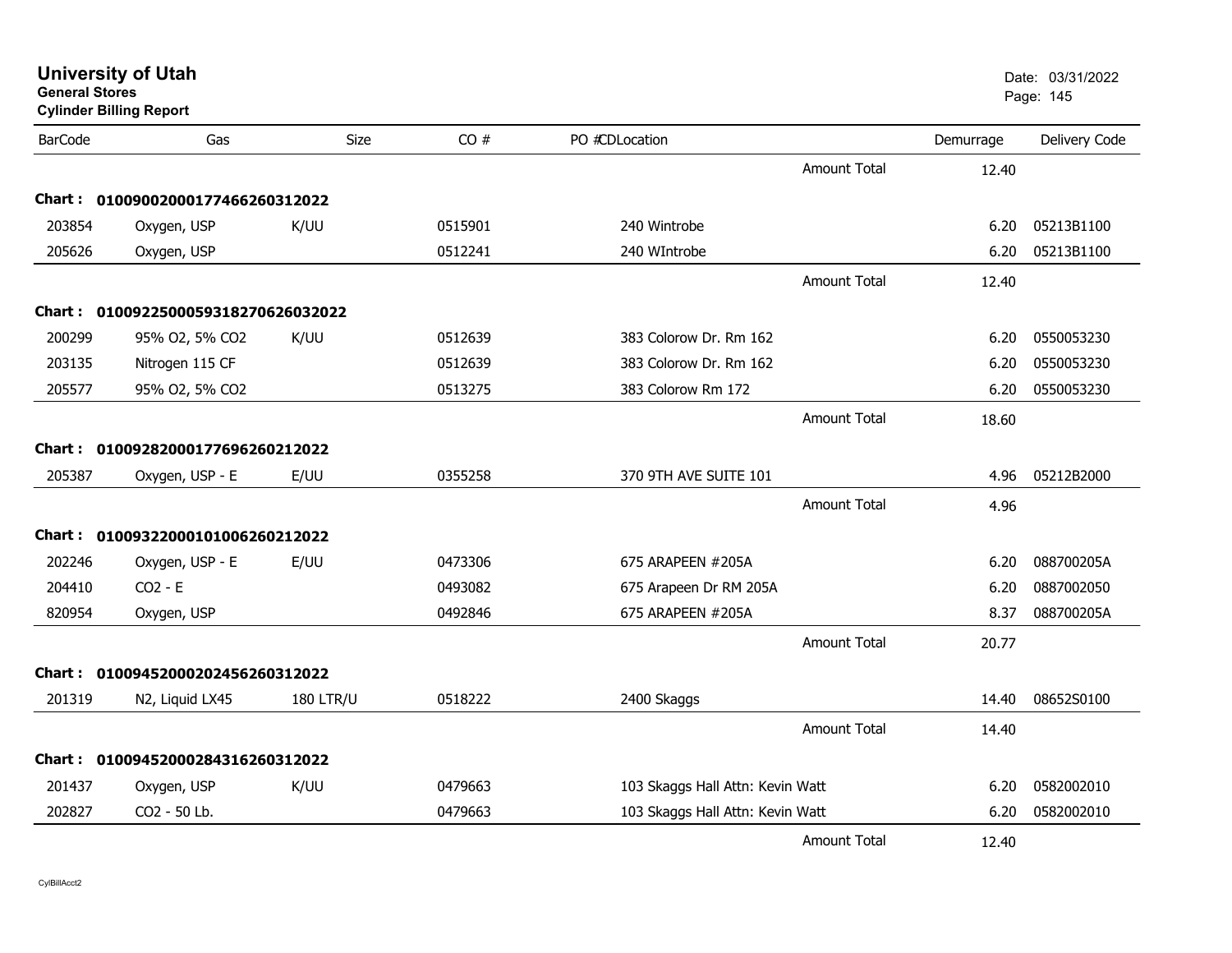|                        | <b>University of Utah</b><br><b>General Stores</b><br><b>Cylinder Billing Report</b> |      |             |         |                                            |                     |           | Date: 03/31/2022<br>Page: 146 |  |
|------------------------|--------------------------------------------------------------------------------------|------|-------------|---------|--------------------------------------------|---------------------|-----------|-------------------------------|--|
| <b>BarCode</b>         | Gas                                                                                  |      | <b>Size</b> | CO#     | PO #CDLocation                             |                     | Demurrage | Delivery Code                 |  |
|                        | Chart: 01009752000248386260312022                                                    |      |             |         |                                            |                     |           |                               |  |
| 203078                 | Nitrogen NF                                                                          | K/UU |             | 0512429 | 5700 EEJ                                   |                     | 6.20      | 0565041000                    |  |
| 205554                 | Nitrogen NF                                                                          |      |             | 0512429 | 5700 EEJ                                   |                     | 6.20      | 0565041000                    |  |
| 205760                 | Nitrogen NF                                                                          |      |             | 0512429 | 5700 EEJ                                   |                     | 6.20      | 0565041000                    |  |
| 205767                 | Nitrogen NF                                                                          |      |             | 0512429 | 5700 EEJ                                   |                     | 6.20      | 0565041000                    |  |
|                        |                                                                                      |      |             |         |                                            | <b>Amount Total</b> | 24.80     |                               |  |
|                        | Chart: 01009762000072396260312022                                                    |      |             |         |                                            |                     |           |                               |  |
| 202670                 | Oxygen, USP - E                                                                      | E/UU |             | 0467206 | 1720A JMRB                                 |                     | 6.20      | 0565021000                    |  |
| 205670                 | CO2 - 20 Lb.                                                                         |      |             | 0384473 | 1720 EEJ                                   |                     | 4.96      | 0565021000                    |  |
|                        |                                                                                      |      |             |         |                                            | <b>Amount Total</b> | 11.16     |                               |  |
|                        | Chart: 01009762000101146260312022                                                    |      |             |         |                                            |                     |           |                               |  |
| 205515                 | CO2 - 50 Lb.                                                                         | K/UU |             | 0503442 | 634 Wintrobe                               |                     | 6.20      | 0565021000                    |  |
|                        |                                                                                      |      |             |         |                                            | <b>Amount Total</b> | 6.20      |                               |  |
|                        | Chart: 01009762000206786260312022                                                    |      |             |         |                                            |                     |           |                               |  |
| 200246                 |                                                                                      |      |             | 0396513 | 1110 EEJ                                   |                     | 4.96      | 0565021000                    |  |
|                        | Nitrogen 230 CF                                                                      | K/UU |             |         |                                            |                     |           |                               |  |
| 201020                 | 95% Air, 5% CO2                                                                      |      |             | 0461096 | 1502 JMRB - JENSEN LAB                     |                     | 4.96      | 0565021000                    |  |
| 201102                 | N2, Liquid LX45                                                                      |      |             | 0518602 | 1234 EEJ JEnsen Lab                        |                     | 1.60      | 0565021000                    |  |
| 201433                 | Nitrogen 230 CF                                                                      |      |             | 0425591 | 1220C JMRB, Attn: Jensen Lab               |                     | 4.96      | 0565021000                    |  |
| 201710                 | N2, Liquid LX45                                                                      |      |             | 0516794 | 1234 EEJ Jensen Lab<br>1502 EEJ Jensen Lab |                     | 11.20     | 0565021000                    |  |
| 202123                 | CO2 - 50 Lb.                                                                         |      |             | 0510905 |                                            |                     | 6.20      | 0565021000                    |  |
| 202428                 | N2, Liquid LX45                                                                      |      |             | 0518272 | 1234 EEJ JEnsen Lab                        |                     | 12.80     | 0565021000                    |  |
| 203530                 | N2, Liquid LX45                                                                      |      |             | 0517784 | 1234 EEJ Jensen Lab                        |                     | 19.20     | 0565021000                    |  |
| 203574                 | N2, Liquid LX45                                                                      |      |             | 0518005 | 1234 EEJ Jensen Lab                        |                     | 20.80     | 0565021000                    |  |
| 204435                 | N2, Liquid GP45                                                                      |      |             | 0517236 | 1234 EEJ Jensen Lab                        |                     | 17.60     | 0565021000                    |  |
| 205531                 | CO2 - 50 Lb.                                                                         |      |             | 0505367 | 1502 EEJ Jesnen Lab                        |                     | 6.20      | 0565021000                    |  |
| 205708                 | N2, Liquid LX45                                                                      |      |             | 0517528 | 1234 EEJ Jensen Lab                        |                     | 16.00     | 0565021000                    |  |
| 814876<br>CvIBillAcct2 | CO2 - 50 Lb.                                                                         |      |             | 0439025 | 1502 EEJ                                   |                     | 6.82      | 0565021000                    |  |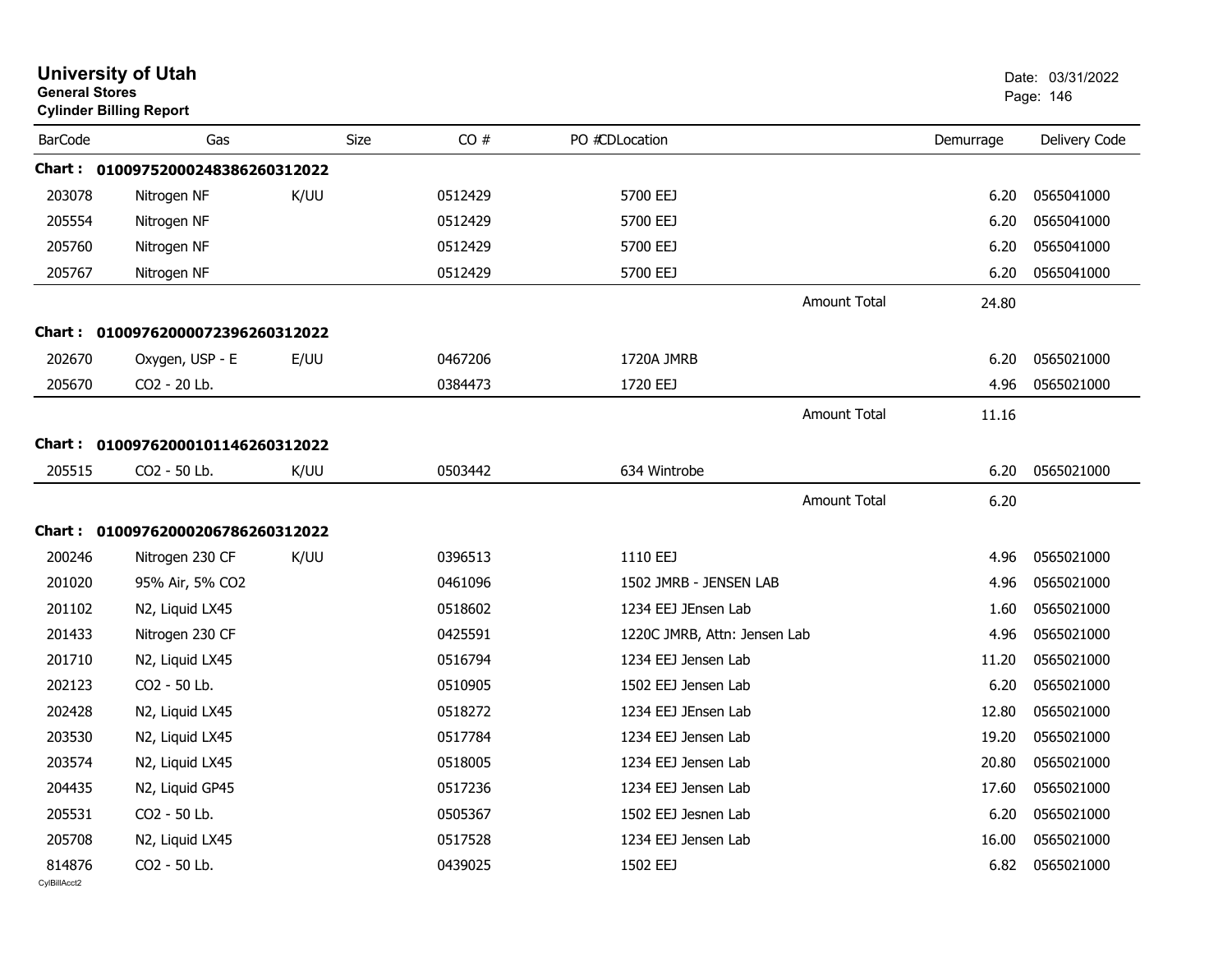| <b>University of Utah</b> |  |
|---------------------------|--|
|                           |  |

| <b>BarCode</b> | Gas                               | Size | CO#     | PO #CDLocation                 |                     | Demurrage | Delivery Code |
|----------------|-----------------------------------|------|---------|--------------------------------|---------------------|-----------|---------------|
|                |                                   |      |         |                                | <b>Amount Total</b> | 133.30    |               |
| Chart :        | 01009762000243276260312022        |      |         |                                |                     |           |               |
| 203212         | Helium - UHP                      | K/UU | 0379455 | 5200 EEJ                       |                     | 4.96      | 0565021000    |
|                |                                   |      |         |                                | <b>Amount Total</b> | 4.96      |               |
| Chart :        | 01009762000282516260312022        |      |         |                                |                     |           |               |
| 200167         | CO2 - 50 Lb.                      | K/UU | 0515574 | 2730A EEJ Lamb lab             |                     | 6.20      | 0565021000    |
| 201175         | CO2 - 50 Lb.                      |      | 0513011 | 2730A EEJ                      |                     | 6.20      | 0565021000    |
| 201191         | CO2 - 50 Lb.                      |      | 0513011 | 2730A EEJ                      |                     | 6.20      | 0565021000    |
| 201476         | CO2 - 50 Lb.                      |      | 0515574 | 2730A EEJ Lamb lab             |                     | 6.20      | 0565021000    |
| 203499         | CO2 - 50 Lb.                      |      | 0513011 | 2730A EEJ                      |                     | 6.20      | 0565021000    |
|                |                                   |      |         |                                | <b>Amount Total</b> | 31.00     |               |
|                | Chart: 01009762000282656260312022 |      |         |                                |                     |           |               |
| 200660         | Nitrogen 230 CF                   | K/UU | 0449510 | 1128 EEJ                       |                     | 4.96      | 0565021000    |
| 201111         | Nitrogen 230 CF                   |      | 0480889 | 4208 JMRB Evavold Lab          |                     | 6.20      | 0565021000    |
| 201156         | Argon                             |      | 0434898 | 5200 EEJ- EVAVOLD LAB          |                     | 4.96      | 0565021000    |
| 202106         | Nitrogen 230 CF                   |      | 0432457 | 1536 JMRB, Attn: Brian Evavold |                     | 4.96      | 0565021000    |
| 202202         | Nitrogen 230 CF                   |      | 0432457 | 1536 JMRB, Attn: Brian Evavold |                     | 4.96      | 0565021000    |
| 202221         | Nitrogen 230 CF                   |      | 0480889 | 4208 JMRB Evavold Lab          |                     | 6.20      | 0565021000    |
|                |                                   |      |         |                                | <b>Amount Total</b> | 32.24     |               |
|                | Chart: 01009762000282786260312022 |      |         |                                |                     |           |               |
| 202185         | Nitrogen 230 CF                   | K/UU | 0511426 | 4116 EEJ Evavold Lab           |                     | 6.20      | 0565021000    |
| 204737         | CO2 - 50 Lb.                      |      | 0508857 | 4208 EEJ Evavold Lab           |                     | 6.20      | 0565021000    |
| 205658         | CO2 - 50 Lb.                      |      | 0515691 | 4208 EEJ Evavold Lab           |                     | 6.20      | 0565021000    |
|                |                                   |      |         |                                | <b>Amount Total</b> | 18.60     |               |
| Chart :        | 01009762000340086260312022        |      |         |                                |                     |           |               |
| 200768         | CO2 - 50 Lb.                      | K/UU | 0517060 | 2724 EEJ                       |                     | 6.20      | 0565021000    |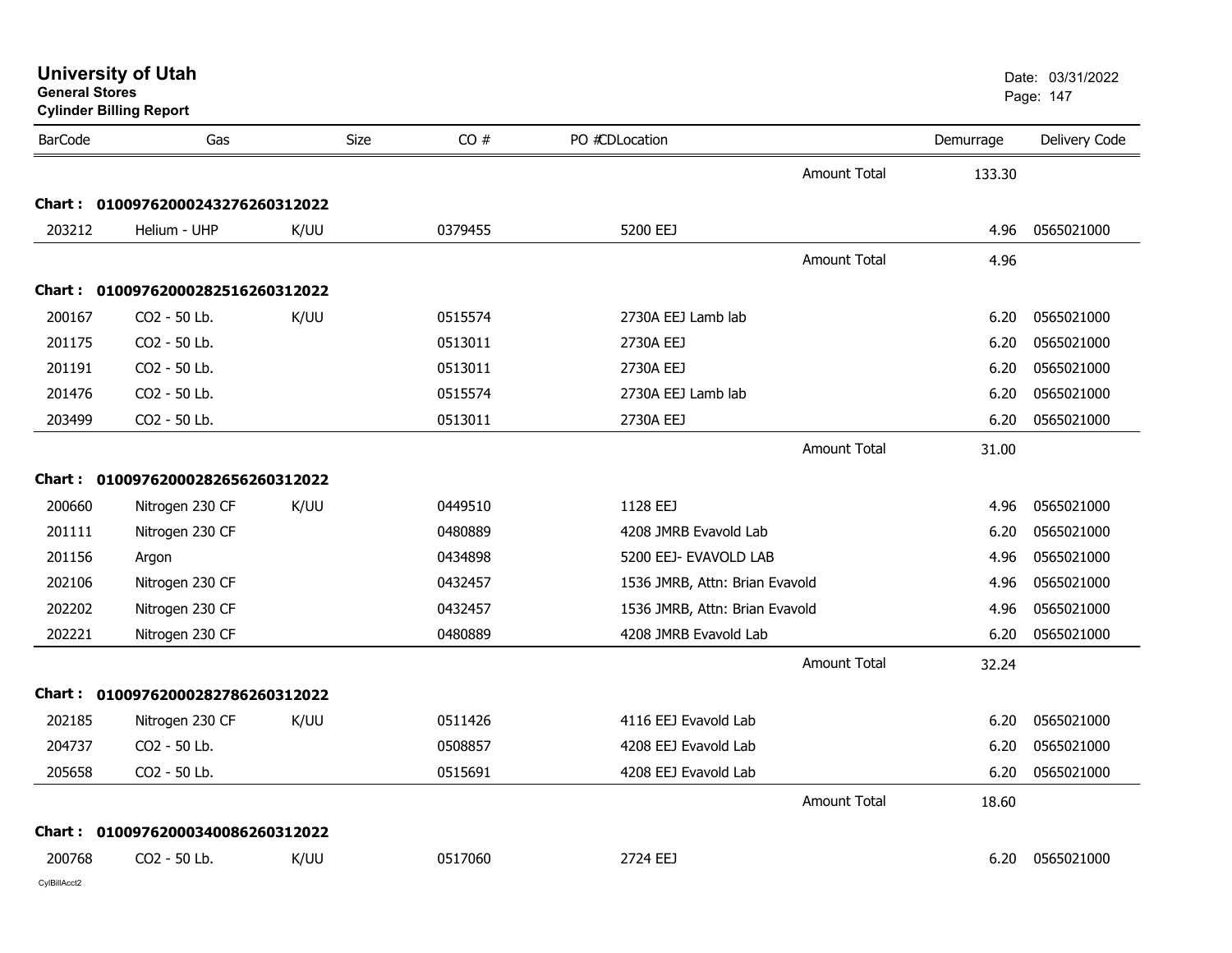**University of Utah** Date: 03/31/2022

**General StoresCylinder Billing Report**

| <b>BarCode</b> | Gas                                 | Size      | CO#     | PO #CDLocation          |                     | Demurrage | Delivery Code |
|----------------|-------------------------------------|-----------|---------|-------------------------|---------------------|-----------|---------------|
| 825194         | CO2 - 50 Lb.                        |           | 0514323 | 2724 EEJ                |                     | 8.37      | 0565021000    |
|                |                                     |           |         |                         | <b>Amount Total</b> | 14.57     |               |
|                | Chart: 01009762000342546260312022   |           |         |                         |                     |           |               |
| 824715         | CO2 - 50 Lb.                        | 50#/Mt.Ai | 0511541 | 1726 EEJ Wan-Lin Lo Lab |                     | 8.37      | 0565021000    |
|                |                                     |           |         |                         | <b>Amount Total</b> | 8.37      |               |
|                | Chart: 0100976500059009201626032022 |           |         |                         |                     |           |               |
| 200782         | CO2 - 50 Lb.                        | K/UU      | 0516603 | 634 WIntrobe            |                     | 6.20      | 0565021000    |
| 201001         | CO2 - 50 Lb.                        |           | 0511848 | 634 Wintrobe            |                     | 6.20      | 0565021000    |
| 201847         | CO2 - 50 Lb.                        |           | 0511848 | 634 Wintrobe            |                     | 6.20      | 0565021000    |
|                |                                     |           |         |                         | <b>Amount Total</b> | 18.60     |               |
|                | Chart: 0100976500059204930626032022 |           |         |                         |                     |           |               |
| 204728         | CO2 - 50 Lb.                        | K/UU      | 0516283 | 1726 EEJ                |                     | 6.20      | 0565021000    |
|                |                                     |           |         |                         | <b>Amount Total</b> | 6.20      |               |
|                | Chart: 0100976500059301374626032022 |           |         |                         |                     |           |               |
| 200732         | CO2 - 50 Lb.                        | K/UU      | 0486183 | 1720A EEJ               |                     | 6.20      | 0565021000    |
| 202391         | Oxygen, USP - E                     |           | 0503897 | 1720A EEJ Janis Weis    |                     | 6.20      | 0565021000    |
| 205334         | Oxygen, USP - E                     |           | 0503897 | 1720A EEJ Janis Weis    |                     | 6.20      | 0565021000    |
| 205355         | Oxygen, USP - E                     |           | 0503897 | 1720A EEJ Janis Weis    |                     | 6.20      | 0565021000    |
| 205885         | Oxygen, USP - E                     |           | 0503897 | 1720A EEJ Janis Weis    |                     | 6.20      | 0565021000    |
| 820189         | Oxygen, USP - E                     |           | 0476682 | 1720A EEJ               |                     | 8.37      | 0565021000    |
|                |                                     |           |         |                         | <b>Amount Total</b> | 39.37     |               |
|                | Chart: 0100976500059314141626032022 |           |         |                         |                     |           |               |
| 200242         | Nitrogen 230 CF                     | K/UU      | 0457981 | 1520 EEJ                |                     | 4.96      | 0565021000    |
| 201695         | Nitrogen 230 CF                     |           | 0475735 | 1128 JMRB Evavold Lab   |                     | 6.20      | 0565021000    |
| 815843         | Oxygen, USP - E                     |           | 0445949 | 5200 JMRB               |                     | 6.82      | 0565021000    |
| 815844         | Oxygen, USP - E                     |           | 0445949 | 5200 JMRB               |                     | 6.82      | 0565021000    |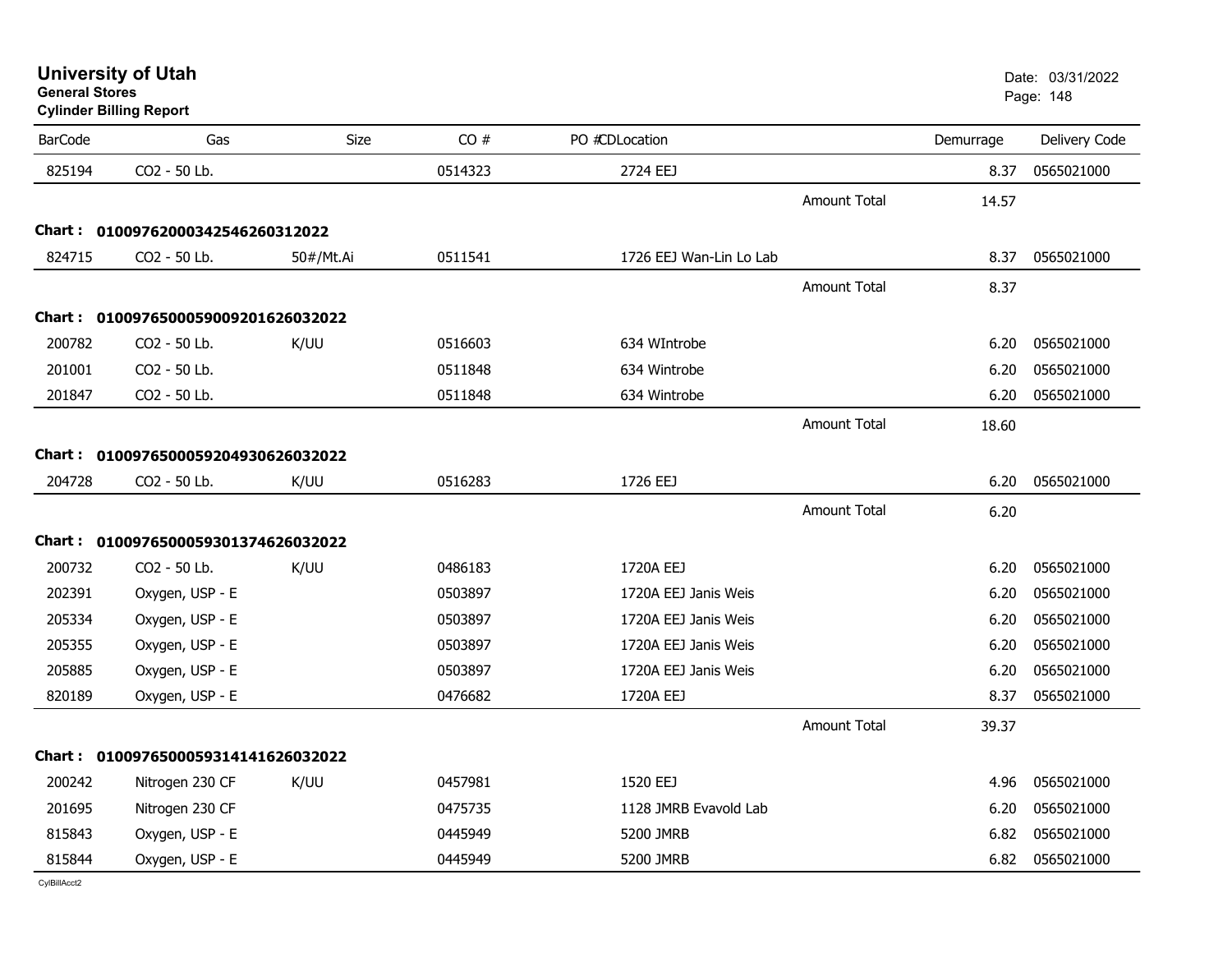|                | <b>Cylinder Billing Report</b>      |           |         |                      |                     |           |               |
|----------------|-------------------------------------|-----------|---------|----------------------|---------------------|-----------|---------------|
| <b>BarCode</b> | Gas                                 | Size      | CO#     | PO #CDLocation       |                     | Demurrage | Delivery Code |
|                |                                     |           |         |                      | <b>Amount Total</b> | 24.80     |               |
|                | Chart: 0100976500059314790626032022 |           |         |                      |                     |           |               |
| 821783         | CO2 - Siphon                        | 50#/Mt.Ai | 0508872 | 2520A EEJ Brown Lab  |                     | 8.37      | 0565021000    |
| 824911         | Oxygen, USP - E                     |           | 0515082 | 2800 EEJ- Hale Lab   |                     | 8.37      | 0565021000    |
|                |                                     |           |         |                      | <b>Amount Total</b> | 16.74     |               |
|                | Chart: 0100976500059314950626032022 |           |         |                      |                     |           |               |
| 201054         | CO2 - 50 Lb.                        | K/UU      | 0513115 | 2730B EEJ- Hale Lab  |                     | 6.20      | 0565021000    |
| 201655         | CO2 - 50 Lb.                        |           | 0513115 | 2730B EEJ- Hale Lab  |                     | 6.20      | 0565021000    |
| 203697         | CO2 - 50 Lb.                        |           | 0504306 | 2730B EEJ, Hale LAb  |                     | 6.20      | 0565021000    |
| 205314         | Oxygen, USP - E                     |           | 0502772 | 2800 EEJ Hale Lab    |                     | 6.20      | 0565021000    |
|                |                                     |           |         |                      | <b>Amount Total</b> | 24.80     |               |
|                | Chart: 0100976500059315440626032022 |           |         |                      |                     |           |               |
| 201698         | CO2 - 50 Lb.                        | K/UU      | 0515094 | 2520M EEJ            |                     | 6.20      | 0565021000    |
| 201739         | CO2 - 50 Lb.                        |           | 0517542 | 2520M EEJ            |                     | 4.40      | 0565021000    |
| 202513         | CO2 - 50 Lb.                        |           | 0515094 | 2520M EEJ            |                     | 1.80      | 0565021000    |
| 203925         | CO2 - 50 Lb.                        |           | 0517542 | 2520M EEJ            |                     | 4.40      | 0565021000    |
| 824207         | CO2 - 50 Lb.                        |           | 0507906 | 2520M EEJ            |                     | 8.37      | 0565021000    |
| 825151         | CO2 - 50 Lb.                        |           | 0514203 | 2520M EEJ            |                     | 2.43      | 0565021000    |
| 825153         | CO2 - 50 Lb.                        |           | 0514203 | 2520M EEJ            |                     | 8.37      | 0565021000    |
|                |                                     |           |         |                      | <b>Amount Total</b> | 35.97     |               |
|                | Chart: 0100976500059315480626032022 |           |         |                      |                     |           |               |
| 200164         | CO2 - 50 Lb.                        | K/UU      | 0469792 | 2104 EEJ             |                     | 6.20      | 0565021000    |
| 200726         | CO2 - 50 Lb.                        |           | 0469792 | 2104 EEJ             |                     | 6.20      | 0565021000    |
| 200887         | CO2 - 50 Lb.                        |           | 0469792 | 2104 EEJ             |                     | 6.20      | 0565021000    |
| 203910         | CO2 - 50 Lb.                        |           | 0469792 | 2104 EEJ             |                     | 6.20      | 0565021000    |
| 823257         | CO2 - 50 Lb.                        |           | 0498050 | 4720 EEJ Fairfax Lab |                     | 8.37      | 0565041000    |

**General Stores**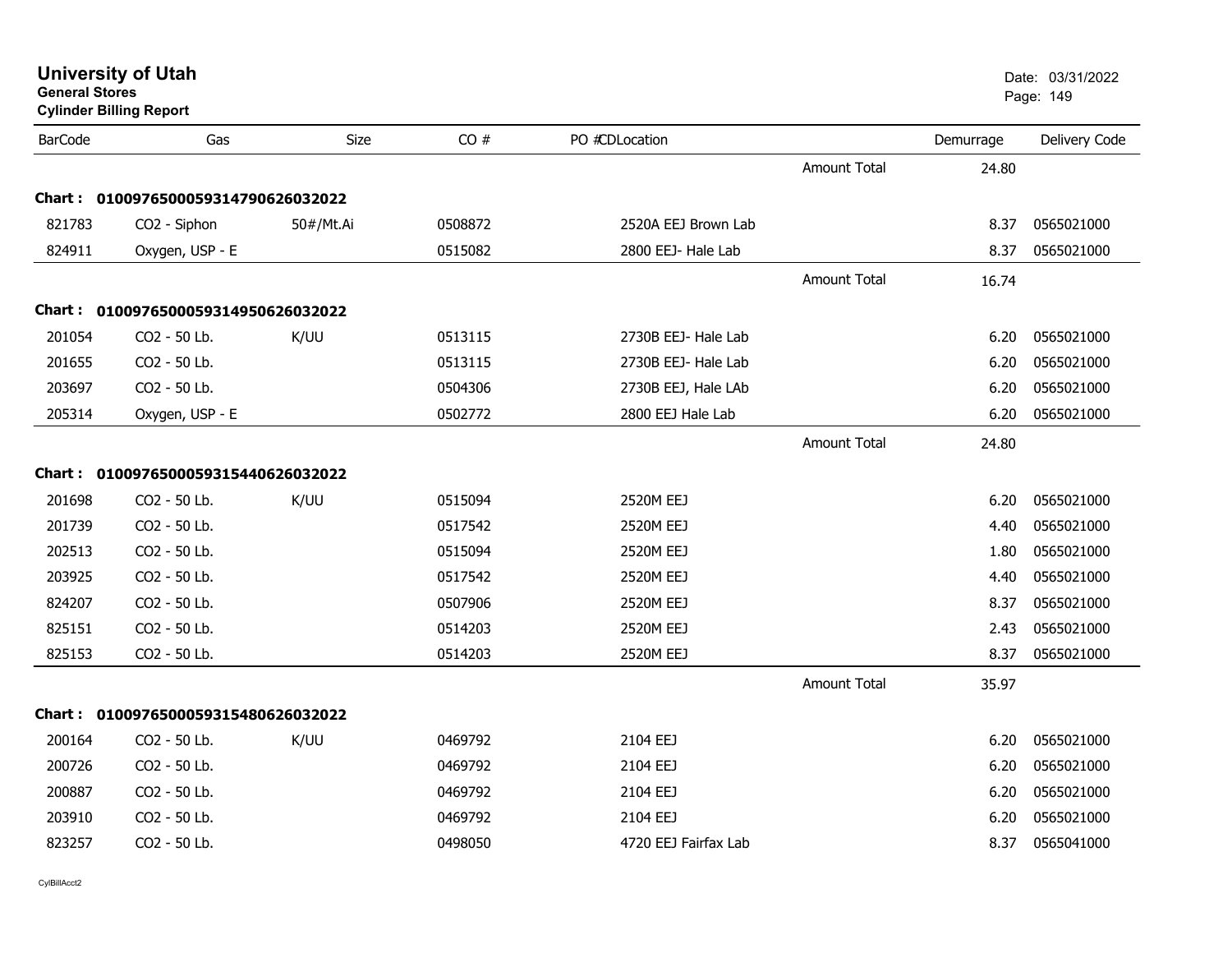|                | General Stores<br><b>Cylinder Billing Report</b> |           |         |                                            |                     |           | Page: 150     |  |
|----------------|--------------------------------------------------|-----------|---------|--------------------------------------------|---------------------|-----------|---------------|--|
| <b>BarCode</b> | Gas                                              | Size      | CO#     | PO #CDLocation                             |                     | Demurrage | Delivery Code |  |
| 825149         | CO2 - 50 Lb.                                     |           | 0514217 | 4720 EEJ Fairfax Lab                       |                     | 8.37      | 0565047200    |  |
|                |                                                  |           |         |                                            | <b>Amount Total</b> | 41.54     |               |  |
|                | Chart: 0100976500059316160626032022              |           |         |                                            |                     |           |               |  |
| 202072         | CO <sub>2</sub> - Siphon                         | K/UU      | 0512638 | 2520A EEJ- Mulvey Lab                      |                     | 6.20      | 0565021000    |  |
| 202141         | CO2 - Siphon                                     |           | 0512638 | 2520A EEJ- Mulvey Lab                      |                     | 6.20      | 0565021000    |  |
| 203281         | Oxygen, USP - E                                  |           | 0497472 | 2120 EEJ Mulvey Lab                        |                     | 5.00      | 0565021000    |  |
| 205447         | Oxygen, USP - E                                  |           | 0497472 | 2120 EEJ Mulvey Lab                        |                     | 5.00      | 0565021000    |  |
| 205459         | Oxygen, USP - E                                  |           | 0474990 | 2520 EEJ North end                         |                     | 5.00      | 0565021000    |  |
| 205475         | Oxygen, USP - E                                  |           | 0474990 | 2520 EEJ North end                         |                     | 5.00      | 0565021000    |  |
| 205956         | Oxygen, USP - E                                  |           | 0497472 | 2120 EEJ Mulvey Lab                        |                     | 6.20      | 0565021000    |  |
| 815937         | CO2 - Siphon                                     |           | 0450222 | 2520 EEJ                                   |                     | 6.82      | 0565021000    |  |
| 822853         | Oxygen, USP - E                                  |           | 0497472 | 2120 EEJ Mulvey Lab                        |                     | 6.75      | 0565021000    |  |
| 822996         | Oxygen, USP - E                                  |           | 0497472 | 2120 EEJ Mulvey Lab                        |                     | 6.75      | 0565021000    |  |
| 825599         | Oxygen, USP - E                                  |           | 0518447 | 2520 EEJ- Mulvey Lab                       |                     | 1.62      | 0565021000    |  |
| 825609         | Oxygen, USP - E                                  |           | 0518447 | 2520 EEJ- Mulvey Lab                       |                     | 1.62      | 0565021000    |  |
| 825612         | Oxygen, USP - E                                  |           | 0518447 | 2520 EEJ- Mulvey Lab                       |                     | 1.62      | 0565021000    |  |
| 825613         | Oxygen, USP - E                                  |           | 0518447 | 2520 EEJ- Mulvey Lab                       |                     | 1.62      | 0565021000    |  |
|                |                                                  |           |         |                                            | <b>Amount Total</b> | 65.40     |               |  |
|                | Chart: 0100976500059316270626032022              |           |         |                                            |                     |           |               |  |
| 201536         | CO2 - 50 Lb.                                     | K/UU      | 0513360 | 1502 EEJ- Haecker Lab                      |                     | 6.20      | 0565021000    |  |
| 824716         | CO2 - 50 Lb.                                     |           | 0511531 | 1502 EEJ Haecker Lab                       |                     | 8.37      | 0565021000    |  |
|                |                                                  |           |         |                                            | <b>Amount Total</b> | 14.57     |               |  |
|                | Chart: 0100976500059316410626002022              |           |         |                                            |                     |           |               |  |
| 821666         | Oxygen/300                                       | 300/MTAIR | 0486221 | LL214 HCI RN- animal facility- Bettini Lab |                     | 8.37      | 0555LL3760    |  |
|                |                                                  |           |         |                                            | <b>Amount Total</b> | 8.37      |               |  |

**University of Utah** Date: 03/31/2022

# **Chart : 0100976500059316410626032022**

CylBillAcct2

**General Stores**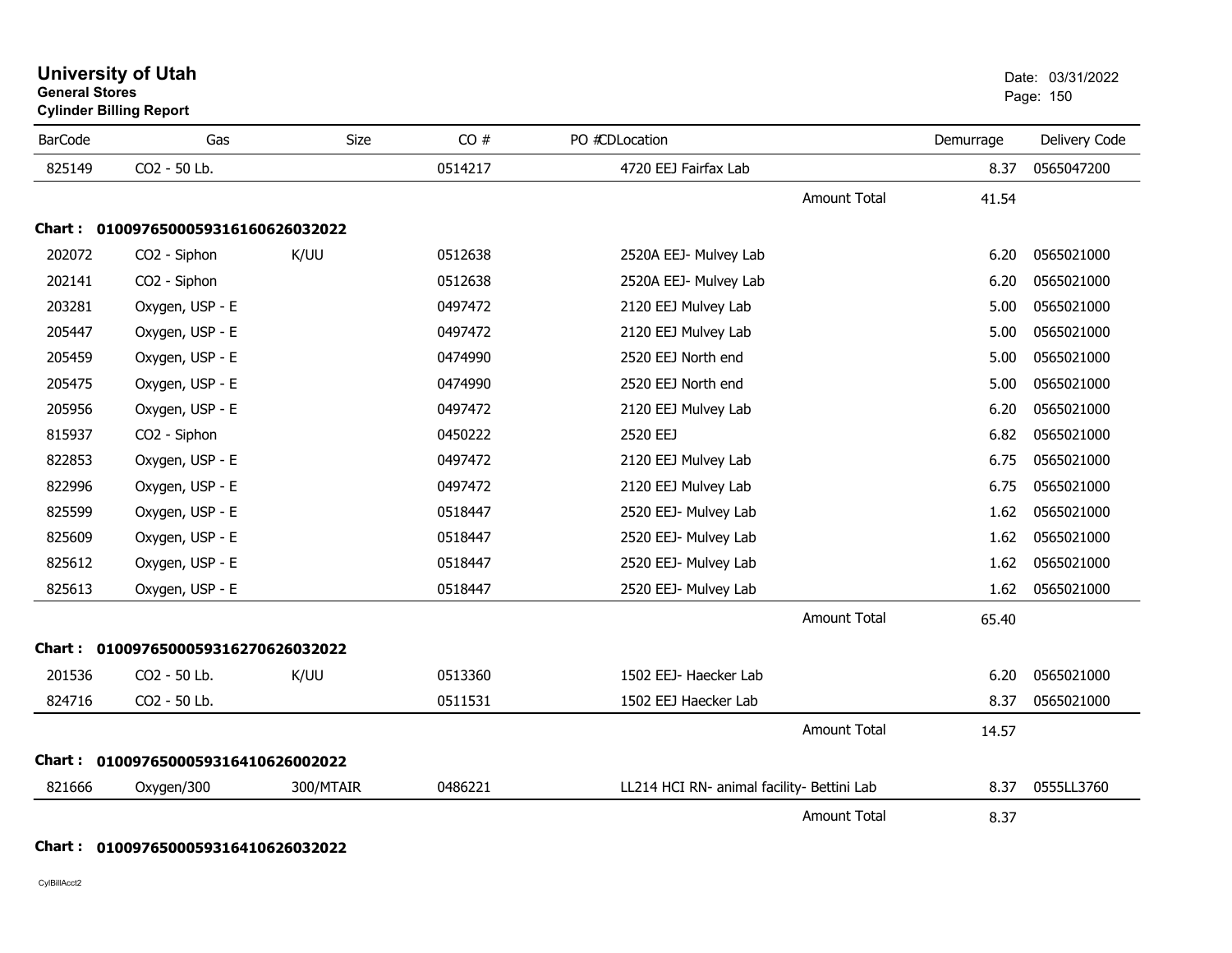| <b>General Stores</b>  | <b>University of Utah</b><br><b>Cylinder Billing Report</b> |             |         |                       |                     |           | Date: 03/31/2022<br>Page: 151 |
|------------------------|-------------------------------------------------------------|-------------|---------|-----------------------|---------------------|-----------|-------------------------------|
| <b>BarCode</b>         | Gas                                                         | <b>Size</b> | CO#     | PO #CDLocation        |                     | Demurrage | Delivery Code                 |
| 200535                 | CO2 - 50 Lb.                                                | K/UU        | 0513870 | 1702 EEJ              |                     | 6.20      | 0565021000                    |
| 200799                 | CO2 - 50 Lb.                                                |             | 0509911 | 1702 EEJ- Bettini Lab |                     | 6.20      | 0565021000                    |
| 201058                 | Oxygen, USP                                                 |             | 0513126 | LL214 HCI-N           |                     | 6.20      | 0565021000                    |
| 201155                 | CO2 - 50 Lb.                                                |             | 0513870 | 1702 EEJ              |                     | 6.20      | 0565021000                    |
| 201182                 | CO2 - 50 Lb.                                                |             | 0509911 | 1702 EEJ- Bettini Lab |                     | 6.20      | 0565021000                    |
| 203619                 | N2, Liquid, 265                                             |             | 0518236 | 1820 EEj              |                     | 24.57     | 0565021000                    |
| 203622                 | N2, Liquid, 265                                             |             | 0517835 | 1820 EEJ BEttini Lab  |                     | 30.03     | 0565021000                    |
| 203675                 | N2, Liquid, 265                                             |             | 0517084 | 1820 EEJ- South End   |                     | 30.03     | 0565021000                    |
| 204723                 | CO2 - 50 Lb.                                                |             | 0504279 | 1702 EEJ- Bettini Lab |                     | 6.20      | 0565021000                    |
| 204729                 | CO2 - 50 Lb.                                                |             | 0513870 | 1702 EEJ              |                     | 6.20      | 0565021000                    |
|                        |                                                             |             |         |                       | <b>Amount Total</b> | 128.03    |                               |
|                        | Chart: 0100976500059316620626032022                         |             |         |                       |                     |           |                               |
| 200670                 | Nitrogen 230 CF                                             | K/UU        | 0504529 | 4116 EEJ              |                     | 6.20      | 0565021000                    |
| 205524                 | CO2 - 50 Lb.                                                |             | 0513948 | 4110 EEJ Evavold Lab  |                     | 6.20      | 0565021000                    |
| 205537                 | CO2 - 50 Lb.                                                |             | 0513948 | 4110 EEJ Evavold Lab  |                     | 6.20      | 0565021000                    |
| 824209                 | CO2 - 50 Lb.                                                |             | 0511184 | 4110 EEJ Evavold Lab  |                     | 8.37      | 0565021000                    |
| 824640                 | CO2 - 50 Lb.                                                |             | 0511184 | 4110 EEJ Evavold Lab  |                     | 8.37      | 0565021000                    |
|                        |                                                             |             |         |                       | <b>Amount Total</b> | 35.34     |                               |
|                        | Chart: 0100976500059317080626032022                         |             |         |                       |                     |           |                               |
| 200012                 | CO2 - 50 Lb.                                                | K/UU        | 0512417 | 1720A EEJ             |                     | 6.20      | 0565021000                    |
| 202993                 | Oxygen, USP - E                                             |             | 0496418 | 1720A EEJ             |                     | 6.20      | 0565021000                    |
| 205371                 | CO2 - 50 Lb.                                                |             | 0512417 | 1720A EEJ             |                     | 6.20      | 0565021000                    |
| 205949                 | Oxygen, USP - E                                             |             | 0496418 | 1720A EEJ             |                     | 6.20      | 0565021000                    |
|                        |                                                             |             |         |                       | <b>Amount Total</b> | 24.80     |                               |
|                        | Chart: 01009792000340466260312022                           |             |         |                       |                     |           |                               |
| 200637                 | CO2 - 50 Lb.                                                | K/UU        | 0513226 | 1750 EEJ- Carey Lab   |                     | 6.20      | 0565021000                    |
| 205527<br>CylBillAcct2 | CO2 - 50 Lb.                                                |             | 0513226 | 1750 EEJ- Carey Lab   |                     | 6.20      | 0565021000                    |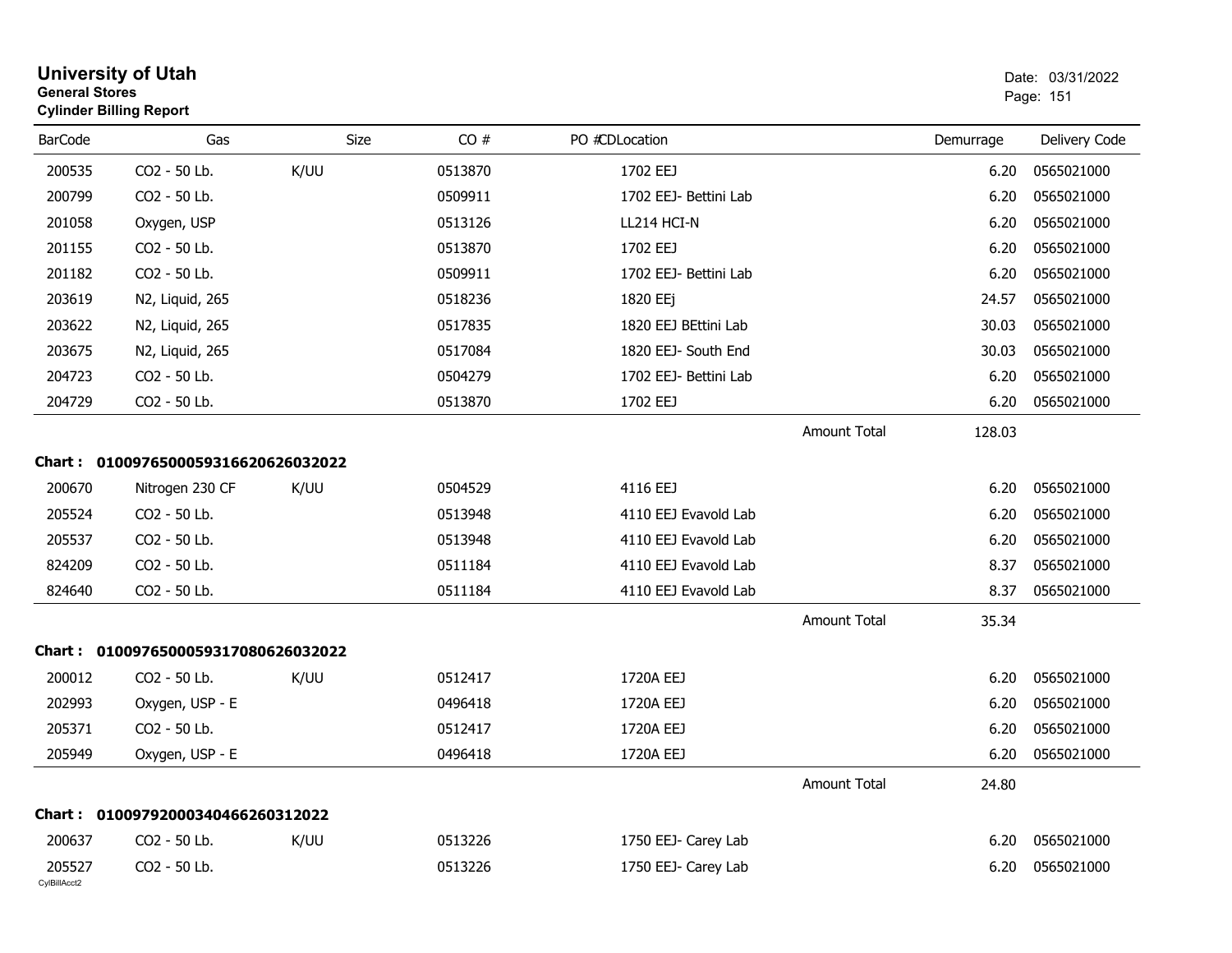| General Stores | <b>Cylinder Billing Report</b>      |           |         |                               | Page: 152           |           |               |
|----------------|-------------------------------------|-----------|---------|-------------------------------|---------------------|-----------|---------------|
| <b>BarCode</b> | Gas                                 | Size      | CO#     | PO #CDLocation                |                     | Demurrage | Delivery Code |
|                |                                     |           |         |                               | Amount Total        | 12.40     |               |
|                | Chart: 01011154915125616240012022   |           |         |                               |                     |           |               |
| 202112         | Helium - 219 CF                     | K/UU      | 0293203 | <b>GUEST HOUSE FRONT DESK</b> |                     | 4.96      | 0801000000    |
|                |                                     |           |         |                               | <b>Amount Total</b> | 4.96      |               |
|                | Chart: 01011242500062266260012022   |           |         |                               |                     |           |               |
| 200654         | CO <sub>2</sub> - 50 Lb.            | K/UU      | 0510650 | 327 WIntrobe                  |                     | 6.20      | 05215C1240    |
| 200977         | CO2 - 50 Lb.                        |           | 0494642 | 2760 CMC                      |                     | 6.20      | 05215C1240    |
| 201021         | CO2 - 50 Lb.                        |           | 0481882 | 327 Wintrobe                  |                     | 6.20      | 05215C1240    |
| 201489         | CO2 - 50 Lb.                        |           | 0505164 | 2760 CMC                      |                     | 6.20      | 05215C1240    |
| 201648         | CO2 - 50 Lb.                        |           | 0510650 | 327 WIntrobe                  |                     | 6.20      | 05215C1240    |
| 201716         | CO2 - 50 Lb.                        |           | 0516592 | 327 WIntrobe                  |                     | 6.20      | 05215C1240    |
| 822049         | 5%027.3%CO2/N2                      |           | 0488591 | 327 WINTROBE                  |                     | 8.37      | 05215c1240    |
| 823189         | 5%027.3%CO2/N2                      |           | 0497555 | 327 WINTROBE                  |                     | 8.37      | 05215c1240    |
|                |                                     |           |         |                               | <b>Amount Total</b> | 53.94     |               |
|                | Chart: 01011452000132106530812022   |           |         |                               |                     |           |               |
| 202331         | Nitrogen 115 CF                     | 125 CF/UU | 0429340 |                               |                     | 4.96      | 0854000000    |
| 203739         | Nitrogen 115 CF                     |           | 0455518 |                               |                     | 4.96      | 0854000000    |
|                |                                     |           |         |                               | <b>Amount Total</b> | 9.92      |               |
|                | Chart: 0101152500055900670626002022 |           |         |                               |                     |           |               |
| 822990         | Oxygen, USP - E                     | E/MT. AIR | 0497345 | HCI LL507 Attn: Brock Johnson |                     | 8.37      | 0555113760    |
| 822992         | Oxygen, USP - E                     |           | 0497345 | HCI LL507 Attn: Brock Johnson |                     | 8.37      | 0555113760    |
|                |                                     |           |         |                               | <b>Amount Total</b> | 16.74     |               |
|                | Chart: 0101152500059007774626002022 |           |         |                               |                     |           |               |
| 824061         | Oxygen, USP - E                     | E/MT. AIR | 0506310 | LL507 HCI                     |                     | 8.37      | 0555113760    |
| 824062         | Oxygen, USP - E                     |           | 0506310 | LL507 HCI                     |                     | 8.37      | 0555113760    |
| 824063         | Oxygen, USP - E                     |           | 0506310 | LL507 HCI                     |                     | 8.37      | 0555113760    |
| CylBillAcct2   |                                     |           |         |                               |                     |           |               |

**University of Utah** Date: 03/31/2022 **General Stores**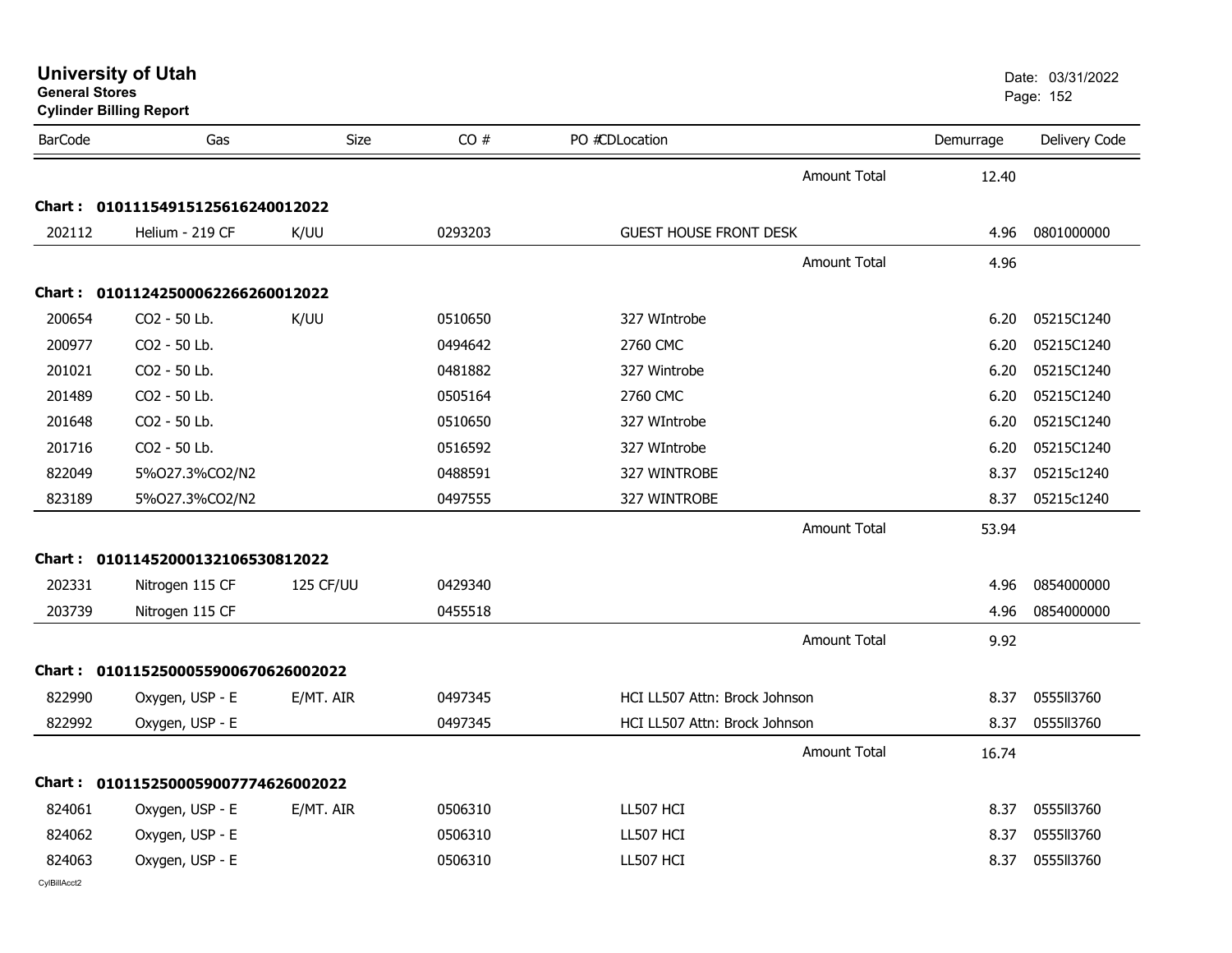| <b>General Stores</b>  | <b>University of Utah</b><br><b>Cylinder Billing Report</b> |             |         |                 |                     |           | Date: 03/31/2022<br>Page: 153 |
|------------------------|-------------------------------------------------------------|-------------|---------|-----------------|---------------------|-----------|-------------------------------|
| <b>BarCode</b>         | Gas                                                         | <b>Size</b> | CO#     | PO #CDLocation  |                     | Demurrage | Delivery Code                 |
| 824066                 | Oxygen, USP - E                                             |             | 0506310 | LL507 HCI       |                     | 8.37      | 0555113760                    |
| 824068                 | Oxygen, USP - E                                             |             | 0506310 | LL507 HCI       |                     | 8.37      | 0555113760                    |
| 824069                 | Oxygen, USP - E                                             |             | 0506310 | LL507 HCI       |                     | 8.37      | 0555113760                    |
|                        |                                                             |             |         |                 | <b>Amount Total</b> | 50.22     |                               |
|                        | Chart: 0101152500059314840626002022                         |             |         |                 |                     |           |                               |
| 821646                 | Oxygen, USP                                                 | 200C/Mt.A   | 0484433 | HCI LL507       |                     | 8.37      | 0555113760                    |
|                        |                                                             |             |         |                 | <b>Amount Total</b> | 8.37      |                               |
|                        | Chart: 01011806000162866430012022                           |             |         |                 |                     |           |                               |
| 204664                 | Nitrogen NF                                                 | K/UU        | 0453614 | 4210 HCI        |                     | 4.96      | 0555LL3760                    |
|                        |                                                             |             |         |                 | Amount Total        | 4.96      |                               |
| Chart :                | 01011882000104496260012022                                  |             |         |                 |                     |           |                               |
| 200582                 | Helium - UHP                                                | K/UU        | 0473487 | <b>HCI A710</b> |                     | 6.20      | 0555113760                    |
| 200611                 | Zero Air                                                    |             | 0513340 | <b>A710 HCI</b> |                     | 6.20      | 0555LL3760                    |
| 200617                 | Air - 233 CF                                                |             | 0467436 | <b>A710 HCI</b> |                     | 6.20      | 0555113760                    |
| 200805                 | Helium - UHP                                                |             | 0511464 | A710 HCI        |                     | 6.20      | 0555113760                    |
| 200933                 | Helium - UHP                                                |             | 0515075 | A710 HCI        |                     | 6.20      | 0555LL3760                    |
| 201212                 | Helium - UHP                                                |             | 0513340 | <b>A710 HCI</b> |                     | 6.20      | 0555LL3760                    |
| 201324                 | Zero Air                                                    |             | 0517184 | <b>A710 HCI</b> |                     | 4.40      | 0555113760                    |
| 202042                 | Helium - UHP                                                |             | 0518476 | A710 HCI        |                     | 0.40      | 0555LL3760                    |
| 202136                 | Hydrogen - UHP                                              |             | 0482941 | A710 HCI        |                     | 6.20      | 0555113760                    |
| 202155                 | Hydrogen - UHP                                              |             | 0507886 | <b>A710 HCI</b> |                     | 6.20      | 0555LL3760                    |
| 202374                 | Helium - UHP                                                |             | 0515148 | <b>A710 HCI</b> |                     | 6.20      | 0555LL3760                    |
| 203019                 | Helium - UHP                                                |             | 0513726 | A710 HCI        |                     | 0.60      | 0555LL3760                    |
| 203366                 | Helium - UHP                                                |             | 0517290 | <b>A710 HCI</b> |                     | 5.60      | 0555113760                    |
| 204423                 | Zero Air                                                    |             | 0515738 | <b>A710 HCI</b> |                     | 6.20      | 0555113760                    |
| 204678                 | Nitrogen, UHP                                               |             | 0485643 | <b>A710 HCI</b> |                     | 6.20      | 0555LL3760                    |
| 204679<br>CylBillAcct2 | Nitrogen, UHP                                               |             | 0462395 | HCI - RS DOCK   |                     | 4.96      | 0555LL3760                    |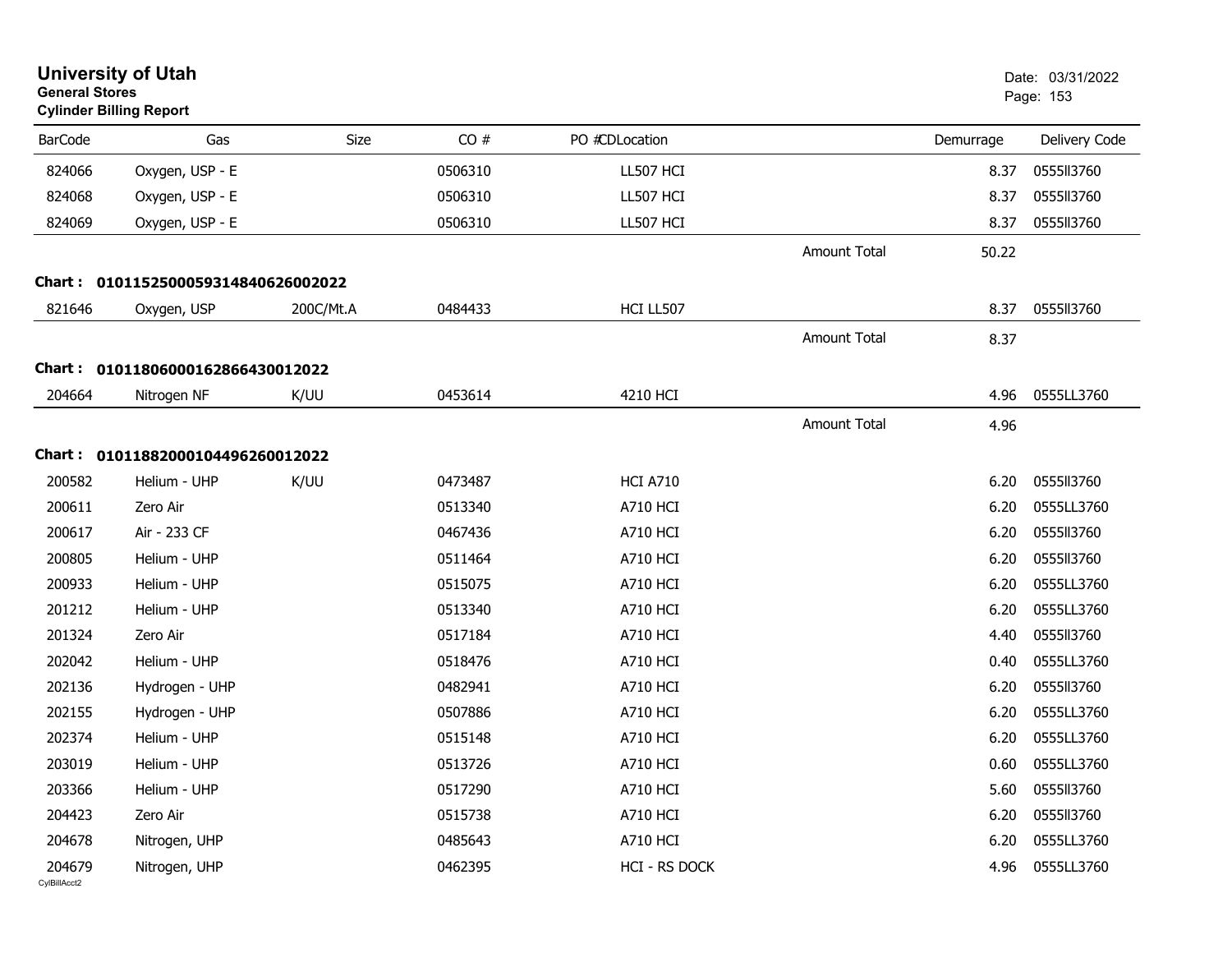| <b>General Stores</b> | <b>University of Utah</b><br><b>Cylinder Billing Report</b> |      |         |                           |           | Date: 03/31/2022<br>Page: 154 |
|-----------------------|-------------------------------------------------------------|------|---------|---------------------------|-----------|-------------------------------|
| <b>BarCode</b>        | Gas                                                         | Size | CO#     | PO #CDLocation            | Demurrage | Delivery Code                 |
| 205275                | Nitrogen, UHP                                               |      | 0473087 | HCI LL720                 | 6.20      | 0555113760                    |
| 205547                | Nitrogen, UHP                                               |      | 0473087 | HCI LL720                 | 6.20      | 0555113760                    |
| 205917                | Zero Air                                                    |      | 0517765 | <b>A710 HCI</b>           | 4.20      | 0555113760                    |
| 803059                | Hydrogen Res                                                |      | 0202873 |                           | 6.51      | 0555LL3760                    |
| 803061                | Hydrogen Res                                                |      | 0202873 |                           | 6.51      | 0555LL3760                    |
| 806940                | Res. Deuterium                                              |      | 0288826 | <b>A710 HCI</b>           | 7.13      | 0555LL3760                    |
| 806941                | Res. Deuterium                                              |      | 0288826 | <b>A710 HCI</b>           | 7.13      | 0555LL3760                    |
| 806942                | Res. Deuterium                                              |      | 0288826 | <b>A710 HCI</b>           | 7.13      | 0555LL3760                    |
| 808503                | 1% O2, In N2                                                |      | 0340508 | LL376 HCI                 | 6.82      | 0555113760                    |
| 810427                | 1% O2, In N2                                                |      | 0386435 | <b>A710 HCI</b>           | 6.82      | 0555113760                    |
| 814226                | 1%02 In N2                                                  |      | 0433713 | <b>A710 HCI</b>           | 7.13      | 0555113760                    |
| 814837                | Hydrogen Res                                                |      | 0437644 | A710 HCI                  | 6.82      | 0555LL3760                    |
| 821096                | Res. Nitrogen                                               |      | 0482469 | <b>A710 HCI</b>           | 8.37      | 0555113760                    |
| 822784                | <b>UHP N2/300</b>                                           |      | 0495878 | <b>A710 HCI</b>           | 8.37      | 0555LL3760                    |
| 822808                | Res. Deuterium                                              |      | 0495339 | <b>A710 HCI</b>           | 8.37      | 0555113760                    |
| 823777                | Nitrogen, UHP                                               |      | 0507069 | <b>A710 HCI</b>           | 8.37      | 0555LL3760                    |
| 823802                | Res. Helium                                                 |      | 0503287 | <b>A710 HCI</b>           | 8.37      | 0555113760                    |
| 824385                | Helium - UHP                                                |      | 0509822 | <b>A710 HCI</b>           | 7.83      | 0555LL3760                    |
| 824386                | Helium - UHP                                                |      | 0509763 | A710 HCI RN               | 8.37      | 0555LL3760                    |
| 824548                | Res. Helium                                                 |      | 0509817 | <b>A710 HCI</b>           | 8.37      | 0555LL3760                    |
| 824703                | Res. Nitrogen                                               |      | 0513808 | HCI                       | 8.37      | 0555113760                    |
| 824704                | Res. Nitrogen                                               |      | 0511324 | <b>A710 HCI</b>           | 0.81      | 0555113760                    |
| 824971                | Zero Air                                                    |      | 0518226 | A710 HCI Morning Delivery | 2.43      | 0555113760                    |
| 825071                | Hydrogen - UHP                                              |      | 0513726 | <b>A710 HCI</b>           | 8.37      | 0555LL3760                    |
| 825222                | Res. Nitrogen                                               |      | 0517276 | <b>A710 HCI</b>           | 7.56      | 0555113760                    |
| 825352                | Zero Air                                                    |      | 0516479 | <b>A710 HCI</b>           | 2.70      | 0555113760                    |
|                       |                                                             |      |         | Amount Total              | 259.42    |                               |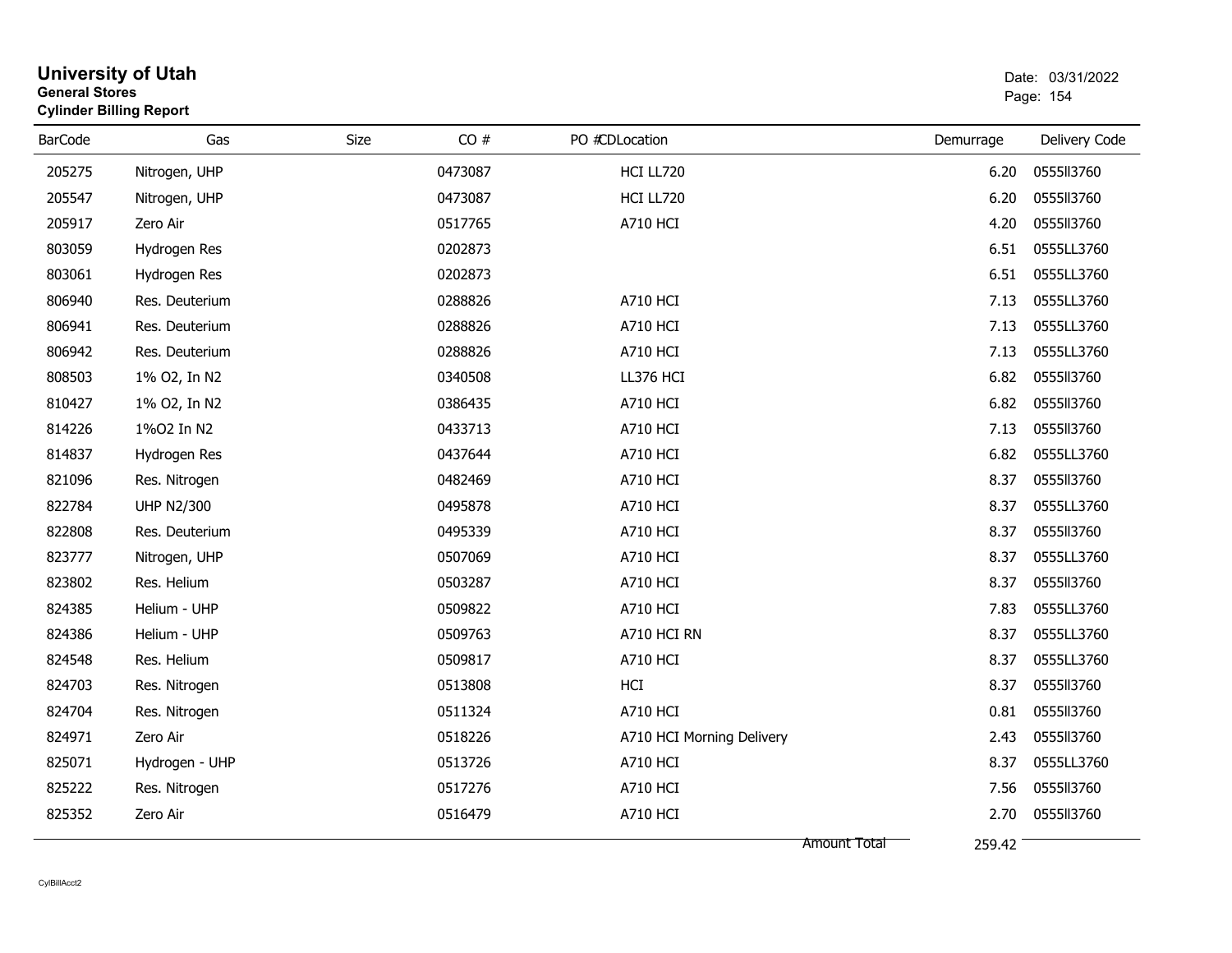|                | <b>University of Utah</b><br><b>General Stores</b><br><b>Cylinder Billing Report</b> |             |         |                       |           | Date: 03/31/2022<br>Page: 155 |
|----------------|--------------------------------------------------------------------------------------|-------------|---------|-----------------------|-----------|-------------------------------|
| <b>BarCode</b> | Gas                                                                                  | <b>Size</b> | CO#     | PO #CDLocation        | Demurrage | Delivery Code                 |
|                | Chart: 01012232000208086240012022                                                    |             |         |                       |           |                               |
| 200186         | Oxygen, USP                                                                          | K/UU        | 0510643 | LL501 HCI             | 6.20      | 0555113760                    |
| 200297         | Oxygen, USP                                                                          |             | 0505966 | LL501 HCI RS          | 6.20      | 0555LL3760                    |
| 200387         | Nitrogen 230 CF                                                                      |             | 0481146 | LL501 HCI             | 6.20      | 0555113760                    |
| 200488         | Nitrogen 230 CF                                                                      |             | 0481146 | LL501 HCI             | 6.20      | 0555113760                    |
| 200618         | Nitrogen 230 CF                                                                      |             | 0480562 | HCI LL501             | 6.20      | 0555113760                    |
| 200631         | Oxygen, USP                                                                          |             | 0505966 | LL501 HCI RS          | 6.20      | 0555LL3760                    |
| 201164         | Nitrogen 230 CF                                                                      |             | 0481146 | LL501 HCI             | 6.20      | 0555113760                    |
| 201456         | CO2 - 50 Lb.                                                                         |             | 0306021 | BASEMENT CO2 ROOM     | 4.96      | 0555LL3760                    |
| 201647         | Helium - 219 CF                                                                      |             | 0430878 | <b>NEW LAB</b>        | 4.96      | 0555113760                    |
| 201770         | Oxygen, USP                                                                          |             | 0505966 | LL501 HCI RS          | 6.20      | 0555LL3760                    |
| 201814         | CO2 - 50 Lb.                                                                         |             | 0306021 | BASEMENT CO2 ROOM     | 4.96      | 0555LL3760                    |
| 201944         | Nitrogen 230 CF                                                                      |             | 0481146 | LL501 HCI             | 6.20      | 0555113760                    |
| 202097         | CO2 - 50 Lb.                                                                         |             | 0230190 | BASEMENT CO2 ROOM     | 4.96      | 0555LL3760                    |
| 202349         | CO2 - 50 Lb.                                                                         |             | 0230190 | BASEMENT CO2 ROOM     | 4.96      | 0555LL3760                    |
| 202473         | CO2 - 50 Lb.                                                                         |             | 0472090 | HCI Recv. Dock        | 6.20      | 0555113760                    |
| 202721         | Oxygen, USP                                                                          |             | 0510643 | LL501 HCI             | 6.20      | 0555113760                    |
| 202788         | Nitrogen 230 CF                                                                      |             | 0480562 | HCI LL501             | 6.20      | 0555113760                    |
| 202925         | Nitrogen 230 CF                                                                      |             | 0481146 | LL501 HCI             | 6.20      | 0555113760                    |
| 203133         | Oxygen, USP                                                                          |             | 0510643 | LL501 HCI             | 6.20      | 0555113760                    |
| 203285         | N2, Liquid LX45                                                                      |             | 0517242 | LL512 HCI             | 49.60     | 0555113760                    |
| 203684         | Nitrogen 230 CF                                                                      |             | 0481146 | LL501 HCI             | 6.20      | 0555113760                    |
| 204714         | CO2 - 50 Lb.                                                                         |             | 0472090 | <b>HCI Recv. Dock</b> | 6.20      | 0555113760                    |
| 205622         | Oxygen, USP                                                                          |             | 0510643 | LL501 HCI             | 6.20      | 0555113760                    |
| 205827         | Oxygen, USP                                                                          |             | 0505966 | LL501 HCI RS          | 6.20      | 0555LL3760                    |
| 819512         | Oxygen, USP                                                                          |             | 0472090 | <b>HCI Recv. Dock</b> | 8.37      | 0555113760                    |

Amount Total

194.37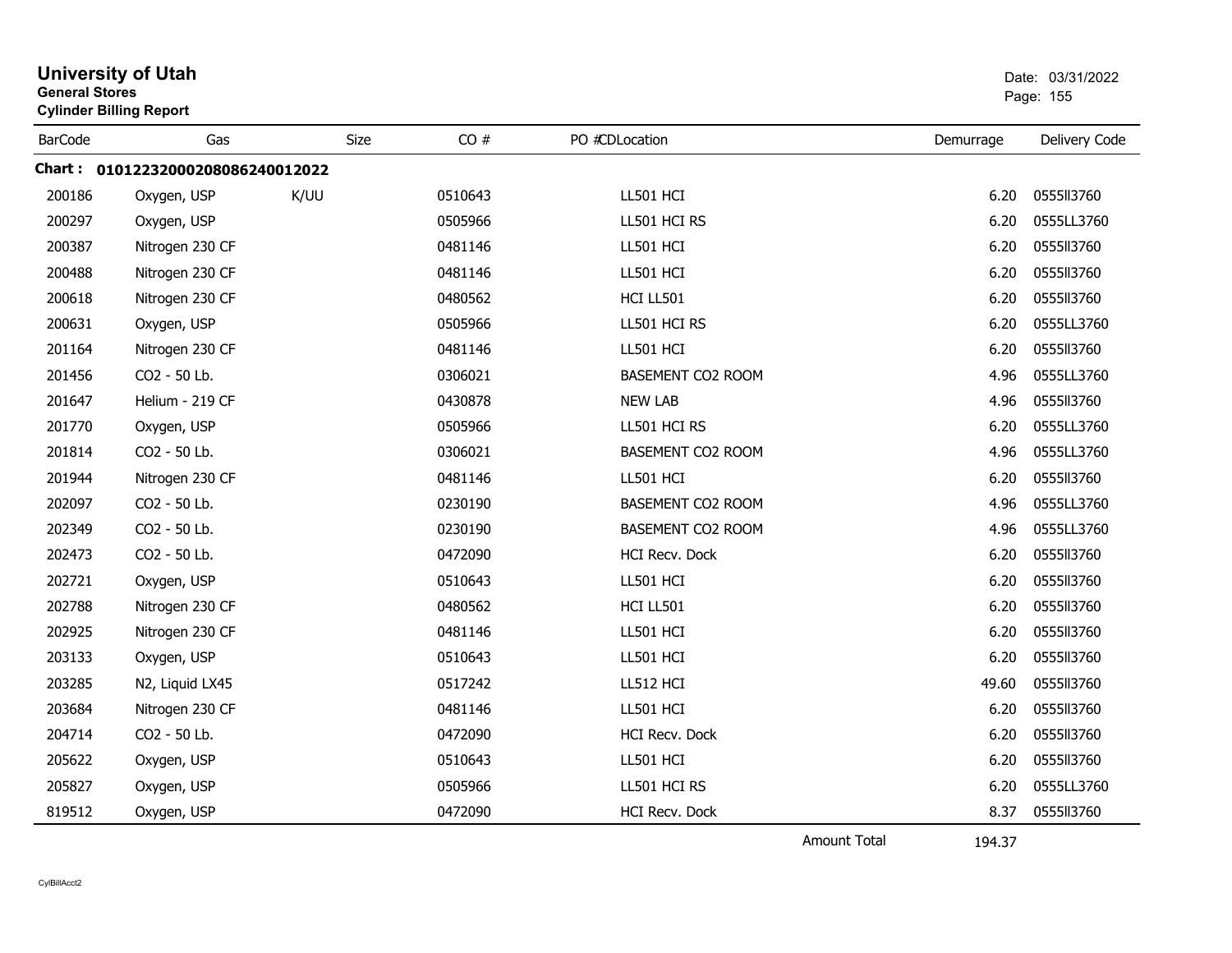| <b>General Stores</b> | <b>University of Utah</b><br><b>Cylinder Billing Report</b> |      |      |         |                                |           | Date: 03/31/2022<br>Page: 156 |  |
|-----------------------|-------------------------------------------------------------|------|------|---------|--------------------------------|-----------|-------------------------------|--|
| <b>BarCode</b>        | Gas                                                         |      | Size | CO#     | PO #CDLocation                 | Demurrage | Delivery Code                 |  |
|                       | Chart: 01012232000208086260012022                           |      |      |         |                                |           |                               |  |
| 200783                | CO2 - 50 Lb.                                                | K/UU |      | 0484824 | 3568A HCI                      | 6.20      | 0555113760                    |  |
| 201184                | CO2 - 50 Lb.                                                |      |      | 0484825 | 3561 HCI                       | 6.20      | 0555113760                    |  |
| 202599                | CO2 - 50 Lb.                                                |      |      | 0306021 | BASEMENT CO2 ROOM              | 4.96      | 0555LL3760                    |  |
| 202600                | CO2 - 50 Lb.                                                |      |      | 0306021 | BASEMENT CO2 ROOM              | 4.96      | 0555LL3760                    |  |
| 817192                | Co2 Liquid-55                                               |      |      | 0456673 | 3 TO BLDG 555 2 TO BLDG 556    | 62.00     | 0555LL3760                    |  |
| 820005                | $CO2 - E$                                                   |      |      | 0488918 | 2 TO BLDG 555 2 TO BLDG 554    | 8.37      | 0555LL3760                    |  |
| 822989                | Co2 Lq - 265                                                |      |      | 0510090 | 2 TO BLDG 555 1 TO BLDG 554    | 62.00     | 0555LL3760                    |  |
| 823934                | Co2 Lq - 265                                                |      |      | 0515416 | 2 TO BLDG 555 1 TO BLDG 565    | 6.00      | 0555113760                    |  |
| 824130                | Co2 Lq - 265                                                |      |      | 0518215 | 2 TO BLDG 556 1 TO BLDG 555    | 16.00     | 0555LL3760                    |  |
| 824298                | Co2 Lq - 265                                                |      |      | 0510090 | 2 TO BLDG 555 1 TO BLDG 554    | 42.00     | 0555LL3760                    |  |
| 824332                | Co2 Lq - 265                                                |      |      | 0512144 | 2 TO BLDG 555 1 TO BLDG 554    | 50.00     | 0555LL3760                    |  |
| 824507                | Co2 Lq - 265                                                |      |      | 0518215 | 2 TO BLDG 556 1 TO BLDG 555    | 16.00     | 0555LL3760                    |  |
| 824508                | Co2 Lq - 265                                                |      |      | 0515944 | 2 TO BLDG 555 1 TO BLDG 554    | 62.00     | 0555LL3760                    |  |
| 824724                | Co2 Lq - 265                                                |      |      | 0516777 | 2 TO BLDG 555 1 TO BLDG 554    | 6.00      | 0555LL3760                    |  |
| 824725                | Co2 Lq - 265                                                |      |      | 0512763 | 2 TO BLDG 555 1 TO BLDG 556    | 62.00     | 0555LL3760                    |  |
| 824772                | Co2 Lq - 265                                                |      |      | 0511687 | 2 TO BLDG 555 1 TO BLDG 554    | 6.00      | 0555LL3760                    |  |
| 824773                | Co2 Lq - 265                                                |      |      | 0514380 | 2 TO BLDG 555 1 TO BLDG 554    | 42.00     | 0555LL3760                    |  |
| 824798                | Co2 Lq - 265                                                |      |      | 0515416 | 2 TO BLDG 555 1 TO BLDG 565    | 6.00      | 0555113760                    |  |
| 824800                | Co2 Lq - 265                                                |      |      | 0513193 | 2 TO BLDG 555<br>1 TO BLDG 554 | 62.00     | 0555LL3760                    |  |
| 824902                | Co2 Lq - 265                                                |      |      | 0512144 | 2 TO BLDG 555 1 TO BLDG 554    | 62.00     | 0555LL3760                    |  |
| 824903                | Co2 Lq - 265                                                |      |      | 0515416 | 2 TO BLDG 555 1 TO BLDG 565    | 50.00     | 0555113760                    |  |
| 824993                | Co2 Lq - 265                                                |      |      | 0514380 | 2 TO BLDG 555 1 TO BLDG 554    | 62.00     | 0555LL3760                    |  |
| 825205                | Co2 Lq - 265                                                |      |      | 0515944 | 2 TO BLDG 555 1 TO BLDG 554    | 62.00     | 0555LL3760                    |  |
| 825207                | Co2 Lq - 265                                                |      |      | 0514258 | 2 TO BLDG 555 1 TO BLDG 556    | 6.00      | 0555LL3760                    |  |
| 825207                | Co2 Lq - 265                                                |      |      | 0518215 | 2 TO BLDG 556 1 TO BLDG 555    | 20.00     | 0555LL3760                    |  |
| 825356                | Co2 Lq - 265                                                |      |      | 0516251 | 2 TO BLDG 555 1 TO BLDG 554    | 18.00     | 0555LL3760                    |  |
| 825357                | Co <sub>2</sub> Lq - 265                                    |      |      | 0516251 | 2 TO BLDG 555 1 TO BLDG 554    | 30.00     | 0555LL3760                    |  |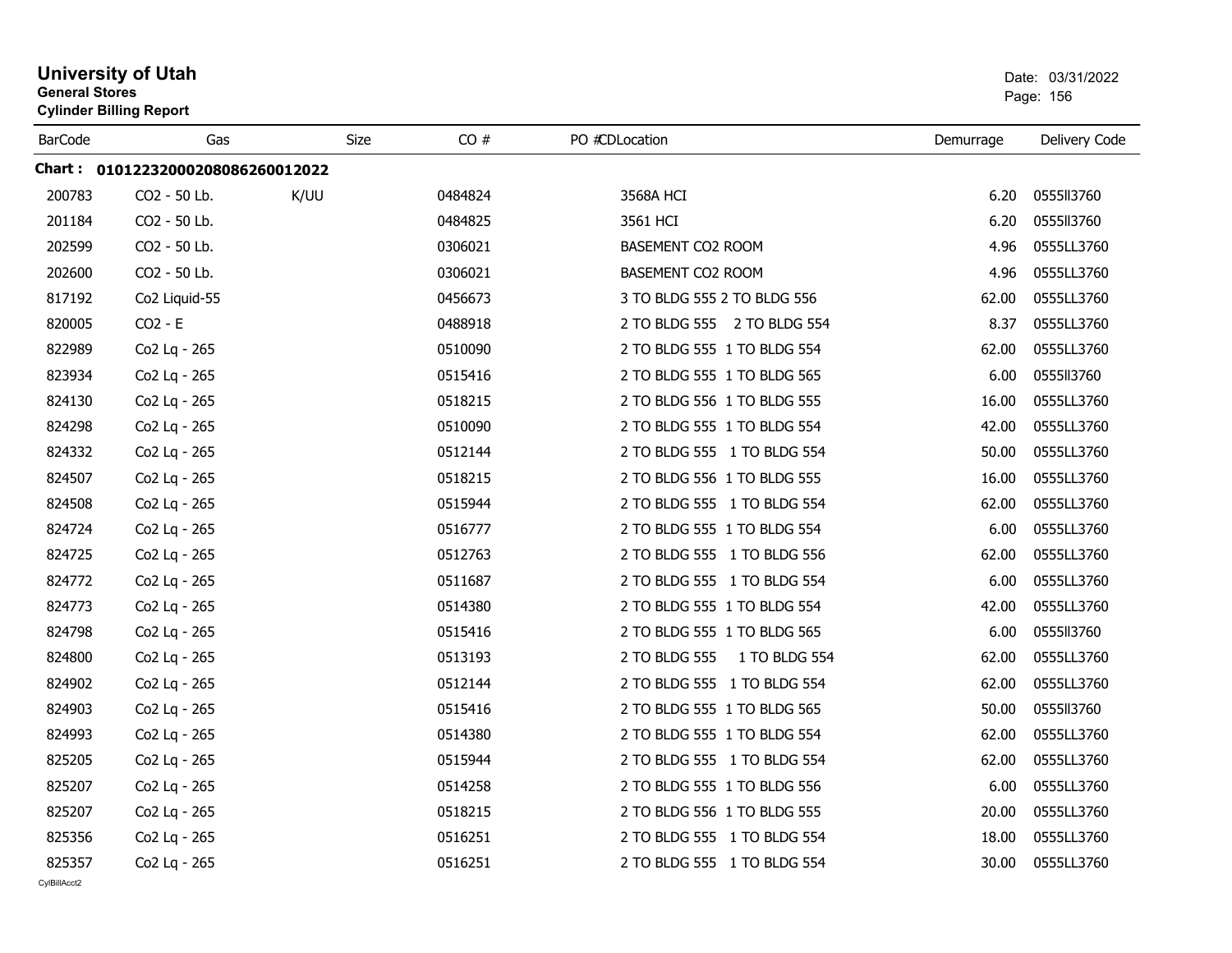| <b>General Stores</b> | <b>University of Utah</b><br><b>Cylinder Billing Report</b> |      | Date: 03/31/2022<br>Page: 157 |                             |                               |               |
|-----------------------|-------------------------------------------------------------|------|-------------------------------|-----------------------------|-------------------------------|---------------|
| <b>BarCode</b>        | Gas                                                         |      | CO#<br>Size                   | PO #CDLocation              | Demurrage                     | Delivery Code |
| 825357                | Co2 Lq - 265                                                |      | 0518214                       | 2 TO BLDG 555 1 TO BLDG 554 | 12.00                         | 0555LL3760    |
| 825411                | Co <sub>2</sub> Liquid-55                                   |      | 0516777                       | 2 TO BLDG 555 1 TO BLDG 554 | 62.00                         | 0555LL3760    |
| 825412                | Co2 Lq - 265                                                |      | 0516777                       | 2 TO BLDG 555 1 TO BLDG 554 | 30.00                         | 0555LL3760    |
| 825580                | Co2 Liquid-55                                               |      | 0518214                       | 2 TO BLDG 555 1 TO BLDG 554 | 12.00                         | 0555LL3760    |
| 825581                | Co2 Liquid-55                                               |      | 0518214                       | 2 TO BLDG 555 1 TO BLDG 554 | 12.00                         | 0555LL3760    |
|                       |                                                             |      |                               |                             | <b>Amount Total</b><br>968.69 |               |
|                       | Chart: 01012531001130156240012022                           |      |                               |                             |                               |               |
| 203357                | Acetylene - B                                               | B/UU | 0389722                       | 2000 CIR OF HOPE RM LL376   | 4.96                          | 0555LL3760    |
|                       |                                                             |      |                               |                             | <b>Amount Total</b><br>4.96   |               |
|                       | Chart: 01012742000208016260012022                           |      |                               |                             |                               |               |
| 201052                | Argon - UHP                                                 | K/UU | 0511480                       | <b>N3970C HCH</b>           | 6.20                          | 0555113760    |
| 201099                | N2, Liquid LX45                                             |      | 0517491                       | <b>N3970 HCH</b>            | 25.60                         | 0555II3760    |
| 201099                | N2, Liquid LX45                                             |      | 0518423                       | 3370 HCI RN                 | 9.60                          | 0555LL3760    |
| 201102                | N2, Liquid LX45                                             |      | 0517939                       | 3370 HCI RN- BMP            | 12.80                         | 0555LL3760    |
| 201317                | N2, Liquid LX45                                             |      | 0517676                       | LL512 HCI RS                | 12.80                         | 0555LL3760    |
| 201319                | N2, Liquid LX45                                             |      | 0517491                       | <b>N3970 HCH</b>            | 17.60                         | 0555113760    |
| 201540                | N2, Liquid LX45                                             |      | 0517386                       | 3370 HCI RN                 | 4.80                          | 0555LL3760    |
| 201728                | N2, Liquid LX45                                             |      | 0517175                       | LL512 HCI                   | 14.40                         | 0555113760    |
| 201728                | N2, Liquid LX45                                             |      | 0517747                       | 3370 HCI RN                 | 20.80                         | 0555LL3760    |
| 201728                | N2, Liquid LX45                                             |      | 0518473                       | 1450 HCI RN                 | 3.20                          | 0555LL3760    |
| 201802                | N2, Liquid LX45                                             |      | 0516998                       | 1450 HCI RN                 | 14.40                         | 0555LL3760    |
| 202002                | N2, Liquid LX45                                             |      | 0515992                       | 1450 HCI RN                 | 33.60                         | 0555LL3760    |
| 202002                | N2, Liquid LX45                                             |      | 0518255                       | 3370 HCI RN                 | 12.80                         | 0555113760    |
| 202176                | N2, Liquid LX45                                             |      | 0517487                       | 3370 HCI RN                 | 16.00                         | 0555LL3760    |
| 202176                | N2, Liquid LX45                                             |      | 0518025                       | LL512 HCI                   | 22.40                         | 0555113760    |
| 202304                | N2, Liquid LX45                                             |      | 0517884                       | 3370 HCI                    | 25.60                         | 0555II3760    |
| 202425                | N2, Liquid LX45                                             |      | 0518125                       | 1450 HCI                    | 16.00                         | 0555ll3760    |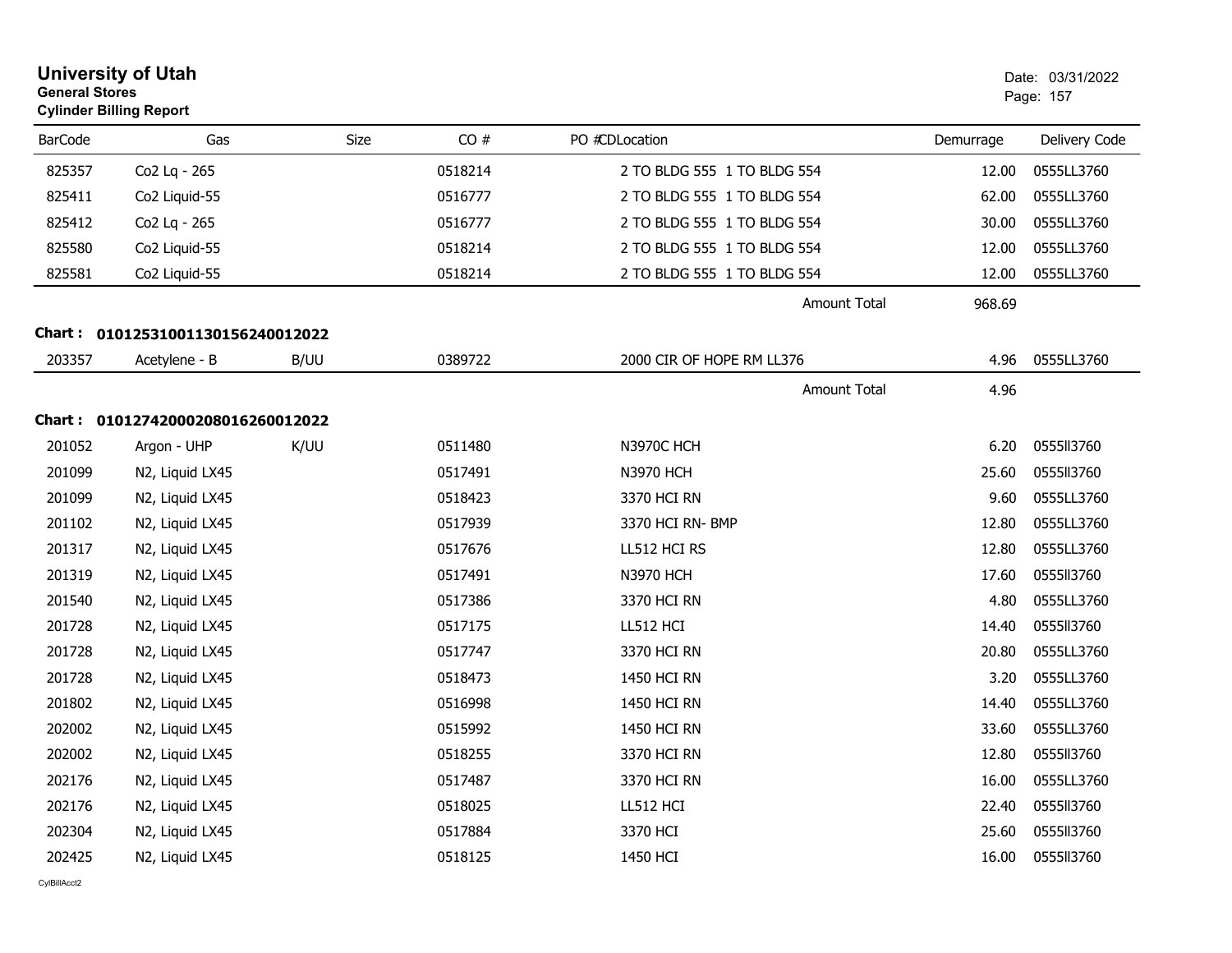|                | <b>University of Utah</b><br><b>General Stores</b><br><b>Cylinder Billing Report</b> |                  |         |                   |                     |           | Date: 03/31/2022<br>Page: 158 |
|----------------|--------------------------------------------------------------------------------------|------------------|---------|-------------------|---------------------|-----------|-------------------------------|
| <b>BarCode</b> | Gas                                                                                  | Size             | CO#     | PO #CDLocation    |                     | Demurrage | Delivery Code                 |
| 202431         | N2, Liquid LX45                                                                      |                  | 0518024 | 1450 HCI          |                     | 19.20     | 0555113760                    |
| 202433         | N2, Liquid LX45                                                                      |                  | 0516999 | LL512 HCI-BMP     |                     | 11.20     | 0555LL3760                    |
| 202843         | N2, Liquid LX45                                                                      |                  | 0518423 | 3370 HCI RN       |                     | 9.60      | 0555LL3760                    |
| 203017         | N2, Liquid LX45                                                                      |                  | 0517174 | 3370 HCI          |                     | 11.20     | 0555113760                    |
| 203017         | N2, Liquid LX45                                                                      |                  | 0517488 | LL512 HCI RS- BMP |                     | 11.20     | 0555LL3760                    |
| 203525         | N2, Liquid LX45                                                                      |                  | 0517174 | 3370 HCI          |                     | 11.20     | 0555113760                    |
| 203526         | N2, Liquid LX45                                                                      |                  | 0517487 | 3370 HCI RN       |                     | 4.80      | 0555LL3760                    |
| 203527         | N2, Liquid LX45                                                                      |                  | 0517545 | 1450 HCI          |                     | 12.80     | 0555113760                    |
| 203779         | N2, Liquid LX45                                                                      |                  | 0517247 | 3370 HCI RN       |                     | 24.00     | 0555LL3760                    |
| 203779         | N2, Liquid LX45                                                                      |                  | 0517939 | 3370 HCI RN- BMP  |                     | 12.80     | 0555LL3760                    |
| 204263         | N2, Liquid LX45                                                                      |                  | 0518081 | <b>N3970 HCH</b>  |                     | 20.80     | 0555113760                    |
| 204264         | N2, Liquid LX45                                                                      |                  | 0517849 | LL512 HCI         |                     | 12.80     | 0555113760                    |
| 204264         | N2, Liquid LX45                                                                      |                  | 0518264 | <b>N3970 HCH</b>  |                     | 12.80     | 0555113760                    |
| 204400         | N2, Liquid LX45                                                                      |                  | 0518200 | LL512 HCI RS      |                     | 14.40     | 0555113760                    |
| 205290         | N2, Liquid LX45                                                                      |                  | 0517174 | 3370 HCI          |                     | 11.20     | 0555113760                    |
| 205564         | Argon - UHP                                                                          |                  | 0511480 | N3970C HCH        |                     | 1.40      | 0555113760                    |
| 205706         | N2, Liquid LX45                                                                      |                  | 0517747 | 3370 HCI RN       |                     | 17.60     | 0555LL3760                    |
|                |                                                                                      |                  |         |                   | <b>Amount Total</b> | 487.60    |                               |
|                | Chart: 01012742000208016262212022                                                    |                  |         |                   |                     |           |                               |
| 202298         | N2, Liquid LX45                                                                      | <b>180 LTR/U</b> | 0516539 | <b>N3970 HCH</b>  |                     | 11.20     | 0555113760                    |
| 205709         | N2, Liquid GP45                                                                      |                  | 0516539 | <b>N3970 HCH</b>  |                     | 11.20     | 0555113760                    |
|                |                                                                                      |                  |         |                   | Amount Total        | 22.40     |                               |
|                | Chart: 0101280500054903094637002022                                                  |                  |         |                   |                     |           |                               |
| 200727         | CO2 - 50 Lb.                                                                         | K/UU             | 0461969 | 3450 SKAGGS       |                     | 4.96      | 0555LL3760                    |
| 201715         | CO2 - 50 Lb.                                                                         |                  | 0461969 | 3450 SKAGGS       |                     | 1.12      | 0555LL3760                    |
| 203312         | CO2 - 50 Lb.                                                                         |                  | 0463502 | 3440 SKAGGS       |                     | 1.12      | 0555LL3760                    |
| 205361         | CO2 - 50 Lb.                                                                         |                  | 0463502 | 3440 SKAGGS       |                     | 4.96      | 0555LL3760                    |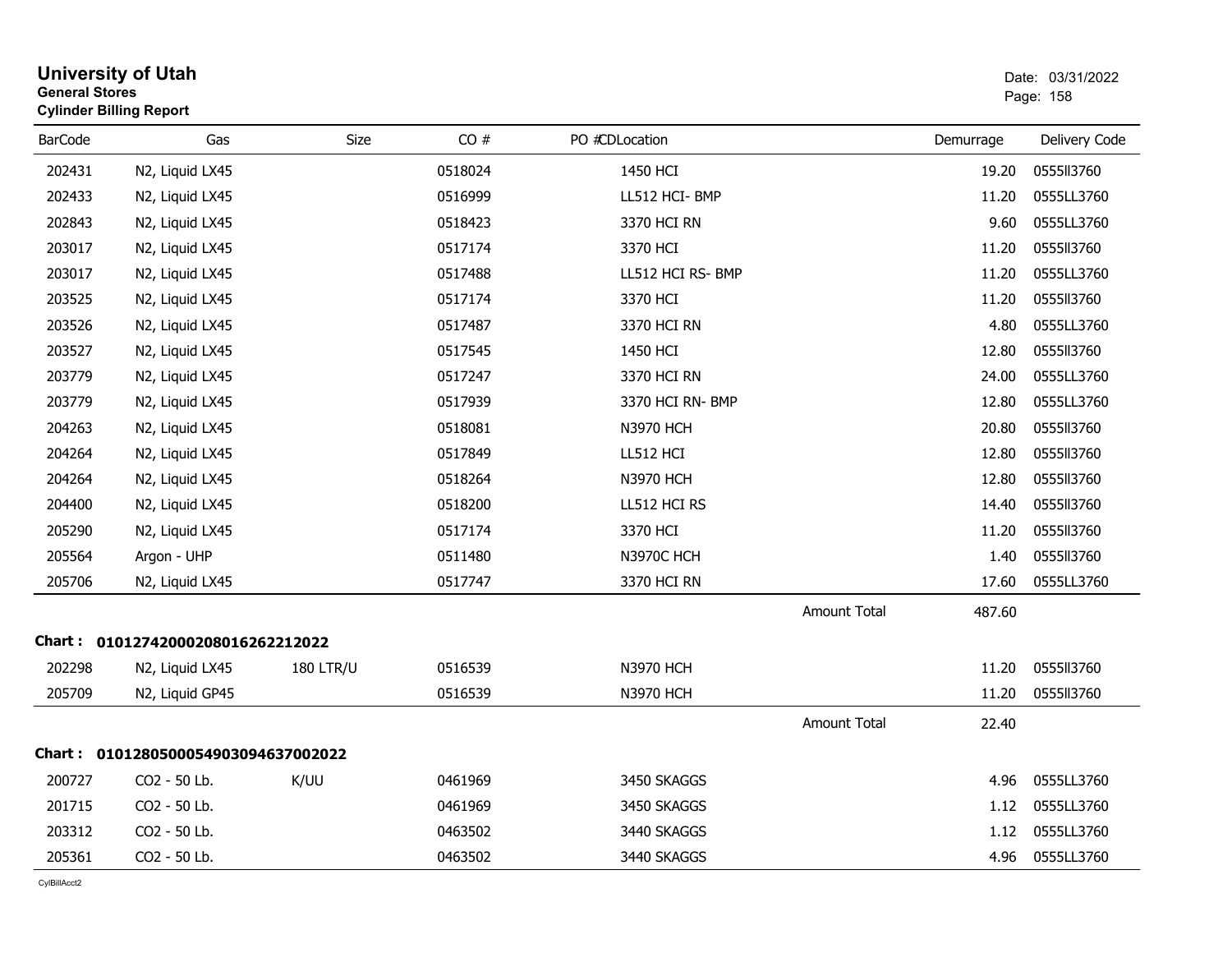| General Stores | <b>Cylinder Billing Report</b>      |           |         |                |                     |           | Page: 159     |
|----------------|-------------------------------------|-----------|---------|----------------|---------------------|-----------|---------------|
| <b>BarCode</b> | Gas                                 | Size      | CO#     | PO #CDLocation |                     | Demurrage | Delivery Code |
|                |                                     |           |         |                | <b>Amount Total</b> | 12.16     |               |
|                | Chart: 01013352000206636261012022   |           |         |                |                     |           |               |
| 807152         | 95% N2, 5% CO2                      | 200C/Mt.A | 0306514 | 271 EMRL       |                     | 6.82      | 0056003040    |
|                |                                     |           |         |                | <b>Amount Total</b> | 6.82      |               |
|                | Chart: 01013352500193146260012022   |           |         |                |                     |           |               |
| 203097         | Oxygen, USP - E                     | E/UU      | 0349573 | 5015 SMBB      |                     | 4.96      | 0151031000    |
| 203428         | Oxygen, USP - E                     |           | 0349573 | 5015 SMBB      |                     | 4.96      | 0151031000    |
|                |                                     |           |         |                | <b>Amount Total</b> | 9.92      |               |
|                | Chart: 0101335500059315520626002022 |           |         |                |                     |           |               |
| 200883         | CO2 - 50 Lb.                        | K/UU      | 0442683 | 5340 SMBB      |                     | 4.96      | 0151032050    |
| 205539         | CO2 - 50 Lb.                        |           | 0401370 | 5340 SMBB      |                     | 4.96      | 0151055270    |
| 821367         | Oxygen, USP - D                     |           | 0482731 | 3205 SMBB      |                     | 8.37      | 0151032050    |
| 821386         | Oxygen, USP - D                     |           | 0483737 | <b>SMBB</b>    |                     | 8.37      | 0151032050    |
|                |                                     |           |         |                | <b>Amount Total</b> | 26.66     |               |
|                | Chart: 01013362000178926260312022   |           |         |                |                     |           |               |
| 201624         | Hydrogen - UHP                      | K/UU      | 0447036 | 4520 EEJ       |                     | 4.96      | 0565041000    |
| 202905         | CO2 - 50 Lb.                        |           | 0474779 | 4570 EEJ       |                     | 6.20      | 0565041000    |
|                |                                     |           |         |                | <b>Amount Total</b> | 11.16     |               |
|                | Chart: 01013362000178926262512022   |           |         |                |                     |           |               |
| 201571         | Nitrogen 230 CF                     | K/UU      | 0513609 | 132 BPRB       |                     | 6.20      | 0565041000    |
| 202943         | Argon                               |           | 0503050 | 126 BPRB       |                     | 6.20      | 0565041000    |
|                |                                     |           |         |                | <b>Amount Total</b> | 12.40     |               |
|                | Chart: 01013372000240036260012022   |           |         |                |                     |           |               |
| 200608         | Air - 233 CF                        | K/UU      | 0338822 | 4440 ECCLES    |                     | 4.96      | 0533021000    |
|                |                                     |           |         |                | Amount Total        | 4.96      |               |

# **General Stores**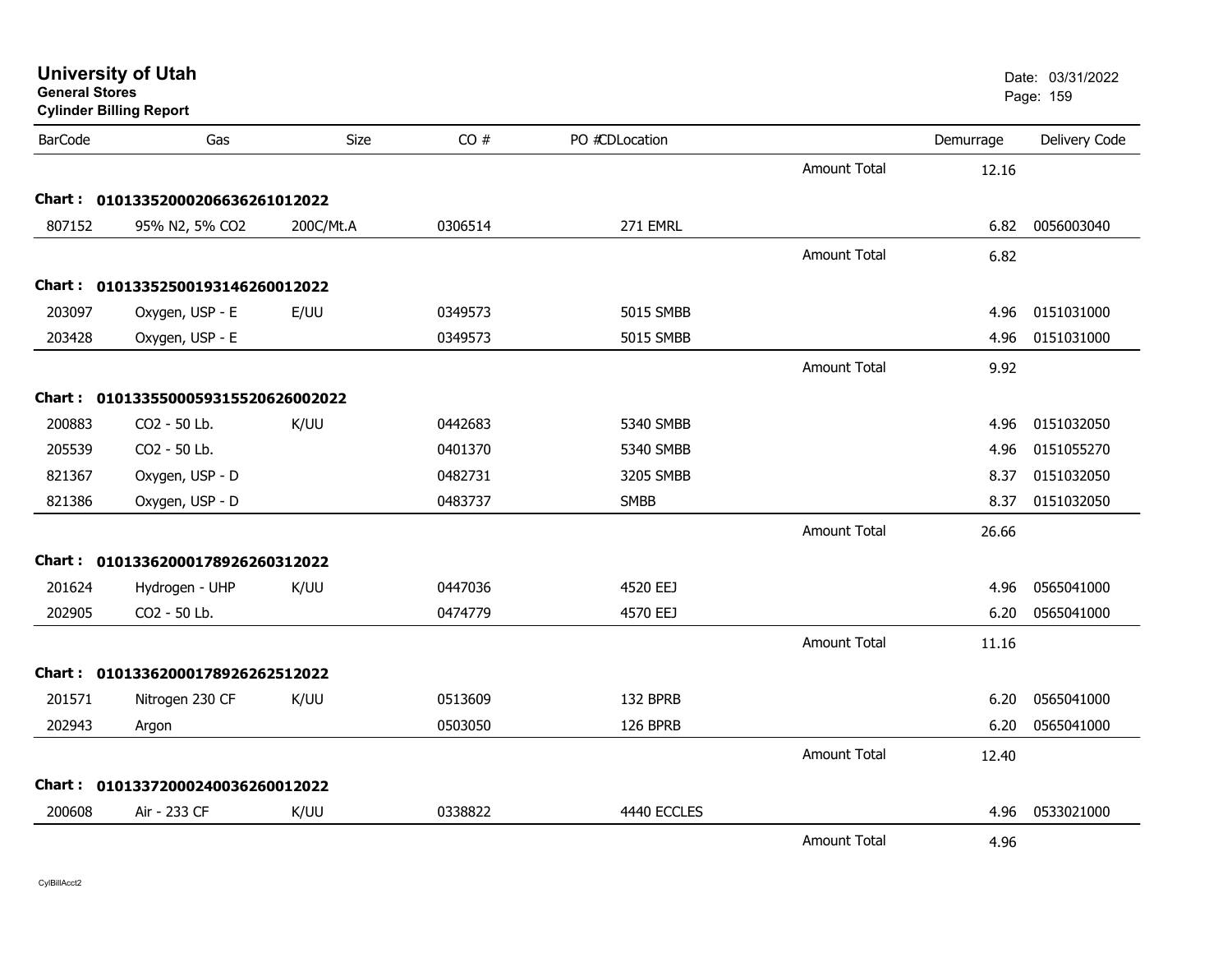|                | <b>University of Utah</b><br><b>General Stores</b><br><b>Cylinder Billing Report</b> |                  |         |                |                     |           | Date: 03/31/2022<br>Page: 160 |
|----------------|--------------------------------------------------------------------------------------|------------------|---------|----------------|---------------------|-----------|-------------------------------|
| <b>BarCode</b> | Gas                                                                                  | Size             | CO#     | PO #CDLocation |                     | Demurrage | Delivery Code                 |
|                | Chart: 01013372000281346260312022                                                    |                  |         |                |                     |           |                               |
| 201199         | CO2 - 50 Lb.                                                                         | K/UU             | 0516321 | 2410 Eccles    |                     | 2.20      | 0533041450                    |
| 202839         | CO2 - 50 Lb.                                                                         |                  | 0517520 | 2410 Eccles    |                     | 4.80      | 0533041450                    |
| 202896         | CO2 - 50 Lb.                                                                         |                  | 0517520 | 2410 Eccles    |                     | 4.80      | 0533041450                    |
| 203301         | CO2 - 50 Lb.                                                                         |                  | 0517520 | 2410 Eccles    |                     | 4.80      | 0533041450                    |
| 205679         | CO2 - 50 Lb.                                                                         |                  | 0516321 | 2410 Eccles    |                     | 3.40      | 0533041450                    |
|                |                                                                                      |                  |         |                | <b>Amount Total</b> | 20.00     |                               |
|                | Chart: 01013372000281796260312022                                                    |                  |         |                |                     |           |                               |
| 202457         | Oxygen - 125 CF                                                                      | 125 CF/UU        | 0431732 | 2480 ECCLES    |                     | 4.96      | 0533041450                    |
| 203768         | Oxygen - 125 CF                                                                      |                  | 0517364 | 2480 Eccles    |                     | 5.60      | 0533041450                    |
| 203930         | Oxygen - 125 CF                                                                      |                  | 0517364 | 2480 Eccles    |                     | 5.60      | 0533041450                    |
| 203945         | Oxygen - 125 CF                                                                      |                  | 0517364 | 2480 Eccles    |                     | 5.60      | 0533041450                    |
|                |                                                                                      |                  |         |                | <b>Amount Total</b> | 21.76     |                               |
|                | Chart: 01013372000282676260312022                                                    |                  |         |                |                     |           |                               |
| 201614         | CO2 - 50 Lb.                                                                         | K/UU             | 0508322 | 4550 EIHG      |                     | 1.80      | 0533041450                    |
|                |                                                                                      |                  |         |                | <b>Amount Total</b> | 1.80      |                               |
|                | Chart: 01013372500193796260312022                                                    |                  |         |                |                     |           |                               |
| 200238         | Nitrogen 230 CF                                                                      | K/UU             | 0404951 | 3460 ECCLES    |                     | 4.96      | 0533041450                    |
| 201200         | Nitrogen 230 CF                                                                      |                  | 0404951 | 3460 ECCLES    |                     | 4.96      | 0533041450                    |
|                |                                                                                      |                  |         |                | <b>Amount Total</b> | 9.92      |                               |
|                | Chart: 01013372500199746260012022                                                    |                  |         |                |                     |           |                               |
| 200153         | Oxygen - 125 CF                                                                      | <b>125 CF/UU</b> | 0432442 | 2450A EIHG     |                     | 4.96      | 0533041450                    |
|                |                                                                                      |                  |         |                | <b>Amount Total</b> | 4.96      |                               |
|                | Chart: 01013372500262336260012022                                                    |                  |         |                |                     |           |                               |
| 200800         | CO2 - 50 Lb.                                                                         | K/UU             | 0509241 | 3330 ECCLES    |                     | 6.20      | 0533041450                    |
| 200867         | Nitrogen 230 CF                                                                      |                  | 0454502 | 3280 EIHG      |                     | 4.96      | 0533032800                    |
|                |                                                                                      |                  |         |                |                     |           |                               |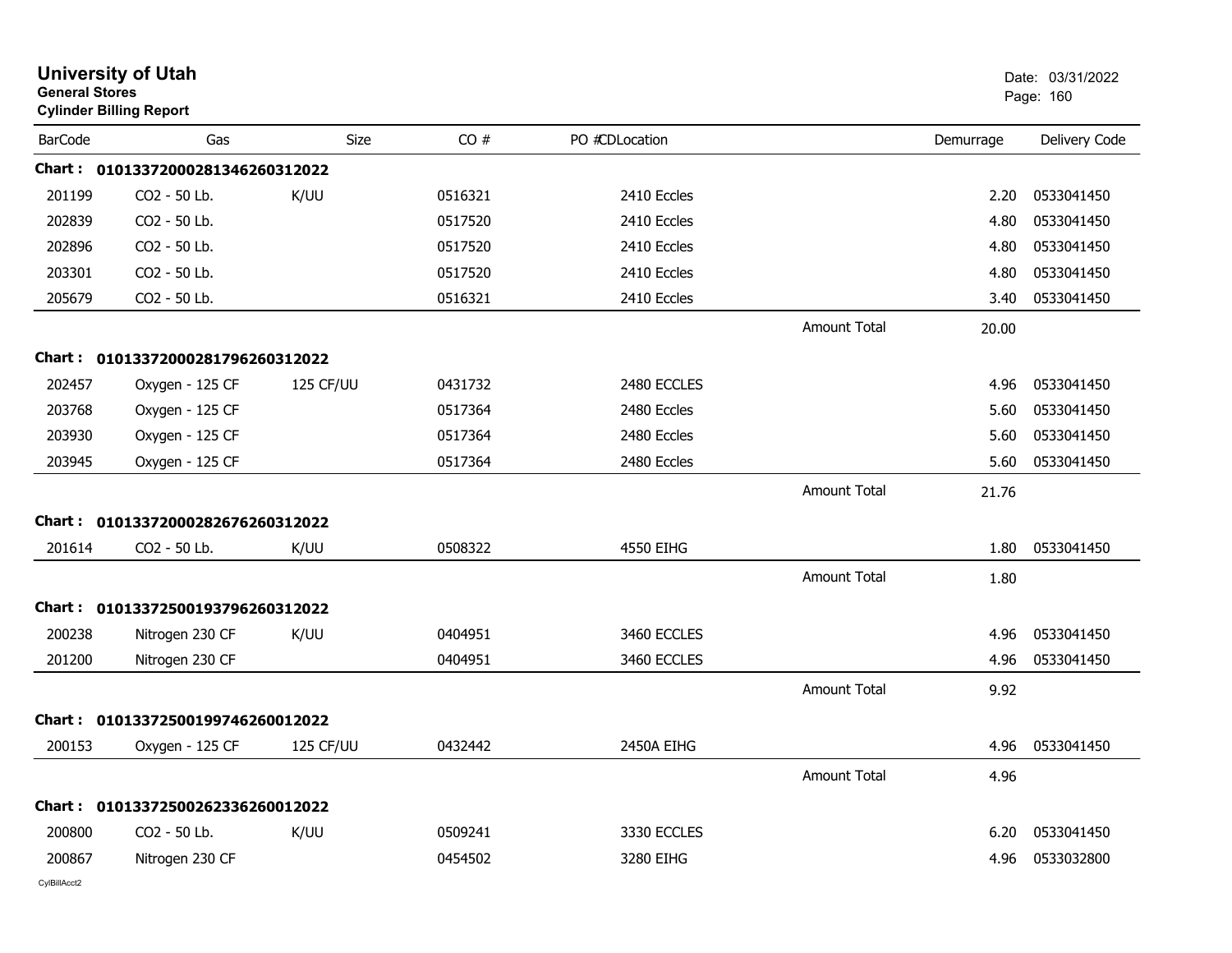| <b>General Stores</b>  | <b>University of Utah</b><br><b>Cylinder Billing Report</b> |                  |         |                |                     |           | Date: 03/31/2022<br>Page: 161 |  |
|------------------------|-------------------------------------------------------------|------------------|---------|----------------|---------------------|-----------|-------------------------------|--|
| <b>BarCode</b>         | Gas                                                         | Size             | CO#     | PO #CDLocation |                     | Demurrage | Delivery Code                 |  |
| 201462                 | Nitrogen 230 CF                                             |                  | 0339863 | 3260 eccles    |                     | 4.96      | 0533032800                    |  |
| 201504                 | Nitrogen 230 CF                                             |                  | 0454502 | 3280 EIHG      |                     | 4.96      | 0533032800                    |  |
| 201931                 | Nitrogen 230 CF                                             |                  | 0392569 | 3260 ECCLES    |                     | 4.96      | 0533032800                    |  |
| 204658                 | Nitrogen 230 CF                                             |                  | 0374279 | 3280 EIHG      |                     | 4.96      | 0533032800                    |  |
| 807762                 | 5%Co2,5%O2,N2                                               |                  | 0319832 | 2280 ECCLES    |                     | 6.82      | 0533032800                    |  |
| 824215                 | CO2 - 50 Lb.                                                |                  | 0508079 | 3330 ECCLES    |                     | 8.37      | 0533041450                    |  |
| 824219                 | CO2 - 50 Lb.                                                |                  | 0508079 | 3330 ECCLES    |                     | 8.37      | 0533041450                    |  |
|                        |                                                             |                  |         |                | Amount Total        | 54.56     |                               |  |
|                        | Chart: 01013372500262386260312022                           |                  |         |                |                     |           |                               |  |
| 200539                 | CO2 - 50 Lb.                                                | K/UU             | 0515301 | 2440 EIHG      |                     | 6.20      | 0533041450                    |  |
| 201225                 | CO2 - 50 Lb.                                                |                  | 0515300 | 2410 EIHG      |                     | 2.20      | 0533041450                    |  |
| 201691                 | CO2 - 50 Lb.                                                |                  | 0516984 | 2410 EIHG      |                     | 6.20      | 0533021000                    |  |
| 201729                 | CO2 - 50 Lb.                                                |                  | 0518069 | 2410 EIHG      |                     | 2.80      | 0533041450                    |  |
| 205858                 | CO2 - 50 Lb.                                                |                  | 0516984 | 2410 EIHG      |                     | 3.40      | 0533021000                    |  |
| 824641                 | CO2 - 50 Lb.                                                |                  | 0518069 | 2410 EIHG      |                     | 3.78      | 0533041450                    |  |
| 825506                 | CO2 - 50 Lb.                                                |                  | 0518069 | 2410 EIHG      |                     | 3.78      | 0533041450                    |  |
|                        |                                                             |                  |         |                | Amount Total        | 28.36     |                               |  |
|                        | Chart: 0101337500050503854626032022                         |                  |         |                |                     |           |                               |  |
| 203467                 | Oxygen - 125 CF                                             | <b>125 CF/UU</b> | 0506610 | 2480 Eccles    |                     | 0.60      | 0533041450                    |  |
| 203767                 | Oxygen - 125 CF                                             |                  | 0512283 | 2480 Eccles    |                     | 6.20      | 0533041450                    |  |
| 204747                 | Oxygen - 125 CF                                             |                  | 0506610 | 2480 Eccles    |                     | 0.60      | 0533041450                    |  |
|                        |                                                             |                  |         |                | <b>Amount Total</b> | 7.40      |                               |  |
|                        | Chart: 0101337500054903214626032022                         |                  |         |                |                     |           |                               |  |
| 201801                 | N2, Liquid LX45                                             | <b>180 LTR/U</b> | 0515757 | 4290 Eccles    |                     | 4.80      | 0533041450                    |  |
| 202427                 | N2, Liquid LX45                                             |                  | 0517875 | 4290 Eccles    |                     | 27.20     | 0533041450                    |  |
| 203015                 | N2, Liquid GP45                                             |                  | 0516565 | 4290 Eccles    |                     | 4.80      | 0533041450                    |  |
| 205000<br>CylBillAcct2 | Oxygen - 125 CF                                             |                  | 0517470 | 4270B EIHG     |                     | 5.60      | 0533041450                    |  |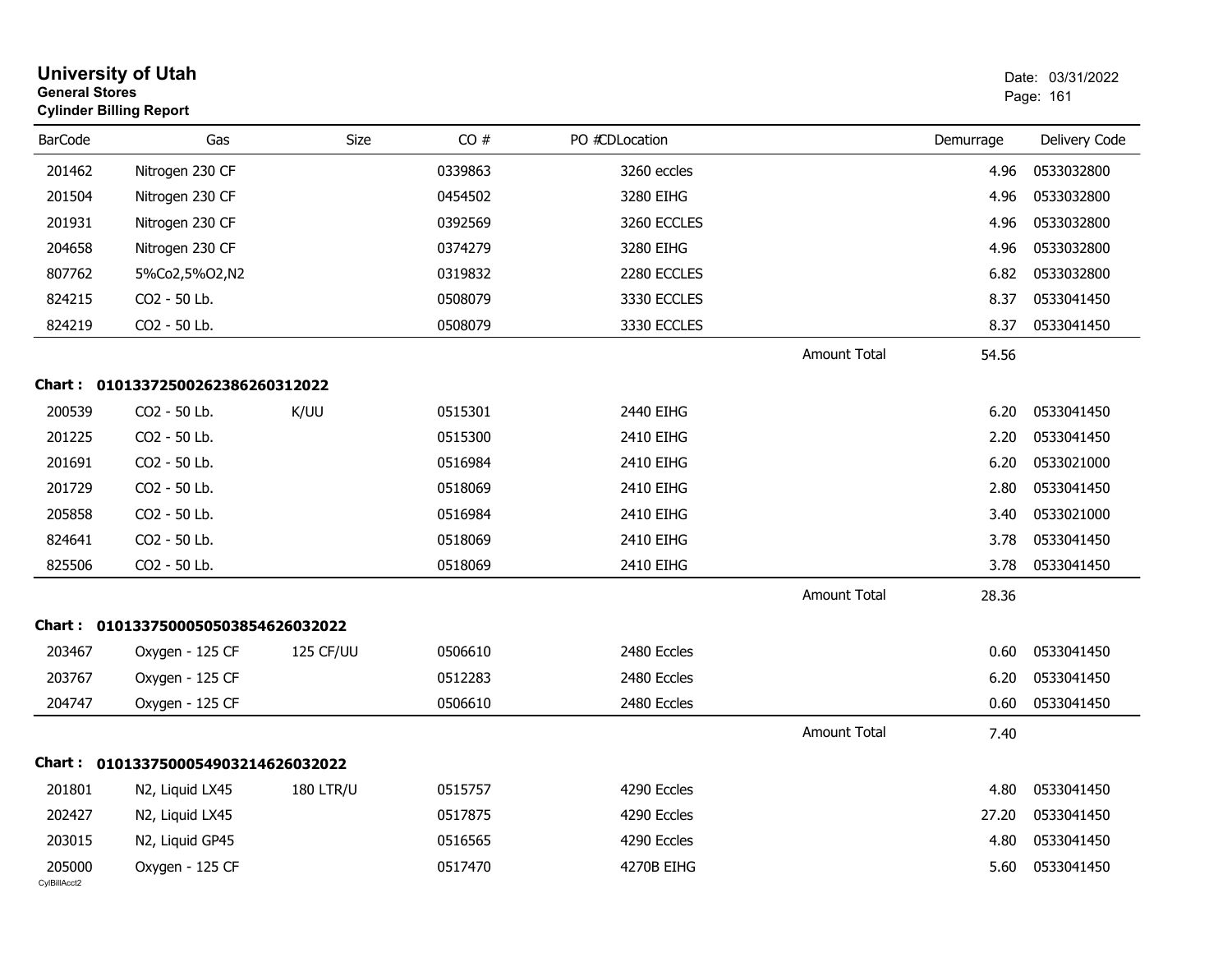| <b>BarCode</b> | Gas                                 | <b>Size</b> | CO#     | PO #CDLocation      |                     | Demurrage | Delivery Code |
|----------------|-------------------------------------|-------------|---------|---------------------|---------------------|-----------|---------------|
| 205705         | N2, Liquid LX45                     |             | 0517269 | 4290 Eccles         |                     | 44.80     | 0533041450    |
|                |                                     |             |         |                     | <b>Amount Total</b> | 87.20     |               |
|                | Chart: 0101337500059100617626032022 |             |         |                     |                     |           |               |
| 200066         | CO2 - 50 Lb.                        | K/UU        | 0517620 | 4550 Eccles         |                     | 4.40      | 0533041450    |
| 201255         | CO2 - 50 Lb.                        |             | 0510918 | 4550 EIHG           |                     | 1.80      | 0533041450    |
| 201853         | CO2 - 50 Lb.                        |             | 0510918 | 4550 EIHG           |                     | 6.20      | 0533041450    |
| 204591         | CO2 - 50 Lb.                        |             | 0517620 | 4550 Eccles         |                     | 4.40      | 0533041450    |
| 825368         | CO2 - 50 Lb.                        |             | 0516877 | 4550 Eccles         |                     | 8.37      | 0533041450    |
| 825370         | CO2 - 50 Lb.                        |             | 0516877 | 4550 Eccles         |                     | 8.37      | 0533041450    |
|                |                                     |             |         |                     | <b>Amount Total</b> | 33.54     |               |
|                | Chart: 0101337500059312910626002022 |             |         |                     |                     |           |               |
| 200366         | CO2 - 50 Lb.                        | K/UU        | 0185630 | 4450 ECCKES         |                     | 4.96      | 0533021000    |
| 202671         | Oxygen, USP - E                     |             | 0349804 | 4490 ECCLES         |                     | 4.96      | 0533021000    |
| 203164         | Oxygen, USP - E                     |             | 0349804 | 4490 ECCLES         |                     | 4.96      | 0533021000    |
| 203378         | Oxygen, USP - E                     |             | 0349804 | 4490 ECCLES         |                     | 4.96      | 0533021000    |
| 203418         | Oxygen, USP - E                     |             | 0349804 | 4490 ECCLES         |                     | 4.96      | 0533021000    |
| 203436         | Oxygen, USP - E                     |             | 0349804 | 4490 ECCLES         |                     | 4.96      | 0533021000    |
| 203819         | N2, Liquid GP45                     |             | 0116183 | BLDG. 533 ROOM 4550 |                     | 49.60     | 0533042200    |
|                |                                     |             |         |                     | <b>Amount Total</b> | 79.36     |               |
|                | Chart: 0101337500059312910626032022 |             |         |                     |                     |           |               |
| 202499         | CO2 - 20 Lb.                        | 20#/UU      | 0509110 | 4450A EIHG          |                     | 6.20      | 0533021000    |
| 204489         | Co2 Food Grade                      |             | 0509110 | 4450A EIHG          |                     | 6.20      | 0533021000    |
| 204491         | Co2 Food Grade                      |             | 0509110 | 4450A EIHG          |                     | 6.20      | 0533021000    |
| 819355         | 2%O2/5%C02/N2                       |             | 0470450 | 4490 ECCLES         |                     | 8.37      | 0533021000    |
|                |                                     |             |         |                     | <b>Amount Total</b> | 26.97     |               |

### **General Stores**er beste beste beste beste beste beste beste beste beste beste beste beste beste beste beste beste beste beste **Cylinder Billing Report**

**Chart : 0101337500059313501626032022**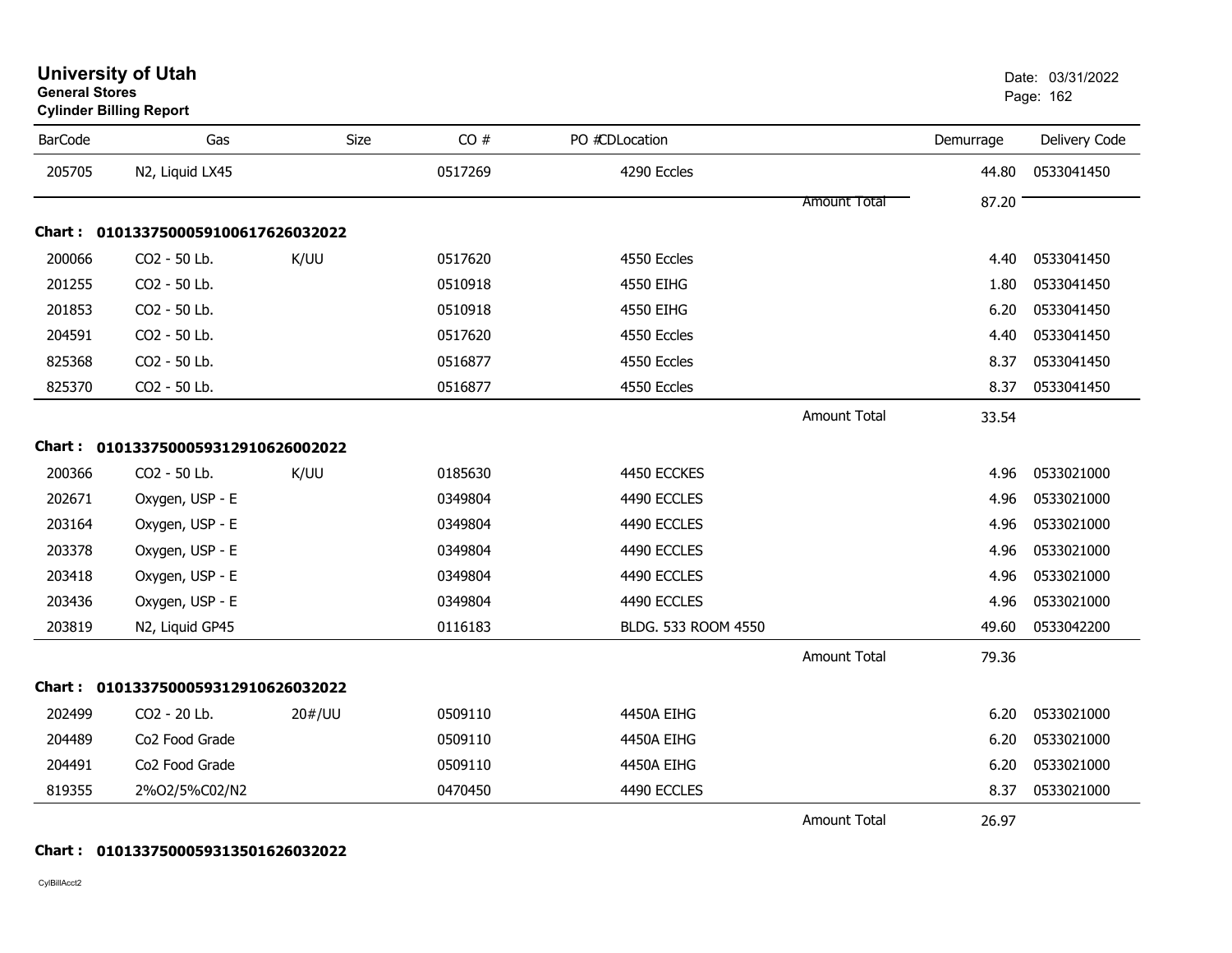|                | <b>Cylinder Billing Report</b>      |           |         |                |                     |           |               |
|----------------|-------------------------------------|-----------|---------|----------------|---------------------|-----------|---------------|
| <b>BarCode</b> | Gas                                 | Size      | CO#     | PO #CDLocation |                     | Demurrage | Delivery Code |
| 825179         | CO2 - 50 Lb.                        | 50#/Mt.Ai | 0513888 | 2410 Eccles    |                     | 2.97      | 0533041450    |
|                |                                     |           |         |                | <b>Amount Total</b> | 2.97      |               |
|                | Chart: 0101337500059314600626032022 |           |         |                |                     |           |               |
| 200032         | CO2 - 50 Lb.                        | K/UU      | 0490172 | 4370 Eccles    |                     | 6.20      | 0533041450    |
| 200406         | CO2 - 50 Lb.                        |           | 0502989 | 4370 Eccles    |                     | 6.20      | 0533041450    |
| 200804         | CO2 - 50 Lb.                        |           | 0490172 | 4370 Eccles    |                     | 6.20      | 0533041450    |
| 201475         | CO2 - 50 Lb.                        |           | 0502989 | 4370 Eccles    |                     | 6.20      | 0533041450    |
| 202766         | CO2 - 50 Lb.                        |           | 0502989 | 4370 Eccles    |                     | 6.20      | 0533041450    |
| 203006         | CO2 - 50 Lb.                        |           | 0490172 | 4370 Eccles    |                     | 6.20      | 0533041450    |
| 203690         | CO2 - 50 Lb.                        |           | 0490172 | 4370 Eccles    |                     | 6.20      | 0533041450    |
|                |                                     |           |         |                | <b>Amount Total</b> | 43.40     |               |
|                | Chart: 0101337500059314800626002022 |           |         |                |                     |           |               |
| 200249         | Nitrogen 230 CF                     | K/UU      | 0332645 | 4350 ECCLES    |                     | 4.96      | 0533041450    |
|                |                                     |           |         |                | <b>Amount Total</b> | 4.96      |               |
|                | Chart: 0101337500059314800626032022 |           |         |                |                     |           |               |
| 200151         | Oxygen - 125 CF                     | 125 CF/UU | 0513874 | 4270B Eccles   |                     | 6.20      | 0533041450    |
| 200393         | Nitrogen 230 CF                     |           | 0466045 | 4240 EIHG      |                     | 6.20      | 0533021000    |
| 200881         | CO2 - 50 Lb.                        |           | 0513013 | 4280 EIHG      |                     | 6.20      | 0533041450    |
| 201025         | CO2 - 50 Lb.                        |           | 0511365 | 4280 Eccles    |                     | 6.20      | 0533041450    |
| 201657         | CO2 - 50 Lb.                        |           | 0513013 | 4280 EIHG      |                     | 6.20      | 0533041450    |
| 201718         | Air - 233 CF                        |           | 0464879 | 4280 EIHG      |                     | 6.20      | 0533041450    |
| 203850         | Nitrogen 230 CF                     |           | 0466045 | 4240 EIHG      |                     | 6.20      | 0533021000    |
| 203990         | CO2 - 50 Lb.                        |           | 0459120 | 4330 EIHG      |                     | 4.96      | 0533041450    |
| 824651         | CO2 - 50 Lb.                        |           | 0511365 | 4280 Eccles    |                     | 8.37      | 0533041450    |
|                |                                     |           |         |                | <b>Amount Total</b> | 56.73     |               |

**University of Utah** Date: 03/31/2022

entry of the contract of the contract of the contract of the contract of the contract of the contract of the contract of the contract of the contract of the contract of the contract of the contract of the contract of the c

# **Chart : 0101337500059314801626032022**

CylBillAcct2

**General Stores**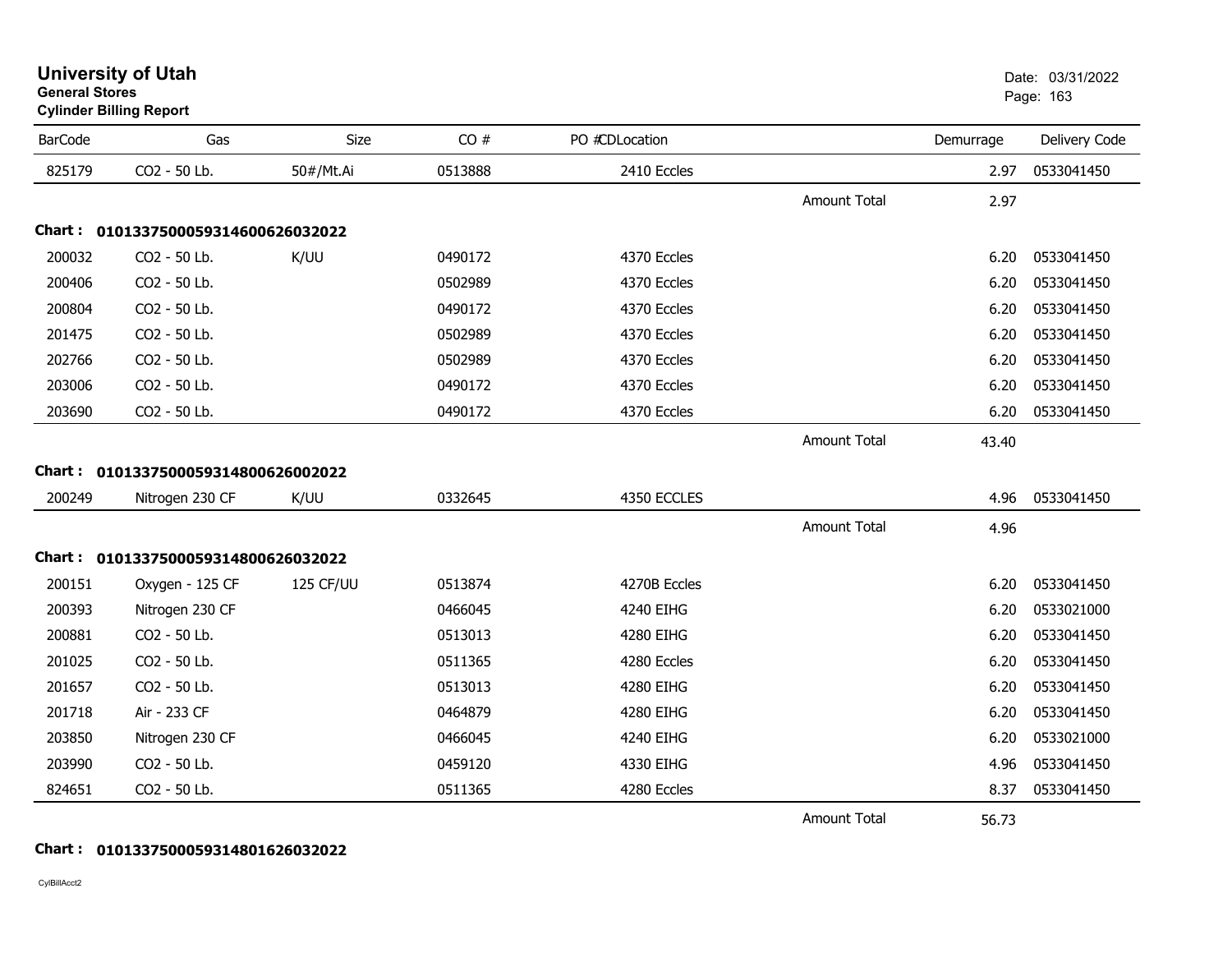| <b>BarCode</b> | Gas                                 | Size      | CO#     | PO #CDLocation       |                     | Demurrage | Delivery Code |
|----------------|-------------------------------------|-----------|---------|----------------------|---------------------|-----------|---------------|
| 202458         | Oxygen - 125 CF                     | 125 CF/UU | 0515033 | 4270B Eccles         |                     | 0.60      | 0533041450    |
|                |                                     |           |         |                      | <b>Amount Total</b> | 0.60      |               |
|                | Chart: 0101337500059316560626002022 |           |         |                      |                     |           |               |
| 200447         | Nitrogen 230 CF                     | K/UU      | 0512307 | 3260 ECCLES          |                     | 6.20      | 0533032800    |
| 200761         | Oxygen, USP                         |           | 0254339 | <b>116 BPRB</b>      |                     | 4.96      | 0570001080    |
| 201112         | Nitrogen 230 CF                     |           | 0512307 | 3260 ECCLES          |                     | 6.20      | 0533032800    |
| 201169         | Nitrogen 230 CF                     |           | 0512307 | 3260 ECCLES          |                     | 6.20      | 0533032800    |
| 202729         | Nitrogen 230 CF                     |           | 0512307 | 3260 ECCLES          |                     | 6.20      | 0533032800    |
|                |                                     |           |         |                      | Amount Total        | 29.76     |               |
| <b>Chart :</b> | 0101337500059316770643032022        |           |         |                      |                     |           |               |
| 200362         | CO2 - 50 Lb.                        | K/UU      | 0495328 | 318 WINTROBE         |                     | 6.20      | 0533041450    |
| 203306         | CO2 - 50 Lb.                        |           | 0495328 | 318 WINTROBE         |                     | 6.20      | 0533041450    |
|                |                                     |           |         |                      | <b>Amount Total</b> | 12.40     |               |
|                | Chart: 0101337500059317060626032022 |           |         |                      |                     |           |               |
| 201653         | CO2 - 50 Lb.                        | K/UU      | 0517257 | 2475 EIHG            |                     | 6.20      | 0533041450    |
| 202921         | CO2 - 50 Lb.                        |           | 0513274 | BSL2 in Rm 2475 EIHG |                     | 6.20      | 0533041450    |
|                |                                     |           |         |                      | <b>Amount Total</b> | 12.40     |               |
|                | Chart: 01013376000327976260312022   |           |         |                      |                     |           |               |
| 200886         | CO2 - 50 Lb.                        | K/UU      | 0506365 | 3250 EIHG            |                     | 6.20      | 0533041450    |
| 200910         | CO2 - 50 Lb.                        |           | 0422788 | 4145 EIHG            |                     | 4.96      | 0533041450    |
| 202156         | CO2 - 50 Lb.                        |           | 0506365 | 3250 EIHG            |                     | 6.20      | 0533041450    |
| 202198         | CO2 - 50 Lb.                        |           | 0412437 | 3330 ECCLES          |                     | 4.96      | 0533041450    |
| 204716         | CO2 - 50 Lb.                        |           | 0506365 | 3250 EIHG            |                     | 6.20      | 0533041450    |
| 805471         | 5% O2 BAL N2                        |           | 0274686 | 3270 ECCLES          |                     | 6.82      | 0533021000    |
| 820694         | CO2 - 50 Lb.                        |           | 0479373 | 3330 Eccles          |                     | 8.37      | 0533041450    |
|                |                                     |           |         |                      | <b>Amount Total</b> | 43.71     |               |

## **University of Utah** Date: 03/31/2022 **General Stores**er beste beste beste beste beste beste beste beste beste beste beste beste beste beste beste beste beste beste **Cylinder Billing Report**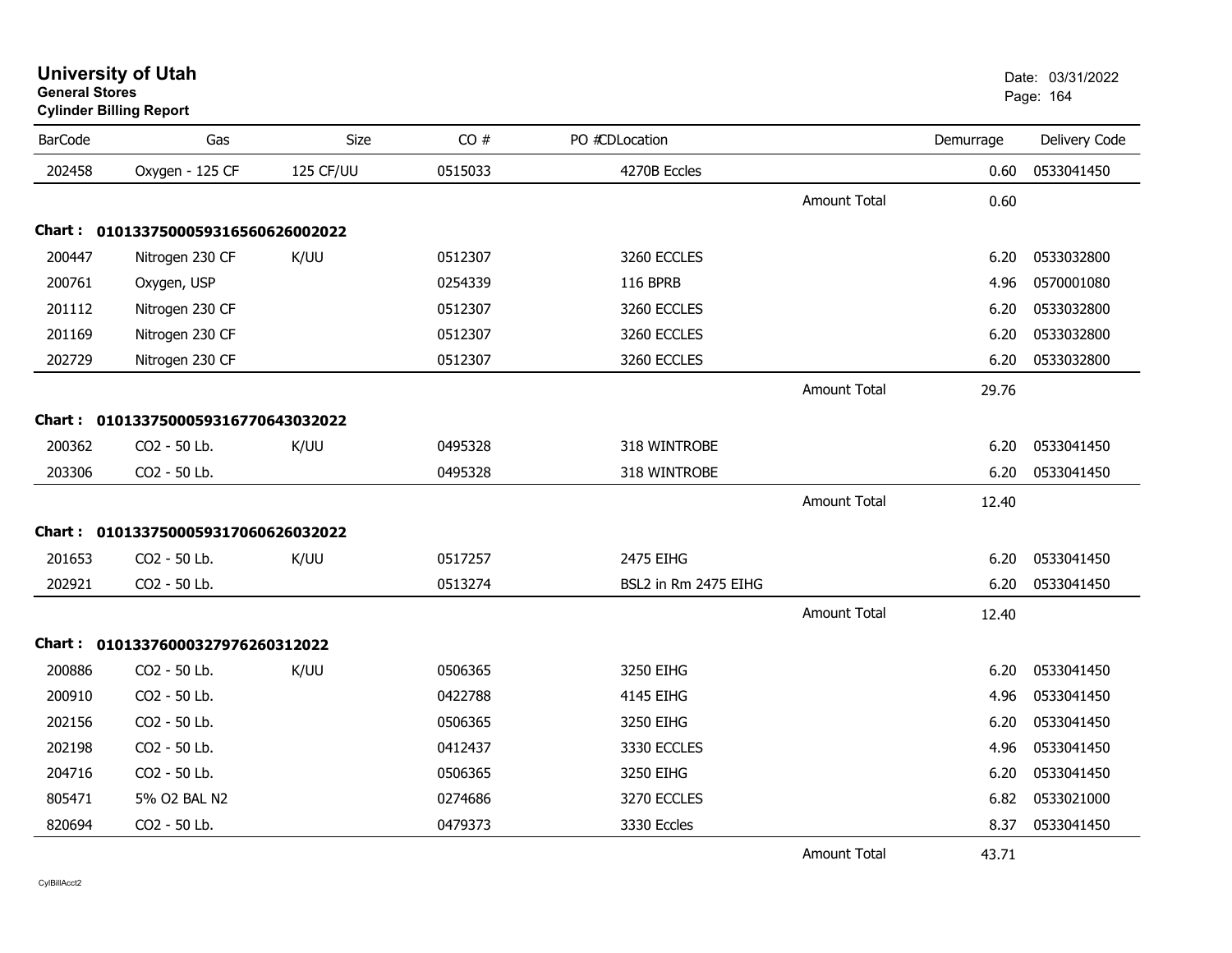| <b>University of Utah</b><br><b>General Stores</b><br><b>Cylinder Billing Report</b> |                                   |           |         |                |              |           | Date: 03/31/2022<br>Page: 165 |
|--------------------------------------------------------------------------------------|-----------------------------------|-----------|---------|----------------|--------------|-----------|-------------------------------|
| <b>BarCode</b>                                                                       | Gas                               | Size      | CO#     | PO #CDLocation |              | Demurrage | Delivery Code                 |
|                                                                                      | Chart: 01013376000329596260312022 |           |         |                |              |           |                               |
| 200149                                                                               | Oxygen - 125 CF                   | 125 CF/UU | 0510297 | 2470 EIHG      |              | 6.20      | 0533041450                    |
| 202363                                                                               | Oxygen - 125 CF                   |           | 0510297 | 2470 EIHG      |              | 6.20      | 0533041450                    |
|                                                                                      |                                   |           |         |                | Amount Total | 12.40     |                               |
|                                                                                      | Chart: 01013536000226116260012022 |           |         |                |              |           |                               |
| 200965                                                                               | Nitrogen 230 CF                   | K/UU      | 0422090 | 3211 HCI       |              | 4.96      | 0555113760                    |
| 201451                                                                               | Nitrogen 230 CF                   |           | 0423338 | 3270 HCI       |              | 4.96      | 0555LL3760                    |
|                                                                                      |                                   |           |         |                | Amount Total | 9.92      |                               |
|                                                                                      | Chart: 01013542000179746260012022 |           |         |                |              |           |                               |
| 201230                                                                               | Oxygen, USP - E                   | E/UU      | 0512004 | LL212 HCI      |              | 6.20      | 0555113760                    |
| 201347                                                                               | CO2 - 50 Lb.                      |           | 0515275 | 2541 HCI RS    |              | 6.20      | 0555LL3760                    |
| 201861                                                                               | Oxygen, USP                       |           | 0515776 | LL550 HCI      |              | 6.20      | 0555113760                    |
| 201922                                                                               | Oxygen, USP                       |           | 0515776 | LL550 HCI      |              | 6.20      | 0555113760                    |
| 202223                                                                               | Oxygen, USP - E                   |           | 0512004 | LL212 HCI      |              | 6.20      | 0555113760                    |
| 202393                                                                               | Oxygen, USP - E                   |           | 0512004 | LL212 HCI      |              | 6.20      | 0555113760                    |
| 202407                                                                               | Oxygen, USP - E                   |           | 0515775 | LL550 HCI      |              | 6.20      | 0555113760                    |
| 202624                                                                               | Oxygen, USP - E                   |           | 0512004 | LL212 HCI      |              | 6.20      | 0555113760                    |
| 202630                                                                               | Oxygen, USP - E                   |           | 0512004 | LL212 HCI      |              | 6.20      | 0555113760                    |
| 202642                                                                               | Oxygen, USP - E                   |           | 0511757 | LL550 HCI      |              | 6.20      | 0555113760                    |
| 202986                                                                               | Oxygen, USP - E                   |           | 0512004 | LL212 HCI      |              | 6.20      | 0555113760                    |
| 203095                                                                               | Oxygen, USP - E                   |           | 0511757 | LL550 HCI      |              | 6.20      | 0555113760                    |
| 203148                                                                               | Oxygen, USP - E                   |           | 0512004 | LL212 HCI      |              | 6.20      | 0555113760                    |
| 203160                                                                               | Oxygen, USP - E                   |           | 0515775 | LL550 HCI      |              | 6.20      | 0555113760                    |
| 203377                                                                               | Oxygen, USP - E                   |           | 0507445 | LL550 HCI      |              | 6.20      | 0555113760                    |
| 203383                                                                               | Oxygen, USP - E                   |           | 0512004 | LL212 HCI      |              | 6.20      | 0555113760                    |
| 203385                                                                               | Oxygen, USP - E                   |           | 0512004 | LL212 HCI      |              | 6.20      | 0555113760                    |
| 203494                                                                               | CO2 - 50 Lb.                      |           | 0512523 | 2541 HCI       |              | 6.20      | 0555113760                    |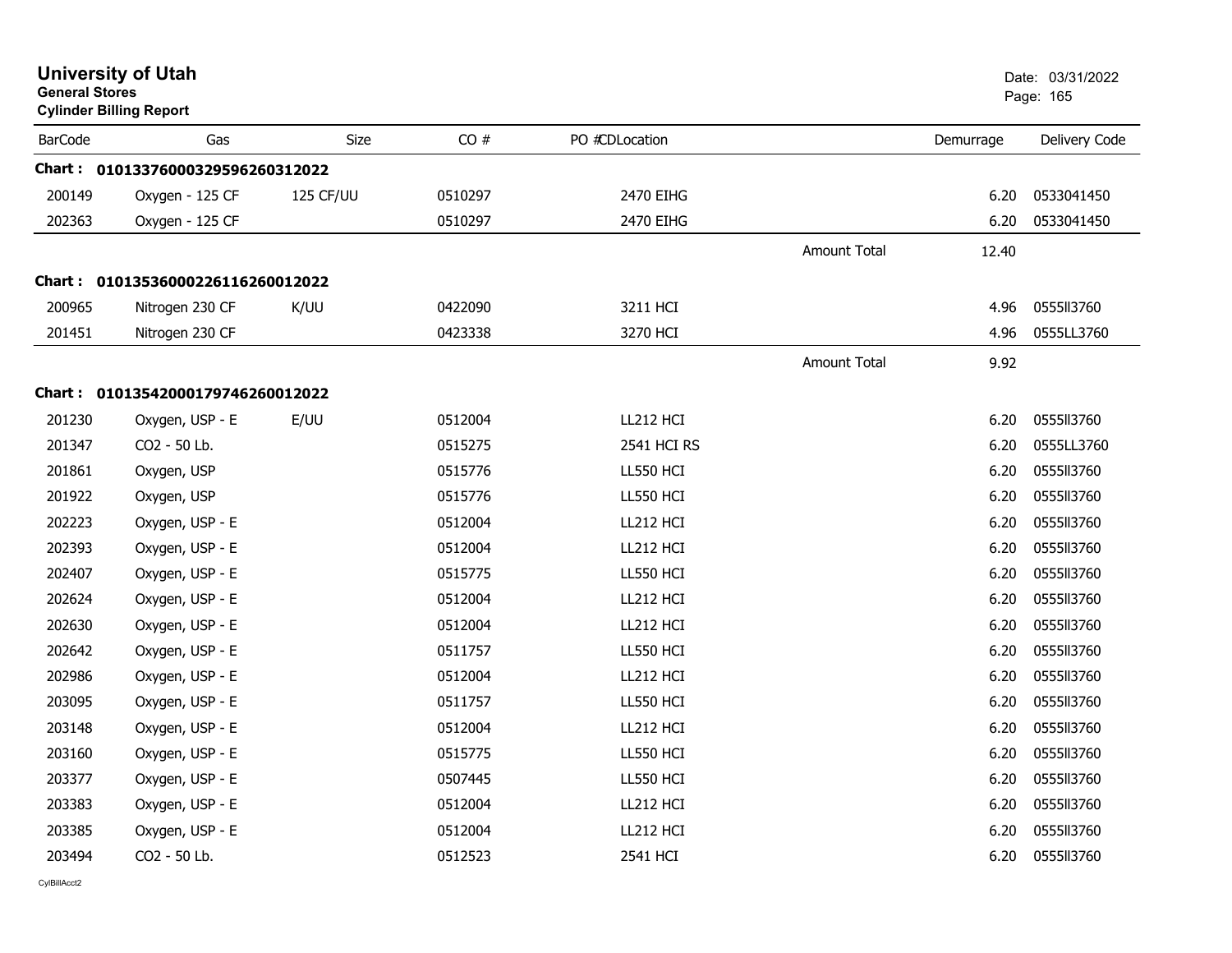| <b>General Stores</b> | <b>Cylinder Billing Report</b> |             | Page: 166        |           |               |
|-----------------------|--------------------------------|-------------|------------------|-----------|---------------|
| <b>BarCode</b>        | Gas                            | CO#<br>Size | PO #CDLocation   | Demurrage | Delivery Code |
| 203656                | Oxygen, USP - E                | 0511757     | <b>LL550 HCI</b> | 6.20      | 0555113760    |
| 203743                | Oxygen, USP - E                | 0512004     | LL212 HCI        | 6.20      | 0555113760    |
| 204692                | Oxygen, USP - E                | 0511757     | LL550 HCI        | 6.20      | 0555113760    |
| 204696                | Oxygen, USP - E                | 0515775     | <b>LL550 HCI</b> | 6.20      | 0555113760    |
| 204704                | Oxygen, USP - E                | 0515775     | LL550 HCI        | 6.20      | 0555113760    |
| 205316                | Oxygen, USP - E                | 0515775     | <b>LL550 HCI</b> | 6.20      | 0555113760    |
| 205326                | Oxygen, USP - E                | 0512004     | LL212 HCI        | 6.20      | 0555113760    |
| 205335                | Oxygen, USP - E                | 0512004     | LL212 HCI        | 6.20      | 0555113760    |
| 205339                | Oxygen, USP - E                | 0512004     | LL212 HCI        | 6.20      | 0555113760    |
| 205344                | Oxygen, USP - E                | 0512004     | LL212 HCI        | 6.20      | 0555113760    |
| 205389                | Oxygen, USP - E                | 0512004     | LL212 HCI        | 6.20      | 0555113760    |
| 205448                | Oxygen, USP - E                | 0515775     | LL550 HCI        | 6.20      | 0555113760    |
| 205472                | Oxygen, USP - E                | 0512004     | LL212 HCI        | 6.20      | 0555113760    |
| 205474                | Oxygen, USP - E                | 0507445     | <b>LL550 HCI</b> | 6.20      | 0555113760    |
| 205480                | Oxygen, USP - E                | 0511757     | LL550 HCI        | 6.20      | 0555113760    |
| 205738                | Oxygen, USP - E                | 0511757     | <b>LL550 HCI</b> | 6.20      | 0555113760    |
| 205948                | Oxygen, USP - E                | 0512004     | LL212 HCI        | 6.20      | 0555113760    |
| 205993                | Oxygen, USP - E                | 0512004     | LL212 HCI        | 6.20      | 0555113760    |
| 824148                | Oxygen, USP                    | 0507447     | <b>LL550 HCI</b> | 8.37      | 0555113760    |
| 824151                | Oxygen, USP                    | 0507448     | <b>LL155 HCI</b> | 8.37      | 0555113760    |
| 824152                | Oxygen, USP                    | 0507449     | LL057 HCI        | 8.37      | 0555113760    |
| 824155                | Oxygen, USP                    | 0507448     | <b>LL155 HCI</b> | 8.37      | 0555113760    |
| 824613                | Oxygen, USP                    | 0511755     | LL214 HCI        | 8.37      | 0555113760    |
| 824614                | Oxygen, USP                    | 0511754     | <b>LL550 HCI</b> | 8.37      | 0555113760    |
| 824615                | Oxygen, USP                    | 0511756     | <b>LL155 HCI</b> | 8.37      | 0555113760    |
| 824619                | Oxygen, USP                    | 0511756     | <b>LL155 HCI</b> | 8.37      | 0555113760    |
| 825274                | Oxygen, USP - E                | 0515834     | LL544 HCI        | 8.37      | 0555113760    |
| 825275                | Oxygen, USP - E                | 0515834     | LL544 HCI        | 8.37      | 0555113760    |

# **University of Utah** Date: 03/31/2022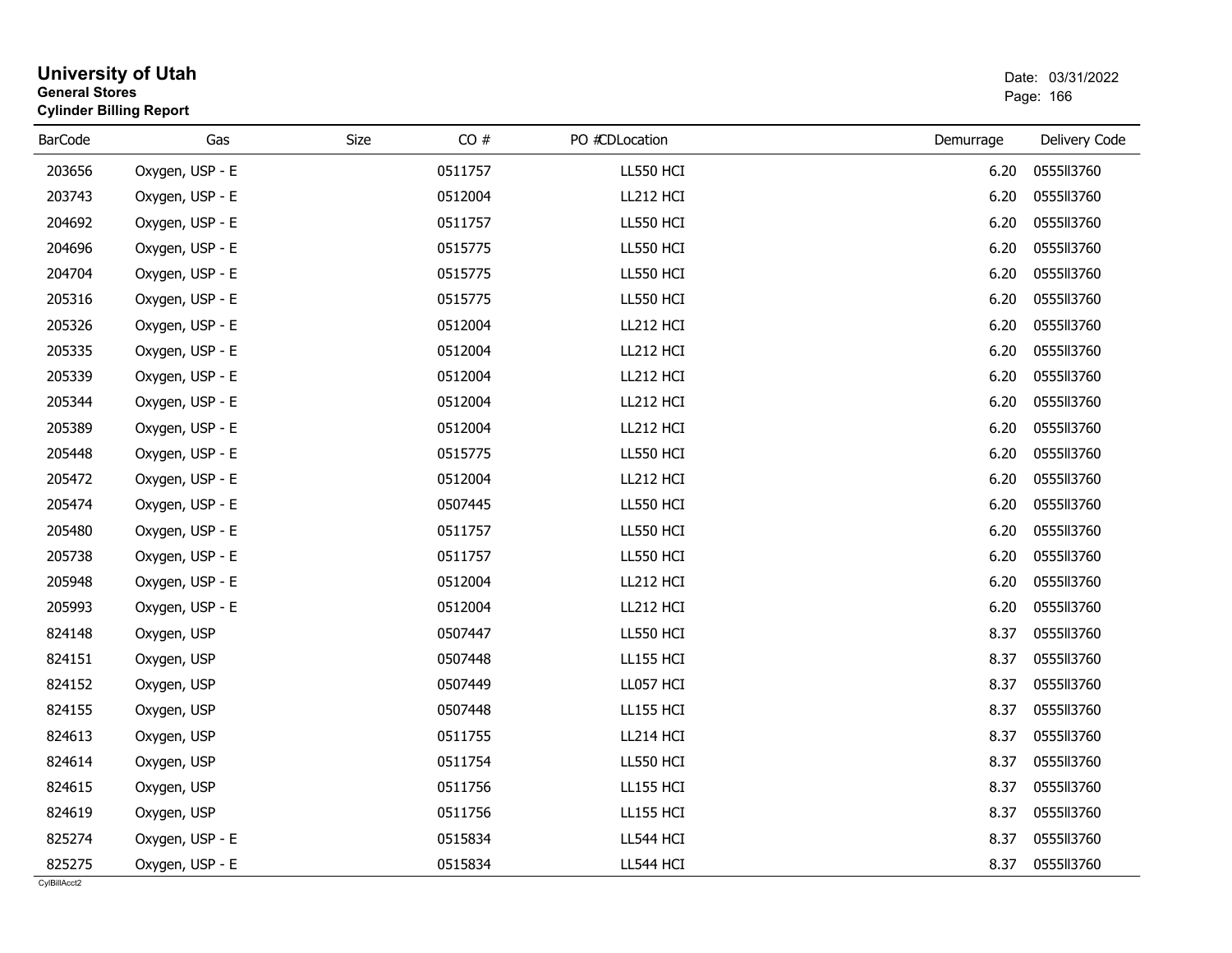| <b>General Stores</b><br><b>Cylinder Billing Report</b> |                                   |             |         |                  |                     |           | Page: 167     |  |
|---------------------------------------------------------|-----------------------------------|-------------|---------|------------------|---------------------|-----------|---------------|--|
| <b>BarCode</b>                                          | Gas                               | <b>Size</b> | CO#     | PO #CDLocation   |                     | Demurrage | Delivery Code |  |
|                                                         |                                   |             |         |                  | <b>Amount Total</b> | 306.90    |               |  |
|                                                         | Chart: 01013542000207986260012022 |             |         |                  |                     |           |               |  |
| 200412                                                  | Oxygen, USP                       | K/UU        | 0501247 | LL214 HCI RN     |                     | 6.20      | 0555113760    |  |
| 200416                                                  | Oxygen, USP                       |             | 0501247 | LL214 HCI RN     |                     | 6.20      | 0555113760    |  |
| 201297                                                  | Oxygen, USP                       |             | 0499087 | LL155 HCI RN     |                     | 6.20      | 0555113760    |  |
| 201547                                                  | Oxygen, USP                       |             | 0502607 | LL155 HCI RN     |                     | 6.20      | 0555113760    |  |
| 202626                                                  | Oxygen, USP - E                   |             | 0492253 | LL550 - HCI - RS |                     | 6.20      | 0555113760    |  |
| 203048                                                  | Oxygen, USP                       |             | 0489086 | LL550 HCI        |                     | 6.20      | 0555113760    |  |
| 203093                                                  | Oxygen, USP - E                   |             | 0504899 | LL550 HCI RS     |                     | 6.20      | 0555LL3760    |  |
| 203121                                                  | Oxygen, USP - E                   |             | 0504899 | LL550 HCI RS     |                     | 6.20      | 0555LL3760    |  |
| 203416                                                  | Oxygen, USP - E                   |             | 0504899 | LL550 HCI RS     |                     | 6.20      | 0555LL3760    |  |
| 204631                                                  | Oxygen, USP                       |             | 0492256 | LL215 HCI RN     |                     | 6.20      | 0555113760    |  |
| 205903                                                  | Oxygen, USP                       |             | 0492256 | LL215 HCI RN     |                     | 6.20      | 0555113760    |  |
| 205915                                                  | Oxygen, USP                       |             | 0497420 | LL215 HCI RN     |                     | 6.20      | 0555113760    |  |
| 822712                                                  | Oxygen, USP                       |             | 0495382 | LL214 HCI RN     |                     | 8.37      | 0555113760    |  |
| 823471                                                  | Oxygen, USP                       |             | 0501245 | LL550 HCI RS     |                     | 8.37      | 0555113760    |  |
| 823912                                                  | Oxygen, USP                       |             | 0504900 | LL155 HCI RN     |                     | 8.37      | 0555LL3760    |  |
| 823917                                                  | Oxygen, USP                       |             | 0504901 | LL212 HCI RN     |                     | 8.37      | 0555LL3760    |  |
|                                                         |                                   |             |         |                  | <b>Amount Total</b> | 107.88    |               |  |
| Chart :                                                 | 01013572000012816260012022        |             |         |                  |                     |           |               |  |
| 201027                                                  | Helium - 219 CF                   | K/UU        | 0513779 | 50 BPRB          |                     | 6.20      | 05215C1240    |  |
| 201542                                                  | N2, Liquid LX45                   |             | 0517690 | 50 BPRB          |                     | 22.40     | 05215C1240    |  |
| 203015                                                  | N2, Liquid GP45                   |             | 0517041 | 50 BPRB          |                     | 9.60      | 05215C1240    |  |
| 203278                                                  | N2, Liquid LX45                   |             | 0517041 | 50 BPRB          |                     | 9.60      | 05215C1240    |  |
| 203359                                                  | Helium - UHP                      |             | 0518486 | 50 BPRB          |                     | 0.40      | 05215C1240    |  |
| 204538                                                  | Helium - 219 CF                   |             | 0499095 | 50 BPRB          |                     | 6.20      | 05215C1240    |  |
| 205588                                                  | N2, Liquid GP45                   |             | 0517690 | 50 BPRB          |                     | 19.20     | 05215C1240    |  |

**University of Utah** Date: 03/31/2022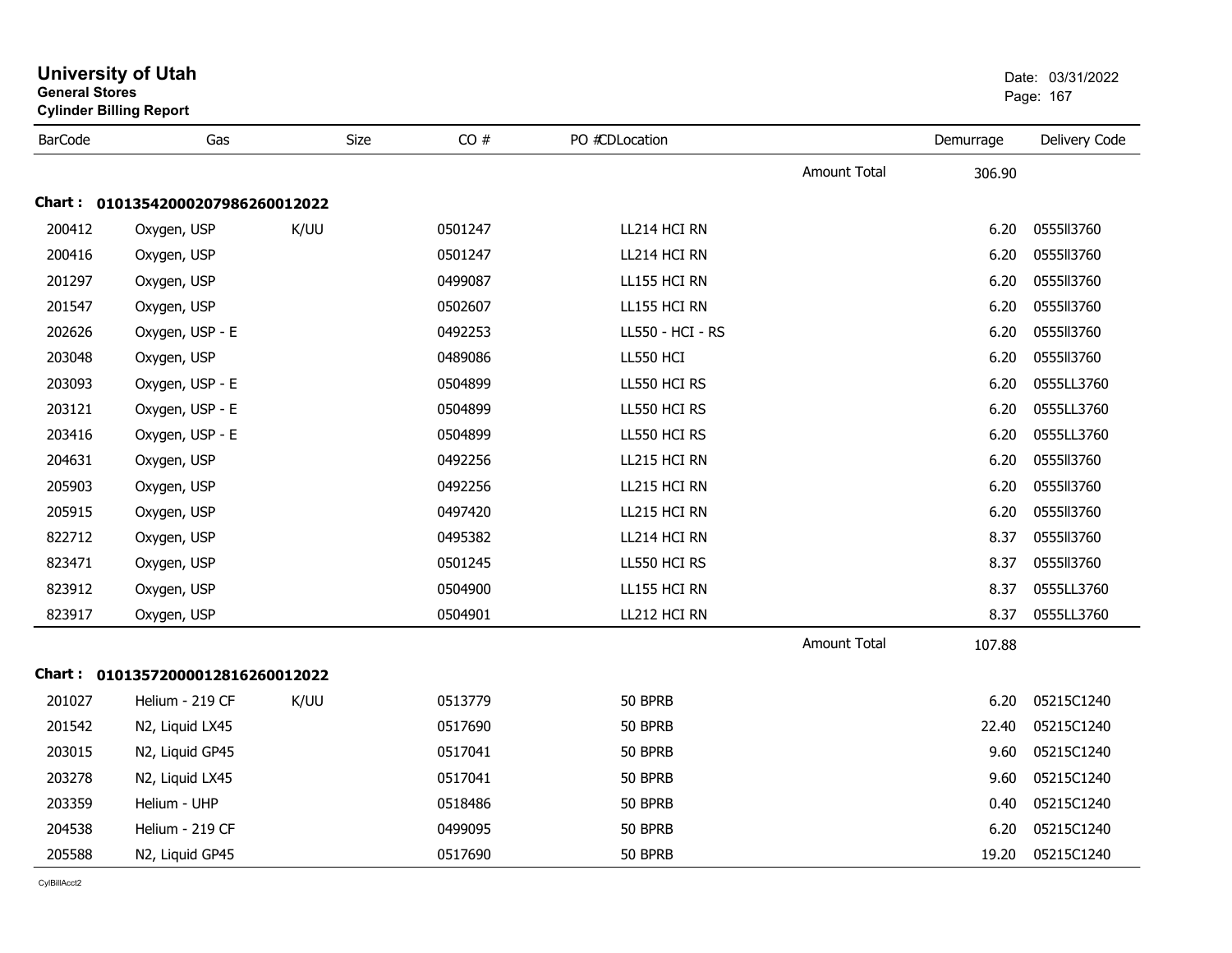| <b>University of Utah</b><br><b>General Stores</b><br><b>Cylinder Billing Report</b> |                                   |             |         |                                 | Date: 03/31/2022<br>Page: 168 |           |               |
|--------------------------------------------------------------------------------------|-----------------------------------|-------------|---------|---------------------------------|-------------------------------|-----------|---------------|
| <b>BarCode</b>                                                                       | Gas                               | <b>Size</b> | CO#     | PO #CDLocation                  |                               | Demurrage | Delivery Code |
|                                                                                      |                                   |             |         |                                 | <b>Amount Total</b>           | 73.60     |               |
| Chart :                                                                              | 01013572000012816260112022        |             |         |                                 |                               |           |               |
| 114869                                                                               | Oxygen, USP                       | 200C/Mt.A   | 0083656 | RM 2 SKAGGS                     |                               | 6.82      | 0582003080    |
|                                                                                      |                                   |             |         |                                 | <b>Amount Total</b>           | 6.82      |               |
| Chart :                                                                              | 01013572000012816430012022        |             |         |                                 |                               |           |               |
| 201312                                                                               | Nitrogen, UHP                     | K/UU        | 0421413 | RM 50 BPRB                      |                               | 4.96      | 05215C1240    |
| 202376                                                                               | Helium - UHP                      |             | 0471368 | 50 BPRB                         |                               | 5.80      | 05215c1240    |
|                                                                                      |                                   |             |         |                                 | <b>Amount Total</b>           | 10.76     |               |
|                                                                                      | Chart: 01013612000008366260012022 |             |         |                                 |                               |           |               |
| 200569                                                                               | Nitrogen 230 CF                   | K/UU        | 0506803 | 90D So Biology (door code79793) |                               | 6.20      | 05215C1240    |
| 201318                                                                               | N2, Liquid LX45                   |             | 0517672 | 2132 SMBB                       |                               | 24.00     | 05215C1240    |
| 201709                                                                               | N2, Liquid LX45                   |             | 0518340 | 2132 SMBB                       |                               | 1.60      | 05215C1240    |
| 201711                                                                               | N2, Liquid LX45                   |             | 0516443 | 2132 SMBB                       |                               | 4.80      | 05215C1240    |
| 203620                                                                               | N2, Liquid, 265                   |             | 0518427 | 024 CSC                         |                               | 16.38     | 05215c1240    |
| 203676                                                                               | N2, Liquid, 265                   |             | 0517235 | Crocker Science Ctr RM 024      |                               | 68.25     | 05215C1240    |
| 204398                                                                               | N2, Liquid LX45                   |             | 0517025 | 2132 SMBB                       |                               | 43.20     | 05215C1240    |
| 817617                                                                               | Sulfur Hexafluo                   |             | 0459198 | 024 CSC                         |                               | 8.37      | 05215C1240    |
| 824901                                                                               | Ethane/Propane                    |             | 0512510 | 2112 SMBB                       |                               | 8.37      | 05215c1240    |
| 825043                                                                               | CO2 - Siphon                      |             | 0516396 | 2128 SMBB                       |                               | 8.37      | 05215C1240    |
|                                                                                      |                                   |             |         |                                 | <b>Amount Total</b>           | 189.54    |               |
|                                                                                      | Chart: 01013622000010176260012022 |             |         |                                 |                               |           |               |
| 200277                                                                               | Argon                             | K/UU        | 0504734 | BLDG 585 RM 140                 |                               | 5.00      | 05215C1240    |
| 200311                                                                               | Nitrogen 230 CF                   |             | 0517780 | BLDG 585 RM 140                 |                               | 3.00      | 05215C1240    |
| 200589                                                                               | Nitrogen 230 CF                   |             | 0517780 | BLDG 585 RM 140                 |                               | 3.00      | 05215C1240    |
| 200644                                                                               | Nitrogen 230 CF                   |             | 0516796 | <b>BLDG 585 RM 140</b>          |                               | 2.00      | 05215C1240    |
| 200823                                                                               | Nitrogen 230 CF                   |             | 0515749 | BLDG 585 RM 140                 |                               | 6.20      | 05215C1240    |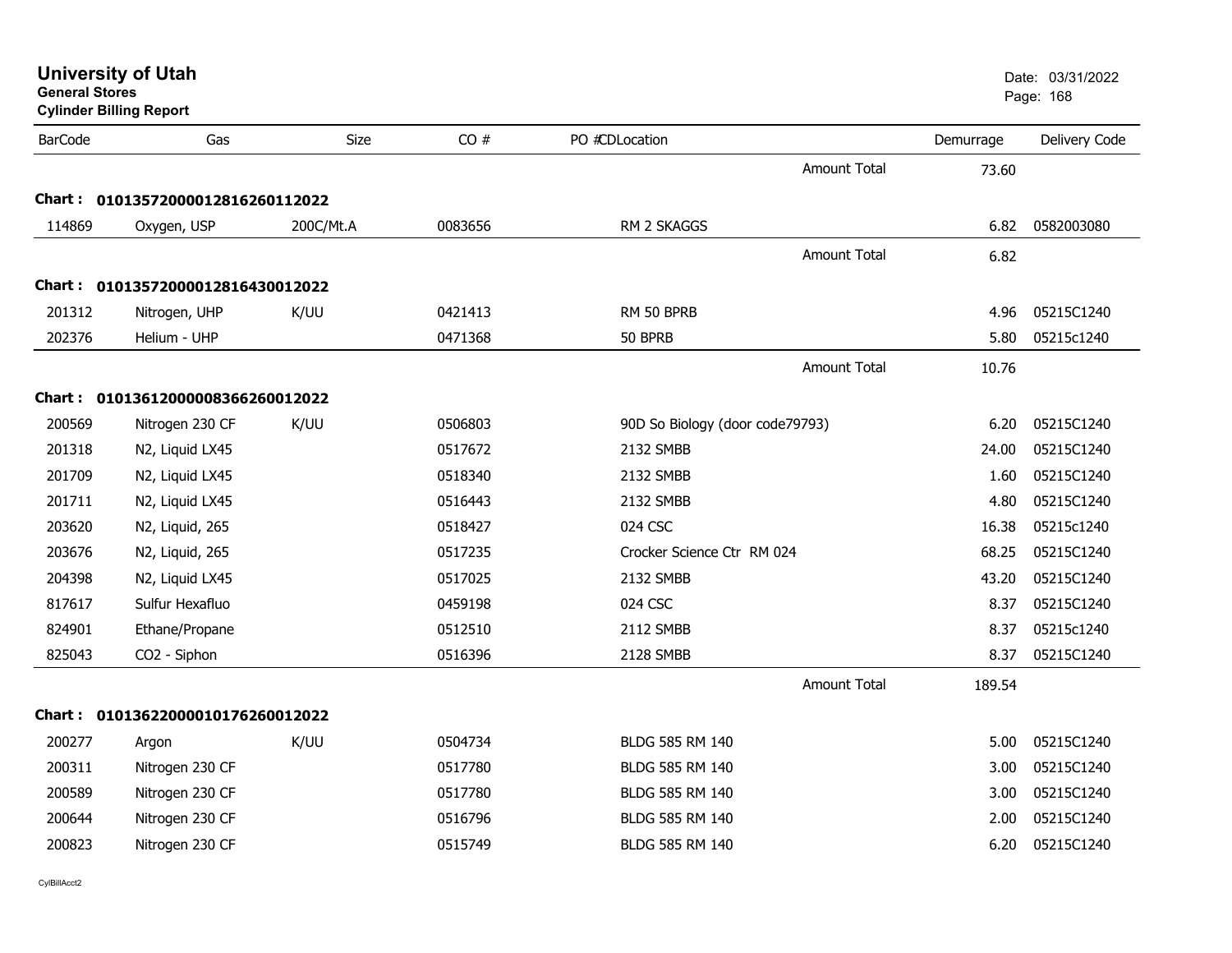| <b>General Stores</b> | <b>University of Utah</b><br><b>Cylinder Billing Report</b> |      |         |                        |                               | Date: 03/31/2022<br>Page: 169 |
|-----------------------|-------------------------------------------------------------|------|---------|------------------------|-------------------------------|-------------------------------|
| <b>BarCode</b>        | Gas                                                         | Size | CO#     | PO #CDLocation         | Demurrage                     | Delivery Code                 |
| 200988                | Nitrogen 230 CF                                             |      | 0516796 | BLDG 585 RM 140        | 2.00                          | 05215C1240                    |
| 201176                | Argon                                                       |      | 0518454 | 585 RM 140             | 1.20                          | 05215C1240                    |
| 201281                | Nitrogen 230 CF                                             |      | 0509946 | BLDG 585 RM 140        | 5.00                          | 05215C1240                    |
| 201432                | Nitrogen 230 CF                                             |      | 0516796 | BLDG 585 RM 140        | 2.00                          | 05215C1240                    |
| 201546                | Nitrogen 230 CF                                             |      | 0495210 | <b>BLDG 585 RM 140</b> | 6.20                          | 05215C1240                    |
| 201597                | Nitrogen 230 CF                                             |      | 0516796 | BLDG 585 RM 140        | 2.00                          | 05215C1240                    |
| 201732                | Nitrogen 230 CF                                             |      | 0516796 | BLDG 585 RM 140        | 2.00                          | 05215C1240                    |
| 201993                | Nitrogen 230 CF                                             |      | 0517780 | BLDG 585 RM 140        | 3.00                          | 05215C1240                    |
| 202068                | Nitrogen 230 CF                                             |      | 0517780 | BLDG 585 RM 140        | 4.20                          | 05215C1240                    |
| 202215                | Nitrogen 230 CF                                             |      | 0516796 | <b>BLDG 585 RM 140</b> | 6.20                          | 05215C1240                    |
| 202422                | Nitrogen 230 CF                                             |      | 0518454 | 585 RM 140             | 1.20                          | 05215C1240                    |
| 202495                | Nitrogen 230 CF                                             |      | 0516796 | BLDG 585 RM 140        | 5.00                          | 05215C1240                    |
| 202926                | Nitrogen 230 CF                                             |      | 0517780 | BLDG 585 RM 140        | 4.20                          | 05215C1240                    |
| 203686                | Nitrogen 230 CF                                             |      | 0517780 | BLDG 585 RM 140        | 4.20                          | 05215C1240                    |
| 203837                | Argon                                                       |      | 0518454 | 585 RM 140             | 1.20                          | 05215C1240                    |
| 203858                | Nitrogen 230 CF                                             |      | 0493239 | BLDG 585 RM 140        | 6.20                          | 05215C1240                    |
| 203874                | Nitrogen 230 CF                                             |      | 0517780 | BLDG 585 RM 140        | 4.20                          | 05215C1240                    |
| 203932                | Nitrogen 230 CF                                             |      | 0516796 | BLDG 585 RM 140        | 2.00                          | 05215C1240                    |
| 203976                | Nitrogen 230 CF                                             |      | 0515749 | BLDG 585 RM 140        | 2.00                          | 05215C1240                    |
| 205378                | Nitrogen 230 CF                                             |      | 0518454 | 585 RM 140             | 1.20                          | 05215C1240                    |
| 205398                | Nitrogen 230 CF                                             |      | 0518454 | 585 RM 140             | 1.20                          | 05215C1240                    |
| 205638                | Nitrogen 230 CF                                             |      | 0518454 | 585 RM 140             | 1.20                          | 05215C1240                    |
| 824563                | Nitrogen 230 CF                                             |      | 0511163 | BLDG 585 RM 140        | 2.70                          | 05215C1240                    |
| 824863                | Nitrogen 230 CF                                             |      | 0517780 | BLDG 585 RM 140        | 4.05                          | 05215C1240                    |
| 825140                | Argon                                                       |      | 0513720 | 585 RM 140             | 8.37                          | 05215C1240                    |
|                       |                                                             |      |         |                        | <b>Amount Total</b><br>101.92 |                               |

## **Chart : 01013622000010176260412022**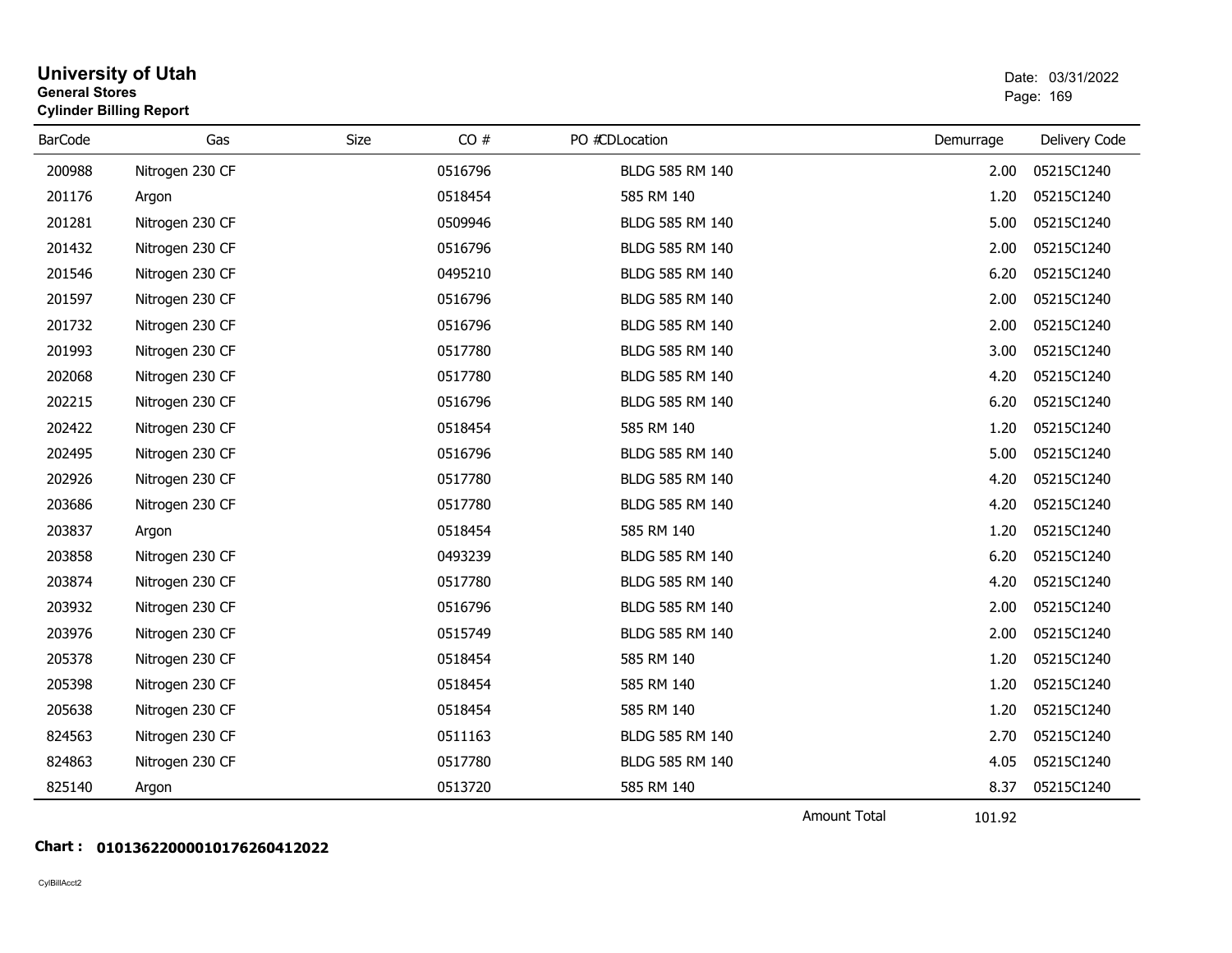| ບeneral ວເores<br><b>Cylinder Billing Report</b> |                                   |           |         |                                     | Page: 170 |               |
|--------------------------------------------------|-----------------------------------|-----------|---------|-------------------------------------|-----------|---------------|
| <b>BarCode</b>                                   | Gas                               | Size      | CO#     | PO #CDLocation                      | Demurrage | Delivery Code |
| 203518                                           | Helium - 110 CF                   | 125 CF/UU | 0328771 | 456 BLDG 570                        | 4.96      | 0570004560    |
|                                                  |                                   |           |         | <b>Amount Total</b>                 | 4.96      |               |
|                                                  | Chart: 01013632000174846260012022 |           |         |                                     |           |               |
| 200119                                           | Helium - UHP                      | K/UU      | 0516886 | A306 EEJ                            | 6.20      | 0565A03060    |
| 200230                                           | Nitrogen, UHP                     |           | 0323856 | 472 BPRB                            | 4.96      | 05215c1240    |
| 200480                                           | Hydrogen - UHP                    |           | 0454742 | 2400 ECCLES                         | 4.96      | 05215c1240    |
| 200866                                           | Nitrogen, UHP                     |           | 0500581 | A306 EEJ                            | 6.20      | 05215C1240    |
| 201308                                           | Helium - UHP                      |           | 0512486 | 2400 EIHG                           | 6.20      | 05215C1240    |
| 201497                                           | Zero Air                          |           | 0476226 | BLDG 565 RM A306 Attn: James Cox    | 6.20      | 05215C1240    |
| 201859                                           | Helium - UHP                      |           | 0516886 | A306 EEJ                            | 6.20      | 0565A03060    |
| 201869                                           | N2, Liquid GP45                   |           | 0516886 | A306 EEJ                            | 49.60     | 0565A03060    |
| 202154                                           | Hydrogen - UHP                    |           | 0423970 | 2400 EIHG                           | 4.96      | 05215C1240    |
| 203219                                           | Helium - UHP                      |           | 0512880 | 2400 EIHG- Attn: Quinton            | 6.20      | 05215C1240    |
| 203294                                           | N2, Liquid GP45                   |           | 0518553 | 2400 EIHG                           | 1.60      | 05215C1240    |
| 203781                                           | N2, Liquid GP45                   |           | 0516757 | 2400 EIHG                           | 49.60     | 0533021000    |
| 204284                                           | Nitrogen, UHP                     |           | 0500581 | A306 EEJ                            | 6.20      | 05215C1240    |
| 204401                                           | N2, Liquid LX45                   |           | 0515585 | 2400 EIHG                           | 48.00     | 05215C1240    |
| 205273                                           | Nitrogen, UHP                     |           | 0502414 | 2400 Eccles BLDG 533                | 6.20      | 05215C1240    |
| 821429                                           | Methane, UHP                      |           | 0482199 | BLDG 565 RM A306 Attn: Alan Maschek | 8.37      | 05215C1240    |
| 821676                                           | Zero Air                          |           | 0492050 | A306 EEJ                            | 8.37      | 05215C1240    |
| 825405                                           | Nitrogen, UHP                     |           | 0516886 | A306 EEJ                            | 8.37      | 0565A03060    |
|                                                  |                                   |           |         | <b>Amount Total</b>                 | 238.39    |               |
|                                                  | Chart: 01013642000005976260012022 |           |         |                                     |           |               |
| 201984                                           | Nitrogen, UHP                     | K/UU      | 0469234 | Bldg 585 Rm 112 Attn: Derek Warner  | 6.20      | 05215c1240    |
| 203028                                           | Nitrogen, UHP                     |           | 0469234 | Bldg 585 Rm 112 Attn: Derek Warner  | 6.20      | 05215c1240    |
| 205497                                           | Nitrogen, UHP                     |           | 0469234 | Bldg 585 Rm 112 Attn: Derek Warner  | 6.20      | 05215c1240    |
| 814327                                           | Nitrogen, UHP                     |           | 0435447 | <b>BLDG 585 RM 112</b>              | 7.13      | 05215C1240    |

# **University of Utah** Date: 03/31/2022 **General Stores**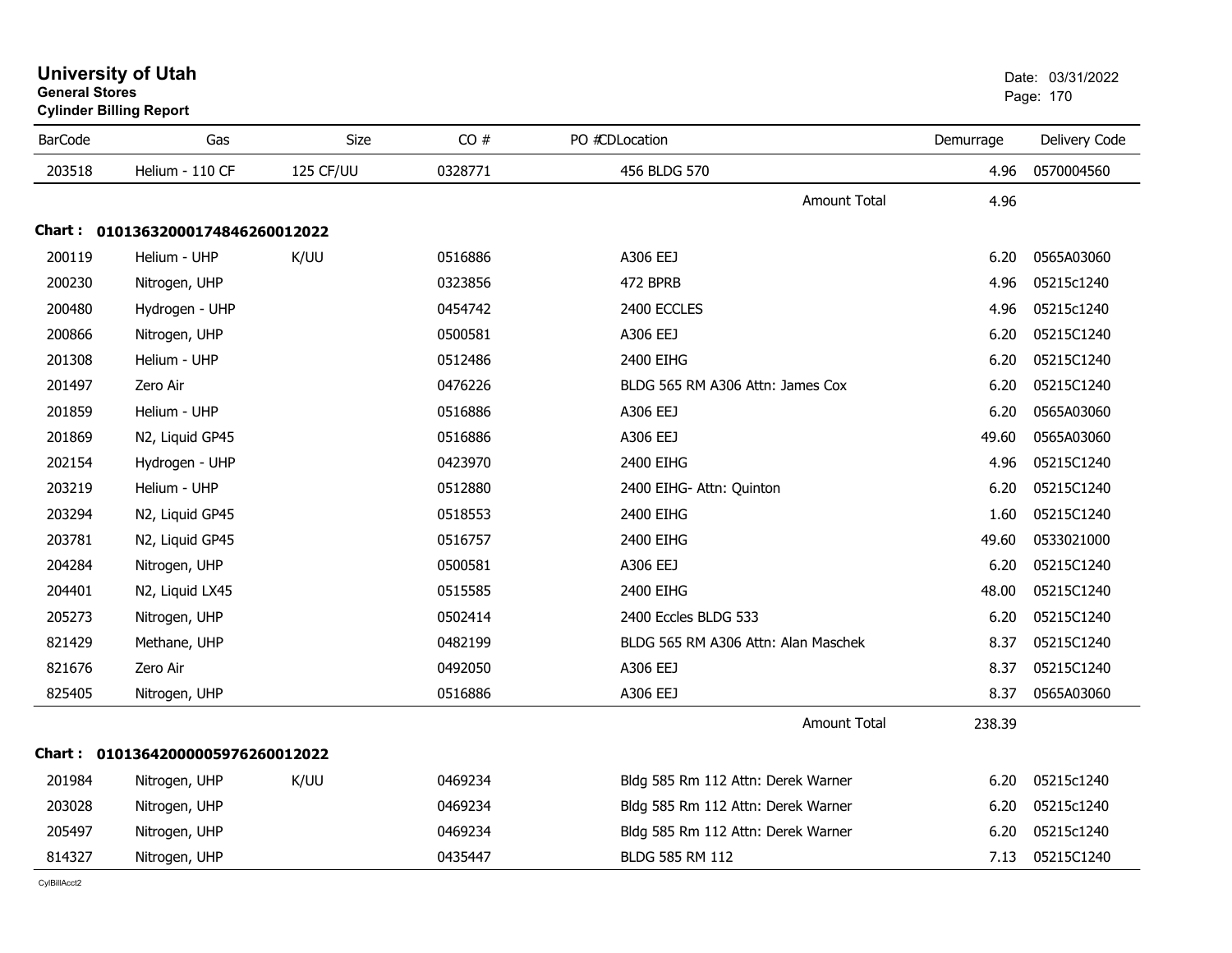| <b>BarCode</b> | Gas                               | Size | CO#     | PO #CDLocation   |                     | Demurrage | Delivery Code |
|----------------|-----------------------------------|------|---------|------------------|---------------------|-----------|---------------|
|                |                                   |      |         |                  | <b>Amount Total</b> | 25.73     |               |
|                | Chart: 01013652000010076260012022 |      |         |                  |                     |           |               |
| 201493         | CO2 - 50 Lb.                      | K/UU | 0511407 | 217 WIntrobe     |                     | 6.20      | 05215C1240    |
| 824649         | CO2 - 50 Lb.                      |      | 0511407 | 217 WIntrobe     |                     | 8.37      | 05215C1240    |
|                |                                   |      |         |                  | <b>Amount Total</b> | 14.57     |               |
|                | Chart: 01013662000174876260012022 |      |         |                  |                     |           |               |
| 200339         | Air - 233 CF                      | K/UU | 0402314 | 1502 SMBB        |                     | 4.96      | 05215C1240    |
| 200616         | Air - 233 CF                      |      | 0402314 | 1502 SMBB        |                     | 4.96      | 05215C1240    |
| 202051         | Air - 233 CF                      |      | 0356689 | 1502 SMBB        |                     | 4.96      | 05215C1240    |
| 204499         | Oxygen, USP                       |      | 0500186 | 1037 SMBB        |                     | 4.40      | 05215C1240    |
| 205296         | Oxygen, USP                       |      | 0500186 | 1037 SMBB        |                     | 4.40      | 05215C1240    |
|                |                                   |      |         |                  |                     |           |               |
|                |                                   |      |         |                  | <b>Amount Total</b> | 23.68     |               |
|                | Chart: 01013662000174876430012022 |      |         |                  |                     |           |               |
| 201080         | CO2 - 50 Lb.                      | K/UU | 0353473 | 1230 SMBB        |                     | 4.96      | 05215C1240    |
|                |                                   |      |         |                  | <b>Amount Total</b> | 4.96      |               |
|                | Chart: 01013662500190246260012022 |      |         |                  |                     |           |               |
| 200426         | Oxygen, USP                       | K/UU | 0518250 | BLDG 151 RM 1037 |                     | 1.80      | 05215C1240    |
| 200537         | Oxygen, USP                       |      | 0518250 | BLDG 151 RM 1037 |                     | 1.80      | 05215C1240    |
| 201117         | Oxygen, USP                       |      | 0504859 | 1037 SMBB        |                     | 4.40      | 05215C1240    |
| 201138         | Oxygen, USP                       |      | 0518250 | BLDG 151 RM 1037 |                     | 1.80      | 05215C1240    |
| 201355         | Oxygen, USP                       |      | 0504859 | 1037 SMBB        |                     | 4.40      | 05215C1240    |
| 201646         | Oxygen, USP                       |      | 0504859 | 1037 SMBB        |                     | 4.40      | 05215C1240    |
| 201722         | Oxygen, USP                       |      | 0504859 | 1037 SMBB        |                     | 4.40      | 05215C1240    |
| 202091         | Oxygen, USP                       |      | 0518250 | BLDG 151 RM 1037 |                     | 1.80      | 05215C1240    |
| 202504         | Oxygen, USP                       |      | 0504859 | 1037 SMBB        |                     | 4.40      | 05215C1240    |

# **University of Utah** Date: 03/31/2022 **General Stores**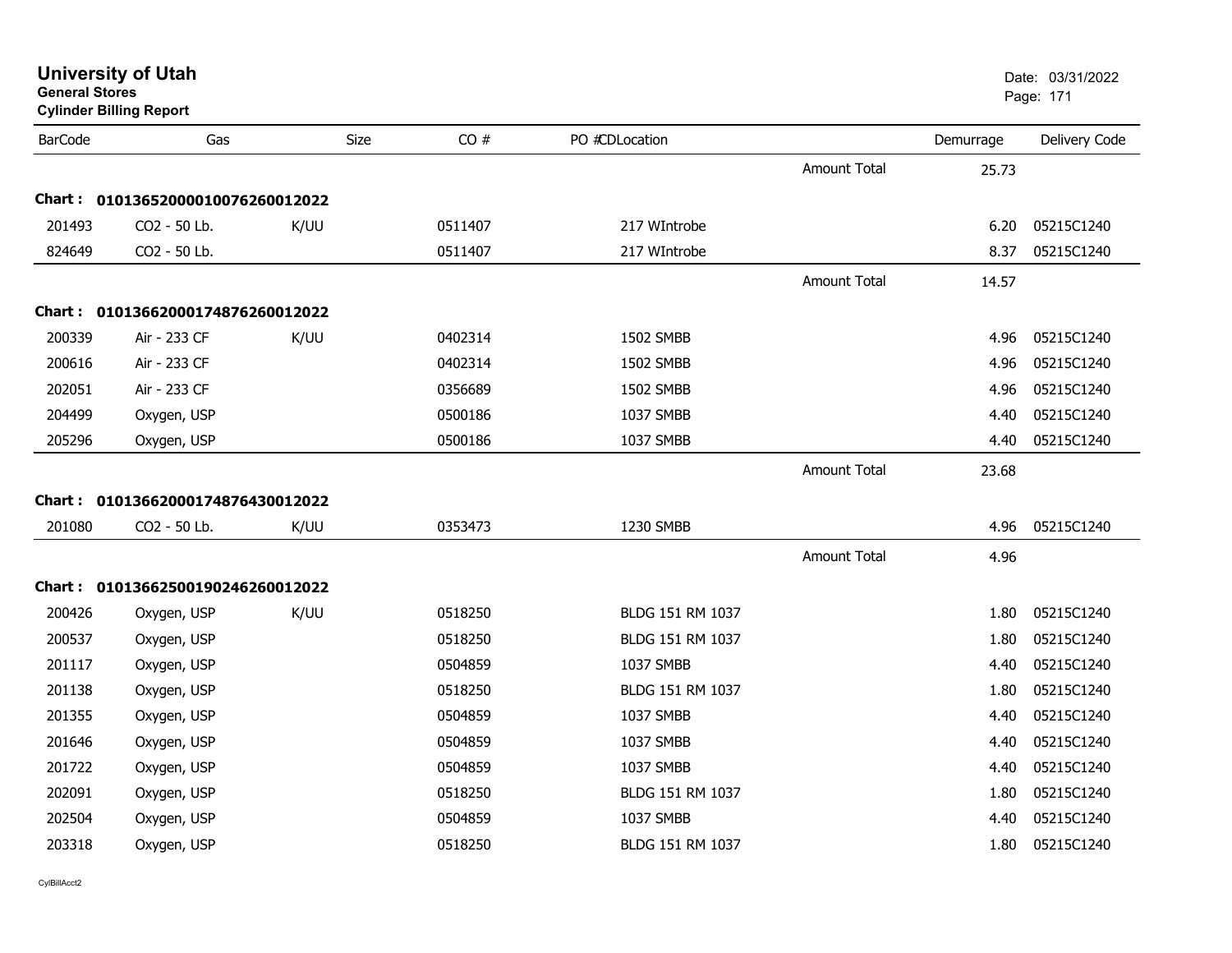| <b>General Stores</b> | <b>University of Utah</b><br><b>Cylinder Billing Report</b> |             |         |                        |                     |           | Date: 03/31/2022<br>Page: 172 |
|-----------------------|-------------------------------------------------------------|-------------|---------|------------------------|---------------------|-----------|-------------------------------|
| <b>BarCode</b>        | Gas                                                         | <b>Size</b> | CO#     | PO #CDLocation         |                     | Demurrage | Delivery Code                 |
| 204495                | Oxygen, USP                                                 |             | 0518250 | BLDG 151 RM 1037       |                     | 1.80      | 05215C1240                    |
| 205627                | Oxygen, USP                                                 |             | 0518250 | BLDG 151 RM 1037       |                     | 1.80      | 05215C1240                    |
| 205830                | Oxygen, USP                                                 |             | 0518250 | BLDG 151 RM 1037       |                     | 1.80      | 05215C1240                    |
| 205912                | Oxygen, USP                                                 |             | 0504859 | 1037 SMBB              |                     | 6.20      | 05215C1240                    |
| 823951                | Oxygen, USP                                                 |             | 0505047 | 1037 SMBB              |                     | 5.94      | 05215C1240                    |
| 823952                | Oxygen, USP                                                 |             | 0505047 | 1037 SMBB              |                     | 5.94      | 05215C1240                    |
| 823954                | Oxygen, USP                                                 |             | 0505047 | 1037 SMBB              |                     | 5.94      | 05215C1240                    |
| 823955                | Oxygen, USP                                                 |             | 0505047 | 1037 SMBB              |                     | 8.37      | 05215C1240                    |
| 823956                | Oxygen, USP                                                 |             | 0505047 | 1037 SMBB              |                     | 5.94      | 05215C1240                    |
|                       |                                                             |             |         |                        | <b>Amount Total</b> | 74.73     |                               |
|                       | Chart: 01013682000103316260012022                           |             |         |                        |                     |           |                               |
| 200832                | Air - 233 CF                                                | K/UU        | 0504873 | 5100 EEJ               |                     | 6.20      | 05215C1240                    |
| 200975                | 95% O2, 5% CO2                                              |             | 0504814 | 5100 EEJ               |                     | 6.20      | 0565041000                    |
| 201079                | 95% Air, 5% CO2                                             |             | 0512620 | <b>BLDG 585 RM 48D</b> |                     | 6.20      | 0582003010                    |
| 201574                | Air - 233 CF                                                |             | 0510957 | 1470 HCI RN            |                     | 6.20      | 05215C1240                    |
| 201580                | CO2 - 50 Lb.                                                |             | 0504873 | 5100 EEJ               |                     | 6.20      | 05215C1240                    |
| 202480                | 95% N2, 5% CO2                                              |             | 0512996 | 5122 EEJ               |                     | 6.20      | 05215C1240                    |
| 202518                | CO2 - 50 Lb.                                                |             | 0503966 | 1410 HCI               |                     | 6.20      | 05215C1240                    |
| 202815                | Air - 233 CF                                                |             | 0517824 | 1410 HCI               |                     | 3.40      | 0555113760                    |
| 205855                | Oxygen - 20 CF                                              |             | 0461776 | <b>BLDG 585 RM 55</b>  |                     | 4.96      | 05215C1240                    |
| 816175                | CO2 - 50 Lb.                                                |             | 0448726 | 1410 HCI               |                     | 10.23     | 05215C1240                    |
| 821583                | CO2 - 50 Lb.                                                |             | 0484669 | 1410 HCI               |                     | 8.37      | 05215C1240                    |
| 821584                | CO2 - 50 Lb.                                                |             | 0484669 | 1410 HCI               |                     | 8.37      | 05215C1240                    |
| 825283                | 95% N2, 5% CO2                                              |             | 0515289 | 5122 EEJ               |                     |           | 8.37 05215C1240               |
|                       |                                                             |             |         |                        | Amount Total        | 87.10     |                               |
|                       | Chart: 01013682500074976260012022                           |             |         |                        |                     |           |                               |
| 200595                | CO2 - 50 Lb.                                                | K/UU        | 0477043 | <b>HCI 1410</b>        |                     |           | 6.20 05215C1240               |
| CylBillAcct2          |                                                             |             |         |                        |                     |           |                               |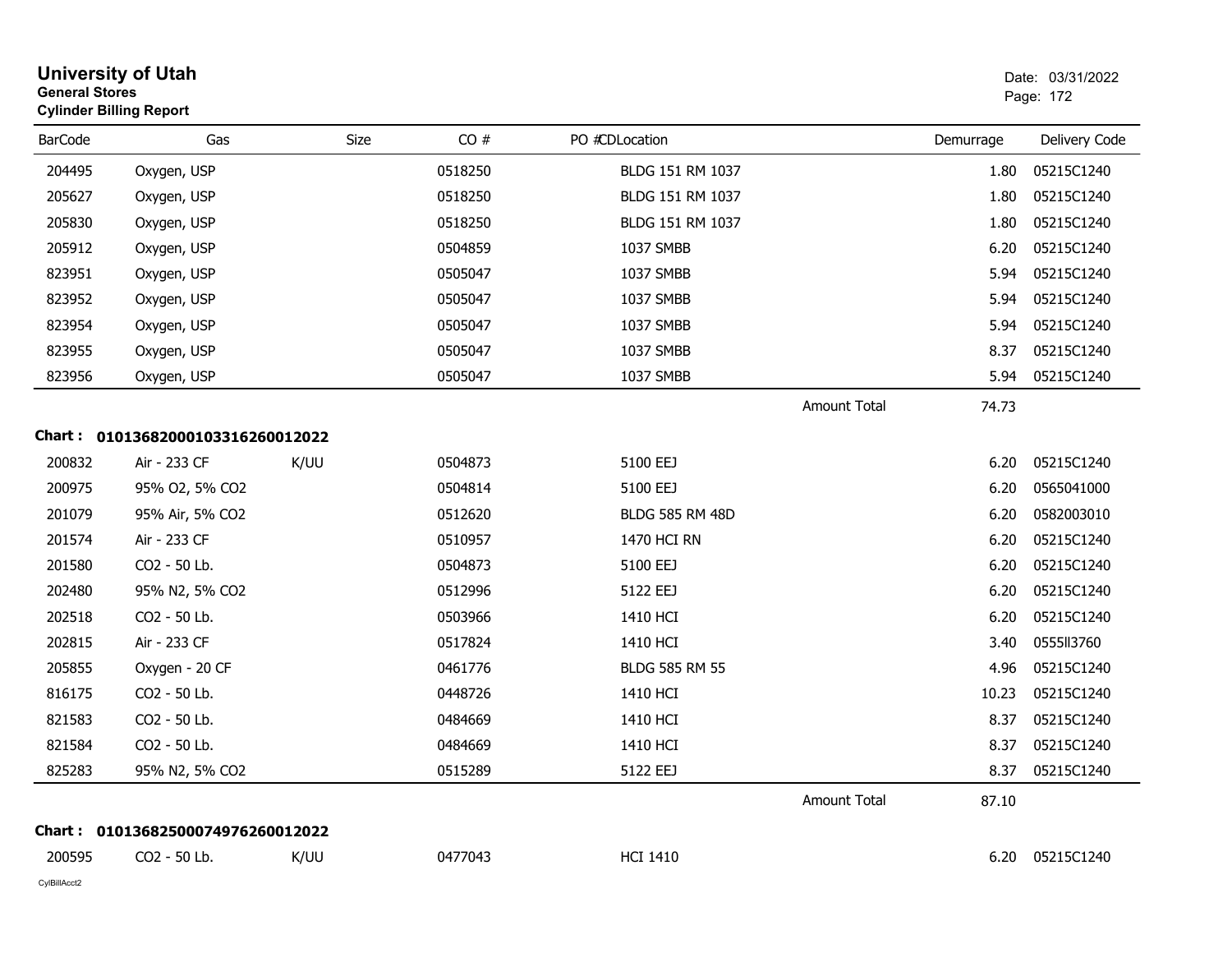| <b>University of Utah</b><br><b>General Stores</b><br><b>Cylinder Billing Report</b> |                                   |      |             |         |                                             |           | Date: 03/31/2022<br>Page: 173 |
|--------------------------------------------------------------------------------------|-----------------------------------|------|-------------|---------|---------------------------------------------|-----------|-------------------------------|
| <b>BarCode</b>                                                                       | Gas                               |      | <b>Size</b> | CO#     | PO #CDLocation                              | Demurrage | Delivery Code                 |
| 201132                                                                               | Oxygen, USP                       |      |             | 0465105 | <b>BLDG 585 RM 55</b>                       | 6.20      | 05215C1240                    |
| 201696                                                                               | 95% O2, 5% CO2                    |      |             | 0465105 | BLDG 585 RM 55                              | 6.20      | 05215C1240                    |
| 201919                                                                               | Oxygen, USP                       |      |             | 0465105 | <b>BLDG 585 RM 55</b>                       | 6.20      | 05215C1240                    |
| 818340                                                                               | CO2 - 50 Lb.                      |      |             | 0464610 | 55 BLDG 585                                 | 8.37      | 05215C1240                    |
|                                                                                      |                                   |      |             |         | <b>Amount Total</b>                         | 33.17     |                               |
|                                                                                      | Chart: 01013692000012856260012022 |      |             |         |                                             |           |                               |
| 200304                                                                               | Argon - UHP                       | K/UU |             | 0387067 | A306 EEJ                                    | 4.96      | 05215c1240                    |
| 810147                                                                               | Res. Methane                      |      |             | 0396240 | A306 EEJ                                    | 17.05     | 05215C1240                    |
| 811542                                                                               | Nitrogen, UHP                     |      |             | 0416281 | A306 JMRB, Attn: James Cox, Cell Imaging Co | 6.82      | 05215C1240                    |
|                                                                                      |                                   |      |             |         | <b>Amount Total</b>                         | 28.83     |                               |
|                                                                                      | Chart: 01013706100066456260312022 |      |             |         |                                             |           |                               |
| 200526                                                                               | CO2 - 50 Lb.                      | K/UU |             | 0515923 | <b>356 BPRB</b>                             | 0.60      | 0531004010                    |
| 200696                                                                               | CO2 - 50 Lb.                      |      |             | 0517284 | <b>356 BPRB</b>                             | 5.40      | 0531004010                    |
| 200735                                                                               | CO2 - 50 Lb.                      |      |             | 0518011 | <b>356 BPRB</b>                             | 2.80      | 0531004010                    |
| 200827                                                                               | CO2 - 50 Lb.                      |      |             | 0518011 | <b>356 BPRB</b>                             | 2.80      | 0531004010                    |
| 200884                                                                               | CO2 - 50 Lb.                      |      |             | 0517284 | <b>356 BPRB</b>                             | 2.80      | 0531004010                    |
| 200912                                                                               | CO2 - 50 Lb.                      |      |             | 0517284 | 356 BPRB                                    | 5.60      | 0531004010                    |
| 201004                                                                               | CO2 - 50 Lb.                      |      |             | 0518522 | 356 BPRB                                    | 0.20      | 0531004010                    |
| 201223                                                                               | CO2 - 50 Lb.                      |      |             | 0518522 | <b>356 BPRB</b>                             | 0.20      | 0531004010                    |
| 201268                                                                               | CO2 - 50 Lb.                      |      |             | 0515923 | <b>356 BPRB</b>                             | 0.60      | 0531004010                    |
| 201319                                                                               | N2, Liquid LX45                   |      |             | 0516290 | 374 BPRB Deans Lab                          | 4.80      | 0531004010                    |
| 201739                                                                               | CO2 - 50 Lb.                      |      |             | 0513905 | <b>BPRB</b>                                 | 0.60      | 0531004010                    |
| 202429                                                                               | N2, Liquid LX45                   |      |             | 0517347 | 374 BPRB Deans Lab                          | 44.80     | 0531004010                    |
| 203846                                                                               | CO2 - 50 Lb.                      |      |             | 0512571 | 374A BPRB                                   | 6.20      | 0531004010                    |
| 203859                                                                               | CO <sub>2</sub> - 50 Lb.          |      |             | 0515923 | <b>356 BPRB</b>                             | 4.40      | 0531004010                    |
| 205369                                                                               | CO2 - 50 Lb.                      |      |             | 0515923 | <b>356 BPRB</b>                             | 3.40      | 0531004010                    |
| 825534                                                                               | CO2 - 50 Lb.                      |      |             | 0518249 | BLDG 570 RM 356                             | 2.43      | 0531004010                    |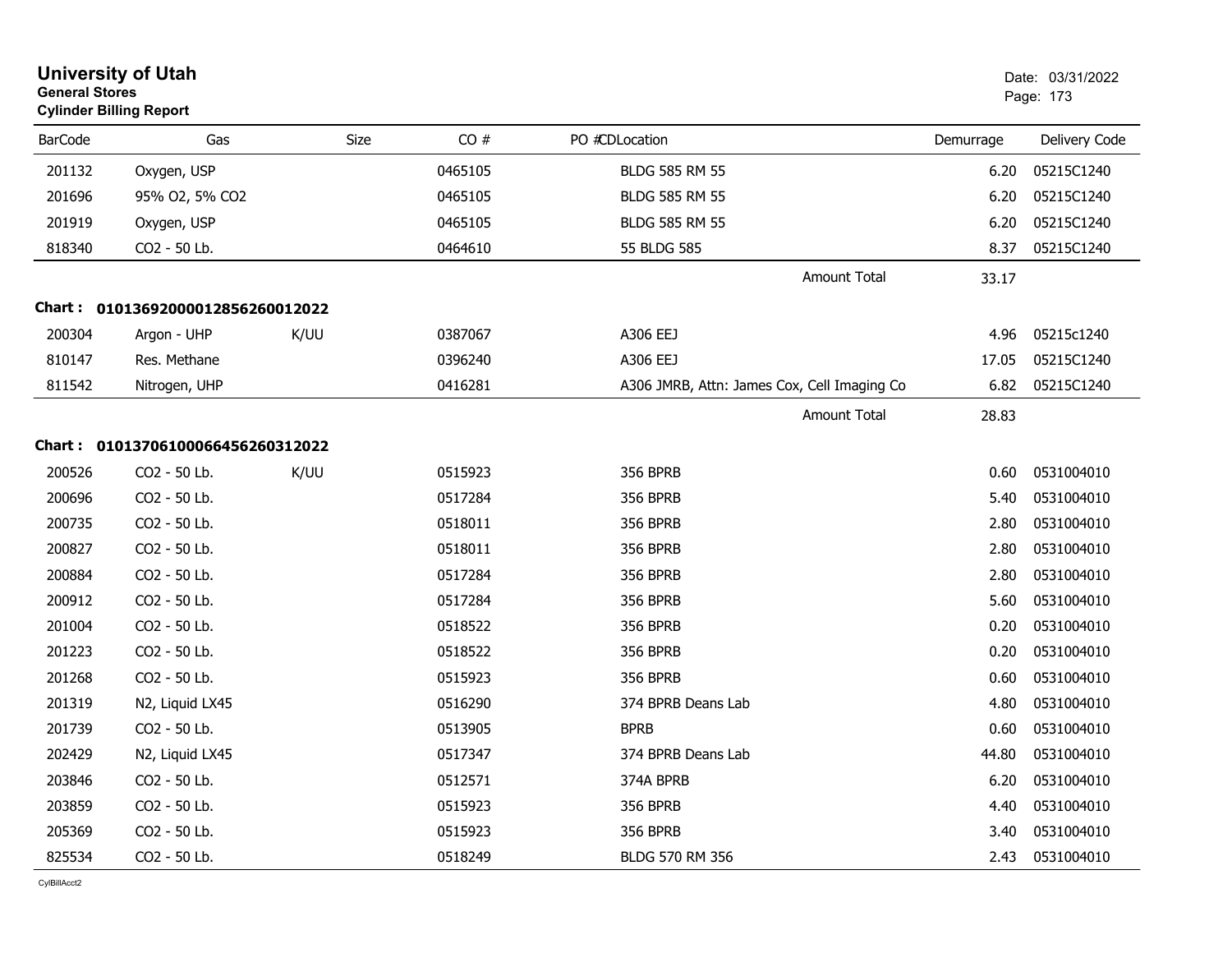| <b>General Stores</b> | <b>University of Utah</b><br><b>Cylinder Billing Report</b> |            |         |                                       |           | Date: 03/31/2022<br>Page: 174 |
|-----------------------|-------------------------------------------------------------|------------|---------|---------------------------------------|-----------|-------------------------------|
| <b>BarCode</b>        | Gas                                                         | Size       | CO#     | PO #CDLocation                        | Demurrage | Delivery Code                 |
|                       |                                                             |            |         | <b>Amount Total</b>                   | 87.63     |                               |
|                       | Chart: 01013912000281376260012022                           |            |         |                                       |           |                               |
| 201610                | CO2 - 50 Lb.                                                | K/UU       | 0498727 | VA BLDG 2 RM 2A19                     | 6.20      | 05213B1100                    |
| 204266                | CO2 - 50 Lb.                                                |            | 0498727 | VA BLDG 2 RM 2A19                     | 6.20      | 05213B1100                    |
| 205566                | CO <sub>2</sub> - 50 Lb.                                    |            | 0498727 | VA BLDG 2 RM 2A19                     | 6.20      | 05213B1100                    |
| 205667                | CO2 - 50 Lb.                                                |            | 0498727 | VA BLDG 2 RM 2A19                     | 6.20      | 05213B1100                    |
|                       |                                                             |            |         | <b>Amount Total</b>                   | 24.80     |                               |
|                       | Chart: 01013932000179396530412022                           |            |         |                                       |           |                               |
| 204259                | Acetylene - MC                                              | MC/UU      | 0499664 |                                       | 6.20      | 0854000000                    |
| 813874                | Carbon Monoxide                                             |            | 0430185 |                                       | 8.06      | 0854000000                    |
|                       |                                                             |            |         | <b>Amount Total</b>                   | 14.26     |                               |
|                       | Chart: 01013932000179396530812022                           |            |         |                                       |           |                               |
| 203593                | Oxygen - 20 CF                                              | 23 CF - UU | 0468670 |                                       | 6.20      | 0854000000                    |
|                       |                                                             |            |         | <b>Amount Total</b>                   | 6.20      |                               |
|                       | Chart: 01014146000221276260012022                           |            |         |                                       |           |                               |
| 200478                | CO2 - 50 Lb.                                                | K/UU       | 0502044 | S6631 Moran                           | 6.20      | 0523000000                    |
| 201307                | N2, Liquid LX45                                             |            | 0518299 | S6630 Moran Eye Ctr                   | 12.80     | 0523000000                    |
| 202843                | N2, Liquid LX45                                             |            | 0517179 | S6630 Moran Eye Ctr                   | 36.80     | 0523000000                    |
| 203276                | N2, Liquid LX45                                             |            | 0517723 | S6630 Moran ye Ctr                    | 35.20     | 0523000000                    |
| 204593                | CO2 - 50 Lb.                                                |            | 0509358 | S6631 Moran                           | 6.20      | 0523000000                    |
| 205706                | N2, Liquid LX45                                             |            | 0516576 | S6623 Moran Eye Ctr                   | 14.40     | 0523000000                    |
| 807497                | CO2 - Inst. Gra                                             |            | 0312031 | PUT N2 IN ROOM #S6680 AND CO3 IN ROOM | 6.82      | 0523000000                    |
|                       |                                                             |            |         | <b>Amount Total</b>                   | 118.42    |                               |
|                       | Chart: 01014311001136056240112022                           |            |         |                                       |           |                               |
| 824052                | Oxygen, USP - E                                             | E/MT. AIR  | 0506352 | 115 HPER - W                          | 8.37      | 0090000000                    |
| 824055                | Oxygen, USP - E                                             |            | 0506352 | 115 HPER - W                          | 8.37      | 0090000000                    |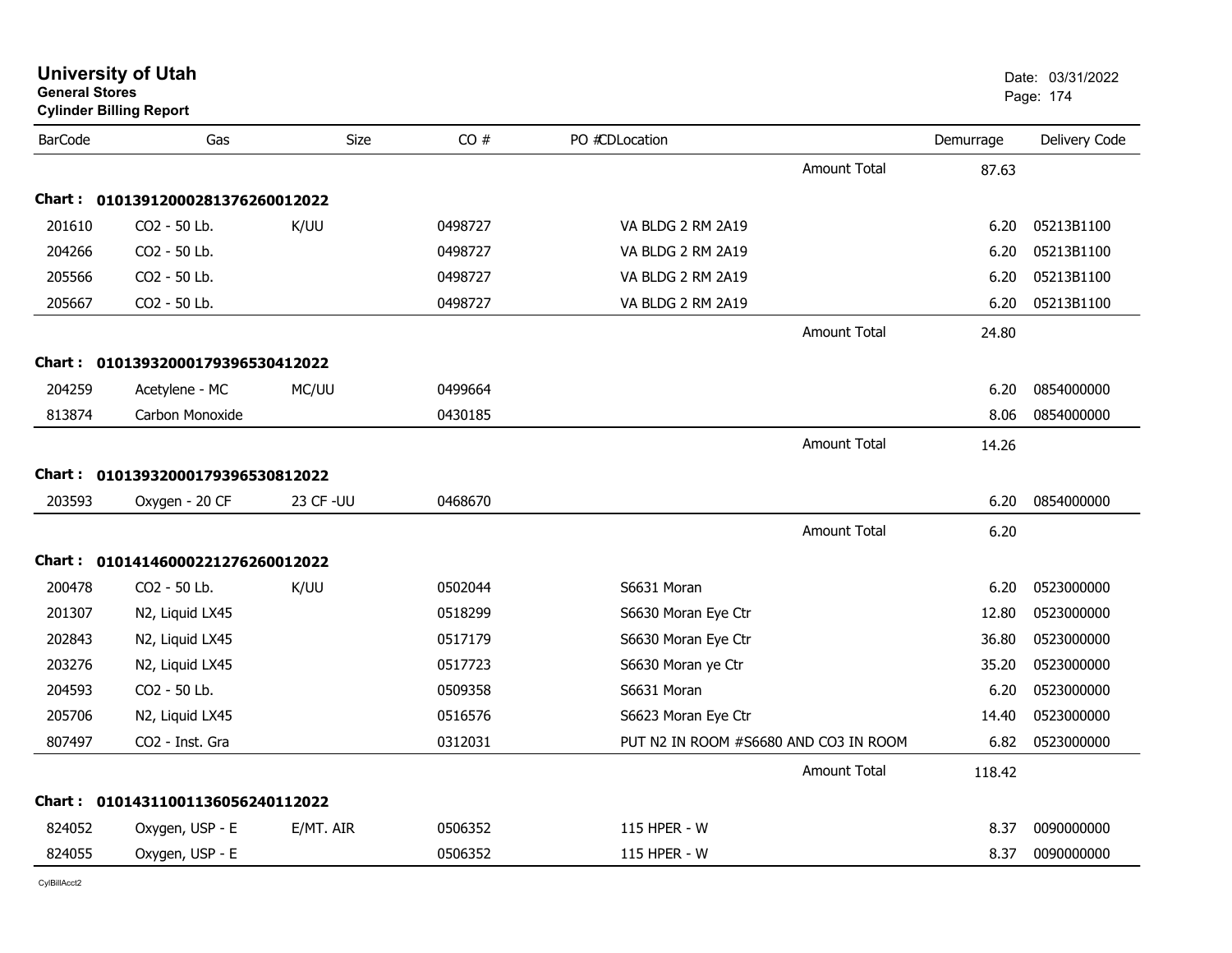| <b>General Stores</b><br><b>Cylinder Billing Report</b> |                                     |             |         |                                              |           | Page: 175     |
|---------------------------------------------------------|-------------------------------------|-------------|---------|----------------------------------------------|-----------|---------------|
| <b>BarCode</b>                                          | Gas                                 | <b>Size</b> | CO#     | PO #CDLocation                               | Demurrage | Delivery Code |
|                                                         |                                     |             |         | <b>Amount Total</b>                          | 16.74     |               |
|                                                         | Chart: 01014312000004466260012022   |             |         |                                              |           |               |
| 202531                                                  | Oxygen, USP - E                     | E/UU        | 0284642 |                                              | 4.96      | 0092002510    |
|                                                         |                                     |             |         | <b>Amount Total</b>                          | 4.96      |               |
|                                                         | Chart: 0101452500059316540626002022 |             |         |                                              |           |               |
| 203319                                                  | Oxygen, USP                         | K/UU        | 0487611 | LL616 HCI - RS Vivarium                      | 6.20      | 0555113760    |
|                                                         |                                     |             |         | <b>Amount Total</b>                          |           |               |
|                                                         |                                     |             |         |                                              | 6.20      |               |
|                                                         | Chart: 0101452500059317800626002022 |             |         |                                              |           |               |
| 200662                                                  | CO2 - 50 Lb.                        | K/UU        | 0508347 | 3413 HCI                                     | 6.20      | 0555113760    |
| 201235                                                  | Oxygen, USP - E                     |             | 0512910 | HCI-Research North vivarium- hallway cabinet | 6.20      | 0555LL3760    |
| 201241                                                  | Oxygen, USP - E                     |             | 0512910 | HCI-Research North vivarium- hallway cabinet | 6.20      | 0555LL3760    |
| 202044                                                  | Oxygen, USP                         |             | 0512683 | LL616 HCI RS- Vivarium                       | 6.20      | 0555LL3760    |
| 202400                                                  | Oxygen, USP - E                     |             | 0512910 | HCI-Research North vivarium- hallway cabinet | 6.20      | 0555LL3760    |
| 202408                                                  | Oxygen, USP - E                     |             | 0512910 | HCI-Research North vivarium- hallway cabinet | 6.20      | 0555LL3760    |
| 202532                                                  | Oxygen, USP - E                     |             | 0512910 | HCI-Research North vivarium- hallway cabinet | 6.20      | 0555LL3760    |
| 202533                                                  | Oxygen, USP - E                     |             | 0512910 | HCI-Research North vivarium- hallway cabinet | 6.20      | 0555LL3760    |
| 202544                                                  | Oxygen, USP - E                     |             | 0512910 | HCI-Research North vivarium- hallway cabinet | 6.20      | 0555LL3760    |
| 202686                                                  | Oxygen, USP - E                     |             | 0512910 | HCI-Research North vivarium- hallway cabinet | 6.20      | 0555LL3760    |
| 202992                                                  | Oxygen, USP - E                     |             | 0512910 | HCI-Research North vivarium- hallway cabinet | 6.20      | 0555LL3760    |
| 203037                                                  | Oxygen, USP                         |             | 0512683 | LL616 HCI RS- Vivarium                       | 6.20      | 0555LL3760    |
| 203116                                                  | Oxygen, USP - E                     |             | 0512910 | HCI-Research North vivarium- hallway cabinet | 6.20      | 0555LL3760    |
| 203141                                                  | Oxygen, USP - E                     |             | 0512910 | HCI-Research North vivarium- hallway cabinet | 6.20      | 0555LL3760    |
| 203280                                                  | Oxygen, USP - E                     |             | 0512910 | HCI-Research North vivarium- hallway cabinet | 6.20      | 0555LL3760    |
| 203406                                                  | Oxygen, USP - E                     |             | 0512910 | HCI-Research North vivarium- hallway cabinet | 6.20      | 0555LL3760    |
| 203414                                                  | Oxygen, USP - E                     |             | 0512910 | HCI-Research North vivarium- hallway cabinet | 6.20      | 0555LL3760    |
| 203913                                                  | Oxygen, USP                         |             | 0512683 | LL616 HCI RS- Vivarium                       | 6.20      | 0555LL3760    |
| 204503                                                  | Oxygen, USP - E                     |             | 0512910 | HCI-Research North vivarium- hallway cabinet | 6.20      | 0555LL3760    |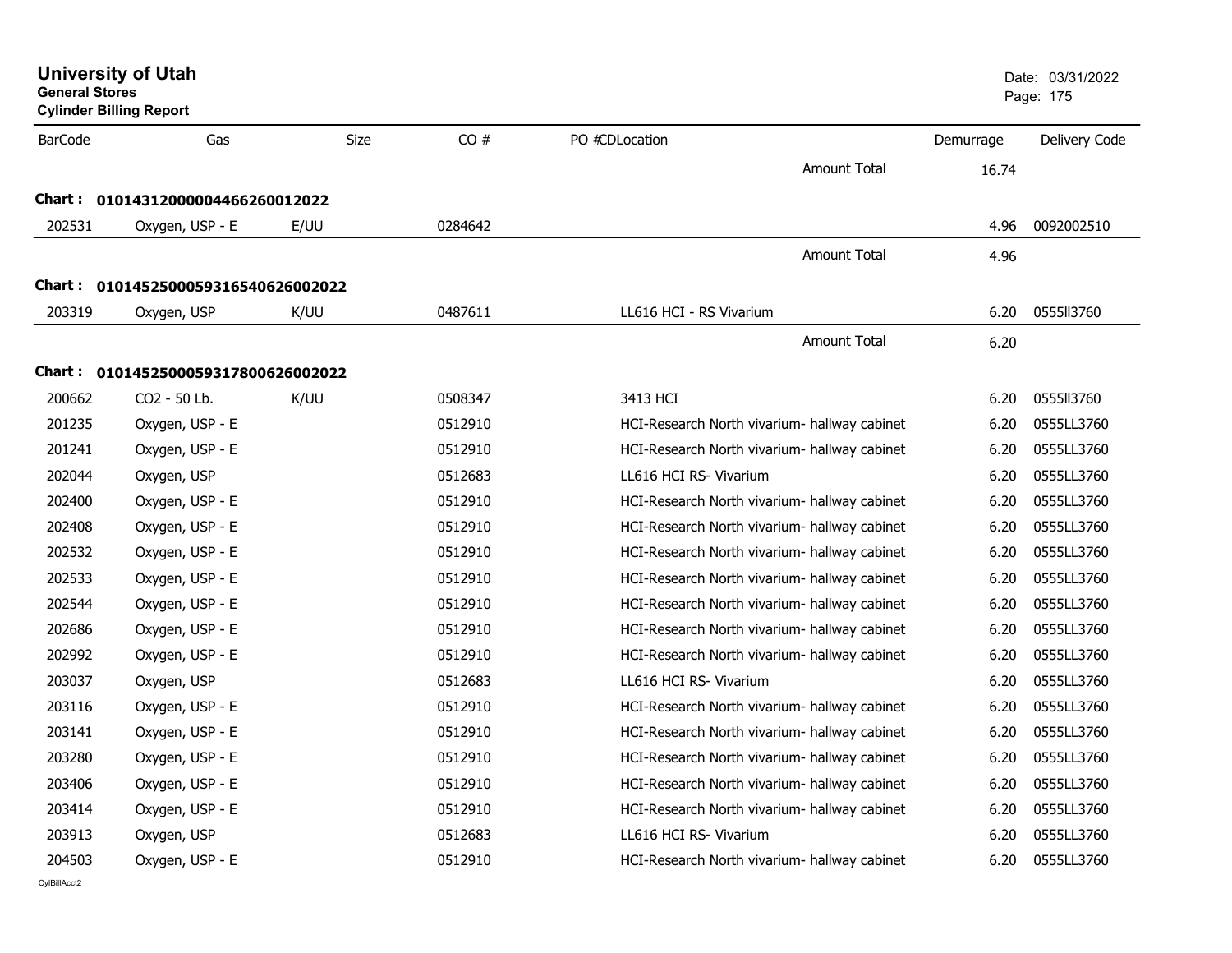| <b>General Stores</b> | <b>University of Utah</b><br><b>Cylinder Billing Report</b> |                 |         |                                              |           | Date: 03/31/2022<br>Page: 176 |
|-----------------------|-------------------------------------------------------------|-----------------|---------|----------------------------------------------|-----------|-------------------------------|
| <b>BarCode</b>        | Gas                                                         | <b>Size</b>     | CO#     | PO #CDLocation                               | Demurrage | Delivery Code                 |
| 204505                | Oxygen, USP - E                                             |                 | 0512910 | HCI-Research North vivarium- hallway cabinet | 6.20      | 0555LL3760                    |
| 204694                | Oxygen, USP - E                                             |                 | 0512910 | HCI-Research North vivarium- hallway cabinet | 6.20      | 0555LL3760                    |
| 205810                | Oxygen, USP - E                                             |                 | 0512910 | HCI-Research North vivarium- hallway cabinet | 6.20      | 0555LL3760                    |
| 205811                | Oxygen, USP - E                                             |                 | 0512910 | HCI-Research North vivarium- hallway cabinet | 6.20      | 0555LL3760                    |
| 205852                | Oxygen, USP - E                                             |                 | 0512910 | HCI-Research North vivarium- hallway cabinet | 6.20      | 0555LL3760                    |
| 205856                | Oxygen, USP - E                                             |                 | 0512910 | HCI-Research North vivarium- hallway cabinet | 6.20      | 0555LL3760                    |
|                       |                                                             |                 |         | <b>Amount Total</b>                          | 155.00    |                               |
|                       | Chart: 01014526000234986260012022                           |                 |         |                                              |           |                               |
| 201477                | CO <sub>2</sub> - 50 Lb.                                    | K/UU            | 0516231 | 3413 HCI RN- Dr. Trudy Oliver's lab          | 6.20      | 0555LL3760                    |
|                       |                                                             |                 |         | Amount Total                                 | 6.20      |                               |
|                       | Chart: 01014636000234926260012022                           |                 |         |                                              |           |                               |
| 201581                | CO2 - 50 Lb.                                                | <b>50 LB/UU</b> | 0498621 | 2747 HCI                                     | 6.20      | 0555113760                    |
|                       |                                                             |                 |         | <b>Amount Total</b>                          | 6.20      |                               |
|                       | Chart: 01014652000005266260012022                           |                 |         |                                              |           |                               |
| 200773                | Oxygen, USP                                                 | K/UU            | 0484847 | 729 Arapeen Rm 1520                          | 6.20      | 0888004010                    |
| 201459                | Argon                                                       |                 | 0501946 | 729 Arapeen RM 1520 (BLDG 888)               | 1.80      | 0888004010                    |
| 202691                | Acetylene, CF                                               |                 | 0460518 | 729 ARAPEEN DR #1520                         | 4.96      | 0888004010                    |
| 202877                | Argon                                                       |                 | 0517582 | 729 ARAPEEN #1520 (BLDG 888)                 | 4.40      | 0888004010                    |
| 820843                | 25%Co2 75%Argon                                             |                 | 0501946 | 729 Arapeen RM 1520 (BLDG 888)               | 8.37      | 0888004010                    |
| 823008                | Argon                                                       |                 | 0495947 | 729 Arapeen RM 1520                          | 8.37      | 0888004010                    |
|                       |                                                             |                 |         | Amount Total                                 | 34.10     |                               |
|                       | Chart: 01014782000206446250012022                           |                 |         |                                              |           |                               |
| 200906                | Oxygen, USP                                                 | K/UU            | 0516670 | 1078 S 300 E SLC UT Liberty Dental Clinic    | 6.20      | 0840000000                    |
| 201985                | Oxygen, USP                                                 |                 | 0516670 | 1078 S 300 E SLC UT Liberty Dental Clinic    | 6.20      | 0840000000                    |
| 204744                | Oxygen, USP                                                 |                 | 0511207 | 1078 S 300 E                                 | 6.20      | 0840000000                    |
| 824098                | Nitrous Oxide                                               |                 | 0506925 | 1078 S 300 E                                 | 8.37      | 0840000000                    |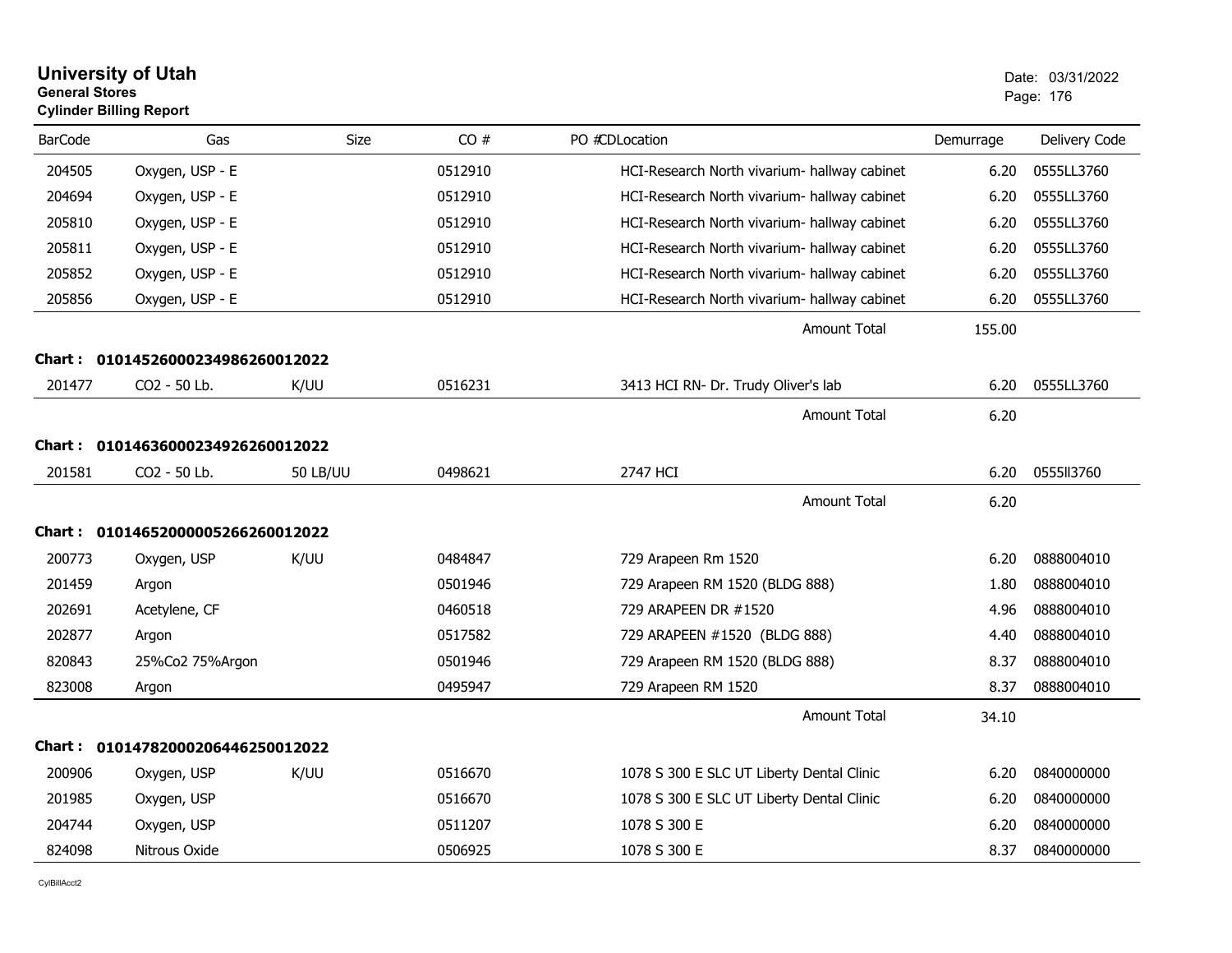| <b>General Stores</b> | <b>University of Utah</b><br><b>Cylinder Billing Report</b> |      |         |                                           |           | Date: 03/31/2022<br>Page: 177 |
|-----------------------|-------------------------------------------------------------|------|---------|-------------------------------------------|-----------|-------------------------------|
| <b>BarCode</b>        | Gas                                                         | Size | CO#     | PO #CDLocation                            | Demurrage | Delivery Code                 |
|                       |                                                             |      |         | <b>Amount Total</b>                       | 26.97     |                               |
|                       | Chart: 01014782000206446260012022                           |      |         |                                           |           |                               |
| 202335                | Nitrous Oxide                                               | K/UU | 0451123 | 3690 S. Main, BLDG 3502                   | 4.96      | 0840000000                    |
| 203088                | Oxygen, USP - E                                             |      | 0469603 | 537 S Wakara Way First floor Oral Surgery | 6.20      | 0840000000                    |
| 205898                | Oxygen, USP                                                 |      | 0516022 | 3690 SO MAIN                              | 6.20      | 0840000000                    |
| 205904                | Oxygen, USP                                                 |      | 0516022 | 3690 SO MAIN                              | 6.20      | 0840000000                    |
| 819017                | Nitrous Oxide                                               |      | 0474187 | 1078 SO 300 E                             | 8.37      | 0840000000                    |
| 824994                | Nitrous Oxide                                               |      | 0513243 | 3690 MAIN                                 | 8.37      | 0840000000                    |
|                       |                                                             |      |         | <b>Amount Total</b>                       | 40.30     |                               |
|                       | Chart: 01014782000244156260012022                           |      |         |                                           |           |                               |
| 201115                | Oxygen, USP                                                 | K/UU | 0506509 | 530 WAKARA WAY                            | 6.20      | 0840000000                    |
| 202334                | Nitrous Oxide                                               |      | 0513084 | 530 WAKARA - DOCK                         | 6.20      | 0840000000                    |
| 202647                | Oxygen, USP                                                 |      | 0513084 | 530 WAKARA - DOCK                         | 6.20      | 0840000000                    |
| 202720                | Oxygen, USP                                                 |      | 0513084 | 530 WAKARA - DOCK                         | 6.20      | 0840000000                    |
| 202828                | Oxygen, USP                                                 |      | 0513084 | 530 WAKARA - DOCK                         | 6.20      | 0840000000                    |
| 203326                | Oxygen, USP                                                 |      | 0513084 | 530 WAKARA - DOCK                         | 6.20      | 0840000000                    |
| 205298                | Oxygen, USP                                                 |      | 0513084 | 530 WAKARA - DOCK                         | 6.20      | 0840000000                    |
| 205571                | Nitrous Oxide                                               |      | 0506509 | 530 WAKARA WAY                            | 6.20      | 0840000000                    |
| 205573                | Nitrous Oxide                                               |      | 0506509 | 530 WAKARA WAY                            | 6.20      | 0840000000                    |
| 205824                | Oxygen, USP                                                 |      | 0513084 | 530 WAKARA - DOCK                         | 6.20      | 0840000000                    |
| 205913                | Oxygen, USP                                                 |      | 0513084 | 530 WAKARA - DOCK                         | 6.20      | 0840000000                    |
| 822339                | Oxygen, USP - E                                             |      | 0502541 |                                           | 8.37      | 0840000000                    |
| 823332                | Oxygen, USP - E                                             |      | 0502541 |                                           | 8.37      | 0840000000                    |
| 823957                | Oxygen, USP                                                 |      | 0505046 | 530 WAKARA - DOCK                         | 8.37      | 0840000000                    |
| 824099                | Nitrous Oxide                                               |      | 0513084 | 530 WAKARA - DOCK                         | 8.37      | 0840000000                    |
|                       |                                                             |      |         | <b>Amount Total</b>                       | 101.68    |                               |

## **Chart : 01014782000340496260012022**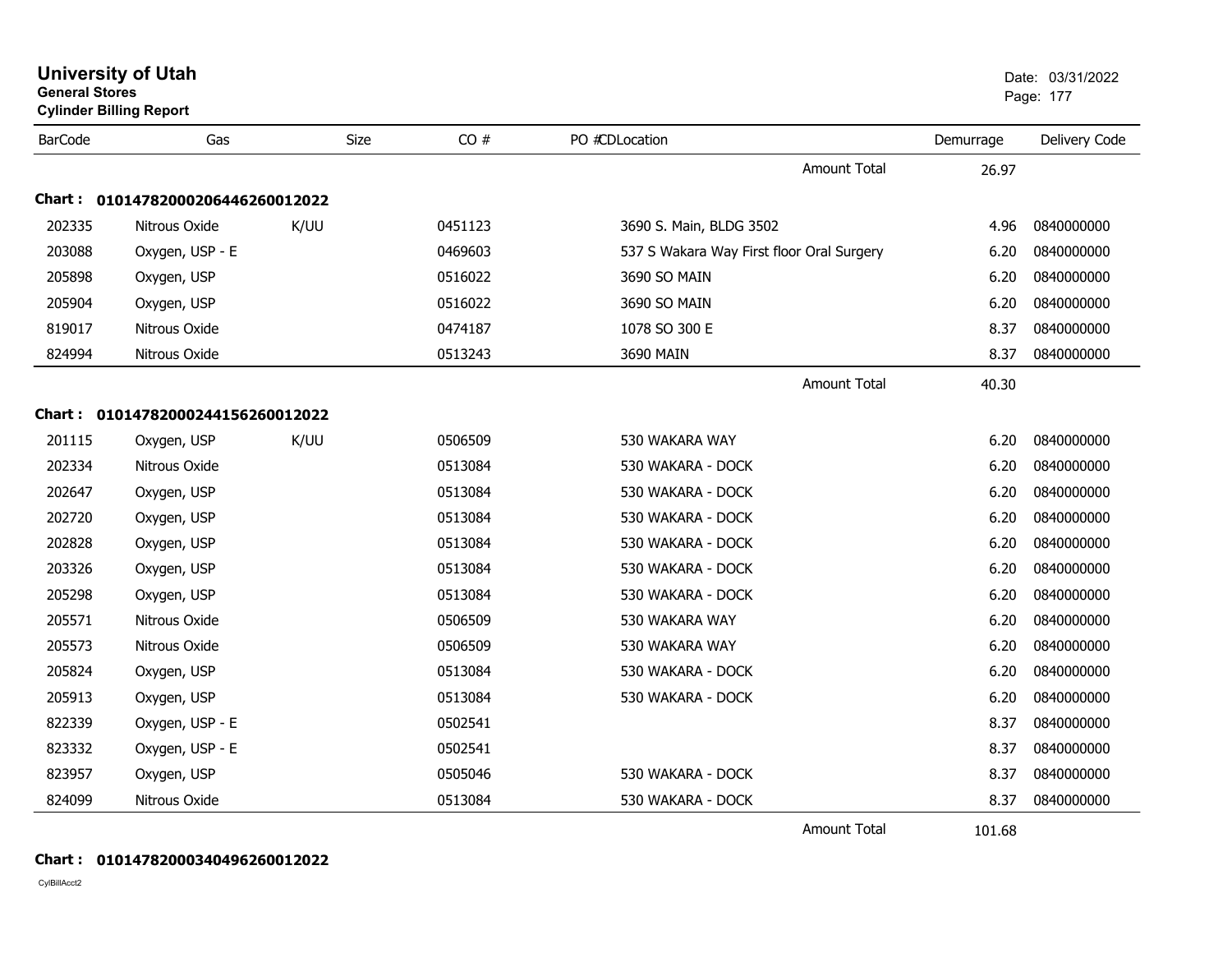| <b>University of Utah</b>      | Date: 03/ |
|--------------------------------|-----------|
| <b>General Stores</b>          | Page: 178 |
| <b>Cylinder Billing Report</b> |           |

| <b>BarCode</b> | Gas                               | Size      | CO#     | PO #CDLocation                   | Demurrage | Delivery Code |
|----------------|-----------------------------------|-----------|---------|----------------------------------|-----------|---------------|
| 202897         | Nitrous Oxide-E                   | E/UU      | 0509348 | 168 N 1950 WEST #202 - ROSE PARK | 6.20      | 0840000000    |
| 202899         | Nitrous Oxide-E                   |           | 0505567 | 168 N 1950 WEST #202 - ROSE PARK | 6.20      | 0840000000    |
| 202999         | Nitrous Oxide-E                   |           | 0517671 | 168 N 1950 WEST #202 - ROSE PARK | 4.20      | 0840000000    |
| 203002         | Nitrous Oxide-E                   |           | 0517671 | 168 N 1950 WEST #202 - ROSE PARK | 4.20      | 0840000000    |
| 203146         | Oxygen, USP - E                   |           | 0517671 | 168 N 1950 WEST #202 - ROSE PARK | 4.20      | 0840000000    |
| 203147         | Oxygen, USP - E                   |           | 0505004 | 168 N 1950 WEST #202 - ROSE PARK | 6.20      | 0840000000    |
| 203227         | Nitrous Oxide-E                   |           | 0513085 | 168 N 1950 WEST #202 - ROSE PARK | 6.20      | 0840000000    |
| 203232         | Nitrous Oxide-E                   |           | 0509348 | 168 N 1950 WEST #202 - ROSE PARK | 2.00      | 0840000000    |
| 203409         | Oxygen, USP - E                   |           | 0517671 | 168 N 1950 WEST #202 - ROSE PARK | 4.20      | 0840000000    |
| 205320         | Oxygen, USP - E                   |           | 0517671 | 168 N 1950 WEST #202 - ROSE PARK | 4.20      | 0840000000    |
| 205385         | Oxygen, USP - E                   |           | 0517671 | 168 N 1950 WEST #202 - ROSE PARK | 4.20      | 0840000000    |
| 205439         | Oxygen, USP - E                   |           | 0513085 | 168 N 1950 WEST #202 - ROSE PARK | 2.00      | 0840000000    |
| 205468         | Oxygen, USP - E                   |           | 0513085 | 168 N 1950 WEST #202 - ROSE PARK | 2.00      | 0840000000    |
| 205943         | Oxygen, USP - E                   |           | 0504272 | 168 N 1950 WEST #202 ROSE PARK   | 2.00      | 0840000000    |
| 824488         | Nitrous Oxide-E                   |           | 0513085 | 168 N 1950 WEST #202 - ROSE PARK | 8.37      | 0840000000    |
|                |                                   |           |         | <b>Amount Total</b>              | 66.37     |               |
|                | Chart: 01014782000340506260012022 |           |         |                                  |           |               |
| odge10         | Oxygen, USP - E                   | E/MT. AIR | 0515457 | 950 E 25TH STREET SUITE A        | 8.37      | 0840000000    |
| odge11         | Oxygen, USP - E                   |           | 0515457 | 950 E 25TH STREET SUITE A        | 8.37      | 0840000000    |
| odgen7         | Oxygen, USP - E                   |           | 0515457 | 950 E 25TH STREET SUITE A        | 8.37      | 0840000000    |
| odgen8         | Oxygen, USP - E                   |           | 0515457 | 950 E 25TH STREET SUITE A        | 8.37      | 0840000000    |
| odgen9         | Oxygen, USP - E                   |           | 0515457 | 950 E 25TH STREET SUITE A        | 8.37      | 0840000000    |
| OGDEN5         | Nitrous Oxide-E                   |           | 0513378 | 950 E 25TH STREET SUITE A        | 8.37      | 0840000000    |
| OGDEN6         | Nitrous Oxide-E                   |           | 0513378 | 950 E 25TH STREET SUITE A        | 8.37      | 0840000000    |
|                |                                   |           |         | <b>Amount Total</b>              | 58.59     |               |
|                | Chart: 01014786300018036260012022 |           |         |                                  |           |               |
| 810497         | Oxygen - 125 CF                   | 115 CF -  | 0387730 | <b>DOCK</b>                      | 6.51      | 0840000000    |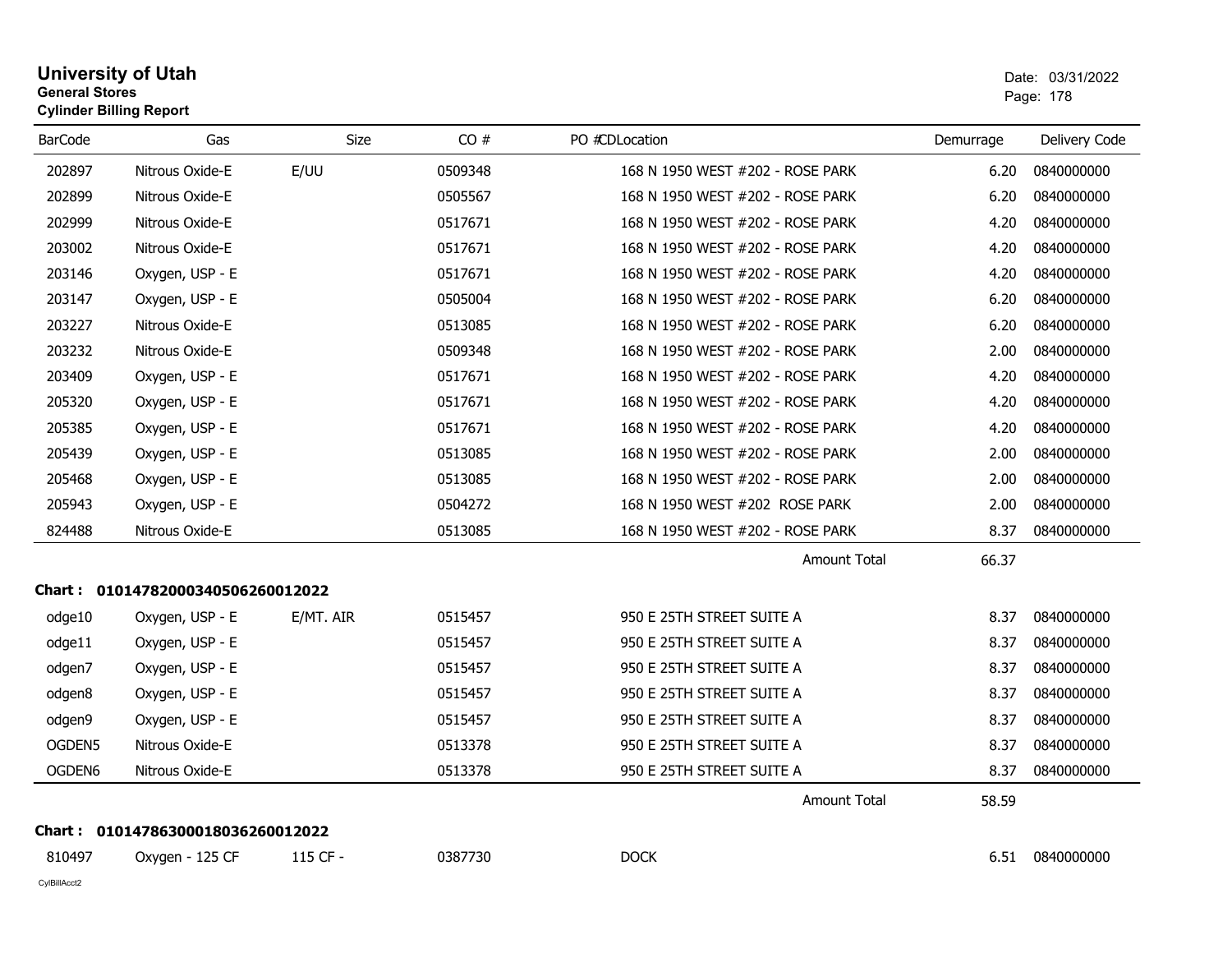| <b>General Stores</b> | <b>University of Utah</b><br><b>Cylinder Billing Report</b> |           |         |                     |                     |           | Date: 03/31/2022<br>Page: 179 |
|-----------------------|-------------------------------------------------------------|-----------|---------|---------------------|---------------------|-----------|-------------------------------|
| <b>BarCode</b>        | Gas                                                         | Size      | CO#     | PO #CDLocation      |                     | Demurrage | Delivery Code                 |
| 810498                | Oxygen - 125 CF                                             |           | 0387730 | <b>DOCK</b>         |                     | 6.51      | 0840000000                    |
| 810499                | Propane                                                     |           | 0387730 | <b>DOCK</b>         |                     | 7.44      | 0840000000                    |
| 810500                | Propane                                                     |           | 0387730 | <b>DOCK</b>         |                     | 7.44      | 0840000000                    |
|                       |                                                             |           |         |                     | <b>Amount Total</b> | 27.90     |                               |
|                       | Chart: 01014852000203476260012022                           |           |         |                     |                     |           |                               |
| 202605                | Nitrogen 230 CF                                             | K/UU      | 0449980 | BLDG 585 RM 151     |                     | 4.96      | 05215C1240                    |
| 825185                | Co2/O2/In N2                                                |           | 0513538 | 586 RM 151- Ying Li |                     | 8.37      | 0582002520                    |
| 825186                | .5%Co220.5%o2N2                                             |           | 0513538 | 586 RM 151- Ying Li |                     | 8.37      | 0582002520                    |
|                       |                                                             |           |         |                     | <b>Amount Total</b> | 21.70     |                               |
|                       | Chart: 01015186000250526260012022                           |           |         |                     |                     |           |                               |
| 202092                | CO2 - 50 Lb.                                                | K/UU      | 0415124 | 3120 EEJ            |                     | 4.96      | 0565041000                    |
|                       |                                                             |           |         |                     | <b>Amount Total</b> | 4.96      |                               |
|                       | Chart: 01015392000208486260012022                           |           |         |                     |                     |           |                               |
| 824534                | CO2 - 50 Lb.                                                | 50#/Mt.Ai | 0510455 | Bldg 582 Rm 314     |                     | 8.37      | 05215C1240                    |
| 825146                | CO2 - 50 Lb.                                                |           | 0513744 | 314 Skaggs          |                     | 8.37      | 05215C1240                    |
|                       |                                                             |           |         |                     | <b>Amount Total</b> | 16.74     |                               |
|                       | Chart: 01015422500197256260312022                           |           |         |                     |                     |           |                               |
| 201791                | Oxygen, USP - E                                             | E/UU      | 0513974 | 4440 EIHG           |                     | 6.20      | 0533041450                    |
| 202491                | Oxygen, USP - E                                             |           | 0513974 | 4440 EIHG           |                     | 6.20      | 0533041450                    |
| 203404                | Oxygen, USP - E                                             |           | 0513974 | 4440 EIHG           |                     | 6.20      | 0533041450                    |
| 205731                | Oxygen, USP - E                                             |           | 0513974 | 4440 EIHG           |                     | 6.20      | 0533041450                    |
| 205940                | Oxygen, USP - E                                             |           | 0513974 | 4440 EIHG           |                     | 6.20      | 0533041450                    |
| 205952                | Oxygen, USP - E                                             |           | 0513974 | 4440 EIHG           |                     | 6.20      | 0533041450                    |
| 824407                | Oxygen, USP                                                 |           | 0512644 | 4440 EIHG           |                     | 8.37      | 0533041450                    |
| 824612                | Oxygen, USP                                                 |           | 0512644 | 4440 EIHG           |                     | 8.37      | 0533041450                    |
|                       |                                                             |           |         |                     | <b>Amount Total</b> | 53.94     |                               |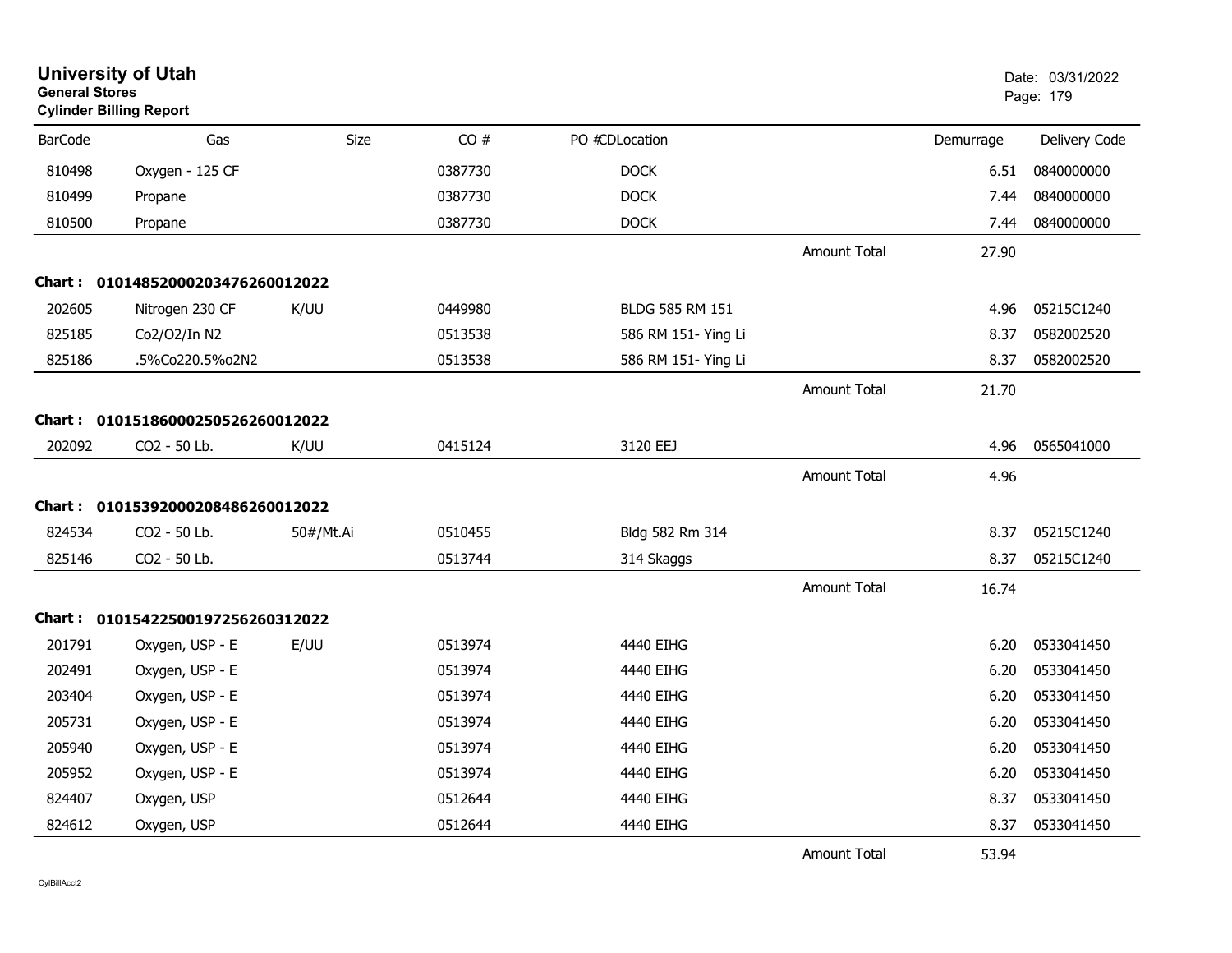| <b>University of Utah</b><br><b>General Stores</b><br><b>Cylinder Billing Report</b> |                                   |      |      | Date: 03/31/2022<br>Page: 180 |                                       |           |               |
|--------------------------------------------------------------------------------------|-----------------------------------|------|------|-------------------------------|---------------------------------------|-----------|---------------|
| <b>BarCode</b>                                                                       | Gas                               |      | Size | CO#                           | PO #CDLocation                        | Demurrage | Delivery Code |
|                                                                                      | Chart: 01015646000223326260312022 |      |      |                               |                                       |           |               |
| 110423                                                                               | Nitrogen 230 CF                   | K/UU |      | 0017420                       |                                       | 4.96      | 0533054400    |
| 117352                                                                               | CO2 - 50 Lb.                      |      |      | 0106695                       | DELIVER TO 5520 ECCLES GENETICS BLDG. | 6.82      | 0533054400    |
| 200008                                                                               | 95% O2, 5% CO2                    |      |      | 0410495                       | 6280 ECCLES                           | 4.96      | 0533054400    |
| 200031                                                                               | CO <sub>2</sub> - 50 Lb.          |      |      | 0472621                       | TOP FLOOR CMC MECHANICAL ROOM - NE D  | 6.20      | 0533054400    |
| 200037                                                                               | CO <sub>2</sub> - 50 Lb.          |      |      | 0472621                       | TOP FLOOR CMC MECHANICAL ROOM - NE D  | 6.20      | 0533054400    |
| 200052                                                                               | Nitrogen 230 CF                   |      |      | 0353059                       | 6280 Eccles                           | 4.96      | 0533054400    |
| 200286                                                                               | CO <sub>2</sub> - 50 Lb.          |      |      | 0472621                       | TOP FLOOR CMC MECHANICAL ROOM - NE D  | 6.20      | 0533054400    |
| 200356                                                                               | CO2 - 50 Lb.                      |      |      | 0508112                       | ROOM 5520 ECCLES                      | 6.20      | 0533054400    |
| 200403                                                                               | CO2 - 50 Lb.                      |      |      | 0515151                       | CMC 3rd floor Mechanical Room         | 6.20      | 0533054400    |
| 200571                                                                               | Nitrogen 230 CF                   |      |      | 0408865                       | 6280 ECCLES                           | 4.96      | 0533054400    |
| 200633                                                                               | CO2 - 50 Lb.                      |      |      | 0515151                       | CMC 3rd floor Mechanical Room         | 6.20      | 0533054400    |
| 200677                                                                               | Air - 233 CF                      |      |      | 0323305                       | <b>BLDG 587</b>                       | 4.96      | 0533054400    |
| 200819                                                                               | Nitrogen 230 CF                   |      |      | 0409680                       | 6280 ECCLES                           | 4.96      | 0533054400    |
| 201037                                                                               | CO2 - 50 Lb.                      |      |      | 0515151                       | CMC 3rd floor Mechanical Room         | 6.20      | 0533054400    |
| 201064                                                                               | Nitrogen 230 CF                   |      |      | 0408865                       | 6280 ECCLES                           | 4.96      | 0533054400    |
| 201074                                                                               | CO2 - 50 Lb.                      |      |      | 0515151                       | CMC 3rd floor Mechanical Room         | 6.20      | 0533054400    |
| 201283                                                                               | CO2 - 50 Lb.                      |      |      | 0397124                       | 5475 ECCLES                           | 4.96      | 0533051000    |
| 201363                                                                               | Oxygen, USP                       |      |      | 0501452                       | 2415 BLDG 587                         | 6.20      | 0533054400    |
| 201618                                                                               | Nitrogen 230 CF                   |      |      | 0409680                       | 6280 ECCLES                           | 4.96      | 0533054400    |
| 201912                                                                               | CO <sub>2</sub> - 50 Lb.          |      |      | 0515151                       | CMC 3rd floor Mechanical Room         | 6.20      | 0533054400    |
| 202133                                                                               | CO2 - 50 Lb.                      |      |      | 0442544                       | 2415 BLDG 587                         | 4.96      | 0533054400    |
| 202279                                                                               | Oxygen, USP                       |      |      | 0453013                       | CMC 2ND FLOOR                         | 4.96      | 0533054400    |
| 202812                                                                               | Air - 233 CF                      |      |      | 0343284                       | BLDG 587 CAPECCHI BERRIER             | 4.96      | 0533054400    |
| 203694                                                                               | CO2 - 50 Lb.                      |      |      | 0514128                       | 5520 EIHG                             | 6.20      | 0533054400    |
| 205528                                                                               | CO2 - 50 Lb.                      |      |      | 0508112                       | ROOM 5520 ECCLES                      | 6.20      | 0533054400    |
| 205628                                                                               | Oxygen, USP                       |      |      | 0355623                       | 6280 ECCLES                           | 4.96      | 0533054400    |
| 205639                                                                               | CO <sub>2</sub> - 50 Lb.          |      |      | 0515151                       | CMC 3rd floor Mechanical Room         | 6.20      | 0533054400    |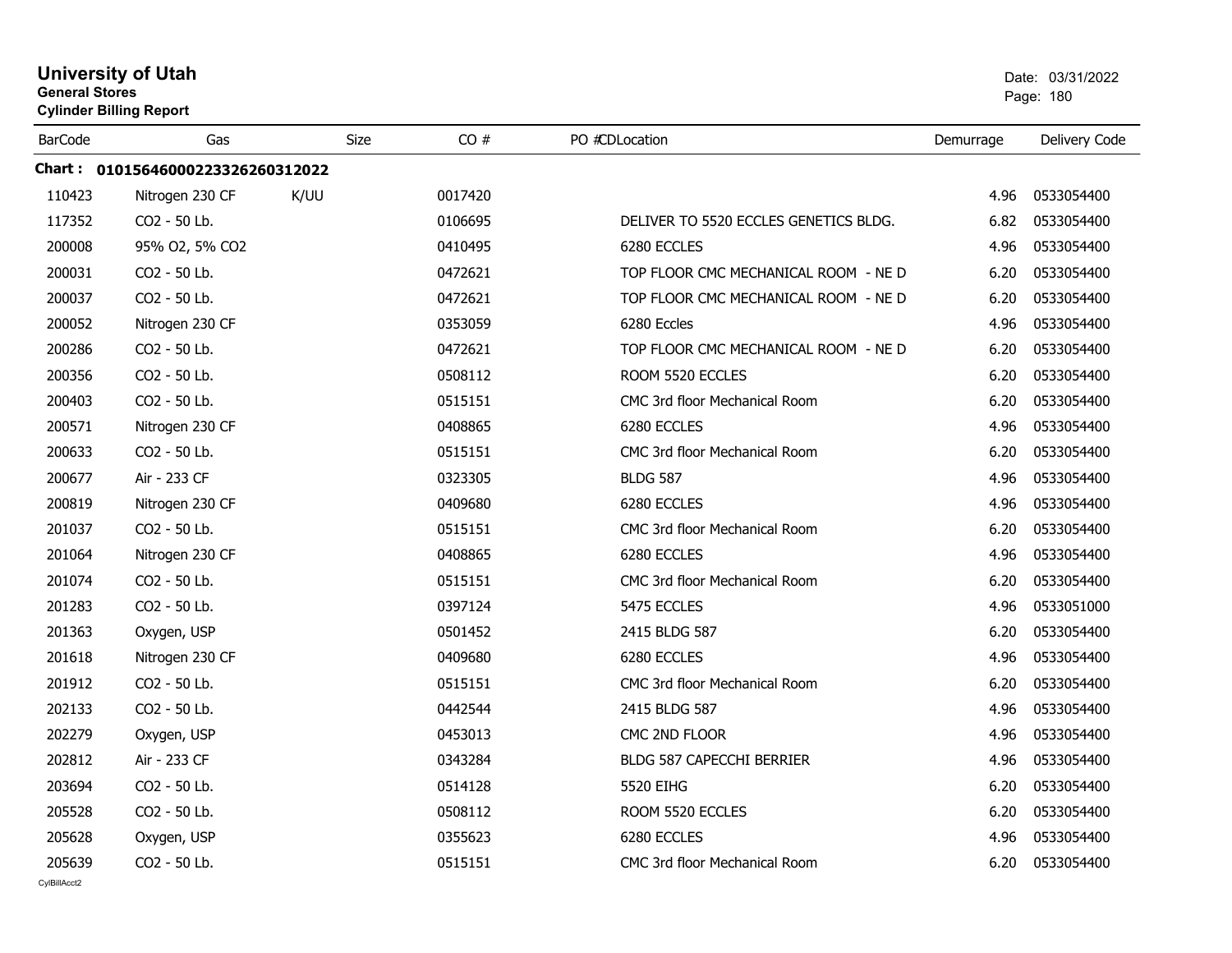|                        | <b>University of Utah</b><br><b>General Stores</b><br><b>Cylinder Billing Report</b> |      |         |                |                     | Date: 03/31/2022<br>Page: 181 |               |
|------------------------|--------------------------------------------------------------------------------------|------|---------|----------------|---------------------|-------------------------------|---------------|
| <b>BarCode</b>         | Gas                                                                                  | Size | CO#     | PO #CDLocation |                     | Demurrage                     | Delivery Code |
| 205657                 | CO2 - 50 Lb.                                                                         |      | 0409831 | 2415 BLDG 587  |                     | 4.96                          | 0533054400    |
| 811361                 | Oxygen, USP                                                                          |      | 0407702 | 6280 ECCLES    |                     | 6.82                          | 0533054400    |
| 823476                 | Oxygen, USP                                                                          |      | 0501452 | 2415 BLDG 587  |                     | 8.37                          | 0533054400    |
|                        |                                                                                      |      |         |                | <b>Amount Total</b> | 172.05                        |               |
| Chart : .              | 0101570500059315490626032022                                                         |      |         |                |                     |                               |               |
| 200059                 | CO2 - 50 Lb.                                                                         | K/UU | 0516163 | 7520 Eccles    |                     | 6.20                          | 0533021000    |
| 201577                 | Air - 233 CF                                                                         |      | 0495704 | 7550 EIHG      |                     | 6.20                          | 0533021000    |
| 201679                 | CO2 - 50 Lb.                                                                         |      | 0512673 | 7520 EIHG      |                     | 6.20                          | 0533021000    |
| 201949                 | CO2 - 50 Lb.                                                                         |      | 0516163 | 7520 Eccles    |                     | 6.20                          | 0533021000    |
| 202510                 | CO2 - 50 Lb.                                                                         |      | 0516163 | 7520 Eccles    |                     | 6.20                          | 0533021000    |
| 202922                 | CO2 - 50 Lb.                                                                         |      | 0512673 | 7520 EIHG      |                     | 6.20                          | 0533021000    |
| 205368                 | CO2 - 50 Lb.                                                                         |      | 0512673 | 7520 EIHG      |                     | 6.20                          | 0533021000    |
|                        |                                                                                      |      |         |                | <b>Amount Total</b> | 43.40                         |               |
|                        | Chart: 0101571500059317830626032022                                                  |      |         |                |                     |                               |               |
| 201268                 | CO2 - 50 Lb.                                                                         | K/UU | 0517633 | 7520 Eccles    |                     | 4.40                          | 0533021000    |
| 201690                 | CO2 - 50 Lb.                                                                         |      | 0517633 | 7520 Eccles    |                     | 4.40                          | 0533021000    |
| 201701                 | CO2 - 50 Lb.                                                                         |      | 0517633 | 7520 Eccles    |                     | 4.40                          | 0533021000    |
| 825181                 | CO2 - 50 Lb.                                                                         |      | 0513950 | 7520 Eccles    |                     | 2.43                          | 0533021000    |
| 825182                 | CO2 - 50 Lb.                                                                         |      | 0513950 | 7520 Eccles    |                     | 2.43                          | 0533021000    |
| 825184                 | CO2 - 50 Lb.                                                                         |      | 0513950 | 7520 Eccles    |                     | 2.43                          | 0533021000    |
|                        |                                                                                      |      |         |                | <b>Amount Total</b> | 20.49                         |               |
|                        | Chart: 0101572500059317540626032022                                                  |      |         |                |                     |                               |               |
| 200165                 | CO2 - 50 Lb.                                                                         | K/UU | 0511958 | 6490 Eccles    |                     | 6.20                          | 0533021000    |
| 200596                 | Nitrogen 230 CF                                                                      |      | 0493060 | 6490 Eccles    |                     | 6.20                          | 0533021000    |
| 200885                 | CO2 - 50 Lb.                                                                         |      | 0511958 | 6490 Eccles    |                     | 6.20                          | 0533021000    |
| 201528                 | CO2 - 50 Lb.                                                                         |      | 0487428 | 6490 Eccles    |                     | 6.20                          | 0533021000    |
| 203122<br>CylBillAcct2 | Oxygen, USP - E                                                                      |      | 0518039 | 6490 Eccles    |                     | 2.80                          | 0533021000    |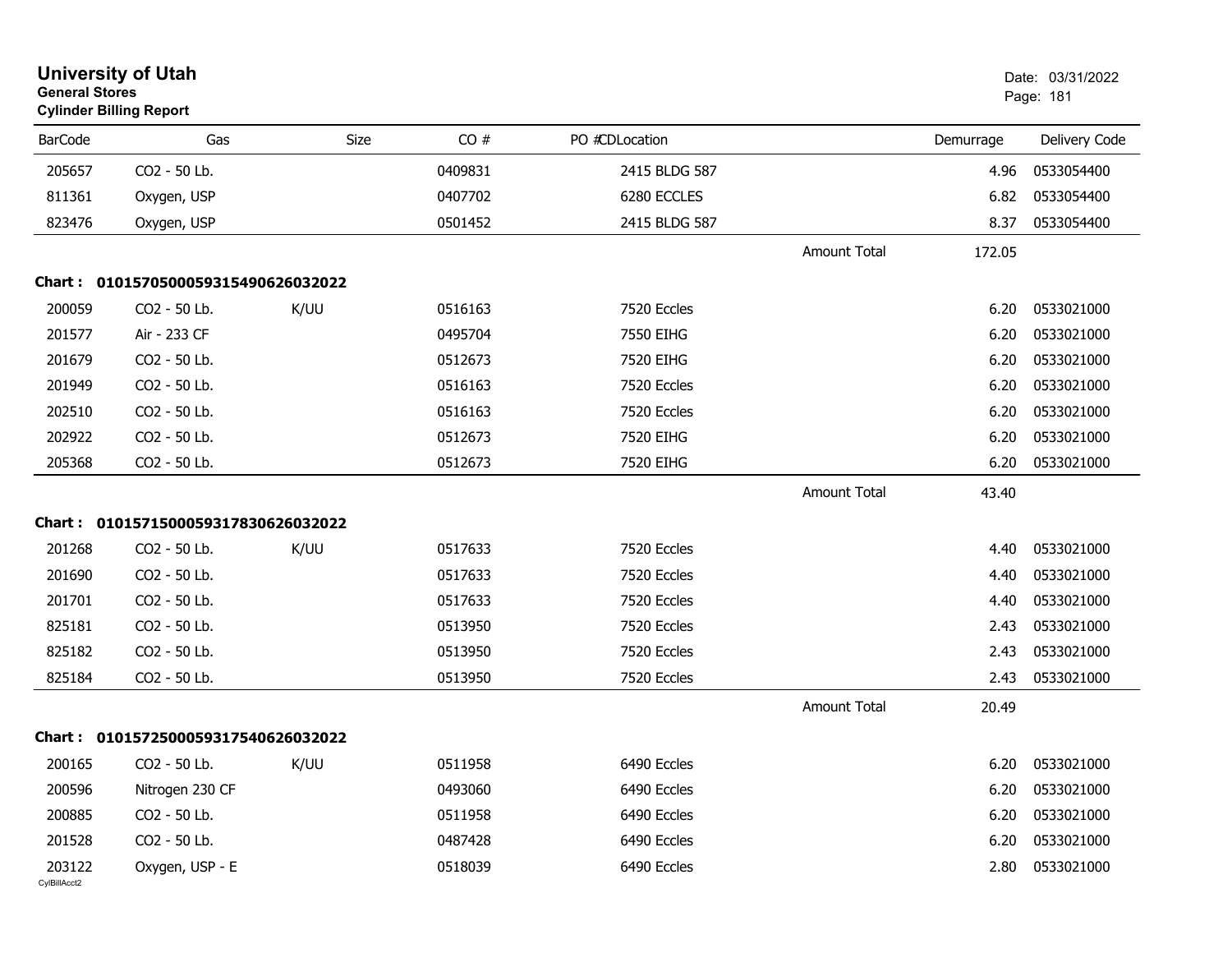|                | <b>University of Utah</b><br><b>General Stores</b><br><b>Cylinder Billing Report</b> |           |         |                       |                     | Date: 03/31/2022<br>Page: 182 |               |
|----------------|--------------------------------------------------------------------------------------|-----------|---------|-----------------------|---------------------|-------------------------------|---------------|
| <b>BarCode</b> | Gas                                                                                  | Size      | CO#     | PO #CDLocation        |                     | Demurrage                     | Delivery Code |
| 203758         | CO2 - 50 Lb.                                                                         |           | 0425098 | 6520 EIHG             |                     | 4.96                          | 0533021000    |
| 203782         | N2, Liquid LX45                                                                      |           | 0517401 | 6490 Eccles           |                     | 44.80                         | 0533021000    |
| 204269         | CO2 - 50 Lb.                                                                         |           | 0511958 | 6490 Eccles           |                     | 6.20                          | 0533021000    |
| 205460         | Oxygen, USP - E                                                                      |           | 0511282 | 6490 Eccles           |                     | 3.40                          | 0533021000    |
| 205732         | Oxygen, USP - E                                                                      |           | 0515800 | 6490 Eccles           |                     | 6.20                          | 0533021000    |
| 825164         | CO2 - 50 Lb.                                                                         |           | 0513844 | 6520 Eccles           |                     | 8.37                          | 0533021000    |
| 825166         | CO2 - 50 Lb.                                                                         |           | 0513844 | 6520 Eccles           |                     | 8.37                          | 0533021000    |
| 825175         | CO2 - 50 Lb.                                                                         |           | 0513844 | 6520 Eccles           |                     | 8.37                          | 0533021000    |
|                |                                                                                      |           |         |                       | Amount Total        | 118.27                        |               |
|                | Chart: 0101576500059317490626032022                                                  |           |         |                       |                     |                               |               |
| 819963         | CO2 - 50 Lb.                                                                         | 50#/Mt.Ai | 0475028 | BLDG 533 RM 7520      |                     | 8.37                          | 0533021000    |
|                |                                                                                      |           |         |                       | <b>Amount Total</b> | 8.37                          |               |
|                | Chart: 01015792500096836250012022                                                    |           |         |                       |                     |                               |               |
| 200095         | CO2 - 50 Lb.                                                                         | K/UU      | 0515290 | 4530 EIHG             |                     | 6.20                          | 0533021000    |
| 200724         | CO2 - 50 Lb.                                                                         |           | 0515290 | 4530 EIHG             |                     | 6.20                          | 0533021000    |
| 201979         | CO2 - 50 Lb.                                                                         |           | 0515290 | 4530 EIHG             |                     | 6.20                          | 0533021000    |
| 205366         | CO2 - 50 Lb.                                                                         |           | 0515290 | 4530 EIHG             |                     | 6.20                          | 0533021000    |
|                |                                                                                      |           |         |                       | <b>Amount Total</b> | 24.80                         |               |
|                | Chart: 0101579500059312701626002022                                                  |           |         |                       |                     |                               |               |
| 200786         | CO <sub>2</sub> - 50 Lb.                                                             | K/UU      | 0509878 | 4530 EIHG             |                     | 6.20                          | 0533021000    |
| 203711         | CO2 - 50 Lb.                                                                         |           | 0497886 | 4530 EIHG and Hallway |                     | 6.20                          | 0533021000    |
|                |                                                                                      |           |         |                       | <b>Amount Total</b> | 12.40                         |               |
|                | Chart: 0101579500059312701626032022                                                  |           |         |                       |                     |                               |               |
| 200109         | CO2 - Siphon                                                                         | K/UU      | 0274103 | 4470 ECCLES           |                     | 4.96                          | 0533021000    |
|                |                                                                                      |           |         |                       | <b>Amount Total</b> | 4.96                          |               |

## **Chart : 0101582500059312711626002022**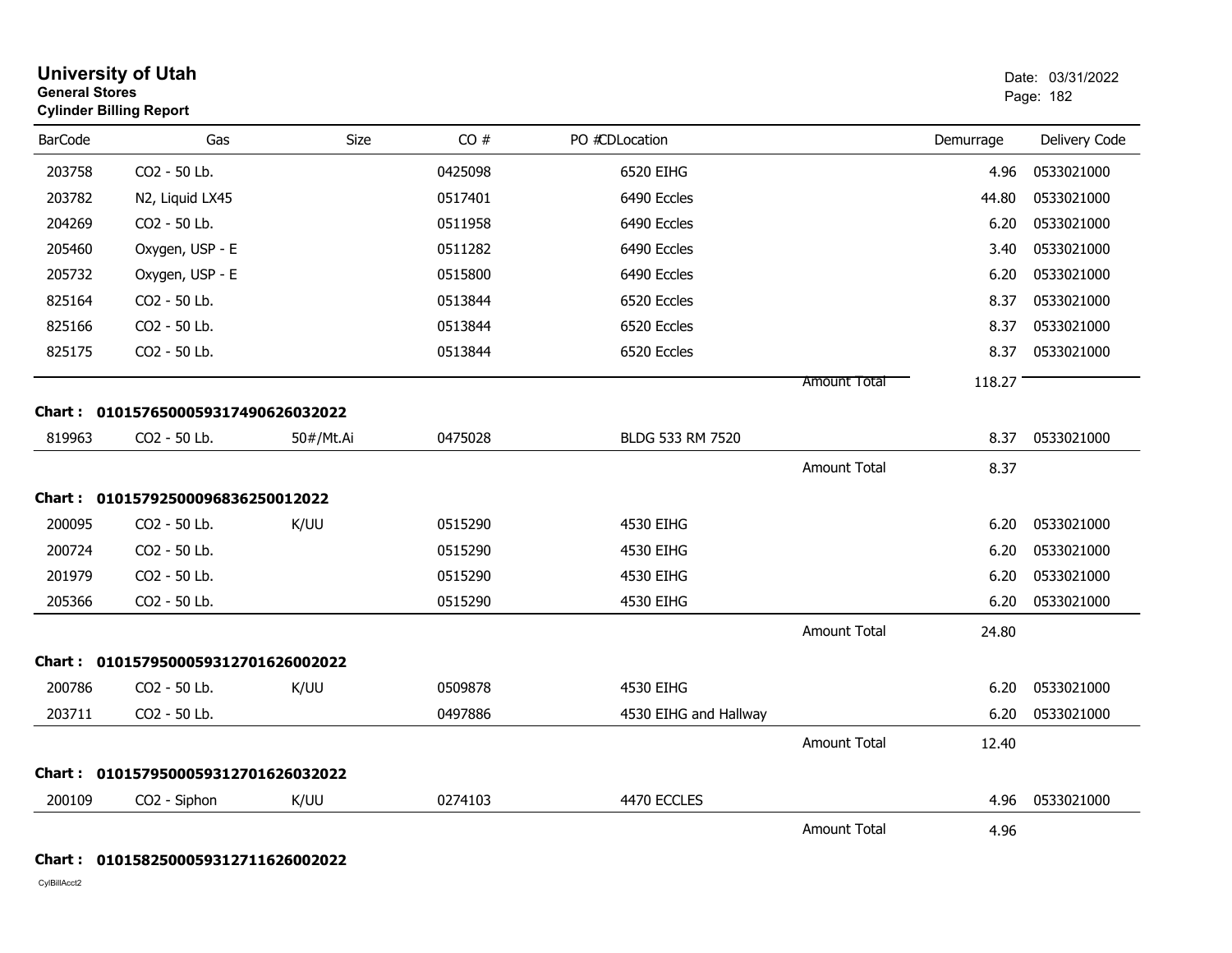**University of Utah** Date: 03/31/2022 **General Stores**

**Cylinder Billing Report**

| <b>BarCode</b> | Gas                                 | Size             | CO#     | PO #CDLocation          |                     | Demurrage | Delivery Code |
|----------------|-------------------------------------|------------------|---------|-------------------------|---------------------|-----------|---------------|
| 200622         | Nitrogen 230 CF                     | K/UU             | 0414118 | 6475 ECCLES             |                     | 4.96      | 0533021000    |
|                |                                     |                  |         |                         | <b>Amount Total</b> | 4.96      |               |
|                | Chart: 0101582500059312711626032022 |                  |         |                         |                     |           |               |
| 205783         | N2, Liquid LX45                     | <b>180 LTR/U</b> | 0513999 | 6490 Eccles             |                     | 4.80      | 0533021000    |
|                |                                     |                  |         |                         | Amount Total        | 4.80      |               |
|                | Chart: 0101585500059314610626002022 |                  |         |                         |                     |           |               |
| 200174         | Argon                               | K/UU             | 0472875 | <b>BLDG 84 RM 115S</b>  |                     | 6.20      | 0084002040    |
| 200581         | 95% O2, 5% CO2                      |                  | 0422216 | 216 So Biology          |                     | 4.96      | 0084002040    |
| 200911         | CO2 - 50 Lb.                        |                  | 0518625 | 116 So Bio- Olivera Lab |                     | 0.20      | 0084002040    |
| 201193         | CO2 - 50 Lb.                        |                  | 0516131 | 114 So Biology          |                     | 6.00      | 0084002040    |
| 201447         | Helium - 219 CF                     |                  | 0501802 | 114 So biology          |                     | 6.20      | 0084002040    |
| 201779         | CO2 - 50 Lb.                        |                  | 0518625 | 116 So Bio- Olivera Lab |                     | 0.20      | 0084002040    |
| 201837         | Argon                               |                  | 0480725 | 115S So Biology         |                     | 6.20      | 0084002040    |
| 202045         | CO2 - 50 Lb.                        |                  | 0511782 | 114 So Biology          |                     | 6.20      | 0084002040    |
| 202207         | Helium - 219 CF                     |                  | 0501802 | 114 So biology          |                     | 6.20      | 0084002040    |
| 202252         | Helium - 219 CF                     |                  | 0424004 | 114 So Biology          |                     | 4.96      | 0084002040    |
| 202886         | CO2 - 50 Lb.                        |                  | 0511782 | 114 So Biology          |                     | 6.20      | 0084002040    |
| 203013         | Oxygen, USP                         |                  | 0514440 | 18 So Biology           |                     | 6.20      | 0084002040    |
| 203590         | Oxygen - 20 CF                      |                  | 0466999 | 114 SO BIO              |                     | 6.20      | 0084002040    |
| 203693         | CO2 - 50 Lb.                        |                  | 0515612 | 104 So Biology          |                     | 6.20      | 0084002040    |
| 203829         | Helium - 219 CF                     |                  | 0424004 | 114 So Biology          |                     | 4.96      | 0084002040    |
| 203830         | Helium - 219 CF                     |                  | 0501802 | 114 So biology          |                     | 6.20      | 0084002040    |
| 203978         | Helium - 219 CF                     |                  | 0501802 | 114 So biology          |                     | 6.20      | 0084002040    |
| 204530         | Helium - 219 CF                     |                  | 0341766 | 114 S BIOLOGY           |                     | 4.96      | 0084002040    |
| 204734         | CO2 - 50 Lb.                        |                  | 0515612 | 104 So Biology          |                     | 6.20      | 0084002040    |
| 205594         | Oxygen - 20 CF                      |                  | 0466999 | 114 SO BIO              |                     | 6.20      | 0084002040    |
| 205750         | Oxygen, USP                         |                  | 0484249 | 114 So Biology          |                     | 6.20      | 0084002040    |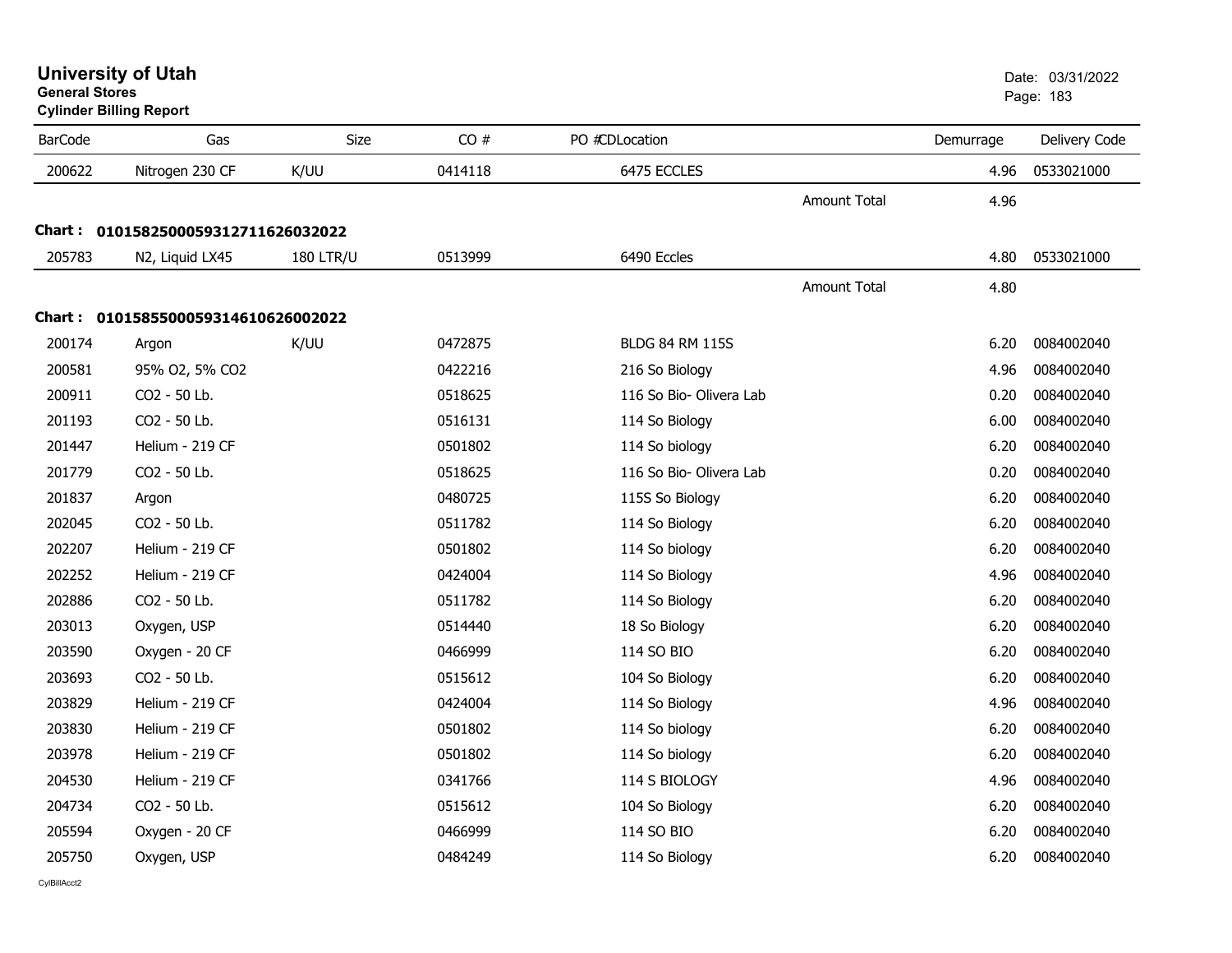| .<br><b>General Stores</b><br><b>Cylinder Billing Report</b> |                                     |           |         | DAIG. UJIJIIZUZZ<br>Page: 184   |           |               |
|--------------------------------------------------------------|-------------------------------------|-----------|---------|---------------------------------|-----------|---------------|
| <b>BarCode</b>                                               | Gas                                 | Size      | CO#     | PO #CDLocation                  | Demurrage | Delivery Code |
| 205854                                                       | Oxygen - 20 CF                      |           | 0470085 | 114 So Biology                  | 6.20      | 0084002040    |
| 205865                                                       | Oxygen - 20 CF                      |           | 0470085 | 114 So Biology                  | 6.20      | 0084002040    |
| 205866                                                       | Oxygen - 20 CF                      |           | 0470085 | 114 So Biology                  | 6.20      | 0084002040    |
| 205867                                                       | Oxygen - 20 CF                      |           | 0466999 | 114 SO BIO                      | 6.20      | 0084002040    |
| 516778                                                       | Helium - 219 CF                     |           | 0453940 | 114 SOUTH BIO                   | 8.37      | 0084002040    |
| 516781                                                       | Helium - 219 CF                     |           | 0453940 | 114 SOUTH BIO                   | 8.37      | 0084002040    |
| 823703                                                       | CO2 - 50 Lb.                        |           | 0503387 | 119 So Biology (inside rm 114)  | 8.10      | 0084002040    |
| 824711                                                       | CO2 - 50 Lb.                        |           | 0511782 | 114 So Biology                  | 8.37      | 0084002040    |
| 824712                                                       | CO2 - 50 Lb.                        |           | 0511782 | 114 So Biology                  | 8.37      | 0084002040    |
| 824718                                                       | CO2 - 50 Lb.                        |           | 0511782 | 114 So Biology                  | 8.37      | 0084002040    |
|                                                              |                                     |           |         | <b>Amount Total</b>             | 187.79    |               |
|                                                              | Chart: 01015972000207546530412022   |           |         |                                 |           |               |
| 203402                                                       | Nitrogen 40 CF                      | 40/60CF/U | 0412259 |                                 | 4.96      | 0854000000    |
|                                                              |                                     |           |         | <b>Amount Total</b>             | 4.96      |               |
|                                                              | Chart: 01016072000242946530812022   |           |         |                                 |           |               |
| 203136                                                       | Nitrogen 115 CF                     | 125 CF/UU | 0489664 | JN #133043                      | 6.20      | 0854000000    |
|                                                              |                                     |           |         | <b>Amount Total</b>             | 6.20      |               |
|                                                              | Chart: 01016202000004466262312022   |           |         |                                 |           |               |
| 202994                                                       | Oxygen, USP                         | E/UU      | 0433365 | SKAGGS PATIENT CENTER ROOM B140 | 4.96      | 0840000000    |
|                                                              |                                     |           |         | Amount Total                    | 4.96      |               |
|                                                              | Chart: 01016326000320916260312022   |           |         |                                 |           |               |
| 202351                                                       | CO2 - 50 Lb.                        | K/UU      | 0517071 | 333 HCI                         | 6.20      | 0555113760    |
| 203523                                                       | N2, Liquid GP45                     |           | 0517071 | 333 HCI                         | 49.60     | 0555113760    |
|                                                              |                                     |           |         | Amount Total                    | 55.80     |               |
|                                                              | Chart: 0101633500059317620626002022 |           |         |                                 |           |               |
| 201321                                                       | CO <sub>2</sub> - 50 Lb.            | K/UU      | 0501992 | 25K HCI RS- Bruce Edgar Lab     | 6.20      | 0555LL3760    |
| CylBillAcct2                                                 |                                     |           |         |                                 |           |               |

**University of Utah** <br>
Date: 03/31/2022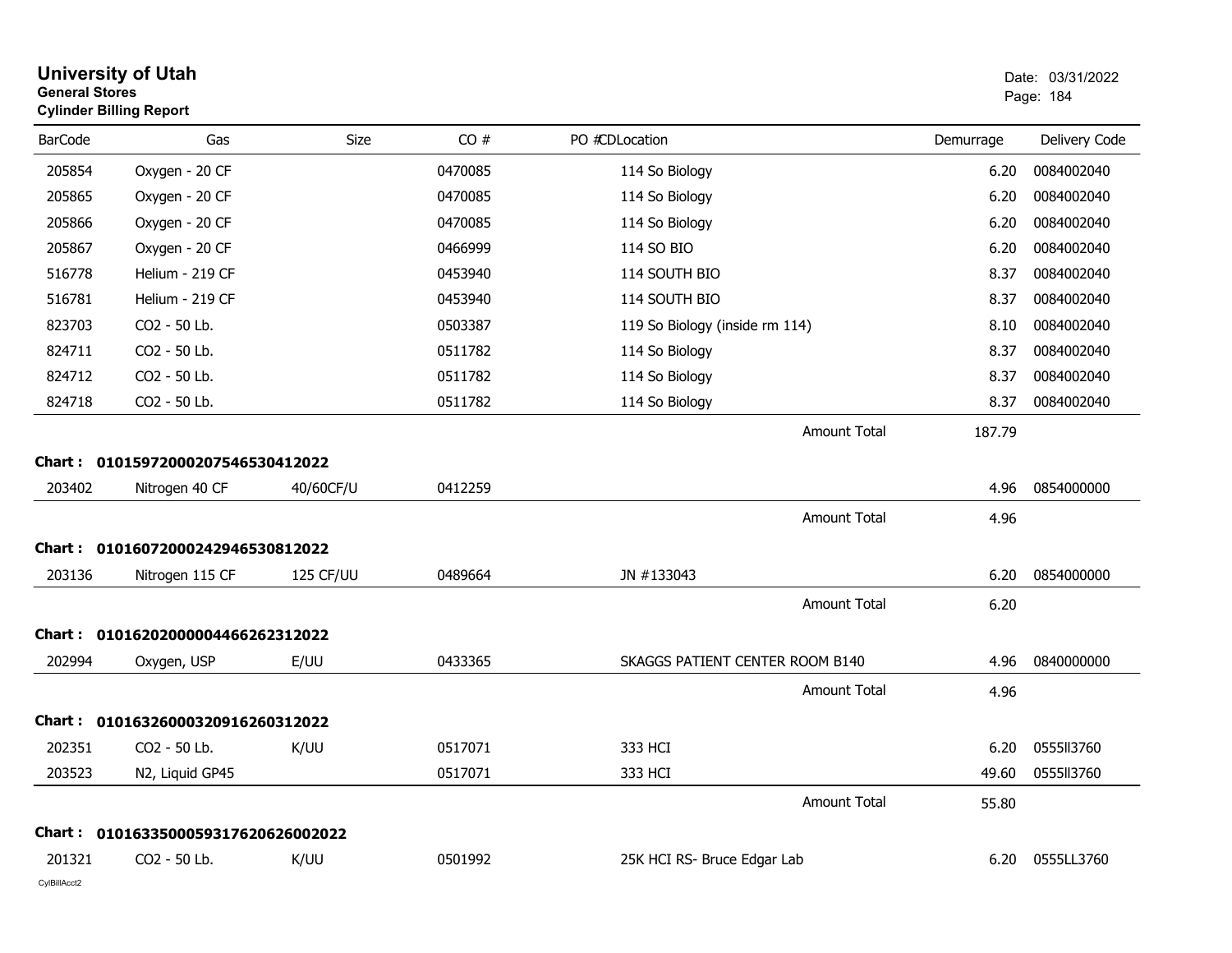| General Stores | <b>Cylinder Billing Report</b>    |      |         |                                               |           | Page: 185     |
|----------------|-----------------------------------|------|---------|-----------------------------------------------|-----------|---------------|
| <b>BarCode</b> | Gas                               | Size | CO#     | PO #CDLocation                                | Demurrage | Delivery Code |
| 205367         | CO2 - 50 Lb.                      |      | 0498154 | 25k HCI RS                                    | 6.20      | 0555113760    |
| 205674         | CO2 - 20 Lb.                      |      | 0494123 |                                               | 6.20      |               |
|                |                                   |      |         | <b>Amount Total</b>                           | 18.60     |               |
|                | Chart: 01016432000203626260312022 |      |         |                                               |           |               |
| 200108         | CO2 - Siphon                      | K/UU | 0384080 | 295 Chipeta Way, 1st Floor Lab                | 4.96      | 08652S0100    |
| 202741         | CO <sub>2</sub> - Siphon          |      | 0384080 | 295 Chipeta Way, 1st Floor Lab                | 4.96      | 08652S0100    |
| 203123         | CO2 - Siphon                      |      | 0384080 | 295 Chipeta Way, 1st Floor Lab                | 4.96      | 08652S0100    |
|                |                                   |      |         | <b>Amount Total</b>                           | 14.88     |               |
|                | Chart: 01016432000203626361312022 |      |         |                                               |           |               |
| 200110         | CO2 - Siphon                      | K/UU | 0507713 | 295 Chipeta RM 1S390                          | 6.20      | 08652S0100    |
| 201908         | CO <sub>2</sub> - Siphon          |      | 0507713 | 295 Chipeta RM 1S390                          | 6.20      | 08652S0100    |
| 202734         | CO2 - Siphon                      |      | 0507713 | 295 Chipeta RM 1S390                          | 6.20      | 08652S0100    |
|                |                                   |      |         | <b>Amount Total</b>                           | 18.60     |               |
|                | Chart: 01016516000256466260312022 |      |         |                                               |           |               |
| 203447         | Oxygen, USP - E                   | E/UU | 0496343 | 525 E 100 S STe 4400                          | 6.20      | 08652S0100    |
|                |                                   |      |         | <b>Amount Total</b>                           | 6.20      |               |
|                | Chart: 01016522000305556260212022 |      |         |                                               |           |               |
| 202547         | Oxygen, USP - E                   | E/UU | 0494827 | 590 WAKARA - DOCK AREA<br>ATT: POLLY DA(      | 6.20      | 0851A00580    |
| 203144         | Oxygen, USP - E                   |      | 0494827 | 590 WAKARA - DOCK AREA ATT: POLLY DA(         | 6.20      | 0851A00580    |
| 203380         | Oxygen, USP - E                   |      | 0497537 | MAIN HOSPITAL LOADING DOCK                    | 6.20      | 0851A00580    |
| 203438         | Oxygen, USP - E                   |      | 0494827 | 590 WAKARA - DOCK AREA ATT: POLLY DAC         | 6.20      | 0851A00580    |
| 204689         | Oxygen, USP - E                   |      | 0501498 | MAIN HOSPITAL LOADING DOCK FOR COURIE         | 6.20      | 0851A00580    |
| 205309         | Oxygen, USP - E                   |      | 0494827 | 590 WAKARA - DOCK AREA ATT: POLLY DA(         | 6.20      | 0851A00580    |
| 205945         | Oxygen, USP - E                   |      | 0499534 | Main Hospital Loading Dock- For Snowbird Clin | 6.20      | 0851A00580    |
| 205959         | Oxygen, USP - E                   |      | 0499534 | Main Hospital Loading Dock- For Snowbird Clin | 6.20      | 0851A00580    |
| 822119         | Oxygen, USP - E                   |      | 0501498 | MAIN HOSPITAL LOADING DOCK FOR COURIE         | 8.37      | 0851A00580    |

# **University of Utah** Date: 03/31/2022 **General Stores**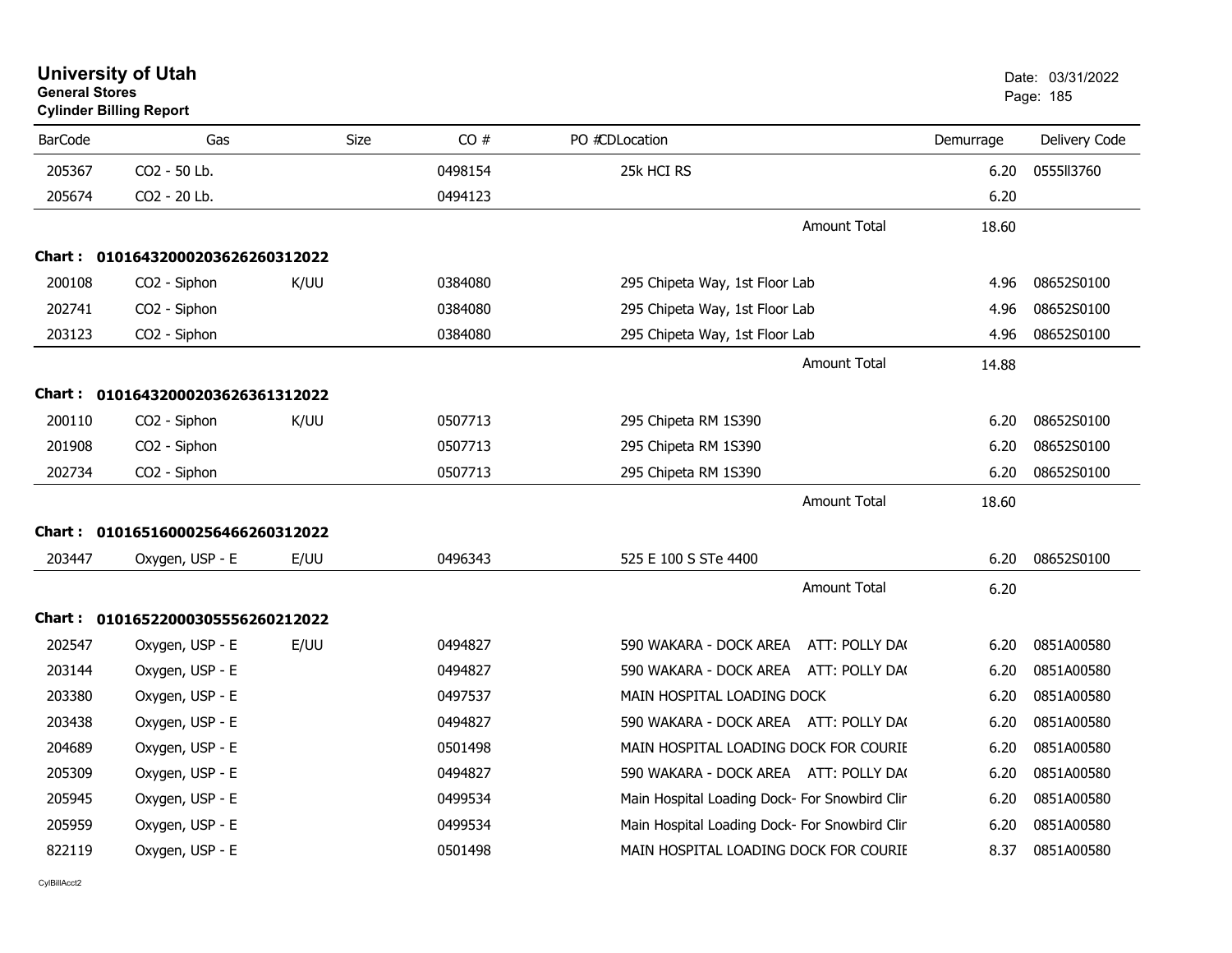| <b>General Stores</b> | <b>Cylinder Billing Report</b>    |                  |         |                                       |           | Page: 186     |
|-----------------------|-----------------------------------|------------------|---------|---------------------------------------|-----------|---------------|
| <b>BarCode</b>        | Gas                               | Size             | CO#     | PO #CDLocation                        | Demurrage | Delivery Code |
| 823342                | Oxygen, USP - E                   |                  | 0501498 | MAIN HOSPITAL LOADING DOCK FOR COURIE | 8.37      | 0851A00580    |
| 825272                | Oxygen, USP - E                   |                  | 0515974 | MAIN HOSPITAL LOADING DOCK            | 8.37      | 0851A00580    |
| 825277                | Oxygen, USP - E                   |                  | 0515974 | MAIN HOSPITAL LOADING DOCK            | 8.37      | 0851A00580    |
|                       |                                   |                  |         | Amount Total                          | 83.08     |               |
|                       | Chart: 01016542000171826260012022 |                  |         |                                       |           |               |
| 202350                | CO2 - 50 Lb.                      | K/UU             | 0454434 | 2A19 BLDG 2, VAMC                     | 4.96      | 0851A00580    |
| 204722                | CO2 - 50 Lb.                      |                  | 0454434 | 2A19 BLDG 2, VAMC                     | 4.96      | 0851A00580    |
|                       |                                   |                  |         | <b>Amount Total</b>                   | 9.92      |               |
| Chart :               | 01016542000171826260312022        |                  |         |                                       |           |               |
| 203614                | Nitrogen 230 CF                   | K/UU             | 0415038 | VA 2 #2A30                            | 4.96      | 0851A00580    |
| 823510                | 2.9% H2 In Ar                     |                  | 0510303 | 590 WAKARA #A100                      | 8.37      | 08510A1000    |
| 823511                | 2.9% H2 In Ar                     |                  | 0510370 | 590 WAKARA #A100                      | 8.37      | 08510A1000    |
| 823513                | 2.9% H2 In Ar                     |                  | 0500782 | 590 WAKARA #A100                      | 8.37      | 08510A1000    |
| 824289                | Lq Argon UHP                      |                  | 0509916 | 590 WAKARA #A100                      | 62.00     | 08510A1000    |
| 824453                | Argon,                            |                  | 0509370 | 590 WAKARA WAY #A100                  | 8.37      | 08510A1000    |
| 825359                | Lq Argon UHP                      |                  | 0516891 | A100 - 590 WAKARA                     | 62.00     | 08510A1000    |
|                       |                                   |                  |         | <b>Amount Total</b>                   | 162.44    |               |
| Chart :               | 01016616000232776260012022        |                  |         |                                       |           |               |
| 201103                | N2, Liquid LX45                   | <b>180 LTR/U</b> | 0517959 | 4254 HCI                              | 12.80     | 0555LL3760    |
| 201540                | N2, Liquid LX45                   |                  | 0516428 | 4254 HCI                              | 4.80      | 0555LL3760    |
| 201802                | N2, Liquid LX45                   |                  | 0517418 | 4254 HCI                              | 22.40     | 0555LL3760    |
| 202297                | N2, Liquid LX45                   |                  | 0517665 | 4254 HCI                              | 22.40     | 0555LL3760    |
| 202431                | N2, Liquid LX45                   |                  | 0517014 | 4254 HCI                              | 22.40     | 0555LL3760    |
| 202907                | N2, Liquid LX45                   |                  | 0516704 | 4254 HCI                              | 14.40     | 0555LL3760    |
|                       |                                   |                  |         | Amount Total                          | 99.20     |               |

**University of Utah** Date: 03/31/2022

## **Chart : 0101678500059317010626002022**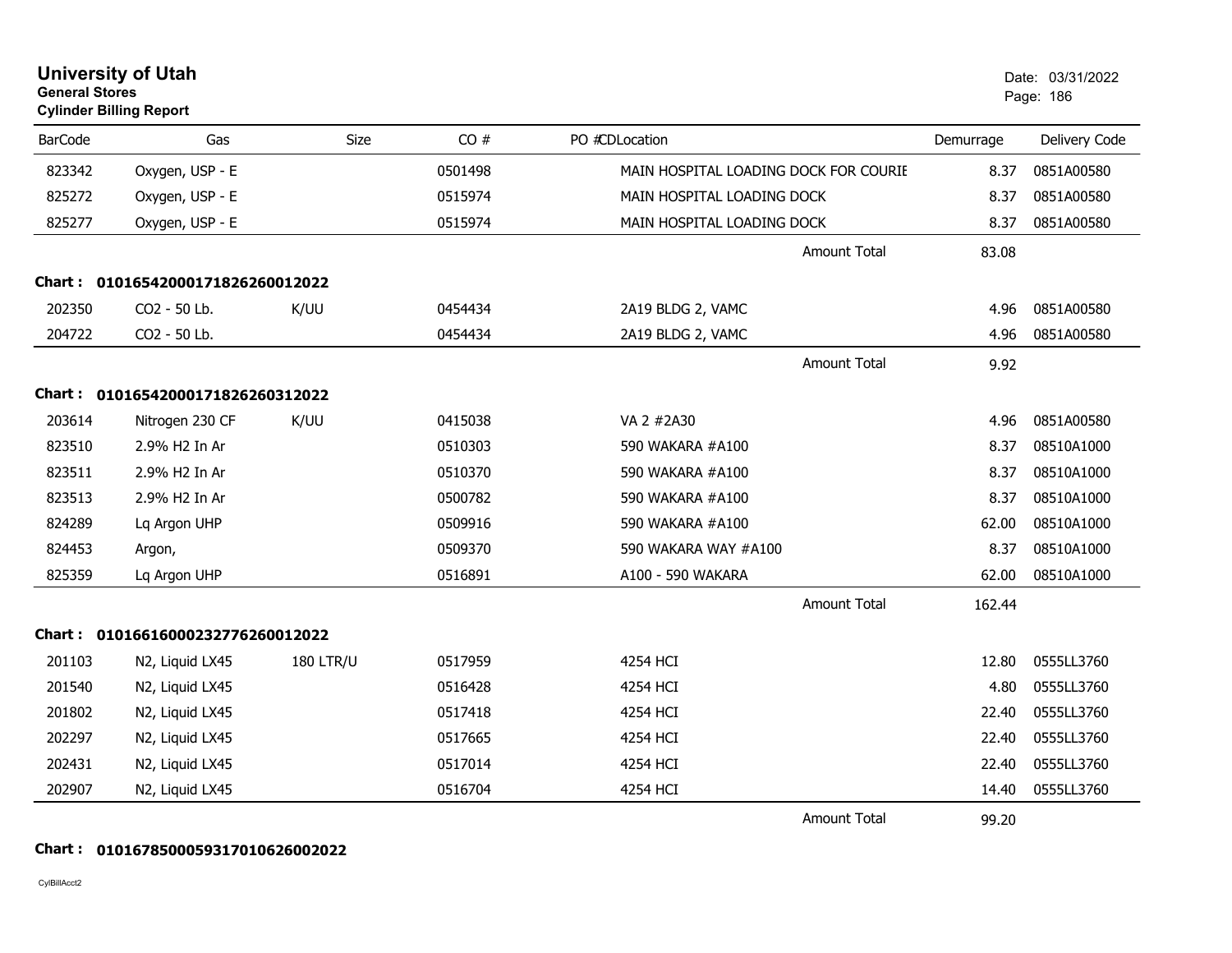|                | <b>University of Utah</b><br><b>General Stores</b><br><b>Cylinder Billing Report</b> |          |         |                  |                     |           | Date: 03/31/2022<br>Page: 187 |  |
|----------------|--------------------------------------------------------------------------------------|----------|---------|------------------|---------------------|-----------|-------------------------------|--|
| <b>BarCode</b> | Gas                                                                                  | Size     | CO#     | PO #CDLocation   |                     | Demurrage | Delivery Code                 |  |
| 200357         | CO2 - 50 Lb.                                                                         | K/UU     | 0513365 | 1800 Skaggs      |                     | 6.20      | 0555LL3760                    |  |
| 200700         | CO2 - 50 Lb.                                                                         |          | 0513365 | 1800 Skaggs      |                     | 6.20      | 0555LL3760                    |  |
| 200973         | CO2 - 50 Lb.                                                                         |          | 0504467 | 1800 Skaggs      |                     | 6.20      | 0555113760                    |  |
| 203704         | CO2 - 50 Lb.                                                                         |          | 0513365 | 1800 Skaggs      |                     | 6.20      | 0555LL3760                    |  |
| 204735         | CO2 - 50 Lb.                                                                         |          | 0513365 | 1800 Skaggs      |                     | 6.20      | 0555LL3760                    |  |
| 204740         | CO2 - 50 Lb.                                                                         |          | 0513365 | 1800 Skaggs      |                     | 6.20      | 0555LL3760                    |  |
| 205761         | Nitrogen NF                                                                          |          | 0509313 | 1850 Skaggs      |                     | 6.20      | 0582003070                    |  |
| 205765         | Nitrogen NF                                                                          |          | 0509313 | 1850 Skaggs      |                     | 6.20      | 0582003070                    |  |
|                |                                                                                      |          |         |                  | <b>Amount Total</b> | 49.60     |                               |  |
| Chart :        | 01016786000254766260012022                                                           |          |         |                  |                     |           |                               |  |
| 201429         | Hydrogen - PP                                                                        | K/UU     | 0497540 | 1700 Skaggs      |                     | 6.20      | 0582003070                    |  |
| 815401         | Argon                                                                                |          | 0442489 | 1770 BLDG 581    |                     | 7.13      | 0582003070                    |  |
|                |                                                                                      |          |         |                  | <b>Amount Total</b> | 13.33     |                               |  |
| Chart :        | 01016796000254746260012022                                                           |          |         |                  |                     |           |                               |  |
| 204492         | Co2 Food Grade                                                                       | 20#/UU   | 0487673 | 5310 5N HCI      |                     | 6.20      | 0555113760                    |  |
| 205570         | 95% Air, 5% CO2                                                                      |          | 0474799 | 1420 HCI RN      |                     | 6.20      | 0555LL3760                    |  |
|                |                                                                                      |          |         |                  | <b>Amount Total</b> | 12.40     |                               |  |
| Chart :        | 01016796000294236260012022                                                           |          |         |                  |                     |           |                               |  |
| 202150         | 95% Air, 5% CO2                                                                      | K/UU     | 0497749 | 1420 HCI RN      |                     | 6.20      | 0555LL3760                    |  |
| 202589         | Co2 Food Grade                                                                       |          | 0495068 | 5310 5N HCI      |                     | 6.20      | 0555113760                    |  |
|                |                                                                                      |          |         |                  | <b>Amount Total</b> | 12.40     |                               |  |
|                | Chart: 0101681500059314050626002022                                                  |          |         |                  |                     |           |                               |  |
| 205341         | Oxygen, USP - E                                                                      | E/UU     | 0493244 | 2757 HCI Bay 27W |                     | 6.20      | 0555113760                    |  |
|                |                                                                                      |          |         |                  | <b>Amount Total</b> | 6.20      |                               |  |
|                | Chart: 01016952500192296260012022                                                    |          |         |                  |                     |           |                               |  |
| 203547         | Air - 115 CF                                                                         | 115 CF - | 0385609 | 302 BIOLOGY      |                     |           | 4.96 0012003830               |  |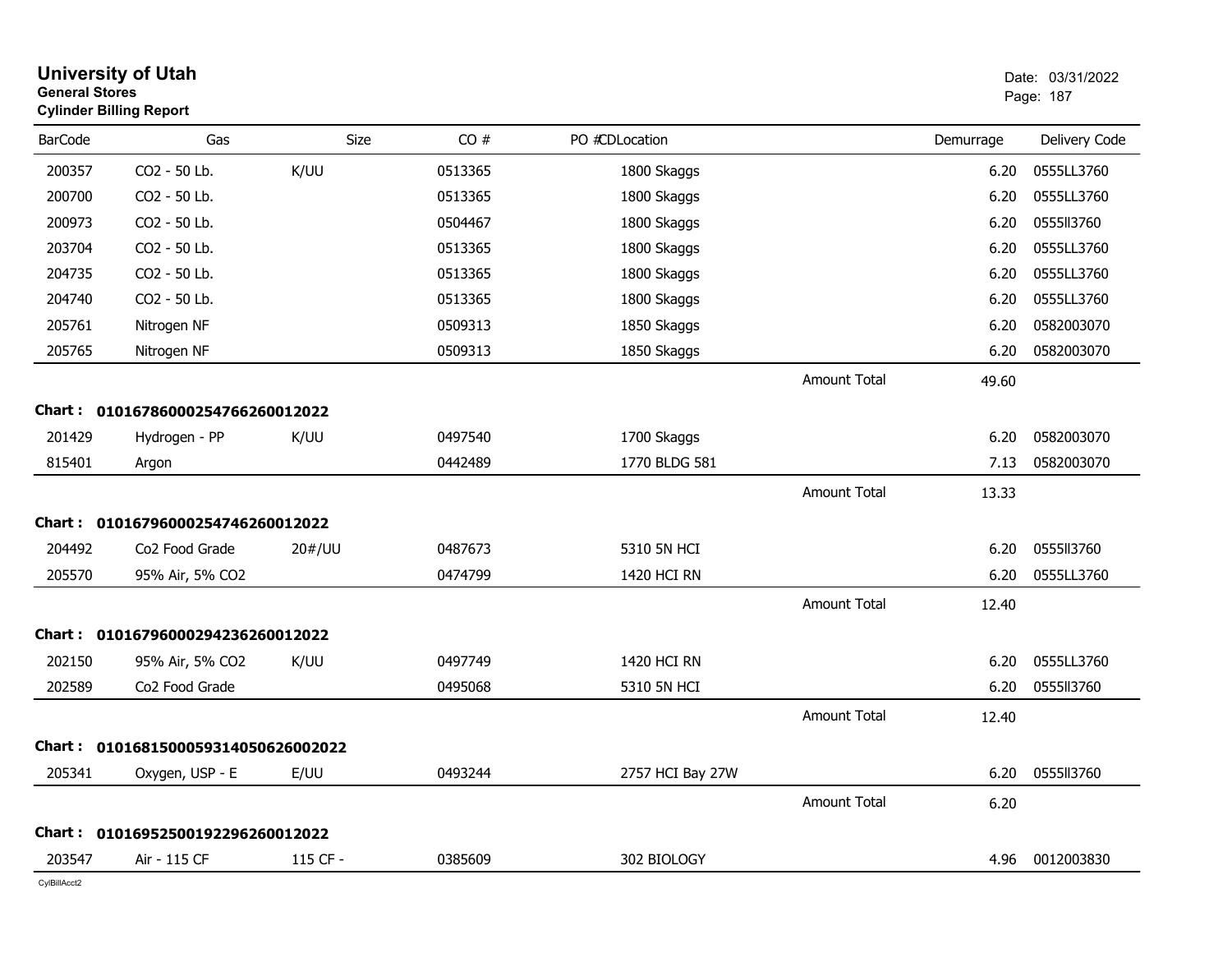|                | General Stores<br><b>Cylinder Billing Report</b> |      |         |                |                     | Page: 188 |               |
|----------------|--------------------------------------------------|------|---------|----------------|---------------------|-----------|---------------|
| <b>BarCode</b> | Gas                                              | Size | CO#     | PO #CDLocation |                     | Demurrage | Delivery Code |
|                |                                                  |      |         |                | Amount Total        | 4.96      |               |
|                | Chart: 01016972000344856260312022                |      |         |                |                     |           |               |
| 200224         | CO2 - 50 Lb.                                     | K/UU | 0516488 | 5260 EIHG      |                     | 6.20      | 0533021000    |
| 202884         | CO2 - 50 Lb.                                     |      | 0516867 | 5320 EIHG      |                     | 6.20      | 0533021000    |
| 823838         | CO2 - 50 Lb.                                     |      | 0513592 | 5260 EIHG      |                     | 8.37      | 0533021000    |
| 825360         | CO2 - 50 Lb.                                     |      | 0516867 | 5320 EIHG      |                     | 8.37      | 0533021000    |
| 825361         | CO2 - 50 Lb.                                     |      | 0516867 | 5320 EIHG      |                     | 8.37      | 0533021000    |
| 825362         | CO2 - 50 Lb.                                     |      | 0516868 | 5260 EIHG      |                     | 8.37      | 0533021000    |
| 825365         | CO2 - 50 Lb.                                     |      | 0516867 | 5320 EIHG      |                     | 8.37      | 0533021000    |
| 825366         | CO2 - 50 Lb.                                     |      | 0516867 | 5320 EIHG      |                     | 8.37      | 0533021000    |
| 825367         | CO2 - 50 Lb.                                     |      | 0516867 | 5320 EIHG      |                     | 8.37      | 0533021000    |
|                |                                                  |      |         |                | <b>Amount Total</b> | 70.99     |               |
|                | Chart: 01016976000295216260312022                |      |         |                |                     |           |               |
| 201359         | CO2 - 50 Lb.                                     | K/UU | 0516100 | 5320 EIHG      |                     | 2.20      | 0533021000    |
| 201686         | CO2 - 50 Lb.                                     |      | 0516100 | 5320 EIHG      |                     | 2.20      | 0533021000    |
| 203297         | CO2 - 50 Lb.                                     |      | 0516100 | 5320 EIHG      |                     | 2.20      | 0533021000    |
| 203479         | CO2 - 50 Lb.                                     |      | 0516100 | 5320 EIHG      |                     | 2.20      | 0533021000    |
| 203487         | CO2 - 50 Lb.                                     |      | 0516101 | 5260 EIHG      |                     | 6.20      | 0533021000    |
| 203497         | CO2 - 50 Lb.                                     |      | 0516100 | 5320 EIHG      |                     | 2.20      | 0533021000    |
| 205534         | CO2 - 50 Lb.                                     |      | 0516100 | 5320 EIHG      |                     | 2.20      | 0533021000    |
| 823493         | CO2 - 50 Lb.                                     |      | 0517812 | 5320 EIHG      |                     | 5.40      | 0533021000    |
| 824870         | CO2 - 50 Lb.                                     |      | 0517812 | 5320 EIHG      |                     | 5.40      | 0533021000    |
| 825507         | CO2 - 50 Lb.                                     |      | 0517812 | 5320 EIHG      |                     | 4.59      | 0533021000    |
| 825508         | CO2 - 50 Lb.                                     |      | 0517812 | 5320 EIHG      |                     | 4.59      | 0533021000    |
| 825509         | CO2 - 50 Lb.                                     |      | 0517812 | 5320 EIHG      |                     | 4.59      | 0533021000    |
| 825510         | CO2 - 50 Lb.                                     |      | 0517812 | 5320 EIHG      |                     | 4.59      | 0533021000    |
|                |                                                  |      |         |                | <b>Amount Total</b> | 48.56     |               |

# **University of Utah** Date: 03/31/2022 **General Stores**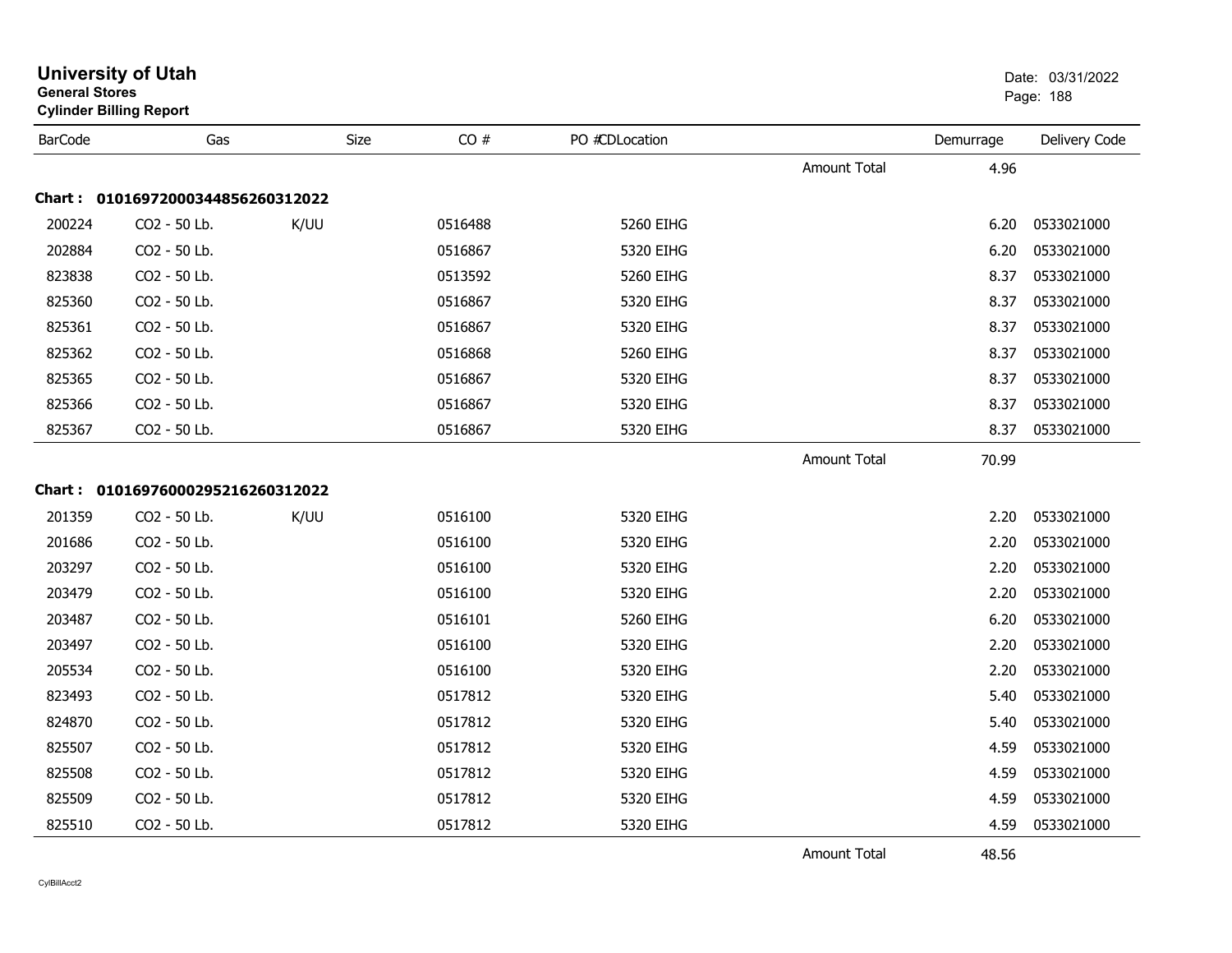| <b>University of Utah</b> |  |
|---------------------------|--|
| <b>General Stores</b>     |  |

| <b>BarCode</b>         | Gas                               | Size | CO#     | PO #CDLocation                 | Demurrage | Delivery Code |
|------------------------|-----------------------------------|------|---------|--------------------------------|-----------|---------------|
| Chart :                | 01017012000283886250012022        |      |         |                                |           |               |
| 202916                 | CO2 - 50 Lb.                      | K/UU | 0502367 | 383 Colorow Dr Lab 208         | 6.20      | 0840000000    |
|                        |                                   |      |         | <b>Amount Total</b>            | 6.20      |               |
|                        | Chart: 01017012000283886260012022 |      |         |                                |           |               |
| 201309                 | CO2 - 50 Lb.                      | K/UU | 0510391 | 208D Weller lab 383 Colorow Dr | 6.20      | 0840000000    |
|                        |                                   |      |         | <b>Amount Total</b>            | 6.20      |               |
| Chart :                | 0101701500059312790626002022      |      |         |                                |           |               |
| 202405                 | Oxygen, USP - E                   | E/UU | 0472723 | Skaggs Animal facility         | 6.20      | 0840000000    |
| 202628                 | Oxygen, USP - E                   |      | 0444635 | SKAGGS HALL ANIMAL FACILITY    | 4.96      | 0840000000    |
|                        |                                   |      |         |                                |           |               |
|                        |                                   |      |         | <b>Amount Total</b>            | 11.16     |               |
| <b>Chart :</b>         | 01017092000288826260312022        |      |         |                                |           |               |
| 200729                 | CO2 - 50 Lb.                      | K/UU | 0511303 | 208 Wintrobe                   | 0.60      | 0575057250    |
| 200739                 | CO2 - 50 Lb.                      |      | 0513643 | 213 Wintrobe                   | 6.20      | 0575057250    |
| 200908                 | CO2 - 50 Lb.                      |      | 0513643 | 213 Wintrobe                   | 6.20      | 0575057250    |
| 202193                 | CO2 - 50 Lb.                      |      | 0513643 | 213 Wintrobe                   | 6.20      | 0575057250    |
| 202478                 | CO2 - 50 Lb.                      |      | 0517327 | 208 Wintrobe                   | 5.60      | 0575057250    |
| 203688                 | CO2 - 50 Lb.                      |      | 0512281 | 208 WIntrobe                   | 6.20      | 0575057250    |
| 204727                 | CO2 - 50 Lb.                      |      | 0511002 | 213 Wintrobe                   | 6.20      | 0575057250    |
| 205555                 | Nitrogen NF                       |      | 0517171 | 208 Wintrobe                   | 6.20      | 0575057250    |
| 205558                 | Nitrogen NF                       |      | 0517171 | 208 Wintrobe                   | 2.20      | 0575057250    |
| 205560                 | Nitrogen NF                       |      | 0515886 | 208 WIntrobe                   | 0.60      | 0575057250    |
| 205762                 | Nitrogen NF                       |      | 0517171 | 208 Wintrobe                   | 2.20      | 0575057250    |
| 205764                 | Nitrogen NF                       |      | 0473246 | 208 WIntrobe                   | 6.20      | 0575057250    |
| 824008                 | Nitrogen NF                       |      | 0506206 | 213 Wintrobe                   | 8.37      | 0575057250    |
| 825468                 | Nitrogen NF                       |      | 0517840 | 208 WIntrobe                   | 5.40      | 0575057250    |
| 825469                 | Nitrogen NF                       |      | 0517840 | 208 WIntrobe                   | 5.40      | 0575057250    |
| 825470<br>CvIBillAcct2 | Nitrogen NF                       |      | 0517840 | 208 WIntrobe                   | 5.40      | 0575057250    |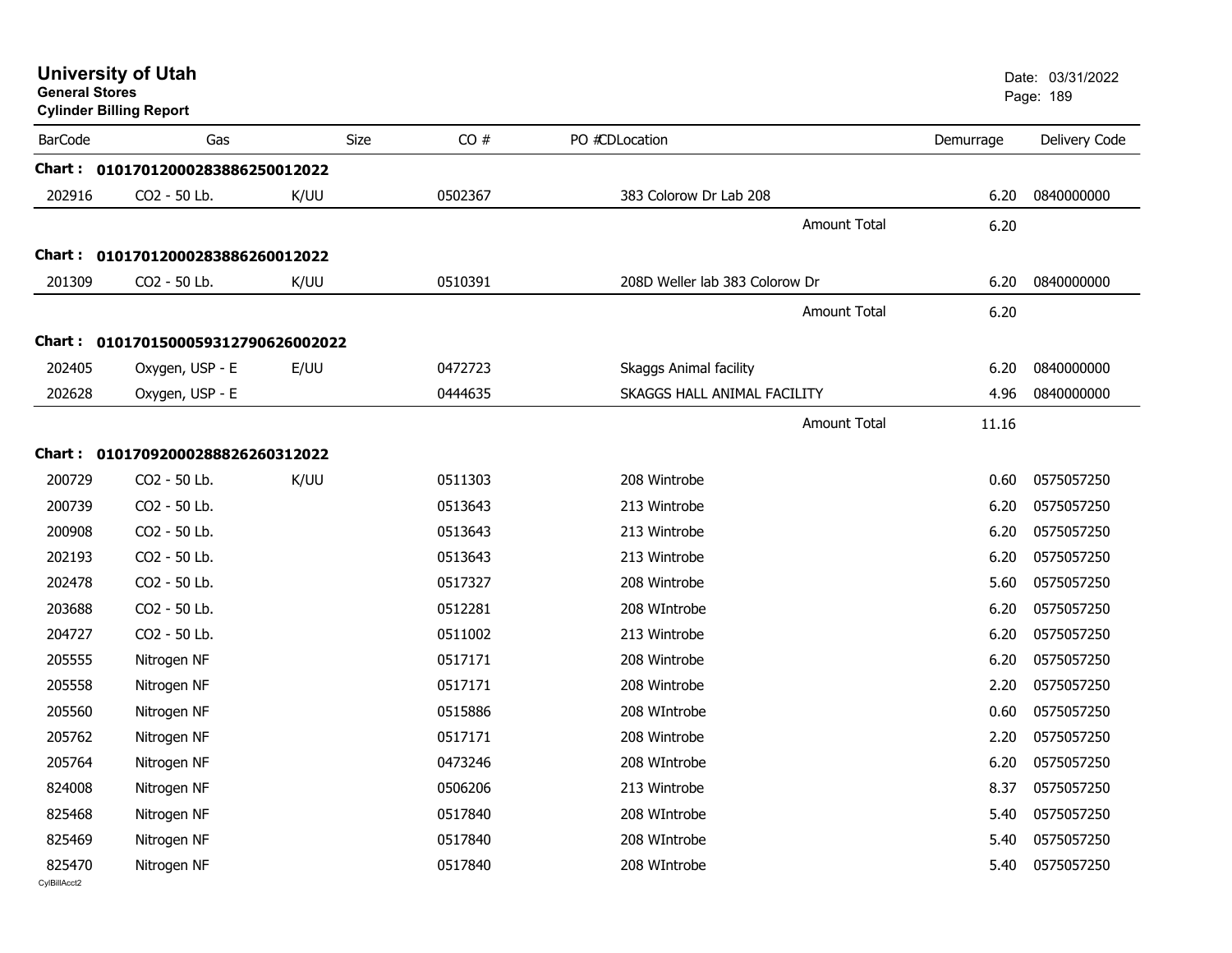|                | <b>General Stores</b><br><b>Cylinder Billing Report</b> |                  |         |                     |                     | Page: 190 |               |
|----------------|---------------------------------------------------------|------------------|---------|---------------------|---------------------|-----------|---------------|
| <b>BarCode</b> | Gas                                                     | <b>Size</b>      | CO#     | PO #CDLocation      |                     | Demurrage | Delivery Code |
|                |                                                         |                  |         |                     | Amount Total        | 79.17     |               |
|                | Chart: 01017092500260976260312022                       |                  |         |                     |                     |           |               |
| 200869         | N2, Liquid LX45                                         | <b>180 LTR/U</b> | 0517518 | 100D WIntrobe       |                     | 12.80     | 0575057250    |
| 201318         | N2, Liquid LX45                                         |                  | 0517063 | 100D WIntrobe       |                     | 14.40     | 0575057250    |
| 201544         | N2, Liquid LX45                                         |                  | 0517063 | 100D WIntrobe       |                     | 14.40     | 0575057250    |
| 201636         | N2, Liquid LX45                                         |                  | 0517634 | 100D Wintrobe       |                     | 22.40     | 0575057250    |
| 201710         | N2, Liquid LX45                                         |                  | 0517634 | 100D Wintrobe       |                     | 35.20     | 0575057250    |
| 201712         | N2, Liquid LX45                                         |                  | 0518290 | 100D WIntrobe       |                     | 12.80     | 0575057250    |
| 202298         | N2, Liquid LX45                                         |                  | 0517634 | 100D Wintrobe       |                     | 22.40     | 0575057250    |
| 202433         | N2, Liquid LX45                                         |                  | 0517634 | 100D Wintrobe       |                     | 22.40     | 0575057250    |
| 202580         | N2, Liquid LX45                                         |                  | 0517063 | 100D WIntrobe       |                     | 36.80     | 0575057250    |
| 202907         | N2, Liquid LX45                                         |                  | 0517928 | 100D WIntrobe       |                     | 25.60     | 0575057250    |
| 203714         | N2, Liquid LX45                                         |                  | 0518290 | 100D WIntrobe       |                     | 12.80     | 0575057250    |
| 204438         | N2, Liquid LX45                                         |                  | 0518290 | 100D WIntrobe       |                     | 12.80     | 0575057250    |
| 204493         | N2, Liquid LX45                                         |                  | 0517063 | 100D WIntrobe       |                     | 14.40     | 0575057250    |
| 205590         | N2, Liquid LX45                                         |                  | 0517063 | 100D WIntrobe       |                     | 11.20     | 0575057250    |
| 205590         | N2, Liquid LX45                                         |                  | 0518290 | 100D WIntrobe       |                     | 12.80     | 0575057250    |
| 205706         | N2, Liquid LX45                                         |                  | 0518290 | 100D WIntrobe       |                     | 12.80     | 0575057250    |
| 205783         | N2, Liquid LX45                                         |                  | 0517634 | 100D Wintrobe       |                     | 22.40     | 0575057250    |
|                |                                                         |                  |         |                     | <b>Amount Total</b> | 318.40    |               |
| <b>Chart :</b> | 01017126000255486430012022                              |                  |         |                     |                     |           |               |
| 203606         | Nitrogen NF                                             | K/UU             | 0458110 | 2536 HCI BENCH D    |                     | 4.96      | 0555113760    |
| 203607         | Nitrogen NF                                             |                  | 0458110 | 2536 HCI BENCH D    |                     | 4.96      | 0555113760    |
|                |                                                         |                  |         |                     | <b>Amount Total</b> | 9.92      |               |
|                | Chart: 01017246000162396260312022                       |                  |         |                     |                     |           |               |
| 811797         | Nitrogen NF                                             | 40/60-MT         | 0413120 | 391 CHIPETA SUITE A |                     | 6.82      | 05214a3300    |

# **University of Utah** Date: 03/31/2022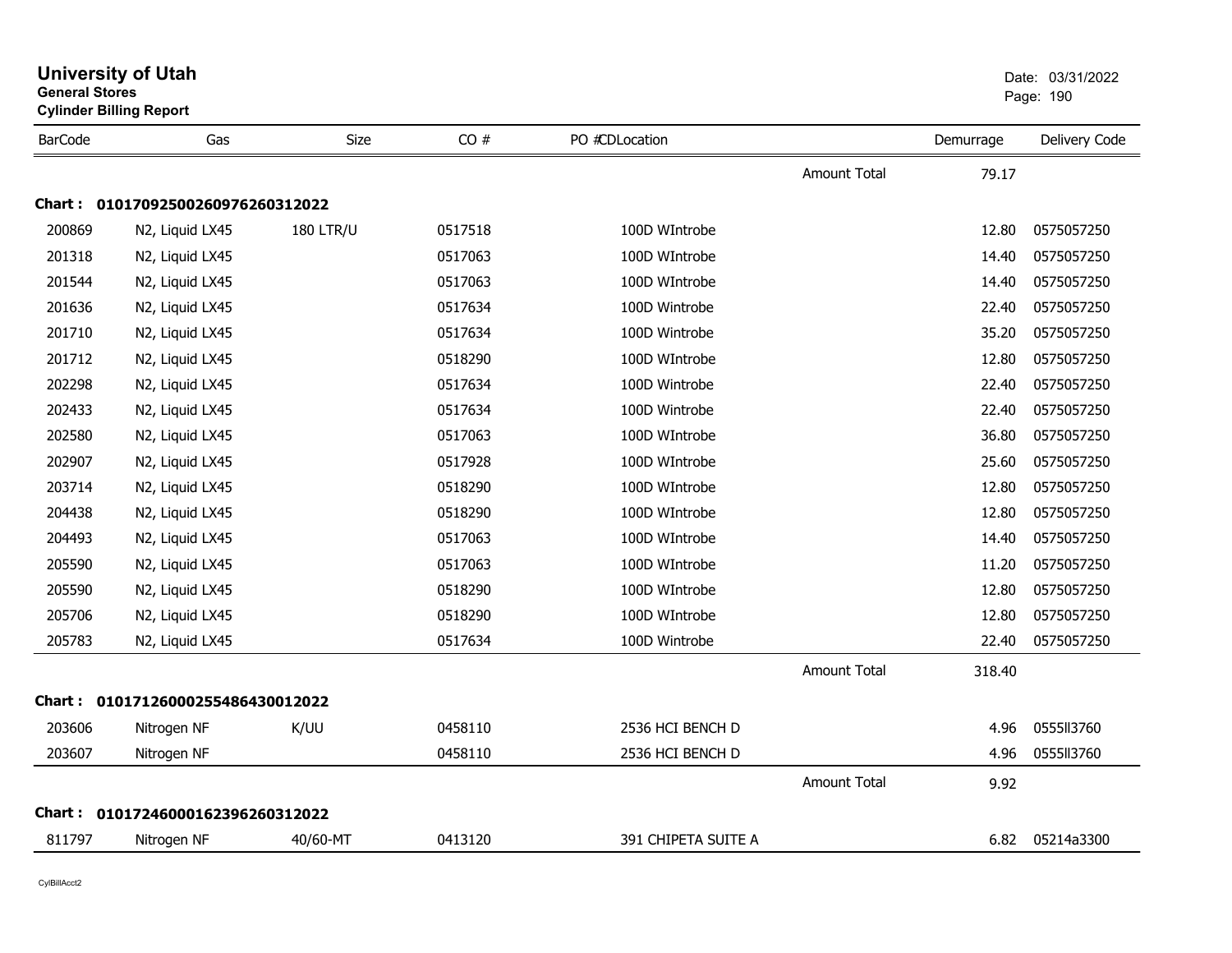|                | <b>University of Utah</b><br><b>General Stores</b><br><b>Cylinder Billing Report</b> |      |         |                                       | Date: 03/31/2022<br>Page: 191 |               |
|----------------|--------------------------------------------------------------------------------------|------|---------|---------------------------------------|-------------------------------|---------------|
| <b>BarCode</b> | Gas                                                                                  | Size | CO#     | PO #CDLocation                        | Demurrage                     | Delivery Code |
|                |                                                                                      |      |         | <b>Amount Total</b>                   | 6.82                          |               |
| Chart : .      | 01017272000170726260212022                                                           |      |         |                                       |                               |               |
| 202313         | Nitrous Oxide-E                                                                      | E/UU | 0504155 | 4th floor Midvally Health ctr         | 6.20                          | 05214B4540    |
| 202678         | Oxygen, USP - E                                                                      |      | 0504155 | 4th floor Midvally Health ctr         | 6.20                          | 05214B4540    |
| 202996         | Nitrous Oxide-E                                                                      |      | 0504155 | 4th floor Midvally Health ctr         | 6.20                          | 05214B4540    |
| 203230         | Nitrous Oxide-E                                                                      |      | 0498547 | Mivalley 243 East 6100 SOuth Muirray  | 6.20                          | 05214B4540    |
| 203236         | Nitrous Oxide-E                                                                      |      | 0498547 | Mivalley 243 East 6100 SOuth Muirray  | 6.20                          | 05214B4540    |
| 203410         | Oxygen, USP - E                                                                      |      | 0498547 | Mivalley 243 East 6100 SOuth Muirray  | 6.20                          | 05214B4540    |
| 203426         | Oxygen, USP - E                                                                      |      | 0498547 | Mivalley 243 East 6100 SOuth Muirray  | 6.20                          | 05214B4540    |
| 203435         | Oxygen, USP - E                                                                      |      | 0504155 | 4th floor Midvally Health ctr         | 6.20                          | 05214B4540    |
| 205936         | Oxygen, USP - E                                                                      |      | 0504155 | 4th floor Midvally Health ctr         | 6.20                          | 05214B4540    |
| 205953         | Oxygen, USP - E                                                                      |      | 0498547 | Mivalley 243 East 6100 SOuth Muirray  | 6.20                          | 05214B4540    |
| 820010         | Helium - 20 CF                                                                       |      | 0487941 | 243 East 6100 South 3rd floor         | 8.37                          | 05214B4540    |
| 821981         | Helium - D                                                                           |      | 0488061 | 243 East 6100 South 3rd floor         | 8.37                          | 05214B4540    |
| 824490         | Nitrous Oxide-E                                                                      |      | 0513036 | 4th Floor, 243 E 6100 S, Murray 84107 | 8.37                          | 05214B4540    |
| 824580         | Nitrous Oxide-E                                                                      |      | 0513036 | 4th Floor, 243 E 6100 S, Murray 84107 | 8.37                          | 05214B4540    |
| 824581         | Nitrous Oxide-E                                                                      |      | 0513036 | 4th Floor, 243 E 6100 S, Murray 84107 | 8.37                          | 05214B4540    |
| 824582         | Nitrous Oxide-E                                                                      |      | 0513036 | 4th Floor, 243 E 6100 S, Murray 84107 | 8.37                          | 05214B4540    |
|                |                                                                                      |      |         | <b>Amount Total</b>                   | 112.22                        |               |
| Chart :        | 01017282000307126261312022                                                           |      |         |                                       |                               |               |
| 203700         | CO2 - 50 Lb.                                                                         | K/UU | 0505491 | 417 Wakara Rm 2160                    | 6.20                          | 05214b4540    |
|                |                                                                                      |      |         | <b>Amount Total</b>                   | 6.20                          |               |
|                | Chart: 01017421001136666240012022                                                    |      |         |                                       |                               |               |
| 200049         | Nitrogen 230 CF                                                                      | K/UU | 0513264 | BLDG 302- South Bay                   | 6.20                          | 0303000000    |
| 200234         | Nitrogen 230 CF                                                                      |      | 0509286 | <b>BLDG 302</b>                       | 1.80                          | 0303000000    |
| 200257         | Nitrogen 230 CF                                                                      |      | 0517637 | <b>BLDG 302</b>                       | 4.40                          | 0303000000    |
| 200382         | Nitrogen 230 CF                                                                      |      | 0513264 | BLDG 302- South Bay                   | 1.80                          | 0303000000    |
| CvIBillAcct2   |                                                                                      |      |         |                                       |                               |               |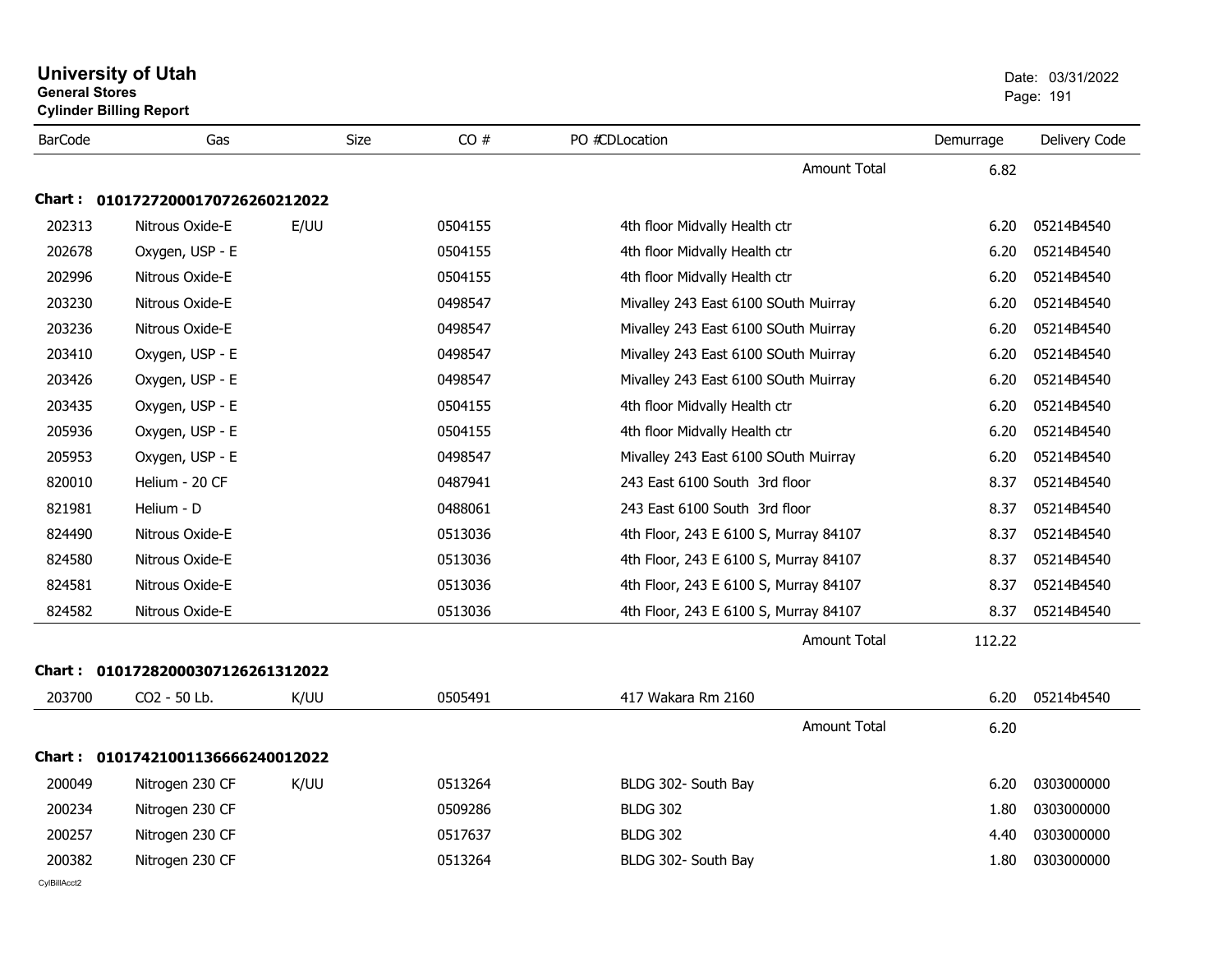| <b>General Stores</b> | <b>University of Utah</b><br><b>Cylinder Billing Report</b> |      |         |                     |           | Date: 03/31/2022<br>Page: 192 |
|-----------------------|-------------------------------------------------------------|------|---------|---------------------|-----------|-------------------------------|
| <b>BarCode</b>        | Gas                                                         | Size | CO#     | PO #CDLocation      | Demurrage | Delivery Code                 |
| 200461                | Nitrogen 230 CF                                             |      | 0517637 | <b>BLDG 302</b>     | 4.40      | 0303000000                    |
| 200576                | Nitrogen 230 CF                                             |      | 0513264 | BLDG 302- South Bay | 1.80      | 0303000000                    |
| 200625                | Nitrogen 230 CF                                             |      | 0492783 | <b>BLDG 302</b>     | 6.20      | 0303000000                    |
| 200629                | Nitrogen 230 CF                                             |      | 0517637 | <b>BLDG 302</b>     | 4.40      | 0303000000                    |
| 200706                | Nitrogen 230 CF                                             |      | 0513264 | BLDG 302- South Bay | 6.20      | 0303000000                    |
| 200851                | Nitrogen 230 CF                                             |      | 0517637 | <b>BLDG 302</b>     | 4.40      | 0303000000                    |
| 200865                | Nitrogen 230 CF                                             |      | 0492783 | <b>BLDG 302</b>     | 6.20      | 0303000000                    |
| 200926                | Nitrogen 230 CF                                             |      | 0513264 | BLDG 302- South Bay | 6.20      | 0303000000                    |
| 201002                | Nitrogen 230 CF                                             |      | 0513264 | BLDG 302- South Bay | 1.80      | 0303000000                    |
| 201014                | Nitrogen 230 CF                                             |      | 0513264 | BLDG 302- South Bay | 6.20      | 0303000000                    |
| 201026                | Nitrogen 230 CF                                             |      | 0517637 | <b>BLDG 302</b>     | 4.40      | 0303000000                    |
| 201279                | Nitrogen 230 CF                                             |      | 0509286 | <b>BLDG 302</b>     | 1.80      | 0303000000                    |
| 201330                | Nitrogen 230 CF                                             |      | 0517637 | <b>BLDG 302</b>     | 4.40      | 0303000000                    |
| 201373                | Nitrogen 230 CF                                             |      | 0509286 | <b>BLDG 302</b>     | 1.80      | 0303000000                    |
| 201388                | Nitrogen 230 CF                                             |      | 0517637 | <b>BLDG 302</b>     | 4.40      | 0303000000                    |
| 201401                | Nitrogen 230 CF                                             |      | 0517637 | <b>BLDG 302</b>     | 4.40      | 0303000000                    |
| 201446                | Nitrogen 230 CF                                             |      | 0492783 | <b>BLDG 302</b>     | 6.20      | 0303000000                    |
| 201450                | Nitrogen 230 CF                                             |      | 0513264 | BLDG 302- South Bay | 6.20      | 0303000000                    |
| 201517                | Nitrogen 230 CF                                             |      | 0492783 | <b>BLDG 302</b>     | 6.20      | 0303000000                    |
| 201518                | Nitrogen 230 CF                                             |      | 0492783 | <b>BLDG 302</b>     | 6.20      | 0303000000                    |
| 201535                | Nitrogen 230 CF                                             |      | 0513264 | BLDG 302- South Bay | 6.20      | 0303000000                    |
| 201855                | Nitrogen 230 CF                                             |      | 0517637 | <b>BLDG 302</b>     | 4.40      | 0303000000                    |
| 201886                | Nitrogen 230 CF                                             |      | 0492783 | <b>BLDG 302</b>     | 6.20      | 0303000000                    |
| 202210                | Nitrogen 230 CF                                             |      | 0517637 | <b>BLDG 302</b>     | 4.40      | 0303000000                    |
| 202702                | Nitrogen 230 CF                                             |      | 0513264 | BLDG 302- South Bay | 6.20      | 0303000000                    |
| 202704                | Nitrogen 230 CF                                             |      | 0513264 | BLDG 302- South Bay | 1.80      | 0303000000                    |
| 202864                | Nitrogen 230 CF                                             |      | 0492783 | <b>BLDG 302</b>     | 6.20      | 0303000000                    |
| 202931                | Nitrogen 230 CF                                             |      | 0492783 | <b>BLDG 302</b>     | 6.20      | 0303000000                    |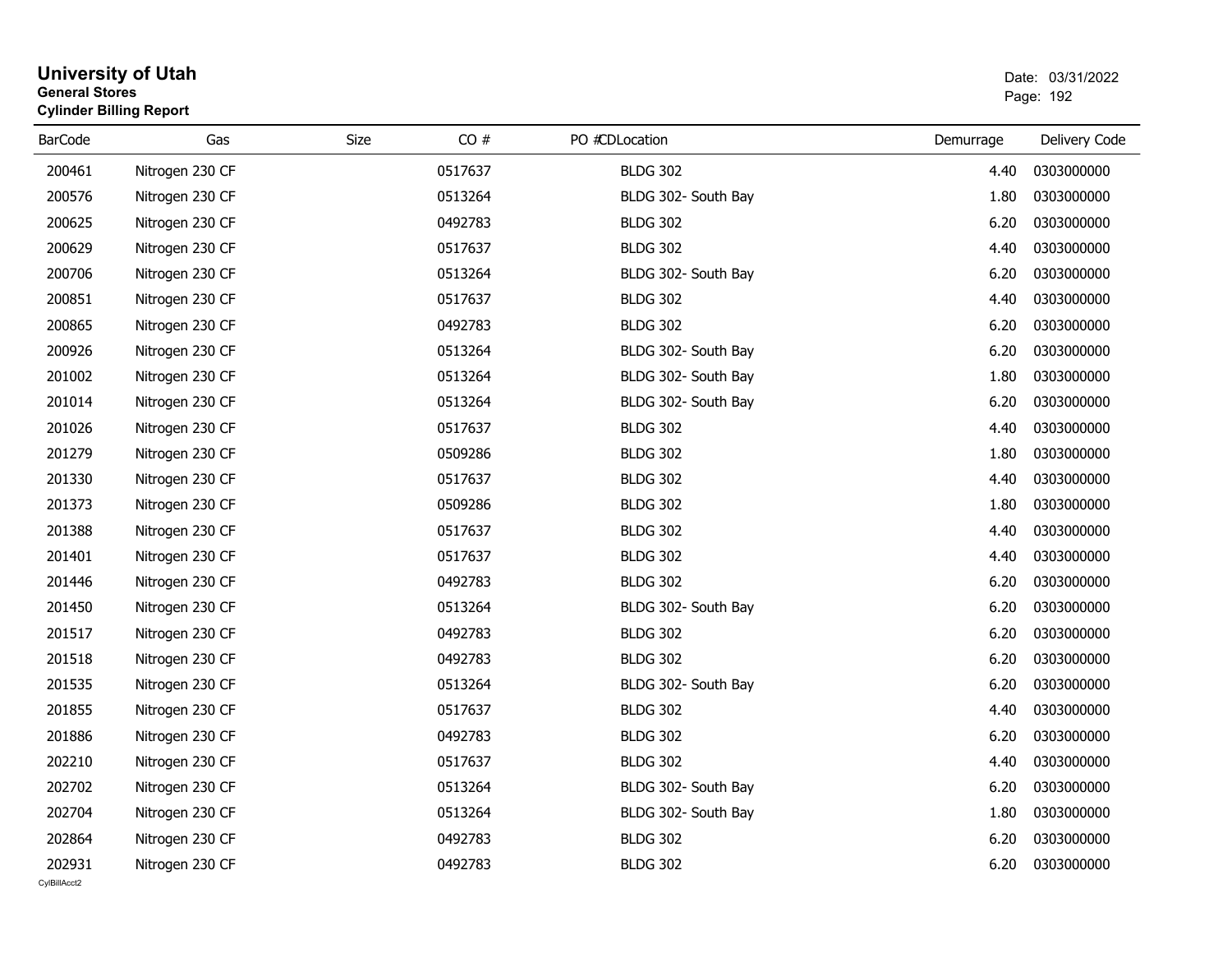| <b>General Stores</b>  | <b>University of Utah</b><br><b>Cylinder Billing Report</b> |      |         |                     | Date: 03/31/2022<br>Page: 193 |               |  |
|------------------------|-------------------------------------------------------------|------|---------|---------------------|-------------------------------|---------------|--|
| <b>BarCode</b>         | Gas                                                         | Size | CO#     | PO #CDLocation      | Demurrage                     | Delivery Code |  |
| 203072                 | Nitrogen 230 CF                                             |      | 0513264 | BLDG 302- South Bay | 6.20                          | 0303000000    |  |
| 203172                 | Nitrogen 230 CF                                             |      | 0517637 | <b>BLDG 302</b>     | 4.40                          | 0303000000    |  |
| 205004                 | N2 Lq 200VHP                                                |      | 0517836 | <b>BLDG 303</b>     | 17.50                         | 0303000000    |  |
| 205004                 | N2 Lq 200VHP                                                |      | 0518460 | <b>Bldg 303</b>     | 10.50                         | 0303000000    |  |
| 205005                 | N2 Lq 200VHP                                                |      | 0517836 | <b>BLDG 303</b>     | 12.25                         | 0303000000    |  |
| 205005                 | N2 Lq 200VHP                                                |      | 0518112 | <b>BLDG 303</b>     | 7.00                          | 0303000000    |  |
| 205006                 | N2 Lq 200VHP                                                |      | 0518113 | <b>BLDG 303</b>     | 12.25                         | 0303000000    |  |
| 205007                 | N2 Lq 200VHP                                                |      | 0518460 | <b>Bldg 303</b>     | 10.50                         | 0303000000    |  |
| 205378                 | Nitrogen 230 CF                                             |      | 0509286 | <b>BLDG 302</b>     | 1.80                          | 0303000000    |  |
| 205493                 | Nitrogen 230 CF                                             |      | 0517637 | <b>BLDG 302</b>     | 4.40                          | 0303000000    |  |
| 205690                 | N2 Lq 200VHP                                                |      | 0517264 | <b>BLDG 303</b>     | 15.75                         | 0303000000    |  |
| 205690                 | N2 Lq 200VHP                                                |      | 0517639 | <b>BLDG 303</b>     | 15.75                         | 0303000000    |  |
| 205690                 | N2 Lq 200VHP                                                |      | 0518112 | <b>BLDG 303</b>     | 17.50                         | 0303000000    |  |
| 205691                 | N2 Lq 200VHP                                                |      | 0517264 | <b>BLDG 303</b>     | 19.25                         | 0303000000    |  |
| 205691                 | N2 Lq 200VHP                                                |      | 0518113 | <b>BLDG 303</b>     | 22.75                         | 0303000000    |  |
| 205692                 | N2 Lq 200VHP                                                |      | 0517079 | <b>BLDG 303</b>     | 19.25                         | 0303000000    |  |
| 205692                 | N2 Lq 200VHP                                                |      | 0517837 | <b>BLDG 303</b>     | 19.25                         | 0303000000    |  |
| 205693                 | N2 Lq 200VHP                                                |      | 0517079 | <b>BLDG 303</b>     | 15.75                         | 0303000000    |  |
| 205693                 | N2 Lq 200VHP                                                |      | 0517639 | <b>BLDG 303</b>     | 38.50                         | 0303000000    |  |
| 205694                 | N2 Lq 200VHP                                                |      | 0517837 | <b>BLDG 303</b>     | 7.00                          | 0303000000    |  |
| 205694                 | N2 Lq 200VHP                                                |      | 0518460 | <b>Bldg 303</b>     | 10.50                         | 0303000000    |  |
| 205695                 | N2 Lq 200VHP                                                |      | 0517079 | <b>BLDG 303</b>     | 12.25                         | 0303000000    |  |
| 205695                 | N2 Lq 200VHP                                                |      | 0517531 | <b>BLDG 303</b>     | 3.50                          | 0303000000    |  |
| 205695                 | N2 Lq 200VHP                                                |      | 0517639 | <b>BLDG 303</b>     | 38.50                         | 0303000000    |  |
| 205724                 | Acetylene - MC                                              |      | 0434123 |                     | 4.96                          | 0305000000    |  |
| 823893                 | Nitrogen 230 CF                                             |      | 0509286 | <b>BLDG 302</b>     | 2.43                          | 0303000000    |  |
| 824286                 | Nitrogen 230 CF                                             |      | 0509286 | <b>BLDG 302</b>     | 2.43                          | 0303000000    |  |
| 824287<br>CvIBillAcct2 | Nitrogen 230 CF                                             |      | 0509286 | <b>BLDG 302</b>     | 2.43                          | 0303000000    |  |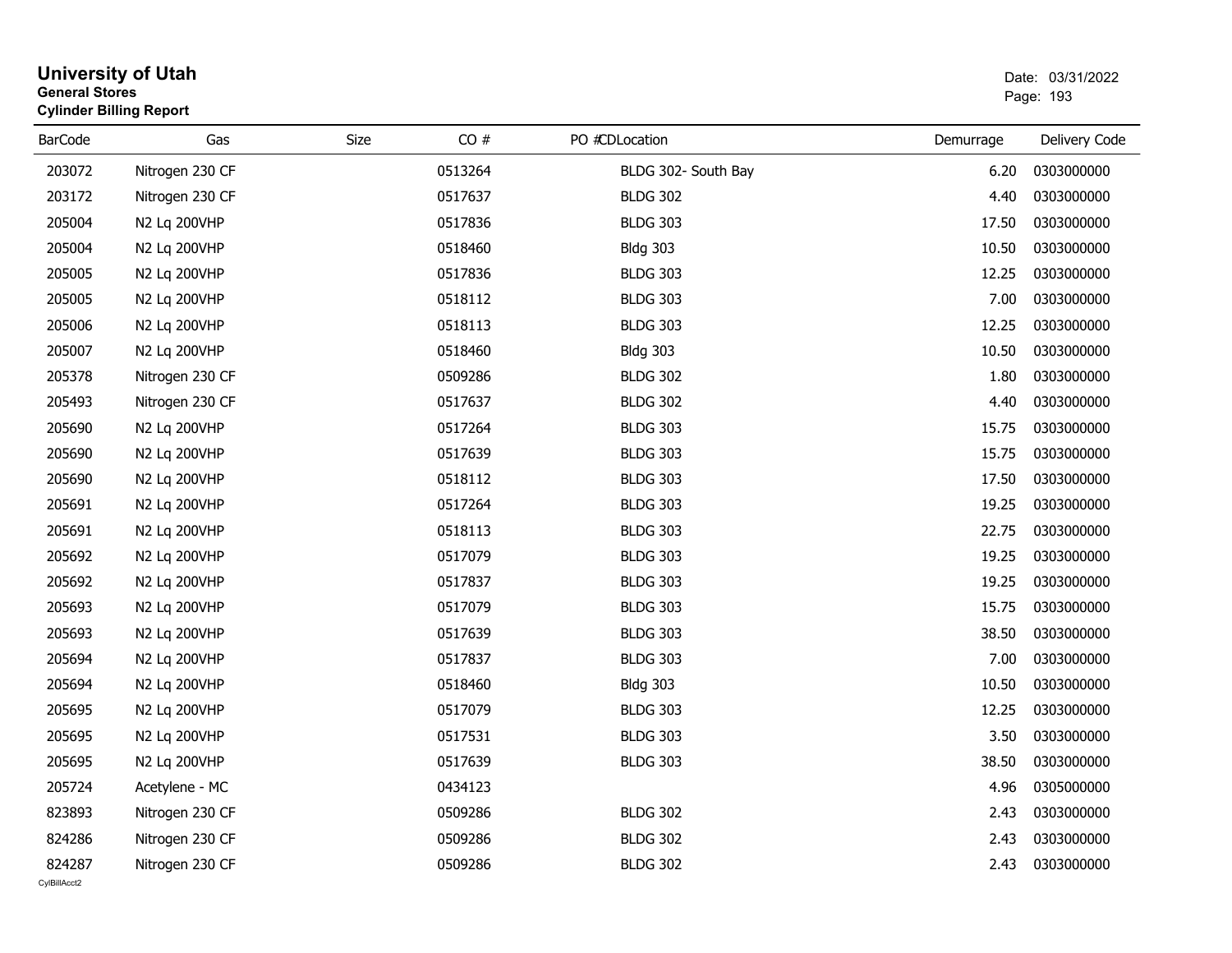| General Stores | <b>Cylinder Billing Report</b>    |      |         |                         |           | Page: 194     |
|----------------|-----------------------------------|------|---------|-------------------------|-----------|---------------|
| <b>BarCode</b> | Gas                               | Size | CO#     | PO #CDLocation          | Demurrage | Delivery Code |
| 824448         | Nitrogen 230 CF                   |      | 0509286 | <b>BLDG 302</b>         | 2.43      | 0303000000    |
|                |                                   |      |         | Amount Total            | 506.58    |               |
|                | Chart: 01017431001136696240012022 |      |         |                         |           |               |
| 110805         | CO2 - 50 Lb.                      | K/UU | 0056923 | BLDG. 95, CHLORINE ROOM | 4.96      | 0350002800    |
| 112066         | Acetylene - B                     |      | 0000000 | Art Vault               | 4.96      | 0305001080    |
| 112250         | Acetylene - MC                    |      | 0062715 |                         | 4.96      | 0305001080    |
| 112251         | Oxygen - 40/60                    |      | 0062715 |                         | 4.96      | 0305001080    |
| 112257         | Acetylene - B                     |      | 0064253 |                         | 6.82      | 0350002800    |
| 112327         | CO2 - 50 Lb.                      |      | 0054621 |                         | 6.82      | 0350002800    |
| 113307         | Acetylene - B                     |      | 0062523 |                         | 6.82      | 0350002600    |
| 114103         | Oxygen - 40/60                    |      | 0070007 |                         | 6.82      | 0305001080    |
| 114788         | Acetylene - B                     |      | 0081719 |                         | 6.82      | 0350002800    |
| 115431         | Acetylene - B                     |      | 0091904 |                         | 6.82      | 0350002280    |
| 117369         | Acetylene - MC                    |      | 0106549 |                         | 4.96      | 0350002800    |
| 200087         | Acetylene, CF                     |      | 0261224 |                         | 4.96      | 0303000000    |
| 200422         | Acetylene, CF                     |      | 0208113 |                         | 4.96      | 0350002800    |
| 200522         | Acetylene, CF                     |      | 0464335 |                         | 4.96      | 0305000000    |
| 201003         | Oxygen, USP                       |      | 0087231 |                         | 4.96      | 0350002280    |
| 201511         | Argon - 125 CF                    |      | 0485099 |                         | 6.20      | 0305000000    |
| 201959         | Acetylene - MC                    |      | 0095267 |                         | 4.96      | 0350002280    |
| 201960         | Oxygen - 20 CF                    |      | 0095267 |                         | 6.20      | 0350002280    |
| 201967         | Oxygen - 20 CF                    |      | 0160595 |                         | 4.96      | 0305001080    |
| 202011         | Acetylene - MC                    |      | 0087135 | <b>WILL CALL</b>        | 4.96      | 0350002280    |
| 202041         | Nitrogen 115 CF                   |      | 0103666 |                         | 4.96      | 0350002280    |
| 202143         | Acetylene - B                     |      | 0098718 |                         | 4.96      | 0350002800    |
| 202366         | Acetylene, CF                     |      | 0183678 | shop                    | 4.96      | 0350002600    |
| 202447         | Nitrogen, 35CF                    |      | 0151030 |                         | 5.58      | 0305001080    |

## **University of Utah** Date: 03/31/2022 **General Stores**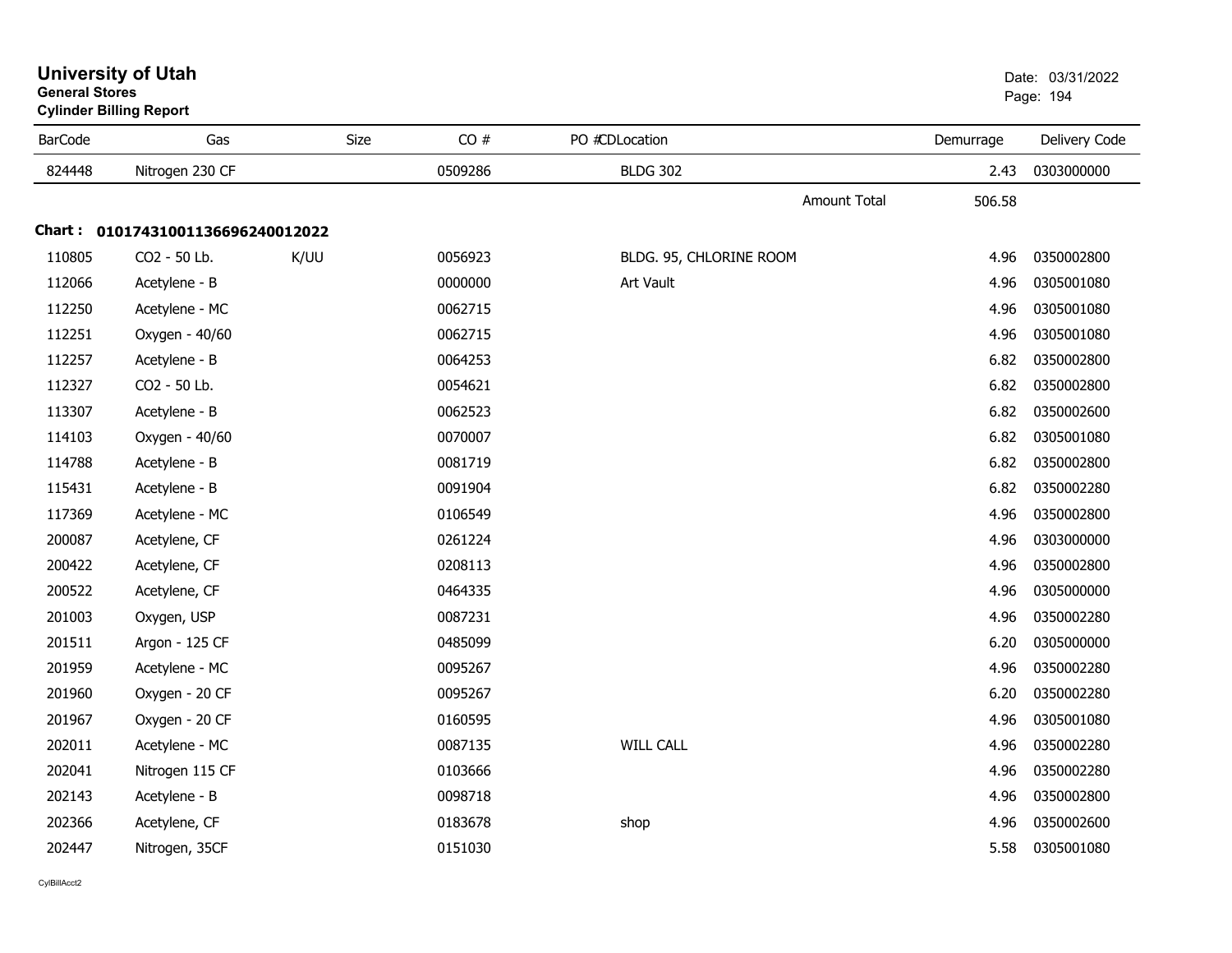| General Stores | <b>Cylinder Billing Report</b> |             |                                        |           | Page: 195     |
|----------------|--------------------------------|-------------|----------------------------------------|-----------|---------------|
| <b>BarCode</b> | Gas                            | CO#<br>Size | PO #CDLocation                         | Demurrage | Delivery Code |
| 202490         | Oxygen - 20 CF                 | 0187676     | <b>SHOP</b>                            | 6.20      | 0305001080    |
| 202496         | Oxygen, USP                    | 0464335     |                                        | 4.96      | 0305000000    |
| 202555         | Acetylene - B                  | 0249825     |                                        | 4.96      | 0350002800    |
| 202567         | Oxygen - 20 CF                 | 0177369     |                                        | 6.20      | 0305001080    |
| 202590         | CO2 - 20 Lb.                   | 0371610     |                                        | 4.96      | 0305001090    |
| 202659         | Acetylene - B                  | 0181563     |                                        | 4.96      | 0350002800    |
| 202726         | Nitrogen 230 CF                | 0303367     |                                        | 4.96      | 0305001080    |
| 202837         | Acetylene - B                  | 0195161     |                                        | 4.96      | 0350002600    |
| 202890         | Acetylene - MC                 | 0485793     |                                        | 6.20      | 0305000000    |
| 202893         | Oxygen - 20 CF                 | 0233750     |                                        | 6.20      | 0305001080    |
| 202954         | Acetylene - MC                 | 0191526     |                                        | 4.96      | 0305001080    |
| 202957         | Acetylene - MC                 | 0307965     |                                        | 4.96      | 0305001080    |
| 202963         | Acetylene - MC                 | 0353854     |                                        | 4.96      | 0350002800    |
| 202964         | Acetylene - MC                 | 0323446     |                                        | 4.96      | 0305001080    |
| 203057         | Acetylene - B                  | 0203031     | Shop                                   | 4.96      | 0350002800    |
| 203140         | Acetylene - MC                 | 0306962     |                                        | 4.96      | 0305001080    |
| 203220         | Oxygen - 20 CF                 | 0307965     |                                        | 4.96      | 0305001080    |
| 203223         | Oxygen - 20 CF                 | 0382893     |                                        | 4.96      | 0305001080    |
| 203249         | Nitrogen 40 CF                 | 0292975     |                                        | 4.96      | 0305001080    |
| 203288         | Acetylene - MC                 | 0331023     |                                        | 4.96      | 0305001080    |
| 203291         | Acetylene - MC                 | 0317126     |                                        | 4.96      | 0305001080    |
| 203351         | Acetylene - B                  | 0251938     |                                        | 4.96      |               |
| 203353         | Acetylene - B                  | 0219659     |                                        | 4.96      | 0303000000    |
| 203355         | Acetylene - B                  | 0482726     |                                        | 6.20      | 0305000000    |
| 203400         | Nitrogen 40 CF                 | 0412382     |                                        | 4.96      | 0305001080    |
| 203401         | Nitrogen 40 CF                 | 0307965     |                                        | 4.96      | 0305001080    |
| 203471         | Acetylene - MC                 | 0308664     |                                        | 4.96      | 0350002600    |
| 203472         | Acetylene - MC                 | 0277926     | MT BARCODES #202890,202694,202978,2029 | 4.96      | 0305001080    |

**University of Utah** Date: 03/31/2022 **General Stores**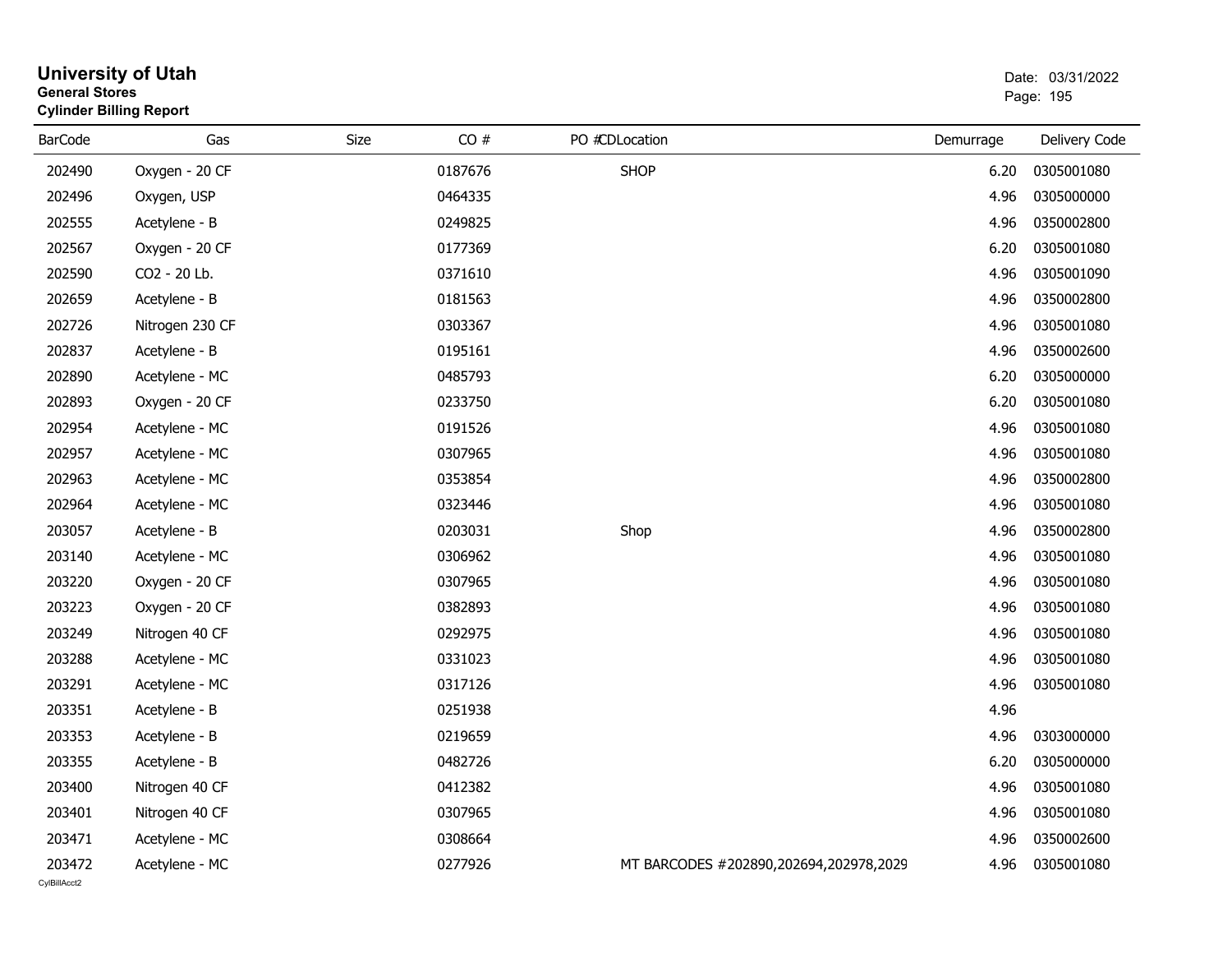| General Stores | <b>Cylinder Billing Report</b> |      |         |                              |           | Page: 196     |
|----------------|--------------------------------|------|---------|------------------------------|-----------|---------------|
| <b>BarCode</b> | Gas                            | Size | CO#     | PO #CDLocation               | Demurrage | Delivery Code |
| 203587         | Oxygen - 20 CF                 |      | 0504707 |                              | 4.20      | 0305000000    |
| 203589         | Oxygen - 20 CF                 |      | 0281930 | <b>SHOP</b>                  | 4.96      | 0305001080    |
| 203591         | Oxygen - 20 CF                 |      | 0384371 | welding of outlets plant 303 | 4.96      | 0305001090    |
| 203592         | Oxygen - 20 CF                 |      | 0323480 |                              | 4.96      | 0305001080    |
| 203594         | Oxygen - 20 CF                 |      | 0490163 |                              | 6.20      | 0305000000    |
| 203596         | Oxygen - 20 CF                 |      | 0487935 |                              | 6.20      | 0305000000    |
| 203598         | Oxygen - 20 CF                 |      | 0307965 |                              | 4.96      | 0305001080    |
| 203599         | Oxygen - 20 CF                 |      | 0306962 |                              | 4.96      | 0305001080    |
| 203602         | Acetylene - MC                 |      | 0253983 |                              | 4.96      | 0305001080    |
| 203611         | Oxygen - 20 CF                 |      | 0307413 |                              | 6.20      | 0305001080    |
| 203613         | Acetylene - MC                 |      | 0304270 |                              | 4.96      | 0305001080    |
| 203630         | Acetylene - MC                 |      | 0251067 |                              | 4.96      | 0305001080    |
| 203636         | Acetylene - MC                 |      | 0248823 |                              | 4.96      | 0305001080    |
| 203637         | Acetylene - MC                 |      | 0324008 |                              | 4.96      | 0305001080    |
| 203641         | Acetylene - MC                 |      | 0250414 |                              | 4.96      | 0305001080    |
| 203721         | Oxygen - 20 CF                 |      | 0292487 |                              | 6.20      | 0305001080    |
| 203722         | Oxygen - 20 CF                 |      | 0293329 |                              | 6.20      | 0305001080    |
| 203724         | Oxygen - 20 CF                 |      | 0293698 |                              | 6.20      | 0305001080    |
| 203729         | Oxygen - 20 CF                 |      | 0284881 |                              | 6.20      | 0305001080    |
| 203747         | Acetylene - MC                 |      | 0326207 |                              | 4.96      | 0305001080    |
| 203786         | Acetylene - B                  |      | 0138301 |                              | 4.96      | 0350002800    |
| 203790         | Acetylene - MC                 |      | 0146799 |                              | 4.96      | 0350002800    |
| 203986         | Oxygen, USP                    |      | 0186010 |                              | 4.96      | 0350002600    |
| 204237         | Acetylene - MC                 |      | 0347249 |                              | 4.96      | 0305001080    |
| 204250         | Acetylene - MC                 |      | 0487935 |                              | 6.20      | 0305000000    |
| 204268         | Acetylene - MC                 |      | 0343739 | <b>ELECTRIC SHOP</b>         | 4.96      | 0350002600    |
| 204278         | Acetylene - MC                 |      | 0490150 |                              | 6.20      | 0305000000    |
| 204295         | Oxygen - 20 CF                 |      | 0431124 |                              | 4.96      | 0305000000    |

**University of Utah** Date: 03/31/2022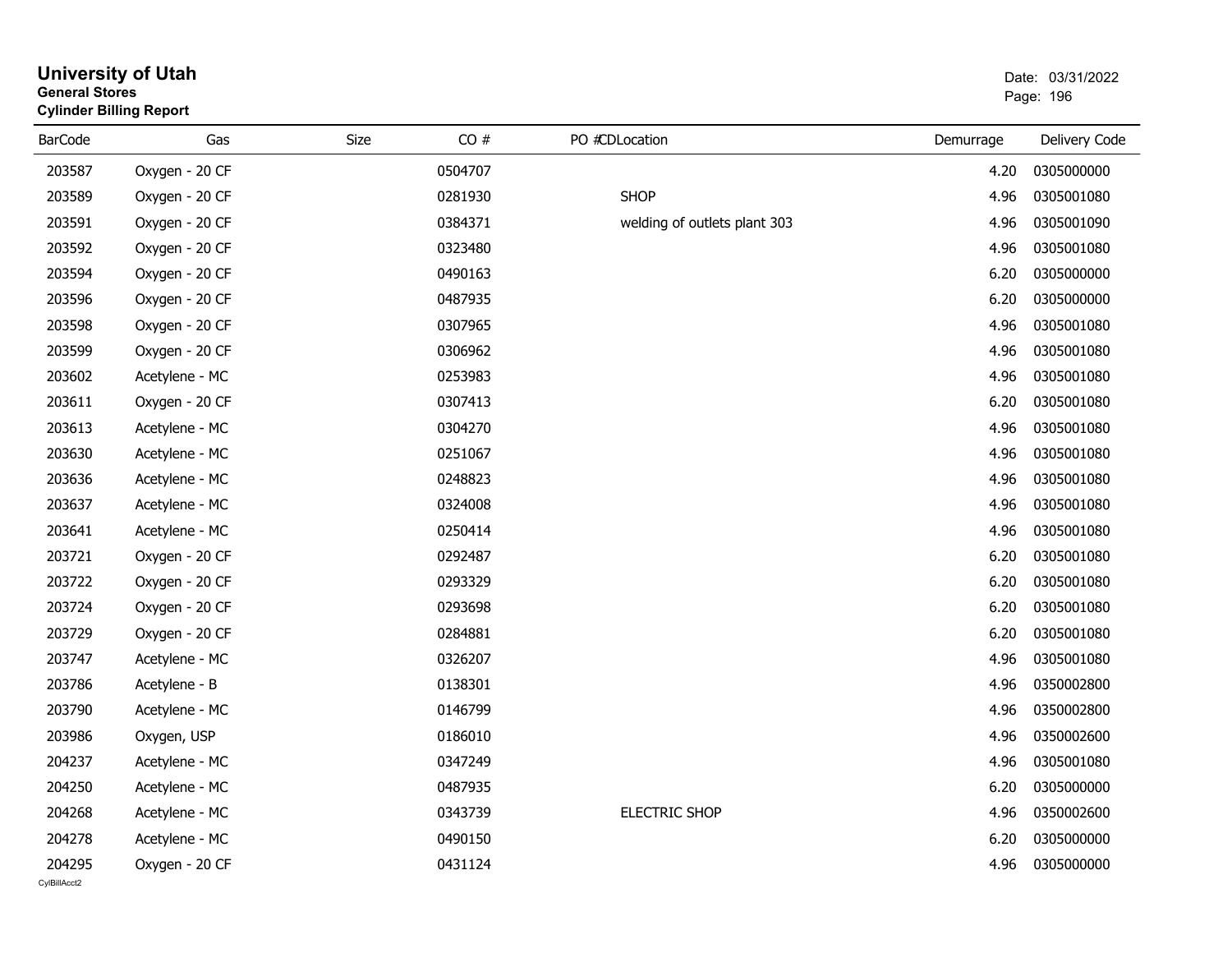|                | General Stores<br><b>Cylinder Billing Report</b> |      |         |                      |                     | Page: 197 |               |  |
|----------------|--------------------------------------------------|------|---------|----------------------|---------------------|-----------|---------------|--|
| <b>BarCode</b> | Gas                                              | Size | CO#     | PO #CDLocation       |                     | Demurrage | Delivery Code |  |
| 204366         | Oxygen - 20 CF                                   |      | 0500571 |                      |                     | 6.20      | 0305000000    |  |
| 204406         | Acetylene - MC                                   |      | 0500571 |                      |                     | 6.20      | 0305000000    |  |
| 204408         | Acetylene - MC                                   |      | 0409342 | shop                 |                     | 4.96      | 0305001090    |  |
| 204460         | Acetylene - MC                                   |      | 0504707 |                      |                     | 4.40      | 0305000000    |  |
| 204532         | Acetylene - B                                    |      | 0110320 |                      |                     | 4.96      | 0350002800    |  |
| 204545         | Acetylene - MC                                   |      | 0197277 | <b>HVAC SHOP</b>     |                     | 4.96      | 0305001080    |  |
| 204630         | Air - 233 CF                                     |      | 0125380 |                      |                     | 4.96      |               |  |
| 204640         | Acetylene - B                                    |      | 0128498 |                      |                     | 4.96      | 0350002800    |  |
| 205593         | Oxygen - 20 CF                                   |      | 0323325 | <b>HVAC SHOP</b>     |                     | 4.96      | 0305001080    |  |
| 205600         | Oxygen - 20 CF                                   |      | 0343739 | <b>ELECTRIC SHOP</b> |                     | 4.96      | 0350002600    |  |
| 205604         | Acetylene - B                                    |      | 0393226 | <b>SHOP</b>          |                     | 4.96      | 0305001090    |  |
| 205672         | CO2 - 20 Lb.                                     |      | 0485582 |                      |                     | 6.20      | 0305000000    |  |
| 205689         | Acetylene - MC                                   |      | 0349144 |                      |                     | 4.96      | 0305001080    |  |
| 205700         | Acetylene - MC                                   |      | 0363149 |                      |                     | 4.96      | 0305001090    |  |
| 205728         | Acetylene - MC                                   |      | 0423319 | <b>SHOP</b>          |                     | 4.96      | 0305000000    |  |
| 205748         | Acetylene - MC                                   |      | 0513440 |                      |                     | 6.20      | 0305000000    |  |
| 205775         | Oxygen - 20 CF                                   |      | 0518240 |                      |                     | 2.00      | 0305000000    |  |
| 205822         | Nitrogen 40 CF                                   |      | 0518463 |                      |                     | 1.08      | 0305000000    |  |
| 205860         | Acetylene - MC                                   |      | 0468565 |                      |                     | 6.20      | 0305000000    |  |
| 807167         | Sulfur Hexaflou                                  |      | 0306910 |                      |                     | 10.54     | 0350002600    |  |
| 813045         | CO2 - Inst. Gra                                  |      | 0428102 |                      |                     | 7.13      | 0305000000    |  |
| 820868         | Oxygen - 20 CF                                   |      | 0485793 |                      |                     | 8.37      | 0305000000    |  |
|                |                                                  |      |         |                      | <b>Amount Total</b> | 546.74    |               |  |
|                | Chart: 01017471001136776240012022                |      |         |                      |                     |           |               |  |
| 201273         | Nitrogen 230 CF                                  | K/UU | 0508543 |                      |                     | 6.20      | 035000228A    |  |
| 201558         | Nitrogen 40 CF                                   |      | 0506477 |                      |                     | 6.20      | 035000228A    |  |
| 202857         | Argon - 125 CF                                   |      | 0506905 |                      |                     | 6.20      | 035000228A    |  |
|                |                                                  |      |         |                      |                     |           |               |  |

# **University of Utah** Date: 03/31/2022 **General Stores**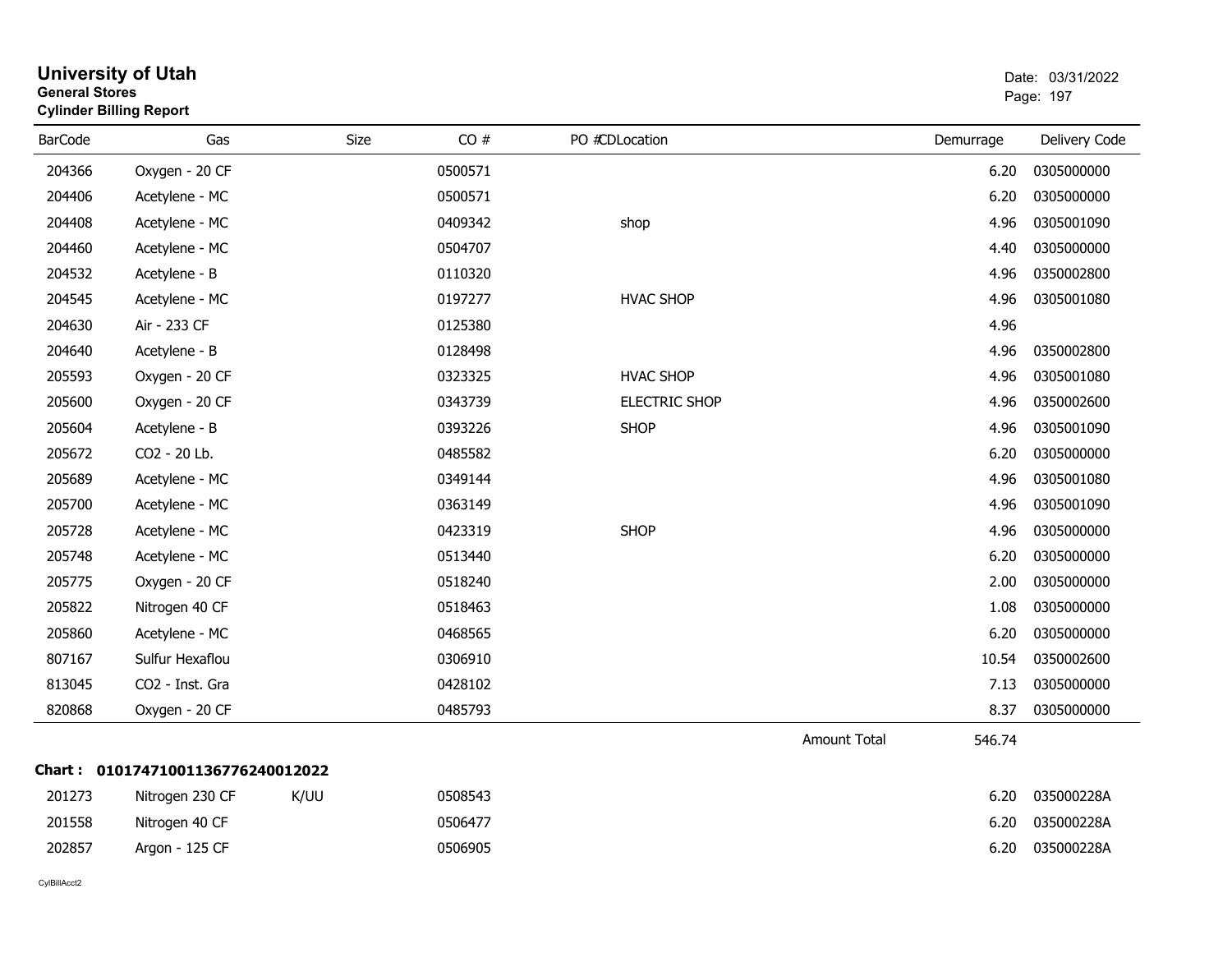|                        | <b>University of Utah</b><br><b>General Stores</b><br><b>Cylinder Billing Report</b> |                  |         |                      |                     | Date: 03/31/2022<br>Page: 198 |               |
|------------------------|--------------------------------------------------------------------------------------|------------------|---------|----------------------|---------------------|-------------------------------|---------------|
| <b>BarCode</b>         | Gas                                                                                  | <b>Size</b>      | CO#     | PO #CDLocation       |                     | Demurrage                     | Delivery Code |
| 203246                 | Nitrogen 40 CF                                                                       |                  | 0506477 |                      |                     | 6.20                          | 035000228A    |
| 203728                 | Oxygen - 20 CF                                                                       |                  | 0506400 |                      |                     | 6.20                          | 035000228A    |
| 204271                 | Acetylene - MC                                                                       |                  | 0506400 |                      |                     | 6.20                          | 035000228A    |
| 205602                 | Oxygen - 20 CF                                                                       |                  | 0505205 |                      |                     | 6.20                          | 035000228A    |
| 205635                 | Acetylene - MC                                                                       |                  | 0505205 |                      |                     | 6.20                          | 035000228A    |
| 205791                 | Acetylene - MC                                                                       |                  | 0515781 |                      |                     | 6.20                          | 035000228A    |
|                        |                                                                                      |                  |         |                      | Amount Total        | 55.80                         |               |
| <b>Chart :</b>         | 01017481001136806240012022                                                           |                  |         |                      |                     |                               |               |
| 202818                 | Nitrogen 115 CF                                                                      | 125 CF/UU        | 0421092 | <b>SHOP</b>          |                     | 4.96                          | 035000228B    |
| 203586                 | Oxygen - 20 CF                                                                       |                  | 0414309 |                      |                     | 4.96                          | 035000228B    |
| 203625                 | Oxygen - 20 CF                                                                       |                  | 0441808 |                      |                     | 4.96                          | 035000228B    |
| 204265                 | Acetylene - MC                                                                       |                  | 0442677 |                      |                     | 4.96                          | 035000228B    |
| 205698                 | Acetylene - MC                                                                       |                  | 0414309 |                      |                     | 4.96                          | 035000228B    |
| 205820                 | Nitrogen 40 CF                                                                       |                  | 0501331 |                      |                     | 5.04                          | 035000228B    |
|                        |                                                                                      |                  |         |                      | <b>Amount Total</b> | 29.84                         |               |
| Chart :                | 01017491001136836240012019                                                           |                  |         |                      |                     |                               |               |
| 816943                 | Co <sub>2</sub> Liquid-55                                                            | Liq-Airga        | 0454243 | <b>CHLORINE ROOM</b> |                     | 62.00                         | 035000228C    |
|                        |                                                                                      |                  |         |                      | Amount Total        | 62.00                         |               |
| Chart :                | 01017491001136836240012022                                                           |                  |         |                      |                     |                               |               |
| 202581                 | Co2 Liquid-55                                                                        | <b>180 LTR/U</b> | 0516703 | <b>CHLORINE ROOM</b> |                     | 14.40                         | 035000228C    |
| 202581                 | Co2 Liquid-55                                                                        | <b>180 LTR/U</b> | 0517664 | <b>CHLORINE ROOM</b> |                     | 9.60                          | 035000228C    |
| 202582                 | Co2 Liquid-55                                                                        |                  | 0517417 | <b>CHLORINE ROOM</b> |                     | 11.20                         | 035000228C    |
| 202582                 | Co2 Liquid-55                                                                        |                  | 0518324 | CHLORINE ROOM        |                     | 1.60                          | 035000228C    |
| 202583                 | Co2 Liquid-55                                                                        |                  | 0517013 | CHLORINE ROOM        |                     | 22.40                         | 035000228C    |
| 202583                 | Co2 Liquid-55                                                                        |                  | 0518324 | CHLORINE ROOM        |                     | 1.60                          | 035000228C    |
| 202584                 | Co2 Liquid-55                                                                        |                  | 0516703 | CHLORINE ROOM        |                     | 4.80                          | 035000228C    |
| 203182<br>CvIBillAcct2 | Acetylene - MC                                                                       |                  | 0505206 |                      |                     | 6.20                          | 035000228C    |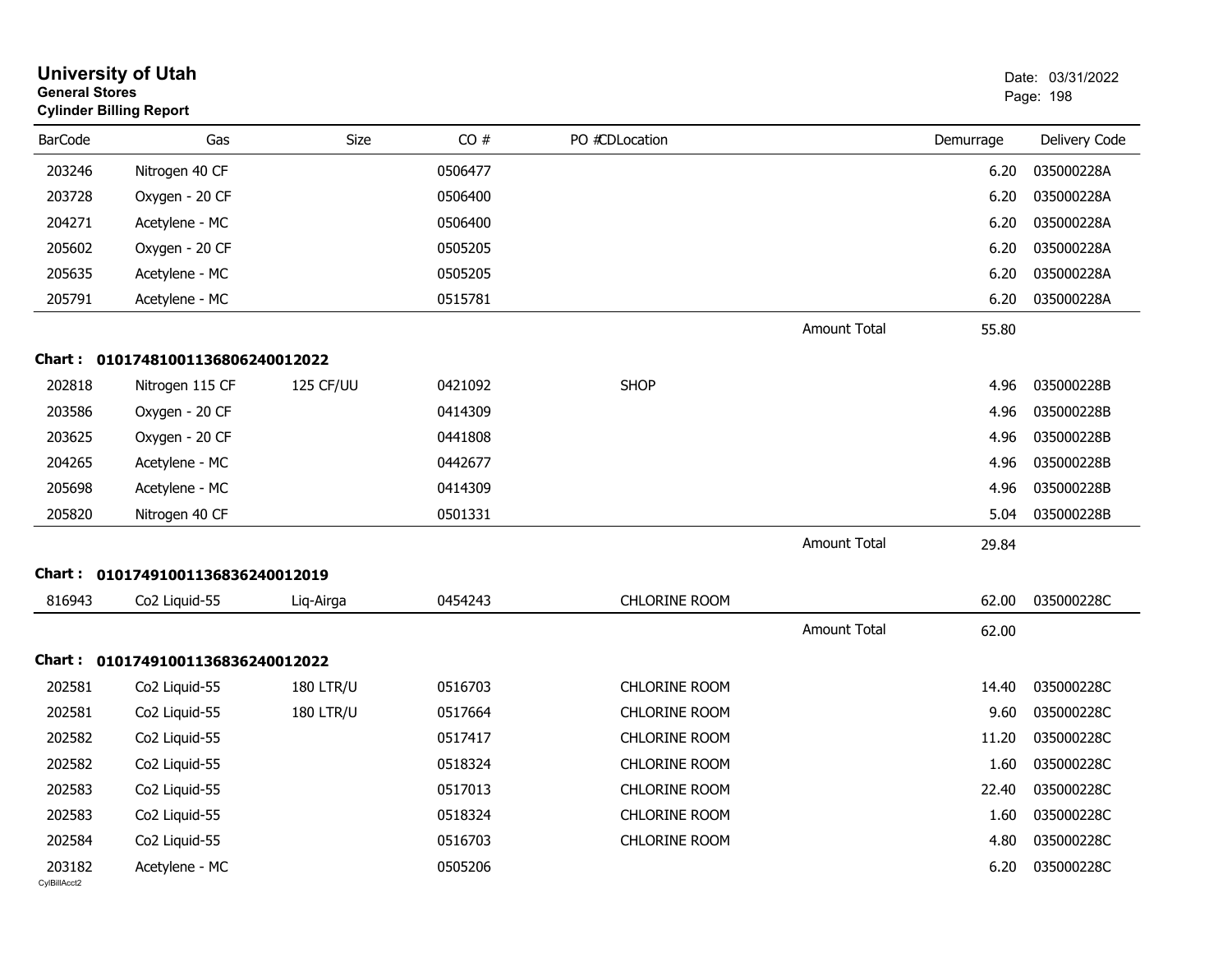| <b>General Stores</b> | <b>University of Utah</b><br><b>Cylinder Billing Report</b> |      |         |                      | Date: 03/31/2022<br>Page: 199 |               |  |
|-----------------------|-------------------------------------------------------------|------|---------|----------------------|-------------------------------|---------------|--|
| <b>BarCode</b>        | Gas                                                         | Size | CO#     | PO #CDLocation       | Demurrage                     | Delivery Code |  |
| 203282                | Co2 Liquid-55                                               |      | 0518120 | <b>CHLORINE ROOM</b> | 3.20                          | 035000228C    |  |
| 203283                | Co2 Liquid-55                                               |      | 0518120 | <b>CHLORINE ROOM</b> | 12.80                         | 035000228C    |  |
| 203503                | Co2 Liquid-55                                               |      | 0517013 | <b>CHLORINE ROOM</b> | 22.40                         | 035000228C    |  |
| 203503                | Co2 Liquid-55                                               |      | 0518324 | <b>CHLORINE ROOM</b> | 1.60                          | 035000228C    |  |
| 203504                | Co2 Liquid-55                                               |      | 0517417 | <b>CHLORINE ROOM</b> | 11.20                         | 035000228C    |  |
| 203504                | Co2 Liquid-55                                               |      | 0518324 | <b>CHLORINE ROOM</b> | 1.60                          | 035000228C    |  |
| 203505                | Co2 Liquid-55                                               |      | 0516703 | <b>CHLORINE ROOM</b> | 14.40                         | 035000228C    |  |
| 203505                | Co2 Liquid-55                                               |      | 0517664 | CHLORINE ROOM        | 20.80                         | 035000228C    |  |
| 203506                | Co2 Liquid-55                                               |      | 0516426 | CHLORINE ROOM        | 4.80                          | 035000228C    |  |
| 203506                | Co2 Liquid-55                                               |      | 0517664 | <b>CHLORINE ROOM</b> | 9.60                          | 035000228C    |  |
| 203507                | Co2 Liquid-55                                               |      | 0517417 | <b>CHLORINE ROOM</b> | 11.20                         | 035000228C    |  |
| 203508                | Co2 Liquid-55                                               |      | 0517013 | <b>CHLORINE ROOM</b> | 22.40                         | 035000228C    |  |
| 203508                | Co2 Liquid-55                                               |      | 0518324 | CHLORINE ROOM        | 1.60                          | 035000228C    |  |
| 203670                | CO2 - 75 Lb                                                 |      | 0424379 | <b>CHLORINE ROOM</b> | 7.14                          | 035000228C    |  |
| 203671                | CO2 - 75 Lb                                                 |      | 0424379 | <b>CHLORINE ROOM</b> | 10.54                         | 035000228C    |  |
| 204283                | Acetylene - MC                                              |      | 0491579 |                      | 6.20                          | 035000228C    |  |
| 205286                | Co2 Liquid-55                                               |      | 0516170 | <b>CHLORINE ROOM</b> | 27.20                         | 035000228C    |  |
| 205287                | Co2 Liquid-55                                               |      | 0516426 | CHLORINE ROOM        | 4.80                          | 035000228C    |  |
| 205609                | Acetylene - MC                                              |      | 0505206 |                      | 6.20                          | 035000228C    |  |
| 820869                | Oxygen - 20 CF                                              |      | 0491579 |                      | 8.37                          | 035000228C    |  |
| 823266                | Nitrogen 40 CF                                              |      | 0498715 |                      | 8.37                          | 035000228c    |  |
| 824963                | Co2 Liquid-55                                               |      | 0512742 | <b>CHLORINE ROOM</b> | 62.00                         | 035000228C    |  |
| 825280                | Co2 Liquid-55                                               |      | 0517958 | <b>CHLORINE ROOM</b> | 16.00                         | 035000228c    |  |
| 825569                | Co2 Liquid-55                                               |      | 0517958 | <b>CHLORINE ROOM</b> | 16.00                         | 035000228c    |  |
| 825570                | Co2 Liquid-55                                               |      | 0517958 | CHLORINE ROOM        | 12.00                         | 035000228c    |  |
| 825571                | Co2 Liquid-55                                               |      | 0517958 | CHLORINE ROOM        | 16.00                         | 035000228c    |  |
| 825579                | Co2 Liquid-55                                               |      | 0517958 | <b>CHLORINE ROOM</b> | 16.00                         | 035000228c    |  |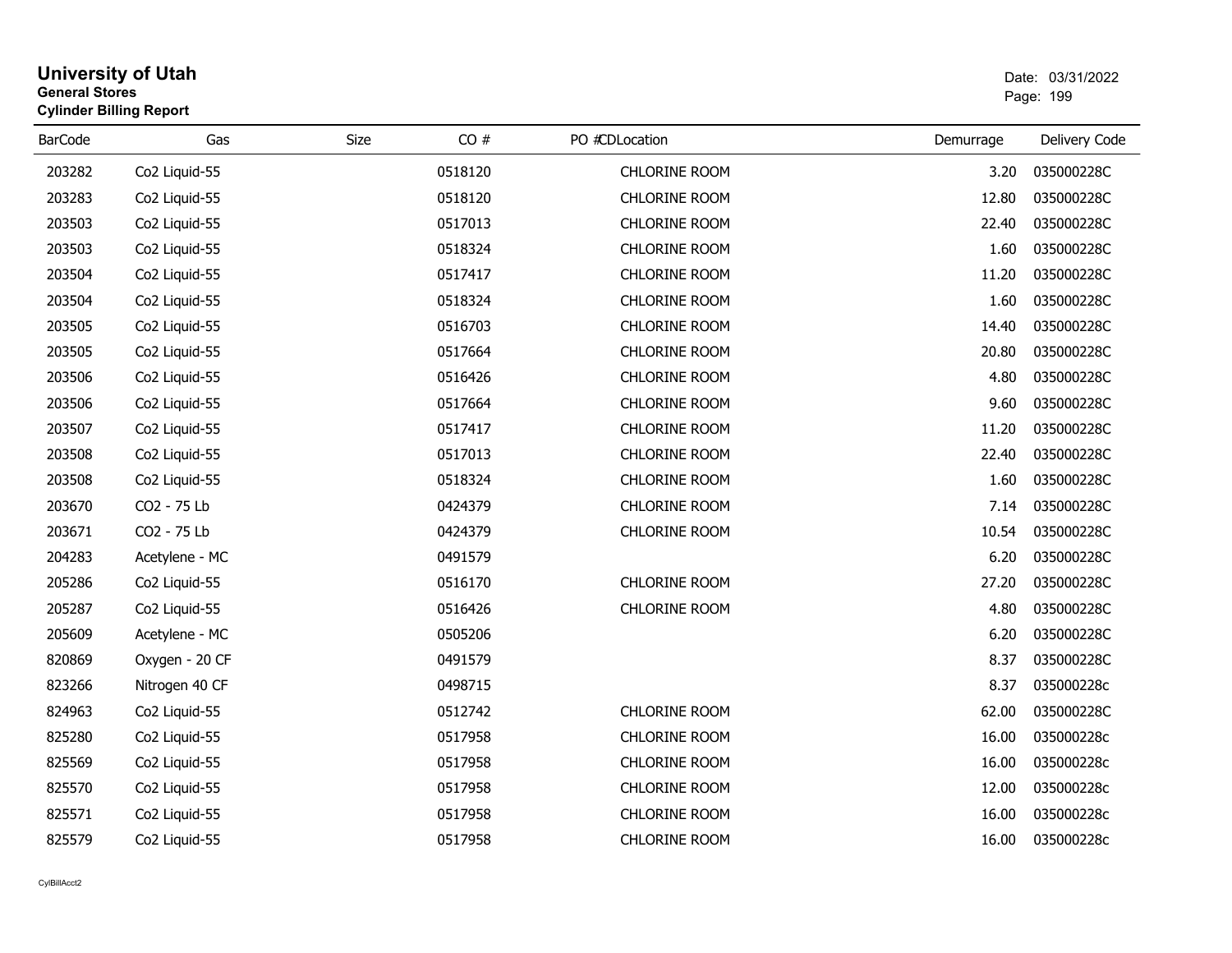|                        | <b>University of Utah</b><br><b>General Stores</b><br><b>Cylinder Billing Report</b> |                  |         |                |                     |           | Date: 03/31/2022<br>Page: 200 |
|------------------------|--------------------------------------------------------------------------------------|------------------|---------|----------------|---------------------|-----------|-------------------------------|
| <b>BarCode</b>         | Gas                                                                                  | Size             | CO#     | PO #CDLocation |                     | Demurrage | Delivery Code                 |
|                        |                                                                                      |                  |         |                | <b>Amount Total</b> | 426.22    |                               |
|                        | Chart: 01017501001136866240012022                                                    |                  |         |                |                     |           |                               |
| 202854                 | Nitrogen 115 CF                                                                      | 125 CF/UU        | 0492917 |                |                     | 6.20      | 035000228D                    |
| 203241                 | Nitrogen 40 CF                                                                       |                  | 0506715 | Picked Up      |                     | 6.20      | 035000228D                    |
| 203603                 | Acetylene - MC                                                                       |                  | 0517180 |                |                     | 6.20      | 035000228D                    |
| 203723                 | Oxygen - 20 CF                                                                       |                  | 0506659 |                |                     | 6.20      | 035000228D                    |
| 204285                 | Acetylene - MC                                                                       |                  | 0425276 |                |                     | 4.96      | 035000228d                    |
| 204681                 | Nitrogen 115 CF                                                                      |                  | 0487474 |                |                     | 6.20      | 035000228D                    |
| 205712                 | Acetylene - B                                                                        |                  | 0478872 |                |                     | 6.20      | 035000228D                    |
| 205844                 | Oxygen - 20 CF                                                                       |                  | 0517180 |                |                     | 6.20      | 035000228D                    |
| 825433                 | Acetylene - MC                                                                       |                  | 0517150 |                |                     | 6.20      | 035000228D                    |
|                        |                                                                                      |                  |         |                | <b>Amount Total</b> | 54.56     |                               |
|                        | Chart: 01017511001136896240012022                                                    |                  |         |                |                     |           |                               |
| 204414                 | Oxygen - 20 CF                                                                       | 23 CF - UU       | 0514243 |                |                     | 6.20      | 035000228e                    |
| 204544                 | Nitrogen 115 CF                                                                      |                  | 0504389 |                |                     | 6.20      | 035000228E                    |
| 205726                 | Acetylene - MC                                                                       |                  | 0514243 |                |                     | 6.20      | 035000228e                    |
| 822428                 | Nitrogen, 23 CF                                                                      |                  | 0496569 |                |                     | 8.37      | 035000228E                    |
|                        |                                                                                      |                  |         |                | <b>Amount Total</b> | 26.97     |                               |
|                        | Chart: 01017521001136926240012022                                                    |                  |         |                |                     |           |                               |
| 200897                 | Nitrogen 115 CF                                                                      | <b>125 CF/UU</b> | 0506048 |                |                     | 6.20      | 035000228F                    |
| 202120                 | Oxygen - 20 CF                                                                       |                  | 0471922 |                |                     | 6.20      | 035000228F                    |
| 202170                 | Acetylene, CF                                                                        |                  | 0513775 |                |                     | 6.20      | 0306001030                    |
| 202285                 | Oxygen - 20 CF                                                                       |                  | 0476092 |                |                     | 6.20      | 035000228F                    |
| 204258                 | Acetylene - MC                                                                       |                  | 0511242 |                |                     | 6.20      | 035000228F                    |
| 204260                 | Acetylene - MC                                                                       |                  | 0511242 |                |                     | 6.20      | 035000228F                    |
| 204407                 | Acetylene - MC                                                                       |                  | 0511242 |                |                     | 6.20      | 035000228F                    |
| 205599<br>CylBillAcct2 | Oxygen - 20 CF                                                                       |                  | 0498103 |                |                     | 6.20      | 035000228F                    |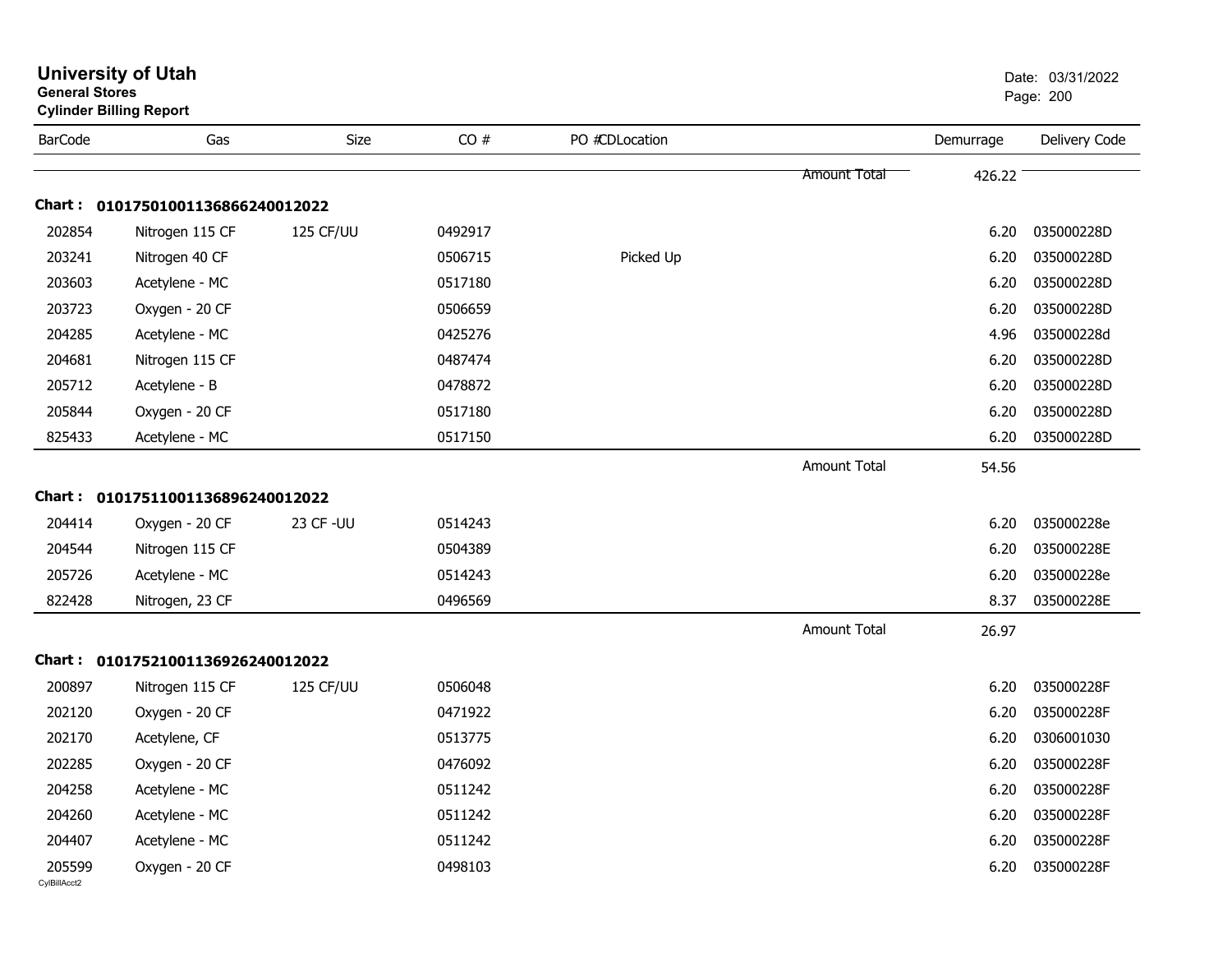| <b>General Stores</b> | <b>University of Utah</b><br><b>Cylinder Billing Report</b> |             |         |                                          |                     |           | Date: 03/31/2022<br>Page: 201 |
|-----------------------|-------------------------------------------------------------|-------------|---------|------------------------------------------|---------------------|-----------|-------------------------------|
| <b>BarCode</b>        | Gas                                                         | <b>Size</b> | CO#     | PO #CDLocation                           |                     | Demurrage | Delivery Code                 |
| 825006                | Oxygen, USP                                                 |             | 0513775 |                                          |                     | 8.37      | 0306001030                    |
| 825119                | Nitrogen 40 CF                                              |             | 0513758 |                                          |                     | 8.37      | 035000228F                    |
| 825120                | Nitrogen 40 CF                                              |             | 0513758 |                                          |                     | 8.37      | 035000228F                    |
|                       |                                                             |             |         |                                          | <b>Amount Total</b> | 74.71     |                               |
| Chart :               | 01017552000005796260312022                                  |             |         |                                          |                     |           |                               |
| 200407                | CO2 - 50 Lb.                                                | K/UU        | 0501030 | 383 Colorow RM 173                       |                     | 6.20      | 05213C4440                    |
|                       |                                                             |             |         |                                          | <b>Amount Total</b> | 6.20      |                               |
|                       | Chart: 01017552000288806260312022                           |             |         |                                          |                     |           |                               |
| 823245                | Oxygen, USP                                                 | 200C/Mt.A   | 0498201 | 383 Colorow Dr Ste 187 Norman Taylor Lab |                     | 8.37      | 05213C4440                    |
|                       |                                                             |             |         |                                          | <b>Amount Total</b> | 8.37      |                               |
| <b>Chart:</b>         | 0101755500056000302626032022                                |             |         |                                          |                     |           |                               |
| 200039                | CO2 - 50 Lb.                                                | K/UU        | 0422793 | 3B525 SOM                                |                     | 4.96      | 05213C4440                    |
| 202401                | Oxygen, USP - E                                             |             | 0401524 | 3C444 SOM                                |                     | 4.96      | 05213C4440                    |
| 203111                | $CO2 - E$                                                   |             | 0235985 | 3B525 SOM                                |                     | 4.96      | 05213C4440                    |
| 204703                | Oxygen, USP - E                                             |             | 0401239 | 3C444 SOM                                |                     | 4.96      | 05213C4440                    |
| 205506                | Nitrogen 230 CF                                             |             | 0438090 | 3B25 SOM                                 |                     | 4.96      | 05213C4440                    |
|                       |                                                             |             |         |                                          | <b>Amount Total</b> | 24.80     |                               |
|                       | Chart: 0101755500059310612623032022                         |             |         |                                          |                     |           |                               |
| 516805                | 7%cO2/50%O2/N2                                              | 150A/Mt.A   | 0451877 | 1D29 BLDG 2, VAMC                        |                     | 8.99      | 05213c4440                    |
|                       |                                                             |             |         |                                          | <b>Amount Total</b> | 8.99      |                               |
|                       | Chart: 0101755500059310612626032022                         |             |         |                                          |                     |           |                               |
|                       | 200014 95% Air, 5% CO2 K/UU                                 |             | 0405377 | VA 2 2C40                                |                     |           | 4.96 0521AB1930               |
| 200016                | 95% Air, 5% CO2                                             |             | 0414853 | VA2 #2C40                                |                     | 4.96      | 0521AB1930                    |
| 200533                | Argon                                                       |             | 0386173 | VA2 1D30                                 |                     | 4.96      | 0521AB1930                    |
| 200757                | CO2 - 50 Lb.                                                |             | 0419826 | VA2 Room 2D17                            |                     | 4.96      | 0521AB1930                    |
| 200828                | 95% O2, 5% CO2                                              |             | 0369483 | VA Med Ctr. Bldg 2, Room 1D29            |                     | 4.96      | 0521ab1930                    |
| CvIBillAcct2          |                                                             |             |         |                                          |                     |           |                               |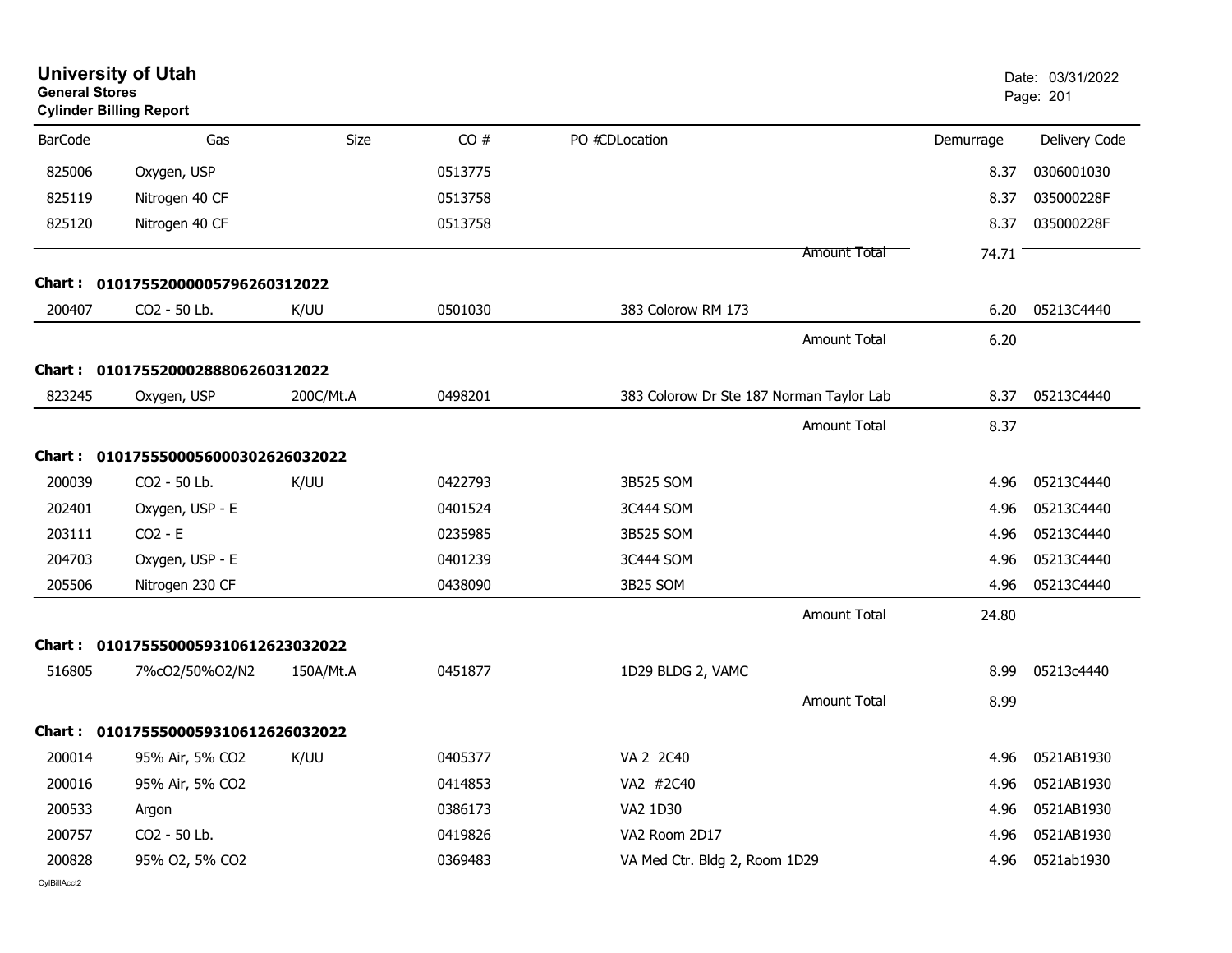| <b>General Stores</b> | <b>Cylinder Billing Report</b>      |      |         |                      |              | Page: 202 |               |  |
|-----------------------|-------------------------------------|------|---------|----------------------|--------------|-----------|---------------|--|
| <b>BarCode</b>        | Gas                                 | Size | CO#     | PO #CDLocation       |              | Demurrage | Delivery Code |  |
| 201318                | N2, Liquid LX45                     |      | 0518619 | VA BLDG 2 RM 1D30    |              | 1.60      | 05213C4440    |  |
| 202373                | Helium - UHP                        |      | 0366658 | VAMC 1D30            |              | 4.96      | 0521ab1930    |  |
| 202841                | N2, Liquid LX45                     |      | 0516785 | VA BLDG 2 RM 1D30    |              | 48.00     | 05213C4440    |  |
| 203610                | Nitrogen NF                         |      | 0464197 | VA BLDG 2 RM 1D29    |              | 4.96      | 05213C4440    |  |
| 204517                | 95% Air, 5% CO2                     |      | 0414853 | VA2 #2C40            |              | 4.96      | 0521AB1930    |  |
| 205364                | CO2 - 50 Lb.                        |      | 0419826 | VA2 Room 2D17        |              | 4.96      | 0521AB1930    |  |
| 808501                | 21% O2 In N2                        |      | 0339847 | 1D21 BLDG 2, VAMC    |              | 6.82      | 0521AB1930    |  |
| 808554                | 5%CO212%O2N2                        |      | 0340236 | 1D21 BLDG 2, VAMC    |              | 6.82      | 0521AB1930    |  |
| 809150                | 3%Co227%N2inO2                      |      | 0354931 | 1D29 BLDG 2, VAMC    |              | 6.82      | 0521AB1930    |  |
| 809277                | Nitrogen, 23 CF                     |      | 0359843 | VA 1D29 BLDG. 2      |              | 6.82      | 0521AB1930    |  |
| 809852                | 6%Co2,24%N2,O2                      |      | 0373957 | 1D29 BLDG 2, VAMC    |              | 6.82      | 0521ab1930    |  |
| 809876                | 16%024%CO2/N2                       |      | 0374561 | 1D29 BLDG 2, VAMC    |              | 6.51      | 0521ab1930    |  |
| 809877                | 16%024%CO2/N2                       |      | 0374561 | 1D29 BLDG 2, VAMC    |              | 6.51      | 0521ab1930    |  |
| 810932                | 5%CO212%O2N2                        |      | 0396951 | 1D29 BLDG 2, VAMC    |              | 6.82      | 0521AB1930    |  |
| 810933                | 5%CO212%O2N2                        |      | 0396951 | 1D29 BLDG 2, VAMC    |              | 6.82      | 0521AB1930    |  |
| 813929                | Oxygen, USP                         |      | 0432214 | 1D30, BLDG 2, VAMC   |              | 7.13      | 0521AB1930    |  |
| 813947                | Nitrogen NF                         |      | 0432214 | 1D30, BLDG 2, VAMC   |              | 7.13      | 0521AB1930    |  |
| 818648                | 5%CO212%O2N2                        |      | 0466059 | 1D29 BLDG 2, VAMC    |              | 8.37      | 05213c4440    |  |
| 818701                | 21% O2 In N2                        |      | 0466216 | 1D29 BLDG 2, VAMC    |              | 8.37      | 05213c4440    |  |
| 818765                | 5%CO212%O2N2                        |      | 0466611 | 1D29 BLDG 2, VAMC    |              | 8.37      | 05213c4440    |  |
|                       |                                     |      |         |                      | Amount Total | 194.37    |               |  |
|                       | Chart: 0101755500059315270626032022 |      |         |                      |              |           |               |  |
| 200497                | Oxygen, USP                         | K/UU | 0515789 | <b>558 BPRB</b>      |              | 6.20      | 05213C4440    |  |
| 201131                | Oxygen, USP                         |      | 0506744 | <b>558 BPRB</b>      |              | 6.20      | 05213C4440    |  |
| 202180                | 95% O2, 5% CO2                      |      | 0516769 | <b>558 BPRB</b>      |              | 6.20      | 05213C4440    |  |
| 203330                | Oxygen, USP                         |      | 0503224 | 383 Colorow Room 175 |              | 6.20      | 05213C4440    |  |
| 205552                | Nitrogen NF                         |      | 0505141 | <b>558 BPRB</b>      |              | 6.20      | 05213C4440    |  |
|                       |                                     |      |         |                      |              |           |               |  |

**University of Utah** Date: 03/31/2022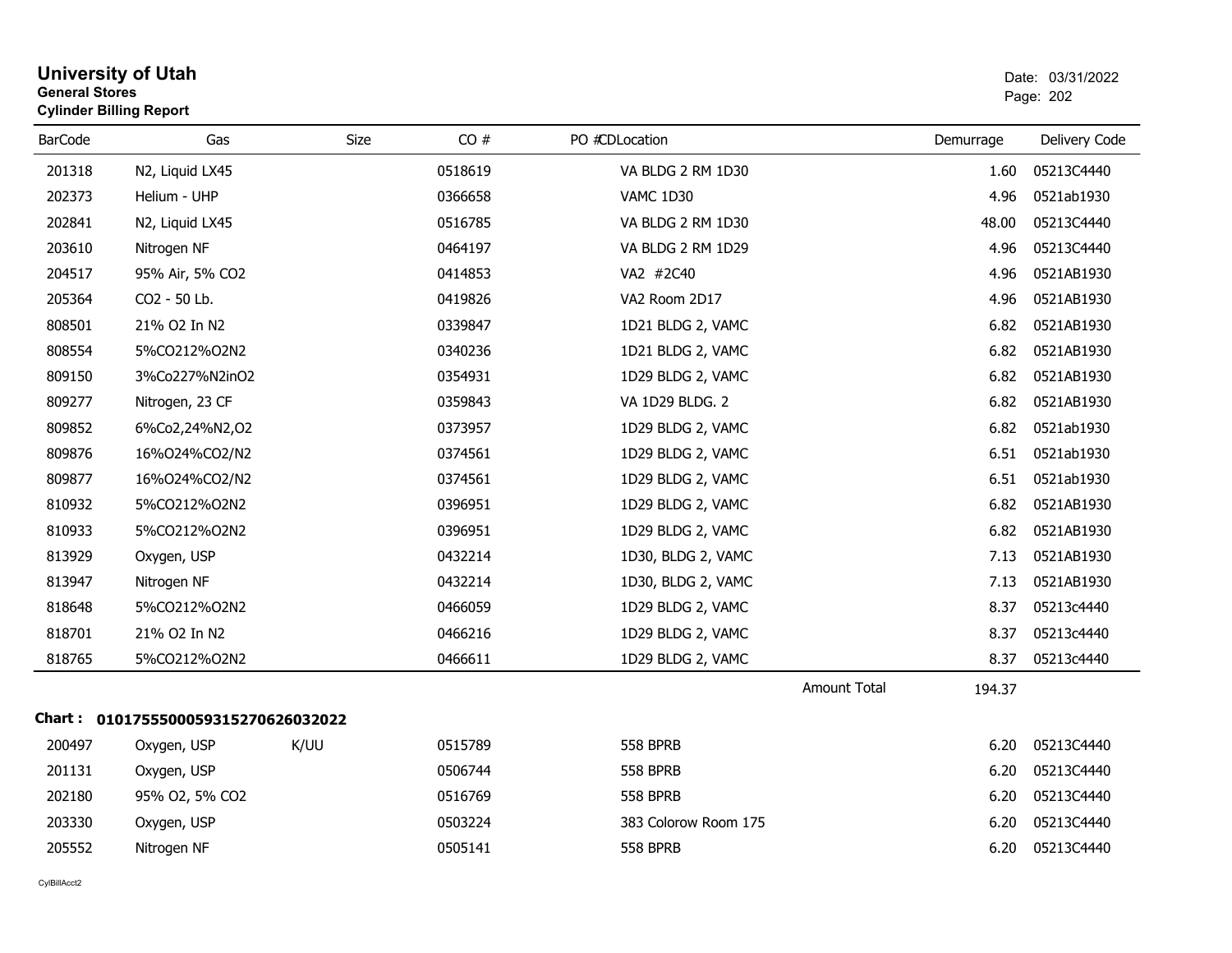| <b>General Stores</b> | <b>University of Utah</b><br><b>Cylinder Billing Report</b> |           |         |                                          |           | Date: 03/31/2022<br>Page: 203 |
|-----------------------|-------------------------------------------------------------|-----------|---------|------------------------------------------|-----------|-------------------------------|
| <b>BarCode</b>        | Gas                                                         | Size      | CO#     | PO #CDLocation                           | Demurrage | Delivery Code                 |
| 205579                | 95% O2, 5% CO2                                              |           | 0508899 | <b>558 BPRB</b>                          | 6.20      | 05213C4440                    |
| 821657                | Nitrogen NF                                                 |           | 0484672 | <b>558 BPRB</b>                          | 8.37      | 05213C4440                    |
| 823672                | CO2 - 50 Lb.                                                |           | 0503228 | 383 Colorow RM 173                       | 8.37      | 05213C4440                    |
| 823673                | CO2 - 50 Lb.                                                |           | 0503228 | 383 Colorow RM 173                       | 8.37      | 05213C4440                    |
| 825240                | Nitrogen NF                                                 |           | 0515789 | <b>558 BPRB</b>                          | 8.37      | 05213C4440                    |
|                       |                                                             |           |         | <b>Amount Total</b>                      | 70.68     |                               |
|                       | Chart: 0101755500059317000626032022                         |           |         |                                          |           |                               |
| 200325                | 95% O2, 5% CO2                                              | K/UU      | 0513120 | 383 Colorow Dr RM 163, Dudek Lab         | 6.20      | 05213C4440                    |
| 205583                | 95% O2, 5% CO2                                              |           | 0512591 | 383 COlorow Dr RM 160 Dudek Lab          | 6.20      | 05213C4440                    |
| 821759                | Oxygen, USP                                                 |           | 0486342 | 383 Colorw Dr Ste 187 Norman Taylor' Lab | 8.37      | 05213C4440                    |
| 824150                | Oxygen, USP                                                 |           | 0507241 | 383 Colorow Dr, room 183, Taylor Lab     | 8.37      | 05213C4440                    |
| 824404                | Oxygen, USP                                                 |           | 0509105 | 383 Colorow, RM 183- Taylor Lab          | 8.37      | 05213C4440                    |
| 824611                | Oxygen, USP                                                 |           | 0512399 | 383 COlorow Dr RM 183 Taylor Lab         | 8.37      | 05213C4440                    |
| 825104                | Nitrogen NF                                                 |           | 0513793 | 383 Colorow RM 160                       | 8.37      | 05213C4440                    |
|                       |                                                             |           |         | <b>Amount Total</b>                      | 54.25     |                               |
|                       | Chart: 01017556000168466260312022                           |           |         |                                          |           |                               |
| 202199                | 95% O2, 5% CO2                                              | K/UU      | 0465957 | 3C444 MC                                 | 6.20      | 05213C4440                    |
| 202846                | Nitrogen NF                                                 |           | 0489981 | 3C444 SOM                                | 6.20      | 05213C4440                    |
| 816321                | Nitrogen NF                                                 |           | 0450776 | 3C444 SOM                                | 7.13      | 05213C4440                    |
|                       |                                                             |           |         | <b>Amount Total</b>                      | 19.53     |                               |
|                       | Chart: 01017614913271206240012022                           |           |         |                                          |           |                               |
| 813447                | CO2 - 50 Lb.                                                | $50#$ dib | 0427587 | <b>BLDG 621</b>                          | 10.23     | 0624001000                    |
|                       |                                                             |           |         | <b>Amount Total</b>                      | 10.23     |                               |
|                       | Chart: 01017642000177696240212022                           |           |         |                                          |           |                               |
| 823302                | Nitrous Oxide                                               | 20#-MT.AI | 0498906 | 370 NINTH AVE #101 - AVENUE CLINICS      | 8.37      | 05212B2000                    |
|                       |                                                             |           |         | <b>Amount Total</b>                      | 8.37      |                               |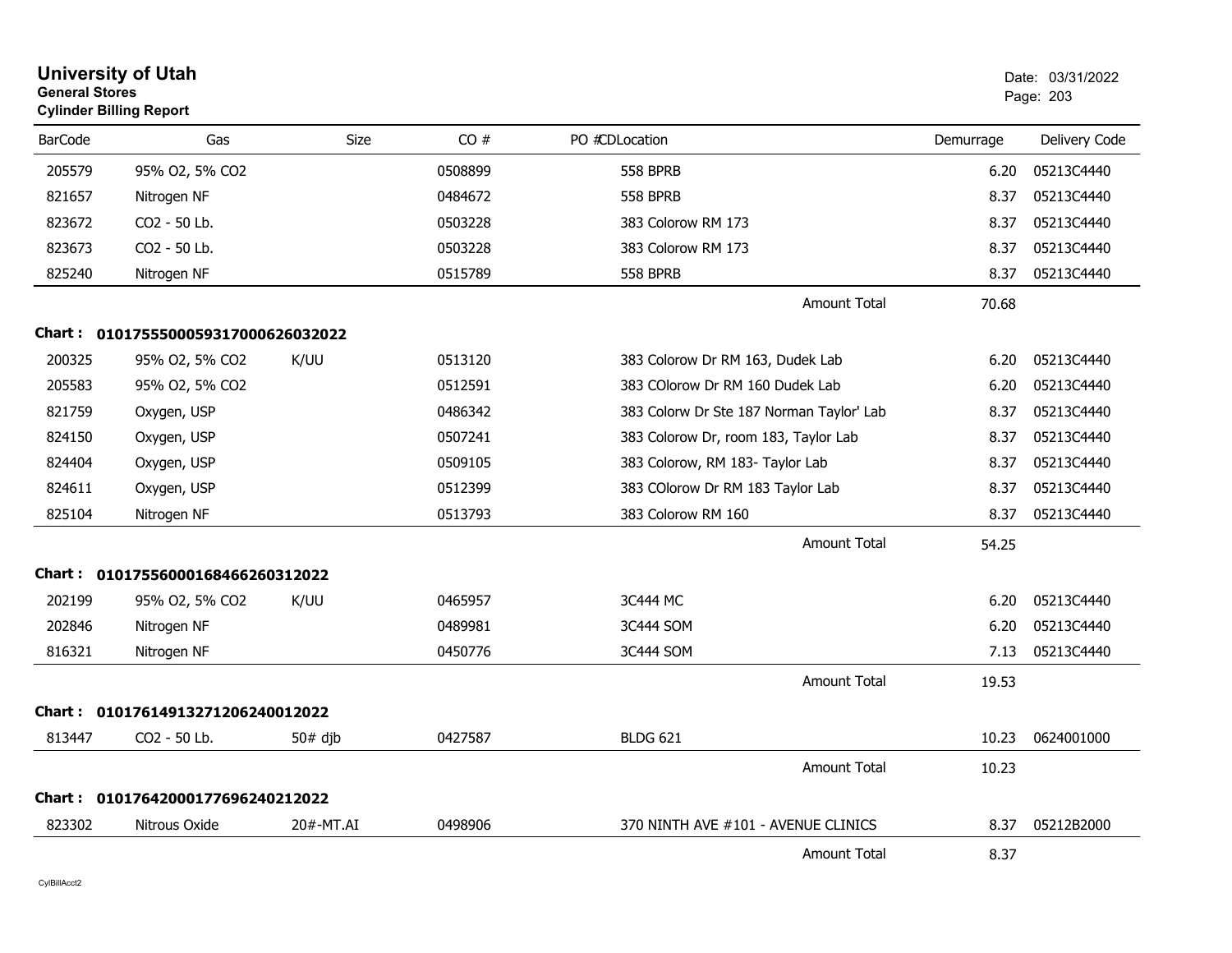| <b>General Stores</b> | <b>University of Utah</b><br><b>Cylinder Billing Report</b> |        |         |                           |                     |           | Date: 03/31/2022<br>Page: 204 |
|-----------------------|-------------------------------------------------------------|--------|---------|---------------------------|---------------------|-----------|-------------------------------|
| <b>BarCode</b>        | Gas                                                         | Size   | CO#     | PO #CDLocation            |                     | Demurrage | Delivery Code                 |
| <b>Chart :</b>        | 01017642000177696261212022                                  |        |         |                           |                     |           |                               |
| 203531                | Nitrous Oxide                                               | 20#/UU | 0462562 | 370 9TH AVE #101          |                     | 4.96      | 05212B2000                    |
|                       |                                                             |        |         |                           | Amount Total        | 4.96      |                               |
| Chart :               | 01018072000011876260312022                                  |        |         |                           |                     |           |                               |
| 201113                | CO2 - 50 Lb.                                                | K/UU   | 0507548 | 675 Arapeen Dr Rm 106     |                     | 6.20      | 0887002050                    |
| 203240                | Nitrogen 40 CF                                              |        | 0507358 | 675 Arapeen Dr Rm 106     |                     | 6.20      | 0887002050                    |
|                       |                                                             |        |         |                           | Amount Total        | 12.40     |                               |
| Chart :               | 01018072000011876261312022                                  |        |         |                           |                     |           |                               |
| 201018                | CO2 - 50 Lb.                                                | K/UU   | 0515989 | 675 Arapeen Dr RM 106     |                     | 6.20      | 0887002050                    |
|                       |                                                             |        |         |                           | Amount Total        | 6.20      |                               |
| <b>Chart :</b>        | 01018292000280496260012022                                  |        |         |                           |                     |           |                               |
| 200349                | Hydrogen                                                    | K/UU   | 0510884 | 621 WIntrobe              |                     | 6.20      | 05215C3300                    |
| 202110                | Argon                                                       |        | 0513502 | 621 Wintrobe              |                     | 6.20      | 05215C1240                    |
| 204667                | Helium - UHP                                                |        | 0476389 | 2400 EIHG                 |                     | 6.20      | 0533021000                    |
| 823892                | Lq Argon                                                    |        | 0518574 | 2400 EIHG                 |                     | 2.00      | 0533021000                    |
| 825413                | Co2 Liquid-55                                               |        | 0516732 | 2400 EIHG                 |                     | 60.00     | 0533021000                    |
|                       |                                                             |        |         |                           | <b>Amount Total</b> | 80.60     |                               |
|                       | Chart: 01018302000280726240012022                           |        |         |                           |                     |           |                               |
| 205910                | Oxygen, USP                                                 | K/UU   | 0512691 | 2830 S REDWOOD RD SUITE C |                     | 6.20      | 0489006600                    |
| 824406                | Oxygen, USP                                                 |        | 0512691 | 2830 S REDWOOD RD SUITE C |                     | 8.37      | 0489006600                    |
|                       |                                                             |        |         |                           | Amount Total        | 14.57     |                               |
| Chart : _             | 0101868500059317140626002022                                |        |         |                           |                     |           |                               |
| 201056                | Nitrogen 230 CF                                             | K/UU   | 0482216 | 1207 SMBB Loading Dock    |                     | 6.20      | 0523000000                    |
| 202249                | Oxygen, USP - E                                             |        | 0482216 | 1207 SMBB Loading Dock    |                     | 6.20      | 0523000000                    |
| 202410                | Oxygen, USP - E                                             |        | 0488313 | Building 151 room 1502.   |                     | 6.20      | 0523000000                    |
| 202413                | Oxygen, USP - E                                             |        | 0488313 | Building 151 room 1502.   |                     | 6.20      | 0523000000                    |
|                       |                                                             |        |         |                           |                     |           |                               |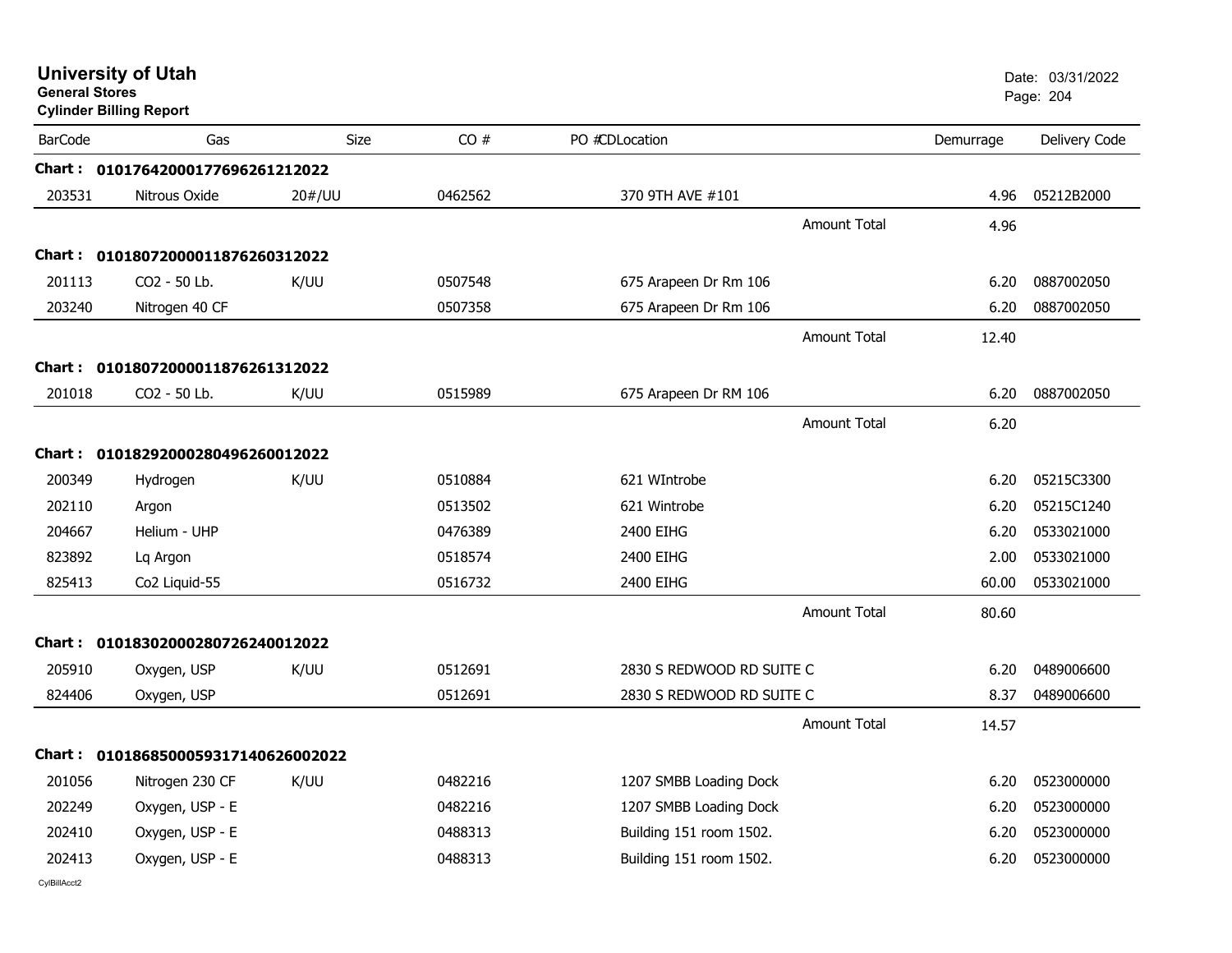### **University of Utah** Date: 03/31/2022 **General Stores**entry of the contract of the contract of the contract of the contract of the contract of the contract of the contract of the contract of the contract of the contract of the contract of the contract of the contract of the c **Cylinder Billing Report**

| <b>BarCode</b> | Gas                                 | Size | CO#     | PO #CDLocation                 | Demurrage | Delivery Code |
|----------------|-------------------------------------|------|---------|--------------------------------|-----------|---------------|
| 203157         | Oxygen, USP - E                     |      | 0488313 | Building 151 room 1502.        | 6.20      | 0523000000    |
| 203403         | Nitrogen 40 CF                      |      | 0497164 | BLDG 151 Vivarium Loading Dock | 6.20      | 0523000000    |
| 204328         | Oxygen, USP - E                     |      | 0488313 | Building 151 room 1502.        | 6.20      | 0523000000    |
| 204749         | Oxygen, USP - E                     |      | 0482216 | 1207 SMBB Loading Dock         | 6.20      | 0523000000    |
| 205323         | Oxygen, USP - E                     |      | 0488313 | Building 151 room 1502.        | 6.20      | 0523000000    |
| 205336         | Oxygen, USP - E                     |      | 0488313 | Building 151 room 1502.        | 6.20      | 0523000000    |
| 205384         | Oxygen, USP - E                     |      | 0488313 | Building 151 room 1502.        | 6.20      | 0523000000    |
| 205877         | Oxygen, USP - E                     |      | 0488313 | Building 151 room 1502.        | 6.20      | 0523000000    |
| 821349         | Oxygen, USP - E                     |      | 0488313 | Building 151 room 1502.        | 8.37      | 0523000000    |
| 822924         | Oxygen, USP                         |      | 0497164 | BLDG 151 Vivarium Loading Dock | 8.37      | 0523000000    |
| 822929         | Oxygen, USP                         |      | 0497164 | BLDG 151 Vivarium Loading Dock | 8.37      | 0523000000    |
| 823267         | Nitrogen 40 CF                      |      | 0498342 | <b>SMBB Dock</b>               | 8.37      | 0523000000    |
| 823268         | Nitrogen 40 CF                      |      | 0498342 | SMBB Dock                      | 8.37      | 0523000000    |
| 823269         | Nitrogen 40 CF                      |      | 0498342 | <b>SMBB Dock</b>               | 8.37      | 0523000000    |
| 824616         | Oxygen, USP                         |      | 0511815 | BLDG 151 Loading Dock          | 8.37      | 0523000000    |
| 824618         | Oxygen, USP                         |      | 0511815 | BLDG 151 Loading Dock          | 8.37      | 0523000000    |
| 824621         | Oxygen, USP                         |      | 0511815 | BLDG 151 Loading Dock          | 8.37      | 0523000000    |
| 824622         | Oxygen, USP                         |      | 0511815 | BLDG 151 Loading Dock          | 8.37      | 0523000000    |
|                |                                     |      |         | <b>Amount Total</b>            | 158.10    |               |
|                | Chart: 0101868500059317770626002022 |      |         |                                |           |               |
| 202088         | Nitrogen 230 CF                     | K/UU | 0472872 | <b>SMBB</b>                    | 6.20      | 0523000000    |
| 205840         | Oxygen, USP                         |      | 0478144 | Bldg 151 Rm 1207               | 6.20      | 0523000000    |
|                |                                     |      |         | <b>Amount Total</b>            | 12.40     |               |
|                | Chart: 01018686000113996260012022   |      |         |                                |           |               |
| 202333         | Nitrous Oxide                       | K/UU | 0456686 | 1207 SMBB                      | 4.96      | 0523000000    |
| 205572         | Nitrous Oxide                       |      | 0459068 | 1207 SMBB                      | 4.96      | 0523000000    |
|                |                                     |      |         |                                |           |               |

Amount Total9.92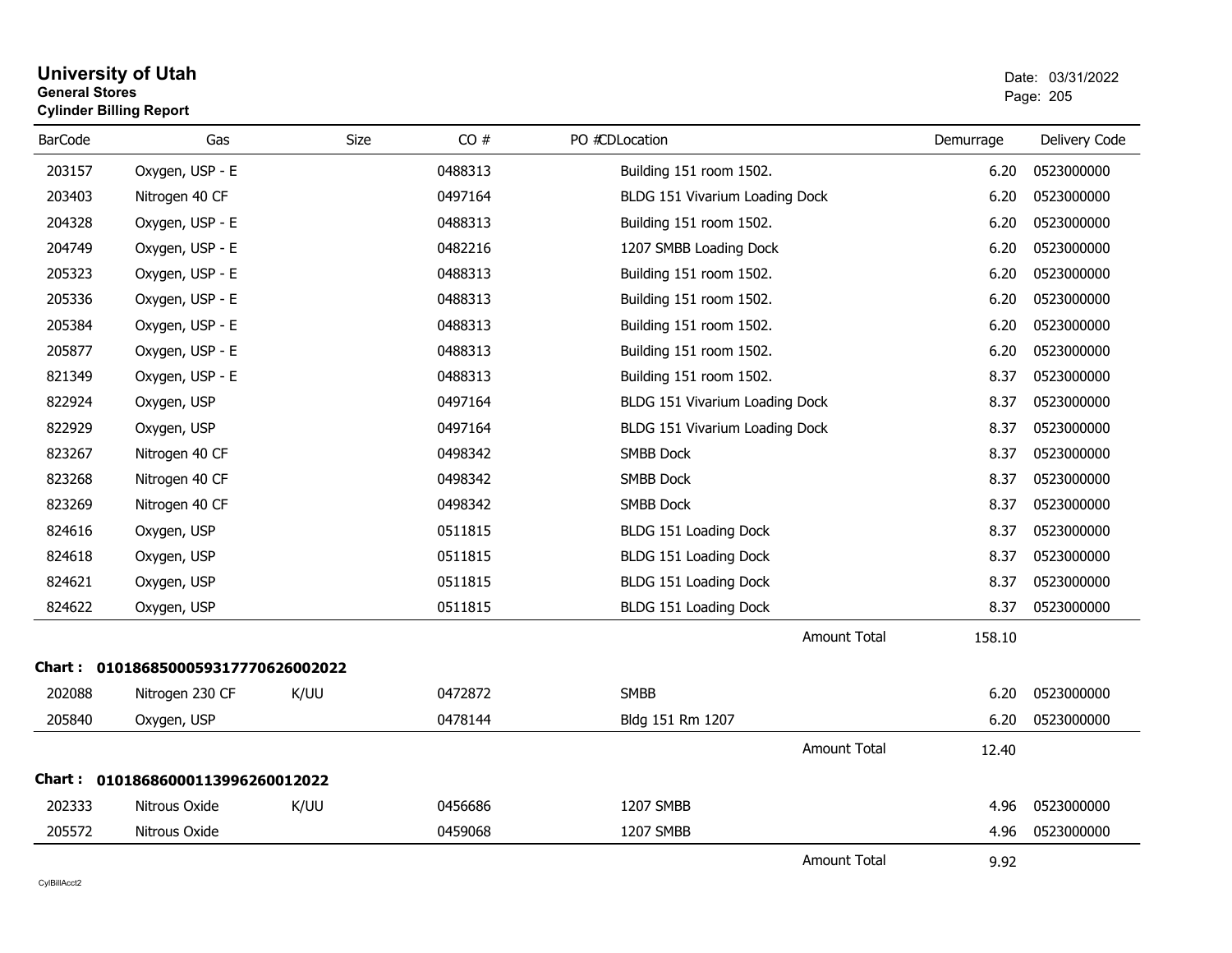|                | <b>University of Utah</b><br><b>General Stores</b><br><b>Cylinder Billing Report</b> |      |         | Date: 03/31/2022<br>Page: 206 |                     |           |               |
|----------------|--------------------------------------------------------------------------------------|------|---------|-------------------------------|---------------------|-----------|---------------|
| <b>BarCode</b> | Gas                                                                                  | Size | CO#     | PO #CDLocation                |                     | Demurrage | Delivery Code |
|                | Chart: 01018696000164806260012022                                                    |      |         |                               |                     |           |               |
| 201425         | CO <sub>2</sub> - 50 Lb.                                                             | K/UU | 0505904 | S6881 Moran Eye Ctr           |                     | 6.20      | 0523000000    |
| 201561         | CO2 - 50 Lb.                                                                         |      | 0505904 | S6881 Moran Eye Ctr           |                     | 6.20      | 0523000000    |
| 201923         | CO <sub>2</sub> - 50 Lb.                                                             |      | 0505904 | S6881 Moran Eye Ctr           |                     | 6.20      | 0523000000    |
| 205652         | CO2 - 50 Lb.                                                                         |      | 0505904 | S6881 Moran Eye Ctr           |                     | 6.20      | 0523000000    |
|                |                                                                                      |      |         |                               | <b>Amount Total</b> | 24.80     |               |
|                | Chart: 0101870500059304734626002022                                                  |      |         |                               |                     |           |               |
| 200341         | Oxygen, USP                                                                          | K/UU | 0505158 | A0680 Moran Eye Ctr           |                     | 6.20      | 0523000000    |
| 200504         | Nitrogen 230 CF                                                                      |      | 0513838 | S4620 Moran Eye Ctr           |                     | 6.20      | 0523000000    |
| 200890         | Nitrogen 230 CF                                                                      |      | 0513838 | S4620 Moran Eye Ctr           |                     | 6.20      | 0523000000    |
| 200917         | Helium - UHP                                                                         |      | 0518229 | S4620 Moran                   |                     | 1.80      | 0523000000    |
| 201211         | Helium - UHP                                                                         |      | 0505242 | S4620 Moran                   |                     | 4.40      | 0523000000    |
| 201252         | Nitrogen 230 CF                                                                      |      | 0485632 | S4620 Moran Eye Ctr           |                     | 6.20      | 0523000000    |
| 201599         | Nitrogen 230 CF                                                                      |      | 0513353 | S4620 Moran                   |                     | 6.20      | 0523000000    |
| 201806         | CO <sub>2</sub> - 50 Lb.                                                             |      | 0482989 | S4620 Moran Eye Center        |                     | 6.20      | 0523000000    |
| 203335         | Nitrogen 230 CF                                                                      |      | 0513838 | S4620 Moran Eye Ctr           |                     | 6.20      | 0523000000    |
| 204691         | Oxygen, USP - E                                                                      |      | 0479600 | S4620 Moran Eye Center        |                     | 6.20      | 0523000000    |
| 205386         | Oxygen, USP - E                                                                      |      | 0479600 | S4620 Moran Eye Center        |                     | 6.20      | 0523000000    |
| 205619         | Oxygen, USP                                                                          |      | 0517239 | A0680 Moran Eye Ctr           |                     | 6.20      | 0523000000    |
| 205757         | Argon - UHP                                                                          |      | 0439839 | S4620E MORAN                  |                     | 4.96      | 0523000000    |
| 824384         | Helium - UHP                                                                         |      | 0510673 | S4620 Moran Eye Ctr           |                     | 8.37      | 0523000000    |
|                |                                                                                      |      |         |                               | <b>Amount Total</b> | 81.53     |               |
|                | Chart: 0101872500059308623626002022                                                  |      |         |                               |                     |           |               |
| 205834         | Oxygen, USP                                                                          | K/UU | 0505492 | A0160 Moran Eye Ctr           |                     | 0.60      | 0523000000    |
| 205911         | Oxygen, USP                                                                          |      | 0505492 | A0160 Moran Eye Ctr           |                     | 0.60      | 0523000000    |
|                |                                                                                      |      |         |                               | <b>Amount Total</b> | 1.20      |               |

### **Chart : 0101872500059308633626002022**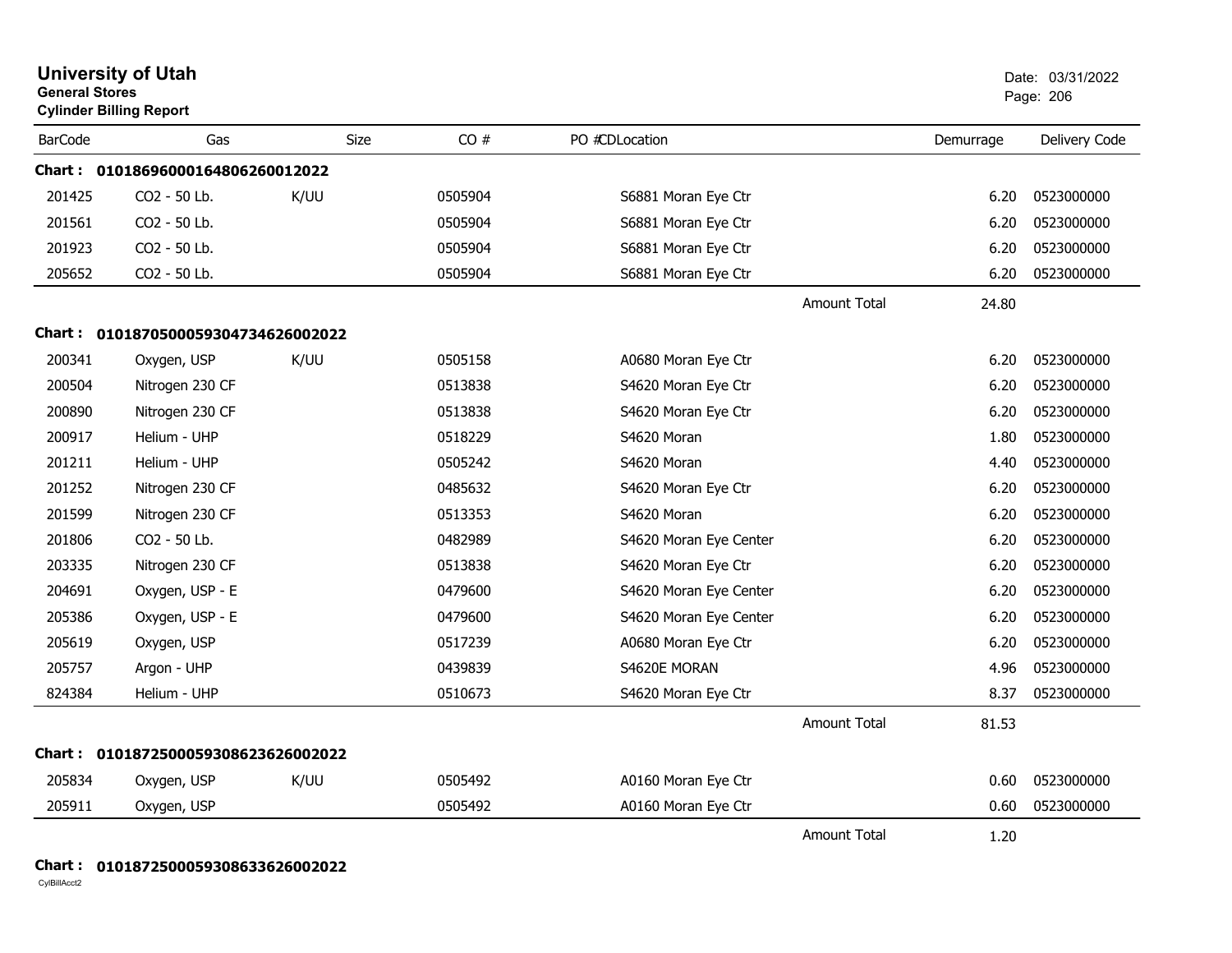### **University of Utah** Date: 03/31/2022 **General Stores**s and the contract of the contract of the contract of the contract of the contract of the contract of the contract of the contract of the contract of the contract of the contract of the contract of the contract of the cont **Cylinder Billing Report**

| <b>BarCode</b>         | Gas             | Size | CO#     | PO #CDLocation      | Demurrage | Delivery Code |
|------------------------|-----------------|------|---------|---------------------|-----------|---------------|
| 200054                 | Nitrogen 230 CF | K/UU | 0511000 | A0160 Moran Eye Ctr | 1.80      | 0523000000    |
| 200055                 | Nitrogen 230 CF |      | 0517847 | A0160 Moran Eye CTr | 3.40      | 0523000000    |
| 200313                 | Nitrogen 230 CF |      | 0516574 | A0160 Moran Eye Ctr | 2.80      | 0523000000    |
| 200343                 | Nitrogen 230 CF |      | 0517847 | A0160 Moran Eye CTr | 3.40      | 0523000000    |
| 200388                 | Nitrogen 230 CF |      | 0517847 | A0160 Moran Eye CTr | 3.40      | 0523000000    |
| 200426                 | Oxygen, USP     |      | 0516574 | A0160 Moran Eye Ctr | 1.80      | 0523000000    |
| 200495                 | Nitrogen 230 CF |      | 0518207 | A0160 Moran Eye Ctr | 1.80      | 0523000000    |
| 200570                 | Nitrogen 230 CF |      | 0517847 | A0160 Moran Eye CTr | 3.40      | 0523000000    |
| 200669                 | Nitrogen 230 CF |      | 0517847 | A0160 Moran Eye CTr | 3.40      | 0523000000    |
| 200714                 | Nitrogen 230 CF |      | 0517503 | A0160 Moran         | 1.40      | 0523000000    |
| 200714                 | Nitrogen 230 CF |      | 0518207 | A0160 Moran Eye Ctr | 1.80      | 0523000000    |
| 200715                 | Nitrogen 230 CF |      | 0516574 | A0160 Moran Eye Ctr | 2.80      | 0523000000    |
| 200760                 | Oxygen, USP     |      | 0515936 | A0160 Moran Eye Ctr | 0.60      | 0523000000    |
| 200813                 | Nitrogen 230 CF |      | 0517847 | A0160 Moran Eye CTr | 3.40      | 0523000000    |
| 200815                 | Nitrogen 230 CF |      | 0517624 | A0160 Moran         | 4.40      | 0523000000    |
| 200924                 | Nitrogen 230 CF |      | 0517503 | A0160 Moran         | 1.40      | 0523000000    |
| 200927                 | Nitrogen 230 CF |      | 0517624 | A0160 Moran         | 4.40      | 0523000000    |
| 201135                 | Oxygen, USP     |      | 0517847 | A0160 Moran Eye CTr | 1.60      | 0523000000    |
| 201138                 | Oxygen, USP     |      | 0517270 | A0160 Moran Eye Ctr | 2.20      | 0523000000    |
| 201313                 | Nitrogen 230 CF |      | 0516826 | A0160 Moran Eye Ctr | 4.40      | 0523000000    |
| 201603                 | Nitrogen 230 CF |      | 0516574 | A0160 Moran Eye Ctr | 2.80      | 0523000000    |
| 201681                 | Oxygen, USP     |      | 0517503 | A0160 Moran         | 0.40      | 0523000000    |
| 201699                 | Nitrogen 230 CF |      | 0511000 | A0160 Moran Eye Ctr | 1.80      | 0523000000    |
| 201982                 | Oxygen, USP     |      | 0517847 | A0160 Moran Eye CTr | 1.60      | 0523000000    |
| 202060                 | Oxygen, USP     |      | 0462799 | S5631 MEC           | 4.96      | 0523000000    |
| 202071                 | Nitrogen 230 CF |      | 0503193 | A0160 Moran Eye Ctr | 6.20      | 0523000000    |
| 202085                 | Oxygen, USP     |      | 0511000 | A0160 Moran Eye Ctr | 6.20      | 0523000000    |
| 202091<br>CvIBillAcct2 | Oxygen, USP     |      | 0516574 | A0160 Moran Eye Ctr | 1.80      | 0523000000    |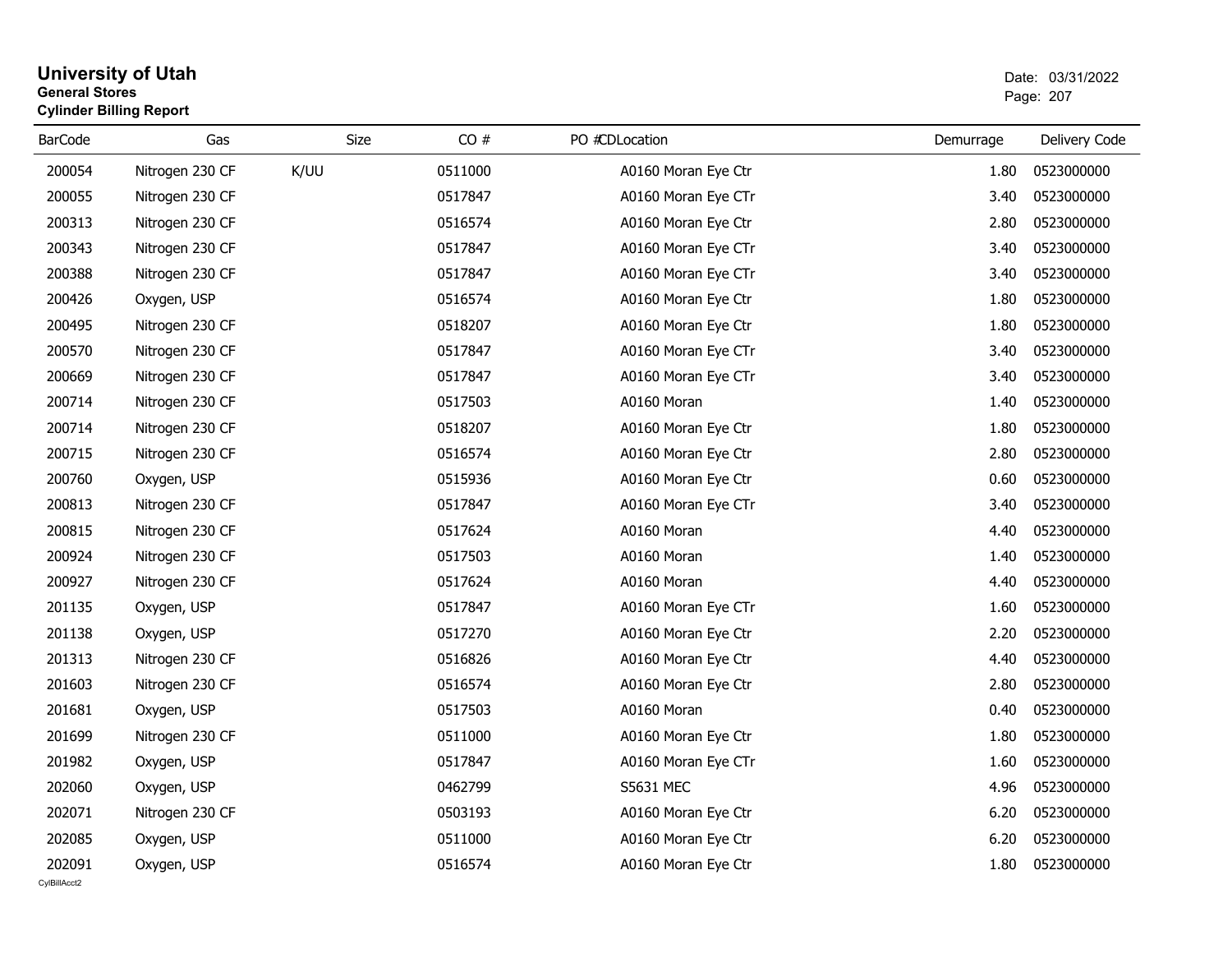### **University of Utah** Date: 03/31/2022 **General Stores**entry of the contract of the contract of the contract of the contract of the contract of the contract of the contract of the contract of the contract of the contract of the contract of the contract of the contract of the c **Cylinder Billing Report**

| <b>BarCode</b> | Gas             | Size | CO#     | PO #CDLocation |                                 | Demurrage | Delivery Code |
|----------------|-----------------|------|---------|----------------|---------------------------------|-----------|---------------|
| 202186         | Oxygen, USP     |      | 0518207 |                | A0160 Moran Eye Ctr             | 1.80      | 0523000000    |
| 202271         | Oxygen, USP     |      | 0518207 |                | A0160 Moran Eye Ctr             | 1.80      | 0523000000    |
| 202506         | CO2 - 50 Lb.    |      | 0435057 |                | S5631 MORAN                     | 4.96      | 0523000000    |
| 202929         | Nitrogen 230 CF |      | 0516574 |                | A0160 Moran Eye Ctr             | 2.80      | 0523000000    |
| 203010         | Oxygen, USP     |      | 0516826 |                | A0160 Moran Eye Ctr             | 1.80      | 0523000000    |
| 203036         | Oxygen, USP     |      | 0517270 |                | A0160 Moran Eye Ctr             | 2.20      | 0523000000    |
| 203043         | Oxygen, USP     |      | 0517624 |                | A0160 Moran                     | 2.60      | 0523000000    |
| 203167         | Nitrogen 230 CF |      | 0503193 |                | A0160 Moran Eye Ctr             | 6.20      | 0523000000    |
| 203315         | CO2 - 50 Lb.    |      | 0509940 |                | S5631 Moran                     | 6.20      | 0523000000    |
| 203323         | Oxygen, USP     |      | 0517624 |                | A0160 Moran                     | 2.60      | 0523000000    |
| 203327         | Oxygen, USP     |      | 0517847 |                | A0160 Moran Eye CTr             | 3.20      | 0523000000    |
| 203369         | Oxygen, USP - E |      | 0518207 |                | A0160 Moran Eye Ctr             | 1.80      | 0523000000    |
| 204552         | Nitrogen 230 CF |      | 0516826 |                | A0160 Moran Eye Ctr             | 4.40      | 0523000000    |
| 204592         | CO2 - 50 Lb.    |      | 0419090 |                | S5631- 65 N medical Drive       | 4.96      | 0523000000    |
| 204713         | Oxygen, USP     |      | 0517270 |                | A0160 Moran Eye Ctr             | 2.20      | 0523000000    |
| 204713         | Oxygen, USP     |      | 0518207 |                | A0160 Moran Eye Ctr             | 1.80      | 0523000000    |
| 205328         | Oxygen, USP - E |      | 0517270 |                | A0160 Moran Eye Ctr             | 3.80      | 0523000000    |
| 205615         | Oxygen, USP     |      | 0517503 |                | A0160 Moran                     | 0.40      | 0523000000    |
| 205620         | Oxygen, USP     |      | 0516826 |                | A0160 Moran Eye Ctr             | 1.80      | 0523000000    |
| 205625         | Oxygen, USP     |      | 0511000 |                | A0160 Moran Eye Ctr             | 6.20      | 0523000000    |
| 205629         | Oxygen, USP     |      | 0517270 |                | A0160 Moran Eye Ctr             | 2.20      | 0523000000    |
| 205629         | Oxygen, USP     |      | 0518207 |                | A0160 Moran Eye Ctr             | 1.80      | 0523000000    |
| 205752         | Oxygen, USP     |      | 0515936 |                | A0160 Moran Eye Ctr             | 0.60      | 0523000000    |
| 205834         | Oxygen, USP     |      | 0517847 |                | A0160 Moran Eye CTr             | 3.20      | 0523000000    |
| 205836         | Oxygen, USP     |      | 0480588 |                | 65 N Mario Capecchi Dr Rm A0160 | 6.20      | 0523000000    |
| 815406         | 50% O2 50% CO2  |      | 0442128 |                | A0160 MORAN                     | 7.13      | 0523000000    |
| 818074         | 10%O2/N2        |      | 0462659 |                | A0160 MORAN                     | 8.37      | 0523000000    |
| 819899         | Nitrogen 230 CF |      | 0474524 |                | A0160 Moran                     | 8.37      | 0523000000    |
| CvIBillAcct2   |                 |      |         |                |                                 |           |               |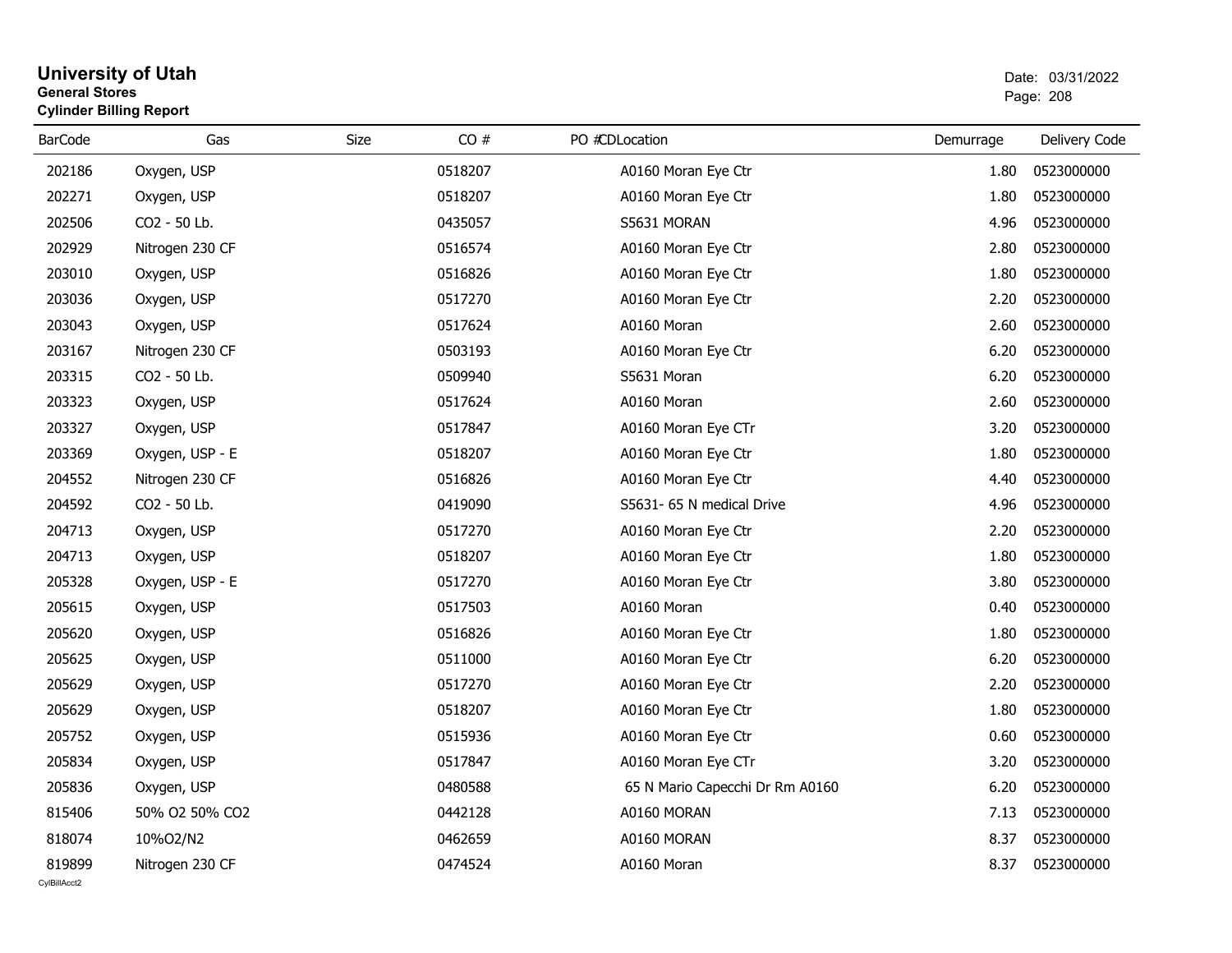| General Stores | <b>Cylinder Billing Report</b>      |      | Page: 209 |                                 |           |               |
|----------------|-------------------------------------|------|-----------|---------------------------------|-----------|---------------|
| <b>BarCode</b> | Gas                                 | Size | CO#       | PO #CDLocation                  | Demurrage | Delivery Code |
| 820083         | CO2 - 50 Lb.                        |      | 0476115   | S5631 Moran                     | 8.37      | 0523000000    |
| 820672         | 95% Air, 5% CO2                     |      | 0494372   | S5631 Moran eye CTr             | 10.23     | 0523000000    |
| 820927         | Oxygen, USP                         |      | 0480588   | 65 N Mario Capecchi Dr Rm A0160 | 8.37      | 0523000000    |
| 824650         | CO2 - 50 Lb.                        |      | 0511347   | S5631 Moran Eye Ctr             | 8.37      | 0523000000    |
| 824653         | CO2 - 50 Lb.                        |      | 0511347   | S5631 Moran Eye Ctr             | 8.37      | 0523000000    |
| 825372         | Oxygen, USP - E                     |      | 0516574   | A0160 Moran Eye Ctr             | 1.89      | 0523000000    |
| 825380         | Oxygen, USP - E                     |      | 0516574   | A0160 Moran Eye Ctr             | 0.81      | 0523000000    |
| 825386         | Oxygen, USP - E                     |      | 0517503   | A0160 Moran                     | 4.05      | 0523000000    |
| 825630         | Oxygen, USP                         |      | 0518572   | A0160 Moran Eye Ctr             | 0.27      | 0523000000    |
| 825631         | Oxygen, USP                         |      | 0518572   | A0160 Moran Eye Ctr             | 0.27      | 0523000000    |
| 825632         | Oxygen, USP                         |      | 0518572   | A0160 Moran Eye Ctr             | 0.27      | 0523000000    |
| 825633         | Oxygen, USP                         |      | 0518572   | A0160 Moran Eye Ctr             | 0.27      | 0523000000    |
|                |                                     |      |           | <b>Amount Total</b>             | 232.29    |               |
|                | Chart: 0101873500059317780626002022 |      |           |                                 |           |               |
| 200069         | 95% O2, 5% CO2                      | K/UU | 0488490   | S4140A MORAN                    | 6.20      | 0523000000    |
| 200363         | CO2 - 50 Lb.                        |      | 0481597   | 4140A MORAN                     | 6.20      | 0523000000    |
| 200424         | Oxygen, USP                         |      | 0391857   | 4140 MORAN                      | 4.96      | 0523000000    |
| 200441         | CO2 - 50 Lb.                        |      | 0272829   | S4140 NEW MORAN                 | 4.96      | 0533032900    |
| 200474         | CO2 - 50 Lb.                        |      | 0481596   | S4639 MORAN                     | 6.20      | 0523000000    |
| 200493         | CO2 - 50 Lb.                        |      | 0503591   | S4639 MORAN                     | 0.60      | 0523000000    |
| 200524         | CO2 - 50 Lb.                        |      | 0509568   | S4639 MORAN                     | 6.20      | 0523000000    |
| 200600         | 95% O2, 5% CO2                      |      | 0517281   | 4140A MORAN                     | 5.60      | 0523000000    |
| 200893         | 95% O2, 5% CO2                      |      | 0488490   | S4140A MORAN                    | 6.20      | 0523000000    |
| 200956         | 95% O2, 5% CO2                      |      | 0432561   | S4041 Moran                     | 4.96      | 0523000000    |
| 201257         | Nitrogen 230 CF                     |      | 0473419   | 65 Medical Dr Rm S4148          | 6.20      | 0523000000    |
| 201880         | 95% O2, 5% CO2                      |      | 0506521   | S4140A MORAN                    | 6.20      | 0523000000    |
| 202020         | CO2 - 50 Lb.                        |      | 0481597   | 4140A MORAN                     | 6.20      | 0523000000    |
|                |                                     |      |           |                                 |           |               |

**University of Utah** Date: 03/31/2022

# **General Stores**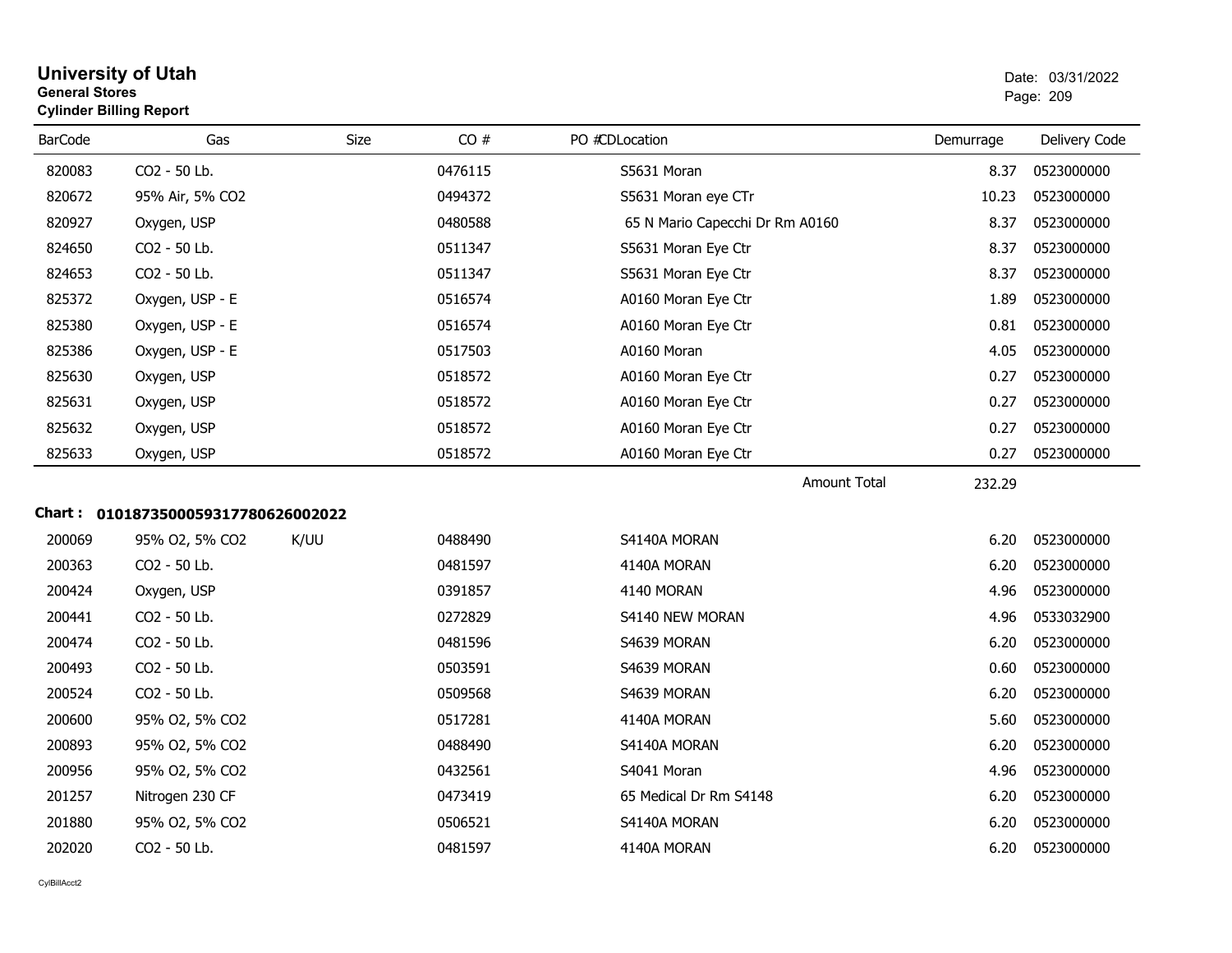| <b>General Stores</b> | <b>University of Utah</b><br><b>Cylinder Billing Report</b> |      |         |                               |                     |           | Date: 03/31/2022<br>Page: 210 |
|-----------------------|-------------------------------------------------------------|------|---------|-------------------------------|---------------------|-----------|-------------------------------|
| <b>BarCode</b>        | Gas                                                         | Size | CO#     | PO #CDLocation                |                     | Demurrage | Delivery Code                 |
| 202027                | 95% O2, 5% CO2                                              |      | 0455777 | <b>S4180 MEC</b>              |                     | 4.96      | 0523000000                    |
| 202028                | 95% O2, 5% CO2                                              |      | 0506521 | S4140A MORAN                  |                     | 0.60      | 0523000000                    |
| 202200                | 95% O2, 5% CO2                                              |      | 0501901 | S4140A MORAN                  |                     | 6.20      | 0523000000                    |
| 203827                | 95% O2, 5% CO2                                              |      | 0455778 | <b>S4625 MEC</b>              |                     | 0.48      | 0523000000                    |
| 203882                | CO <sub>2</sub> - 50 Lb.                                    |      | 0517280 | S4639 MORAN                   |                     | 5.60      | 0523000000                    |
| 203977                | CO2 - 50 Lb.                                                |      | 0517280 | S4639 MORAN                   |                     | 5.60      | 0523000000                    |
| 205584                | 95% O2, 5% CO2                                              |      | 0517281 | 4140A MORAN                   |                     | 5.60      | 0523000000                    |
| 825027                | CO2 - 50 Lb.                                                |      | 0513580 | S4639 Moran                   |                     | 0.81      | 0523000000                    |
| 825031                | CO2 - 50 Lb.                                                |      | 0513580 | S4639 Moran                   |                     | 8.37      | 0523000000                    |
|                       |                                                             |      |         |                               | <b>Amount Total</b> | 108.90    |                               |
|                       | Chart: 0101874500059008722626002022                         |      |         |                               |                     |           |                               |
| 201166                | Nitrogen 230 CF                                             | K/UU | 0514388 | S3861 Moran Eye Ctr Jones Lab |                     | 6.20      | 0523000000                    |
| 201261                | Nitrogen 230 CF                                             |      | 0514388 | S3861 Moran Eye Ctr Jones Lab |                     | 6.20      | 0523000000                    |
|                       |                                                             |      |         |                               | <b>Amount Total</b> | 12.40     |                               |
|                       | Chart: 0101874500059313730626002022                         |      |         |                               |                     |           |                               |
| 201049                | Nitrogen 230 CF                                             | K/UU | 0444373 | S3881 MORAN                   |                     | 4.96      | 0523000000                    |
| 818790                | Nitrogen 230 CF                                             |      | 0467754 | S3881 Moran                   |                     | 8.37      | 0523000000                    |
|                       |                                                             |      |         |                               | <b>Amount Total</b> | 13.33     |                               |
|                       | Chart: 0101874500059313730626032022                         |      |         |                               |                     |           |                               |
| 201278                | Nitrogen 230 CF                                             | K/UU | 0412076 | S3881 MORAN                   |                     | 4.96      | 0523000000                    |
|                       |                                                             |      |         |                               | <b>Amount Total</b> | 4.96      |                               |
|                       | Chart: 0101874500059315570626002022                         |      |         |                               |                     |           |                               |
| 200566                | Nitrogen 230 CF                                             | K/UU | 0503406 | S3881 Moran Eye Ctr           |                     | 6.20      | 0523000000                    |
| 200621                | Nitrogen 230 CF                                             |      | 0506302 | 3861S MORAN                   |                     | 6.20      | 0523000000                    |
| 200681                | 95% O2, 5% CO2                                              |      | 0379529 | S3881 MORAN                   |                     | 4.96      | 0523000000                    |
| 201775                | Nitrogen 230 CF                                             |      | 0377230 | Moran S3881                   |                     | 4.96      | 0523000000                    |
|                       |                                                             |      |         |                               |                     |           |                               |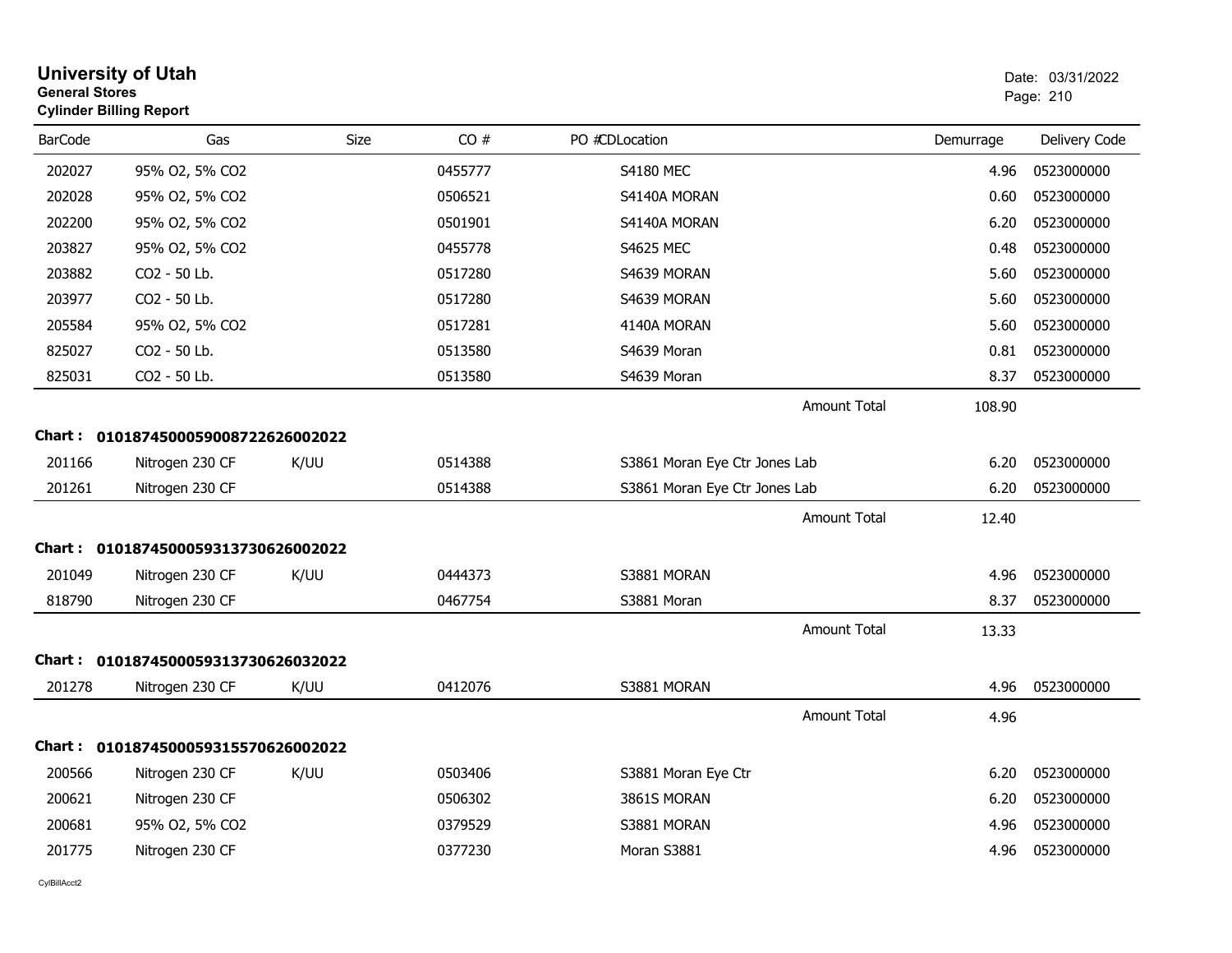|                | <b>University of Utah</b><br><b>General Stores</b><br><b>Cylinder Billing Report</b> |           |         |                     |                     |           | Date: 03/31/2022<br>Page: 211 |  |
|----------------|--------------------------------------------------------------------------------------|-----------|---------|---------------------|---------------------|-----------|-------------------------------|--|
| <b>BarCode</b> | Gas                                                                                  | Size      | CO#     | PO #CDLocation      |                     | Demurrage | Delivery Code                 |  |
| 202086         | 95% O2, 5% CO2                                                                       |           | 0425023 | S3881 MORAN         |                     | 4.96      | 0523000000                    |  |
| 821973         | Nitrogen, UHP                                                                        |           | 0489917 | S3688 Moran Eye Ctr |                     | 8.37      | 0523000000                    |  |
|                |                                                                                      |           |         |                     | Amount Total        | 35.65     |                               |  |
|                | Chart: 0101875500059204510665032022                                                  |           |         |                     |                     |           |                               |  |
| 200537         | Oxygen, USP                                                                          | K/UU      | 0512879 | S3631 Moran         |                     | 1.80      | 0523000000                    |  |
| 201137         | Oxygen, USP                                                                          |           | 0512879 | S3631 Moran         |                     | 6.20      | 0523000000                    |  |
| 201142         | Oxygen, USP                                                                          |           | 0514764 | S3620 Moran         |                     | 1.80      | 0523000000                    |  |
| 203047         | Oxygen, USP                                                                          |           | 0517625 | S3631 Moran         |                     | 4.40      | 0523000000                    |  |
| 204495         | Oxygen, USP                                                                          |           | 0512879 | S3631 Moran         |                     | 1.80      | 0523000000                    |  |
| 205832         | Oxygen, USP                                                                          |           | 0514765 | S3631 Moran         |                     | 6.20      | 0523000000                    |  |
| 205833         | Oxygen, USP                                                                          |           | 0517625 | S3631 Moran         |                     | 4.40      | 0523000000                    |  |
| 205838         | Oxygen, USP                                                                          |           | 0512879 | S3631 Moran         |                     | 1.80      | 0523000000                    |  |
| 205897         | Oxygen, USP                                                                          |           | 0517625 | S3631 Moran         |                     | 4.40      | 0523000000                    |  |
| 205899         | Oxygen, USP                                                                          |           | 0517625 | S3631 Moran         |                     | 4.40      | 0523000000                    |  |
|                |                                                                                      |           |         |                     | <b>Amount Total</b> | 37.20     |                               |  |
|                | Chart: 01018756000117196260312022                                                    |           |         |                     |                     |           |                               |  |
| 203491         | CO2 - 50 Lb.                                                                         | K/UU      | 0454341 | S3620 MEC           |                     | 4.96      | 0523000000                    |  |
| 814427         | 5%Co2/30%O2/N2                                                                       |           | 0434068 | S3620 MORAN         |                     | 7.13      | 0523000000                    |  |
| 814503         | 5%Co2/50%O2/N2                                                                       |           | 0435464 | S3620 MORAN         |                     | 7.13      | 0523000000                    |  |
| 821175         | CO2 - 50 Lb.                                                                         |           | 0481375 | S3620 Moran         |                     | 8.37      | 0523000000                    |  |
|                |                                                                                      |           |         |                     | <b>Amount Total</b> | 27.59     |                               |  |
|                | Chart: 01018756000117196620012022                                                    |           |         |                     |                     |           |                               |  |
| 815373         | 5%CO2BAL02CERT.                                                                      | 80CF/Mt A | 0441116 | S3620 MORAN         |                     | 7.13      | 0523000000                    |  |
|                |                                                                                      |           |         |                     | <b>Amount Total</b> | 7.13      |                               |  |
|                | Chart: 0101876500059317160626002022                                                  |           |         |                     |                     |           |                               |  |
| 200314         | CO <sub>2</sub> - 50 Lb.                                                             | K/UU      | 0372631 | S5160 Moran         |                     | 4.96      | 0523000000                    |  |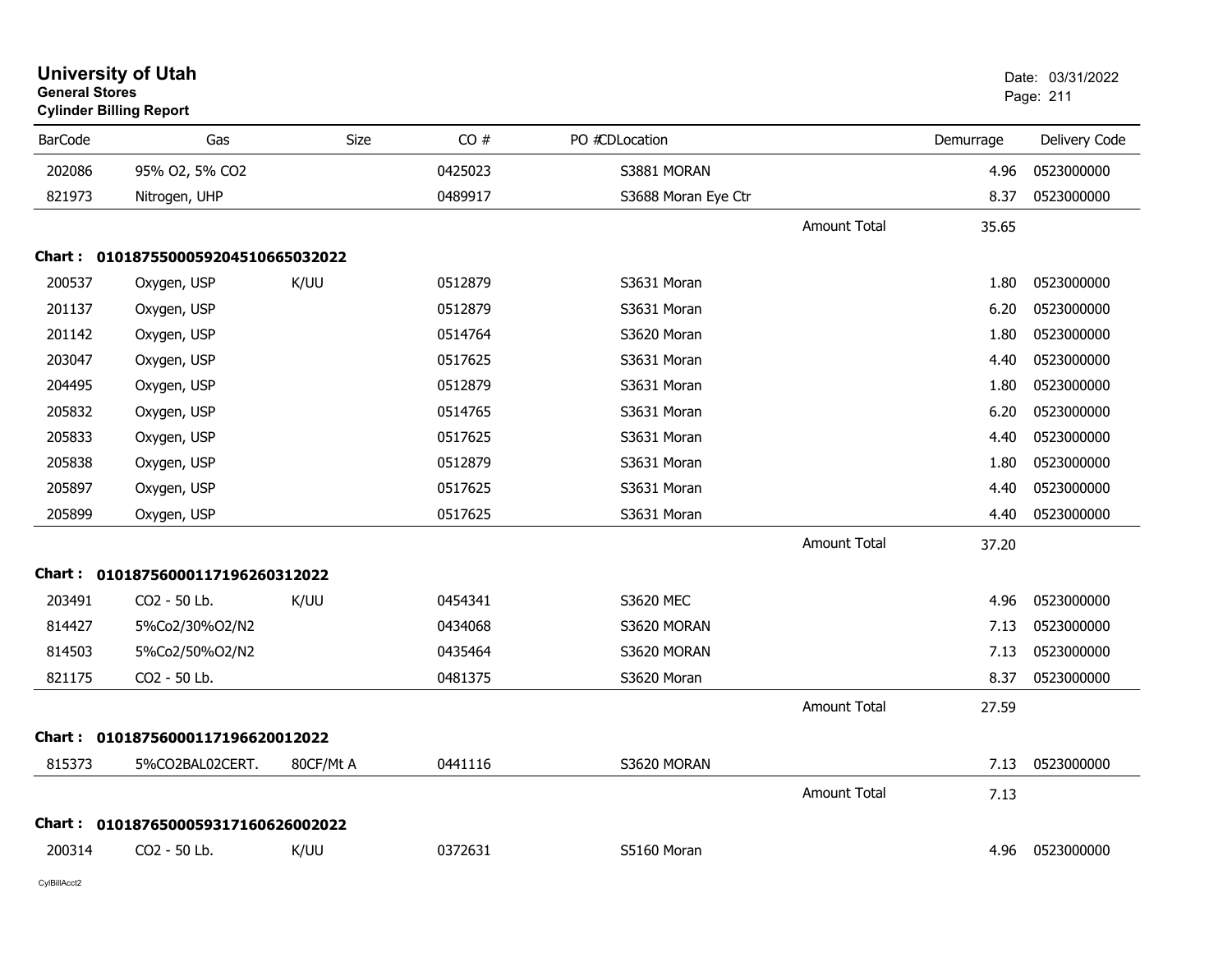| <b>General Stores</b> | <b>University of Utah</b><br><b>Cylinder Billing Report</b> |                  |         |                                |                     |           | Date: 03/31/2022<br>Page: 212 |
|-----------------------|-------------------------------------------------------------|------------------|---------|--------------------------------|---------------------|-----------|-------------------------------|
| <b>BarCode</b>        | Gas                                                         | Size             | CO#     | PO #CDLocation                 |                     | Demurrage | Delivery Code                 |
| 200432                | Nitrogen 230 CF                                             |                  | 0463475 | S5160 MORAN                    |                     | 4.96      | 0523000000                    |
| 201303                | 95% O2, 5% CO2                                              |                  | 0463475 | S5160 MORAN                    |                     | 4.96      | 0523000000                    |
| 201365                | 95% O2, 5% CO2                                              |                  | 0364344 | S5160 Moran                    |                     | 4.96      | 0523000000                    |
| 201530                | CO2 - 50 Lb.                                                |                  | 0449447 | S5160 MORAN                    |                     | 4.96      | 0523000000                    |
| 201909                | 95% O2, 5% CO2                                              |                  | 0356415 | S5160 MORAN                    |                     | 4.96      | 0523000000                    |
| 202485                | CO2 - 50 Lb.                                                |                  | 0478331 | S5160 MORAN                    |                     | 6.20      | 0523000000                    |
| 203648                | 95% O2, 5% CO2                                              |                  | 0478331 | S5160 MORAN                    |                     | 6.20      | 0523000000                    |
| 807020                | Nitrogen 230 CF                                             |                  | 0303430 | 5160 MORAN                     |                     | 6.82      | 0523000000                    |
|                       |                                                             |                  |         |                                | <b>Amount Total</b> | 48.98     |                               |
|                       | Chart: 0101877500054903153626002022                         |                  |         |                                |                     |           |                               |
| 202474                | CO2 - 50 Lb.                                                | K/UU             | 0516289 | S4639 Moran                    |                     | 6.20      | 0523000000                    |
| 204741                | CO2 - 50 Lb.                                                |                  | 0516289 | S4639 Moran                    |                     | 6.20      | 0523000000                    |
|                       |                                                             |                  |         |                                | <b>Amount Total</b> | 12.40     |                               |
|                       | Chart: 0101877500059313710626032022                         |                  |         |                                |                     |           |                               |
| 201221                | Nitrogen, UHP                                               | K/UU             | 0318554 | S4639 MORAN                    |                     | 4.96      | 0523000000                    |
| 205568                | 95% Air, 5% CO2                                             |                  | 0344032 | 4640 MORAN                     |                     | 4.96      | 0523000000                    |
|                       |                                                             |                  |         |                                | <b>Amount Total</b> | 9.92      |                               |
|                       | Chart: 0101877500059316500626002022                         |                  |         |                                |                     |           |                               |
| 205546                | Nitrogen, UHP                                               | K/UU             | 0465702 | S4639 MORAN                    |                     | 6.20      | 0523000000                    |
|                       |                                                             |                  |         |                                | <b>Amount Total</b> | 6.20      |                               |
|                       | Chart: 0101884500059314530626002022                         |                  |         |                                |                     |           |                               |
| 201307                | N2, Liquid LX45                                             | <b>180 LTR/U</b> | 0517278 | HCI MATT WILLIAMS LAB, 5250 5D |                     | 30.40     | 0555II3760                    |
| 202306                | N2, Liquid LX45                                             |                  | 0518223 | 5250 HCI N 5D                  |                     | 14.40     | 0555II3760                    |
| 202431                | N2, Liquid LX45                                             |                  | 0518565 | 5250 HCI North Building 5D     |                     | 1.60      | 0555113760                    |
| 202629                | Oxygen, USP - E                                             |                  | 0504786 | 5250 HCI N                     |                     | 6.20      | 0555113760                    |
| 202906                | N2, Liquid LX45                                             |                  | 0516968 | 5250 HCI 5D                    |                     | 17.60     | 055513760                     |
|                       |                                                             |                  |         |                                |                     |           |                               |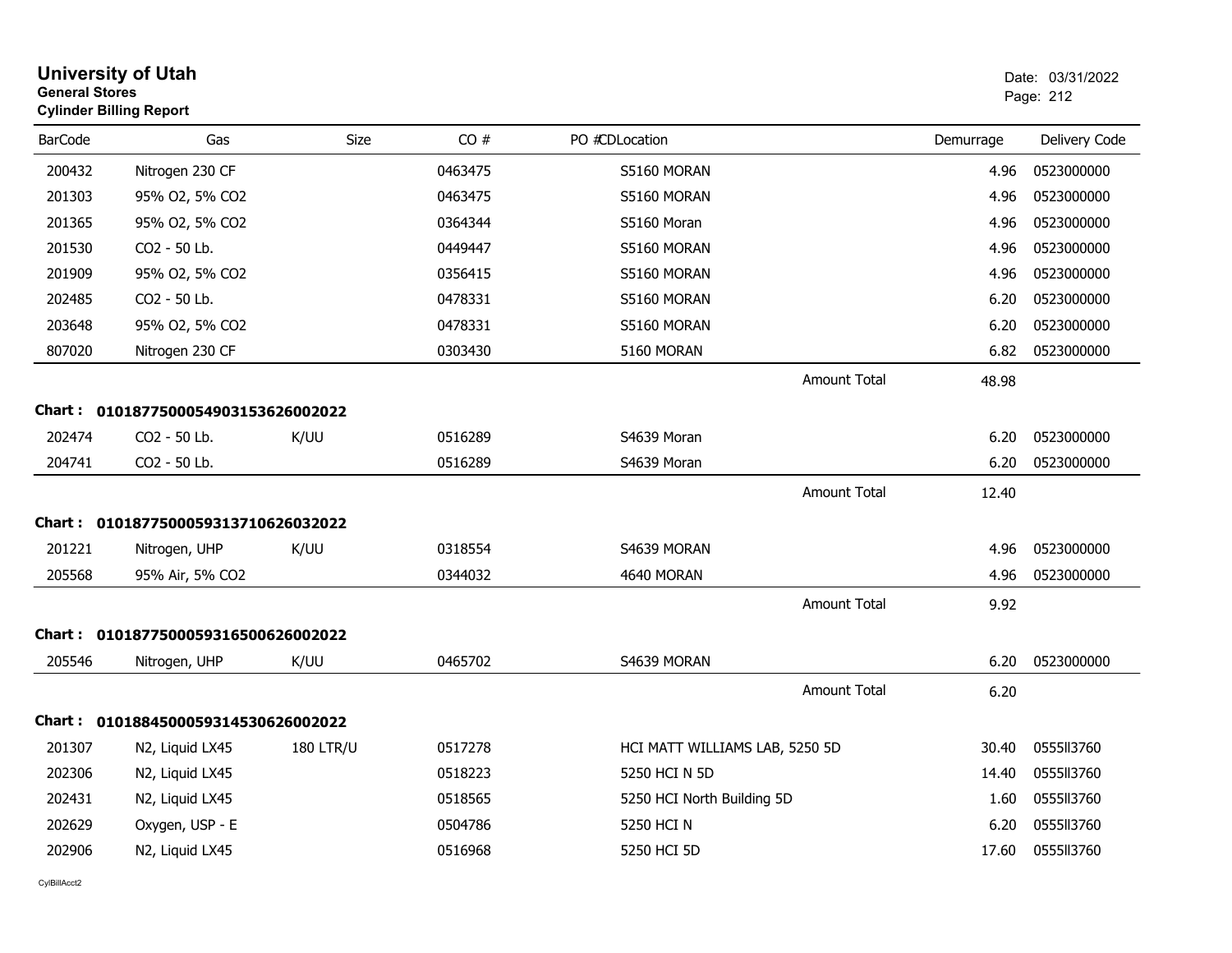| <b>General Stores</b> | <b>University of Utah</b><br><b>Cylinder Billing Report</b> |           | Date: 03/31/2022<br>Page: 213 |                               |           |               |
|-----------------------|-------------------------------------------------------------|-----------|-------------------------------|-------------------------------|-----------|---------------|
| <b>BarCode</b>        | Gas                                                         | Size      | CO#                           | PO #CDLocation                | Demurrage | Delivery Code |
| 203526                | N2, Liquid LX45                                             |           | 0516374                       | 5250 5D HCI Matt williams Lab | 4.80      | 0555II3760    |
| 203526                | N2, Liquid LX45                                             |           | 0517839                       | LL376 HCI                     | 30.40     | 0555II3760    |
| 205446                | Oxygen, USP - E                                             |           | 0516259                       | 5250 5D HCI RN                | 6.20      | 0565021000    |
| 205950                | Oxygen, USP - E                                             |           | 0516259                       | 5250 5D HCI RN                | 6.20      | 0565021000    |
| 205957                | Oxygen, USP - E                                             |           | 0504786                       | 5250 HCI N                    | 6.20      | 0555113760    |
|                       |                                                             |           |                               | Amount Total                  | 124.00    |               |
|                       | Chart: 0101885500051006230626002022                         |           |                               |                               |           |               |
| 200785                | CO2 - 50 Lb.                                                | K/UU      | 0506650                       | 5274 HCI                      | 6.20      | 0555113760    |
| 205517                | CO2 - 50 Lb.                                                |           | 0506650                       | 5274 HCI                      | 6.20      | 0555II3760    |
| 824831                | 10%H210%Co2/N2                                              |           | 0512398                       | 5274 HCI June ROund           | 7.83      | 0555113760    |
| 824832                | 10%H210%Co2/N2                                              |           | 0512398                       | 5274 HCI June ROund           | 8.37      | 0555II3760    |
| 824986                | Nitrogen, UHP                                               |           | 0513569                       | 5274 HCI- June Round          | 8.37      | 0555LL3760    |
| 824991                | Nitrogen, UHP                                               |           | 0513569                       | 5274 HCI- June Round          | 8.37      | 0555LL3760    |
| 825079                | 10%H210%Co2/N2                                              |           | 0513666                       | 5274 HCI- June Round          | 8.37      | 0555LL3760    |
|                       |                                                             |           |                               | Amount Total                  | 53.71     |               |
| <b>Chart :</b>        | 0101885500059316790626002022                                |           |                               |                               |           |               |
| 201189                | CO2 - 50 Lb.                                                | K/UU      | 0516919                       | 5A HCI Attn June Round        | 6.20      | 0555113760    |
| 825406                | Nitrogen, UHP                                               |           | 0516919                       | 5A HCI Attn June Round        | 8.37      | 0555II3760    |
| 825407                | Nitrogen, UHP                                               |           | 0516919                       | 5A HCI Attn June Round        | 8.37      | 0555113760    |
| 825463                | 10%H2/10%Co2/N2                                             |           | 0517307                       | 5A HCI Attn June Round        | 7.56      | 0555II3760    |
|                       |                                                             |           |                               | <b>Amount Total</b>           | 30.50     |               |
| Chart :               | 0101885500059317840626002022                                |           |                               |                               |           |               |
| 825622                | 10%H210%Co2/N2                                              | 200C/Mt.A | 0518260                       | 5274 HCI                      | 0.27      | 0555II3760    |
|                       |                                                             |           |                               | Amount Total                  | 0.27      |               |
|                       | Chart: 01018942000009496260212022                           |           |                               |                               |           |               |
| 200547                | Nitrogen, UHP                                               | K/UU      | 0518313                       | 675 ARAPEEN #205              | 0.40      | 0887002050    |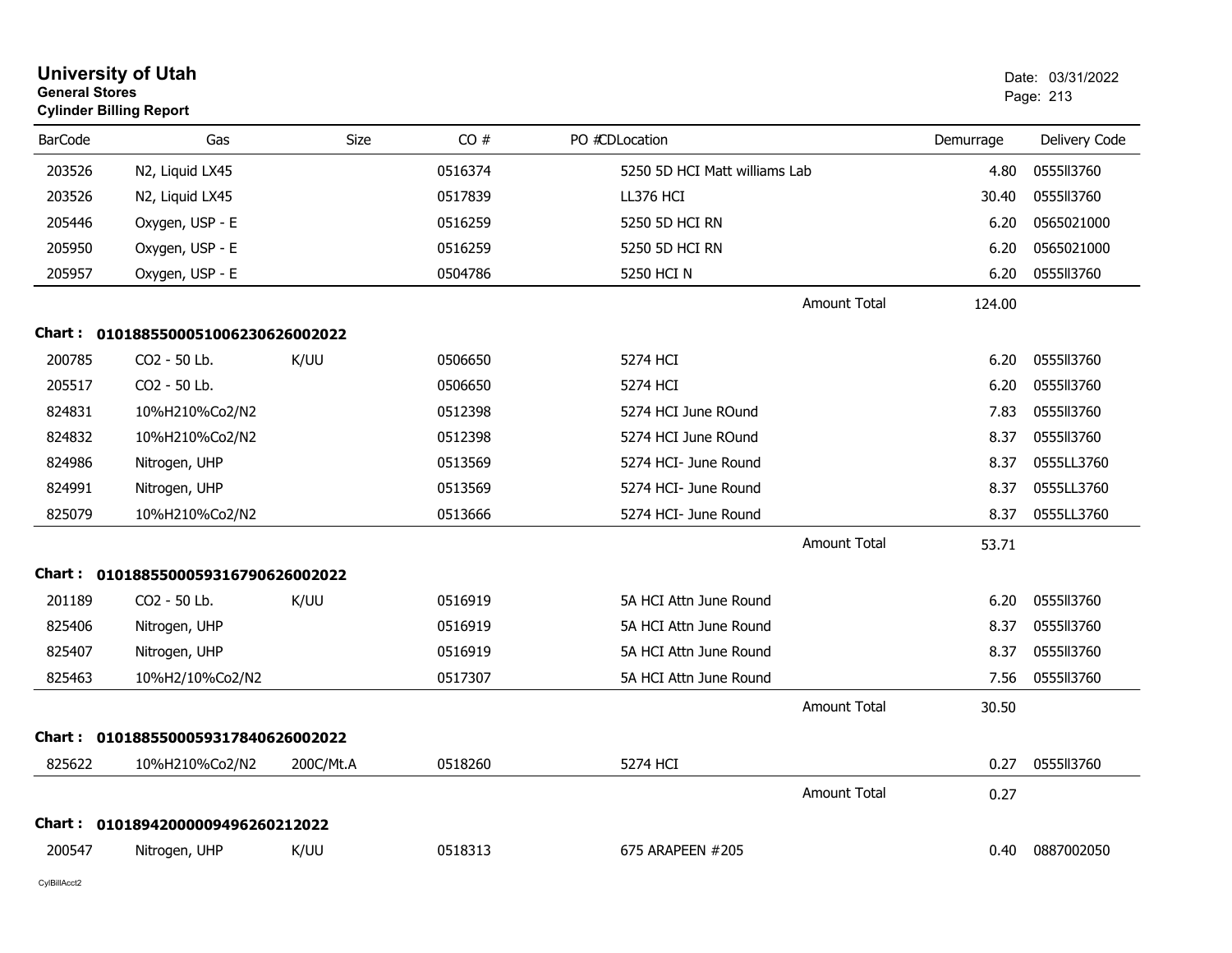| Gas<br>Size<br>CO#<br>PO #CDLocation<br>Delivery Code<br><b>BarCode</b><br>Demurrage<br>CO2 - 50 Lb.<br>675 ARAPEEN #205<br>201009<br>0512730<br>2.80<br>0887002050<br>201284<br>0517211<br>0887002050<br>Nitrogen, UHP<br>675 Arapeen 205<br>2.00<br>201284<br>0518313<br>0887002050<br>Nitrogen, UHP<br>675 ARAPEEN #205<br>0.40<br>201594<br>0518313<br>0887002050<br>Nitrogen, UHP<br>675 ARAPEEN #205<br>0.40<br>202138<br>Nitrogen, UHP<br>0518313<br>675 ARAPEEN #205<br>0887002050<br>0.40<br>202358<br>0518313<br>675 ARAPEEN #205<br>0887002050<br>Nitrogen, UHP<br>0.40<br>203839<br>0517211<br>0887002050<br>Nitrogen, UHP<br>675 Arapeen 205<br>1.40<br>204673<br>0517211<br>1.40<br>0887002050<br>Nitrogen, UHP<br>675 Arapeen 205<br>205268<br>0518402<br>0887002050<br>Nitrogen, UHP<br>675 Arapeen 205<br>1.20<br>205272<br>0517211<br>2.00<br>0887002050<br>Nitrogen, UHP<br>675 Arapeen 205<br>205272<br>Nitrogen, UHP<br>0518313<br>675 ARAPEEN #205<br>0.40<br>0887002050<br>205536<br>CO2 - 50 Lb.<br>0467910<br>6.20<br>0887002050<br>675 Arapeen Ste 205<br>205643<br>CO2 - 50 Lb.<br>0512006<br>2.80<br>0887002050<br>675 ARAPEEN #205<br>0887002050<br>205660<br>CO2 - Inst. Gra<br>0517402<br>675 ARAPEEN #205<br>4.80<br>CO2 - 50 Lb.<br>0467910<br>0887002050<br>205668<br>675 Arapeen Ste 205<br>6.20<br>205927<br>0887002050<br>Nitrogen NF<br>0516690<br>675 ARAPEEN #205<br>1.40<br>809197<br>6.82<br>0887002050<br>Nitrogen NF<br>0356452<br>675 ARAPEEN #205<br>6.82<br>0887002050<br>811093<br>5%CO2,95%N2 Med<br>0405668<br>675 ARAPEEN #205<br>811832<br>0413726<br>675 ARAPEEN #205<br>6.82<br>0887002050<br>Nitrogen NF<br>813083<br>0437451<br>675 ARAPEEN #205<br>0887002050<br>Nitrogen NF<br>7.13<br>813858<br>Nitrogen NF<br>0434234<br>675 ARAPEEN #205<br>7.13<br>0887002050<br>0887002050<br>815683<br>0444458<br>675 ARAPEEN #205<br>7.13<br>Nitrogen NF<br>816222<br>0461145<br>8.37<br>0887002050<br>5%CO2,95%N2 Med<br>675 S Arapeen Drive, Ste 205<br>816225<br>0465967<br>0887002050<br>5%CO2,95%N2 Med<br>675 S Arapeen Drive, Ste 205<br>8.37<br>$CO2 - E$<br>0482072<br>0887002050<br>821236<br>675 S Arapeen Dr Ste 205<br>8.37<br>821237<br>$CO2 - E$<br>0482072<br>0887002050<br>675 S Arapeen Dr Ste 205<br>8.37<br>821238<br>$CO2 - E$<br>0482072<br>0887002050<br>8.37<br>675 S Arapeen Dr Ste 205<br>821431<br>5%CO2,95%N2 Med<br>0483140<br>675 S Arapeen Dr Ste 205<br>5.94<br>0887002050<br>CvIBillAcct2 | <b>General Stores</b> | <b>Cylinder Billing Report</b> |  |  |  |  |  | Page: 214 |  |
|-----------------------------------------------------------------------------------------------------------------------------------------------------------------------------------------------------------------------------------------------------------------------------------------------------------------------------------------------------------------------------------------------------------------------------------------------------------------------------------------------------------------------------------------------------------------------------------------------------------------------------------------------------------------------------------------------------------------------------------------------------------------------------------------------------------------------------------------------------------------------------------------------------------------------------------------------------------------------------------------------------------------------------------------------------------------------------------------------------------------------------------------------------------------------------------------------------------------------------------------------------------------------------------------------------------------------------------------------------------------------------------------------------------------------------------------------------------------------------------------------------------------------------------------------------------------------------------------------------------------------------------------------------------------------------------------------------------------------------------------------------------------------------------------------------------------------------------------------------------------------------------------------------------------------------------------------------------------------------------------------------------------------------------------------------------------------------------------------------------------------------------------------------------------------------------------------------------------------------------------------------------------------------------------------------------------------------------------------------------------------------------------------------------------------------------------------------------------------------|-----------------------|--------------------------------|--|--|--|--|--|-----------|--|
|                                                                                                                                                                                                                                                                                                                                                                                                                                                                                                                                                                                                                                                                                                                                                                                                                                                                                                                                                                                                                                                                                                                                                                                                                                                                                                                                                                                                                                                                                                                                                                                                                                                                                                                                                                                                                                                                                                                                                                                                                                                                                                                                                                                                                                                                                                                                                                                                                                                                             |                       |                                |  |  |  |  |  |           |  |
|                                                                                                                                                                                                                                                                                                                                                                                                                                                                                                                                                                                                                                                                                                                                                                                                                                                                                                                                                                                                                                                                                                                                                                                                                                                                                                                                                                                                                                                                                                                                                                                                                                                                                                                                                                                                                                                                                                                                                                                                                                                                                                                                                                                                                                                                                                                                                                                                                                                                             |                       |                                |  |  |  |  |  |           |  |
|                                                                                                                                                                                                                                                                                                                                                                                                                                                                                                                                                                                                                                                                                                                                                                                                                                                                                                                                                                                                                                                                                                                                                                                                                                                                                                                                                                                                                                                                                                                                                                                                                                                                                                                                                                                                                                                                                                                                                                                                                                                                                                                                                                                                                                                                                                                                                                                                                                                                             |                       |                                |  |  |  |  |  |           |  |
|                                                                                                                                                                                                                                                                                                                                                                                                                                                                                                                                                                                                                                                                                                                                                                                                                                                                                                                                                                                                                                                                                                                                                                                                                                                                                                                                                                                                                                                                                                                                                                                                                                                                                                                                                                                                                                                                                                                                                                                                                                                                                                                                                                                                                                                                                                                                                                                                                                                                             |                       |                                |  |  |  |  |  |           |  |
|                                                                                                                                                                                                                                                                                                                                                                                                                                                                                                                                                                                                                                                                                                                                                                                                                                                                                                                                                                                                                                                                                                                                                                                                                                                                                                                                                                                                                                                                                                                                                                                                                                                                                                                                                                                                                                                                                                                                                                                                                                                                                                                                                                                                                                                                                                                                                                                                                                                                             |                       |                                |  |  |  |  |  |           |  |
|                                                                                                                                                                                                                                                                                                                                                                                                                                                                                                                                                                                                                                                                                                                                                                                                                                                                                                                                                                                                                                                                                                                                                                                                                                                                                                                                                                                                                                                                                                                                                                                                                                                                                                                                                                                                                                                                                                                                                                                                                                                                                                                                                                                                                                                                                                                                                                                                                                                                             |                       |                                |  |  |  |  |  |           |  |
|                                                                                                                                                                                                                                                                                                                                                                                                                                                                                                                                                                                                                                                                                                                                                                                                                                                                                                                                                                                                                                                                                                                                                                                                                                                                                                                                                                                                                                                                                                                                                                                                                                                                                                                                                                                                                                                                                                                                                                                                                                                                                                                                                                                                                                                                                                                                                                                                                                                                             |                       |                                |  |  |  |  |  |           |  |
|                                                                                                                                                                                                                                                                                                                                                                                                                                                                                                                                                                                                                                                                                                                                                                                                                                                                                                                                                                                                                                                                                                                                                                                                                                                                                                                                                                                                                                                                                                                                                                                                                                                                                                                                                                                                                                                                                                                                                                                                                                                                                                                                                                                                                                                                                                                                                                                                                                                                             |                       |                                |  |  |  |  |  |           |  |
|                                                                                                                                                                                                                                                                                                                                                                                                                                                                                                                                                                                                                                                                                                                                                                                                                                                                                                                                                                                                                                                                                                                                                                                                                                                                                                                                                                                                                                                                                                                                                                                                                                                                                                                                                                                                                                                                                                                                                                                                                                                                                                                                                                                                                                                                                                                                                                                                                                                                             |                       |                                |  |  |  |  |  |           |  |
|                                                                                                                                                                                                                                                                                                                                                                                                                                                                                                                                                                                                                                                                                                                                                                                                                                                                                                                                                                                                                                                                                                                                                                                                                                                                                                                                                                                                                                                                                                                                                                                                                                                                                                                                                                                                                                                                                                                                                                                                                                                                                                                                                                                                                                                                                                                                                                                                                                                                             |                       |                                |  |  |  |  |  |           |  |
|                                                                                                                                                                                                                                                                                                                                                                                                                                                                                                                                                                                                                                                                                                                                                                                                                                                                                                                                                                                                                                                                                                                                                                                                                                                                                                                                                                                                                                                                                                                                                                                                                                                                                                                                                                                                                                                                                                                                                                                                                                                                                                                                                                                                                                                                                                                                                                                                                                                                             |                       |                                |  |  |  |  |  |           |  |
|                                                                                                                                                                                                                                                                                                                                                                                                                                                                                                                                                                                                                                                                                                                                                                                                                                                                                                                                                                                                                                                                                                                                                                                                                                                                                                                                                                                                                                                                                                                                                                                                                                                                                                                                                                                                                                                                                                                                                                                                                                                                                                                                                                                                                                                                                                                                                                                                                                                                             |                       |                                |  |  |  |  |  |           |  |
|                                                                                                                                                                                                                                                                                                                                                                                                                                                                                                                                                                                                                                                                                                                                                                                                                                                                                                                                                                                                                                                                                                                                                                                                                                                                                                                                                                                                                                                                                                                                                                                                                                                                                                                                                                                                                                                                                                                                                                                                                                                                                                                                                                                                                                                                                                                                                                                                                                                                             |                       |                                |  |  |  |  |  |           |  |
|                                                                                                                                                                                                                                                                                                                                                                                                                                                                                                                                                                                                                                                                                                                                                                                                                                                                                                                                                                                                                                                                                                                                                                                                                                                                                                                                                                                                                                                                                                                                                                                                                                                                                                                                                                                                                                                                                                                                                                                                                                                                                                                                                                                                                                                                                                                                                                                                                                                                             |                       |                                |  |  |  |  |  |           |  |
|                                                                                                                                                                                                                                                                                                                                                                                                                                                                                                                                                                                                                                                                                                                                                                                                                                                                                                                                                                                                                                                                                                                                                                                                                                                                                                                                                                                                                                                                                                                                                                                                                                                                                                                                                                                                                                                                                                                                                                                                                                                                                                                                                                                                                                                                                                                                                                                                                                                                             |                       |                                |  |  |  |  |  |           |  |
|                                                                                                                                                                                                                                                                                                                                                                                                                                                                                                                                                                                                                                                                                                                                                                                                                                                                                                                                                                                                                                                                                                                                                                                                                                                                                                                                                                                                                                                                                                                                                                                                                                                                                                                                                                                                                                                                                                                                                                                                                                                                                                                                                                                                                                                                                                                                                                                                                                                                             |                       |                                |  |  |  |  |  |           |  |
|                                                                                                                                                                                                                                                                                                                                                                                                                                                                                                                                                                                                                                                                                                                                                                                                                                                                                                                                                                                                                                                                                                                                                                                                                                                                                                                                                                                                                                                                                                                                                                                                                                                                                                                                                                                                                                                                                                                                                                                                                                                                                                                                                                                                                                                                                                                                                                                                                                                                             |                       |                                |  |  |  |  |  |           |  |
|                                                                                                                                                                                                                                                                                                                                                                                                                                                                                                                                                                                                                                                                                                                                                                                                                                                                                                                                                                                                                                                                                                                                                                                                                                                                                                                                                                                                                                                                                                                                                                                                                                                                                                                                                                                                                                                                                                                                                                                                                                                                                                                                                                                                                                                                                                                                                                                                                                                                             |                       |                                |  |  |  |  |  |           |  |
|                                                                                                                                                                                                                                                                                                                                                                                                                                                                                                                                                                                                                                                                                                                                                                                                                                                                                                                                                                                                                                                                                                                                                                                                                                                                                                                                                                                                                                                                                                                                                                                                                                                                                                                                                                                                                                                                                                                                                                                                                                                                                                                                                                                                                                                                                                                                                                                                                                                                             |                       |                                |  |  |  |  |  |           |  |
|                                                                                                                                                                                                                                                                                                                                                                                                                                                                                                                                                                                                                                                                                                                                                                                                                                                                                                                                                                                                                                                                                                                                                                                                                                                                                                                                                                                                                                                                                                                                                                                                                                                                                                                                                                                                                                                                                                                                                                                                                                                                                                                                                                                                                                                                                                                                                                                                                                                                             |                       |                                |  |  |  |  |  |           |  |
|                                                                                                                                                                                                                                                                                                                                                                                                                                                                                                                                                                                                                                                                                                                                                                                                                                                                                                                                                                                                                                                                                                                                                                                                                                                                                                                                                                                                                                                                                                                                                                                                                                                                                                                                                                                                                                                                                                                                                                                                                                                                                                                                                                                                                                                                                                                                                                                                                                                                             |                       |                                |  |  |  |  |  |           |  |
|                                                                                                                                                                                                                                                                                                                                                                                                                                                                                                                                                                                                                                                                                                                                                                                                                                                                                                                                                                                                                                                                                                                                                                                                                                                                                                                                                                                                                                                                                                                                                                                                                                                                                                                                                                                                                                                                                                                                                                                                                                                                                                                                                                                                                                                                                                                                                                                                                                                                             |                       |                                |  |  |  |  |  |           |  |
|                                                                                                                                                                                                                                                                                                                                                                                                                                                                                                                                                                                                                                                                                                                                                                                                                                                                                                                                                                                                                                                                                                                                                                                                                                                                                                                                                                                                                                                                                                                                                                                                                                                                                                                                                                                                                                                                                                                                                                                                                                                                                                                                                                                                                                                                                                                                                                                                                                                                             |                       |                                |  |  |  |  |  |           |  |
|                                                                                                                                                                                                                                                                                                                                                                                                                                                                                                                                                                                                                                                                                                                                                                                                                                                                                                                                                                                                                                                                                                                                                                                                                                                                                                                                                                                                                                                                                                                                                                                                                                                                                                                                                                                                                                                                                                                                                                                                                                                                                                                                                                                                                                                                                                                                                                                                                                                                             |                       |                                |  |  |  |  |  |           |  |
|                                                                                                                                                                                                                                                                                                                                                                                                                                                                                                                                                                                                                                                                                                                                                                                                                                                                                                                                                                                                                                                                                                                                                                                                                                                                                                                                                                                                                                                                                                                                                                                                                                                                                                                                                                                                                                                                                                                                                                                                                                                                                                                                                                                                                                                                                                                                                                                                                                                                             |                       |                                |  |  |  |  |  |           |  |
|                                                                                                                                                                                                                                                                                                                                                                                                                                                                                                                                                                                                                                                                                                                                                                                                                                                                                                                                                                                                                                                                                                                                                                                                                                                                                                                                                                                                                                                                                                                                                                                                                                                                                                                                                                                                                                                                                                                                                                                                                                                                                                                                                                                                                                                                                                                                                                                                                                                                             |                       |                                |  |  |  |  |  |           |  |
|                                                                                                                                                                                                                                                                                                                                                                                                                                                                                                                                                                                                                                                                                                                                                                                                                                                                                                                                                                                                                                                                                                                                                                                                                                                                                                                                                                                                                                                                                                                                                                                                                                                                                                                                                                                                                                                                                                                                                                                                                                                                                                                                                                                                                                                                                                                                                                                                                                                                             |                       |                                |  |  |  |  |  |           |  |
|                                                                                                                                                                                                                                                                                                                                                                                                                                                                                                                                                                                                                                                                                                                                                                                                                                                                                                                                                                                                                                                                                                                                                                                                                                                                                                                                                                                                                                                                                                                                                                                                                                                                                                                                                                                                                                                                                                                                                                                                                                                                                                                                                                                                                                                                                                                                                                                                                                                                             |                       |                                |  |  |  |  |  |           |  |
|                                                                                                                                                                                                                                                                                                                                                                                                                                                                                                                                                                                                                                                                                                                                                                                                                                                                                                                                                                                                                                                                                                                                                                                                                                                                                                                                                                                                                                                                                                                                                                                                                                                                                                                                                                                                                                                                                                                                                                                                                                                                                                                                                                                                                                                                                                                                                                                                                                                                             |                       |                                |  |  |  |  |  |           |  |

# **University of Utah**  Date: 03/31/2022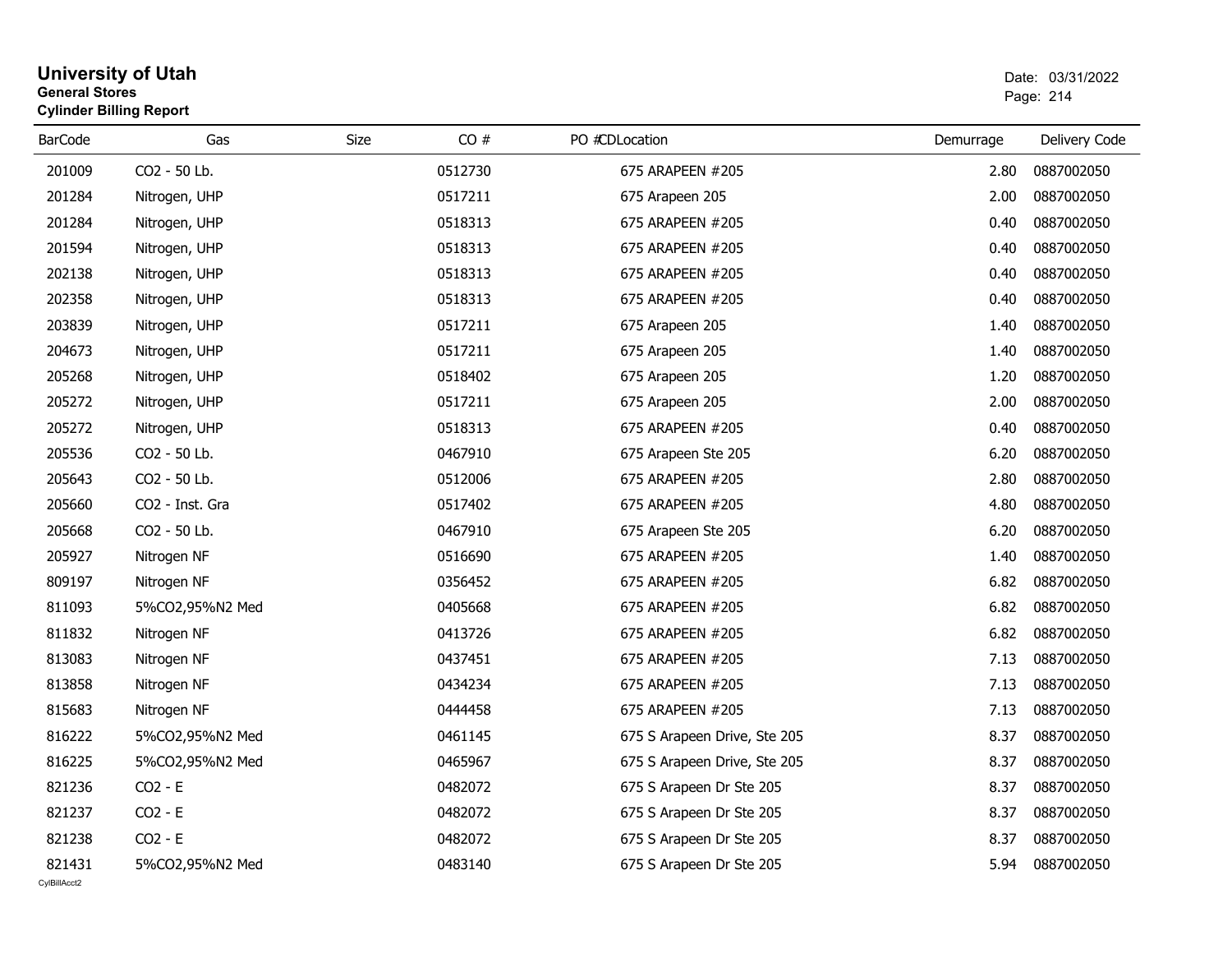| <b>General Stores</b> | University of Utah<br><b>Cylinder Billing Report</b> |      | Date: 03/31/2022<br>Page: 215 |                          |           |               |
|-----------------------|------------------------------------------------------|------|-------------------------------|--------------------------|-----------|---------------|
| <b>BarCode</b>        | Gas                                                  | Size | CO#                           | PO #CDLocation           | Demurrage | Delivery Code |
| 821434                | 5%CO2,95%N2 Med                                      |      | 0487510                       | 675 Arapeen Drive RM 205 | 8.37      | 0887002050    |
| 821942                | 5%CO2,95%N2 Med                                      |      | 0502373                       | 675 Arapeen Dr #201      | 5.94      | 0887002050    |
| 822798                | 5%02,6%C02,N2                                        |      | 0517508                       | 675 Arapeen Dr           | 48.00     | 0887002050    |
| 823154                | 5%02,6%C02,N2                                        |      | 0517379                       | 675 Arapeen Dr #205      | 7.56      | 0887002050    |
| 825080                | 5%O2/9.5%Co2/N2                                      |      | 0513651                       | 675 ARAPEEN #205         | 8.37      | 0887002050    |
| 825191                | 6%02,9%Co2,N2PS                                      |      | 0514137                       | 675 ARAPEEN #205         | 2.70      | 0887002050    |
| 825192                | 6%O2,9%Co2,N2PS                                      |      | 0514137                       | 675 ARAPEEN #205         | 8.37      | 0887002050    |
| 825417                | Nitrogen NF                                          |      | 0516690                       | 675 ARAPEEN #205         | 1.89      | 0887002050    |
| 825418                | Nitrogen NF                                          |      | 0516690                       | 675 ARAPEEN #205         | 2.70      | 0887002050    |
| 825419                | Nitrogen NF                                          |      | 0516690                       | 675 ARAPEEN #205         | 2.70      | 0887002050    |
| 825434                | CO <sub>2</sub> - Inst. Gra                          |      | 0517002                       | 675 ARAPEEN #205         | 8.37      | 0887002050    |
| 825435                | CO2 - Inst. Gra                                      |      | 0517002                       | 675 ARAPEEN #205         | 7.83      | 0887002050    |
| 825436                | CO2 - Inst. Gra                                      |      | 0517002                       | 675 ARAPEEN #205         | 8.37      | 0887002050    |
| 825437                | CO2 - Inst. Gra                                      |      | 0517002                       | 675 ARAPEEN #205         | 7.83      | 0887002050    |
| 825438                | CO2 - Inst. Gra                                      |      | 0517002                       | 675 ARAPEEN #205         | 5.94      | 0887002050    |
| 825439                | CO2 - Inst. Gra                                      |      | 0517002                       | 675 ARAPEEN #205         | 5.94      | 0887002050    |
| 825440                | CO <sub>2</sub> - Inst. Gra                          |      | 0517402                       | 675 ARAPEEN #205         | 6.48      | 0887002050    |
| 825441                | CO2 - Inst. Gra                                      |      | 0517605                       | 675 ARAPEEN #205         | 4.59      | 0887002050    |
| 825442                | CO2 - Inst. Gra                                      |      | 0517605                       | 675 ARAPEEN #205         | 4.59      | 0887002050    |
| 825445                | Nitrogen, UHP                                        |      | 0517002                       | 675 ARAPEEN #205         | 5.94      | 0887002050    |
| 825446                | Nitrogen, UHP                                        |      | 0517002                       | 675 ARAPEEN #205         | 5.94      | 0887002050    |
| 825447                | Nitrogen, UHP                                        |      | 0517508                       | 675 Arapeen Dr           | 4.05      | 0887002050    |
| 825450                | Nitrogen, UHP                                        |      | 0517508                       | 675 Arapeen Dr           | 4.05      | 0887002050    |
| 825451                | Nitrogen, UHP                                        |      | 0517402                       | 675 ARAPEEN #205         | 4.86      | 0887002050    |
| 825452                | Nitrogen, UHP                                        |      | 0517402                       | 675 ARAPEEN #205         | 6.48      | 0887002050    |
| 825453                | Nitrogen, UHP                                        |      | 0517402                       | 675 ARAPEEN #205         | 1.89      | 0887002050    |
| 825455                | Nitrogen, UHP                                        |      | 0517402                       | 675 ARAPEEN #205         | 4.05      | 0887002050    |
| 825456                | Nitrogen, UHP                                        |      | 0517402                       | 675 ARAPEEN #205         | 1.89      | 0887002050    |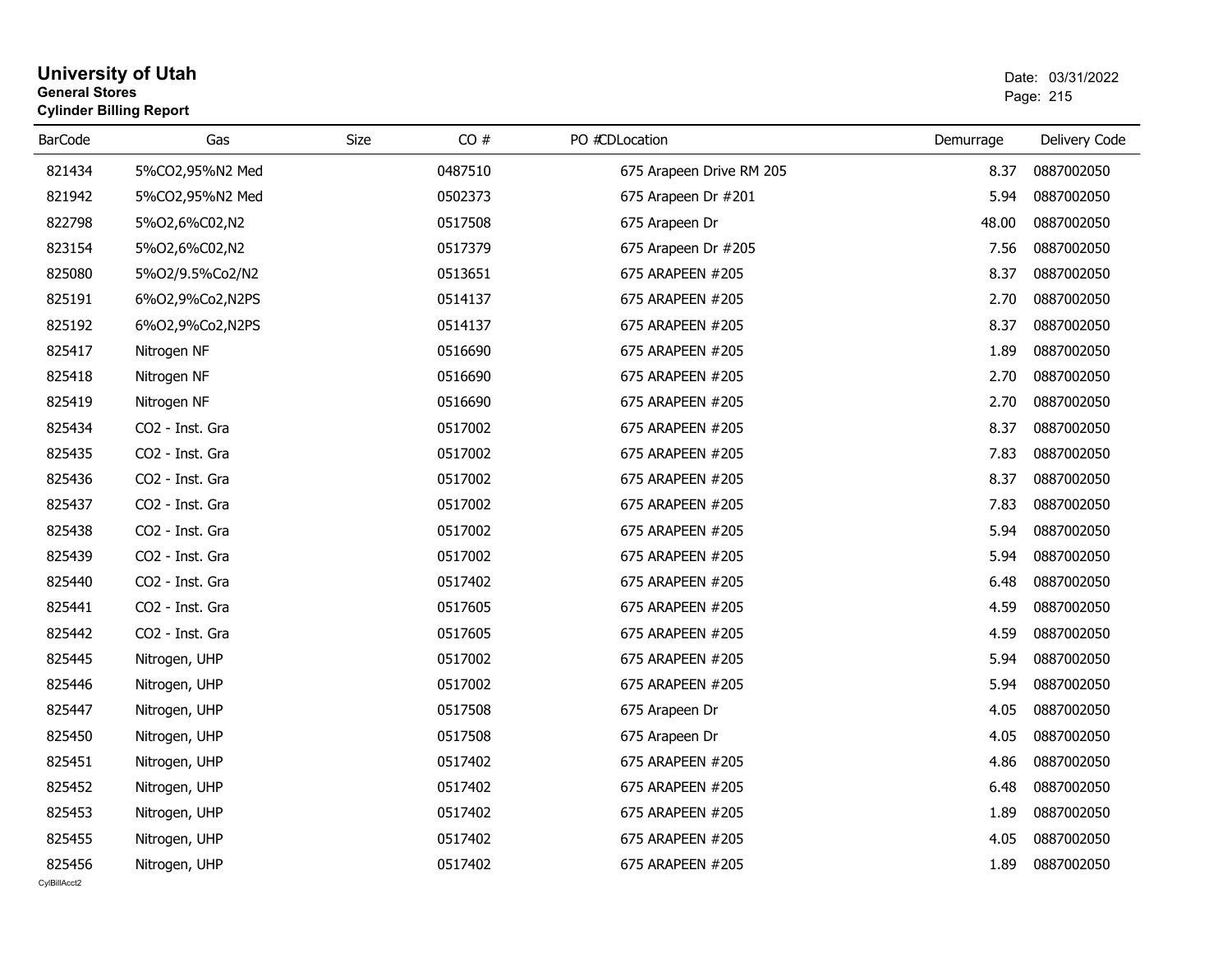| <b>General Stores</b><br><b>Cylinder Billing Report</b> |                                   |           |         |                              |           | Page: 216     |  |
|---------------------------------------------------------|-----------------------------------|-----------|---------|------------------------------|-----------|---------------|--|
| <b>BarCode</b>                                          | Gas                               | Size      | CO#     | PO #CDLocation               | Demurrage | Delivery Code |  |
| 825457                                                  | Nitrogen, UHP                     |           | 0517402 | 675 ARAPEEN #205             | 4.05      | 0887002050    |  |
| 825482                                                  | 6%O2,9%Co2,N2PS                   |           | 0517731 | 675 ARAPEEN #205             | 5.67      | 0887002050    |  |
| 825521                                                  | Nitrogen, UHP                     |           | 0517605 | 675 ARAPEEN #205             | 4.59      | 0887002050    |  |
| 825522                                                  | Nitrogen, UHP                     |           | 0517605 | 675 ARAPEEN #205             | 2.97      | 0887002050    |  |
| 825523                                                  | Nitrogen, UHP                     |           | 0517605 | 675 ARAPEEN #205             | 4.05      | 0887002050    |  |
| 825524                                                  | Nitrogen, UHP                     |           | 0517605 | 675 ARAPEEN #205             | 4.05      | 0887002050    |  |
| 825525                                                  | Nitrogen, UHP                     |           | 0517605 | 675 ARAPEEN #205             | 2.97      | 0887002050    |  |
| 825526                                                  | Nitrogen, UHP                     |           | 0518402 | 675 Arapeen 205              | 1.62      | 0887002050    |  |
| 825529                                                  | Nitrogen, UHP                     |           | 0517605 | 675 ARAPEEN #205             | 2.97      | 0887002050    |  |
| 825553                                                  | CO2 - Inst. Gra                   |           | 0517940 | 675 ARAPEEN #205             | 2.43      | 0887002050    |  |
| 825554                                                  | CO2 - Inst. Gra                   |           | 0517940 | 675 ARAPEEN #205             | 2.43      | 0887002050    |  |
| 825555                                                  | Nitrogen, UHP                     |           | 0517940 | 675 ARAPEEN #205             | 1.89      | 0887002050    |  |
| 825556                                                  | Nitrogen, UHP                     |           | 0517940 | 675 ARAPEEN #205             | 2.43      | 0887002050    |  |
| 825557                                                  | Nitrogen, UHP                     |           | 0517940 | 675 ARAPEEN #205             | 1.89      | 0887002050    |  |
| 825558                                                  | Nitrogen, UHP                     |           | 0517940 | 675 ARAPEEN #205             | 2.43      | 0887002050    |  |
| 825559                                                  | Nitrogen, UHP                     |           | 0517940 | 675 ARAPEEN #205             | 0.81      | 0887002050    |  |
| 825562                                                  | Nitrogen, UHP                     |           | 0517940 | 675 ARAPEEN #205             | 0.81      | 0887002050    |  |
| 825563                                                  | CO2 - Inst. Gra                   |           | 0518313 | 675 ARAPEEN #205             | 0.27      | 0887002050    |  |
| 825564                                                  | CO2 - Inst. Gra                   |           | 0518313 | 675 ARAPEEN #205             | 0.54      | 0887002050    |  |
|                                                         |                                   |           |         | Amount Total                 | 368.80    |               |  |
|                                                         | Chart: 01018942000009496262212022 |           |         |                              |           |               |  |
| 824583                                                  | $CO2 - E$                         | E/MT. AIR | 0511523 | 675 Arapeen Dr Andrology 201 | 8.37      | 0887002050    |  |
|                                                         |                                   |           |         | Amount Total                 | 8.37      |               |  |
|                                                         | Chart: 01018942000101006260212022 |           |         |                              |           |               |  |
| 201825                                                  | Oxygen, USP - E                   | E/UU      | 0517801 | 675 ARAPEEN #205A            | 0.80      | 088700205A    |  |
| 202529                                                  | Oxygen, USP - E                   |           | 0517801 | 675 ARAPEEN #205A            | 2.60      | 088700205A    |  |
| 203122                                                  | Oxygen, USP - E                   |           | 0517005 | 675 ARAPEEN #205A            | 1.40      | 088700205A    |  |

# **University of Utah**  Date: 03/31/2022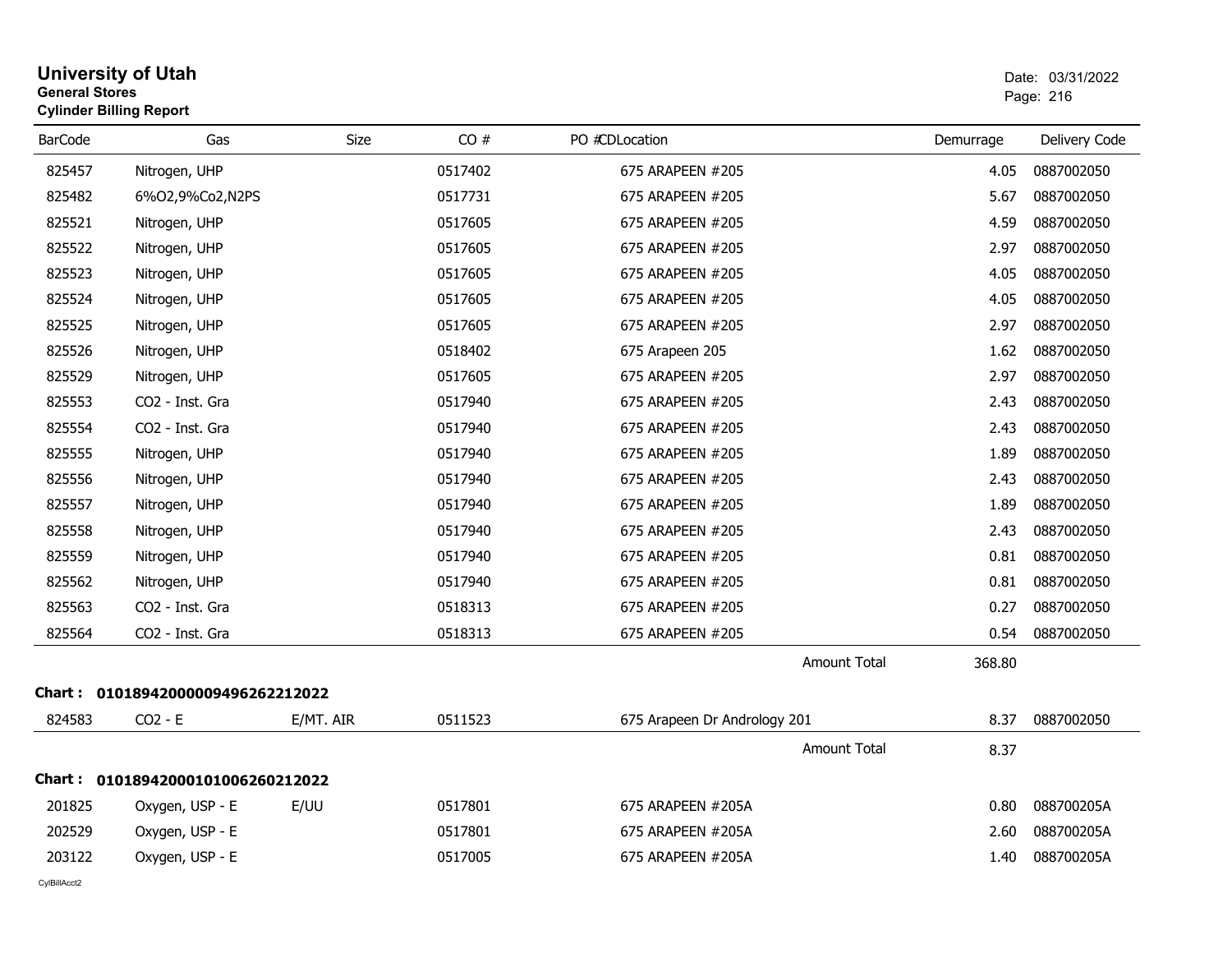|                | <b>University of Utah</b><br><b>General Stores</b><br><b>Cylinder Billing Report</b> |             |         |                   |                     |           | Date: 03/31/2022<br>Page: 217 |
|----------------|--------------------------------------------------------------------------------------|-------------|---------|-------------------|---------------------|-----------|-------------------------------|
| <b>BarCode</b> | Gas                                                                                  | <b>Size</b> | CO#     | PO #CDLocation    |                     | Demurrage | Delivery Code                 |
| 203437         | Oxygen, USP - E                                                                      |             | 0517801 | 675 ARAPEEN #205A |                     | 1.40      | 088700205A                    |
| 205325         | Oxygen, USP - E                                                                      |             | 0517942 | 675 ARAPEEN #205A |                     | 0.60      | 088700205A                    |
| 205357         | Oxygen, USP - E                                                                      |             | 0512119 | 675 ARAPEEN #205A |                     | 6.20      | 088700205A                    |
| 205404         | Oxygen, USP - E                                                                      |             | 0516939 | 675 ARAPEEN #205A |                     | 3.60      | 088700205A                    |
| 205439         | Oxygen, USP - E                                                                      |             | 0517942 | 675 ARAPEEN #205A |                     | 1.40      | 088700205A                    |
| 205468         | Oxygen, USP - E                                                                      |             | 0517942 | 675 ARAPEEN #205A |                     | 0.60      | 088700205A                    |
| 205471         | Oxygen, USP - E                                                                      |             | 0517405 | 675 ARAPEEN #205A |                     | 1.40      | 088700205a                    |
| 205476         | Oxygen, USP - E                                                                      |             | 0516939 | 675 ARAPEEN #205A |                     | 1.40      | 088700205A                    |
| 205736         | Oxygen, USP - E                                                                      |             | 0517005 | 675 ARAPEEN #205A |                     | 3.60      | 088700205A                    |
| 205890         | Oxygen, USP - E                                                                      |             | 0517005 | 675 ARAPEEN #205A |                     | 1.40      | 088700205A                    |
| 205943         | Oxygen, USP - E                                                                      |             | 0517942 | 675 ARAPEEN #205A |                     | 1.80      | 088700205A                    |
| 824907         | Oxygen, USP - E                                                                      |             | 0517130 | 675 ARAPEEN #205A |                     | 2.97      | 088700205A                    |
| 824917         | Oxygen, USP - E                                                                      |             | 0514093 | 675 ARAPEEN #205A |                     | 8.37      | 088700205A                    |
| 825378         | Oxygen, USP - E                                                                      |             | 0516438 | 675 ARAPEEN #205A |                     | 5.94      | 088700205A                    |
| 825384         | Oxygen, USP - E                                                                      |             | 0517130 | 675 ARAPEEN #205A |                     | 0.81      | 088700205A                    |
| 825385         | Oxygen, USP - E                                                                      |             | 0516438 | 675 ARAPEEN #205A |                     | 8.37      | 088700205A                    |
| 825500         | Oxygen, USP - E                                                                      |             | 0517610 | 675 ARAPEEN #205A |                     | 1.08      | 088700205A                    |
| 825503         | Oxygen, USP - E                                                                      |             | 0517801 | 675 ARAPEEN #205A |                     | 3.51      | 088700205A                    |
| 825598         | Oxygen, USP - E                                                                      |             | 0518181 | 675 ARPEEN #205A  |                     | 1.62      | 088700205A                    |
| 825610         | Oxygen, USP - E                                                                      |             | 0518181 | 675 ARPEEN #205A  |                     | 1.08      | 088700205A                    |
| 825611         | Oxygen, USP - E                                                                      |             | 0518181 | 675 ARPEEN #205A  |                     | 1.62      | 088700205A                    |
| 825621         | Oxygen, USP - E                                                                      |             | 0518181 | 675 ARPEEN #205A  |                     | 1.62      | 088700205A                    |
| 825638         | Oxygen, USP - E                                                                      |             | 0518316 | 675 ARAPEEN #205A |                     | 0.54      | 088700205A                    |
| 825639         | Oxygen, USP - E                                                                      |             | 0518316 | 675 ARAPEEN #205A |                     | 0.54      | 088700205A                    |
|                |                                                                                      |             |         |                   | <b>Amount Total</b> | 66.27     |                               |
|                | Chart: 0101906500059317150626032022                                                  |             |         |                   |                     |           |                               |
| 200377         | Nitrogen 230 CF                                                                      | K/UU        | 0487518 | S3140 Moran       |                     | 6.20      | 0523000000                    |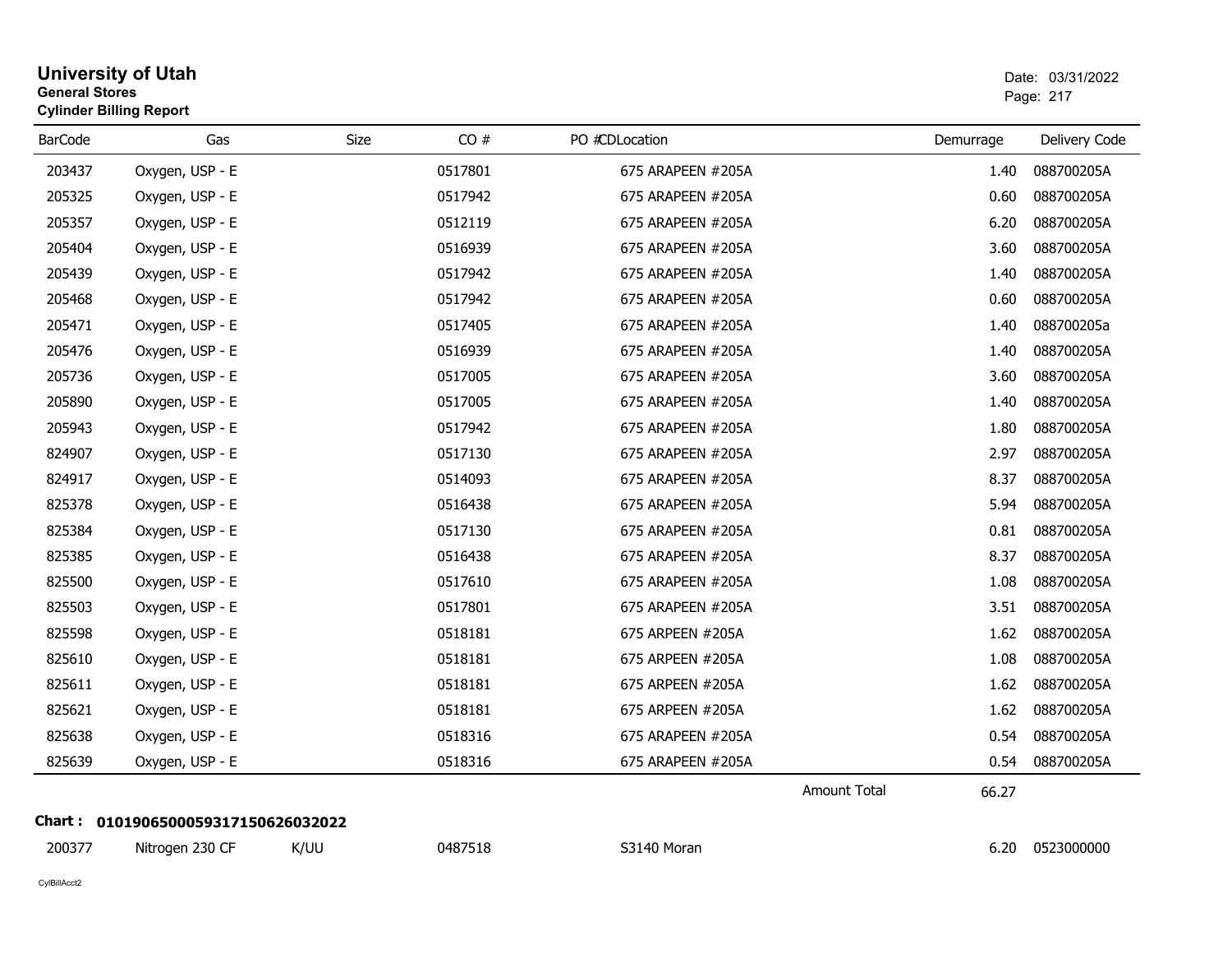|                | <b>University of Utah</b><br>Date: 03/31/2022<br><b>General Stores</b><br>Page: 218<br><b>Cylinder Billing Report</b> |             |         |                               |                     |       |               |
|----------------|-----------------------------------------------------------------------------------------------------------------------|-------------|---------|-------------------------------|---------------------|-------|---------------|
| <b>BarCode</b> | Gas                                                                                                                   | <b>Size</b> | CO#     | PO #CDLocation                | Demurrage           |       | Delivery Code |
| 200476         | 95% O2, 5% CO2                                                                                                        |             | 0512342 | S3140 Moran Eye Ctr           |                     | 6.20  | 0523000000    |
| 201305         | 95% O2, 5% CO2                                                                                                        |             | 0516137 | S3655 Moran Eye Ctr           |                     | 6.20  | 0523000000    |
| 201876         | CO2 - 50 Lb.                                                                                                          |             | 0476362 | S3140 MORAN                   |                     | 6.20  | 0550054150    |
| 202038         | 95% O2, 5% CO2                                                                                                        |             | 0516137 | S3655 Moran Eye Ctr           |                     | 6.20  | 0523000000    |
| 202258         | 95% O2, 5% CO2                                                                                                        |             | 0507546 | Room S3140 MORAN              |                     | 6.20  | 0523000000    |
| 202494         | 95% O2, 5% CO2                                                                                                        |             | 0495078 | S3655 Moran Eye Ctr           |                     | 6.20  | 0523000000    |
| 204579         | CO2 - 50 Lb.                                                                                                          |             | 0495998 | S3655 Moran                   |                     | 6.20  | 0523000000    |
| 823820         | 12% O2 In N2                                                                                                          |             | 0502899 | S3140 MORAN                   |                     | 8.37  | 0523000000    |
| 823821         | 15% O2 In N2                                                                                                          |             | 0502899 | S3140 MORAN                   |                     | 8.37  | 0523000000    |
|                |                                                                                                                       |             |         |                               | Amount Total        | 66.34 |               |
|                | Chart: 01019066000113306260312022                                                                                     |             |         |                               |                     |       |               |
| 202470         | CO2 - 50 Lb.                                                                                                          | K/UU        | 0493094 | S3655 MORAN                   |                     | 6.20  | 0523000000    |
|                |                                                                                                                       |             |         |                               | Amount Total        | 6.20  |               |
|                | Chart: 0101913500059316350626002022                                                                                   |             |         |                               |                     |       |               |
| 205509         |                                                                                                                       | K/UU        | 0483097 | 5343 HCI RN- Meyer's Lab      |                     | 6.20  | 0555LL3760    |
|                | Nitrogen NF                                                                                                           |             |         |                               |                     |       |               |
|                |                                                                                                                       |             |         |                               | <b>Amount Total</b> | 6.20  |               |
|                | Chart: 01019332000304856260312022                                                                                     |             |         |                               |                     |       |               |
| 200929         | Air - 233 CF                                                                                                          | K/UU        | 0504712 | 295 CHipeta Way (Wind tunnel) |                     | 6.20  | 0876002010    |
| 202811         | Air - 233 CF                                                                                                          |             | 0504712 | 295 CHipeta Way (Wind tunnel) |                     | 6.20  | 0876002010    |
|                |                                                                                                                       |             |         |                               | <b>Amount Total</b> | 12.40 |               |
|                | Chart: 0101937500055900738626002022                                                                                   |             |         |                               |                     |       |               |
| 201641         | Air - 233 CF                                                                                                          | K/UU        | 0512421 | 417 Wakara Way RM 1705        |                     | 6.20  | 0876002010    |
| 202043         | Air - 233 CF                                                                                                          |             | 0512421 | 417 Wakara Way RM 1705        |                     | 6.20  | 0876002010    |
| 202217         | Air - 233 CF                                                                                                          |             | 0512421 | 417 Wakara Way RM 1705        |                     | 6.20  | 0876002010    |
| 202220         | Air - 233 CF                                                                                                          |             | 0512421 | 417 Wakara Way RM 1705        |                     | 6.20  | 0876002010    |
|                |                                                                                                                       |             |         |                               | <b>Amount Total</b> | 24.80 |               |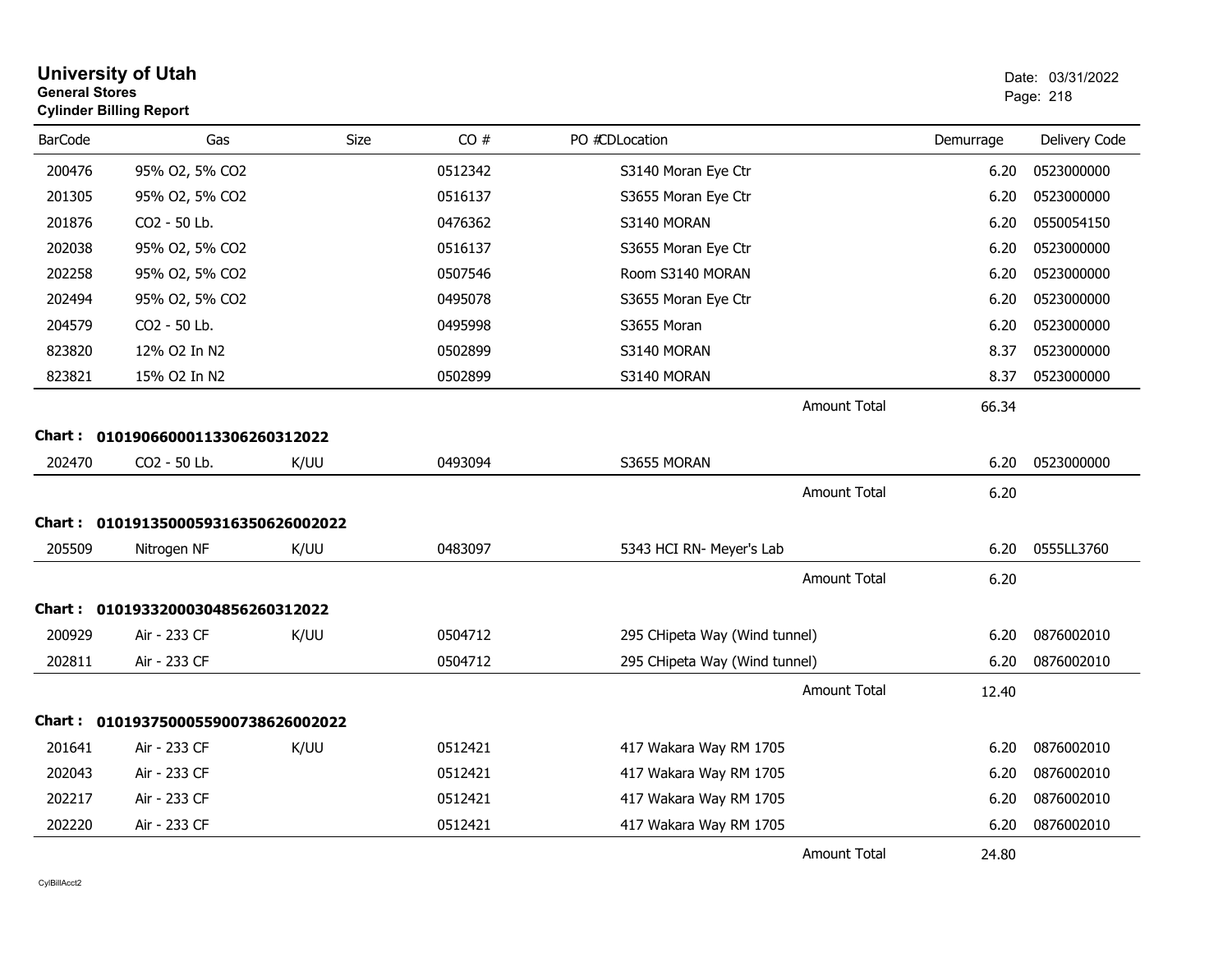| <b>General Stores</b> | <b>University of Utah</b><br><b>Cylinder Billing Report</b> |             |         |                                 | Date: 03/31/2022<br>Page: 219 |               |  |
|-----------------------|-------------------------------------------------------------|-------------|---------|---------------------------------|-------------------------------|---------------|--|
| <b>BarCode</b>        | Gas                                                         | <b>Size</b> | CO#     | PO #CDLocation                  | Demurrage                     | Delivery Code |  |
|                       | Chart: 0101939500059314850626002022                         |             |         |                                 |                               |               |  |
| 200233                | Nitrogen 230 CF                                             | K/UU        | 0506697 | 280 - 383 COLOROW ALONG WINDOW  | 6.20                          | 0874001290    |  |
| 200315                | 95% O2, 5% CO2                                              |             | 0497762 | 280 - 383 COLOROW ALONG WINDOW  | 6.20                          | 0874001290    |  |
| 200328                | Nitrogen 230 CF                                             |             | 0514190 | 280 - 383 COLOROW ALONG WINDOW  | 6.20                          | 0874001290    |  |
| 200337                | Air - 233 CF                                                |             | 0449422 | 280 - 383 COLOROW ALONG WINDOWS | 4.96                          | 0874001290    |  |
| 200419                | 95% O2, 5% CO2                                              |             | 0486016 | 280 - 380 COLOROW ALONG WINDOWS | 6.20                          | 0874001290    |  |
| 200501                | Nitrogen 230 CF                                             |             | 0514190 | 280 - 383 COLOROW ALONG WINDOW  | 6.20                          | 0874001290    |  |
| 200586                | Nitrogen 230 CF                                             |             | 0518016 | 280 - 383 COLOROW ALONG WINDOW  | 2.60                          | 0874001290    |  |
| 200610                | Air - 233 CF                                                |             | 0446352 | 280-383 COLOROW ALONG WINDOWS   | 4.96                          | 0874001290    |  |
| 200841                | Nitrogen 230 CF                                             |             | 0510263 | 280-383 COLOROW ALONG WINDOW    | 6.20                          | 0874001290    |  |
| 200868                | Nitrogen NF                                                 |             | 0514190 | 280 - 383 COLOROW ALONG WINDOW  | 6.20                          | 0874001290    |  |
| 200914                | Nitrogen 230 CF                                             |             | 0513594 | 280-383 COLOROW ALONG WINDOW    | 6.20                          | 0874001290    |  |
| 201123                | Oxygen, USP                                                 |             | 0516808 | 280 - 380 COLOROW ALONG WINDOW  | 6.20                          | 0874001290    |  |
| 201142                | Oxygen, USP                                                 |             | 0518016 | 280 - 383 COLOROW ALONG WINDOW  | 2.60                          | 0874001290    |  |
| 201247                | 95% O2, 5% CO2                                              |             | 0497762 | 280 - 383 COLOROW ALONG WINDOW  | 6.20                          | 0874001290    |  |
| 201277                | Nitrogen 230 CF                                             |             | 0502010 | 280 - 383 COLOROW ALONG WINDOW  | 6.20                          | 0874001290    |  |
| 201538                | Nitrogen 230 CF                                             |             | 0503405 | 280-383 COLOROW - ALONG WINDOWS | 6.20                          | 0874001290    |  |
| 201628                | Oxygen, USP                                                 |             | 0511101 | 280 - 383 COLOROW ALONG WINDOW  | 6.20                          | 0874001290    |  |
| 202725                | Nitrogen 230 CF                                             |             | 0512900 | 280-383 COLOROW ALONG WINDOWS   | 3.60                          | 0874001290    |  |
| 203009                | Oxygen, USP                                                 |             | 0512900 | 280-383 COLOROW ALONG WINDOWS   | 6.20                          | 0874001290    |  |
| 203605                | Nitrogen NF                                                 |             | 0510552 | 280 - 383 COLOROW ALONG WINDOW  | 6.20                          | 0874001290    |  |
| 203823                | 95% O2, 5% CO2                                              |             | 0498060 | 280 - 383 COLOROW ALONG WINDOW  | 6.20                          | 0874001290    |  |
| 205492                | Nitrogen NF                                                 |             | 0516808 | 280 - 380 COLOROW ALONG WINDOW  | 6.20                          | 0874001290    |  |
| 205615                | Oxygen, USP                                                 |             | 0518016 | 280 - 383 COLOROW ALONG WINDOW  | 2.60                          | 0874001290    |  |
| 205620                | Oxygen, USP                                                 |             | 0518016 | 280 - 383 COLOROW ALONG WINDOW  | 2.60                          | 0874001290    |  |
| 205759                | Nitrogen NF                                                 |             | 0516808 | 280 - 380 COLOROW ALONG WINDOW  | 6.20                          | 0874001290    |  |
| 205927                | Nitrogen NF                                                 |             | 0518016 | 280 - 383 COLOROW ALONG WINDOW  | 2.60                          | 0874001290    |  |
| 824154                | Oxygen, USP                                                 |             | 0507884 | 280-383 COLOROW ALONG WINDOW    | 8.37                          | 0874001290    |  |
| CvIBillAcct2          |                                                             |             |         |                                 |                               |               |  |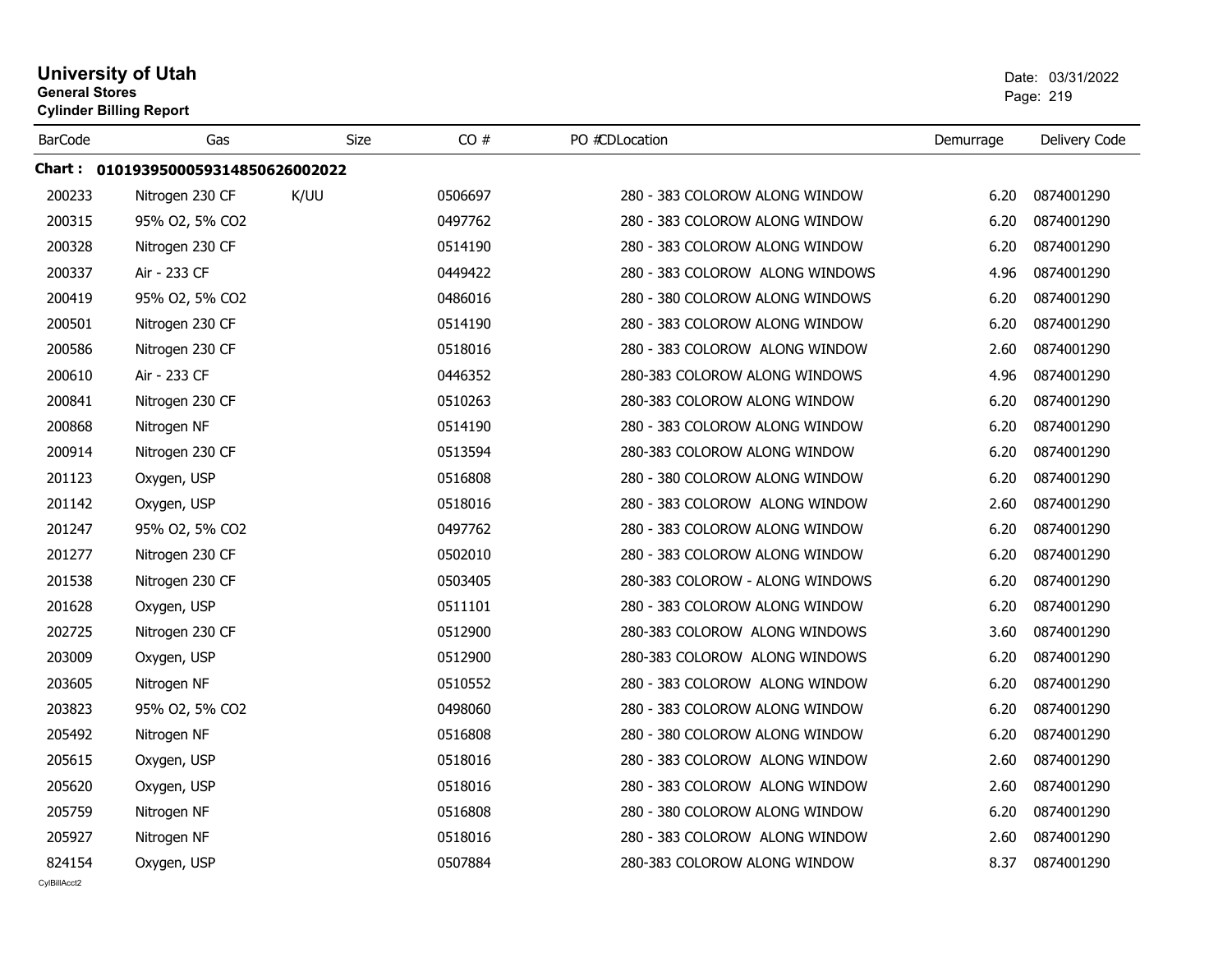|                | <b>University of Utah</b><br><b>General Stores</b><br><b>Cylinder Billing Report</b> |      |             |                                       | Date: 03/31/2022<br>Page: 220 |               |  |
|----------------|--------------------------------------------------------------------------------------|------|-------------|---------------------------------------|-------------------------------|---------------|--|
| <b>BarCode</b> | Gas                                                                                  |      | CO#<br>Size | PO #CDLocation                        | Demurrage                     | Delivery Code |  |
| 824226         | Nitrogen NF                                                                          |      | 0507884     | 280-383 COLOROW ALONG WINDOW          | 4.86                          | 0874001290    |  |
| 824520         | Nitrogen NF                                                                          |      | 0510263     | 280-383 COLOROW ALONG WINDOW          | 8.37                          | 0874001290    |  |
| 825007         | Oxygen, USP                                                                          |      | 0514190     | 280 - 383 COLOROW ALONG WINDOW        | 8.37                          | 0874001290    |  |
| 825011         | Oxygen, USP                                                                          |      | 0513594     | 280-383 COLOROW ALONG WINDOW          | 8.37                          | 0874001290    |  |
|                |                                                                                      |      |             | <b>Amount Total</b>                   | 176.46                        |               |  |
|                | Chart: 01019512000171806260212022                                                    |      |             |                                       |                               |               |  |
| 202676         | Oxygen, USP - E                                                                      | E/UU | 0513035     | 4th Floor, 243 E 6100 S, Murray 84107 | 6.20                          | 05214B4540    |  |
| 202990         | Oxygen, USP - E                                                                      |      | 0498545     | Midvalley 243 East 6100 South, Murray | 6.20                          | 05214B4540    |  |
| 203161         | Oxygen, USP - E                                                                      |      | 0513035     | 4th Floor, 243 E 6100 S, Murray 84107 | 6.20                          | 05214B4540    |  |
| 203427         | Oxygen, USP - E                                                                      |      | 0491832     | 243 East 6100 South 3rd floor         | 6.20                          | 05214B4540    |  |
| 203434         | Oxygen, USP - E                                                                      |      | 0467613     | 6100 S 243 E RM 350                   | 6.20                          | 05214b4540    |  |
| 203444         | Oxygen, USP - E                                                                      |      | 0513035     | 4th Floor, 243 E 6100 S, Murray 84107 | 6.20                          | 05214B4540    |  |
| 203445         | Oxygen, USP - E                                                                      |      | 0513035     | 4th Floor, 243 E 6100 S, Murray 84107 | 6.20                          | 05214B4540    |  |
| 203510         | Oxygen, USP - E                                                                      |      | 0513035     | 4th Floor, 243 E 6100 S, Murray 84107 | 6.20                          | 05214B4540    |  |
| 205357         | Oxygen, USP - E                                                                      |      | 0513035     | 4th Floor, 243 E 6100 S, Murray 84107 | 6.20                          | 05214B4540    |  |
| 205436         | Oxygen, USP - E                                                                      |      | 0513035     | 4th Floor, 243 E 6100 S, Murray 84107 | 6.20                          | 05214B4540    |  |
| 205942         | Oxygen, USP - E                                                                      |      | 0513035     | 4th Floor, 243 E 6100 S, Murray 84107 | 6.20                          | 05214B4540    |  |
| 205954         | Oxygen, USP - E                                                                      |      | 0513035     | 4th Floor, 243 E 6100 S, Murray 84107 | 6.20                          | 05214B4540    |  |
| 819539         | Oxygen, USP - E                                                                      |      | 0472664     | 7495 S State Midvale Health 3rd floor | 8.37                          | 05214B4540    |  |
| 819544         | Oxygen, USP - E                                                                      |      | 0472664     | 7495 S State Midvale Health 3rd floor | 8.37                          | 05214B4540    |  |
| 819550         | Oxygen, USP - E                                                                      |      | 0472664     | 7495 S State Midvale Health 3rd floor | 8.37                          | 05214B4540    |  |
| 822108         | Oxygen, USP - E                                                                      |      | 0491832     | 243 East 6100 South 3rd floor         | 8.37                          | 05214B4540    |  |
| 824849         | Oxygen, USP - E                                                                      |      | 0513035     | 4th Floor, 243 E 6100 S, Murray 84107 | 8.37                          | 05214B4540    |  |
| 824931         | Oxygen, USP - E                                                                      |      | 0513035     | 4th Floor, 243 E 6100 S, Murray 84107 | 8.37                          | 05214B4540    |  |
| 824933         | Oxygen, USP - E                                                                      |      | 0513035     | 4th Floor, 243 E 6100 S, Murray 84107 | 8.37                          | 05214B4540    |  |
| 824934         | Oxygen, USP - E                                                                      |      | 0513035     | 4th Floor, 243 E 6100 S, Murray 84107 | 8.37                          | 05214B4540    |  |
| 824935         | Oxygen, USP - E                                                                      |      | 0513035     | 4th Floor, 243 E 6100 S, Murray 84107 | 8.37                          | 05214B4540    |  |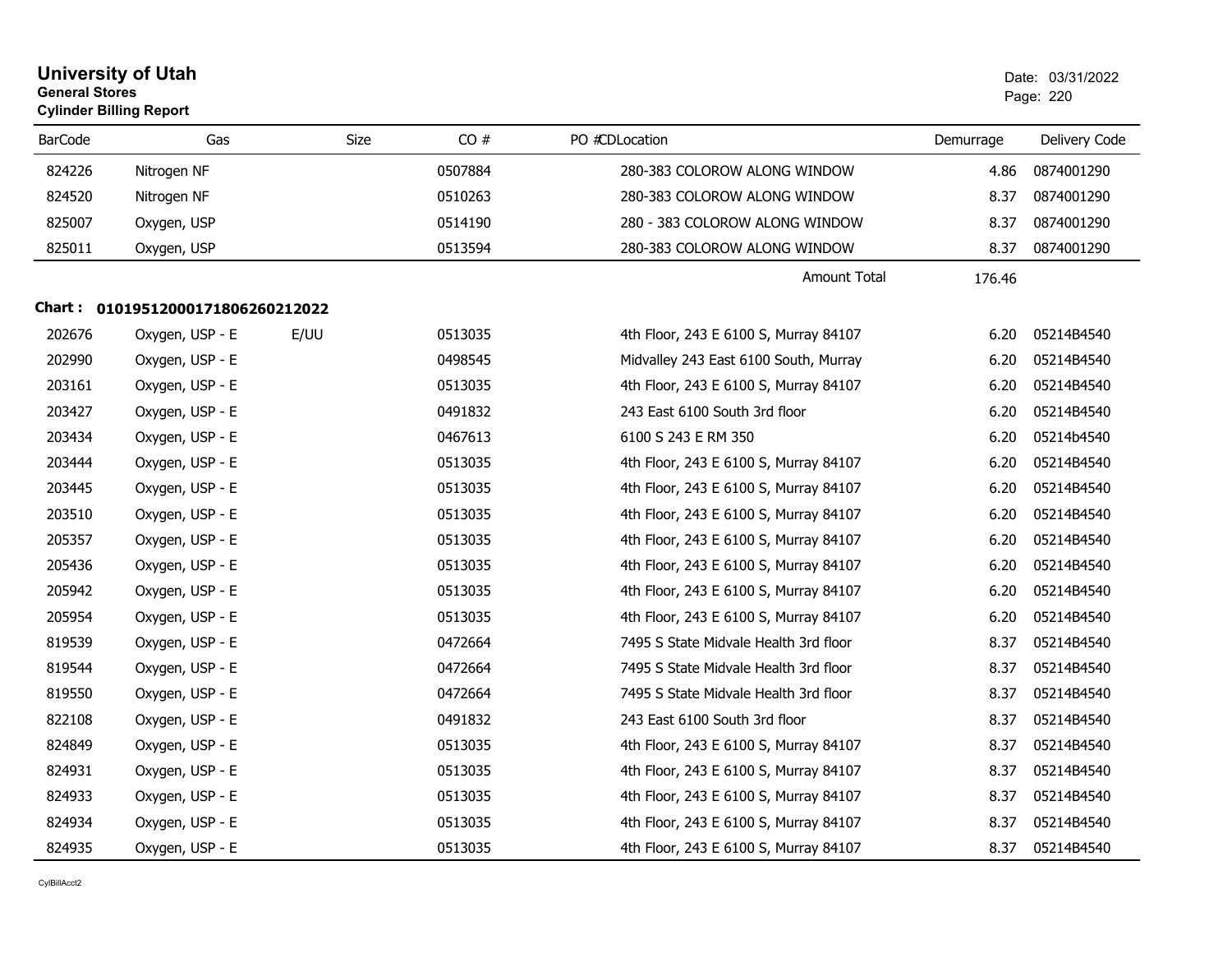| General Stores<br><b>Cylinder Billing Report</b> |                                     |      |         |                    |                     |           | Page: 221     |
|--------------------------------------------------|-------------------------------------|------|---------|--------------------|---------------------|-----------|---------------|
| <b>BarCode</b>                                   | Gas                                 | Size | CO#     | PO #CDLocation     |                     | Demurrage | Delivery Code |
|                                                  |                                     |      |         |                    | <b>Amount Total</b> | 149.73    |               |
|                                                  | Chart: 01019536000162396260312022   |      |         |                    |                     |           |               |
| 201270                                           | CO2 - 50 Lb.                        | K/UU | 0490786 | 2160 - 417 WAKARA  |                     | 6.20      | 0860021510    |
| 201579                                           | Nitrogen 230 CF                     |      | 0490786 | 2160 - 417 WAKARA  |                     | 6.20      | 0860021510    |
|                                                  |                                     |      |         |                    | <b>Amount Total</b> | 12.40     |               |
|                                                  | Chart: 0102035500059318110626002022 |      |         |                    |                     |           |               |
| 201972                                           | 95% Air, 5% CO2                     | K/UU | 0516892 | 2760 HCI RS        |                     | 6.20      | 0555LL3760    |
|                                                  |                                     |      |         |                    | <b>Amount Total</b> | 6.20      |               |
|                                                  | Chart: 01020356000298426260012022   |      |         |                    |                     |           |               |
| 203860                                           | 95% Air, 5% CO2                     | K/UU | 0489121 | 2760 HCI RS        |                     | 6.20      | 0555LL3760    |
|                                                  |                                     |      |         |                    | Amount Total        | 6.20      |               |
|                                                  | Chart: 01020392000301216260012022   |      |         |                    |                     |           |               |
| 205542                                           | Nitrogen, UHP                       | K/UU | 0471791 | <b>HCI RS 2743</b> |                     | 6.20      | 0555113760    |
| 825130                                           | Nitrogen, UHP                       |      | 0515627 | <b>2743 HCI RS</b> |                     | 8.37      | 0555LL3760    |
|                                                  |                                     |      |         |                    | <b>Amount Total</b> | 14.57     |               |
|                                                  | Chart: 01020572000342866260312022   |      |         |                    |                     |           |               |
| 200038                                           | CO2 - 50 Lb.                        | K/UU | 0517366 | 5104 EEJ           |                     | 5.60      | 0555113760    |
| 201224                                           | CO2 - 50 Lb.                        |      | 0517366 | 5104 EEJ           |                     | 5.60      | 0555113760    |
| 202347                                           | CO2 - 50 Lb.                        |      | 0512329 | 5104 EEJ           |                     | 6.20      | 0555113760    |
| 202463                                           | CO2 - 50 Lb.                        |      | 0512329 | 5104 EEJ           |                     | 6.20      | 0555113760    |
| 203701                                           | CO2 - 50 Lb.                        |      | 0512329 | 5104 EEJ           |                     | 6.20      | 0555113760    |
|                                                  |                                     |      |         |                    | <b>Amount Total</b> | 29.80     |               |
|                                                  | Chart: 01020616000351346260012022   |      |         |                    |                     |           |               |
| 202342                                           | Argon                               | K/UU | 0498364 | 3310 HCI           |                     | 6.20      | 0555113760    |
| 205395                                           | Nitrogen 230 CF                     |      | 0482865 | 3440 HCI RN        |                     | 6.20      | 0555113760    |
| 823263                                           | Hydrogen/125                        |      | 0498364 | 3310 HCI           |                     | 8.37      | 0555113760    |

**General Stores**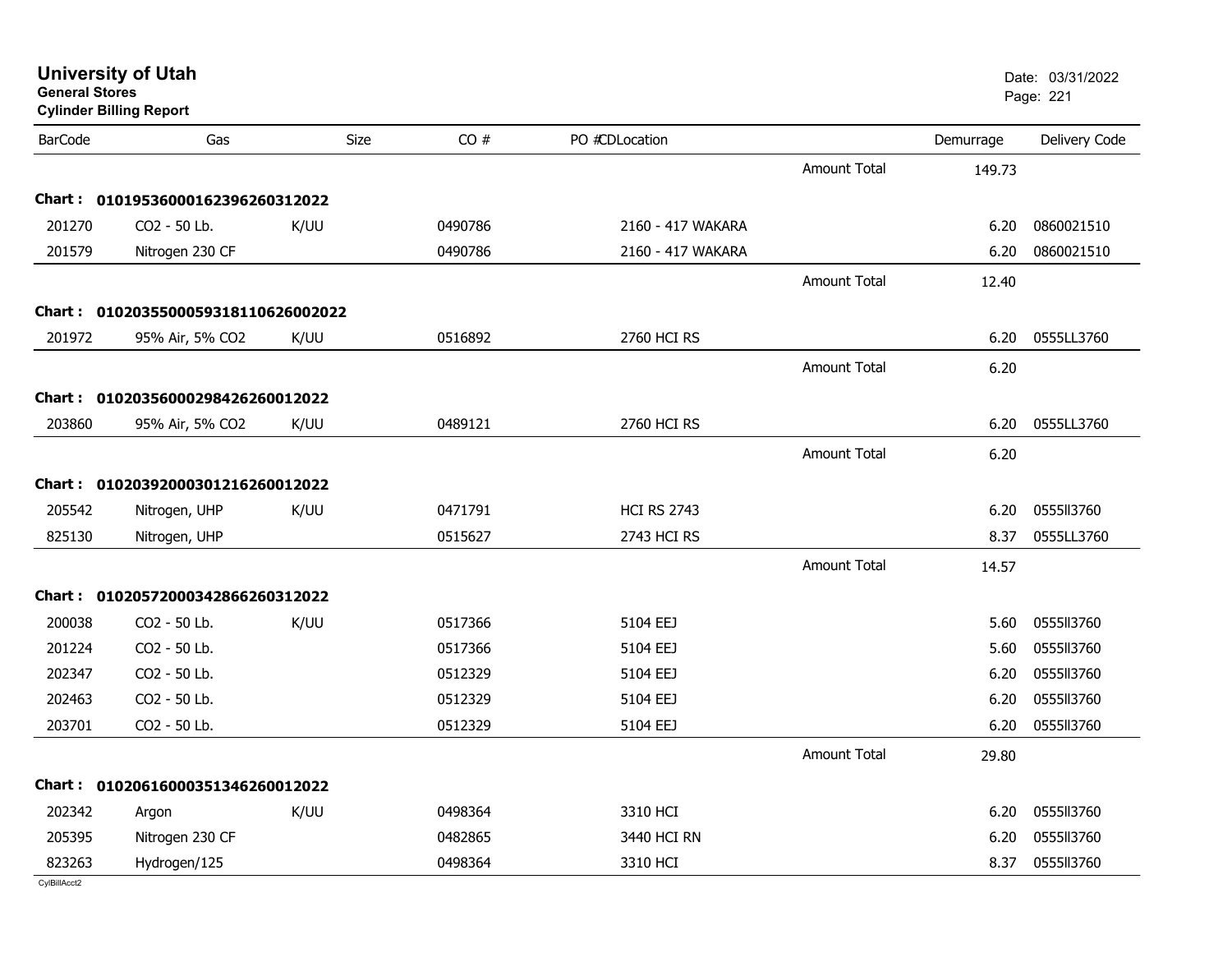|                | <b>General Stores</b><br><b>Cylinder Billing Report</b> |             |         |                        |                     | Page: 222 |               |
|----------------|---------------------------------------------------------|-------------|---------|------------------------|---------------------|-----------|---------------|
| <b>BarCode</b> | Gas                                                     | <b>Size</b> | CO#     | PO #CDLocation         |                     | Demurrage | Delivery Code |
|                |                                                         |             |         |                        | <b>Amount Total</b> | 20.77     |               |
|                | Chart: 01020636000299716260312022                       |             |         |                        |                     |           |               |
| 820731         | Nitrogen NF                                             | 200C/Mt.A   | 0479833 | S5644 Moran Eye Center |                     | 8.37      | 0523000000    |
|                |                                                         |             |         |                        | <b>Amount Total</b> | 8.37      |               |
|                | Chart: 01020652000106456260312022                       |             |         |                        |                     |           |               |
| 200033         | CO2 - 50 Lb.                                            | K/UU        | 0517708 | 207 WIntrobe           |                     | 4.20      | 05213B1100    |
| 200163         | CO2 - 50 Lb.                                            |             | 0510043 | 229 WIntrobe           |                     | 6.20      | 05213B1100    |
| 200460         | CO2 - 50 Lb.                                            |             | 0515741 | 229 Wintrobe           |                     | 6.20      | 05213B1100    |
| 200728         | CO2 - 50 Lb.                                            |             | 0515996 | 229 Wintrobe           |                     | 6.20      | 05213B1100    |
| 200787         | CO2 - 50 Lb.                                            |             | 0515997 | 207 Wintrobe           |                     | 2.00      | 05213B1100    |
| 200869         | N2, Liquid LX45                                         |             | 0517953 | 237 WIntrobe           |                     | 22.40     | 05213B1100    |
| 201141         | Oxygen, USP                                             |             | 0513246 | 237 Wintrobe           |                     | 6.20      | 05213B1100    |
| 201752         | CO2 - 50 Lb.                                            |             | 0512452 | 229 WIntorbe           |                     | 6.20      | 05213B1100    |
| 201866         | CO2 - 50 Lb.                                            |             | 0515996 | 229 Wintrobe           |                     | 6.20      | 05213B1100    |
| 201870         | N2, Liquid LX45                                         |             | 0517374 | 237 Wintrobe           |                     | 44.80     | 05213B1100    |
| 201874         | N2, Liquid LX45                                         |             | 0516850 | 237 WIntrobe           |                     | 27.20     | 05213B1100    |
| 202469         | CO2 - 50 Lb.                                            |             | 0517708 | 207 WIntrobe           |                     | 4.20      | 05213B1100    |
| 202508         | CO2 - 50 Lb.                                            |             | 0512452 | 229 WIntorbe           |                     | 6.20      | 05213B1100    |
| 202789         | CO2 - 50 Lb.                                            |             | 0515997 | 207 Wintrobe           |                     | 2.00      | 05213B1100    |
| 203782         | N2, Liquid LX45                                         |             | 0515090 | 237 Wintrobe           |                     | 4.80      | 05213B1100    |
| 204719         | CO2 - 50 Lb.                                            |             | 0517708 | 207 WIntrobe           |                     | 4.20      | 05213B1100    |
| 205295         | Oxygen, USP                                             |             | 0486008 | 237 WIntrobe           |                     | 6.20      | 05213B1100    |
| 205618         | Oxygen, USP                                             |             | 0507199 | 237 Wintrobe           |                     | 6.20      | 05213B1100    |
| 205623         | Oxygen, USP                                             |             | 0503207 | 237 Wintrobe           |                     | 6.20      | 05213B1100    |
| 825363         | CO2 - 50 Lb.                                            |             | 0516849 | 207 WIntrobe           |                     | 8.37      | 05213B1100    |
| 825364         | CO2 - 50 Lb.                                            |             | 0516849 | 207 WIntrobe           |                     | 2.70      | 05213B1100    |

**University of Utah** Date: 03/31/2022

Amount Total

188.87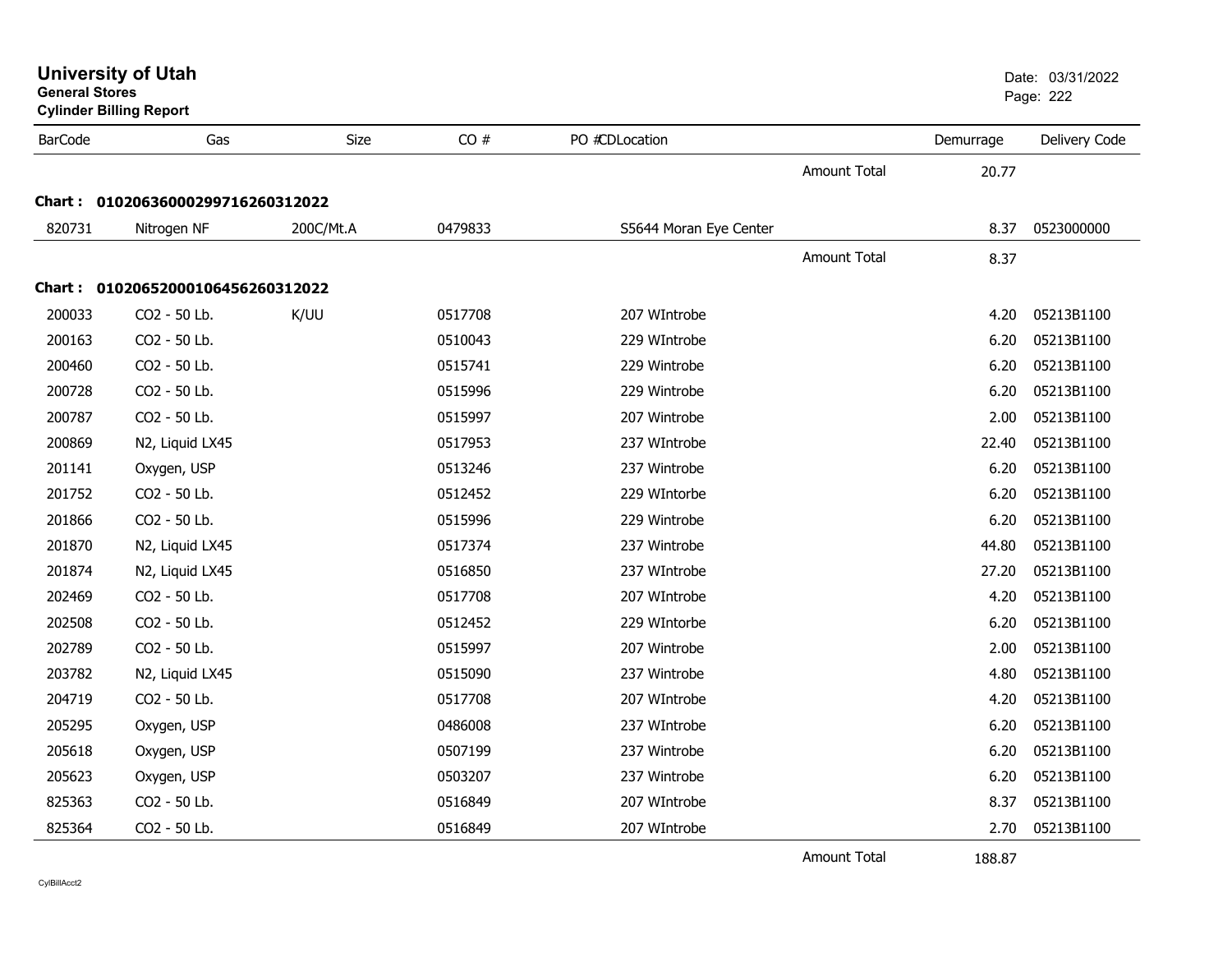| <b>General Stores</b> | <b>University of Utah</b><br><b>Cylinder Billing Report</b> |             |         | Date: 03/31/2022<br>Page: 223       |           |               |
|-----------------------|-------------------------------------------------------------|-------------|---------|-------------------------------------|-----------|---------------|
| <b>BarCode</b>        | Gas                                                         | <b>Size</b> | CO#     | PO #CDLocation                      | Demurrage | Delivery Code |
|                       | Chart: 01020711001138576260012022                           |             |         |                                     |           |               |
| 200228                | Nitrogen 230 CF                                             | K/UU        | 0517387 | 1390 Presidents Cir Loading Dock    | 3.00      | 0014002200    |
| 200234                | Nitrogen 230 CF                                             |             | 0518409 | Crocker Science Center Loading Dock | 1.20      | 0014002200    |
| 200248                | Nitrogen 230 CF                                             |             | 0514211 | 1430 PRESIDENTS CIR RM 220          | 6.20      | 0014002200    |
| 200313                | Nitrogen 230 CF                                             |             | 0518208 | 1390 Presidents Cir Loading Dock    | 1.80      | 0014002200    |
| 200382                | Nitrogen 230 CF                                             |             | 0518178 | 1390 Presidents Cir RM Loading DOck | 1.80      | 0014002200    |
| 200388                | Nitrogen 230 CF                                             |             | 0514211 | 1430 PRESIDENTS CIR RM 220          | 1.40      | 0014002200    |
| 200493                | CO2 - 50 Lb.                                                |             | 0517617 | 1390 Presidents Circle Loading Dock | 4.40      | 0014002200    |
| 200515                | Nitrogen 230 CF                                             |             | 0518409 | Crocker Science Center Loading Dock | 1.20      | 0014002200    |
| 200558                | Nitrogen 230 CF                                             |             | 0518409 | Crocker Science Center Loading Dock | 1.20      | 0014002200    |
| 200565                | Nitrogen 230 CF                                             |             | 0516833 | <b>CSC Loading Dock</b>             | 6.20      | 0014002200    |
| 200567                | Nitrogen 230 CF                                             |             | 0506014 | East Side Recceiving JTB            | 4.20      | 0014002200    |
| 200644                | Nitrogen 230 CF                                             |             | 0518178 | 1390 Presidents Cir RM Loading DOck | 1.80      | 0014002200    |
| 200669                | Nitrogen 230 CF                                             |             | 0516161 | 1390 PRESIDENTS CIR RM Loading dock | 1.40      | 0014002200    |
| 200671                | Nitrogen 230 CF                                             |             | 0517387 | 1390 Presidents Cir Loading Dock    | 4.80      | 0014002200    |
| 200778                | Nitrogen 230 CF                                             |             | 0518178 | 1390 Presidents Cir RM Loading DOck | 1.80      | 0014002200    |
| 200797                | Nitrogen 230 CF                                             |             | 0517387 | 1390 Presidents Cir Loading Dock    | 4.80      | 0014002200    |
| 200813                | Nitrogen 230 CF                                             |             | 0516833 | <b>CSC Loading Dock</b>             | 1.40      | 0014002200    |
| 200827                | CO2 - 50 Lb.                                                |             | 0515077 | 220 Crocker Sci Center              | 1.80      | 0014002200    |
| 200924                | Nitrogen 230 CF                                             |             | 0518263 | 1390 Presidents Cir RM Loading Dock | 1.20      | 0014002200    |
| 200952                | CO <sub>2</sub> - 50 Lb.                                    |             | 0516161 | 1390 PRESIDENTS CIR RM Loading dock | 5.00      | 0014002200    |
| 200988                | Nitrogen 230 CF                                             |             | 0518178 | 1390 Presidents Cir RM Loading DOck | 1.80      | 0014002200    |
| 201050                | Nitrogen 230 CF                                             |             | 0516833 | <b>CSC Loading Dock</b>             | 4.40      | 0014002200    |
| 201094                | Nitrogen 230 CF                                             |             | 0517387 | 1390 Presidents Cir Loading Dock    | 4.80      | 0014002200    |
| 201173                | Nitrogen 230 CF                                             |             | 0516161 | 1390 PRESIDENTS CIR RM Loading dock | 6.20      | 0014002200    |
| 201260                | Nitrogen 230 CF                                             |             | 0516161 | 1390 PRESIDENTS CIR RM Loading dock | 1.40      | 0014002200    |
| 201369                | Nitrogen 230 CF                                             |             | 0517387 | 1390 Presidents Cir Loading Dock    | 3.00      | 0014002200    |
| 201396                | Nitrogen 230 CF                                             |             | 0516833 | <b>CSC Loading Dock</b>             | 6.20      | 0014002200    |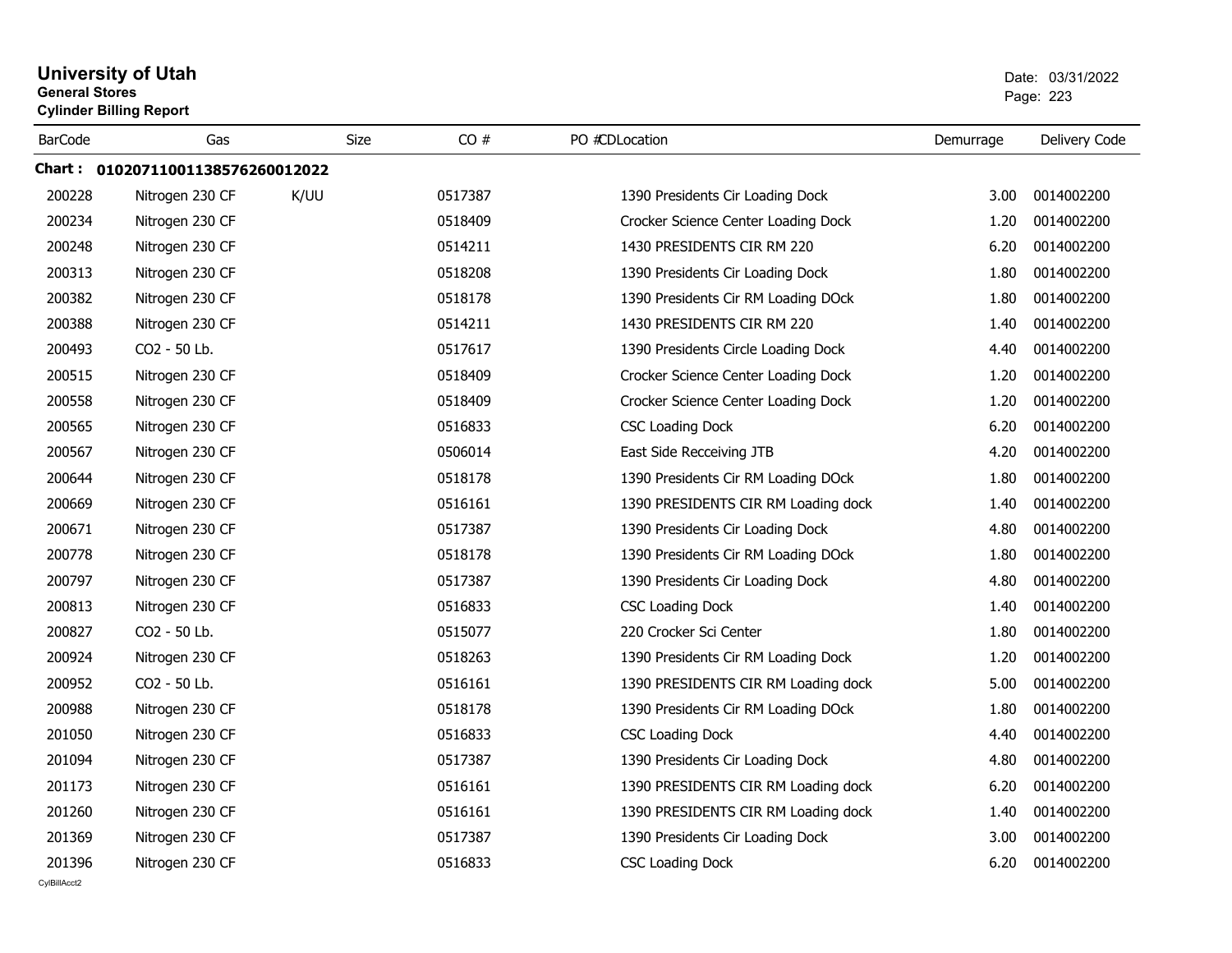### **University of Utah** Date: 03/31/2022 **General Stores**es and the contract of the contract of the contract of the contract of the contract of the contract of the contract of the contract of the contract of the contract of the contract of the contract of the contract of the con **Cylinder Billing Report**

| <b>BarCode</b>         | Gas             | Size    | CO# | PO #CDLocation                               | Demurrage | Delivery Code |
|------------------------|-----------------|---------|-----|----------------------------------------------|-----------|---------------|
| 201431                 | Nitrogen 230 CF | 0518208 |     | 1390 Presidents Cir Loading Dock             | 1.80      | 0014002200    |
| 201510                 | CO2 - 50 Lb.    | 0516992 |     | 1390 presidents Cir Loadig Dock              | 6.20      | 0014002200    |
| 201603                 | Nitrogen 230 CF | 0518263 |     | 1390 Presidents Cir RM Loading Dock          | 1.20      | 0014002200    |
| 201673                 | Nitrogen 230 CF | 0516161 |     | 1390 PRESIDENTS CIR RM Loading dock          | 4.40      | 0014002200    |
| 201745                 | Nitrogen 230 CF | 0516833 |     | <b>CSC Loading Dock</b>                      | 6.20      | 0014002200    |
| 201809                 | CO2 - 50 Lb.    | 0516161 |     | 1390 PRESIDENTS CIR RM Loading dock          | 5.00      | 0014002200    |
| 201862                 | Nitrogen 230 CF | 0516161 |     | 1390 PRESIDENTS CIR RM Loading dock          | 4.40      | 0014002200    |
| 201911                 | Nitrogen 230 CF | 0518208 |     | 1390 Presidents Cir Loading Dock             | 1.80      | 0014002200    |
| 201945                 | Nitrogen 230 CF | 0517387 |     | 1390 Presidents Cir Loading Dock             | 3.00      | 0014002200    |
| 201957                 | CO2 - 50 Lb.    | 0517617 |     | 1390 Presidents Circle Loading Dock          | 4.40      | 0014002200    |
| 202058                 | Nitrogen 230 CF | 0516833 |     | <b>CSC Loading Dock</b>                      | 1.80      | 0014002200    |
| 202084                 | Nitrogen 230 CF | 0516833 |     | <b>CSC Loading Dock</b>                      | 6.20      | 0014002200    |
| 202197                 | Nitrogen 230 CF | 0516161 |     | 1390 PRESIDENTS CIR RM Loading dock          | 4.40      | 0014002200    |
| 202216                 | CO2 - 50 Lb.    | 0516992 |     | 1390 presidents Cir Loadig Dock              | 6.20      | 0014002200    |
| 202663                 | Nitrogen 230 CF | 0516833 |     | <b>CSC Loading Dock</b>                      | 1.80      | 0014002200    |
| 202723                 | Nitrogen 230 CF | 0516161 |     | 1390 PRESIDENTS CIR RM Loading dock          | 6.20      | 0014002200    |
| 202782                 | Nitrogen 230 CF | 0517387 |     | 1390 Presidents Cir Loading Dock             | 4.80      | 0014002200    |
| 202904                 | CO2 - 50 Lb.    | 0515077 |     | 220 Crocker Sci Center                       | 1.80      | 0014002200    |
| 202929                 | Nitrogen 230 CF | 0518409 |     | Crocker Science Center Loading Dock          | 1.20      | 0014002200    |
| 203848                 | Nitrogen 230 CF | 0518263 |     | 1390 Presidents Cir RM Loading Dock          | 1.20      | 0014002200    |
| 203936                 | Nitrogen 230 CF | 0510301 |     | Crocker Science Ctr East Side Receiving Area | 6.20      | 0014002200    |
| 203954                 | Nitrogen 230 CF | 0517387 |     | 1390 Presidents Cir Loading Dock             | 4.80      | 0014002200    |
| 204539                 | Nitrogen 230 CF | 0515565 |     | 1390 Presidents Cir Loading Dock             | 1.40      | 0014002200    |
| 205393                 | Nitrogen 230 CF | 0506014 |     | East Side Recceiving JTB                     | 4.20      | 0014002200    |
| 205398                 | Nitrogen 230 CF | 0514211 |     | 1430 PRESIDENTS CIR RM 220                   | 1.80      | 0014002200    |
| 821025                 | Nitrogen        | 0481158 |     | Crocker Science Center                       | 8.37      | 0014002200    |
| 824535                 | CO2 - 50 Lb.    | 0514139 |     | Bldg 005 East Side Receiving                 | 8.37      | 0014002200    |
| 825198<br>CvIBillAcct2 | CO2 - 50 Lb.    | 0514139 |     | Bldg 005 East Side Receiving                 | 8.37      | 0014002200    |
|                        |                 |         |     |                                              |           |               |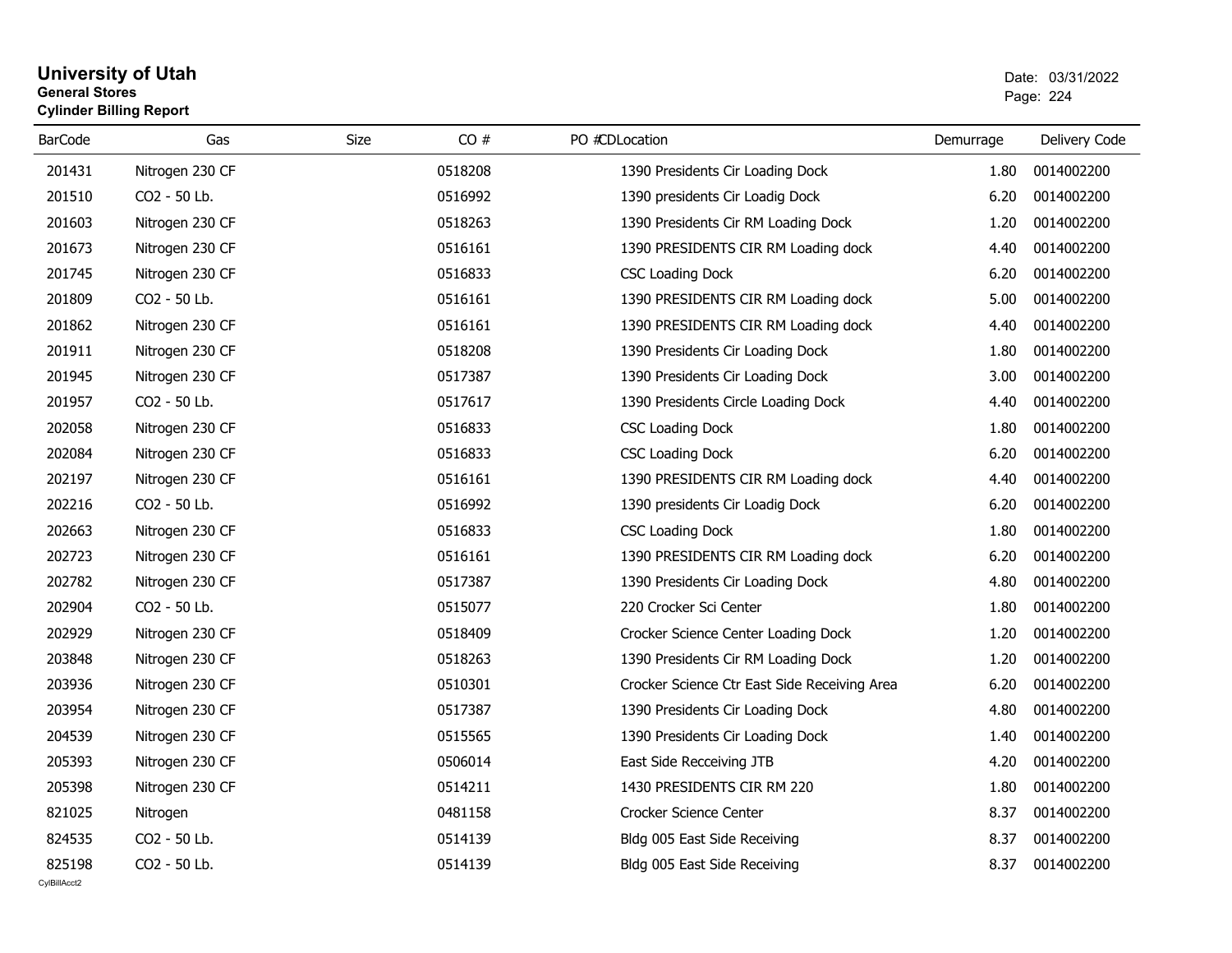| <b>General Stores</b>  | <b>University of Utah</b><br><b>Cylinder Billing Report</b> | Date: 03/31/2022<br>Page: 225 |         |                                     |                     |           |               |
|------------------------|-------------------------------------------------------------|-------------------------------|---------|-------------------------------------|---------------------|-----------|---------------|
| <b>BarCode</b>         | Gas                                                         | <b>Size</b>                   | CO#     | PO #CDLocation                      |                     | Demurrage | Delivery Code |
| 825242                 | Nitrogen NF                                                 |                               | 0515701 | 1390 Presidents Circle Loading Dock |                     | 1.89      | 0014002200    |
| 825248                 | Nitrogen 230 CF                                             |                               | 0515701 | 1390 Presidents Circle Loading Dock |                     | 1.89      | 0014002200    |
| 825249                 | Nitrogen 230 CF                                             |                               | 0515701 | 1390 Presidents Circle Loading Dock |                     | 5.94      | 0014002200    |
| 825250                 | Nitrogen 230 CF                                             |                               | 0515701 | 1390 Presidents Circle Loading Dock |                     | 5.94      | 0014002200    |
| 825251                 | Nitrogen 230 CF                                             |                               | 0515701 | 1390 Presidents Circle Loading Dock |                     | 5.94      | 0014002200    |
| 825252                 | Nitrogen 230 CF                                             |                               | 0515701 | 1390 Presidents Circle Loading Dock |                     | 1.89      | 0014002200    |
| 825540                 | CO2 - 50 Lb.                                                |                               | 0518409 | Crocker Science Center Loading Dock |                     | 1.62      | 0014002200    |
| 825541                 | CO2 - 50 Lb.                                                |                               | 0518409 | Crocker Science Center Loading Dock |                     | 1.62      | 0014002200    |
|                        |                                                             |                               |         |                                     | <b>Amount Total</b> | 228.64    |               |
|                        | Chart: 01020711001138576261512022                           |                               |         |                                     |                     |           |               |
| 202454                 | Oxygen - 125 CF                                             | 125 CF/UU                     | 0516644 | 1390 Presidents Circle              |                     | 6.20      | 0014002200    |
|                        |                                                             |                               |         |                                     | <b>Amount Total</b> | 6.20      |               |
|                        | Chart: 01020722500190356260012022                           |                               |         |                                     |                     |           |               |
| 201099                 | N2, Liquid LX45                                             | <b>180 LTR/U</b>              | 0516453 | 578 BPRB                            |                     | 4.80      | 05213R2100    |
| 201711                 | N2, Liquid LX45                                             |                               | 0517034 | 578 BPRB                            |                     | 22.40     | 05213R2100    |
| 201713                 | N2, Liquid LX45                                             |                               | 0516453 | 578 BPRB                            |                     | 4.80      | 05213R2100    |
| 201801                 | N2, Liquid LX45                                             |                               | 0517034 | 578 BPRB                            |                     | 22.40     | 05213R2100    |
| 201830                 | CO2 - 50 Lb.                                                |                               | 0517316 | 564 BPRB                            |                     | 5.60      | 05213R2100    |
| 203017                 | N2, Liquid LX45                                             |                               | 0517682 | 578 BPRB                            |                     | 22.40     | 05213R2100    |
| 203278                 | N2, Liquid LX45                                             |                               | 0517682 | 578 BPRB                            |                     | 22.40     | 05213R2100    |
|                        |                                                             |                               |         |                                     | <b>Amount Total</b> | 104.80    |               |
|                        | Chart: 01020726000169916260012022                           |                               |         |                                     |                     |           |               |
| 200028                 | CO <sub>2</sub> - 50 Lb.                                    | K/UU                          | 0476898 | 4344 SMBB                           |                     | 6.20      | 0151043400    |
| 200097                 | CO <sub>2</sub> - Siphon                                    |                               | 0423439 | 4340 SMBB                           |                     | 4.96      | 0151043400    |
| 201854                 | CO2 - 50 Lb.                                                |                               | 0476898 | 4344 SMBB                           |                     | 6.20      | 0151043400    |
| 202343                 | CO2 - 50 Lb.                                                |                               | 0503145 | 574 BPRB                            |                     | 6.20      | 0550050010    |
| 202466<br>CylBillAcct2 | CO2 - 50 Lb.                                                |                               | 0503145 | 574 BPRB                            |                     | 6.20      | 0550050010    |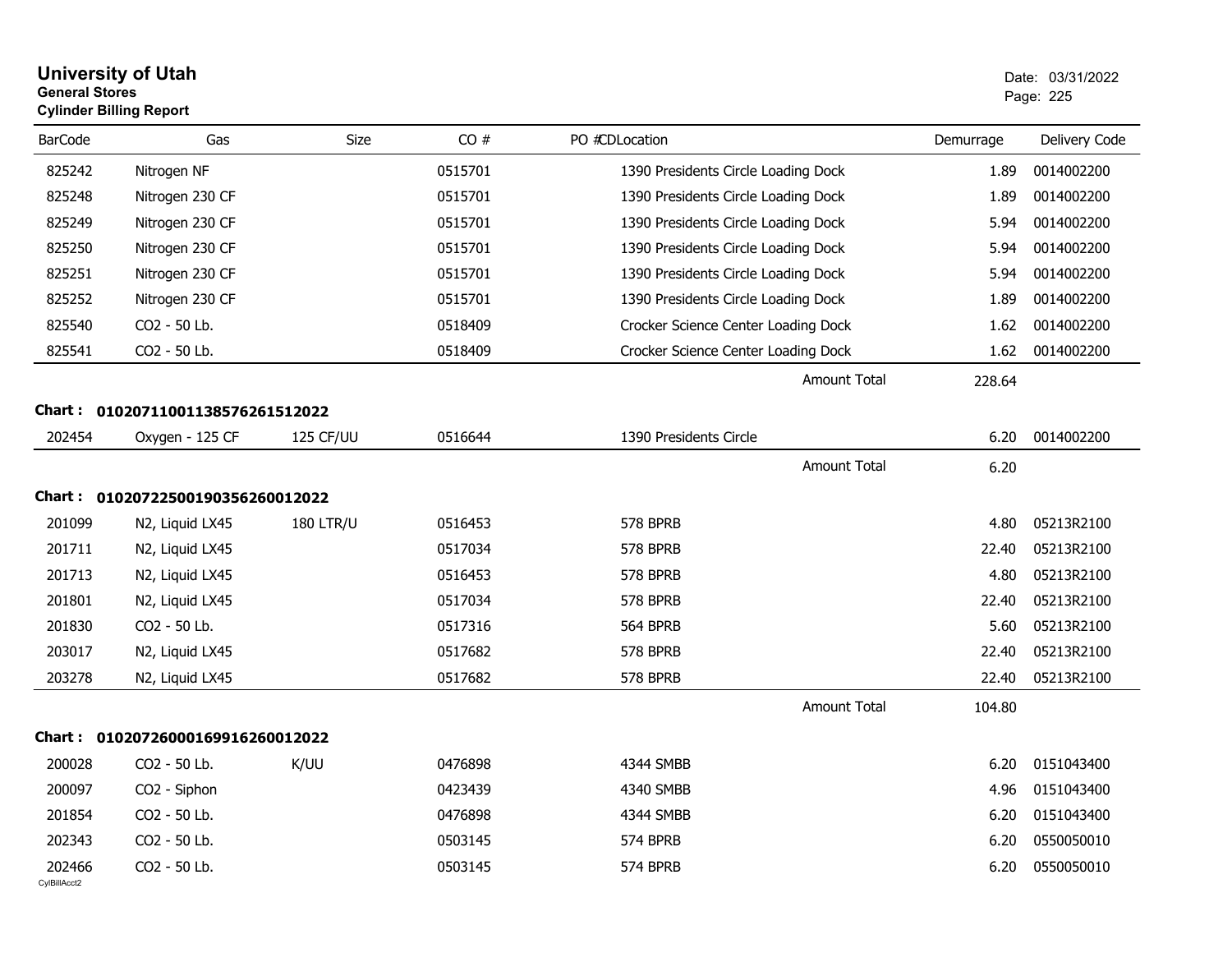|                | <b>University of Utah</b><br>Date: 03/31/2022<br><b>General Stores</b><br>Page: 226<br><b>Cylinder Billing Report</b> |           |         |                                       |           |               |
|----------------|-----------------------------------------------------------------------------------------------------------------------|-----------|---------|---------------------------------------|-----------|---------------|
| <b>BarCode</b> | Gas                                                                                                                   | Size      | CO#     | PO #CDLocation                        | Demurrage | Delivery Code |
| 202735         | CO2 - Siphon                                                                                                          |           | 0423439 | 4340 SMBB                             | 4.96      | 0151043400    |
| 203325         | Oxygen, USP                                                                                                           |           | 0488716 | 065 BPRB                              | 6.20      | 0550050010    |
| 204724         | CO2 - 50 Lb.                                                                                                          |           | 0503145 | 574 BPRB                              | 6.20      | 0550050010    |
|                |                                                                                                                       |           |         | Amount Total                          | 47.12     |               |
| Chart :        | 01020812000289456260312022                                                                                            |           |         |                                       |           |               |
| 202472         | CO <sub>2</sub> - 50 Lb.                                                                                              | K/UU      | 0508879 | 2747 HCI RS                           | 6.20      | 055513760     |
|                |                                                                                                                       |           |         | <b>Amount Total</b>                   | 6.20      |               |
|                | Chart: 0102096500059317240626002022                                                                                   |           |         |                                       |           |               |
| 202022         | Nitrogen 230 CF                                                                                                       | K/UU      | 0511427 | 6460 ECCLES DOWN THE HALL             | 6.20      | 0533021000    |
| 204655         | Breathing Air/T                                                                                                       |           | 0511427 | 6460 ECCLES DOWN THE HALL             | 4.96      | 0533021000    |
|                |                                                                                                                       |           |         | Amount Total                          | 11.16     |               |
|                | Chart: 01021011001312756260012022                                                                                     |           |         |                                       |           |               |
| 823642         | 5%H2, in N2                                                                                                           | 200C/Mt.A | 0517216 | BLDG 10 SP Loading Dock               | 7.56      | 0083002010    |
|                |                                                                                                                       |           |         | <b>Amount Total</b>                   | 7.56      |               |
|                | Chart: 01021012500098546260012022                                                                                     |           |         |                                       |           |               |
| 200756         | Helium - UHP                                                                                                          | K/UU      | 0469219 | JFB SP Loading dock Attn: Henna Popli | 6.20      | 0083002010    |
| 200944         | Nitrogen, UHP                                                                                                         |           | 0508964 | BLDG 10 SP Loading Dock               | 6.20      | 0083002010    |
| 201595         | Nitrogen, UHP                                                                                                         |           | 0512112 | BLDG 10 SP Loading Dock               | 6.20      | 0083002010    |
| 202387         | Nitrogen, UHP                                                                                                         |           | 0497623 | BLDG 19 INSCC West entrance           | 6.20      | 0083002010    |
| 202745         | Helium - 219 CF                                                                                                       |           | 0466857 | JFB- SP Loading Dock for Henna Popli  | 6.20      | 0083002010    |
| 203317         | Oxygen, USP                                                                                                           |           | 0495595 | BLDG 10 SP loading Dock               | 6.20      | 0083002010    |
| 203328         | Oxygen, USP                                                                                                           |           | 0480807 | JFB SP Loading Dock Attn: Henna Popli | 4.20      | 0083002010    |
| 820988         | Oxygen, USP                                                                                                           |           | 0481007 | JFB SP LOADING DOCK ATTN: HENNA POPLI | 8.37      | 0083002010    |
| 822127         | Nitrogen, UHP                                                                                                         |           | 0490611 | JFB SW Rotunda Entrance               | 8.37      | 0083002010    |
| 822134         | Nitrogen, UHP                                                                                                         |           | 0490611 | JFB SW Rotunda Entrance               | 8.37      | 0083002010    |
| 823824         | 5% H2 95% N2                                                                                                          |           | 0512112 | BLDG 10 SP Loading Dock               | 42.00     | 0083002010    |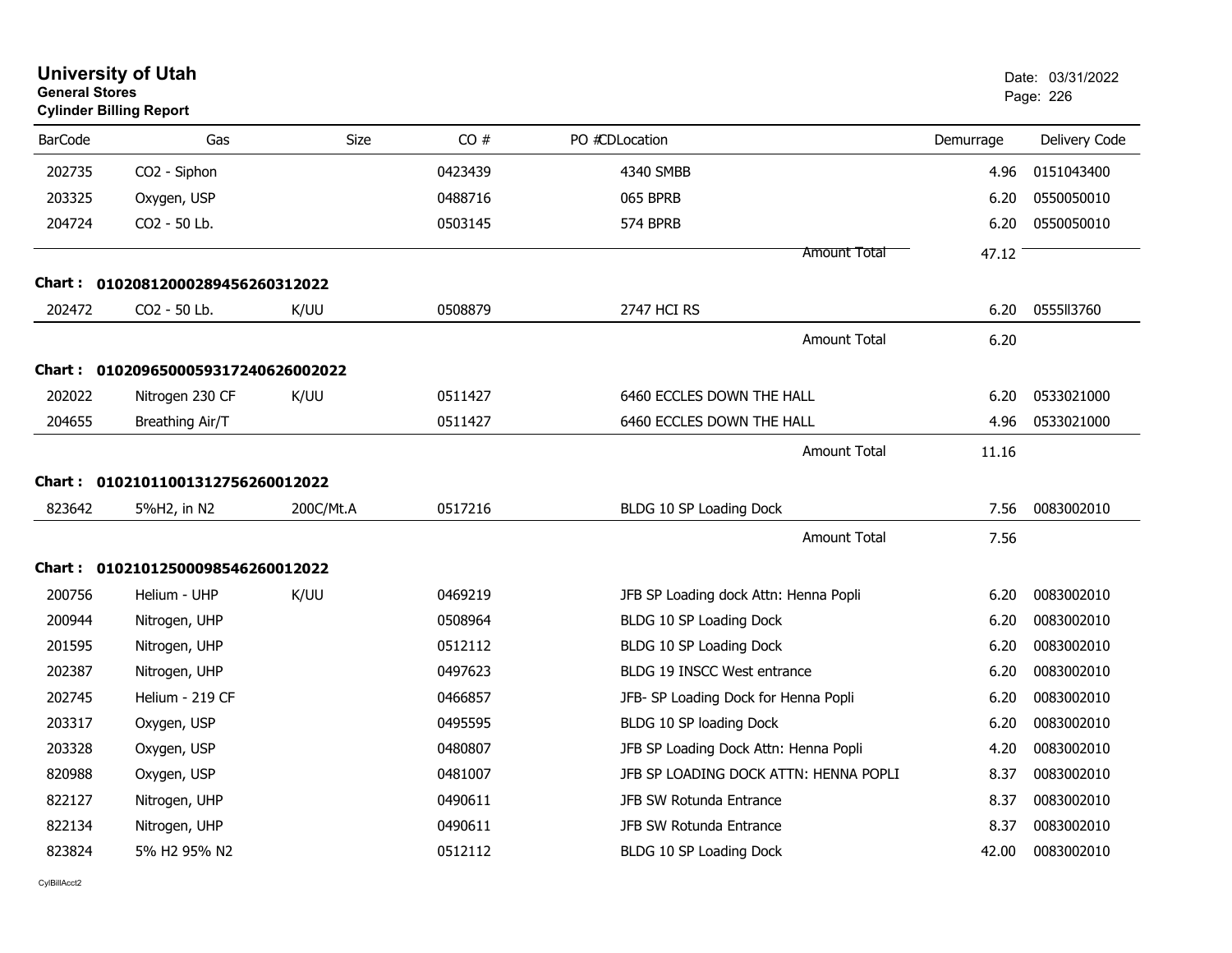| <b>General Stores</b> | <b>University of Utah</b><br><b>Cylinder Billing Report</b> |             |         |                                                | Date: 03/31/2022<br>Page: 227 |               |  |
|-----------------------|-------------------------------------------------------------|-------------|---------|------------------------------------------------|-------------------------------|---------------|--|
| <b>BarCode</b>        | Gas                                                         | <b>Size</b> | CO#     | PO #CDLocation                                 | Demurrage                     | Delivery Code |  |
| 824202                | 5% H2 95% N2                                                |             | 0507857 | BLDG. 10 SP Loading Dock                       | 5.67                          | 0083002010    |  |
| 824739                | Nitrogen, UHP                                               |             | 0511751 | BLDG 10 SP Loading DOck                        | 8.37                          | 0083002010    |  |
| 824774                | 5% H2 95% N2                                                |             | 0514127 | BLDG 10 SP Loading Dock Attn: Sabastian Atw    | 5.67                          | 0083002010    |  |
| 825059                | Nitrogen, UHP                                               |             | 0513627 | BLDG. 19 INSCC West Entrance                   | 8.37                          | 0083002010    |  |
|                       |                                                             |             |         | <b>Amount Total</b>                            | 136.59                        |               |  |
|                       | Chart: 0102101500054504454626002022                         |             |         |                                                |                               |               |  |
| 200120                | Helium - 219 CF                                             | K/UU        | 0487855 | BLDG 10 SP Loading Dock                        | 6.20                          | 0083002010    |  |
| 200367                | Argon                                                       |             | 0518459 | SP- Loading Dock                               | 1.20                          | 0083002010    |  |
| 200845                | Argon                                                       |             | 0515308 | BLDG. 10 SP Loading Dock                       | 4.20                          | 0083002010    |  |
| 200932                | Argon                                                       |             | 0478887 | JFB SP Loading Dock Attn: SHanti Deemyad       | 6.20                          | 0083002010    |  |
| 201563                | Argon                                                       |             | 0512114 | BLDG 10 SP Loading Dock                        | 4.20                          | 0083002010    |  |
| 202024                | Helium - 219 CF                                             |             | 0512925 | BLDG. 10 SP Loading Dock                       | 6.20                          | 0083002010    |  |
| 821938                | 5% H2 95% N2                                                |             | 0488196 | Loading Dock SP (Building 10), Attn: Shanti De | 8.37                          | 0083002010    |  |
|                       |                                                             |             |         | <b>Amount Total</b>                            | 36.57                         |               |  |
|                       | Chart: 0102101500055800799626002022                         |             |         |                                                |                               |               |  |
| 200126                | Helium - 219 CF                                             | K/UU        | 0513124 | BLDG. 10 SP Loading Dock                       | 4.20                          | 0083002010    |  |
| 200345                | Nitrogen, UHP                                               |             | 0507859 | BLDG. 10 SP Loading Dock                       | 6.20                          | 0083002010    |  |
| 200348                | Nitrogen, UHP                                               |             | 0512926 | BLDG. 10 SP Loading Dock                       | 4.20                          | 0083002010    |  |
| 200606                | Nitrogen, UHP                                               |             | 0507859 | BLDG. 10 SP Loading Dock                       | 6.20                          | 0083002010    |  |
| 200704                | Nitrogen, UHP                                               |             | 0505940 | BLDG. 10 SP Loading Dock                       | 6.20                          | 0083002010    |  |
| 200752                | Nitrogen, UHP                                               |             | 0512926 | BLDG. 10 SP Loading Dock                       | 6.20                          | 0083002010    |  |
| 201030                | Helium - 219 CF                                             |             | 0513124 | BLDG. 10 SP Loading Dock                       | 4.20                          | 0083002010    |  |
| 201194                | Air - 233 CF                                                |             | 0462204 | 114 jfb                                        | 4.96                          | 0083002010    |  |
| 201370                | Helium - 219 CF                                             |             | 0493719 | JFB SW Rotunda Entrance                        | 6.20                          | 0083002010    |  |
| 201593                | Nitrogen, UHP                                               |             | 0493706 | JFB SW Rotunda Entrance                        | 6.20                          | 0083002010    |  |
| 201613                | Helium - 219 CF                                             |             | 0493719 | <b>JFB SW Rotunda Entrance</b>                 | 6.20                          | 0083002010    |  |
| 201619                | Helium - UHP                                                |             | 0478043 | JFB SP Loading Dock Attn: HEnna Popli          | 6.20                          | 0083002010    |  |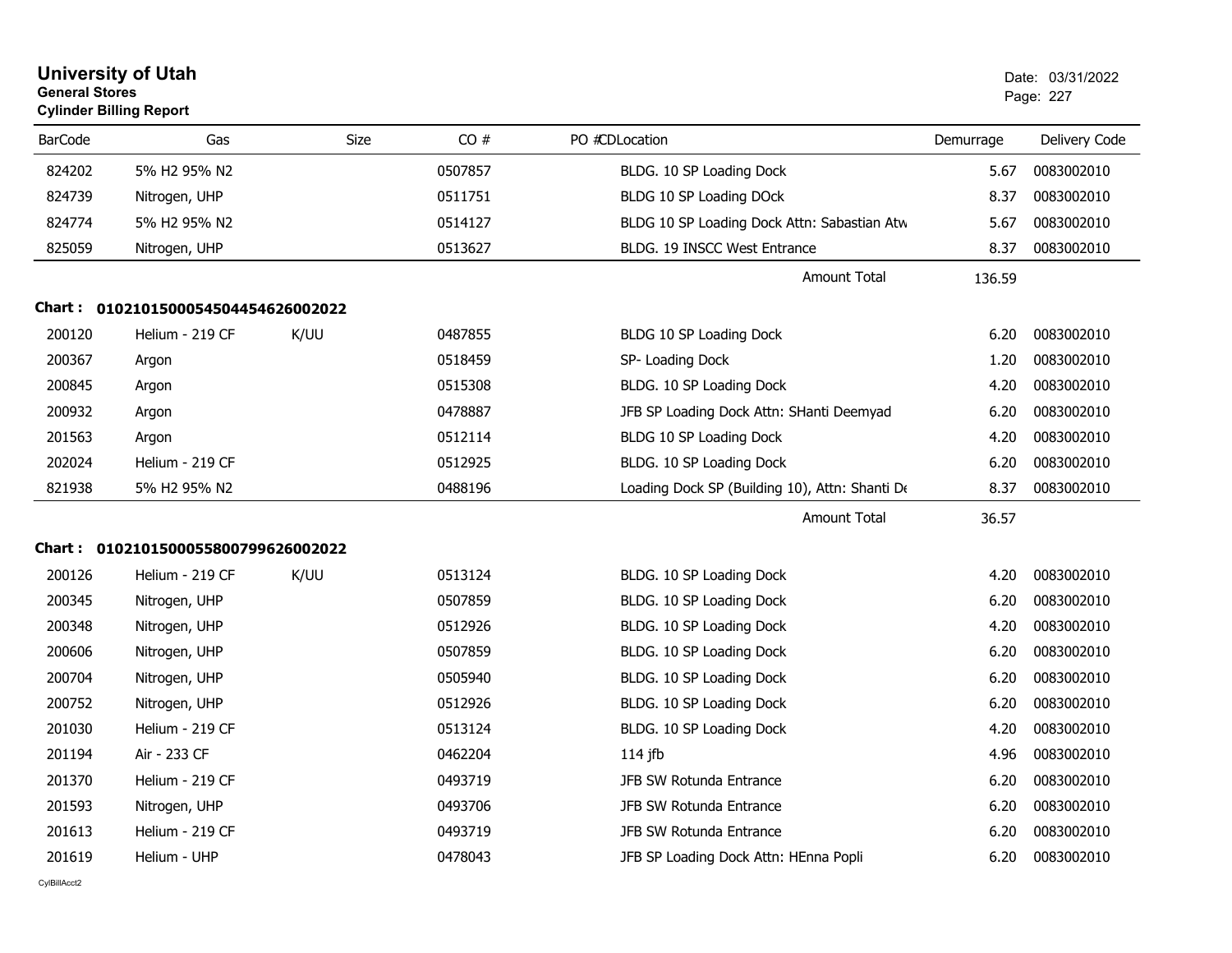### **University of Utah** Date: 03/31/2022 **General Stores**entry of the contract of the contract of the contract of the contract of the contract of the contract of the contract of the contract of the contract of the contract of the contract of the contract of the contract of the c **Cylinder Billing Report**

| <b>BarCode</b> | Gas                                 | Size             | CO#     | PO #CDLocation                               | Demurrage | Delivery Code |
|----------------|-------------------------------------|------------------|---------|----------------------------------------------|-----------|---------------|
| 201621         | Helium - 219 CF                     |                  | 0493719 | JFB SW Rotunda Entrance                      | 6.20      | 0083002010    |
| 201916         | Helium - 219 CF                     |                  | 0493719 | JFB SW Rotunda Entrance                      | 6.20      | 0083002010    |
| 202081         | Helium - UHP                        |                  | 0482115 | JFB SP Loading Dock Attn: Xin Pan            | 4.20      | 0083002010    |
| 203024         | Nitrogen, UHP                       |                  | 0505940 | BLDG. 10 SP Loading Dock                     | 4.20      | 0083002010    |
| 203279         | Helium - UHP                        |                  | 0510472 | BLDG 10 SP Loading Dock                      | 6.20      | 0083002010    |
| 203825         | Helium - UHP                        |                  | 0478043 | JFB SP Loading Dock Attn: HEnna Popli        | 6.20      | 0083002010    |
| 203981         | Helium - 219 CF                     |                  | 0493719 | JFB SW Rotunda Entrance                      | 6.20      | 0083002010    |
| 205804         | Nitrogen 40 CF                      |                  | 0492607 | JFB SW Rotunda Entrance                      | 6.20      | 0083002010    |
| 820485         | Nitrogen, UHP                       |                  | 0478684 | JFB SP Loading Dock Attn: Henna Popli        | 8.37      | 0083002010    |
| 822088         | Nitrogen, UHP                       |                  | 0490072 | BLDG 10 SP Loading DOck - Order for: Xin Par | 8.37      | 0083002010    |
| 822381         | 5% H2 95% N2                        |                  | 0492945 | JFB SW Rotunda Entrance                      | 8.37      | 0083002010    |
| 823171         | 5% H2 95% N2                        |                  | 0498102 | JFB SW Rotunda Entrance                      | 8.37      | 0083002010    |
| 824291         | 5% H2 95% N2                        |                  | 0510471 | BLDG 10 SP Loading Dock                      | 8.37      | 0083002010    |
| 824292         | 5% H2 95% N2                        |                  | 0510215 | BLDG 10 SP Loading Dock                      | 8.37      | 0083002010    |
| 825060         | Nitrogen, UHP                       |                  | 0513621 | BLDG. 10 SP Loading Dock                     | 8.37      | 0083002010    |
| 825061         | Nitrogen, UHP                       |                  | 0513631 | BLDG. 10 SP Loading Dock                     | 8.37      | 0083002010    |
| 825062         | Nitrogen, UHP                       |                  | 0513631 | BLDG. 10 SP Loading Dock                     | 8.37      | 0083002010    |
| 825063         | Nitrogen, UHP                       |                  | 0513621 | BLDG. 10 SP Loading Dock                     | 8.37      | 0083002010    |
| 825122         | Nitrogen, UHP                       |                  | 0513629 | BLDG. 10 SP Loading Dock                     | 8.37      | 0083002010    |
| 825123         | Nitrogen, UHP                       |                  | 0513629 | BLDG. 10 SP Loading Dock                     | 8.37      | 0083002010    |
|                |                                     |                  |         | <b>Amount Total</b>                          | 213.20    |               |
|                | Chart: 0102101500055800924626002022 |                  |         |                                              |           |               |
| 203018         | N2, Liquid LX45                     | <b>180 LTR/U</b> | 0507442 | BLDG 83 JFB B-13                             | 49.60     | 0083002010    |
|                |                                     |                  |         | <b>Amount Total</b>                          | 49.60     |               |
|                | Chart: 0102101500058502811626002022 |                  |         |                                              |           |               |
| 200121         | Helium - UHP                        | K/UU             | 0509870 | BLDG. 10 SP Loading Dock                     | 0.60      | 0083002010    |
| 200122         | Helium - UHP                        |                  | 0507162 | BLDG 10 SP Loading Dock                      | 6.20      | 0083002010    |
|                |                                     |                  |         |                                              |           |               |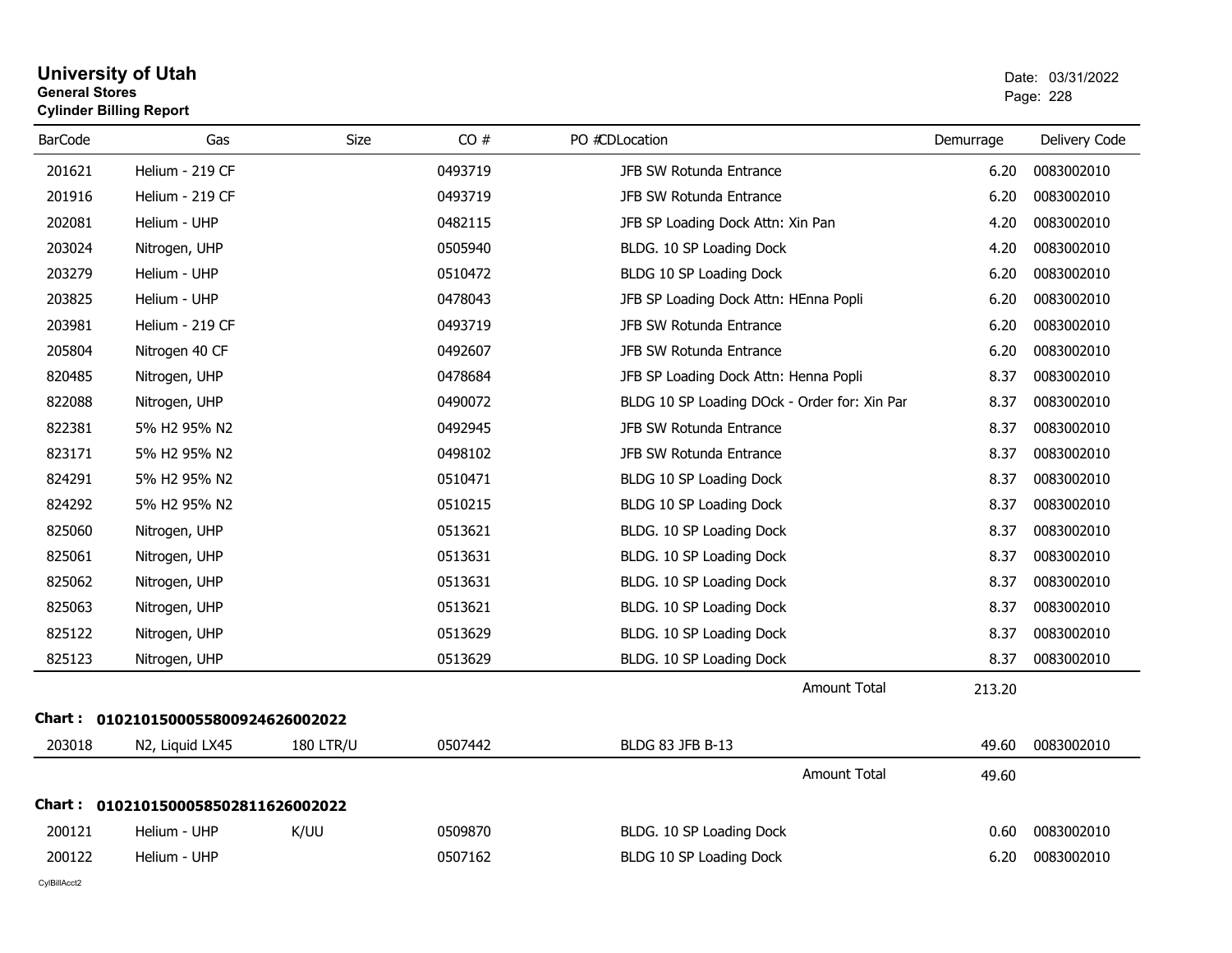| <b>University of Utah</b>      | Date: 03/ |
|--------------------------------|-----------|
| <b>General Stores</b>          | Page: 229 |
| <b>Cylinder Billing Report</b> |           |

| <b>BarCode</b> | Gas                                 | <b>Size</b> | CO#     | PO #CDLocation                          | Demurrage | Delivery Code |
|----------------|-------------------------------------|-------------|---------|-----------------------------------------|-----------|---------------|
| 200128         | Helium - UHP                        |             | 0517083 | BLDG 10 SP Loading Dock                 | 4.20      | 0083002010    |
| 200428         | Argon                               |             | 0517168 | BLDG 10 SP Loading Dock                 | 4.20      | 0083002010    |
| 200428         | Argon                               |             | 0518458 | SP Loading Dock                         | 1.20      | 0083002010    |
| 200532         | Argon                               |             | 0518456 | SP Loading Dock                         | 1.20      | 0083002010    |
| 201016         | Argon                               |             | 0513624 | BLDG. 10 SP Loading Dock                | 6.20      | 0083002010    |
| 201152         | Argon                               |             | 0511130 | BLDG 10 SP Loading DOck                 | 4.20      | 0083002010    |
| 201152         | Argon                               |             | 0518456 | SP Loading Dock                         | 1.20      | 0083002010    |
| 201162         | Argon                               |             | 0511130 | BLDG 10 SP Loading DOck                 | 6.20      | 0083002010    |
| 201176         | Argon                               |             | 0515307 | BLDG. 10 SP Loading Dock                | 4.20      | 0083002010    |
| 201178         | Argon                               |             | 0518458 | SP Loading Dock                         | 1.20      | 0083002010    |
| 201366         | Argon                               |             | 0515307 | BLDG. 10 SP Loading Dock                | 6.20      | 0083002010    |
| 202157         | Argon                               |             | 0517168 | BLDG 10 SP Loading Dock                 | 6.20      | 0083002010    |
| 202299         | N2, Liquid LX45                     |             | 0518457 | <b>B21 JFB</b>                          | 9.60      | 0083002010    |
| 203021         | Helium - UHP                        |             | 0516324 | BLDG 10 SP Loading Dock                 | 6.20      | 0083002010    |
| 204437         | N2, Liquid LX45                     |             | 0516562 | BLDG 83 JFB B-21                        | 40.00     | 0083002010    |
|                |                                     |             |         | Amount Total                            | 109.00    |               |
|                | Chart: 0102101500058502821626002022 |             |         |                                         |           |               |
| 200134         | Helium - 219 CF                     | K/UU        | 0477432 | JFB SP Loading Dock Attn: Devon Fischer | 6.20      | 0083002010    |
| 200878         | Nitrogen 230 CF                     |             | 0444690 | 115 S 1400 E Loading Dock               | 4.96      | 0083002010    |
| 200935         | Helium - 219 CF                     |             | 0477432 | JFB SP Loading Dock Attn: Devon Fischer | 6.20      | 0083002010    |
| 201877         | Helium - 219 CF                     |             | 0477432 | JFB SP Loading Dock Attn: Devon Fischer | 6.20      | 0083002010    |
| 201914         | Helium - 219 CF                     |             | 0477432 | JFB SP Loading Dock Attn: Devon Fischer | 6.20      | 0083002010    |
| 202064         | Helium - 219 CF                     |             | 0477432 | JFB SP Loading Dock Attn: Devon Fischer | 6.20      | 0083002010    |
| 203864         | Helium - 219 CF                     |             | 0477432 | JFB SP Loading Dock Attn: Devon Fischer | 6.20      | 0083002010    |
| 205500         | Nitrogen 230 CF                     |             | 0391786 | 114 JFB                                 | 4.96      | 0083002010    |
| 205563         | Argon - UHP                         |             | 0452183 | 114 JFB                                 | 4.96      | 0083002010    |
| 816299         | Helium - 219 CF                     |             | 0451341 | 114 JFB                                 | 7.13      | 0083002010    |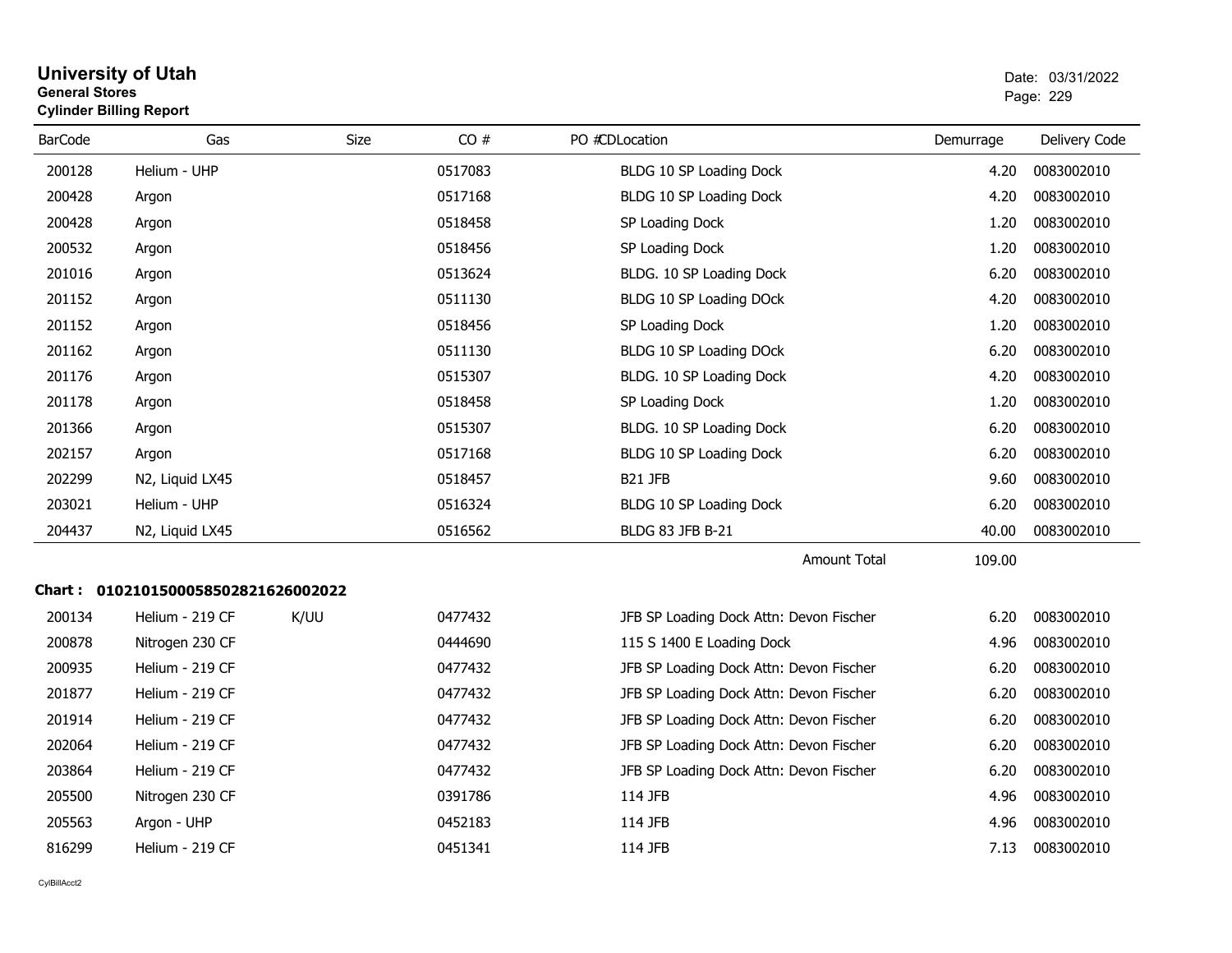**University of Utah** Date: 03/31/2022

**General StoresCylinder Billing Report**

| <b>BarCode</b> | Gas                                 | Size      | CO#     | PO #CDLocation          |                     | Demurrage | Delivery Code |
|----------------|-------------------------------------|-----------|---------|-------------------------|---------------------|-----------|---------------|
| 823652         | Nitrogen, UHP                       |           | 0503237 | BLDG 10 SP Loading Dock |                     | 8.37      | 0083002010    |
|                |                                     |           |         |                         | <b>Amount Total</b> | 67.58     |               |
|                | Chart: 0102101500058503095626002022 |           |         |                         |                     |           |               |
| 824775         | 5% H2 95% N2                        | 200C/Mt.A | 0517082 | BLDG 10 SP Loading Dock |                     | 8.37      | 0083002010    |
|                |                                     |           |         |                         | <b>Amount Total</b> | 8.37      |               |
|                | Chart: 0102101500058503124626002022 |           |         |                         |                     |           |               |
| 200083         | Acetylene, CF                       | Acty-CF/U | 0339700 |                         |                     | 4.96      | 0083002010    |
| 200150         | Oxygen - 125 CF                     |           | 0487938 | Will Call               |                     | 6.20      | 0083002010    |
| 201158         | CO2 - 50 Lb.                        |           | 0487938 | Will Call               |                     | 6.20      | 0083002010    |
| 203044         | Oxygen, USP                         |           | 0474615 | 262 INCSS (COSMIC RAY)  |                     | 6.20      | 0083001140    |
| 203966         | Acetylene, CF                       |           | 0474615 | 262 INCSS (COSMIC RAY)  |                     | 6.20      | 0083001140    |
| 800135         | Acetylene - B                       |           | 0123498 | 320 JFB COSMIC RAY      |                     | 10.54     | 0083001140    |
| 819932         | CO2 - 50 Lb.                        |           | 0474615 | 262 INCSS (COSMIC RAY)  |                     | 8.37      | 0083001140    |
|                |                                     |           |         |                         | <b>Amount Total</b> | 48.67     |               |
|                | Chart: 01021036000329696260312022   |           |         |                         |                     |           |               |
| 203120         | Oxygen, USP - E                     | E/UU      | 0508337 | 2470 Eccles             |                     | 6.20      | 0555113760    |
|                |                                     |           |         |                         | <b>Amount Total</b> | 6.20      |               |
|                | Chart: 01021212000342506260212022   |           |         |                         |                     |           |               |
| 200402         | Oxygen, USP                         | K/UU      | 0516607 | 208-383 COLOROW         |                     | 6.20      | 0550050010    |
| 824624         | Oxygen, USP                         |           | 0512415 | 208-383 COLOROW         |                     | 8.37      | 0550050010    |
|                |                                     |           |         |                         | <b>Amount Total</b> | 14.57     |               |
|                | Chart: 0102164500059315520626002022 |           |         |                         |                     |           |               |
| 200740         | CO2 - 50 Lb.                        | K/UU      | 0500613 | 5346 SMBB               |                     | 6.20      | 0582003010    |
| 204720         | CO2 - 50 Lb.                        |           | 0500613 | 5346 SMBB               |                     | 6.20      | 0582003010    |
|                |                                     |           |         |                         | Amount Total        | 12.40     |               |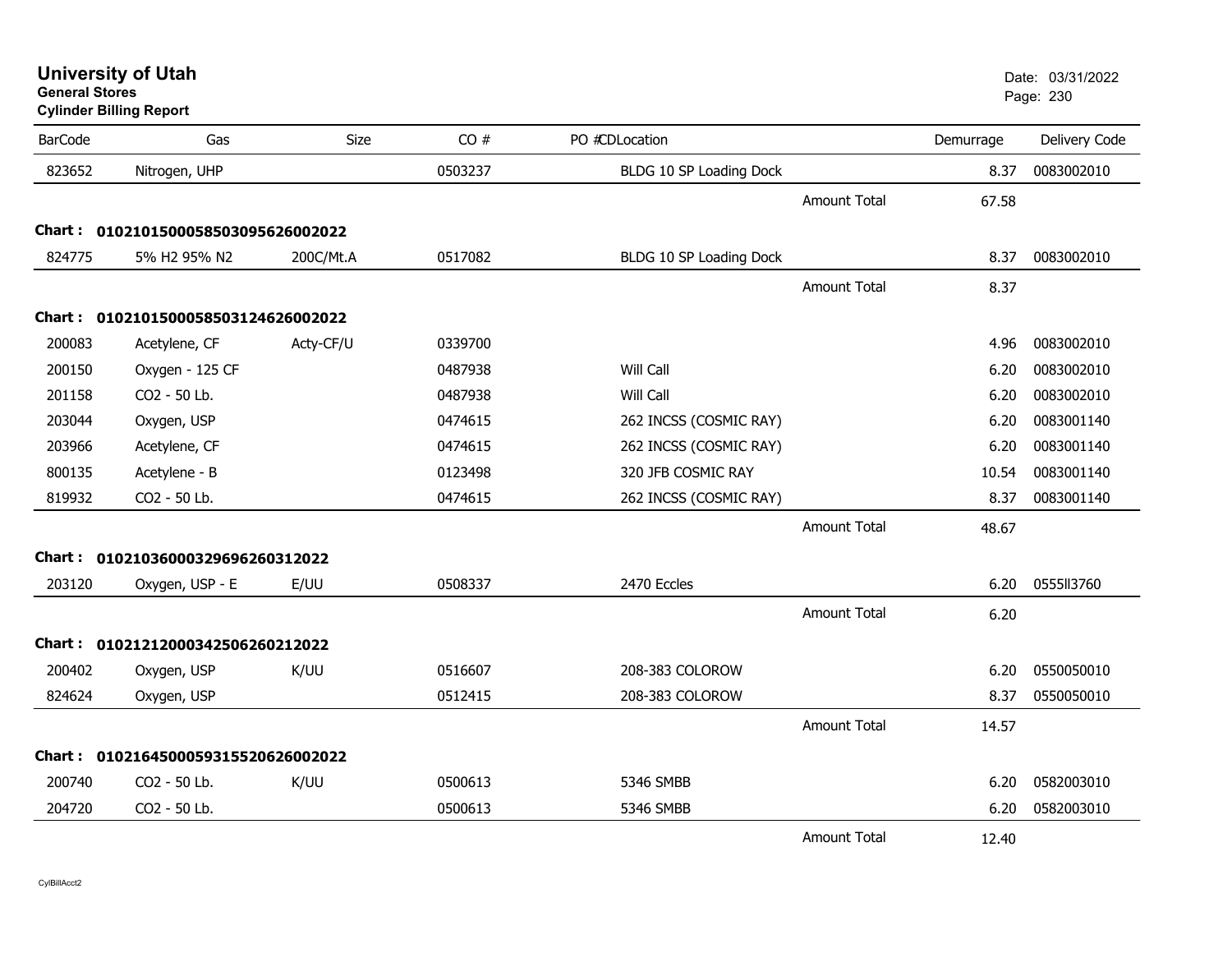| <b>General Stores</b> | <b>University of Utah</b><br><b>Cylinder Billing Report</b> |                  |         |                    |                     |           | Date: 03/31/2022<br>Page: 231 |
|-----------------------|-------------------------------------------------------------|------------------|---------|--------------------|---------------------|-----------|-------------------------------|
| <b>BarCode</b>        | Gas                                                         | Size             | CO#     | PO #CDLocation     |                     | Demurrage | Delivery Code                 |
|                       | Chart: 01021646000296636260012022                           |                  |         |                    |                     |           |                               |
| 201654                | CO2 - 50 Lb.                                                | K/UU             | 0506780 | 5211 SMBB          |                     | 6.20      | 0582003010                    |
| 202754                | CO2 - 50 Lb.                                                |                  | 0506780 | 5211 SMBB          |                     | 6.20      | 0582003010                    |
| 203992                | CO2 - 50 Lb.                                                |                  | 0506780 | 5211 SMBB          |                     | 6.20      | 0582003010                    |
| 205359                | CO2 - 50 Lb.                                                |                  | 0506780 | 5211 SMBB          |                     | 6.20      | 0582003010                    |
| 205662                | CO2 - 50 Lb.                                                |                  | 0506780 | 5211 SMBB          |                     | 6.20      | 0582003010                    |
|                       |                                                             |                  |         |                    | <b>Amount Total</b> | 31.00     |                               |
|                       | Chart: 0102196500059009385626092022                         |                  |         |                    |                     |           |                               |
| 825532                | CO2 - 50 Lb.                                                | 50#/Mt.Ai        | 0518228 | 0282 MEK Kyle Choi |                     | 2.43      | 0575057250                    |
| 825533                | CO2 - 50 Lb.                                                |                  | 0518228 | 0282 MEK Kyle Choi |                     | 2.43      | 0575057250                    |
| 825535                | CO2 - 50 Lb.                                                |                  | 0518228 | 0282 MEK Kyle Choi |                     | 2.43      | 0575057250                    |
|                       |                                                             |                  |         |                    | <b>Amount Total</b> | 7.29      |                               |
|                       | Chart: 0261236635302022                                     |                  |         |                    |                     |           |                               |
| 825410                | NINF 265 LT 22                                              | Liq-Airga        | 0516460 | 3935 HCH           |                     | 6.00      | 0556000000                    |
| 825432                | NINF 265 LT 22                                              |                  | 0517040 | 3935 HCH           |                     | 28.00     | 0556000000                    |
|                       |                                                             |                  |         |                    | <b>Amount Total</b> | 34.00     |                               |
|                       | Chart: 0261244628002022                                     |                  |         |                    |                     |           |                               |
| 202907                | N2, Liquid LX45                                             | <b>180 LTR/U</b> | 0517602 | 3465 HCH           |                     | 6.40      | 0556000000                    |
| 203529                | N2, Liquid LX45                                             |                  | 0517507 | 3465 HCH           |                     | 38.40     | 0556000000                    |
| 204263                | N2, Liquid LX45                                             |                  | 0516272 | 3465 HCH           |                     | 4.80      | 0556000000                    |
|                       |                                                             |                  |         |                    | <b>Amount Total</b> | 49.60     |                               |
|                       | Chart: 0261262628602022                                     |                  |         |                    |                     |           |                               |
| 805254                | Sulfur Hexafluo                                             | K-Praxair        | 0271357 | 1218 HCH           |                     | 16.43     | 0556015700                    |
|                       |                                                             |                  |         |                    | Amount Total        | 16.43     |                               |
|                       | Chart: 0261262630402022                                     |                  |         |                    |                     |           |                               |
| 202442                | Nitrogen, 35CF                                              |                  | 0215447 |                    |                     | 1.26      | 05250B0500                    |
|                       |                                                             |                  |         |                    |                     |           |                               |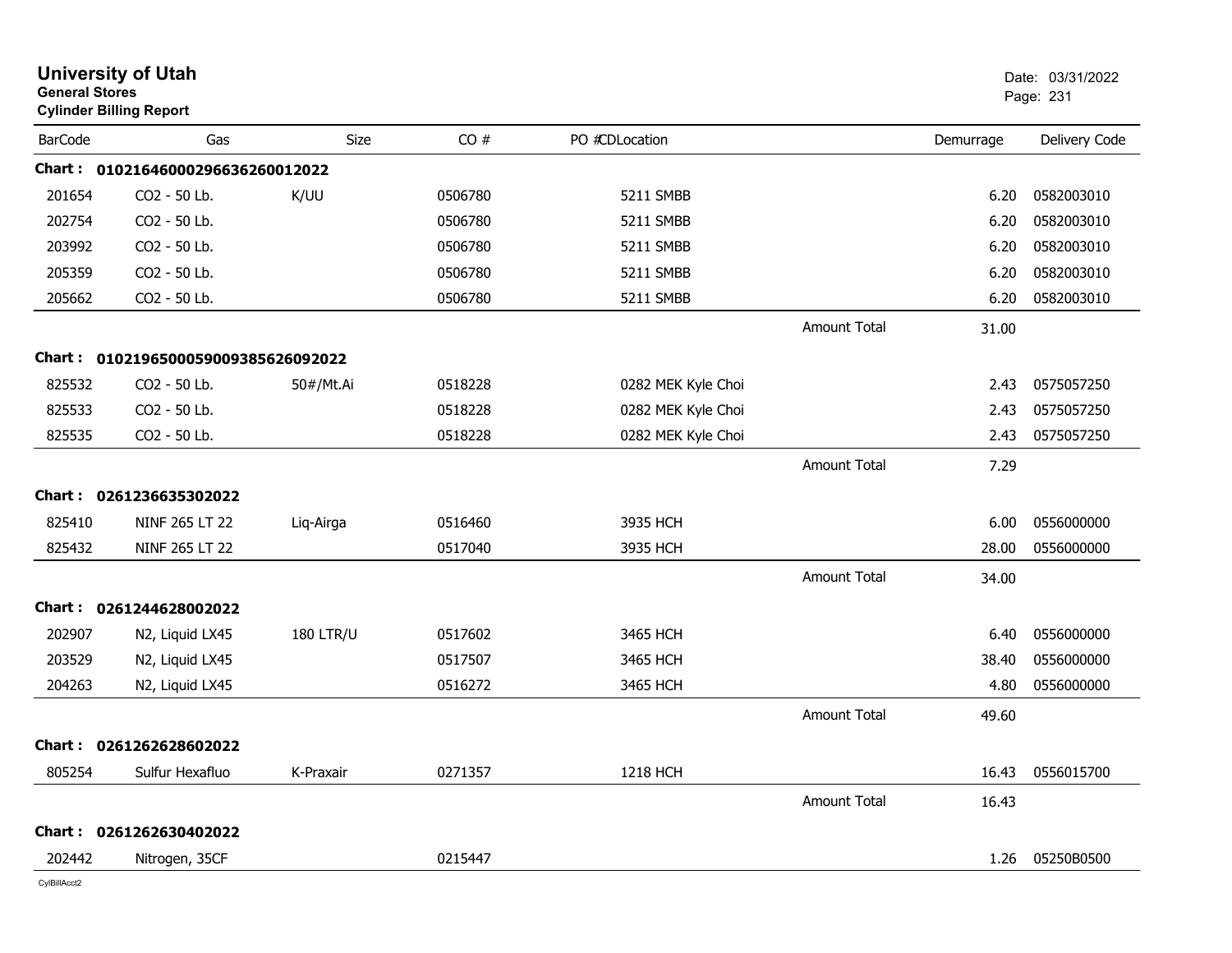| <b>General Stores</b> | <b>Cylinder Billing Report</b> |             |         |                                     |                                             |           | Page: 232     |
|-----------------------|--------------------------------|-------------|---------|-------------------------------------|---------------------------------------------|-----------|---------------|
| <b>BarCode</b>        | Gas                            | <b>Size</b> | CO#     | PO #CDLocation                      |                                             | Demurrage | Delivery Code |
|                       |                                |             |         |                                     | <b>Amount Total</b>                         | 1.26      |               |
|                       | Chart: 0261262656202022        |             |         |                                     |                                             |           |               |
| 804447                | Sulfur Hexafluo                | K-Praxair   | 0247319 | 1218 HCH                            |                                             | 17.05     | 0556015700    |
| 804498                | Sulfur Hexafluo                |             | 0249927 | 1218 HCH                            |                                             | 17.05     | 0556000000    |
| 804699                | Sulfur Hexafluo                |             | 0254111 | 1218 HCH                            |                                             | 7.44      | 0556015700    |
|                       |                                |             |         |                                     | <b>Amount Total</b>                         | 41.54     |               |
| Chart :               | 0261438628002022               |             |         |                                     |                                             |           |               |
| 202976                | CO <sub>2</sub> - 20 Lb.       | 20#/UU      | 0240467 | 2620 HCH                            |                                             | 6.20      | 0556000000    |
|                       |                                |             |         |                                     | <b>Amount Total</b>                         | 6.20      |               |
|                       | Chart: 0276057635302022        |             |         |                                     |                                             |           |               |
| 203001                | Nitrous Oxide-E                | E/UU        | 0461892 |                                     | 1138 WILMINGTON AVE - SUGARHOUSE CLIN       | 4.96      | 55501         |
| 203003                | Nitrous Oxide-E                |             | 0476054 | 1138 Willmington Sugar house clinic |                                             | 6.20      | 55501         |
| 203405                | Oxygen, USP - E                |             | 0473520 |                                     | 555 FOothill Dr Madsen Health Clinic RM 338 | 6.20      | 55501         |
| 203449                | Oxygen, USP - E                |             | 0447118 | 555 FOOTHILL # 301                  |                                             | 4.96      | 55501         |
| 204500                | Oxygen, USP - E                |             | 0453743 | 301 MADSEN                          |                                             | 4.96      | 55501         |
| 205354                | Oxygen, USP - E                |             | 0304507 | 1138 WILMINGTON AVE                 |                                             | 4.96      | 55501         |
|                       |                                |             |         |                                     | <b>Amount Total</b>                         | 32.24     |               |
|                       | Chart: 0281057635302022        |             |         |                                     |                                             |           |               |
| 202399                | Oxygen, USP - E                | E/UU        | 0517598 | EAST SIDE OF BUILDING               |                                             | 2.60      | 0904001000    |
| 202541                | Oxygen, USP - E                |             | 0517303 | EAST SIDE OF BUILDING               |                                             | 5.60      | 0904001000    |
| 202542                | Oxygen, USP - E                |             | 0517598 | EAST SIDE OF BUILDING               |                                             | 2.60      | 0904001000    |
| 202625                | Oxygen, USP - E                |             | 0511223 | EAST SIDE OF BUILDING               |                                             | 6.20      | 0904001000    |
| 203080                | $CO2 - E$                      |             | 0516240 | WEST SIDE OF BUILDING               |                                             | 0.60      | 0904001000    |
| 203091                | Oxygen, USP - E                |             | 0418688 | EAST SIDE OF BUILDING               |                                             | 4.96      | 0904001000    |
| 203117                | Oxygen, USP - E                |             | 0496698 | EAST SIDE OF BUILDING               |                                             | 6.20      | 0904001000    |
| 203154                | Oxygen, USP - E                |             | 0517303 | EAST SIDE OF BUILDING               |                                             | 4.00      | 0904001000    |

# **University of Utah**  Date: 03/31/2022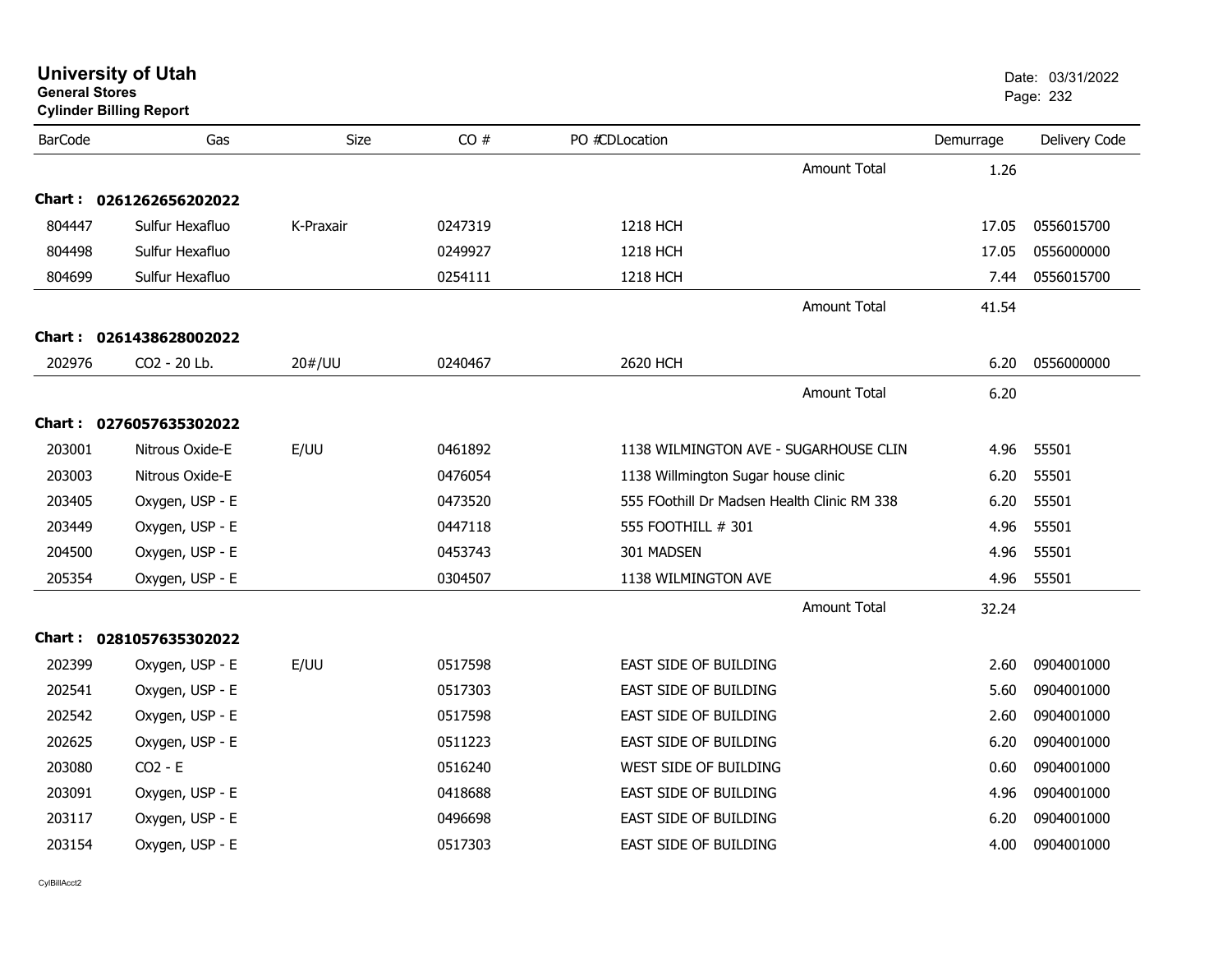### **University of Utah** Date: 03/31/2022 **General Stores**s and the contract of the contract of the contract of the contract of the contract of the contract of the contract of the contract of the contract of the contract of the contract of the contract of the contract of the cont **Cylinder Billing Report**

| <b>BarCode</b> | Gas             | Size    | CO#     | PO #CDLocation        | Demurrage | Delivery Code |
|----------------|-----------------|---------|---------|-----------------------|-----------|---------------|
| 203158         | Oxygen, USP - E |         | 0517598 | EAST SIDE OF BUILDING | 2.60      | 0904001000    |
| 203254         | $CO2 - E$       |         | 0517304 | WEST SIDE OF BUILDING | 5.60      | 0904001000    |
| 203384         | Oxygen, USP - E |         | 0517598 | EAST SIDE OF BUILDING | 4.20      | 0904001000    |
| 203450         | Oxygen, USP - E |         | 0517598 | EAST SIDE OF BUILDING | 1.40      | 0904001000    |
| 203746         | $CO2 - E$       | 0514321 |         | WEST SIDE OF BUILDING | 6.20      | 0904001000    |
| 205353         | Oxygen, USP - E | 0431460 |         | EAST SIDE OF BUILDING | 4.96      | 0904001000    |
| 205435         | Oxygen, USP - E | 0511223 |         | EAST SIDE OF BUILDING | 4.40      | 0904001000    |
| 205450         | Oxygen, USP - E |         | 0516996 | EAST SIDE OF BUILDING | 2.00      | 0904001000    |
| 205455         | Oxygen, USP - E |         | 0515550 | EAST SIDE OF BUILDING | 3.40      | 0904001000    |
| 205462         | Oxygen, USP - E |         | 0503884 | EAST SIDE OF BUILDING | 6.20      | 0904001000    |
| 205735         | Oxygen, USP - E | 0429631 |         | EASTSIDE OF BUILDING  | 4.96      | 0904001000    |
| 205773         | Oxygen, USP - E | 0516239 |         | EAST SIDE OF BUILDING | 4.60      | 0904001000    |
| 205870         | Oxygen, USP - E | 0517303 |         | EAST SIDE OF BUILDING | 2.80      | 0904001000    |
| 205879         | Oxygen, USP - E |         | 0485394 | EAST SIDE OF BUILDING | 6.20      | 0904001000    |
| 205951         | Oxygen, USP - E |         | 0516996 | EAST SIDE OF BUILDING | 3.40      | 0904001000    |
| 205962         | Oxygen, USP - E |         | 0517598 | EAST SIDE OF BUILDING | 4.20      | 0904001000    |
| 814419         | Oxygen, USP - E | 0435220 |         | EAST SIDE OF BUILDING | 5.58      | 0904001000    |
| 815180         | Oxygen, USP - E | 0441626 |         | EASTSIDE OF BUILDING  | 6.82      | 0904001000    |
| 815532         | Nitrous Oxide   | 0443401 |         | WEST SIDE OF BUILDING | 6.82      | 0904001000    |
| 816438         | Oxygen, USP - E |         | 0481412 | EAST SIDE OF BUILDING | 8.37      | 0904001000    |
| 818767         | $CO2 - E$       | 0467969 |         | WEST SIDE OF BUILDING | 8.37      | 0904001000    |
| 820514         | Oxygen/300      | 0481413 |         | WEST SIDE OF BUILDING | 8.37      | 0904001000    |
| 820831         | Oxygen, USP - E | 0479967 |         | EAST SIDE OF BUILDING | 8.37      | 0904001000    |
| 821393         | Oxygen, USP - E | 0482849 |         | EAST SIDE OF BUILDING | 8.37      | 0904001000    |
| 822385         | Helium          | 0492760 |         | EAST SIDE OF BUILDING | 8.37      | 0904001000    |
| 824568         | Oxygen/300      | 0516687 |         | WEST SIDE OF BUILDING | 8.37      | 0904001000    |
| 824569         | Oxygen/300      | 0516687 |         | WEST SIDE OF BUILDING | 8.37      | 0904001000    |
| 824729         | Oxygen/300      | 0511559 |         | WEST SIDE OF BUILDING | 8.37      | 0904001000    |
| CvIBillAcct2   |                 |         |         |                       |           |               |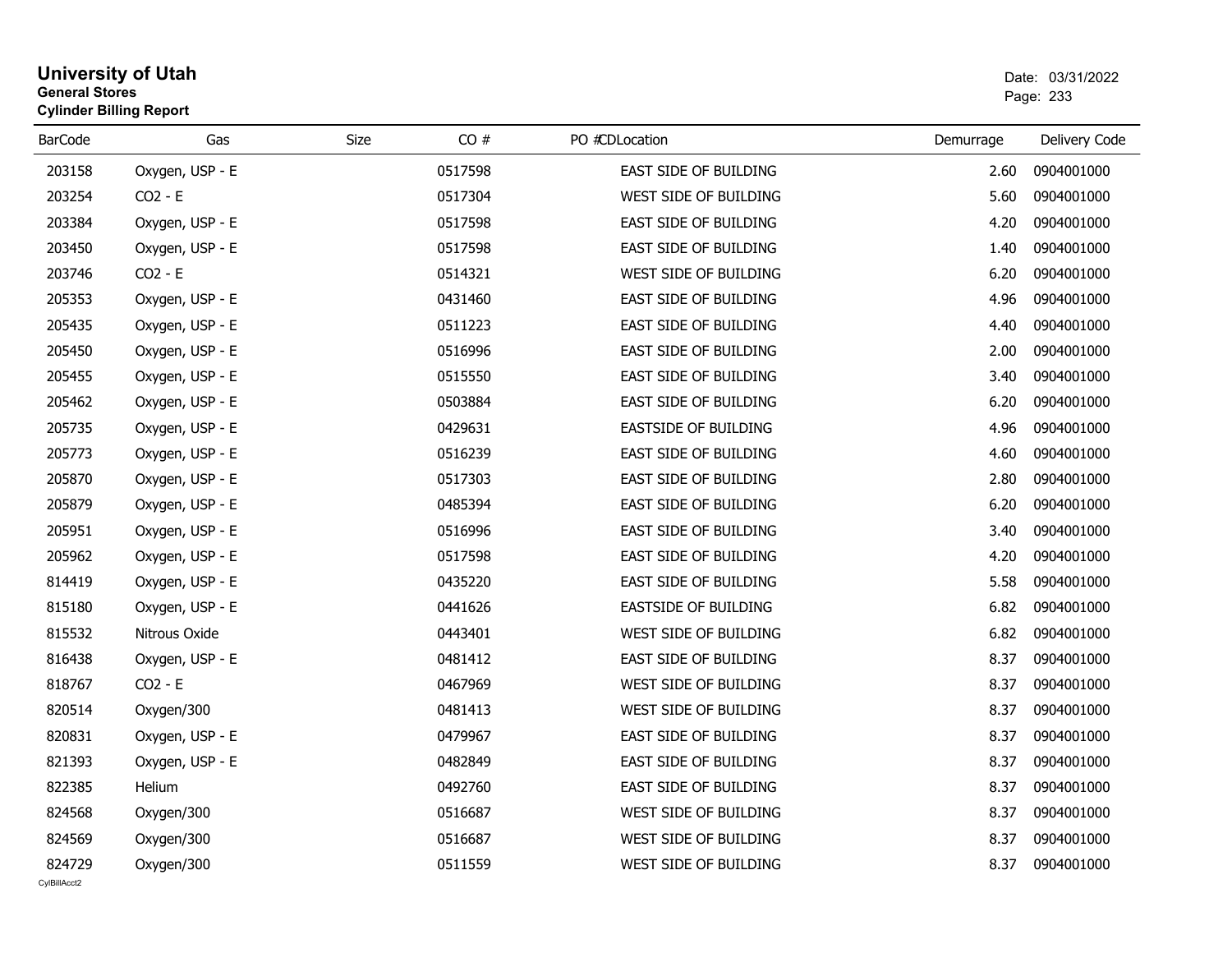## **University of Utah** Date: 03/31/2022 **General Stores**es and the contract of the contract of the contract of the contract of the contract of the contract of the contract of the contract of the contract of the contract of the contract of the contract of the contract of the con **Cylinder Billing Report**

| <b>BarCode</b>         | Gas             | CO#<br>Size | PO #CDLocation               | Demurrage | Delivery Code |
|------------------------|-----------------|-------------|------------------------------|-----------|---------------|
| 824730                 | Oxygen/300      | 0511559     | WEST SIDE OF BUILDING        | 8.37      | 0904001000    |
| 824731                 | Oxygen/300      | 0511559     | WEST SIDE OF BUILDING        | 8.37      | 0904001000    |
| 824777                 | $CO2 - E$       | 0511841     | WEST SIDE OF BUILDING        | 0.81      | 0904001000    |
| 824813                 | $CO2 - E$       | 0513682     | WEST SIDE OF BUILDING        | 6.21      | 0904001000    |
| 824897                 | Oxygen/300      | 0516687     | WEST SIDE OF BUILDING        | 8.37      | 0904001000    |
| 824943                 | Oxygen, USP - E | 0513428     | 3480 EIHG                    | 2.70      | 0533021000    |
| 824950                 | Oxygen, USP - E | 0513428     | EAST SIDE OF BUILDING        | 8.37      | 0904001000    |
| 825084                 | Oxygen/300      | 0513825     | WEST SIDE OF BUILDING        | 4.59      | 0904001000    |
| 825085                 | Oxygen/300      | 0513825     | WEST SIDE OF BUILDING        | 4.59      | 0904001000    |
| 825086                 | Oxygen/300      | 0513825     | WEST SIDE OF BUILDING        | 4.59      | 0904001000    |
| 825202                 | Oxygen/300      | 0515551     | WEST SIDE OF BUILDING        | 8.37      | 0904001000    |
| 825203                 | Oxygen/300      | 0515551     | WEST SIDE OF BUILDING        | 8.37      | 0904001000    |
| 825204                 | Oxygen/300      | 0515551     | WEST SIDE OF BUILDING        | 8.37      | 0904001000    |
| 825306                 | $CO2 - E$       | 0515910     | WEST SIDE OF BUILDING        | 0.81      | 0904001000    |
| 825307                 | $CO2 - E$       | 0516687     | WEST SIDE OF BUILDING        | 8.37      | 0904001000    |
| 825308                 | $CO2 - E$       | 0516687     | WEST SIDE OF BUILDING        | 8.37      | 0904001000    |
| 825309                 | $CO2 - E$       | 0516687     | WEST SIDE OF BUILDING        | 2.70      | 0904001000    |
| 825310                 | $CO2 - E$       | 0516997     | WEST SIDE OF BUILDING        | 0.81      | 0904001000    |
| 825311                 | $CO2 - E$       | 0516997     | WEST SIDE OF BUILDING        | 4.59      | 0904001000    |
| 825312                 | $CO2 - E$       | 0516240     | WEST SIDE OF BUILDING        | 8.37      | 0904001000    |
| 825313                 | $CO2 - E$       | 0516687     | WEST SIDE OF BUILDING        | 8.37      | 0904001000    |
| 825321                 | Oxygen, USP - E | 0515909     | EAST SIDE OF BUILDING        | 8.37      | 0904001000    |
| 825323                 | Oxygen, USP - E | 0515909     | EAST SIDE OF BUILDING        | 2.70      | 0904001000    |
| 825377                 | Oxygen, USP - E | 0516686     | <b>EAST SIDE OF BUILDING</b> | 0.81      | 0904001000    |
| 825381                 | Oxygen, USP - E | 0516686     | EAST SIDE OF BUILDING        | 6.21      | 0904001000    |
| 825382                 | Oxygen, USP - E | 0516686     | EAST SIDE OF BUILDING        | 4.59      | 0904001000    |
| 825388                 | Oxygen, USP - E | 0516239     | EAST SIDE OF BUILDING        | 8.37      | 0904001000    |
| 825389<br>CvIBillAcct2 | Oxygen, USP - E | 0516239     | EAST SIDE OF BUILDING        | 4.59      | 0904001000    |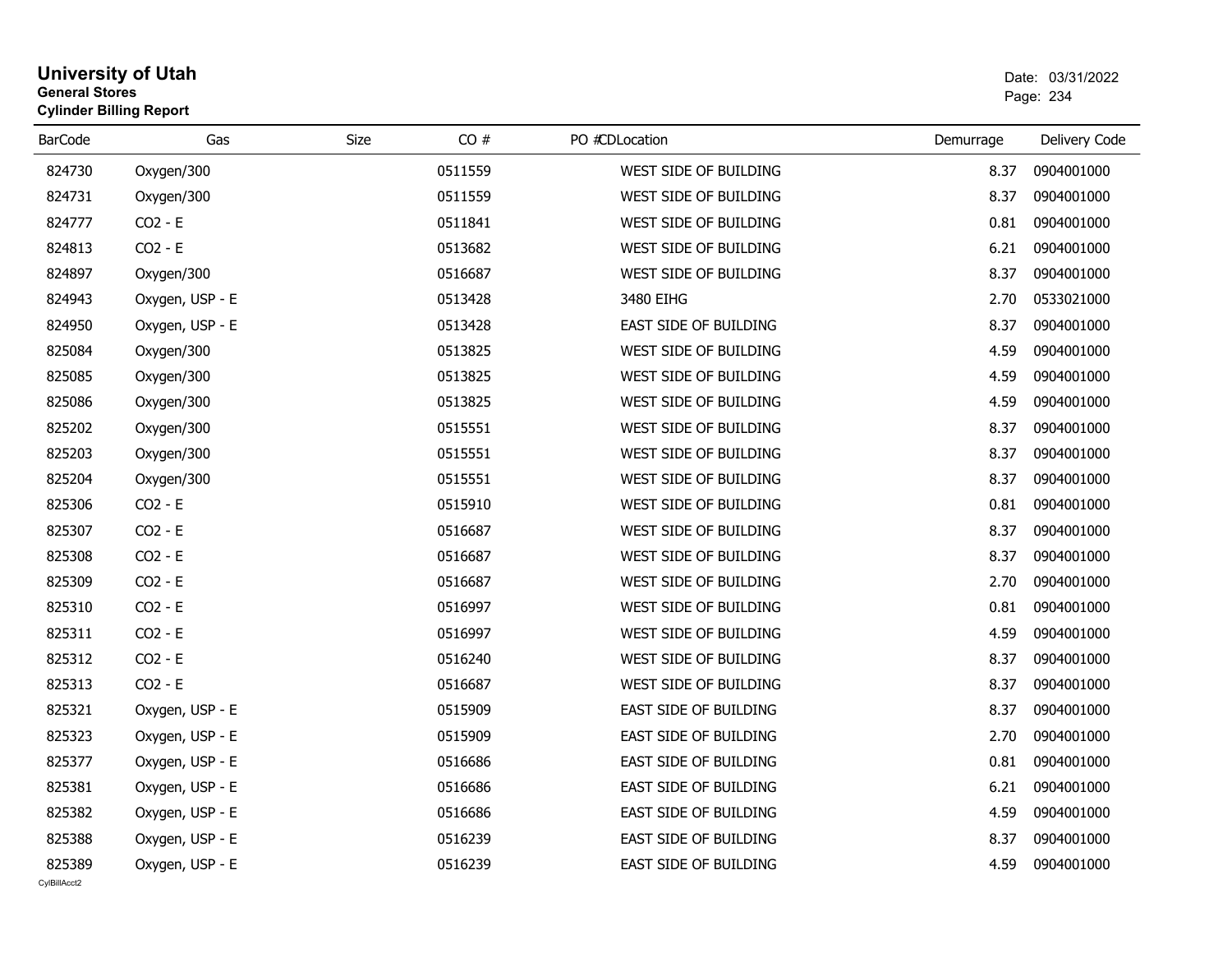| <b>University of Utah</b><br><b>General Stores</b><br><b>Cylinder Billing Report</b> |     |      |      |                | Date: 03/<br>Page: 235 |
|--------------------------------------------------------------------------------------|-----|------|------|----------------|------------------------|
| <b>BarCode</b>                                                                       | Gas | Size | CO # | PO #CDLocation | Deliv<br>Demurrage     |

| <b>BarCode</b> | Gas             | CO#<br>Size | PO #CDLocation        | Demurrage | Delivery Code |
|----------------|-----------------|-------------|-----------------------|-----------|---------------|
| 825391         | Oxygen, USP - E | 0516239     | EAST SIDE OF BUILDING | 8.37      | 0904001000    |
| 825392         | Oxygen, USP - E | 0516239     | EAST SIDE OF BUILDING | 2.70      | 0904001000    |
| 825393         | Oxygen, USP - E | 0516239     | EAST SIDE OF BUILDING | 6.21      | 0904001000    |
| 825394         | Oxygen, USP - E | 0516239     | EAST SIDE OF BUILDING | 0.81      | 0904001000    |
| 825395         | Oxygen, USP - E | 0516239     | EAST SIDE OF BUILDING | 0.81      | 0904001000    |
| 825473         | $CO2 - E$       | 0518212     | WEST SIDE OF BUILDING | 2.16      | 0904001000    |
| 825474         | $CO2 - E$       | 0517890     | WEST SIDE OF BUILDING | 3.78      | 0904001000    |
| 825475         | $CO2 - E$       | 0517599     | WEST SIDE OF BUILDING | 1.89      | 0904001000    |
| 825478         | $CO2 - E$       | 0517890     | WEST SIDE OF BUILDING | 3.78      | 0904001000    |
| 825479         | $CO2 - E$       | 0517890     | WEST SIDE OF BUILDING | 3.78      | 0904001000    |
| 825480         | $CO2 - E$       | 0517599     | WEST SIDE OF BUILDING | 3.51      | 0904001000    |
| 825494         | Oxygen/300      | 0517599     | WEST SIDE OF BUILDING | 5.67      | 0904001000    |
| 825495         | Oxygen/300      | 0517599     | WEST SIDE OF BUILDING | 5.67      | 0904001000    |
| 825496         | Oxygen/300      | 0517599     | WEST SIDE OF BUILDING | 5.67      | 0904001000    |
| 825498         | Oxygen, USP - E | 0517889     | EAST SIDE OF BUILDING | 1.62      | 0904001000    |
| 825499         | Oxygen, USP - E | 0517889     | EAST SIDE OF BUILDING | 3.78      | 0904001000    |
| 825502         | Oxygen, USP - E | 0517889     | EAST SIDE OF BUILDING | 3.78      | 0904001000    |
| 825504         | Oxygen, USP - E | 0517889     | EAST SIDE OF BUILDING | 3.78      | 0904001000    |
| 825601         | Oxygen, USP - E | 0518211     | EAST SIDE OF BUILDING | 2.16      | 0904001000    |
| 825602         | Oxygen, USP - E | 0518211     | EAST SIDE OF BUILDING | 2.16      | 0904001000    |
| 825603         | Oxygen, USP - E | 0518211     | EAST SIDE OF BUILDING | 2.16      | 0904001000    |
| 825604         | Oxygen, USP - E | 0518211     | EAST SIDE OF BUILDING | 2.16      | 0904001000    |
| 825605         | Oxygen, USP - E | 0518211     | EAST SIDE OF BUILDING | 2.16      | 0904001000    |
| 825606         | Oxygen, USP - E | 0518211     | EAST SIDE OF BUILDING | 2.16      | 0904001000    |
| 825607         | Oxygen, USP - E | 0518211     | EAST SIDE OF BUILDING | 2.16      | 0904001000    |
| 825608         | Oxygen, USP - E | 0518211     | EAST SIDE OF BUILDING | 2.16      | 0904001000    |

Amount Total

439.59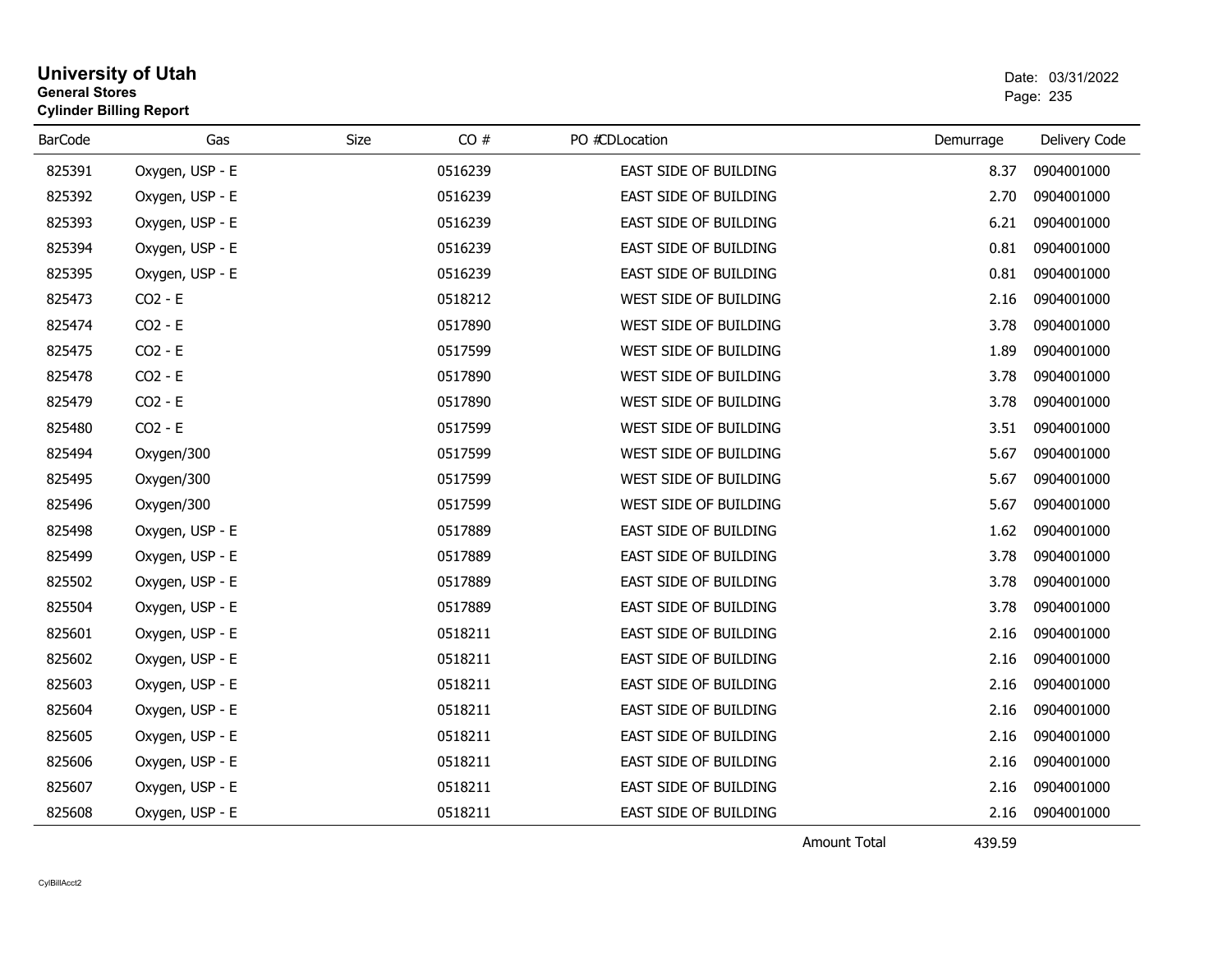| <b>General Stores</b> | <b>University of Utah</b><br><b>Cylinder Billing Report</b> |           |         |                          |           | Date: 03/31/2022<br>Page: 236 |
|-----------------------|-------------------------------------------------------------|-----------|---------|--------------------------|-----------|-------------------------------|
| <b>BarCode</b>        | Gas                                                         | Size      | CO#     | PO #CDLocation           | Demurrage | Delivery Code                 |
|                       | Chart: 0290132626002022                                     |           |         |                          |           |                               |
| 201244                | Air - 233 CF                                                | K/UU      | 0428367 | SOM DOCK                 | 4.96      | 0521bb0220                    |
| 814704                | Nitrogen NF                                                 |           | 0437514 | <b>HOSPITAL DOCK</b>     | 7.13      | 52109                         |
| 814705                | Nitrogen NF                                                 |           | 0437514 | HOSPITAL DOCK            | 7.13      | 52109                         |
| 814969                | Nitrogen NF                                                 |           | 0439467 | HOSPITAL DOCK            | 7.13      | 52109                         |
| 814970                | Nitrogen NF                                                 |           | 0439467 | HOSPITAL DOCK            | 7.13      | 52109                         |
| 814971                | Nitrogen NF                                                 |           | 0439467 | HOSPITAL DOCK            | 7.13      | 52109                         |
| 814972                | Nitrogen NF                                                 |           | 0439467 | HOSPITAL DOCK            | 7.13      | 52109                         |
| 814973                | Nitrogen NF                                                 |           | 0439467 | HOSPITAL DOCK            | 7.13      | 52109                         |
|                       |                                                             |           |         | <b>Amount Total</b>      | 54.87     |                               |
|                       | Chart: 0291061626602022                                     |           |         |                          |           |                               |
| 201973                | CO2 - 20 Lb.                                                | 20#/UU    | 0505224 | WA810 HOSPITAL KITCHEN   | 6.20      | 0521ab1900                    |
| 202591                | CO2 - 20 Lb.                                                |           | 0466311 | Hospital Kitchen- WA810  | 6.20      | 0521AB1900                    |
| 202845                | CO2 - 20 Lb.                                                |           | 0505224 | WA810 HOSPITAL KITCHEN   | 6.20      | 0521ab1900                    |
| 202975                | CO2 - 20 Lb.                                                |           | 0466311 | Hospital Kitchen- WA810  | 6.20      | 0521AB1900                    |
| 204419                | CO2 - 20 Lb.                                                |           | 0476341 | Hospital Kitchens- WA810 | 6.20      | 0521AB1900                    |
| 818692                | Co2 Food Grade                                              |           | 0472292 | Hospital Kitchens WA810  | 0.81      | 0521AB1900                    |
| 824206                | Food Grade Co2                                              |           | 0507828 | Hospital Kitchen WA810   | 6.00      | 0521AB1900                    |
| 824782                | Lq Co <sub>2</sub> Food                                     |           | 0511954 | Hospital Kitchens WA810  | 8.37      | 0521AB1900                    |
| 824982                | Co2 Lg - 265                                                |           | 0513022 | Hospital Kitchens WA-810 | 6.00      | 0521AB1900                    |
| 825465                | Food Grade Co2                                              |           | 0517274 | Hospital Kitchens- WA810 | 7.56      | 0521AB1900                    |
| 825466                | Lq Co <sub>2</sub> Food                                     |           | 0517274 | Hospital Kitchens- WA810 | 56.00     | 0521AB1900                    |
|                       |                                                             |           |         | <b>Amount Total</b>      | 115.74    |                               |
| Chart :               | 0291076626002022                                            |           |         |                          |           |                               |
| 824932                | Oxygen, USP - E                                             | E/MT. AIR | 0513109 | 375 CHIPETA #A-100       | 8.37      | 0876002000                    |
|                       |                                                             |           |         | <b>Amount Total</b>      | 8.37      |                               |

**Chart : 0291099635302022**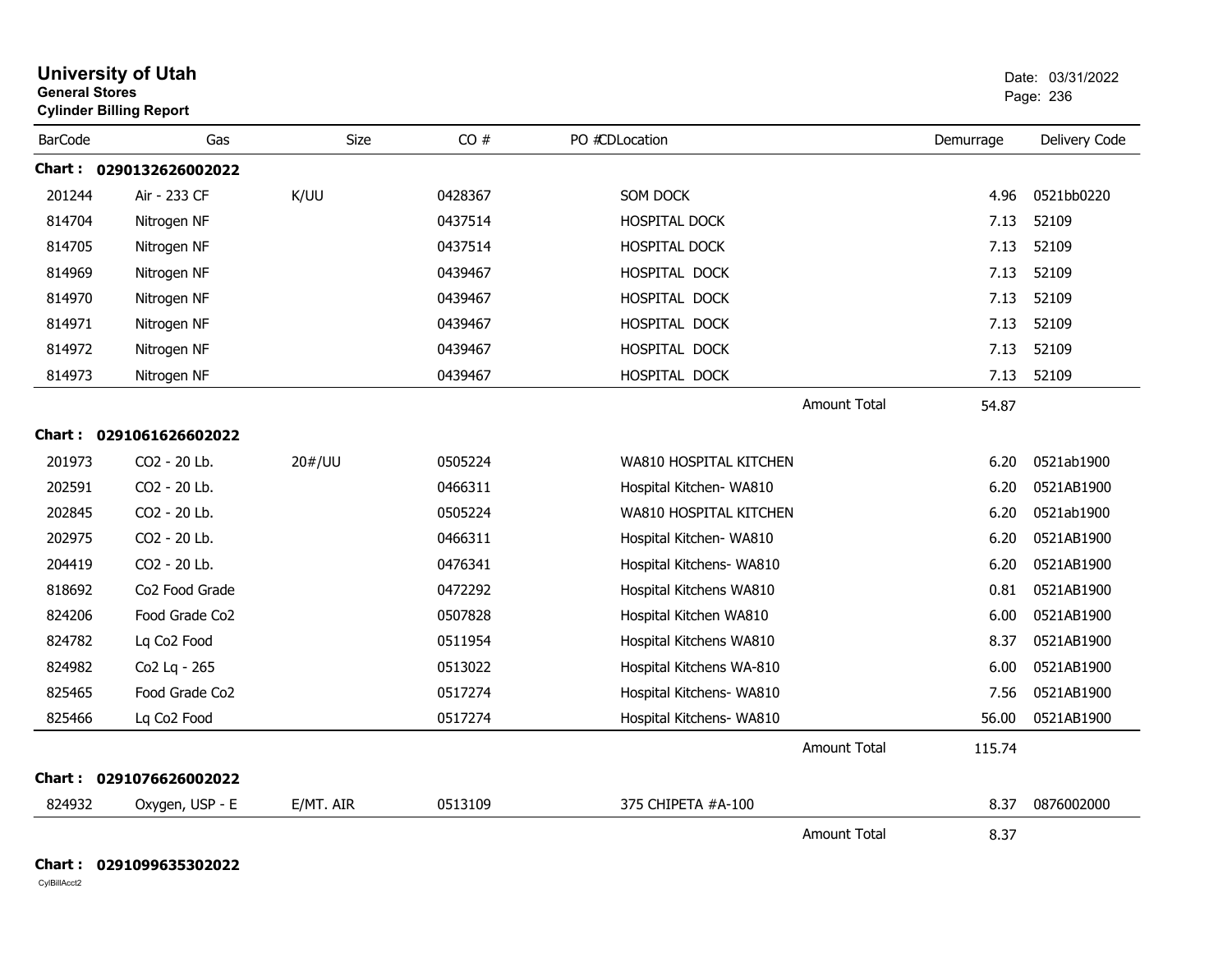| <b>General Stores</b> | <b>University of Utah</b><br><b>Cylinder Billing Report</b> |           |         |                         |                     |           | Date: 03/31/2022<br>Page: 237 |
|-----------------------|-------------------------------------------------------------|-----------|---------|-------------------------|---------------------|-----------|-------------------------------|
| <b>BarCode</b>        | Gas                                                         | Size      | CO#     | PO #CDLocation          |                     | Demurrage | Delivery Code                 |
| 202681                | Oxygen, USP - E                                             | E/UU      | 0481631 | 555 Foothill Dr         |                     | 6.20      | 55501                         |
| 203090                | Oxygen, USP - E                                             |           | 0511162 | 555 Foothill Dr         |                     | 6.20      | 55501                         |
| 203143                | Oxygen, USP - E                                             |           | 0511162 | 555 Foothill Dr         |                     | 6.20      | 55501                         |
| 203150                | Oxygen, USP - E                                             |           | 0511162 | 555 Foothill Dr         |                     | 6.20      | 55501                         |
| 205346                | Oxygen, USP - E                                             |           | 0481631 | 555 Foothill Dr         |                     | 6.20      | 55501                         |
| 205383                | Oxygen, USP - E                                             |           | 0481631 | 555 Foothill Dr         |                     | 6.20      | 55501                         |
| 205388                | Oxygen, USP - E                                             |           | 0511162 | 555 Foothill Dr         |                     | 6.20      | 55501                         |
| 205878                | Oxygen, USP - E                                             |           | 0511162 | 555 Foothill Dr         |                     | 6.20      | 55501                         |
| 205947                | Oxygen, USP - E                                             |           | 0511162 | 555 Foothill Dr         |                     | 6.20      | 55501                         |
|                       |                                                             |           |         |                         | <b>Amount Total</b> | 55.80     |                               |
|                       | Chart: 0291100635302022                                     |           |         |                         |                     |           |                               |
| 205345                | Oxygen, USP - E                                             | E/UU      | 0325587 | 203 MADSEN              |                     | 4.96      | 55501                         |
|                       |                                                             |           |         |                         | <b>Amount Total</b> | 4.96      |                               |
|                       | Chart: 0291115635302022                                     |           |         |                         |                     |           |                               |
| 806038                | N20 20#                                                     | 40/60-MT  | 0298503 | <b>FIRST FLOOR</b>      |                     | 6.82      | 55501                         |
| 806648                | UHP N2O                                                     |           | 0280955 | <b>WOMENS HEALTH</b>    |                     | 6.82      | 55501                         |
|                       |                                                             |           |         |                         | <b>Amount Total</b> | 13.64     |                               |
|                       | Chart: 0291236625302022                                     |           |         |                         |                     |           |                               |
| 825531                | NINF 265 LT 22                                              | Liq-Airga | 0517689 | 3935 HCH                |                     | 28.00     | 0556000000                    |
|                       |                                                             |           |         |                         | <b>Amount Total</b> | 28.00     |                               |
|                       | Chart: 0291236628002022                                     |           |         |                         |                     |           |                               |
| 802719                | Argon 42CF                                                  | 40/60-MT  | 0188057 | 3RD FLOOR FRONT DESK OR |                     | 6.82      | 05213B3060                    |
| 802721                | Argon 42CF                                                  |           | 0188057 | 3RD FLOOR FRONT DESK OR |                     | 6.82      | 05213B3060                    |
| 802932                | Argon 42CF                                                  |           | 0197567 | 3RD FLOOR MAIN OR       |                     | 6.82      | 05213b3060                    |
|                       |                                                             |           |         |                         | <b>Amount Total</b> | 20.46     |                               |

**Chart : 0291246625302022**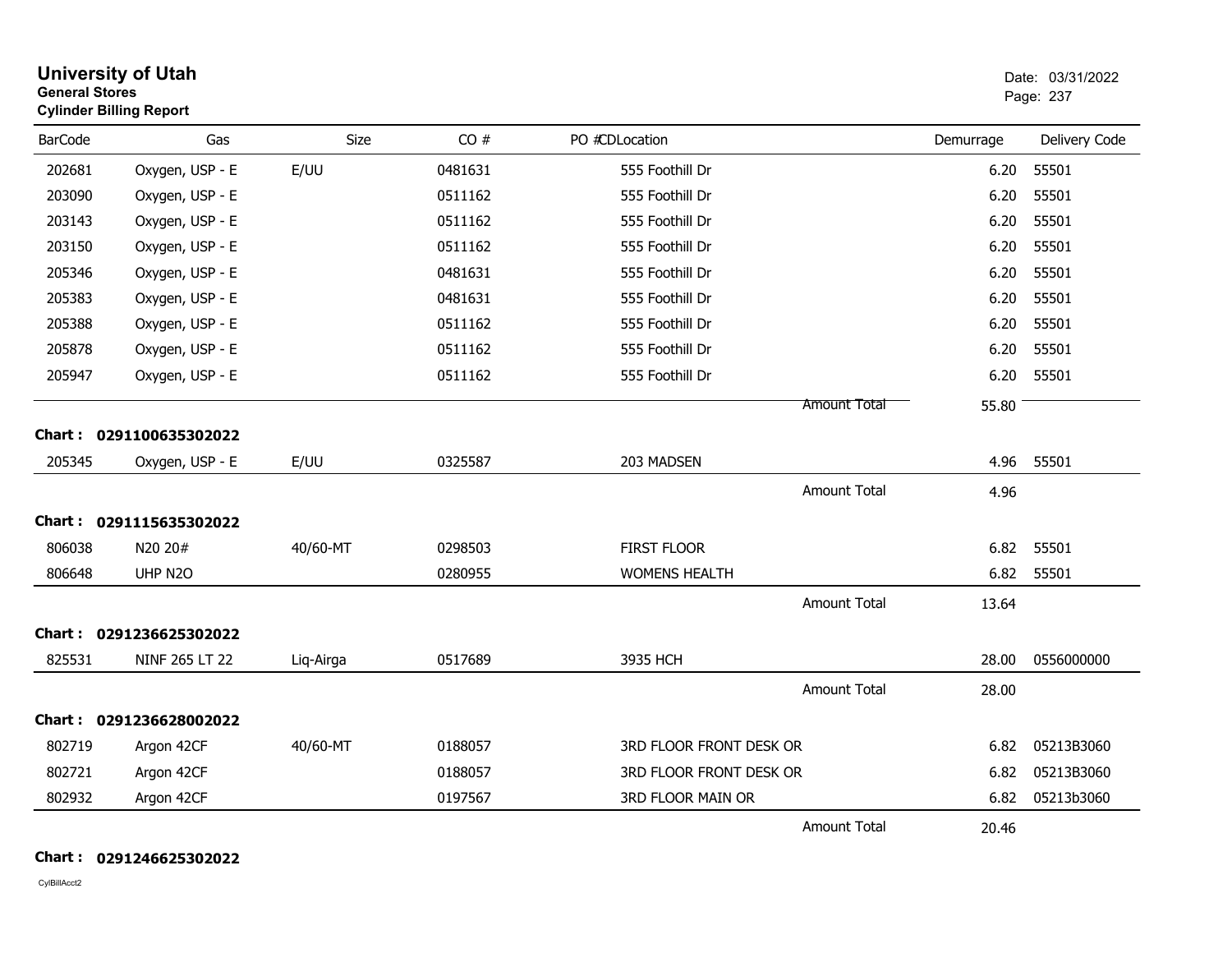| <b>General Stores</b> | <b>Cylinder Billing Report</b> |           |         |                                    |                     |           | Page: 238     |
|-----------------------|--------------------------------|-----------|---------|------------------------------------|---------------------|-----------|---------------|
| <b>BarCode</b>        | Gas                            | Size      | CO#     | PO #CDLocation                     |                     | Demurrage | Delivery Code |
| 802753                | $CO2 - E$                      | E/MT. AIR | 0190578 | 4TH FLOOR HEART STATION CARDIOLOGY |                     | 6.51      | 0525042710    |
|                       |                                |           |         |                                    | <b>Amount Total</b> | 6.51      |               |
|                       | Chart: 0291254626002022        |           |         |                                    |                     |           |               |
| 803232                | Nitrous Oxide                  | 200C/Mt.A | 0208040 | 1B770 SOM                          |                     | 6.82      | 05211a0980    |
|                       |                                |           |         |                                    | Amount Total        | 6.82      |               |
|                       | Chart: 0291289173002022        |           |         |                                    |                     |           |               |
| 815864                | CO2 - Siphon                   | 50#/Mt.Ai | 0446186 | BLDG 525 A LEVEL                   |                     | 6.82      | 52109         |
| 815865                | CO2 - Siphon                   |           | 0446186 | BLDG 525 A LEVEL                   |                     | 6.82      | 52109         |
|                       |                                |           |         |                                    | Amount Total        | 13.64     |               |
|                       | Chart: 0291293600002022        |           |         |                                    |                     |           |               |
| 201590                | Argon - 125 CF                 | 125 CF/UU | 0269354 | HOSPITAL DOCK                      |                     | 4.96      | 52109         |
|                       |                                |           |         |                                    | <b>Amount Total</b> | 4.96      |               |
|                       | Chart: 0291293626002022        |           |         |                                    |                     |           |               |
| 200105                | CO2 - Siphon                   | K/UU      | 0514950 | <b>HOSPITAL DOCK</b>               |                     | 6.20      | 52109         |
| 202076                | CO2 - Siphon                   |           | 0514950 | <b>HOSPITAL DOCK</b>               |                     | 6.20      | 52109         |
| 203073                | Nitrogen NF                    |           | 0515255 | HOSPITAL DOCK                      |                     | 6.20      | 52109         |
| 203114                | Nitrogen NF                    |           | 0515255 | HOSPITAL DOCK                      |                     | 6.20      | 52109         |
| 205498                | Nitrogen NF                    |           | 0515255 | HOSPITAL DOCK                      |                     | 6.20      | 52109         |
| 205499                | Nitrogen NF                    |           | 0486396 | HOSPITAL DOCK                      |                     | 6.20      | 52109         |
| 205559                | Nitrogen NF                    |           | 0515255 | HOSPITAL DOCK                      |                     | 6.20      | 52109         |
| 205768                | Nitrogen NF                    |           | 0515255 | HOSPITAL DOCK                      |                     | 6.20      | 52109         |
| 205924                | Nitrogen NF                    |           | 0515255 | HOSPITAL DOCK                      |                     | 6.20      | 52109         |
| 205926                | Nitrogen NF                    |           | 0515255 | HOSPITAL DOCK                      |                     | 6.20      | 52109         |
| 821781                | CO2 - Siphon                   |           | 0486514 | HOSPITAL DOCK                      |                     | 8.37      | 52109         |
| 825039                | CO2 - Siphon                   |           | 0514950 | HOSPITAL DOCK                      |                     | 8.37      | 52109         |
| 825040                | CO2 - Siphon                   |           | 0514950 | <b>HOSPITAL DOCK</b>               |                     | 8.37      | 52109         |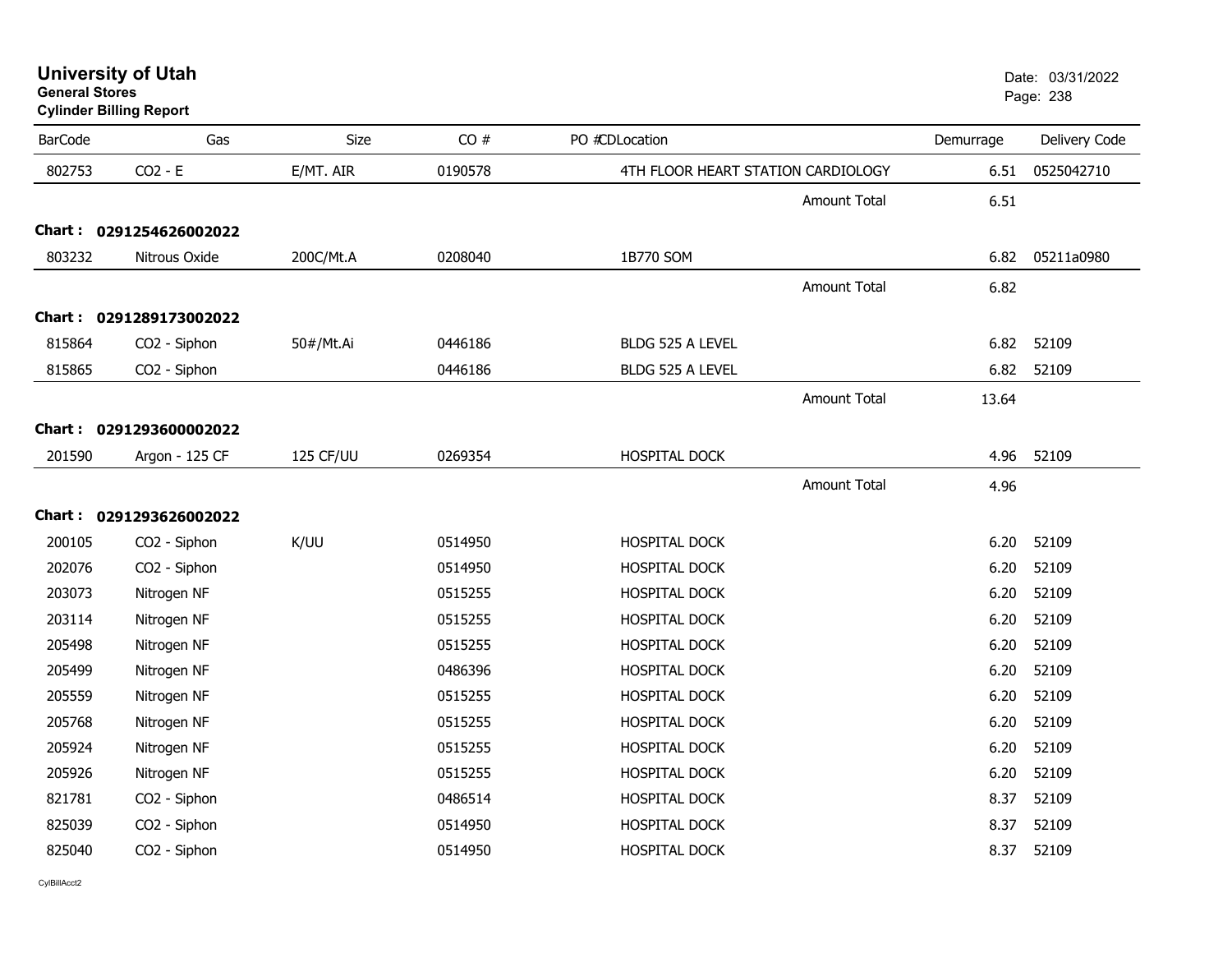| <b>Cylinder Billing Report</b> |                         |           |         | ı ayu. zuu                         |           |               |
|--------------------------------|-------------------------|-----------|---------|------------------------------------|-----------|---------------|
| <b>BarCode</b>                 | Gas                     | Size      | CO#     | PO #CDLocation                     | Demurrage | Delivery Code |
| 825042                         | CO2 - Siphon            |           | 0514950 | HOSPITAL DOCK                      | 8.37      | 52109         |
|                                |                         |           |         | <b>Amount Total</b>                | 95.48     |               |
|                                | Chart: 0291296626002022 |           |         |                                    |           |               |
| 200152                         | Oxygen - 125 CF         | 125 CF/UU | 0435133 | BLDG 526 (BOILER PLANT BEHIND SOM) | 4.96      | 52509         |
| 200780                         | Nitrogen 230 CF         |           | 0479405 | Hospital WB280                     | 6.20      | 52109         |
| 200993                         | Acetylene, CF           |           | 0435133 | BLDG 526 (BOILER PLANT BEHIND SOM) | 4.96      | 52509         |
| 201180                         | Acetylene, CF           |           | 0435133 | BLDG 526 (BOILER PLANT BEHIND SOM) | 4.96      | 52509         |
| 201375                         | Argon                   |           | 0261519 | <b>BA9A HOSPITAL</b>               | 4.96      | 52509         |
| 202082                         | Acetylene, CF           |           | 0435133 | BLDG 526 (BOILER PLANT BEHIND SOM) | 4.96      | 52509         |
| 202101                         | Acetylene, CF           |           | 0351084 | BB4 SOM                            | 4.96      | 52509         |
| 202262                         | Acetylene, CF           |           | 0374444 | BA9A- Hospital Mech. Room          | 4.96      | 52509         |
| 202274                         | Oxygen, USP             |           | 0351084 | BB4 SOM                            | 4.96      | 52509         |
| 202730                         | Nitrogen 230 CF         |           | 0510371 | Main Hospital WB280                | 6.20      | 52109         |
| 203244                         | Nitrogen 40 CF          |           | 0510371 | Main Hospital WB280                | 6.20      | 52109         |
| 203245                         | Nitrogen 40 CF          |           | 0510371 | Main Hospital WB280                | 6.20      | 52109         |
| 203247                         | Nitrogen 40 CF          |           | 0510371 | Main Hospital WB280                | 6.20      | 52109         |
| 203951                         | Acetylene, CF           |           | 0331599 | <b>BA9A SOM</b>                    | 4.96      | 52509         |
| 204428                         | Oxygen - 20 CF          |           | 0499609 | Main Hospital Refrigeration Shop   | 6.20      | 52109         |
| 205381                         | Acetylene, CF           |           | 0399246 | HOSPITAL DOCK                      | 4.96      | 52509         |
| 205394                         | Nitrogen 230 CF         |           | 0499513 | WB280 Main Hospital                | 6.20      | 52109         |
| 205597                         | Oxygen - 20 CF          |           | 0472939 |                                    | 6.20      | 52109         |
| 205611                         | Acetylene - MC          |           | 0437530 | BLDG 526 (BOILER PLANT BEHIND SOM) | 4.96      | 52509         |
| 205729                         | Acetylene - MC          |           | 0499609 | Main Hospital Refrigeration Shop   | 6.20      | 52109         |
| 205749                         | Acetylene - MC          |           | 0499609 | Main Hospital Refrigeration Shop   | 6.20      | 52109         |
| 810976                         | Oxygen, USP             |           | 0399246 | HOSPITAL DOCK                      | 6.82      | 52509         |
| 814374                         | Oxygen, USP             |           | 0435133 | BLDG 526 (BOILER PLANT BEHIND SOM) | 7.13      | 52509         |

**University of Utah** Date: 03/31/2022

entry of the contract of the contract of the contract of the contract of the contract of the contract of the contract of the contract of the contract of the contract of the contract of the contract of the contract of the c

## Amount Total

130.51

**General Stores**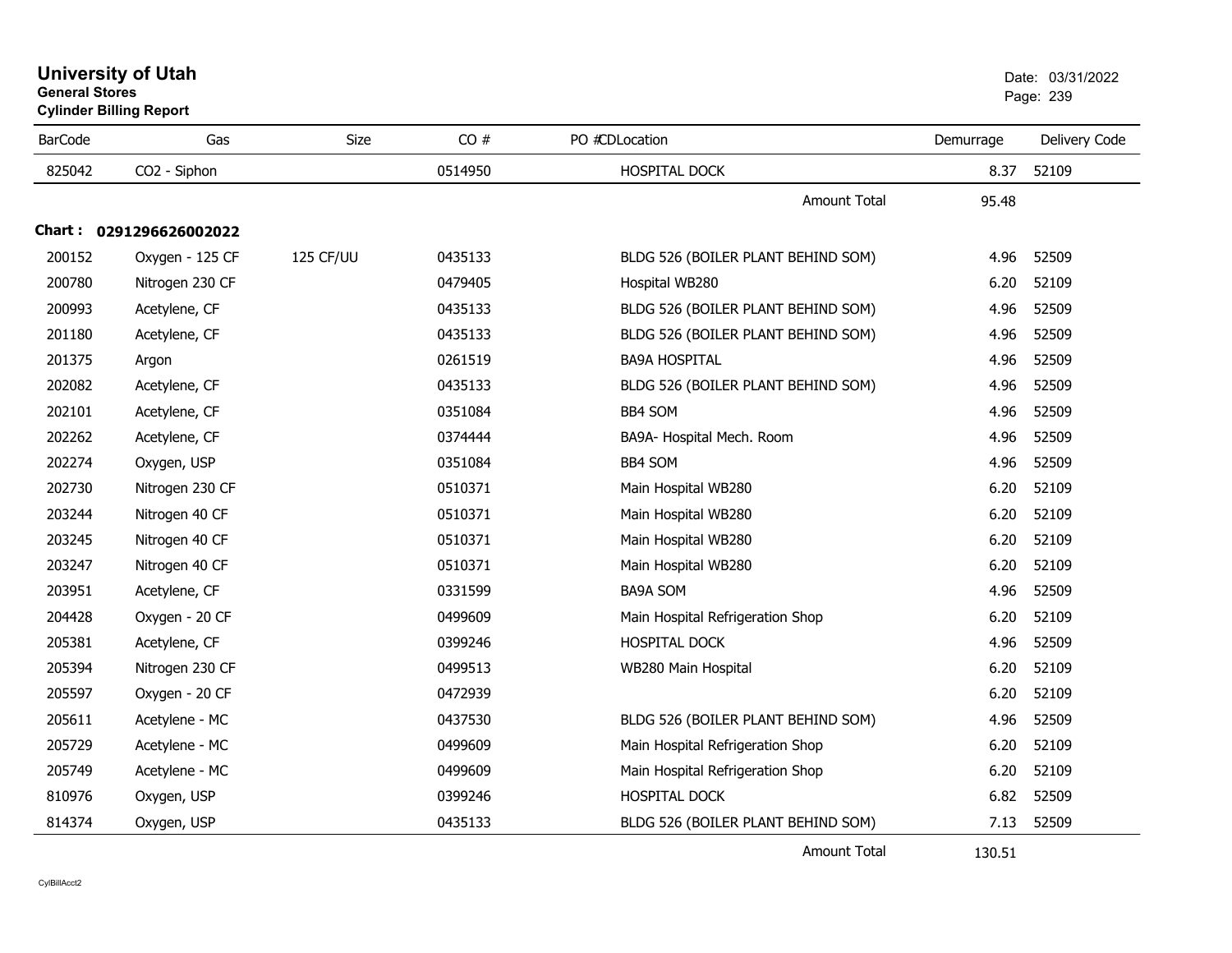## **University of Utah** Date: 03/31/2022 **General Stores**er and the state of the state of the state of the state of the state of the state of the state of the state of the state of the state of the state of the state of the state of the state of the state of the state of the sta **Cylinder Billing Report** BarCode Gas Size CO # PO #CDLocation Demurrage Delivery Code **Chart : 0291494635302022**202241202674202997997 Nitrous Oxide-E 202998998 Nitrous Oxide-E 203000000 Nitrous Oxide-E 203004004 Nitrous Oxide-E 203005005 Nitrous Oxide-E 203228228 Nitrous Oxide-E 203234234 Nitrous Oxide-E 203413

|        | Chart: 0291494635302022 |      |         |                                               |      |            |
|--------|-------------------------|------|---------|-----------------------------------------------|------|------------|
| 202241 | Oxygen, USP - E         | E/UU | 0508132 | 7495 S State- Greenwood Clinic (Dental)       | 2.80 | 05211B2420 |
| 202674 | Oxygen, USP - E         |      | 0511120 | Greenwood Dental Clinic- 7495 S State         | 2.80 | 05211B2420 |
| 202997 | Nitrous Oxide-E         |      | 0504165 | Greenwood Clinic- Dental, 7495 S State Street | 2.80 | 05211B2420 |
| 202998 | Nitrous Oxide-E         |      | 0504165 | Greenwood Clinic- Dental, 7495 S State Street | 2.80 | 05211B2420 |
| 203000 | Nitrous Oxide-E         |      | 0504165 | Greenwood Clinic- Dental. 7495 S State Street | 6.20 | 05211B2420 |
| 203004 | Nitrous Oxide-E         |      | 0517864 | Greenwood Dental Clinic- 7495 S. State        | 3.40 | 05211B2420 |
| 203005 | Nitrous Oxide-E         |      | 0504165 | Greenwood Clinic- Dental, 7495 S State Street | 2.80 | 05211B2420 |
| 203228 | Nitrous Oxide-E         |      | 0502315 | Greenwood Dental CLinic                       | 6.20 | 0840000000 |
| 203234 | Nitrous Oxide-E         |      | 0506198 | 7495 S State- Greenwood Dental Clinic         | 6.20 | 05211B2420 |
| 203413 | Oxygen, USP - E         |      | 0517864 | Greenwood Dental Clinic- 7495 S. State        | 3.40 | 05211B2420 |
| 203735 | Nitrous Oxide-E         |      | 0497663 | Greenwood dental Clinic                       | 2.80 | 0840000000 |
| 205392 | Nitrous Oxide-E         |      | 0517864 | Greenwood Dental Clinic- 7495 S. State        | 3.40 | 05211B2420 |
| 205453 | Oxygen, USP - E         |      | 0517864 | Greenwood Dental Clinic- 7495 S. State        | 3.40 | 05211B2420 |
| 205746 | Nitrous Oxide-E         |      | 0517864 | Greenwood Dental Clinic- 7495 S. State        | 3.40 | 05211B2420 |
| 205941 | Oxygen, USP - E         |      | 0511120 | Greenwood Dental Clinic- 7495 S State         | 6.20 | 05211B2420 |
| 205944 | Oxygen, USP - E         |      | 0517864 | Greenwood Dental Clinic- 7495 S. State        | 3.40 | 05211B2420 |
| 205955 | Oxygen, USP - E         |      | 0517864 | Greenwood Dental Clinic- 7495 S. State        | 3.40 | 05211B2420 |
| 824019 | Oxygen, USP - E         |      | 0506198 | 7495 S State- Greenwood Dental Clinic         | 3.78 | 05211B2420 |
| 824847 | Oxygen, USP - E         |      | 0513529 | 7495 S State- Greenwood Dental Clinic         | 3.78 | 05211B2420 |
| 824920 | Oxygen, USP - E         |      | 0513529 | 7495 S State- Greenwood Dental Clinic         | 3.78 | 05211B2420 |
| 824923 | Oxygen, USP - E         |      | 0513529 | 7495 S State- Greenwood Dental Clinic         | 8.37 | 05211B2420 |
| 825089 | Oxygen, USP - E         |      | 0513529 | 7495 S State- Greenwood Dental Clinic         | 3.78 | 05211B2420 |
| 825090 | Oxygen, USP - E         |      | 0513529 | 7495 S State- Greenwood Dental Clinic         | 3.78 | 05211B2420 |
| 825091 | Oxygen, USP - E         |      | 0513529 | 7495 S State- Greenwood Dental Clinic         | 8.37 | 05211B2420 |
| 825497 | Oxygen, USP - E         |      | 0517864 | Greenwood Dental Clinic- 7495 S. State        | 4.59 | 05211B2420 |
| 825501 | Oxygen, USP - E         |      | 0517864 | Greenwood Dental Clinic- 7495 S. State        | 4.59 | 05211B2420 |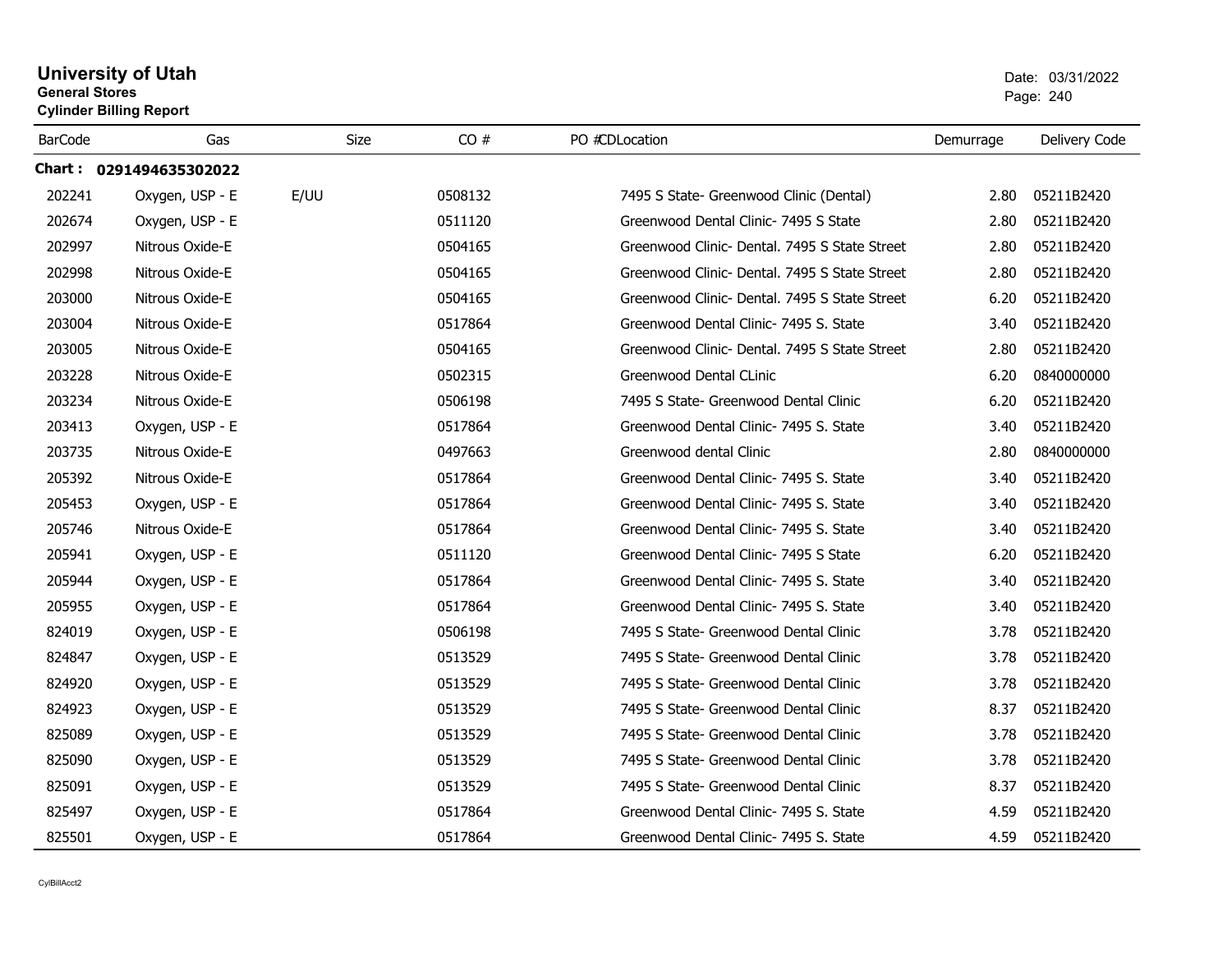| <b>University of Utah</b><br><b>General Stores</b><br><b>Cylinder Billing Report</b> |                         |           |         |                             |           | Date: 03/31/2022<br>Page: 241 |  |
|--------------------------------------------------------------------------------------|-------------------------|-----------|---------|-----------------------------|-----------|-------------------------------|--|
| <b>BarCode</b>                                                                       | Gas                     | Size      | CO#     | PO #CDLocation              | Demurrage | Delivery Code                 |  |
|                                                                                      |                         |           |         | <b>Amount Total</b>         | 110.22    |                               |  |
|                                                                                      | Chart: 0291600635302022 |           |         |                             |           |                               |  |
| 200053                                                                               | Nitrogen 230 CF         | K/UU      | 0513862 | 4311 MAIN HOSPITAL          | 6.20      | 0525042710                    |  |
| 200986                                                                               | Nitrogen 230 CF         |           | 0513862 | 4311 MAIN HOSPITAL          | 6.20      | 0525042710                    |  |
| 202928                                                                               | Nitrogen 230 CF         |           | 0505451 | 4211 Main Hospital          | 6.20      | 0525000000                    |  |
|                                                                                      |                         |           |         | <b>Amount Total</b>         | 18.60     |                               |  |
|                                                                                      | Chart: 0293063635302022 |           |         |                             |           |                               |  |
| 202225                                                                               | Oxygen, USP - E         | E/UU      | 0146025 |                             | 4.96      | 65765                         |  |
|                                                                                      |                         |           |         | <b>Amount Total</b>         | 4.96      |                               |  |
|                                                                                      | Chart: 0293511635302022 |           |         |                             |           |                               |  |
| 201237                                                                               | Oxygen, USP             | E/UU      | 0110212 |                             | 4.96      | 65765                         |  |
| 205315                                                                               | Oxygen, USP - E         |           | 0421468 | <b>ETC Clinic Dock</b>      | 4.96      | 65765                         |  |
|                                                                                      |                         |           |         | <b>Amount Total</b>         | 9.92      |                               |  |
|                                                                                      | Chart: 0293536628002022 |           |         |                             |           |                               |  |
| 203375                                                                               | Oxygen, USP - E         | E/UU      | 0343394 | 650 SOUTH KOMAS SUITE 200   | 4.96      | 65765                         |  |
| 820350                                                                               | Oxygen, USP - E         |           | 0477994 | 240 East Morris Ave STe 400 | 8.37      | 65765                         |  |
| 820361                                                                               | Oxygen, USP - E         |           | 0477994 | 240 East Morris Ave STe 400 | 8.37      | 65765                         |  |
| 820363                                                                               | Oxygen, USP - E         |           | 0477994 | 240 East Morris Ave STe 400 | 8.37      | 65765                         |  |
|                                                                                      |                         |           |         | <b>Amount Total</b>         | 30.07     |                               |  |
|                                                                                      | Chart: 0293536635302022 |           |         |                             |           |                               |  |
| 203424                                                                               | Oxygen, USP - E         | E/UU      | 0306973 | 650 KOMAS #200              | 4.96      | 65765                         |  |
|                                                                                      |                         |           |         | Amount Total                | 4.96      |                               |  |
|                                                                                      | Chart: 0293537635302022 |           |         |                             |           |                               |  |
| 114600                                                                               | Oxygen, USP - E         | E/MT. AIR | 0077983 | BLDG. RECEIVING DEPT.       |           | 6.51 65765                    |  |
| 114913                                                                               | Oxygen, USP - E         |           | 0082656 | <b>REC DOCK</b>             | 6.51      | 65765                         |  |
| 117204<br>CylBillAcct2                                                               | Oxygen, USP - E         |           | 0108428 | UNI                         |           | 6.51 65765                    |  |